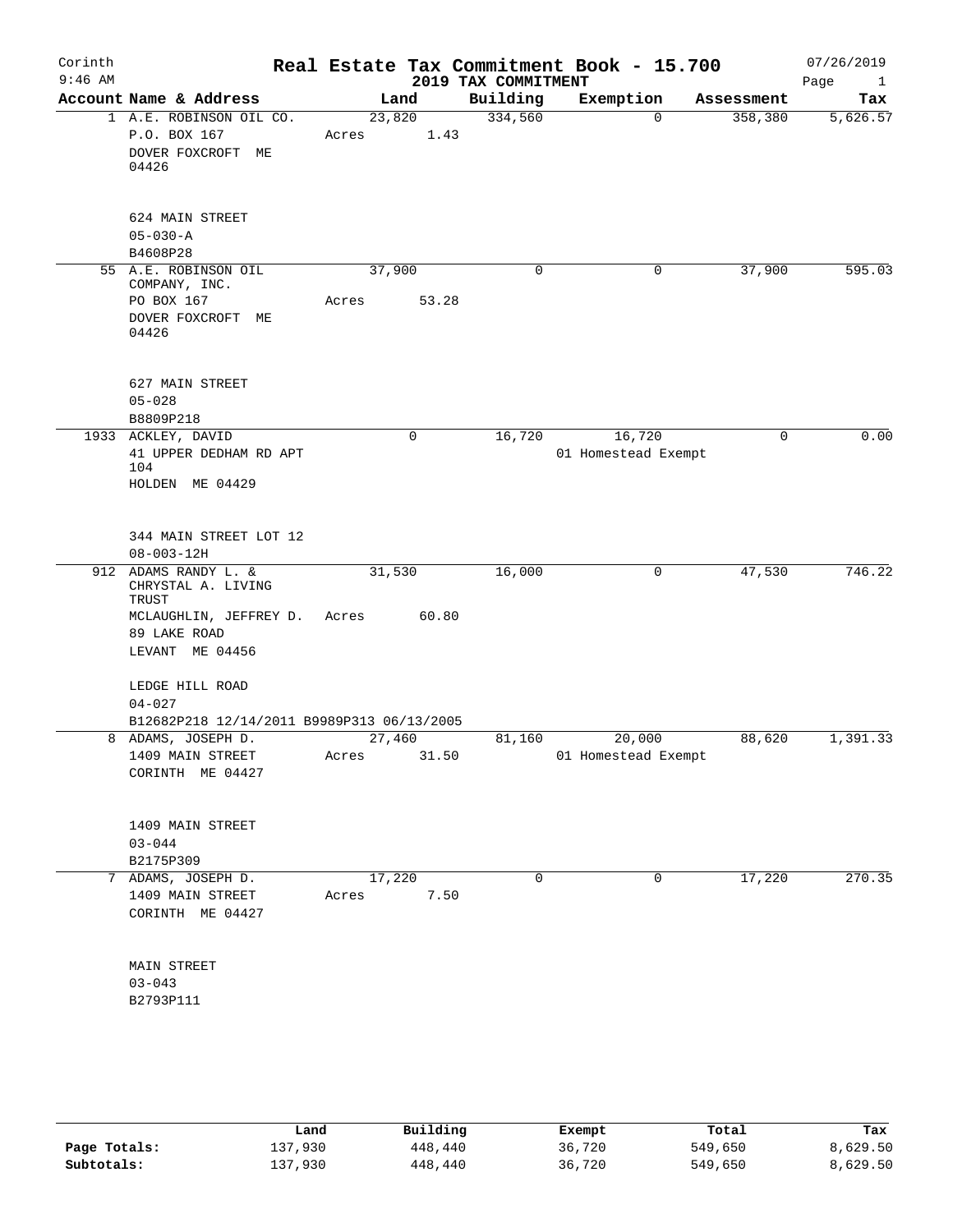| Corinth      |                                                            |                 |       |                     |                     | Real Estate Tax Commitment Book - 15.700 |                  | 07/26/2019      |
|--------------|------------------------------------------------------------|-----------------|-------|---------------------|---------------------|------------------------------------------|------------------|-----------------|
| $9:46$ AM    |                                                            |                 |       |                     | 2019 TAX COMMITMENT |                                          |                  | Page<br>2       |
|              | Account Name & Address                                     |                 |       | Land                | Building            | Exemption                                | Assessment       | Tax             |
|              | 5 ADAMS, JOSEPH D.<br>1409 MAIN STREET<br>CORINTH ME 04427 |                 | Acres | 30,130<br>21.00     | 22,460              | $\mathbf 0$                              | 52,590           | 825.66          |
|              | 174 CUSHMAN RD<br>$03 - 018$<br>B2175P309                  |                 |       |                     |                     |                                          |                  |                 |
|              | 4 ADAMS, JOSEPH D.                                         |                 |       | 24,510              | $\mathbf 0$         | 0                                        | 24,510           | 384.81          |
|              | 1409 MAIN STREET<br>CORINTH ME 04427                       |                 | Acres | 54.47               |                     |                                          |                  |                 |
|              | CUSHMAN RD<br>$03 - 017 - B$                               |                 |       |                     |                     |                                          |                  |                 |
|              | B2950P203<br>6 ADAMS, JOSEPH D.                            |                 |       | 22,780              | 7,610               | 0                                        | 30,390           | 477.12          |
|              | 1409 MAIN STREET<br>CORINTH ME 04427                       |                 | Acres | 39.00               |                     |                                          |                  |                 |
|              | MAIN STREET<br>$03 - 036$<br>B2253P160                     |                 |       |                     |                     |                                          |                  |                 |
| 9            | ADAMS, ROLAND                                              |                 |       | 0                   | 10,000              | 10,000                                   | 0                | 0.00            |
|              | ADAMS, BETTE                                               |                 |       |                     |                     | 01 Homestead Exempt                      |                  |                 |
|              | 57 BEANS MILL ROAD                                         |                 |       |                     |                     |                                          |                  |                 |
|              | CORINTH ME 04427-3109                                      |                 |       |                     |                     |                                          |                  |                 |
|              | 57 BEANS MILL RD                                           |                 |       |                     |                     |                                          |                  |                 |
|              | $07 - 020 - 02H$                                           |                 |       |                     |                     |                                          |                  |                 |
| 320          | ADAMS, SCOTT L.                                            |                 |       | 16,260              | 100,800             | 20,000                                   | 97,060           | 1,523.84        |
|              | ADAMS, DIANE E.<br>308 HUDSON ROAD<br>CORINTH ME 04427     |                 | Acres | 1.73                |                     | 01 Homestead Exempt                      |                  |                 |
|              | 308 HUDSON ROAD<br>$12 - 009 - B$                          |                 |       |                     |                     |                                          |                  |                 |
|              | B11861P50 07/28/2009                                       |                 |       |                     |                     |                                          |                  |                 |
|              | 10 ADKINS, MARY E.                                         |                 |       | 16,310              | 28,090              | 26,000                                   | 18,400           | 288.88          |
|              | 280 MCCARD ROAD<br>CORINTH ME 04427                        |                 | Acres | 1.50                |                     | 31 Vetrans Widow<br>01 Homestead Exempt  |                  |                 |
|              | 280 MCCARD ROAD<br>$01 - 020$                              |                 |       |                     |                     |                                          |                  |                 |
|              | B2067P179                                                  |                 |       |                     |                     |                                          |                  |                 |
|              | 11 AHEARN, BLANCHE                                         |                 |       | $\mathbf 0$         | 11,400              | 11,400                                   | $\mathbf 0$      | 0.00            |
|              | 742 MAIN STREET<br>CORINTH ME 04427                        |                 |       |                     |                     | 01 Homestead Exempt                      |                  |                 |
|              | 742 MAIN STREET<br>$05 - 037 - 01H$                        |                 |       |                     |                     |                                          |                  |                 |
|              |                                                            |                 |       |                     |                     |                                          |                  |                 |
| Page Totals: |                                                            | Land<br>109,990 |       | Building<br>180,360 |                     | Exempt<br>67,400                         | Total<br>222,950 | Tax<br>3,500.31 |

**Subtotals:** 247,920 628,800 104,120 772,600 12,129.81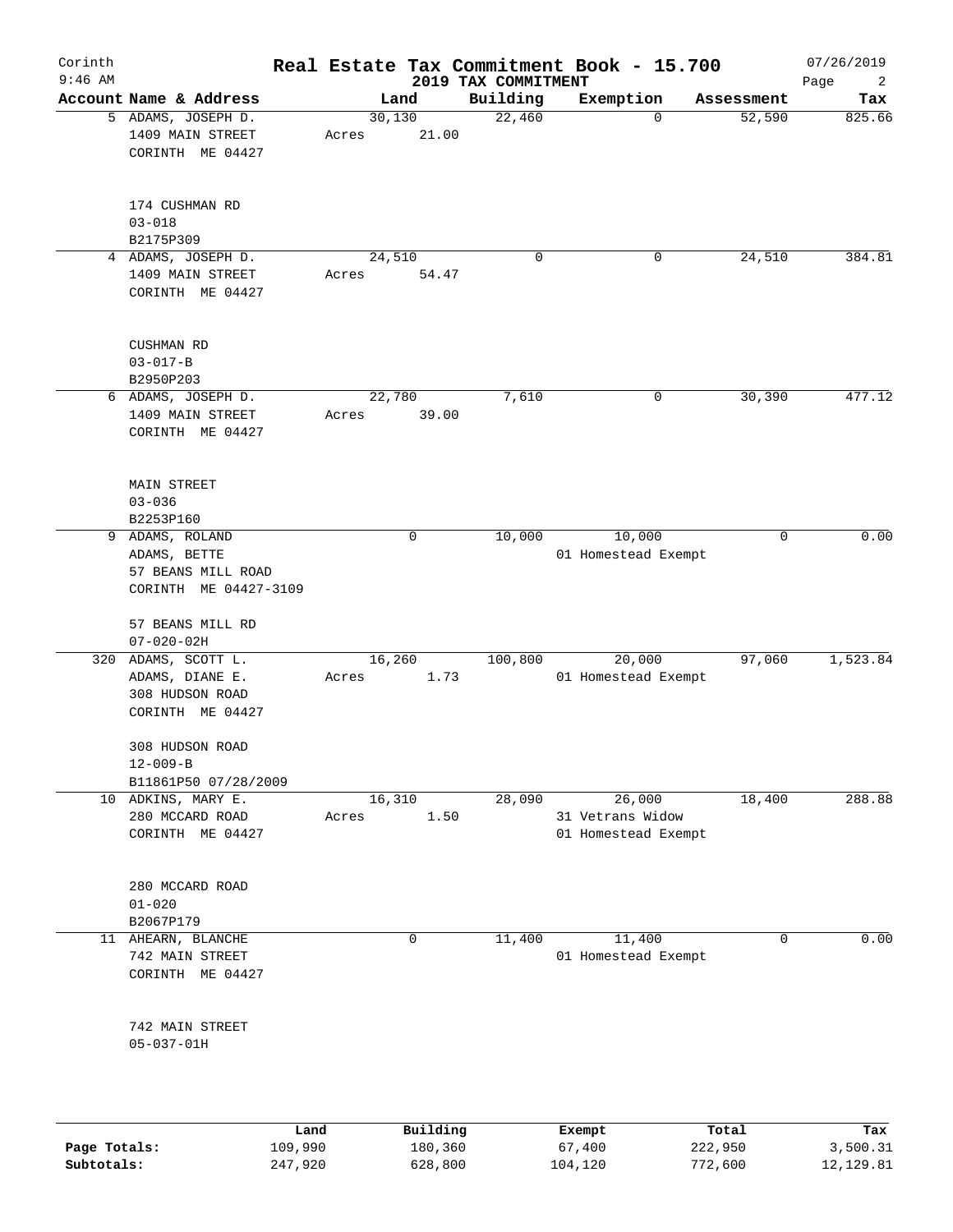| Corinth<br>$9:46$ AM       |                                                                                                |       |                      |        |                                 | Real Estate Tax Commitment Book - 15.700 |                      | 07/26/2019                             |
|----------------------------|------------------------------------------------------------------------------------------------|-------|----------------------|--------|---------------------------------|------------------------------------------|----------------------|----------------------------------------|
|                            | Account Name & Address                                                                         |       | Land                 |        | 2019 TAX COMMITMENT<br>Building | Exemption                                | Assessment           | Page<br>$\overline{\mathbf{3}}$<br>Tax |
|                            | 599 AHEARN, DAVID J.                                                                           |       | 21,730               |        | 1,500                           | $\mathbf 0$                              | 23,230               | 364.71                                 |
|                            | 1089 OTIS ROAD<br>OTIS ME 04605-6716                                                           | Acres |                      | 0.35   |                                 |                                          |                      |                                        |
|                            | 740 MAIN STREET                                                                                |       |                      |        |                                 |                                          |                      |                                        |
|                            | $05 - 037$                                                                                     |       |                      |        |                                 |                                          |                      |                                        |
|                            | 2049 AHIMSA PROPERTIES, LLC                                                                    |       | 45,520               |        | 559,270                         | 0                                        | 604,790              | 9,495.20                               |
|                            | P.O. BOX 35<br>BELFAST ME 04915                                                                | Acres |                      | $6.16$ |                                 |                                          |                      |                                        |
|                            | 52 VILLAGE DRIVE<br>$11 - 002 - 15$                                                            |       |                      |        |                                 |                                          |                      |                                        |
|                            | B14118P1 04/06/2016                                                                            |       |                      |        | $\mathbf 0$                     |                                          |                      | 142.71                                 |
|                            | 47 AKINS, WATIE<br>PO BOX 969<br>MATTAPOISETTE MA 02739                                        | Acres | 9,090                | 1.59   |                                 | 0                                        | 9,090                |                                        |
|                            | PINEWOOD DRIVE<br>$06 - 023 - 09$                                                              |       |                      |        |                                 |                                          |                      |                                        |
|                            | B10768P99 12/06/2006<br>45 AKINS, WATIE                                                        |       | 9,120                |        | $\mathbf 0$                     | 0                                        | 9,120                | 143.18                                 |
|                            | PO BOX 969<br>MATTAPOISETTE MA 02739                                                           | Acres |                      | 1.62   |                                 |                                          |                      |                                        |
|                            | PINEWOOD DRIVE<br>$06 - 023 - 07$                                                              |       |                      |        |                                 |                                          |                      |                                        |
|                            | B10768P99 12/06/2006<br>48 AKINS, WATIE J.                                                     |       | 41,230               |        | $\mathbf 0$                     | 0                                        | 41,230               | 647.31                                 |
|                            | PO BOX 969<br>MATTAPOISETTE MA 02739                                                           | Acres | 96.59                |        |                                 |                                          |                      |                                        |
|                            | PINEWOOD DRIVE<br>$06 - 023$                                                                   |       |                      |        |                                 |                                          |                      |                                        |
|                            | B8748P188                                                                                      |       |                      |        |                                 |                                          |                      |                                        |
|                            | 15 ALBERT, MICHAEL & SUSAN<br>CROZIER, RALPH & ELY<br>612 FOSTERTOWN ROAD<br>WALLKILL NY 12589 | Acres | 17,120<br>28.00      |        | 0                               | 0                                        | 17,120               | 268.78                                 |
|                            | CHARLESTON TOWN LINE<br>N/F<br>$10 - 026$                                                      |       |                      |        |                                 |                                          |                      |                                        |
|                            | B3559P129                                                                                      |       |                      |        |                                 |                                          |                      |                                        |
|                            | 17 ALBERTS, MARGIE A.<br>47 GRANT ROAD<br>CORINTH ME 04427                                     | Acres | 23,760<br>10.70      |        | 46,000                          | 20,000<br>01 Homestead Exempt            | 49,760               | 781.23                                 |
|                            | 47 GRANT ROAD<br>$05 - 021 - A$<br>B4444P89                                                    |       |                      |        |                                 |                                          |                      |                                        |
|                            | Land                                                                                           |       | Building             |        |                                 | Exempt                                   | Total                | Tax                                    |
| Page Totals:<br>Subtotals: | 167,570<br>415,490                                                                             |       | 606,770<br>1,235,570 |        |                                 | 20,000<br>124,120                        | 754,340<br>1,526,940 | 11,843.12<br>23,972.93                 |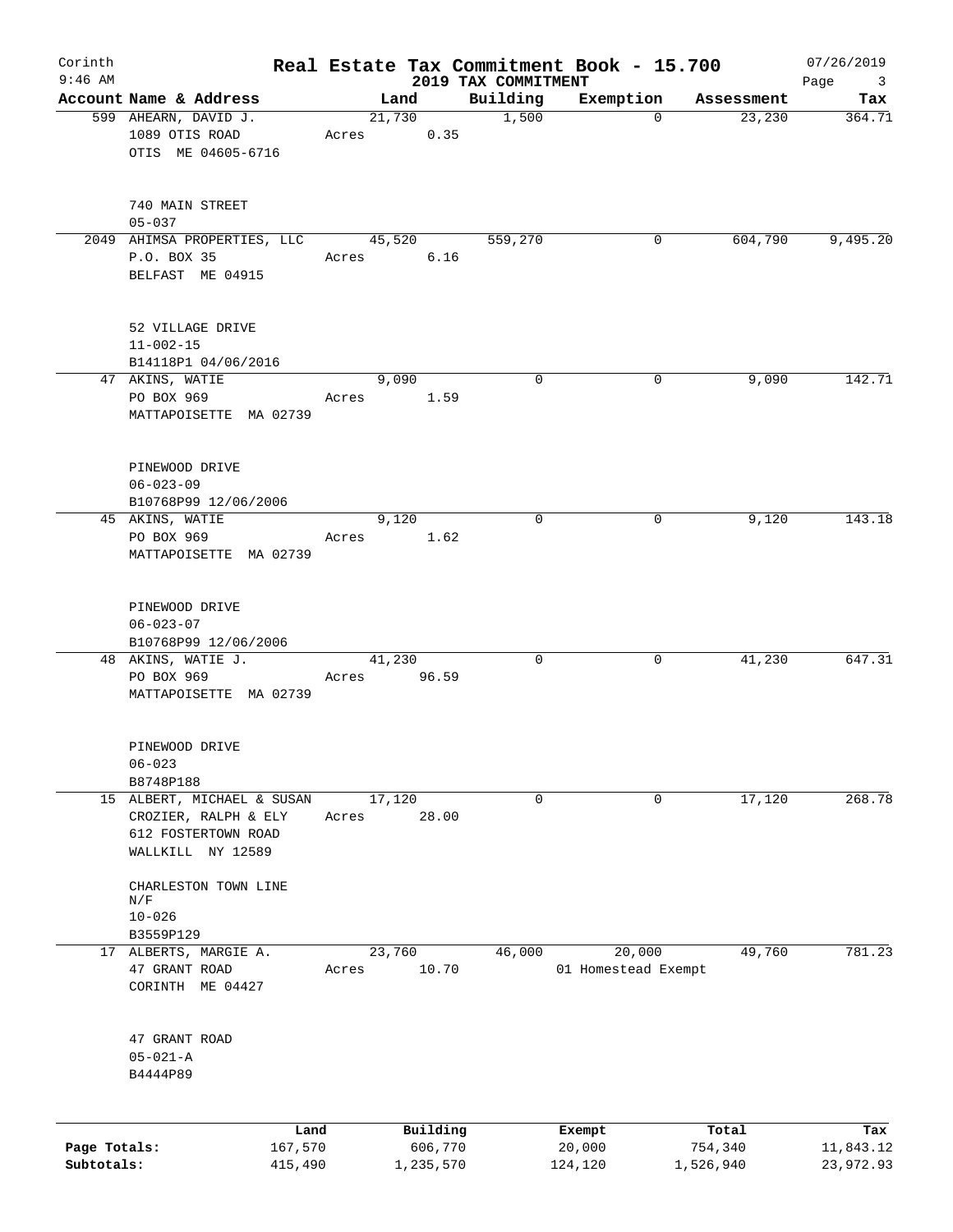| Corinth<br>$9:46$ AM |                                               |        |          | Real Estate Tax Commitment Book - 15.700<br>2019 TAX COMMITMENT |                     |        |            | 07/26/2019<br>Page<br>4 |
|----------------------|-----------------------------------------------|--------|----------|-----------------------------------------------------------------|---------------------|--------|------------|-------------------------|
|                      | Account Name & Address                        |        | Land     | Building                                                        | Exemption           |        | Assessment | Tax                     |
|                      | 2060 ALBRIGHT, CARLA                          |        | $\Omega$ | 20,590                                                          |                     | 20,000 | 590        | 9.26                    |
|                      | 462 BLACK ROAD                                |        |          |                                                                 | 01 Homestead Exempt |        |            |                         |
|                      | CORINTH ME 04427                              |        |          |                                                                 |                     |        |            |                         |
|                      |                                               |        |          |                                                                 |                     |        |            |                         |
|                      | 462 BLACK RD                                  |        |          |                                                                 |                     |        |            |                         |
|                      | $02 - 031 - 01H$                              |        |          |                                                                 |                     |        |            |                         |
|                      | 302 ALDINGER, JOHN G.                         | 18,400 |          | 0                                                               |                     | 0      | 18,400     | 288.88                  |
|                      | ALDINGER, LAURA BELLE<br>Α.                   | Acres  | 3.30     |                                                                 |                     |        |            |                         |
|                      | 1720 NORTH COURT                              |        |          |                                                                 |                     |        |            |                         |
|                      | EUSTICE FL 32726                              |        |          |                                                                 |                     |        |            |                         |
|                      | 477 TATE ROAD                                 |        |          |                                                                 |                     |        |            |                         |
|                      | $06 - 022$                                    |        |          |                                                                 |                     |        |            |                         |
|                      | B4096P350                                     |        |          |                                                                 |                     |        |            |                         |
|                      | 1541 ALEXANDER, DEANNA                        |        | 0        | 44,260                                                          |                     | 20,000 | 24,260     | 380.88                  |
|                      | 523 LEDGE HILL ROAD                           |        |          |                                                                 | 01 Homestead Exempt |        |            |                         |
|                      | CORINTH ME 04427                              |        |          |                                                                 |                     |        |            |                         |
|                      |                                               |        |          |                                                                 |                     |        |            |                         |
|                      | 523 LEDGE HILL ROAD                           |        |          |                                                                 |                     |        |            |                         |
|                      | $01 - 040 - 03H$                              |        |          |                                                                 |                     |        |            |                         |
|                      | 18 ALEXANDER, LYNN A.                         | 32,130 |          | 49,920                                                          |                     | 20,000 | 62,050     | 974.19                  |
|                      | LOWELL, ALEXI-LAN &                           | Acres  | 41.00    |                                                                 | 01 Homestead Exempt |        |            |                         |
|                      | SEUMAS & CEILIDH                              |        |          |                                                                 |                     |        |            |                         |
|                      | <b>JEANNINE</b>                               |        |          |                                                                 |                     |        |            |                         |
|                      | 143 BLACK ROAD                                |        |          |                                                                 |                     |        |            |                         |
|                      | CORINTH ME 04427                              |        |          |                                                                 |                     |        |            |                         |
|                      |                                               |        |          |                                                                 |                     |        |            |                         |
|                      | 143 BLACK RD                                  |        |          |                                                                 |                     |        |            |                         |
|                      | $05 - 009 - A$                                |        |          |                                                                 |                     |        |            |                         |
|                      | B13556P192 06/11/2014                         |        |          | $\mathbf 0$                                                     |                     |        |            | 231.10                  |
|                      | 852 ALEXANDER, LYNN A.                        | 14,720 |          |                                                                 |                     | 0      | 14,720     |                         |
|                      | LOWELL, ALEXI-LAN &<br>SEUMAS & CEILIDH       | Acres  | 9.00     |                                                                 |                     |        |            |                         |
|                      | JEANNINE                                      |        |          |                                                                 |                     |        |            |                         |
|                      | 143 BLACK ROAD                                |        |          |                                                                 |                     |        |            |                         |
|                      | CORINTH ME 04427                              |        |          |                                                                 |                     |        |            |                         |
|                      |                                               |        |          |                                                                 |                     |        |            |                         |
|                      | <b>BLACK RD</b>                               |        |          |                                                                 |                     |        |            |                         |
|                      | $05 - 010$                                    |        |          |                                                                 |                     |        |            |                         |
|                      | B13556P192 06/11/2014                         |        |          |                                                                 |                     |        |            |                         |
|                      | 853 ALEXANDER, LYNN A.<br>LOWELL, ALEXI-LAN & | 10,940 |          | 0                                                               |                     | 0      | 10,940     | 171.76                  |
|                      | SEUMAS & CEILIDH                              | Acres  | 3.00     |                                                                 |                     |        |            |                         |
|                      | <b>JEANNINE</b>                               |        |          |                                                                 |                     |        |            |                         |
|                      | 143 BLACK ROAD                                |        |          |                                                                 |                     |        |            |                         |
|                      | CORINTH ME 04427                              |        |          |                                                                 |                     |        |            |                         |
|                      | BLACK RD                                      |        |          |                                                                 |                     |        |            |                         |
|                      | $05 - 011$                                    |        |          |                                                                 |                     |        |            |                         |
|                      | B13556P192 06/11/2014                         |        |          |                                                                 |                     |        |            |                         |
|                      |                                               |        |          |                                                                 |                     |        |            |                         |
|                      |                                               |        |          |                                                                 |                     |        |            |                         |

|              | Land    | Building  | Exempt  | Total     | Tax       |
|--------------|---------|-----------|---------|-----------|-----------|
| Page Totals: | 76,190  | 114,770   | 60,000  | 130,960   | 2,056.07  |
| Subtotals:   | 491,680 | 1,350,340 | 184,120 | 1,657,900 | 26,029.00 |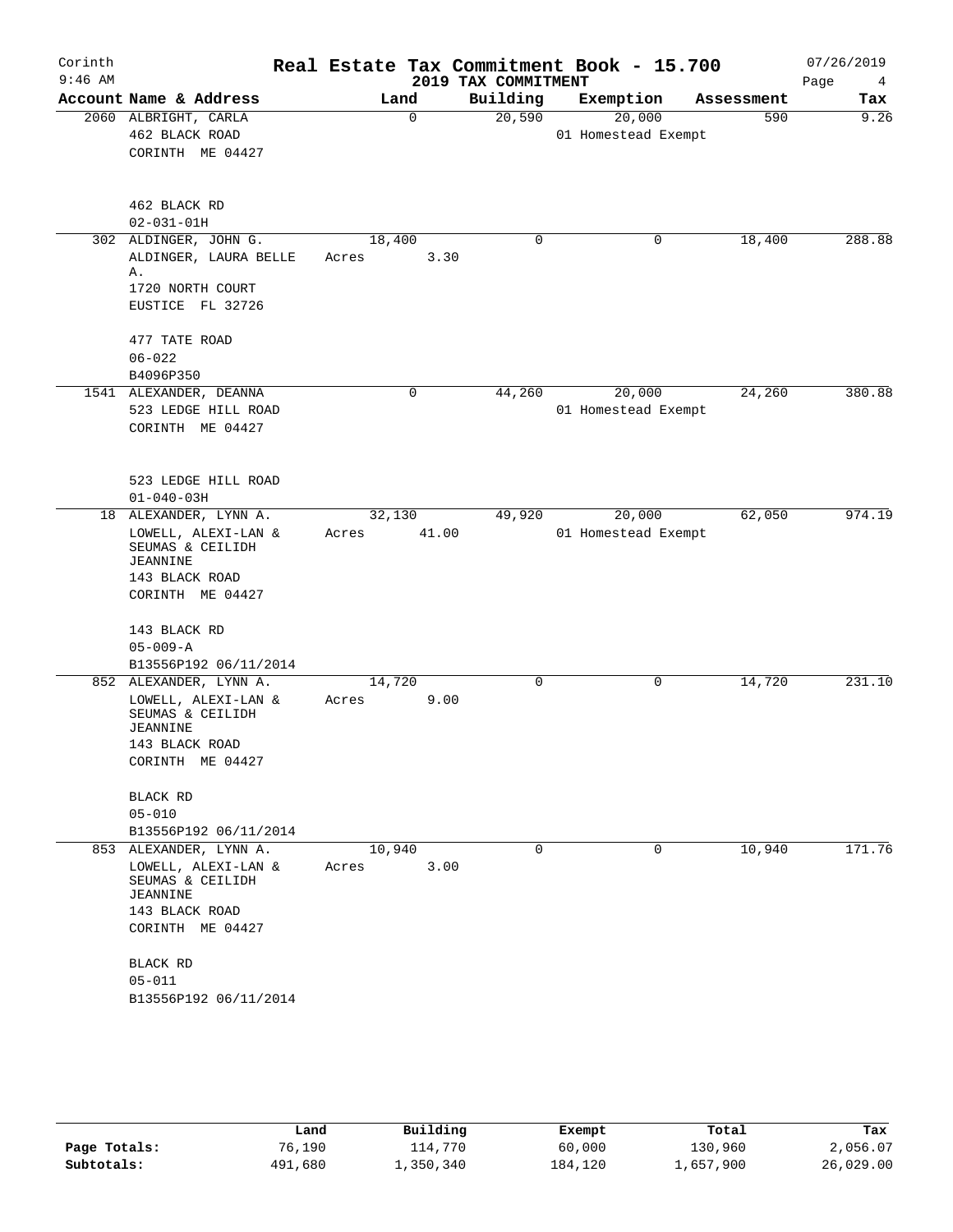| Corinth   |                          |        |       |                     | Real Estate Tax Commitment Book - 15.700 |            | 07/26/2019 |
|-----------|--------------------------|--------|-------|---------------------|------------------------------------------|------------|------------|
| $9:46$ AM |                          |        |       | 2019 TAX COMMITMENT |                                          |            | Page<br>5  |
|           | Account Name & Address   |        | Land  | Building            | Exemption                                | Assessment | Tax        |
|           | 564 ALLARD, DENNIS       | 15,730 |       | 2,500               | $\Omega$                                 | 18,230     | 286.21     |
|           | ALLARD, JOYCE M.         | Acres  | 1.00  |                     |                                          |            |            |
|           | 99 STETSON ROAD EAST     |        |       |                     |                                          |            |            |
|           | LEVANT ME 04456          |        |       |                     |                                          |            |            |
|           | 346 MCCARD ROAD          |        |       |                     |                                          |            |            |
|           | $01 - 017 - B$           |        |       |                     |                                          |            |            |
|           | B6920P145 12/22/1998     |        |       |                     |                                          |            |            |
|           | 1959 ALLARD, KYLE T.     | 25,840 |       | 26,250              | 20,000                                   | 32,090     | 503.81     |
|           | ALLARD, AMANDA           | Acres  | 18.15 |                     | 01 Homestead Exempt                      |            |            |
|           | 239 CLARK ROAD           |        |       |                     |                                          |            |            |
|           | KENDUSKEAG ME 04450      |        |       |                     |                                          |            |            |
|           | 693 MUDGETT ROAD         |        |       |                     |                                          |            |            |
|           | $02 - 008 - 01$          |        |       |                     |                                          |            |            |
|           | B14678P187 11/27/2017    |        |       |                     |                                          |            |            |
|           | 22 ALLEN, JAMES C.       | 13,290 |       | 53,920              | 0                                        | 67,210     | 1,055.20   |
|           | 78 EXETER ROAD           | Acres  | 0.50  |                     |                                          |            |            |
|           | CORINTH ME 04427         |        |       |                     |                                          |            |            |
|           | 78 EXETER ROAD           |        |       |                     |                                          |            |            |
|           | $14 - 007$               |        |       |                     |                                          |            |            |
|           | B12444P231 04/05/2011    |        |       |                     |                                          |            |            |
|           | 1910 ALLEN, JOHN         | 10,930 |       | $\mathbf 0$         | 0                                        | 10,930     | 171.60     |
|           | ALLEN, SUE               | Acres  | 1.03  |                     |                                          |            |            |
|           | 44 WHITE SCHOOLHOUSE     |        |       |                     |                                          |            |            |
|           | ROAD                     |        |       |                     |                                          |            |            |
|           | CORINTH ME 04427         |        |       |                     |                                          |            |            |
|           | 23 BRUCE RD              |        |       |                     |                                          |            |            |
|           | $08 - 012 - 27$          |        |       |                     |                                          |            |            |
|           | B14997P43 10/25/2018     |        |       |                     |                                          |            |            |
|           | 1461 ALLEN, JOHN W.      | 22,910 |       | 212,860             | 20,000                                   | 215,770    | 3,387.59   |
|           | ALLEN, SUE A.            | Acres  | 5.93  |                     | 01 Homestead Exempt                      |            |            |
|           | 44 WHITE SCHOOLHOUSE     |        |       |                     |                                          |            |            |
|           | ROAD<br>CORINTH ME 04427 |        |       |                     |                                          |            |            |
|           | 44 WHITE SCHOOLHOUSE     |        |       |                     |                                          |            |            |
|           | ROAD                     |        |       |                     |                                          |            |            |
|           | $08 - 024$               |        |       |                     |                                          |            |            |
|           | B8554P46                 |        |       |                     |                                          |            |            |
|           | 796 ALLEN, RICHARD       | 9,970  |       | 90,210              | 20,000                                   | 80,180     | 1,258.83   |
|           | ALLEN, CYNTHIA           | Acres  | 0.50  |                     | 01 Homestead Exempt                      |            |            |
|           | 72 EXETER ROAD           |        |       |                     |                                          |            |            |
|           | CORINTH ME 04427         |        |       |                     |                                          |            |            |
|           | 72 EXETER ROAD           |        |       |                     |                                          |            |            |
|           | $14 - 005$               |        |       |                     |                                          |            |            |
|           | B13663P310 10/02/2014    |        |       |                     |                                          |            |            |
|           |                          |        |       |                     |                                          |            |            |

|              | Land    | Building  | Exempt  | Total     | Tax       |
|--------------|---------|-----------|---------|-----------|-----------|
| Page Totals: | 98,670  | 385,740   | 60,000  | 424,410   | 6,663.24  |
| Subtotals:   | 590,350 | 1,736,080 | 244,120 | 2,082,310 | 32,692.24 |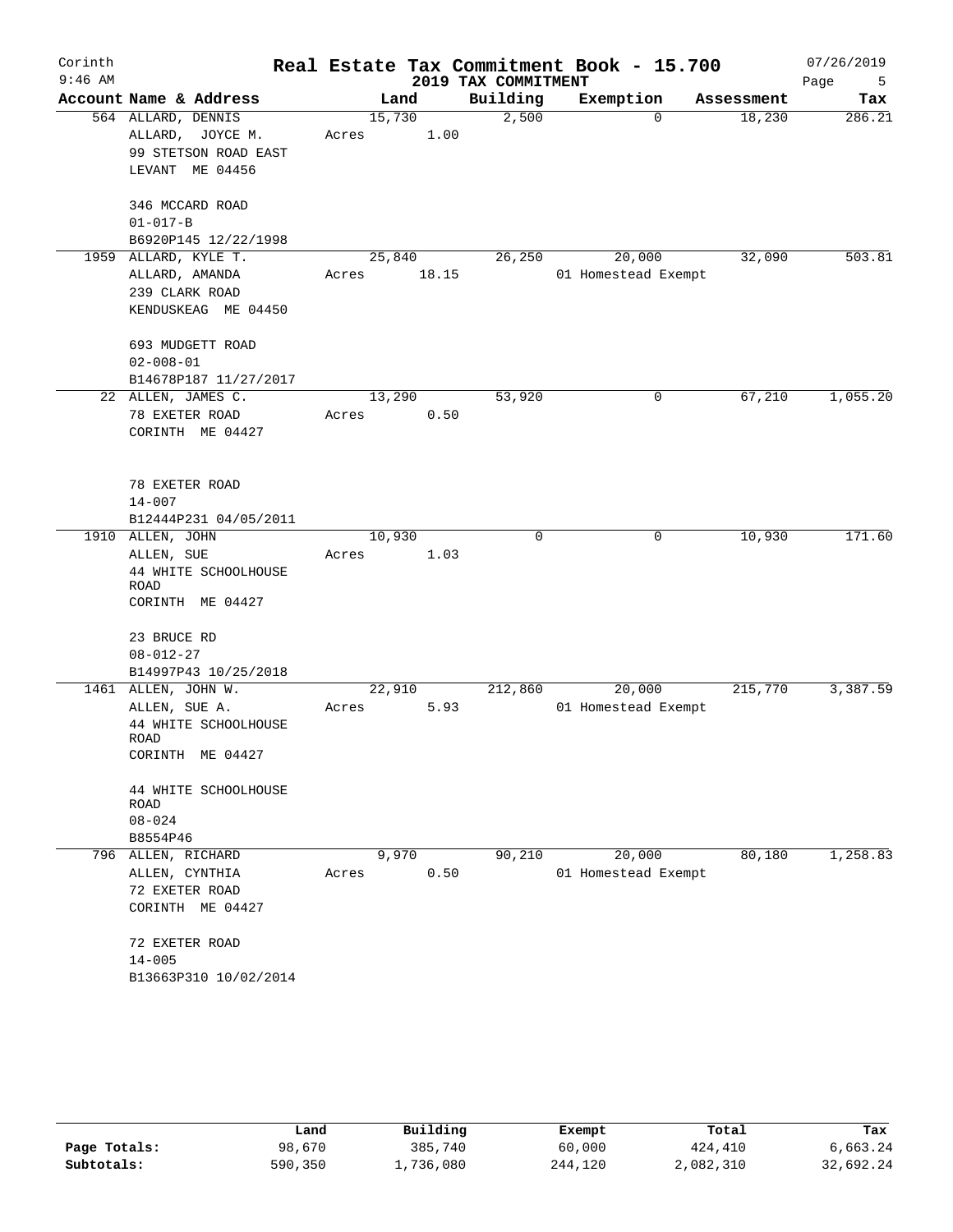| Corinth<br>$9:46$ AM |                               |         |        |             |                                 | Real Estate Tax Commitment Book - 15.700 |             |            | 07/26/2019       |
|----------------------|-------------------------------|---------|--------|-------------|---------------------------------|------------------------------------------|-------------|------------|------------------|
|                      | Account Name & Address        |         |        | Land        | 2019 TAX COMMITMENT<br>Building | Exemption                                |             | Assessment | Page<br>6<br>Tax |
|                      | 751 ALLEN, RICHARD            |         | 15,730 |             | 9,500                           |                                          | $\mathbf 0$ | 25,230     | 396.11           |
|                      | 72 EXETER ROAD                |         | Acres  | 1.00        |                                 |                                          |             |            |                  |
|                      | CORINTH ME 04427              |         |        |             |                                 |                                          |             |            |                  |
|                      | 256 WHITE SCHOOLHOUSE         |         |        |             |                                 |                                          |             |            |                  |
|                      | <b>ROAD</b>                   |         |        |             |                                 |                                          |             |            |                  |
|                      | $08 - 030 - A$                |         |        |             |                                 |                                          |             |            |                  |
|                      | B13862P301 06/02/2015         |         |        |             |                                 |                                          |             |            |                  |
|                      | 1700 ALZERRECA, ROBIN K.      |         |        | 0           | 1,500                           |                                          | 0           | 1,500      | 23.55            |
|                      | 280 GRANT RD                  |         |        |             |                                 |                                          |             |            |                  |
|                      | CORINTH ME 04427              |         |        |             |                                 |                                          |             |            |                  |
|                      | 266 GRANT ROAD                |         |        |             |                                 |                                          |             |            |                  |
|                      | $05 - 017 - 05H$              |         |        |             |                                 |                                          |             |            |                  |
|                      | 1949 ALZERRECA, ROBIN K.      |         | 60,210 |             | 106,180                         | 20,000                                   |             | 146,390    | 2,298.32         |
|                      | ALZERRECA, FREDERICO R. Acres |         |        | 48.00       |                                 | 01 Homestead Exempt                      |             |            |                  |
|                      | JR.& JAY C.<br>280 GRANT RD   |         |        |             |                                 |                                          |             |            |                  |
|                      | CORINTH ME 04427              |         |        |             |                                 |                                          |             |            |                  |
|                      |                               |         |        |             |                                 |                                          |             |            |                  |
|                      | 280 GRANT ROAD                |         |        |             |                                 |                                          |             |            |                  |
|                      | $05 - 017 - 05$               |         |        |             |                                 |                                          |             |            |                  |
|                      | B11447P153 06/18/2008         |         |        |             |                                 |                                          |             |            |                  |
|                      | 886 AMARAL, BRIAN             |         | 26,170 |             | 63,200                          | 20,000                                   |             | 69,370     | 1,089.11         |
|                      | 278 TATE ROAD                 |         | Acres  | 10.00       |                                 | 01 Homestead Exempt                      |             |            |                  |
|                      | CORINTH ME 04427              |         |        |             |                                 |                                          |             |            |                  |
|                      |                               |         |        |             |                                 |                                          |             |            |                  |
|                      | 278 TATE ROAD                 |         |        |             |                                 |                                          |             |            |                  |
|                      | $09 - 014 - 02$               |         |        |             |                                 |                                          |             |            |                  |
|                      | B14754P163 02/28/2018         |         |        |             |                                 |                                          |             |            |                  |
|                      | 1634 AMARAL, EDUARDO          |         |        | $\mathbf 0$ | 15,130                          | 15,130                                   |             | $\Omega$   | 0.00             |
|                      | 344 MAIN STREET LOT #31       |         |        |             |                                 | 01 Homestead Exempt                      |             |            |                  |
|                      | CORINTH ME 04427              |         |        |             |                                 |                                          |             |            |                  |
|                      | 344 MAIN STREET LOT 31        |         |        |             |                                 |                                          |             |            |                  |
|                      | $08 - 003 - 31H$              |         |        |             |                                 |                                          |             |            |                  |
|                      | 26 AMERICAN LEGION POST       |         |        | 3,600       | 24,800                          |                                          | 0           | 28,400     | 445.88           |
|                      | 115                           |         |        |             |                                 |                                          |             |            |                  |
|                      | C/O STEPHEN CHAMBERS          |         |        |             |                                 |                                          |             |            |                  |
|                      | 430 MAIN STREET               |         |        |             |                                 |                                          |             |            |                  |
|                      | CORINTH ME 04427              |         |        |             |                                 |                                          |             |            |                  |
|                      | 23 EXETER ROAD                |         |        |             |                                 |                                          |             |            |                  |
|                      | $15 - 015$                    |         |        |             |                                 |                                          |             |            |                  |
|                      | 118 AMES LIVING TRUST         |         | 18,620 |             | 198,010                         | 20,000                                   |             | 196,630    | 3,087.09         |
|                      | AMES, RICKIE L. &             |         | Acres  | 3.49        |                                 | 01 Homestead Exempt                      |             |            |                  |
|                      | ALISHA M. TRUSTEES            |         |        |             |                                 |                                          |             |            |                  |
|                      | 372 BEANS MILL ROAD           |         |        |             |                                 |                                          |             |            |                  |
|                      | CORINTH ME 04427              |         |        |             |                                 |                                          |             |            |                  |
|                      | 372 BEANS MILL RD             |         |        |             |                                 |                                          |             |            |                  |
|                      | $04 - 019 - 01$               |         |        |             |                                 |                                          |             |            |                  |
|                      | B12839P105 06/06/2012         |         |        |             |                                 |                                          |             |            |                  |
|                      |                               |         |        |             |                                 |                                          |             |            |                  |
|                      |                               | Land    |        | Building    |                                 | Exempt                                   |             | Total      | Tax              |
| Page Totals:         |                               | 124,330 |        | 418,320     |                                 | 75,130                                   |             | 467,520    | 7,340.06         |
| Subtotals:           |                               | 714,680 |        | 2,154,400   |                                 | 319,250                                  |             | 2,549,830  | 40,032.30        |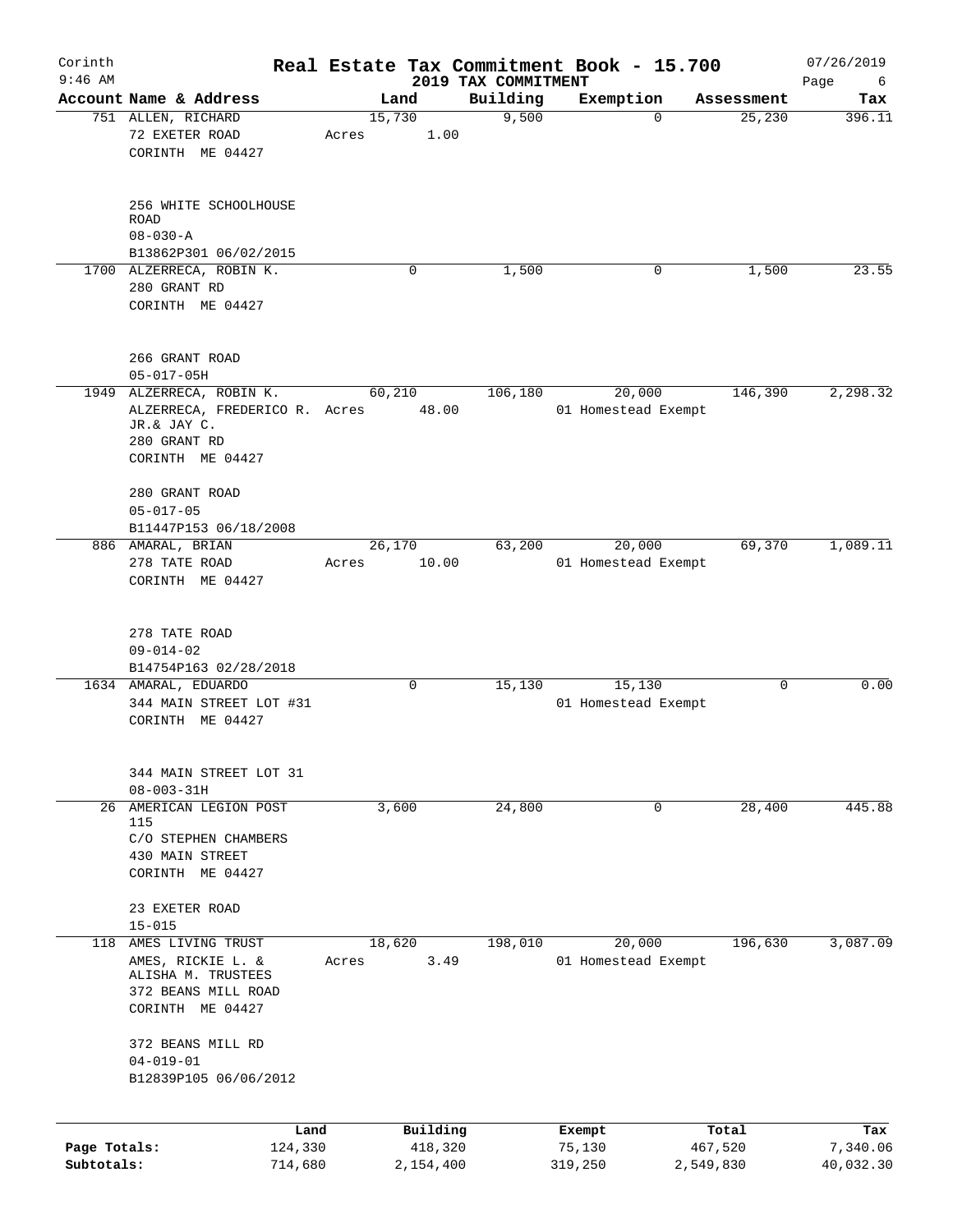| Corinth<br>$9:46$ AM |                                                |                 |         |                     |                                 | Real Estate Tax Commitment Book - 15.700 |                  |            | 07/26/2019       |
|----------------------|------------------------------------------------|-----------------|---------|---------------------|---------------------------------|------------------------------------------|------------------|------------|------------------|
|                      | Account Name & Address                         |                 | Land    |                     | 2019 TAX COMMITMENT<br>Building | Exemption                                |                  | Assessment | Page<br>7<br>Tax |
|                      | 1023 AMOLING, JOANNA                           |                 | 15,730  |                     | 93,500                          | 20,000                                   |                  | 89,230     | 1,400.91         |
|                      | 687 TATE RD                                    | Acres           |         | 1.00                |                                 | 01 Homestead Exempt                      |                  |            |                  |
|                      | CORINTH ME 04427                               |                 |         |                     |                                 |                                          |                  |            |                  |
|                      |                                                |                 |         |                     |                                 |                                          |                  |            |                  |
|                      | 687 TATE ROAD                                  |                 |         |                     |                                 |                                          |                  |            |                  |
|                      | $06 - 012 - A$                                 |                 |         |                     |                                 |                                          |                  |            |                  |
|                      | B13748P116 01/15/2015                          |                 |         |                     |                                 |                                          |                  |            |                  |
|                      | 29 ANDERSON, ARTHUR DUVAL<br>ANDERSON, KENNETH | Acres           | 26,800  | 9.15                | 75,660                          |                                          | 0                | 102,460    | 1,608.62         |
|                      | WALTER<br>2918 HURLEY POND ROAD                |                 |         |                     |                                 |                                          |                  |            |                  |
|                      | WALL NJ 07719                                  |                 |         |                     |                                 |                                          |                  |            |                  |
|                      | 375 MAIN STREET                                |                 |         |                     |                                 |                                          |                  |            |                  |
|                      | $08 - 005 - A$                                 |                 |         |                     |                                 |                                          |                  |            |                  |
|                      | B13569P252 06/24/2014                          |                 |         |                     |                                 |                                          |                  |            |                  |
|                      | 1196 ANDERSON, JAMES R.                        |                 | 14,520  |                     | 104,520                         |                                          | 0                | 119,040    | 1,868.93         |
|                      | 641 AVENUE ROAD                                | Acres           |         | 1.00                |                                 |                                          |                  |            |                  |
|                      | CORINTH ME 04427                               |                 |         |                     |                                 |                                          |                  |            |                  |
|                      | 7 HI VIEW LANE                                 |                 |         |                     |                                 |                                          |                  |            |                  |
|                      | $04 - 019 - 03$                                |                 |         |                     |                                 |                                          |                  |            |                  |
|                      | B14671P66 11/15/2017                           |                 |         |                     |                                 |                                          |                  |            |                  |
|                      | 1785 ANDERSON, LEON S.                         |                 | 19,120  |                     | 116,400                         | 20,000                                   |                  | 115,520    | 1,813.66         |
|                      | ANDERSON, JUDITH M.                            | Acres           |         | 3.50                |                                 | 01 Homestead Exempt                      |                  |            |                  |
|                      | 65 BRADBURY DR                                 |                 |         |                     |                                 |                                          |                  |            |                  |
|                      | CORINTH ME 04427                               |                 |         |                     |                                 |                                          |                  |            |                  |
|                      | 65 BRADBURY DR                                 |                 |         |                     |                                 |                                          |                  |            |                  |
|                      | $08 - 012 - 07 - C$                            |                 |         |                     |                                 |                                          |                  |            |                  |
|                      | B8925P90                                       |                 |         |                     |                                 |                                          |                  |            |                  |
|                      | 31 ANDREWS, ERNEST E.                          |                 | 16,160  |                     | 0                               |                                          | 0                | 16,160     | 253.71           |
|                      | 561 HUDSON ROAD<br>CORINTH ME 04427            | Acres           |         | 2.28                |                                 |                                          |                  |            |                  |
|                      |                                                |                 |         |                     |                                 |                                          |                  |            |                  |
|                      | 557 HUDSON ROAD                                |                 |         |                     |                                 |                                          |                  |            |                  |
|                      | $09 - 029$                                     |                 |         |                     |                                 |                                          |                  |            |                  |
|                      | B4921P176 10/07/1991                           |                 |         |                     |                                 |                                          |                  |            |                  |
|                      | 32 ANDREWS, ERNEST E.                          |                 | 26, 270 |                     | 12,800                          | 26,000                                   |                  | 13,070     | 205.20           |
|                      | 561 HUDSON ROAD                                | Acres           |         | 11.00               |                                 | 22 Veteran                               |                  |            |                  |
|                      | CORINTH ME 04427                               |                 |         |                     |                                 | 01 Homestead Exempt                      |                  |            |                  |
|                      | 561 HUDSON ROAD                                |                 |         |                     |                                 |                                          |                  |            |                  |
|                      | $09 - 029 - B$                                 |                 |         |                     |                                 |                                          |                  |            |                  |
|                      | B4292P93 08/22/1988                            |                 |         |                     |                                 |                                          |                  |            |                  |
|                      | 1837 ANDREWS, RITA M.                          |                 | 17,100  |                     | 118,410                         | 20,000                                   |                  | 115,510    | 1,813.51         |
|                      | 76 BRADBURY DR                                 | Acres           |         | 1.13                |                                 | 01 Homestead Exempt                      |                  |            |                  |
|                      | CORINTH ME 04427                               |                 |         |                     |                                 |                                          |                  |            |                  |
|                      |                                                |                 |         |                     |                                 |                                          |                  |            |                  |
|                      | 76 BRADBURY DR                                 |                 |         |                     |                                 |                                          |                  |            |                  |
|                      | $08 - 012 - 14$                                |                 |         |                     |                                 |                                          |                  |            |                  |
|                      | B13608P25 07/31/2014                           |                 |         |                     |                                 |                                          |                  |            |                  |
|                      |                                                |                 |         |                     |                                 |                                          |                  |            |                  |
| Page Totals:         |                                                | Land<br>135,700 |         | Building<br>521,290 |                                 | Exempt<br>86,000                         | Total<br>570,990 |            | Tax<br>8,964.54  |
| Subtotals:           |                                                | 850,380         |         | 2,675,690           |                                 |                                          | 3,120,820        |            | 48,996.84        |
|                      |                                                |                 |         |                     |                                 | 405,250                                  |                  |            |                  |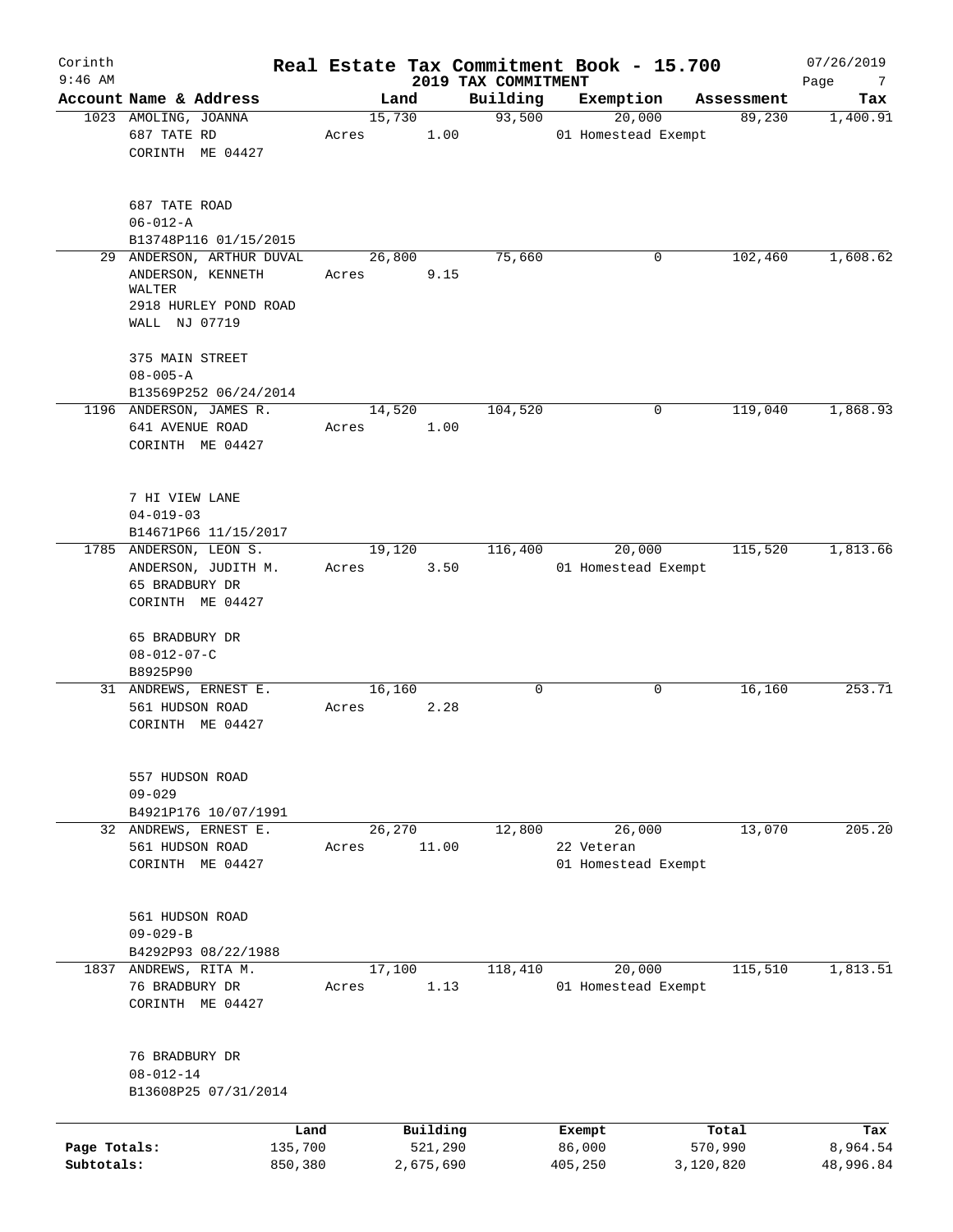| Corinth<br>$9:46$ AM |                                                                                                                                                   |                 |          | 2019 TAX COMMITMENT | Real Estate Tax Commitment Book - 15.700 |            | 07/26/2019<br>8 <sup>8</sup><br>Page |
|----------------------|---------------------------------------------------------------------------------------------------------------------------------------------------|-----------------|----------|---------------------|------------------------------------------|------------|--------------------------------------|
|                      | Account Name & Address                                                                                                                            | Land            |          | Building            | Exemption                                | Assessment | Tax                                  |
|                      | 1734 ANNETT, RUSSELL A.<br>656 BLACK ROAD<br>CORINTH ME 04427                                                                                     |                 | $\Omega$ | 19,330              | 19,330<br>01 Homestead Exempt            | $\Omega$   | 0.00                                 |
|                      | 656 BLACK RD<br>$02 - 038 - 03H$                                                                                                                  |                 |          |                     |                                          |            |                                      |
|                      | 560 ANTOMMARCHI, LOIS F.<br>PO BOX 880727<br>PORT ST LUCIE FL 34988                                                                               | 6,660<br>Acres  | 0.78     | 0                   | 0                                        | 6,660      | 104.56                               |
|                      | EXETER ROAD<br>$07 - 043 - 12$<br>B10482P107 06/09/2006                                                                                           |                 |          |                     |                                          |            |                                      |
|                      | 659 ANTWORTH, SUE ANN<br>593 EXETER ROAD<br>CORINTH ME 04427                                                                                      | 27,140<br>Acres | 10.84    | 64,320              | 20,000<br>01 Homestead Exempt            | 71,460     | 1,121.92                             |
|                      | 593 EXETER ROAD<br>$07 - 001 - 02$<br>B14487P272 05/15/2017                                                                                       |                 |          |                     |                                          |            |                                      |
|                      | 35 ARCHER, ELIZABETH A.<br>P.O. BOX 313<br>CORINTH ME 04427                                                                                       | 24,190<br>Acres | 8.29     | 102,650             | 20,000<br>01 Homestead Exempt            | 106,840    | 1,677.39                             |
|                      | 37 BROOKSIDE LN<br>$04 - 036 - E$<br>B6109P316                                                                                                    |                 |          |                     |                                          |            |                                      |
|                      | 1554 AREL, MICHAEL<br>AREL, SALLY<br>1215 MAIN STREET<br>CORINTH ME 04427                                                                         |                 | 0        | 25,510              | 20,000<br>01 Homestead Exempt            | 5,510      | 86.51                                |
|                      | 1215 MAIN STREET<br>$03 - 022 - A - 01H$                                                                                                          |                 |          |                     |                                          |            |                                      |
|                      | 1966 ARMSTRONG, KENDALL<br>PO BOX 54<br>CORINTH ME 04427                                                                                          | 25,740<br>Acres | 18.00    | 192,320             | $\mathbf 0$                              | 218,060    | 3,423.54                             |
|                      | 108 COVERED BRIDGE RD<br>$03 - 010 - A - 02$<br>B15079P274 02/26/2019                                                                             |                 |          |                     |                                          |            |                                      |
|                      | 1786 ARMSTRONG, WAYNE H.<br>ARMSTRONG, MARY JANE<br>PO BOX 60<br>3 HONEYWELL AVE<br>SANGERVILLE ME 04479<br>NOTCH ROAD<br>$07 - 036$<br>B5403P195 | 16,530<br>Acres | 8.73     | 0                   | 0                                        | 16,530     | 259.52                               |
|                      | Land                                                                                                                                              |                 | Building |                     | Exempt                                   | Total      | Tax                                  |

|              | nana    | <u>DULLULUM</u> | <b>BY CITING</b> | ----      | $-0.0$    |
|--------------|---------|-----------------|------------------|-----------|-----------|
| Page Totals: | 100,260 | 404,130         | 79,330           | 425,060   | 6,673.44  |
| Subtotals:   | 950,640 | 3,079,820       | 484,580          | 3,545,880 | 55,670.28 |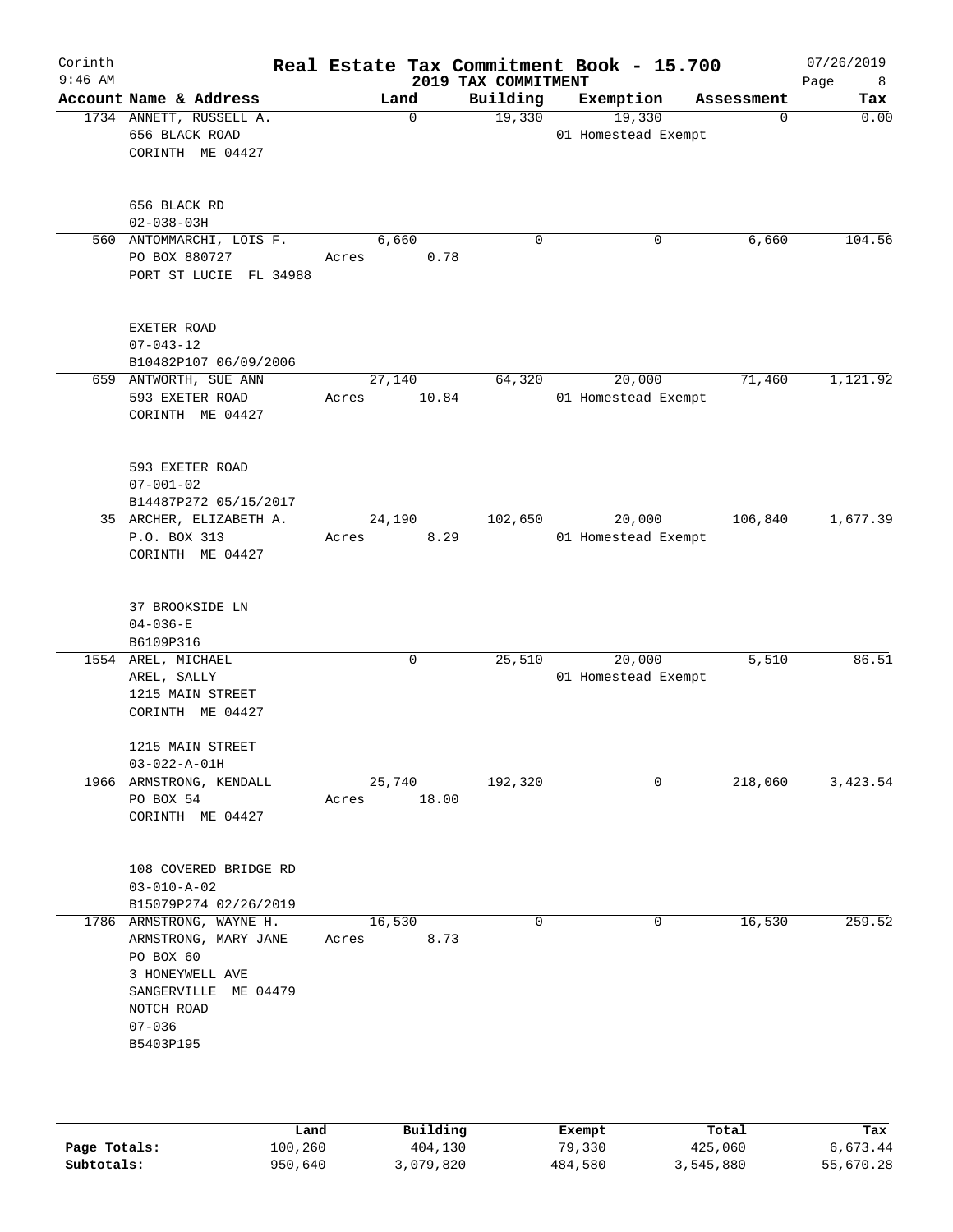| Corinth<br>$9:46$ AM       |                                                                                    | Real Estate Tax Commitment Book - 15.700 | 2019 TAX COMMITMENT |                               |                      | 07/26/2019<br>Page<br>9 |
|----------------------------|------------------------------------------------------------------------------------|------------------------------------------|---------------------|-------------------------------|----------------------|-------------------------|
|                            | Account Name & Address                                                             | Land                                     | Building            | Exemption                     | Assessment           | Tax                     |
|                            | 97 ARNOLD, GARY D.<br>ARNOLD, NANCY M.<br>67 HUDSON ROAD<br>CORINTH ME 04427       | 17,180<br>1.20<br>Acres                  | 62,460              | 20,000<br>01 Homestead Exempt | 59,640               | 936.35                  |
|                            | 67 HUDSON ROAD<br>$08 - 002 - 02$<br>B12921P185 08/14/2012                         |                                          |                     |                               |                      |                         |
|                            | 1399 ARRANTS, BRYAN                                                                | 20,250                                   | 50,260              | 20,000                        | 50,510               | 793.01                  |
|                            | 336 WEST CORINTH ROAD<br>CORINTH ME 04427                                          | 4.90<br>Acres                            |                     | 01 Homestead Exempt           |                      |                         |
|                            | 336 WEST CORINTH ROAD<br>$05 - 002$<br>B13612P121 08/08/2014                       |                                          |                     |                               |                      |                         |
| 2037                       | ATKINS MEMORIAL LIBRARY                                                            | 10,300                                   | 83,400              | 93,700                        | 0                    | 0.00                    |
|                            | ASSOCIATION<br>306 GARLAND ROAD<br>CORINTH ME 04427                                |                                          |                     | 43 Municipal                  |                      |                         |
|                            | 360 MAIN STREET<br>$15 - 050$<br>B3103P190 11/05/1937                              |                                          |                     |                               |                      |                         |
|                            | 2016 B & T WHITNEY, LLC<br>c/o DUNKIN<br>674 MT HOPE AVE. STE 2<br>BANGOR ME 04401 | 23,060<br>1.84<br>Acres                  | 238,490             | 0                             | 261,550              | 4,106.34                |
|                            | 685 MAIN STREET<br>$05 - 033 - A - 01$<br>B12893P350 07/26/2012                    |                                          |                     |                               |                      |                         |
|                            | 2025 B. L. GRANT & SON LLC<br>176 WEST CORINTH ROAD<br>CORINTH ME 04427            | 19,760<br>15.00<br>Acres                 | $\mathbf 0$         | 0                             | 19,760               | 310.23                  |
|                            | WEST CORINTH ROAD<br>$05 - 027 - C$<br>B14064P232 01/19/2016                       |                                          |                     |                               |                      |                         |
|                            | 1893 B. L. GRANT & SON LLC<br>179 WEST CORINTH ROAD<br>CORINTH ME 04427            | 32,250<br>49.54<br>Acres                 | 1,300               | 0                             | 33,550               | 526.73                  |
|                            | COUNTY RD<br>$08 - 013 - G$<br>B14064P232 01/19/2016                               |                                          |                     |                               |                      |                         |
|                            | 114 B. L. GRANT & SON, LLC.<br>176 WEST CORINTH ROAD<br>CORINTH ME 04427           | 53,020<br>41.10<br>Acres                 | 1,000               | 0                             | 54,020               | 848.11                  |
|                            | RABBIT PATH<br>$06 - 035$<br>B14256P338 08/26/2016                                 |                                          |                     |                               |                      |                         |
|                            | Land                                                                               | Building                                 |                     | Exempt                        | Total                | Tax                     |
| Page Totals:<br>Subtotals: | 175,820<br>1,126,460                                                               | 436,910<br>3,516,730                     |                     | 133,700<br>618,280            | 479,030<br>4,024,910 | 7,520.77<br>63,191.05   |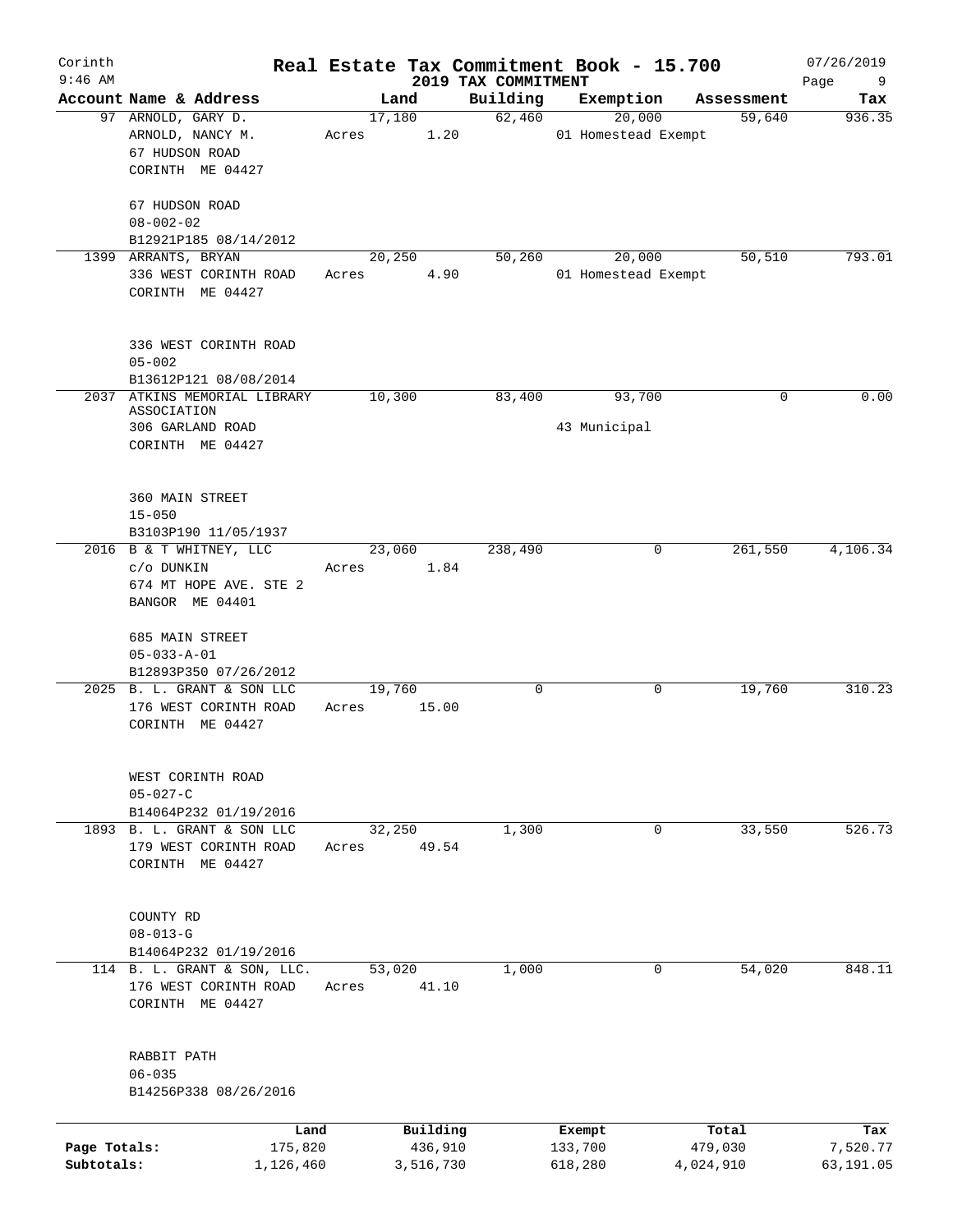| Corinth<br>$9:46$ AM |                                                                                                     |                 |             | 2019 TAX COMMITMENT | Real Estate Tax Commitment Book - 15.700 |            | 07/26/2019<br>10 |
|----------------------|-----------------------------------------------------------------------------------------------------|-----------------|-------------|---------------------|------------------------------------------|------------|------------------|
|                      | Account Name & Address                                                                              |                 | Land        | Building            | Exemption                                | Assessment | Page<br>Tax      |
|                      | 49 BACON, FRANCES C.<br>195 MARSHVILLE ROAD<br>HARRINGTON ME 04643                                  | 22,380<br>Acres | 34.25       | 0                   | $\Omega$                                 | 22,380     | 351.37           |
|                      | TABER LANE<br>$07 - 005$<br>B13454P169 02/04/2014                                                   |                 |             |                     |                                          |            |                  |
|                      | 50 BACON, FRANCES C.<br>195 MARSHVILLE ROAD<br>HARRINGTON ME 04643                                  | Acres           | 500<br>1.00 | 0                   | 0                                        | 500        | 7.85             |
|                      | TABER LANE<br>$07 - 007 - A$<br>B13454P169 02/04/2014                                               |                 |             |                     |                                          |            |                  |
|                      | 51 BACON, FRANCES C.<br>195 MARSHVILLE ROAD<br>HARRINGTON ME 04643                                  | 30,900<br>Acres | 38.00       | 73,130              | 0                                        | 104,030    | 1,633.27         |
|                      | 82 TABER LANE<br>$07 - 006 - A$<br>B13454P169 02/04/2014                                            |                 |             |                     |                                          |            |                  |
|                      | 1665 BAILEY, BENJAMIN<br>BAILEY, DEBRA J.<br>285 WHITE SCHOOLHOUSE<br><b>RD</b><br>CORINTH ME 04427 | 24,400<br>Acres | 21.45       | 0                   | 0                                        | 24,400     | 383.08           |
|                      | WHITE SCHOOLHOUSE ROAD<br>$06 - 015 - C$<br>B13558P241 06/13/2014                                   |                 |             |                     |                                          |            |                  |
|                      | 1793 BAILEY, DEBRA<br>285 WHITE SCHOOLHOUSE<br><b>RD</b><br>CORINTH ME 04427                        | 16,900<br>Acres | 2.01        | 79,520              | 20,000<br>01 Homestead Exempt            | 76,420     | 1,199.79         |
|                      | 285 WHITE SCHOOLHOUSE<br>ROAD<br>$06 - 015 - D$<br>B13098P198 02/21/2013                            |                 |             |                     |                                          |            |                  |
|                      | 293 BAILEY, JO-ANNE<br>238 STETSON ROAD<br>STETSON ME 04488                                         | 16,870<br>Acres | 9.00        | 0                   | 0                                        | 16,870     | 264.86           |
|                      | GRANT ROAD<br>$02 - 055 - 09$<br>B13021P141 11/27/2012                                              |                 |             |                     |                                          |            |                  |

|              | Land      | Building  | Exempt  | Total     | Tax       |
|--------------|-----------|-----------|---------|-----------|-----------|
| Page Totals: | 111,950   | 152,650   | 20,000  | 244,600   | 3,840.22  |
| Subtotals:   | 1,238,410 | 3,669,380 | 638,280 | 4,269,510 | 67,031.27 |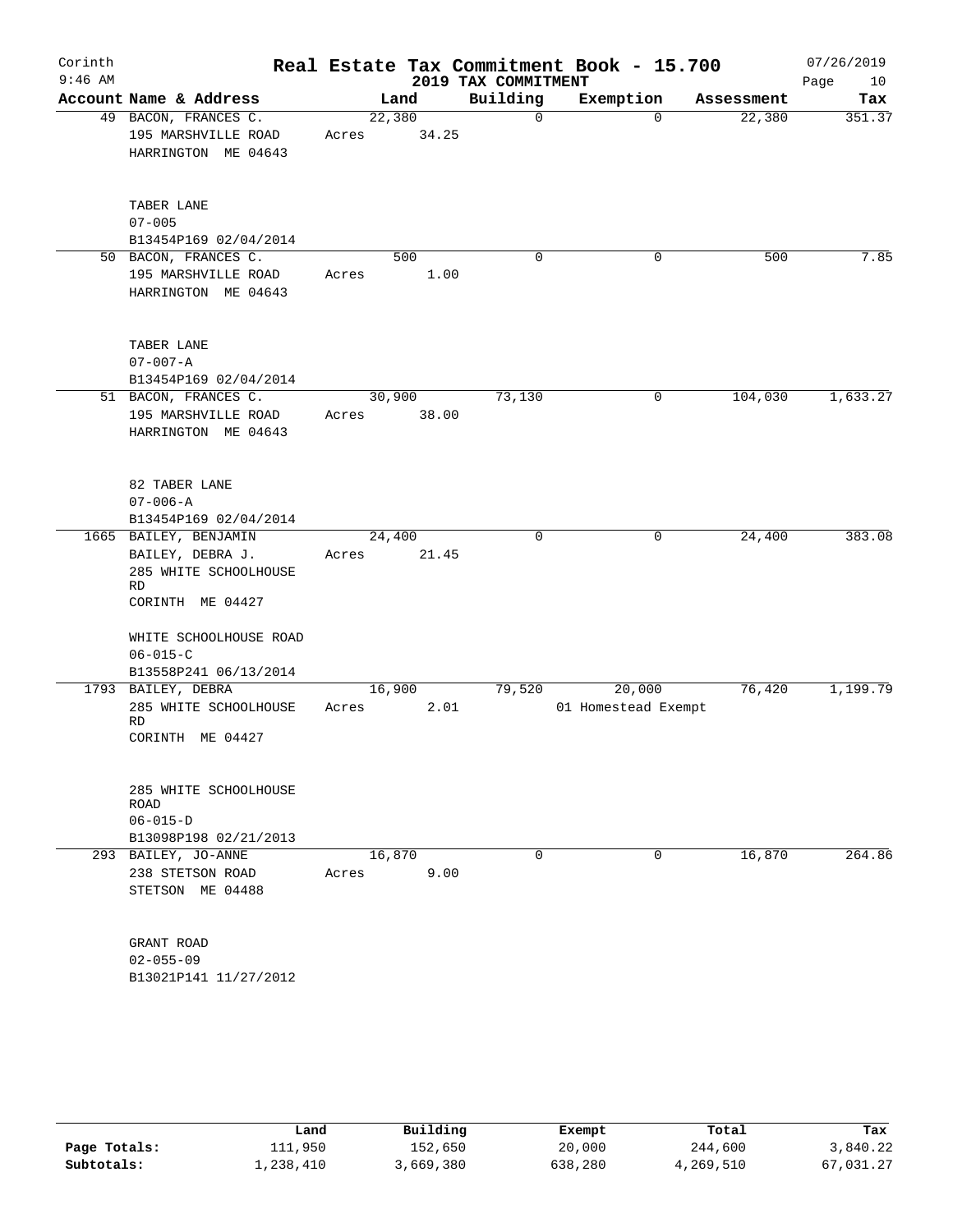| Corinth      |                                                             |       |        |             |                                 | Real Estate Tax Commitment Book - 15.700 |            | 07/26/2019        |
|--------------|-------------------------------------------------------------|-------|--------|-------------|---------------------------------|------------------------------------------|------------|-------------------|
| $9:46$ AM    | Account Name & Address                                      |       | Land   |             | 2019 TAX COMMITMENT<br>Building | Exemption                                | Assessment | Page<br>11<br>Tax |
|              | 339 BAILEY, JO-ANNE                                         |       | 14,290 |             | $\mathbf 0$                     | $\mathbf 0$                              | 14,290     | 224.35            |
|              | 238 STETSON ROAD<br>STETSON ME 04488                        | Acres |        | 10.00       |                                 |                                          |            |                   |
|              |                                                             |       |        |             |                                 |                                          |            |                   |
|              | GRANT ROAD                                                  |       |        |             |                                 |                                          |            |                   |
|              | $02 - 055 - 12$<br>B14602P108 09/08/2017                    |       |        |             |                                 |                                          |            |                   |
|              | 1492 BAILEY, WILLIAM A.                                     |       | 16,980 |             | 123,410                         | 20,000                                   | 120,390    | 1,890.12          |
|              | BAILEY, JENNIFER L.<br>28 VILLAGE DRIVE<br>CORINTH ME 04427 | Acres |        | 1.03        |                                 | 01 Homestead Exempt                      |            |                   |
|              |                                                             |       |        |             |                                 |                                          |            |                   |
|              | 28 VILLAGE DRIVE<br>$11 - 002 - 06$                         |       |        |             |                                 |                                          |            |                   |
|              | B12004P101 12/11/2009 B9120P292                             |       |        |             |                                 |                                          |            |                   |
|              | 1493 BAILEY, WILLIAM A.<br>BAILEY, JENNIFER L.              | Acres | 10,930 | 1.03        | 0                               | 0                                        | 10,930     | 171.60            |
|              | 28 VILLAGE DRIVE                                            |       |        |             |                                 |                                          |            |                   |
|              | CORINTH ME 04427                                            |       |        |             |                                 |                                          |            |                   |
|              | 32 VILLAGE DRIVE                                            |       |        |             |                                 |                                          |            |                   |
|              | $11 - 002 - 07$                                             |       |        |             |                                 |                                          |            |                   |
|              | B12004P101 12/11/2009                                       |       |        |             |                                 |                                          |            |                   |
|              | 53 BAKER, WILLIAM J. III                                    |       | 8,510  |             | 57,850                          | 20,000                                   | 46,360     | 727.85            |
|              | PO BOX 122<br>CORINTH ME 04427-0122                         | Acres |        | 0.14        |                                 | 01 Homestead Exempt                      |            |                   |
|              |                                                             |       |        |             |                                 |                                          |            |                   |
|              | 7 EXETER ROAD                                               |       |        |             |                                 |                                          |            |                   |
|              | $15 - 020$<br>B8367P233                                     |       |        |             |                                 |                                          |            |                   |
|              | 59 BALZANO, MICHAEL                                         |       | 13,640 |             | 17,970                          | 0                                        | 31,610     | 496.28            |
|              | 29 BANCROFT STREET<br>PORTLAND ME 04102                     | Acres |        | 12.60       |                                 |                                          |            |                   |
|              |                                                             |       |        |             |                                 |                                          |            |                   |
|              | 333 MEADOW ROAD<br>$09 - 019 - 09$                          |       |        |             |                                 |                                          |            |                   |
|              | B4354P143                                                   |       |        |             |                                 |                                          |            |                   |
| 2005         | <b>BANGOR CELLULAR</b>                                      |       | 24,850 |             | 192,860                         | 0                                        | 217,710    | 3,418.05          |
|              | TELEPHONE, LP                                               |       |        |             |                                 |                                          |            |                   |
|              | C/O DUFFS & PHELPS                                          | Acres |        | 2.48        |                                 |                                          |            |                   |
|              | PO BOX 2629<br>ADDISON TX 75001                             |       |        |             |                                 |                                          |            |                   |
|              | 530 MAIN STREET                                             |       |        |             |                                 |                                          |            |                   |
|              | $08 - 018 - A$                                              |       |        |             |                                 |                                          |            |                   |
|              | B12671P317 11/30/2011                                       |       |        |             |                                 |                                          |            |                   |
|              | 61 BAPTIST CHURCH                                           |       | 15,530 |             | 84,300                          | 20,000                                   | 79,830     | 1,253.33          |
|              | 331 MAIN STREET<br>CORINTH ME 04427                         | Acres |        | 0.78        |                                 | 30 Parsonage                             |            |                   |
|              |                                                             |       |        |             |                                 |                                          |            |                   |
|              | 414 MAIN STREET<br>$13 - 011$                               |       |        |             |                                 |                                          |            |                   |
|              |                                                             |       |        |             |                                 |                                          |            |                   |
|              | Land                                                        |       |        | Building    |                                 | Exempt                                   | Total      | Tax               |
| Page Totals: | 104,730                                                     |       |        | 476,390     |                                 | 60,000                                   | 521,120    | 8,181.58          |
| Subtotals:   | 1,343,140                                                   |       |        | 4, 145, 770 |                                 | 698,280                                  | 4,790,630  | 75, 212.85        |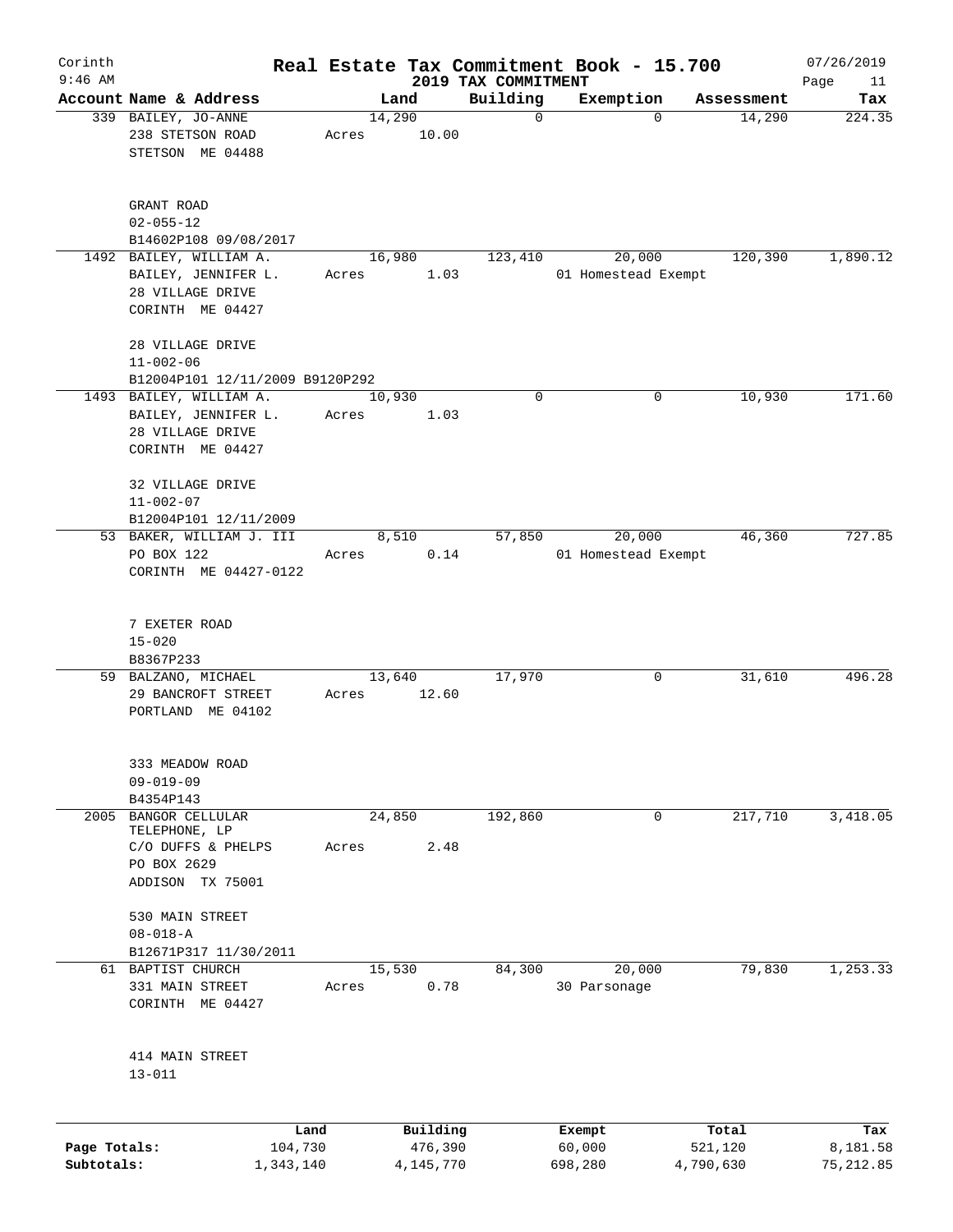| Corinth<br>$9:46$ AM       |                                                                               |       |                                  |                                 | Real Estate Tax Commitment Book - 15.700 |                               | 07/26/2019                   |
|----------------------------|-------------------------------------------------------------------------------|-------|----------------------------------|---------------------------------|------------------------------------------|-------------------------------|------------------------------|
|                            | Account Name & Address                                                        |       | Land                             | 2019 TAX COMMITMENT<br>Building | Exemption                                | Assessment                    | Page<br>12<br>Tax            |
|                            | 2041 BAPTIST CHURCH<br>331 MAIN STREET<br>CORINTH ME 04427                    |       | 15,000                           | 129,300                         | 144,300<br>51 Churches                   | $\mathbf 0$                   | 0.00                         |
|                            | 331 MAIN STREET<br>$15 - 005$                                                 |       |                                  |                                 |                                          |                               |                              |
| 1757                       | BARNES, SCOTT R.<br>BARNES, JENNIFER M.<br>364 GRANT ROAD<br>CORINTH ME 04427 | Acres | 17,900<br>2.87                   | 136,820                         | 20,000<br>01 Homestead Exempt            | 134,720                       | 2,115.10                     |
|                            | 364 GRANT ROAD<br>$05 - 061$<br>B13293P225 07/31/2013                         |       |                                  |                                 |                                          |                               |                              |
|                            | 1040 BARRY, LEOLA<br>PETERSON, LINDSEY<br>810 MAIN STREET<br>CORINTH ME 04427 | Acres | 26,180<br>8.64                   | 102,040                         | 20,000<br>01 Homestead Exempt            | 108,220                       | 1,699.05                     |
|                            | 810 MAIN STREET<br>$05 - 041$<br>B14772P249 03/28/2018                        |       |                                  |                                 |                                          |                               |                              |
|                            | 65 BARTLE, SATIN T.<br>PO BOX 1744<br>BANGOR ME 04401                         | Acres | 18,050<br>3.00                   | 18,930                          | 20,000<br>01 Homestead Exempt            | 16,980                        | 266.59                       |
|                            | 512 LEDGE HILL ROAD<br>$01 - 041 - B$<br>B14153P253 05/19/2016                |       |                                  |                                 |                                          |                               |                              |
|                            | 1018 BARTLE, SATIN T.<br>PO BOX 1744<br>BANGOR ME 04402-1744                  | Acres | 9,180<br>3.70                    | 0                               | 0                                        | 9,180                         | 144.13                       |
|                            | LEDGE HILL ROAD N/F<br>$01 - 041 - C$<br>B14153P253 05/19/2016                |       |                                  |                                 |                                          |                               |                              |
|                            | 66 BAS, BERYL B. (Heirs<br>of)<br>P.O. BOX 99<br>CORINTH ME 04427             | Acres | 8,720<br>0.15                    | 44,700                          | 20,000<br>01 Homestead Exempt            | 33,420                        | 524.69                       |
|                            | 9 EXETER ROAD<br>$15 - 019$<br>B2390P195                                      |       |                                  |                                 |                                          |                               |                              |
|                            | 83 BEAL, SHIRLEY E.<br>P.O. BOX 226<br>CORINTH ME 04427                       | Acres | 27,300<br>33.00                  | 93,510                          | 20,000<br>01 Homestead Exempt            | 100,810                       | 1,582.72                     |
|                            | 397 LEDGE HILL ROAD<br>$04 - 028$<br>B3966P264                                |       |                                  |                                 |                                          |                               |                              |
| Page Totals:<br>Subtotals: | Land<br>122,330<br>1,465,470                                                  |       | Building<br>525,300<br>4,671,070 |                                 | Exempt<br>244,300<br>942,580             | Total<br>403,330<br>5,193,960 | Tax<br>6,332.28<br>81,545.13 |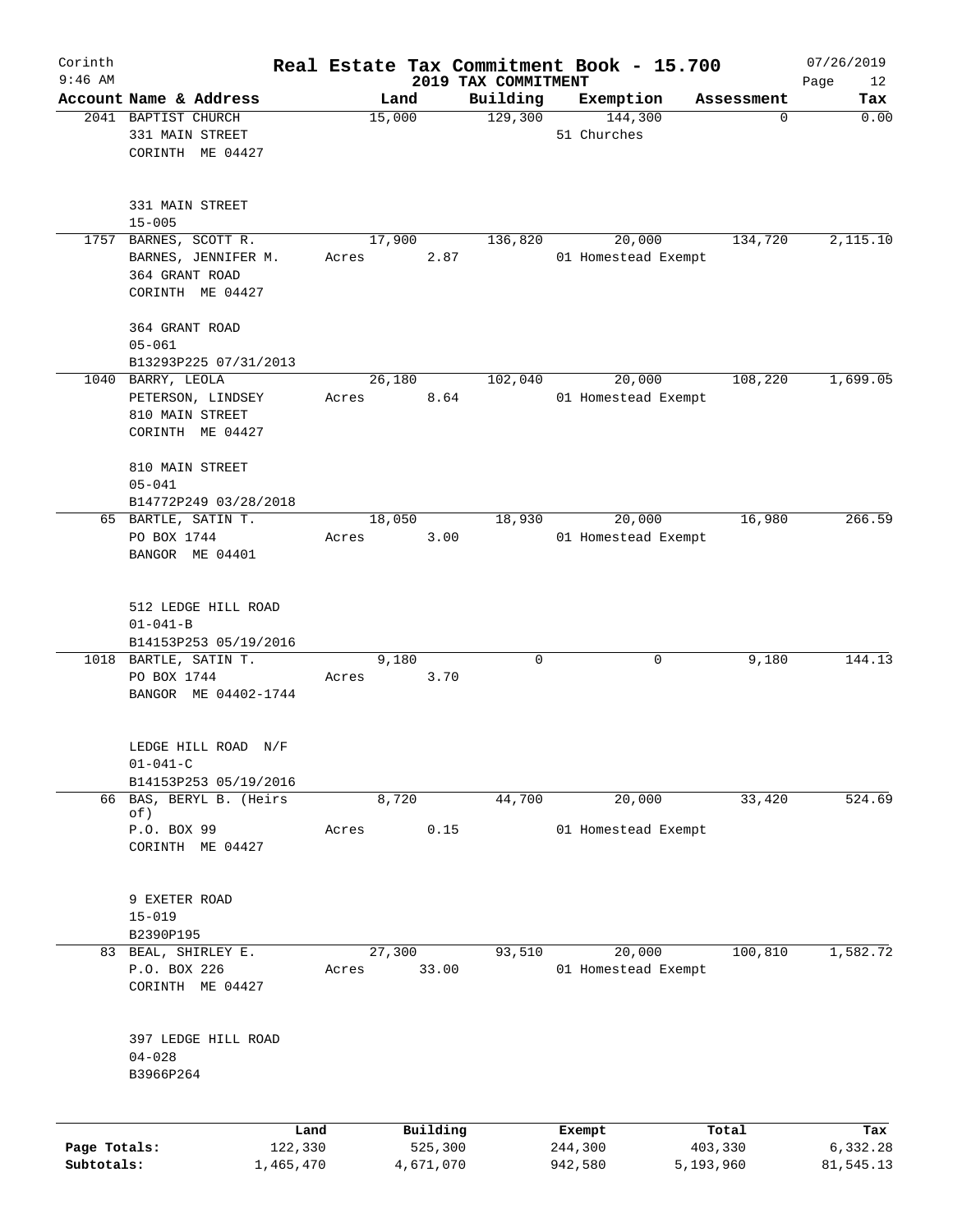| Corinth<br>$9:46$ AM |                                                                      |                 |             | Real Estate Tax Commitment Book - 15.700 |        |                               |            | 07/26/2019        |
|----------------------|----------------------------------------------------------------------|-----------------|-------------|------------------------------------------|--------|-------------------------------|------------|-------------------|
|                      | Account Name & Address                                               | Land            |             | 2019 TAX COMMITMENT<br>Building          |        | Exemption                     | Assessment | Page<br>13<br>Tax |
|                      | 983 BEAL, WILLIAM<br>375 TATE ROAD<br>CORINTH ME 04427               |                 | $\mathbf 0$ | 8,880                                    |        | 8,880<br>01 Homestead Exempt  | 0          | 0.00              |
|                      | 375 TATE ROAD<br>$06 - 018 - A - 1H$                                 |                 |             |                                          |        |                               |            |                   |
|                      | 493 BEAM, EMMETT J.<br>105 GARLAND ROAD<br>CORINTH ME 04427          | 21,630<br>Acres | 7.00        | 193,470                                  |        | 20,000<br>01 Homestead Exempt | 195,100    | 3,063.07          |
|                      | 105 GARLAND ROAD<br>$07 - 014 - A$<br>B13785P178 03/20/2015          |                 |             |                                          |        |                               |            |                   |
|                      | 2003 BEAN JR., PAUL<br>PO BOX 704<br>CORINTH ME 04427                |                 | $\mathbf 0$ | 20,870                                   |        | 20,000<br>01 Homestead Exempt | 870        | 13.66             |
|                      | 344 MAIN STREET LOT<br>$3 - 1$<br>$08 - 003 - 03H - 1$               |                 |             |                                          |        |                               |            |                   |
|                      | 90 BEAN SR., PHILIP E.<br>882 MAIN STREET<br>CORINTH ME 04427        | 18,760<br>Acres | 2.50        | 4,800                                    |        | 0                             | 23,560     | 369.89            |
|                      | 874 MAIN STREET<br>$05 - 048$<br>B4445P188                           |                 |             |                                          |        |                               |            |                   |
|                      | 89 BEAN SR., PHILIP E.<br>882 MAIN STREET<br>CORINTH ME 04427        | 32,030<br>Acres | 40.75       | 0                                        |        | 0                             | 32,030     | 502.87            |
|                      | <b>MAIN STREET</b><br>$05 - 050$<br>B1891P166                        |                 |             |                                          |        |                               |            |                   |
|                      | 91 BEAN SR., PHILIP E.<br>882 MAIN STREET<br>CORINTH ME 04427        | 18,450<br>Acres | 2.25        | 78,210                                   |        | 20,000<br>01 Homestead Exempt | 76,660     | 1,203.56          |
|                      | 882 MAIN STREET<br>$05 - 049$<br>B1615P346                           |                 |             |                                          |        |                               |            |                   |
| 1919                 | BEAN, BRIAN<br>BEAN, KELLY<br>5 ANDERSON FARM RD<br>CORINTH ME 04427 | 16,910<br>Acres | 2.02        | 177,470                                  |        | 20,000<br>01 Homestead Exempt | 174,380    | 2,737.77          |
|                      | 5 ANDERSON FARM RD<br>$12 - 012 - D$<br>B11424P340 06/05/2008        |                 |             |                                          |        |                               |            |                   |
|                      | Land                                                                 |                 | Building    |                                          | Exempt |                               | Total      | Tax               |
| Page Totals:         | 107,780                                                              |                 | 483,700     |                                          | 88,880 |                               | 502,600    | 7,890.82          |

**Subtotals:** 1,573,250 5,154,770 1,031,460 5,696,560 89,435.95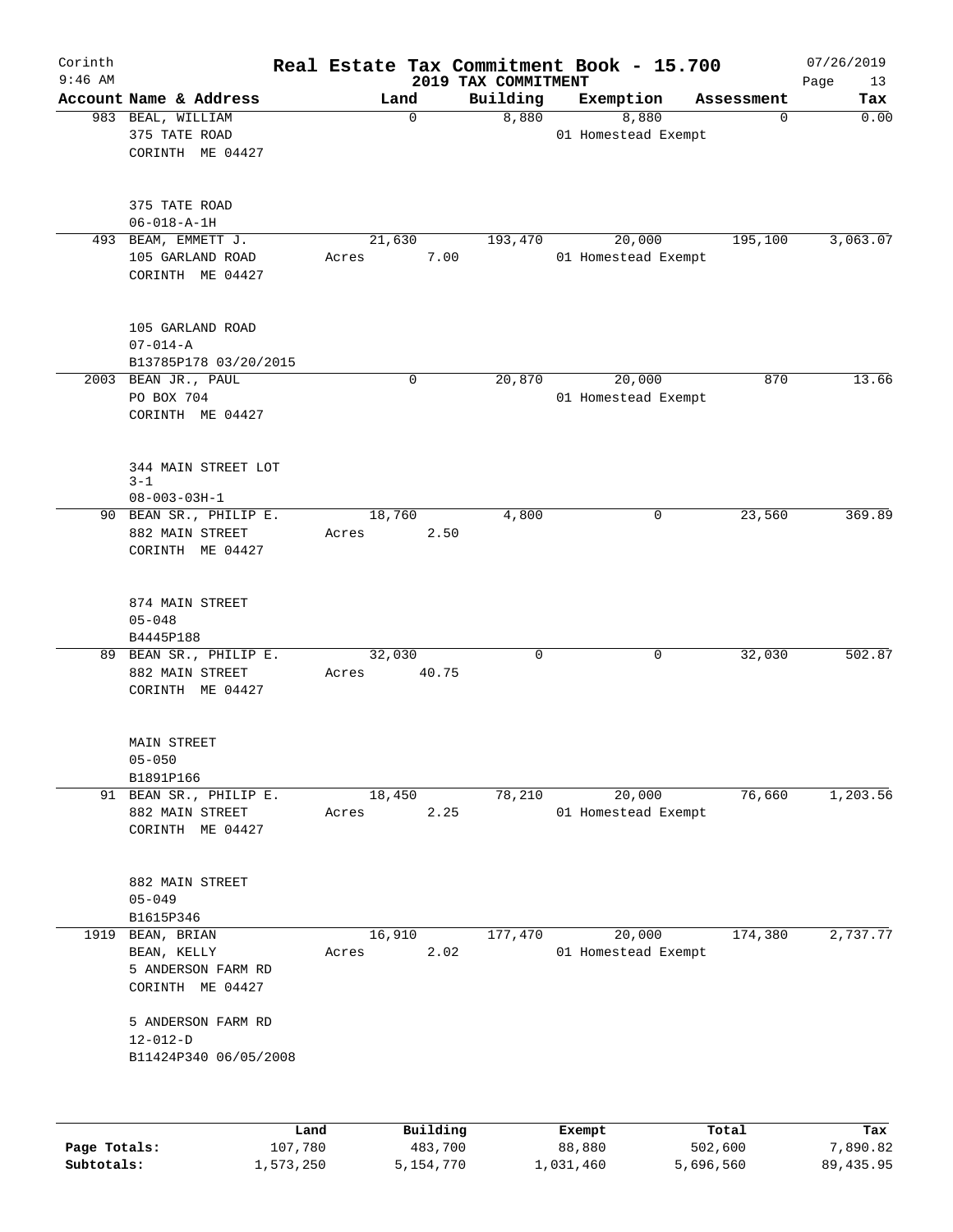|                                                                                 |                                                                                  |                  |                                   |                                          | 07/26/2019<br>Page<br>14                                                                                                                                               |
|---------------------------------------------------------------------------------|----------------------------------------------------------------------------------|------------------|-----------------------------------|------------------------------------------|------------------------------------------------------------------------------------------------------------------------------------------------------------------------|
| Account Name & Address                                                          | Land                                                                             | Building         | Exemption                         |                                          | Tax                                                                                                                                                                    |
| 1831 BEAN, CHAD S.<br>344 WHITE SCHOOLHOUSE<br>RD<br>CORINTH ME 04427           | 25,780<br>Acres                                                                  |                  | 20,000                            | 168,300                                  | 2,642.31                                                                                                                                                               |
| 344 WHITE SCHOOLHOUSE<br><b>ROAD</b><br>$08 - 033 - B$                          |                                                                                  |                  |                                   |                                          |                                                                                                                                                                        |
|                                                                                 |                                                                                  |                  | 0                                 |                                          | 635.06                                                                                                                                                                 |
| BEAN, CORY C.<br>344 WHITE SCHOOLHOUSE<br>ROAD<br>CORINTH ME 04427              | 136.42<br>Acres                                                                  |                  |                                   |                                          |                                                                                                                                                                        |
| WHITE SCHOOLHOUSE ROAD<br>$06 - 014$<br>B13456P92 02/05/2014                    |                                                                                  |                  |                                   |                                          |                                                                                                                                                                        |
| 879 BEAN, CORY<br>312 WHITE SCHOOLHOUSE<br>RD<br>CORINTH ME 04427               | 25,760<br>9.65<br>Acres                                                          | 164,410          | 20,000                            | 170,170                                  | 2,671.67                                                                                                                                                               |
| 312 WHITE SCHOOLHOUSE<br>ROAD<br>$08 - 033 - A$                                 |                                                                                  |                  |                                   |                                          |                                                                                                                                                                        |
| 547 BEAN, DAVID R.<br>BEAN, PHILLIS E.<br>41 MORISON AVENUE<br>CORINTH ME 04427 | 10,570<br>0.26<br>Acres                                                          | 38,950           | 0                                 | 49,520                                   | 777.46                                                                                                                                                                 |
| 35 MORISON AVENUE<br>$16 - 023$<br>B13367P94 10/11/2013                         |                                                                                  |                  |                                   |                                          |                                                                                                                                                                        |
| 199 BEAN, DAVID R.<br>BEAN, PHYLLIS E.<br>41 MORISON AVENUE<br>CORINTH ME 04427 | 11,240<br>0.31<br>Acres                                                          | 84,920           | 26,000<br>22 Veteran              | 70,160                                   | 1,101.51                                                                                                                                                               |
| 41 MORISON AVENUE<br>$16 - 022$                                                 |                                                                                  |                  |                                   |                                          |                                                                                                                                                                        |
|                                                                                 |                                                                                  |                  |                                   |                                          | 1,080.00                                                                                                                                                               |
| BEAN, CARLENA F.<br>443 EXETER ROAD<br>CORINTH ME 04427                         | Acres                                                                            |                  | 22 Veteran                        |                                          |                                                                                                                                                                        |
| 443 EXETER ROAD<br>$07 - 009 - A$                                               |                                                                                  |                  |                                   |                                          |                                                                                                                                                                        |
|                                                                                 | B9462P268<br>1334 BEAN, CHAD S.<br>B8861P252<br>B7114P272<br>86 BEAN, KENDALL B. | 28,920<br>42,440 | 9.66<br>11,530<br>52,350<br>31.24 | 2019 TAX COMMITMENT<br>162,520<br>26,000 | Real Estate Tax Commitment Book - 15.700<br>Assessment<br>01 Homestead Exempt<br>40,450<br>01 Homestead Exempt<br>01 Homestead Exempt<br>68,790<br>01 Homestead Exempt |

|              | Land      | Building  | Exempt    | Total     | Tax       |
|--------------|-----------|-----------|-----------|-----------|-----------|
| Page Totals: | 144,710   | 514,680   | 92,000    | 567,390   | 8,908.01  |
| Subtotals:   | 1,717,960 | 5,669,450 | ⊥,123,460 | 6,263,950 | 98,343.96 |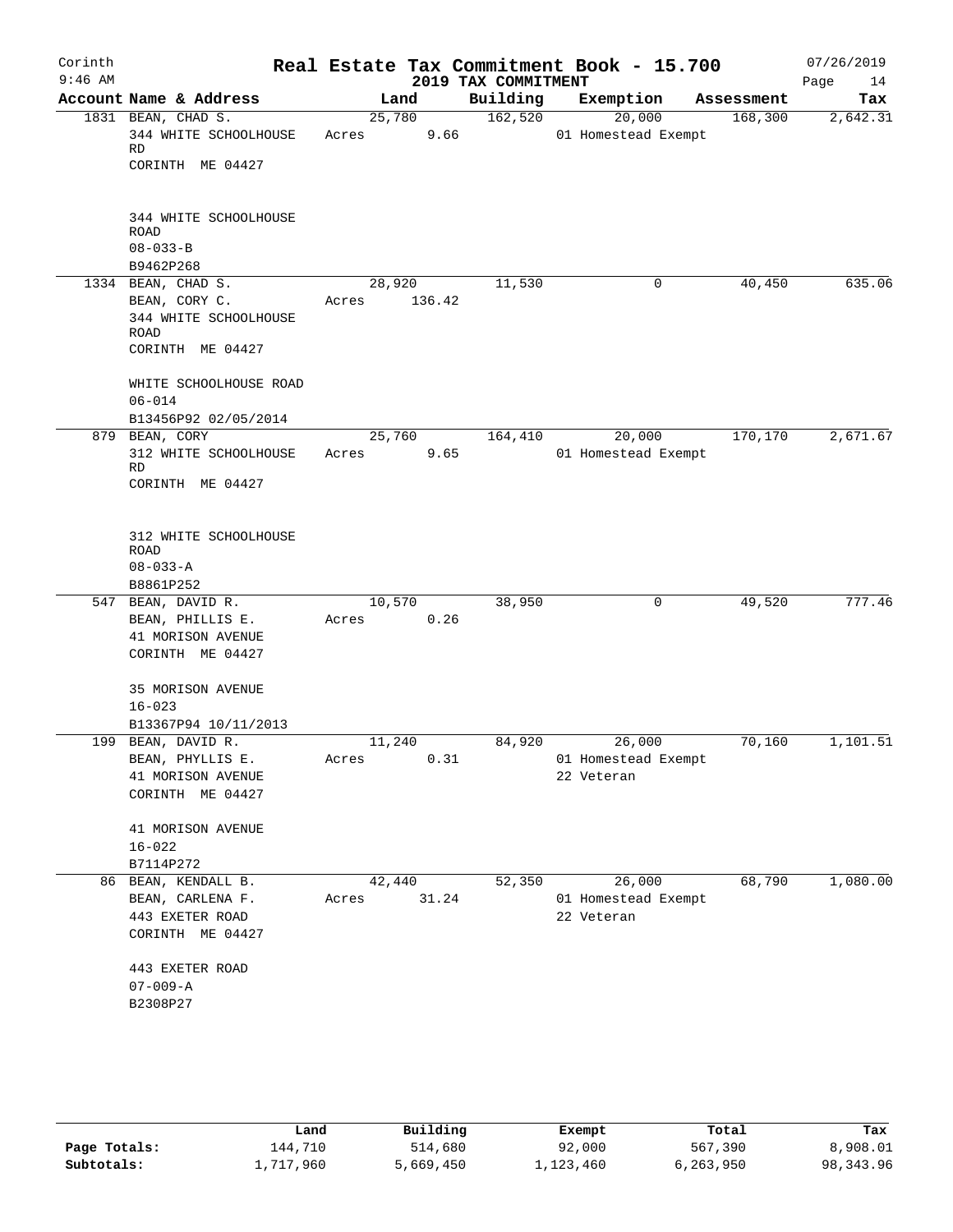| Corinth   |                                                          |                          |                     | Real Estate Tax Commitment Book - 15.700 |            | 07/26/2019 |
|-----------|----------------------------------------------------------|--------------------------|---------------------|------------------------------------------|------------|------------|
| $9:46$ AM |                                                          |                          | 2019 TAX COMMITMENT |                                          |            | Page<br>15 |
|           | Account Name & Address                                   | Land                     | Building            | Exemption                                | Assessment | Tax        |
|           | 92 BEAN, R. STANLEY<br>BEAN, LINDA D. NEAL,<br>MELISSA B | 15,800<br>Acres          | 94,390<br>0.82      | 20,000<br>01 Homestead Exempt            | 90,190     | 1,415.98   |
|           | 246 EXETER ROAD<br>CORINTH ME 04427                      |                          |                     |                                          |            |            |
|           |                                                          |                          |                     |                                          |            |            |
|           | 246 EXETER ROAD<br>$07 - 046$                            |                          |                     |                                          |            |            |
|           | B5914P195                                                |                          |                     |                                          |            |            |
|           | 84 BEAN, RANDY A.                                        | 43,580                   | 130,940             | 20,000                                   | 154,520    | 2,425.96   |
|           | BEAN, KRYSTLE L.                                         | 75.00<br>Acres           |                     | 01 Homestead Exempt                      |            |            |
|           | 380 MAIN STREET<br>CORINTH ME 04427                      |                          |                     |                                          |            |            |
|           | 380 MAIN STREET<br>$08 - 006$                            |                          |                     |                                          |            |            |
|           | B14996P139 11/07/2018                                    |                          |                     |                                          |            |            |
|           | 861 BEAN, RYAN A.                                        | 26,170                   | 134,220             | 20,000                                   | 140,390    | 2,204.12   |
|           | BEAN, AMY E.                                             | 10.00<br>Acres           |                     | 01 Homestead Exempt                      |            |            |
|           | 95 WHITE SCHOOLHOUSE RD                                  |                          |                     |                                          |            |            |
|           | CORINTH ME 04427                                         |                          |                     |                                          |            |            |
|           | 95 WHITE SCHOOLHOUSE                                     |                          |                     |                                          |            |            |
|           | ROAD                                                     |                          |                     |                                          |            |            |
|           | $05 - 032$<br>B11018P45 06/22/2007                       |                          |                     |                                          |            |            |
|           | 94 BEAN, STEPHEN W.                                      | 15,670                   | 95,700              | 20,000                                   | 91,370     | 1,434.51   |
|           | BEAN, GUYLENE M.                                         | Acres                    | 0.80                | 01 Homestead Exempt                      |            |            |
|           | 268 EXETER ROAD                                          |                          |                     |                                          |            |            |
|           | CORINTH ME 04427                                         |                          |                     |                                          |            |            |
|           | 268 EXETER ROAD                                          |                          |                     |                                          |            |            |
|           | $07 - 043 - 13$                                          |                          |                     |                                          |            |            |
|           | B3766P352                                                |                          |                     |                                          |            |            |
|           | 95 BEAN, WENDELL M.                                      | 25,240<br>Acres<br>12.85 | 72,080              | 20,000<br>01 Homestead Exempt            | 77,320     | 1,213.92   |
|           | BEAN, LINDA A.<br>P. O. BOX 186                          |                          |                     |                                          |            |            |
|           | CORINTH ME 04427                                         |                          |                     |                                          |            |            |
|           | 703 LEDGE HILL ROAD                                      |                          |                     |                                          |            |            |
|           | $02 - 013$                                               |                          |                     |                                          |            |            |
| 1118      | B4029P212<br>BEARDSLEY, CHARLES E.                       | 16,370                   | 74,300              | 20,000                                   | 70,670     | 1,109.52   |
|           | BEARDSLEY, SUSAN G.                                      | Acres                    | 1.55                | 01 Homestead Exempt                      |            |            |
|           | JOHNSON                                                  |                          |                     |                                          |            |            |
|           | 462 EXETER ROAD                                          |                          |                     |                                          |            |            |
|           | CORINTH ME 04427                                         |                          |                     |                                          |            |            |
|           | 462 EXETER ROAD                                          |                          |                     |                                          |            |            |
|           | $07 - 008 - E$                                           |                          |                     |                                          |            |            |
|           | B14002P201 10/30/2015                                    |                          |                     |                                          |            |            |

|              | Land      | Building  | Exempt    | Total     | Tax        |
|--------------|-----------|-----------|-----------|-----------|------------|
| Page Totals: | 142,830   | 601,630   | 120,000   | 624,460   | 9,804.01   |
| Subtotals:   | ⊥,860,790 | 6,271,080 | 1,243,460 | 6,888,410 | 108,147.97 |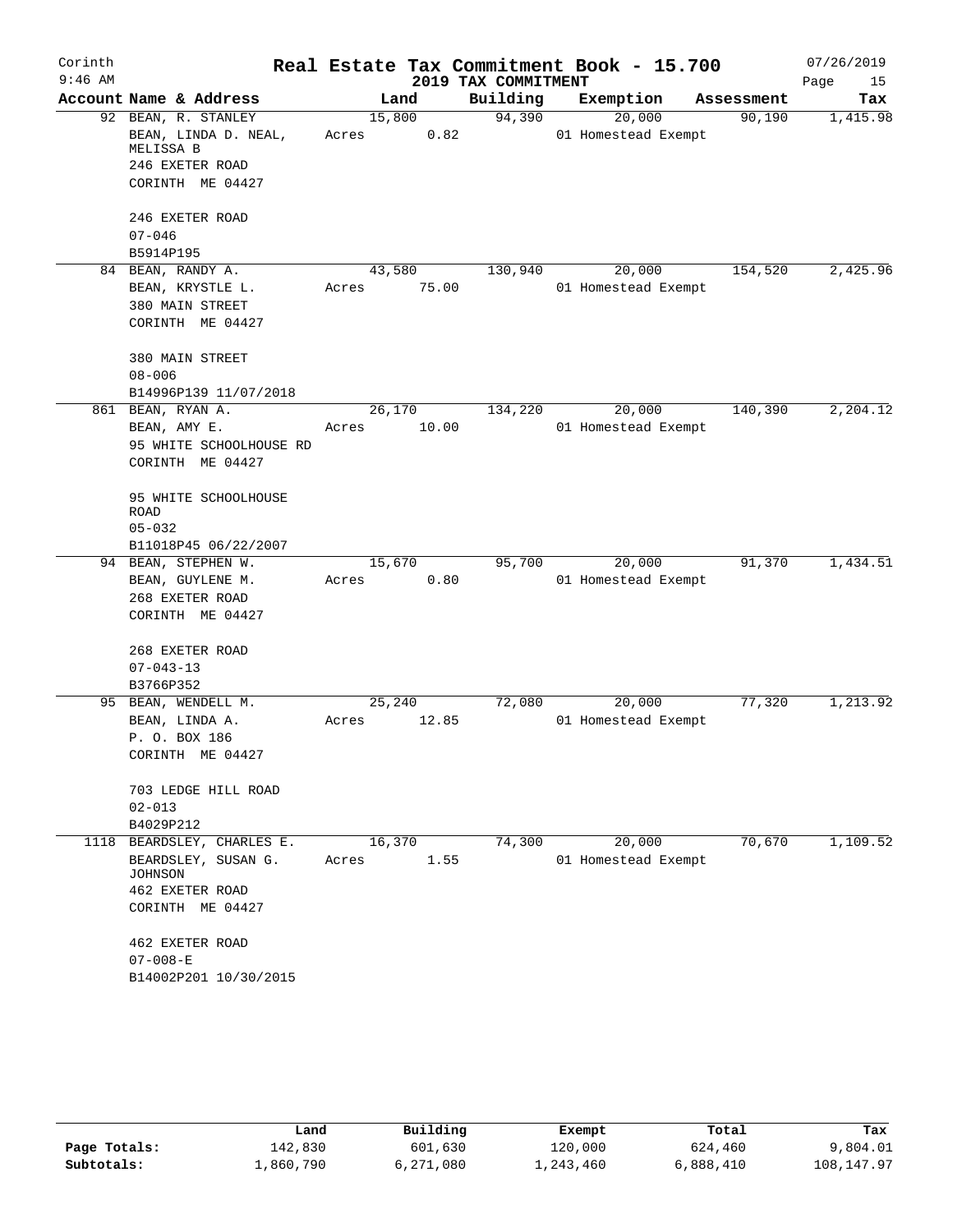| Corinth<br>$9:46$ AM |                                                                                       |                 |                | 2019 TAX COMMITMENT | Real Estate Tax Commitment Book - 15.700 |            | 07/26/2019<br>Page<br>16 |
|----------------------|---------------------------------------------------------------------------------------|-----------------|----------------|---------------------|------------------------------------------|------------|--------------------------|
|                      | Account Name & Address                                                                |                 | Land           | Building            | Exemption                                | Assessment | Tax                      |
|                      | 277 BEAULIER, MYRTON J.<br>BEAULIER, DONNA M.<br>130 EXETER ROAD<br>CORINTH, ME 04427 | 17,290<br>Acres | 1.29           | 92,600              | 20,000<br>01 Homestead Exempt            | 89,890     | 1,411.27                 |
|                      | 130 EXETER ROAD<br>$14 - 015$<br>B9068P211                                            |                 |                |                     |                                          |            |                          |
|                      | 1942 BEDARD, MAURICE<br>147 GROVE STREET<br>BANGOR ME 04401                           |                 | 0              | 25,470              | 0                                        | 25,470     | 399.88                   |
|                      | 344 MAIN STREET LOT 26<br>$08 - 003 - 26H$                                            |                 |                |                     |                                          |            |                          |
|                      | 505 BELL, GARY H.<br>BELL, NORMA J.<br>PO BOX 460<br>CORINTH ME 04427                 | 20,370<br>Acres | 5.00           | 142,350             | 20,000<br>01 Homestead Exempt            | 142,720    | 2,240.70                 |
|                      | 19 RIDGE ROAD<br>$12 - 009$                                                           |                 |                |                     |                                          |            |                          |
|                      | B7808P25<br>1721 BELL, KEVIN<br>PO BOX 6248<br>BANGOR ME 04402-6247                   | 18,040<br>Acres | 41.00          | 48,000              | 0                                        | 66,040     | 1,036.83                 |
|                      | 398 DIAMOND LANE<br>$03 - 042$<br>B7920P60 10/04/2001                                 |                 |                |                     |                                          |            |                          |
|                      | 1720 BELL, KEVIN<br>PO BOX 6248<br>BANGOR ME 04402-6247                               | Acres           | 5,120<br>41.00 | 0                   | 0                                        | 5,120      | 80.38                    |
|                      | RABBIT PATH N/F OFF<br>$03 - 037$<br>B7920P60                                         |                 |                |                     |                                          |            |                          |
|                      | 101 BELL, MARGARETT S.<br>1313 MAIN STREET<br>CORINTH ME 04427                        | 17,220<br>Acres | 2.28           | 81,700              | 20,000<br>01 Homestead Exempt            | 78,920     | 1,239.04                 |
|                      | 1313 MAIN STREET<br>$03 - 020 - C$<br>B5674P349                                       |                 |                |                     |                                          |            |                          |
| 102                  | BELL, MICHAEL<br>P.O. BOX 227<br>CORINTH ME 04427                                     |                 | 0              | 24,280              | 20,000<br>01 Homestead Exempt            | 4,280      | 67.20                    |
|                      | 84 MEADOW ROAD<br>$09 - 019 - 02H$                                                    |                 |                |                     |                                          |            |                          |
|                      | Land                                                                                  |                 | Building       |                     | Exempt                                   | Total      | Tax                      |

|              | ⊥and      | Building  | Exempt    | Total     | тах        |
|--------------|-----------|-----------|-----------|-----------|------------|
| Page Totals: | 78,040    | 414,400   | 80,000    | 412,440   | 6,475.30   |
| Subtotals:   | 1,938,830 | 6,685,480 | 1,323,460 | 7,300,850 | 114,623.27 |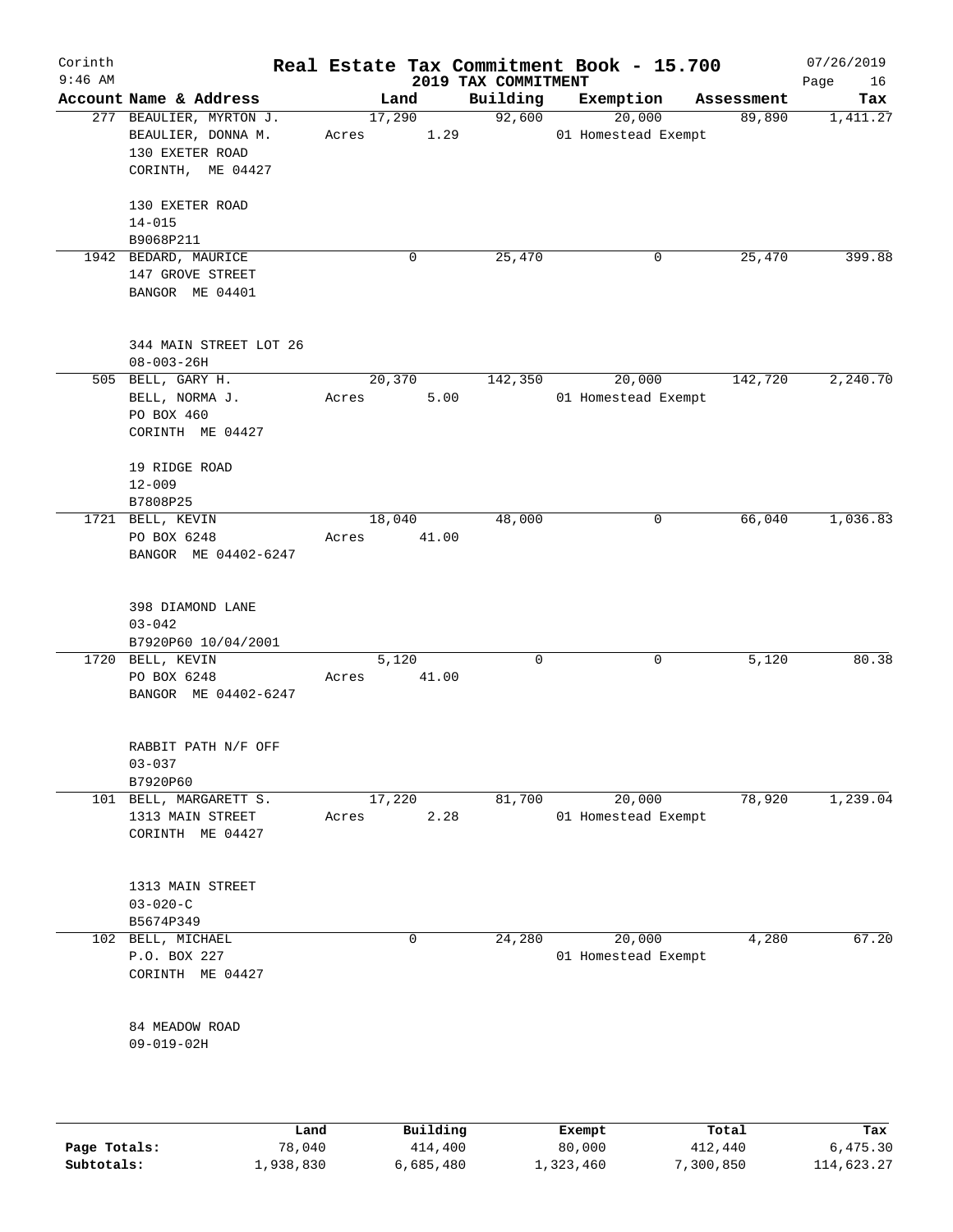| Corinth      |                                                |           |       |                |              |                     | Real Estate Tax Commitment Book - 15.700 |                       | 07/26/2019      |
|--------------|------------------------------------------------|-----------|-------|----------------|--------------|---------------------|------------------------------------------|-----------------------|-----------------|
| $9:46$ AM    |                                                |           |       |                |              | 2019 TAX COMMITMENT |                                          |                       | Page<br>17      |
|              | Account Name & Address<br>995 BELL, MICHAEL A. |           |       | Land<br>15,880 |              | Building<br>104,700 | Exemption<br>$\mathbf 0$                 | Assessment<br>120,580 | Tax<br>1,893.11 |
|              | BELL, LAURA J.                                 |           | Acres |                | 1.13         |                     |                                          |                       |                 |
|              | 352 MCCARD ROAD                                |           |       |                |              |                     |                                          |                       |                 |
|              | CORINTH ME 04427                               |           |       |                |              |                     |                                          |                       |                 |
|              | 352 MCCARD ROAD                                |           |       |                |              |                     |                                          |                       |                 |
|              | $01 - 017 - C$                                 |           |       |                |              |                     |                                          |                       |                 |
|              | B14853P182 06/22/2018                          |           |       |                |              |                     |                                          |                       |                 |
|              | 643 BELLATTY, JENNIFER                         |           |       | 16,940         |              | 147,590             | 0                                        | 164,530               | 2,583.12        |
|              | 16 COUNTY ROAD<br>CORINTH ME 04427             |           | Acres |                | 1.00         |                     |                                          |                       |                 |
|              |                                                |           |       |                |              |                     |                                          |                       |                 |
|              | 16 COUNTY RD                                   |           |       |                |              |                     |                                          |                       |                 |
|              | $08 - 014 - A$                                 |           |       |                |              |                     |                                          |                       |                 |
|              | B14195P271 06/29/2016                          |           |       |                |              |                     |                                          |                       |                 |
|              | 103 BEMIS, LINDA L.                            |           |       | 15,730         |              | 20,280              | 20,000                                   | 16,010                | 251.36          |
|              | 461 WEST CORINTH ROAD                          |           | Acres |                | 1.00         |                     | 01 Homestead Exempt                      |                       |                 |
|              | CORINTH ME 04427                               |           |       |                |              |                     |                                          |                       |                 |
|              |                                                |           |       |                |              |                     |                                          |                       |                 |
|              | 461 WEST CORINTH ROAD                          |           |       |                |              |                     |                                          |                       |                 |
|              | $04 - 034 - D$                                 |           |       |                |              |                     |                                          |                       |                 |
|              | B5813P243                                      |           |       |                |              |                     |                                          |                       |                 |
|              | 1833 BENE III, JOHN F.                         |           |       | 17,130         |              | 105,190             | 0                                        | 122,320               | 1,920.42        |
|              | BENE, AMY L.<br>6470 GLENEAGLE AVE. SW         |           | Acres |                | 1.16         |                     |                                          |                       |                 |
|              | PORT ORCHARD WA 98367                          |           |       |                |              |                     |                                          |                       |                 |
|              | 66 BRADBURY DR                                 |           |       |                |              |                     |                                          |                       |                 |
|              | $08 - 012 - 11$                                |           |       |                |              |                     |                                          |                       |                 |
|              | B11134P106 09/20/2007                          |           |       |                |              |                     |                                          |                       |                 |
|              | 1062 BENEDETTI, LISA M.                        |           |       | 26,390         |              | 118,560             | 20,000                                   | 124,950               | 1,961.72        |
|              | 968 MAIN STREET                                |           | Acres |                | 15.80        |                     | 01 Homestead Exempt                      |                       |                 |
|              | CORINTH ME 04427                               |           |       |                |              |                     |                                          |                       |                 |
|              |                                                |           |       |                |              |                     |                                          |                       |                 |
|              | 968 MAIN STREET<br>$06 - 012 - D - A$          |           |       |                |              |                     |                                          |                       |                 |
|              | B14475P241 05/04/2017                          |           |       |                |              |                     |                                          |                       |                 |
|              | 104 BENJAMIN, WALTER E.                        |           |       | 15,820         |              | 8,330               | 20,000                                   | 4,150                 | 65.16           |
|              | BENJAMIN, BARBARA F.                           |           | Acres |                | 1.08         |                     | 01 Homestead Exempt                      |                       |                 |
|              | 554 BLACK ROAD                                 |           |       |                |              |                     |                                          |                       |                 |
|              | CORINTH ME 04427                               |           |       |                |              |                     |                                          |                       |                 |
|              | 554 BLACK RD                                   |           |       |                |              |                     |                                          |                       |                 |
|              | $02 - 035 - 01$                                |           |       |                |              |                     |                                          |                       |                 |
|              | B6103P133                                      |           |       |                |              |                     |                                          |                       |                 |
| 105          | BENJAMIN, WALTER E.                            |           |       | 15,730         |              | 0                   | 0                                        | 15,730                | 246.96          |
|              | BENJAMIN, BARBARA F.                           |           | Acres |                | $1\,.\,0\,0$ |                     |                                          |                       |                 |
|              | 554 BLACK ROAD                                 |           |       |                |              |                     |                                          |                       |                 |
|              | CORINTH ME 04427                               |           |       |                |              |                     |                                          |                       |                 |
|              | BLACK RD                                       |           |       |                |              |                     |                                          |                       |                 |
|              | $02 - 035 - 02$                                |           |       |                |              |                     |                                          |                       |                 |
|              | B6103P133                                      |           |       |                |              |                     |                                          |                       |                 |
|              |                                                |           |       |                |              |                     |                                          |                       |                 |
|              |                                                | Land      |       |                | Building     |                     | Exempt                                   | Total                 | Tax             |
| Page Totals: |                                                | 123,620   |       |                | 504,650      |                     | 60,000                                   | 568,270               | 8,921.85        |
| Subtotals:   |                                                | 2,062,450 |       |                | 7,190,130    |                     | 1,383,460                                | 7,869,120             | 123,545.12      |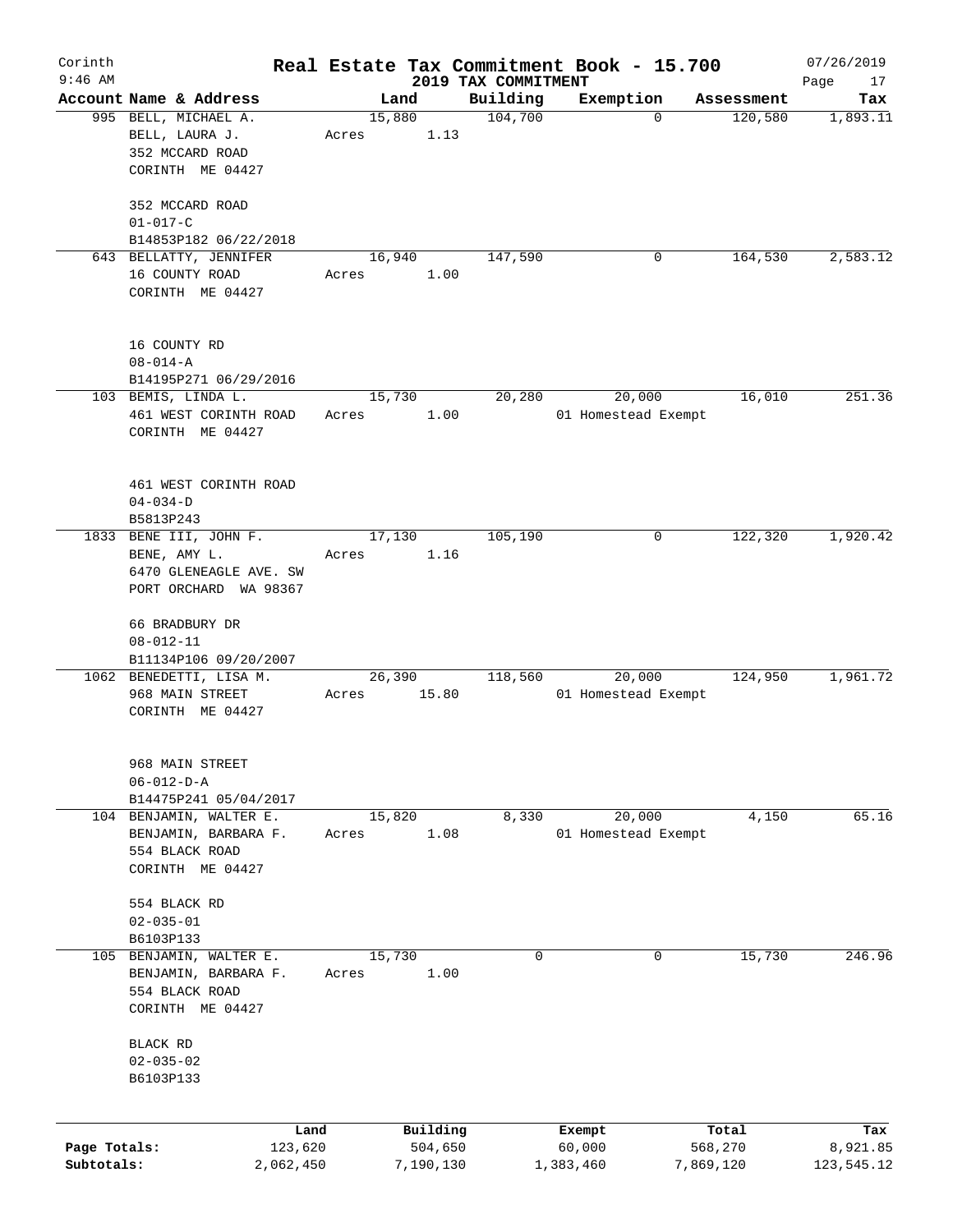| Corinth<br>$9:46$ AM |                                                                                      |                 |                  |                     | 2019 TAX COMMITMENT | Real Estate Tax Commitment Book - 15.700 |                  | 07/26/2019<br>Page<br>18 |
|----------------------|--------------------------------------------------------------------------------------|-----------------|------------------|---------------------|---------------------|------------------------------------------|------------------|--------------------------|
|                      | Account Name & Address                                                               |                 |                  | Land                | Building            | Exemption                                | Assessment       | Tax                      |
|                      | 112 BERRY JR, CHARLES L.<br>628 BLACK ROAD<br>CORINTH ME 04427                       |                 |                  | $\Omega$            | 46,900              | 20,000<br>01 Homestead Exempt            | 26,900           | 422.33                   |
|                      | 628 BLACK RD<br>$02 - 038 - 04H$                                                     |                 |                  |                     |                     |                                          |                  |                          |
|                      | 108 BERRY, ALBERT C.                                                                 |                 | 17,450           |                     | 76,120              | 20,000                                   | 73,570           | 1,155.05                 |
|                      | P.O. BOX 17<br>ORRINGTON ME 04474                                                    |                 | Acres            | 1.42                |                     | 01 Homestead Exempt                      |                  |                          |
|                      | 29 MORISON AVENUE<br>$16 - 024$<br>B5838P182                                         |                 |                  |                     |                     |                                          |                  |                          |
|                      | 113 BERRY, CHARLES L,                                                                |                 | 73,580           |                     | 128,510             | 24,000                                   | 178,090          | 2,796.01                 |
|                      | <b>TRUSTEE</b><br>BERRY, THAILA J,<br>TRUSTEE                                        |                 | Acres            | 30.00               |                     | 01 Homestead Exempt                      |                  |                          |
|                      | CL & TJ BERRY LOVING<br>TRUST<br>677 BLACK ROAD<br>CORINTH ME 04427<br>677 BLACK RD  |                 |                  |                     |                     | 05 Blind                                 |                  |                          |
|                      | $02 - 037$<br>B6420P201                                                              |                 |                  |                     |                     |                                          |                  |                          |
|                      | 109 BERRY, CHARLES L.<br>BERRY, THAILA J.<br>677 BLACK ROAD<br>CORINTH ME 04427      |                 | 131,890<br>Acres | 76.00               | $\mathbf 0$         | 0                                        | 131,890          | 2,070.67                 |
|                      | BLACK RD<br>$02 - 038$<br>B3387P88                                                   |                 |                  |                     |                     |                                          |                  |                          |
|                      | 110 BERRY, CHARLES L.<br>677 BLACK ROAD<br>CORINTH ME 04427                          |                 | 14,850<br>Acres  | 35.00               | $\Omega$            | 0                                        | 14,850           | 233.15                   |
|                      | MAIN STREET N/F OFF<br>$05 - 045$<br>B2200P761                                       |                 |                  |                     |                     |                                          |                  |                          |
|                      | 111 BERRY, CHARLIE III                                                               |                 |                  | 0                   | 18,070              | 18,070                                   | 0                | 0.00                     |
|                      | 665 BLACK ROAD<br>CORINTH ME 04427                                                   |                 |                  |                     |                     | 01 Homestead Exempt                      |                  |                          |
|                      | 665 BLACK RD                                                                         |                 |                  |                     |                     |                                          |                  |                          |
|                      | $02 - 037 - 03H$                                                                     |                 |                  |                     |                     |                                          |                  |                          |
|                      | 115 BERRY, EDWIN J.<br>BERRY, MARGARET A.<br>971 HUDSON HILL ROAD<br>HUDSON ME 04449 |                 | 14,230<br>Acres  | 4.92                | 0                   | 0                                        | 14,230           | 223.41                   |
|                      | TATE ROAD<br>$09 - 020 - D$<br>B4473P132                                             |                 |                  |                     |                     |                                          |                  |                          |
|                      |                                                                                      |                 |                  |                     |                     |                                          |                  |                          |
| Page Totals:         |                                                                                      | Land<br>252,000 |                  | Building<br>269,600 |                     | Exempt<br>82,070                         | Total<br>439,530 | Tax<br>6,900.62          |
| Subtotals:           |                                                                                      | 2,314,450       |                  | 7,459,730           |                     | 1,465,530                                | 8,308,650        | 130,445.74               |
|                      |                                                                                      |                 |                  |                     |                     |                                          |                  |                          |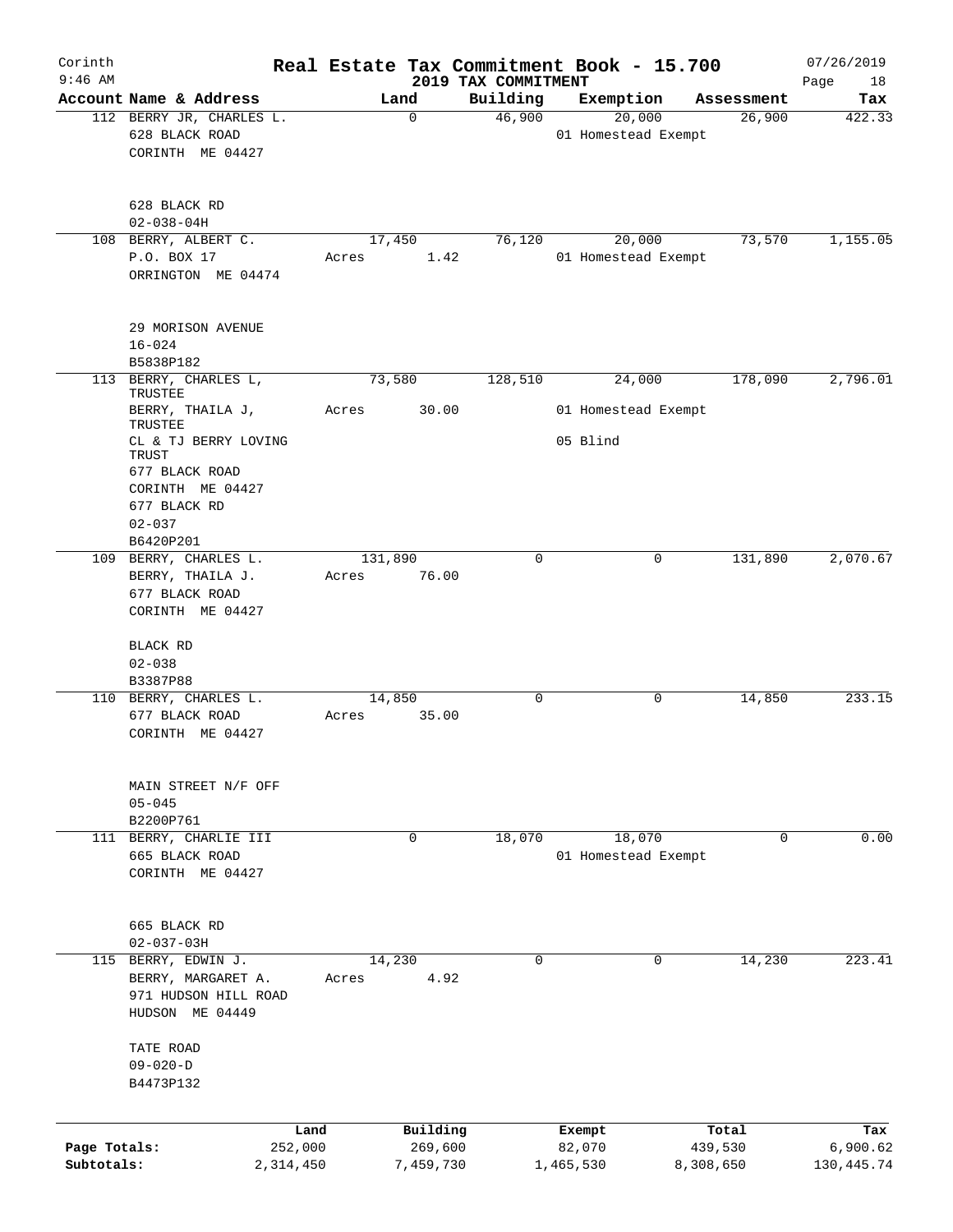| Corinth   |                                    |        |       |                     | Real Estate Tax Commitment Book - 15.700 |            | 07/26/2019 |
|-----------|------------------------------------|--------|-------|---------------------|------------------------------------------|------------|------------|
| $9:46$ AM |                                    |        |       | 2019 TAX COMMITMENT |                                          |            | Page<br>19 |
|           | Account Name & Address             |        | Land  | Building            | Exemption                                | Assessment | Tax        |
|           | 116 BERRY, JAMES A.                | 23,340 |       | 91,550              | 26,000                                   | 88,890     | 1,395.57   |
|           | BERRY, VICTORIA A.<br>LIVING TRUST | Acres  | 9.40  |                     | 01 Homestead Exempt                      |            |            |
|           | 47 CUSHMAN ROAD                    |        |       |                     | 22 Veteran                               |            |            |
|           | CORINTH ME 04427                   |        |       |                     |                                          |            |            |
|           | 47 CUSHMAN RD                      |        |       |                     |                                          |            |            |
|           | $03 - 013 - 10$                    |        |       |                     |                                          |            |            |
|           | B10615P156 08/29/2006              |        |       |                     |                                          |            |            |
|           | 117 BERRY, JAMES A.                | 13,510 |       | $\Omega$            | 0                                        | 13,510     | 212.11     |
|           | BERRY, VICTORIA A.<br>LIVING TRUST | Acres  | 5.80  |                     |                                          |            |            |
|           | 47 CUSHMAN ROAD                    |        |       |                     |                                          |            |            |
|           | CORINTH ME 04427                   |        |       |                     |                                          |            |            |
|           | CUSHMAN RD                         |        |       |                     |                                          |            |            |
|           | $03 - 013 - 11$                    |        |       |                     |                                          |            |            |
|           | B10615P156 08/29/2006              |        |       |                     |                                          |            |            |
|           | 203 BEST WAY WOOD HEAT,<br>INC.    | 18,470 |       | 141,760             | 0                                        | 160,230    | 2,515.61   |
|           | PO BOX 283                         | Acres  | 0.82  |                     |                                          |            |            |
|           | READFIELD ME 04355                 |        |       |                     |                                          |            |            |
|           | 352 MAIN STREET                    |        |       |                     |                                          |            |            |
|           | $15 - 049 - A$                     |        |       |                     |                                          |            |            |
|           | B11391P117 05/09/2008              |        |       |                     |                                          |            |            |
|           | 121 BEVERIDGE, PAMELA              | 15,610 |       | $\mathbf 0$         | 0                                        | 15,610     | 245.08     |
|           | 898 GRANT ROAD                     | Acres  | 7.80  |                     |                                          |            |            |
|           | KENDUSKEAG ME 04450                |        |       |                     |                                          |            |            |
|           | GRANT ROAD                         |        |       |                     |                                          |            |            |
|           | $03 - 003$                         |        |       |                     |                                          |            |            |
|           | B5821P52                           |        |       |                     |                                          |            |            |
|           | 120 BEVERIDGE, PAMELA              |        | 4,280 | 0                   | $\mathbf 0$                              | 4,280      | 67.20      |
|           | 898 GRANT ROAD                     | Acres  | 3.00  |                     |                                          |            |            |
|           | KENDUSKEAG ME 04450                |        |       |                     |                                          |            |            |
|           | GRANT ROAD N/F OFF                 |        |       |                     |                                          |            |            |
|           | $03 - 001$                         |        |       |                     |                                          |            |            |
|           | B4980P238 B3197P343                |        |       |                     |                                          |            |            |
|           | 1416 BICKERSTAFF, SCOTT            | 16,890 |       | 95,580              | 20,000                                   | 92,470     | 1,451.78   |
|           | BICKERSTAFF, AMY                   | Acres  | 2.00  |                     | 01 Homestead Exempt                      |            |            |
|           | 92 GARLAND ROAD                    |        |       |                     |                                          |            |            |
|           | CORINTH ME 04427                   |        |       |                     |                                          |            |            |
|           | 92 GARLAND ROAD                    |        |       |                     |                                          |            |            |
|           | $07 - 013$                         |        |       |                     |                                          |            |            |
|           | B9502P182                          |        |       |                     |                                          |            |            |
|           |                                    |        |       |                     |                                          |            |            |

|              | Land      | Building  | Exempt    | Total     | Tax        |
|--------------|-----------|-----------|-----------|-----------|------------|
| Page Totals: | 92,100    | 328,890   | 46,000    | 374,990   | 5,887.35   |
| Subtotals:   | 2,406,550 | 7,788,620 | 1,511,530 | 8,683,640 | 136,333.09 |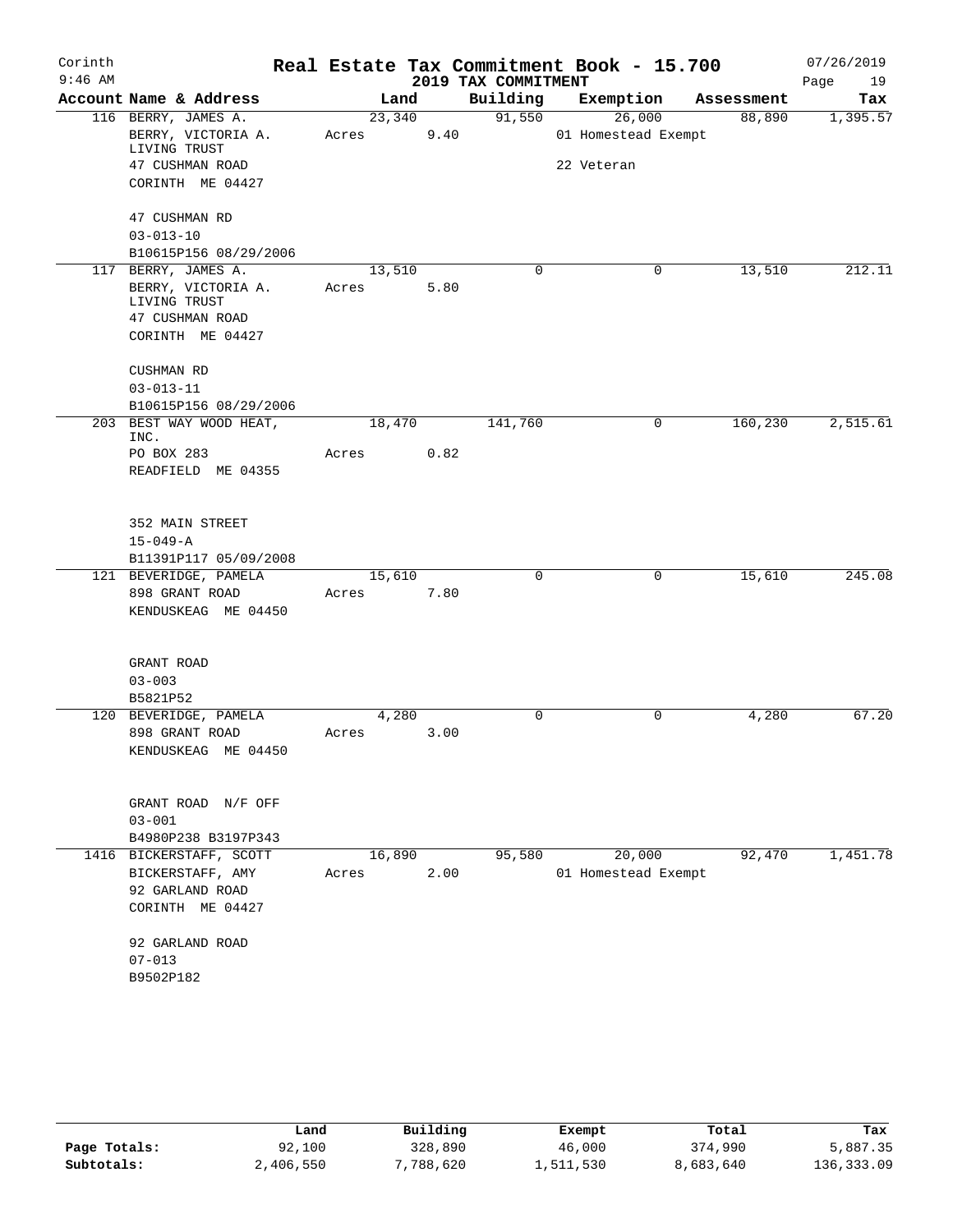| Corinth                    |                                                                                             |       |                                  |                     | Real Estate Tax Commitment Book - 15.700 |                               | 07/26/2019                    |
|----------------------------|---------------------------------------------------------------------------------------------|-------|----------------------------------|---------------------|------------------------------------------|-------------------------------|-------------------------------|
| $9:46$ AM                  | Account Name & Address                                                                      |       |                                  | 2019 TAX COMMITMENT |                                          |                               | Page<br>20                    |
|                            | 580 BICKFORD III, WALTER L.<br>55 NEW ZEALAND RD<br>SEABROOK NH 03874                       | Acres | Land<br>13,310<br>12.00          | Building<br>16,610  | Exemption<br>$\Omega$                    | Assessment<br>29,920          | Tax<br>469.74                 |
|                            | 153 MARSH ROAD<br>$08 - 037$<br>B11096P345 07/16/2007                                       |       |                                  |                     |                                          |                               |                               |
|                            | 953 BICKFORD, DAVID R.<br>BICKFORD, RUBY M.<br>162 PLYMOUTH ROAD<br>ETNA ME 04434           | Acres | 18,450<br>2.25                   | 63,070              | 0                                        | 81,520                        | 1,279.86                      |
|                            | 35 MAIN STREET<br>$11 - 010$<br>B13388P291 11/08/2013                                       |       |                                  | 77,400              |                                          |                               |                               |
|                            | 122 BICKFORD, SUSANNE<br>140 CUSHMAN ROAD<br>CORINTH ME 04427                               | Acres | 23,970<br>10.00                  |                     | 20,000<br>01 Homestead Exempt            | 81,370                        | 1,277.51                      |
|                            | 140 CUSHMAN RD<br>$03 - 017 - A$<br>B13633P187 09/04/2014                                   |       |                                  |                     |                                          |                               |                               |
|                            | 123 BICKMORE, TIMOTHY E.<br>218 MAIN STREET<br>CORINTH ME 04427                             | Acres | 12,070<br>0.38                   | 56,420              | 20,000<br>01 Homestead Exempt            | 48,490                        | 761.29                        |
|                            | 218 MAIN STREET<br>$16 - 009$<br>B2293P190                                                  |       |                                  |                     |                                          |                               |                               |
|                            | 1515 BILLINGS, HUNTER<br>BILLINGS, HANNAH<br>26 SUNSET STREET<br>BANGOR ME 04401            | Acres | 41,840<br>89.34                  | 89,630              | 0                                        | 131,470                       | 2,064.08                      |
|                            | 120 RIDGE ROAD<br>$11 - 034$<br>B15079P208 02/28/2019                                       |       |                                  |                     |                                          |                               |                               |
|                            | 1931 BILODEAU, JARROD<br>P.O. BOX 85<br>CORINTH ME 04427                                    |       | 0                                | 12,950              | 0                                        | 12,950                        | 203.31                        |
|                            | 344 MAIN STREET LOT 5<br>$08 - 003 - 05H$                                                   |       |                                  |                     |                                          |                               |                               |
|                            | 1854 BLACK, JEFFREY W.<br>BLACK, CINDY B.<br>347 WEST CORINTH ROAD<br>CORINTH ME 04427-3143 | Acres | 26,530<br>16.00                  | 133,800             | 20,000<br>01 Homestead Exempt            | 140,330                       | 2,203.18                      |
|                            | 347 WEST CORINTH ROAD<br>$04 - 036 - H$<br>B9640P186                                        |       |                                  |                     |                                          |                               |                               |
|                            |                                                                                             |       |                                  |                     |                                          |                               |                               |
| Page Totals:<br>Subtotals: | Land<br>136,170<br>2,542,720                                                                |       | Building<br>449,880<br>8,238,500 |                     | Exempt<br>60,000<br>1,571,530            | Total<br>526,050<br>9,209,690 | Tax<br>8,258.97<br>144,592.06 |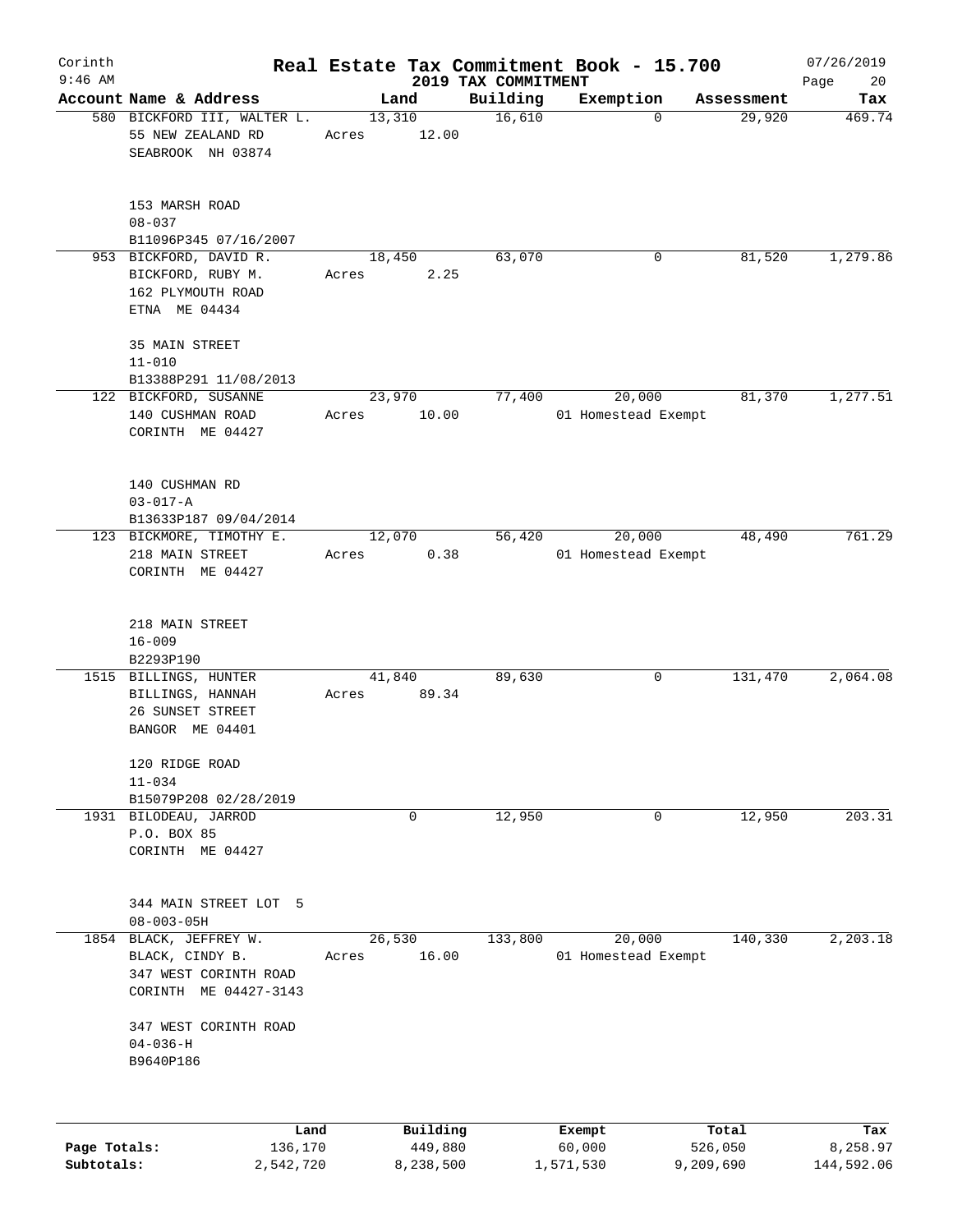| Corinth<br>$9:46$ AM |                                          |       |        |       | Real Estate Tax Commitment Book - 15.700<br>2019 TAX COMMITMENT |             |            | 07/26/2019<br>Page<br>21 |
|----------------------|------------------------------------------|-------|--------|-------|-----------------------------------------------------------------|-------------|------------|--------------------------|
|                      | Account Name & Address                   |       | Land   |       | Building                                                        | Exemption   | Assessment | Tax                      |
|                      | 145 BLACKWELL INSURANCE<br>AGENCY        |       | 8,230  |       | 75,510                                                          | $\mathbf 0$ | 83,740     | 1,314.72                 |
|                      | PO BOX 340                               | Acres |        | 0.11  |                                                                 |             |            |                          |
|                      | CORINTH ME 04427                         |       |        |       |                                                                 |             |            |                          |
|                      | 309 MAIN STREET                          |       |        |       |                                                                 |             |            |                          |
|                      | $15 - 023$                               |       |        |       |                                                                 |             |            |                          |
|                      | B15123P67 04/22/2019                     |       |        |       |                                                                 |             |            |                          |
|                      | 132 BLACKWELL LUMBER MILL<br><b>INC</b>  |       | 39,950 |       | 152,800                                                         | 0           | 192,750    | 3,026.18                 |
|                      | PO BOX 335                               | Acres |        | 35.00 |                                                                 |             |            |                          |
|                      | CORINTH ME 04427                         |       |        |       |                                                                 |             |            |                          |
|                      | 156 EXETER ROAD<br>$07 - 052$            |       |        |       |                                                                 |             |            |                          |
|                      | B11260P75 12/10/2007                     |       |        |       |                                                                 |             |            |                          |
|                      | 130 BLACKWELL LUMBER MILL<br><b>INC</b>  |       | 11,800 |       | $\mathbf 0$                                                     | 0           | 11,800     | 185.26                   |
|                      | PO BOX 335<br>CORINTH ME 04427           | Acres |        | 1.75  |                                                                 |             |            |                          |
|                      | EXETER ROAD                              |       |        |       |                                                                 |             |            |                          |
|                      | $14 - 016$<br>B11260P75 12/10/2007       |       |        |       |                                                                 |             |            |                          |
|                      | 1951 BLACKWELL LUMBER MILL<br><b>INC</b> |       | 10,070 |       | 0                                                               | 0           | 10,070     | 158.10                   |
|                      | PO BOX 335<br>CORINTH ME 04427           | Acres |        | 0.80  |                                                                 |             |            |                          |
|                      | EXETER ROAD                              |       |        |       |                                                                 |             |            |                          |
|                      | $14 - 004 - B$                           |       |        |       |                                                                 |             |            |                          |
|                      | B11260P75 12/10/2007                     |       |        |       |                                                                 |             |            |                          |
|                      | 131 BLACKWELL LUMBER MILL<br><b>INC</b>  |       | 6,910  |       | 0                                                               | 0           | 6,910      | 108.49                   |
|                      | PO BOX 335<br>CORINTH ME 04427           | Acres |        | 16.00 |                                                                 |             |            |                          |
|                      | MCCARD ROAD N/F OFF                      |       |        |       |                                                                 |             |            |                          |
|                      | $01 - 015$                               |       |        |       |                                                                 |             |            |                          |
|                      | 133 BLACKWELL LUMBER MILL<br>INC.        |       | 27,940 |       | $\mathbf 0$                                                     | 0           | 27,940     | 438.66                   |
|                      | PO BOX 335                               | Acres |        | 48.00 |                                                                 |             |            |                          |
|                      | CORINTH ME 04427                         |       |        |       |                                                                 |             |            |                          |
|                      | MAIN ST EXETER RD N/F                    |       |        |       |                                                                 |             |            |                          |
|                      | OFF<br>$08 - 004 - A$                    |       |        |       |                                                                 |             |            |                          |
|                      | B4137P112                                |       |        |       |                                                                 |             |            |                          |
|                      |                                          |       |        |       |                                                                 |             |            |                          |
|                      |                                          |       |        |       |                                                                 |             |            |                          |

|              | Land      | Building  | Exempt    | Total     | Tax        |
|--------------|-----------|-----------|-----------|-----------|------------|
| Page Totals: | 104,900   | 228,310   |           | 333,210   | 5,231.41   |
| Subtotals:   | 2,647,620 | 8,466,810 | 1,571,530 | 9,542,900 | 149,823.47 |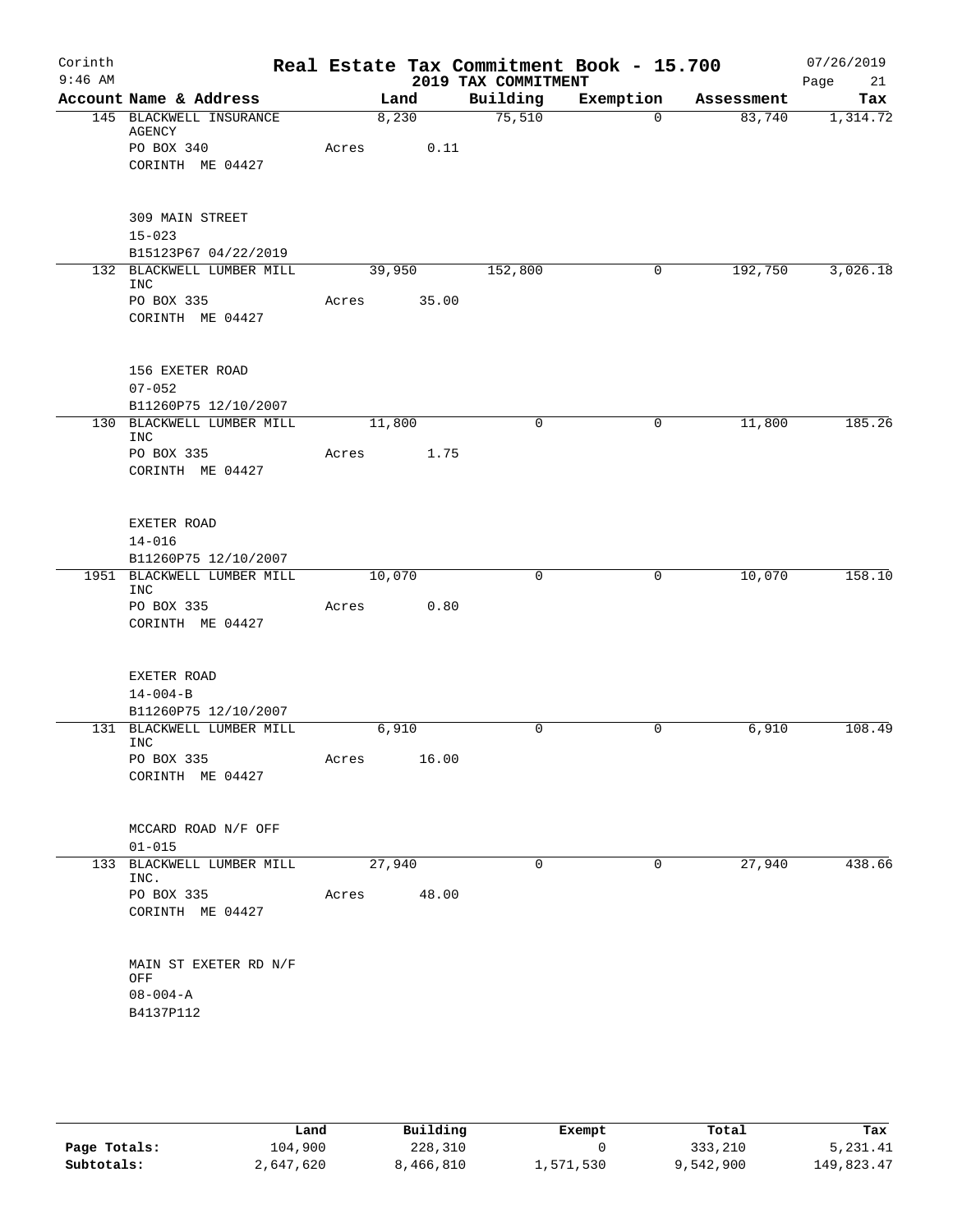| Corinth<br>$9:46$ AM |                                            |        |        | 2019 TAX COMMITMENT | Real Estate Tax Commitment Book - 15.700 |            | 07/26/2019<br>22<br>Page |
|----------------------|--------------------------------------------|--------|--------|---------------------|------------------------------------------|------------|--------------------------|
|                      | Account Name & Address                     |        | Land   | Building            | Exemption                                | Assessment | Tax                      |
|                      | 134 BLACKWELL LUMBER MILL<br>INC.          | 41,500 |        | $\mathbf 0$         | $\Omega$                                 | 41,500     | 651.55                   |
|                      | P.O. BOX 335<br>CORINTH ME 04427           | Acres  | 103.00 |                     |                                          |            |                          |
|                      | RIDGE ROAD<br>$11 - 037$<br>B4350P46       |        |        |                     |                                          |            |                          |
|                      | 135 BLACKWELL LUMBER MILL<br>INC.          | 22,610 |        | 0                   | $\mathbf{0}$                             | 22,610     | 354.98                   |
|                      | P.O. BOX 335<br>CORINTH ME 04427           | Acres  | 74.00  |                     |                                          |            |                          |
|                      | LEDGE HILL ROAD N/F OFF<br>$04 - 006$      |        |        |                     |                                          |            |                          |
|                      | B6104P125<br>136 BLACKWELL LUMBER MILL     | 17,180 |        | 0                   | 0                                        | 17,180     | 269.73                   |
|                      | INC.<br>P.O. BOX 335                       | Acres  | 6.20   |                     |                                          |            |                          |
|                      | CORINTH ME 04427                           |        |        |                     |                                          |            |                          |
|                      | EXETER ROAD<br>$14 - 004 - A$<br>B4479P145 |        |        |                     |                                          |            |                          |
|                      | 432 BLACKWELL LUMBER MILL                  |        | 6,800  | 0                   | 0                                        | 6,800      | 106.76                   |
|                      | INC.<br>P.O. BOX 335                       | Acres  | 6.00   |                     |                                          |            |                          |
|                      | CORINTH ME 04427                           |        |        |                     |                                          |            |                          |
|                      | CHARLESTON TOWN LINE<br>N/F<br>$10 - 022$  |        |        |                     |                                          |            |                          |
|                      | B7161P228<br>429 BLACKWELL, DELWIN F.      | 13,290 |        | 0                   | 0                                        | 13,290     | 208.65                   |
|                      | PO BOX 335<br>CORINTH ME 04427             | Acres  | 0.50   |                     |                                          |            |                          |
|                      | 80 EXETER ROAD<br>$14 - 008$               |        |        |                     |                                          |            |                          |
|                      | B13001P6 11/09/2012                        |        |        |                     |                                          |            |                          |
|                      | 137 BLACKWELL, DELWIN F. &<br>JOAN, TR.    | 29,650 |        | 101,590             | 26,000                                   | 105,240    | 1,652.27                 |
|                      | JOAN BLACKWELL LIVING<br>TRUST             | Acres  | 2.00   |                     | 01 Homestead Exempt                      |            |                          |
|                      | P.O. BOX 335<br>CORINTH ME 04427           |        |        |                     | 22 Veteran                               |            |                          |
|                      | 84 EXETER ROAD<br>$14 - 009$               |        |        |                     |                                          |            |                          |
|                      | B2027P80                                   |        |        |                     |                                          |            |                          |

|              | Land      | Building  | Exempt    | Total     | Tax        |
|--------------|-----------|-----------|-----------|-----------|------------|
| Page Totals: | 131,030   | 101,590   | 26,000    | 206,620   | 3,243.94   |
| Subtotals:   | 2,778,650 | 8,568,400 | 1,597,530 | 9,749,520 | 153,067.41 |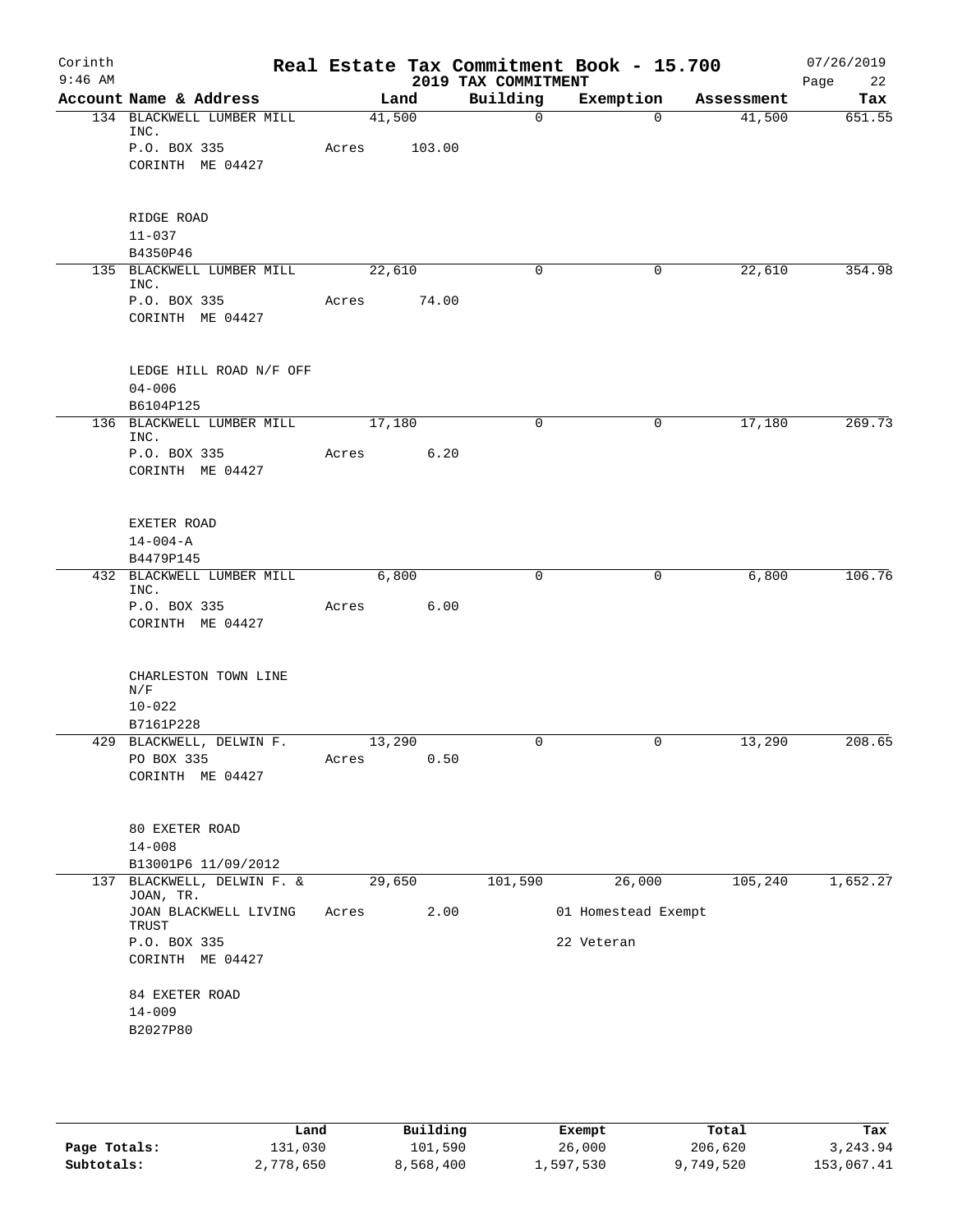| Corinth   |                                         |        |        |                     | Real Estate Tax Commitment Book - 15.700 |            | 07/26/2019 |
|-----------|-----------------------------------------|--------|--------|---------------------|------------------------------------------|------------|------------|
| $9:46$ AM |                                         |        |        | 2019 TAX COMMITMENT |                                          |            | Page<br>23 |
|           | Account Name & Address                  | Land   |        | Building            | Exemption                                | Assessment | Tax        |
|           | 139 BLACKWELL, DELWIN F. &<br>JOAN, TR. | 16,640 |        | 0                   | $\Omega$                                 | 16,640     | 261.25     |
|           | DELWIN BLACKWELL LIVING Acres<br>TRUST  |        | 7.00   |                     |                                          |            |            |
|           | P.O. BOX 335                            |        |        |                     |                                          |            |            |
|           | CORINTH ME 04427                        |        |        |                     |                                          |            |            |
|           | LEDGE HILL ROAD                         |        |        |                     |                                          |            |            |
|           | $04 - 013$                              |        |        |                     |                                          |            |            |
|           | B9055P53                                |        |        |                     |                                          |            |            |
|           | 140 BLACKWELL, DELWIN F. &<br>JOAN, TR. | 43,470 |        | 0                   | 0                                        | 43,470     | 682.48     |
|           | DELWIN BLACKWELL LIVING Acres<br>TRUST  |        | 165.00 |                     |                                          |            |            |
|           | P.O. BOX 335                            |        |        |                     |                                          |            |            |
|           | CORINTH ME 04427                        |        |        |                     |                                          |            |            |
|           | LEDGE HILL ROAD                         |        |        |                     |                                          |            |            |
|           | $04 - 014$                              |        |        |                     |                                          |            |            |
|           | B9055P53                                |        |        |                     |                                          |            |            |
|           | 146 BLACKWELL, GARETH W JR              | 23,700 |        | 138,850             | 20,000                                   | 142,550    | 2,238.04   |
|           | BLACKWELL, LANETTE<br>MARIE             | Acres  | 7.87   |                     | 01 Homestead Exempt                      |            |            |
|           | 306 GARLAND ROAD                        |        |        |                     |                                          |            |            |
|           | CORINTH ME 04427                        |        |        |                     |                                          |            |            |
|           | 306 GARLAND ROAD                        |        |        |                     |                                          |            |            |
|           | $10 - 005$                              |        |        |                     |                                          |            |            |
|           | B3741P212                               |        |        |                     |                                          |            |            |
|           | 2024 BLACKWELL, GARETH W JR.            | 21,010 |        | 150,340             | 0                                        | 171,350    | 2,690.20   |
|           | BLACKWELL, LANETTE M.                   | Acres  | 2.00   |                     |                                          |            |            |
|           | 306 GARLAND ROAD                        |        |        |                     |                                          |            |            |
|           | CORINTH ME 04427                        |        |        |                     |                                          |            |            |
|           | 575 MAIN STREET                         |        |        |                     |                                          |            |            |
|           | $05 - 027 - B$                          |        |        |                     |                                          |            |            |
|           | B11640P164 01/22/2009                   |        |        |                     |                                          |            |            |
|           | 143 BLACKWELL, GARETH W.                | 16,880 |        | 102,320             | 20,000                                   | 99,200     | 1,557.44   |
|           | BLACKWELL, BEVERLY C.                   | Acres  | 0.99   |                     | 01 Homestead Exempt                      |            |            |
|           | PO BOX 404                              |        |        |                     |                                          |            |            |
|           | CORINTH ME 04427                        |        |        |                     |                                          |            |            |
|           | 390 MAIN STREET                         |        |        |                     |                                          |            |            |
|           | $13 - 007$                              |        |        |                     |                                          |            |            |
|           | 144 BLACKWELL, GARETH W.                | 16,710 |        | 0                   | 0                                        | 16,710     | 262.35     |
|           | BLACKWELL, BEVERLY C.<br>P.O.BOX 404    | Acres  | 27.00  |                     |                                          |            |            |
|           | CORINTH ME 04427                        |        |        |                     |                                          |            |            |
|           |                                         |        |        |                     |                                          |            |            |
|           | CHARLESTON TOWN LINE<br>N/F             |        |        |                     |                                          |            |            |
|           | $10 - 023$                              |        |        |                     |                                          |            |            |
|           |                                         |        |        |                     |                                          |            |            |

|              | Land      | Building  | Exempt    | Total      | Tax        |
|--------------|-----------|-----------|-----------|------------|------------|
| Page Totals: | 138,410   | 391,510   | 40,000    | 489,920    | 7,691.76   |
| Subtotals:   | 2,917,060 | 8,959,910 | ⊥,637,530 | 10,239,440 | 160,759.17 |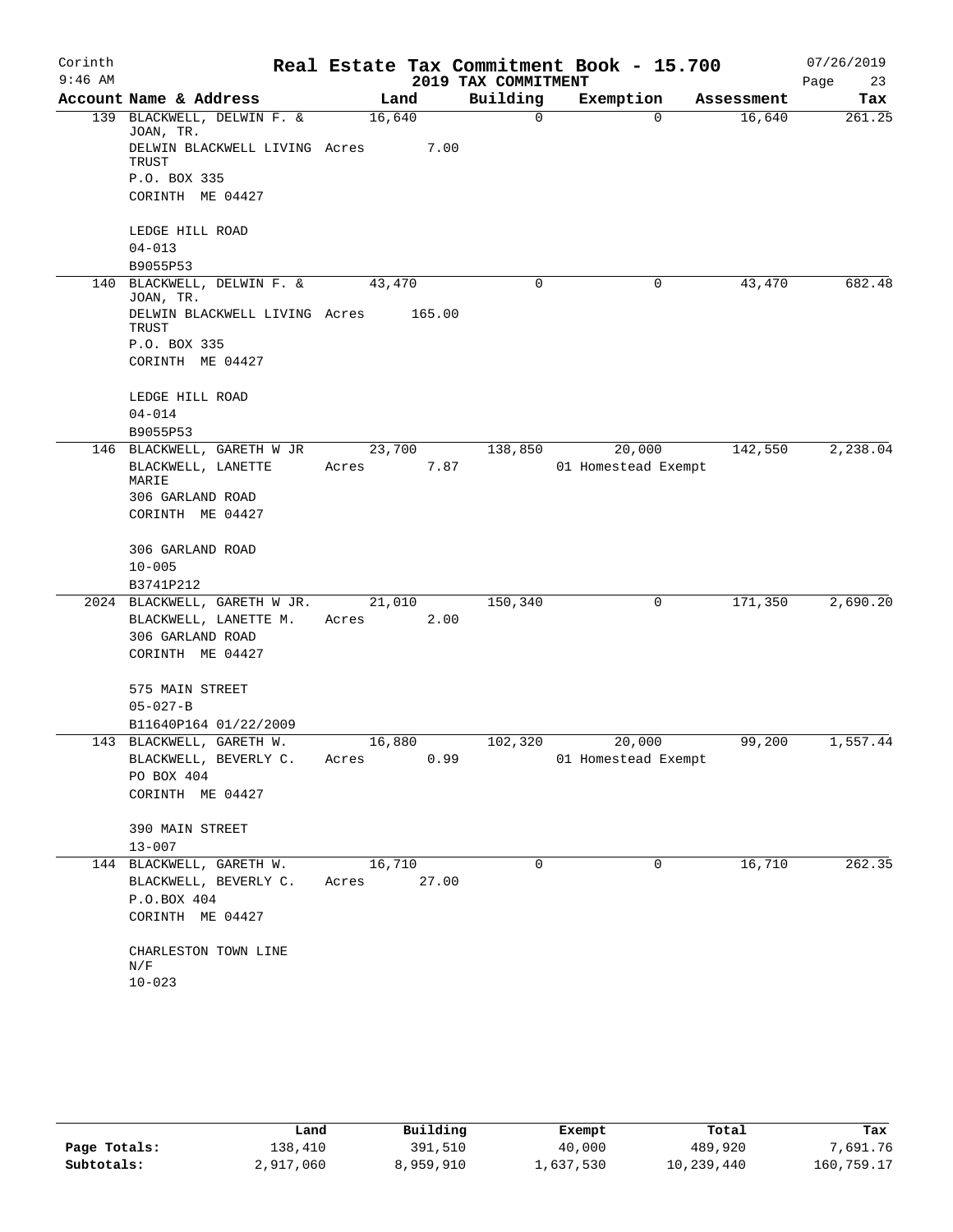| Corinth<br>$9:46$ AM |                                        |                 |        | 2019 TAX COMMITMENT | Real Estate Tax Commitment Book - 15.700 |            | 07/26/2019<br>Page<br>24 |
|----------------------|----------------------------------------|-----------------|--------|---------------------|------------------------------------------|------------|--------------------------|
|                      | Account Name & Address                 | Land            |        | Building            | Exemption                                | Assessment | Tax                      |
|                      | 141 BLACKWELL, GARETH W. &<br>DELWIN   | 42,350          |        | 0                   | $\Omega$                                 | 42,350     | 664.90                   |
|                      | BLACKWELL, JOAN<br>TRUSTEES            | Acres           | 100.00 |                     |                                          |            |                          |
|                      | PO BOX 404                             |                 |        |                     |                                          |            |                          |
|                      | CORINTH ME 04427                       |                 |        |                     |                                          |            |                          |
|                      | LEDGE HILL ROAD<br>$04 - 008$          |                 |        |                     |                                          |            |                          |
|                      | B7259P264                              |                 |        |                     |                                          |            |                          |
| 142                  | BLACKWELL, GARETH W. &                 | 41,820          |        | 0                   | 0                                        | 41,820     | 656.57                   |
|                      | DELWIN<br>BLACKWELL, JOAN<br>TRUSTEES  | Acres           | 283.00 |                     |                                          |            |                          |
|                      | P.O. BOX 404                           |                 |        |                     |                                          |            |                          |
|                      | CORINTH ME 04427                       |                 |        |                     |                                          |            |                          |
|                      | MCCARD ROAD                            |                 |        |                     |                                          |            |                          |
|                      | $01 - 016$                             |                 |        |                     |                                          |            |                          |
| 961                  | B7259P262<br>BLANCHARD, CHRISTOPHER    | 18,630          |        | 74,870              | 20,000                                   | 73,500     | 1,153.95                 |
|                      | S.                                     |                 |        |                     |                                          |            |                          |
|                      | 74 MAIN STREET                         | Acres           | 2.40   |                     | 01 Homestead Exempt                      |            |                          |
|                      | CORINTH ME 04427                       |                 |        |                     |                                          |            |                          |
|                      | 74 MAIN STREET                         |                 |        |                     |                                          |            |                          |
|                      | $11 - 016$                             |                 |        |                     |                                          |            |                          |
|                      | B8128P237                              |                 |        |                     |                                          |            |                          |
|                      | 147 BLANCHARD, SCOTT C.                | 27,250          |        | 135,370             | 20,000                                   | 142,620    | 2,239.13                 |
|                      | BLANCHARD, SHERRY L.<br>PO BOX 364     | Acres           | 17.00  |                     | 01 Homestead Exempt                      |            |                          |
|                      | CORINTH ME 04427                       |                 |        |                     |                                          |            |                          |
|                      | 378 HUDSON ROAD                        |                 |        |                     |                                          |            |                          |
|                      | $12 - 011 - A$<br>B4214P60             |                 |        |                     |                                          |            |                          |
|                      | 1630 BLANCHARD, TERENCE M.             | 23,670          |        | 107,690             | 20,000                                   | 111,360    | 1,748.35                 |
|                      | 71 BEANS MILL ROAD                     | Acres           | 2.04   |                     | 01 Homestead Exempt                      |            |                          |
|                      | CORINTH ME 04427                       |                 |        |                     |                                          |            |                          |
|                      | 71 BEANS MILL RD                       |                 |        |                     |                                          |            |                          |
|                      | $07 - 020 - C$                         |                 |        |                     |                                          |            |                          |
|                      | B9557P202 09/08/2004                   |                 |        |                     |                                          |            |                          |
|                      | 496 BLASS, JOHN J.<br>BLASS, WANITA A. | 46,460<br>Acres | 150.00 | 152,180             | 20,000<br>01 Homestead Exempt            | 178,640    | 2,804.65                 |
|                      | 269 WEST CORINTH ROAD                  |                 |        |                     |                                          |            |                          |
|                      | CORINTH ME 04427                       |                 |        |                     |                                          |            |                          |
|                      | 269 WEST CORINTH ROAD                  |                 |        |                     |                                          |            |                          |
|                      | $04 - 036 - C$                         |                 |        |                     |                                          |            |                          |
|                      | B6753P208                              |                 |        |                     |                                          |            |                          |
|                      |                                        |                 |        |                     |                                          |            |                          |
|                      |                                        |                 |        |                     |                                          |            |                          |
|                      |                                        |                 |        |                     |                                          |            |                          |

|              | Land      | Building  | Exempt    | Total      | Tax        |
|--------------|-----------|-----------|-----------|------------|------------|
| Page Totals: | 200,180   | 470,110   | 80,000    | 590,290    | 9,267.55   |
| Subtotals:   | 3,117,240 | 9,430,020 | 1,717,530 | 10,829,730 | 170,026.72 |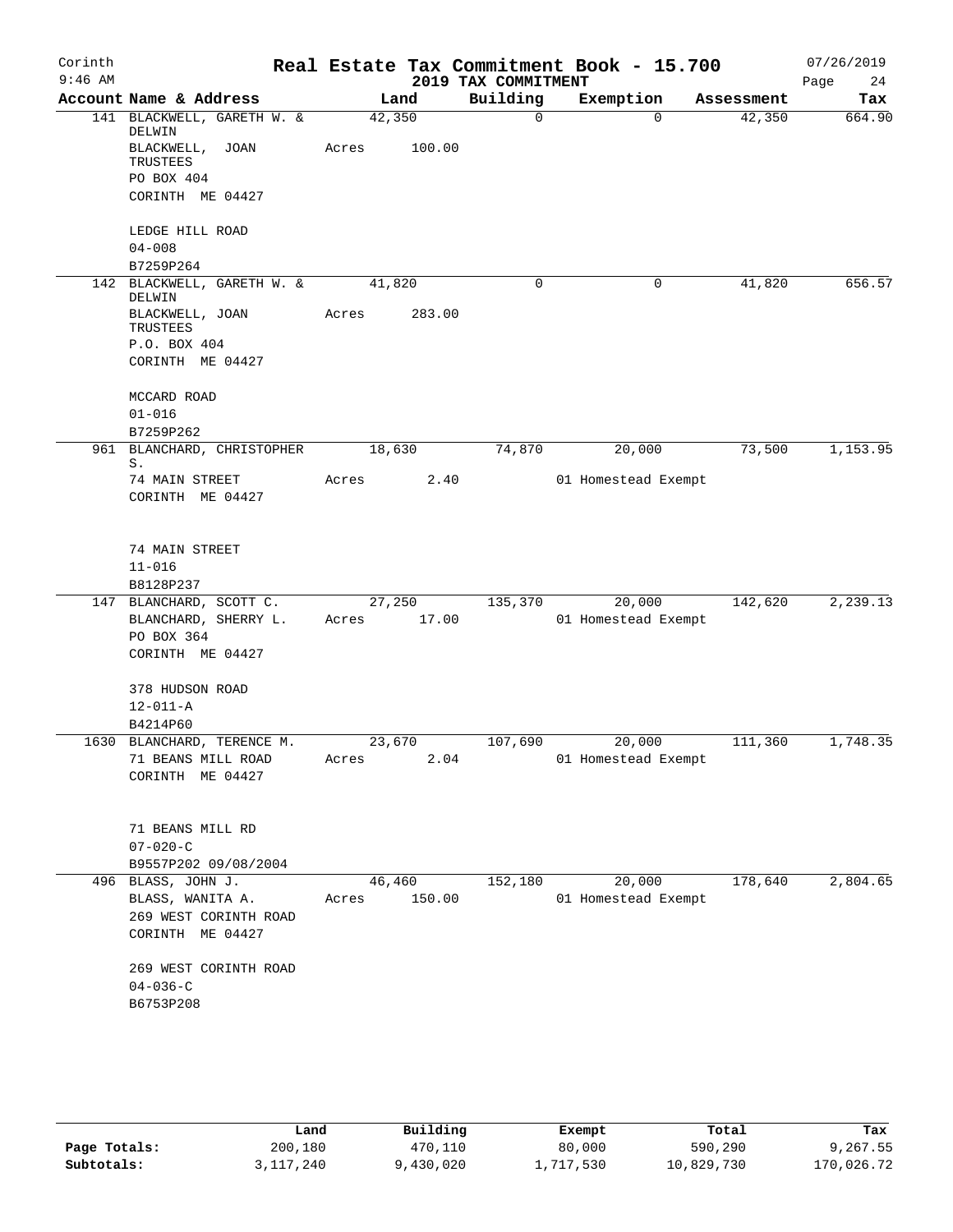| Corinth<br>$9:46$ AM |                                                                                           |                 |       | 2019 TAX COMMITMENT | Real Estate Tax Commitment Book - 15.700 |            | 07/26/2019<br>Page<br>25 |
|----------------------|-------------------------------------------------------------------------------------------|-----------------|-------|---------------------|------------------------------------------|------------|--------------------------|
|                      | Account Name & Address                                                                    |                 | Land  | Building            | Exemption                                | Assessment | Tax                      |
|                      | 149 BLETHEN, KEITH<br>27 LAKE FOREST ROAD<br>TERRYVILLE CT 06786                          | 17,940<br>Acres | 30.00 | 0                   | $\mathbf 0$                              | 17,940     | 281.66                   |
|                      | CHARLESTON TOWN LINE<br>N/F<br>$12 - 002$<br>B8913P264                                    |                 |       |                     |                                          |            |                          |
|                      | 1051 BLODGETT, DOUGLAS<br>BLODGETT, CYNTHIA<br>112 CHARLESTON ROAD<br>CHARLESTON ME 04422 |                 | 0     | 44,690              | 0                                        | 44,690     | 701.63                   |
|                      | 55 GRANT ROAD<br>$05 - 020 - 2H$                                                          |                 |       |                     |                                          |            |                          |
| 1049                 | BLUE WATER SPORTSMANS<br>INC.                                                             | 20,970          |       | 0                   | 0                                        | 20,970     | 329.23                   |
|                      | P.O. BOX 6895<br>WARWICK RI 02886                                                         | Acres           | 10.73 |                     |                                          |            |                          |
|                      | GLENWOOD DRIVE<br>$07 - 001 - 06$<br>B7197P232                                            |                 |       |                     |                                          |            |                          |
| 1381                 | BLUE WATER SPORTSMANS<br>INC.                                                             | 20,080          |       | 10,060              | 0                                        | 30,140     | 473.20                   |
|                      | PO BOX 6895<br>WARWICK RI 02886-2412                                                      | Acres           | 11.50 |                     |                                          |            |                          |
|                      | 130 GLENWOOD DRIVE<br>$07 - 001 - 08$<br>B8422P103                                        |                 |       |                     |                                          |            |                          |
|                      | 151 BLUE WATER SPORTSMANS                                                                 | 22,310          |       | 25,980              | 0                                        | 48,290     | 758.15                   |
|                      | INC.<br>P.O. BOX 6895<br>WARWICK RI 02886                                                 | Acres           | 14.60 |                     |                                          |            |                          |
|                      | 135 GLENWOOD DRIVE<br>$07 - 001 - 09$<br>B5918P23                                         |                 |       |                     |                                          |            |                          |
|                      | 494 BODDY, TERRY D.<br>2118 NORTH CHESTNUT<br>MESA AZ 85213                               | 16,890<br>Acres | 2.00  | 143,680             | 0                                        | 160,570    | 2,520.95                 |
|                      | 99 GARLAND ROAD<br>$07 - 014 - B$<br>B14905P311 08/13/2018                                |                 |       |                     |                                          |            |                          |

|              | Land      | Building  | Exempt    | Total        | Tax        |
|--------------|-----------|-----------|-----------|--------------|------------|
| Page Totals: | 98,190    | 224,410   |           | 322,600      | 5,064.82   |
| Subtotals:   | 3,215,430 | 9,654,430 | ⊥,717,530 | 11, 152, 330 | 175,091.54 |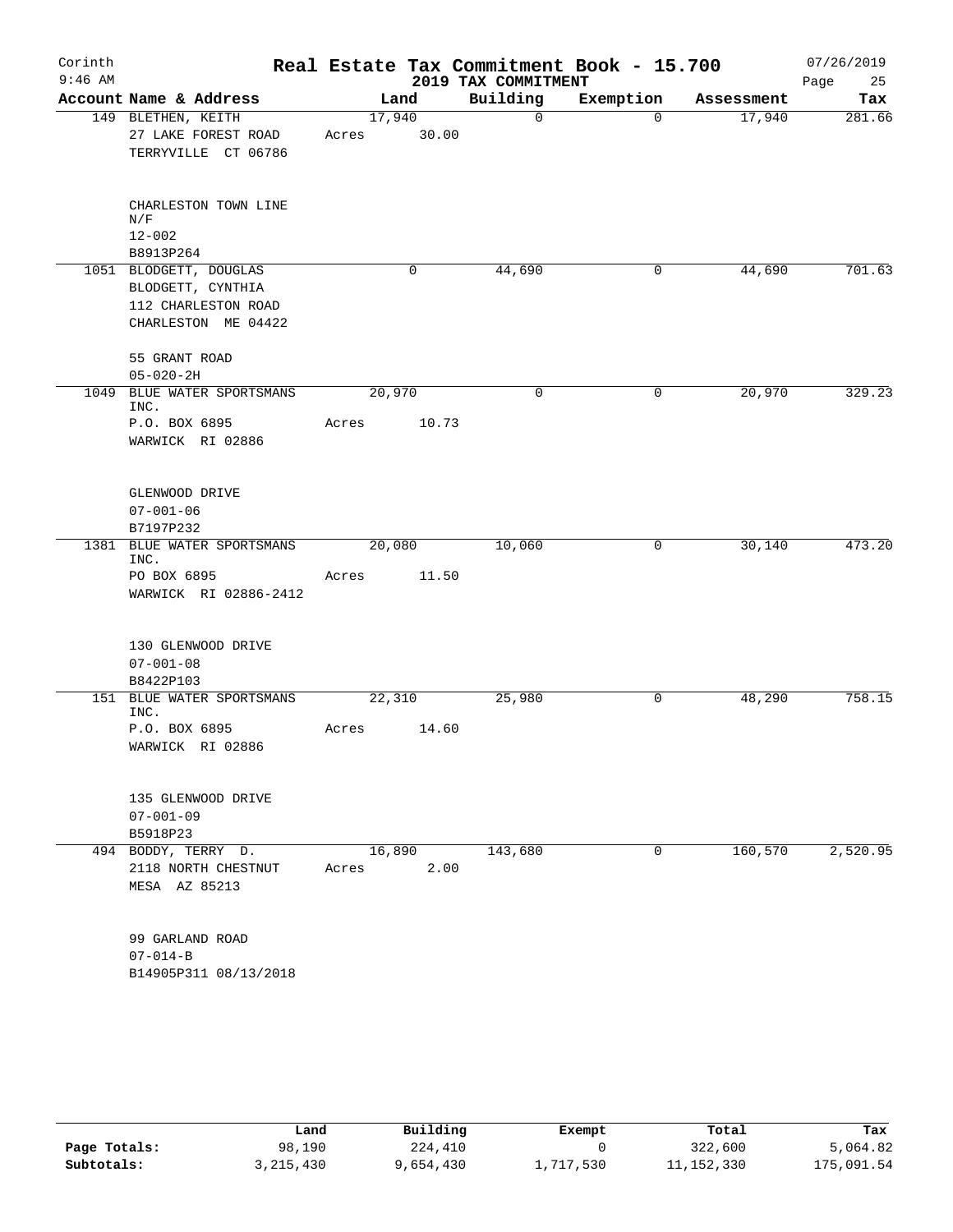| Corinth   |                                             |        |       |                     | Real Estate Tax Commitment Book - 15.700 |            | 07/26/2019 |
|-----------|---------------------------------------------|--------|-------|---------------------|------------------------------------------|------------|------------|
| $9:46$ AM |                                             |        |       | 2019 TAX COMMITMENT |                                          |            | Page<br>26 |
|           | Account Name & Address                      |        | Land  | Building            | Exemption                                | Assessment | Tax        |
|           | 991 BOGA, WILLIAM K.                        | 32,730 |       | 140,470             | 26,000                                   | 147,200    | 2,311.04   |
|           | 469 MAIN STREET                             | Acres  | 21.50 |                     | 22 Veteran                               |            |            |
|           | CORINTH ME 04427                            |        |       |                     | 01 Homestead Exempt                      |            |            |
|           | 469 MAIN STREET                             |        |       |                     |                                          |            |            |
|           | $08 - 013 - A$                              |        |       |                     |                                          |            |            |
|           | B12642P182 10/31/2011                       |        |       |                     |                                          |            |            |
| 968       | BOGAN, NICHOLAS                             |        | 0     | 20,160              | 20,000                                   | 160        | 2.51       |
|           | HOLMES, JENNIFER                            |        |       |                     | 01 Homestead Exempt                      |            |            |
|           | 434 TATE ROAD LOT # 2                       |        |       |                     |                                          |            |            |
|           | CORINTH ME 04401                            |        |       |                     |                                          |            |            |
|           | 434 TATE ROAD LOT 02                        |        |       |                     |                                          |            |            |
|           | $06 - 019 - 02H$                            |        |       |                     |                                          |            |            |
|           | B6249P277                                   |        |       |                     |                                          |            |            |
|           | 1644 BOOKER, WAYNE A.                       |        | 0     | 13,000              | 13,000                                   | 0          | 0.00       |
|           | 968 MAIN STREET LOT 28                      |        |       |                     | 01 Homestead Exempt                      |            |            |
|           | CORINTH ME 04427                            |        |       |                     |                                          |            |            |
|           |                                             |        |       |                     |                                          |            |            |
|           | 968 MAIN STREET LOT 28                      |        |       |                     |                                          |            |            |
| 155       | $06 - 012 - D - 28H$<br>BOONE, CHERYL A.    | 11,070 |       | 0                   | 0                                        | 11,070     | 173.80     |
|           | P.O. BOX 273                                | Acres  | 2.20  |                     |                                          |            |            |
|           | BANGOR ME 04402-0273                        |        |       |                     |                                          |            |            |
|           |                                             |        |       |                     |                                          |            |            |
|           | RIDGE ROAD                                  |        |       |                     |                                          |            |            |
|           | $12 - 006 - A$                              |        |       |                     |                                          |            |            |
|           | B4259P171                                   |        |       |                     |                                          |            |            |
| 156       | BOONE, JOYCE D.<br>IRREVICABLE TRUST        | 15,730 |       | 74,730              | 26,000                                   | 64,460     | 1,012.02   |
|           | TRUSTEES ANDREW D.<br>BOONE & SUSAN A. KING | Acres  | 1.00  |                     | 31 Vetrans Widow                         |            |            |
|           | P.O. BOX 111                                |        |       |                     | 01 Homestead Exempt                      |            |            |
|           | CORINTH ME 04427                            |        |       |                     |                                          |            |            |
|           | 42 BEANS MILL RD                            |        |       |                     |                                          |            |            |
|           | $07 - 018 - B$                              |        |       |                     |                                          |            |            |
|           | B13350P264 09/12/2013                       |        |       |                     |                                          |            |            |
|           | 932 BORNSTEIN, JESSICA L.                   | 35,840 |       | 107, 190            | 20,000                                   | 123,030    | 1,931.57   |
|           | 982 MAIN STREET                             | Acres  | 3.62  |                     | 01 Homestead Exempt                      |            |            |
|           | CORINTH ME 04427                            |        |       |                     |                                          |            |            |
|           | 982 MAIN STREET                             |        |       |                     |                                          |            |            |
|           | $06 - 007$                                  |        |       |                     |                                          |            |            |
|           | B13198P66 05/31/2013                        |        |       |                     |                                          |            |            |

|              | Land      | Building   | Exempt    | Total      | Tax        |
|--------------|-----------|------------|-----------|------------|------------|
| Page Totals: | 95,370    | 355,550    | 105,000   | 345,920    | 5,430.94   |
| Subtotals:   | 3,310,800 | 10,009,980 | ⊥,822,530 | 11,498,250 | 180,522.48 |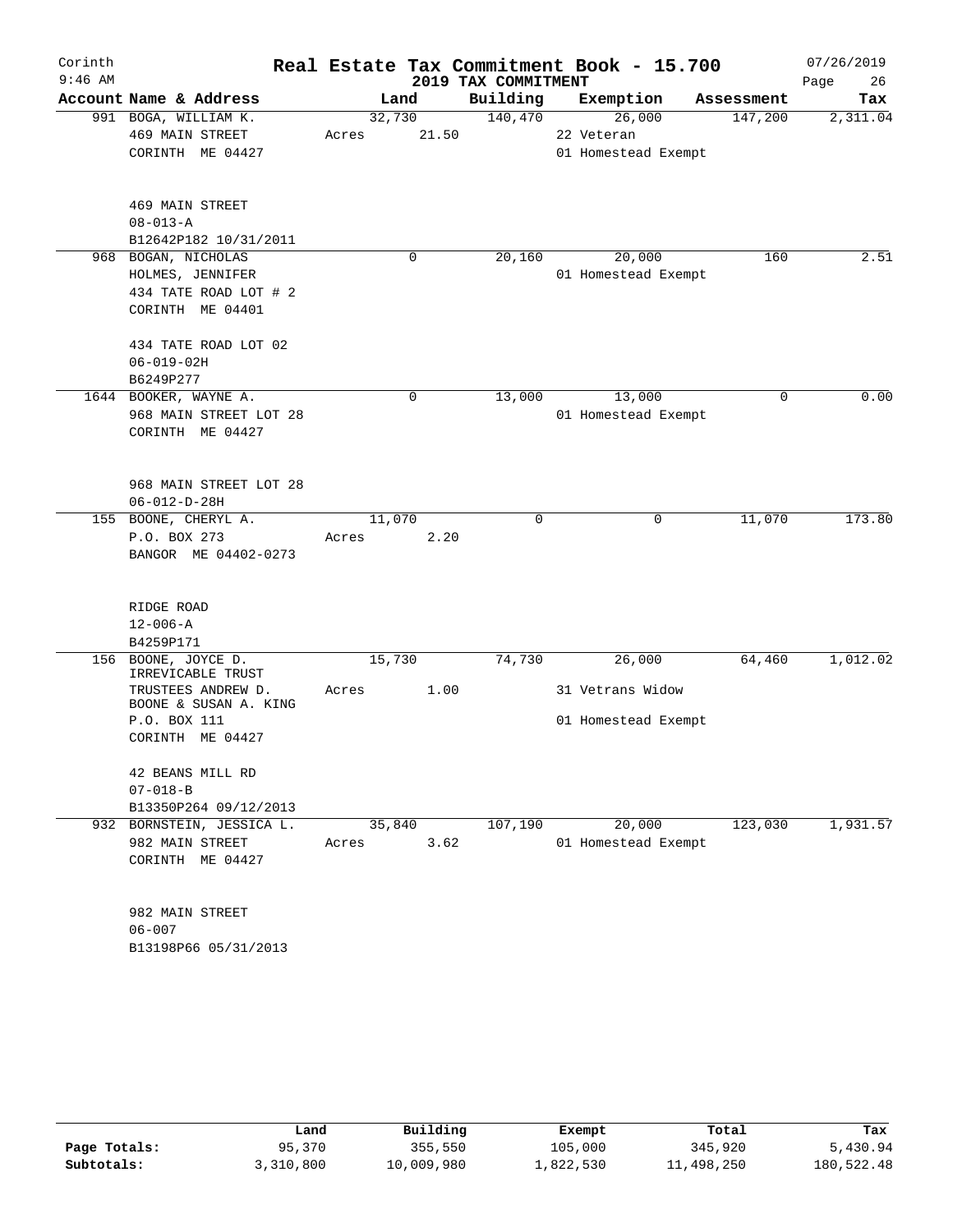| Corinth<br>$9:46$ AM |                                     |             |        | 2019 TAX COMMITMENT | Real Estate Tax Commitment Book - 15.700 |            | 07/26/2019<br>Page<br>27 |
|----------------------|-------------------------------------|-------------|--------|---------------------|------------------------------------------|------------|--------------------------|
|                      | Account Name & Address              |             | Land   | Building            | Exemption                                | Assessment | Tax                      |
|                      | 876 BOSTROM, CHRISTOPHER L.         |             | 31,800 | 108,390             | 20,000                                   | 120, 190   | 1,886.98                 |
|                      | BOSTROM, LISA M.                    | Acres 23.32 |        |                     | 01 Homestead Exempt                      |            |                          |
|                      | 72 WHITE SCHOOLHOUSE<br>ROAD        |             |        |                     |                                          |            |                          |
|                      | CORINTH ME 04427                    |             |        |                     |                                          |            |                          |
|                      | 72 WHITE SCHOOLHOUSE                |             |        |                     |                                          |            |                          |
|                      | <b>ROAD</b>                         |             |        |                     |                                          |            |                          |
|                      | $08 - 026$                          |             |        |                     |                                          |            |                          |
|                      | B9404P43                            |             |        |                     |                                          |            |                          |
|                      | 540 BOULIER, RAYMOND J.             | 14,910      |        | 63,960              | 0                                        | 78,870     | 1,238.26                 |
|                      | (Heirs of)                          |             |        |                     |                                          |            |                          |
|                      | PR. BOULIER, RAYMOND II Acres 1.37  |             |        |                     |                                          |            |                          |
|                      | 38 RIDGE ROAD                       |             |        |                     |                                          |            |                          |
|                      | BRADFORD ME 04410                   |             |        |                     |                                          |            |                          |
|                      | 722 GRANT ROAD                      |             |        |                     |                                          |            |                          |
|                      | $03 - 008 - A$                      |             |        |                     |                                          |            |                          |
|                      | B14720P249 01/17/2018               |             |        |                     |                                          |            |                          |
|                      | 2047 BOULTER, JON                   | 20,230      |        | 144,340             | $\mathbf 0$                              | 164,570    | 2,583.75                 |
|                      | BOULTER, CRYSTAL                    | Acres 14.50 |        |                     |                                          |            |                          |
|                      | 1141 KENDUSKEAG AVE                 |             |        |                     |                                          |            |                          |
|                      | BANGOR ME 04401                     |             |        |                     |                                          |            |                          |
|                      | 32 FARM POND RD                     |             |        |                     |                                          |            |                          |
|                      | $03 - 051 - B$                      |             |        |                     |                                          |            |                          |
|                      | B14195P291 06/27/2016               |             |        |                     |                                          |            |                          |
|                      | 157 BOUQUILLON, GEORGIA A.          | 29,260      |        | 38,340              | 0                                        | 67,600     | 1,061.32                 |
|                      | 150 CANDLEWOOD MTN ROAD Acres 29.00 |             |        |                     |                                          |            |                          |
|                      | NEW MILFORD CT<br>06776-5810        |             |        |                     |                                          |            |                          |
|                      |                                     |             |        |                     |                                          |            |                          |
|                      | 238 HUDSON ROAD                     |             |        |                     |                                          |            |                          |
|                      | $11 - 027$                          |             |        |                     |                                          |            |                          |
|                      | B2204P699                           |             |        |                     |                                          |            |                          |
|                      | 1264 BOWDEN, CHRISTINA J.           | 14,550      |        | 150,380             | 0                                        | 164,930    | 2,589.40                 |
|                      | CORBIN, GABRIEL F.                  | Acres 1.03  |        |                     |                                          |            |                          |
|                      | 871 MUDGETT ROAD                    |             |        |                     |                                          |            |                          |
|                      | CORINTH ME 04427                    |             |        |                     |                                          |            |                          |
|                      | 871 MUDGETT ROAD                    |             |        |                     |                                          |            |                          |
|                      | $01 - 031$                          |             |        |                     |                                          |            |                          |
|                      | B14350P54 11/28/2016                |             |        |                     |                                          |            |                          |
|                      | 766 BOWERS, TAMMY                   |             | 0      | 12,950              | 0                                        | 12,950     | 203.31                   |
|                      | 344 MAIN STREET LOT 20              |             |        |                     |                                          |            |                          |
|                      | CORINTH ME 04427                    |             |        |                     |                                          |            |                          |
|                      |                                     |             |        |                     |                                          |            |                          |
|                      | 344 MAIN STREET LOT 20              |             |        |                     |                                          |            |                          |
|                      | $08 - 003 - 20H$                    |             |        |                     |                                          |            |                          |
|                      |                                     |             |        |                     |                                          |            |                          |

|              | Land      | Building   | Exempt    | Total      | Tax        |
|--------------|-----------|------------|-----------|------------|------------|
| Page Totals: | 110,750   | 518,360    | 20,000    | 609,110    | 9,563.02   |
| Subtotals:   | 3,421,550 | 10,528,340 | 1,842,530 | 12,107,360 | 190,085.50 |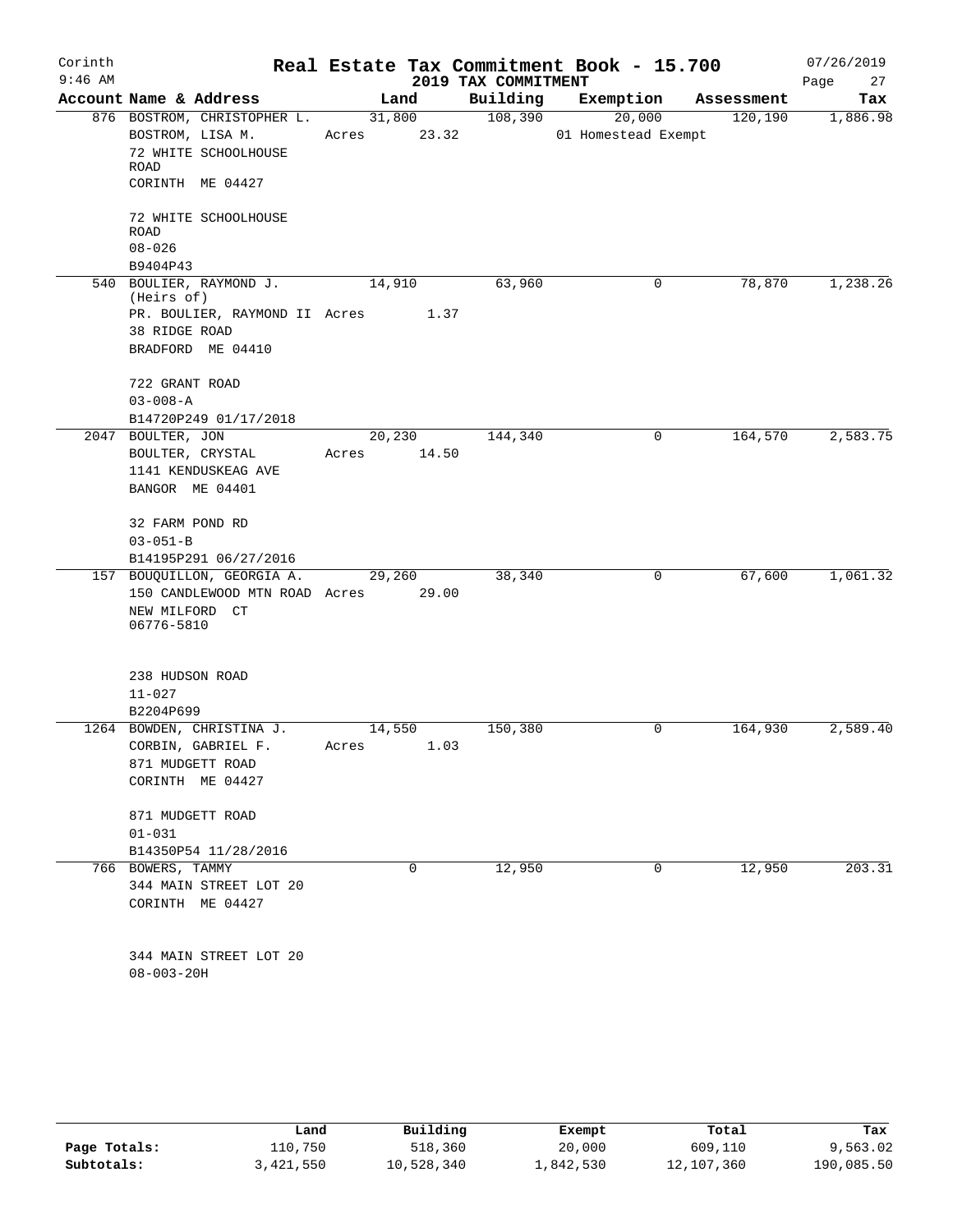| Corinth<br>$9:46$ AM |                                                                 |       |                     | 2019 TAX COMMITMENT | Real Estate Tax Commitment Book - 15.700          |                  | 07/26/2019<br>Page<br>28 |
|----------------------|-----------------------------------------------------------------|-------|---------------------|---------------------|---------------------------------------------------|------------------|--------------------------|
|                      | Account Name & Address                                          |       | Land                | Building            | Exemption                                         | Assessment       | Tax                      |
|                      | 160 BOWMAN, BRUCE<br>448 LEDGE HILL ROAD<br>CORINTH ME 04427    | Acres | 17,390<br>7.00      | 107,510             | 20,000<br>01 Homestead Exempt                     | 104,900          | 1,646.93                 |
|                      | 448 LEDGE HILL ROAD<br>$04 - 029$<br>B4351P188                  |       |                     |                     |                                                   |                  |                          |
|                      | 161 BOWMAN, BRUCE<br>448 LEDGE HILL ROAD<br>CORINTH ME 04427    | Acres | 15,960<br>1.20      | 13,400              | 0                                                 | 29,360           | 460.95                   |
|                      | 424 LEDGE HILL ROAD<br>$04 - 029 - C$<br>B4351P188              |       |                     |                     |                                                   |                  |                          |
|                      | 1573 BOWMAN, CHAD B.<br>444 LEDGE HILL ROAD<br>CORINTH ME 04427 | Acres | 20,370<br>5.00      | 208,940             | 20,000<br>01 Homestead Exempt                     | 209,310          | 3,286.17                 |
|                      | 444 LEDGE HILL ROAD<br>$04 - 029 - D$<br>B10898P121 03/29/2007  |       |                     |                     |                                                   |                  |                          |
|                      | 334 BOYD, DOUGLAS M.<br>PO BOX 68<br>SANGERVILLE ME 04479       | Acres | 11,900<br>0.45      | 73,360              | 0                                                 | 85,260           | 1,338.58                 |
|                      | 570 LEDGE HILL ROAD<br>$02 - 020$<br>B15108P274 03/29/2019      |       |                     |                     |                                                   |                  |                          |
|                      | 1576 BOYNTON, SHERALD A.<br>22 BLACK ROAD<br>CORINTH ME 04427   |       | 0                   | 20,480              | 20,000<br>01 Homestead Exempt                     | 480              | 7.54                     |
| 1610                 | 22 BLACK RD<br>$05 - 005 - A - 01H$<br>BRADBURY, DONNA M.       |       | 11,850              | 0                   | 0                                                 | 11,850           | 186.05                   |
|                      | 31 BRADBURY DRIVE<br>CORINTH ME 04427                           | Acres | 1.79                |                     |                                                   |                  |                          |
|                      | BRADBURY DR<br>$08 - 012 - 07 - B$<br>B12555P177 08/05/2011     |       |                     |                     |                                                   |                  |                          |
|                      | 163 BRADBURY, DONNA M.<br>31 BRADBURY DRIVE<br>CORINTH ME 04427 | Acres | 18,780<br>2.52      | 117,670             | 26,000<br>01 Homestead Exempt<br>31 Vetrans Widow | 110,450          | 1,734.06                 |
|                      | 31 BRADBURY DR<br>$08 - 012 - 07$<br>B12555P177 08/05/2011      |       |                     |                     |                                                   |                  |                          |
| Page Totals:         | Land<br>96,250                                                  |       | Building<br>541,360 |                     | Exempt<br>86,000                                  | Total<br>551,610 | Tax<br>8,660.28          |
|                      |                                                                 |       |                     |                     |                                                   |                  |                          |

**Subtotals:** 3,517,800 11,069,700 1,928,530 12,658,970 198,745.78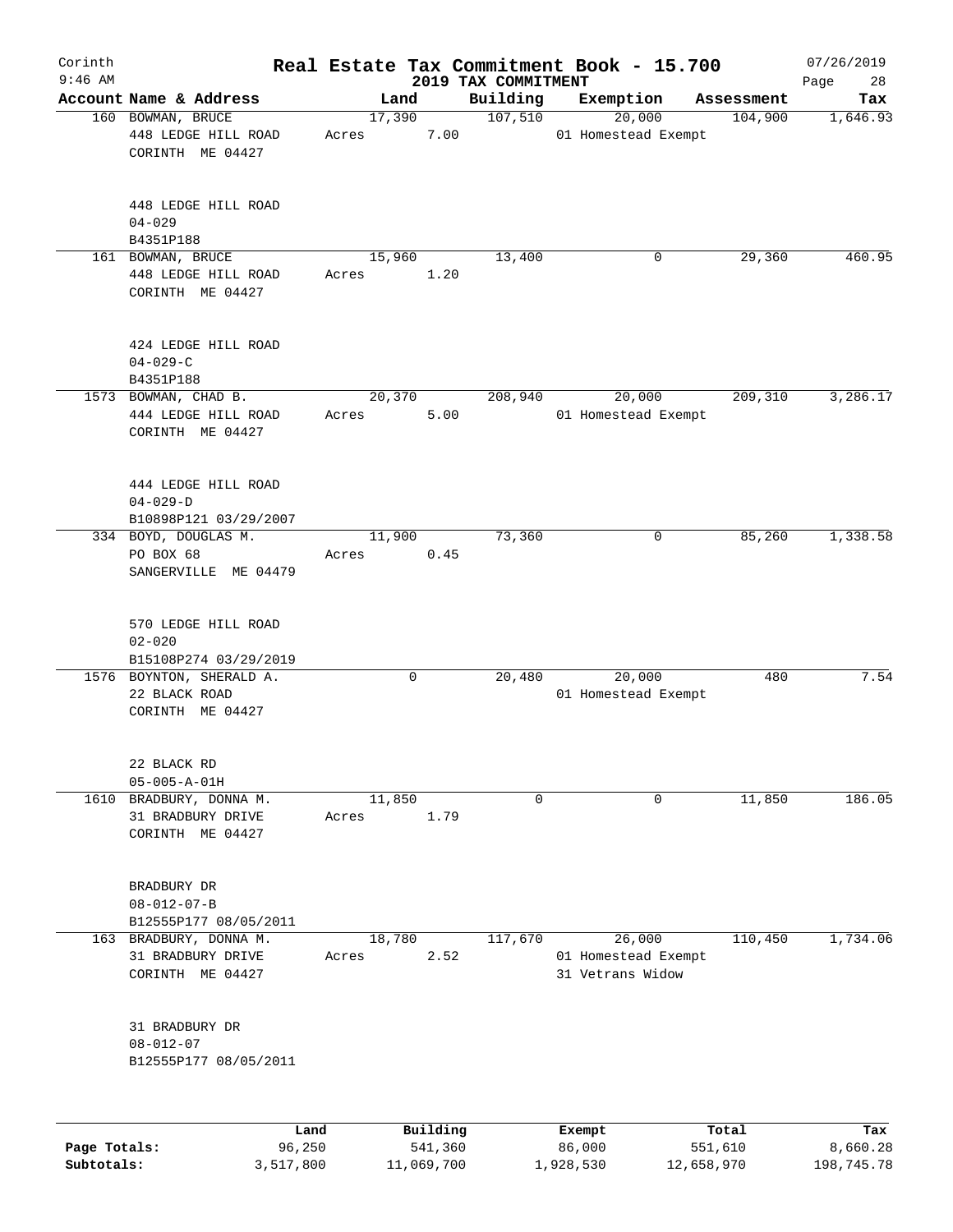| Corinth   |                                                      |       |                |                     | Real Estate Tax Commitment Book - 15.700 |            | 07/26/2019 |
|-----------|------------------------------------------------------|-------|----------------|---------------------|------------------------------------------|------------|------------|
| $9:46$ AM |                                                      |       |                | 2019 TAX COMMITMENT |                                          |            | Page<br>29 |
|           | Account Name & Address                               |       | Land           | Building            | Exemption                                | Assessment | Tax        |
|           | 164 BRADBURY, DONNA M.<br>31 BRADBURY DRIVE          | Acres | 12,750<br>2.54 | $\mathbf 0$         | $\Omega$                                 | 12,750     | 200.18     |
|           | CORINTH ME 04427                                     |       |                |                     |                                          |            |            |
|           | BRADBURY DR                                          |       |                |                     |                                          |            |            |
|           | $08 - 012 - 07 - A$                                  |       |                |                     |                                          |            |            |
|           | B12555P177 08/05/2011                                |       |                |                     |                                          |            |            |
|           | 699 BRADFORD, RICHARD                                |       | 29,930         | 0                   | 0                                        | 29,930     | 469.90     |
|           | BRADFORD, DONNA                                      | Acres | 50.40          |                     |                                          |            |            |
|           | 374 TATE ROAD                                        |       |                |                     |                                          |            |            |
|           | CORINTH ME 04427                                     |       |                |                     |                                          |            |            |
|           | TATE ROAD                                            |       |                |                     |                                          |            |            |
|           | $09 - 013 - A$                                       |       |                |                     |                                          |            |            |
|           | B11177P73 10/17/2007 B3153P278                       |       |                |                     |                                          |            |            |
|           | 698 BRADFORD, RICHARD                                |       | 28,030         | 97,440              | 20,000                                   | 105,470    | 1,655.88   |
|           | BRADFORD, DONNA                                      | Acres | 31.00          |                     | 01 Homestead Exempt                      |            |            |
|           | 374 TATE ROAD                                        |       |                |                     |                                          |            |            |
|           | CORINTH ME 04427                                     |       |                |                     |                                          |            |            |
|           | 374 TATE ROAD                                        |       |                |                     |                                          |            |            |
|           | $06 - 019 - A$                                       |       |                |                     |                                          |            |            |
|           | B11177P73 10/17/2007 B2304P187                       |       |                |                     |                                          |            |            |
|           | 166 BRAGDON, DWIGHT W.                               |       | 19,360         | 127,150             | 26,000                                   | 120,510    | 1,892.01   |
|           | BRAGDON, JEAN A.                                     | Acres | 3.00           |                     | 01 Homestead Exempt                      |            |            |
|           | P.O. BOX 127                                         |       |                |                     | 22 Veteran                               |            |            |
|           | CORINTH ME 04427                                     |       |                |                     |                                          |            |            |
|           | 337 MAIN STREET                                      |       |                |                     |                                          |            |            |
|           | $15 - 004$                                           |       |                |                     |                                          |            |            |
|           | B14128P155 04/18/2016                                |       |                |                     |                                          |            |            |
|           | 119 BRAGDON, JAMES W.                                |       | 16,700         | 176,000             | 20,000                                   | 172,700    | 2,711.39   |
|           | BRAGDON, STEPHANIE J.                                | Acres | 1.84           |                     | 01 Homestead Exempt                      |            |            |
|           | 386 BEANS MILL RD                                    |       |                |                     |                                          |            |            |
|           | CORINTH ME 04427                                     |       |                |                     |                                          |            |            |
|           | 386 BEANS MILL RD                                    |       |                |                     |                                          |            |            |
|           | $04 - 019 - 01A$                                     |       |                |                     |                                          |            |            |
|           | B12364P304 12/29/2010                                |       |                |                     |                                          |            |            |
|           | 283 BRAGDON, JAMES W.                                |       | 27,960         | 54,620              | 0                                        | 82,580     | 1,296.51   |
|           | BRAGDON, STEPHANIE J.                                | Acres | 17.98          |                     |                                          |            |            |
|           | 386 BEANS MILL ROAD                                  |       |                |                     |                                          |            |            |
|           | CORINTH ME 04427                                     |       |                |                     |                                          |            |            |
|           | 284 WHITE SCHOOLHOUSE                                |       |                |                     |                                          |            |            |
|           | ROAD                                                 |       |                |                     |                                          |            |            |
|           | $08 - 031$                                           |       |                |                     |                                          |            |            |
|           | B11283P230 02/01/2008 B11278P23 01/28/2008 B3892P219 |       |                |                     |                                          |            |            |

|              | Land      | Building   | Exempt    | Total      | Tax        |
|--------------|-----------|------------|-----------|------------|------------|
| Page Totals: | 134,730   | 455,210    | 66,000    | 523,940    | 8,225.87   |
| Subtotals:   | 3,652,530 | 11,524,910 | 1,994,530 | 13,182,910 | 206,971.65 |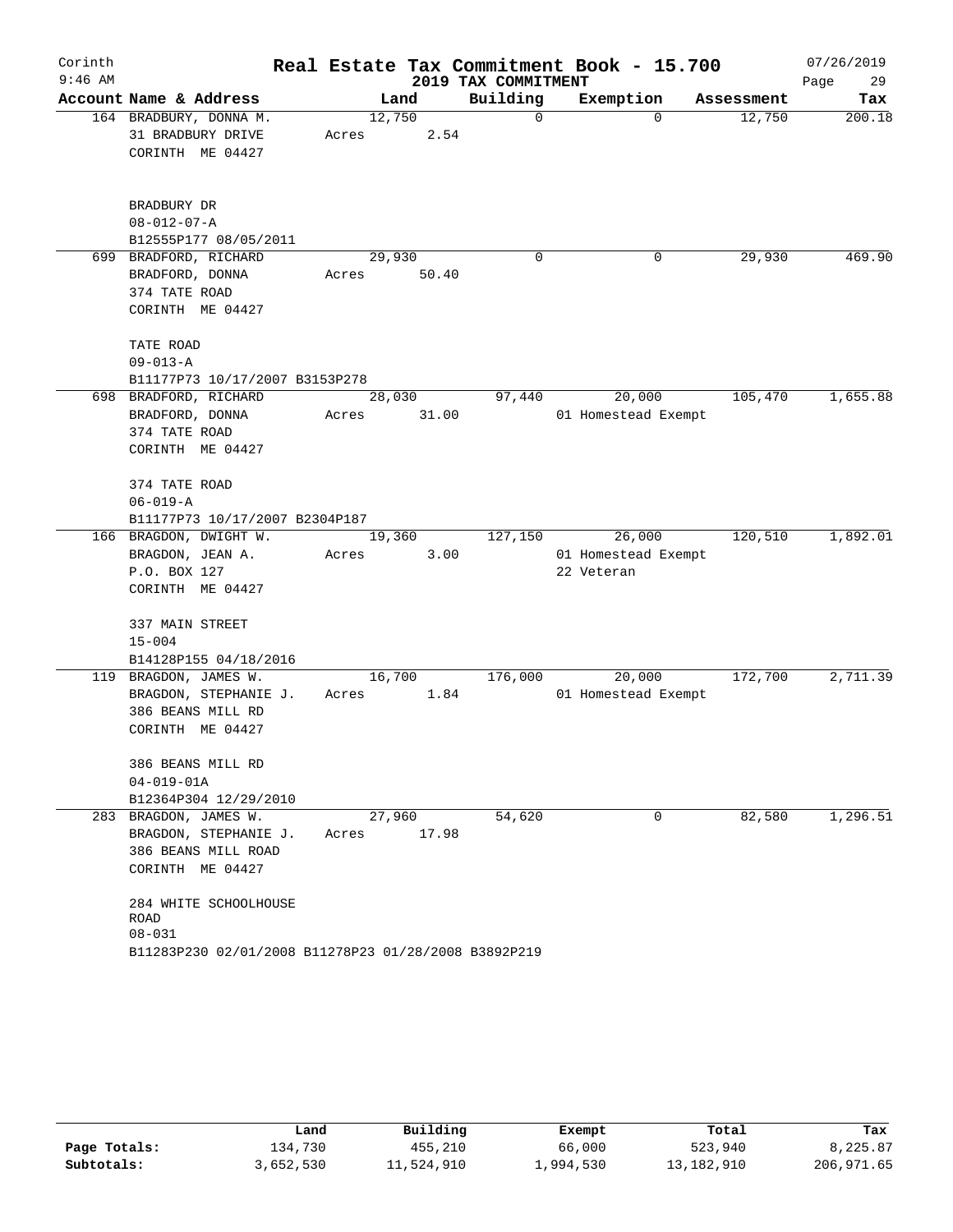| Corinth<br>$9:46$ AM       |                                                                                                                           |       |                                   | 2019 TAX COMMITMENT | Real Estate Tax Commitment Book - 15.700 |                                | 07/26/2019<br>Page<br>30      |
|----------------------------|---------------------------------------------------------------------------------------------------------------------------|-------|-----------------------------------|---------------------|------------------------------------------|--------------------------------|-------------------------------|
|                            | Account Name & Address                                                                                                    |       | Land                              | Building            | Exemption                                | Assessment                     | Tax                           |
|                            | 167 BRAGDON, JEFFREY W.<br>BRAGDON, LEAH A.<br>307 WHITE SCHOOLHOUSE<br>ROAD<br>CORINTH ME 04427<br>307 WHITE SCHOOLHOUSE | Acres | 16,890<br>2.00                    | 111,730             | 20,000<br>01 Homestead Exempt            | 108,620                        | 1,705.33                      |
|                            | <b>ROAD</b><br>$06 - 014 - A$<br>B6562P278 12/15/1997                                                                     |       |                                   |                     |                                          |                                |                               |
|                            | 1358 BRAGDON, NICK<br>1200 MAIN ST.<br>CORINTH ME 04427                                                                   | Acres | 15,730<br>1.00                    | 212,420             | 20,000<br>01 Homestead Exempt            | 208,150                        | 3,267.96                      |
|                            | 1200 MAIN STREET<br>$03 - 029$<br>B10195P24 11/15/2005                                                                    |       |                                   |                     |                                          |                                |                               |
|                            | 170 BRAGDON, SONJA                                                                                                        |       | 17,090                            | 74,810              | 20,000                                   | 71,900                         | 1,128.83                      |
|                            | 38 BLACK ROAD<br>CORINTH ME 04427                                                                                         | Acres | 4.00                              |                     | 01 Homestead Exempt                      |                                |                               |
|                            | 38 BLACK RD<br>$05 - 005$<br>B6246P271                                                                                    |       |                                   |                     |                                          |                                |                               |
|                            | 1003 BRANAGAN, ARTHUR K.                                                                                                  |       | 24,140                            | 61,910              | 20,000                                   | 66,050                         | 1,036.98                      |
|                            | 18 BRANAGAN ESTATES WAY Acres<br>WAYNE ME 04284-3037                                                                      |       | 0.50                              |                     | 01 Homestead Exempt                      |                                |                               |
|                            | 357 EXETER ROAD<br>$07 - 011$<br>B7179P150                                                                                |       |                                   |                     |                                          |                                |                               |
|                            | 1968 BRAWN, BILLIE JO                                                                                                     |       | 16,030                            | 18,350              | 20,000                                   | 14,380                         | 225.77                        |
|                            | 98 GARLAND ROAD<br>CORINTH ME 04427                                                                                       | Acres | 1.26                              |                     | 01 Homestead Exempt                      |                                |                               |
|                            | 98 GARLAND ROAD<br>$07 - 013 - E$<br>B14139P31 04/29/2016                                                                 |       |                                   |                     |                                          |                                |                               |
|                            | 175 BREWER, DONALD W.                                                                                                     |       | 21,780                            | 97,150              | 20,000                                   | 98,930                         | 1,553.20                      |
|                            | BREWER, ELIZABETH A.<br>405 MAIN STREET<br>CORINTH ME 04427                                                               | Acres | 5.00                              |                     | 01 Homestead Exempt                      |                                |                               |
|                            | 405 MAIN STREET<br>$08 - 009$<br>B6618P144                                                                                |       |                                   |                     |                                          |                                |                               |
|                            | 1984 BREWER, MATTHEW A.                                                                                                   |       | 10,840                            | 0                   |                                          | 10,840<br>0                    | 170.19                        |
|                            | MCINTIRE, KARA J.<br>PO BOX 100<br>PHIPPSBURG ME 04562                                                                    | Acres | 2.00                              |                     |                                          |                                |                               |
|                            | FOREST ROAD<br>$01 - 026 - 01$<br>B11245P334 12/26/2007                                                                   |       |                                   |                     |                                          |                                |                               |
|                            |                                                                                                                           |       |                                   |                     |                                          |                                |                               |
| Page Totals:<br>Subtotals: | Land<br>122,500<br>3,775,030                                                                                              |       | Building<br>576,370<br>12,101,280 |                     | Exempt<br>120,000<br>2, 114, 530         | Total<br>578,870<br>13,761,780 | Tax<br>9,088.26<br>216,059.91 |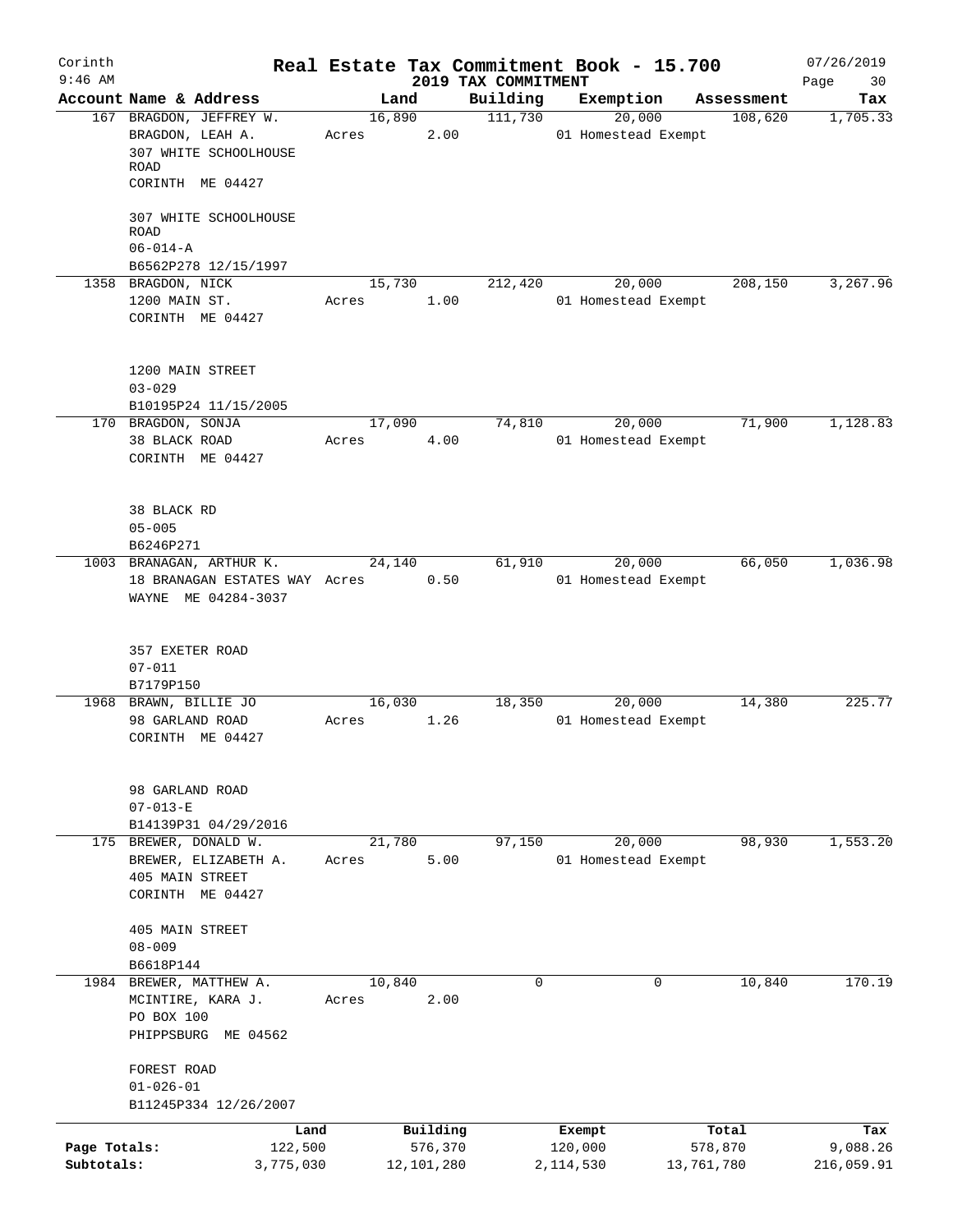| Corinth                    |                                                                                   |                      |        |                       |                                 | Real Estate Tax Commitment Book - 15.700    |                       |            | 07/26/2019               |
|----------------------------|-----------------------------------------------------------------------------------|----------------------|--------|-----------------------|---------------------------------|---------------------------------------------|-----------------------|------------|--------------------------|
| $9:46$ AM                  | Account Name & Address                                                            |                      | Land   |                       | 2019 TAX COMMITMENT<br>Building | Exemption                                   |                       | Assessment | Page<br>31<br>Tax        |
|                            | 1315 BRIA, CHARLES JR.<br>HIMMELREICH STRASS 15<br>KIRCHENTELLINSFURT GE<br>72138 | Acres                | 2,630  | 0.40                  | $\mathbf 0$                     |                                             | $\Omega$              | 2,630      | 41.29                    |
|                            | MEADOW ROAD<br>$09 - 016$                                                         |                      |        |                       |                                 |                                             |                       |            |                          |
|                            | B9021P114                                                                         |                      |        |                       |                                 |                                             |                       |            |                          |
|                            | 1796 BROAD, RICHARD E.<br>BROAD, RITA I.<br>410 EXETER ROAD<br>CORINTH ME 04427   | Acres                | 22,570 | 6.90                  | 154,420                         | 20,000<br>01 Homestead Exempt               |                       | 156,990    | 2,464.74                 |
|                            | 410 EXETER ROAD<br>$07 - 010 - G$<br>B9098P104                                    |                      |        |                       |                                 |                                             |                       |            |                          |
|                            | 177 BROAD, RICHARD E.<br>BROAD, RITA I.<br>410 EXETER ROAD<br>CORINTH ME 04427    | Acres                | 17,240 | 11.50                 | $\mathbf 0$                     |                                             | 0                     | 17,240     | 270.67                   |
|                            | EXETER ROAD<br>$07 - 010 - E$<br>B4068P188                                        |                      |        |                       |                                 |                                             |                       |            |                          |
|                            | 1671 BROAD, RUSSELL W.<br>400 EXETER ROAD<br>CORINTH ME 04427                     | Acres                | 17,760 | 2.75                  | 161,750                         | 20,000<br>01 Homestead Exempt               |                       | 159,510    | 2,504.31                 |
|                            | 400 EXETER ROAD<br>$07 - 010 - F$<br>B12208P144 08/03/2010                        |                      |        |                       |                                 |                                             |                       |            |                          |
|                            | 68 BROADWAY HOLDINGS, LLC.<br>2402 RT 2 STE G<br>HERMON ME 04401-0666             | Acres                | 21,730 | 1.45                  | 270,490                         |                                             | 0                     | 292,220    | 4,587.85                 |
|                            | 480 MAIN STREET<br>$08 - 012 - 02$<br>B10794P3 01/04/2007                         |                      |        |                       |                                 |                                             |                       |            |                          |
| 184                        | BROOKS, NANCY J. (Heirs<br>of)                                                    |                      | 18,720 |                       | 55,390                          |                                             | $\mathbf 0$           | 74,110     | 1,163.53                 |
|                            | 115 CUSHMAN ROAD<br>CORINTH ME 04427                                              | Acres                |        | 5.00                  |                                 |                                             |                       |            |                          |
|                            | 115 CUSHMAN RD<br>$03 - 016 - A$<br>B5548P153                                     |                      |        |                       |                                 |                                             |                       |            |                          |
|                            | 1279 BROOKS, STEWART M.<br>PO BOX 18<br>CORINTH ME 04427                          | Acres                | 12,360 | 0.26                  | 98,660                          | 26,000<br>01 Homestead Exempt<br>22 Veteran |                       | 85,020     | 1,334.81                 |
|                            | 3 MORISON AVENUE<br>$16 - 027$<br>B7423P158                                       |                      |        |                       |                                 |                                             |                       |            |                          |
|                            |                                                                                   | Land                 |        | Building              |                                 | Exempt                                      |                       | Total      | Tax                      |
| Page Totals:<br>Subtotals: |                                                                                   | 113,010<br>3,888,040 |        | 740,710<br>12,841,990 |                                 | 66,000<br>2,180,530                         | 787,720<br>14,549,500 |            | 12,367.20<br>228, 427.11 |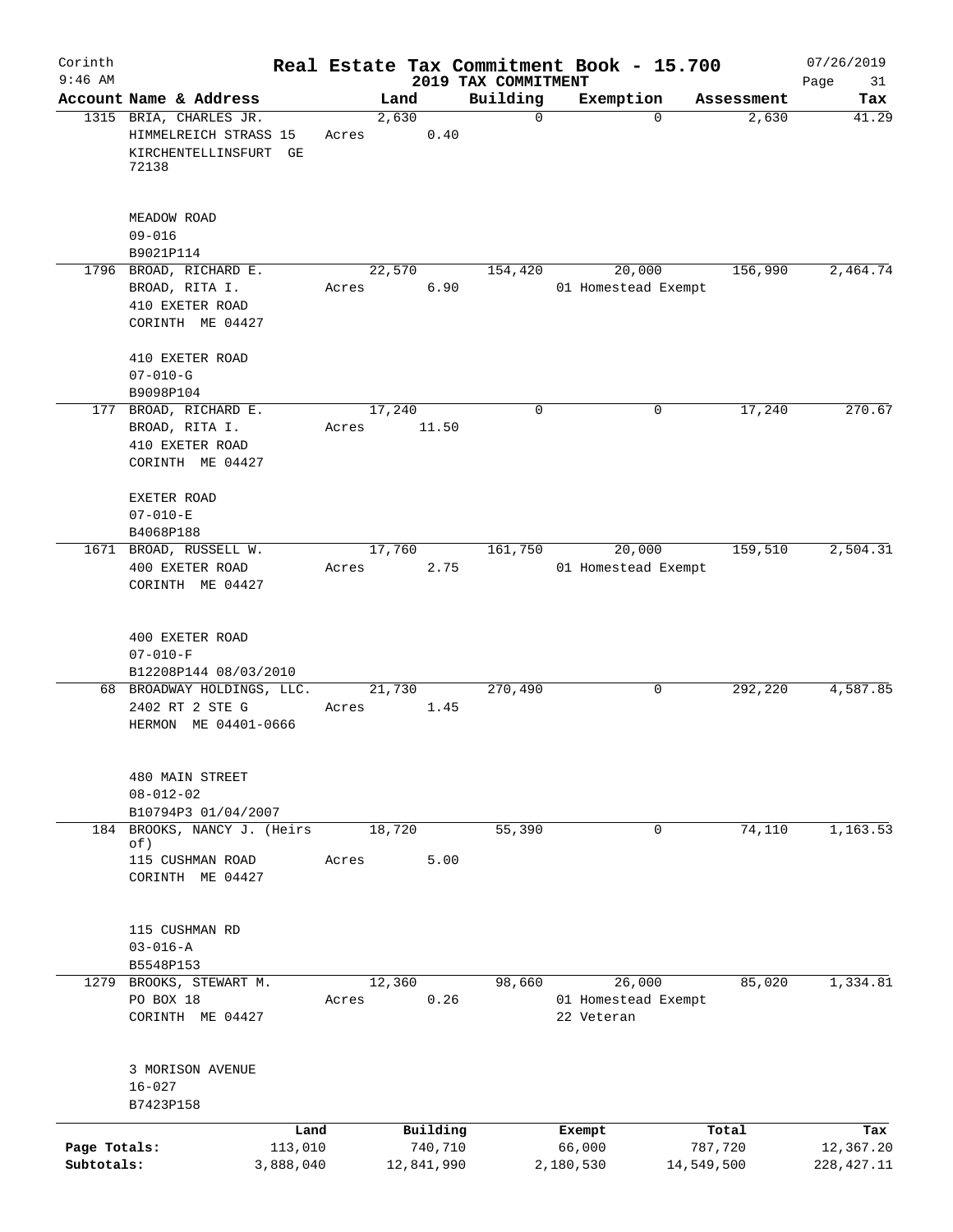| Corinth<br>$9:46$ AM       |                                                                                              |                 |                       |                                 | Real Estate Tax Commitment Book - 15.700 |                       | 07/26/2019              |
|----------------------------|----------------------------------------------------------------------------------------------|-----------------|-----------------------|---------------------------------|------------------------------------------|-----------------------|-------------------------|
|                            | Account Name & Address                                                                       |                 | Land                  | 2019 TAX COMMITMENT<br>Building | Exemption                                | Assessment            | Page<br>32<br>Tax       |
|                            | 186 BROOKS, STEWART M.<br>PO BOX 18<br>CORINTH ME 04427                                      | 16,560<br>Acres | 0.60                  | 198,500                         | 0                                        | 215,060               | 3,376.44                |
|                            | 284 MAIN STREET<br>$16 - 028$<br>B11215P250 11/13/2007 B4488P191                             |                 |                       |                                 |                                          |                       |                         |
| 1076                       | BROUILLETTE, GENE                                                                            |                 | 0                     | 22,820                          | 22,820                                   | 0                     | 0.00                    |
|                            | (Heirs of)<br>BROUILLETTE, KATHERINE<br>344 MAIN STREET LOT 25<br>CORINTH ME 04427           |                 |                       |                                 | 01 Homestead Exempt<br>31 Vetrans Widow  |                       |                         |
|                            | 344 MAIN STREET LOT 25<br>$08 - 003 - 25H$                                                   |                 |                       |                                 |                                          |                       |                         |
|                            | 192 BROWN III, HERBERT R.                                                                    | 26, 370         |                       | 25,430                          | 0                                        | 51,800                | 813.26                  |
|                            | BROWN JR, HERBERT &<br>BROWN, MAREEN L.<br>PO BOX 2924<br>SEABROOK NH 03874<br>30 SOULE ROAD | Acres           | 15.78                 |                                 |                                          |                       |                         |
|                            | $09 - 026 - A$                                                                               |                 |                       |                                 |                                          |                       |                         |
|                            | B14709P288 01/02/2018<br>188 BROWN, ANTHONY W.                                               | 24,780          |                       | 107,780                         | 20,000                                   | 112,560               | 1,767.19                |
|                            | BROWN, LORETTA B.<br>712 AVENUE ROAD<br>CORINTH ME 04427                                     | Acres           | 8.80                  |                                 | 01 Homestead Exempt                      |                       |                         |
|                            | 712 AVENUE RD<br>$01 - 003 - 02$<br>B3553P93                                                 |                 |                       |                                 |                                          |                       |                         |
|                            | 1874 BROWN, BENJAMIN<br>RUSSELL, CHAD<br>173 HUSSON AVENUE APT 4<br>BANGOR ME 04401          | 12,340<br>Acres | 0.50                  | 65,200                          | 0                                        | 77,540                | 1, 217.38               |
|                            | 562 LEDGE HILL ROAD<br>$02 - 021$                                                            |                 |                       |                                 |                                          |                       |                         |
| 1169                       | B14367P142 12/19/2016<br>BROWN, BRADLEY                                                      | 21,050          |                       | 108,520                         | 0                                        | 129,570               | 2,034.25                |
|                            | BROWN, MELISSA<br>127 BEECH GROVE ROAD<br>CORINTH ME 04427                                   | Acres           | 6.50                  |                                 |                                          |                       |                         |
|                            | 127 BEECH GROVE RD<br>$05 - 055$                                                             |                 |                       |                                 |                                          |                       |                         |
|                            | B14422P280 03/03/2017                                                                        |                 |                       |                                 |                                          |                       |                         |
|                            | 502 BROWN, CARROL L.<br>28 LEDGE HILL ROAD<br>CORINTH ME 04427                               | 26,170<br>Acres | 10.00                 | 73,650                          | 20,000<br>01 Homestead Exempt            | 79,820                | 1,253.17                |
|                            | 28 LEDGE HILL ROAD<br>$04 - 003 - A$<br>B8562P104                                            |                 |                       |                                 |                                          |                       |                         |
|                            | Land                                                                                         |                 | Building              |                                 | Exempt                                   | Total                 | Tax                     |
| Page Totals:<br>Subtotals: | 127,270<br>4,015,310                                                                         |                 | 601,900<br>13,443,890 |                                 | 62,820<br>2,243,350                      | 666,350<br>15,215,850 | 10,461.69<br>238,888.80 |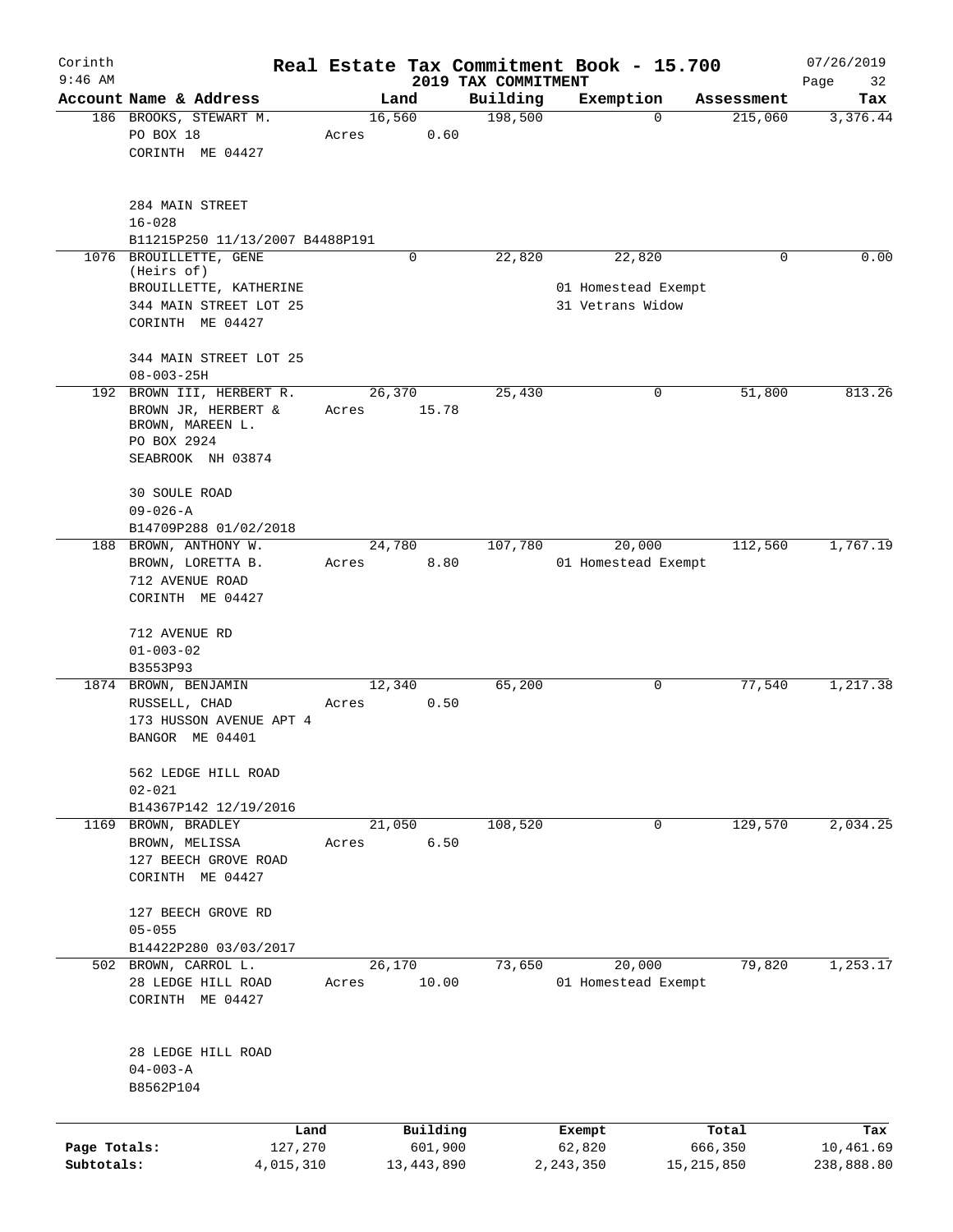| Corinth<br>$9:46$ AM |                                                                                     |                 |          | 2019 TAX COMMITMENT | Real Estate Tax Commitment Book - 15.700    |            | 07/26/2019<br>Page<br>33 |
|----------------------|-------------------------------------------------------------------------------------|-----------------|----------|---------------------|---------------------------------------------|------------|--------------------------|
|                      | Account Name & Address                                                              | Land            |          | Building            | Exemption                                   | Assessment | Tax                      |
|                      | 191 BROWN, DAVID L.<br>120 TATE ROAD<br>CORINTH ME 04427                            | 16,720<br>Acres | 1.85     | 28,430              | 26,000<br>01 Homestead Exempt<br>22 Veteran | 19,150     | 300.65                   |
|                      | 120 TATE ROAD<br>$09 - 024 - D$<br>B9620P136 10/28/2004                             |                 |          |                     |                                             |            |                          |
|                      | 1869 BROWN, DAWN<br>434 TATE ROAD LOT 14<br>CORINTH ME 04427                        |                 | 0        | 17,780              | 17,780<br>01 Homestead Exempt               | 0          | 0.00                     |
|                      | 434 TATE ROAD LOT 14<br>$06 - 019 - 14H$                                            |                 |          |                     |                                             |            |                          |
|                      | 768 BROWN, H CARY<br>PO BOX 243<br>DANFORTH ME 04424                                | 39,140<br>Acres | 8.62     | 39,860              | 0                                           | 79,000     | 1,240.30                 |
|                      | 160 BEECH GROVE RD<br>$02 - 055 - 03$<br>B10463P211 05/12/2006                      |                 |          |                     |                                             |            |                          |
|                      | 1571 BROWN, JEFFREY<br>914 MAIN STREET<br>CORINTH ME 04427                          | 18,150<br>Acres | 2.00     | $\mathbf 0$         | 0                                           | 18,150     | 284.96                   |
|                      | 866 MAIN STREET<br>$05 - 047$<br>B10596P135 08/25/2006                              |                 |          |                     |                                             |            |                          |
|                      | 1749 BROWN, JEFFREY<br>914 MAIN STREET<br>CORINTH ME 04427                          | 22,350<br>Acres | 5.47     | 59,650              | 20,000<br>01 Homestead Exempt               | 62,000     | 973.40                   |
|                      | 914 MAIN STREET<br>$06 - 004 - C$<br>B8540P268 01/13/2003                           |                 |          |                     |                                             |            |                          |
|                      | 1159 BROWN, KYLE J.<br>POITRAS, CHRISTINA A.<br>28 HAYMAN DRIVE<br>CORINTH ME 04427 | 16,940<br>Acres | 1.00     | 80,300              | 20,000<br>01 Homestead Exempt               | 77,240     | 1,212.67                 |
|                      | 28 HAYMAN DRIVE<br>$05 - 042 - 07$<br>B12153P121 06/04/2010                         |                 |          |                     |                                             |            |                          |
| 193                  | BROWN, MICHAEL<br>968 MAIN STREET LOT 23<br>CORINTH ME 04427                        |                 | 0        | 21,070              | 20,000<br>01 Homestead Exempt               | 1,070      | 16.80                    |
|                      | 968 MAIN STREET LOT 23<br>$06 - 012 - D - 23H$                                      |                 |          |                     |                                             |            |                          |
|                      | Land                                                                                |                 | Building |                     | Exempt                                      | Total      | Tax                      |

**Page Totals:** 113,300 247,090 103,780 256,610 4,028.78 **Subtotals:** 4,128,610 13,690,980 2,347,130 15,472,460 242,917.58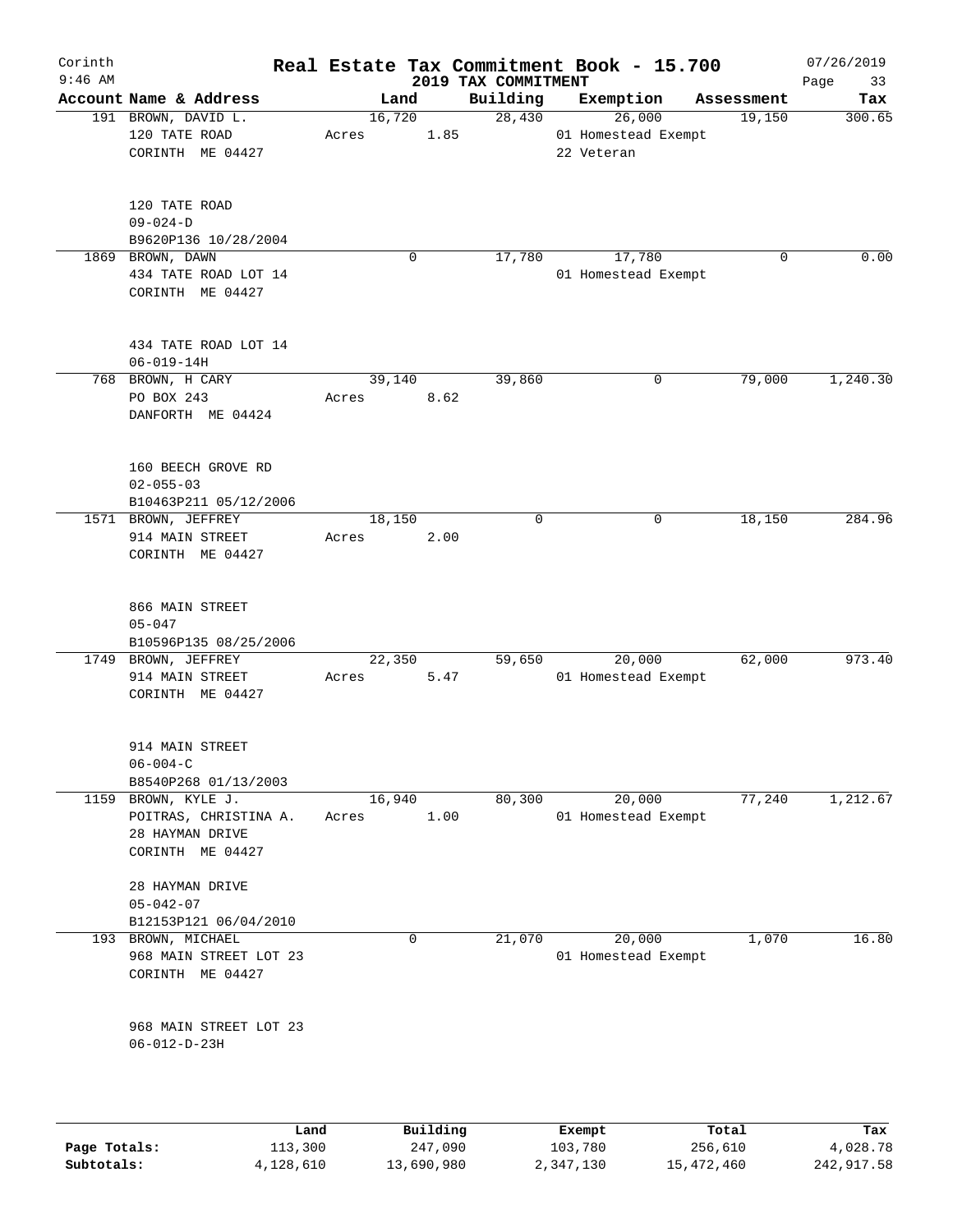| Corinth      |                                         |        |              |                                 | Real Estate Tax Commitment Book - 15.700 |            | 07/26/2019        |
|--------------|-----------------------------------------|--------|--------------|---------------------------------|------------------------------------------|------------|-------------------|
| $9:46$ AM    | Account Name & Address                  |        | Land         | 2019 TAX COMMITMENT<br>Building | Exemption                                | Assessment | Page<br>34<br>Tax |
|              | 1830 BROWN, PAUL                        | 17,410 |              | 11,180                          | 26,000                                   | 2,590      | 40.66             |
|              | 120 TATE ROAD                           | Acres  | 2.45         |                                 | 01 Homestead Exempt                      |            |                   |
|              | CORINTH ME 04427                        |        |              |                                 | 22 Veteran                               |            |                   |
|              |                                         |        |              |                                 |                                          |            |                   |
|              | 112 TATE ROAD                           |        |              |                                 |                                          |            |                   |
|              | $09 - 024 - E$                          |        |              |                                 |                                          |            |                   |
|              | B9620P147<br>2054 BROWN, RICHARD E. III |        | 16,310       | 106,790                         | 0                                        | 123,100    | 1,932.67          |
|              | MITCHELL, LINDSAY L.                    | Acres  | 2.70         |                                 |                                          |            |                   |
|              | 681 GRANT ROAD                          |        |              |                                 |                                          |            |                   |
|              | CORINTH ME 04427                        |        |              |                                 |                                          |            |                   |
|              | 681 GRANT ROAD                          |        |              |                                 |                                          |            |                   |
|              | $02 - 044 - 02 - A$                     |        |              |                                 |                                          |            |                   |
|              | B14232P281 08/02/2016                   |        |              |                                 |                                          |            |                   |
|              | 195 BROWN, SIMON                        |        | 27,510       | 71,230                          | 20,000                                   | 78,740     | 1,236.22          |
|              | BROWN, LINDA                            | Acres  | 33.50        |                                 | 01 Homestead Exempt                      |            |                   |
|              | 522 HUDSON ROAD                         |        |              |                                 |                                          |            |                   |
|              | CORINTH ME 04427                        |        |              |                                 |                                          |            |                   |
|              | 522 HUDSON ROAD                         |        |              |                                 |                                          |            |                   |
|              | $12 - 014$                              |        |              |                                 |                                          |            |                   |
|              | B2581P125                               |        |              |                                 |                                          |            |                   |
| 1178         | BRUYERE, RAMONA (Heirs<br>of)           | 23,300 |              | 47,240                          | 0                                        | 70,540     | 1,107.48          |
|              | c/o LEONARD BRUYERE                     | Acres  | 24.00        |                                 |                                          |            |                   |
|              | P.O. BOX 94                             |        |              |                                 |                                          |            |                   |
|              | CORINTH ME 04427                        |        |              |                                 |                                          |            |                   |
|              | 147 MEADOW ROAD                         |        |              |                                 |                                          |            |                   |
|              | $09 - 014$                              |        |              |                                 |                                          |            |                   |
|              | B10358P113 08/15/2005                   |        |              |                                 |                                          |            |                   |
|              | 375 BRYAN, BRUCE E.                     |        | 23,390       | 127,280                         | 26,000                                   | 124,670    | 1,957.32          |
|              | BRYAN, JAN C.                           | Acres  | 14.00        |                                 | 01 Homestead Exempt                      |            |                   |
|              | 322 BLACK RD                            |        |              |                                 | 22 Veteran                               |            |                   |
|              | CORINTH ME 04427                        |        |              |                                 |                                          |            |                   |
|              | 322 BLACK RD                            |        |              |                                 |                                          |            |                   |
|              | $02 - 028$                              |        |              |                                 |                                          |            |                   |
|              | B8204P172                               |        |              |                                 |                                          |            |                   |
| 374          | BRYAN, JAN C.                           |        | 36,410       | $\mathbf 0$                     | 0                                        | 36,410     | 571.64            |
|              | BRYAN, BRUCE E.                         | Acres  | 82.00        |                                 |                                          |            |                   |
|              | 322 BLACK ROAD                          |        |              |                                 |                                          |            |                   |
|              | CORINTH ME 04427                        |        |              |                                 |                                          |            |                   |
|              | BLACK RD                                |        |              |                                 |                                          |            |                   |
|              | $02 - 027$                              |        |              |                                 |                                          |            |                   |
|              | B8204P172                               |        |              |                                 |                                          |            |                   |
| 1007         | BRYANT, JOHN R.                         |        | 15,730       | 61,660                          | 20,000                                   | 57,390     | 901.02            |
|              | BRYANT, KRISTAN R.                      | Acres  | 1.00         |                                 | 01 Homestead Exempt                      |            |                   |
|              | 43 BEECH GROVE ROAD                     |        |              |                                 |                                          |            |                   |
|              | CORINTH ME 04427                        |        |              |                                 |                                          |            |                   |
|              | 43 BEECH GROVE RD                       |        |              |                                 |                                          |            |                   |
|              | $06 - 003 - 05$                         |        |              |                                 |                                          |            |                   |
|              | B7764P120                               |        |              |                                 |                                          |            |                   |
|              |                                         |        |              |                                 |                                          |            |                   |
|              | Land                                    |        | Building     |                                 | Exempt                                   | Total      | Tax               |
| Page Totals: | 160,060                                 |        | 425,380      |                                 | 92,000                                   | 493,440    | 7,747.01          |
| Subtotals:   | 4,288,670                               |        | 14, 116, 360 |                                 | 2,439,130                                | 15,965,900 | 250,664.59        |
|              |                                         |        |              |                                 |                                          |            |                   |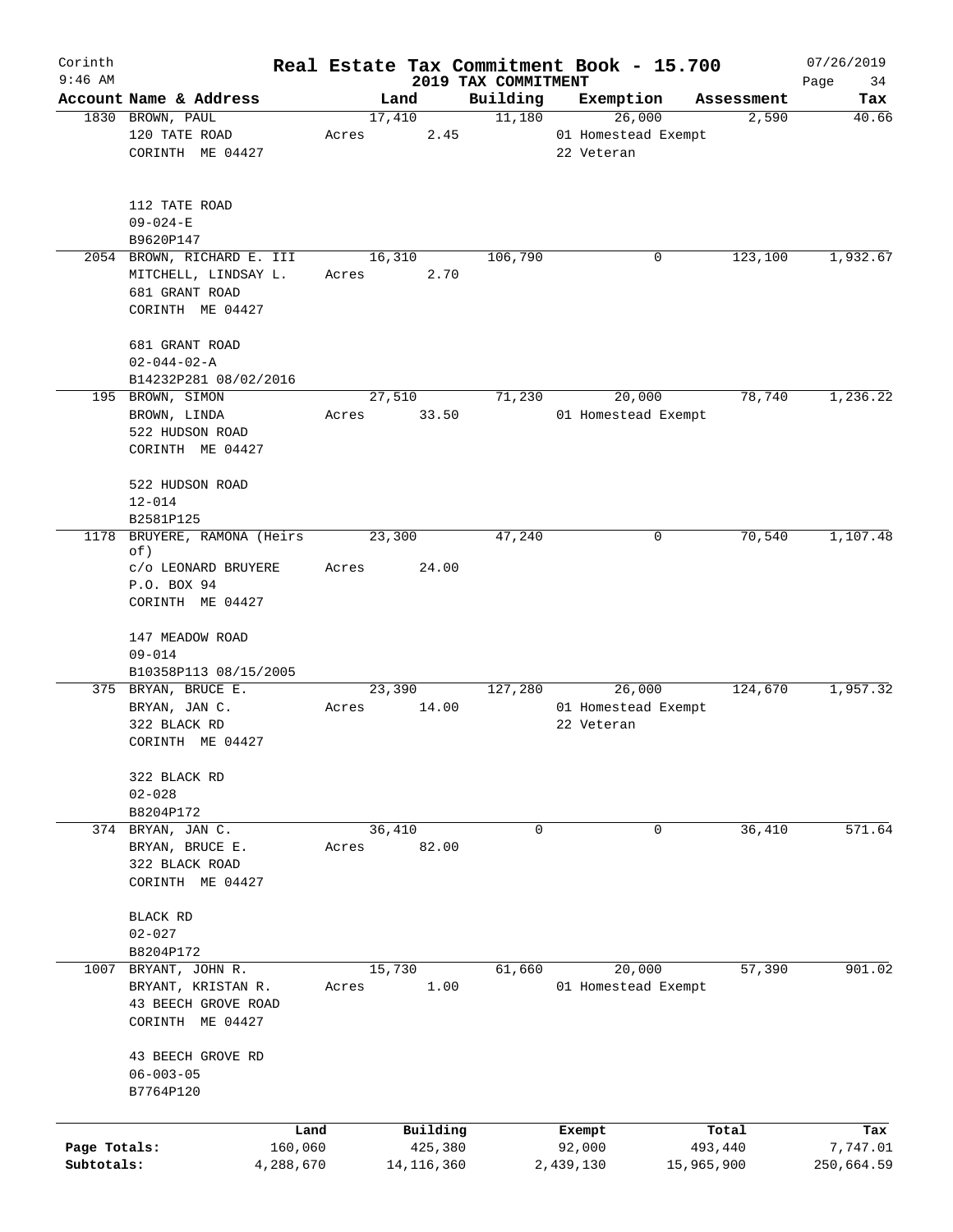| Corinth<br>$9:46$ AM |                                         |        |        | 2019 TAX COMMITMENT | Real Estate Tax Commitment Book - 15.700 |            | 07/26/2019<br>35<br>Page |
|----------------------|-----------------------------------------|--------|--------|---------------------|------------------------------------------|------------|--------------------------|
|                      | Account Name & Address                  |        | Land   | Building            | Exemption                                | Assessment | Tax                      |
|                      | 1108 BRYANT, KEVIN R.                   |        | 8,850  | 1,500               | $\Omega$                                 | 10,350     | 162.49                   |
|                      | BRYANT, LARA L.                         | Acres  | 5.01   |                     |                                          |            |                          |
|                      | PO BOX 208                              |        |        |                     |                                          |            |                          |
|                      | KENDUSKEAG ME 04450                     |        |        |                     |                                          |            |                          |
|                      | 7 FITZ LN                               |        |        |                     |                                          |            |                          |
|                      | $03 - 007 - A$                          |        |        |                     |                                          |            |                          |
|                      | B14809P169 05/14/2018                   |        |        |                     |                                          |            |                          |
|                      | 1977 BUCHANAN, SCOTT R.                 | 18,150 |        | 0                   | 0                                        | 18,150     | 284.96                   |
|                      | 2200 BRUSHWOOD ROAD                     | Acres  | 4.00   |                     |                                          |            |                          |
|                      | PIKE NH 03780                           |        |        |                     |                                          |            |                          |
|                      |                                         |        |        |                     |                                          |            |                          |
|                      | TATE ROAD<br>$09 - 023 - B$             |        |        |                     |                                          |            |                          |
|                      | B10635P60 09/21/2006                    |        |        |                     |                                          |            |                          |
|                      | 1187 BUNCE, DONNA M.                    | 19,360 |        | 90,600              | 26,000                                   | 83,960     | 1,318.17                 |
|                      | 546 MAIN STREET                         | Acres  | 3.00   |                     | 01 Homestead Exempt                      |            |                          |
|                      | CORINTH ME 04427                        |        |        |                     | 22 Veteran                               |            |                          |
|                      |                                         |        |        |                     |                                          |            |                          |
|                      | 546 MAIN STREET                         |        |        |                     |                                          |            |                          |
|                      | $08 - 020 - B$                          |        |        |                     |                                          |            |                          |
|                      | B3424P125                               |        |        |                     |                                          |            |                          |
|                      | 2098 BURBY, GREGORY L.                  | 42,990 |        | $\mathbf 0$         | 0                                        | 42,990     | 674.94                   |
|                      | 227 HORNBEAM WAY                        | Acres  | 163.40 |                     |                                          |            |                          |
|                      | BANGOR ME 04401                         |        |        |                     |                                          |            |                          |
|                      |                                         |        |        |                     |                                          |            |                          |
|                      | LEDGE HILL ROAD                         |        |        |                     |                                          |            |                          |
|                      | $02 - 012 - D$                          |        |        |                     |                                          |            |                          |
|                      | B13815P202 04/27/2015                   |        |        |                     |                                          |            | 1,546.61                 |
|                      | 201 BURGESS JR, ERNEST E.<br>(Heirs of) | 27,040 |        | 71,470              | 0                                        | 98,510     |                          |
|                      | PO BOX 243                              | Acres  | 10.75  |                     |                                          |            |                          |
|                      | KENDUSKEAG ME                           |        |        |                     |                                          |            |                          |
|                      | 04450-0243                              |        |        |                     |                                          |            |                          |
|                      |                                         |        |        |                     |                                          |            |                          |
|                      | 98 WHITE SCHOOLHOUSE                    |        |        |                     |                                          |            |                          |
|                      | ROAD                                    |        |        |                     |                                          |            |                          |
|                      | $08 - 026 - A$<br>B4302P112             |        |        |                     |                                          |            |                          |
|                      | 200 BURGESS, BERNICE P.                 | 18,170 |        | 63,250              | 0                                        | 81,420     | 1,278.29                 |
|                      | (Heirs of)                              |        |        |                     |                                          |            |                          |
|                      | 377 BLACK ROAD                          | Acres  | 3.10   |                     |                                          |            |                          |
|                      | CORINTH ME 04427                        |        |        |                     |                                          |            |                          |
|                      |                                         |        |        |                     |                                          |            |                          |
|                      | 377 BLACK RD                            |        |        |                     |                                          |            |                          |
|                      | $02 - 030$                              |        |        |                     |                                          |            |                          |
|                      | B5656P82                                |        |        |                     |                                          |            |                          |
|                      |                                         |        |        |                     |                                          |            |                          |
|                      |                                         |        |        |                     |                                          |            |                          |
|                      |                                         |        |        |                     |                                          |            |                          |
|                      |                                         |        |        |                     |                                          |            |                          |

|              | Land      | Building     | Exempt    | Total      | Tax        |
|--------------|-----------|--------------|-----------|------------|------------|
| Page Totals: | 134,560   | 226,820      | 26,000    | 335,380    | 5,265.46   |
| Subtotals:   | 4,423,230 | 14, 343, 180 | 2,465,130 | 16,301,280 | 255,930.05 |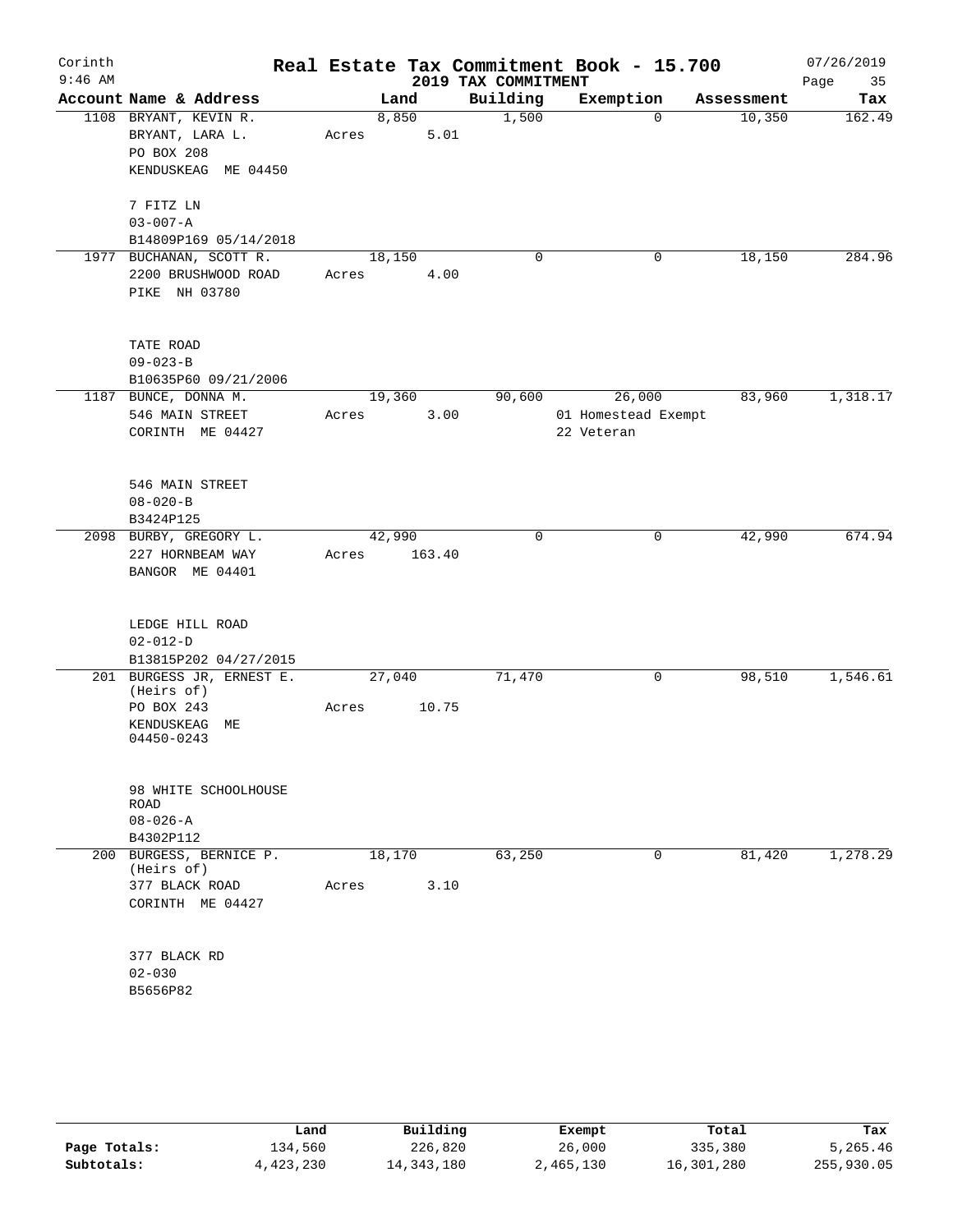| Corinth<br>$9:46$ AM       |                                                                                                   |                 |                       | 2019 TAX COMMITMENT | Real Estate Tax Commitment Book - 15.700    |                       | 07/26/2019             |
|----------------------------|---------------------------------------------------------------------------------------------------|-----------------|-----------------------|---------------------|---------------------------------------------|-----------------------|------------------------|
|                            | Account Name & Address                                                                            | Land            |                       | Building            | Exemption                                   | Assessment            | 36<br>Page<br>Tax      |
|                            | 1164 BURGESS, SHAWN<br>PO BOX 243<br>KENDUSKEAG ME 04450                                          | $\mathbf 0$     |                       | 11,320              | 11,320<br>01 Homestead Exempt               | 0                     | 0.00                   |
|                            | 30 EXETER ROAD LOT 03<br>$15 - 012 - 03H$                                                         |                 |                       |                     |                                             |                       |                        |
|                            | 880 BURLEIGH, GLORIA J.<br>9 RALPH'S LANE<br>STETSON ME 04488                                     | 42,600<br>Acres | 94.46                 | 124,600             | 0                                           | 167,200               | 2,625.04               |
|                            | 27 MARSH ROAD<br>$08 - 039$<br>B15054P250 01/25/2019                                              |                 |                       |                     |                                             |                       |                        |
|                            | 1612 BURLEIGH, GLORIA J.<br>9 RALPH'S LANE<br>STETSON ME 04488                                    | 37,950<br>Acres | 121.38                | $\mathbf 0$         | 0                                           | 37,950                | 595.81                 |
|                            | MARSH ROAD<br>$08 - 044$<br>B7162P174                                                             |                 |                       |                     |                                             |                       |                        |
|                            | 881 BURLEIGH, GLORIA J.<br>9 RALPH'S LANE<br>STETSON ME 04488                                     | 18,060<br>Acres | 13.71                 | $\mathbf 0$         | 0                                           | 18,060                | 283.54                 |
|                            | MARSH ROAD<br>$09 - 005$<br>B11019P335 06/07/2007 B7162P177                                       |                 |                       |                     |                                             |                       |                        |
|                            | 207 BURNETT, KEITH R.<br>(Heirs of)<br>BURNETT, MICHELLE M.<br>22 HUDSON ROAD<br>CORINTH ME 04427 | 12,910<br>Acres | 0.46                  | 70,520              | 20,000<br>01 Homestead Exempt               | 63,430                | 995.85                 |
|                            | 22 HUDSON ROAD<br>$16 - 033$<br>B14805P60 05/07/2018                                              |                 |                       |                     |                                             |                       |                        |
|                            | 571 BURNS, ARLEN G.<br>BURNS, DEIRDRE M.<br>140 BEECH GROVE ROAD<br>CORINTH ME 04427              | 26,680<br>Acres | 10.44                 | 183,310             | 20,000<br>01 Homestead Exempt               | 189,990               | 2,982.84               |
|                            | 140 BEECH GROVE RD<br>$02 - 055 - 04$<br>B9509P133                                                |                 |                       |                     |                                             |                       |                        |
| 209                        | <b>BURTON MAINE</b><br>IRREVOCABLE REAL ESTATE<br>69 OLD HIGH STREET<br>WHITMAN MA 02382          | 24,440<br>Acres | 28.00                 | 26,340              | 26,000<br>22 Veteran<br>01 Homestead Exempt | 24,780                | 389.05                 |
|                            | 468 MCCARD ROAD<br>$01 - 010 - 02$<br>B10446P235 04/18/2006                                       |                 |                       |                     |                                             |                       |                        |
|                            | Land                                                                                              |                 | Building              |                     | Exempt                                      | Total                 | Tax                    |
| Page Totals:<br>Subtotals: | 162,640<br>4,585,870                                                                              |                 | 416,090<br>14,759,270 |                     | 77,320<br>2,542,450                         | 501,410<br>16,802,690 | 7,872.13<br>263,802.18 |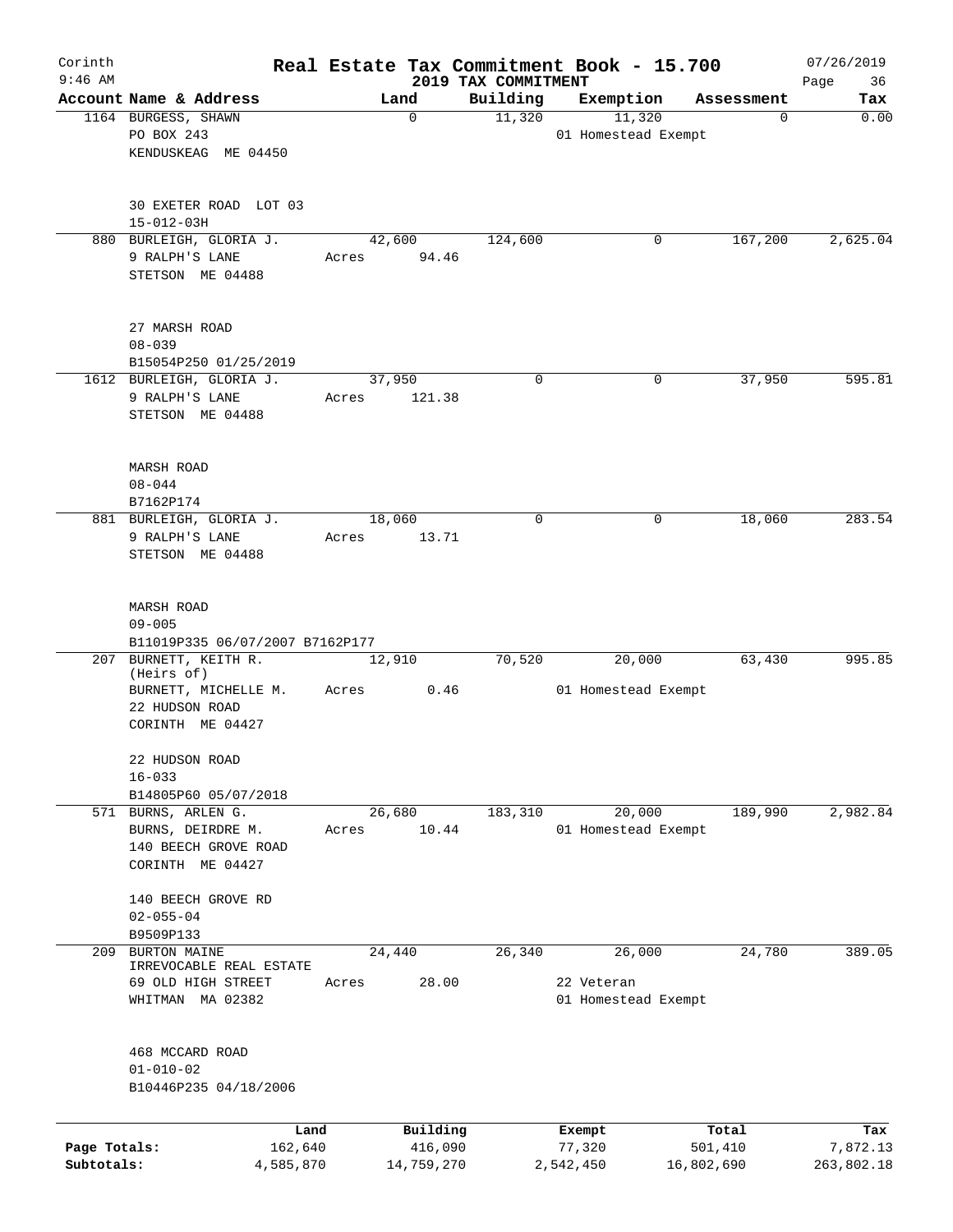| Corinth<br>$9:46$ AM       |                                                                                                       |       |                       |                                 | Real Estate Tax Commitment Book - 15.700          |                         | 07/26/2019             |
|----------------------------|-------------------------------------------------------------------------------------------------------|-------|-----------------------|---------------------------------|---------------------------------------------------|-------------------------|------------------------|
|                            | Account Name & Address                                                                                |       | Land                  | 2019 TAX COMMITMENT<br>Building | Exemption                                         | Assessment              | Page<br>37<br>Tax      |
|                            | 1695 BUSWELL JR, KENNETH E.<br>BUSWELL, DONETTA C.<br><b>48 HAYMAN DRIVE</b><br>CORINTH ME 04427      | Acres | 13,740<br>4.50        | $\mathbf 0$                     | $\Omega$                                          | 13,740                  | 215.72                 |
|                            | LEDGE HILL ROAD<br>$04 - 012 - D$                                                                     |       |                       |                                 |                                                   |                         |                        |
|                            | B5161P147                                                                                             |       |                       |                                 |                                                   |                         |                        |
| 227                        | BUSWELL, CHARLOTTE C.<br>P.O. BOX 62<br>CORINTH ME 04427                                              | Acres | 12,500<br>0.42        | 51,540                          | 26,000<br>31 Vetrans Widow<br>01 Homestead Exempt | 38,040                  | 597.23                 |
|                            | 15 EXETER ROAD<br>$15 - 017$<br>B2727P261 03/14/1977                                                  |       |                       |                                 |                                                   |                         |                        |
|                            | 211 BUSWELL, GEORGE H.<br>BUSWELL, DEBRA M.<br>217 BEECH GROVE ROAD<br>CORINTH ME 04427               | Acres | 17,120<br>2.20        | 100,760                         | 20,000<br>01 Homestead Exempt                     | 97,880                  | 1,536.72               |
|                            | 217 BEECH GROVE RD<br>$05 - 057$                                                                      |       |                       |                                 |                                                   |                         |                        |
|                            | B4683P284<br>1947 BUSWELL, GEORGE H.<br>BUSWELL, DEBRA M.<br>217 BEECH GROVE ROAD<br>CORINTH ME 04427 | Acres | 9,920<br>1.21         | $\mathbf 0$                     | 0                                                 | 9,920                   | 155.74                 |
|                            | GRANT ROAD<br>$02 - 054 - C$<br>B13131P180 03/27/2013                                                 |       |                       |                                 |                                                   |                         |                        |
|                            | 1756 BUSWELL, GEORGE H.<br>BUSWELL, DEBRA M.<br>217 BEECH GROVE ROAD<br>CORINTH ME 04427              | Acres | 26,480<br>24.33       | 16,310                          | 0                                                 | 42,790                  | 671.80                 |
|                            | GRANT RD & BEECH GROVE<br>RD<br>$05 - 060$                                                            |       |                       |                                 |                                                   |                         |                        |
|                            | B8642P79<br>2058 BUSWELL, GEORGE H.<br>BUSWELL, DEBRA M.<br>217 BEECH GROVE ROAD<br>CORINTH ME 04427  | Acres | 10,990<br>2.13        | $\mathbf 0$                     | $\mathbf 0$                                       | 10,990                  | 172.54                 |
|                            | GRANT ROAD<br>$02 - 054 - D$<br>B12087P2 03/26/2010                                                   |       |                       |                                 |                                                   |                         |                        |
|                            | 212 BUSWELL, K. ERIC<br>BUSWELL, NICOLE M.<br>28 HINDERLITER ROAD<br>CORINTH ME 04427                 | Acres | 16,460<br>1.63        | 114,670                         | 20,000<br>01 Homestead Exempt                     | 111,130                 | 1,744.74               |
|                            | 28 HINDERLITER ROAD<br>$04 - 012 - B$<br>B5949P149                                                    |       |                       |                                 |                                                   |                         |                        |
|                            | Land                                                                                                  |       | Building              |                                 | Exempt                                            | Total                   | Tax                    |
| Page Totals:<br>Subtotals: | 107,210<br>4,693,080                                                                                  |       | 283,280<br>15,042,550 |                                 | 66,000<br>2,608,450                               | 324,490<br>17, 127, 180 | 5,094.49<br>268,896.67 |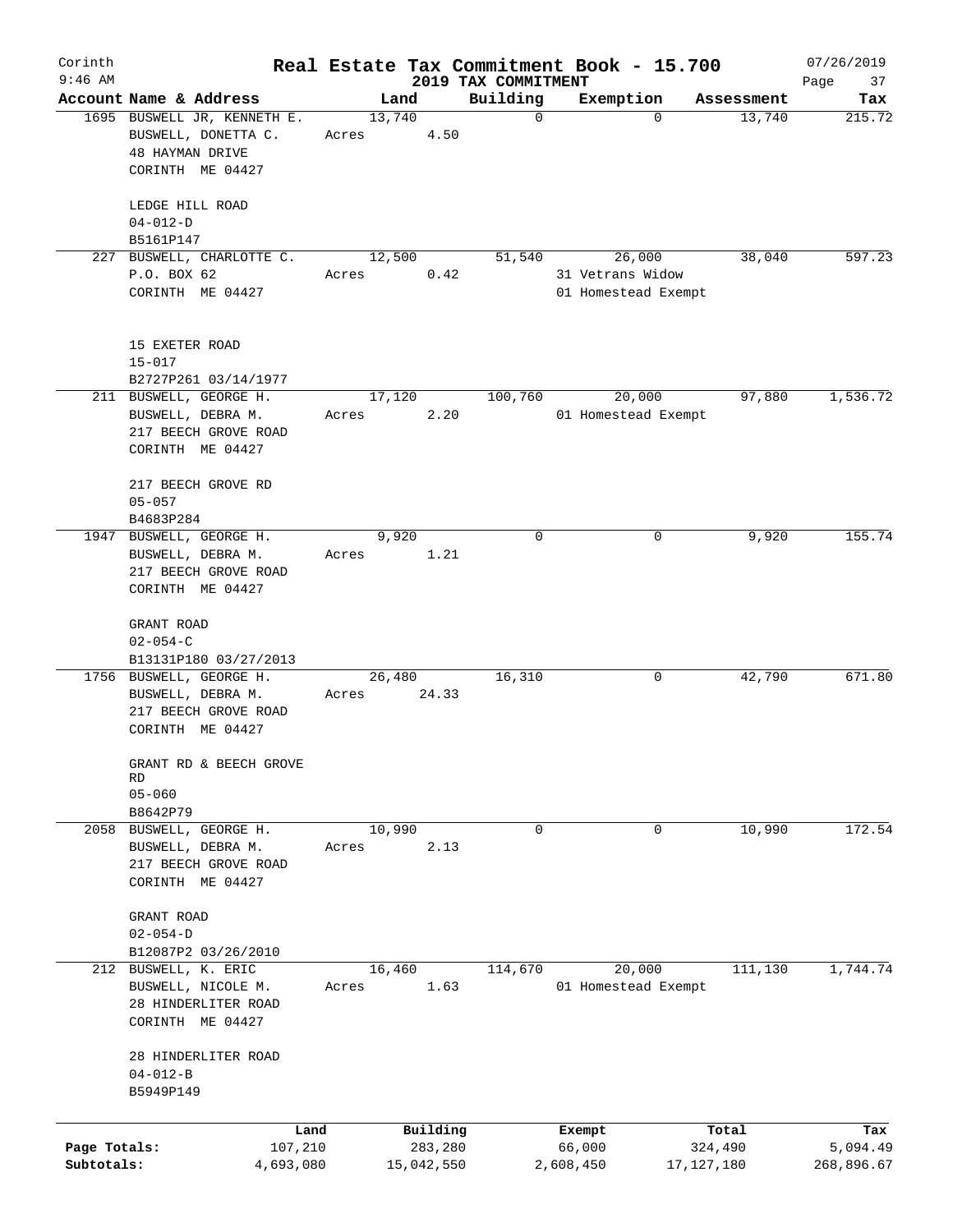| Corinth      |                                                                                 |                 |       |        |                     |                                 | Real Estate Tax Commitment Book - 15.700 |   |                  | 07/26/2019        |
|--------------|---------------------------------------------------------------------------------|-----------------|-------|--------|---------------------|---------------------------------|------------------------------------------|---|------------------|-------------------|
| $9:46$ AM    | Account Name & Address                                                          |                 |       | Land   |                     | 2019 TAX COMMITMENT<br>Building | Exemption                                |   | Assessment       | Page<br>38<br>Tax |
|              | 225 BUSWELL, LORRAINE J.                                                        |                 |       | 15,730 |                     | 75,560                          | 26,000                                   |   | 65,290           | 1,025.05          |
|              | 37 BEANS MILL ROAD<br>CORINTH ME 04427                                          |                 | Acres |        | 2.05                |                                 | 01 Homestead Exempt<br>31 Vetrans Widow  |   |                  |                   |
|              | 37 BEANS MILL RD<br>$07 - 026$                                                  |                 |       |        |                     |                                 |                                          |   |                  |                   |
|              | B11354P167 04/10/2008                                                           |                 |       |        |                     |                                 |                                          |   |                  |                   |
|              | 210 BUSWELL, MARK D.<br>BUSWELL, HOPE E.<br>523 EXETER ROAD<br>CORINTH ME 04427 |                 | Acres | 15,830 | 2.00                | 62,300                          | 20,000<br>01 Homestead Exempt            |   | 58,130           | 912.64            |
|              | 523 EXETER ROAD<br>$07 - 004$                                                   |                 |       |        |                     |                                 |                                          |   |                  |                   |
|              | B13063P107 01/04/2012                                                           |                 |       |        |                     |                                 |                                          |   |                  |                   |
|              | 1697 BUSWELL, SHARON<br>416 GRANT RD<br>CORINTH ME 04427                        |                 | Acres | 16,900 | 2.01                | 77,020                          | 20,000<br>01 Homestead Exempt            |   | 73,920           | 1,160.54          |
|              | 416 GRANT ROAD<br>$02 - 054 - B$                                                |                 |       |        |                     |                                 |                                          |   |                  |                   |
|              | B7641P73<br>1431 BUTLER, BEN M.                                                 |                 |       | 31,110 |                     | 21,480                          |                                          | 0 | 52,590           | 825.66            |
|              | 301 COBORO ROAD<br>STETSON ME 04488                                             |                 | Acres |        | 10.75               |                                 |                                          |   |                  |                   |
|              | 607 EXETER ROAD<br>$07 - 001 - 01$<br>B12583P325 09/06/2011 B7664P209           |                 |       |        |                     |                                 |                                          |   |                  |                   |
|              | 234 BUTLER, PRISCILLA J.<br>100 LEDGE HILL ROAD<br>CORINTH ME 04427             |                 | Acres | 9,030  | 2.79                | 0                               |                                          | 0 | 9,030            | 141.77            |
|              | PRESCOTT ROAD<br>$04 - 011 - 03$<br>B6561P360 12/12/1997                        |                 |       |        |                     |                                 |                                          |   |                  |                   |
|              | 233 BUTLER, PRISCILLA J.<br>100 LEDGE HILL ROAD<br>CORINTH ME 04427             |                 | Acres | 8,110  | 1.86                | 0                               |                                          | 0 | 8,110            | 127.33            |
|              | PRESCOTT ROAD<br>$04 - 011 - 02$<br>B6561P360 12/12/1997                        |                 |       |        |                     |                                 |                                          |   |                  |                   |
|              | 232 BUTLER, PRISCILLA J.                                                        |                 |       | 9,030  |                     | 0                               |                                          | 0 | 9,030            | 141.77            |
|              | 100 LEDGE HILL ROAD<br>CORINTH ME 04427                                         |                 | Acres |        | 2.79                |                                 |                                          |   |                  |                   |
|              | PRESCOTT ROAD<br>$04 - 011 - 04$<br>B6362P31 04/15/1997                         |                 |       |        |                     |                                 |                                          |   |                  |                   |
| Page Totals: |                                                                                 | Land<br>105,740 |       |        | Building<br>236,360 |                                 | Exempt<br>66,000                         |   | Total<br>276,100 | Tax<br>4,334.76   |
| Subtotals:   |                                                                                 | 4,798,820       |       |        | 15,278,910          |                                 | 2,674,450                                |   | 17,403,280       | 273, 231.43       |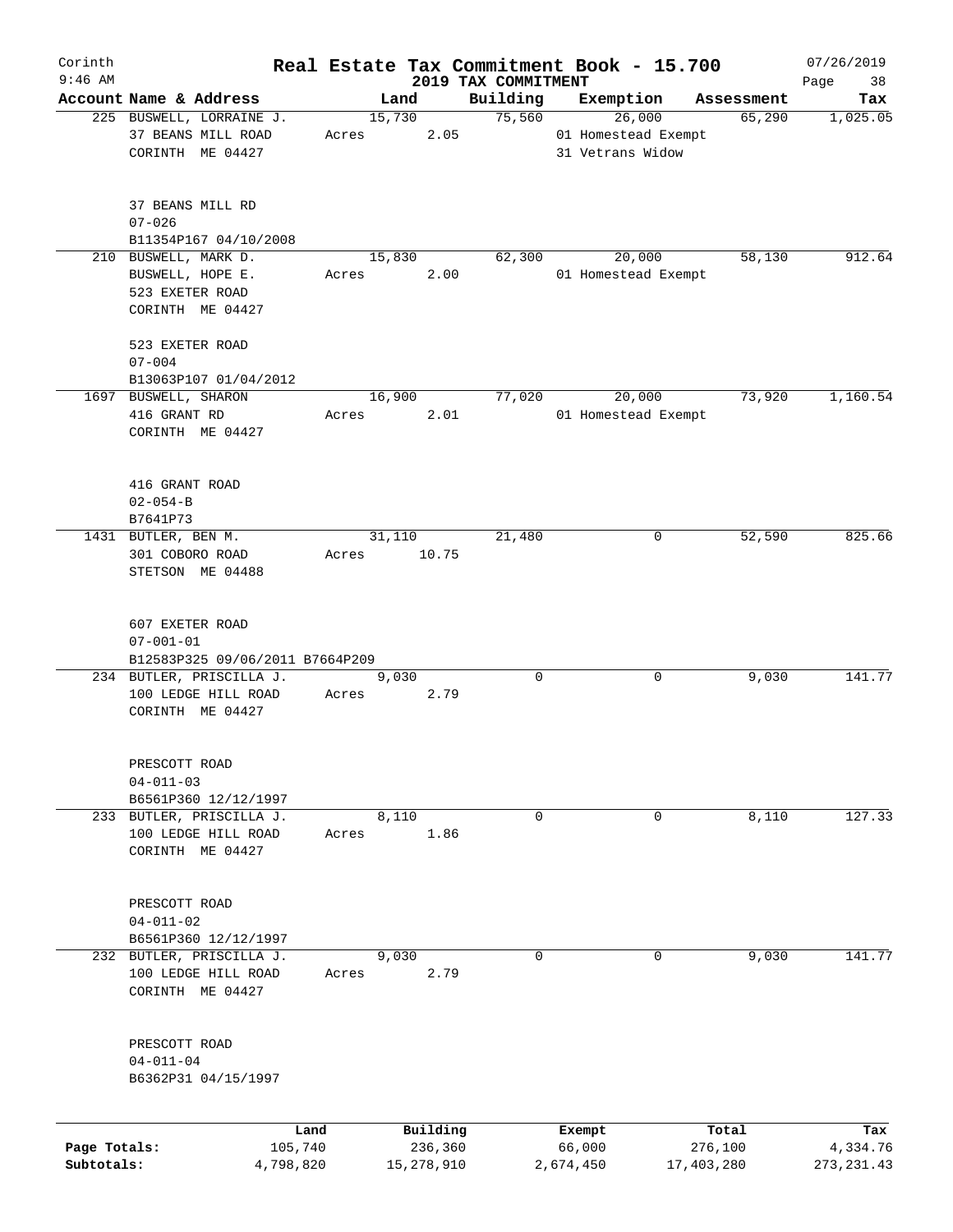| Corinth                    |                                                                                           |       |                                   |                                 | Real Estate Tax Commitment Book - 15.700 |                                | 07/26/2019                    |
|----------------------------|-------------------------------------------------------------------------------------------|-------|-----------------------------------|---------------------------------|------------------------------------------|--------------------------------|-------------------------------|
| $9:46$ AM                  | Account Name & Address                                                                    |       | Land                              | 2019 TAX COMMITMENT<br>Building | Exemption                                |                                | 39<br>Page<br>Tax             |
|                            | 231 BUTLER, PRISCILLA J.                                                                  |       | 31,720                            | 140,230                         | 26,000                                   | Assessment<br>145,950          | 2,291.42                      |
|                            | 100 LEDGE HILL ROAD<br>CORINTH ME 04427                                                   | Acres | 40.00                             |                                 | 31 Vetrans Widow<br>01 Homestead Exempt  |                                |                               |
|                            | 100 LEDGE HILL ROAD<br>$04 - 011$                                                         |       |                                   |                                 |                                          |                                |                               |
|                            | B4130P63 10/28/1987<br>229 BUTLER, PRISCILLA J.                                           |       | 7,930                             | $\mathbf 0$                     | 0                                        | 7,930                          | 124.50                        |
|                            | 100 LEDGE HILL ROAD<br>CORINTH ME 04427                                                   | Acres | 1.68                              |                                 |                                          |                                |                               |
|                            | PRESCOTT ROAD<br>$04 - 011 - 01$<br>B4193P302 03/11/1988                                  |       |                                   |                                 |                                          |                                |                               |
|                            | 230 BUTLER, PRISCILLA J.<br>100 LEDGE HILL ROAD<br>CORINTH ME 04427                       | Acres | 13,960<br>32.30                   | $\mathbf 0$                     | 0                                        | 13,960                         | 219.17                        |
|                            | LEDGE HILL ROAD<br>$04 - 011 - 06$<br>B5685P299 08/02/1994                                |       |                                   |                                 |                                          |                                |                               |
|                            | 1563 BUZZELL, BARRY W.<br>BUZZELL, DARLENE P &<br>BUZZELL, BRIAN W.<br>111 BLAISDELL ROAD | Acres | 9,960<br>1.24                     | $\mathbf 0$                     | 0                                        | 9,960                          | 156.37                        |
|                            | STETSON ME 04488<br>TATE ROAD<br>$06 - 002 - 06$                                          |       |                                   |                                 |                                          |                                |                               |
|                            | 1562 BUZZELL, KYLE B.<br>125 FISHER ROAD<br>MONROE ME 04951                               | Acres | 10,160<br>1.41                    | $\mathbf 0$                     | 0                                        | 10,160                         | 159.51                        |
|                            | TATE ROAD<br>$06 - 002 - 05$<br>B15009P253 11/27/2018                                     |       |                                   |                                 |                                          |                                |                               |
|                            | 281 BUZZELL, STEVEN<br>BUZZELL, STACIE<br>18 MILL ROAD<br>CORINTH ME 04427                | Acres | 16,100<br>2.50                    | 43,110                          | 0                                        | 59,210                         | 929.60                        |
|                            | 18 MILL ROAD<br>$02 - 045 - A$                                                            |       |                                   |                                 |                                          |                                |                               |
|                            | B14941P166 09/14/2018                                                                     |       |                                   |                                 |                                          |                                |                               |
|                            | 235 BYERS, CORY D.<br>438 FINSON ROAD LOT #2<br>BANGOR ME 04401                           | Acres | 18,170<br>2.02                    | 15,740                          | 0                                        | 33,910                         | 532.39                        |
|                            | 119 WEST CORINTH ROAD<br>$05 - 024 - 09$<br>B14807P53 05/11/2018                          |       |                                   |                                 |                                          |                                |                               |
| Page Totals:<br>Subtotals: | Land<br>108,000<br>4,906,820                                                              |       | Building<br>199,080<br>15,477,990 |                                 | Exempt<br>26,000<br>2,700,450            | Total<br>281,080<br>17,684,360 | Tax<br>4,412.96<br>277,644.39 |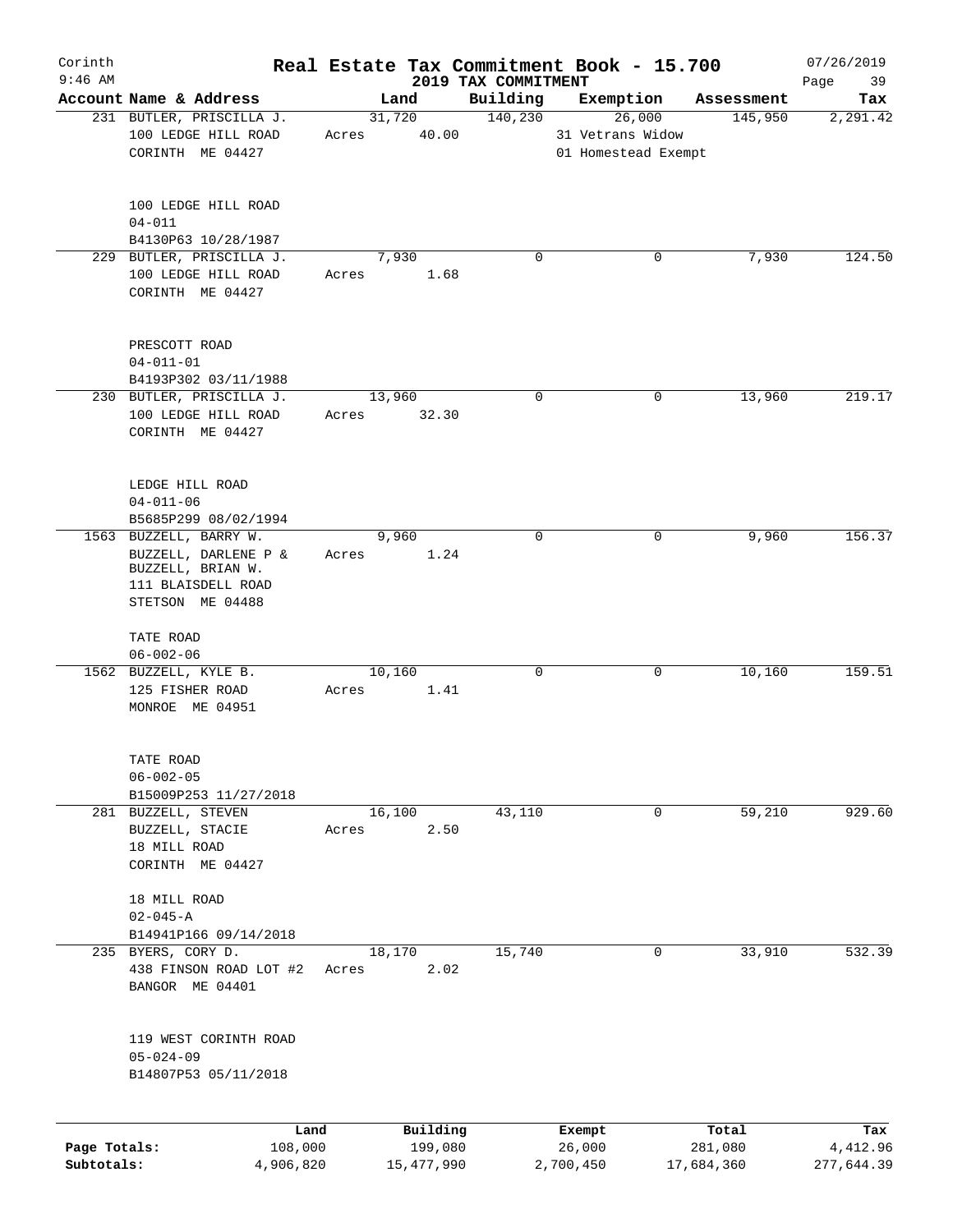| Corinth      |                                                       |                 |                     |                                 | Real Estate Tax Commitment Book - 15.700 |                  | 07/26/2019        |
|--------------|-------------------------------------------------------|-----------------|---------------------|---------------------------------|------------------------------------------|------------------|-------------------|
| $9:46$ AM    | Account Name & Address                                |                 | Land                | 2019 TAX COMMITMENT<br>Building | Exemption                                | Assessment       | Page<br>40<br>Tax |
|              | 411 CADIEUX, PHILIP J.                                |                 | 26,170              | 139,970                         | 20,000                                   | 146,140          | 2,294.40          |
|              | CADIEUX, MELISSA I.<br>176 TATE ROAD                  | Acres           | 10.00               |                                 | 01 Homestead Exempt                      |                  |                   |
|              | CORINTH ME 04427                                      |                 |                     |                                 |                                          |                  |                   |
|              | 176 TATE ROAD<br>$09 - 020 - B$                       |                 |                     |                                 |                                          |                  |                   |
|              | B11441P134 06/20/2008                                 |                 |                     |                                 |                                          |                  |                   |
|              | 707 CAIN, RICHARD C.                                  |                 | 20,180              | 42,630                          | 20,000                                   | 42,810           | 672.12            |
|              | BRUNS, GAIL C.<br>PO BOX 443                          | Acres           | 3.68                |                                 | 01 Homestead Exempt                      |                  |                   |
|              | CORINTH ME 04427                                      |                 |                     |                                 |                                          |                  |                   |
|              | 846 MAIN STREET<br>$05 - 043 - B$                     |                 |                     |                                 |                                          |                  |                   |
|              | B6972P285                                             |                 |                     |                                 |                                          |                  |                   |
|              | 1232 CALDWELL, ADAM W.                                |                 | 11,580              | 0                               | 0                                        | 11,580           | 181.81            |
|              | CALDWELL. AMY R.<br>29 SOULE ROAD<br>CORINTH ME 04427 | Acres           | 125.00              |                                 |                                          |                  |                   |
|              |                                                       |                 |                     |                                 |                                          |                  |                   |
|              | TATE ROAD N/F OFF<br>$09 - 024 - B$                   |                 |                     |                                 |                                          |                  |                   |
|              | B14305P121 10/06/2016                                 |                 |                     |                                 |                                          |                  |                   |
|              | 836 CALDWELL, ADAM W.                                 |                 | 33,010              | 139,850                         | 20,000                                   | 152,860          | 2,399.90          |
|              | CALDWELL, AMY R.<br>29 SOULE ROAD                     | Acres           | 25.00               |                                 | 01 Homestead Exempt                      |                  |                   |
|              | CORINTH ME 04427                                      |                 |                     |                                 |                                          |                  |                   |
|              |                                                       |                 |                     |                                 |                                          |                  |                   |
|              | 29 SOULE ROAD                                         |                 |                     |                                 |                                          |                  |                   |
|              | $09 - 026 - B$                                        |                 |                     |                                 |                                          |                  |                   |
|              | B7439P208<br>239 CALL, HAROLD L.                      |                 | 500                 | 0                               | 0                                        | 500              | 7.85              |
|              | CALL, MARY L.                                         | Acres           | 5.00                |                                 |                                          |                  |                   |
|              | 115 HIGGINSVILLE ROAD                                 |                 |                     |                                 |                                          |                  |                   |
|              | KENDUSKEAG ME 04450                                   |                 |                     |                                 |                                          |                  |                   |
|              | HUDSON HILL ROAD N/F<br>OFF                           |                 |                     |                                 |                                          |                  |                   |
|              | $03 - 040$                                            |                 |                     |                                 |                                          |                  |                   |
|              | B3018P171                                             |                 |                     |                                 |                                          |                  |                   |
| 238          | CALL, MICHAEL S.<br>47 OAK STREET                     | Acres           | 17,250<br>2.31      | 131,720                         | 20,000<br>01 Homestead Exempt            | 128,970          | 2,024.83          |
|              | KENDUSKEAG ME 04450                                   |                 |                     |                                 |                                          |                  |                   |
|              |                                                       |                 |                     |                                 |                                          |                  |                   |
|              | 47 OAK STREET                                         |                 |                     |                                 |                                          |                  |                   |
|              | $03 - 054$                                            |                 |                     |                                 |                                          |                  |                   |
|              | B7062P177                                             |                 |                     |                                 |                                          |                  |                   |
|              | 240 CAMBRIDGE, RICHARD K.                             |                 | $\mathbf 0$         | 14,360                          | 14,360                                   | 0                | 0.00              |
|              | 968 MAIN STREET LOT 12<br>CORINTH ME 04427            |                 |                     |                                 | 01 Homestead Exempt                      |                  |                   |
|              |                                                       |                 |                     |                                 |                                          |                  |                   |
|              | 968 MAIN STREET LOT 12                                |                 |                     |                                 |                                          |                  |                   |
|              | $06 - 012 - D - 12H$                                  |                 |                     |                                 |                                          |                  |                   |
|              |                                                       |                 |                     |                                 |                                          |                  |                   |
| Page Totals: |                                                       | Land<br>108,690 | Building<br>468,530 |                                 | Exempt<br>94,360                         | Total<br>482,860 | Tax<br>7,580.91   |
| Subtotals:   | 5,015,510                                             |                 | 15,946,520          |                                 | 2,794,810                                | 18,167,220       | 285, 225.30       |
|              |                                                       |                 |                     |                                 |                                          |                  |                   |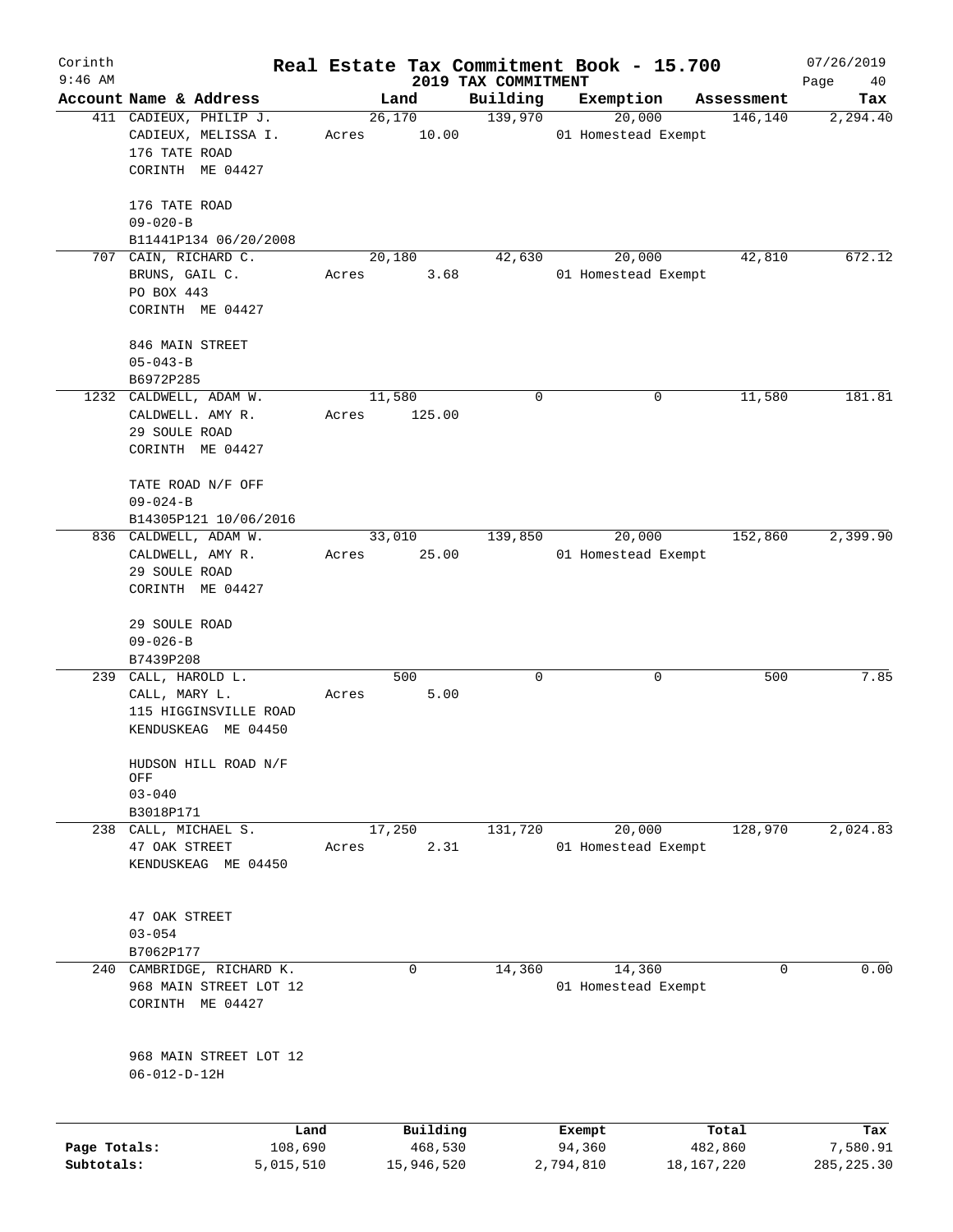| Corinth      |                                |        |          |                                 | Real Estate Tax Commitment Book - 15.700 |            | 07/26/2019        |
|--------------|--------------------------------|--------|----------|---------------------------------|------------------------------------------|------------|-------------------|
| $9:46$ AM    | Account Name & Address         |        | Land     | 2019 TAX COMMITMENT<br>Building | Exemption                                | Assessment | Page<br>41<br>Tax |
|              | 1432 CAMDEN NATIONAL BANK      | 10,650 |          | 92,120                          | $\mathbf 0$                              | 102,770    | 1,613.49          |
|              | C/O MARCELLA ELDRIDGE          | Acres  | 0.17     |                                 |                                          |            |                   |
|              | PO BOX 280<br>CORINTH ME 04427 |        |          |                                 |                                          |            |                   |
|              |                                |        |          |                                 |                                          |            |                   |
|              | 317 MAIN STREET                |        |          |                                 |                                          |            |                   |
|              | $15 - 021$<br>B4822P245        |        |          |                                 |                                          |            |                   |
|              | 250 CAMERON, MATTHEW           | 19,770 |          | 113,670                         | 20,000                                   | 113,440    | 1,781.01          |
|              | CAMERON, CHRISTINA             | Acres  | 6.00     |                                 | 01 Homestead Exempt                      |            |                   |
|              | 63 COVERED BRIDGE RD           |        |          |                                 |                                          |            |                   |
|              | CORINTH ME 04427               |        |          |                                 |                                          |            |                   |
|              | 63 COVERED BRIDGE RD           |        |          |                                 |                                          |            |                   |
|              | $02 - 042$                     |        |          |                                 |                                          |            |                   |
|              | B14335P12 10/26/2016           |        |          |                                 |                                          |            |                   |
|              | 905 CAMPANA, MARIA LOUISE      | 31,860 |          | 113,160                         | 20,000                                   | 125,020    | 1,962.81          |
|              | PO BOX 633                     | Acres  | 40.35    |                                 | 01 Homestead Exempt                      |            |                   |
|              | CORINTH ME 04427               |        |          |                                 |                                          |            |                   |
|              |                                |        |          |                                 |                                          |            |                   |
|              | 383 EXETER ROAD                |        |          |                                 |                                          |            |                   |
|              | $07 - 009$<br>B6193P196        |        |          |                                 |                                          |            |                   |
|              | 1714 CAMPANA, MARIA LOUISE     | 12,460 |          | 0                               | 0                                        | 12,460     | 195.62            |
|              | PO BOX 633                     | Acres  | 3.40     |                                 |                                          |            |                   |
|              | CORINTH ME 04427               |        |          |                                 |                                          |            |                   |
|              | EXETER ROAD<br>$07 - 009 - G$  |        |          |                                 |                                          |            |                   |
|              | B6193P196                      |        |          |                                 |                                          |            |                   |
|              | 243 CAMPBELL, DONNA G.         | 26,830 |          | 0                               | 0                                        | 26,830     | 421.23            |
|              | 182 WEST CORINTH ROAD          | Acres  | 52.97    |                                 |                                          |            |                   |
|              | CORINTH ME 04427               |        |          |                                 |                                          |            |                   |
|              |                                |        |          |                                 |                                          |            |                   |
|              | BLACK RD                       |        |          |                                 |                                          |            |                   |
|              | $05 - 006$<br>B5773P55         |        |          |                                 |                                          |            |                   |
|              | 241 CAMPBELL, DONNA G.         | 17,040 |          | 74,840                          | 26,000                                   | 65,880     | 1,034.32          |
|              | 182 WEST CORINTH ROAD          | Acres  | 1.08     |                                 | 01 Homestead Exempt                      |            |                   |
|              | CORINTH ME 04427               |        |          |                                 | 31 Vetrans Widow                         |            |                   |
|              |                                |        |          |                                 |                                          |            |                   |
|              | 182 WEST CORINTH ROAD          |        |          |                                 |                                          |            |                   |
|              | $05 - 023$                     |        |          |                                 |                                          |            |                   |
|              | B5773P55                       |        |          |                                 |                                          |            |                   |
| 1670         | CAMPBELL, ERIC                 |        | 0        | 24,860                          | 20,000                                   | 4,860      | 76.30             |
|              | 535 MUDGETT ROAD               |        |          |                                 | 01 Homestead Exempt                      |            |                   |
|              | CORINTH ME 04427               |        |          |                                 |                                          |            |                   |
|              | 535 MUDGETT ROAD               |        |          |                                 |                                          |            |                   |
|              | $02 - 036 - C - 02H$           |        |          |                                 |                                          |            |                   |
|              |                                |        |          |                                 |                                          |            |                   |
|              | Land                           |        | Building |                                 | Exempt                                   | Total      | Tax               |
| Page Totals: | 118,610                        |        | 418,650  |                                 | 86,000                                   | 451,260    | 7,084.78          |

**Subtotals:** 5,134,120 16,365,170 2,880,810 18,618,480 292,310.08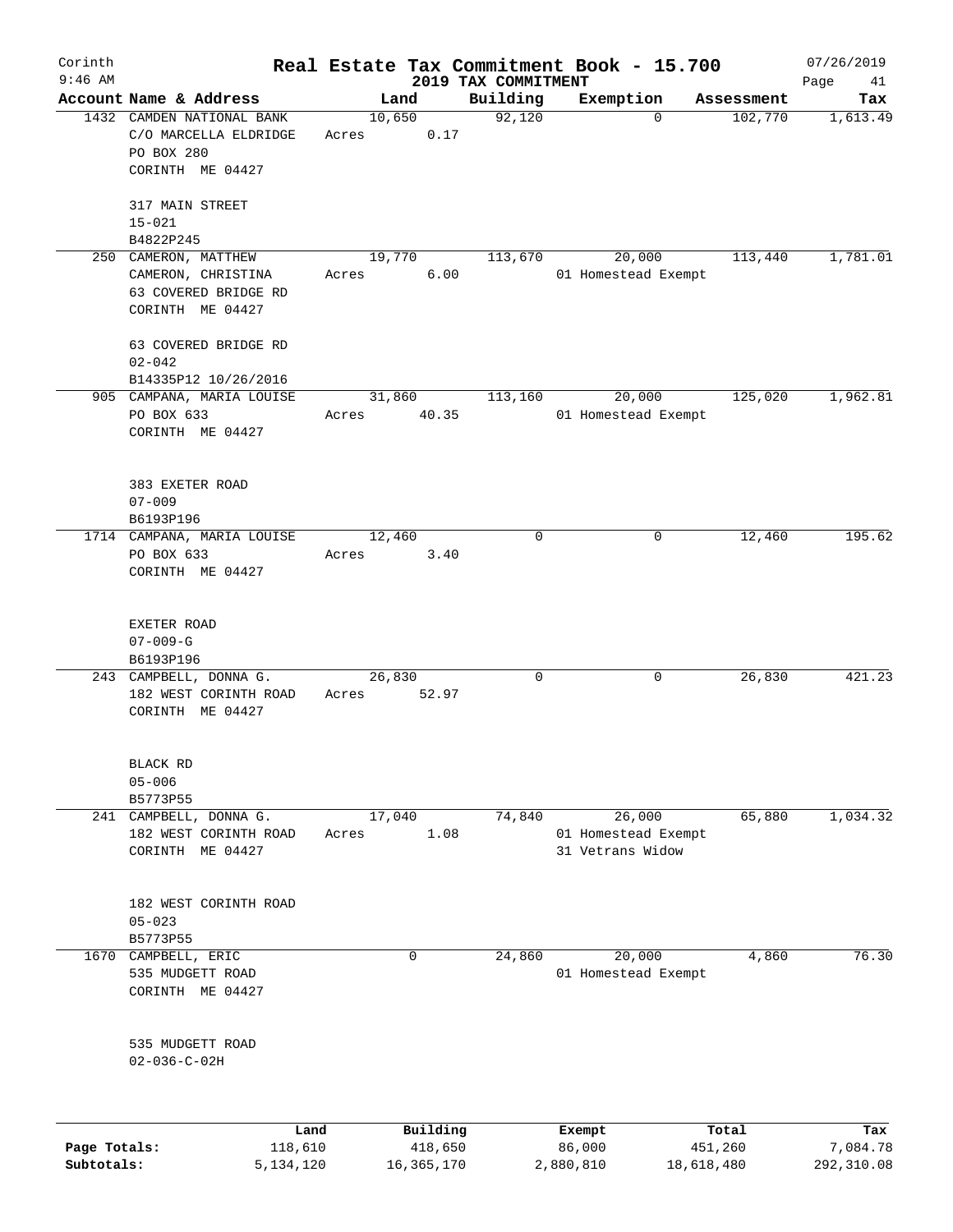| Corinth      |                                            |       |            |                                 | Real Estate Tax Commitment Book - 15.700 |            | 07/26/2019        |
|--------------|--------------------------------------------|-------|------------|---------------------------------|------------------------------------------|------------|-------------------|
| $9:46$ AM    | Account Name & Address                     |       | Land       | 2019 TAX COMMITMENT<br>Building | Exemption                                | Assessment | Page<br>42<br>Tax |
|              | 1320 CAMPBELL, JASON C.                    |       | 18,050     | 74,200                          | 20,000                                   | 72,250     | 1,134.32          |
|              | 429 HUDSON ROAD                            | Acres | 3.00       |                                 | 01 Homestead Exempt                      |            |                   |
|              | CORINTH ME 04427                           |       |            |                                 |                                          |            |                   |
|              |                                            |       |            |                                 |                                          |            |                   |
|              |                                            |       |            |                                 |                                          |            |                   |
|              | 429 HUDSON ROAD                            |       |            |                                 |                                          |            |                   |
|              | $09 - 034 - A$                             |       |            |                                 |                                          |            |                   |
|              | B13786P283 03/23/2015 B9569P132            |       |            |                                 |                                          |            |                   |
|              | 1596 CAMPBELL, JEFFREY                     |       | 16,900     | 51,040                          | 20,000                                   | 47,940     | 752.66            |
|              | CAMPBELL, MONICA                           | Acres | 2.01       |                                 | 01 Homestead Exempt                      |            |                   |
|              | 651 BLACK ROAD                             |       |            |                                 |                                          |            |                   |
|              | CORINTH ME 04427                           |       |            |                                 |                                          |            |                   |
|              | 651 BLACK RD                               |       |            |                                 |                                          |            |                   |
|              | $02 - 037 - A$                             |       |            |                                 |                                          |            |                   |
|              | B13412P179 12/05/2013 B13369P21 10/18/2013 |       |            |                                 |                                          |            |                   |
|              | 245 CAMPBELL, JOHN R.                      |       | 25,360     | 0                               | 0                                        | 25,360     | 398.15            |
|              | 10 NAVESINK DRIVE                          | Acres | 40.00      |                                 |                                          |            |                   |
|              | MONMOUTH BEACH NJ                          |       |            |                                 |                                          |            |                   |
|              | 07750                                      |       |            |                                 |                                          |            |                   |
|              |                                            |       |            |                                 |                                          |            |                   |
|              |                                            |       |            |                                 |                                          |            |                   |
|              | LEDGE HILL ROAD                            |       |            |                                 |                                          |            |                   |
|              | $04 - 004$                                 |       |            |                                 |                                          |            |                   |
|              | B1521P313                                  |       |            |                                 |                                          |            |                   |
|              | 244 CAMPBELL, JOHN R.                      |       | 32,120     | $\Omega$                        | 0                                        | 32,120     | 504.28            |
|              | 10 NAVESINK DRIVE                          | Acres | 69.00      |                                 |                                          |            |                   |
|              | MONMOUTH BEACH NJ<br>07750                 |       |            |                                 |                                          |            |                   |
|              |                                            |       |            |                                 |                                          |            |                   |
|              |                                            |       |            |                                 |                                          |            |                   |
|              | LEDGE HILL ROAD                            |       |            |                                 |                                          |            |                   |
|              | $04 - 003$                                 |       |            |                                 |                                          |            |                   |
|              | B2202P446                                  |       |            |                                 |                                          |            |                   |
|              | 530 CAMPBELL, JOSHUA M                     |       | 27,720     | 34,500                          | $\mathbf 0$                              | 62,220     | 976.85            |
|              | CAMPBELL, REBECCA                          | Acres | 45.00      |                                 |                                          |            |                   |
|              | 582 BLACK ROAD                             |       |            |                                 |                                          |            |                   |
|              | CORINTH ME 04427                           |       |            |                                 |                                          |            |                   |
|              | BLACK RD                                   |       |            |                                 |                                          |            |                   |
|              | $02 - 035$                                 |       |            |                                 |                                          |            |                   |
|              | B10499P16 06/22/2006                       |       |            |                                 |                                          |            |                   |
|              | 593 CAMPBELL, JOSHUA M                     |       | 15,730     | 122,720                         | 20,000                                   | 118,450    | 1,859.66          |
|              | CAMPBELL, REBECCA L                        | Acres | 1.00       |                                 | 01 Homestead Exempt                      |            |                   |
|              | 582 BLACK ROAD                             |       |            |                                 |                                          |            |                   |
|              | CORINTH ME 04427                           |       |            |                                 |                                          |            |                   |
|              |                                            |       |            |                                 |                                          |            |                   |
|              | 582 BLACK RD                               |       |            |                                 |                                          |            |                   |
|              | $02 - 035 - A$                             |       |            |                                 |                                          |            |                   |
|              | B10499P16 06/22/2006                       |       |            |                                 |                                          |            |                   |
|              | 248 CAMPBELL, NANCY E.                     |       | 11,730     | 70,500                          | 20,000                                   | 62,230     | 977.01            |
|              | P.O. BOX 98                                | Acres | 0.35       |                                 | 01 Homestead Exempt                      |            |                   |
|              | CORINTH ME 04427                           |       |            |                                 |                                          |            |                   |
|              |                                            |       |            |                                 |                                          |            |                   |
|              | 55 EXETER ROAD                             |       |            |                                 |                                          |            |                   |
|              | $14 - 024$                                 |       |            |                                 |                                          |            |                   |
|              | B11271P132 12/27/2007 B2734P317            |       |            |                                 |                                          |            |                   |
|              | Land                                       |       | Building   |                                 | Exempt                                   | Total      | Tax               |
| Page Totals: | 147,610                                    |       | 352,960    |                                 | 80,000                                   | 420,570    | 6,602.93          |
| Subtotals:   | 5,281,730                                  |       | 16,718,130 |                                 | 2,960,810                                | 19,039,050 | 298,913.01        |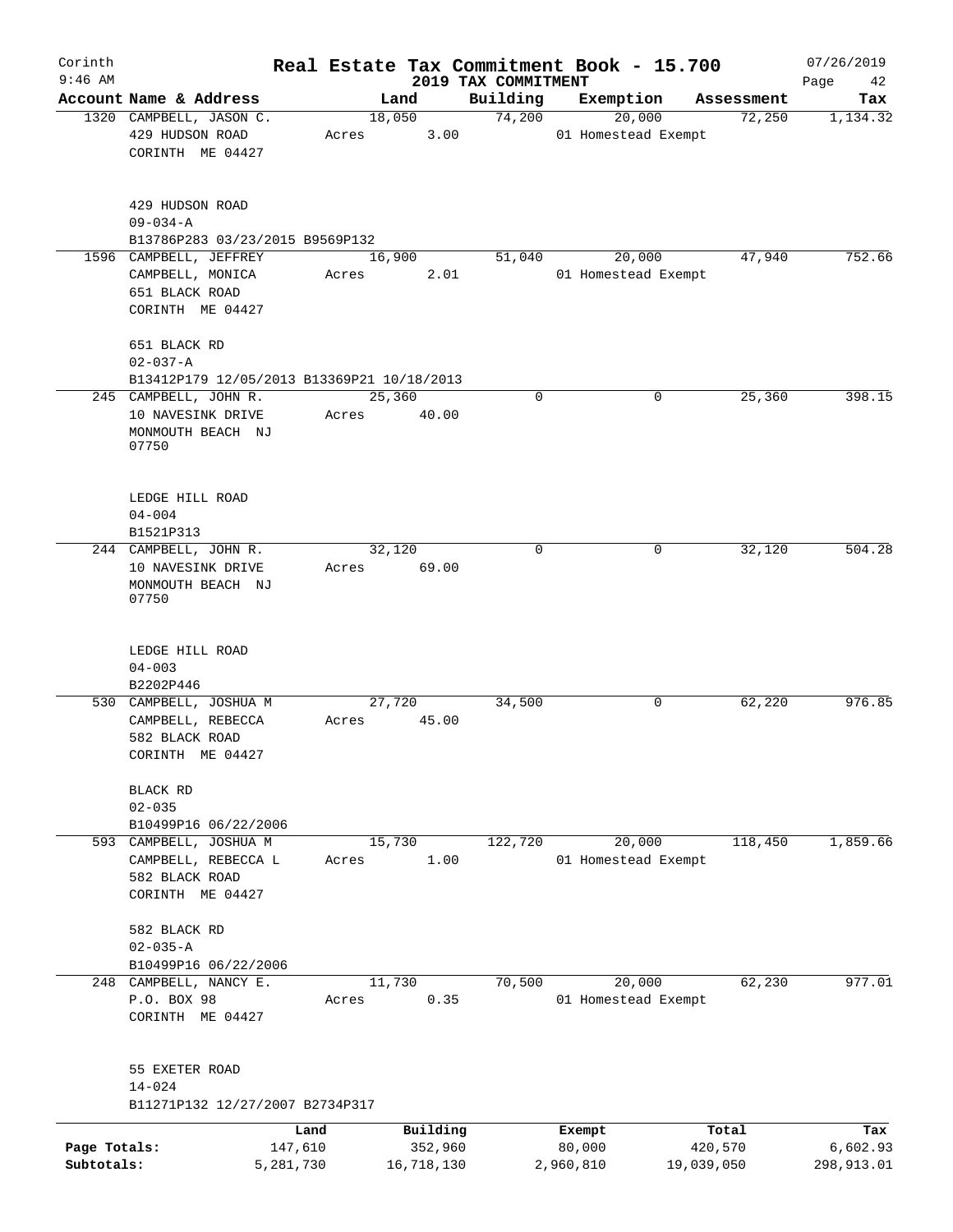| Corinth      |                                                                                             |                 |          |                                 | Real Estate Tax Commitment Book - 15.700 |                      | 07/26/2019      |
|--------------|---------------------------------------------------------------------------------------------|-----------------|----------|---------------------------------|------------------------------------------|----------------------|-----------------|
| $9:46$ AM    | Account Name & Address                                                                      |                 |          | 2019 TAX COMMITMENT<br>Building |                                          |                      | Page<br>43      |
|              | 249 CAMPBELL, SHAWN L.                                                                      | 18,090          | Land     | 96,450                          | Exemption<br>20,000                      | Assessment<br>94,540 | Tax<br>1,484.28 |
|              | 47 BLACK ROAD<br>CORINTH ME 04427                                                           | Acres           | 3.03     |                                 | 01 Homestead Exempt                      |                      |                 |
|              | 47 BLACK RD<br>$05 - 006 - A$<br>B5927P285                                                  |                 |          |                                 |                                          |                      |                 |
|              | 222 CAOUETTE, DONALD                                                                        | 14,300          |          | 21,950                          | 0                                        | 36,250               | 569.13          |
|              | CAOUETTE, STEVEN<br>PO BOX 86<br>CORINTH ME 04427                                           | Acres           | 2.00     |                                 |                                          |                      |                 |
|              | BEANS MILL RD N/F OFF<br>$07 - 025 - 01$<br>B10323P237 12/22/2005                           |                 |          |                                 |                                          |                      |                 |
|              | 343 CAPILLI, MICHAEL                                                                        | 16,940          |          | 108,500                         | 20,000                                   | 105,440              | 1,655.41        |
|              | CAPILLI, DEBRA<br>47 COUNTY ROAD<br>CORINTH ME 04427                                        | Acres           | 1.00     |                                 | 01 Homestead Exempt                      |                      |                 |
|              | 47 COUNTY RD<br>$08 - 013 - D$                                                              |                 |          |                                 |                                          |                      |                 |
|              | B9433P21                                                                                    |                 |          |                                 |                                          |                      |                 |
|              | 1761 CARLISLE, SCOTT                                                                        |                 | 0        | 42,420                          | 20,000                                   | 22,420               | 351.99          |
|              | CARLISLE, LAURA<br>968 MAIN STREET LOT 26<br>CORINTH ME 04427                               |                 |          |                                 | 01 Homestead Exempt                      |                      |                 |
|              | 968 MAIN STREET LOT 26<br>$06 - 012 - D - 26H$                                              |                 |          |                                 |                                          |                      |                 |
|              | 1402 CARMICHAEL, JOSEPH B.<br>CARMICHAEL, DOROTHY A.<br>355 MAIN STREET<br>CORINTH ME 04427 | 19,960<br>Acres | 1.13     | 85,670                          | 20,000<br>01 Homestead Exempt            | 85,630               | 1,344.39        |
|              | 355 MAIN STREET<br>$08 - 004$                                                               |                 |          |                                 |                                          |                      |                 |
|              | B11945P191 10/15/2009<br>253 CARON, MICHAEL                                                 | 25,770          |          | 0                               | 0                                        | 25,770               | 404.59          |
|              | 30 YOUNG DRIVE<br>WINTERPORT ME 04496                                                       | Acres           | 40.25    |                                 |                                          |                      |                 |
|              | LEDGE HILL ROAD<br>$02 - 009$<br>B6387P229                                                  |                 |          |                                 |                                          |                      |                 |
| 598          | CARUSO, CHRISTIAN D.                                                                        | 19,710          |          | 100,820                         | 20,000                                   | 100,530              | 1,578.32        |
|              | CARUSO, MICHELE L.<br>PO BOX 616<br>CORINTH ME 04427                                        | Acres           | 4.43     |                                 | 01 Homestead Exempt                      |                      |                 |
|              | 161 TATE ROAD<br>$09 - 022 - C$<br>B10594P131 08/18/2006                                    |                 |          |                                 |                                          |                      |                 |
|              |                                                                                             |                 |          |                                 |                                          |                      |                 |
|              | Land                                                                                        |                 | Building |                                 | Exempt                                   | Total                | Tax             |
| Page Totals: | 114,770                                                                                     |                 | 455,810  |                                 | 100,000                                  | 470,580              | 7,388.11        |

**Subtotals:** 5,396,500 17,173,940 3,060,810 19,509,630 306,301.12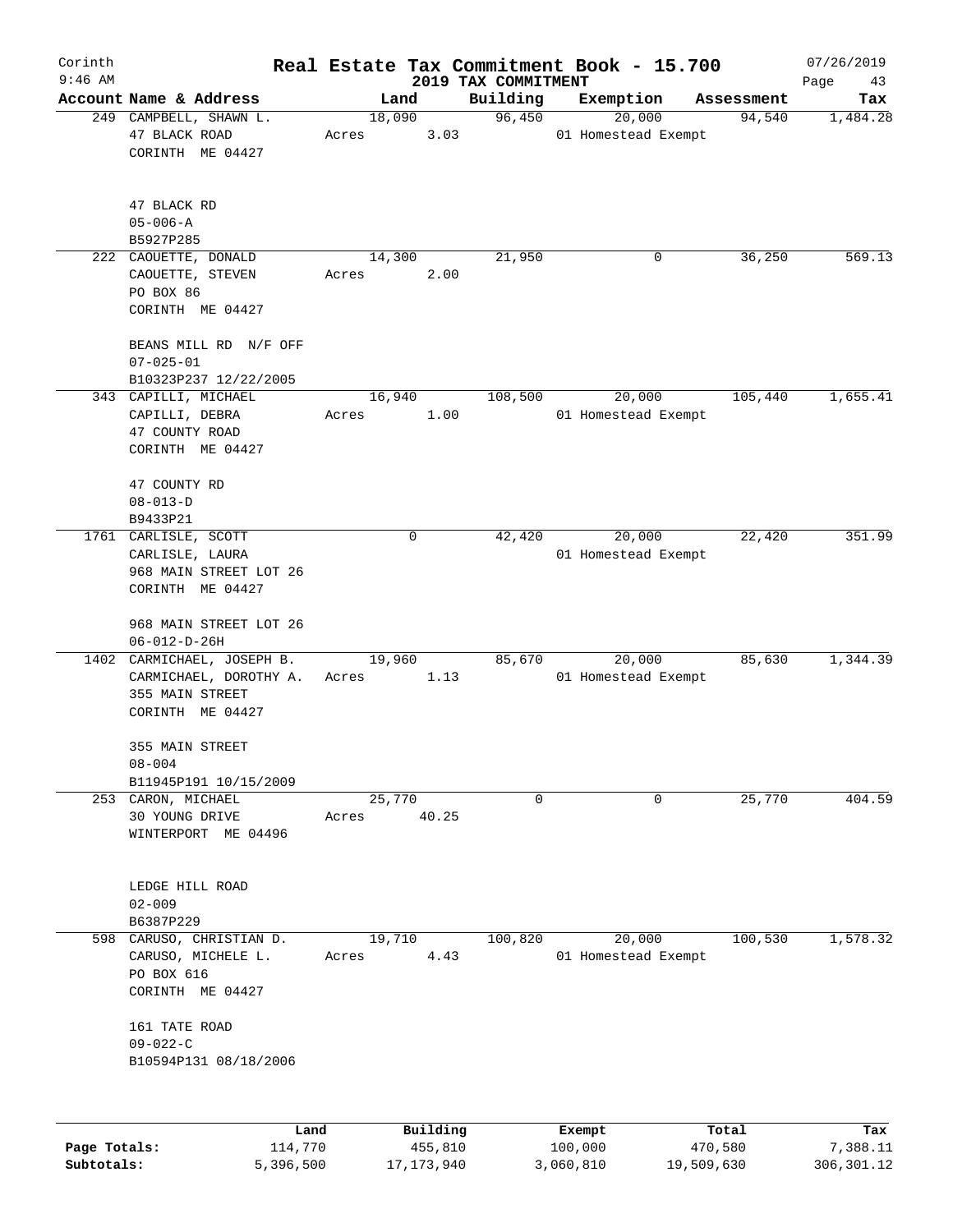| Corinth      |                                                 |       |          |                                 | Real Estate Tax Commitment Book - 15.700 |                      | 07/26/2019    |
|--------------|-------------------------------------------------|-------|----------|---------------------------------|------------------------------------------|----------------------|---------------|
| $9:46$ AM    | Account Name & Address                          |       | Land     | 2019 TAX COMMITMENT<br>Building | Exemption                                |                      | Page<br>44    |
|              | 256 CASAVANT, DONALD L.                         |       | 14,050   | $\mathbf 0$                     | $\mathbf 0$                              | Assessment<br>14,050 | Tax<br>220.58 |
|              | P.O. BOX 74<br>CORINTH ME 04427                 | Acres | 1.75     |                                 |                                          |                      |               |
|              |                                                 |       |          |                                 |                                          |                      |               |
|              | 56 COVERED BRIDGE RD<br>$03 - 010$<br>B5638P178 |       |          |                                 |                                          |                      |               |
|              | 259 CASAVANT, JULIEN J.                         |       | 13,870   | $\mathbf 0$                     | 0                                        | 13,870               | 217.76        |
|              | 163 RIDGE ROAD<br>CORINTH ME 04427              | Acres | 4.61     |                                 |                                          |                      |               |
|              | PUDDLEDOCK ROAD<br>$12 - 023$                   |       |          |                                 |                                          |                      |               |
|              | B10704P272 10/31/2006                           |       |          |                                 |                                          |                      |               |
|              | 257 CASAVANT, JULIEN J.                         |       | 70,340   | 177,680                         | 20,000                                   | 228,020              | 3,579.91      |
|              | 163 RIDGE ROAD<br>CORINTH ME 04427              | Acres | 124.00   |                                 | 01 Homestead Exempt                      |                      |               |
|              | 163 RIDGE ROAD<br>$12 - 003$                    |       |          |                                 |                                          |                      |               |
|              | B10704P272 10/31/2006                           |       |          |                                 |                                          |                      |               |
|              | 258 CASAVANT, JULIEN J.                         |       | 20,340   | $\mathbf 0$                     | 0                                        | 20,340               | 319.34        |
|              | 163 RIDGE ROAD                                  | Acres | 27.00    |                                 |                                          |                      |               |
|              | CORINTH ME 04427                                |       |          |                                 |                                          |                      |               |
|              | PUDDLEDOCK ROAD                                 |       |          |                                 |                                          |                      |               |
|              | $12 - 020$<br>260 CASAVANT, KEVIN P.            |       | 16,760   | 135,810                         | 20,000                                   | 132,570              | 2,081.35      |
|              | 191 PUDDLEDOCK ROAD                             | Acres | 1.89     |                                 | 01 Homestead Exempt                      |                      |               |
|              | CORINTH ME 04427                                |       |          |                                 |                                          |                      |               |
|              | 191 PUDDLEDOCK ROAD                             |       |          |                                 |                                          |                      |               |
|              | $12 - 023 - A$                                  |       |          |                                 |                                          |                      |               |
|              | B5720P78<br>623 CASAVANT, TERRI JANE            |       | 18,160   | 18,520                          | 0                                        | 36,680               | 575.88        |
|              | PO BOX 74                                       | Acres | 2.01     |                                 |                                          |                      |               |
|              | CORINTH ME 04427                                |       |          |                                 |                                          |                      |               |
|              | 120 WEST CORINTH ROAD                           |       |          |                                 |                                          |                      |               |
|              | $05 - 025 - 01$<br>CASEY, RANDI M.              |       | 17,550   |                                 |                                          | 294,610              | 4,625.38      |
| 1920         | CASEY, MICHAEL                                  | Acres | 2.57     | 277,060                         | 0                                        |                      |               |
|              | PO BOX 283                                      |       |          |                                 |                                          |                      |               |
|              | CORINTH ME 04427                                |       |          |                                 |                                          |                      |               |
|              | 396 WHITE SCHOOLHOUSE<br>ROAD                   |       |          |                                 |                                          |                      |               |
|              | $09 - 012 - 02$                                 |       |          |                                 |                                          |                      |               |
|              | B14809P155 05/11/2018                           |       |          |                                 |                                          |                      |               |
|              |                                                 |       |          |                                 |                                          |                      |               |
|              | Land                                            |       | Building |                                 | Exempt                                   | Total                | Tax           |
| Page Totals: | 171,070                                         |       | 609,070  |                                 | 40,000                                   | 740,140              | 11,620.20     |

**Subtotals:** 5,567,570 17,783,010 3,100,810 20,249,770 317,921.32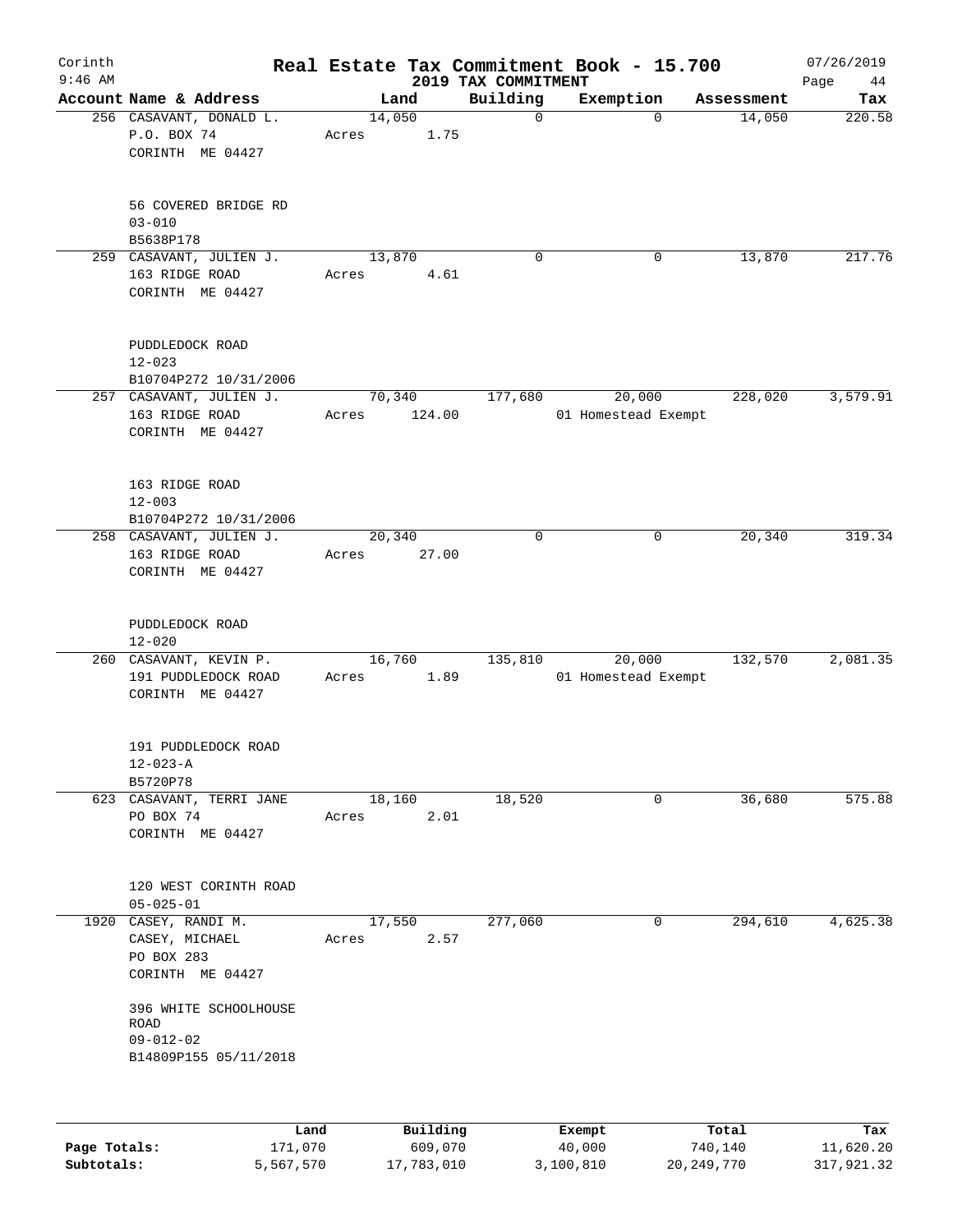| Corinth   |                                                      |       |             |      |                     | Real Estate Tax Commitment Book - 15.700 |            | 07/26/2019 |
|-----------|------------------------------------------------------|-------|-------------|------|---------------------|------------------------------------------|------------|------------|
| $9:46$ AM |                                                      |       |             |      | 2019 TAX COMMITMENT |                                          |            | 45<br>Page |
|           | Account Name & Address                               |       | Land        |      | Building            | Exemption                                | Assessment | Tax        |
|           | 1824 CASS, JEFFREY (HEIRS)                           |       | $\mathbf 0$ |      | 20,720              | 20,000                                   | 720        | 11.30      |
|           | OF)                                                  |       |             |      |                     |                                          |            |            |
|           | PO BOX 251                                           |       |             |      |                     | 01 Homestead Exempt                      |            |            |
|           | KENDUSKEAG ME 04450                                  |       |             |      |                     |                                          |            |            |
|           |                                                      |       |             |      |                     |                                          |            |            |
|           | 664 BLACK RD                                         |       |             |      |                     |                                          |            |            |
|           | $02 - 038 - 02H$                                     |       |             |      |                     |                                          |            |            |
|           | 263 CASSON, ROBERT W.<br>REVOCABLE TRUST             |       | 12,100      |      | 0                   | $\mathbf 0$                              | 12,100     | 189.97     |
|           | CASSON, ROBERT W. &<br>CASSON, ROBERT H.<br>TRUSTEES | Acres |             | 2.00 |                     |                                          |            |            |
|           | 7 PILLSBURY ST.                                      |       |             |      |                     |                                          |            |            |
|           | GEORGETOWN MA 01833                                  |       |             |      |                     |                                          |            |            |
|           |                                                      |       |             |      |                     |                                          |            |            |
|           | <b>MAIN STREET</b>                                   |       |             |      |                     |                                          |            |            |
|           | $13 - 001$                                           |       |             |      |                     |                                          |            |            |
|           | B14554P78 06/05/2017                                 |       |             |      |                     |                                          |            |            |
|           | 270 CAVERLY JR, IRVIN C                              |       | 9,160       |      | $\mathbf 0$         | 0                                        | 9,160      | 143.81     |
|           | CAVERLY, LOUISE F.                                   | Acres |             | 3.68 |                     |                                          |            |            |
|           | PO BOX 276                                           |       |             |      |                     |                                          |            |            |
|           | CORINTH ME 04427                                     |       |             |      |                     |                                          |            |            |
|           | MCCARD ROAD                                          |       |             |      |                     |                                          |            |            |
|           | $01 - 023$                                           |       |             |      |                     |                                          |            |            |
|           | B14962P212 10/04/2018                                |       |             |      |                     |                                          |            |            |
|           | 752 CAVERLY JR, IRVIN C                              |       | 11,140      |      | $\mathbf 0$         | 0                                        | 11,140     | 174.90     |
|           | CAVERLY, LOUISE F.                                   | Acres |             | 4.92 |                     |                                          |            |            |
|           | PO BOX 276                                           |       |             |      |                     |                                          |            |            |
|           | CORINTH ME 04427                                     |       |             |      |                     |                                          |            |            |
|           |                                                      |       |             |      |                     |                                          |            |            |
|           | MCCARD ROAD OFF                                      |       |             |      |                     |                                          |            |            |
|           | $01 - 023 - I$                                       |       |             |      |                     |                                          |            |            |
|           | B14962P214 10/04/2018                                |       |             |      |                     |                                          |            |            |
|           | 266 CAVERLY JR, IRVIN C.                             |       | 16,190      |      | 69,090              | 0                                        | 85,280     | 1,338.90   |
|           | CAVERLY, LOUISE F.                                   | Acres |             | 1.40 |                     |                                          |            |            |
|           | P.O. BOX 276                                         |       |             |      |                     |                                          |            |            |
|           | CORINTH ME 04427                                     |       |             |      |                     |                                          |            |            |
|           | 260 MCCARD ROAD                                      |       |             |      |                     |                                          |            |            |
|           | $01 - 022$                                           |       |             |      |                     |                                          |            |            |
|           | B14962P210 10/04/2018                                |       |             |      |                     |                                          |            |            |
|           | 267 CAVERLY JR, IRVIN C.                             |       | 13,520      |      | 19,000              | 0                                        | 32,520     | 510.56     |
|           | CAVERLY, LOUISE F.                                   | Acres |             | 7.44 |                     |                                          |            |            |
|           | P.O. BOX 276                                         |       |             |      |                     |                                          |            |            |
|           |                                                      |       |             |      |                     |                                          |            |            |
|           | CORINTH ME 04427                                     |       |             |      |                     |                                          |            |            |
|           | MCCARD ROAD N/F OFF                                  |       |             |      |                     |                                          |            |            |
|           | $01 - 023 - E$                                       |       |             |      |                     |                                          |            |            |
|           | B14962P208 10/04/2018                                |       |             |      |                     |                                          |            |            |
|           |                                                      |       |             |      |                     |                                          |            |            |

|              | Land      | Building   | Exempt    | Total      | Tax        |
|--------------|-----------|------------|-----------|------------|------------|
| Page Totals: | 62,110    | 108,810    | 20,000    | 150,920    | 2,369.44   |
| Subtotals:   | 5,629,680 | 17,891,820 | 3,120,810 | 20,400,690 | 320,290.76 |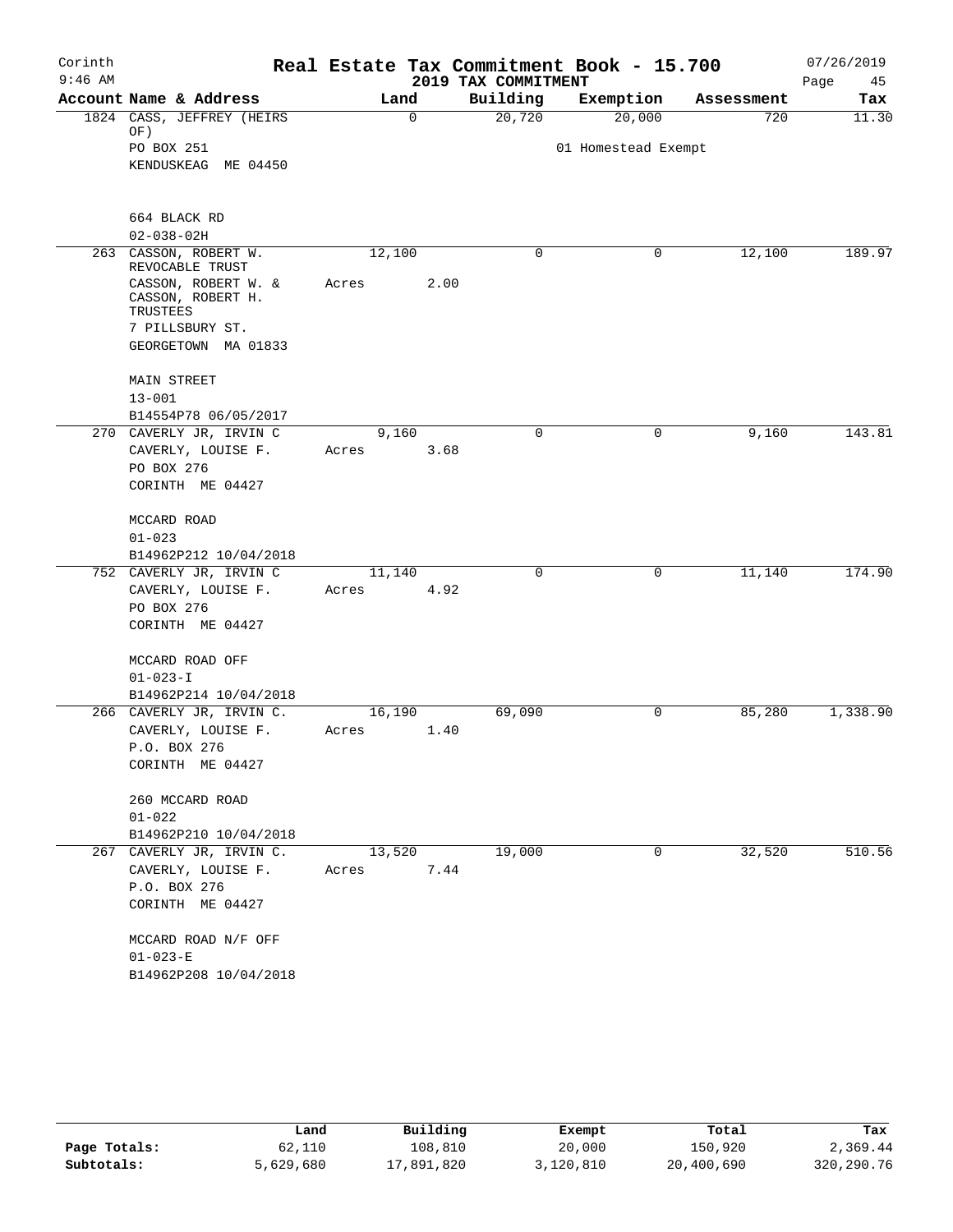| Corinth   |                                                |             |        |                     | Real Estate Tax Commitment Book - 15.700 |            | 07/26/2019 |
|-----------|------------------------------------------------|-------------|--------|---------------------|------------------------------------------|------------|------------|
| $9:46$ AM |                                                |             |        | 2019 TAX COMMITMENT |                                          |            | Page<br>46 |
|           | Account Name & Address                         |             | Land   |                     | Building Exemption                       | Assessment | Tax        |
|           | 271 CAVERLY, STEPHEN L.                        |             | 34,650 | 137,670             | 26,000                                   | 146,320    | 2,297.22   |
|           | CAVERLY, ARLENE J.                             | Acres       | 6.43   |                     | 22 Veteran                               |            |            |
|           | 215 MCCARD ROAD                                |             |        |                     | 01 Homestead Exempt                      |            |            |
|           | CORINTH ME 04427                               |             |        |                     |                                          |            |            |
|           | 215 MCCARD ROAD                                |             |        |                     |                                          |            |            |
|           | $01 - 023 - A$                                 |             |        |                     |                                          |            |            |
|           | B2390P262                                      |             |        |                     |                                          |            |            |
|           | 548 CAVERLY, TIMOTHY P.                        | 13,860      |        | $\mathbf 0$         | 0                                        | 13,860     | 217.60     |
|           | CAVERLY, SUSAN A.                              | Acres 21.00 |        |                     |                                          |            |            |
|           | 220 MORGAN LN                                  |             |        |                     |                                          |            |            |
|           | MILLINOCKET ME 04462                           |             |        |                     |                                          |            |            |
|           | MCCARD ROAD                                    |             |        |                     |                                          |            |            |
|           | $01 - 040$                                     |             |        |                     |                                          |            |            |
|           | B10879P322 02/16/2007                          |             |        |                     |                                          |            |            |
|           | 274 CENTRAL MAINE FISH &<br>GAME INC.          | 16,130      |        | 6,550               | 0                                        | 22,680     | 356.08     |
|           | PO BOX 332                                     | Acres       | 27.00  |                     |                                          |            |            |
|           | CORINTH ME 04427                               |             |        |                     |                                          |            |            |
|           |                                                |             |        |                     |                                          |            |            |
|           | 389 MCCARD ROAD                                |             |        |                     |                                          |            |            |
|           | $01 - 013$                                     |             |        |                     |                                          |            |            |
|           | B4580P129                                      |             |        |                     |                                          |            |            |
|           | 275 CENTRAL MAINE POWER                        | 52,000      |        | $\Omega$            | 0                                        | 52,000     | 816.40     |
|           | C/O AVANGRID MANAGEMENT<br>COMPANY-LOCAL TAX   |             |        |                     |                                          |            |            |
|           | ONE CITY CENTER                                |             |        |                     |                                          |            |            |
|           | 5TH FLOOR                                      |             |        |                     |                                          |            |            |
|           | PORTLAND ME 04101                              |             |        |                     |                                          |            |            |
|           | $P30-2$                                        |             |        |                     |                                          |            |            |
|           | 2044 CENTRAL PENOBSCOT SOLID                   | 32,730      |        |                     | 34,560<br>67,290                         | 0          | 0.00       |
|           | WASTE FACILITY                                 | Acres       | 18.96  |                     | 43 Municipal                             |            |            |
|           | PO BOX 309                                     |             |        |                     |                                          |            |            |
|           | CORINTH ME 04427                               |             |        |                     |                                          |            |            |
|           | 117 MAIN STREET                                |             |        |                     |                                          |            |            |
|           | $11 - 008 - C$                                 |             |        |                     |                                          |            |            |
|           | B5522P146 11/15/1998                           |             |        |                     |                                          |            |            |
|           | 764 CHALKLEY, MATTHEW &<br>CHERYL LIVING TRUST | 34,100      |        | 132,600             | 20,000                                   | 146,700    | 2,303.19   |
|           | TRUSTEES, MATTHEW &<br>CHERYL CHALKLEY         | Acres       | 40.00  |                     | 01 Homestead Exempt                      |            |            |
|           | 230 MAIN ST                                    |             |        |                     |                                          |            |            |
|           | CORINTH ME 04427                               |             |        |                     |                                          |            |            |
|           | 230 MAIN STREET                                |             |        |                     |                                          |            |            |
|           | $11 - 021$                                     |             |        |                     |                                          |            |            |
|           | B13098P256 02/22/2013                          |             |        |                     |                                          |            |            |

|              | Land      | Building   | Exempt    | Total      | Tax         |
|--------------|-----------|------------|-----------|------------|-------------|
| Page Totals: | 183,470   | 311,380    | 113,290   | 381,560    | 5,990.49    |
| Subtotals:   | 5,813,150 | 18,203,200 | 3,234,100 | 20,782,250 | 326, 281.25 |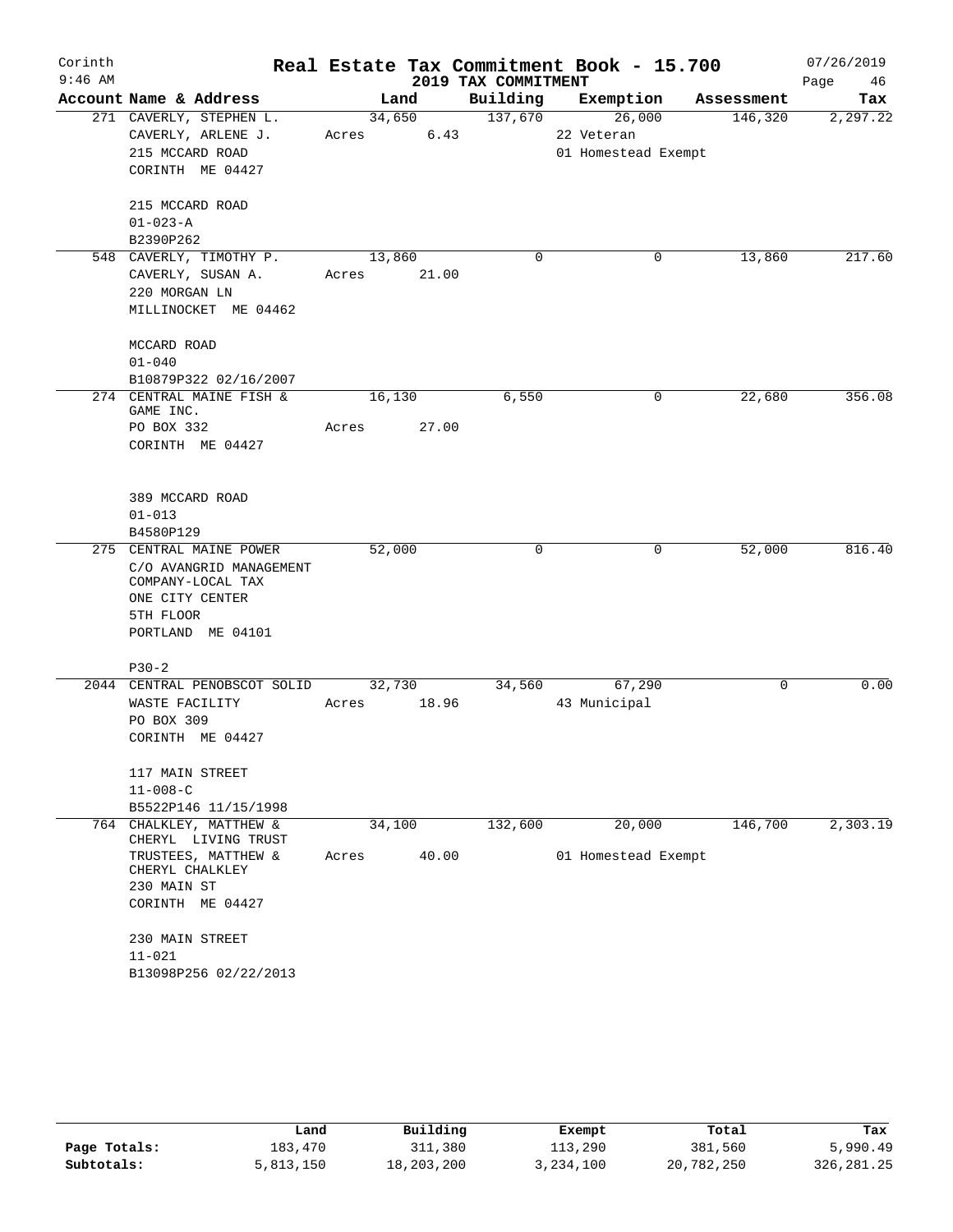| Corinth<br>$9:46$ AM |                                                                                                             |                 |          |                                 | Real Estate Tax Commitment Book - 15.700 |            | 07/26/2019        |
|----------------------|-------------------------------------------------------------------------------------------------------------|-----------------|----------|---------------------------------|------------------------------------------|------------|-------------------|
|                      | Account Name & Address                                                                                      |                 | Land     | 2019 TAX COMMITMENT<br>Building | Exemption                                | Assessment | Page<br>47<br>Tax |
|                      | 846 CHAMBERS, GREGORY                                                                                       | 17,280          |          | 85,210                          | 20,000                                   | 82,490     | 1,295.09          |
|                      | 107 HUDSON ROAD<br>CORINTH ME 04427                                                                         | Acres           | 1.28     |                                 | 01 Homestead Exempt                      |            |                   |
|                      | 107 HUDSON ROAD<br>$08 - 002 - 07$<br>B12667P262 11/28/2011                                                 |                 |          |                                 |                                          |            |                   |
|                      | 887 CHAMBERS, STEPHEN                                                                                       | 13,210          |          | 0                               | 0                                        | 13,210     | 207.40            |
|                      | CHAMBERS, CAROLYN<br>430 MAIN STREET<br>CORINTH ME 04427                                                    | Acres           | 30.04    |                                 |                                          |            |                   |
|                      | MEADOW ROAD<br>$09 - 014 - 05$                                                                              |                 |          |                                 |                                          |            |                   |
|                      | B14552P326 07/17/2017                                                                                       |                 |          |                                 |                                          |            |                   |
|                      | 295 CHAMBERS, STEPHEN P.<br>CHAMBERS, CAROLYN D.<br>430 MAIN STREET<br>CORINTH ME 04427                     | 16,520<br>Acres | 0.93     | 109,940                         | 20,000<br>01 Homestead Exempt            | 106,460    | 1,671.42          |
|                      | 430 MAIN STREET<br>$13 - 013$<br>B8480P348                                                                  |                 |          |                                 |                                          |            |                   |
|                      | 178 CHANDLER, GARY SCOTT<br>CHANDLER, MARGARET M.<br>366 EXETER RD<br>CORINTH ME 04427                      | 15,770<br>Acres | 1.03     | 72,530                          | 20,000<br>01 Homestead Exempt            | 68,300     | 1,072.31          |
|                      | 366 EXETER ROAD<br>$07 - 010$                                                                               |                 |          |                                 |                                          |            |                   |
|                      | 951 CHAPMAN, DORIS A.<br>CHAPMAN, TIMOTHY J.<br>675 TATE ROAD<br>CORINTH ME 04427                           | 24,050<br>Acres | 8.17     | 109,190                         | 20,000<br>01 Homestead Exempt            | 113,240    | 1,777.87          |
|                      | 675 TATE ROAD<br>$06 - 012 - E$                                                                             |                 |          |                                 |                                          |            |                   |
|                      | B10531P235 07/13/2006<br>1806 CHAPMAN, DORIS A.<br>CHAPMAN, TIMOTHY J.<br>675 TATE ROAD<br>CORINTH ME 04427 | 27,410<br>Acres | 25.62    | 0                               | 0                                        | 27,410     | 430.34            |
|                      | TATE ROAD<br>$06 - 012 - J$                                                                                 |                 |          |                                 |                                          |            |                   |
|                      | B10531P235 07/12/2006                                                                                       |                 |          |                                 |                                          |            |                   |
| 1255                 | CHARLIE, JR. INC.<br>1077 MAIN STREET<br>CORINTH ME 04427                                                   | 26,930<br>Acres | 4.80     | 131,040                         | 0                                        | 157,970    | 2,480.13          |
|                      | 1047 MAIN STREET<br>$06 - 003$<br>B8071P337                                                                 |                 |          |                                 |                                          |            |                   |
|                      | Land                                                                                                        |                 | Building |                                 | Exempt                                   | Total      | Tax               |
| Page Totals:         | 141,170                                                                                                     |                 | 507,910  |                                 | 80,000                                   | 569,080    | 8,934.56          |

**Subtotals:** 5,954,320 18,711,110 3,314,100 21,351,330 335,215.81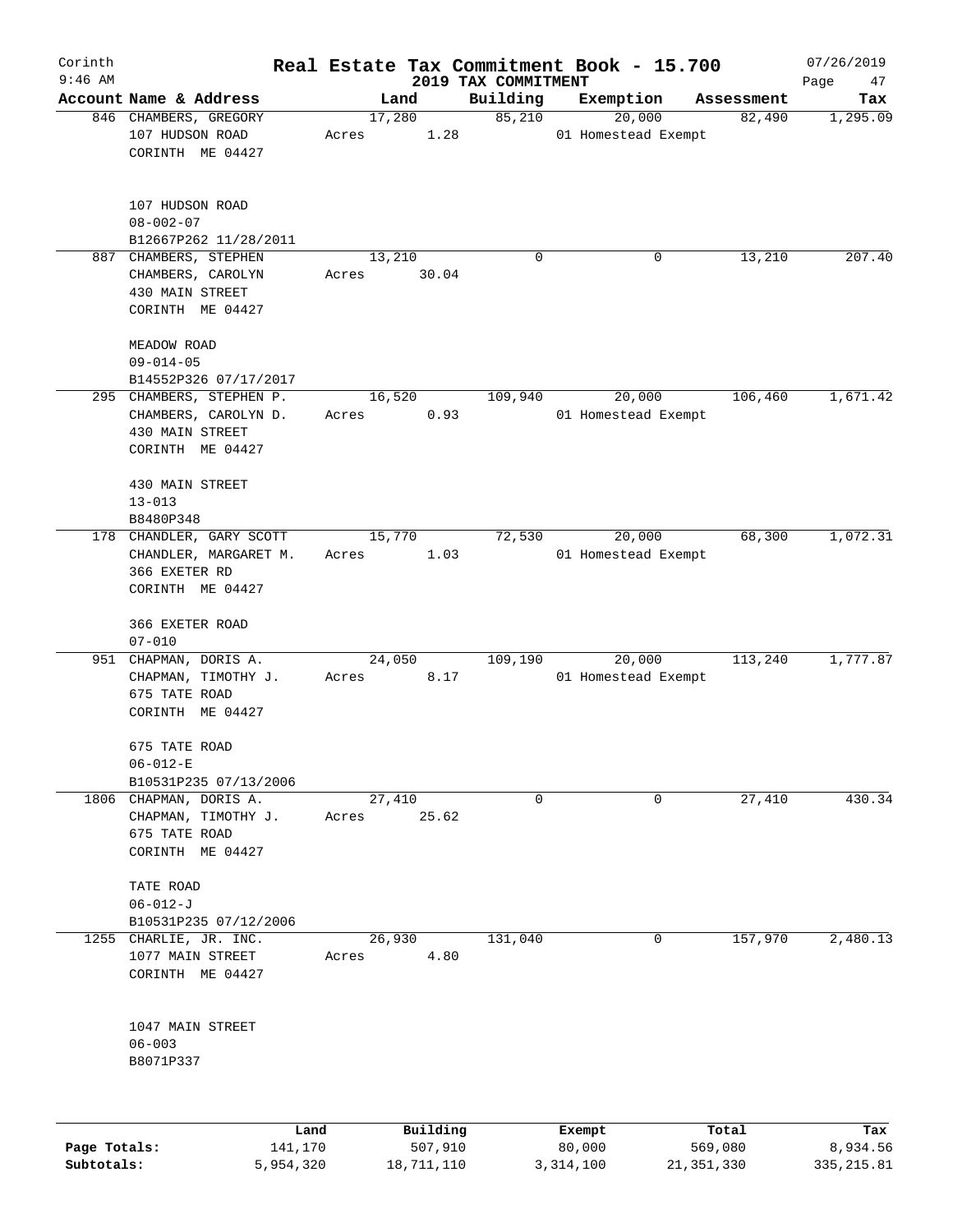| Corinth<br>$9:46$ AM |                                                                                        |                 |                     | 2019 TAX COMMITMENT | Real Estate Tax Commitment Book - 15.700    |                  | 07/26/2019<br>Page<br>48 |
|----------------------|----------------------------------------------------------------------------------------|-----------------|---------------------|---------------------|---------------------------------------------|------------------|--------------------------|
|                      | Account Name & Address                                                                 |                 | Land                | Building            | Exemption                                   | Assessment       | Tax                      |
|                      | 966 CHARTERS, ANNETTE<br>1377 MAIN STREET<br>CORINTH ME 04427                          | 24,000<br>Acres | 8.13                | 37,660              | $\Omega$                                    | 61,660           | 968.06                   |
|                      | 1377 MAIN STREET<br>$03 - 019 - A$<br>B12122P230 04/20/2010                            |                 |                     |                     |                                             |                  |                          |
|                      | 36 CHASE, DWAYNE A.<br>124 CENTER ROAD<br>GARLAND ME 04939                             | 19,230<br>Acres | 43.60               | 23,180              | 0                                           | 42,410           | 665.84                   |
|                      | 219 RABBIT PATH<br>$06 - 038$<br>B14295P12 09/22/2016                                  |                 |                     |                     |                                             |                  |                          |
|                      | 1898 CHASE, SCOTT<br>3758 BROADWAY<br>KENDUSKEAG ME 04450                              | 13,430<br>Acres | 3.70                | 0                   | 0                                           | 13,430           | 210.85                   |
|                      | HUDSON HILL ROAD<br>$03 - 051 - A$<br>B14235P41 08/03/2016                             |                 |                     |                     |                                             |                  |                          |
|                      | 2011 CHASSE, SCOTT E.<br>CHASSE, HEATHER M.<br>483 MCCARD ROAD<br>CORINTH ME 04427     |                 | 0                   | 21,530              | 20,000<br>01 Homestead Exempt               | 1,530            | 24.02                    |
|                      | 483 MCCARD ROAD<br>$01 - 004 - 02 - E - 2H$                                            |                 |                     |                     |                                             |                  |                          |
|                      | 288 CHESLEY, GEORGE L.<br>CHESLEY, CHARLENE E.<br>252 EXETER ROAD<br>CORINTH ME 04427  | 17,730<br>Acres | 1.65                | 85,330              | 26,000<br>01 Homestead Exempt<br>22 Veteran | 77,060           | 1,209.84                 |
|                      | 252 EXETER ROAD<br>$07 - 045$<br>B2112P501                                             |                 |                     |                     |                                             |                  |                          |
|                      | 1188 CHESLEY, GEORGE L.<br>CHESLEY, CHARLENE E.<br>252 EXETER ROAD<br>CORINTH ME 04427 | 12,170<br>Acres | 25.00               | $\mathsf{O}$        | 0                                           | 12,170           | 191.07                   |
|                      | POWER LINE N/F OFF<br>$11 - 035$                                                       |                 |                     |                     |                                             |                  |                          |
| 289                  | B12205P130 07/27/2010<br>CHESLEY, SHEILA M.<br>PO BOX 72<br>CORINTH ME 04427           | 13,100<br>Acres | 0.48                | 27,440              | 20,000<br>01 Homestead Exempt               | 20,540           | 322.48                   |
|                      | 266 MAIN STREET<br>$16 - 013$<br>B11872P296 07/31/2009                                 |                 |                     |                     |                                             |                  |                          |
|                      |                                                                                        |                 |                     |                     |                                             |                  |                          |
| Page Totals:         | Land<br>99,660                                                                         |                 | Building<br>195,140 |                     | Exempt<br>66,000                            | Total<br>228,800 | Tax<br>3,592.16          |

**Subtotals:** 6,053,980 18,906,250 3,380,100 21,580,130 338,807.97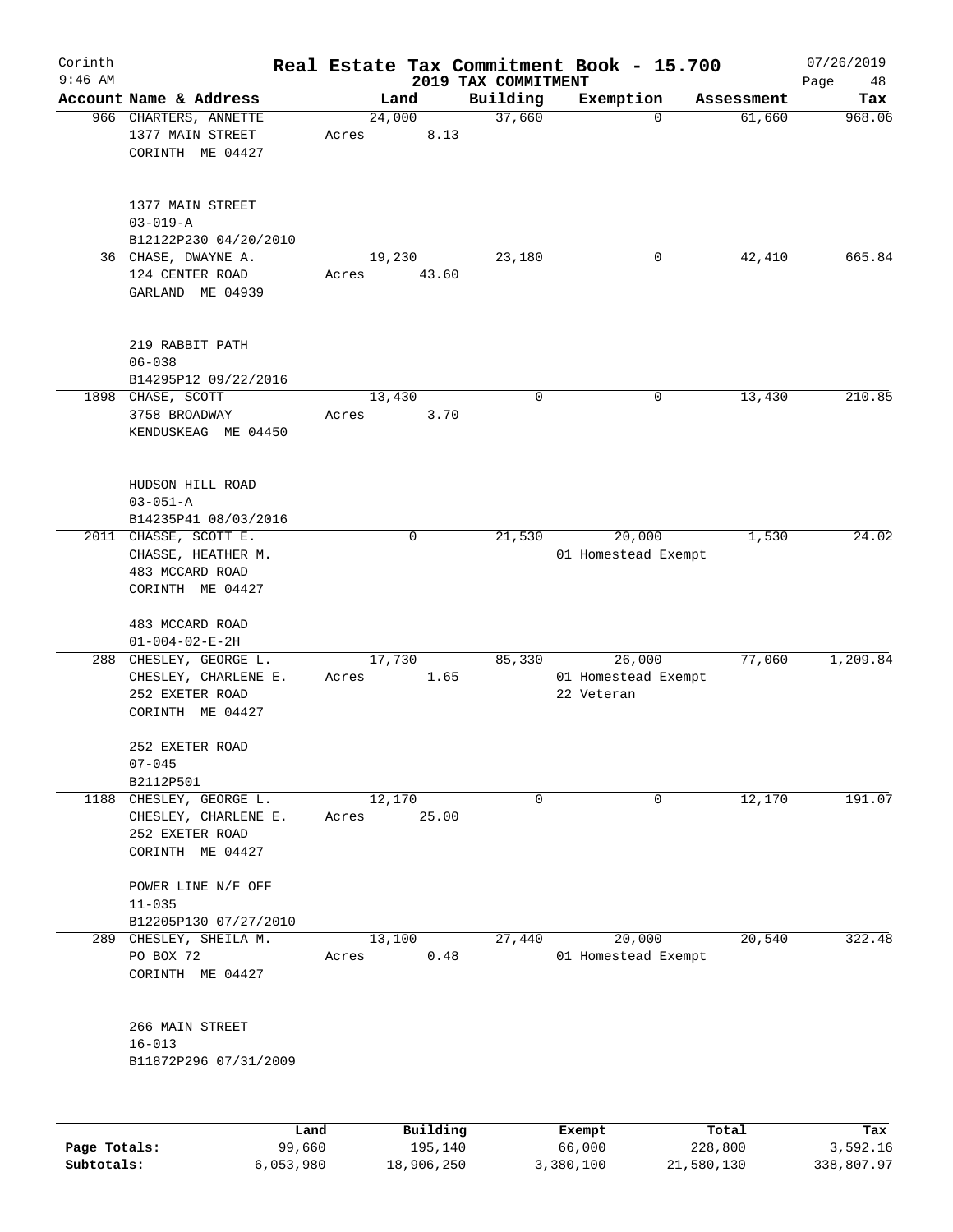| Corinth      |                                                                           |         |                |                                 | Real Estate Tax Commitment Book - 15.700 |              | 07/26/2019      |
|--------------|---------------------------------------------------------------------------|---------|----------------|---------------------------------|------------------------------------------|--------------|-----------------|
| $9:46$ AM    | Account Name & Address                                                    |         | Land           | 2019 TAX COMMITMENT<br>Building | Exemption                                | Assessment   | Page<br>49      |
|              | 690 CHESLEY, TIMOTHY S.                                                   |         | 20,570         | 48,750                          | 0                                        | 69,320       | Tax<br>1,088.32 |
|              | FLETCHER, CHRISTY &<br>GRAY, RICKY                                        | Acres   | 1.64           |                                 |                                          |              |                 |
|              | 26 MORISON AVE.                                                           |         |                |                                 |                                          |              |                 |
|              | CORINTH ME 04427                                                          |         |                |                                 |                                          |              |                 |
|              | 184 MAIN STREET                                                           |         |                |                                 |                                          |              |                 |
|              | $17 - 008$<br>B14534P336 07/03/2017                                       |         |                |                                 |                                          |              |                 |
|              | 1436 CHESLEY, TIMOTHY S.                                                  |         | 15,750         | 75,550                          | 20,000                                   | 71,300       | 1,119.41        |
|              | 26 MORISON AVENUE                                                         | Acres   | 0.52           |                                 | 01 Homestead Exempt                      |              |                 |
|              | CORINTH ME 04427                                                          |         |                |                                 |                                          |              |                 |
|              | 26 MORISON AVENUE                                                         |         |                |                                 |                                          |              |                 |
|              | $16 - 018$                                                                |         |                |                                 |                                          |              |                 |
|              | B10649P1 09/27/2006                                                       |         |                |                                 |                                          |              |                 |
|              | 1130 CHOINIERE, JUSTIN R.<br>81 BENSON ROAD                               | Acres   | 16,940<br>1.00 | 71,350                          | 0                                        | 88,290       | 1,386.15        |
|              | MONROE ME 04951                                                           |         |                |                                 |                                          |              |                 |
|              |                                                                           |         |                |                                 |                                          |              |                 |
|              | 20 HAYMAN DRIVE                                                           |         |                |                                 |                                          |              |                 |
|              | $05 - 042 - 05$                                                           |         |                |                                 |                                          |              |                 |
|              | B14994P154 09/26/2018<br>900 CHURCHILL, DAVID O                           |         | 37,510         | 72,140                          | 20,000                                   | 89,650       | 1,407.51        |
|              | 43 EXETER ROAD                                                            | Acres   | 5.00           |                                 | 01 Homestead Exempt                      |              |                 |
|              | CORINTH ME 04427                                                          |         |                |                                 |                                          |              |                 |
|              | 43 EXETER ROAD<br>$14 - 026$<br>B11271P127 01/11/2008 B9705P91 01/07/1991 |         |                |                                 |                                          |              |                 |
|              | 1690 CIOFFI, JOHN P.                                                      |         | 35,920         | 107,600                         | 20,000                                   | 123,520      | 1,939.26        |
|              | CIOFFI, AMY B.                                                            | Acres   | 50.24          |                                 | 01 Homestead Exempt                      |              |                 |
|              | 655 HUDSON ROAD<br>CORINTH ME 04427                                       |         |                |                                 |                                          |              |                 |
|              | 655 HUDSON ROAD<br>$12 - 038$                                             |         |                |                                 |                                          |              |                 |
|              | B7365P292                                                                 |         |                |                                 |                                          |              |                 |
| 1897         | CLAIR, DILLON R.                                                          |         | 25,000         | 198,370                         | 20,000                                   | 203,370      | 3,192.91        |
|              | 220 FOREST AVE                                                            | Acres   | 8.99           |                                 | 01 Homestead Exempt                      |              |                 |
|              | ORONO ME 04453                                                            |         |                |                                 |                                          |              |                 |
|              | 17 FARM POND RD                                                           |         |                |                                 |                                          |              |                 |
|              | $03 - 051 - 01$                                                           |         |                |                                 |                                          |              |                 |
|              | B13839P108 05/18/2015                                                     |         |                |                                 |                                          |              |                 |
|              | 299 CLARK JR, MERLAND E<br>105 EXETER ROAD                                | Acres   | 19,310<br>2.96 | 97,330                          | 20,000<br>01 Homestead Exempt            | 96,640       | 1,517.25        |
|              | CORINTH ME 04427                                                          |         |                |                                 |                                          |              |                 |
|              |                                                                           |         |                |                                 |                                          |              |                 |
|              | 105 EXETER ROAD<br>$14 - 027 - 05$                                        |         |                |                                 |                                          |              |                 |
|              | B4137P290 11/18/1987                                                      |         |                |                                 |                                          |              |                 |
|              |                                                                           |         |                |                                 |                                          |              |                 |
|              |                                                                           | Land    | Building       |                                 | Exempt                                   | Total        | Tax             |
| Page Totals: |                                                                           | 171,000 | 671,090        |                                 | 100,000                                  | 742,090      | 11,650.81       |
| Subtotals:   | 6,224,980                                                                 |         | 19,577,340     |                                 | 3,480,100                                | 22, 322, 220 | 350, 458.78     |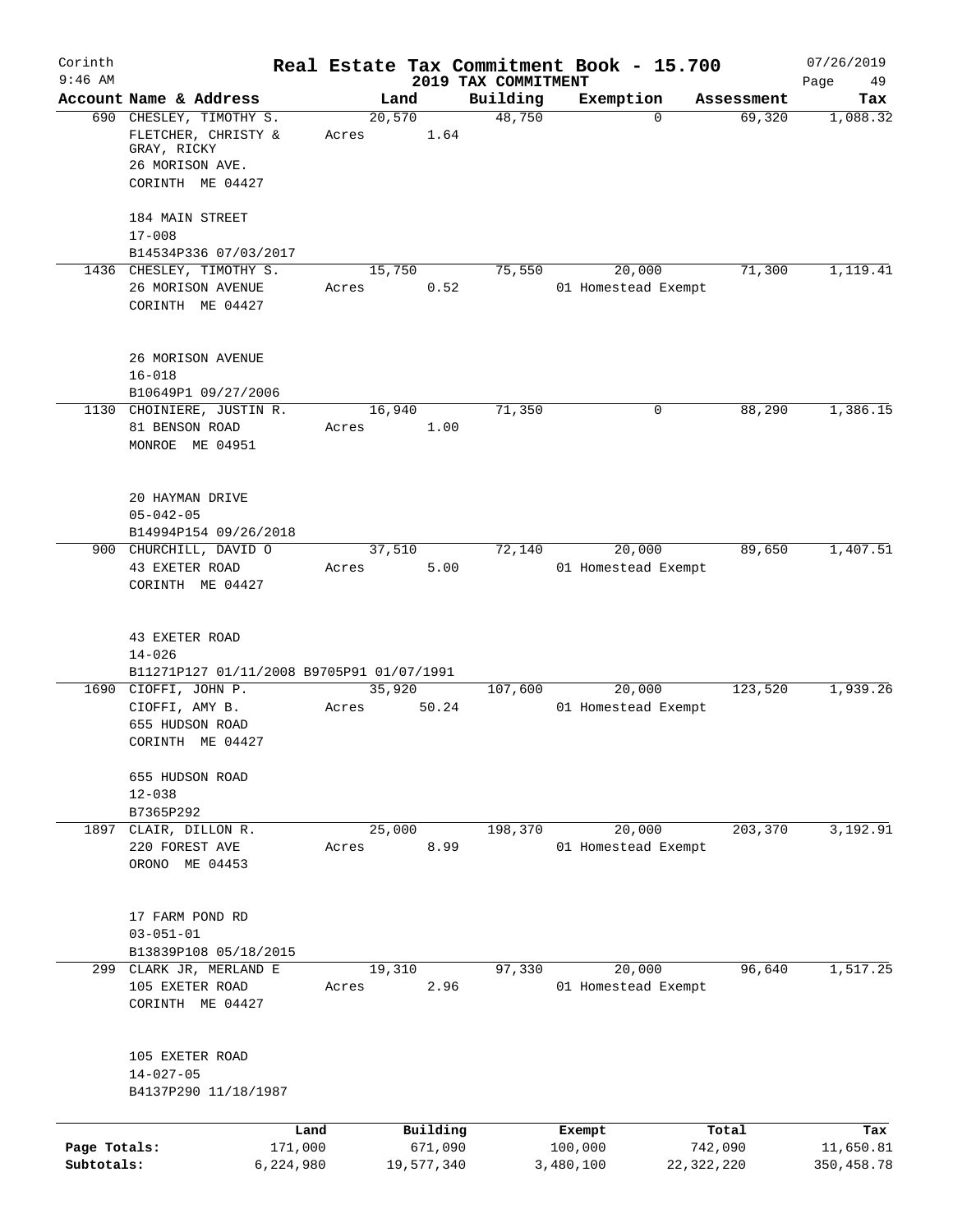| Corinth<br>$9:46$ AM       |                                                                                 |                      |        |                       |                                 | Real Estate Tax Commitment Book - 15.700 |                       | 07/26/2019             |
|----------------------------|---------------------------------------------------------------------------------|----------------------|--------|-----------------------|---------------------------------|------------------------------------------|-----------------------|------------------------|
|                            | Account Name & Address                                                          |                      | Land   |                       | 2019 TAX COMMITMENT<br>Building | Exemption                                | Assessment            | Page<br>50<br>Tax      |
|                            | 296 CLARK, DIANA L.                                                             |                      | 21,230 |                       | 55,190                          | 20,000                                   | 56,420                | 885.79                 |
|                            | 449 BLACK ROAD<br>CORINTH ME 04427                                              | Acres                |        | 5.74                  |                                 | 01 Homestead Exempt                      |                       |                        |
|                            | 449 BLACK RD                                                                    |                      |        |                       |                                 |                                          |                       |                        |
|                            | $02 - 032 - B$                                                                  |                      |        |                       |                                 |                                          |                       |                        |
|                            | B4177P38<br>2002 CLARK, NATHAN D.                                               |                      | 5,170  |                       | $\Omega$                        |                                          | 5,170<br>0            | 81.17                  |
|                            | CLARK, TONIA M.<br>89 CALLS HILL RD<br>DRESDEN ME 04342                         | Acres                |        | 2.56                  |                                 |                                          |                       |                        |
|                            | MCCARD ROAD OFF<br>$01 - 023 - E - 1$                                           |                      |        |                       |                                 |                                          |                       |                        |
|                            | B12091P338 04/02/2010                                                           |                      |        |                       |                                 |                                          |                       |                        |
|                            | 272 CLARK, NATHAN D.<br>CLARK, TONIA M.<br>89 CALLS HILL RD<br>DRESDEN ME 04342 | Acres                | 7,410  | 7.19                  | 15,840                          |                                          | 0<br>23,250           | 365.03                 |
|                            | MCCARD ROAD<br>$01 - 023 - C$<br>B12091P340 03/15/2010                          |                      |        |                       |                                 |                                          |                       |                        |
|                            | 1048 CLARK, NATHAN D. &<br>TONIA M.                                             |                      | 32,790 |                       | 78,880                          |                                          | 111,670<br>0          | 1,753.22               |
|                            | PIERCE, HARRY S.<br>89 CALLS HILL RD<br>DRESDEN ME 04342                        | Acres                |        | 33.31                 |                                 |                                          |                       |                        |
|                            | 175 MCCARD ROAD<br>$01 - 023 - D$                                               |                      |        |                       |                                 |                                          |                       |                        |
|                            | B12562P282 08/15/2011<br>198 CLARK, NATHAN D. &                                 |                      | 21,850 |                       | $\mathsf{O}$                    |                                          | 0<br>21,850           | 343.04                 |
|                            | TONIA M.                                                                        |                      |        |                       |                                 |                                          |                       |                        |
|                            | PIERCE, HARRY S.<br>89 CALL HILL RD<br>DRESDEN ME 04342                         | Acres                |        | 17.90                 |                                 |                                          |                       |                        |
|                            | MCCARD ROAD<br>$01 - 023 - B$                                                   |                      |        |                       |                                 |                                          |                       |                        |
|                            | B12562P282 08/15/2011                                                           |                      |        |                       |                                 |                                          | 80,770                |                        |
|                            | 300 CLARK, RAMONA<br>CLARK, RODNEY C.<br>486 GRANT ROAD<br>CORINTH ME 04427     | Acres                | 23,970 | 10.00                 | 76,800                          | 20,000<br>01 Homestead Exempt            |                       | 1,268.09               |
|                            | 486 GRANT ROAD<br>$02 - 055 - 07$<br>B4120P365                                  |                      |        |                       |                                 |                                          |                       |                        |
|                            | 301 CLARK, STANLEY C.                                                           |                      | 24,370 |                       | 93,370                          | 26,000                                   | 91,740                | 1,440.32               |
|                            | CLARK, DIANNE<br>382 BLACK ROAD<br>CORINTH ME 04427                             | Acres                |        | 13.00                 |                                 | 22 Veteran<br>01 Homestead Exempt        |                       |                        |
|                            | 382 BLACK RD<br>$02 - 029 - A$<br>B4537P148                                     |                      |        |                       |                                 |                                          |                       |                        |
|                            |                                                                                 | Land                 |        | Building              |                                 | Exempt                                   | Total                 | Tax                    |
| Page Totals:<br>Subtotals: |                                                                                 | 136,790<br>6,361,770 |        | 320,080<br>19,897,420 |                                 | 66,000<br>3,546,100                      | 390,870<br>22,713,090 | 6,136.66<br>356,595.44 |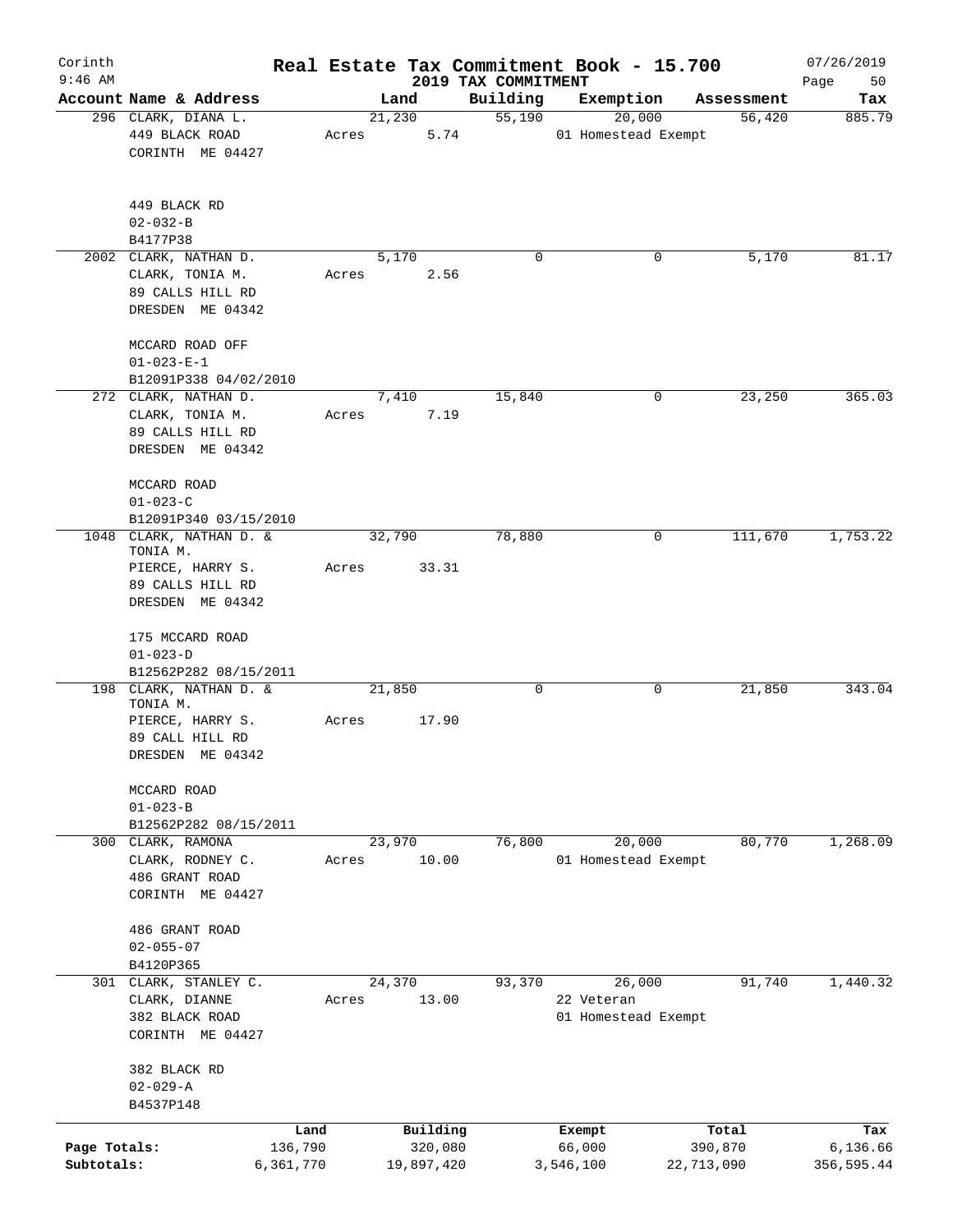| Corinth<br>$9:46$ AM       |                                                                                          |                      |       |                         |      | 2019 TAX COMMITMENT | Real Estate Tax Commitment Book - 15.700 |             |            | 07/26/2019<br>Page<br>51 |
|----------------------------|------------------------------------------------------------------------------------------|----------------------|-------|-------------------------|------|---------------------|------------------------------------------|-------------|------------|--------------------------|
|                            | Account Name & Address                                                                   |                      |       | Land                    |      | Building            | Exemption                                |             | Assessment | Tax                      |
|                            | 28 CLARK, STANLEY C.<br>CLARK, DIANNE W.<br>382 BLACK ROAD<br>CORINTH ME 04427           |                      | Acres | 14,440                  | 5.10 | $\mathbf 0$         |                                          | $\mathbf 0$ | 14,440     | 226.71                   |
|                            | <b>BLACK RD</b><br>$02 - 029 - B$<br>B11106P70 08/28/2007                                |                      |       |                         |      |                     |                                          |             |            |                          |
|                            | 308 CLEMENT JR, NATHAN N<br>CLEMENT, FAUSTINE B.<br>38 HAYMAN DR<br>CORINTH ME 04427     |                      | Acres | 18,150                  | 2.00 | 60,020              | 20,000<br>01 Homestead Exempt            |             | 58,170     | 913.27                   |
|                            | 38 HAYMAN DRIVE<br>$05 - 042 - 11$<br>B12424P103 03/14/2011                              |                      |       |                         |      |                     |                                          |             |            |                          |
|                            | 1604 CLEMENT JR, NATHAN N<br>CLEMENT, FAUSTINE B<br>38 HAYMAN DR<br>CORINTH ME 04427     |                      | Acres | 18,260                  | 2.09 | 26,080              |                                          | 0           | 44,340     | 696.14                   |
|                            | 42 HAYMAN DRIVE<br>$05 - 042 - 15$<br>B7045P19                                           |                      |       |                         |      |                     |                                          |             |            |                          |
|                            | 303 CLEMENT SR, RICKY LEE<br>33 HAYMAN DRIVE<br>CORINTH ME 04427                         |                      | Acres | 17,100                  | 1.13 | 22,540              |                                          | 0           | 39,640     | 622.35                   |
|                            | 31 HAYMAN DRIVE<br>$05 - 042 - 08$<br>B11302P41 02/25/2008 B4753P251                     |                      |       |                         |      |                     |                                          |             |            |                          |
|                            | 309 CLEMENT SR, RICKY LEE<br>CLEMENT, JEANNE ANNE<br>33 HAYMAN DRIVE<br>CORINTH ME 04427 |                      | Acres | 17,040                  | 1.08 | 43,410              | 20,000<br>01 Homestead Exempt            |             | 40,450     | 635.06                   |
|                            | 33 HAYMAN DRIVE<br>$05 - 042 - 10$<br>B4753P2                                            |                      |       |                         |      |                     |                                          |             |            |                          |
| 1555                       | CLEMENT, BRIAN W.<br>CLEMENT, TANYA L.<br>63 HAYMAN DRIVE<br>CORINTH ME 04427            |                      | Acres | 19,750                  | 3.32 | 117,220             | 20,000<br>01 Homestead Exempt            |             | 116,970    | 1,836.43                 |
|                            | 63 HAYMAN DRIVE<br>$05 - 042 - 14$<br>B12823P72 04/27/2012                               |                      |       |                         |      |                     |                                          |             |            |                          |
| 418                        | CLEMENT, BRIAN W. JR.<br>828 MAIN STREET<br>CORINTH ME 04427                             |                      | Acres | 17,380                  | 1.36 | 53,730              | 20,000<br>01 Homestead Exempt            |             | 51,110     | 802.43                   |
|                            | 828 MAIN STREET<br>$05 - 041 - C$<br>B12813P10 05/08/2012                                |                      |       |                         |      |                     |                                          |             |            |                          |
|                            |                                                                                          | Land                 |       | Building                |      |                     | Exempt                                   |             | Total      | Tax                      |
| Page Totals:<br>Subtotals: |                                                                                          | 122,120<br>6,483,890 |       | 323,000<br>20, 220, 420 |      |                     | 80,000<br>3,626,100                      | 23,078,210  | 365,120    | 5,732.39<br>362, 327.83  |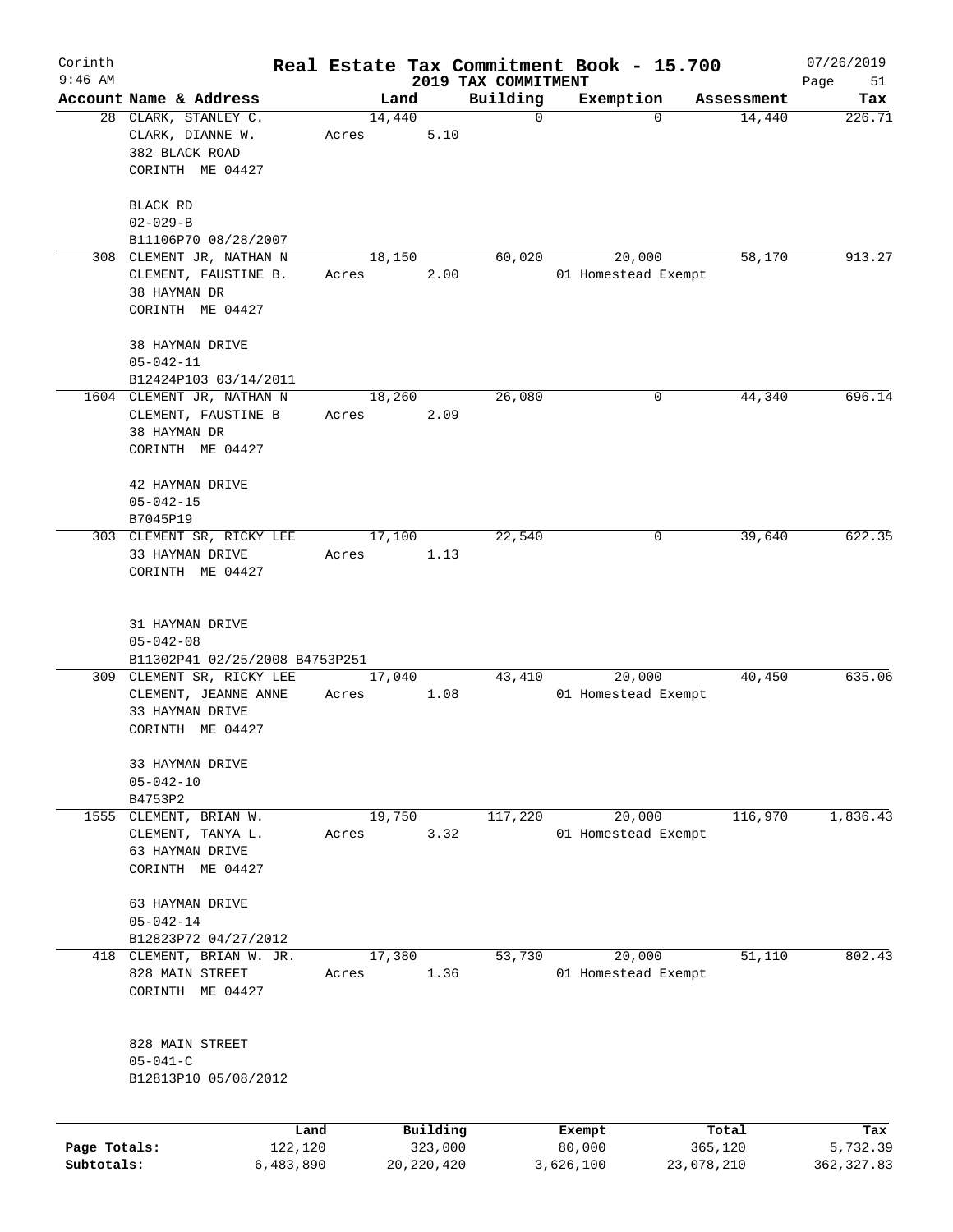| Corinth<br>$9:46$ AM |                                            |        |            | 2019 TAX COMMITMENT | Real Estate Tax Commitment Book - 15.700 |              | 07/26/2019        |
|----------------------|--------------------------------------------|--------|------------|---------------------|------------------------------------------|--------------|-------------------|
|                      | Account Name & Address                     |        | Land       | Building            | Exemption                                | Assessment   | Page<br>52<br>Tax |
|                      | 304 CLEMENT, DWAIN G.                      | 17,510 |            | 64,270              | 20,000                                   | 61,780       | 969.95            |
|                      | CLEMENT, WAYNE V.                          | Acres  | 2.53       |                     | 01 Homestead Exempt                      |              |                   |
|                      | 611 MUDGETT ROAD                           |        |            |                     |                                          |              |                   |
|                      | CORINTH ME 04427                           |        |            |                     |                                          |              |                   |
|                      |                                            |        |            |                     |                                          |              |                   |
|                      | 611 MUDGETT ROAD                           |        |            |                     |                                          |              |                   |
|                      | $02 - 004$                                 |        |            |                     |                                          |              |                   |
|                      | B5827P202 03/28/1995                       |        |            |                     |                                          |              |                   |
| 1913                 | CLEMENT, FAUSTINE BESS                     | 18,660 |            | 43,320              | 20,000                                   | 41,980       | 659.09            |
|                      | PELKEY, BILLIE-JO                          | Acres  | 2.42       |                     | 01 Homestead Exempt                      |              |                   |
|                      | 38 HAYMAN DRIVE                            |        |            |                     |                                          |              |                   |
|                      | CORINTH ME 04427                           |        |            |                     |                                          |              |                   |
|                      |                                            |        |            |                     |                                          |              |                   |
|                      | 40 HAYMAN DRIVE                            |        |            |                     |                                          |              |                   |
|                      | $05 - 042 - 11 - A$                        |        |            |                     |                                          |              |                   |
|                      | B12424P100 03/14/2011                      |        |            |                     |                                          |              |                   |
|                      | 284 CLEMENT, FAUSTINE BESS                 | 18,170 |            | 57,050              | 0                                        | 75,220       | 1,180.95          |
|                      | C/O BUSWELL, JR.                           | Acres  | 2.02       |                     |                                          |              |                   |
|                      | KENNETH & DONETTA                          |        |            |                     |                                          |              |                   |
|                      | 48 HAYMAN DRIVE                            |        |            |                     |                                          |              |                   |
|                      | CORINTH ME 04427                           |        |            |                     |                                          |              |                   |
|                      |                                            |        |            |                     |                                          |              |                   |
|                      | 48 HAYMAN DRIVE                            |        |            |                     |                                          |              |                   |
|                      | $05 - 042 - 13$                            |        |            |                     |                                          |              |                   |
|                      | B6551P322<br>306 CLEMENT, JEAN M.          | 35,330 |            | 39,860              | 26,000                                   | 49,190       | 772.28            |
|                      | 32 HAYMAN DRIVE                            | Acres  | 24.88      |                     | 31 Vetrans Widow                         |              |                   |
|                      | CORINTH ME 04427                           |        |            |                     | 01 Homestead Exempt                      |              |                   |
|                      |                                            |        |            |                     |                                          |              |                   |
|                      |                                            |        |            |                     |                                          |              |                   |
|                      | 32 HAYMAN DRIVE                            |        |            |                     |                                          |              |                   |
|                      | $05 - 042$                                 |        |            |                     |                                          |              |                   |
|                      | B4319P290                                  |        |            |                     |                                          |              |                   |
|                      | 1943 CLOUGH, ARTHUR                        |        | 0          | 22,520              | 22,520                                   | 0            | 0.00              |
|                      | 344 MAIN ST LOT 27                         |        |            |                     | 01 Homestead Exempt                      |              |                   |
|                      | CORINTH ME 04427                           |        |            |                     | 22 Veteran                               |              |                   |
|                      |                                            |        |            |                     |                                          |              |                   |
|                      |                                            |        |            |                     |                                          |              |                   |
|                      | 344 MAIN STREET LOT 27<br>$08 - 003 - 27H$ |        |            |                     |                                          |              |                   |
|                      | 606 COCCO, CHERI                           | 27,210 |            | $\mathbf 0$         | 0                                        | 27,210       | 427.20            |
|                      | 3 MARCY DRIVE                              | Acres  | 29.00      |                     |                                          |              |                   |
|                      | E. ROCHESTER NH 03868                      |        |            |                     |                                          |              |                   |
|                      |                                            |        |            |                     |                                          |              |                   |
|                      |                                            |        |            |                     |                                          |              |                   |
|                      | 1453 MAIN STREET                           |        |            |                     |                                          |              |                   |
|                      | $03 - 046$                                 |        |            |                     |                                          |              |                   |
|                      | B14626P289 08/14/2017                      |        |            |                     |                                          |              |                   |
|                      | 765 COCHRAN, STEVEN                        | 16,610 |            | 107,240             | 20,000                                   | 103,850      | 1,630.45          |
|                      | COCHRAN, SHERRI                            | Acres  | 1.76       |                     | 01 Homestead Exempt                      |              |                   |
|                      | 323 HUDSON ROAD                            |        |            |                     |                                          |              |                   |
|                      | CORINTH ME 04427                           |        |            |                     |                                          |              |                   |
|                      |                                            |        |            |                     |                                          |              |                   |
|                      | 323 HUDSON ROAD                            |        |            |                     |                                          |              |                   |
|                      | $09 - 002 - D$                             |        |            |                     |                                          |              |                   |
|                      | B14566P223 08/01/2017                      |        |            |                     |                                          |              |                   |
|                      |                                            |        |            |                     |                                          |              |                   |
|                      | Land                                       |        | Building   |                     | Exempt                                   | Total        | Tax               |
| Page Totals:         | 133,490                                    |        | 334,260    |                     | 108,520                                  | 359,230      | 5,639.92          |
| Subtotals:           | 6,617,380                                  |        | 20,554,680 |                     | 3,734,620                                | 23, 437, 440 | 367,967.75        |
|                      |                                            |        |            |                     |                                          |              |                   |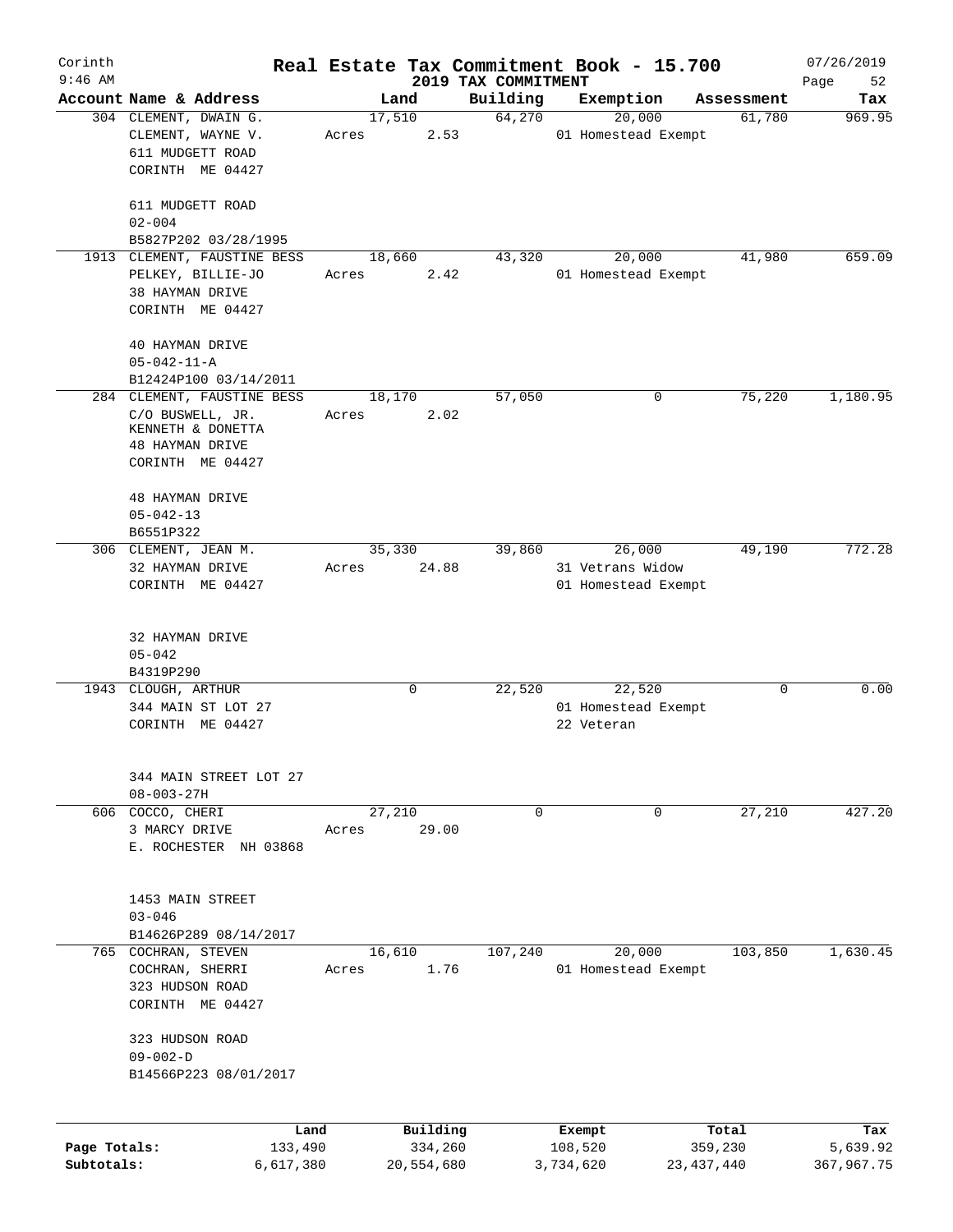| Corinth      |                                                        |        |          |                     | Real Estate Tax Commitment Book - 15.700 |                       | 07/26/2019      |
|--------------|--------------------------------------------------------|--------|----------|---------------------|------------------------------------------|-----------------------|-----------------|
| $9:46$ AM    |                                                        |        |          | 2019 TAX COMMITMENT |                                          |                       | Page<br>53      |
|              | Account Name & Address<br>1129 COGAR, CRAIG LEE        | 20,390 | Land     | Building<br>224,840 | Exemption<br>20,000                      | Assessment<br>225,230 | Tax<br>3,536.11 |
|              | 139 MAIN STREET<br>CORINTH ME 04427                    | Acres  | 1.49     |                     | 01 Homestead Exempt                      |                       |                 |
|              | 139 MAIN STREET<br>$17 - 003$<br>B10771P160 12/12/2006 |        |          |                     |                                          |                       |                 |
| 52           | COHEN, ANDREW B.                                       | 22,460 |          | 80,520              | 20,000                                   | 82,980                | 1,302.79        |
|              | COHEN, HEIDI G.                                        | Acres  | 6.80     |                     | 01 Homestead Exempt                      |                       |                 |
|              | 539 HUDSON RD<br>CORINTH ME 04427                      |        |          |                     |                                          |                       |                 |
|              | 539 HUDSON ROAD<br>$09 - 029 - A$                      |        |          |                     |                                          |                       |                 |
|              | B11393P136 05/13/2008                                  |        |          |                     |                                          |                       |                 |
|              | 1469 COLBATH, ANDREA                                   |        | 0        | 9,720               | 9,720                                    | 0                     | 0.00            |
|              | 30 EXETER RD LOT 17                                    |        |          |                     | 01 Homestead Exempt                      |                       |                 |
|              | CORINTH ME 04427                                       |        |          |                     |                                          |                       |                 |
|              | 30 EXETER ROAD LOT 17<br>$15 - 012 - 17H$              |        |          |                     |                                          |                       |                 |
|              | 1904 COLE, BARRY L.                                    | 17,030 |          | 121,790             | 20,000                                   | 118,820               | 1,865.47        |
|              | COLE, PAULA F.                                         | Acres  | 1.07     |                     | 01 Homestead Exempt                      |                       |                 |
|              | 10 BRUCE ROAD<br>CORINTH ME 04427                      |        |          |                     |                                          |                       |                 |
|              | 10 BRUCE RD                                            |        |          |                     |                                          |                       |                 |
|              | $08 - 012 - 24$                                        |        |          |                     |                                          |                       |                 |
|              | B10585P244 08/17/2006<br>311 COLE, BILLIE JO           | 15,730 |          | 85,580              | 20,000                                   | 81,310                | 1,276.57        |
|              | COLE, JAMES A.                                         | Acres  | 1.00     |                     | 01 Homestead Exempt                      |                       |                 |
|              | 240 BEANS MILL ROAD                                    |        |          |                     |                                          |                       |                 |
|              | CORINTH ME 04427                                       |        |          |                     |                                          |                       |                 |
|              | 240 BEANS MILL RD<br>$04 - 019 - 15$                   |        |          |                     |                                          |                       |                 |
|              | B4772P249                                              |        |          |                     |                                          |                       |                 |
| 312          | COLE, CLAYTON F.                                       | 28,240 |          | 139,790             | 20,000                                   | 148,030               | 2,324.07        |
|              | COLE, PAULA J.                                         | Acres  | 10.10    |                     | 01 Homestead Exempt                      |                       |                 |
|              | 234 WEST CORINTH ROAD                                  |        |          |                     |                                          |                       |                 |
|              | CORINTH ME 04427                                       |        |          |                     |                                          |                       |                 |
|              | 230 WEST CORINTH ROAD                                  |        |          |                     |                                          |                       |                 |
|              | $05 - 021$                                             |        |          |                     |                                          |                       |                 |
|              | B3889P243                                              |        |          |                     |                                          |                       |                 |
| 316          | COLLINS, ALTON L.                                      | 17,150 |          | 47,250              | 0                                        | 64,400                | 1,011.08        |
|              | COLLINS, PENNY L.                                      | Acres  | 1.17     |                     |                                          |                       |                 |
|              | 272 HUDSON ROAD                                        |        |          |                     |                                          |                       |                 |
|              | CORINTH ME 04427                                       |        |          |                     |                                          |                       |                 |
|              | 276 HUDSON ROAD                                        |        |          |                     |                                          |                       |                 |
|              | $11 - 029$                                             |        |          |                     |                                          |                       |                 |
|              | B3965P257                                              |        |          |                     |                                          |                       |                 |
|              |                                                        |        |          |                     |                                          |                       |                 |
|              | Land                                                   |        | Building |                     | Exempt                                   | Total                 | Tax             |
| Page Totals: | 121,000                                                |        | 709,490  |                     | 109,720                                  | 720,770               | 11,316.09       |

**Subtotals:** 6,738,380 21,264,170 3,844,340 24,158,210 379,283.84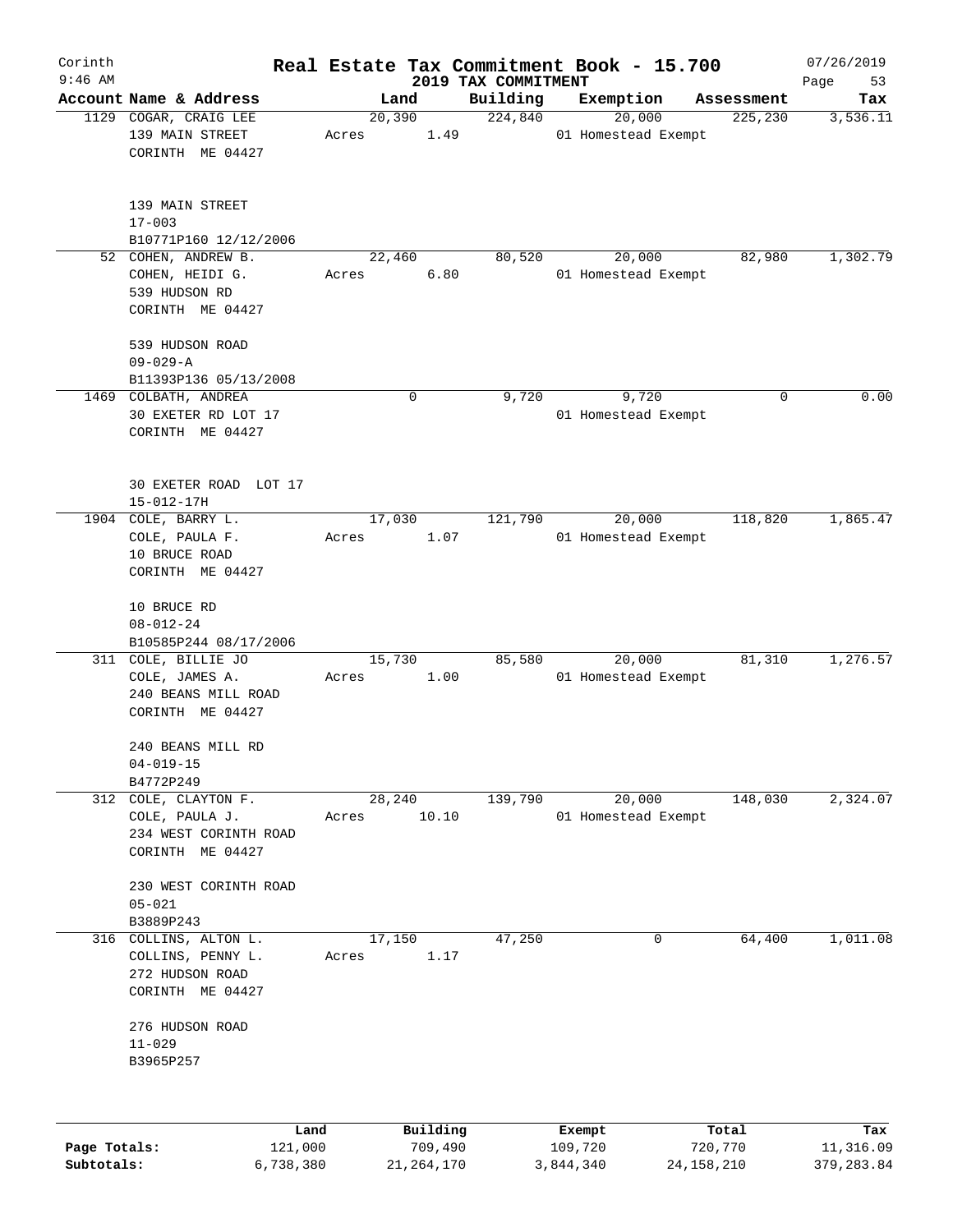| Corinth<br>$9:46$ AM |                               |       |            |                                 | Real Estate Tax Commitment Book - 15.700 |            | 07/26/2019        |
|----------------------|-------------------------------|-------|------------|---------------------------------|------------------------------------------|------------|-------------------|
|                      | Account Name & Address        |       | Land       | 2019 TAX COMMITMENT<br>Building | Exemption                                | Assessment | 54<br>Page<br>Tax |
|                      | 315 COLLINS, ALTON L.         |       | 13,010     | $\overline{53,120}$             | 26,000                                   | 40,130     | 630.04            |
|                      | 272 HUDSON ROAD               | Acres | 0.47       |                                 | 01 Homestead Exempt                      |            |                   |
|                      | CORINTH ME 04427              |       |            |                                 | 22 Veteran                               |            |                   |
|                      |                               |       |            |                                 |                                          |            |                   |
|                      | 272 HUDSON ROAD<br>$11 - 028$ |       |            |                                 |                                          |            |                   |
|                      | B2161P150                     |       |            |                                 |                                          |            |                   |
|                      | 937 COLLINS, CASSANDRA        |       | 18,630     | 123,010                         | 20,000                                   | 121,640    | 1,909.75          |
|                      | 60 BEANS MILL ROAD            | Acres | 3.50       |                                 | 01 Homestead Exempt                      |            |                   |
|                      | CORINTH ME 04427              |       |            |                                 |                                          |            |                   |
|                      | 60 BEANS MILL RD              |       |            |                                 |                                          |            |                   |
|                      | $07 - 021 - B$                |       |            |                                 |                                          |            |                   |
|                      | B14196P20 06/29/2016          |       |            |                                 |                                          |            |                   |
|                      | 318 COLLINS, CHRISTOPHER M.   |       | 17,670     | 78,280                          | 20,000                                   | 75,950     | 1,192.42          |
|                      | COLLINS, WILHELMINA D.        | Acres | 1.60       |                                 | 01 Homestead Exempt                      |            |                   |
|                      | P.O. BOX 384                  |       |            |                                 |                                          |            |                   |
|                      | CORINTH ME 04427              |       |            |                                 |                                          |            |                   |
|                      |                               |       |            |                                 |                                          |            |                   |
|                      | 1003 MAIN STREET              |       |            |                                 |                                          |            |                   |
|                      | $05 - 054 - A$                |       |            |                                 |                                          |            |                   |
|                      | B3531P118 06/06/1984          |       |            |                                 |                                          |            |                   |
|                      | 1985 COLLINS, DAVID A.        |       | 15,730     | 40,500                          | 20,000                                   | 36,230     | 568.81            |
|                      | HART, ASHLEIGH A.             | Acres | 1.00       |                                 | 01 Homestead Exempt                      |            |                   |
|                      | 501 WEST CORINTH RD           |       |            |                                 |                                          |            |                   |
|                      | CORINTH ME 04427              |       |            |                                 |                                          |            |                   |
|                      | 501 WEST CORINTH ROAD         |       |            |                                 |                                          |            |                   |
|                      | $01 - 041 - A - 01$           |       |            |                                 |                                          |            |                   |
|                      | B13491P48 03/25/2014          |       |            |                                 |                                          |            |                   |
|                      | 319 COLLINS, RALPH H.         |       | 13,740     | 44,240                          | 0                                        | 57,980     | 910.29            |
|                      | COLLINS, JUDY M.              | Acres | 0.68       |                                 |                                          |            |                   |
|                      | 318 HUDSON ROAD               |       |            |                                 |                                          |            |                   |
|                      | CORINTH ME 04427              |       |            |                                 |                                          |            |                   |
|                      |                               |       |            |                                 |                                          |            |                   |
|                      | 10 RIDGE ROAD                 |       |            |                                 |                                          |            |                   |
|                      | $11 - 031 - A$                |       |            |                                 |                                          |            |                   |
|                      | B13922P49 08/07/2015          |       |            |                                 |                                          |            |                   |
|                      | 1890 COLLINS, RALPH H.        |       | 16,680     | 143,050                         | 26,000                                   | 133,730    | 2,099.56          |
|                      | COLLINS, JUDITH M.            | Acres | 1.82       |                                 | 22 Veteran                               |            |                   |
|                      | 318 HUDSON ROAD               |       |            |                                 | 01 Homestead Exempt                      |            |                   |
|                      | CORINTH ME 04427              |       |            |                                 |                                          |            |                   |
|                      | 318 HUDSON ROAD               |       |            |                                 |                                          |            |                   |
|                      | $12 - 009 - C$                |       |            |                                 |                                          |            |                   |
|                      | B6701P81 06/01/1998           |       |            |                                 |                                          |            |                   |
| 323                  | COLLINS, WAYNE R.             |       | 10,090     | 0                               | 0                                        | 10,090     | 158.41            |
|                      | COLLINS, DELMA J.             | Acres | 1.35       |                                 |                                          |            |                   |
|                      | 67 PEIRCE RD                  |       |            |                                 |                                          |            |                   |
|                      | HUDSON ME 04449               |       |            |                                 |                                          |            |                   |
|                      |                               |       |            |                                 |                                          |            |                   |
|                      | TATE ROAD                     |       |            |                                 |                                          |            |                   |
|                      | $06 - 012 - B - 04$           |       |            |                                 |                                          |            |                   |
|                      | B2312P249                     |       |            |                                 |                                          |            |                   |
|                      |                               |       |            |                                 |                                          |            |                   |
|                      | Land                          |       | Building   |                                 | Exempt                                   | Total      | Tax               |
| Page Totals:         | 105,550                       |       | 482,200    |                                 | 112,000                                  | 475,750    | 7,469.28          |
| Subtotals:           | 6,843,930                     |       | 21,746,370 |                                 | 3,956,340                                | 24,633,960 | 386,753.12        |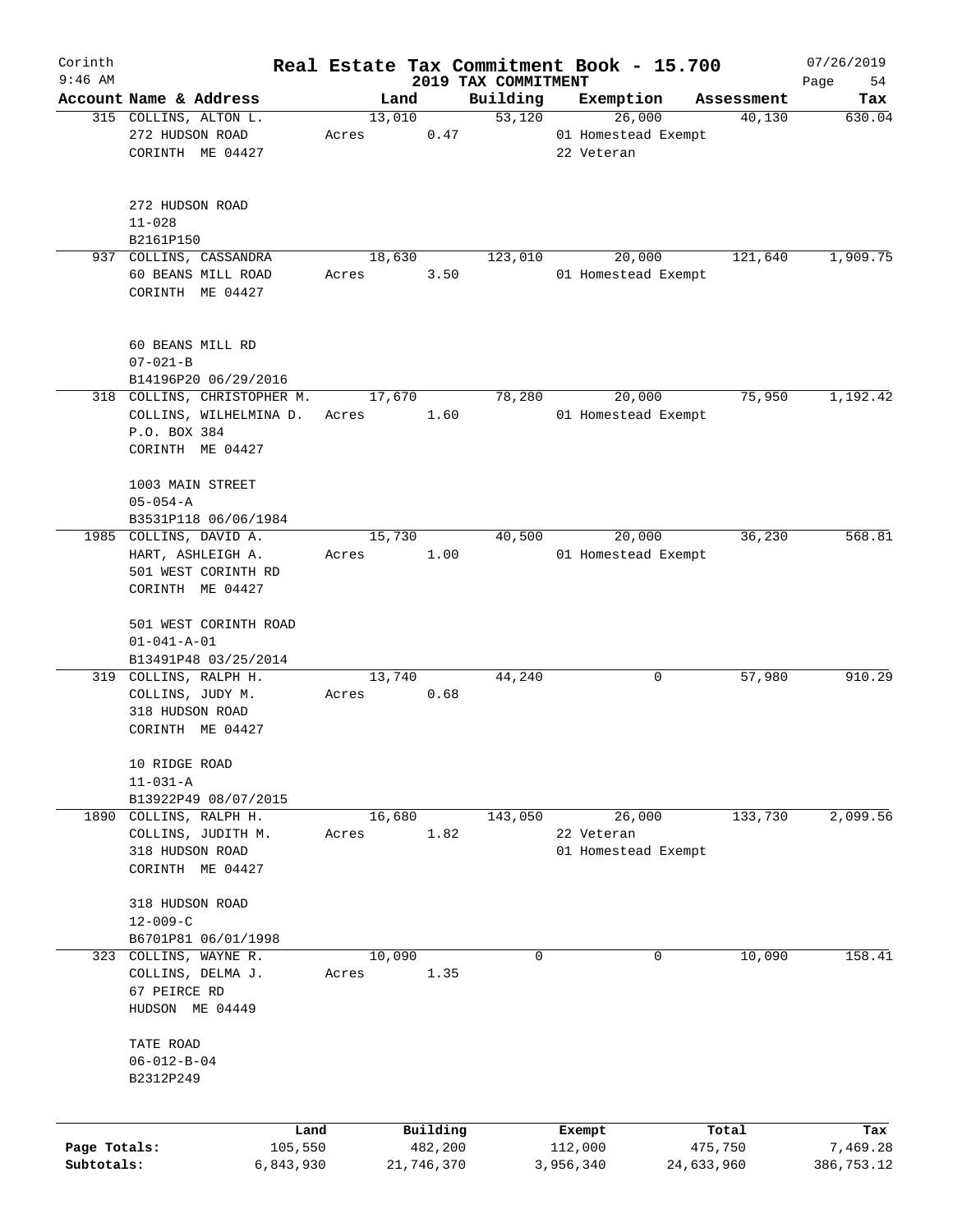| Corinth<br>$9:46$ AM |                                                                | Real Estate Tax Commitment Book - 15.700 | 2019 TAX COMMITMENT |                               |                  | 07/26/2019<br>55<br>Page |
|----------------------|----------------------------------------------------------------|------------------------------------------|---------------------|-------------------------------|------------------|--------------------------|
|                      | Account Name & Address                                         | Land                                     | Building            | Exemption                     | Assessment       | Tax                      |
|                      | 1769 COMMEAU II, KENT<br>71 GRANT ROAD<br>CORINTH ME 04427     | 0                                        | 20,540              | 20,000<br>01 Homestead Exempt | 540              | 8.48                     |
|                      | 71 GRANT ROAD<br>$05 - 020 - 03H$                              |                                          |                     |                               |                  |                          |
|                      | 1009 COMMEAU, CYNTHIA<br>303 NOTCH ROAD<br>CORINTH ME 04427    | 10,840<br>2.00<br>Acres                  | $\mathbf 0$         | 0                             | 10,840           | 170.19                   |
|                      | NOTCH ROAD<br>$04 - 041 - A$<br>B14390P209 01/12/2017          |                                          |                     |                               |                  |                          |
|                      | 1948 COMMEAU, CYNTHIA A.<br>303 NOTCH ROAD<br>CORINTH ME 04427 | 18,350<br>3.26<br>Acres                  | $\mathbf 0$         | 0                             | 18,350           | 288.09                   |
|                      | 238 NOTCH ROAD<br>$04 - 041 - D$<br>B13847P249 05/27/2015      |                                          |                     |                               |                  |                          |
|                      | 943 COMMEAU, CYNTHIA A.<br>303 NOTCH RD<br>CORINTH ME 04427    | 29,940<br>20.74<br>Acres                 | $\mathbf 0$         | 0                             | 29,940           | 470.06                   |
|                      | NOTCH ROAD<br>$04 - 041$<br>B11538P15 09/19/2008               |                                          |                     |                               |                  |                          |
|                      | 656 COMMEAU, CYNTHIA A.<br>303 NOTCH ROAD<br>CORINTH ME 04427  | 21,810<br>11.46<br>Acres                 | $\mathbf 0$         | 0                             | 21,810           | 342.42                   |
|                      | NOTCH ROAD<br>$04 - 044 - 07$<br>B12516P85 06/24/2011          |                                          |                     |                               |                  |                          |
|                      | 1553 COMMEAU, CYNTHIA A.<br>303 NOTCH ROAD<br>CORINTH ME 04427 | 17,940<br>30.00<br>Acres                 | $\mathbf 0$         | 0                             | 17,940           | 281.66                   |
|                      | NOTCH ROAD<br>$04 - 039$<br>B11538P13 09/19/2008               |                                          |                     |                               |                  |                          |
|                      | 332 COMMEAU, CYNTHIA A.<br>303 NOTCH ROAD<br>CORINTH ME 04427  | 22,210<br>11.80<br>Acres                 | $\mathbf 0$         | $\mathbf 0$                   | 22,210           | 348.70                   |
|                      | NOTCH ROAD<br>$04 - 044 - 08$<br>B11538P12 09/19/2008          |                                          |                     |                               |                  |                          |
| Page Totals:         | Land<br>121,090                                                | Building<br>20,540                       |                     | Exempt<br>20,000              | Total<br>121,630 | Tax<br>1,909.60          |

**Subtotals:** 6,965,020 21,766,910 3,976,340 24,755,590 388,662.72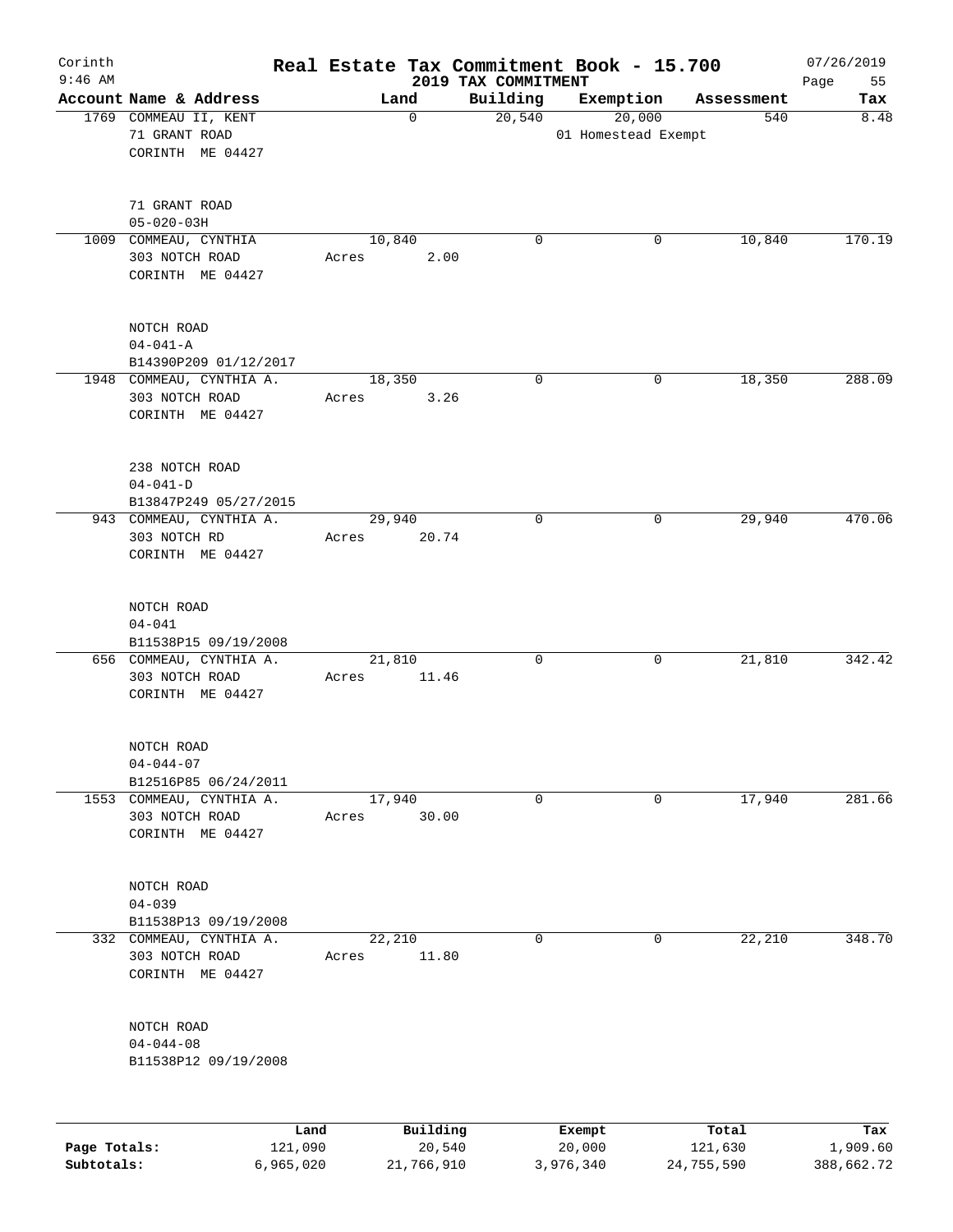| Corinth<br>$9:46$ AM |                                                                  |           |       |        |            | Real Estate Tax Commitment Book - 15.700 |             |                               |          |            | 07/26/2019        |
|----------------------|------------------------------------------------------------------|-----------|-------|--------|------------|------------------------------------------|-------------|-------------------------------|----------|------------|-------------------|
|                      | Account Name & Address                                           |           |       | Land   |            | 2019 TAX COMMITMENT<br>Building          |             | Exemption                     |          | Assessment | 56<br>Page<br>Tax |
|                      | 333 COMMEAU, CYNTHIA A.                                          |           |       | 20,820 |            |                                          | $\mathbf 0$ |                               | $\Omega$ | 20,820     | 326.87            |
|                      | 303 NOTCH ROAD<br>CORINTH ME 04427                               |           | Acres |        | 10.60      |                                          |             |                               |          |            |                   |
|                      | NOTCH ROAD                                                       |           |       |        |            |                                          |             |                               |          |            |                   |
|                      | $04 - 044 - 09$<br>B11538P12 09/19/2008                          |           |       |        |            |                                          |             |                               |          |            |                   |
|                      | 331 COMMEAU, CYNTHIA A.                                          |           |       | 17,160 |            |                                          | $\mathbf 0$ |                               | 0        | 17,160     | 269.41            |
|                      | 303 NOTCH ROAD<br>CORINTH ME 04427                               |           | Acres |        | 11.00      |                                          |             |                               |          |            |                   |
|                      | NOTCH ROAD<br>$04 - 040 - A$                                     |           |       |        |            |                                          |             |                               |          |            |                   |
|                      | B11538P10 09/19/2008                                             |           |       |        |            |                                          |             |                               |          |            |                   |
|                      | 330 COMMEAU, CYNTHIA A.<br>303 NOTCH ROAD<br>CORINTH ME 04427    |           | Acres | 60,910 | 188.40     | 255,450                                  |             | 20,000<br>01 Homestead Exempt |          | 296,360    | 4,652.85          |
|                      |                                                                  |           |       |        |            |                                          |             |                               |          |            |                   |
|                      | 303 NOTCH ROAD<br>$04 - 040$                                     |           |       |        |            |                                          |             |                               |          |            |                   |
|                      | B11538P7 09/19/2008                                              |           |       |        |            |                                          |             |                               |          |            |                   |
|                      | 1955 COMMEAU, CYNTHIA A.                                         |           |       | 16,890 |            | 19,990                                   |             |                               | 0        | 36,880     | 579.02            |
|                      | 303 NOTCH ROAD<br>CORINTH ME 04427                               |           | Acres |        | 2.00       |                                          |             |                               |          |            |                   |
|                      | 254 NOTCH ROAD                                                   |           |       |        |            |                                          |             |                               |          |            |                   |
|                      | $04 - 041 - E$                                                   |           |       |        |            |                                          |             |                               |          |            |                   |
|                      | B14587P288 08/24/2017                                            |           |       |        |            | 36,760                                   |             |                               |          |            | 724.71            |
|                      | 1789 CONDE, JORGE B<br>269 HALLOWELL ROAD<br>CHELSEA ME 04330    |           | Acres | 9,400  | 0.23       |                                          |             |                               | 0        | 46,160     |                   |
|                      | 574 LEDGE HILL ROAD<br>$02 - 019$                                |           |       |        |            |                                          |             |                               |          |            |                   |
|                      | B8972P72                                                         |           |       |        |            |                                          |             |                               |          |            |                   |
| 1626                 | CONNALLY, JOSEPH D.                                              |           |       | 9,700  |            |                                          | 0           |                               | 0        | 9,700      | 152.29            |
|                      | CONNOLLY, SUSAN M.<br>950 LEDGE HILL ROAD<br>CORINTH ME 04427    |           | Acres |        | 1.02       |                                          |             |                               |          |            |                   |
|                      | LEDGE HILL ROAD<br>$02 - 005 - 01$                               |           |       |        |            |                                          |             |                               |          |            |                   |
|                      | B11099P109                                                       |           |       |        |            |                                          |             |                               |          |            |                   |
| 1706                 | CONNERS, TONY W.                                                 |           |       | 37,850 |            | 120,680                                  |             | 20,000                        |          | 138,530    | 2,174.92          |
|                      | CONNERS, DAWN M.<br>163 BEECH GROVE ROAD<br>CORINTH ME 04427     |           | Acres |        | 3.00       |                                          |             | 01 Homestead Exempt           |          |            |                   |
|                      | 163 BEECH GROVE RD<br>$05 - 054 - C - 1$<br>B11701P70 12/27/2008 |           |       |        |            |                                          |             |                               |          |            |                   |
|                      |                                                                  |           |       |        |            |                                          |             |                               |          |            |                   |
|                      |                                                                  | Land      |       |        | Building   |                                          |             | Exempt                        |          | Total      | Tax               |
| Page Totals:         |                                                                  | 172,730   |       |        | 432,880    |                                          |             | 40,000                        |          | 565,610    | 8,880.07          |
| Subtotals:           |                                                                  | 7,137,750 |       |        | 22,199,790 |                                          | 4,016,340   |                               |          | 25,321,200 | 397,542.79        |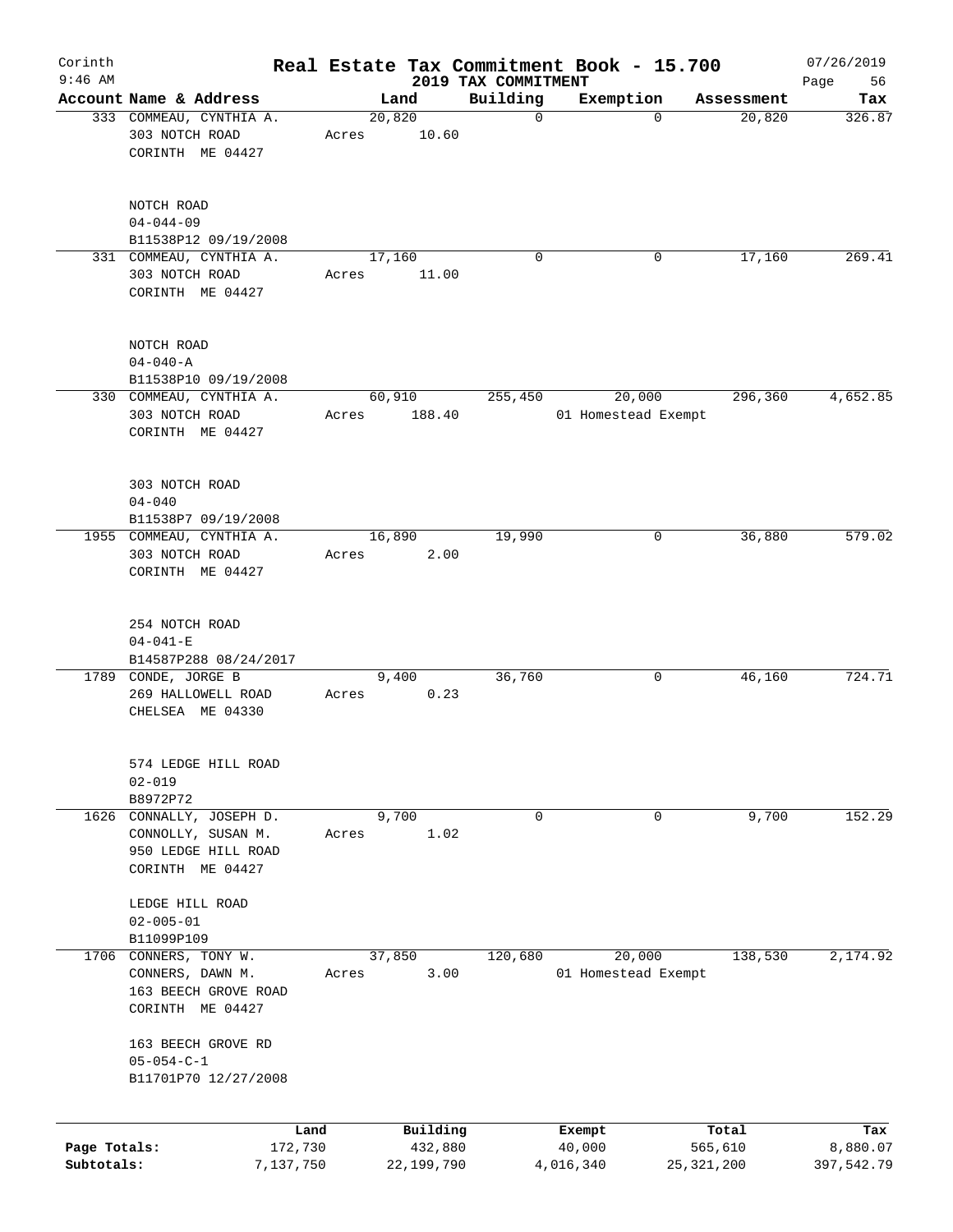| Corinth<br>$9:46$ AM       |                                                                                      |       |                       |                                 | Real Estate Tax Commitment Book - 15.700 |                       | 07/26/2019               |
|----------------------------|--------------------------------------------------------------------------------------|-------|-----------------------|---------------------------------|------------------------------------------|-----------------------|--------------------------|
|                            | Account Name & Address                                                               |       | Land                  | 2019 TAX COMMITMENT<br>Building | Exemption                                | Assessment            | Page<br>57<br>Tax        |
|                            | 335 CONNOLLY, JAMES M.<br>433 HUDSON ROAD<br>CORINTH ME 04427                        | Acres | 19,440<br>4.20        | 60,770                          | 20,000<br>01 Homestead Exempt            | 60,210                | 945.30                   |
|                            | 433 HUDSON ROAD<br>$09 - 034$<br>B3337P76                                            |       |                       |                                 |                                          |                       |                          |
|                            | 338 CONWAY SR, RAYMOND R.<br>CONWAY, ROBERT F.<br>520 GRANT ROAD<br>CORINTH ME 04427 | Acres | 25,940<br>2.50        | 194,790                         | 20,000<br>01 Homestead Exempt            | 200,730               | 3,151.46                 |
|                            | 520 GRANT ROAD<br>$02 - 055 - 10$<br>B14996P48 11/07/2018                            |       |                       |                                 |                                          |                       |                          |
|                            | 1231 CONWAY, LAURIE D.<br>259 GRAY GHOST ROAD<br>FOREST CITY TWP ME<br>04413         | Acres | 19,040<br>14.00       | 0                               | 0                                        | 19,040                | 298.93                   |
|                            | LEDGE HILL ROAD<br>$04 - 030 - A$<br>B10994P26 06/07/2007 B2936P33                   |       |                       |                                 |                                          |                       |                          |
|                            | 1056 CONWAY, LAURIE D.<br>259 GRAY GHOST ROAD<br>FOREST CITY TWP ME<br>04413         | Acres | 9,910<br>1.20         | $\Omega$                        | 0                                        | 9,910                 | 155.59                   |
|                            | LEDGE HILL ROAD<br>$04 - 031 - A$                                                    |       |                       |                                 |                                          |                       |                          |
|                            | 336 CONWAY, ROBERT F.<br>536 GRANT ROAD<br>CORINTH ME 04427                          | Acres | 11,830<br>4.20        | 16,680                          | 0                                        | 28,510                | 447.61                   |
|                            | GRANT ROAD<br>$02 - 055 - 11$<br>B14792P108 04/24/2018                               |       |                       |                                 |                                          |                       |                          |
|                            | 340 CONWAY, ROBERT F.<br>536 GRANT ROAD<br>CORINTH ME 04427                          | Acres | 14,520<br>1.00        | 39,370                          | $\mathbf 0$                              | 53,890                | 846.07                   |
|                            | 536 GRANT ROAD<br>$02 - 055 - 13$<br>B6186P61                                        |       |                       |                                 |                                          |                       |                          |
|                            | 342 COOK-BACKER, ROSEMARY<br>50 CUSHMAN ROAD<br>CORINTH ME 04427                     | Acres | 21,980<br>8.10        | 58,850                          | 20,000<br>01 Homestead Exempt            | 60,830                | 955.03                   |
|                            | 50 CUSHMAN RD<br>$03 - 014 - 08$<br>B2920P89                                         |       |                       |                                 |                                          |                       |                          |
|                            | Land                                                                                 |       | Building              |                                 | Exempt                                   | Total                 | Tax                      |
| Page Totals:<br>Subtotals: | 122,660<br>7,260,410                                                                 |       | 370,460<br>22,570,250 |                                 | 60,000<br>4,076,340                      | 433,120<br>25,754,320 | 6,799.99<br>404, 342. 78 |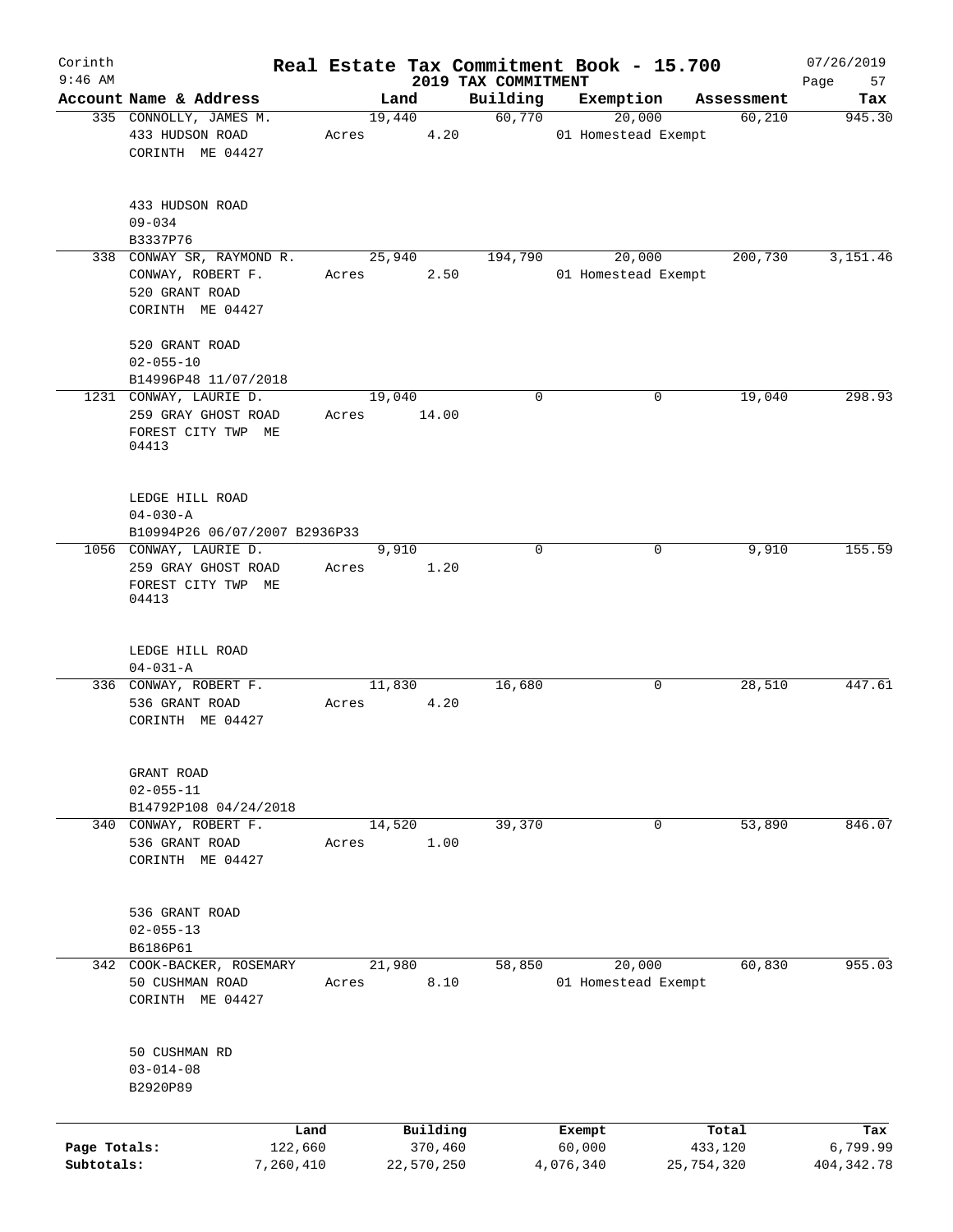| Corinth                    |                                                                                       |                  |                         |                                 | Real Estate Tax Commitment Book - 15.700 |                         | 07/26/2019               |
|----------------------------|---------------------------------------------------------------------------------------|------------------|-------------------------|---------------------------------|------------------------------------------|-------------------------|--------------------------|
| $9:46$ AM                  | Account Name & Address                                                                | Land             |                         | 2019 TAX COMMITMENT<br>Building | Exemption                                |                         | Page<br>58               |
|                            | 1666 COOKSON, ERIC J.                                                                 | 24,020           |                         | 150,020                         | 20,000                                   | Assessment<br>154,040   | Tax<br>2,418.43          |
|                            | 66 HUDSON ROAD<br>CORINTH ME 04427                                                    | Acres            | 6.85                    |                                 | 01 Homestead Exempt                      |                         |                          |
|                            | 66 HUDSON ROAD<br>$16 - 034$<br>B11461P9 07/11/2008                                   |                  |                         |                                 |                                          |                         |                          |
|                            | 1135 COOPER, CYNTHIA                                                                  | 15,570           |                         | 151,710                         | 20,000                                   | 147,280                 | 2,312.30                 |
|                            | 15 HI VIEW LANE<br>CORINTH ME 04427                                                   | Acres            | 2.00                    |                                 | 01 Homestead Exempt                      |                         |                          |
|                            | 15 HI VIEW LANE<br>$04 - 019 - 03A$<br>B12832P137 05/31/2012                          |                  |                         |                                 |                                          |                         |                          |
|                            | 344 CORINTH HOUSING                                                                   | 86,810           |                         | 1,079,800                       | 0                                        | 1,166,610               | 18, 315.78               |
|                            | CORPORATION<br>C/O CHARLES MARTIN<br>PO BOX 71<br>STETSON ME 04488                    | Acres            | 10.29                   |                                 |                                          |                         |                          |
|                            | MANOR DRIVE<br>$14 - 017 - A$<br>B2800P57                                             |                  |                         |                                 |                                          |                         |                          |
|                            | 1650 CORINTH PELLETS, LLC<br>PO BOX 315<br>CORINTH ME 04427                           | 3,980<br>Acres   | 25.00                   | $\Omega$                        | 0                                        | 3,980                   | 62.49                    |
|                            | MAIN STREET N/F OFF<br>$08 - 025$<br>B13429P46 12/26/2013                             |                  |                         |                                 |                                          |                         |                          |
|                            | 728 CORINTH PELLETS, LLC<br>PO BOX 315<br>CORINTH ME 04427                            | 289,000<br>Acres | 78.23                   | 780,280                         | 0                                        | 1,069,280               | 16,787.70                |
|                            | 74 HOB ROAD<br>$08 - 020$<br>B13429P46 12/26/2013                                     |                  |                         |                                 |                                          |                         |                          |
|                            | 1314 CORMIER, RICHARD J.<br>151 PUDDLEDOCK ROAD<br>CORINTH ME 04427                   | 23,950<br>Acres  | 4.58                    | 299,570                         | 20,000<br>01 Homestead Exempt            | 303,520                 | 4,765.26                 |
|                            | 151 PUDDLEDOCK ROAD<br>$12 - 026 - A$<br>B7721P141                                    |                  |                         |                                 |                                          |                         |                          |
|                            | 803 CORREA, JACQUELINE V.<br>BUBAR, BRADY T<br>73 CHARLESTION ROAD<br>DEXTER ME 04930 | 23,150<br>Acres  | 7.40                    | 62,480                          | 0                                        | 85,630                  | 1,344.39                 |
|                            | 740 AVENUE RD<br>$01 - 003 - 01$<br>B14684P311 11/30/2017                             |                  |                         |                                 |                                          |                         |                          |
|                            |                                                                                       | Land             | Building                |                                 | Exempt                                   | Total                   | Tax                      |
| Page Totals:<br>Subtotals: | 466,480<br>7,726,890                                                                  |                  | 2,523,860<br>25,094,110 |                                 | 60,000<br>4,136,340                      | 2,930,340<br>28,684,660 | 46,006.35<br>450, 349.13 |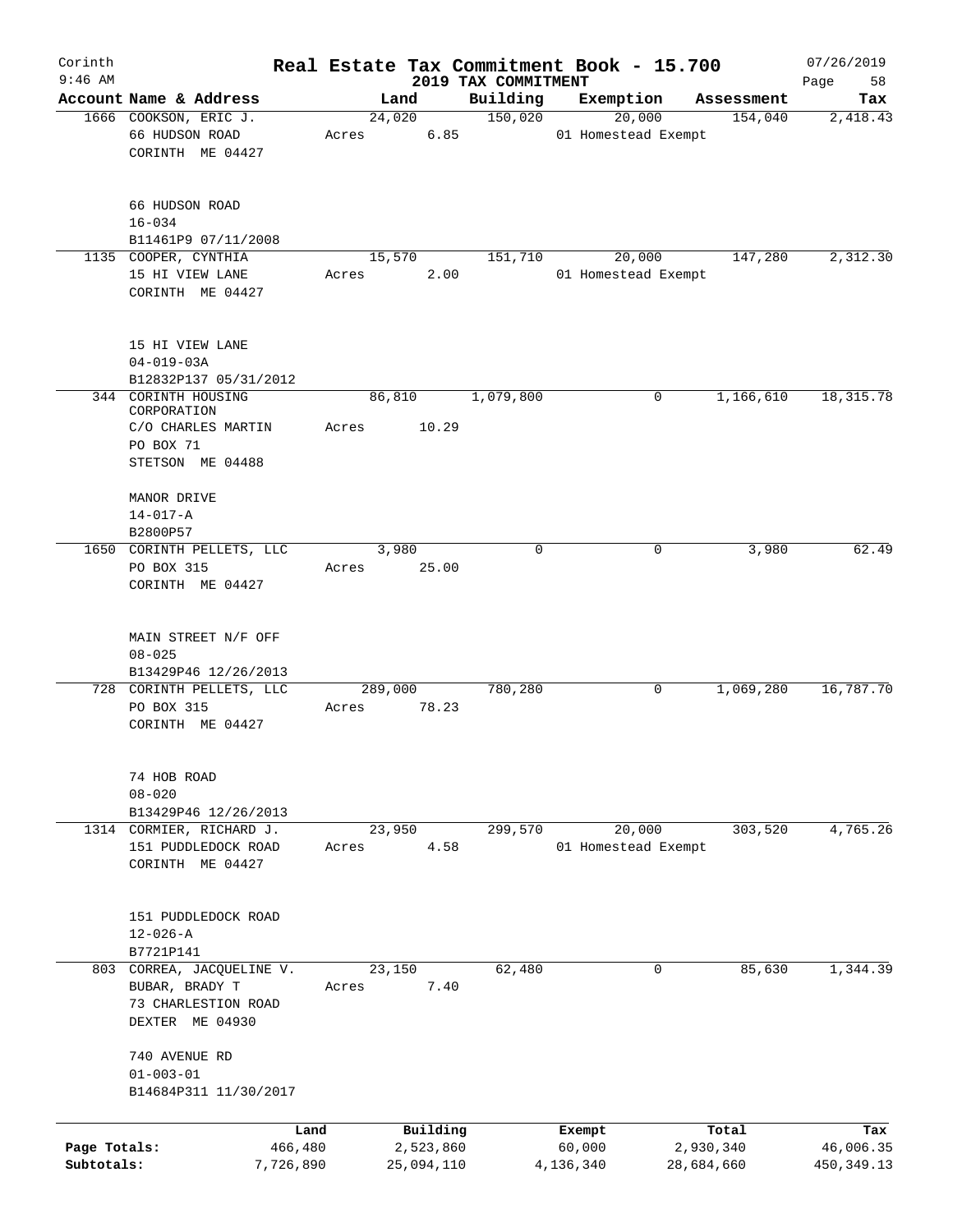| Corinth                    |                                            |       |                       |                                 | Real Estate Tax Commitment Book - 15.700 |                       | 07/26/2019             |
|----------------------------|--------------------------------------------|-------|-----------------------|---------------------------------|------------------------------------------|-----------------------|------------------------|
| $9:46$ AM                  | Account Name & Address                     |       | Land                  | 2019 TAX COMMITMENT<br>Building | Exemption                                | Assessment            | 59<br>Page<br>Tax      |
|                            | 1565 COWPERTHWAITE, COREY S.               |       | 16, 160               | 41,280                          | 20,000                                   | 37,440                | 587.81                 |
|                            | COWPERTHWAITE, MICHELLE Acres<br>L.        |       | 1.37                  |                                 | 01 Homestead Exempt                      |                       |                        |
|                            | 1124 MAIN STREET<br>CORINTH ME 04427       |       |                       |                                 |                                          |                       |                        |
|                            | 1124 MAIN STREET<br>$06 - 002 - 08$        |       |                       |                                 |                                          |                       |                        |
|                            | B7159P227                                  |       |                       |                                 |                                          |                       |                        |
|                            | 576 COX, CHARLES W.                        |       | 16,860                | 23,120                          | 0                                        | 39,980                | 627.69                 |
|                            | RUSH, ANNE MARIE                           |       | Acres 65.00           |                                 |                                          |                       |                        |
|                            | 440 MT. HOPE AVENUE<br>BANGOR ME 04401     |       |                       |                                 |                                          |                       |                        |
|                            | RABBIT PATH @ HUDS TL<br>N/F<br>$06 - 029$ |       |                       |                                 |                                          |                       |                        |
|                            | B13741P344 01/08/2015                      |       |                       |                                 |                                          |                       |                        |
|                            | 726 COX, HELEN L.                          |       | 17,650                | 170,150                         | 20,000                                   | 167,800               | 2,634.46               |
|                            | P.O. BOX 120<br>CORINTH ME 04427           | Acres | 1.59                  |                                 | 01 Homestead Exempt                      |                       |                        |
|                            | 394 MAIN STREET<br>$13 - 008$              |       |                       |                                 |                                          |                       |                        |
|                            | B3315P259                                  |       |                       |                                 |                                          |                       |                        |
|                            | 1198 COX, THOMAS G.                        |       | 26,950                | 96,450                          | 20,000                                   | 103,400               | 1,623.38               |
|                            | COX, JULIE A.<br>381 MAIN STREET           | Acres | 14.00                 |                                 | 01 Homestead Exempt                      |                       |                        |
|                            | CORINTH ME 04427                           |       |                       |                                 |                                          |                       |                        |
|                            | 381 MAIN STREET<br>$08 - 007$              |       |                       |                                 |                                          |                       |                        |
|                            | B10557P49 07/20/2006                       |       |                       |                                 |                                          |                       |                        |
|                            | 346 COYLE, SHEILA M.                       |       | 16,940                | 58,800                          | 0                                        | 75,740                | 1,189.12               |
|                            | 19 HAYMAN DRIVE<br>CORINTH ME 04427        | Acres | 1.00                  |                                 |                                          |                       |                        |
|                            | 19 HAYMAN DRIVE                            |       |                       |                                 |                                          |                       |                        |
|                            | $05 - 042 - 04$                            |       |                       |                                 |                                          |                       |                        |
|                            | B5041P311<br>1681 CRAIG, KEITH O.          |       | 20,670                | 80,980                          | 26,000                                   | 75,650                | 1,187.71               |
|                            | CRAIG, NANCY                               | Acres | 4.08                  |                                 | 01 Homestead Exempt                      |                       |                        |
|                            | 15 HOB ROAD<br>CORINTH ME 04427            |       |                       |                                 | 22 Veteran                               |                       |                        |
|                            | 15 HOB ROAD<br>$08 - 021 - A$              |       |                       |                                 |                                          |                       |                        |
|                            | B14917P332 08/21/2018                      |       |                       |                                 |                                          |                       |                        |
|                            | 832 CRAIG, TRACI M.                        |       | 26,180                | 109,840                         | 20,000                                   | 116,020               | 1,821.51               |
|                            | 565 MAIN STREET<br>CORINTH ME 04427        | Acres | 13.00                 |                                 | 01 Homestead Exempt                      |                       |                        |
|                            | 565 MAIN STREET<br>$05 - 026$              |       |                       |                                 |                                          |                       |                        |
|                            | B14514P34 06/14/2017                       |       |                       |                                 |                                          |                       |                        |
|                            | Land                                       |       | Building              |                                 | Exempt                                   | Total                 | Tax                    |
| Page Totals:<br>Subtotals: | 141,410<br>7,868,300                       |       | 580,620<br>25,674,730 |                                 | 106,000<br>4, 242, 340                   | 616,030<br>29,300,690 | 9,671.68<br>460,020.81 |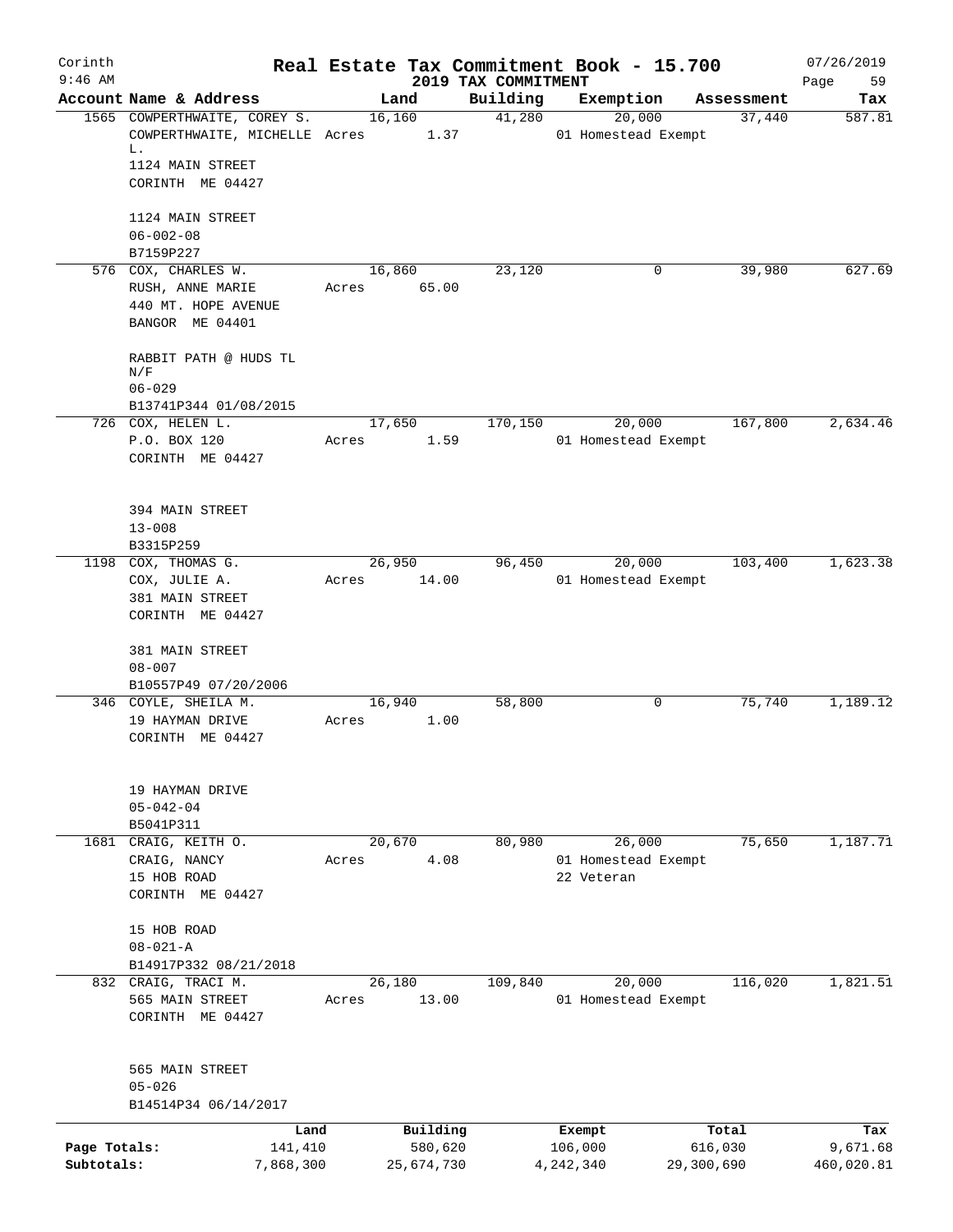| Corinth      |                                                                                |           |       |                  |                                 | Real Estate Tax Commitment Book - 15.700 |            | 07/26/2019        |
|--------------|--------------------------------------------------------------------------------|-----------|-------|------------------|---------------------------------|------------------------------------------|------------|-------------------|
| $9:46$ AM    | Account Name & Address                                                         |           |       | Land             | 2019 TAX COMMITMENT<br>Building | Exemption                                | Assessment | Page<br>60<br>Tax |
|              | 354 CRANE BROTHERS, INC.<br>CRANE, JAMES V.                                    |           | Acres | 30, 230<br>56.88 | $\mathbf 0$                     | $\mathbf 0$                              | 30,230     | 474.61            |
|              | 2 MILLS ROAD<br>EXETER ME 04435                                                |           |       |                  |                                 |                                          |            |                   |
|              | <b>MAIN STREET</b><br>$11 - 013$                                               |           |       |                  |                                 |                                          |            |                   |
|              | B12251P265 07/20/2010                                                          |           |       |                  |                                 |                                          |            |                   |
|              | 1788 CRANE BROTHERS, INC.<br>2 MILLS ROAD<br>EXETER ME 04415                   |           | Acres | 20,730<br>1.80   | 151,200                         | 0                                        | 171,930    | 2,699.30          |
|              | GARLAND ROAD<br>$10 - 003 - A$                                                 |           |       |                  |                                 |                                          |            |                   |
|              | B8786P41                                                                       |           |       |                  |                                 |                                          |            |                   |
|              | 353 CRANE BROTHERS, INC.<br>CRANE, JAMES V.<br>2 MILLS ROAD<br>EXETER ME 04435 |           | Acres | 34,840<br>80.00  | 0                               | 0                                        | 34,840     | 546.99            |
|              | NOTCH ROAD<br>$07 - 031$                                                       |           |       |                  |                                 |                                          |            |                   |
|              | B12251P265 07/20/2010                                                          |           |       |                  |                                 |                                          |            |                   |
|              | 355 CRANE BROTHERS, INC.<br>CRANE, JAMES V.<br>2 MILLS ROAD                    |           | Acres | 17,490<br>16.00  | 0                               | 0                                        | 17,490     | 274.59            |
|              | EXETER ME 04435                                                                |           |       |                  |                                 |                                          |            |                   |
|              | HUDSON ROAD<br>$11 - 024$<br>B12251P265 07/20/2010                             |           |       |                  |                                 |                                          |            |                   |
|              | 352 CRANE BROTHERS, INC.                                                       |           |       | 33,420           | 0                               | 0                                        | 33,420     | 524.69            |
|              | CRANE, JAMES V.<br>2 MILLS ROAD<br>EXETER ME 04435                             |           | Acres | 44.00            |                                 |                                          |            |                   |
|              | NOTCH ROAD<br>$07 - 030$                                                       |           |       |                  |                                 |                                          |            |                   |
|              | B12251P265 07/20/2010                                                          |           |       |                  |                                 |                                          |            |                   |
|              | 356 CRANE BROTHERS, INC.<br>2 MILLS ROAD<br>EXETER ME 04435                    |           | Acres | 30,220<br>72.00  | 0                               | 0                                        | 30,220     | 474.45            |
|              |                                                                                |           |       |                  |                                 |                                          |            |                   |
|              | MAIN STREET<br>$11 - 005$                                                      |           |       |                  |                                 |                                          |            |                   |
|              | B4402P355                                                                      |           |       |                  |                                 |                                          |            |                   |
| 1348         | CRANE, JAMES<br>CRANE, STEVEN D.<br>2 MILLS RD<br>EXETER ME 04435              |           | Acres | 22,320<br>19.00  | 0                               | 0                                        | 22,320     | 350.42            |
|              | BEANS MILL RD<br>$04 - 019 - 18$                                               |           |       |                  |                                 |                                          |            |                   |
|              | B11376P287 04/29/2008                                                          |           |       |                  |                                 |                                          |            |                   |
|              |                                                                                | Land      |       | Building         |                                 | Exempt                                   | Total      | Tax               |
| Page Totals: |                                                                                | 189,250   |       | 151,200          |                                 | 0                                        | 340,450    | 5,345.05          |
| Subtotals:   |                                                                                | 8,057,550 |       | 25,825,930       |                                 | 4,242,340                                | 29,641,140 | 465, 365.86       |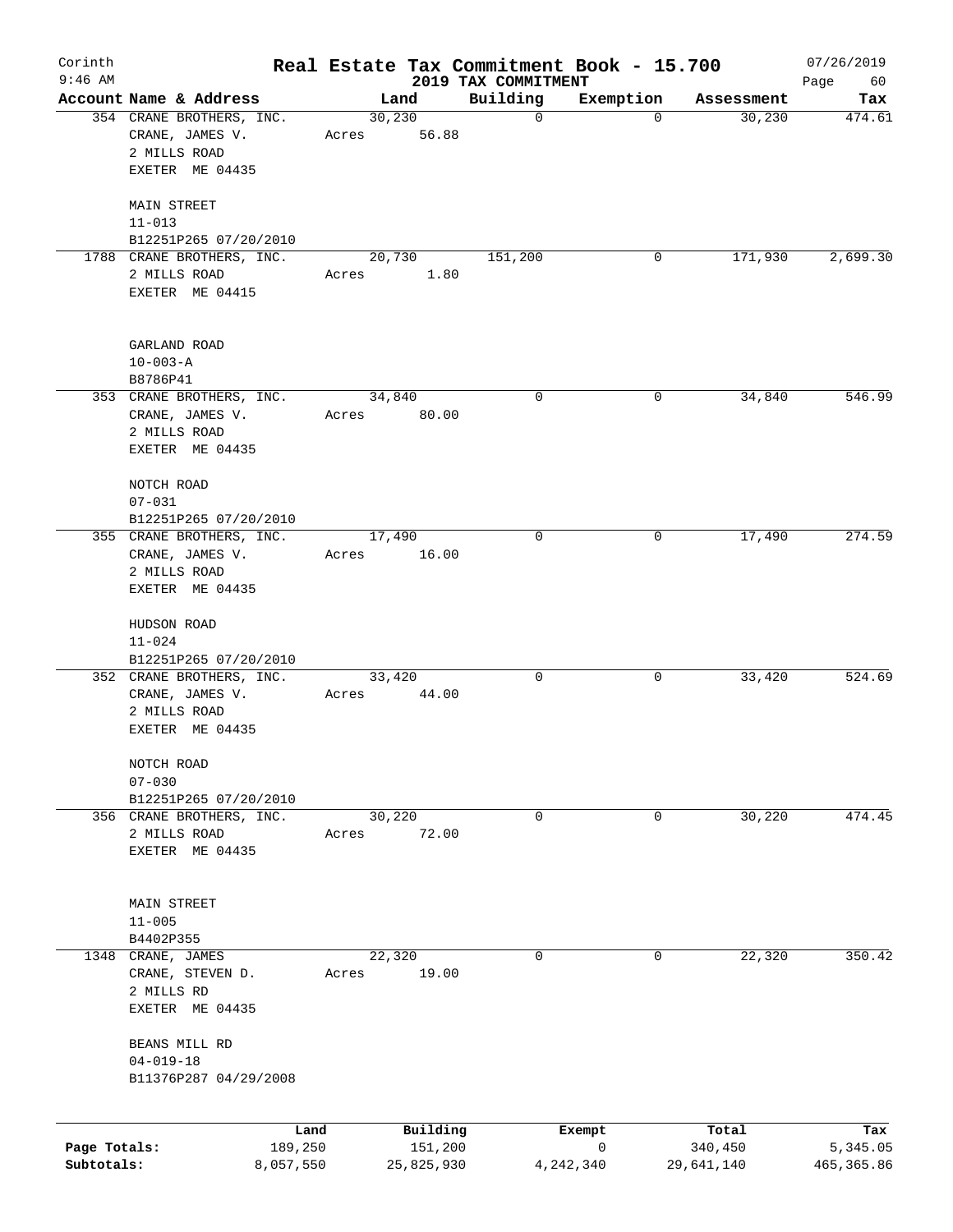| Corinth      |                                         |                 |          |                                 | Real Estate Tax Commitment Book - 15.700 |            | 07/26/2019        |
|--------------|-----------------------------------------|-----------------|----------|---------------------------------|------------------------------------------|------------|-------------------|
| $9:46$ AM    | Account Name & Address                  | Land            |          | 2019 TAX COMMITMENT<br>Building | Exemption                                | Assessment | Page<br>61<br>Tax |
|              | 358 CRANE, JAMES V.                     | 69,730          |          | 0                               | 0                                        | 69,730     | 1,094.76          |
|              | CRANE, NEIL & LOIS<br>2 MILLS ROAD      | Acres           | 240.00   |                                 |                                          |            |                   |
|              | EXETER ME 04435                         |                 |          |                                 |                                          |            |                   |
|              | EXETER ROAD                             |                 |          |                                 |                                          |            |                   |
|              | $07 - 002$<br>B12251P261 07/20/2010     |                 |          |                                 |                                          |            |                   |
|              | 357 CRANE, JAMES V.                     | 11,570          |          | 0                               | 0                                        | 11,570     | 181.65            |
|              | CRANE, BRENDA L.                        | Acres           | 1.56     |                                 |                                          |            |                   |
|              | 2 MILLS ROAD<br>EXETER ME 04435-3204    |                 |          |                                 |                                          |            |                   |
|              | MAIN STREET                             |                 |          |                                 |                                          |            |                   |
|              | $11 - 013 - B$                          |                 |          |                                 |                                          |            |                   |
|              | B3447P232                               |                 |          |                                 |                                          |            |                   |
|              | 1826 CRANE, JAMES V.                    | 26,760          |          | 0                               | 0                                        | 26,760     | 420.13            |
|              | CRANE, STEVEN D.                        | Acres           | 76.00    |                                 |                                          |            |                   |
|              | 2 MILLS ROAD                            |                 |          |                                 |                                          |            |                   |
|              | EXETER ME 04435                         |                 |          |                                 |                                          |            |                   |
|              | O'ROAK ROAD                             |                 |          |                                 |                                          |            |                   |
|              | $10 - 002 - J$                          |                 |          |                                 |                                          |            |                   |
|              | B14094P249 03/08/2016                   |                 |          |                                 |                                          |            |                   |
|              | 1349 CRANE, JAMES V.                    | 18,710          |          | 0                               | 0                                        | 18,710     | 293.75            |
|              | CRANE, STEVEN D.<br>2 MILLS RD          | Acres           | 23.03    |                                 |                                          |            |                   |
|              | EXETER ME 04435                         |                 |          |                                 |                                          |            |                   |
|              | BEANS MILL RD                           |                 |          |                                 |                                          |            |                   |
|              | $04 - 019 - 19$                         |                 |          |                                 |                                          |            |                   |
|              | B11376P287 04/29/2008                   |                 |          |                                 |                                          |            |                   |
|              | 1946 CRANE, JAMES V.                    | 25,340          |          | 0                               | 0                                        | 25,340     | 397.84            |
|              | CRANE, STEVEN D.                        | Acres           | 84.50    |                                 |                                          |            |                   |
|              | 2 MILLS ROAD                            |                 |          |                                 |                                          |            |                   |
|              | EXETER ME 04435                         |                 |          |                                 |                                          |            |                   |
|              | BEANS MILL RD N/F OFF                   |                 |          |                                 |                                          |            |                   |
|              | $07 - 025$                              |                 |          |                                 |                                          |            |                   |
|              | B10910P297 04/03/2007                   |                 |          |                                 |                                          |            | 979.52            |
|              | 1008 CRANE, STEVEN D. &<br>CRANE, JAMES | 62,390<br>Acres | 215.00   | 0                               | 0                                        | 62,390     |                   |
|              | 2 MILLS ROAD                            |                 |          |                                 |                                          |            |                   |
|              | EXETER ME 04435                         |                 |          |                                 |                                          |            |                   |
|              | O'ROAK ROAD                             |                 |          |                                 |                                          |            |                   |
|              | $10 - 008$                              |                 |          |                                 |                                          |            |                   |
|              | B10060P90 08/23/2005                    |                 |          |                                 |                                          |            |                   |
|              | 98 CRAWFORD, ROBERT                     |                 | 0        | 20,120                          | 20,000                                   | 120        | 1.88              |
|              | 214 BEANS MILLS ROAD                    |                 |          |                                 | 01 Homestead Exempt                      |            |                   |
|              | CORINTH ME 04427                        |                 |          |                                 |                                          |            |                   |
|              | 214 BEANS MILL RD                       |                 |          |                                 |                                          |            |                   |
|              | $07 - 023 - 01H$                        |                 |          |                                 |                                          |            |                   |
|              |                                         |                 |          |                                 |                                          |            |                   |
|              | Land                                    |                 | Building |                                 | Exempt                                   | Total      | Tax               |
| Page Totals: | 214,500                                 |                 | 20,120   |                                 | 20,000                                   | 214,620    | 3,369.53          |

**Subtotals:** 8,272,050 25,846,050 4,262,340 29,855,760 468,735.39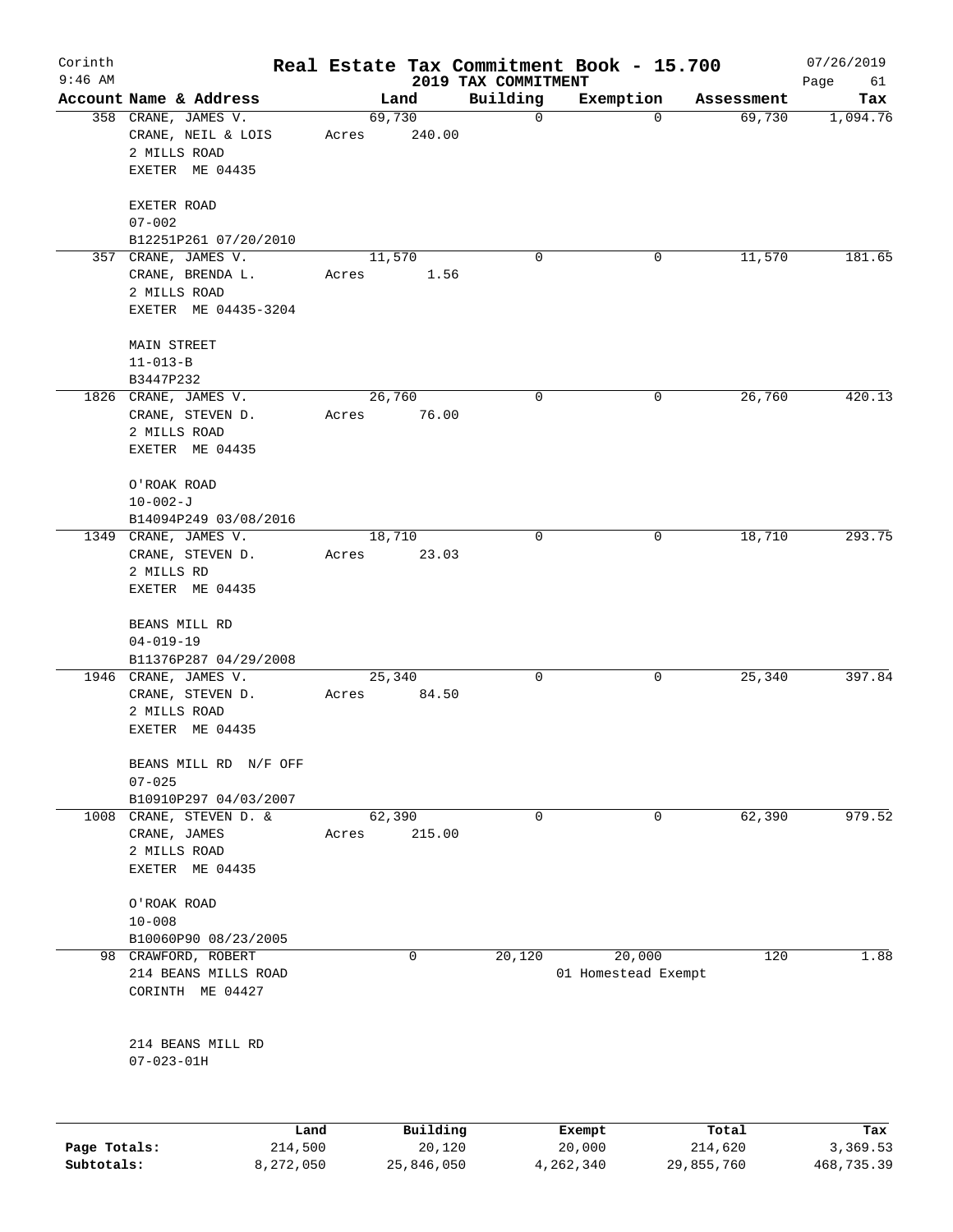| Corinth<br>$9:46$ AM |                           |       |        |                     |                                 | Real Estate Tax Commitment Book - 15.700 |                  | 07/26/2019        |
|----------------------|---------------------------|-------|--------|---------------------|---------------------------------|------------------------------------------|------------------|-------------------|
|                      | Account Name & Address    |       | Land   |                     | 2019 TAX COMMITMENT<br>Building |                                          | Assessment       | Page<br>62<br>Tax |
|                      | 359 CRIDER, TIMOTHY J.    |       | 19,360 |                     | 100, 120                        | Exemption<br>20,000                      | 99,480           | 1,561.84          |
|                      | CRIDER, CAROL A.          |       |        | 3.00                |                                 | 01 Homestead Exempt                      |                  |                   |
|                      | 132 MAIN STREET           | Acres |        |                     |                                 |                                          |                  |                   |
|                      |                           |       |        |                     |                                 |                                          |                  |                   |
|                      | CORINTH ME 04427          |       |        |                     |                                 |                                          |                  |                   |
|                      |                           |       |        |                     |                                 |                                          |                  |                   |
|                      | 132 MAIN STREET           |       |        |                     |                                 |                                          |                  |                   |
|                      | $11 - 019 - A$            |       |        |                     |                                 |                                          |                  |                   |
|                      | B6233P1                   |       |        |                     |                                 |                                          |                  |                   |
|                      | 568 CRIMM, LANE           |       | 11,700 |                     | 93,120                          | 20,000                                   | 84,820           | 1,331.67          |
|                      | 119 HUDSON ROAD           | Acres |        | 1.67                |                                 | 01 Homestead Exempt                      |                  |                   |
|                      | CORINTH ME 04427          |       |        |                     |                                 |                                          |                  |                   |
|                      |                           |       |        |                     |                                 |                                          |                  |                   |
|                      |                           |       |        |                     |                                 |                                          |                  |                   |
|                      | HUDSON ROAD               |       |        |                     |                                 |                                          |                  |                   |
|                      | $08 - 002 - 09$           |       |        |                     |                                 |                                          |                  |                   |
|                      | B14948P275 09/14/2018     |       |        |                     |                                 |                                          |                  |                   |
|                      | 569 CRIMM, LANE           |       | 12,220 |                     | $\mathbf 0$                     | $\mathbf 0$                              | 12,220           | 191.85            |
|                      | 119 HUDSON ROAD           | Acres |        | 2.10                |                                 |                                          |                  |                   |
|                      | CORINTH ME 04427          |       |        |                     |                                 |                                          |                  |                   |
|                      |                           |       |        |                     |                                 |                                          |                  |                   |
|                      |                           |       |        |                     |                                 |                                          |                  |                   |
|                      | HUDSON ROAD               |       |        |                     |                                 |                                          |                  |                   |
|                      | $08 - 002 - 10$           |       |        |                     |                                 |                                          |                  |                   |
|                      | B14950P271 09/14/2018     |       |        |                     |                                 |                                          |                  |                   |
|                      | 1871 CROCKER, CASEY LEIGH |       | 16,900 |                     | 92,140                          | 20,000                                   | 89,040           | 1,397.93          |
|                      | 122 LEDGE HILL ROAD       | Acres |        | 2.01                |                                 | 01 Homestead Exempt                      |                  |                   |
|                      | CORINTH ME 04427          |       |        |                     |                                 |                                          |                  |                   |
|                      |                           |       |        |                     |                                 |                                          |                  |                   |
|                      |                           |       |        |                     |                                 |                                          |                  |                   |
|                      | 122 LEDGE HILL ROAD       |       |        |                     |                                 |                                          |                  |                   |
|                      | $04 - 017 - D$            |       |        |                     |                                 |                                          |                  |                   |
|                      | B14892P297 08/01/2018     |       |        |                     |                                 |                                          |                  |                   |
|                      | 1779 CROCKER, DENNIS      |       | 16,310 |                     | 112,460                         | 20,000                                   | 108,770          | 1,707.69          |
|                      | CROCKER, VICKY            | Acres |        | 1.50                |                                 | 01 Homestead Exempt                      |                  |                   |
|                      | 580 TATE ROAD             |       |        |                     |                                 |                                          |                  |                   |
|                      | CORINTH ME 04427          |       |        |                     |                                 |                                          |                  |                   |
|                      |                           |       |        |                     |                                 |                                          |                  |                   |
|                      | 580 TATE ROAD             |       |        |                     |                                 |                                          |                  |                   |
|                      | $06 - 024 - 08$           |       |        |                     |                                 |                                          |                  |                   |
|                      | B14034P186 12/15/2015     |       |        |                     |                                 |                                          |                  |                   |
|                      | 1568 CROFT, CHRISTOPHER M |       | 23,390 |                     | 47,290                          | 0                                        | 70,680           | 1,109.68          |
|                      | CROFT, MANDY L.           | Acres |        | 10.00               |                                 |                                          |                  |                   |
|                      | 165 MAIN ROAD             |       |        |                     |                                 |                                          |                  |                   |
|                      | CORINTH ME 04427          |       |        |                     |                                 |                                          |                  |                   |
|                      |                           |       |        |                     |                                 |                                          |                  |                   |
|                      | 165 MAIN STREET           |       |        |                     |                                 |                                          |                  |                   |
|                      | $11 - 006 - C$            |       |        |                     |                                 |                                          |                  |                   |
|                      |                           |       |        |                     |                                 |                                          |                  |                   |
|                      | B14204P215 07/07/2016     |       |        |                     |                                 |                                          |                  |                   |
| 1567                 | CROFT, ROBERT E. SR.      |       | 22,990 |                     | $\mathbf 0$                     | 0                                        | 22,990           | 360.94            |
|                      | CROFT, SANDRA L.          | Acres |        | 6.00                |                                 |                                          |                  |                   |
|                      | 229 S. LEVANT ROAD        |       |        |                     |                                 |                                          |                  |                   |
|                      | LEVANT ME 04456           |       |        |                     |                                 |                                          |                  |                   |
|                      |                           |       |        |                     |                                 |                                          |                  |                   |
|                      | 151 MAIN STREET           |       |        |                     |                                 |                                          |                  |                   |
|                      | $11 - 006 - B$            |       |        |                     |                                 |                                          |                  |                   |
|                      | B12907P126 08/03/2012     |       |        |                     |                                 |                                          |                  |                   |
|                      |                           |       |        |                     |                                 |                                          |                  |                   |
|                      |                           |       |        |                     |                                 |                                          |                  |                   |
| Page Totals:         | Land<br>122,870           |       |        | Building<br>445,130 |                                 | Exempt<br>80,000                         | Total<br>488,000 | Tax<br>7,661.60   |
| Subtotals:           | 8,394,920                 |       |        | 26, 291, 180        |                                 | 4,342,340                                | 30, 343, 760     | 476,396.99        |
|                      |                           |       |        |                     |                                 |                                          |                  |                   |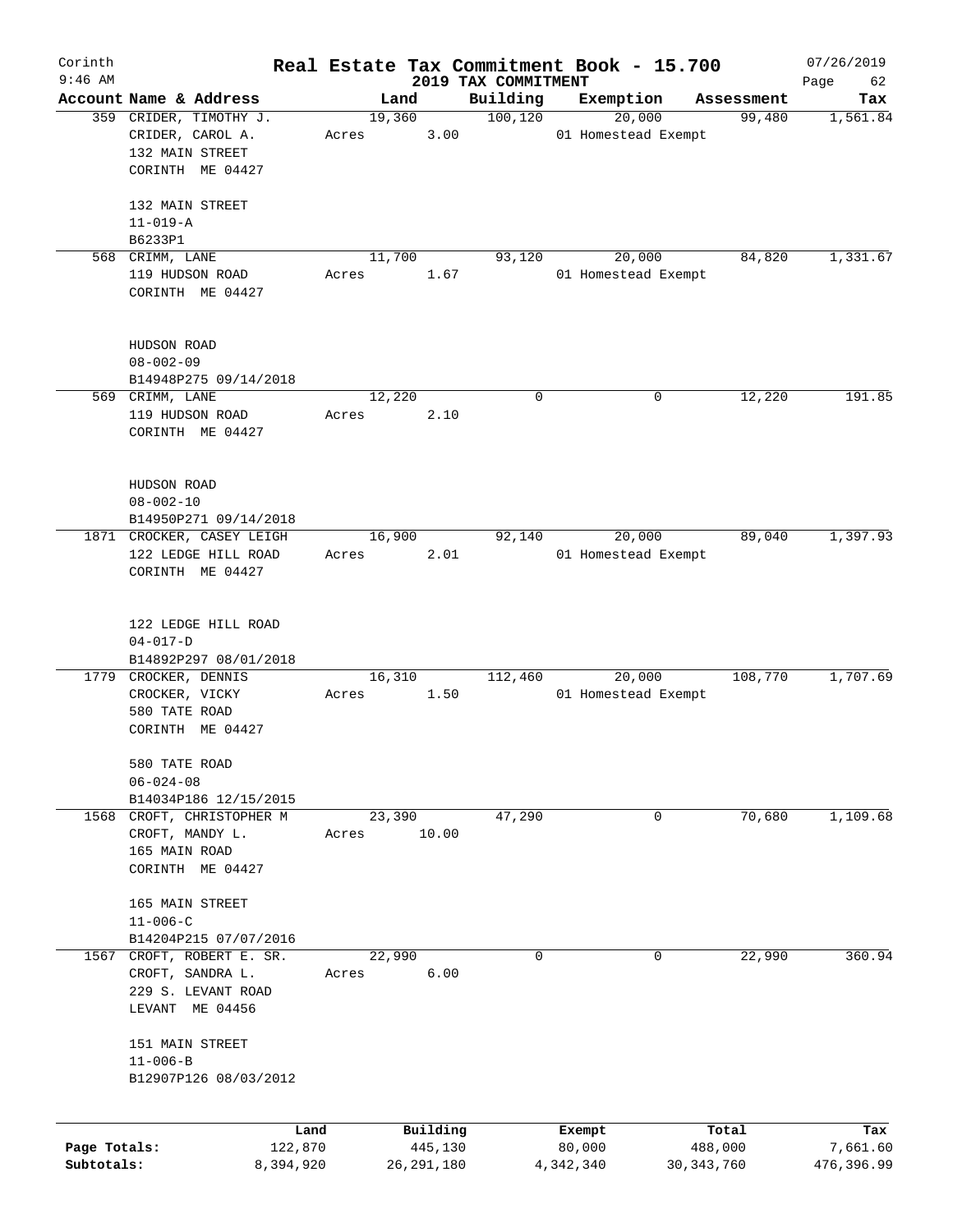| Corinth   |                                        |        |                |                     | Real Estate Tax Commitment Book - 15.700 |            | 07/26/2019 |
|-----------|----------------------------------------|--------|----------------|---------------------|------------------------------------------|------------|------------|
| $9:46$ AM |                                        |        |                | 2019 TAX COMMITMENT |                                          |            | Page<br>63 |
|           | Account Name & Address                 |        | Land           | Building            | Exemption                                | Assessment | Tax        |
|           | 501 CRONKHITE, MARY E.<br>P.O. BOX 637 | Acres  | 17,940<br>1.83 | 104,420             | 26,000<br>01 Homestead Exempt            | 96,360     | 1,512.85   |
|           | CORINTH ME 04427                       |        |                |                     | 31 Vetrans Widow                         |            |            |
|           |                                        |        |                |                     |                                          |            |            |
|           | 293 MAIN STREET                        |        |                |                     |                                          |            |            |
|           | $15 - 028$                             |        |                |                     |                                          |            |            |
|           | B3681P46                               |        |                |                     |                                          |            |            |
| 1385      | CROOKER, CHADWICK                      | 15,730 |                | 90,900              | 20,000                                   | 86,630     | 1,360.09   |
|           | CROZIER-CROOKER,                       | Acres  | 1.00           |                     | 01 Homestead Exempt                      |            |            |
|           | BRITTANY                               |        |                |                     |                                          |            |            |
|           | 661 TATE ROAD                          |        |                |                     |                                          |            |            |
|           | CORINTH ME 04427                       |        |                |                     |                                          |            |            |
|           | 661 TATE ROAD                          |        |                |                     |                                          |            |            |
|           | $06 - 012 - G$                         |        |                |                     |                                          |            |            |
|           | B14916P315 08/23/2018                  |        |                |                     |                                          |            |            |
|           | 364 CROOKER, RANDY J.                  |        | 16,890         | 1,200               | 18,090                                   | 0          | 0.00       |
|           | CROOKER, MELISSA T.                    | Acres  | 2.00           |                     | 01 Homestead Exempt                      |            |            |
|           | 422 HUDSON ROAD                        |        |                |                     |                                          |            |            |
|           | CORINTH ME 04427                       |        |                |                     |                                          |            |            |
|           |                                        |        |                |                     |                                          |            |            |
|           | 422 HUDSON ROAD                        |        |                |                     |                                          |            |            |
|           | $12 - 011 - B$                         |        |                |                     |                                          |            |            |
|           | B4759P133<br>1927 CROSS, RUTH A.       |        | 0              | 12,780              | 12,780                                   | $\Omega$   | 0.00       |
|           | 407 TATE ROAD                          |        |                |                     | 01 Homestead Exempt                      |            |            |
|           |                                        |        |                |                     |                                          |            |            |
|           | CORINTH ME 04427                       |        |                |                     |                                          |            |            |
|           | 407 TATE ROAD                          |        |                |                     |                                          |            |            |
|           | $06 - 018 - 01H$                       |        |                |                     |                                          |            |            |
|           | B13545P128 06/02/2014                  |        |                |                     |                                          |            |            |
|           | 367 CROSSON, RONDA                     |        | 14,360         | 2,500               | 0                                        | 16,860     | 264.70     |
|           | 265 BLACK ROAD                         | Acres  | 16.00          |                     |                                          |            |            |
|           | CORINTH ME 04427                       |        |                |                     |                                          |            |            |
|           |                                        |        |                |                     |                                          |            |            |
|           | BLACK RD                               |        |                |                     |                                          |            |            |
|           | $02 - 026$                             |        |                |                     |                                          |            |            |
|           | B12003P306 12/10/2009                  |        |                |                     |                                          |            |            |
|           | 366 CROSSON, RONDA                     |        | 60,640         | 77,300              | 26,000                                   | 111,940    | 1,757.46   |
|           | 265 BLACK ROAD                         | Acres  | 217.00         |                     | 01 Homestead Exempt                      |            |            |
|           | CORINTH ME 04427                       |        |                |                     | 31 Vetrans Widow                         |            |            |
|           |                                        |        |                |                     |                                          |            |            |
|           | 265 BLACK RD                           |        |                |                     |                                          |            |            |
|           | $02 - 025$                             |        |                |                     |                                          |            |            |
|           | B12003P306 12/10/2009                  |        |                |                     |                                          |            |            |

|              | Land      | Building   | Exempt    | Total      | Tax        |
|--------------|-----------|------------|-----------|------------|------------|
| Page Totals: | 125,560   | 289,100    | 102,870   | 311,790    | 4,895.10   |
| Subtotals:   | 8,520,480 | 26,580,280 | 4,445,210 | 30,655,550 | 481,292.09 |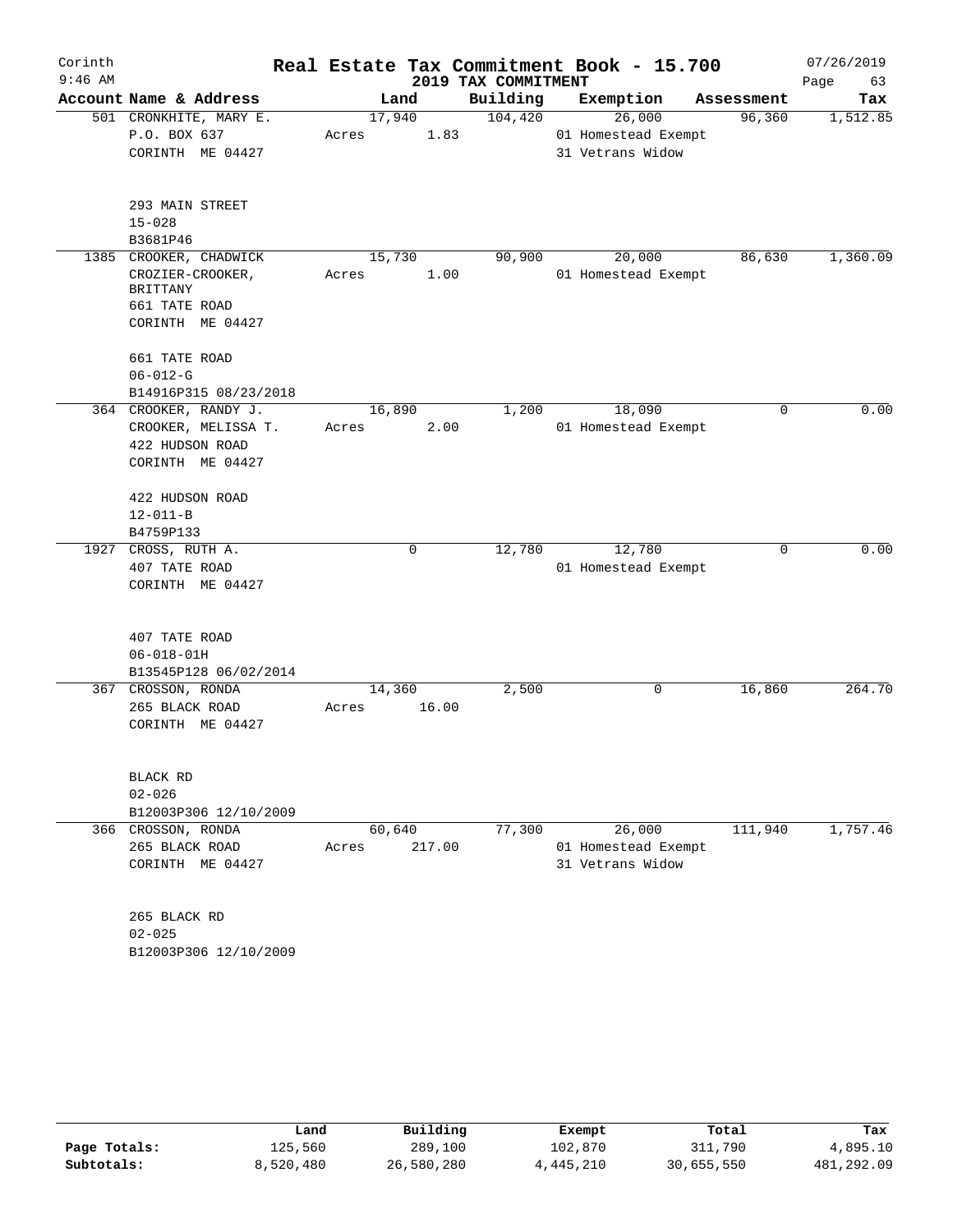| Corinth      |                                            |        |            |                                 | Real Estate Tax Commitment Book - 15.700 |            | 07/26/2019        |
|--------------|--------------------------------------------|--------|------------|---------------------------------|------------------------------------------|------------|-------------------|
| $9:46$ AM    | Account Name & Address                     | Land   |            | 2019 TAX COMMITMENT<br>Building | Exemption                                | Assessment | Page<br>64<br>Tax |
| 1138         | CUMMINGS, RICHARD J.                       | 16,940 |            | 100,910                         | 20,000                                   | 97,850     | 1,536.25          |
|              | SR.                                        |        |            |                                 |                                          |            |                   |
|              | CUMMINGS, LINDA R.                         | Acres  | 2.04       |                                 | 01 Homestead Exempt                      |            |                   |
|              | 271 WHITE SCHOOLHOUSE<br><b>RD</b>         |        |            |                                 |                                          |            |                   |
|              | CORINTH ME 04427                           |        |            |                                 |                                          |            |                   |
|              | 271 WHITE SCHOOLHOUSE                      |        |            |                                 |                                          |            |                   |
|              | ROAD                                       |        |            |                                 |                                          |            |                   |
|              | $06 - 015 - C - 1$                         |        |            |                                 |                                          |            |                   |
|              | B13767P66 02/20/2015                       |        |            |                                 |                                          |            |                   |
|              | 368 CUMMINGS, VAUGHN F.                    | 16,060 |            | 63,600                          | 26,000                                   | 53,660     | 842.46            |
|              | CUMMINGS, CATHERINE M.<br>144 GARLAND ROAD | Acres  | 1.28       |                                 | 22 Veteran<br>01 Homestead Exempt        |            |                   |
|              | CORINTH ME 04427                           |        |            |                                 |                                          |            |                   |
|              |                                            |        |            |                                 |                                          |            |                   |
|              | 144 GARLAND ROAD                           |        |            |                                 |                                          |            |                   |
|              | $10 - 013$                                 |        |            |                                 |                                          |            |                   |
|              | B3369P37                                   |        |            |                                 |                                          |            |                   |
|              | 1929 CUNNINGHAM, LARRY                     |        | 0          | 2,500                           | 0                                        | 2,500      | 39.25             |
|              | 344 MAIN STREET LOT 2                      |        |            |                                 |                                          |            |                   |
|              | CORINTH ME 04427                           |        |            |                                 |                                          |            |                   |
|              |                                            |        |            |                                 |                                          |            |                   |
|              | 344 MAIN STREET LOT 1                      |        |            |                                 |                                          |            |                   |
|              | $08 - 003 - 01H$                           |        |            |                                 |                                          |            |                   |
|              | 1424 CUNNINGHAM, LARRY                     | 8,960  |            | 44,710                          | 0                                        | 53,670     | 842.62            |
|              | CUNNINGHAM, TAMMY                          | Acres  | 0.20       |                                 |                                          |            |                   |
|              | 344 MAIN STREET LOT 2                      |        |            |                                 |                                          |            |                   |
|              | CORINTH ME 04427                           |        |            |                                 |                                          |            |                   |
|              | 2 MARSH ROAD                               |        |            |                                 |                                          |            |                   |
|              | $09 - 001$                                 |        |            |                                 |                                          |            |                   |
|              | B14446P196 11/15/2013                      |        |            |                                 |                                          |            |                   |
|              | 1077 CUNNINGHAM, TAMMY                     |        | 0          | 23,400                          | 20,000                                   | 3,400      | 53.38             |
|              | 344 MAIN STREET LOT 2                      |        |            |                                 | 01 Homestead Exempt                      |            |                   |
|              | CORINTH ME 04427                           |        |            |                                 |                                          |            |                   |
|              |                                            |        |            |                                 |                                          |            |                   |
|              |                                            |        |            |                                 |                                          |            |                   |
|              | 344 MAIN STREET LOT 2<br>$08 - 003 - 02H$  |        |            |                                 |                                          |            |                   |
|              | 1748 CURTIS, JEANETTE                      | 15,570 |            | 54,960                          | 20,000                                   | 50, 530    | 793.32            |
|              | 512 GRANT ROAD                             | Acres  | 2.00       |                                 | 01 Homestead Exempt                      |            |                   |
|              | CORINTH ME 04427                           |        |            |                                 |                                          |            |                   |
|              |                                            |        |            |                                 |                                          |            |                   |
|              | 512 GRANT ROAD                             |        |            |                                 |                                          |            |                   |
|              | $02 - 055 - 09 - A$                        |        |            |                                 |                                          |            |                   |
|              | B10475P118 06/05/2006                      |        |            |                                 |                                          |            |                   |
|              | 371 CUSHMAN, DONALD A.                     | 13,200 |            | 45,740                          | 20,000                                   | 38,940     | 611.36            |
|              | 14 MORISON AVENUE                          | Acres  | 0.49       |                                 | 01 Homestead Exempt                      |            |                   |
|              | CORINTH ME 04427                           |        |            |                                 |                                          |            |                   |
|              |                                            |        |            |                                 |                                          |            |                   |
|              | 14 MORISON AVENUE                          |        |            |                                 |                                          |            |                   |
|              | $16 - 015$                                 |        |            |                                 |                                          |            |                   |
|              | B14780P334 04/09/2018                      |        |            |                                 |                                          |            |                   |
|              |                                            |        |            |                                 |                                          |            |                   |
|              |                                            | Land   | Building   |                                 | Exempt                                   | Total      | Tax               |
| Page Totals: | 70,730                                     |        | 335,820    |                                 | 106,000                                  | 300,550    | 4,718.64          |
| Subtotals:   | 8,591,210                                  |        | 26,916,100 |                                 | 4,551,210                                | 30,956,100 | 486,010.73        |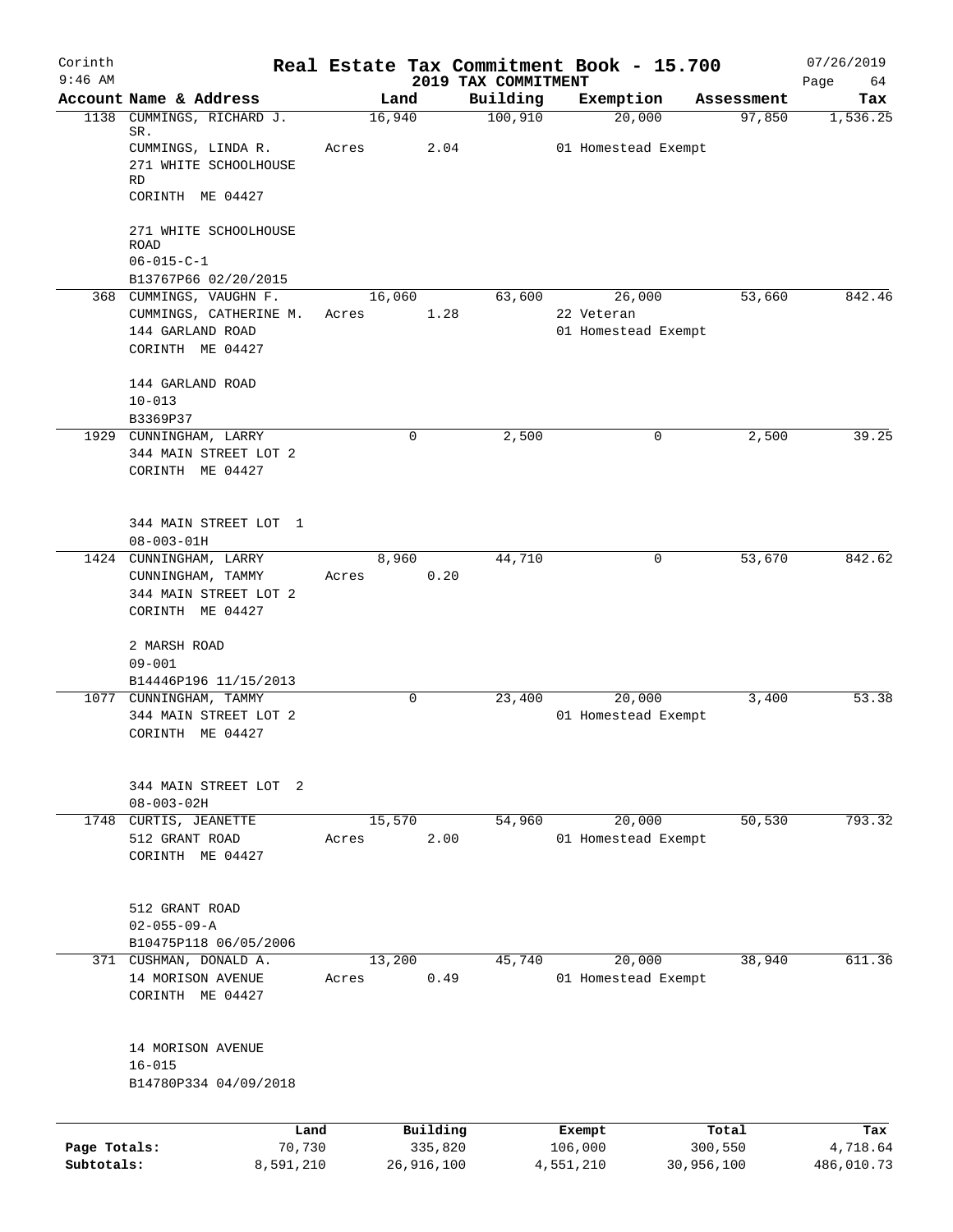| Corinth                    |                                                                                                   |                                     |                                 | Real Estate Tax Commitment Book - 15.700    |                                | 07/26/2019                    |
|----------------------------|---------------------------------------------------------------------------------------------------|-------------------------------------|---------------------------------|---------------------------------------------|--------------------------------|-------------------------------|
| $9:46$ AM                  | Account Name & Address                                                                            | Land                                | 2019 TAX COMMITMENT<br>Building | Exemption                                   | Assessment                     | Page<br>65<br>Tax             |
|                            | 372 CUSHMAN, LAURENCE F.<br>CUSHMAN, CARLENE G.<br>141 CUSHMAN ROAD<br>CORINTH ME 04427           | 29,760<br>24.09<br>Acres            | 59,590                          | 20,000<br>01 Homestead Exempt               | 69,350                         | 1,088.79                      |
|                            | 141 CUSHMAN RD<br>$03 - 016$<br>B6153P104                                                         |                                     |                                 |                                             |                                |                               |
|                            | 373 CUSHMAN, LEOLA A.,<br>(HEIRS OF)<br>C/O CLINTON CUSHMAN<br>164 CUSHMAN RD<br>CORINTH ME 04427 | 17,180<br>3.53<br>Acres             | 37,140                          | 0                                           | 54,320                         | 852.82                        |
|                            | 164 CUSHMAN RD<br>$03 - 017$<br>B8147P325                                                         |                                     |                                 |                                             |                                |                               |
|                            | 376 CYNEWSKI, RICHARD<br>CYNEWSKI, JANICE<br>22 WEST CORINTH RD<br>CORINTH ME 04427               | 18,800<br>Acres                     | 160,550<br>2.54                 | 26,000<br>22 Veteran<br>01 Homestead Exempt | 153,350                        | 2,407.59                      |
|                            | 22 WEST CORINTH ROAD<br>$05 - 025 - 04$<br>B3806P155                                              |                                     |                                 |                                             |                                |                               |
|                            | 805 DAIGLE, BRANDON<br>DAIGLE, LACI<br>188 MCCARD ROAD<br>CORINTH ME 04427                        | 17,860<br>1.76<br>Acres             | 68,620                          | 20,000<br>01 Homestead Exempt               | 66,480                         | 1,043.74                      |
|                            | 188 MCCARD ROAD<br>$01 - 025 - A$<br>B12647P38 08/10/2011                                         |                                     |                                 |                                             |                                |                               |
|                            | 393 DAIGLE, LORI A.<br>3 JEWELL LANE<br>GLENBURN ME 04401                                         | 21,280<br>38.84<br>Acres            | 57,390                          | 0                                           | 78,670                         | 1,235.12                      |
|                            | 1193 HUDSON HILL ROAD<br>$03 - 052$<br>B9901P233                                                  |                                     |                                 |                                             |                                |                               |
|                            | 392 DAIGLE, LORI A.<br>3 JEWELL LANE<br>GLENBURN ME 04401                                         | 10,230<br>13.00<br>Acres            | $\mathbf 0$                     | $\mathbf 0$                                 | 10,230                         | 160.61                        |
|                            | HUDSON HILL ROAD<br>$03 - 039$<br>B9901P233 05/20/2005                                            |                                     |                                 |                                             |                                |                               |
|                            | 1777 DAIGLE, TODD G.<br>1124 WEST MAIN STREET<br>DOVER-FOXCROFT ME<br>04426                       | 10,310<br>Acres                     | $\mathbf 0$<br>1.54             | $\mathbf 0$                                 | 10,310                         | 161.87                        |
|                            | TATE ROAD<br>$06 - 024 - 06$<br>B9131P69                                                          |                                     |                                 |                                             |                                |                               |
| Page Totals:<br>Subtotals: | Land<br>125,420<br>8,716,630                                                                      | Building<br>383,290<br>27, 299, 390 |                                 | Exempt<br>66,000<br>4,617,210               | Total<br>442,710<br>31,398,810 | Tax<br>6,950.54<br>492,961.27 |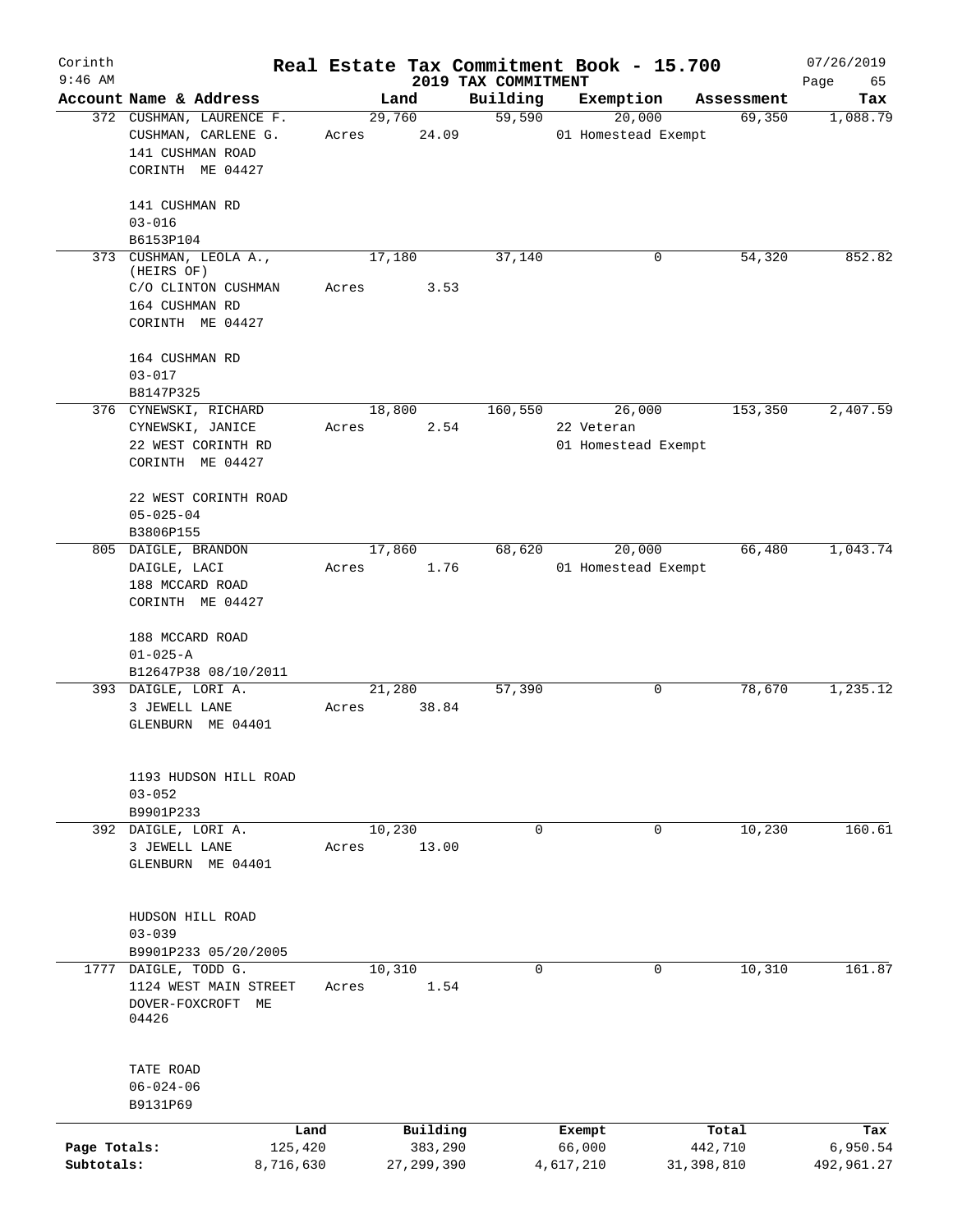| Corinth<br>$9:46$ AM |                                                                                                                      |                 |       | 2019 TAX COMMITMENT | Real Estate Tax Commitment Book - 15.700 |            | 07/26/2019<br>Page<br>66 |
|----------------------|----------------------------------------------------------------------------------------------------------------------|-----------------|-------|---------------------|------------------------------------------|------------|--------------------------|
|                      | Account Name & Address                                                                                               | Land            |       | Building            | Exemption                                | Assessment | Tax                      |
|                      | 381 DAILY, LINDA LEE<br>PO Box 112<br>Corinth ME 04427                                                               | 10,620<br>Acres | 6.50  | $\mathbf 0$         | $\mathbf 0$                              | 10,620     | 166.73                   |
|                      | GRANT ROAD<br>$02 - 053 - A$<br>B4699P337                                                                            |                 |       |                     |                                          |            |                          |
|                      | 379 DALESSANDRO, WILLIAM<br>ALFRED<br>DALESSANDRO, LOUISE ANN Acres<br>21465 CRESTFALLS COURT<br>BOCA RATON FL 33444 | 12,540          | 10.00 | 0                   | 0                                        | 12,540     | 196.88                   |
|                      | MEADOW ROAD N/F OFF<br>$09 - 014 - 10$                                                                               |                 |       |                     |                                          |            |                          |
|                      | 1876 DAMON, ERIK<br>DAMON, JENNIFER<br>35 GARY SETTLEMENT ROAD<br>CORINTH ME 04427                                   |                 | 0     | 34,280              | 20,000<br>01 Homestead Exempt            | 14,280     | 224.20                   |
|                      | 35 GARY SETTLEMENT ROAD<br>$09 - 028 - H$                                                                            |                 |       |                     |                                          |            |                          |
|                      | 2075 DANIELS, PHILIP<br>249 FISHER ROAD<br>CORINNA ME 04928                                                          | 16,990<br>Acres | 7.30  | $\mathbf 0$         | 0                                        | 16,990     | 266.74                   |
|                      | AVENUE RD<br>$01 - 003 - 03 - A$                                                                                     |                 |       |                     |                                          |            |                          |
|                      | 385 DARLING, DANNIE W.<br>DARLING, SUSAN<br>1155 MAIN STREET<br>CORINTH ME 04427                                     | 17,370<br>Acres | 2.41  | 88,920              | 20,000<br>01 Homestead Exempt            | 86,290     | 1,354.75                 |
|                      | 1155 MAIN STREET<br>$03 - 023 - B$<br>B5504P1                                                                        |                 |       |                     |                                          |            |                          |
| 1768                 | DARLING, TRUDY<br>PO BOX 703<br>CORINTH ME 04427                                                                     |                 | 0     | 20,870              | 20,000<br>01 Homestead Exempt            | 870        | 13.66                    |
|                      | 9 DARLING CT<br>$03 - 022 - 03H$                                                                                     |                 |       |                     |                                          |            |                          |
| 1575                 | DARLING, WAYNE<br>DARLING, TANYA<br>1201 MAIN STREET<br>CORINTH ME 04427                                             |                 | 0     | 28,660              | 0                                        | 28,660     | 449.96                   |
|                      | 6 DARLING CT<br>$03 - 022 - 01H$                                                                                     |                 |       |                     |                                          |            |                          |

|              | Land      | Building     | Exempt    | Total      | Tax        |
|--------------|-----------|--------------|-----------|------------|------------|
| Page Totals: | 57,520    | 172,730      | 60,000    | 170.250    | 2,672.92   |
| Subtotals:   | 8,774,150 | 27, 472, 120 | 4,677,210 | 31,569,060 | 495,634.19 |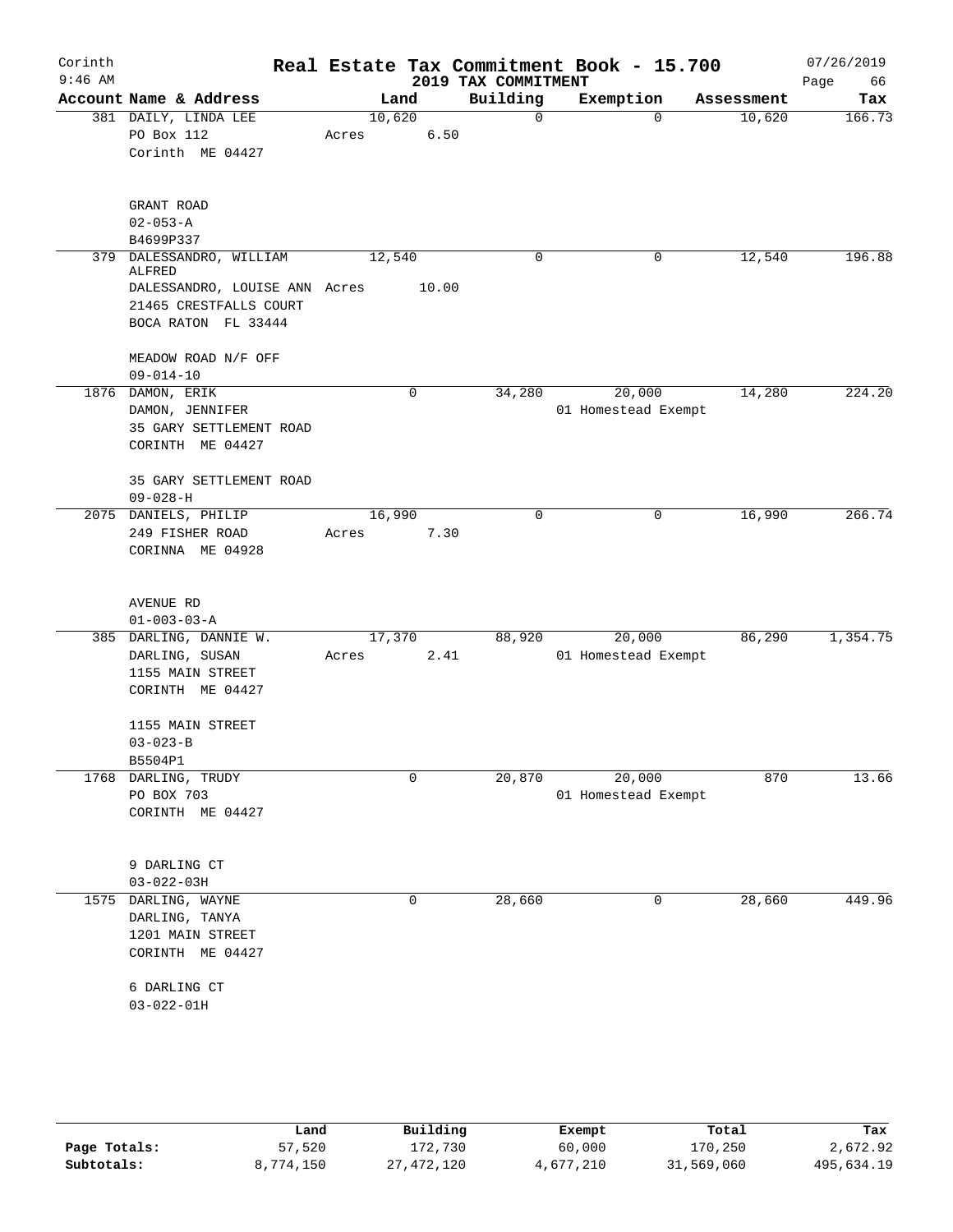| Corinth<br>$9:46$ AM |                                                          |         |        | 2019 TAX COMMITMENT | Real Estate Tax Commitment Book - 15.700 |            | 07/26/2019<br>Page<br>67 |
|----------------------|----------------------------------------------------------|---------|--------|---------------------|------------------------------------------|------------|--------------------------|
|                      | Account Name & Address                                   |         | Land   | Building            | Exemption                                | Assessment | Tax                      |
|                      | 387 DARLING, WAYNE & TANYA                               | 16, 170 |        | 18,800              | 0                                        | 34,970     | 549.03                   |
|                      | LIVING TRUST<br>DARLING, WAYNE & TANYA Acres<br>TRUSTEES |         | 1.38   |                     |                                          |            |                          |
|                      | 1201 MAIN STREET                                         |         |        |                     |                                          |            |                          |
|                      | CORINTH ME 04427                                         |         |        |                     |                                          |            |                          |
|                      | 1202 MAIN STREET                                         |         |        |                     |                                          |            |                          |
|                      | $03 - 028 - B$                                           |         |        |                     |                                          |            |                          |
|                      | B14534P250 07/03/2017                                    |         |        |                     |                                          |            |                          |
|                      | 171 DARLING, WAYNE & TANYA<br>LIVING TRUST               | 16,290  |        | 0                   | 0                                        | 16,290     | 255.75                   |
|                      | DARLING, WAYNE & TANYA                                   | Acres   | 1.48   |                     |                                          |            |                          |
|                      | TRUSTEES<br>1201 MAIN STREET                             |         |        |                     |                                          |            |                          |
|                      | CORINTH ME 04427                                         |         |        |                     |                                          |            |                          |
|                      | <b>MAIN STREET</b>                                       |         |        |                     |                                          |            |                          |
|                      | $03 - 022 - A$                                           |         |        |                     |                                          |            |                          |
|                      | B14534P247 06/27/2017<br>386 DARLING, WAYNE & TANYA      | 75,620  |        | 72,380              | 20,000                                   | 128,000    | 2,009.60                 |
|                      | LIVING TRUST<br>DARLING, WAYNE & TANYA Acres             |         | 136.96 |                     | 01 Homestead Exempt                      |            |                          |
|                      | <b>TRUSTEES</b><br>1201 MAIN STREET                      |         |        |                     |                                          |            |                          |
|                      | CORINTH ME 04427                                         |         |        |                     |                                          |            |                          |
|                      | 1201 MAIN STREET                                         |         |        |                     |                                          |            |                          |
|                      | $03 - 022$                                               |         |        |                     |                                          |            |                          |
|                      | B14534P252 06/27/2017                                    |         |        |                     |                                          |            |                          |
|                      | 1143 DAUPHINEE, LINDA                                    | 15,730  |        | 70,230              | 20,000                                   | 65,960     | 1,035.57                 |
|                      | 17 BEECH GROVE ROAD<br>CORINTH ME 04427                  | Acres   | 1.00   |                     | 01 Homestead Exempt                      |            |                          |
|                      | 17 BEECH GROVE RD                                        |         |        |                     |                                          |            |                          |
|                      | $06 - 003 - 01$                                          |         |        |                     |                                          |            |                          |
|                      | B12628P76 09/09/2011                                     |         |        |                     |                                          |            |                          |
|                      | 388 DAUPHINEE, MARK S.                                   |         |        | 17,500 109,680      | 20,000                                   | 107,180    | 1,682.73                 |
|                      | DAUPHINEE, MELODY L. Acres                               |         | 1.46   |                     | 01 Homestead Exempt                      |            |                          |
|                      | 104 EXETER ROAD                                          |         |        |                     |                                          |            |                          |
|                      | CORINTH ME 04427                                         |         |        |                     |                                          |            |                          |
|                      | 104 EXETER ROAD                                          |         |        |                     |                                          |            |                          |
|                      | $14 - 012$                                               |         |        |                     |                                          |            |                          |
|                      | B3363P165                                                |         |        |                     |                                          |            |                          |
|                      | 380 D'AURIA, NORM LIVING<br>TRUST                        | 28,510  |        | $\Omega$            | $\Omega$                                 | 28,510     | 447.61                   |
|                      | 1314 CHATHAM LANE                                        | Acres   | 49.19  |                     |                                          |            |                          |
|                      | WOODSTOCK IL 60098                                       |         |        |                     |                                          |            |                          |
|                      |                                                          |         |        |                     |                                          |            |                          |
|                      | TATE ROAD<br>$09 - 022 - A$                              |         |        |                     |                                          |            |                          |
|                      | B9188P151                                                |         |        |                     |                                          |            |                          |
|                      |                                                          |         |        |                     |                                          |            |                          |
|                      |                                                          |         |        |                     |                                          |            |                          |

|              | Land      | Building   | Exempt    | Total      | Tax        |
|--------------|-----------|------------|-----------|------------|------------|
| Page Totals: | 169,820   | 271,090    | 60,000    | 380,910    | 5,980.29   |
| Subtotals:   | 8,943,970 | 27,743,210 | 4,737,210 | 31,949,970 | 501,614.48 |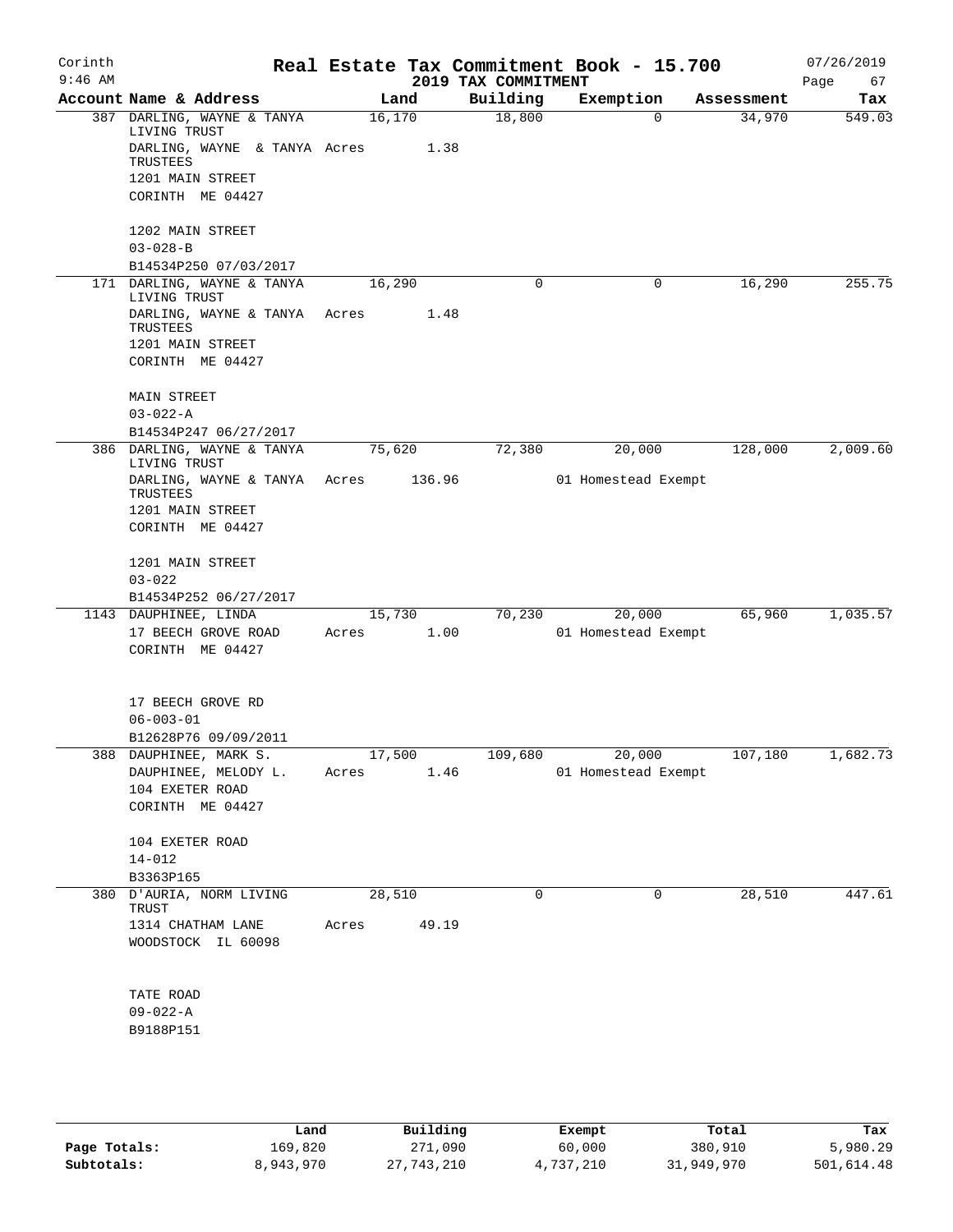| Corinth   |                                                          |        |        |                     | Real Estate Tax Commitment Book - 15.700 |            | 07/26/2019 |
|-----------|----------------------------------------------------------|--------|--------|---------------------|------------------------------------------|------------|------------|
| $9:46$ AM |                                                          |        |        | 2019 TAX COMMITMENT |                                          |            | Page<br>68 |
|           | Account Name & Address                                   |        | Land   | Building            | Exemption                                | Assessment | Tax        |
|           | 901 DAVIES, RAYMOND                                      | 11,730 |        | 99,450              | $\Omega$                                 | 111,180    | 1,745.53   |
|           | 601 BERKLEY STREET                                       | Acres  | 0.35   |                     |                                          |            |            |
|           | BERKLEY MA 02571                                         |        |        |                     |                                          |            |            |
|           | 179 MAIN STREET                                          |        |        |                     |                                          |            |            |
|           | $17 - 002$                                               |        |        |                     |                                          |            |            |
|           | B14880P1 07/23/2018                                      |        |        |                     |                                          |            |            |
| 860       | DAVIS JR, THOMAS J. THE<br>DAVIS FARM OPERATING<br>TRUST | 53,030 |        | 59,440              | 0                                        | 112,470    | 1,765.78   |
|           | <b>BOX 112</b>                                           | Acres  | 107.02 |                     |                                          |            |            |
|           | KENDUSKEAG ME 04450                                      |        |        |                     |                                          |            |            |
|           | 657 MAIN STREET                                          |        |        |                     |                                          |            |            |
|           | $05 - 031$                                               |        |        |                     |                                          |            |            |
|           | B14779P206 04/06/2018                                    |        |        |                     |                                          |            |            |
|           | 873 DAVIS, ELIZABETH A.                                  | 20,130 |        | 30,240              | 0                                        | 50,370     | 790.81     |
|           | VELASQUEZ, MARY MARDEN                                   | Acres  | 48.50  |                     |                                          |            |            |
|           | c/o MARY MARDEN                                          |        |        |                     |                                          |            |            |
|           | VELASQUEZ<br>7220 VIA CORRETO DRIVE                      |        |        |                     |                                          |            |            |
|           | AUSTIN TX 78749                                          |        |        |                     |                                          |            |            |
|           | 101 RABBIT PATH                                          |        |        |                     |                                          |            |            |
|           | $06 - 041$                                               |        |        |                     |                                          |            |            |
|           | B11303P217 02/25/2008 B11247P20 12/21/2007               |        |        |                     |                                          |            |            |
|           | 396 DAVIS, JEANNE C                                      | 16,260 |        | 76,210              | 26,000                                   | 66,470     | 1,043.58   |
|           | 540 WEST ETNA ROAD                                       | Acres  | 1.46   |                     | 01 Homestead Exempt                      |            |            |
|           | ETNA ME 04434                                            |        |        |                     | 22 Veteran                               |            |            |
|           |                                                          |        |        |                     |                                          |            |            |
|           | 605 TATE ROAD                                            |        |        |                     |                                          |            |            |
|           | $06 - 012 - B - 02$                                      |        |        |                     |                                          |            |            |
|           | B5547P275                                                |        |        |                     |                                          |            |            |
|           | 587 DAVIS, JEREMY CAMERON                                | 15,730 |        | 37,640              | 0                                        | 53,370     | 837.91     |
|           | 12308 ROCKRIDGE ROAD                                     | Acres  | 1.00   |                     |                                          |            |            |
|           | LAKELAND FL 33809                                        |        |        |                     |                                          |            |            |
|           |                                                          |        |        |                     |                                          |            |            |
|           | 377 EXETER ROAD                                          |        |        |                     |                                          |            |            |
|           | $07 - 009 - C$                                           |        |        |                     |                                          |            |            |
|           | B14852P332 06/27/2018                                    |        |        |                     |                                          |            |            |
|           | 1298 DAVIS, JONATHAN                                     | 20,900 |        | $\Omega$            | 0                                        | 20,900     | 328.13     |
|           | DAVIS, KRISTY                                            | Acres  | 12.50  |                     |                                          |            |            |
|           | 565 EXETER ROAD                                          |        |        |                     |                                          |            |            |
|           | CORINTH ME 04427                                         |        |        |                     |                                          |            |            |
|           | EXETER ROAD                                              |        |        |                     |                                          |            |            |
|           | $07 - 001 - 05A$                                         |        |        |                     |                                          |            |            |
|           | B14231P101 08/01/2016                                    |        |        |                     |                                          |            |            |
|           |                                                          |        |        |                     |                                          |            |            |

|              | Land      | Building   | Exempt    | Total        | Tax        |
|--------------|-----------|------------|-----------|--------------|------------|
| Page Totals: | 137.780   | 302,980    | 26,000    | 414,760      | 6,511.74   |
| Subtotals:   | 9,081,750 | 28,046,190 | 4,763,210 | 32, 364, 730 | 508,126.22 |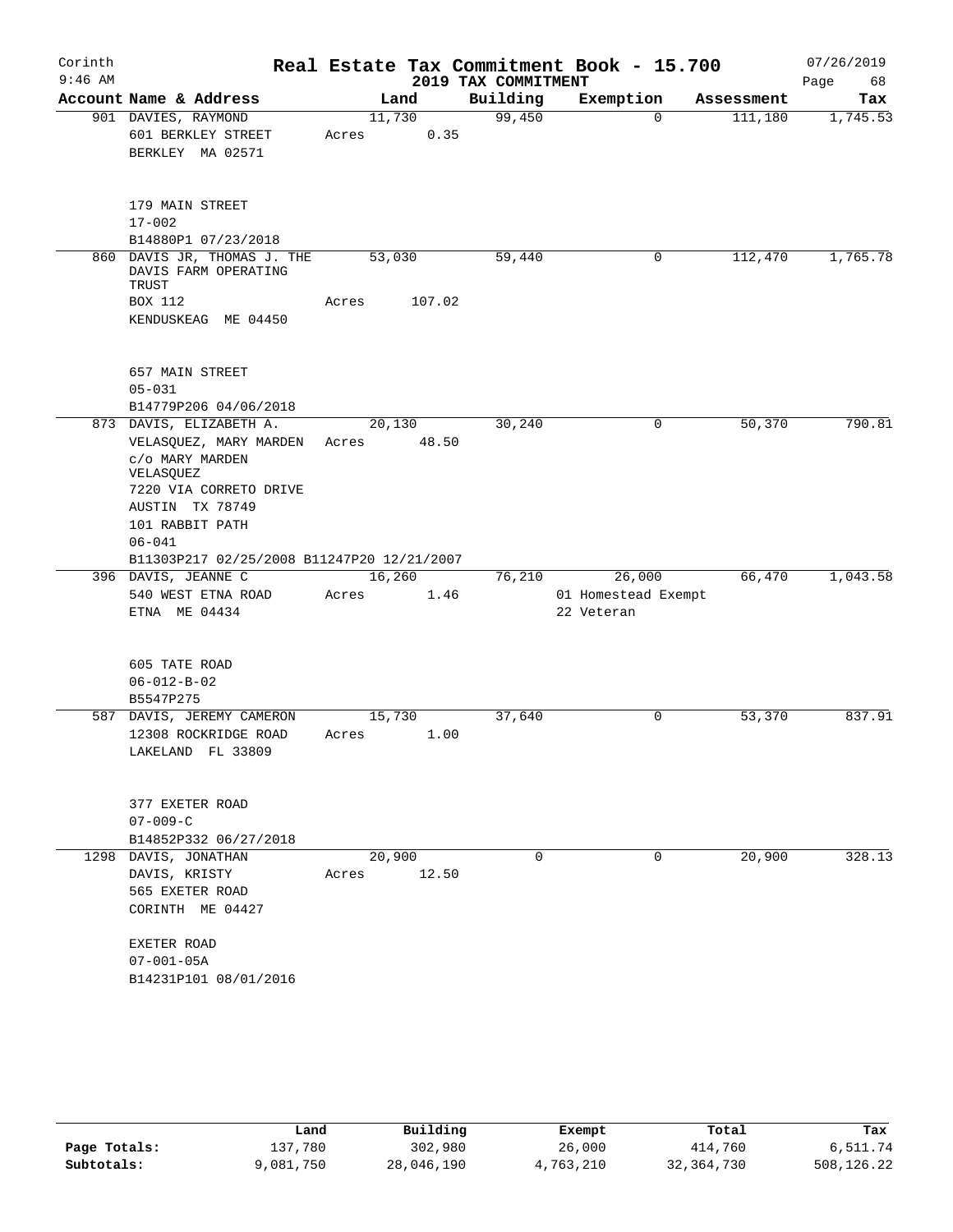| Corinth      |                                                |       |                |            |                     | Real Estate Tax Commitment Book - 15.700 |                       | 07/26/2019      |
|--------------|------------------------------------------------|-------|----------------|------------|---------------------|------------------------------------------|-----------------------|-----------------|
| $9:46$ AM    |                                                |       |                |            | 2019 TAX COMMITMENT |                                          |                       | Page<br>69      |
|              | Account Name & Address<br>1297 DAVIS, JONATHAN |       | Land<br>28,270 |            | Building<br>140,560 | Exemption<br>20,000                      | Assessment<br>148,830 | Tax<br>2,336.63 |
|              | DAVIS, KRISTY                                  | Acres |                | 10.36      |                     | 01 Homestead Exempt                      |                       |                 |
|              | 565 EXETER ROAD                                |       |                |            |                     |                                          |                       |                 |
|              | CORINTH ME 04427                               |       |                |            |                     |                                          |                       |                 |
|              |                                                |       |                |            |                     |                                          |                       |                 |
|              | 565 EXETER ROAD                                |       |                |            |                     |                                          |                       |                 |
|              | $07 - 001 - 05$                                |       |                |            |                     |                                          |                       |                 |
|              | B14231P101 08/01/2016                          |       |                |            |                     |                                          |                       |                 |
|              | 1407 DAWES JR, RICHARD E.                      |       | 19,160         |            | 99,360              | 20,000                                   | 98,520                | 1,546.76        |
|              | 362 WEST CORINTH ROAD                          | Acres |                | 3.96       |                     | 01 Homestead Exempt                      |                       |                 |
|              | CORINTH ME 04427                               |       |                |            |                     |                                          |                       |                 |
|              |                                                |       |                |            |                     |                                          |                       |                 |
|              |                                                |       |                |            |                     |                                          |                       |                 |
|              | 362 WEST CORINTH ROAD                          |       |                |            |                     |                                          |                       |                 |
|              | $05 - 002 - 03$                                |       |                |            |                     |                                          |                       |                 |
|              | B10087P4 09/13/2005                            |       |                |            |                     |                                          |                       |                 |
|              | 398 DAY JR, KENNETH U.                         |       | 34,540         |            | 83,280              | 20,000                                   | 97,820                | 1,535.77        |
|              | 502 LEDGE HILL ROAD                            | Acres |                | 58.00      |                     | 01 Homestead Exempt                      |                       |                 |
|              | CORINTH ME 04427                               |       |                |            |                     |                                          |                       |                 |
|              |                                                |       |                |            |                     |                                          |                       |                 |
|              | 502 LEDGE HILL ROAD                            |       |                |            |                     |                                          |                       |                 |
|              | $04 - 032$                                     |       |                |            |                     |                                          |                       |                 |
|              | B3901P96 09/26/1986                            |       |                |            |                     |                                          |                       |                 |
|              | 1344 DAY, EUGENE                               |       | 22,150         |            | 251,750             | 0                                        | 273,900               | 4,300.23        |
|              | 118 DAY ROAD                                   | Acres |                | 2.94       |                     |                                          |                       |                 |
|              | GARLAND ME 04939                               |       |                |            |                     |                                          |                       |                 |
|              |                                                |       |                |            |                     |                                          |                       |                 |
|              |                                                |       |                |            |                     |                                          |                       |                 |
|              | 98 MAIN STREET                                 |       |                |            |                     |                                          |                       |                 |
|              | $11 - 018$                                     |       |                |            |                     |                                          |                       |                 |
|              | B13035P121 12/11/2012                          |       |                |            |                     |                                          |                       |                 |
|              | 1152 DAY, EUGENE K.                            |       | 16,940         |            | 63,320              | 0                                        | 80,260                | 1,260.08        |
|              | DAY, AIMEE A.<br>118 DAY ROAD                  | Acres |                | 1.00       |                     |                                          |                       |                 |
|              | GARLAND ME 04939                               |       |                |            |                     |                                          |                       |                 |
|              |                                                |       |                |            |                     |                                          |                       |                 |
|              | 157 MAIN STREET                                |       |                |            |                     |                                          |                       |                 |
|              | $11 - 006$                                     |       |                |            |                     |                                          |                       |                 |
|              | B8376P92                                       |       |                |            |                     |                                          |                       |                 |
|              | 1960 DAY, EUGENE KIMBALL                       |       | 12,100         |            | 0                   | 0                                        | 12,100                | 189.97          |
|              | 118 DAY ROAD                                   | Acres |                | 2.00       |                     |                                          |                       |                 |
|              | GARLAND ME 04939                               |       |                |            |                     |                                          |                       |                 |
|              |                                                |       |                |            |                     |                                          |                       |                 |
|              | MAIN STREET                                    |       |                |            |                     |                                          |                       |                 |
|              | $11 - 006 - D$                                 |       |                |            |                     |                                          |                       |                 |
|              | B10574P24 05/03/2006                           |       |                |            |                     |                                          |                       |                 |
|              | 1250 DAY, JORDAN R.                            |       | 11,490         |            | 86,350              | 0                                        | 97,840                | 1,536.09        |
|              | 10 HUDSON ROAD                                 | Acres |                | 0.33       |                     |                                          |                       |                 |
|              | CORINTH ME 04427                               |       |                |            |                     |                                          |                       |                 |
|              |                                                |       |                |            |                     |                                          |                       |                 |
|              |                                                |       |                |            |                     |                                          |                       |                 |
|              | 10 HUDSON ROAD                                 |       |                |            |                     |                                          |                       |                 |
|              | $16 - 030$                                     |       |                |            |                     |                                          |                       |                 |
|              | B13754P233 02/02/2015                          |       |                |            |                     |                                          |                       |                 |
|              |                                                |       |                |            |                     |                                          |                       |                 |
|              |                                                | Land  |                | Building   |                     | Exempt                                   | Total                 | Tax             |
| Page Totals: | 144,650                                        |       |                | 724,620    |                     | 60,000                                   | 809,270               | 12,705.53       |
| Subtotals:   | 9,226,400                                      |       |                | 28,770,810 |                     | 4,823,210                                | 33, 174, 000          | 520,831.75      |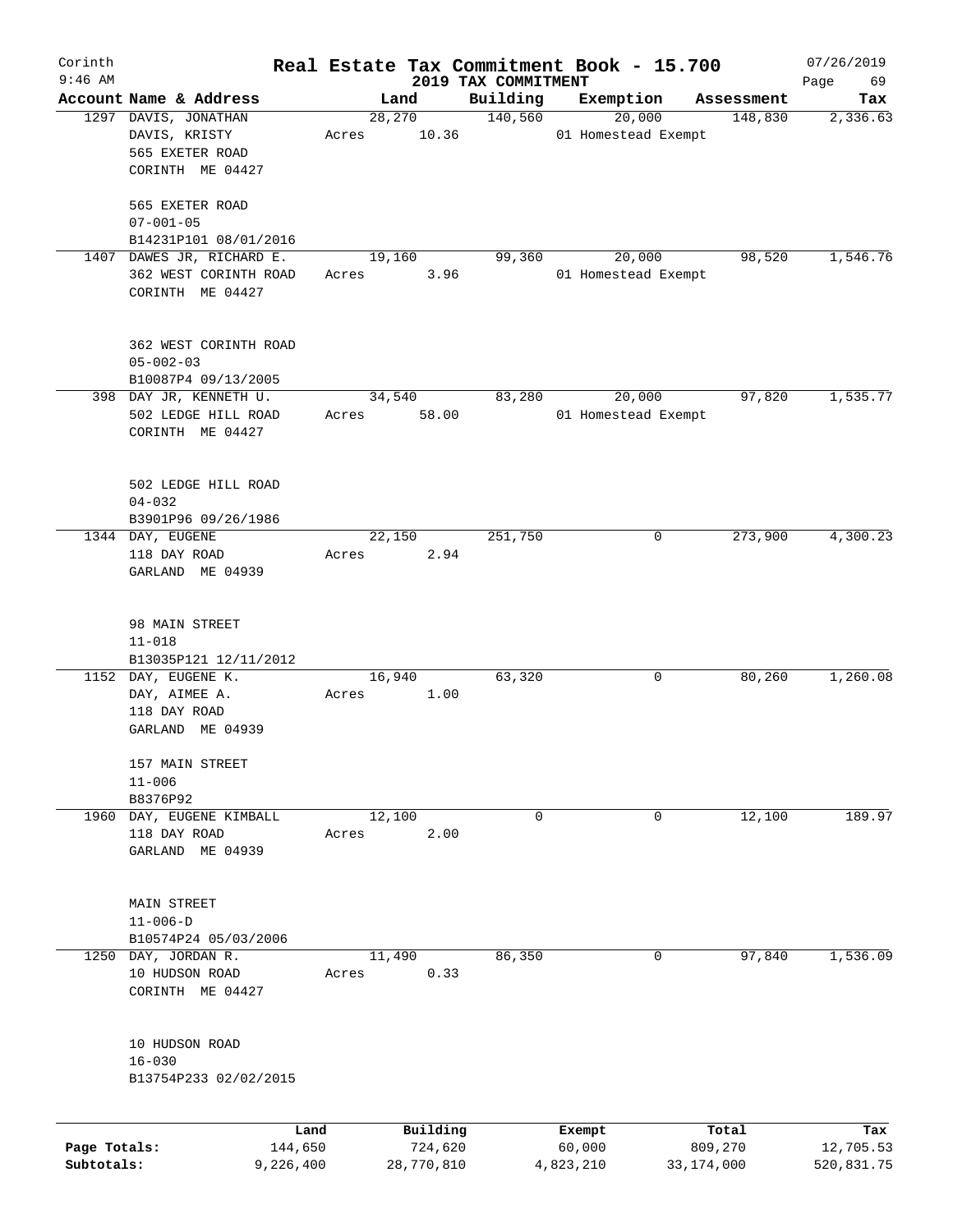| Corinth<br>$9:46$ AM |                                                   |       |                |                                 | Real Estate Tax Commitment Book - 15.700 |            | 07/26/2019        |
|----------------------|---------------------------------------------------|-------|----------------|---------------------------------|------------------------------------------|------------|-------------------|
|                      | Account Name & Address                            |       | Land           | 2019 TAX COMMITMENT<br>Building | Exemption                                | Assessment | Page<br>70<br>Tax |
|                      | 1309 DAY, MATTHEW B.                              |       | 16,070         | 80,740                          | 20,000                                   | 76,810     | 1,205.92          |
|                      | DAY, KATIE M.                                     | Acres | 1.29           |                                 | 01 Homestead Exempt                      |            |                   |
|                      | 75 BEECH GROVE RD                                 |       |                |                                 |                                          |            |                   |
|                      | CORINTH ME 04427                                  |       |                |                                 |                                          |            |                   |
|                      |                                                   |       |                |                                 |                                          |            |                   |
|                      | 75 BEECH GROVE RD<br>$06 - 003 - 08$              |       |                |                                 |                                          |            |                   |
|                      | B12234P338 08/31/2010                             |       |                |                                 |                                          |            |                   |
|                      | 400 DAY, TERRANCE L.                              |       | 16,890         | 82,600                          | 20,000                                   | 79,490     | 1,247.99          |
|                      | DAY, DEBRA F.                                     | Acres | 2.00           |                                 | 01 Homestead Exempt                      |            |                   |
|                      | P.O. BOX 4                                        |       |                |                                 |                                          |            |                   |
|                      | CORINTH ME 04427                                  |       |                |                                 |                                          |            |                   |
|                      |                                                   |       |                |                                 |                                          |            |                   |
|                      | 428 HUDSON ROAD<br>$12 - 011 - C$                 |       |                |                                 |                                          |            |                   |
|                      | B3580P238                                         |       |                |                                 |                                          |            |                   |
|                      | 1884 DEAN, MICHAEL K.                             |       | 26,520         | 91,960                          | 20,000                                   | 98,480     | 1,546.14          |
|                      | DUNCAN-DEAN, CAROL-ANN                            | Acres | 10.30          |                                 | 01 Homestead Exempt                      |            |                   |
|                      | 1312 MAIN STREET                                  |       |                |                                 |                                          |            |                   |
|                      | CORINTH ME 04427                                  |       |                |                                 |                                          |            |                   |
|                      |                                                   |       |                |                                 |                                          |            |                   |
|                      | 1312 MAIN STREET                                  |       |                |                                 |                                          |            |                   |
|                      | $03 - 032 - B$                                    |       |                |                                 |                                          |            |                   |
|                      | B14476P192 05/05/2017<br>433 DEARBORN, PATRICIA   |       | 22,810         | 118,450                         | 0                                        | 141,260    | 2,217.78          |
|                      | PO BOX 108                                        | Acres | 1.76           |                                 |                                          |            |                   |
|                      | CORINTH ME 04427                                  |       |                |                                 |                                          |            |                   |
|                      |                                                   |       |                |                                 |                                          |            |                   |
|                      |                                                   |       |                |                                 |                                          |            |                   |
|                      | 91 EXETER ROAD                                    |       |                |                                 |                                          |            |                   |
|                      | $14 - 017 - B$                                    |       |                |                                 |                                          |            |                   |
|                      | B13746P68 12/24/2014<br>1487 DEARBORN, PATRICIA A |       | 20,070         | 182,670                         | 20,000                                   | 182,740    | 2,869.02          |
|                      | P.O. BOX 108                                      | Acres | 3.59           |                                 | 01 Homestead Exempt                      |            |                   |
|                      | CORINTH ME 04427                                  |       |                |                                 |                                          |            |                   |
|                      |                                                   |       |                |                                 |                                          |            |                   |
|                      |                                                   |       |                |                                 |                                          |            |                   |
|                      | 45 VILLAGE DRIVE                                  |       |                |                                 |                                          |            |                   |
|                      | $11 - 002 - 16$                                   |       |                |                                 |                                          |            |                   |
|                      | B9120P292                                         |       |                |                                 |                                          |            |                   |
| 1488                 | DEARBORN, PATRICIA A<br>MIXON, TONY J. &          | Acres | 19,960<br>1.21 | 234,170                         | 0                                        | 254,130    | 3,989.84          |
|                      | GLAZIER, GLENN G.                                 |       |                |                                 |                                          |            |                   |
|                      | PO BOX 108                                        |       |                |                                 |                                          |            |                   |
|                      | CORINTH ME 04427                                  |       |                |                                 |                                          |            |                   |
|                      |                                                   |       |                |                                 |                                          |            |                   |
|                      | 263 MAIN STREET                                   |       |                |                                 |                                          |            |                   |
|                      | $11 - 002 - 01$<br>B12150P69 06/04/2010           |       |                |                                 |                                          |            |                   |
|                      | 1489 DEARBORN, PATRICIA A.                        |       | 36,740         | 371,590                         | 0                                        | 408,330    | 6,410.78          |
|                      | PO BOX 108                                        | Acres | 2.00           |                                 |                                          |            |                   |
|                      | CORINTH ME 04427                                  |       |                |                                 |                                          |            |                   |
|                      |                                                   |       |                |                                 |                                          |            |                   |
|                      |                                                   |       |                |                                 |                                          |            |                   |
|                      | 2 VILLAGE DRIVE                                   |       |                |                                 |                                          |            |                   |
|                      | $11 - 002 - 02$                                   |       |                |                                 |                                          |            |                   |
|                      | B13076P45 01/25/2013                              |       |                |                                 |                                          |            |                   |
|                      | Land                                              |       | Building       |                                 | Exempt                                   | Total      | Tax               |
| Page Totals:         | 159,060                                           |       | 1,162,180      |                                 | 80,000                                   | 1,241,240  | 19,487.47         |
| Subtotals:           | 9,385,460                                         |       | 29,932,990     |                                 | 4,903,210                                | 34,415,240 | 540,319.22        |
|                      |                                                   |       |                |                                 |                                          |            |                   |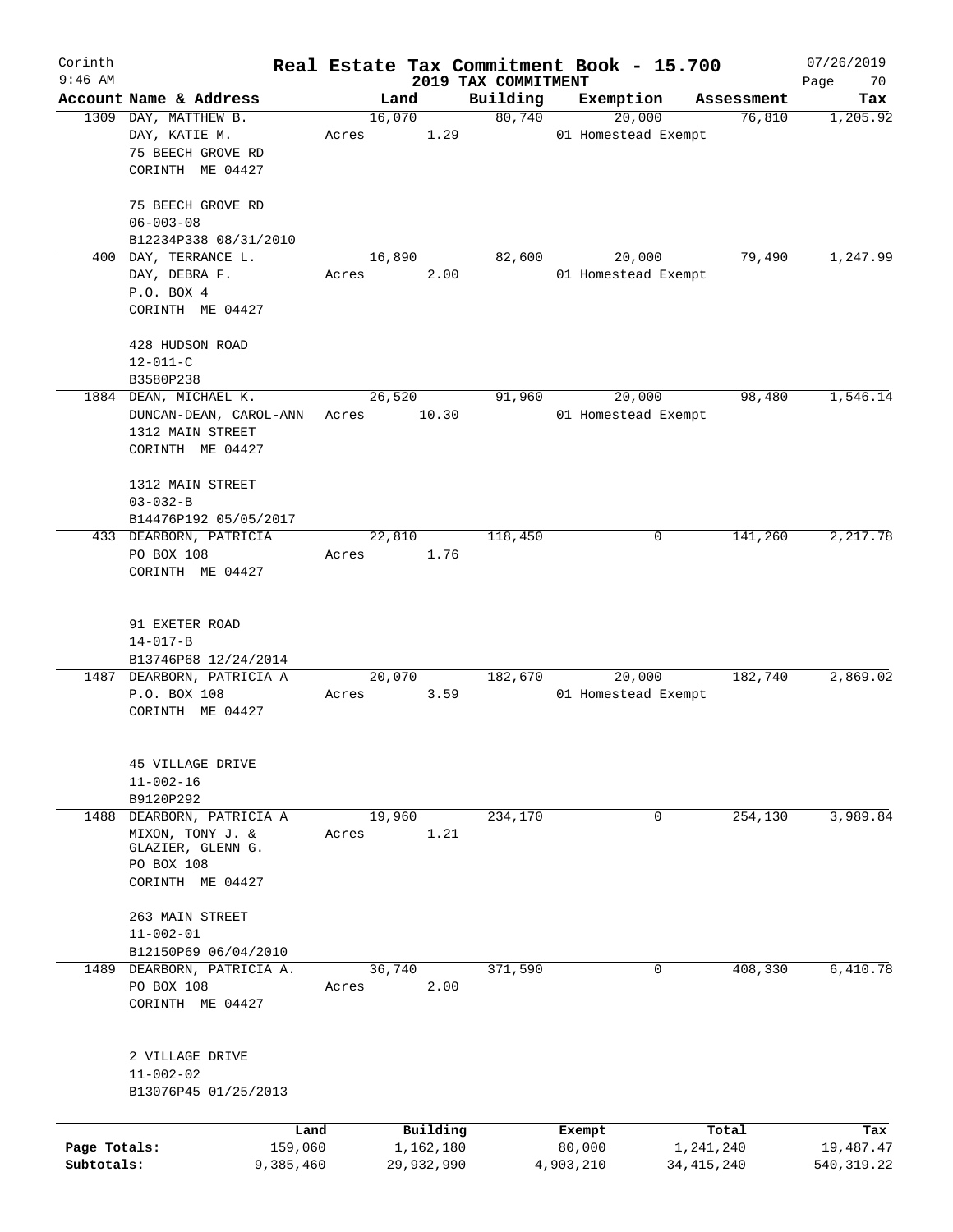| Corinth      |                                                      |       |                |                     | Real Estate Tax Commitment Book - 15.700 |                       | 07/26/2019 |
|--------------|------------------------------------------------------|-------|----------------|---------------------|------------------------------------------|-----------------------|------------|
| $9:46$ AM    |                                                      |       |                | 2019 TAX COMMITMENT |                                          |                       | Page<br>71 |
|              | Account Name & Address<br>1496 DEARBORN, PATRICIA A. |       | Land<br>17,230 | Building<br>231,930 | Exemption<br>$\Omega$                    | Assessment<br>249,160 | Tax        |
|              | PO BOX 108                                           | Acres | 1.07           |                     |                                          |                       | 3,911.81   |
|              | CORINTH ME 04427                                     |       |                |                     |                                          |                       |            |
|              |                                                      |       |                |                     |                                          |                       |            |
|              |                                                      |       |                |                     |                                          |                       |            |
|              | 15 VILLAGE DRIVE                                     |       |                |                     |                                          |                       |            |
|              | $11 - 002 - 10$                                      |       |                |                     |                                          |                       |            |
|              | B9120P292                                            |       |                |                     |                                          |                       |            |
|              | 67 DEARBORN, PATRICIA A.                             |       | 34,000         | 0                   | 0                                        | 34,000                | 533.80     |
|              | PO BOX 108                                           | Acres | 65.20          |                     |                                          |                       |            |
|              | CORINTH ME 04427                                     |       |                |                     |                                          |                       |            |
|              |                                                      |       |                |                     |                                          |                       |            |
|              |                                                      |       |                |                     |                                          |                       |            |
|              | BRADBURY DR                                          |       |                |                     |                                          |                       |            |
|              | $08 - 012$                                           |       |                |                     |                                          |                       |            |
|              | B12641P172 11/01/2011                                |       |                |                     |                                          |                       |            |
|              | 1306 DEARBORN, RYAN M.                               |       | 21,530         | 154,300             | 20,000                                   | 155,830               | 2,446.53   |
|              | DEARBORN, SUSAN B.                                   | Acres | 6.00           |                     | 01 Homestead Exempt                      |                       |            |
|              | 384 WEST CORINTH ROAD                                |       |                |                     |                                          |                       |            |
|              | CORINTH ME 04427                                     |       |                |                     |                                          |                       |            |
|              |                                                      |       |                |                     |                                          |                       |            |
|              | 384 WEST CORINTH ROAD                                |       |                |                     |                                          |                       |            |
|              | $05 - 002 - C$                                       |       |                |                     |                                          |                       |            |
|              | B10578P222 08/11/2006                                |       |                |                     |                                          |                       |            |
|              | 482 DECOFF, NATHAN BERT                              |       | 17,530         | 178,900             | 20,000                                   | 176,430               | 2,769.95   |
|              | DECOFF, MARCY ANN                                    | Acres | 2.55           |                     | 01 Homestead Exempt                      |                       |            |
|              | 387 EXETER ROAD                                      |       |                |                     |                                          |                       |            |
|              | CORINTH ME 04427                                     |       |                |                     |                                          |                       |            |
|              |                                                      |       |                |                     |                                          |                       |            |
|              | 387 EXETER ROAD                                      |       |                |                     |                                          |                       |            |
|              | $07 - 009 - E$                                       |       |                |                     |                                          |                       |            |
|              | B14561P241 07/24/2017                                |       |                |                     |                                          |                       |            |
|              | 242 DELEAR, NICHOLAS J.                              |       | 17,270         | 6,540               | 0                                        | 23,810                | 373.82     |
|              | 123 HILLSIDE RD                                      | Acres | 5.00           |                     |                                          |                       |            |
|              | HIGHLAND LAKES NJ                                    |       |                |                     |                                          |                       |            |
|              | 07422                                                |       |                |                     |                                          |                       |            |
|              |                                                      |       |                |                     |                                          |                       |            |
|              | MEADOW ROAD N/F OFF                                  |       |                |                     |                                          |                       |            |
|              | $09 - 018$                                           |       |                |                     |                                          |                       |            |
|              | B8185P274                                            |       |                |                     |                                          |                       |            |
| 405          | DEMERCHANT, LEO M.                                   |       | 19,150         | 72,230              | 20,000                                   | 71,380                | 1,120.67   |
|              | (HEIRS OF)                                           |       |                |                     |                                          |                       |            |
|              | DEMERCHANT, BARBARA L.                               | Acres | 3.95           |                     | 01 Homestead Exempt                      |                       |            |
|              | 30 TATE ROAD                                         |       |                |                     |                                          |                       |            |
|              | CORINTH ME 04427                                     |       |                |                     |                                          |                       |            |
|              |                                                      |       |                |                     |                                          |                       |            |
|              | 30 TATE ROAD                                         |       |                |                     |                                          |                       |            |
|              | $09 - 028 - A$                                       |       |                |                     |                                          |                       |            |
|              | B4167P109                                            |       |                |                     |                                          |                       |            |
|              | 1221 DENNING, ANDREW S.                              |       | 13,290         | 20,430              | 20,000                                   | 13,720                | 215.40     |
|              | PO BOX 51                                            | Acres | 0.50           |                     | 01 Homestead Exempt                      |                       |            |
|              | KENDUSKEAG ME 04450-0                                |       |                |                     |                                          |                       |            |
|              |                                                      |       |                |                     |                                          |                       |            |
|              | 943 MAIN STREET                                      |       |                |                     |                                          |                       |            |
|              | $05 - 052 - B$                                       |       |                |                     |                                          |                       |            |
|              | B13966P246 09/23/2015                                |       |                |                     |                                          |                       |            |
|              |                                                      |       |                |                     |                                          |                       |            |
|              | Land                                                 |       | Building       |                     | Exempt                                   | Total                 | Tax        |
| Page Totals: | 140,000                                              |       | 664,330        |                     | 80,000                                   | 724,330               | 11,371.98  |
| Subtotals:   | 9,525,460                                            |       | 30,597,320     |                     | 4,983,210                                | 35, 139, 570          | 551,691.20 |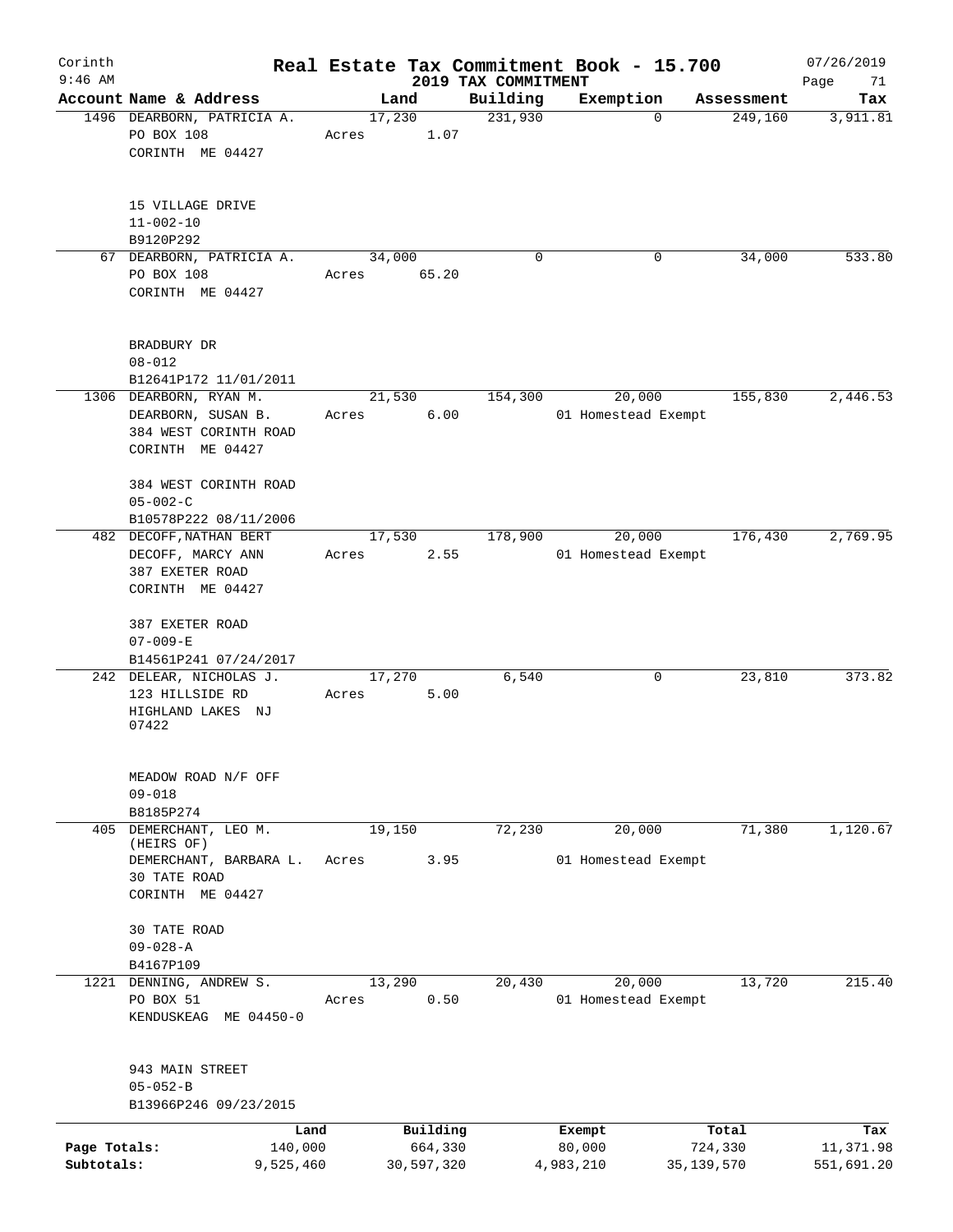| Corinth<br>$9:46$ AM       |                                                                                                            |                 |                                   |                                 | Real Estate Tax Commitment Book - 15.700 |                                | 07/26/2019                     |
|----------------------------|------------------------------------------------------------------------------------------------------------|-----------------|-----------------------------------|---------------------------------|------------------------------------------|--------------------------------|--------------------------------|
|                            | Account Name & Address                                                                                     | Land            |                                   | 2019 TAX COMMITMENT<br>Building | Exemption                                | Assessment                     | Page<br>72<br>Tax              |
|                            | 974 DENNIS, MICHAEL J.<br>27 MILL ROAD<br>CORINTH ME 04427                                                 | 28,390<br>Acres | 79.50                             | 4,000                           | 0                                        | 32,390                         | 508.52                         |
|                            | MILL ROAD N/F<br>$03 - 014$<br>B14144P71 05/04/2016                                                        |                 |                                   |                                 |                                          |                                |                                |
|                            | 399 DENNIS, MICHAEL J.<br>DENNIS, ELIZABETH R.<br>27 MILL ROAD<br>CORINTH ME 04427                         | 21,250<br>Acres | 11.20                             | 219,250                         | 20,000<br>01 Homestead Exempt            | 220,500                        | 3,461.85                       |
|                            | 27 MILL ROAD<br>$03 - 014 - 04$<br>B13875P101 06/25/2015                                                   |                 |                                   |                                 |                                          |                                |                                |
|                            | 214 DENNISON, JACOBY Q<br>DENNISON JANALEE C<br>439 BLACK ROAD<br>CORINTH ME 04427                         | 20,310<br>Acres | 4.95                              | 97,920                          | 20,000<br>01 Homestead Exempt            | 98,230                         | 1,542.21                       |
|                            | 439 BLACK RD<br>$02 - 032 - C$<br>B14734P283 01/31/2018                                                    |                 |                                   |                                 |                                          |                                |                                |
|                            | 1016 DEVELLIS, CONSTANTINO<br>DEVELLIS, SHERRAL<br>11 CHARTER OAK DR.<br>OXFORD CT 06478                   | 38,500<br>Acres | 50.00                             | 60,900                          | 0                                        | 99,400                         | 1,560.58                       |
|                            | 501 MAIN STREET<br>$08 - 015$<br>B11202P250 11/15/2007                                                     |                 |                                   |                                 |                                          |                                |                                |
|                            | 206 DEWITT, TIM<br>344 MAIN STREET LOT 19<br>CORINTH ME 04427                                              |                 | 0                                 | 15,750                          | 15,750<br>01 Homestead Exempt            | 0                              | 0.00                           |
|                            | 344 MAIN STREET LOT 19<br>$08 - 003 - 19H$                                                                 |                 |                                   |                                 |                                          |                                |                                |
| 1357                       | DICKINSON, FRED<br>DICKINSON, CATHERINE<br>1156 MAIN STREET<br>CORINTH ME 04427                            | 15,900<br>Acres | 1.15                              | 50,510                          | 20,000<br>01 Homestead Exempt            | 46,410                         | 728.64                         |
|                            | 1156 MAIN STREET<br>$03 - 027 - 01$<br>B10501P218 06/21/2006                                               |                 |                                   |                                 |                                          |                                |                                |
| 1750                       | DIFFELL, THOMAS G &<br>LISA TRS<br>T.G. DIFFELL REV. LIV.<br>TRUST<br>851 MUDGETT ROAD<br>CORINTH ME 04427 | 37,650<br>Acres | 15.04                             | 203,850                         | 20,000<br>01 Homestead Exempt            | 221,500                        | 3,477.55                       |
|                            | 851 MUDGETT ROAD<br>$01 - 044$<br>B9622P80                                                                 |                 |                                   |                                 |                                          |                                |                                |
| Page Totals:<br>Subtotals: | Land<br>162,000<br>9,687,460                                                                               |                 | Building<br>652,180<br>31,249,500 |                                 | Exempt<br>95,750<br>5,078,960            | Total<br>718,430<br>35,858,000 | Tax<br>11,279.35<br>562,970.55 |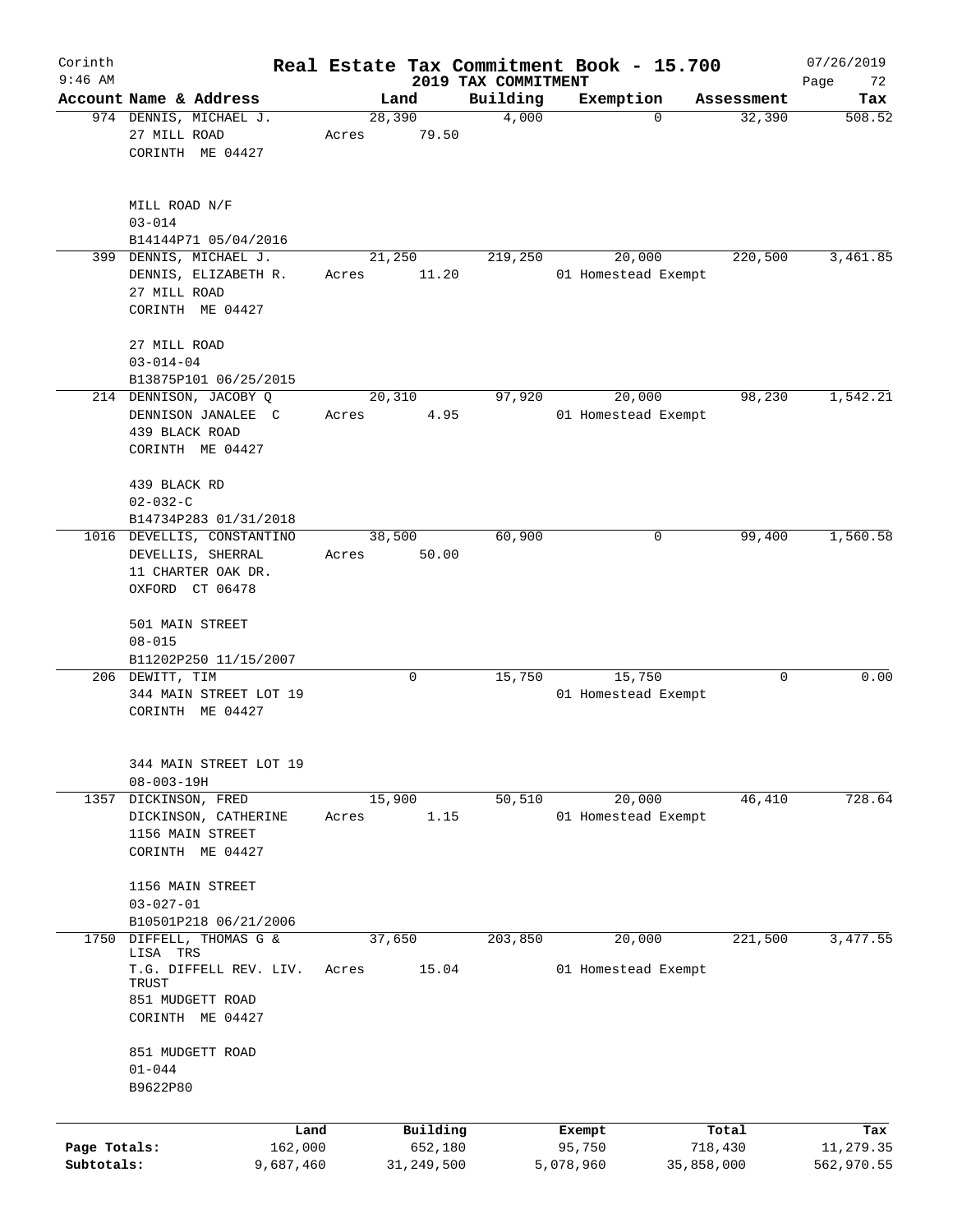| Corinth<br>$9:46$ AM |                                               |       |        |       | 2019 TAX COMMITMENT | Real Estate Tax Commitment Book - 15.700 |            | 07/26/2019<br>Page<br>73 |
|----------------------|-----------------------------------------------|-------|--------|-------|---------------------|------------------------------------------|------------|--------------------------|
|                      | Account Name & Address                        |       | Land   |       | Building            | Exemption                                | Assessment | Tax                      |
|                      | 1668 DIFFELL, THOMAS G &                      |       | 21,930 |       | $\mathbf 0$         | $\Omega$                                 | 21,930     | 344.30                   |
|                      | LISA TRS<br>T.G. DIFFELL REV. LIV.<br>TRUST   | Acres |        | 21.39 |                     |                                          |            |                          |
|                      | 851 MUDGETT ROAD                              |       |        |       |                     |                                          |            |                          |
|                      | CORINTH ME 04427                              |       |        |       |                     |                                          |            |                          |
|                      | MUDGETT ROAD<br>$01 - 032$                    |       |        |       |                     |                                          |            |                          |
|                      | B7523P280 10/20/2000                          |       |        |       |                     |                                          |            |                          |
|                      | 1805 DIFFELL, THOMAS G &                      |       | 20,110 |       | 0                   | 0                                        | 20,110     | 315.73                   |
|                      | LISA TRS<br>T.G. DIFFELL REV. LIV.<br>TRUST   | Acres |        | 18.63 |                     |                                          |            |                          |
|                      | 851 MUDGETT ROAD<br>CORINTH ME 04427          |       |        |       |                     |                                          |            |                          |
|                      | MUDGETT ROAD<br>$01 - 047$                    |       |        |       |                     |                                          |            |                          |
|                      | B9622P80                                      |       |        |       |                     |                                          |            |                          |
| 416                  | DOAK, ERLON E. (Heirs                         |       | 21,780 |       | 89,860              | 0                                        | 111,640    | 1,752.75                 |
|                      | of)<br>PR. ROBIN TOMPKINS                     | Acres |        | 5.00  |                     |                                          |            |                          |
|                      | 45 NORTH ROAD                                 |       |        |       |                     |                                          |            |                          |
|                      | NEWBURGH ME 04444                             |       |        |       |                     |                                          |            |                          |
|                      | 782 MAIN STREET                               |       |        |       |                     |                                          |            |                          |
|                      | $05 - 039 - C$                                |       |        |       |                     |                                          |            |                          |
|                      | B15043P12 01/08/2019<br>421 DOODY, FORREST A. |       |        |       | 68,920              | 20,000                                   | 65,810     | 1,033.22                 |
|                      | DOODY, SANDRA D.                              | Acres | 16,890 | 2.00  |                     | 01 Homestead Exempt                      |            |                          |
|                      | P.O. BOX 61                                   |       |        |       |                     |                                          |            |                          |
|                      | CORINTH ME 04427                              |       |        |       |                     |                                          |            |                          |
|                      | 47 GARLAND ROAD                               |       |        |       |                     |                                          |            |                          |
|                      | $07 - 016 - B$                                |       |        |       |                     |                                          |            |                          |
|                      | B2503P302                                     |       |        |       |                     |                                          |            |                          |
|                      | 1117 DORR, DENNIS M.                          |       | 16,940 |       | 100,430             | 20,000                                   | 97,370     | 1,528.71                 |
|                      | DORR, LISA L.<br>24 HARVEY HIGHLANDS          | Acres |        | 1.00  |                     | 01 Homestead Exempt                      |            |                          |
|                      | CORINTH ME 04427                              |       |        |       |                     |                                          |            |                          |
|                      | 24 HARVEY HIGHLANDS                           |       |        |       |                     |                                          |            |                          |
|                      | $11 - 020 - 03$                               |       |        |       |                     |                                          |            |                          |
|                      | B6702P28                                      |       |        |       |                     |                                          |            |                          |
|                      | 423 DORR, KATHRYN D.                          |       | 12,340 |       | 47,400              | 20,000                                   | 39,740     | 623.92                   |
|                      | 17 LAUREL LANE<br>SOMERSWORTH NH 03878        | Acres |        | 0.50  |                     | 01 Homestead Exempt                      |            |                          |
|                      | 905 LEDGE HILL ROAD                           |       |        |       |                     |                                          |            |                          |
|                      | $02 - 007$                                    |       |        |       |                     |                                          |            |                          |
|                      | B10575P96 07/28/2006 B4042P308                |       |        |       |                     |                                          |            |                          |
|                      |                                               |       |        |       |                     |                                          |            |                          |
|                      |                                               |       |        |       |                     |                                          |            |                          |

|              | Land      | Building   | Exempt    | Total      | Tax        |
|--------------|-----------|------------|-----------|------------|------------|
| Page Totals: | 109,990   | 306,610    | 60,000    | 356,600    | 5,598.63   |
| Subtotals:   | 9,797,450 | 31,556,110 | 5,138,960 | 36,214,600 | 568,569.18 |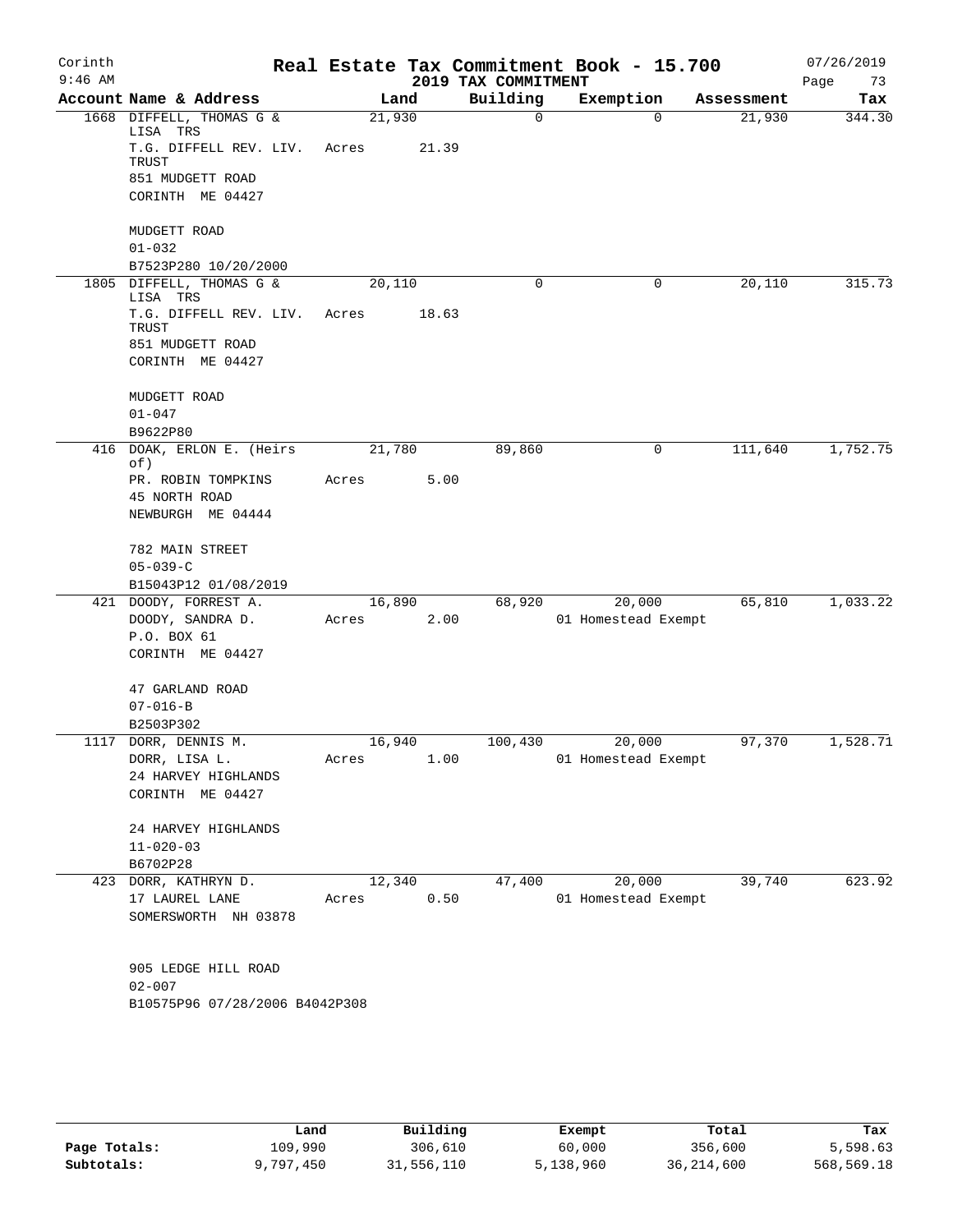| Corinth                    |                |                                                                                               |       |                        |                         | Real Estate Tax Commitment Book - 15.700 |                       | 07/26/2019             |
|----------------------------|----------------|-----------------------------------------------------------------------------------------------|-------|------------------------|-------------------------|------------------------------------------|-----------------------|------------------------|
| $9:46$ AM                  |                | Account Name & Address                                                                        |       |                        | 2019 TAX COMMITMENT     |                                          |                       | Page<br>74             |
|                            |                | 424 DORR, KATHRYN D.<br>17 LAUREL LANE                                                        | Acres | Land<br>22,050<br>6.45 | Building<br>$\mathbf 0$ | Exemption<br>$\Omega$                    | Assessment<br>22,050  | Tax<br>346.18          |
|                            |                | SOMERSWORTH NH 03878                                                                          |       |                        |                         |                                          |                       |                        |
|                            | $02 - 008$     | LEDGE HILL ROAD                                                                               |       |                        |                         |                                          |                       |                        |
|                            |                | B10575P94 07/28/2006 B4042P310                                                                |       |                        |                         |                                          |                       |                        |
|                            |                | 1214 DORR, MATTHEW RYAN<br>DORR, BRITTANY LEE<br>316 MAIN STREET                              | Acres | 35,280<br>36.19        | 116,450                 | 20,000<br>01 Homestead Exempt            | 131,730               | 2,068.16               |
|                            |                | CORINTH ME 04427                                                                              |       |                        |                         |                                          |                       |                        |
|                            | $08 - 002$     | 316 MAIN STREET                                                                               |       |                        |                         |                                          |                       |                        |
|                            |                | B13911P150 07/24/2015                                                                         |       |                        |                         |                                          |                       |                        |
|                            |                | 758 DOUCETTE, JENNIFER L.                                                                     |       | 26, 170                | 111,530                 | 0                                        | 137,700               | 2,161.89               |
|                            |                | 66 RIDGE ROAD<br>CORINTH ME 04427                                                             | Acres | 10.00                  |                         |                                          |                       |                        |
|                            | $11 - 033$     | 66 RIDGE ROAD                                                                                 |       |                        |                         |                                          |                       |                        |
|                            |                | B14519P111 06/20/2017                                                                         |       |                        |                         |                                          |                       |                        |
|                            |                | 2081 DOUCETTE, SAMUEL E.                                                                      |       | 11,800                 | 8,720                   | 0                                        | 20,520                | 322.16                 |
|                            |                | 563 LEDGE HILL ROAD<br>CORINTH ME 04427                                                       | Acres | 1.00                   |                         |                                          |                       |                        |
|                            | $01 - 036 - 2$ | 567 LEDGE HILL ROAD                                                                           |       |                        |                         |                                          |                       |                        |
|                            |                | B12555P110 08/05/2011                                                                         |       |                        |                         |                                          |                       |                        |
|                            |                | 425 DOUCETTE, SAMUEL E.<br>563 LEDGE HILL ROAD<br>CORINTH ME 04427                            | Acres | 12,600<br>0.53         | 42,130                  | 20,000<br>01 Homestead Exempt            | 34,730                | 545.26                 |
|                            | $01 - 037$     | 563 LEDGE HILL ROAD                                                                           |       |                        |                         |                                          |                       |                        |
|                            |                | B7979P69 12/06/2001 B2307P238                                                                 |       |                        |                         |                                          |                       |                        |
|                            | RD             | 1463 DOUGHTY, BENJAMIN R.<br>DOUGHTY, MELISSA M.<br>378 WHITE SCHOOLHOUSE<br>CORINTH ME 04427 | Acres | 16,660<br>1.80         | 164,370                 | 20,000<br>01 Homestead Exempt            | 161,030               | 2,528.17               |
|                            | ROAD           | 378 WHITE SCHOOLHOUSE                                                                         |       |                        |                         |                                          |                       |                        |
|                            | $09 - 012$     |                                                                                               |       |                        |                         |                                          |                       |                        |
|                            |                | B10894P134 03/29/2007<br>427 DOUGLAS, ROBERT M.                                               |       | 30,710                 | 27,080                  | 20,000                                   | 37,790                | 593.30                 |
|                            |                | 662 LEDGE HILL ROAD<br>CORINTH ME 04427                                                       | Acres | 21.80                  |                         | 01 Homestead Exempt                      |                       |                        |
|                            | $02 - 017$     | 662 LEDGE HILL ROAD                                                                           |       |                        |                         |                                          |                       |                        |
|                            | B6590P269      |                                                                                               |       |                        |                         |                                          |                       |                        |
|                            |                | Land                                                                                          |       | Building               |                         | Exempt                                   | Total                 | Tax                    |
| Page Totals:<br>Subtotals: |                | 155,270<br>9,952,720                                                                          |       | 470,280<br>32,026,390  |                         | 80,000<br>5,218,960                      | 545,550<br>36,760,150 | 8,565.12<br>577,134.30 |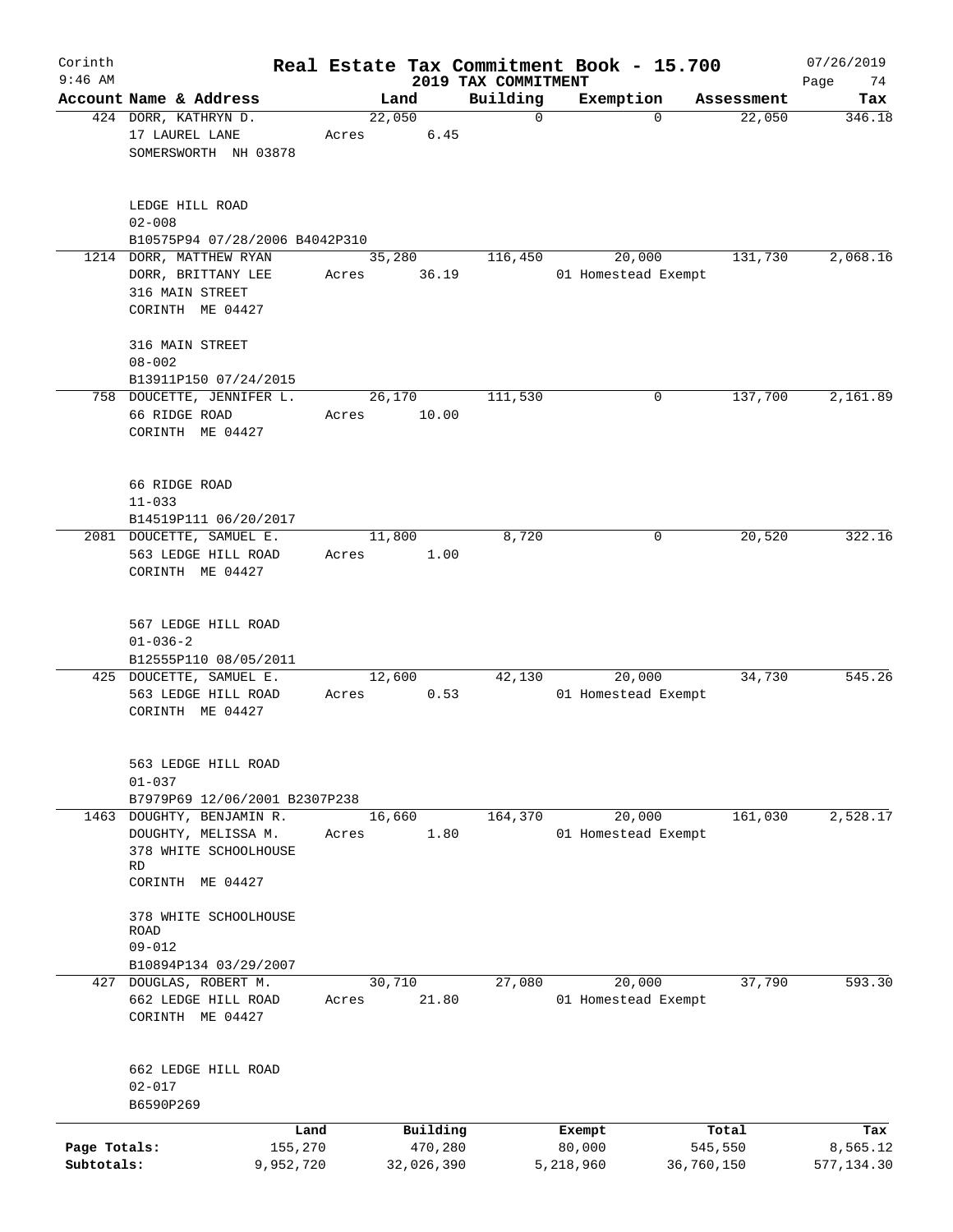| Corinth      |                                                                                           |       |                  |                                 | Real Estate Tax Commitment Book - 15.700 |            | 07/26/2019        |
|--------------|-------------------------------------------------------------------------------------------|-------|------------------|---------------------------------|------------------------------------------|------------|-------------------|
| $9:46$ AM    | Account Name & Address                                                                    |       | Land             | 2019 TAX COMMITMENT<br>Building | Exemption                                | Assessment | Page<br>75<br>Tax |
|              | 428 DOUGLASS, ALAN D.<br>439 GARLAND ROAD<br>CORINTH ME 04427                             | Acres | 17,040<br>2.13   | 84,820                          | 20,000<br>01 Homestead Exempt            | 81,860     | 1,285.20          |
|              | 439 GARLAND ROAD<br>$10 - 002 - C$<br>B14245P237 08/16/2016<br>1413 DOUGLASS, THEA        |       | 15,730           | 94,600                          | 20,000                                   | 90,330     | 1,418.18          |
|              | 27 BEANS MILL ROAD<br>CORINTH ME 04427<br>27 BEANS MILL RD<br>$07 - 010 - C - 04$         | Acres | 1.00             |                                 | 01 Homestead Exempt                      |            |                   |
|              | B14254P329 08/19/2016                                                                     |       |                  |                                 |                                          |            |                   |
|              | 1843 DOW II, CARL O<br>PO BOX 621<br>CORINTH ME 04427                                     | Acres | 17,300<br>1.30   | 131,690                         | 20,000<br>01 Homestead Exempt            | 128,990    | 2,025.14          |
|              | 103 BRADBURY DR<br>$08 - 012 - 23$<br>B12369P158 12/31/2010                               |       |                  |                                 |                                          |            |                   |
|              | 1842 DOW II, CARL O<br>PO BOX 621<br>CORINTH ME 04427                                     | Acres | 11,640<br>1.62   | $\mathbf 0$                     | 0                                        | 11,640     | 182.75            |
|              | BRADBURY DR<br>$08 - 012 - 22$<br>B12743P19 02/28/2012                                    |       |                  |                                 |                                          |            |                   |
|              | 1994 DOW, CARL<br>PO BOX 621<br>CORINTH ME 04427                                          | Acres | 53,480<br>118.00 | 100,000                         | 0                                        | 153,480    | 2,409.64          |
|              | 737 MAIN STREET<br>$05 - 035 - A$<br>B14619P334 09/15/2017                                |       |                  |                                 |                                          |            |                   |
| 1080         | DOW, CHRISTOPHER DANIEL<br>DOW, MELLISSA ANN<br>125 WEST CORINTH ROAD<br>CORINTH ME 04427 |       | 0                | 12,530                          | 12,530<br>01 Homestead Exempt            | 0          | 0.00              |
|              | 125 WEST CORINTH ROAD<br>$05 - 024 - 08 - 1H$                                             |       |                  |                                 |                                          |            |                   |
| 431          | DOW, DAVID B.<br>DOW, GLENDA T.<br>817 MUDGETT ROAD<br>CORINTH ME 04427                   | Acres | 32,990<br>62.57  | 119,570                         | 20,000<br>01 Homestead Exempt            | 132,560    | 2,081.19          |
|              | 817 MUDGETT ROAD<br>$02 - 001$<br>B4100P48                                                |       |                  |                                 |                                          |            |                   |
|              | Land                                                                                      |       | Building         |                                 | Exempt                                   | Total      | Tax               |
| Page Totals: | 148,180                                                                                   |       | 543,210          |                                 | 92,530                                   | 598,860    | 9,402.10          |

**Subtotals:** 10,100,900 32,569,600 5,311,490 37,359,010 586,536.40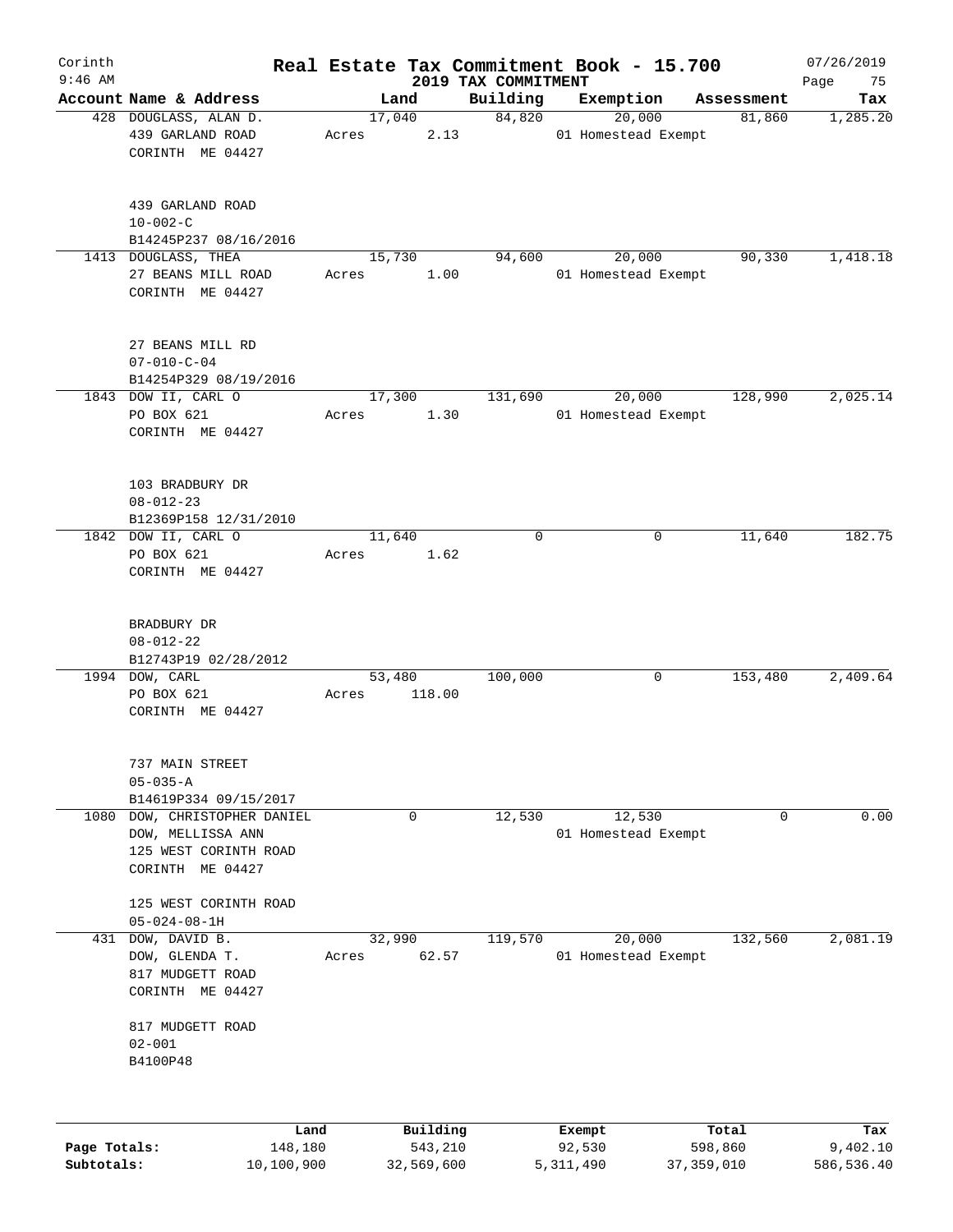| Corinth<br>$9:46$ AM |                                            |       |        |          |                                 | Real Estate Tax Commitment Book - 15.700 |            | 07/26/2019        |
|----------------------|--------------------------------------------|-------|--------|----------|---------------------------------|------------------------------------------|------------|-------------------|
|                      | Account Name & Address                     |       | Land   |          | 2019 TAX COMMITMENT<br>Building | Exemption                                | Assessment | Page<br>76<br>Tax |
|                      | 435 DOW, HAROLD L.                         |       | 12,900 |          | 0                               | $\mathbf 0$                              | 12,900     | 202.53            |
|                      | P.O. BOX 429                               | Acres |        | 2.66     |                                 |                                          |            |                   |
|                      | CORINTH ME 04427                           |       |        |          |                                 |                                          |            |                   |
|                      | WEST CORINTH ROAD                          |       |        |          |                                 |                                          |            |                   |
|                      | $05 - 024 - 05$<br>B3588P159               |       |        |          |                                 |                                          |            |                   |
| 436                  | DOW, JEFFREY B.                            |       | 66,430 |          | 138,770                         | 20,000                                   | 185,200    | 2,907.64          |
|                      | DOW, KATHRYN L.                            | Acres |        | 119.15   |                                 | 01 Homestead Exempt                      |            |                   |
|                      | 547 MUDGETT ROAD                           |       |        |          |                                 |                                          |            |                   |
|                      | CORINTH ME 04427                           |       |        |          |                                 |                                          |            |                   |
|                      | 547 MUDGETT ROAD                           |       |        |          |                                 |                                          |            |                   |
|                      | $02 - 036 - C$                             |       |        |          |                                 |                                          |            |                   |
|                      | B4257P101 06/20/1988                       |       |        |          |                                 |                                          |            |                   |
|                      | 1500 DOW, JOHN A.                          |       | 17,000 |          | 151,230                         | 20,000                                   | 148,230    | 2,327.21          |
|                      | DOW, SHARON M.                             | Acres |        | 1.05     |                                 | 01 Homestead Exempt                      |            |                   |
|                      | 35 VILLAGE DRIVE                           |       |        |          |                                 |                                          |            |                   |
|                      | CORINTH ME 04427                           |       |        |          |                                 |                                          |            |                   |
|                      | 35 VILLAGE DRIVE                           |       |        |          |                                 |                                          |            |                   |
|                      | $11 - 002 - 14$                            |       |        |          |                                 |                                          |            |                   |
|                      | B13645P175 09/12/2014                      |       |        |          |                                 |                                          |            |                   |
|                      | 2084 DOW, KAREN                            |       | 15,850 |          | 0                               | 0                                        | 15,850     | 248.84            |
|                      | 282 WEST CORINTH ROAD                      | Acres |        | 2.20     |                                 |                                          |            |                   |
|                      | CORINTH ME 04427                           |       |        |          |                                 |                                          |            |                   |
|                      |                                            |       |        |          |                                 |                                          |            |                   |
|                      | 22 BLACK RD                                |       |        |          |                                 |                                          |            |                   |
|                      | $05 - 005 - A - 1$                         |       |        |          |                                 |                                          |            |                   |
|                      | B12635P294 10/26/2011<br>183 DOW, KAREN    |       | 16,000 |          | 140,190                         | 20,000                                   | 136,190    | 2,138.18          |
|                      | 282 WEST CORINTH ROAD                      | Acres |        | 3.70     |                                 | 01 Homestead Exempt                      |            |                   |
|                      | CORINTH ME 04427                           |       |        |          |                                 |                                          |            |                   |
|                      |                                            |       |        |          |                                 |                                          |            |                   |
|                      | 282 WEST CORINTH ROAD                      |       |        |          |                                 |                                          |            |                   |
|                      | $05 - 005 - A$                             |       |        |          |                                 |                                          |            |                   |
|                      | B12680P56 12/13/2011                       |       |        |          |                                 |                                          |            |                   |
|                      | 438 DOW, PETER A.                          |       | 16,930 |          | 75,320                          | 20,000                                   | 72,250     | 1,134.32          |
|                      | 520 TATE ROAD<br>CORINTH ME 04427          | Acres |        | 2.03     |                                 | 01 Homestead Exempt                      |            |                   |
|                      |                                            |       |        |          |                                 |                                          |            |                   |
|                      | 520 TATE ROAD                              |       |        |          |                                 |                                          |            |                   |
|                      | $06 - 023 - 02$                            |       |        |          |                                 |                                          |            |                   |
|                      | B4407P246                                  |       |        |          |                                 |                                          |            |                   |
|                      | 849 DOW, ROBERT E.                         |       |        | 0        | 10,740                          | 0                                        | 10,740     | 168.62            |
|                      | 344 MAIN ST LOT 22                         |       |        |          |                                 |                                          |            |                   |
|                      | CORINTH ME 04427                           |       |        |          |                                 |                                          |            |                   |
|                      |                                            |       |        |          |                                 |                                          |            |                   |
|                      | 344 MAIN STREET LOT 22<br>$08 - 003 - 22H$ |       |        |          |                                 |                                          |            |                   |
|                      |                                            |       |        |          |                                 |                                          |            |                   |
|                      | Land                                       |       |        | Building |                                 | Exempt                                   | Total      | Tax               |
| Page Totals:         | 145,110                                    |       |        | 516,250  |                                 | 80,000                                   | 581,360    | 9,127.34          |

**Subtotals:** 10,246,010 33,085,850 5,391,490 37,940,370 595,663.74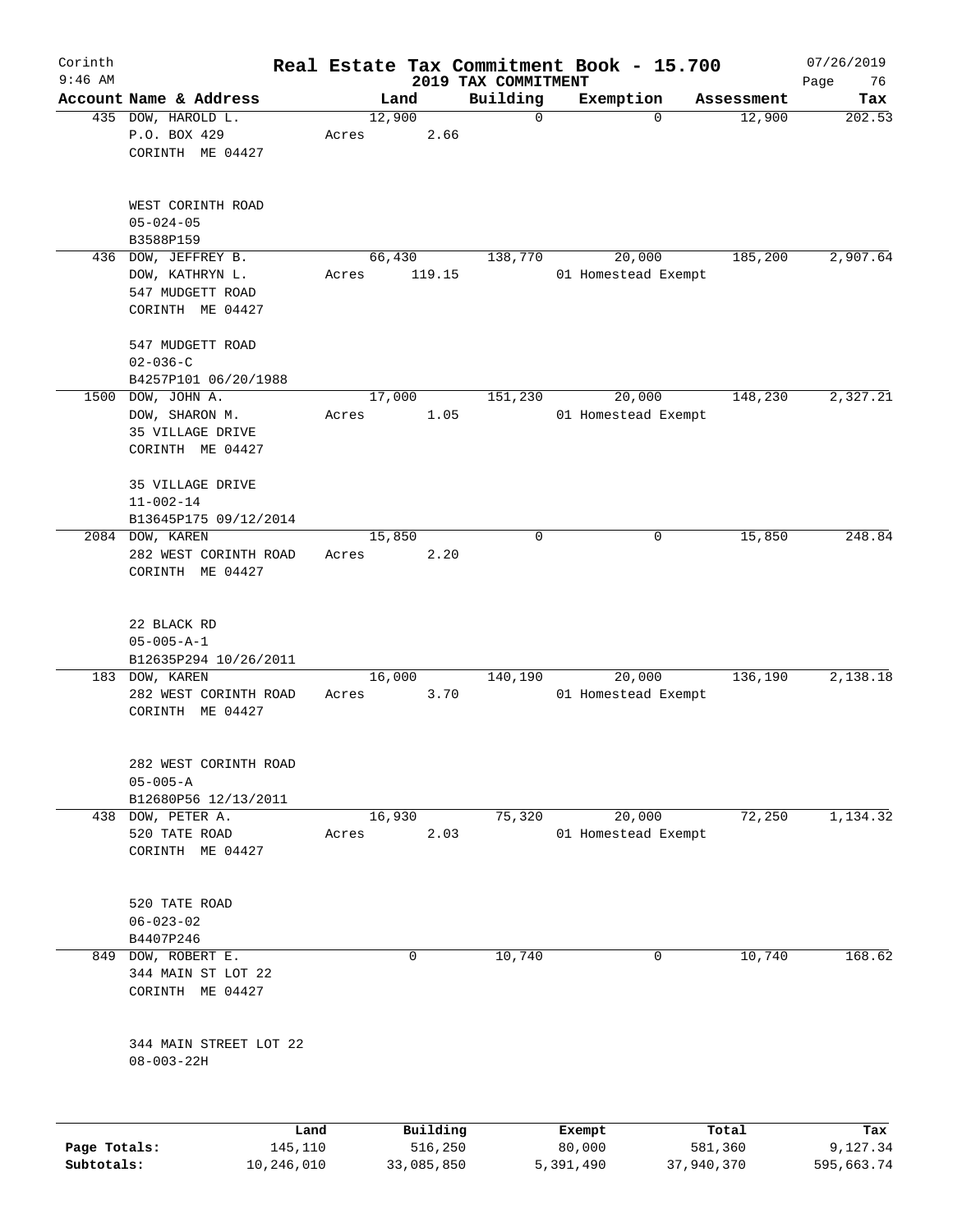| Corinth<br>$9:46$ AM       |                                                                             |                       |       |        |                         |                                 | Real Estate Tax Commitment Book - 15.700 |             |                       | 07/26/2019             |
|----------------------------|-----------------------------------------------------------------------------|-----------------------|-------|--------|-------------------------|---------------------------------|------------------------------------------|-------------|-----------------------|------------------------|
|                            | Account Name & Address                                                      |                       |       | Land   |                         | 2019 TAX COMMITMENT<br>Building | Exemption                                |             | Assessment            | Page<br>77<br>Tax      |
|                            | 439 DOWNING JR., JAMES G.<br>222 MILLS ROAD<br>EXETER ME 04435              |                       | Acres | 10,490 | 1.70                    | $\mathbf 0$                     |                                          | $\mathbf 0$ | 10,490                | 164.69                 |
|                            | LEDGE HILL ROAD<br>$04 - 002$<br>B7247P132                                  |                       |       |        |                         |                                 |                                          |             |                       |                        |
|                            | 1599 DOWNING, LISA L.<br>222 MILLS ROAD<br>EXETER ME 04435                  |                       | Acres | 15,730 | 1.00                    | 0                               |                                          | 0           | 15,730                | 246.96                 |
|                            | 375 TATE ROAD<br>$06 - 018 - A$<br>B13714P78 12/04/2014                     |                       |       |        |                         |                                 |                                          |             |                       |                        |
|                            | 370 DOWNS, LISA A.<br>34 MORISON AVENUE<br>CORINTH ME 04427                 |                       | Acres | 13,290 | 0.50                    | 53,460                          | 20,000<br>01 Homestead Exempt            |             | 46,750                | 733.97                 |
|                            | 34 MORISON AVENUE<br>$16 - 020$<br>B9858P50 05/05/2005                      |                       |       |        |                         |                                 |                                          |             |                       |                        |
|                            | 440 DOWNS, RODNEY L.<br>DOWNS, GLORIA M.<br>P.O. BOX 34<br>CORINTH ME 04427 |                       | Acres | 18,710 | 2.46                    | 59,520                          | 20,000<br>01 Homestead Exempt            |             | 58,230                | 914.21                 |
|                            | 89 HUDSON ROAD<br>$08 - 002 - 04$<br>B6426P205                              |                       |       |        |                         |                                 |                                          |             |                       |                        |
|                            | 441 DOYLE, JENNIFER D.<br>TRUSTEE OF THE JANET P.<br><b>DOYLE</b>           |                       |       | 18,170 |                         | 13,260                          | 20,000                                   |             | 11,430                | 179.45                 |
|                            | IRREVOCABLE TRUST<br>131 MARSH ROAD<br>CORINTH ME 04427                     |                       | Acres |        | 3.10                    |                                 | 01 Homestead Exempt                      |             |                       |                        |
|                            | 131 MARSH ROAD<br>$08 - 038 - A$<br>B13334P300 09/18/2013                   |                       |       |        |                         |                                 |                                          |             |                       |                        |
|                            | 453 DUBE, RAYMOND A. J.                                                     |                       |       | 32,660 |                         | $\Omega$                        |                                          | 0           | 32,660                | 512.76                 |
|                            | P.O. BOX 93<br>LINCOLN ME 04457-0093                                        |                       | Acres |        | 102.96                  |                                 |                                          |             |                       |                        |
|                            | EXETER ROAD<br>$07 - 044$                                                   |                       |       |        |                         |                                 |                                          |             |                       |                        |
|                            | B3370P160<br>454 DUBE, RAYMOND A. J.                                        |                       |       | 6,380  |                         | 0                               |                                          | 0           | 6,380                 | 100.17                 |
|                            | P.O. BOX 93<br>LINCOLN ME 04457-0093                                        |                       | Acres |        | 0.69                    |                                 |                                          |             |                       |                        |
|                            | EXETER ROAD N/F OFF<br>$07 - 044 - 04$<br>B3370P160                         |                       |       |        |                         |                                 |                                          |             |                       |                        |
|                            |                                                                             | Land                  |       |        | Building                |                                 | Exempt                                   |             | Total                 | Tax                    |
| Page Totals:<br>Subtotals: |                                                                             | 115,430<br>10,361,440 |       |        | 126,240<br>33, 212, 090 |                                 | 60,000<br>5,451,490                      |             | 181,670<br>38,122,040 | 2,852.21<br>598,515.95 |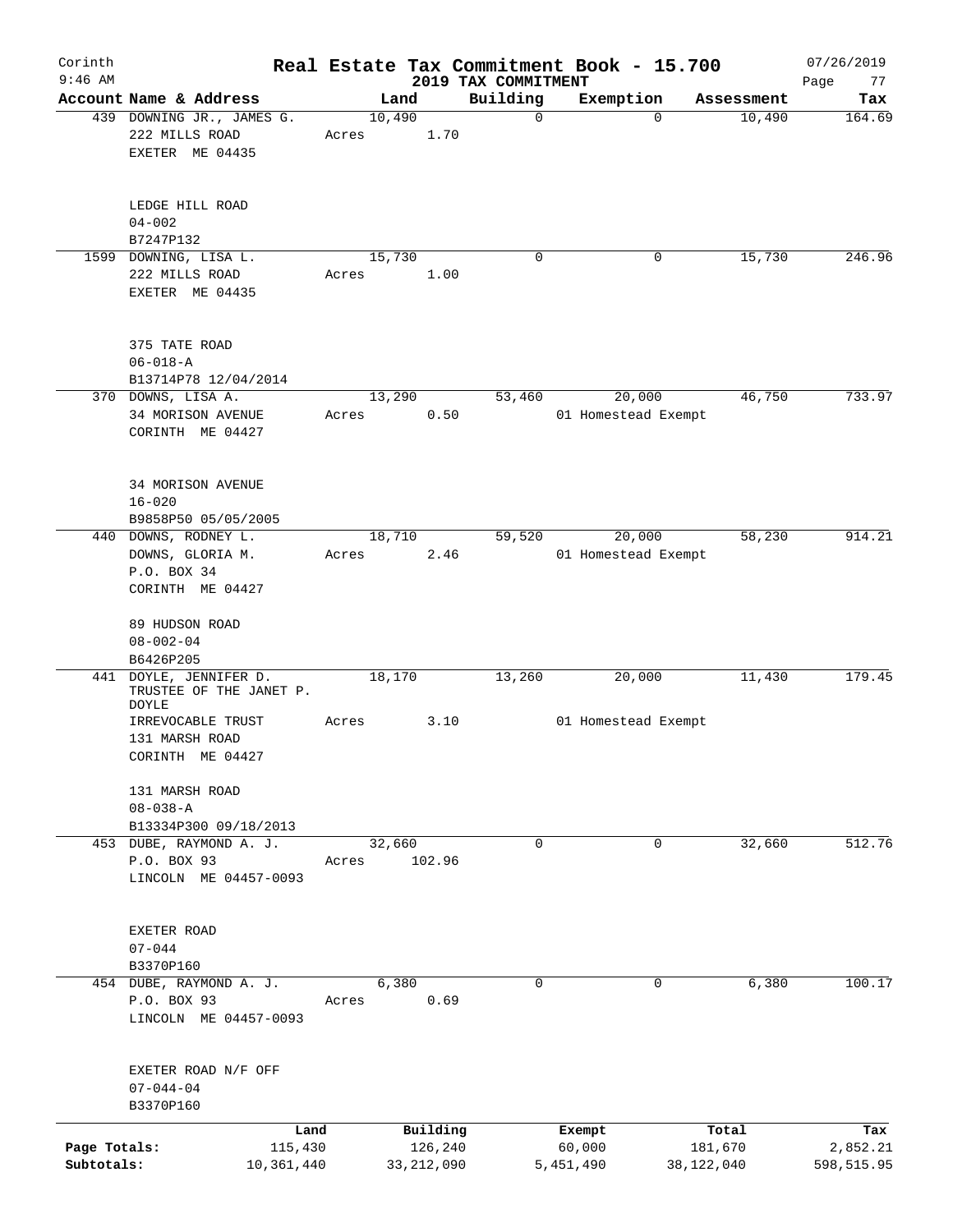| Corinth<br>$9:46$ AM |                                                |        |                 |              |                                 | Real Estate Tax Commitment Book - 15.700 |              | 07/26/2019             |
|----------------------|------------------------------------------------|--------|-----------------|--------------|---------------------------------|------------------------------------------|--------------|------------------------|
|                      | Account Name & Address                         |        |                 | Land         | 2019 TAX COMMITMENT<br>Building |                                          | Assessment   | Page<br>78             |
|                      | 455 DUBE, RAYMOND A. J.                        |        |                 | 6,380        | $\mathbf 0$                     | Exemption                                | $\mathbf 0$  | Tax<br>6,380<br>100.17 |
|                      | P.O. BOX 93                                    |        | Acres           | 0.69         |                                 |                                          |              |                        |
|                      | LINCOLN ME 04457-0093                          |        |                 |              |                                 |                                          |              |                        |
|                      | EXETER ROAD N/F OFF                            |        |                 |              |                                 |                                          |              |                        |
|                      | $07 - 044 - 06$                                |        |                 |              |                                 |                                          |              |                        |
|                      | B3370P160                                      |        |                 |              |                                 |                                          |              |                        |
|                      | 456 DUBE, RAYMOND A. J.                        |        |                 | 6,380        | 0                               |                                          | 0            | 100.17<br>6,380        |
|                      | P.O. BOX 93<br>LINCOLN ME 04457-0093           |        | Acres           | 0.69         |                                 |                                          |              |                        |
|                      |                                                |        |                 |              |                                 |                                          |              |                        |
|                      | EXETER ROAD                                    |        |                 |              |                                 |                                          |              |                        |
|                      | $07 - 044 - 08$                                |        |                 |              |                                 |                                          |              |                        |
|                      | B3370P160                                      |        |                 |              |                                 |                                          |              |                        |
|                      | 1973 DUCLOS, AIME<br>DUCLOS, JENNIFER R.       |        | 12,070<br>Acres | 3.06         | $\mathbf 0$                     |                                          | 0            | 189.50<br>12,070       |
|                      | 65 PORTLAND STREET                             |        |                 |              |                                 |                                          |              |                        |
|                      | SOUTH BERWICK ME 03908                         |        |                 |              |                                 |                                          |              |                        |
|                      | HUDSON ROAD                                    |        |                 |              |                                 |                                          |              |                        |
|                      | $12 - 012 - E$                                 |        |                 |              |                                 |                                          |              |                        |
|                      | B10463P153 05/30/2006                          |        |                 |              |                                 |                                          |              |                        |
|                      | 1918 DUCLOS, AIME                              |        |                 | 10,860       | 0                               |                                          | 0            | 170.50<br>10,860       |
|                      | DUCLOS, JENNIFER R.                            |        | Acres           | 2.02         |                                 |                                          |              |                        |
|                      | 65 PORTLAND STREET                             |        |                 |              |                                 |                                          |              |                        |
|                      | SOUTH BERWICK ME 03908                         |        |                 |              |                                 |                                          |              |                        |
|                      | HUDSON ROAD<br>$12 - 012 - C$                  |        |                 |              |                                 |                                          |              |                        |
|                      | B10463P153 05/30/2006                          |        |                 |              |                                 |                                          |              |                        |
|                      | 1828 DUCLOS, AIME                              |        |                 | 25,650       | 58,050                          |                                          | 0            | 1,314.09<br>83,700     |
|                      | DUCLOS, JENNIFER R.                            |        | Acres           | 30.00        |                                 |                                          |              |                        |
|                      | 65 PORTLAND ST.                                |        |                 |              |                                 |                                          |              |                        |
|                      | SOUTH BERWICK ME 03908                         |        |                 |              |                                 |                                          |              |                        |
|                      | 442 HUDSON ROAD                                |        |                 |              |                                 |                                          |              |                        |
|                      | $12 - 012 - A$                                 |        |                 |              |                                 |                                          |              |                        |
| 1743                 | B9233P302<br>DUMAS I, RICHARD J.               |        |                 |              |                                 |                                          |              | 486.54                 |
|                      | DUMAS, JANE A. & DUMAS                         |        | 15,870<br>Acres | 30.80        | 35,120                          | 20,000<br>01 Homestead Exempt            |              | 30,990                 |
|                      | II, RICHARD J.                                 |        |                 |              |                                 |                                          |              |                        |
|                      | PO BOX 4714                                    |        |                 |              |                                 |                                          |              |                        |
|                      | AUGUSTA ME 04338                               |        |                 |              |                                 |                                          |              |                        |
|                      | 76 RABBIT PATH                                 |        |                 |              |                                 |                                          |              |                        |
|                      | $06 - 025 - A$                                 |        |                 |              |                                 |                                          |              |                        |
|                      | B13244P250 06/28/2013<br>476 DUMOND, LOOMIS L. |        | 20,990          |              | 60,810                          | 26,000                                   |              | 876.06<br>55,800       |
|                      | 54 HUDSON ROAD                                 |        | Acres           | 4.35         |                                 | 22 Veteran                               |              |                        |
|                      | CORINTH ME 04427                               |        |                 |              |                                 | 01 Homestead Exempt                      |              |                        |
|                      |                                                |        |                 |              |                                 |                                          |              |                        |
|                      | 54 HUDSON ROAD                                 |        |                 |              |                                 |                                          |              |                        |
|                      | $16 - 021$                                     |        |                 |              |                                 |                                          |              |                        |
|                      | B2197P475                                      |        |                 |              |                                 |                                          |              |                        |
|                      |                                                | Land   |                 | Building     |                                 | Exempt                                   | Total        | Tax                    |
| Page Totals:         |                                                | 98,200 |                 | 153,980      |                                 | 46,000                                   | 206,180      | 3,237.03               |
| Subtotals:           | 10,459,640                                     |        |                 | 33, 366, 070 |                                 | 5,497,490                                | 38, 328, 220 | 601,752.98             |
|                      |                                                |        |                 |              |                                 |                                          |              |                        |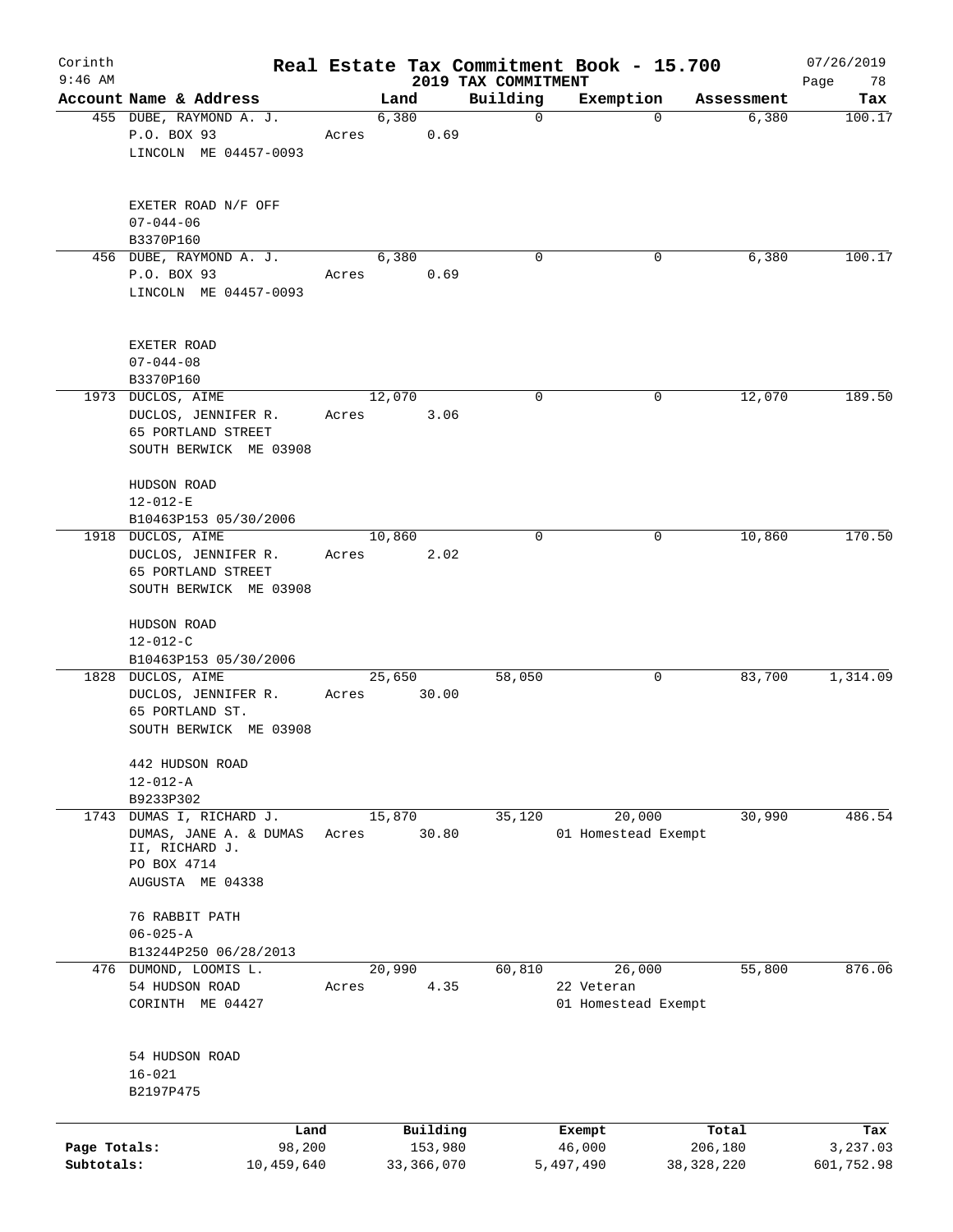| Corinth<br>$9:46$ AM |                                                  |       |            |                                 | Real Estate Tax Commitment Book - 15.700 |            | 07/26/2019        |
|----------------------|--------------------------------------------------|-------|------------|---------------------------------|------------------------------------------|------------|-------------------|
|                      | Account Name & Address                           |       | Land       | 2019 TAX COMMITMENT<br>Building | Exemption                                | Assessment | Page<br>79<br>Tax |
|                      | 394 DUMONT, JAMES E.                             |       | 17,850     | 48,680                          | 20,000                                   | 46,530     | 730.52            |
|                      | DUMONT, DONNA R.                                 | Acres | 1.75       |                                 | 01 Homestead Exempt                      |            |                   |
|                      | 27 MAIN STREET                                   |       |            |                                 |                                          |            |                   |
|                      | CORINTH ME 04427                                 |       |            |                                 |                                          |            |                   |
|                      | 27 MAIN STREET                                   |       |            |                                 |                                          |            |                   |
|                      | $11 - 011$                                       |       |            |                                 |                                          |            |                   |
|                      | B8536P72                                         |       |            |                                 |                                          |            |                   |
|                      | 791 DUMONT, JAMES E.                             |       | 16,940     | 38,380                          | 20,000                                   | 35,320     | 554.52            |
|                      | THERIAULT, BRENDA J.                             | Acres | 1.00       |                                 | 01 Homestead Exempt                      |            |                   |
|                      | 107 GARLAND ROAD                                 |       |            |                                 |                                          |            |                   |
|                      | CORINTH ME 04427                                 |       |            |                                 |                                          |            |                   |
|                      |                                                  |       |            |                                 |                                          |            |                   |
|                      | 107 GARLAND ROAD<br>$07 - 014 - A - 01$          |       |            |                                 |                                          |            |                   |
|                      | B14199P130 06/29/2016                            |       |            |                                 |                                          |            |                   |
|                      | 1114 DUMONT, STEVEN                              |       | 15,250     | 2,000                           | 0                                        | 17,250     | 270.83            |
|                      | DUMONT, RENE                                     | Acres | 1.69       |                                 |                                          |            |                   |
|                      | 762 GRANT ROAD                                   |       |            |                                 |                                          |            |                   |
|                      | CORINTH ME 04427                                 |       |            |                                 |                                          |            |                   |
|                      |                                                  |       |            |                                 |                                          |            |                   |
|                      | 762 GRANT ROAD                                   |       |            |                                 |                                          |            |                   |
|                      | $03 - 008 - D$                                   |       |            |                                 |                                          |            |                   |
|                      | B9338P49                                         |       |            |                                 |                                          |            |                   |
|                      | 196 DUMOULIN, JAMES                              |       | 28,590     | 178,770                         | 20,000                                   | 187,360    | 2,941.55          |
|                      | DUMOULIN, BILLIE JEAN                            | Acres | 27.41      |                                 | 01 Homestead Exempt                      |            |                   |
|                      | 35 COVERED BRIDGE ROAD                           |       |            |                                 |                                          |            |                   |
|                      | CORINTH ME 04427-0                               |       |            |                                 |                                          |            |                   |
|                      | 35 COVERED BRIDGE RD                             |       |            |                                 |                                          |            |                   |
|                      | $02 - 043$                                       |       |            |                                 |                                          |            |                   |
|                      | B8751P181 05/28/2003                             |       |            |                                 |                                          |            |                   |
| 1375                 | DUNCAN, KEVIN D.                                 |       | 20,360     | 111,420                         | 0                                        | 131,780    | 2,068.95          |
|                      | DUNCAN, CARRIE                                   | Acres | 4.99       |                                 |                                          |            |                   |
|                      | 511 MUDGETT ROAD                                 |       |            |                                 |                                          |            |                   |
|                      | CORINTH ME 04427                                 |       |            |                                 |                                          |            |                   |
|                      |                                                  |       |            |                                 |                                          |            |                   |
|                      | 511 MUDGETT ROAD                                 |       |            |                                 |                                          |            |                   |
|                      | $02 - 036 - D$                                   |       |            |                                 |                                          |            |                   |
|                      | B14484P191 05/12/2017<br>43 DUNFEE, CATHERINE C. |       | 16,520     | 101,180                         | 20,000                                   | 97,700     | 1,533.89          |
|                      | 21 PINEWOOD DRIVE                                | Acres | 1.68       |                                 | 01 Homestead Exempt                      |            |                   |
|                      | CORINTH ME 04427                                 |       |            |                                 |                                          |            |                   |
|                      |                                                  |       |            |                                 |                                          |            |                   |
|                      |                                                  |       |            |                                 |                                          |            |                   |
|                      | 21 PINEWOOD DRIVE                                |       |            |                                 |                                          |            |                   |
|                      | $06 - 023 - 05$                                  |       |            |                                 |                                          |            |                   |
|                      | B7375P42                                         |       |            |                                 |                                          |            |                   |
| 481                  | DUNFEE, DALTON M & LOIS<br>E TRUS                |       | 19,120     | 172,590                         | 20,000                                   | 171,710    | 2,695.85          |
|                      | DUNFEE, DALTON LOIS                              | Acres | 3.83       |                                 | 01 Homestead Exempt                      |            |                   |
|                      | LIVING TR                                        |       |            |                                 |                                          |            |                   |
|                      | 588 MAIN STREET                                  |       |            |                                 |                                          |            |                   |
|                      | CORINTH ME 04427                                 |       |            |                                 |                                          |            |                   |
|                      | 588 MAIN STREET                                  |       |            |                                 |                                          |            |                   |
|                      | $08 - 023 - A$                                   |       |            |                                 |                                          |            |                   |
|                      | B2234P605                                        |       |            |                                 |                                          |            |                   |
|                      | Land                                             |       | Building   |                                 | Exempt                                   | Total      | Tax               |
| Page Totals:         | 134,630                                          |       | 653,020    |                                 | 100,000                                  | 687,650    | 10,796.11         |
| Subtotals:           | 10,594,270                                       |       | 34,019,090 |                                 | 5,597,490                                | 39,015,870 | 612,549.09        |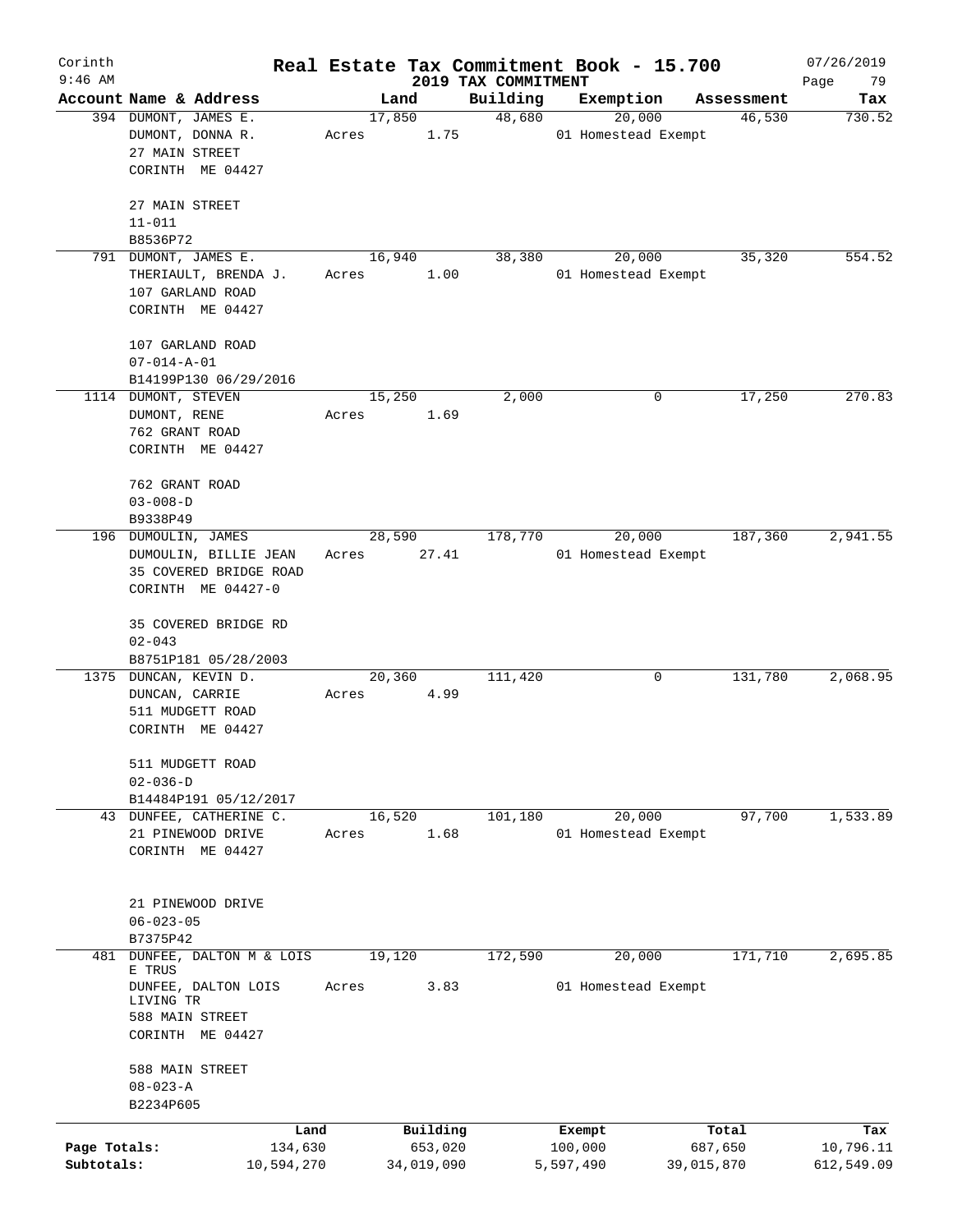| Corinth<br>$9:46$ AM |                                           |                                                                   |       |        |       | Real Estate Tax Commitment Book - 15.700<br>2019 TAX COMMITMENT |                               |   |            | 07/26/2019<br>Page<br>80 |
|----------------------|-------------------------------------------|-------------------------------------------------------------------|-------|--------|-------|-----------------------------------------------------------------|-------------------------------|---|------------|--------------------------|
|                      | Account Name & Address                    |                                                                   |       | Land   |       | Building                                                        | Exemption                     |   | Assessment | Tax                      |
|                      | 1992 DUNFEE, DAVID A.<br>DUNFEE, JAIME L. | 32 WHITE SCHOOLHOUSE RD<br>CORINTH ME 04427                       | Acres | 24,950 | 7.62  | 308, 240                                                        | 20,000<br>01 Homestead Exempt |   | 313,190    | 4,917.08                 |
|                      | ROAD<br>$08 - 023 - B$                    | 32 WHITE SCHOOLHOUSE                                              |       |        |       |                                                                 |                               |   |            |                          |
|                      |                                           | B12125P289 04/19/2010 B10901P86 04/06/2007                        |       |        |       |                                                                 |                               |   | 88,650     |                          |
|                      | DUNFEE, SONYA M                           | 483 DUNFEE, MALCOLM K.<br>326 BEANS MILL ROAD<br>CORINTH ME 04427 | Acres | 19,480 | 4.23  | 89,170                                                          | 20,000<br>01 Homestead Exempt |   |            | 1,391.80                 |
|                      | $04 - 019 - 07$<br>B2675P138              | 326 BEANS MILL RD                                                 |       |        |       |                                                                 |                               |   |            |                          |
| 1559                 | DUNHAM RICHARD &                          | DEBORAH LIVING TRUST                                              |       | 10,160 |       | 0                                                               |                               | 0 | 10,160     | 159.51                   |
|                      | DEBORAH DUNHAM<br>PO BOX 171              | TRUSTEES, RICHARD &<br>CORINTH ME 04427                           | Acres |        | 1.41  |                                                                 |                               |   |            |                          |
|                      | TATE ROAD<br>$06 - 002 - 02$              |                                                                   |       |        |       |                                                                 |                               |   |            |                          |
|                      |                                           | B13107P203 03/04/2013                                             |       |        |       |                                                                 |                               |   |            |                          |
|                      | 1560 DUNHAM RICHARD &                     | DEBORAH LIVING TRUST                                              |       | 10,160 |       | $\mathbf 0$                                                     |                               | 0 | 10,160     | 159.51                   |
|                      | DEBORAH DUNHAM<br>PO BOX 171              | TRUSTEES, RICHARD &                                               | Acres |        | 1.41  |                                                                 |                               |   |            |                          |
|                      |                                           | CORINTH ME 04427                                                  |       |        |       |                                                                 |                               |   |            |                          |
|                      | TATE ROAD                                 |                                                                   |       |        |       |                                                                 |                               |   |            |                          |
|                      | $06 - 002 - 03$                           |                                                                   |       |        |       |                                                                 |                               |   |            |                          |
|                      | 490 DUNHAM RICHARD &                      | B13107P203 03/04/2013<br>DEBORAH LIVING TRUST                     |       | 4,960  |       | 0                                                               |                               | 0 | 4,960      | 77.87                    |
|                      | DEBORAH DUNHAM<br>PO BOX 171              | TRUSTEES, RICHARD AND                                             | Acres |        | 35.00 |                                                                 |                               |   |            |                          |
|                      |                                           | CORINTH ME 04427                                                  |       |        |       |                                                                 |                               |   |            |                          |
|                      | $11 - 036$                                | HUDSON ROAD N/F OFF                                               |       |        |       |                                                                 |                               |   |            |                          |
|                      |                                           | B13107P185 03/04/2013                                             |       |        |       |                                                                 |                               |   |            |                          |
|                      | 489 DUNHAM RICHARD &                      |                                                                   |       | 35,880 |       | 0                                                               |                               | 0 | 35,880     | 563.32                   |
|                      | DEBORAH DUNHAM                            | DEBORAH LIVING TRUST<br>TRUSTEES, RICHARD &                       | Acres |        | 81.00 |                                                                 |                               |   |            |                          |
|                      | PO BOX 171                                | CORINTH ME 04427                                                  |       |        |       |                                                                 |                               |   |            |                          |
|                      | MORISON AVENUE<br>$11 - 022$              |                                                                   |       |        |       |                                                                 |                               |   |            |                          |
|                      |                                           | B13107P198 03/04/2013                                             |       |        |       |                                                                 |                               |   |            |                          |
|                      |                                           |                                                                   |       |        |       |                                                                 |                               |   |            |                          |

|              | úand       | Building     | Exempt    | Total        | Tax        |
|--------------|------------|--------------|-----------|--------------|------------|
| Page Totals: | 105,590    | 397,410      | 40,000    | 463,000      | 7,269.09   |
| Subtotals:   | 10,699,860 | 34, 416, 500 | 5,637,490 | 39, 478, 870 | 619,818.18 |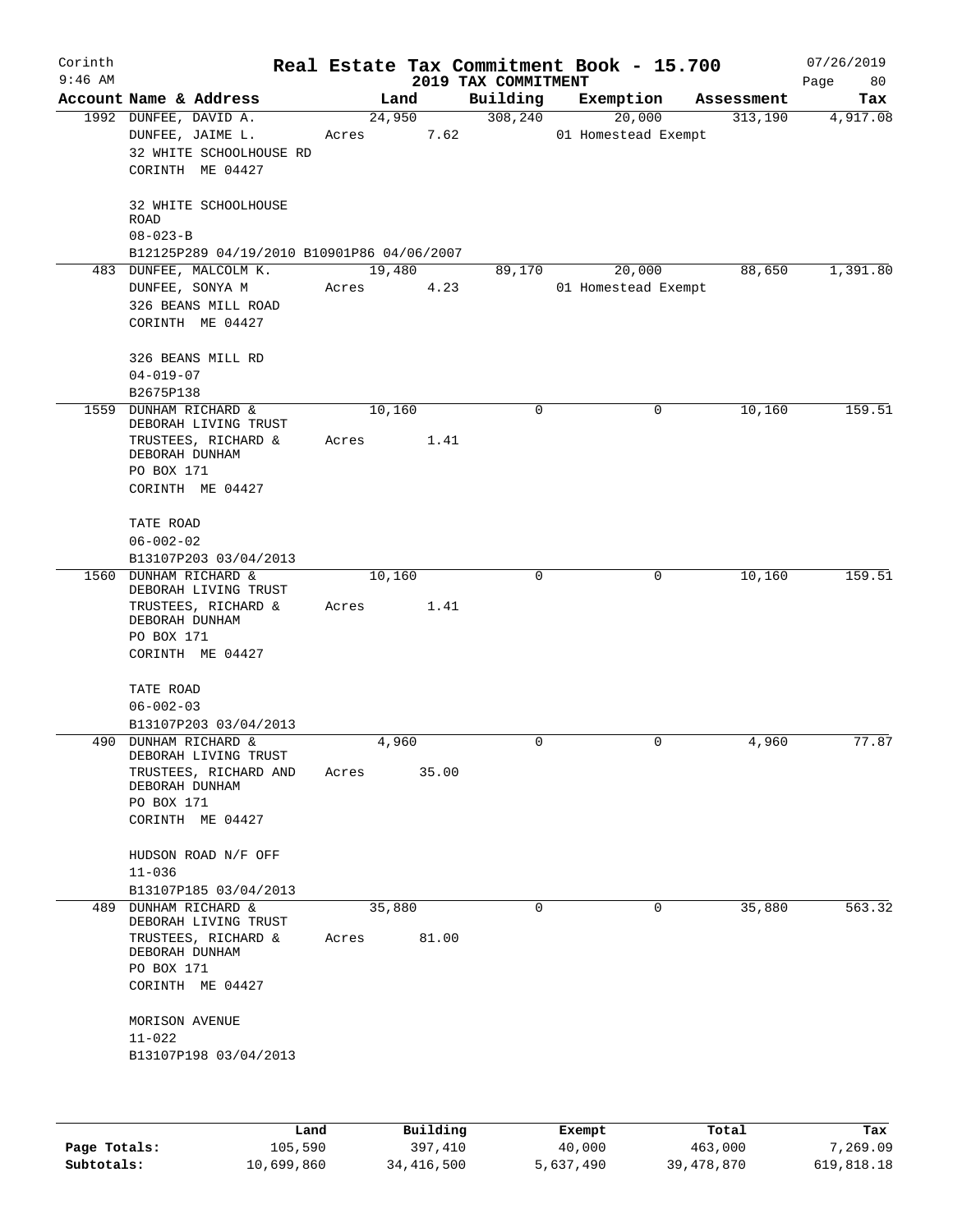| Corinth<br>$9:46$ AM |                                                                                                                                                                                    |       |        |            | 2019 TAX COMMITMENT | Real Estate Tax Commitment Book - 15.700 |                           | 07/26/2019<br>Page<br>81 |
|----------------------|------------------------------------------------------------------------------------------------------------------------------------------------------------------------------------|-------|--------|------------|---------------------|------------------------------------------|---------------------------|--------------------------|
|                      | Account Name & Address                                                                                                                                                             |       | Land   |            | Building            | Exemption                                | Assessment                | Tax                      |
|                      | 1437 DUNHAM RICHARD &<br>DEBORAH LIVING TRUST<br>TRUSTEES, RICHARD &<br>DEBORAH DUNHAM<br>PO BOX 171<br>CORINTH ME 04427                                                           | Acres | 26,600 | 33.66      | 3,500               |                                          | 30,100<br>$\mathbf 0$     | 472.57                   |
|                      | RABBIT PATH<br>$06 - 024$                                                                                                                                                          |       |        |            |                     |                                          |                           |                          |
| 1776                 | B13107P200 03/04/2013<br>DUNHAM RICHARD &                                                                                                                                          |       | 10,280 |            | 0                   | $\mathbf 0$                              | 10,280                    | 161.40                   |
|                      | DEBORAH LIVING TRUST<br>TRUSTEES, RICHARD &<br>DEBORAH DUNHAM<br>PO BOX 171<br>CORINTH ME 04427                                                                                    | Acres |        | 1.52       |                     |                                          |                           |                          |
|                      | TATE ROAD<br>$06 - 024 - 05$                                                                                                                                                       |       |        |            |                     |                                          |                           |                          |
|                      | B13107P205 03/04/2013                                                                                                                                                              |       |        |            |                     |                                          |                           |                          |
| 1782                 | DUNHAM RICHARD &<br>DEBORAH LIVING TRUST<br>TRUSTEES, RICHARD &<br>DEBORAH DUNHAM<br>PO BOX 171<br>CORINTH ME 04427                                                                | Acres | 10,310 | 1.54       | $\mathbf 0$         |                                          | 10,310<br>0               | 161.87                   |
|                      | TATE ROAD<br>$06 - 024 - 11$<br>B13107P208 03/04/2013                                                                                                                              |       |        |            |                     |                                          |                           |                          |
|                      | 487 DUNHAM, ANDREW T.<br>365 MAIN STREET<br>CORINTH ME 04427                                                                                                                       | Acres | 46,670 | 35.70      | 70,810              |                                          | 117,480<br>0              | 1,844.44                 |
|                      | 150 HUDSON ROAD<br>$11 - 026$<br>B13369P317 10/10/2013                                                                                                                             |       |        |            |                     |                                          |                           |                          |
|                      | 486 DUNHAM, CARL S TRUSTEE                                                                                                                                                         |       | 26,900 |            | 81,550              |                                          | 108,450<br>$\overline{0}$ | 1,702.67                 |
|                      | (Heirs of)<br>DUNHAM, CAROLYN A<br>TRUSTEE (Heirs of)<br>CARL & CAROLYN DUNHAM<br>LIVING TRUST<br>365 MAIN STREET<br>CORINTH ME 04427<br>365 MAIN STREET<br>$08 - 005$<br>B7230P27 | Acres |        | 13.93      |                     |                                          |                           |                          |
|                      | 2067 DUNHAM, DEBORAH                                                                                                                                                               |       | 18,800 |            | 0                   |                                          | 18,800<br>0               | 295.16                   |
|                      | PO BOX 71<br>CORINTH ME 04427                                                                                                                                                      |       |        | Acres 9.54 |                     |                                          |                           |                          |
|                      | HUDSON ROAD<br>$12 - 032 - A$<br>B14166P284 06/02/2016                                                                                                                             |       |        |            |                     |                                          |                           |                          |
|                      |                                                                                                                                                                                    |       |        |            |                     |                                          |                           |                          |

|              | Land       | Building   | Exempt    | Total      | Tax        |
|--------------|------------|------------|-----------|------------|------------|
| Page Totals: | 139,560    | 155,860    |           | 295,420    | 4,638.11   |
| Subtotals:   | 10,839,420 | 34,572,360 | 5,637,490 | 39,774,290 | 624,456.29 |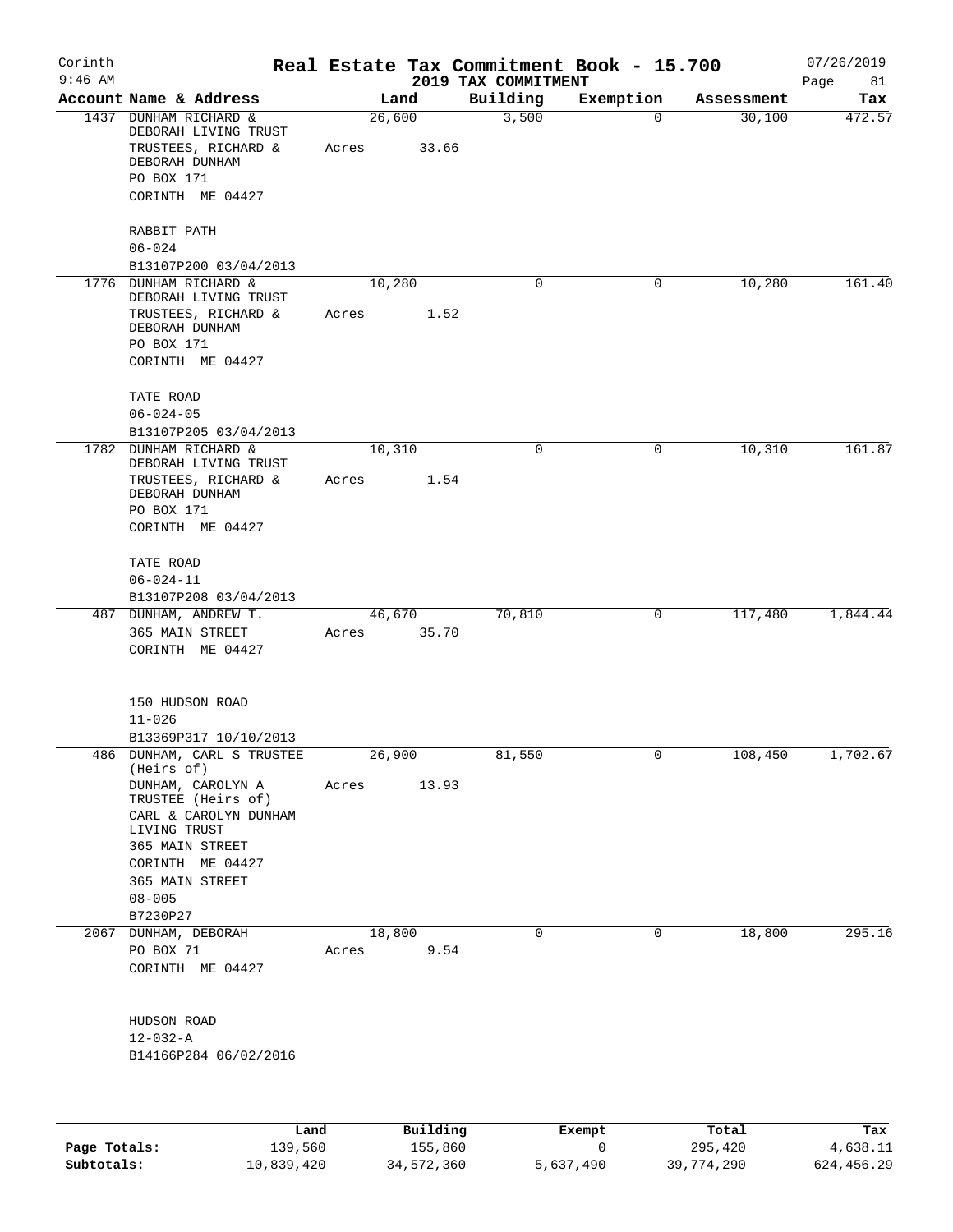| Corinth      |                                                 |        |                     |                     | Real Estate Tax Commitment Book - 15.700 |                      | 07/26/2019      |
|--------------|-------------------------------------------------|--------|---------------------|---------------------|------------------------------------------|----------------------|-----------------|
| $9:46$ AM    | Account Name & Address                          |        |                     | 2019 TAX COMMITMENT |                                          |                      | Page<br>82      |
|              | 1384 DUNHAM, DEREK                              | 15,770 | Land                | Building<br>76,360  | Exemption<br>$\Omega$                    | Assessment<br>92,130 | Tax<br>1,446.44 |
|              | JOHNSON, GEOFFREY L.<br>374 CIDER HILL RD       | Acres  | 1.06                |                     |                                          |                      |                 |
|              | EXETER ME 04435                                 |        |                     |                     |                                          |                      |                 |
|              | 653 TATE ROAD<br>$06 - 012 - F$                 |        |                     |                     |                                          |                      |                 |
|              | B13319P90 09/05/2013                            |        |                     |                     |                                          |                      |                 |
|              | 488 DUNHAM, MERL "SAM" INC.                     |        | 0                   | 39,960              | 0                                        | 39,960               | 627.37          |
|              | P.O. BOX 336<br>CORINTH ME 04427                |        |                     |                     |                                          |                      |                 |
|              | MORISON AVENUE<br>$11 - 022 - 01H$              |        |                     |                     |                                          |                      |                 |
| 1446         | DUNHAM, RICHARD LIVING<br>TRUST                 | 11,490 |                     | 86,830              | 20,000                                   | 78,320               | 1,229.62        |
|              | TRUSTEE RICHARD &<br>DEBORAH DUNHAM             | Acres  | 0.33                |                     | 01 Homestead Exempt                      |                      |                 |
|              | PO BOX 171                                      |        |                     |                     |                                          |                      |                 |
|              | CORINTH ME 04427                                |        |                     |                     |                                          |                      |                 |
|              | 219 MAIN STREET<br>$16 - 007$                   |        |                     |                     |                                          |                      |                 |
|              | B13882P26 07/01/2015                            |        |                     |                     |                                          |                      |                 |
|              | 1229 DUNTON, JAMIE                              | 29,790 |                     | 0                   | 0                                        | 29,790               | 467.70          |
|              | 471 TATE ROAD                                   | Acres  | 50.05               |                     |                                          |                      |                 |
|              | CORINTH ME 04427                                |        |                     |                     |                                          |                      |                 |
|              | TATE ROAD                                       |        |                     |                     |                                          |                      |                 |
|              | $06 - 021$<br>B14412P186 02/17/2017             |        |                     |                     |                                          |                      |                 |
|              | 495 DUNTON, LAURIE B.                           | 16,540 |                     | 45,160              | 20,000                                   | 41,700               | 654.69          |
|              | 471 TATE ROAD                                   | Acres  | 1.70                |                     | 01 Homestead Exempt                      |                      |                 |
|              | CORINTH ME 04427                                |        |                     |                     |                                          |                      |                 |
|              | 471 TATE ROAD                                   |        |                     |                     |                                          |                      |                 |
|              | $06 - 022 - A$                                  |        |                     |                     |                                          |                      |                 |
|              | B9801P6 03/31/2005<br>497 DUPLESSIS, BEVERLY H. | 17,170 |                     | 120, 310            | 20,000                                   | 117,480              | 1,844.44        |
|              | 271 EXETER ROAD                                 | Acres  | 1.19                |                     | 01 Homestead Exempt                      |                      |                 |
|              | CORINTH ME 04427                                |        |                     |                     |                                          |                      |                 |
|              | 271 EXETER ROAD                                 |        |                     |                     |                                          |                      |                 |
|              | $07 - 044 - 11$                                 |        |                     |                     |                                          |                      |                 |
|              | B14712P29 01/04/2018                            |        |                     |                     |                                          |                      |                 |
|              | 401 DUPUIS, DONNA                               | 18,770 |                     | 98,520              | 0                                        | 117,290              | 1,841.45        |
|              | 37 WEST CORINTH RD<br>CORINTH ME 04427          | Acres  | 2.51                |                     |                                          |                      |                 |
|              | 37 WEST CORINTH ROAD                            |        |                     |                     |                                          |                      |                 |
|              | $05 - 024 - 03$                                 |        |                     |                     |                                          |                      |                 |
|              | B14492P307 05/23/2017                           |        |                     |                     |                                          |                      |                 |
|              |                                                 |        |                     |                     |                                          |                      |                 |
| Page Totals: | 109,530                                         | Land   | Building<br>467,140 |                     | Exempt<br>60,000                         | Total<br>516,670     | Tax<br>8,111.71 |
| Subtotals:   | 10,948,950                                      |        | 35,039,500          |                     | 5,697,490                                | 40,290,960           | 632,568.00      |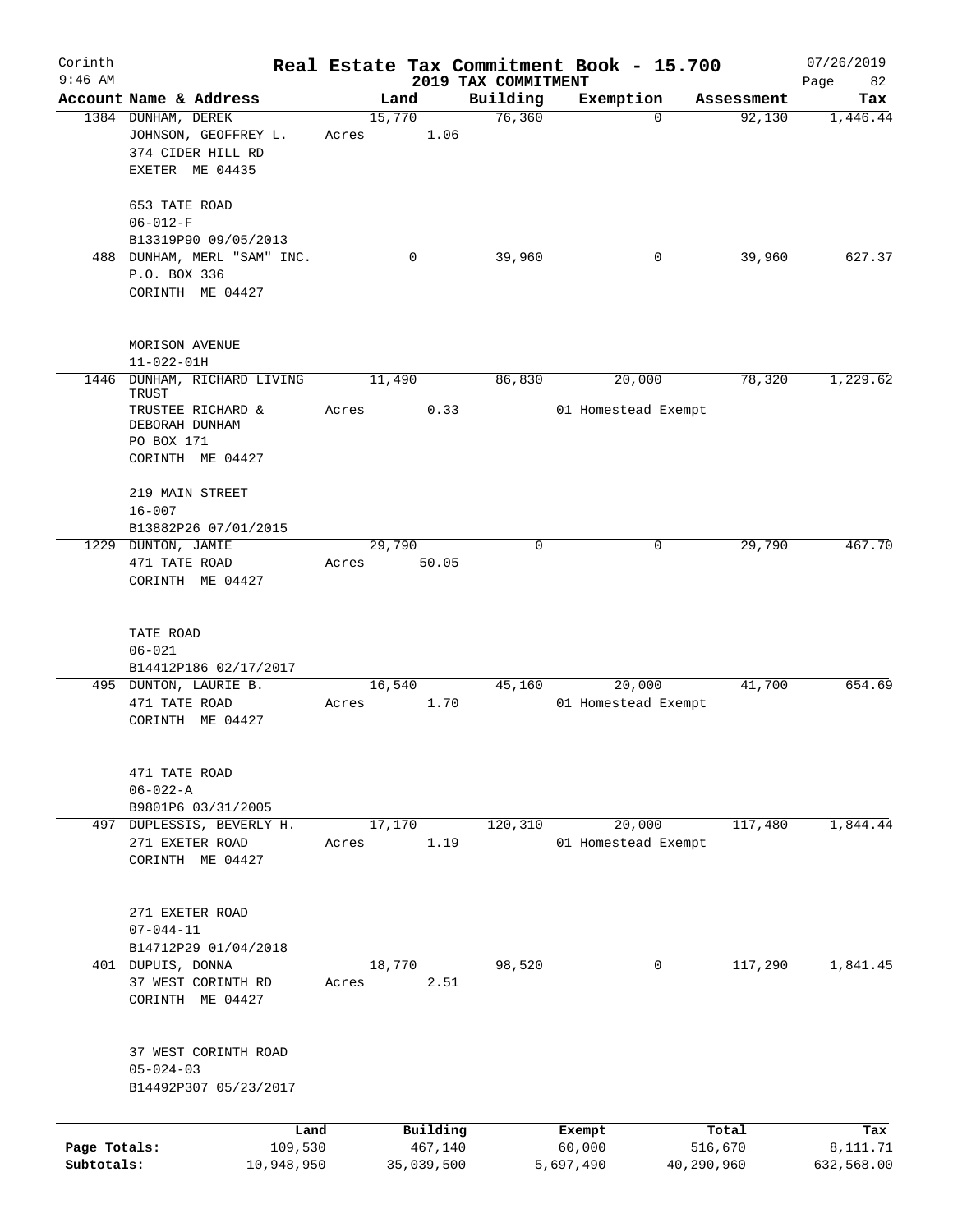| Corinth                    |                                                                          |                       |       |        |                       | Real Estate Tax Commitment Book - 15.700 |                      |                               |                         | 07/26/2019               |
|----------------------------|--------------------------------------------------------------------------|-----------------------|-------|--------|-----------------------|------------------------------------------|----------------------|-------------------------------|-------------------------|--------------------------|
| $9:46$ AM                  | Account Name & Address                                                   |                       |       | Land   |                       | 2019 TAX COMMITMENT<br>Building          |                      | Exemption                     |                         | Page<br>83               |
|                            | 504 DURAN, JARROD E.                                                     |                       |       | 17,800 |                       | $\mathbf 0$                              |                      | $\mathbf 0$                   | Assessment<br>17,800    | Tax<br>279.46            |
|                            | PO BOX 286<br>CORINTH ME 04427                                           |                       | Acres |        | 8.00                  |                                          |                      |                               |                         |                          |
|                            | BEECH GROVE RD<br>$02 - 055 - 02$                                        |                       |       |        |                       |                                          |                      |                               |                         |                          |
|                            | B7452P82                                                                 |                       |       |        |                       |                                          |                      |                               |                         |                          |
|                            | 499 DURAN, JARROD E.<br>DURAN, JULIE M<br>PO BOX 286<br>CORINTH ME 04427 |                       | Acres | 16,890 | 2.00                  | 149,050                                  |                      | 20,000<br>01 Homestead Exempt | 145,940                 | 2,291.26                 |
|                            | 178 BEECH GROVE RD<br>$02 - 055 - 02 - A$                                |                       |       |        |                       |                                          |                      |                               |                         |                          |
|                            | B11113P121 08/28/2007 B6357P317                                          |                       |       |        |                       |                                          |                      |                               |                         |                          |
|                            | 500 DURAN, STEVE W.<br>620 MAIN STREET<br>CORINTH ME 04427               |                       | Acres | 19,540 | 4.38                  | 98,000                                   |                      | 20,000<br>01 Homestead Exempt | 97,540                  | 1,531.38                 |
|                            | 620 MAIN STREET<br>$08 - 023$                                            |                       |       |        |                       |                                          |                      |                               |                         |                          |
|                            | B5865P317 05/18/1995<br>503 DURAN, TERRANCE E.                           |                       |       | 21,180 |                       | 142,860                                  |                      | 26,000                        | 138,040                 | 2,167.23                 |
|                            | DURAN, KARLA M.                                                          |                       | Acres |        | 4.50                  |                                          |                      | 01 Homestead Exempt           |                         |                          |
|                            | P.O. BOX 138                                                             |                       |       |        |                       |                                          | 22 Veteran           |                               |                         |                          |
|                            | CORINTH ME 04427                                                         |                       |       |        |                       |                                          |                      |                               |                         |                          |
|                            | 242 MAIN STREET<br>$16 - 010$                                            |                       |       |        |                       |                                          |                      |                               |                         |                          |
|                            | B2314P148                                                                |                       |       |        |                       |                                          |                      |                               |                         |                          |
|                            | 491 DURGIN, MICHAEL ALBERT<br>PO BOX 133<br>CORINTH ME 04427             |                       | Acres | 20,860 | 2.38                  | 165,850                                  |                      | 20,000<br>01 Homestead Exempt | 166,710                 | 2,617.35                 |
|                            | 260 MAIN STREET<br>$16 - 012 - A$                                        |                       |       |        |                       |                                          |                      |                               |                         |                          |
|                            | B14919P4 08/24/2018<br>1422 DUTHIE, SCOTT & SHARON                       |                       |       | 20,450 |                       | 185,670                                  |                      | 20,000                        | 186,120                 | 2,922.08                 |
|                            | PO BOX 137<br>CORINTH ME 04427                                           |                       | Acres |        | 1.54                  |                                          |                      | 01 Homestead Exempt           |                         |                          |
|                            | 422 MAIN STREET<br>$13 - 012$                                            |                       |       |        |                       |                                          |                      |                               |                         |                          |
|                            | B13686P330 10/29/2014                                                    |                       |       |        |                       |                                          |                      |                               |                         |                          |
|                            | 682 DYER, WALTER J.                                                      |                       |       | 16,940 |                       | 93,680                                   |                      | 20,000                        | 90,620                  | 1,422.73                 |
|                            | 512 TATE ROAD<br>CORINTH ME 04427                                        |                       | Acres |        | 2.04                  |                                          |                      | 01 Homestead Exempt           |                         |                          |
|                            | 512 TATE ROAD<br>$06 - 023 - 03$<br>B15074P41 02/21/2019                 |                       |       |        |                       |                                          |                      |                               |                         |                          |
|                            |                                                                          | Land                  |       |        | Building              |                                          | Exempt               |                               | Total                   | Tax                      |
| Page Totals:<br>Subtotals: |                                                                          | 133,660<br>11,082,610 |       |        | 835,110<br>35,874,610 |                                          | 126,000<br>5,823,490 |                               | 842,770<br>41, 133, 730 | 13, 231.49<br>645,799.49 |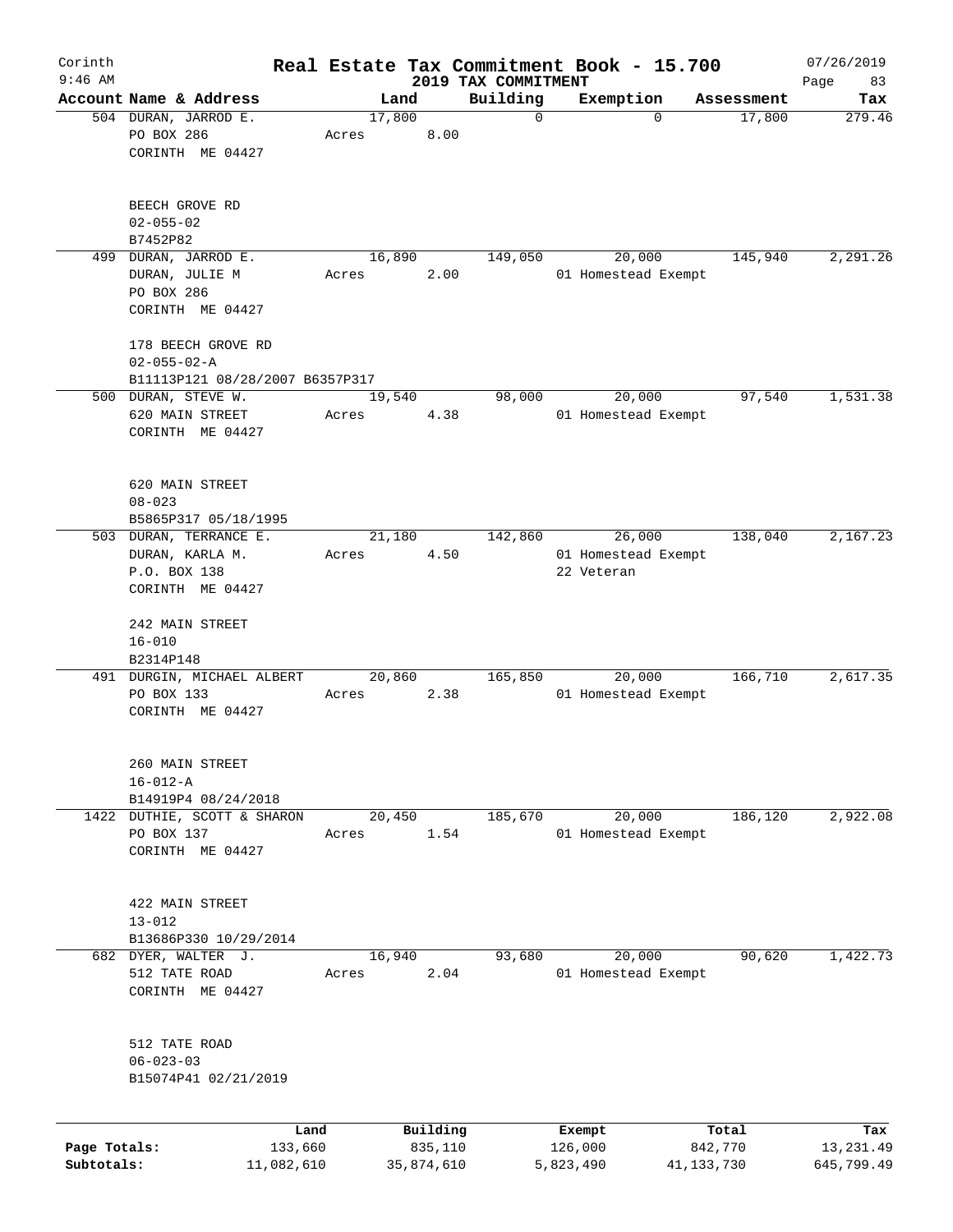| Corinth<br>$9:46$ AM |                                                      |                                                                     |       |                 | 2019 TAX COMMITMENT | Real Estate Tax Commitment Book - 15.700    |          |            | 07/26/2019<br>84<br>Page |
|----------------------|------------------------------------------------------|---------------------------------------------------------------------|-------|-----------------|---------------------|---------------------------------------------|----------|------------|--------------------------|
|                      |                                                      | Account Name & Address                                              |       | Land            | Building            | Exemption                                   |          | Assessment | Tax                      |
|                      | 212 TATE ROAD                                        | 507 EASLER, DAVID J.<br>CORINTH ME 04427                            | Acres | 23,190<br>40.00 | $\mathsf{O}$        |                                             | $\Omega$ | 23,190     | 364.08                   |
|                      | TATE ROAD<br>$09 - 020 - A$<br>B4203P299             |                                                                     |       |                 |                     |                                             |          |            |                          |
|                      | EASLER, ROXANNE<br>212 TATE ROAD                     | 506 EASLER, DAVID J.<br>CORINTH ME 04427                            | Acres | 21,530<br>6.00  | 66,070              | 26,000<br>01 Homestead Exempt<br>22 Veteran |          | 61,600     | 967.12                   |
|                      | 212 TATE ROAD<br>$09 - 020 - C$<br>B3476P326         |                                                                     |       |                 |                     |                                             |          |            |                          |
|                      | EASTMAN, JULIE                                       | 292 EASTMAN, CHRISTOPHER<br>507 LEDGE HILL ROAD<br>CORINTH ME 04427 | Acres | 26,900<br>43.00 | $\mathbf 0$         |                                             | 0        | 26,900     | $\overline{422.33}$      |
|                      | LEDGE HILL ROAD<br>$02 - 005 - A$                    | B14566P197 07/28/2017                                               |       |                 |                     |                                             |          |            |                          |
|                      | 66 CALL RD                                           | 527 EASTMAN, DEANE S.<br>EXETER ME 04435                            | Acres | 16,280<br>24.00 | $\mathbf 0$         |                                             | 0        | 16,280     | 255.60                   |
|                      | AVENUE RD<br>$01 - 012$<br>B4551P201                 | $N/F$ OFF                                                           |       |                 |                     |                                             |          |            |                          |
|                      | 1584 EASTMAN, JEFF<br>EASTMAN, TONI<br>110 CALL ROAD | EXETER ME 04435                                                     |       | 0               | 20,090              |                                             | 0        | 20,090     | 315.41                   |
|                      | 540 MCCARD ROAD<br>$01 - 008 - 06H$                  |                                                                     |       |                 |                     |                                             |          |            |                          |
|                      | 110 CALL ROAD                                        | 1574 EASTMAN, JEFFREY<br>EXETER ME 04435                            |       | $\mathbf 0$     | 21,190              |                                             | 0        | 21,190     | 332.68                   |
|                      | 510 MCCARD ROAD<br>$01 - 008 - 03H$                  |                                                                     |       |                 |                     |                                             |          |            |                          |
|                      | 110 CALL ROAD                                        | 251 EASTMAN, JEFFREY<br>EXETER ME 04435                             |       | 0               | 17,070              |                                             | 0        | 17,070     | 268.00                   |
|                      | 641 AVENUE RD<br>$01 - 008 - 07H$                    |                                                                     |       |                 |                     |                                             |          |            |                          |
|                      |                                                      |                                                                     |       |                 |                     |                                             |          |            |                          |

|              | Land       | Building   | Exempt    | Total      | Tax        |
|--------------|------------|------------|-----------|------------|------------|
| Page Totals: | 87,900     | 124,420    | 26,000    | 186,320    | 2,925.22   |
| Subtotals:   | 11,170,510 | 35,999,030 | 5,849,490 | 41,320,050 | 648,724.71 |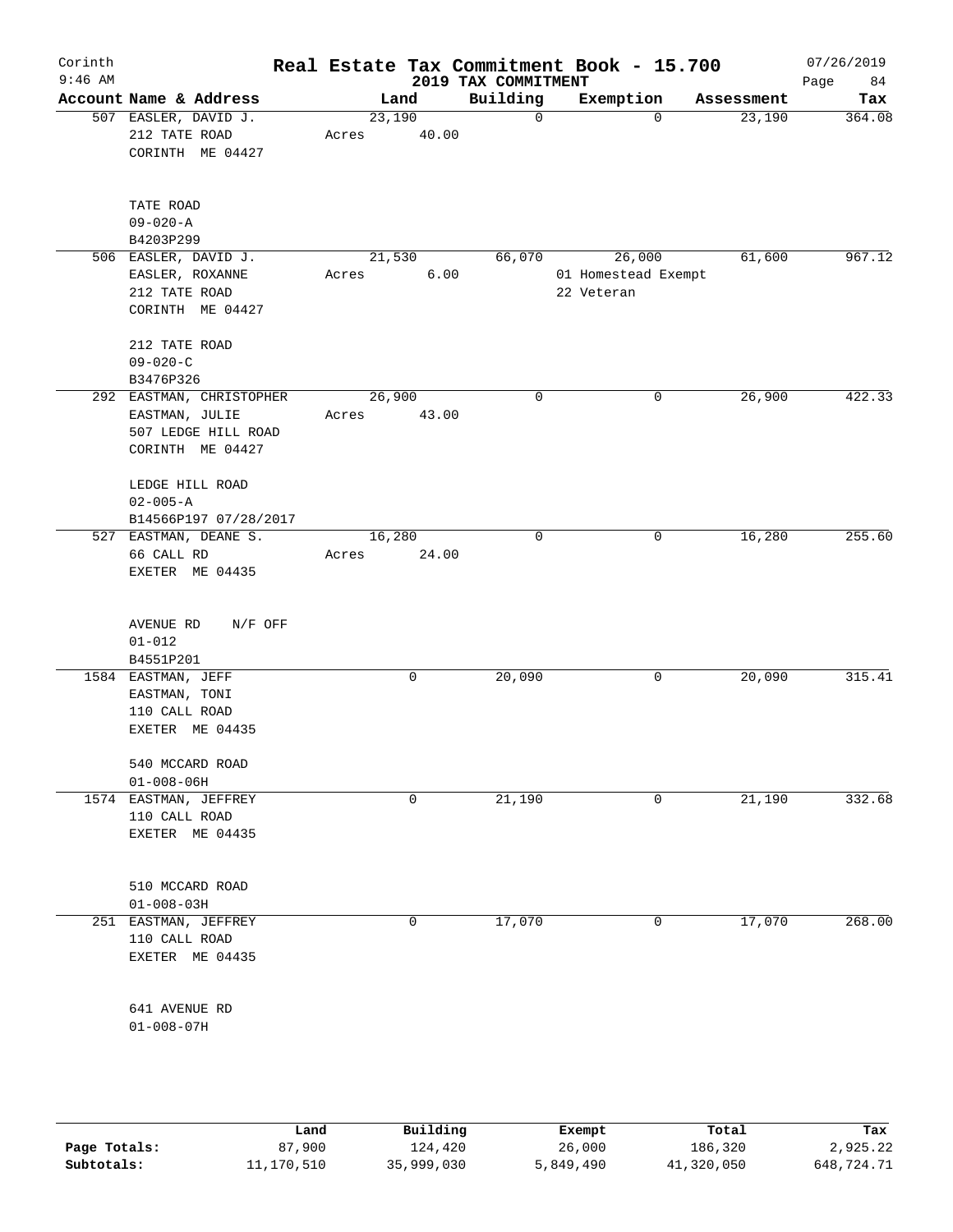| Corinth<br>$9:46$ AM |                                          |            |        |              | 2019 TAX COMMITMENT | Real Estate Tax Commitment Book - 15.700 |             |            | 07/26/2019<br>Page<br>85 |
|----------------------|------------------------------------------|------------|--------|--------------|---------------------|------------------------------------------|-------------|------------|--------------------------|
|                      | Account Name & Address                   |            | Land   |              | Building            | Exemption                                |             | Assessment | Tax                      |
|                      | 1965 EASTMAN, JEFFREY                    |            |        | 0            | 16,470              |                                          | $\mathbf 0$ | 16,470     | 258.58                   |
|                      | 110 CALL ROAD                            |            |        |              |                     |                                          |             |            |                          |
|                      | EXETER ME 04435                          |            |        |              |                     |                                          |             |            |                          |
|                      |                                          |            |        |              |                     |                                          |             |            |                          |
|                      |                                          |            |        |              |                     |                                          |             |            |                          |
|                      | 535 LEDGE HILL ROAD                      |            |        |              |                     |                                          |             |            |                          |
|                      | $01 - 040 - 05H$                         |            |        |              |                     |                                          |             |            |                          |
|                      | 845 EASTMAN, JEFFREY                     |            | 18,050 |              | 40,840              |                                          | 0           | 58,890     | 924.57                   |
|                      | 110 CALL ROAD                            |            | Acres  | 3.00         |                     |                                          |             |            |                          |
|                      | EXETER ME 04435                          |            |        |              |                     |                                          |             |            |                          |
|                      |                                          |            |        |              |                     |                                          |             |            |                          |
|                      | 663 AVENUE RD                            |            |        |              |                     |                                          |             |            |                          |
|                      | $01 - 008 - A$                           |            |        |              |                     |                                          |             |            |                          |
|                      | B8121P64                                 |            |        |              |                     |                                          |             |            |                          |
|                      | 509 EASTMAN, JEFFREY                     |            | 44,450 |              | 107,920             |                                          | 0           | 152,370    | 2,392.21                 |
|                      | 110 CALL ROAD                            |            | Acres  | 39.72        |                     |                                          |             |            |                          |
|                      | EXETER ME 04435                          |            |        |              |                     |                                          |             |            |                          |
|                      |                                          |            |        |              |                     |                                          |             |            |                          |
|                      |                                          |            |        |              |                     |                                          |             |            |                          |
|                      | 635 AVENUE RD                            |            |        |              |                     |                                          |             |            |                          |
|                      | $01 - 008$                               |            |        |              |                     |                                          |             |            |                          |
|                      | B11098P177 08/23/2007                    |            |        |              |                     |                                          |             |            |                          |
|                      | 1611 EASTMAN, JEFFREY                    |            | 18,980 |              | 1,000               |                                          | 0           | 19,980     | 313.69                   |
|                      | 110 CALL ROAD<br>EXETER ME 04435         |            | Acres  | 7.46         |                     |                                          |             |            |                          |
|                      |                                          |            |        |              |                     |                                          |             |            |                          |
|                      |                                          |            |        |              |                     |                                          |             |            |                          |
|                      | MCCARD ROAD                              |            |        |              |                     |                                          |             |            |                          |
|                      | $01 - 008 - B$                           |            |        |              |                     |                                          |             |            |                          |
|                      | B7205P335                                |            |        |              |                     |                                          |             |            |                          |
|                      | 514 EASTMAN, JEFFREY D.                  |            | 16,070 |              | 29,480              | 20,000                                   |             | 25,550     | 401.14                   |
|                      | EASTMAN, CHRISTOPHER                     |            | Acres  | 1.29         |                     | 01 Homestead Exempt                      |             |            |                          |
|                      | 507 LEDGE HILL RD                        |            |        |              |                     |                                          |             |            |                          |
|                      | CORINTH ME 04427                         |            |        |              |                     |                                          |             |            |                          |
|                      |                                          |            |        |              |                     |                                          |             |            |                          |
|                      | 507 LEDGE HILL ROAD                      |            |        |              |                     |                                          |             |            |                          |
|                      | $01 - 040 - 01$<br>B13628P240 08/28/2014 |            |        |              |                     |                                          |             |            |                          |
|                      | 523 EASTMAN, JEFFREY D.                  |            | 15,930 |              | $\overline{0}$      |                                          | $\mathbf 0$ | 15,930     | 250.10                   |
|                      | 110 CALL ROAD                            |            | Acres  | 1.48         |                     |                                          |             |            |                          |
|                      | EXETER ME 04435                          |            |        |              |                     |                                          |             |            |                          |
|                      |                                          |            |        |              |                     |                                          |             |            |                          |
|                      |                                          |            |        |              |                     |                                          |             |            |                          |
|                      | 3 MCCARD ROAD                            |            |        |              |                     |                                          |             |            |                          |
|                      | $01 - 040 - 07$                          |            |        |              |                     |                                          |             |            |                          |
|                      | B11971P300 10/29/2009                    |            |        |              |                     |                                          |             |            |                          |
| 515                  | EASTMAN, JEFFREY D.                      |            | 15,770 |              | 0                   |                                          | 0           | 15,770     | 247.59                   |
|                      | 110 CALL ROAD                            |            | Acres  | 1.03         |                     |                                          |             |            |                          |
|                      | EXETER ME 04435                          |            |        |              |                     |                                          |             |            |                          |
|                      |                                          |            |        |              |                     |                                          |             |            |                          |
|                      | 607 AVENUE RD                            |            |        |              |                     |                                          |             |            |                          |
|                      | $01 - 008 - 09$                          |            |        |              |                     |                                          |             |            |                          |
|                      | B11971P300 10/29/2009                    |            |        |              |                     |                                          |             |            |                          |
|                      |                                          |            |        |              |                     |                                          |             |            |                          |
|                      |                                          |            |        |              |                     |                                          |             |            |                          |
|                      |                                          | Land       |        | Building     |                     | Exempt                                   | Total       |            | Tax                      |
| Page Totals:         |                                          | 129,250    |        | 195,710      |                     | 20,000                                   | 304,960     |            | 4,787.88                 |
| Subtotals:           |                                          | 11,299,760 |        | 36, 194, 740 |                     | 5,869,490                                | 41,625,010  |            | 653, 512.59              |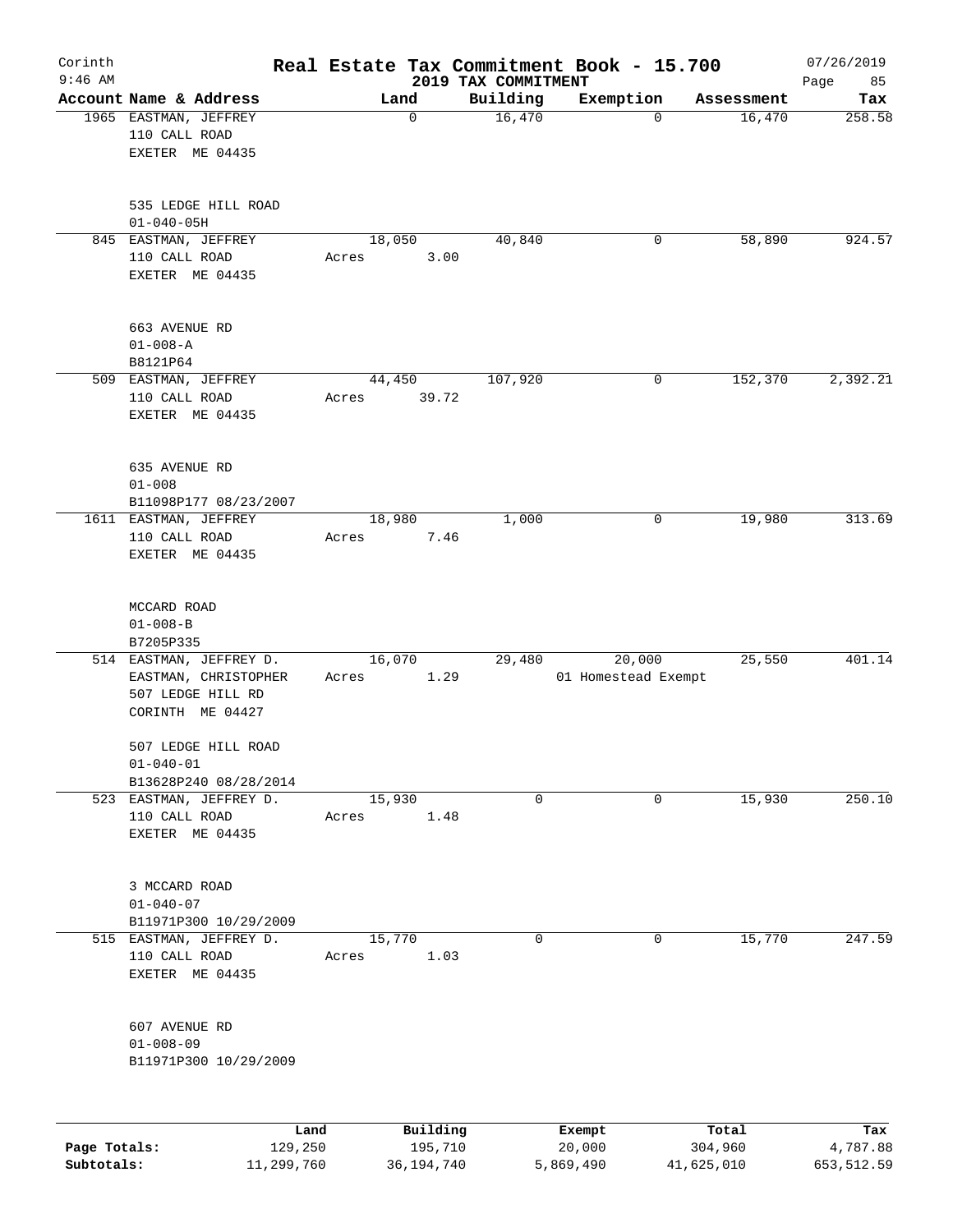| Corinth                    |                                                                 |                         |       |        |              | Real Estate Tax Commitment Book - 15.700 |                |                       | 07/26/2019             |
|----------------------------|-----------------------------------------------------------------|-------------------------|-------|--------|--------------|------------------------------------------|----------------|-----------------------|------------------------|
| $9:46$ AM                  | Account Name & Address                                          |                         |       | Land   |              | 2019 TAX COMMITMENT<br>Building          | Exemption      | Assessment            | Page<br>86<br>Tax      |
|                            | 513 EASTMAN, JEFFREY D.<br>110 CALL ROAD<br>EXETER ME 04435     |                         | Acres | 15,770 | 1.03         | $\mathbf 0$                              | $\Omega$       | 15,770                | 247.59                 |
|                            | 534 MCCARD ROAD<br>$01 - 008 - 05$<br>B11971P300 10/29/2009     |                         |       |        |              |                                          |                |                       |                        |
|                            | 516 EASTMAN, JEFFREY D.<br>110 CALL ROAD<br>EXETER ME 04435     |                         | Acres | 16,080 | 1.30         | 0                                        | 0              | 16,080                | 252.46                 |
|                            | 601 AVENUE RD<br>$01 - 008 - 10$<br>B11971P300 10/29/2009       |                         |       |        |              |                                          |                |                       |                        |
|                            | 517 EASTMAN, JEFFREY D.<br>110 CALL ROAD<br>EXETER ME 04435     |                         | Acres | 15,730 | 1.00         | $\mathbf 0$                              | $\mathbf 0$    | 15,730                | 246.96                 |
|                            | 627 AVENUE RD<br>$01 - 008 - 11$<br>B11971P300 10/29/2009       |                         |       |        |              |                                          |                |                       |                        |
|                            | 518 EASTMAN, JEFFREY D.<br>110 CALL ROAD<br>EXETER ME 04435     |                         | Acres | 15,770 | 1.03         | 0                                        | 0              | 15,770                | 247.59                 |
|                            | 515 LEDGE HILL ROAD<br>$01 - 040 - 02$<br>B11971P300 10/29/2009 |                         |       |        |              |                                          |                |                       |                        |
|                            | 519 EASTMAN, JEFFREY D.<br>110 CALL ROAD<br>EXETER ME 04435     |                         | Acres | 15,770 | 1.03         | 0                                        | 0              | 15,770                | 247.59                 |
|                            | 523 LEDGE HILL ROAD<br>$01 - 040 - 03$<br>B11971P300 10/29/2009 |                         |       |        |              |                                          |                |                       |                        |
|                            | 512 EASTMAN, JEFFREY D.<br>110 CALL ROAD<br>EXETER ME 04435     |                         | Acres | 15,770 | 1.03         | 0                                        | 0              | 15,770                | 247.59                 |
|                            | 524 MCCARD ROAD<br>$01 - 008 - 04$<br>B11971P300 10/29/2009     |                         |       |        |              |                                          |                |                       |                        |
|                            | 520 EASTMAN, JEFFREY D.<br>110 CALL ROAD<br>EXETER ME 04435     |                         | Acres | 15,770 | 1.03         | 0                                        | 0              | 15,770                | 247.59                 |
|                            | 529 LEDGE HILL ROAD<br>$01 - 040 - 04$<br>B11971P300 10/29/2009 |                         |       |        |              |                                          |                |                       |                        |
|                            |                                                                 | Land                    |       |        | Building     |                                          | Exempt         | Total                 | Tax                    |
| Page Totals:<br>Subtotals: |                                                                 | 110,660<br>11, 410, 420 |       |        | 36, 194, 740 | 0                                        | 0<br>5,869,490 | 110,660<br>41,735,670 | 1,737.37<br>655,249.96 |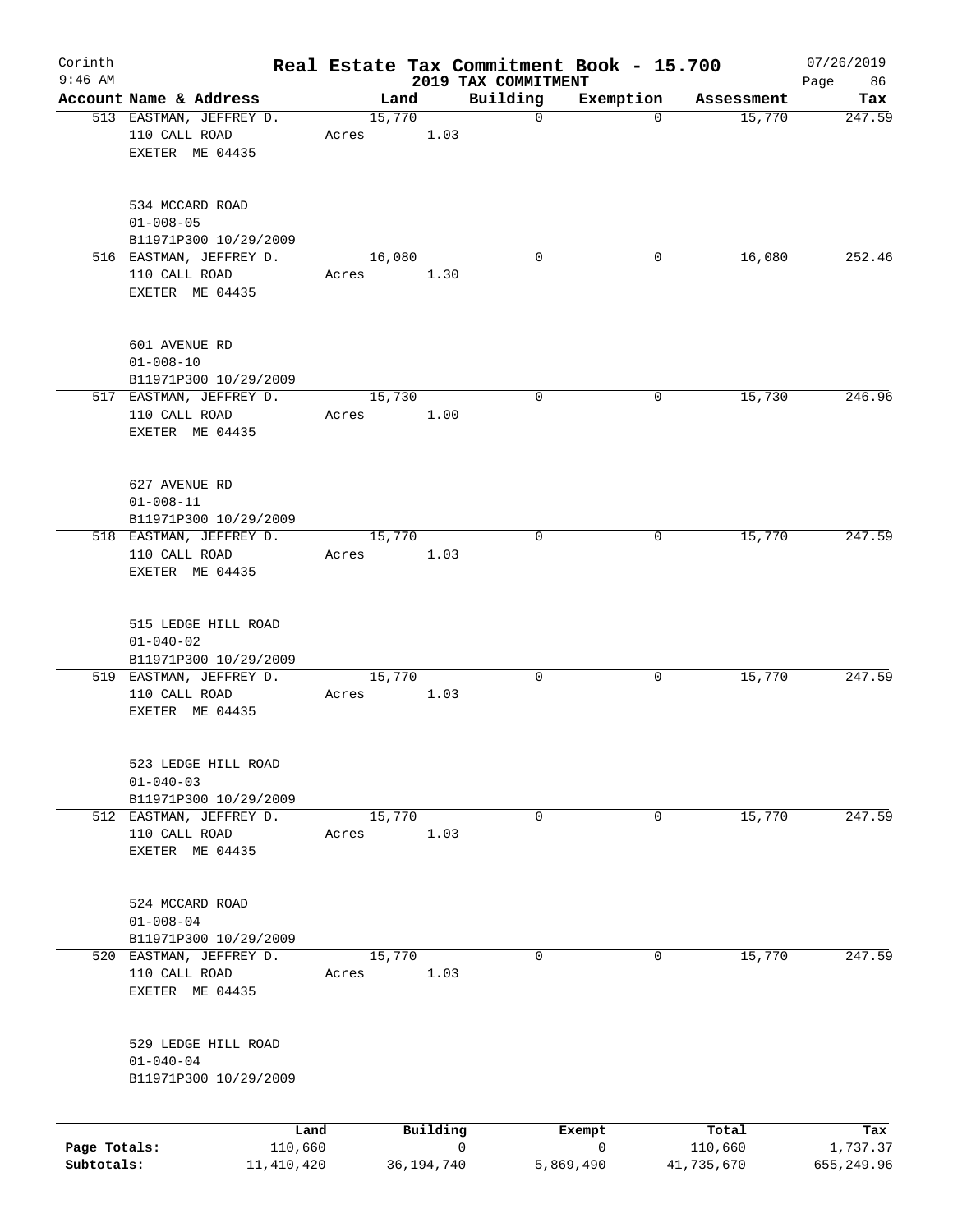| Corinth      |                                                                                   |                 |       |                |                    | Real Estate Tax Commitment Book - 15.700 |                          |                      | 07/26/2019      |
|--------------|-----------------------------------------------------------------------------------|-----------------|-------|----------------|--------------------|------------------------------------------|--------------------------|----------------------|-----------------|
| $9:46$ AM    | Account Name & Address                                                            |                 |       |                |                    | 2019 TAX COMMITMENT                      |                          |                      | 87<br>Page      |
|              | 522 EASTMAN, JEFFREY D.<br>110 CALL ROAD<br>EXETER ME 04435                       |                 | Acres | Land<br>15,810 | 1.07               | Building<br>$\mathbf 0$                  | Exemption<br>$\mathbf 0$ | Assessment<br>15,810 | Tax<br>248.22   |
|              | 545 LEDGE HILL ROAD<br>$01 - 040 - 06$<br>B11971P300 10/29/2009                   |                 |       |                |                    |                                          |                          |                      |                 |
|              | 524 EASTMAN, JEFFREY D.<br>110 CALL ROAD<br>EXETER ME 04435                       |                 | Acres | 15,770         | 1.03               | $\Omega$                                 | 0                        | 15,770               | 247.59          |
|              | 17 MCCARD ROAD<br>$01 - 040 - 08$<br>B11971P300 10/29/2009                        |                 |       |                |                    |                                          |                          |                      |                 |
|              | 525 EASTMAN, JEFFREY D.<br>EASTMAN, ADAM J.<br>27 MCCARD ROAD<br>CORINTH ME 04427 |                 | Acres | 15,770         | 1.03               | 24,160                                   | 0                        | 39,930               | 626.90          |
|              | 27 MCCARD ROAD<br>$01 - 040 - 09$<br>B13293P298 08/12/2013                        |                 |       |                |                    |                                          |                          |                      |                 |
|              | 526 EASTMAN, JEFFREY D.<br>110 CALL ROAD<br>EXETER ME 04435                       |                 | Acres | 15,770         | 1.03               | 0                                        | 0                        | 15,770               | 247.59          |
|              | 31 MCCARD ROAD<br>$01 - 040 - 10$<br>B11971P300 10/29/2009                        |                 |       |                |                    |                                          |                          |                      |                 |
|              | 511 EASTMAN, JEFFREY D.<br>110 CALL ROAD<br>EXETER ME 04435                       |                 | Acres | 15,770         | 1.03               | 0                                        | 0                        | 15,770               | 247.59          |
|              | 510 MCCARD ROAD<br>$01 - 008 - 03$<br>B11971P300 10/29/2009                       |                 |       |                |                    |                                          |                          |                      |                 |
|              | 529 EASTMAN, JEFFREY D.<br>110 CALL ROAD<br>EXETER ME 04435                       |                 | Acres | 15,770         | 1.03               | 0                                        | 0                        | 15,770               | 247.59          |
|              | 500 MCCARD ROAD<br>$01 - 008 - 02$<br>B11971P300 10/29/2009                       |                 |       |                |                    |                                          |                          |                      |                 |
|              | 510 EASTMAN, JEFFREY D.<br>110 CALL ROAD<br>EXETER ME 04435                       |                 | Acres | 15,770         | 1.03               | 0                                        | 0                        | 15,770               | 247.59          |
|              | 611 AVENUE RD<br>$01 - 008 - 08$<br>B11971P300 10/29/2009                         |                 |       |                |                    |                                          |                          |                      |                 |
| Page Totals: |                                                                                   | Land<br>110,430 |       |                | Building<br>24,160 |                                          | Exempt<br>0              | Total<br>134,590     | Tax<br>2,113.07 |
| Subtotals:   |                                                                                   | 11,520,850      |       |                | 36, 218, 900       |                                          | 5,869,490                | 41,870,260           | 657, 363.03     |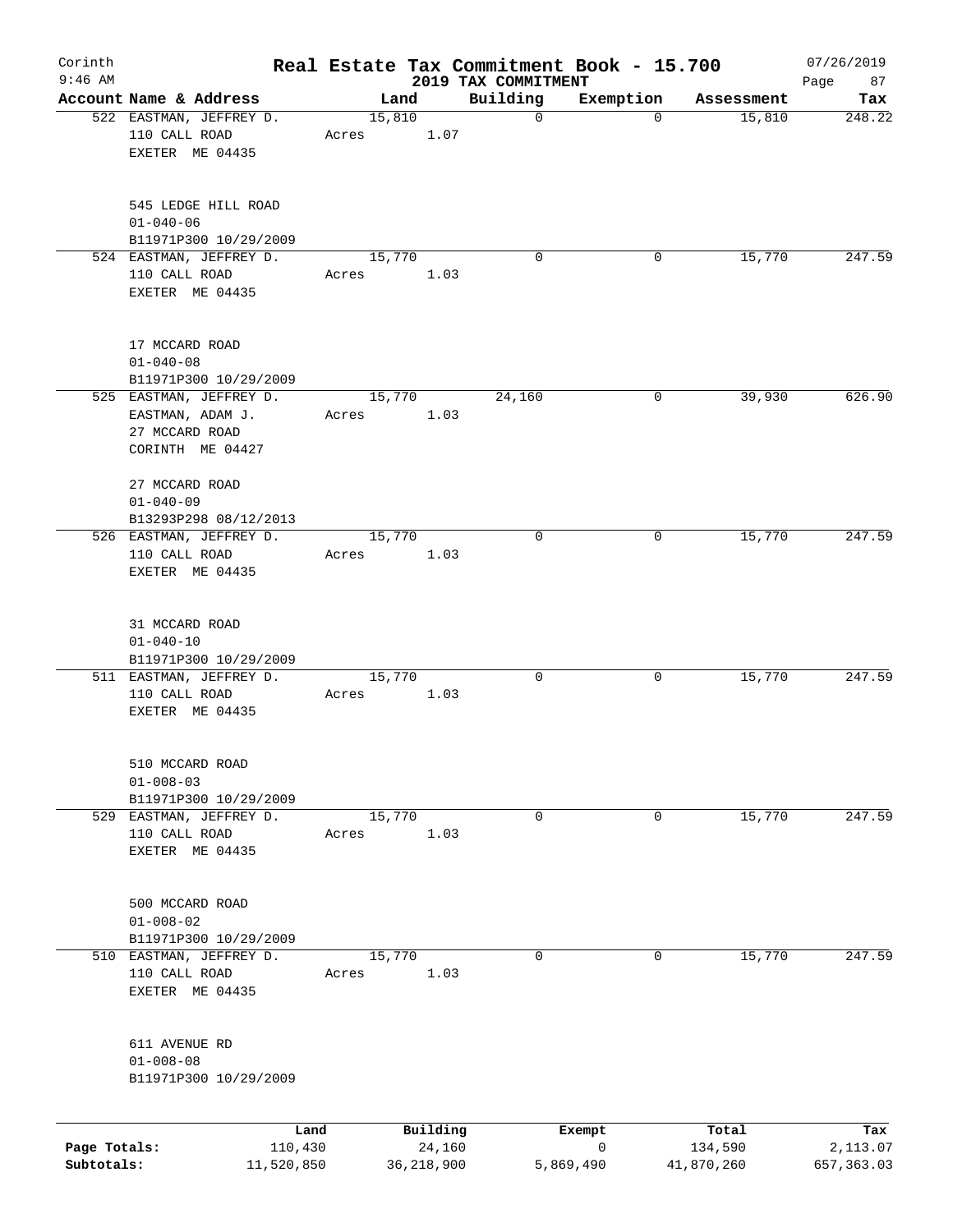| Corinth<br>$9:46$ AM |                                                                                                                                                                                    | Real Estate Tax Commitment Book - 15.700 | 2019 TAX COMMITMENT |                |            | 07/26/2019<br>Page<br>88 |
|----------------------|------------------------------------------------------------------------------------------------------------------------------------------------------------------------------------|------------------------------------------|---------------------|----------------|------------|--------------------------|
|                      | Account Name & Address                                                                                                                                                             | Land                                     | Building            | Exemption      | Assessment | Tax                      |
|                      | 508 EASTMAN, JEFFREY D.<br>110 CALL ROAD<br>EXETER ME 04435                                                                                                                        | 16, 140<br>1.35<br>Acres                 | $\mathbf 0$         | $\overline{0}$ | 16,140     | 253.40                   |
|                      | 641 AVENUE RD<br>$01 - 008 - 07$<br>B11971P300 10/29/2009                                                                                                                          |                                          |                     |                |            |                          |
|                      | 521 EASTMAN, JEFFREY D.<br>110 CALL ROAD<br>EXETER ME 04435                                                                                                                        | 15,770<br>Acres<br>1.03                  | 0                   | 0              | 15,770     | 247.59                   |
|                      | 535 LEDGE HILL ROAD<br>$01 - 040 - 05$<br>B11971P300 10/29/2009                                                                                                                    |                                          |                     |                |            |                          |
|                      | 535 EATON, LINWOOD N. LIV<br>TR<br>INT<br>EATON, JANE L. LIV TR<br>INT<br>151 EATON ROAD<br>EXETER ME 04435                                                                        | 40,870<br>99.00<br>Acres                 | $\mathbf 0$         | $\mathbf 0$    | 40,870     | 641.66                   |
|                      | LEDGE HILL ROAD<br>$04 - 026$<br>B5845P175                                                                                                                                         |                                          |                     |                |            |                          |
|                      | 534 EATON, LINWOOD N. LIV<br>INT<br>TR<br>EATON, JANE L. LIV TR<br>INT<br>151 EATON ROAD<br>EXETER ME 04435                                                                        | 36,410<br>82.00<br>Acres                 | 0                   | 0              | 36,410     | 571.64                   |
|                      | LEDGE HILL ROAD<br>$04 - 025$<br>B5845P175<br>533 EATON, LINWOOD N. LIV                                                                                                            | 15,840                                   | 0                   | 0              | 15,840     | 248.69                   |
|                      | TR<br>INT<br>EATON, JANE L. LIV TR<br>INT<br>151 EATON ROAD<br>EXETER ME 04435                                                                                                     | 38.00<br>Acres                           |                     |                |            |                          |
|                      | LEDGE HILL ROAD N/F OFF<br>$04 - 005$<br>B5845P175                                                                                                                                 |                                          |                     |                |            |                          |
|                      | 538 ECKERT FAMILY TRUST<br>ECKERT, HAROLD &<br>VIRGINIA TRUSTEES<br>427 PRESCOTT ST.<br>NEW BEDFORD MA 02745<br>LEDGE HILL ROAD N/F OFF<br>$04 - 004 - A$<br>B11659P124 12/12/2008 | 19,800<br>50.00<br>Acres                 | $\Omega$            | $\mathbf 0$    | 19,800     | 310.86                   |

|              | Land       | Building   | Exempt    | Total      | Tax        |
|--------------|------------|------------|-----------|------------|------------|
| Page Totals: | 144,830    |            |           | 144,830    | 2,273.84   |
| Subtotals:   | 11,665,680 | 36,218,900 | 5,869,490 | 42,015,090 | 659,636.87 |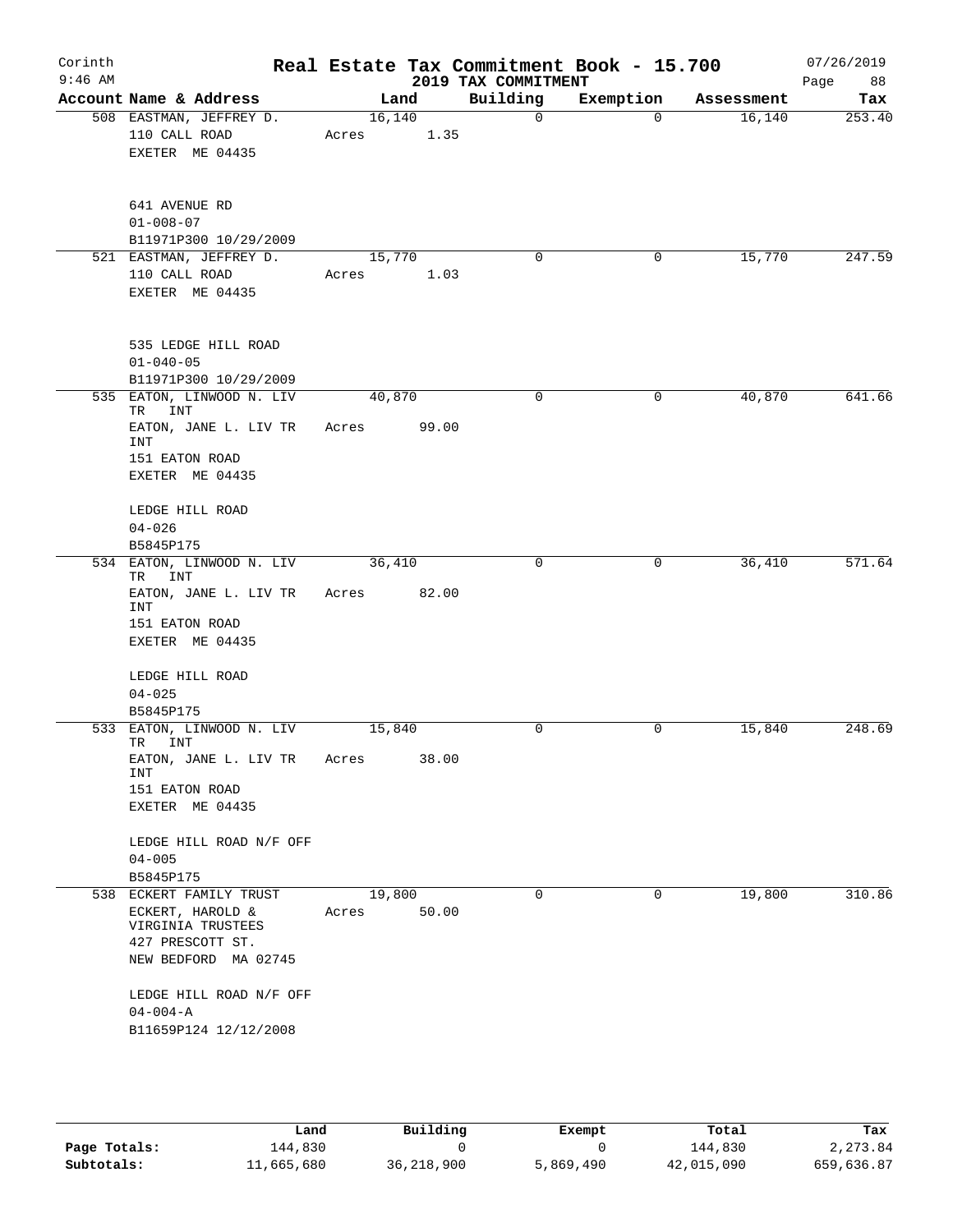| Corinth   |                                       |       |        |                     | Real Estate Tax Commitment Book - 15.700 |            | 07/26/2019 |
|-----------|---------------------------------------|-------|--------|---------------------|------------------------------------------|------------|------------|
| $9:46$ AM |                                       |       |        | 2019 TAX COMMITMENT |                                          |            | Page<br>89 |
|           | Account Name & Address                |       | Land   | Building            | Exemption                                | Assessment | Tax        |
|           | 539 ECKERT FAMILY TRUST               |       | 14,320 | 0                   | $\Omega$                                 | 14,320     | 224.82     |
|           | ECKERT, HAROLD &<br>VIRGINIA TRUSTEES | Acres | 5.00   |                     |                                          |            |            |
|           | 427 PRESCOTT ST.                      |       |        |                     |                                          |            |            |
|           | NEW BEDFORD MA 02745                  |       |        |                     |                                          |            |            |
|           | LEDGE HILL ROAD                       |       |        |                     |                                          |            |            |
|           | $04 - 004 - B$                        |       |        |                     |                                          |            |            |
|           | B11659P124 12/12/2008                 |       |        |                     |                                          |            |            |
|           | 545 ELLIOTT, CALVIN W.                |       | 20,050 | $\Omega$            | 0                                        | 20,050     | 314.78     |
|           | ELLIOTT, ROWENA E.                    | Acres | 15.50  |                     |                                          |            |            |
|           | 97 MAIN STREET                        |       |        |                     |                                          |            |            |
|           | CORINTH ME 04427                      |       |        |                     |                                          |            |            |
|           | MAIN STREET                           |       |        |                     |                                          |            |            |
|           | $11 - 017$                            |       |        |                     |                                          |            |            |
|           | B4791P240                             |       |        |                     |                                          |            |            |
|           | 544 ELLIOTT, CALVIN W.                |       | 20,450 | 0                   | 0                                        | 20,450     | 321.07     |
|           | ELLIOTT, ROWENA E                     | Acres | 21.00  |                     |                                          |            |            |
|           | 97 MAIN STREET                        |       |        |                     |                                          |            |            |
|           | CORINTH ME 04427                      |       |        |                     |                                          |            |            |
|           | CHARLESTON TOWN LINE<br>N/F           |       |        |                     |                                          |            |            |
|           | $10 - 024$                            |       |        |                     |                                          |            |            |
|           | B4791P240                             |       |        |                     |                                          |            |            |
|           | 543 ELLIOTT, CALVIN W.                |       | 92,320 | 95,070              | 20,000                                   | 167,390    | 2,628.02   |
|           | ELLIOTT, ROWENA E.                    | Acres | 218.32 |                     | 01 Homestead Exempt                      |            |            |
|           | 97 MAIN STREET                        |       |        |                     |                                          |            |            |
|           | CORINTH ME 04427                      |       |        |                     |                                          |            |            |
|           | 97 MAIN STREET                        |       |        |                     |                                          |            |            |
|           | $11 - 008$                            |       |        |                     |                                          |            |            |
|           | B4791P240                             |       |        |                     |                                          |            |            |
|           | 546 ELLIOTT, RANDALL L.               |       | 26,390 | 104,530             | 20,000                                   | 110,920    | 1,741.44   |
|           | ELLIOTT, KATHRYN L.                   | Acres | 27.00  |                     | 01 Homestead Exempt                      |            |            |
|           | 400 TATE ROAD                         |       |        |                     |                                          |            |            |
|           | CORINTH ME 04427                      |       |        |                     |                                          |            |            |
|           | 400 TATE ROAD                         |       |        |                     |                                          |            |            |
|           | $06 - 019 - C$                        |       |        |                     |                                          |            |            |
|           | B4106P171                             |       |        |                     |                                          |            |            |
| 2087      | ELLIS, JOHN                           |       | 14,670 | 37,930              | 26,000                                   | 26,600     | 417.62     |
|           | ELLIS, JULIE                          | Acres | 1.14   |                     | 01 Homestead Exempt                      |            |            |
|           | PO BOX 515                            |       |        |                     | 22 Veteran                               |            |            |
|           | CORINTH ME 04427                      |       |        |                     |                                          |            |            |
|           | 289 GRANT ROAD                        |       |        |                     |                                          |            |            |
|           | $05 - 016 - 01$                       |       |        |                     |                                          |            |            |
|           | B12689P11 12/16/2011                  |       |        |                     |                                          |            |            |
|           |                                       |       |        |                     |                                          |            |            |

|              | Land       | Building   | Exempt    | Total        | Tax        |
|--------------|------------|------------|-----------|--------------|------------|
| Page Totals: | 188,200    | 237,530    | 66,000    | 359,730      | 5,647.75   |
| Subtotals:   | 11,853,880 | 36,456,430 | 5,935,490 | 42, 374, 820 | 665,284.62 |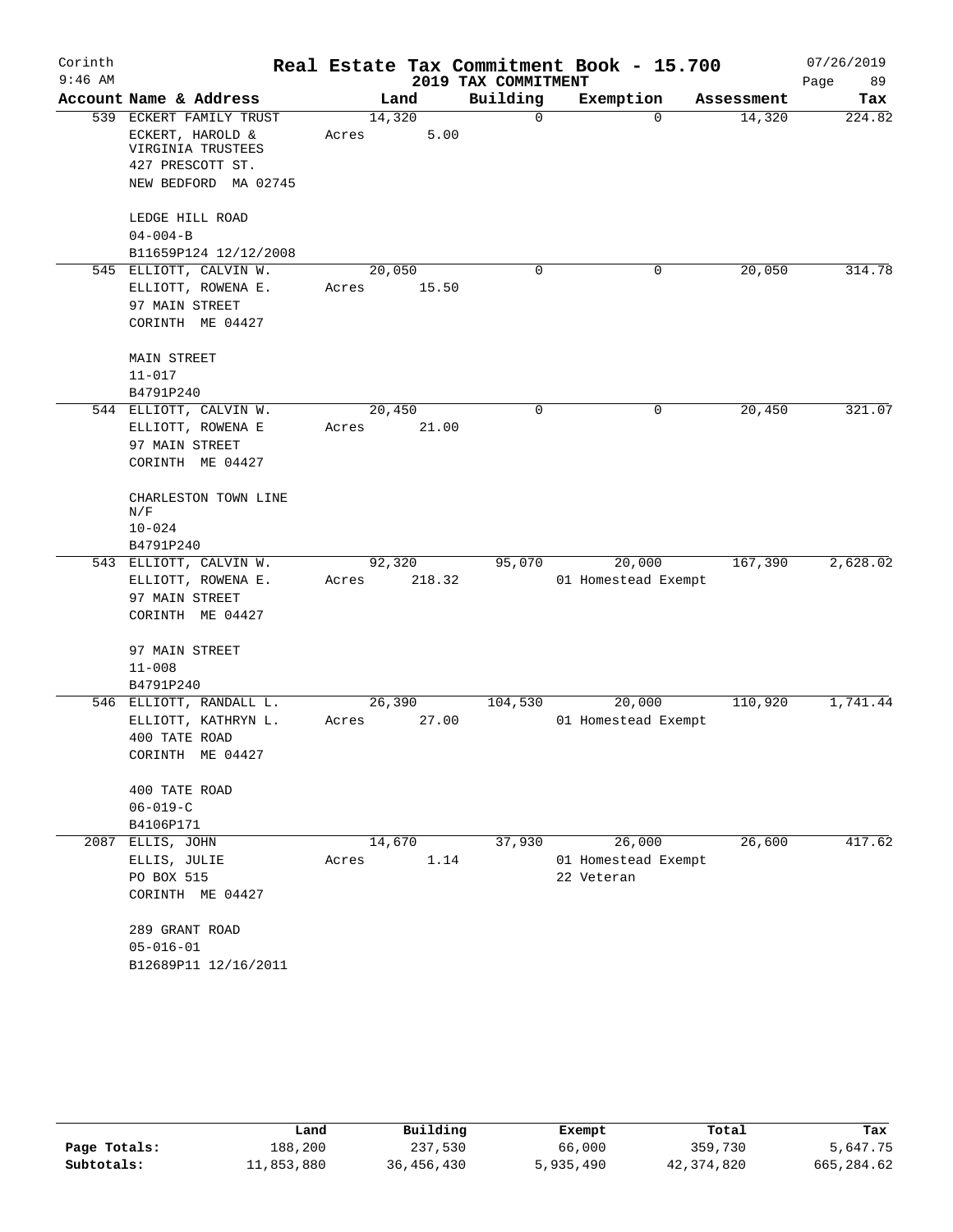| Corinth      |                                            | Real Estate Tax Commitment Book - 15.700 |                                 |                     |            | 07/26/2019    |
|--------------|--------------------------------------------|------------------------------------------|---------------------------------|---------------------|------------|---------------|
| $9:46$ AM    | Account Name & Address                     | Land                                     | 2019 TAX COMMITMENT<br>Building | Exemption           | Assessment | Page<br>90    |
|              | 550 ELLIS, PRISCILLA A.                    | 19,730                                   | $\mathbf 0$                     | $\Omega$            | 19,730     | Tax<br>309.76 |
|              | TRUSTEE                                    |                                          |                                 |                     |            |               |
|              | LIVING TRUST                               | Acres                                    | 9.66                            |                     |            |               |
|              | c/o ROSANNE YOUNG                          |                                          |                                 |                     |            |               |
|              | 84 MCCARD ROAD                             |                                          |                                 |                     |            |               |
|              | CORINTH ME 04427                           |                                          |                                 |                     |            |               |
|              | MCCARD ROAD                                |                                          |                                 |                     |            |               |
|              | $01 - 035$                                 |                                          |                                 |                     |            |               |
|              | B14763P334 03/19/2018 B7256P103 02/20/1997 |                                          |                                 |                     |            |               |
|              | 963 ELRICH, CHERYL                         | 33,230                                   | 51,240                          | 20,000              | 64,470     | 1,012.18      |
|              | 695 LEDGE HILL ROAD                        | Acres                                    | 25.30                           | 01 Homestead Exempt |            |               |
|              | CORINTH ME 04427                           |                                          |                                 |                     |            |               |
|              | 695 LEDGE HILL ROAD                        |                                          |                                 |                     |            |               |
|              | $01 - 043$                                 |                                          |                                 |                     |            |               |
|              | B13479P135 03/10/2014 B11173P34 10/19/2007 |                                          |                                 |                     |            |               |
|              | B10258P306 09/29/2005                      |                                          |                                 |                     |            |               |
|              | 60 EMERA MAINE                             | 5,040,000                                | $\Omega$                        | 0                   | 5,040,000  | 79,128.00     |
|              | ATTN: PROPERTY TAX                         | Acres                                    | 0.23                            |                     |            |               |
|              | DEPARTMENT                                 |                                          |                                 |                     |            |               |
|              | PO BOX 932                                 |                                          |                                 |                     |            |               |
|              | BANGOR ME 04402-0932                       |                                          |                                 |                     |            |               |
|              |                                            |                                          |                                 |                     |            |               |
|              | 250 MAIN STREET                            |                                          |                                 |                     |            |               |
|              | $16 - 011$                                 |                                          |                                 |                     |            |               |
|              | 557 EMILIO ESTATES, INC.                   | 22,700                                   | 289,540                         | 0                   | 312,240    | 4,902.17      |
|              | 465 WEST CORINTH ROAD                      | Acres                                    | 3.50                            |                     |            |               |
|              | CORINTH ME 04427                           |                                          |                                 |                     |            |               |
|              | 465 WEST CORINTH ROAD                      |                                          |                                 |                     |            |               |
|              | $04 - 034$                                 |                                          |                                 |                     |            |               |
|              | B6491P187                                  |                                          |                                 |                     |            |               |
|              | 1800 EMMONS, IAN J.                        | 14,800                                   | 20,480                          | 0                   | 35,280     | 553.90        |
|              | 584 WEST OLD TOWN ROAD                     | Acres                                    | 2.50                            |                     |            |               |
|              | OLD TOWN ME 04468                          |                                          |                                 |                     |            |               |
|              | 70 MEADOW ROAD                             |                                          |                                 |                     |            |               |
|              | $09 - 020 - F$                             |                                          |                                 |                     |            |               |
|              | B13744P268 01/14/2015                      |                                          |                                 |                     |            |               |
|              | 1579 ENGLAND, PATRICIA ANN                 | 0                                        | 17,530                          | 17,530              | 0          | 0.00          |
|              | 968 MAIN STREET LOT 29                     |                                          |                                 | 01 Homestead Exempt |            |               |
|              | CORINTH ME 04427                           |                                          |                                 |                     |            |               |
|              |                                            |                                          |                                 |                     |            |               |
|              | 968 MAIN STREET LOT 29                     |                                          |                                 |                     |            |               |
|              | $06 - 012 - D - 29H$                       |                                          |                                 |                     |            |               |
|              | 976 ERIKSSON, ALBERT                       | 16,940                                   | 115,250                         | 20,000              | 112,190    | 1,761.38      |
|              | DAVIS-ERIKSSON, TAMMYL.                    | Acres                                    | 1.00                            | 01 Homestead Exempt |            |               |
|              | 25 COUNTY ROAD                             |                                          |                                 |                     |            |               |
|              | CORINTH ME 04427                           |                                          |                                 |                     |            |               |
|              |                                            |                                          |                                 |                     |            |               |
|              | 25 COUNTY RD                               |                                          |                                 |                     |            |               |
|              | $08 - 013 - E$                             |                                          |                                 |                     |            |               |
|              | B9407P150                                  |                                          |                                 |                     |            |               |
|              |                                            |                                          |                                 |                     |            |               |
|              |                                            | Building<br>Land                         |                                 | Exempt              | Total      | Tax           |
| Page Totals: | 5,147,400                                  | 494,040                                  |                                 | 57,530              | 5,583,910  | 87,667.39     |
| Subtotals:   | 17,001,280                                 | 36,950,470                               |                                 | 5,993,020           | 47,958,730 | 752,952.01    |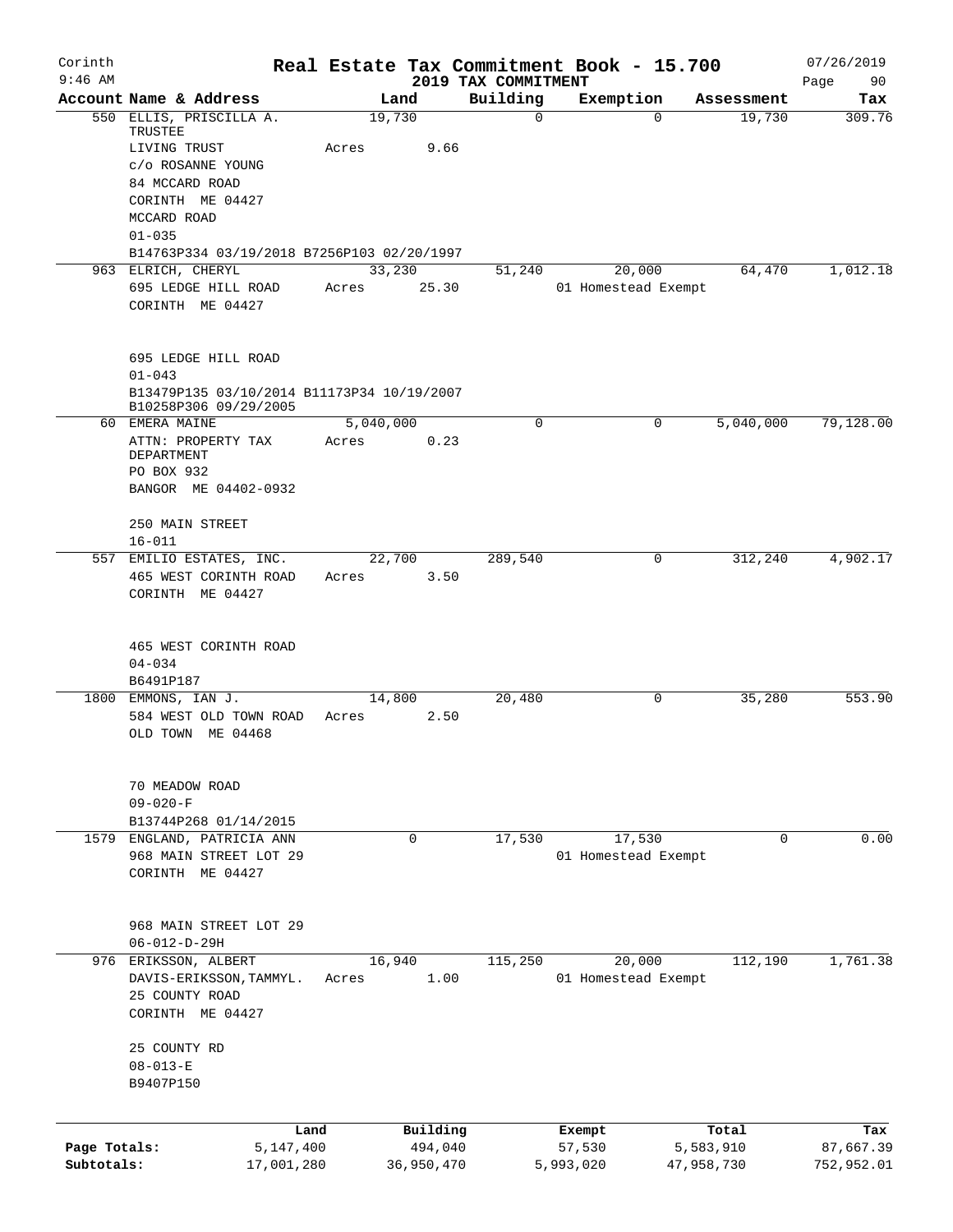| Corinth      |                                                                                        |                 |       |                     |      |                                 | Real Estate Tax Commitment Book - 15.700    |                      | 07/26/2019      |
|--------------|----------------------------------------------------------------------------------------|-----------------|-------|---------------------|------|---------------------------------|---------------------------------------------|----------------------|-----------------|
| $9:46$ AM    | Account Name & Address                                                                 |                 |       | Land                |      | 2019 TAX COMMITMENT<br>Building | Exemption                                   |                      | Page<br>91      |
|              | 1376 ERIKSSON, ALYSSA                                                                  |                 |       | 18,170              |      | 25,130                          | 20,000                                      | Assessment<br>23,300 | Tax<br>365.81   |
|              | 131 WEST CORINTH ROAD<br>CORINTH ME 04427                                              |                 | Acres |                     | 2.02 |                                 | 01 Homestead Exempt                         |                      |                 |
|              | 131 WEST CORINTH ROAD<br>$05 - 024 - 07$                                               |                 |       |                     |      |                                 |                                             |                      |                 |
|              | B13667P164 10/03/2014<br>609 EVANS, CRYSTAL B.                                         |                 |       |                     |      | 72,200                          | 20,000                                      |                      | 1,077.18        |
|              | 1095 HUDSON HILL ROAD<br>CORINTH ME 04427                                              |                 | Acres | 16,410              | 1.59 |                                 | 01 Homestead Exempt                         | 68,610               |                 |
|              | 1095 HUDSON HILL ROAD<br>$03 - 052 - A$                                                |                 |       |                     |      |                                 |                                             |                      |                 |
|              | B14180P236 06/15/2016                                                                  |                 |       |                     |      |                                 |                                             |                      |                 |
|              | 1406 FARMER, MARILYN M.<br>370 WEST CORINTH ROAD<br>CORINTH ME 04427                   |                 | Acres | 19,160              | 3.96 | 69,300                          | 26,000<br>01 Homestead Exempt<br>22 Veteran | 62,460               | 980.62          |
|              | 370 WEST CORINTH ROAD<br>$05 - 002 - 02$<br>B14179P55 06/13/2016                       |                 |       |                     |      |                                 |                                             |                      |                 |
|              | 561 FARRIS, REX M.                                                                     |                 |       | 15,730              |      | 80,000                          | 26,000                                      | 69,730               | 1,094.76        |
|              | FARRIS, KATHLEEN A.<br>314 WEST CORINTH ROAD<br>CORINTH ME 04427                       |                 | Acres |                     | 1.00 |                                 | 01 Homestead Exempt<br>22 Veteran           |                      |                 |
|              | 314 WEST CORINTH ROAD<br>$05 - 003$<br>B3231P161                                       |                 |       |                     |      |                                 |                                             |                      |                 |
|              | 562 FARRIS, REX M.<br>FARRIS, KATHLEEN A.<br>314 WEST CORINTH ROAD<br>CORINTH ME 04427 |                 | Acres | 13,160              | 4.00 | 0                               | 0                                           | 13,160               | 206.61          |
|              | WEST CORINTH ROAD<br>$05 - 003 - A$                                                    |                 |       |                     |      |                                 |                                             |                      |                 |
| 1455         | B2518P5<br>FAUNCE, ROLAND                                                              |                 |       | 17,060              |      | 60,450                          | 0                                           | 77,510               | 1,216.91        |
|              | FAUNCE, MARIAH<br>232 EXETER RD<br>CORINTH ME 04427                                    |                 | Acres |                     | 1.10 |                                 |                                             |                      |                 |
|              | 232 EXETER ROAD<br>$07 - 048 - A$                                                      |                 |       |                     |      |                                 |                                             |                      |                 |
|              | B14109P344 03/23/2016                                                                  |                 |       |                     |      |                                 |                                             |                      |                 |
|              | 19 FISK, BRIAN                                                                         |                 |       | 20,050              |      | 8,500                           | $\mathbf 0$                                 | 28,550               | 448.23          |
|              | PO BOX 9<br>GARLAND ME 04939                                                           |                 | Acres | 10.50               |      |                                 |                                             |                      |                 |
|              | 351 MEADOW ROAD N/F OFF<br>$09 - 019 - 07$<br>B14203P278 07/01/2016                    |                 |       |                     |      |                                 |                                             |                      |                 |
| Page Totals: |                                                                                        | Land<br>119,740 |       | Building<br>315,580 |      |                                 | Exempt<br>92,000                            | Total<br>343,320     | Tax<br>5,390.12 |
| Subtotals:   |                                                                                        | 17,121,020      |       | 37,266,050          |      |                                 | 6,085,020                                   | 48,302,050           | 758, 342.13     |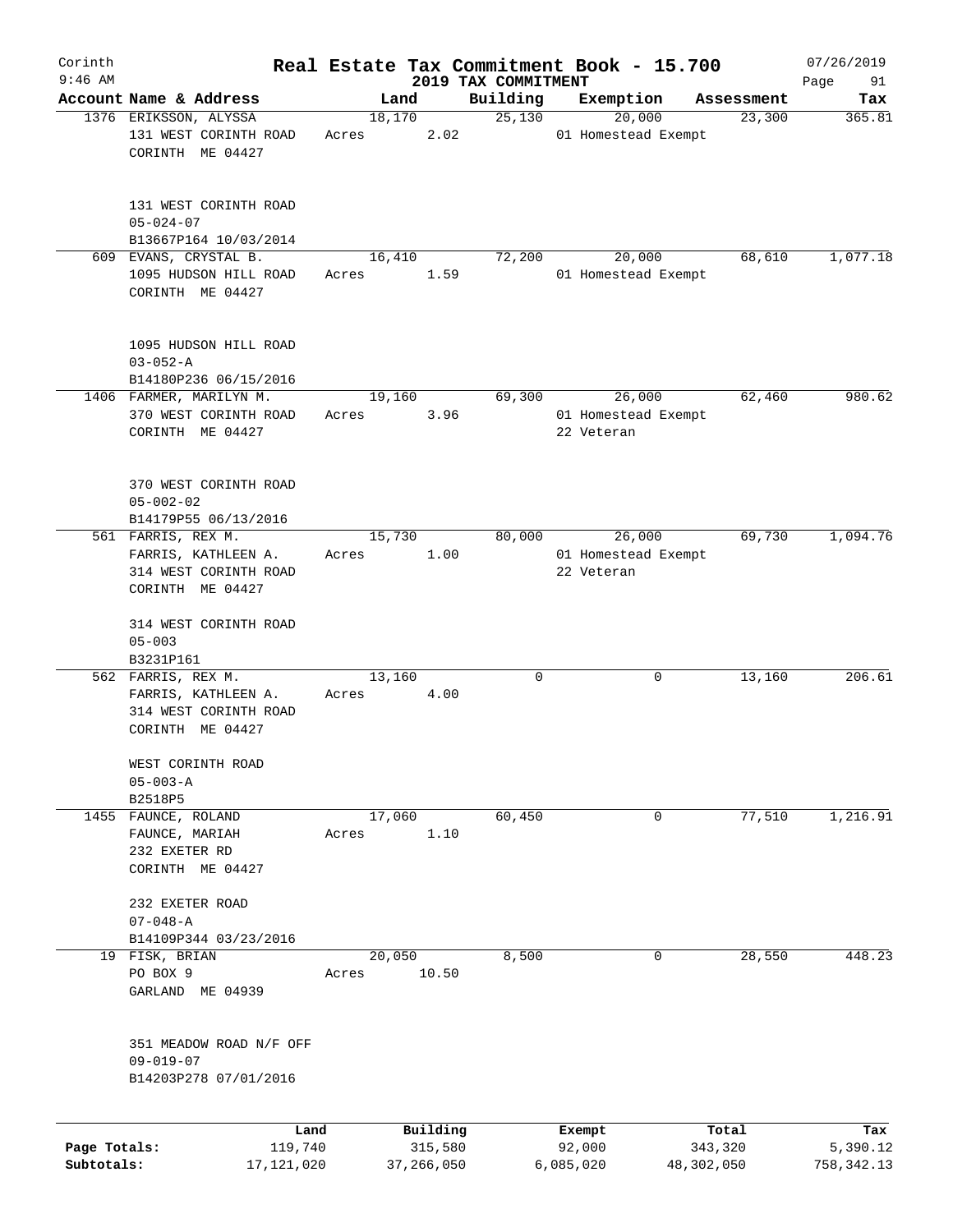| Corinth      |                                                                                              |              |                  |            |                     | Real Estate Tax Commitment Book - 15.700 |            | 07/26/2019 |
|--------------|----------------------------------------------------------------------------------------------|--------------|------------------|------------|---------------------|------------------------------------------|------------|------------|
| $9:46$ AM    |                                                                                              |              |                  |            | 2019 TAX COMMITMENT |                                          |            | Page<br>92 |
|              | Account Name & Address                                                                       |              |                  | Land       | Building            | Exemption                                | Assessment | Tax        |
|              | 1885 FLANAGAN, MICHAEL C.<br>FLANAGAN, LAURA M.C.<br>1485 SOUTH 35TH AVENUE<br>YUMA AZ 85364 |              | 20, 370<br>Acres | 5.00       | 78,370              | 20,000<br>01 Homestead Exempt            | 78,740     | 1,236.22   |
|              | 87 O'ROAK ROAD<br>$10 - 008 - 01$                                                            |              |                  |            |                     |                                          |            |            |
|              | B10060P90 08/23/2005                                                                         |              |                  |            |                     |                                          |            |            |
|              | 985 FLANAGAN, MICHAEL C.<br>FLANAGAN, LAURA M.C.<br>1485 SOUTH 35TH AVENUE<br>YUMA AZ 85364  | Acres        | 69,040           | 215.00     | 0                   | 0                                        | 69,040     | 1,083.93   |
|              | RABBIT PATH N/F OFF<br>$06 - 028$                                                            |              |                  |            |                     |                                          |            |            |
|              | B10120P25 10/03/2005                                                                         |              |                  |            |                     |                                          |            |            |
|              | 2 FLEMING, MARIA<br>307 MAIN ST<br>CORINTH ME 04427                                          | Acres        | 15,540           | 0.50       | 120,180             | 20,000<br>01 Homestead Exempt            | 115,720    | 1,816.80   |
|              | 307 MAIN STREET<br>$15 - 024$<br>B14493P116 05/24/2017                                       |              |                  |            |                     |                                          |            |            |
|              | 1889 FLETCHER, NANCY                                                                         |              | 18,430           |            | 17,200              | 0                                        | 35,630     | 559.39     |
|              | PO BOX 1762<br>PRESQUE ISLE ME 04769                                                         | Acres        |                  | 3.33       |                     |                                          |            |            |
|              | 152 TATE ROAD<br>$09 - 024 - F$<br>B11271P42 01/11/2008 B9848P114 05/02/2005                 |              |                  |            |                     |                                          |            |            |
|              | 1615 FOGLER, ROBERT,                                                                         |              | 13,360           |            | 0                   | 0                                        | 13,360     | 209.75     |
|              | RICHARD, THOMAS<br>GOFF, FREDERICK<br>226 FOGLER ROAD                                        | Acres        |                  | 7.30       |                     |                                          |            |            |
|              | EXETER ME 04435                                                                              |              |                  |            |                     |                                          |            |            |
|              | LEDGE HILL ROAD<br>$04 - 002 - A$                                                            |              |                  |            |                     |                                          |            |            |
|              | B7231P264                                                                                    |              |                  |            |                     |                                          |            |            |
| 1784         | FOGLER, ROBERT,<br>RICHARD, THOMAS                                                           | Acres        | 17,070           | 27.88      | $\mathbf 0$         | 0                                        | 17,070     | 268.00     |
|              | GOFF, FREDERICK<br>226 FOGLER ROAD<br>EXETER ME 04435                                        |              |                  |            |                     |                                          |            |            |
|              | LEDGE HILL ROAD N/F<br>$04 - 012 - C$                                                        |              |                  |            |                     |                                          |            |            |
|              | B8770P70                                                                                     |              |                  |            |                     |                                          |            |            |
|              | 1678 FOLSTER, JENNIFER<br>434 TATE ROAD<br>CORINTH ME 04427                                  |              |                  | 0          | 17,840              | 0                                        | 17,840     | 280.09     |
|              | 434 TATE ROAD LOT 07<br>$06 - 019 - 07H$                                                     |              |                  |            |                     |                                          |            |            |
|              |                                                                                              | Land         |                  | Building   |                     | Exempt                                   | Total      | Tax        |
| Page Totals: |                                                                                              | 153,810      |                  | 233,590    |                     | 40,000                                   | 347,400    | 5,454.18   |
| Subtotals:   |                                                                                              | 17, 274, 830 |                  | 37,499,640 |                     | 6, 125, 020                              | 48,649,450 | 763,796.31 |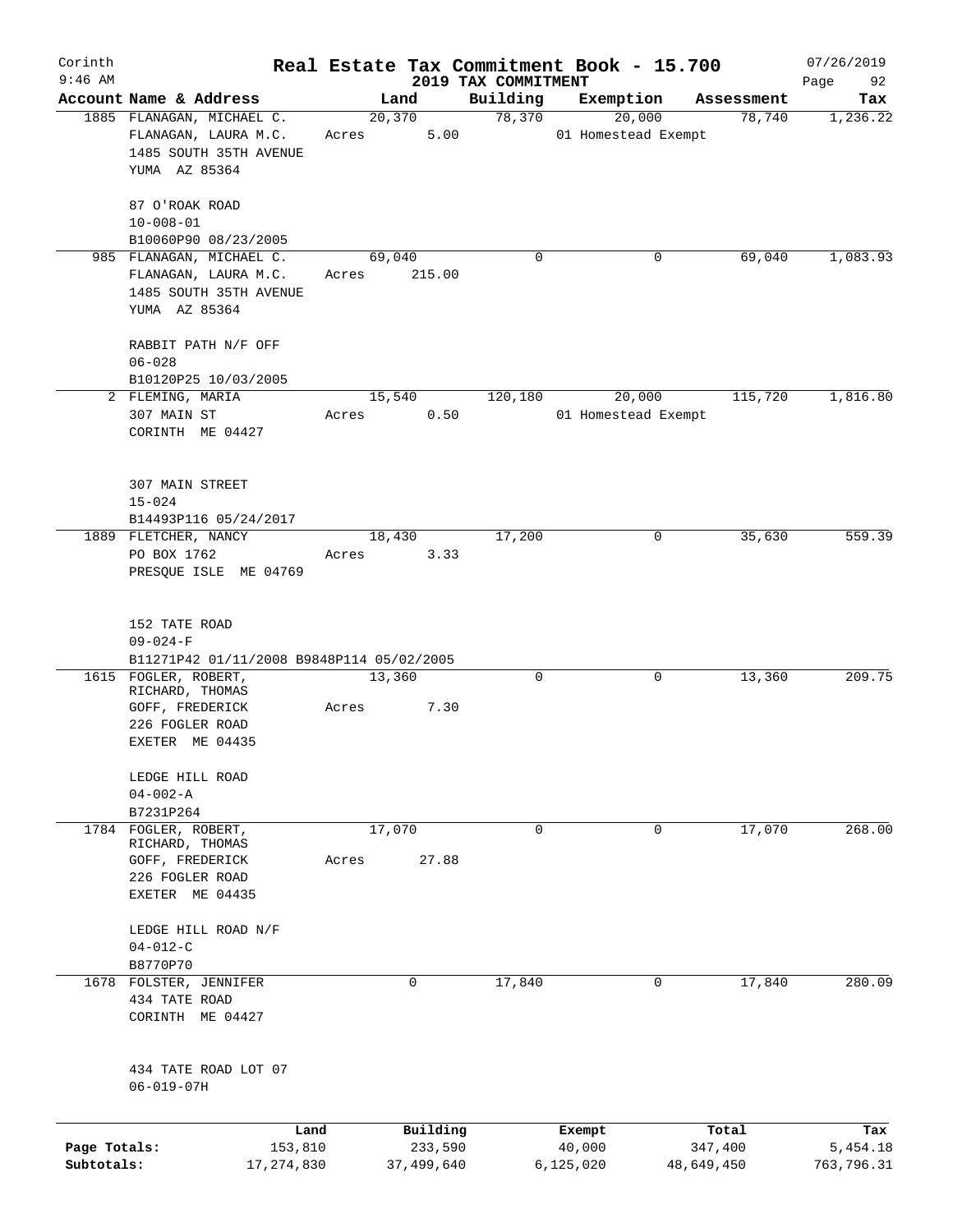| Corinth                    |                                                                                                          |       |                       |                                 | Real Estate Tax Commitment Book - 15.700 |                       | 07/26/2019             |
|----------------------------|----------------------------------------------------------------------------------------------------------|-------|-----------------------|---------------------------------|------------------------------------------|-----------------------|------------------------|
| $9:46$ AM                  | Account Name & Address                                                                                   |       |                       | 2019 TAX COMMITMENT<br>Building | Exemption                                | Assessment            | Page<br>93             |
|                            | 574 FONTAINE, JOANNE M.                                                                                  |       | Land<br>42,450        | $\mathbf 0$                     | $\mathbf 0$                              | 42,450                | Tax<br>666.46          |
|                            | 136 MCCARD ROAD<br>CORINTH ME 04427                                                                      | Acres | 100.29                |                                 |                                          |                       |                        |
|                            | MCCARD ROAD<br>$01 - 036$                                                                                |       |                       |                                 |                                          |                       |                        |
|                            | B2153P54 12/05/1968<br>1972 FONTAINE, ROBERT                                                             |       | 17,970                | 102,040                         | 20,000                                   | 100,010               | 1,570.16               |
|                            | FONTAINE, JOANNE<br>136 MCCARD ROAD<br>CORINTH ME 04427                                                  | Acres | 2.93                  |                                 | 01 Homestead Exempt                      |                       |                        |
|                            | 136 MCCARD ROAD                                                                                          |       |                       |                                 |                                          |                       |                        |
|                            | $01 - 034 - B$                                                                                           |       |                       |                                 |                                          |                       |                        |
|                            | B10619P210 08/31/2006                                                                                    |       |                       |                                 |                                          |                       |                        |
|                            | 2046 FORD, JUSTIN R.<br>50 NOTCH ROAD<br>CORINTH ME 04427                                                | Acres | 16,030<br>1.26        | 74,120                          | 20,000<br>01 Homestead Exempt            | 70,150                | 1,101.36               |
|                            | 50 NOTCH ROAD<br>$07 - 041 - B$<br>B11754P318 05/08/2009                                                 |       |                       |                                 |                                          |                       |                        |
|                            | 577 FORD, ROBERT J.                                                                                      |       | 18,510                | 64,410                          | 20,000                                   | 62,920                | 987.84                 |
|                            | FORD, KAREN<br>292 EXETER ROAD<br>CORINTH ME 04427                                                       | Acres | 2.30                  |                                 | 01 Homestead Exempt                      |                       |                        |
|                            | 292 EXETER ROAD<br>$07 - 041$<br>B4701P865                                                               |       |                       |                                 |                                          |                       |                        |
|                            | 582 FRANCIS, SIMON W.<br>FRANCIS, KAREN Y.<br>1137 MAIN STREET<br>corinth ME 04427                       | Acres | 16,940<br>1.00        | 25,550                          | 20,000<br>01 Homestead Exempt            | 22,490                | 353.09                 |
|                            | 1137 MAIN STREET<br>$03 - 025$<br>B6474P130                                                              |       |                       |                                 |                                          |                       |                        |
|                            | 25 FRENCH, DENISE FLORENCE<br>GRABOFSKY JR, ROBERT<br>399 WEST CORINTH ROAD<br>CORINTH ME 04427          | Acres | 27,260<br>17.01       | 24,670                          | 20,000<br>01 Homestead Exempt            | 31,930                | 501.30                 |
|                            | 399 WEST CORINTH ROAD<br>$04 - 035$                                                                      |       |                       |                                 |                                          |                       |                        |
|                            | B13118P183 03/14/2013 B11454P66 06/26/2008<br>1176 FRIEL, TERRENCE<br>521 TATE ROAD<br>CORINTH, ME 04427 | Acres | 26,430<br>10.22       | 31,590                          | 20,000<br>01 Homestead Exempt            | 38,020                | 596.91                 |
|                            | 521 TATE ROAD<br>$06 - 013 - 01$<br>B9174P298                                                            |       |                       |                                 |                                          |                       |                        |
|                            | Land                                                                                                     |       | Building              |                                 | Exempt                                   | Total                 | Tax                    |
| Page Totals:<br>Subtotals: | 165,590<br>17,440,420                                                                                    |       | 322,380<br>37,822,020 |                                 | 120,000<br>6,245,020                     | 367,970<br>49,017,420 | 5,777.12<br>769,573.43 |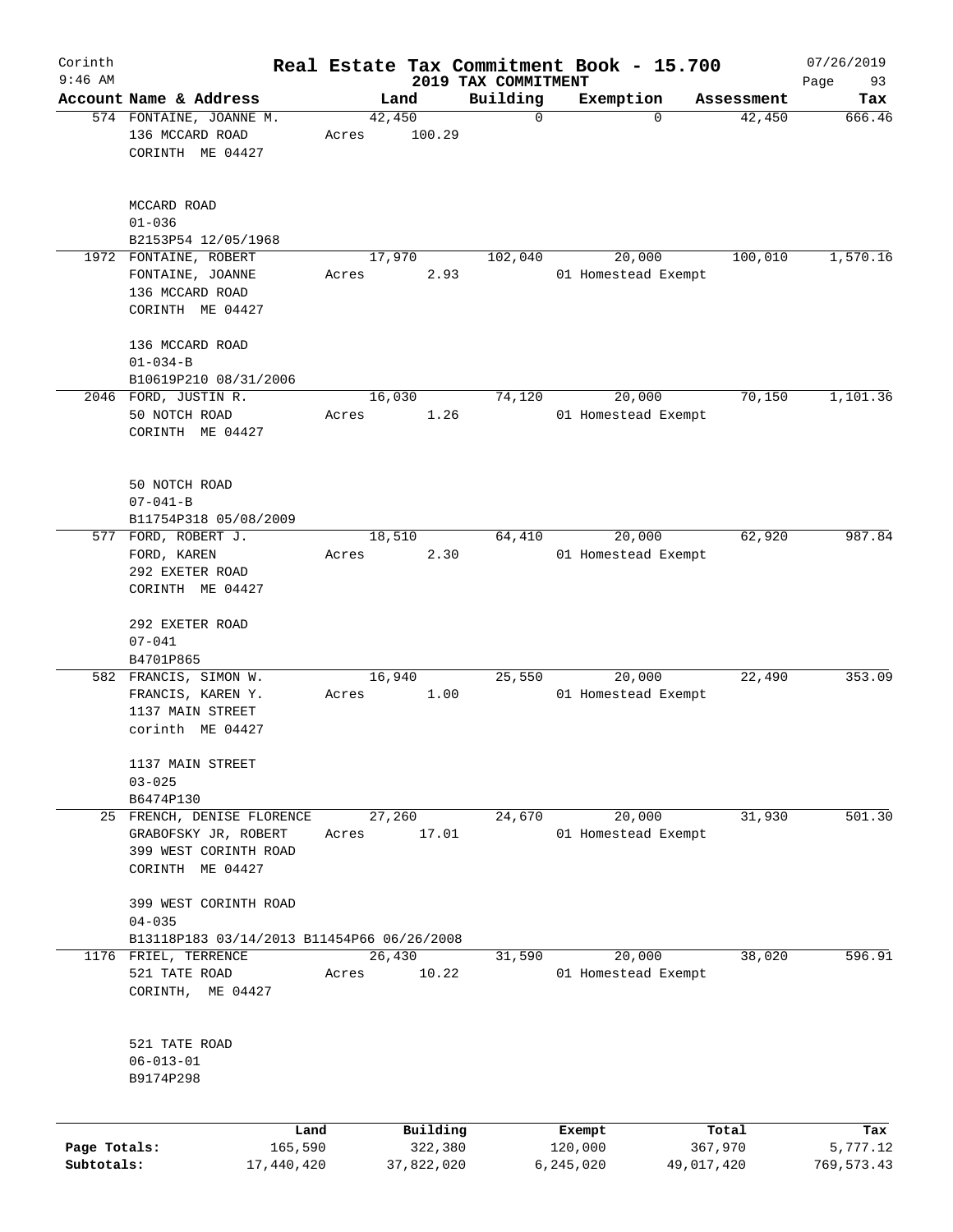| Corinth      |                                                                   |                 |          |                                 | Real Estate Tax Commitment Book - 15.700 |            | 07/26/2019        |
|--------------|-------------------------------------------------------------------|-----------------|----------|---------------------------------|------------------------------------------|------------|-------------------|
| $9:46$ AM    | Account Name & Address                                            | Land            |          | 2019 TAX COMMITMENT<br>Building | Exemption                                | Assessment | Page<br>94<br>Tax |
|              | 365 FRITZ, BREANNA A.<br>325 STILLWATER AVE.<br>OLD TOWN ME 04468 | 15,270<br>Acres | 1.71     | 17,000                          | $\mathbf 0$                              | 32,270     | 506.64            |
|              | 629 GRANT ROAD<br>$02 - 048$<br>B14271P260 09/08/2016             |                 |          |                                 |                                          |            |                   |
|              | 585 FROST, STEPHEN G.                                             | 11,970          |          | 0                               | 0                                        | 11,970     | 187.93            |
|              | FROST, BEVERLY A.<br>74 BEANS MILL ROAD<br>CORINTH ME 04427       | Acres           | 12.50    |                                 |                                          |            |                   |
|              | BEANS MILL RD N/F OFF<br>$04 - 021$<br>B9105P1                    |                 |          |                                 |                                          |            |                   |
|              | 586 FROST, STEPHEN G.                                             | 29,790          |          | 70,690                          | 20,000                                   | 80,480     | 1,263.54          |
|              | FROST, BEVERLY A.                                                 | Acres           | 35.30    |                                 | 01 Homestead Exempt                      |            |                   |
|              | 74 BEANS MILL ROAD<br>CORINTH ME 04427                            |                 |          |                                 |                                          |            |                   |
|              | 74 BEANS MILL RD                                                  |                 |          |                                 |                                          |            |                   |
|              | $07 - 021$                                                        |                 |          |                                 |                                          |            |                   |
|              | B9105P1                                                           |                 |          |                                 |                                          |            |                   |
|              | 1116 FTG ENTERPRISES, LLP                                         | 14,370          |          | 89,250                          | 0                                        | 103,620    | 1,626.83          |
|              | 313 MAIN STREET<br>CORINTH ME 04427                               | Acres           | 0.40     |                                 |                                          |            |                   |
|              | 313 MAIN STREET<br>$15 - 022$                                     |                 |          |                                 |                                          |            |                   |
|              | B14469P209 04/28/2017                                             |                 |          |                                 |                                          |            |                   |
|              | 2086 FULLER, ADAM                                                 |                 | 0        | 11,080                          | 0                                        | 11,080     | 173.96            |
|              | 440 BLACK ROAD                                                    |                 |          |                                 |                                          |            |                   |
|              | CORINTH ME 04427                                                  |                 |          |                                 |                                          |            |                   |
|              | 440 BLACK RD                                                      |                 |          |                                 |                                          |            |                   |
|              | $02 - 031 - C - 03H$                                              |                 |          |                                 |                                          |            |                   |
|              | 588 FURGE, WILBERT E.                                             | 18,890          |          | 124,540                         | 26,000                                   | 117,430    | 1,843.65          |
|              | FURGE, BERNICE A.                                                 | Acres           | 2.61     |                                 | 01 Homestead Exempt<br>22 Veteran        |            |                   |
|              | 30 WEST CORINTH ROAD<br>CORINTH ME 04427                          |                 |          |                                 |                                          |            |                   |
|              | 30 WEST CORINTH ROAD                                              |                 |          |                                 |                                          |            |                   |
|              | $05 - 025 - 05$                                                   |                 |          |                                 |                                          |            |                   |
|              | B6398P169                                                         |                 |          |                                 |                                          |            |                   |
| 613          | $GAGE$ , HARRY $L$ .                                              | 26,390          |          | 76,740                          | 20,000                                   | 83,130     | 1,305.14          |
|              | 486 MCCARD ROAD                                                   | Acres           | 27.00    |                                 | 01 Homestead Exempt                      |            |                   |
|              | CORINTH ME 04427                                                  |                 |          |                                 |                                          |            |                   |
|              | 486 MCCARD ROAD                                                   |                 |          |                                 |                                          |            |                   |
|              | $01 - 010 - 01$                                                   |                 |          |                                 |                                          |            |                   |
|              | B12899P208 08/01/2012                                             |                 |          |                                 |                                          |            |                   |
|              |                                                                   |                 |          |                                 |                                          |            |                   |
|              | Land                                                              |                 | Building |                                 | Exempt                                   | Total      | Tax               |
| Page Totals: | 116,680                                                           |                 | 389,300  |                                 | 66,000                                   | 439,980    | 6,907.69          |

**Subtotals:** 17,557,100 38,211,320 6,311,020 49,457,400 776,481.12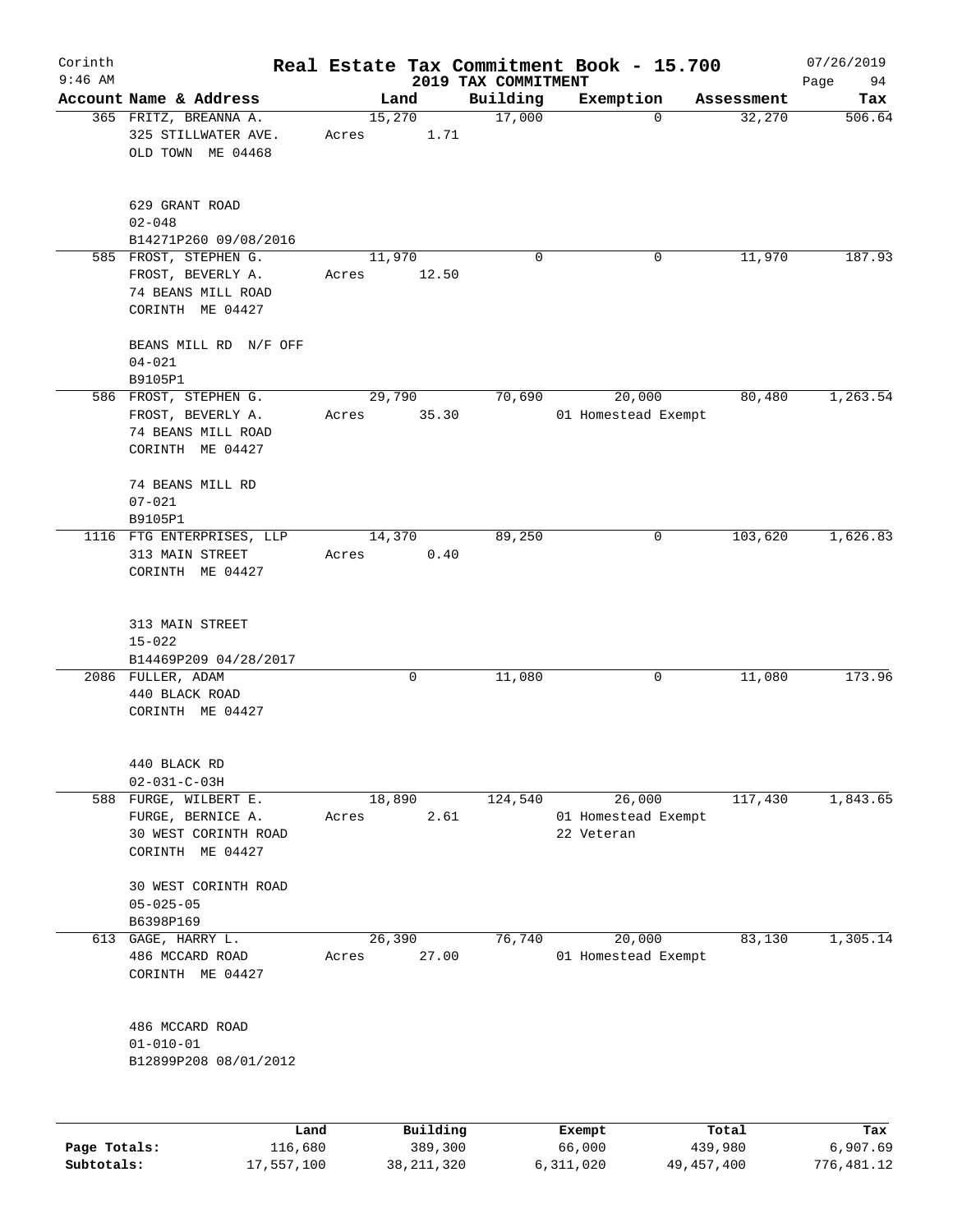| Corinth<br>$9:46$ AM |                                                                                    |                 |                | 2019 TAX COMMITMENT | Real Estate Tax Commitment Book - 15.700 |            | 07/26/2019<br>Page<br>95 |
|----------------------|------------------------------------------------------------------------------------|-----------------|----------------|---------------------|------------------------------------------|------------|--------------------------|
|                      | Account Name & Address                                                             |                 | Land           | Building            | Exemption                                | Assessment | Tax                      |
|                      | 677 GAGNON, WAYNE B.<br>314 BEANS MILL ROAD<br>CORINTH ME 04427                    | Acres           | 15,730<br>1.00 | 81,680              | 20,000<br>01 Homestead Exempt            | 77,410     | 1,215.34                 |
|                      | 314 BEANS MILL RD<br>$04 - 019 - 08$<br>B11542P36 09/25/2008                       |                 |                |                     |                                          |            |                          |
|                      | 410 GANEAU, ARTHUR C.                                                              | 22,570          |                | 40,390              | 0                                        | 62,960     | 988.47                   |
|                      | (Heirs of)<br>PR. SPENCER, KIMBERLY<br><b>JOANNE</b><br>350 EXETER ROAD            | Acres           | 5.65           |                     |                                          |            |                          |
|                      | CORINTH ME 04427                                                                   |                 |                |                     |                                          |            |                          |
|                      | 920 MAIN STREET<br>$06 - 004 - B$                                                  |                 |                |                     |                                          |            |                          |
|                      | B15073P266 02/21/2019                                                              |                 |                |                     |                                          |            |                          |
|                      | 219 GARDNER LAND COMPANY,<br>INC.                                                  | 34,960          |                | $\mathbf 0$         | 0                                        | 34,960     | 548.87                   |
|                      | P. O. BOX 189<br>LINCOLN ME 04457-0189                                             | Acres           | 134.95         |                     |                                          |            |                          |
|                      | BEANS MILL RD<br>$04 - 019$<br>B7453P92 08/23/2000                                 |                 |                |                     |                                          |            |                          |
|                      | 740 GARDNER LAND COMPANY,                                                          | 37,430          |                | 0                   | 0                                        | 37,430     | 587.65                   |
|                      | INC.                                                                               |                 |                |                     |                                          |            |                          |
|                      | PO BOX 189<br>LINCOLN ME 04457                                                     | Acres           | 96.10          |                     |                                          |            |                          |
|                      | NOTCH ROAD<br>$07 - 028$<br>B9657P96                                               |                 |                |                     |                                          |            |                          |
|                      | 228 GARDNER LAND COMPANY,                                                          | 1,980           |                | 0                   | 0                                        | 1,980      | 31.09                    |
|                      | INC.<br>P. O. BOX 189<br>LINCOLN ME 04457-0189                                     | Acres           | 16.00          |                     |                                          |            |                          |
|                      | BEANS MILL RD N/F OFF<br>$04 - 020$<br>B7453P95                                    |                 |                |                     |                                          |            |                          |
|                      | 437 GARDNER, THOMAS M.<br>GARDNER, JOYCE M.<br>225 MAIN STREET<br>CORINTH ME 04427 | 13,040<br>Acres | 0.64           | 17,480              | 0                                        | 30,520     | 479.16                   |
|                      | 229 MAIN STREET<br>$16 - 006$<br>B7167P146                                         |                 |                |                     |                                          |            |                          |
|                      |                                                                                    |                 |                |                     |                                          |            |                          |

|              | Land       | Building   | Exempt    | Total      | Tax          |
|--------------|------------|------------|-----------|------------|--------------|
| Page Totals: | 125,710    | 139,550    | 20,000    | 245,260    | 3,850.58     |
| Subtotals:   | 17,682,810 | 38,350,870 | 6,331,020 | 49,702,660 | 780, 331. 70 |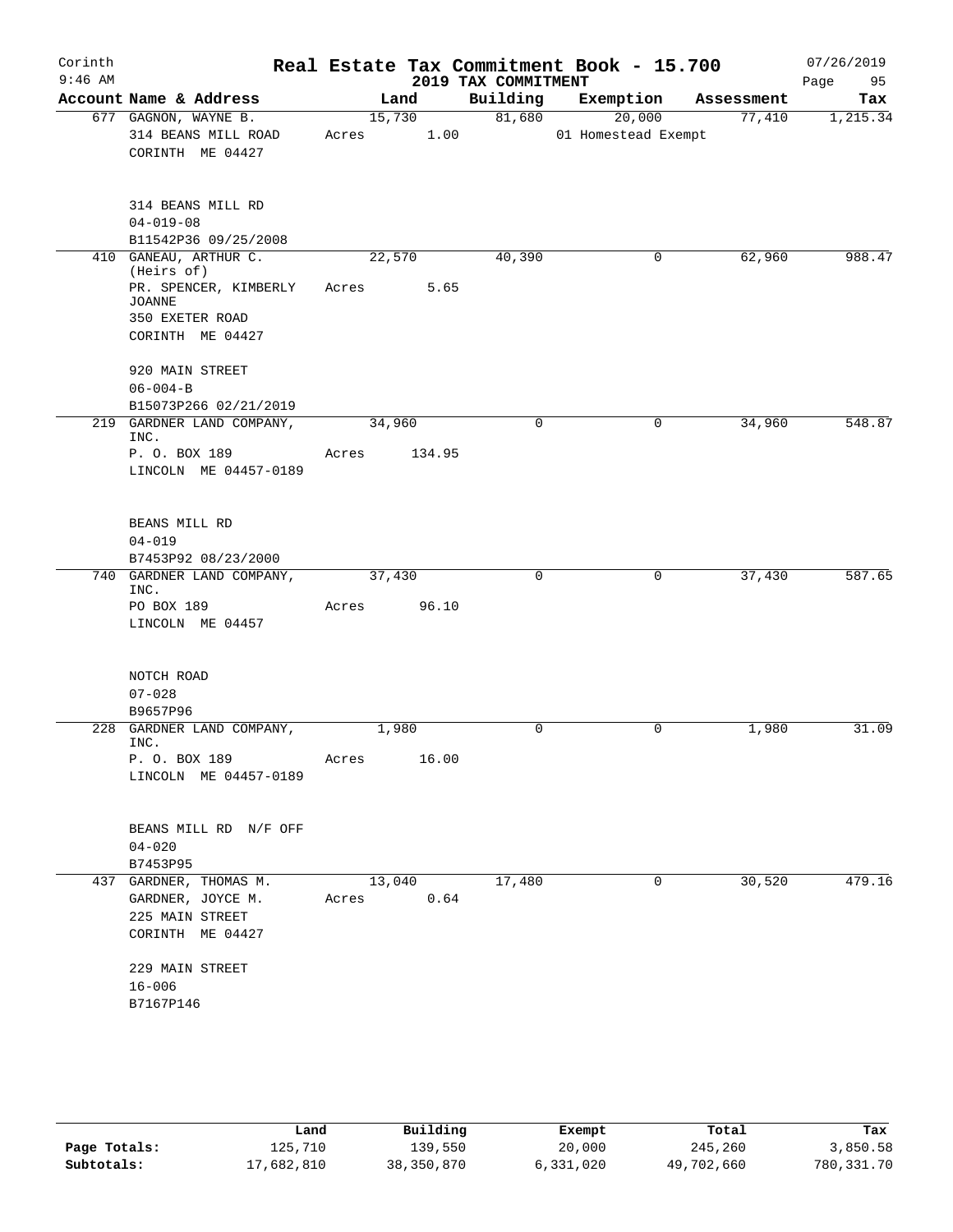| Corinth<br>$9:46$ AM       |                                                                                                                 |                       |                       | 2019 TAX COMMITMENT | Real Estate Tax Commitment Book - 15.700 |            | 07/26/2019<br>96<br>Page |
|----------------------------|-----------------------------------------------------------------------------------------------------------------|-----------------------|-----------------------|---------------------|------------------------------------------|------------|--------------------------|
|                            | Account Name & Address                                                                                          |                       | Land                  | Building            | Exemption                                | Assessment | Tax                      |
|                            | 590 GARDNER, THOMAS M.<br>GARDNER, JOYCE M.<br>225 MAIN STREET<br>CORINTH ME 04427                              | Acres                 | 24,200<br>7.00        | 60,430              | 20,000<br>01 Homestead Exempt            | 64,630     | 1,014.69                 |
|                            | 225 MAIN STREET<br>$11 - 004$<br>B2218P173                                                                      |                       |                       |                     |                                          |            |                          |
| 1719                       | GARLAND JR., DARYL G. &<br>SHARI L.<br>WEEKS, ROBERT W. &<br>LINDA J.<br>184 MAIN STREET<br>CHARLESTON ME 04422 | Acres                 | 55,600<br>126.00      | 32,630              | 0                                        | 88,230     | 1,385.21                 |
|                            | 1250 MAIN STREET<br>$03 - 031$<br>B12307P7 10/28/2010                                                           |                       |                       |                     |                                          |            |                          |
|                            | 282 GARRITY, THOMAS P.<br>BERARD, CYNTHIA M.<br>628 GRANT ROAD<br>CORINTH ME 04427                              | Acres                 | 23,450<br>9.50        | 12,170              | 20,000<br>01 Homestead Exempt            | 15,620     | 245.23                   |
|                            | 628 GRANT ROAD<br>$02 - 047$<br>B13924P180 08/01/2015<br>591 GARY JR, EARL                                      |                       | 60,080                | 30,290              | 20,000                                   | 70,370     | 1,104.81                 |
|                            | 80 GARY SETTLEMENT RD<br>CORINTH ME 04427<br>80 GARY SETTLEMENT ROAD<br>$09 - 028$                              | Acres                 | 87.74                 |                     | 01 Homestead Exempt                      |            |                          |
|                            | B13709P89 11/25/2014 B12387P291 01/25/2011                                                                      |                       |                       |                     |                                          |            |                          |
|                            | 1530 GATCOMB, CLARA<br>P. O. BOX 3<br>KENDUSKEAG ME 04450                                                       | Acres                 | 16,100<br>2.50        | 16,340              | 20,000<br>01 Homestead Exempt            | 12,440     | 195.31                   |
|                            | 64 MEADOW ROAD<br>$09 - 020 - E$<br>B12704P343 01/13/2012 B7357P33                                              |                       |                       |                     |                                          |            |                          |
|                            | 46 GAUTHIER, ROBERT J. JR.                                                                                      |                       | 15,390                | 105,790             | 20,000                                   | 101,180    | 1,588.53                 |
|                            | 38 PINEWOOD DRIVE<br>CORINTH ME 04427                                                                           | Acres                 | 1.83                  |                     | 01 Homestead Exempt                      |            |                          |
|                            | 38 PINEWOOD DRIVE<br>$06 - 023 - 08$<br>B14150P284 05/16/2016                                                   |                       |                       |                     |                                          |            |                          |
|                            | 1480 GAWRYCH, PETER D.                                                                                          |                       | 9,970                 | 0                   | 0                                        | 9,970      | 156.53                   |
|                            | 31 CURTIS ROAD<br>RIPLEY ME 04930                                                                               | Acres                 | 7.40                  |                     |                                          |            |                          |
|                            | MCCARD ROAD N/F OFF<br>$01 - 034 - C$<br>B7745P145                                                              |                       |                       |                     |                                          |            |                          |
|                            |                                                                                                                 | Land                  | Building              |                     | Exempt                                   | Total      | Tax                      |
| Page Totals:<br>Subtotals: |                                                                                                                 | 204,790<br>17,887,600 | 257,650<br>38,608,520 |                     | 100,000<br>50,065,100<br>6,431,020       | 362,440    | 5,690.31<br>786,022.01   |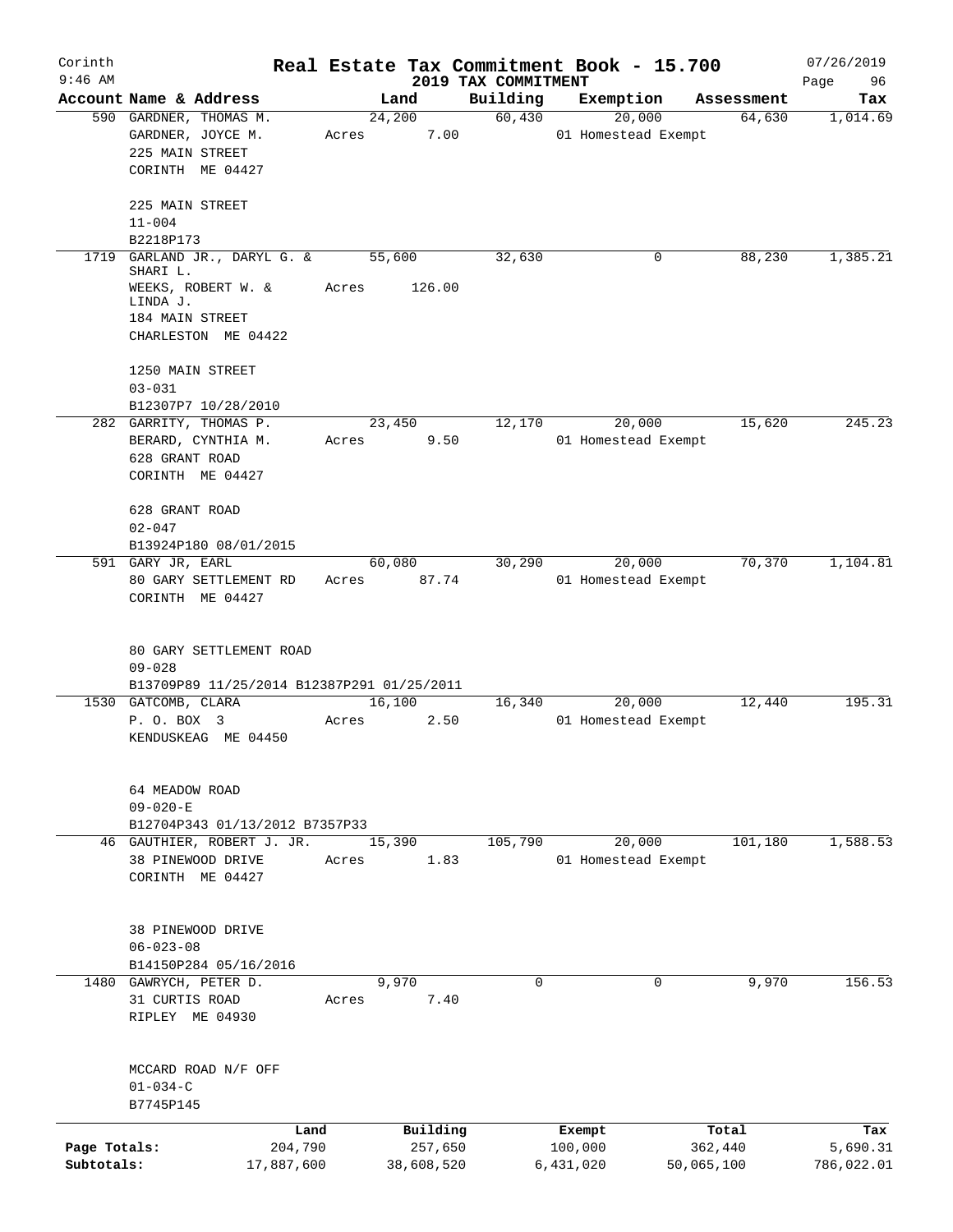| Corinth   |                                       |        |       |                     | Real Estate Tax Commitment Book - 15.700 |            | 07/26/2019 |
|-----------|---------------------------------------|--------|-------|---------------------|------------------------------------------|------------|------------|
| $9:46$ AM |                                       |        |       | 2019 TAX COMMITMENT |                                          |            | 97<br>Page |
|           | Account Name & Address                |        | Land  | Building            | Exemption                                | Assessment | Tax        |
|           | 594 GELETKA, MICHAEL C.<br>(HEIRS OF) | 40,210 |       | 9,500               | $\Omega$                                 | 49,710     | 780.45     |
|           | GELETKA, PHYLLIS M.<br>(HEIRS OF)     | Acres  | 93.50 |                     |                                          |            |            |
|           | C/O RICHARD GELETKA<br>1412 TATNIC RD |        |       |                     |                                          |            |            |
|           | WELLS ME 04090-7506                   |        |       |                     |                                          |            |            |
|           | 410 LEDGE HILL ROAD                   |        |       |                     |                                          |            |            |
|           | $04 - 029 - B$                        |        |       |                     |                                          |            |            |
|           | B4180P250                             |        |       |                     |                                          |            |            |
|           | 672 GELLERSON, JOSHUA M               | 27,330 |       | 98,620              | 20,000                                   | 105,950    | 1,663.42   |
|           | GELLERSON, HILARY E.                  | Acres  | 11.00 |                     | 01 Homestead Exempt                      |            |            |
|           | 136 WHITE SCHOOLHOUSE<br>RD           |        |       |                     |                                          |            |            |
|           | CORINTH ME 04427                      |        |       |                     |                                          |            |            |
|           | 136 WHITE SCHOOLHOUSE                 |        |       |                     |                                          |            |            |
|           | <b>ROAD</b>                           |        |       |                     |                                          |            |            |
|           | $08 - 028 - B$                        |        |       |                     |                                          |            |            |
|           | 1061 GERVAIS, TED A.                  | 18,540 |       | 99,810              | 20,000<br>01 Homestead Exempt            | 98,350     | 1,544.09   |
|           | GERVAIS, ALISSA J.<br>77 GARLAND ROAD | Acres  | 3.42  |                     |                                          |            |            |
|           | CORINTH ME 04427                      |        |       |                     |                                          |            |            |
|           | 77 GARLAND ROAD                       |        |       |                     |                                          |            |            |
|           | $07 - 014$                            |        |       |                     |                                          |            |            |
|           | B14089P106 02/26/2016                 |        |       |                     |                                          |            |            |
|           | 85 GETCHELL, CECIL L.                 | 16,890 |       | 90,190              | 0                                        | 107,080    | 1,681.16   |
|           | 25 DIRIGO DR                          | Acres  | 2.00  |                     |                                          |            |            |
|           | BANGOR ME 04401                       |        |       |                     |                                          |            |            |
|           | 637 TATE ROAD                         |        |       |                     |                                          |            |            |
|           | $06 - 012 - C$                        |        |       |                     |                                          |            |            |
|           | B12050P34 02/04/2010                  |        |       |                     |                                          |            |            |
|           | 596 GETCHELL, PHILLIP C.              | 18,830 |       | 118,620             | 20,000                                   | 117,450    | 1,843.97   |
|           | GETCHELL, CAROLE                      | Acres  | 5.10  |                     | 01 Homestead Exempt                      |            |            |
|           | P.O. BOX 361                          |        |       |                     |                                          |            |            |
|           | CORINTH ME 04427                      |        |       |                     |                                          |            |            |
|           | 44 CUSHMAN RD                         |        |       |                     |                                          |            |            |
|           | $03 - 014 - 07$                       |        |       |                     |                                          |            |            |
|           | B12118P234 04/28/2010                 |        |       |                     |                                          |            |            |
|           | 595 GETCHELL, PHILLIP C.              | 12,880 |       | 0                   | 0                                        | 12,880     | 202.22     |
|           | GETCHELL, CAROLE L.                   | Acres  | 5.20  |                     |                                          |            |            |
|           | P.O. BOX 361                          |        |       |                     |                                          |            |            |
|           | CORINTH ME 04427                      |        |       |                     |                                          |            |            |
|           | CUSHMAN RD                            |        |       |                     |                                          |            |            |
|           | $03 - 014 - 06$                       |        |       |                     |                                          |            |            |
|           | B12118P234 04/28/2010                 |        |       |                     |                                          |            |            |

|              | Land       | Building   | Exempt    | Total      | Tax        |
|--------------|------------|------------|-----------|------------|------------|
| Page Totals: | 134,680    | 416,740    | 60,000    | 491,420    | 7,715.31   |
| Subtotals:   | 18,022,280 | 39,025,260 | 6,491,020 | 50,556,520 | 793,737.32 |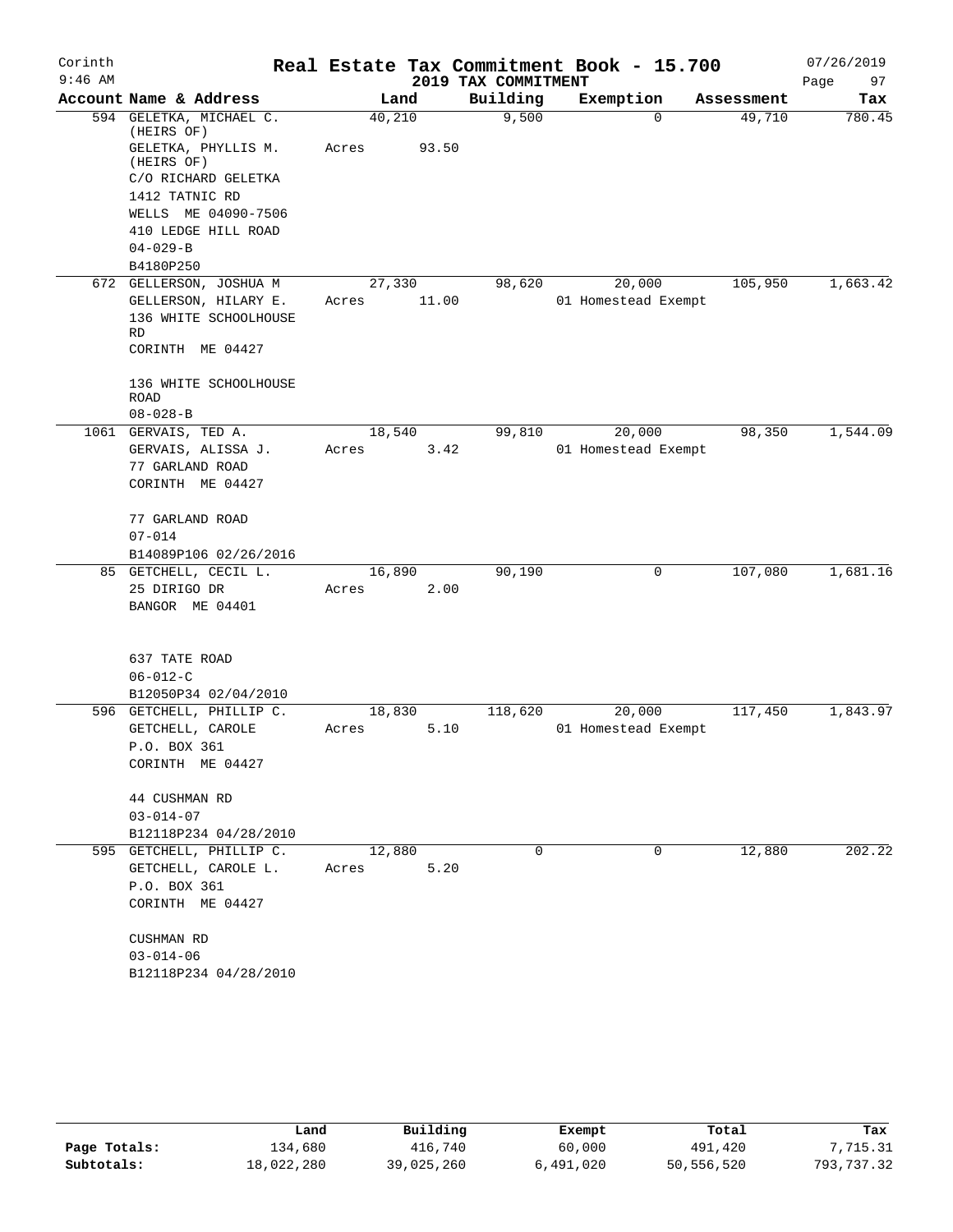| Corinth      |                                              |       |                     |                     | Real Estate Tax Commitment Book - 15.700 |                       | 07/26/2019             |
|--------------|----------------------------------------------|-------|---------------------|---------------------|------------------------------------------|-----------------------|------------------------|
| $9:46$ AM    | Account Name & Address                       |       |                     | 2019 TAX COMMITMENT |                                          |                       | 98<br>Page             |
|              | 1153 GIFFORD, WILLIAM                        |       | Land<br>16,890      | Building<br>97,330  | Exemption<br>20,000                      | Assessment<br>94,220  | Tax<br>1,479.25        |
|              | 381 HUDSON RD                                | Acres | 2.00                |                     | 01 Homestead Exempt                      |                       |                        |
|              | CORINTH ME 04427                             |       |                     |                     |                                          |                       |                        |
|              |                                              |       |                     |                     |                                          |                       |                        |
|              | 381 HUDSON ROAD                              |       |                     |                     |                                          |                       |                        |
|              | $09 - 002 - C$                               |       |                     |                     |                                          |                       |                        |
|              | B12277P349 10/01/2010                        |       |                     |                     |                                          |                       |                        |
|              | 1476 GILBERT, DAVID A. JR.                   |       | 36,130              | 37,720              | 0                                        | 73,850                | 1,159.45               |
|              | COWPERTHWAITE, MICHELLE Acres 62.83          |       |                     |                     |                                          |                       |                        |
|              | 1124 MAIN STREET                             |       |                     |                     |                                          |                       |                        |
|              | CORINTH ME 04427                             |       |                     |                     |                                          |                       |                        |
|              | 1084 MAIN STREET                             |       |                     |                     |                                          |                       |                        |
|              | $06 - 002$                                   |       |                     |                     |                                          |                       |                        |
|              | B12289P112 10/19/2010                        |       |                     |                     |                                          |                       |                        |
|              | 1759 GILBERT, JAMES                          |       | $\mathbf 0$         | 16,410              | 0                                        | 16,410                | 257.64                 |
|              | GILBERT, JESSICA                             |       |                     |                     |                                          |                       |                        |
|              | 968 MAIN STREET LOT 9                        |       |                     |                     |                                          |                       |                        |
|              | CORINTH ME 04427                             |       |                     |                     |                                          |                       |                        |
|              |                                              |       |                     |                     |                                          |                       |                        |
|              | 968 MAIN STREET LOT 09                       |       |                     |                     |                                          |                       |                        |
|              | $06 - 012 - D - 09H$                         |       |                     |                     |                                          |                       |                        |
|              | B12493P322 06/03/2011                        |       |                     |                     |                                          |                       |                        |
|              | 702 GILES, DAVID L.                          |       | 20,000              | 116,440             | 0                                        | 136,440               | 2,142.11               |
|              | 241 MCCARD ROAD                              | Acres | 4.68                |                     |                                          |                       |                        |
|              | CORINTH ME 04427                             |       |                     |                     |                                          |                       |                        |
|              |                                              |       |                     |                     |                                          |                       |                        |
|              |                                              |       |                     |                     |                                          |                       |                        |
|              | 241 MCCARD ROAD                              |       |                     |                     |                                          |                       |                        |
|              | $01 - 023 - G$                               |       |                     |                     |                                          |                       |                        |
|              | B14456P340 04/13/2017<br>997 GILES, DAVID L. |       |                     | 58,500              | 20,000                                   | 54,290                | 852.35                 |
|              | 270 MCCARD ROAD                              | Acres | 15,790<br>1.60      |                     | 01 Homestead Exempt                      |                       |                        |
|              | CORINTH ME 04427                             |       |                     |                     |                                          |                       |                        |
|              |                                              |       |                     |                     |                                          |                       |                        |
|              |                                              |       |                     |                     |                                          |                       |                        |
|              | 270 MCCARD ROAD                              |       |                     |                     |                                          |                       |                        |
|              | $01 - 022 - A$                               |       |                     |                     |                                          |                       |                        |
|              | B13515P33 04/28/2014                         |       |                     |                     |                                          |                       |                        |
|              | 125 GILES, JAMES A.                          |       | 19,160              | 123,290             | 0                                        | 142,450               | 2, 236.46              |
|              | 11915 ALLFORTH LANE                          | Acres | 3.96                |                     |                                          |                       |                        |
|              | CHARLOTTE NC 28277                           |       |                     |                     |                                          |                       |                        |
|              |                                              |       |                     |                     |                                          |                       |                        |
|              | 531 MCCARD ROAD                              |       |                     |                     |                                          |                       |                        |
|              | $01 - 004 - 02 - B$                          |       |                     |                     |                                          |                       |                        |
|              | B13862P297 06/03/2015                        |       |                     |                     |                                          |                       |                        |
|              | 124 GILES, JAMES A.                          |       | 13,110              | 0                   | 0                                        | 13,110                | 205.83                 |
|              | 11915 ALLFORTH LANE                          | Acres | 3.96                |                     |                                          |                       |                        |
|              | APT 2410                                     |       |                     |                     |                                          |                       |                        |
|              | CHARLOTTE NC 28277                           |       |                     |                     |                                          |                       |                        |
|              |                                              |       |                     |                     |                                          |                       |                        |
|              | MCCARD ROAD                                  |       |                     |                     |                                          |                       |                        |
|              | $01 - 004 - 02 - A$<br>B13862P297 06/03/2015 |       |                     |                     |                                          |                       |                        |
|              |                                              |       |                     |                     |                                          |                       |                        |
|              |                                              |       |                     |                     |                                          |                       |                        |
| Page Totals: | Land<br>121,080                              |       | Building<br>449,690 |                     | Exempt<br>40,000                         | Total                 | Tax                    |
| Subtotals:   | 18, 143, 360                                 |       | 39,474,950          |                     | 6,531,020                                | 530,770<br>51,087,290 | 8,333.09<br>802,070.41 |
|              |                                              |       |                     |                     |                                          |                       |                        |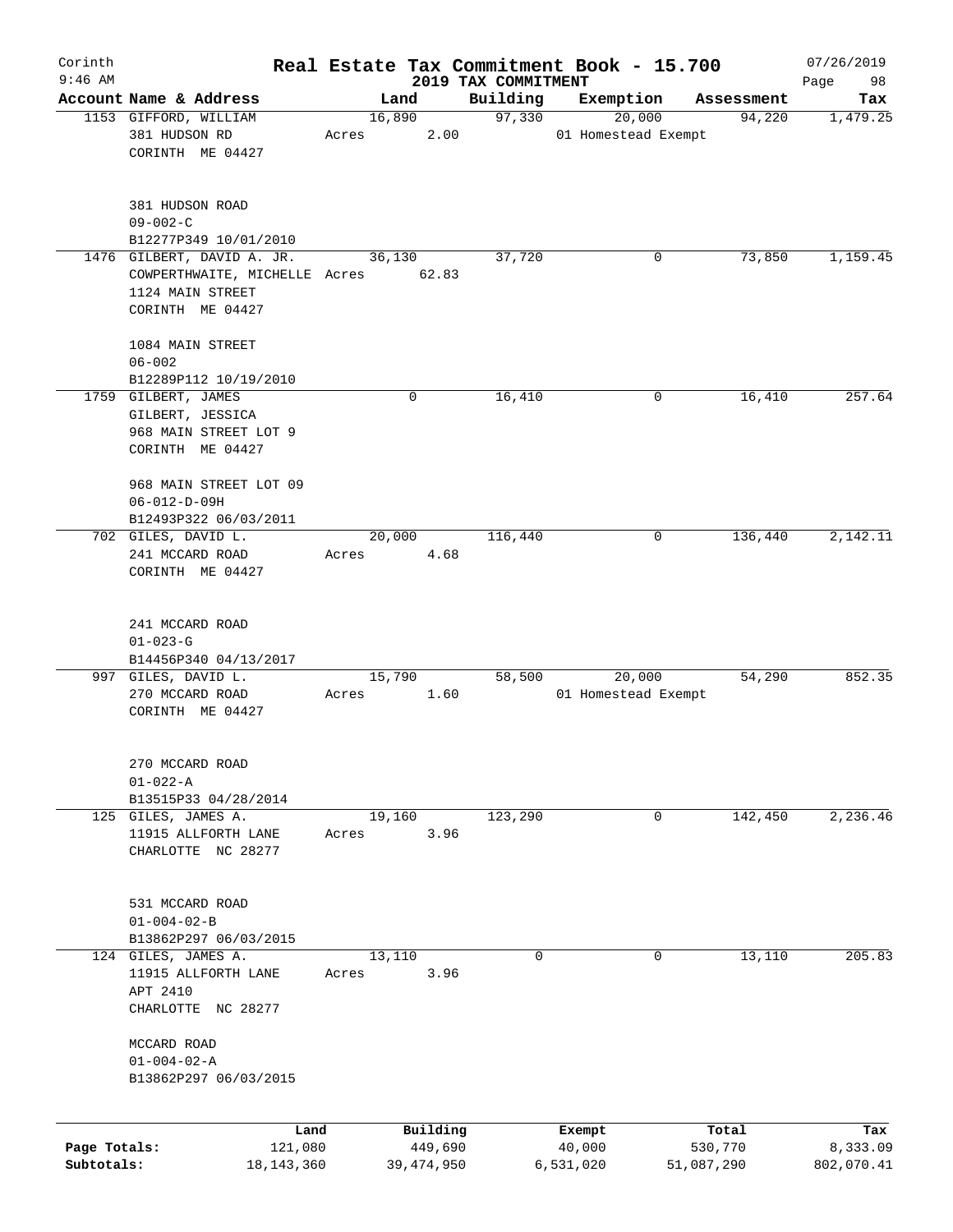| Corinth      |                                                   |                 |                                 | Real Estate Tax Commitment Book - 15.700 |            | 07/26/2019        |
|--------------|---------------------------------------------------|-----------------|---------------------------------|------------------------------------------|------------|-------------------|
| $9:46$ AM    | Account Name & Address                            | Land            | 2019 TAX COMMITMENT<br>Building | Exemption                                | Assessment | 99<br>Page<br>Tax |
|              | 602 GLIDDEN, ELWOOD                               | $\mathbf 0$     | 24,870                          | 20,000                                   | 4,870      | 76.46             |
|              | 968 MAIN STREET LOT 2                             |                 |                                 | 01 Homestead Exempt                      |            |                   |
|              | CORINTH ME 04427                                  |                 |                                 |                                          |            |                   |
|              |                                                   |                 |                                 |                                          |            |                   |
|              |                                                   |                 |                                 |                                          |            |                   |
|              | 968 MAIN STREET LOT 02                            |                 |                                 |                                          |            |                   |
|              | $06 - 012 - D - 02H$                              |                 |                                 |                                          |            |                   |
| 1909         | GLIDDEN, NANCY                                    | 16,980          | 119,450                         | 0                                        | 136,430    | 2,141.95          |
|              | 29 BRUCE ROAD                                     | Acres           | 1.03                            |                                          |            |                   |
|              | CORINTH ME 04427                                  |                 |                                 |                                          |            |                   |
|              |                                                   |                 |                                 |                                          |            |                   |
|              |                                                   |                 |                                 |                                          |            |                   |
|              | 29 BRUCE RD<br>$08 - 012 - 29$                    |                 |                                 |                                          |            |                   |
|              | B13724P337 12/16/2014                             |                 |                                 |                                          |            |                   |
|              | 1408 GODIN, DION                                  | 19,160          | 17,880                          | 20,000                                   | 17,040     | 267.53            |
|              | 352 WEST CORINTH ROAD                             | Acres           | 3.96                            | 01 Homestead Exempt                      |            |                   |
|              | CORINTH ME 04427                                  |                 |                                 |                                          |            |                   |
|              |                                                   |                 |                                 |                                          |            |                   |
|              |                                                   |                 |                                 |                                          |            |                   |
|              | 352 WEST CORINTH ROAD                             |                 |                                 |                                          |            |                   |
|              | $05 - 002 - 04$                                   |                 |                                 |                                          |            |                   |
|              | B10444P286 05/23/2006                             |                 |                                 |                                          |            |                   |
|              | 1409 GODIN, DION                                  | 19,160          | 101,340                         | 0                                        | 120,500    | 1,891.85          |
|              | 352 WEST CORINTH ROAD                             | Acres           | 3.96                            |                                          |            |                   |
|              | CORINTH ME 04427                                  |                 |                                 |                                          |            |                   |
|              |                                                   |                 |                                 |                                          |            |                   |
|              |                                                   |                 |                                 |                                          |            |                   |
|              | 344 WEST CORINTH ROAD                             |                 |                                 |                                          |            |                   |
|              | $05 - 002 - 05$                                   |                 |                                 |                                          |            |                   |
|              | B10444P286 05/23/2006<br>605 GOLDSMITH, RONALD M. | 22,960          | 125,700                         | 26,000                                   | 122,660    | 1,925.76          |
|              | GOLDSMITH, CHERYL L.                              |                 | 11.04                           | 01 Homestead Exempt                      |            |                   |
|              | 613 EXETER ROAD                                   | Acres           |                                 | 22 Veteran                               |            |                   |
|              | CORINTH ME 04427                                  |                 |                                 |                                          |            |                   |
|              |                                                   |                 |                                 |                                          |            |                   |
|              | 613 EXETER ROAD                                   |                 |                                 |                                          |            |                   |
|              | $07 - 001 - 10$                                   |                 |                                 |                                          |            |                   |
|              | B3347P255                                         |                 |                                 |                                          |            |                   |
| 607          | GONYA, SHERWOOD                                   | 19,140          | 115,440                         | 20,000                                   | 114,580    | 1,798.91          |
|              | GONYA, LILLIAN                                    | Acres           | 5.40                            | 01 Homestead Exempt                      |            |                   |
|              | 19 CUSHMAN ROAD                                   |                 |                                 |                                          |            |                   |
|              | CORINTH ME 04427                                  |                 |                                 |                                          |            |                   |
|              |                                                   |                 |                                 |                                          |            |                   |
|              | 19 CUSHMAN RD                                     |                 |                                 |                                          |            |                   |
|              | $03 - 013 - 12$                                   |                 |                                 |                                          |            |                   |
|              | B6519P325<br>GONZALEZ, STEVEN                     |                 | 45,790                          |                                          |            |                   |
| 1435         | 141 GARLAND ROAD                                  | 20,250<br>Acres | 4.90                            | 20,000<br>01 Homestead Exempt            | 46,040     | 722.83            |
|              | CORINTH ME 04427                                  |                 |                                 |                                          |            |                   |
|              |                                                   |                 |                                 |                                          |            |                   |
|              |                                                   |                 |                                 |                                          |            |                   |
|              | 141 GARLAND ROAD                                  |                 |                                 |                                          |            |                   |
|              | $10 - 014 - A$                                    |                 |                                 |                                          |            |                   |
|              | B14131P220 04/21/2016                             |                 |                                 |                                          |            |                   |
|              |                                                   |                 |                                 |                                          |            |                   |
|              |                                                   |                 |                                 |                                          |            |                   |
|              |                                                   |                 |                                 |                                          |            |                   |
|              | Land                                              |                 | Building                        | Exempt<br>106,000                        | Total      | Tax               |
| Page Totals: | 117,650                                           |                 | 550,470                         |                                          | 562,120    | 8,825.29          |

**Subtotals:** 18,261,010 40,025,420 6,637,020 51,649,410 810,895.70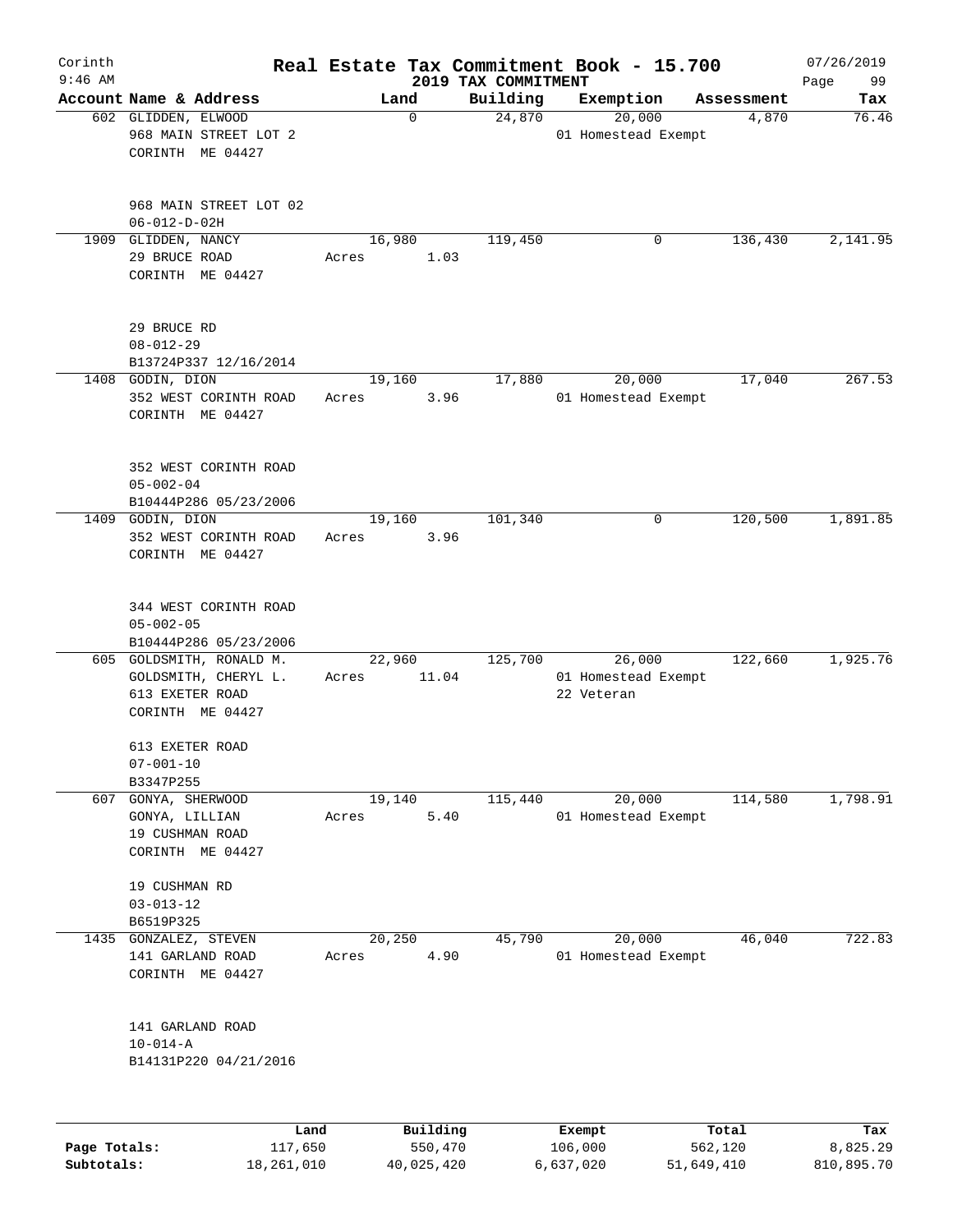| Corinth<br>$9:46$ AM |                                 |        |       | 2019 TAX COMMITMENT | Real Estate Tax Commitment Book - 15.700 |            | 07/26/2019<br>Page<br>100 |
|----------------------|---------------------------------|--------|-------|---------------------|------------------------------------------|------------|---------------------------|
|                      | Account Name & Address          | Land   |       | Building            | Exemption                                | Assessment | Tax                       |
|                      | 610 GOODROW, DENNIS A.          | 16,600 |       | 72,600              | 20,000                                   | 69,200     | 1,086.44                  |
|                      | GOODROW, WANDA L.               | Acres  | 1.75  |                     | 01 Homestead Exempt                      |            |                           |
|                      | 713 TATE ROAD                   |        |       |                     |                                          |            |                           |
|                      | CORINTH ME 04427                |        |       |                     |                                          |            |                           |
|                      | 713 TATE ROAD                   |        |       |                     |                                          |            |                           |
|                      | $06 - 011$                      |        |       |                     |                                          |            |                           |
|                      | B2465P110                       |        |       |                     |                                          |            |                           |
|                      | 611 GOODWIN, BRADFORD C.        | 20,580 |       | 91,080              | 0                                        | 111,660    | 1,753.06                  |
|                      | GOODWIN, DELORES L.             | Acres  | 0.85  |                     |                                          |            |                           |
|                      | 19 LIBBY LN                     |        |       |                     |                                          |            |                           |
|                      | EDDINGTON ME                    |        |       |                     |                                          |            |                           |
|                      | 04428-3106                      |        |       |                     |                                          |            |                           |
|                      | 325 MAIN STREET                 |        |       |                     |                                          |            |                           |
|                      | $15 - 007$                      |        |       |                     |                                          |            |                           |
|                      | B4281P180                       |        |       |                     |                                          |            |                           |
|                      | 612 GOODWIN, IRENE V.           | 15,730 |       | 69,900              | 20,000                                   | 65,630     | 1,030.39                  |
|                      | (HEIRS OF)                      |        |       |                     |                                          |            |                           |
|                      | 386 MCCARD ROAD                 | Acres  | 1.00  |                     | 01 Homestead Exempt                      |            |                           |
|                      | CORINTH ME 04427                |        |       |                     |                                          |            |                           |
|                      | 386 MCCARD ROAD                 |        |       |                     |                                          |            |                           |
|                      | $01 - 017 - A$                  |        |       |                     |                                          |            |                           |
|                      | B3016P036 08/30/1979            |        |       |                     |                                          |            |                           |
|                      | 1614 GOODWIN, LEWIS A.          | 36,080 |       | $\mathbf 0$         | $\mathbf 0$                              | 36,080     | 566.46                    |
|                      | GOODWIN, IRENE V.               | Acres  | 81.00 |                     |                                          |            |                           |
|                      | (Heirs of)                      |        |       |                     |                                          |            |                           |
|                      | 386 MCCARD ROAD                 |        |       |                     |                                          |            |                           |
|                      | CORINTH ME 04427                |        |       |                     |                                          |            |                           |
|                      | MCCARD ROAD                     |        |       |                     |                                          |            |                           |
|                      | $01 - 017 - G$                  |        |       |                     |                                          |            |                           |
|                      | B7232P84 11/22/1999             |        |       |                     |                                          |            |                           |
| 1625                 | GOODWIN, LEWIS A.               | 16,710 |       | $\mathbf 0$         | 0                                        | 16,710     | 262.35                    |
|                      | GOODWIN, IRENE V.<br>(Heirs of) | Acres  | 7.06  |                     |                                          |            |                           |
|                      | 386 MCCARD ROAD                 |        |       |                     |                                          |            |                           |
|                      | CORINTH ME 04427                |        |       |                     |                                          |            |                           |
|                      |                                 |        |       |                     |                                          |            |                           |
|                      | MCCARD ROAD                     |        |       |                     |                                          |            |                           |
|                      | $01 - 017 - F$                  |        |       |                     |                                          |            |                           |
|                      | B8674P344 04/11/2003            |        |       |                     |                                          |            |                           |
|                      | 321 GOODY, JESSICA M.           | 14,570 |       | 78,330              | 20,000                                   | 72,900     | 1,144.53                  |
|                      | 6 RIDGE ROAD                    | Acres  | 0.65  |                     | 01 Homestead Exempt                      |            |                           |
|                      | CORINTH ME 04427                |        |       |                     |                                          |            |                           |
|                      |                                 |        |       |                     |                                          |            |                           |
|                      | 6 RIDGE ROAD<br>$11 - 030$      |        |       |                     |                                          |            |                           |
|                      | B13966P250 09/21/2015           |        |       |                     |                                          |            |                           |
|                      |                                 |        |       |                     |                                          |            |                           |
|                      |                                 |        |       |                     |                                          |            |                           |
|                      |                                 |        |       |                     |                                          |            |                           |
|                      |                                 |        |       |                     |                                          |            |                           |
|                      |                                 |        |       |                     |                                          |            |                           |

|              | Land       | Building   | Exempt    | Total      | Tax        |
|--------------|------------|------------|-----------|------------|------------|
| Page Totals: | 120.270    | 311,910    | 60,000    | 372,180    | 5,843.23   |
| Subtotals:   | 18,381,280 | 40,337,330 | 6,697,020 | 52,021,590 | 816,738.93 |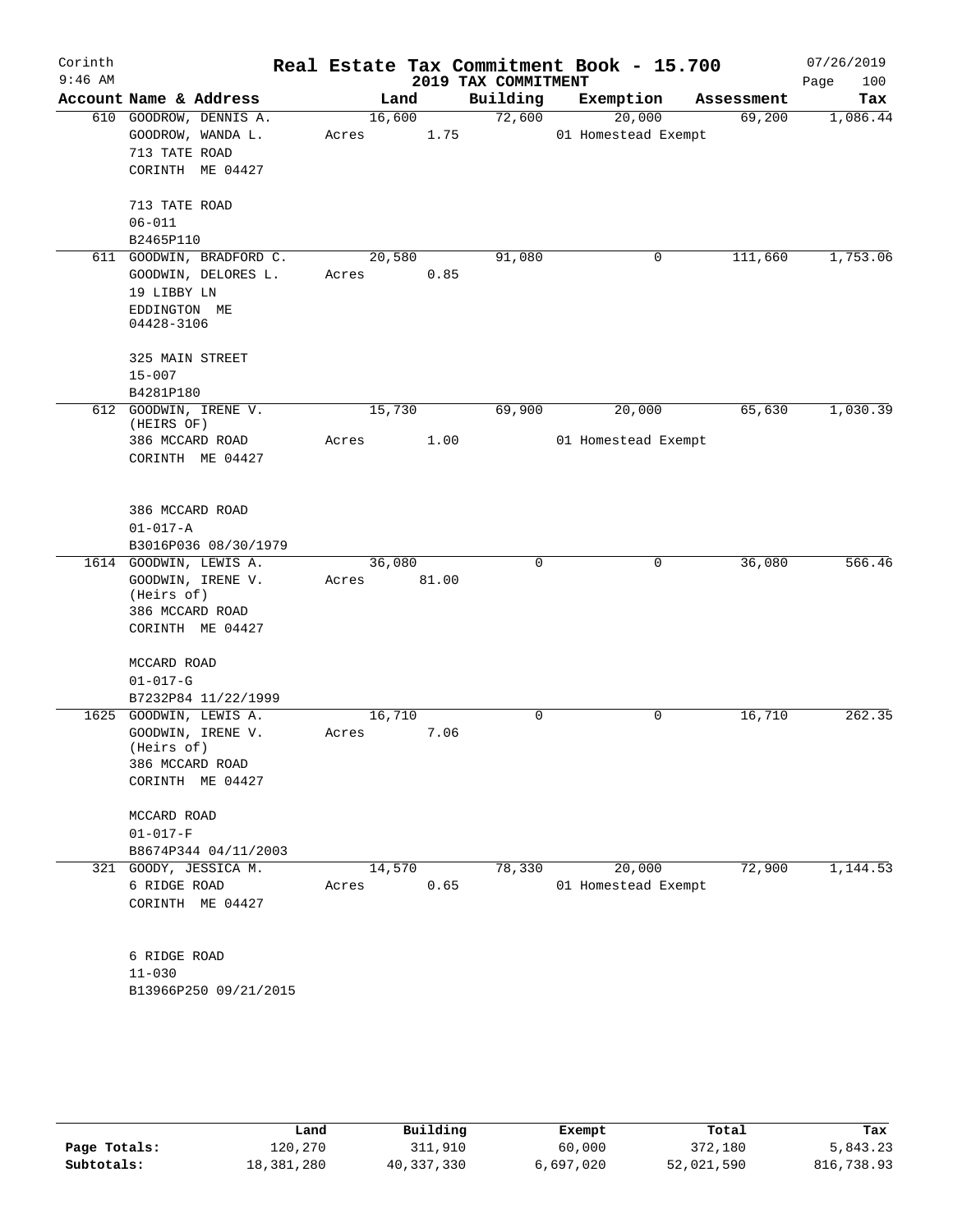| Corinth      |                                                                                                     |                 |                     |                                 | Real Estate Tax Commitment Book - 15.700 |                  | 07/26/2019         |
|--------------|-----------------------------------------------------------------------------------------------------|-----------------|---------------------|---------------------------------|------------------------------------------|------------------|--------------------|
| $9:46$ AM    | Account Name & Address                                                                              |                 | Land                | 2019 TAX COMMITMENT<br>Building | Exemption                                | Assessment       | Page<br>101<br>Tax |
|              | 1809 GOOGINS, MIKE<br>968 MAIN STREET LOT 11<br>CORINTH ME 04427                                    |                 | 0                   | 14,520                          | 14,520<br>01 Homestead Exempt            | 0                | 0.00               |
|              | 968 MAIN STREET LOT 11<br>$06 - 012 - D - 11H$<br>B12925P270 08/29/2012                             |                 |                     |                                 |                                          |                  |                    |
|              | 1605 GOOLEY, CHRISTOPHER J.<br>IRISH, HEATHER L.<br>690 HUDSON ROAD<br>CORINTH ME 04427             | 19,590<br>Acres | 4.33                | 149,450                         | 20,000<br>01 Homestead Exempt            | 149,040          | 2,339.93           |
|              | 690 HUDSON ROAD<br>$12 - 027 - B$<br>B7092P194                                                      |                 |                     |                                 |                                          |                  |                    |
|              | 1073 GORMELY, ASHELY<br>30 EXETER RD LOT #14<br>CORINTH ME 04427                                    |                 | 0                   | 6,750                           | 0                                        | 6,750            | 105.98             |
|              | 30 EXETER ROAD LOT 14<br>$15 - 012 - 14H$                                                           |                 |                     |                                 |                                          |                  |                    |
|              | 1440 GOULD, TRAVIS<br>211 NORTH ROAD<br>RIPLEY ME 04427                                             | Acres           | 5,960<br>0.25       | 1,500                           | 0                                        | 7,460            | 117.12             |
|              | 551 LEDGE HILL ROAD<br>$01 - 038$<br>B15065P227 11/16/2018                                          |                 |                     |                                 |                                          |                  |                    |
|              | 756 GOULD, TRAVIS<br>211 NORTH ROAD<br>RIPLEY ME 04930                                              | 16,910<br>Acres | 2.02                | $\mathbf 0$                     | 0                                        | 16,910           | 265.49             |
|              | 125 WEST CORINTH ROAD<br>$05 - 024 - 08$<br>B14030P281 12/10/2015                                   |                 |                     |                                 |                                          |                  |                    |
|              | 1441 GOULD, TRAVIS<br>211 NORTH ROAD<br>RIPLEY ME 04427                                             | Acres           | 5,960<br>0.25       | 0                               | 0                                        | 5,960            | 93.57              |
|              | 547 LEDGE HILL ROAD<br>$01 - 039$<br>B15065P227 11/16/2018                                          |                 |                     |                                 |                                          |                  |                    |
|              | 56 GOULET, JOHN NELSON<br>GOULET, LAURA MARIE<br><b>BAKER</b><br>64 EXETER ROAD<br>CORINTH ME 04427 | 18,150<br>Acres | 2.00                | 116,360                         | 20,000<br>01 Homestead Exempt            | 114,510          | 1,797.81           |
|              | 64 EXETER ROAD<br>$14 - 004$<br>B13692P338 10/31/2014                                               |                 |                     |                                 |                                          |                  |                    |
| Page Totals: | Land<br>66,570                                                                                      |                 | Building<br>288,580 |                                 | Exempt<br>54,520                         | Total<br>300,630 | Tax<br>4,719.90    |
| Subtotals:   | 18,447,850                                                                                          |                 | 40,625,910          |                                 | 6,751,540                                | 52, 322, 220     | 821, 458.83        |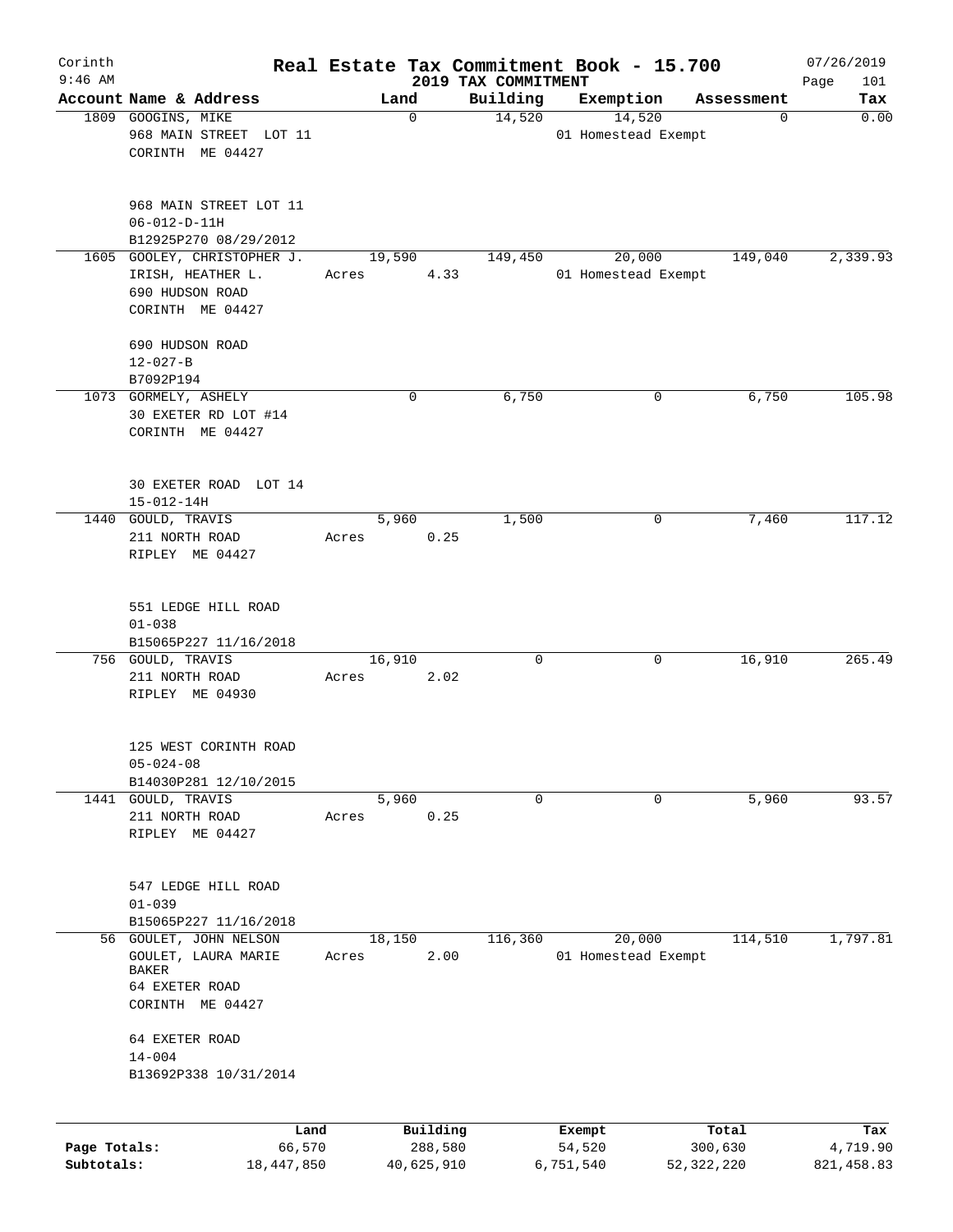| Corinth<br>$9:46$ AM |                                                                                                                                                                              |                            | 2019 TAX COMMITMENT | Real Estate Tax Commitment Book - 15.700    |            | 07/26/2019<br>Page<br>102 |
|----------------------|------------------------------------------------------------------------------------------------------------------------------------------------------------------------------|----------------------------|---------------------|---------------------------------------------|------------|---------------------------|
|                      | Account Name & Address                                                                                                                                                       | Land                       | Building            | Exemption                                   | Assessment | Tax                       |
|                      | 616 GRABOFSKY, ROBERT J.<br>GRABOFSKY, DONNA R.<br>207 WHITE SCHOOLHOUSE<br>RD<br>CORINTH ME 04427                                                                           | 50, 510<br>152.00<br>Acres | 136,940             | 26,000<br>01 Homestead Exempt<br>22 Veteran | 161,450    | 2,534.77                  |
|                      | 207 WHITE SCHOOLHOUSE<br><b>ROAD</b><br>$05 - 034$<br>B3099P246                                                                                                              |                            |                     |                                             |            |                           |
|                      | 615 GRABOFSKY, ROBERT J.<br>GRABOFSKY, DONNA R.<br>207 WHITE SCHOOLHOUSE<br>RD<br>CORINTH ME 04427                                                                           | 30,490<br>18.60<br>Acres   | 87,450              | 0                                           | 117,940    | 1,851.66                  |
|                      | 713 MAIN STREET<br>$05 - 035$<br>B3099P246                                                                                                                                   |                            |                     |                                             |            |                           |
|                      | 1982 GRAHAM, ADAM M.<br>GRAHAM, KAREN M.<br>95 LEDGE HILL ROAD<br>CORINTH ME 04427                                                                                           | 22,810<br>7.10<br>Acres    | 183,250             | 20,000<br>01 Homestead Exempt               | 186,060    | 2,921.14                  |
|                      | 95 LEDGE HILL ROAD<br>$04 - 009$<br>B13017P2 11/16/2012                                                                                                                      |                            |                     |                                             |            |                           |
|                      | 236 GRANT LIVING TRUST<br>GRANT, JASON D. & KATI<br>J. TRUSTEES<br>186 WEST CORINTH ROAD<br>CORINTH ME 04427                                                                 | 10,920<br>14.25<br>Acres   | $\mathbf 0$         | 0                                           | 10,920     | 171.44                    |
|                      | GRANT ROAD N/F OFF<br>$04 - 043$<br>B14661P237 11/06/2017                                                                                                                    |                            |                     |                                             |            |                           |
|                      | 2056 GRANT LIVING TRUST<br>GRANT, JASON D. & KATI<br>J. TRUSTEES<br>186 WEST CORINTH ROAD<br>CORINTH ME 04427                                                                | 15,770<br>1.01<br>Acres    | 0                   | 0                                           | 15,770     | 247.59                    |
|                      | 432 BLACK RD<br>$02 - 031 - B$<br>B14661P235 11/06/2017                                                                                                                      |                            |                     |                                             |            |                           |
| 1613                 | GRANT LIVING TRUST<br>GRANT, JASON D. & KATI<br>J. TRUSTEES<br>186 WEST CORINTH ROAD<br>CORINTH ME 04427<br>186 WEST CORINTH ROAD<br>$05 - 022 - B$<br>B14661P233 11/06/2017 | 17,360<br>1.35<br>Acres    | 118,370             | 20,000<br>01 Homestead Exempt               | 115,730    | 1,816.96                  |

|              | Land       | Building   | Exempt    | Total      | Tax        |
|--------------|------------|------------|-----------|------------|------------|
| Page Totals: | 147,860    | 526,010    | 66,000    | 607,870    | 9,543.56   |
| Subtotals:   | 18,595,710 | 41,151,920 | 6,817,540 | 52,930,090 | 831,002.39 |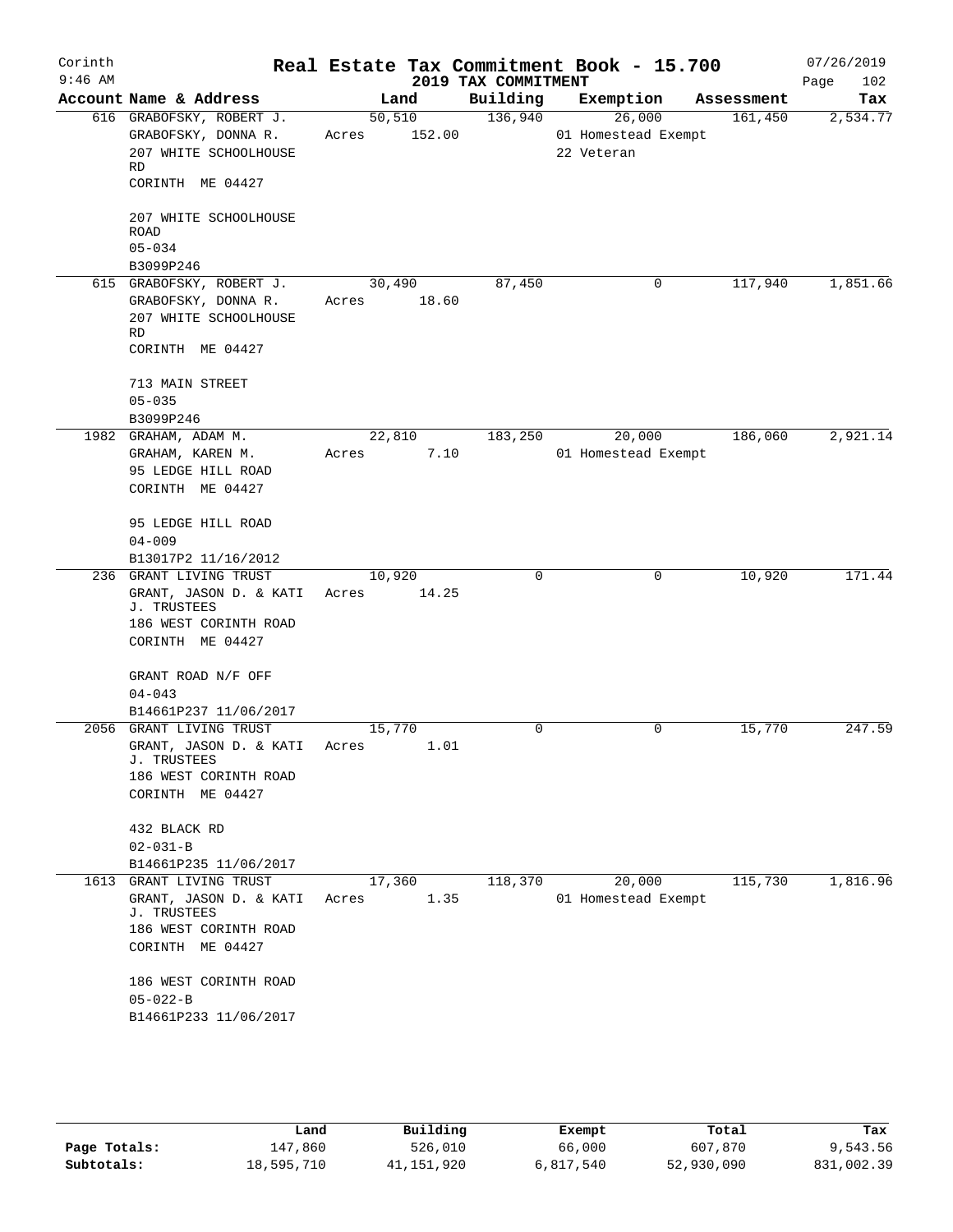| Corinth<br>$9:46$ AM |                                                                         |                |       |                 |             | Real Estate Tax Commitment Book - 15.700<br>2019 TAX COMMITMENT |             |                 | 07/26/2019<br>103 |
|----------------------|-------------------------------------------------------------------------|----------------|-------|-----------------|-------------|-----------------------------------------------------------------|-------------|-----------------|-------------------|
|                      | Account Name & Address                                                  |                |       | Land            |             | Building                                                        | Exemption   | Assessment      | Page<br>Tax       |
|                      | 644 GRANT LLC, B. L. & SON<br>176 WEST CORINTH ROAD<br>CORINTH ME 04427 |                | Acres | 27,520<br>55.06 |             | $\mathbf 0$                                                     | $\Omega$    | 27,520          | 432.06            |
|                      | BLACK RD<br>$02 - 031$<br>B6464P218                                     |                |       |                 |             |                                                                 |             |                 |                   |
|                      | 632 GRANT LLC, B. L. & SON<br>176 WEST CORINTH ROAD<br>CORINTH ME 04427 |                | Acres | 3,740           | 1.11        | 0                                                               | 0           | 3,740           | 58.72             |
|                      | GRANT ROAD N/F<br>$05 - 020 - 12$<br>B14064P232 01/19/2016              |                |       |                 |             |                                                                 |             |                 |                   |
|                      | 645 GRANT LLC, B. L. & SON<br>176 WEST CORINTH ROAD<br>CORINTH ME 04427 |                | Acres | 16,280<br>24.00 |             | 0                                                               | 0           | 16,280          | 255.60            |
|                      | GRANT ROAD N/F OFF<br>$04 - 042$<br>B14064P238 01/19/2016               |                |       |                 |             |                                                                 |             |                 |                   |
|                      | 1978 GRANT LLC, B. L. & SON<br>176 CORINTH ROAD<br>CORINTH ME 04427     |                | Acres | 22,980<br>28.48 |             | $\mathbf 0$                                                     | 0           | 22,980          | 360.79            |
|                      | COUNTY RD<br>$08 - 013 - G - 01$<br>B14064P236 01/19/2016               |                |       |                 |             |                                                                 |             |                 |                   |
|                      | 642 GRANT LLC, B. L. & SON<br>176 WEST CORINTH ROAD<br>CORINTH ME 04427 |                | Acres | 8,480           | 1.01        | 0                                                               | 0           | 8,480           | 133.14            |
|                      | GRANT ROAD<br>$05 - 020 - 08$<br>B14064P232 01/26/2016                  |                |       |                 |             |                                                                 |             |                 |                   |
|                      | 629 GRANT LLC, B. L. & SON<br>176 WEST CORINTH ROAD<br>CORINTH ME 04427 |                | Acres | 3,660           | 1.03        | 0                                                               | 0           | 3,660           | 57.46             |
|                      | GRANT ROAD N/F<br>$05 - 020 - 14$<br>B14064P232 01/19/2016              |                |       |                 |             |                                                                 |             |                 |                   |
|                      | 630 GRANT LLC, B. L. & SON<br>176 WEST CORINTH ROAD<br>CORINTH ME 04427 |                | Acres | 8,500           | 1.03        | 0                                                               | 0           | 8,500           | 133.45            |
|                      | GRANT ROAD<br>$05 - 020 - 10$<br>B14064P232 01/19/2016                  |                |       |                 |             |                                                                 |             |                 |                   |
| Page Totals:         |                                                                         | Land<br>91,160 |       | Building        | $\mathbf 0$ |                                                                 | Exempt<br>0 | Total<br>91,160 | Tax<br>1,431.22   |
| Subtotals:           |                                                                         | 18,686,870     |       | 41, 151, 920    |             |                                                                 | 6,817,540   | 53,021,250      | 832, 433.61       |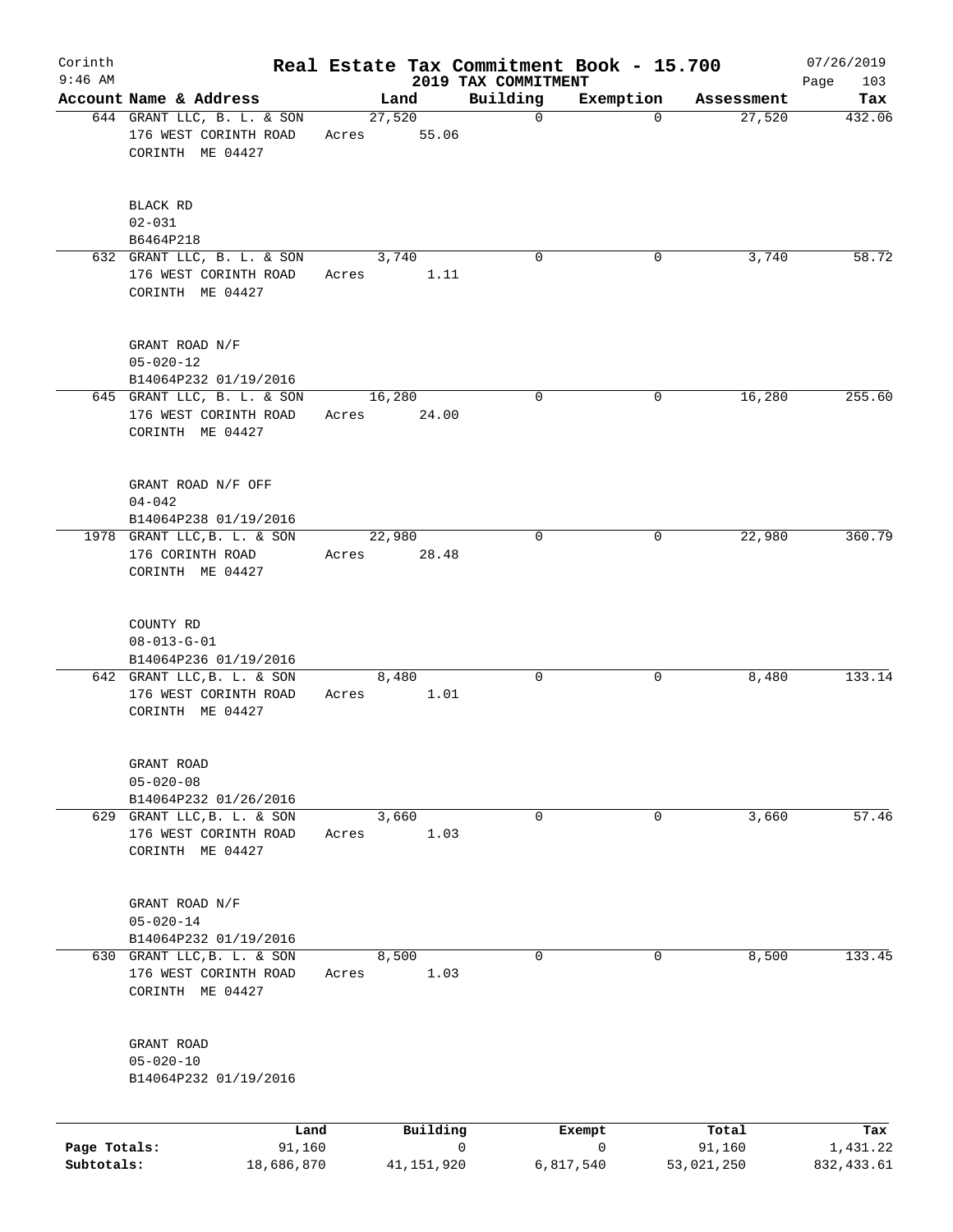| Corinth<br>$9:46$ AM       |                                                                          |                      |       |        |              |   | Real Estate Tax Commitment Book - 15.700 |                |          |                      | 07/26/2019             |
|----------------------------|--------------------------------------------------------------------------|----------------------|-------|--------|--------------|---|------------------------------------------|----------------|----------|----------------------|------------------------|
|                            | Account Name & Address                                                   |                      |       | Land   |              |   | 2019 TAX COMMITMENT<br>Building          | Exemption      |          | Assessment           | 104<br>Page<br>Tax     |
|                            | 631 GRANT LLC, B. L. & SON<br>176 WEST CORINTH ROAD<br>CORINTH ME 04427  |                      | Acres | 8,500  | 1.03         |   | $\mathbf 0$                              |                | $\Omega$ | 8,500                | 133.45                 |
|                            | GRANT ROAD<br>$05 - 020 - 09$<br>B14064P232 01/19/2016                   |                      |       |        |              |   |                                          |                |          |                      |                        |
|                            | 633 GRANT LLC, B. L. & SON<br>176 WEST CORINTH ROAD<br>CORINTH ME 04427  |                      | Acres | 3,690  | 1.06         |   | 0                                        |                | 0        | 3,690                | 57.93                  |
|                            | GRANT ROAD N/F<br>$05 - 020 - 11$<br>B14064P232 01/19/2016               |                      |       |        |              |   |                                          |                |          |                      |                        |
|                            | 634 GRANT LLC, B. L. & SON<br>176 WEST CORINTH ROAD<br>CORINTH ME 04427  |                      | Acres | 3,660  | 1.03         |   | $\mathbf 0$                              |                | 0        | 3,660                | 57.46                  |
|                            | GRANT ROAD N/F<br>$05 - 020 - 13$<br>B14064P232                          |                      |       |        |              |   |                                          |                |          |                      |                        |
|                            | 640 GRANT LLC, B. L. & SON<br>176 WEST COIRNTH ROAD<br>CORINTH ME 04427  |                      | Acres | 8,970  | 1.48         |   | $\mathbf 0$                              |                | 0        | 8,970                | 140.83                 |
|                            | GRANT ROAD<br>$05 - 020 - 06$<br>B14064P232 01/19/2016                   |                      |       |        |              |   |                                          |                |          |                      |                        |
|                            | 1079 GRANT LLC, B. L. & SON<br>176 WEST CORINTH ROAD<br>CORINTH ME 04427 |                      | Acres | 22,280 | 26.17        |   | 0                                        |                | 0        | 22,280               | 349.80                 |
|                            | GRANT ROAD<br>$05 - 015$<br>B14075P338 02/11/2016                        |                      |       |        |              |   |                                          |                |          |                      |                        |
|                            | 641 GRANT LLC, B. L. & SON<br>176 WEST CORINTH ROAD<br>CORINTH ME 04427  |                      | Acres | 8,780  | 1.29         |   | 0                                        |                | 0        | 8,780                | 137.85                 |
|                            | GRANT ROAD<br>$05 - 020 - 07$<br>B14064P232 01/19/2016                   |                      |       |        |              |   |                                          |                |          |                      |                        |
|                            | 1078 GRANT LLC, B. L. & SON<br>176 WEST CORINTH ROAD<br>CORINTH ME 04427 |                      | Acres | 20,960 | 25.02        |   | 0                                        |                | 0        | 20,960               | 329.07                 |
|                            | GRANT ROAD<br>$05 - 014$<br>B14075P338 02/11/2016                        |                      |       |        |              |   |                                          |                |          |                      |                        |
|                            |                                                                          | Land                 |       |        | Building     |   |                                          | Exempt         |          | Total                | Tax                    |
| Page Totals:<br>Subtotals: |                                                                          | 76,840<br>18,763,710 |       |        | 41, 151, 920 | 0 |                                          | 0<br>6,817,540 |          | 76,840<br>53,098,090 | 1,206.39<br>833,640.00 |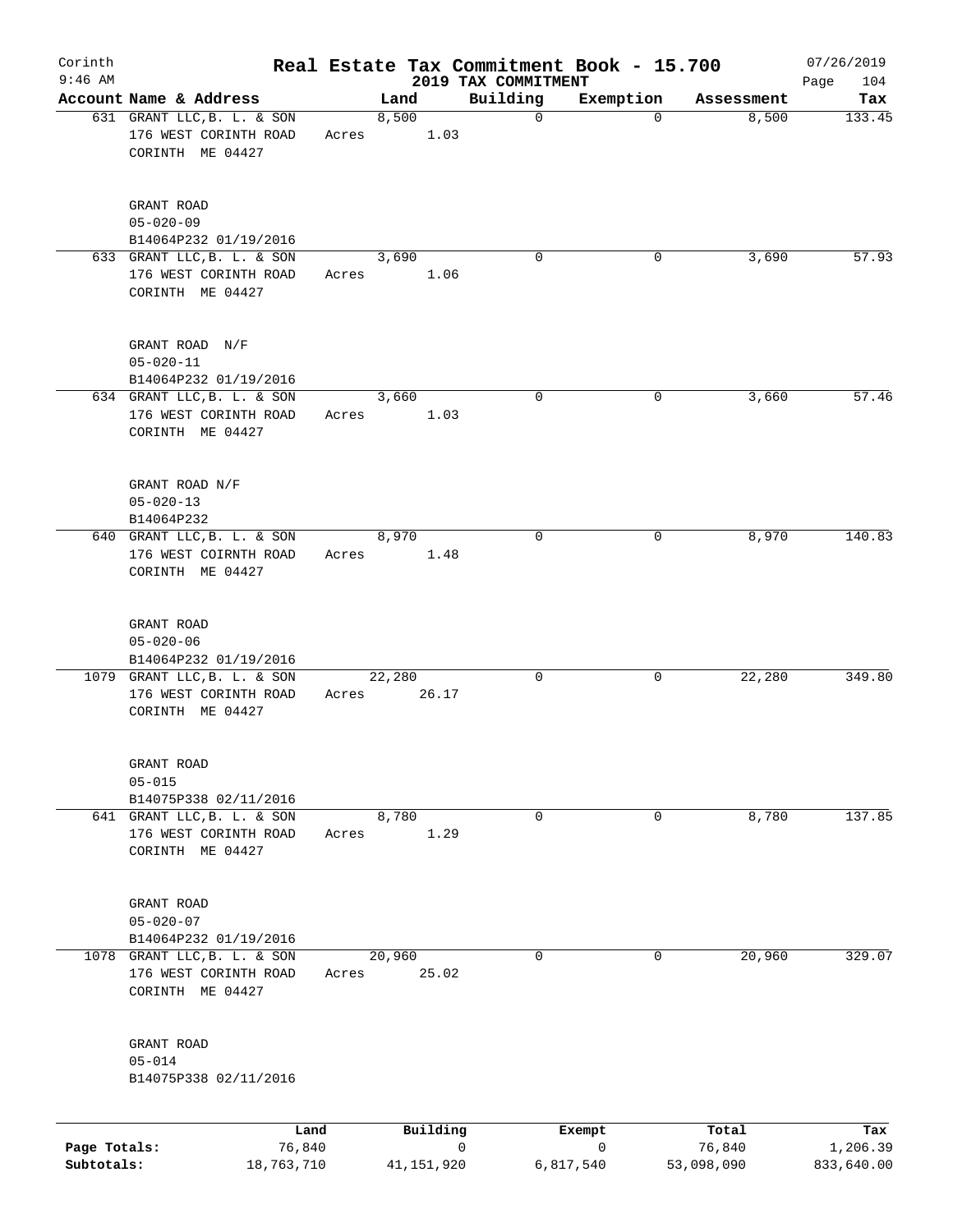| Corinth                    |                                                                         |       |                         |                     | Real Estate Tax Commitment Book - 15.700 |                         | 07/26/2019             |
|----------------------------|-------------------------------------------------------------------------|-------|-------------------------|---------------------|------------------------------------------|-------------------------|------------------------|
| $9:46$ AM                  | Account Name & Address                                                  |       |                         | 2019 TAX COMMITMENT |                                          |                         | 105<br>Page            |
|                            | 646 GRANT LLC, B. L. & SON                                              |       | Land<br>57,540          | Building<br>39,830  | Exemption<br>$\Omega$                    | Assessment<br>97,370    | Tax<br>1,528.71        |
|                            | 176 WEST CORINTH ROAD<br>CORINTH ME 04427                               | Acres | 125.12                  |                     |                                          |                         |                        |
|                            | 190 WEST CORINTH ROAD<br>$05 - 022$                                     |       |                         |                     |                                          |                         |                        |
|                            | B14064P238 01/19/2016                                                   |       |                         |                     |                                          |                         |                        |
|                            | 648 GRANT LLC, B. L. & SON<br>176 WEST CORINTH ROAD<br>CORINTH ME 04427 | Acres | 39,180<br>85.37         | $\Omega$            | 0                                        | 39,180                  | 615.13                 |
|                            | WEST CORINTH ROAD<br>$05 - 024 - A$<br>B14064P238 01/19/2019            |       |                         |                     |                                          |                         |                        |
|                            | 649 GRANT LLC, B. L. & SON                                              |       | 29,400                  | 0                   | 0                                        | 29,400                  | 461.58                 |
|                            | 176 WEST CORINTH ROAD<br>CORINTH ME 04427                               | Acres | 32.00                   |                     |                                          |                         |                        |
|                            | 189 EXETER ROAD<br>$07 - 050$<br>B14064P238 01/19/2016                  |       |                         |                     |                                          |                         |                        |
|                            | 650 GRANT LLC, B. L. & SON                                              |       | 20,390                  | $\Omega$            | 0                                        | 20,390                  | 320.12                 |
|                            | 176 WEST CORINTH ROAD<br>CORINTH ME 04427                               | Acres | 39.00                   |                     |                                          |                         |                        |
|                            | EXETER ROAD N/F OFF<br>$10 - 015$                                       |       |                         |                     |                                          |                         |                        |
|                            | B14064P238 01/19/2016<br>621 GRANT LLC, B. L. & SON                     |       | 24,270                  | 0                   | 0                                        | 24,270                  | 381.04                 |
|                            | 176 WEST CORINTH ROAD<br>CORINTH ME 04427                               | Acres | 55.39                   |                     |                                          |                         |                        |
|                            | GRANT ROAD<br>$05 - 020$                                                |       |                         |                     |                                          |                         |                        |
|                            | B14064P232 01/19/2016                                                   |       |                         |                     |                                          |                         |                        |
|                            | 653 GRANT, CARL H.<br>729 TATE ROAD<br>CORINTH ME 04427                 | Acres | 16,620<br>3.00          | 77,160              | 0                                        | 93,780                  | 1,472.35               |
|                            | 834 GRANT ROAD<br>$03 - 006 - A$                                        |       |                         |                     |                                          |                         |                        |
| 619                        | B11519P19 08/27/2008<br>GRANT, CARL H.                                  |       | 18,070                  | 178,180             | 26,000                                   | 170,250                 | 2,672.93               |
|                            | GRANT, BARBARA J.<br>729 TATE ROAD<br>CORINTH ME 04427                  | Acres | 1.93                    |                     | 01 Homestead Exempt<br>22 Veteran        |                         |                        |
|                            | 729 TATE ROAD<br>$06 - 010$                                             |       |                         |                     |                                          |                         |                        |
|                            | B4041P286                                                               |       |                         |                     |                                          |                         |                        |
|                            | Land                                                                    |       | Building                |                     | Exempt                                   | Total                   | Tax                    |
| Page Totals:<br>Subtotals: | 205,470<br>18,969,180                                                   |       | 295,170<br>41, 447, 090 |                     | 26,000<br>6,843,540                      | 474,640<br>53, 572, 730 | 7,451.86<br>841,091.86 |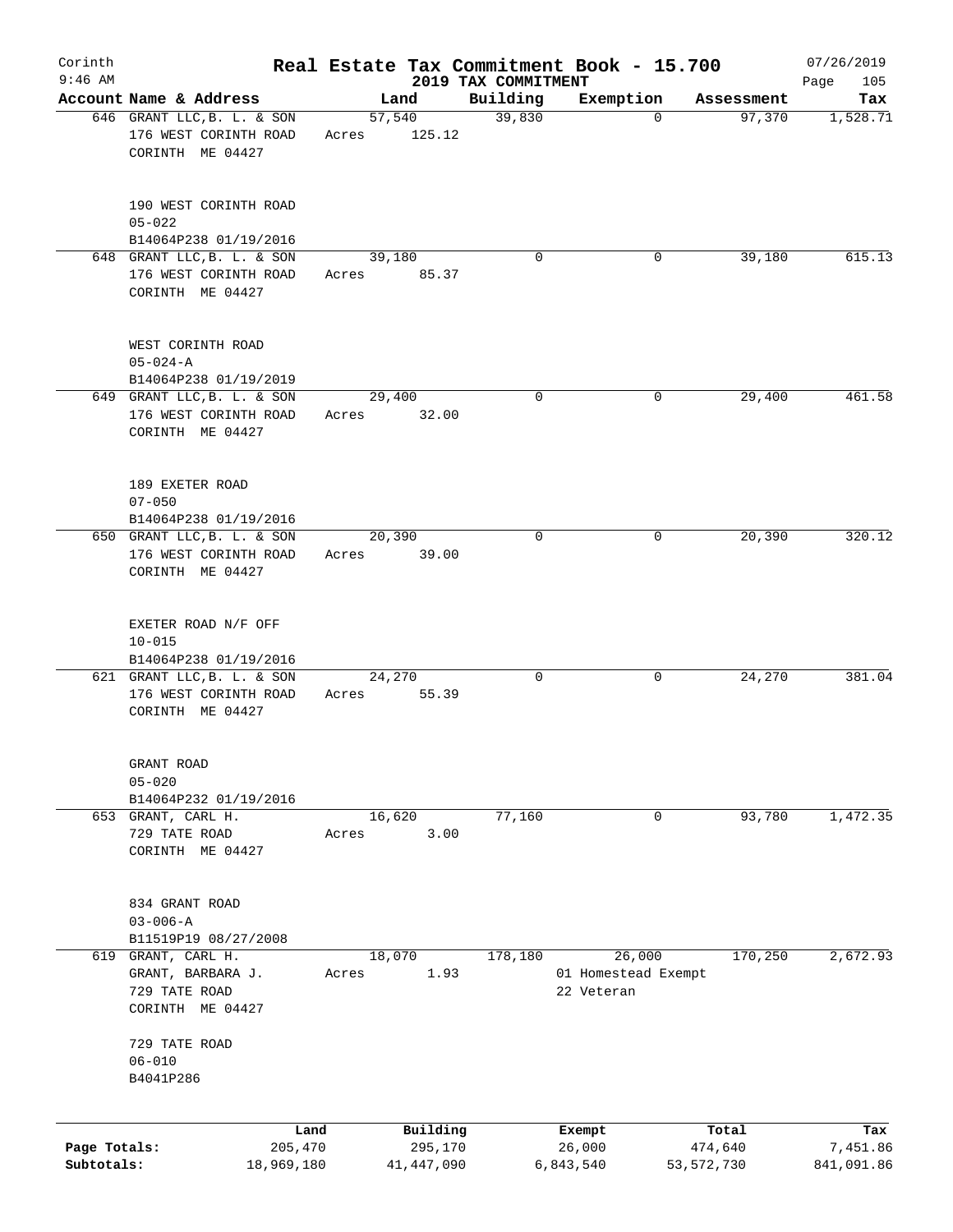| Corinth<br>$9:46$ AM       |                                                                                       |                 |                       | 2019 TAX COMMITMENT | Real Estate Tax Commitment Book - 15.700 |                       | 07/26/2019<br>Page<br>106 |
|----------------------------|---------------------------------------------------------------------------------------|-----------------|-----------------------|---------------------|------------------------------------------|-----------------------|---------------------------|
|                            | Account Name & Address                                                                |                 | Land                  | Building            | Exemption                                | Assessment            | Tax                       |
|                            | 1744 GRANT, CARL H.<br>GRANT, BARBARA J.<br>729 TATE ROAD<br>CORINTH ME 04427         | 23,640<br>Acres | 17.56                 | 0                   | $\Omega$                                 | 23,640                | 371.15                    |
|                            | MAIN STREET & TATE ROAD<br>$06 - 010 - B$<br>B4041P286                                |                 |                       |                     |                                          |                       |                           |
|                            | 2059 GRANT, DIXIE<br>420 RIVER ROAD<br>ORRINGTON ME 04474                             |                 | $\mathbf 0$           | 24,360              | 20,000<br>01 Homestead Exempt            | 4,360                 | 68.45                     |
|                            | 432 BLACK RD<br>$02 - 031 - B - 01H$                                                  |                 |                       |                     |                                          |                       |                           |
|                            | 1895 GRANT, DONALD G.<br>BUILDING CONTRACTOR<br>188 OLD TOWN ROAD<br>HUDSON ME 04449  | 11,350<br>Acres | 2.44                  | 0                   | 0                                        | 11,350                | 178.20                    |
|                            | HUDSON HILL ROAD<br>$03 - 051 - 03$<br>B13990P195 10/16/2015<br>1055 GRANT, TERRY A.  | 15,360          |                       | 84,940              | 20,000                                   | 80,300                | 1,260.71                  |
|                            | 457 GRANT ROAD<br>CORINTH ME 04427                                                    | Acres           | 1.80                  |                     | 01 Homestead Exempt                      |                       |                           |
|                            | 457 GRANT ROAD<br>$02 - 053 - B$<br>B8843P17                                          |                 |                       |                     |                                          |                       |                           |
|                            | 638 GRANT, TERRY D.<br>GRANT, VALERIE J.<br>176 WEST COIRNTH ROAD<br>CORINTH ME 04427 | 14,890<br>Acres | 1.35                  | 0                   | 0                                        | 14,890                | 233.77                    |
|                            | 79 GRANT ROAD<br>$05 - 020 - 04$<br>B14320P4 09/13/2016                               |                 |                       |                     |                                          |                       |                           |
|                            | 625 GRANT, TERRY D.<br>176 WEST CORINTH ROAD<br>CORINTH ME 04427                      | 12,670<br>Acres | 2.47                  | 0                   | 0                                        | 12,670                | 198.92                    |
|                            | WEST CORINTH ROAD<br>$05 - 025 - 03$<br>B3710P227                                     |                 |                       |                     |                                          |                       |                           |
|                            | 626 GRANT, TERRY D.<br>176 WEST CORINTH ROAD<br>CORINTH ME 04427                      | 12,920<br>Acres | 2.68                  | $\mathbf 0$         | 0                                        | 12,920                | 202.84                    |
|                            | WEST CORINTH ROAD<br>$05 - 025 - 06$<br>B3710P227                                     |                 |                       |                     |                                          |                       |                           |
|                            | Land                                                                                  |                 | Building              |                     | Exempt                                   | Total                 | Tax                       |
| Page Totals:<br>Subtotals: | 90,830<br>19,060,010                                                                  |                 | 109,300<br>41,556,390 |                     | 40,000<br>6,883,540                      | 160,130<br>53,732,860 | 2,514.04<br>843,605.90    |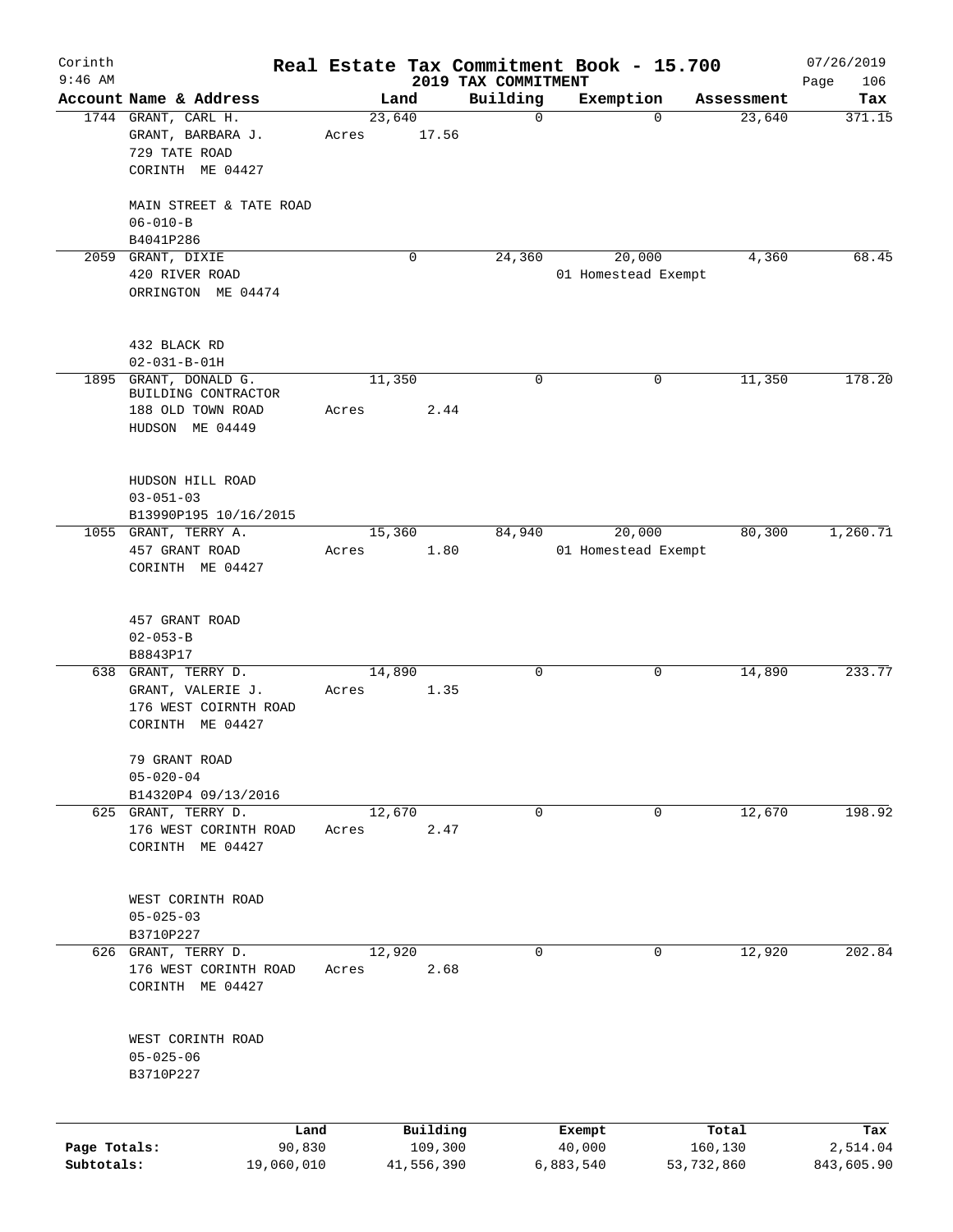| Corinth      |                                                                   |       |            |      | Real Estate Tax Commitment Book - 15.700 |             |            | 07/26/2019         |
|--------------|-------------------------------------------------------------------|-------|------------|------|------------------------------------------|-------------|------------|--------------------|
| $9:46$ AM    | Account Name & Address                                            |       | Land       |      | 2019 TAX COMMITMENT<br>Building          | Exemption   | Assessment | 107<br>Page<br>Tax |
|              | 627 GRANT, TERRY D.                                               |       | 13,010     |      | $\mathbf 0$                              | $\mathbf 0$ | 13,010     | 204.26             |
|              | 176 WEST CORINTH ROAD<br>CORINTH ME 04427                         | Acres |            | 2.75 |                                          |             |            |                    |
|              | WEST CORINTH ROAD<br>$05 - 025 - 07$                              |       |            |      |                                          |             |            |                    |
|              | B3710P227<br>628 GRANT, TERRY D.                                  |       | 13,090     |      | $\Omega$                                 | 0           | 13,090     | 205.51             |
|              | 176 WEST CORINTH ROAD<br>CORINTH ME 04427                         | Acres |            | 2.82 |                                          |             |            |                    |
|              | WEST CORINTH ROAD<br>$05 - 025 - 08$<br>B3710P227                 |       |            |      |                                          |             |            |                    |
|              | 624 GRANT, TERRY D.                                               |       | 11,170     |      | 0                                        | 0           | 11,170     | 175.37             |
|              | 176 WEST CORINTH ROAD<br>CORINTH ME 04427                         | Acres |            | 1.23 |                                          |             |            |                    |
|              | <b>MAIN STREET</b><br>$05 - 025 - 02$<br>B3710P227                |       |            |      |                                          |             |            |                    |
|              | 635 GRANT, TERRY D.                                               |       | 14,970     |      | 0                                        | 0           | 14,970     | 235.03             |
|              | GRANT, VALERIE J.<br>176 WEST CORINTH ROAD                        | Acres |            | 1.43 |                                          |             |            |                    |
|              | CORINTH ME 04427                                                  |       |            |      |                                          |             |            |                    |
|              | 63 GRANT ROAD<br>$05 - 020 - 02$                                  |       |            |      |                                          |             |            |                    |
|              | B14320P4 09/13/2016<br>622 GRANT, TERRY D.                        |       | 26,000     |      | 0                                        | 0           | 26,000     | 408.20             |
|              | 176 WEST CORINTH ROAD<br>CORINTH ME 04427                         | Acres | 12.77      |      |                                          |             |            |                    |
|              | WEST CORINTH ROAD<br>$05 - 025$<br>B3710P227                      |       |            |      |                                          |             |            |                    |
|              | 637 GRANT, TERRY D.                                               |       | 14,910     |      | 0                                        | 0           | 14,910     | 234.09             |
|              | GRANT, VALERIE J.<br>176 WEST CORINTH ROAD<br>CORINTH ME 04427    | Acres |            | 1.37 |                                          |             |            |                    |
|              | 71 GRANT ROAD<br>$05 - 020 - 03$                                  |       |            |      |                                          |             |            |                    |
|              | B14320P4 09/13/2016                                               |       |            |      |                                          |             |            |                    |
|              | 639 GRANT, TERRY D.<br>GRANT, VALERIE J.<br>176 WEST CORINTH ROAD | Acres | 8,900      | 1.41 | 0                                        | 0           | 8,900      | 139.73             |
|              | CORINTH ME 04427<br>83 GRANT ROAD                                 |       |            |      |                                          |             |            |                    |
|              | $05 - 020 - 05$                                                   |       |            |      |                                          |             |            |                    |
|              | B14320P4 09/13/2016                                               |       |            |      |                                          |             |            |                    |
|              | Land                                                              |       | Building   |      |                                          | Exempt      | Total      | Tax                |
| Page Totals: | 102,050                                                           |       |            |      | 0                                        | 0           | 102,050    | 1,602.19           |
| Subtotals:   | 19,162,060                                                        |       | 41,556,390 |      |                                          | 6,883,540   | 53,834,910 | 845,208.09         |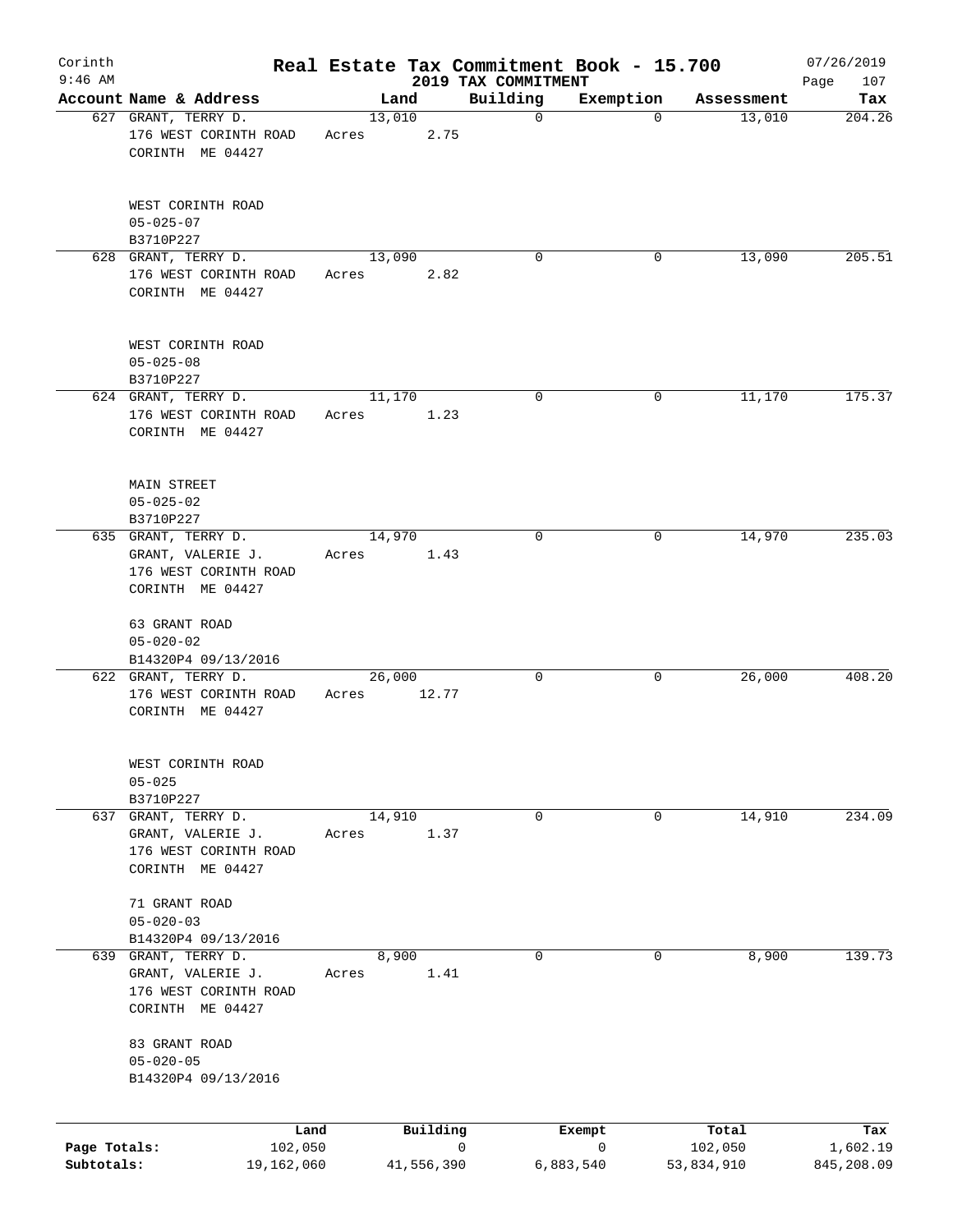| Corinth                    |                                                                  |       |                       |                         | Real Estate Tax Commitment Book - 15.700 |                                  | 07/26/2019             |
|----------------------------|------------------------------------------------------------------|-------|-----------------------|-------------------------|------------------------------------------|----------------------------------|------------------------|
| $9:46$ AM                  | Account Name & Address                                           |       |                       | 2019 TAX COMMITMENT     |                                          |                                  | 108<br>Page            |
|                            | 1587 GRANT, TERRY D.                                             |       | Land<br>18,280        | Building<br>$\mathbf 0$ | Exemption                                | Assessment<br>18,280<br>$\Omega$ | Tax<br>287.00          |
|                            | GRANT, VALERIE J.                                                | Acres | 3.20                  |                         |                                          |                                  |                        |
|                            | 176 WEST CORINTH ROAD<br>CORINTH ME 04427                        |       |                       |                         |                                          |                                  |                        |
|                            | WEST CORINTH ROAD                                                |       |                       |                         |                                          |                                  |                        |
|                            | $05 - 024 - A - 1$<br>B14320P6 10/26/2016                        |       |                       |                         |                                          |                                  |                        |
|                            | 2057 GRANT, TERRY D.                                             |       | 15,770                | $\Omega$                |                                          | 15,770<br>0                      | 247.59                 |
|                            | 176 WEST CORINTH ROAD<br>CORINTH ME 04427                        | Acres | 1.01                  |                         |                                          |                                  |                        |
|                            | 440 BLACK RD<br>$02 - 031 - C$                                   |       |                       |                         |                                          |                                  |                        |
|                            | B12066P282 03/01/2010                                            |       |                       |                         |                                          |                                  |                        |
|                            | 636 GRANT, TERRY D.<br>GRANT, VALERIE J.                         | Acres | 15,550<br>1.98        | $\mathbf 0$             |                                          | 15,550<br>0                      | 244.14                 |
|                            | CORINTH ME 04427                                                 |       |                       |                         |                                          |                                  |                        |
|                            | 55 GRANT ROAD<br>$05 - 020 - 01$                                 |       |                       |                         |                                          |                                  |                        |
|                            | B143P4 09/13/2016                                                |       |                       |                         |                                          |                                  |                        |
|                            | 850 GRANT, VALERIE                                               |       | 34,850                | $\Omega$                |                                          | 34,850<br>0                      | 547.15                 |
|                            | 176 WEST CORINTH ROAD<br>CORINTH ME 04427                        | Acres | 2.80                  |                         |                                          |                                  |                        |
|                            | BLACK RD<br>$02 - 031 - D$                                       |       |                       |                         |                                          |                                  |                        |
|                            | B14320P2 10/26/2016                                              |       |                       |                         |                                          |                                  |                        |
|                            | 647 GRANT, VALERIE<br>176 WEST CORINTH ROAD<br>CORINTH ME 04427  | Acres | 13,740<br>0.55        | 104,380                 | 20,000<br>01 Homestead Exempt            | 98,120                           | 1,540.48               |
|                            | 176 WEST CORINTH ROAD<br>$05 - 022 - A$<br>B14064P238 01/19/2016 |       |                       |                         |                                          |                                  |                        |
|                            | 1598 GRASS JR., STANLEY W.                                       |       | 23,240                | 31,720                  | 20,000                                   | 34,960                           | 548.87                 |
|                            | 80 BEECH GROVE ROAD<br>CORINTH ME 04427                          | Acres | 19.83                 |                         | 01 Homestead Exempt                      |                                  |                        |
|                            | 80 BEECH GROVE RD<br>$02 - 056 - A - 1$                          |       |                       |                         |                                          |                                  |                        |
|                            | B14001P312 10/30/2015                                            |       |                       |                         |                                          |                                  |                        |
| 1006                       | GRAY JR, WALLACE C.<br>GRAY, HEIDI J.<br>27 STEDMAN LANE         | Acres | 14,080<br>0.59        | 84,650                  |                                          | 98,730<br>0                      | 1,550.06               |
|                            | HARTLAND ME 04943                                                |       |                       |                         |                                          |                                  |                        |
|                            | 198 MAIN STREET<br>$17 - 010$<br>B11766P69 05/18/2009            |       |                       |                         |                                          |                                  |                        |
|                            |                                                                  |       |                       |                         |                                          |                                  |                        |
|                            | Land                                                             |       | Building              |                         | Exempt                                   | Total                            | Tax                    |
| Page Totals:<br>Subtotals: | 135,510<br>19,297,570                                            |       | 220,750<br>41,777,140 |                         | 40,000<br>6,923,540                      | 316,260<br>54,151,170            | 4,965.29<br>850,173.38 |
|                            |                                                                  |       |                       |                         |                                          |                                  |                        |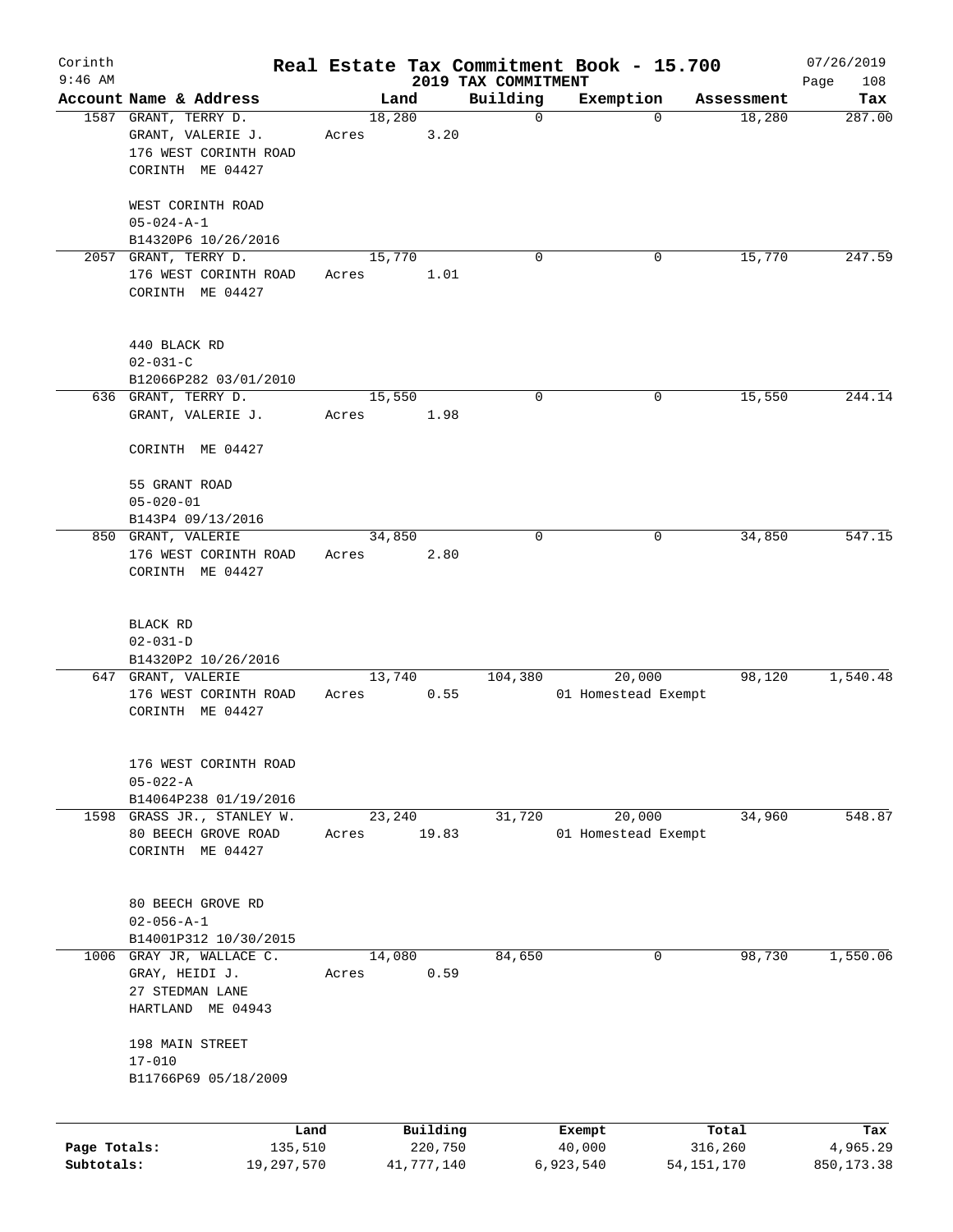| Corinth                    |                                                                                      |                 |                       |                                 | Real Estate Tax Commitment Book - 15.700 |                       | 07/26/2019             |
|----------------------------|--------------------------------------------------------------------------------------|-----------------|-----------------------|---------------------------------|------------------------------------------|-----------------------|------------------------|
| $9:46$ AM                  | Account Name & Address                                                               | Land            |                       | 2019 TAX COMMITMENT<br>Building | Exemption                                | Assessment            | 109<br>Page<br>Tax     |
|                            | 652 GRAY, MARTHA L.                                                                  | 23,760          |                       | 38,220                          | 20,000                                   | 41,980                | 659.09                 |
|                            | 840 GRANT ROAD<br>CORINTH ME 04427                                                   | Acres           | 15.00                 |                                 | 01 Homestead Exempt                      |                       |                        |
|                            | 840 GRANT ROAD<br>$03 - 006 - B$                                                     |                 |                       |                                 |                                          |                       |                        |
|                            | B6169P30<br>129 GRAY, NORMAN A.                                                      | 15,340          |                       | 0                               | 0                                        | 15,340                | 240.84                 |
|                            | 6 GRAY ROAD<br>BAR HARBOR ME 04609                                                   | Acres           | 11.00                 |                                 |                                          |                       |                        |
|                            | CHARLESTON TOWN LINE<br>N/F                                                          |                 |                       |                                 |                                          |                       |                        |
|                            | $10 - 007$<br>B9162P201                                                              |                 |                       |                                 |                                          |                       |                        |
|                            | 655 GREATOREX, JOEL T.                                                               | 15,860          |                       | 63,050                          | 20,000                                   | 58,910                | 924.89                 |
|                            | GREATOREX, WANDA J.<br>29 RIDGE ROAD<br>CORINTH ME 04427                             | Acres           | 1.11                  |                                 | 01 Homestead Exempt                      |                       |                        |
|                            | 29 RIDGE ROAD<br>$12 - 008 - A$<br>B3074P353                                         |                 |                       |                                 |                                          |                       |                        |
|                            | 657 GREENE, BRENDA L.                                                                | 18,930          |                       | 85,910                          | 20,000                                   | 84,840                | 1,331.99               |
|                            | P O BOX 17<br>KENDUSKEAG ME 04450                                                    | Acres           | 5.20                  |                                 | 01 Homestead Exempt                      |                       |                        |
|                            | 26 CUSHMAN RD<br>$03 - 014 - 05$                                                     |                 |                       |                                 |                                          |                       |                        |
|                            | B13091P1 02/13/2013<br>218 GREHOSKI, STEVEN<br>49 EDWARDS STREET<br>LINCOLN ME 04457 | 22,500<br>Acres | 81.06                 | 22,500                          | 0                                        | 45,000                | 706.50                 |
|                            | HINDERLITER ROAD<br>$04 - 012$<br>B12771P317 03/21/2012                              |                 |                       |                                 |                                          |                       |                        |
|                            | 1550 GRIFFIN, ANTHONY M.                                                             | 20,370          |                       | 85,830                          | 20,000                                   | 86,200                | 1,353.34               |
|                            | MAYO, BARBIE J.<br>848 LEDGE HILL ROAD<br>CORINTH ME 04427                           | Acres           | 5.00                  |                                 | 01 Homestead Exempt                      |                       |                        |
|                            | 848 LEDGE HILL ROAD<br>$02 - 009 - B$<br>B12652P330 11/10/2011                       |                 |                       |                                 |                                          |                       |                        |
|                            | 1206 GRIFFIN, SCOTT D.                                                               | 18,510          |                       | 216,220                         | 20,000                                   | 214,730               | 3,371.26               |
|                            | GRIFFIN, ADRIENNE R.<br>702 MAIN STREET<br>CORINTH ME 04427                          | Acres           | 2.30                  |                                 | 01 Homestead Exempt                      |                       |                        |
|                            | 702 MAIN STREET<br>$05 - 034 - C$<br>B14095P47 03/09/2016                            |                 |                       |                                 |                                          |                       |                        |
|                            | Land                                                                                 |                 | Building              |                                 | Exempt                                   | Total                 | Tax                    |
| Page Totals:<br>Subtotals: | 135,270<br>19,432,840                                                                |                 | 511,730<br>42,288,870 |                                 | 100,000<br>7,023,540                     | 547,000<br>54,698,170 | 8,587.91<br>858,761.29 |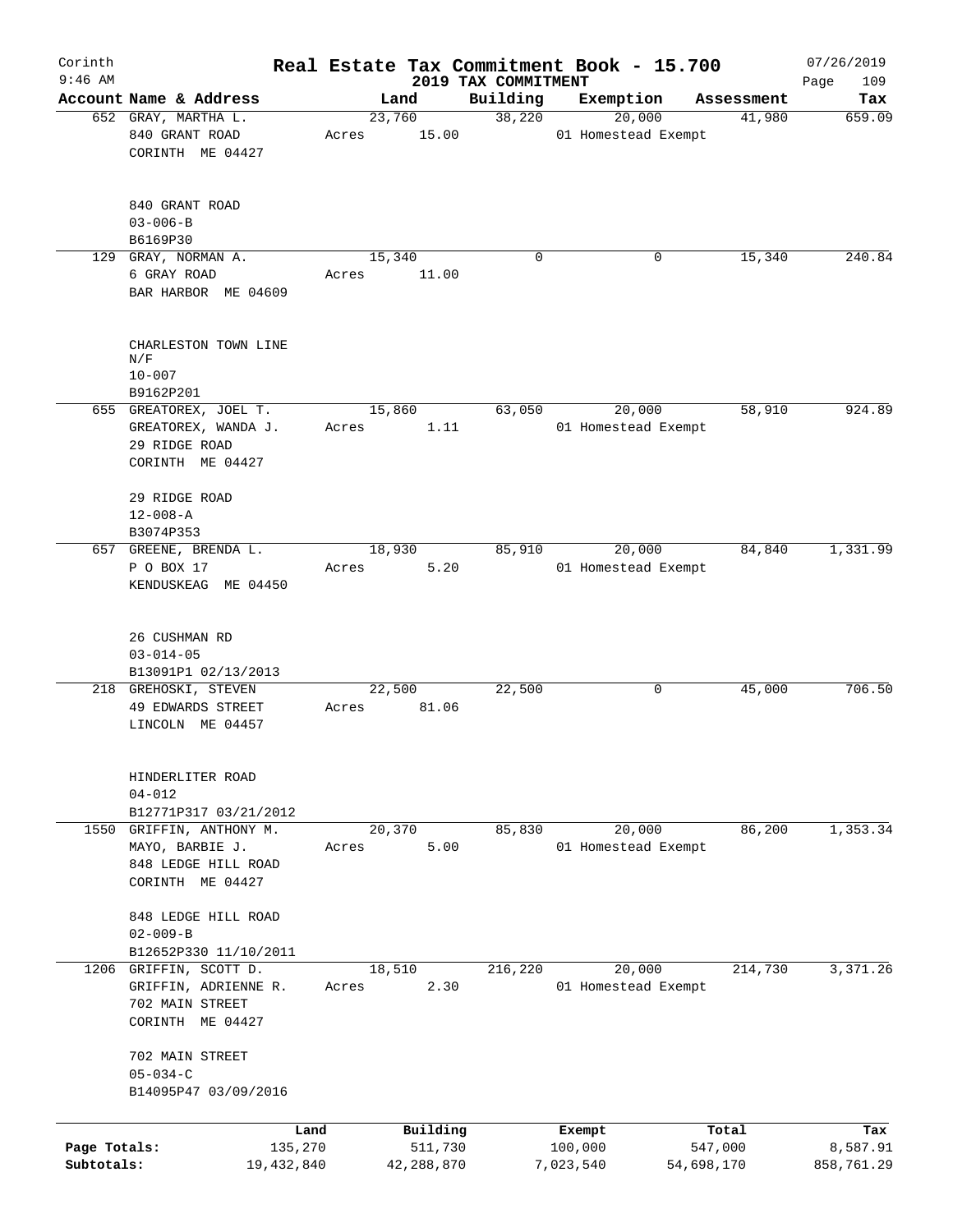| Corinth<br>$9:46$ AM |                                                                      |       |                 | 2019 TAX COMMITMENT | Real Estate Tax Commitment Book - 15.700 |            | 07/26/2019<br>110<br>Page |
|----------------------|----------------------------------------------------------------------|-------|-----------------|---------------------|------------------------------------------|------------|---------------------------|
|                      | Account Name & Address                                               |       | Land            | Building            | Exemption                                | Assessment | Tax                       |
|                      | 1353 GRONDIN JR, FREDERICK<br>L.                                     |       | 15,740          | 42,200              | 26,000                                   | 31,940     | 501.46                    |
|                      | 639 LEDGE HILL ROAD<br>CORINTH ME 04427                              | Acres | 1.01            |                     | 01 Homestead Exempt<br>22 Veteran        |            |                           |
|                      | 639 LEDGE HILL ROAD<br>$01 - 042 - B$                                |       |                 |                     |                                          |            |                           |
|                      | B9837P247 11/05/2004<br>21 GROSS, WILLIAM H.                         |       | 31,570          | 28,530              | 20,000                                   | 40,100     | 629.57                    |
|                      | C/O SHAWNA DOYLE<br>252 WHITE SCHOOLHOUSE<br>RD                      | Acres | 23.00           |                     | 01 Homestead Exempt                      |            |                           |
|                      | CORINTH ME 04427                                                     |       |                 |                     |                                          |            |                           |
|                      | 252 WHITE SCHOOLHOUSE<br>ROAD<br>$08 - 030$                          |       |                 |                     |                                          |            |                           |
|                      | B6843P211                                                            |       |                 |                     |                                          |            |                           |
|                      | 1303 HACKETT, DOUGLAS H.                                             |       | 16,370          | 32,360              | 20,000                                   | 28,730     | 451.06                    |
|                      | HACKETT, BETSY A.<br>470 EXETER ROAD<br>CORINTH ME 04427             | Acres | 1.55            |                     | 01 Homestead Exempt                      |            |                           |
|                      | 470 EXETER ROAD<br>$07 - 008 - C$                                    |       |                 |                     |                                          |            |                           |
|                      | B14589P192 08/28/2017                                                |       |                 |                     |                                          |            |                           |
|                      | 663 HADFIELD, RUSSELL L. &<br>GAYLE                                  |       | 16,270          | $\mathbf 0$         | 0                                        | 16,270     | 255.44                    |
|                      | HADFIELD, RUSSELL L. II<br>& RACHEL<br>196 HILLIARD AVENUE           | Acres | 10.10           |                     |                                          |            |                           |
|                      | WARWICK RI 02886                                                     |       |                 |                     |                                          |            |                           |
|                      | TATE ROAD N/F OFF<br>$09 - 019 - 05$                                 |       |                 |                     |                                          |            |                           |
|                      | B4124P86                                                             |       |                 |                     |                                          |            |                           |
|                      | 662 HADFIELD, RUSSELL L. &<br>GAYLE<br>HADFIELD, RUSSELL L. II Acres |       | 19,310<br>11.90 | 27,200              | 0                                        | 46,510     | 730.21                    |
|                      | & RACHEL<br>196 HILLIARD AVENUE                                      |       |                 |                     |                                          |            |                           |
|                      | WARWICK RI 02886                                                     |       |                 |                     |                                          |            |                           |
|                      | 132 MEADOW ROAD                                                      |       |                 |                     |                                          |            |                           |
|                      | $09 - 019 - 04$                                                      |       |                 |                     |                                          |            |                           |
|                      | B4124P86                                                             |       |                 |                     |                                          |            |                           |
|                      | 1343 HADLEY, KAREN E.<br>754 MAIN STREET<br>CORINTH ME 04427         | Acres | 34,650<br>41.26 | 92,570              | 20,000<br>01 Homestead Exempt            | 107,220    | 1,683.35                  |
|                      | 754 MAIN STREET                                                      |       |                 |                     |                                          |            |                           |
|                      | $05 - 039$                                                           |       |                 |                     |                                          |            |                           |
|                      | B8584P8                                                              |       |                 |                     |                                          |            |                           |
|                      |                                                                      |       |                 |                     |                                          |            |                           |
|                      |                                                                      |       |                 |                     |                                          |            |                           |

|              | Land       | Building   | Exempt    | Total      | Tax        |
|--------------|------------|------------|-----------|------------|------------|
| Page Totals: | 133,910    | 222,860    | 86,000    | 270,770    | 4,251.09   |
| Subtotals:   | 19,566,750 | 42,511,730 | 7,109,540 | 54,968,940 | 863,012.38 |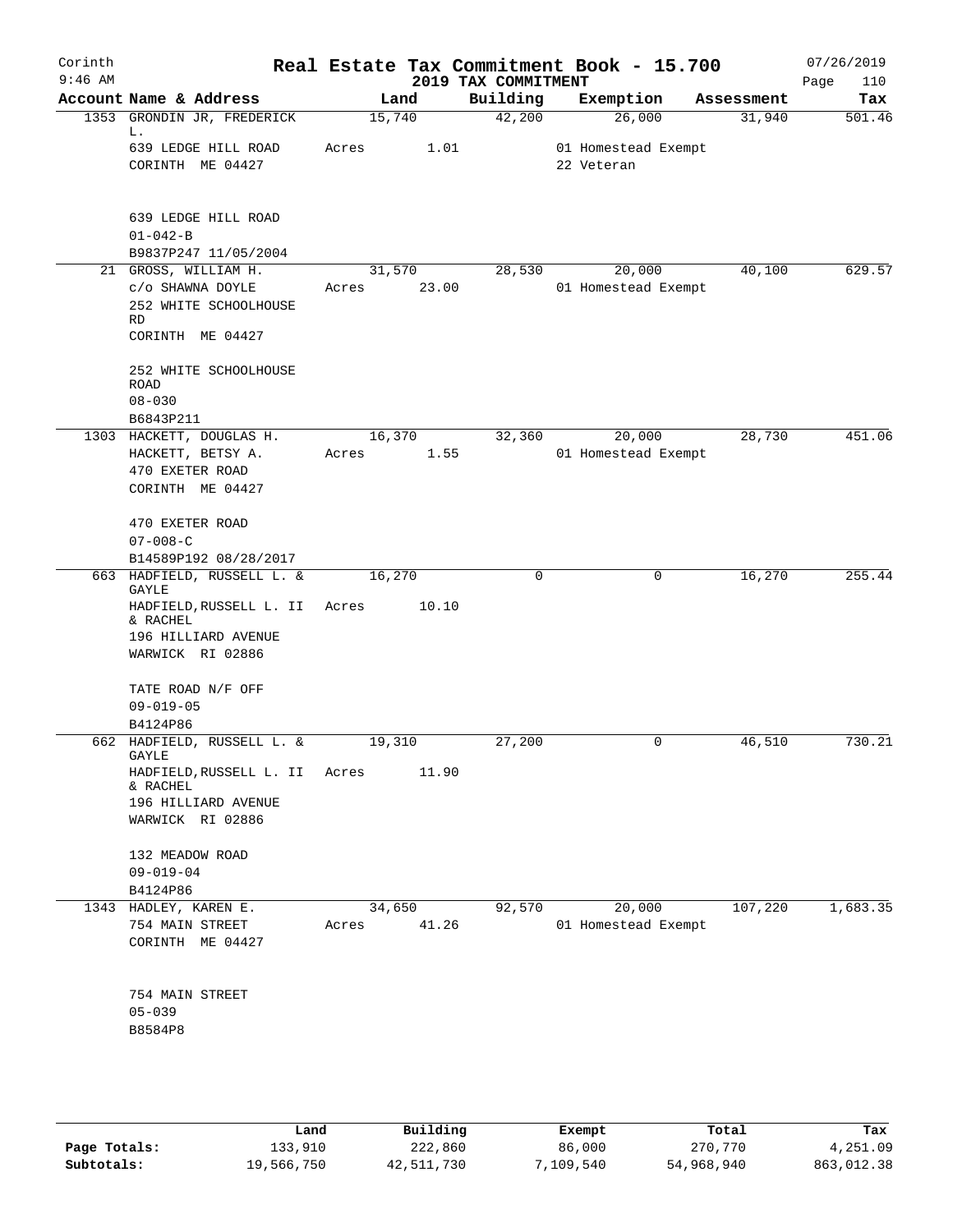| Corinth<br>$9:46$ AM       |                                                                                       |                 |                       | 2019 TAX COMMITMENT | Real Estate Tax Commitment Book - 15.700 |                       | 07/26/2019<br>Page<br>111 |
|----------------------------|---------------------------------------------------------------------------------------|-----------------|-----------------------|---------------------|------------------------------------------|-----------------------|---------------------------|
|                            | Account Name & Address                                                                |                 | Land                  | Building            | Exemption                                | Assessment            | Tax                       |
|                            | 1419 HAGGETT, JEAN M.<br>P.O. BOX 92                                                  |                 | $\mathbf 0$           | 28,860              | $\mathbf 0$                              | 28,860                | 453.10                    |
|                            | CORINTH ME 04427                                                                      |                 |                       |                     |                                          |                       |                           |
|                            | 500 MCCARD ROAD<br>$01 - 008 - 02H$                                                   |                 |                       |                     |                                          |                       |                           |
|                            | 665 HAINES, TAYLOR R.<br>SURPRENANT, LAUREN C.<br>434 MCCARD ROAD<br>CORINTH ME 04427 | 26,400<br>Acres | 10.20                 | 160, 150            | 0                                        | 186,550               | 2,928.83                  |
|                            | 434 MCCARD ROAD<br>$01 - 010 - 04$<br>B14518P299 06/16/2017                           |                 |                       |                     |                                          |                       |                           |
|                            | 851 HALL, BRENDA L.                                                                   | 43,220          |                       | 100,240             | 20,000                                   | 123,460               | 1,938.32                  |
|                            | OVERTURF, BRET<br>88 MARSH ROAD<br>CORINTH ME 04427                                   | Acres           | 84.29                 |                     | 01 Homestead Exempt                      |                       |                           |
|                            | 88 MARSH ROAD<br>$09 - 006$<br>B12159P148 06/15/2010 B7330P129                        |                 |                       |                     |                                          |                       |                           |
|                            | 1137 HALL, JESSICA                                                                    |                 | 0                     | 14,880              | 14,880                                   | 0                     | 0.00                      |
|                            | 171 LEDGE HILL ROAD<br>CORINTH ME 04427                                               |                 |                       |                     | 01 Homestead Exempt                      |                       |                           |
|                            | 171 LEDGE HILL ROAD<br>$04 - 014 - 01H$<br>B13172P232 04/02/2013                      |                 |                       |                     |                                          |                       |                           |
|                            | 666 HALL, THOMAS E.                                                                   | 28,880          |                       | 121,870             | 0                                        | 150,750               | 2,366.77                  |
|                            | 83 BROOKS POND DR<br>CORINNA ME 04928                                                 | Acres           | 8.50                  |                     |                                          |                       |                           |
|                            | 397 MAIN STREET<br>$08 - 008$<br>B13021P58 10/03/2012                                 |                 |                       |                     |                                          |                       |                           |
| 667                        | HALLETT, EDWARD                                                                       |                 | 0                     | 17,230              | 17,230                                   | 0                     | 0.00                      |
|                            | P.O. BOX 201<br>CORINTH ME 04427                                                      |                 |                       |                     | 01 Homestead Exempt                      |                       |                           |
|                            | 968 MAIN STREET LOT 27<br>$06 - 012 - D - 27H$<br>B12925P271 08/29/2012               |                 |                       |                     |                                          |                       |                           |
| 669                        | HALOULAKOS,                                                                           | 20,930          |                       | 1,430               | 0                                        | 22,360                | 351.05                    |
|                            | KONSTANTINOS                                                                          |                 |                       |                     |                                          |                       |                           |
|                            | 111 WEST BROADWAY<br>DERRY NH 03038                                                   | Acres           | 9.70                  |                     |                                          |                       |                           |
|                            | 107 TABER LANE<br>$07 - 006 - B$<br>B5108P229                                         |                 |                       |                     |                                          |                       |                           |
|                            |                                                                                       | Land            | Building              |                     | Exempt                                   | Total                 | Tax                       |
| Page Totals:<br>Subtotals: | 119,430<br>19,686,180                                                                 |                 | 444,660<br>42,956,390 |                     | 52,110<br>7,161,650                      | 511,980<br>55,480,920 | 8,038.07<br>871,050.45    |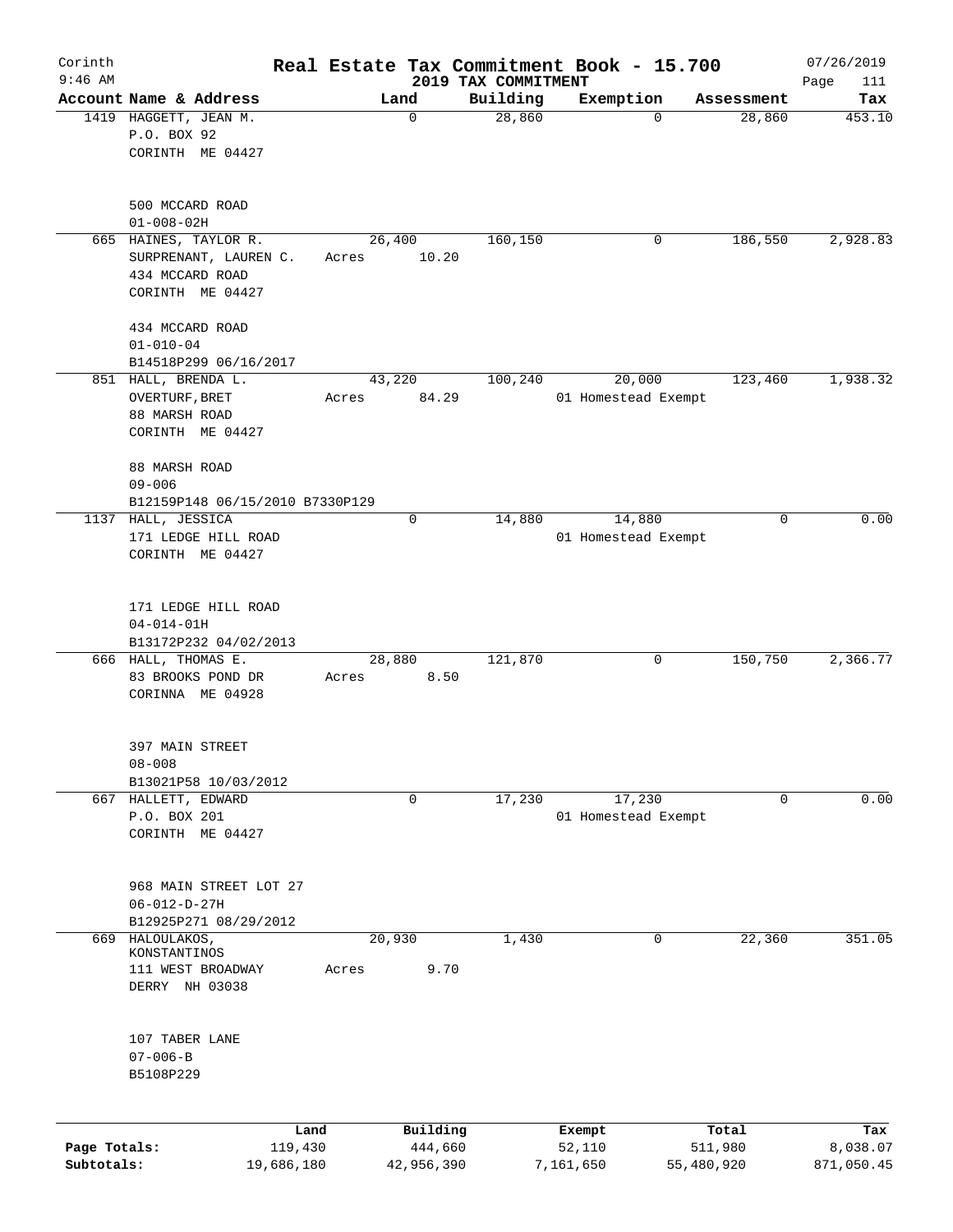| Corinth   |                                           |       |        |          |                     | Real Estate Tax Commitment Book - 15.700 |            | 07/26/2019  |
|-----------|-------------------------------------------|-------|--------|----------|---------------------|------------------------------------------|------------|-------------|
| $9:46$ AM |                                           |       |        |          | 2019 TAX COMMITMENT |                                          |            | 112<br>Page |
|           | Account Name & Address                    |       |        | Land     | Building            | Exemption                                | Assessment | Tax         |
|           | 1864 HAMILTON, JAMIE                      |       |        | $\Omega$ | 7,870               | 7,870                                    | $\Omega$   | 0.00        |
|           | 105 TATE ROAD                             |       |        |          |                     | 01 Homestead Exempt                      |            |             |
|           | CORINTH ME 04427                          |       |        |          |                     |                                          |            |             |
|           | 105 TATE ROAD                             |       |        |          |                     |                                          |            |             |
|           | $09 - 023 - 01H$                          |       |        |          |                     |                                          |            |             |
|           | 1974 HAMILTON, JOHN D.<br>LIVING TRUST    |       | 26,900 |          | 160,530             | 26,000                                   | 161,430    | 2,534.45    |
|           | HAMILTON, MARTHA W.<br>LIVING TRUST       | Acres |        | 10.63    |                     | 01 Homestead Exempt                      |            |             |
|           | 28 MCCARD ROAD                            |       |        |          |                     | 22 Veteran                               |            |             |
|           | CORINTH ME 04427                          |       |        |          |                     |                                          |            |             |
|           | 28 MCCARD ROAD                            |       |        |          |                     |                                          |            |             |
|           | $01 - 036 - 01$                           |       |        |          |                     |                                          |            |             |
|           | B13824P21 04/28/2015                      |       | 16,010 |          | 95,170              | 20,000                                   | 91,180     | 1,431.53    |
|           | 327 HAMILTON, KENNETH A.<br>543 TATE ROAD |       |        |          |                     | 01 Homestead Exempt                      |            |             |
|           | CORINTH ME 04427                          | Acres |        | 1.24     |                     |                                          |            |             |
|           |                                           |       |        |          |                     |                                          |            |             |
|           | 543 TATE ROAD                             |       |        |          |                     |                                          |            |             |
|           | $06 - 012 - B - 10$                       |       |        |          |                     |                                          |            |             |
|           | B12619P195 10/06/2011                     |       |        |          | $\mathbf 0$         |                                          |            | 196.88      |
|           | 670 HAND, RALPH W.                        |       | 12,540 |          |                     | 0                                        | 12,540     |             |
|           | GURSCHICK, WALTER A.<br>327 PINE STREET   | Acres |        | 10.00    |                     |                                          |            |             |
|           | BANGOR ME 04401                           |       |        |          |                     |                                          |            |             |
|           |                                           |       |        |          |                     |                                          |            |             |
|           | HUDSON TOWN LINE N/F<br>OFF               |       |        |          |                     |                                          |            |             |
|           | $09 - 025$                                |       |        |          |                     |                                          |            |             |
|           | B6288P169                                 |       |        |          |                     |                                          |            |             |
|           | 442 HAND, RALPH W.                        |       | 22,450 |          | $\mathbf 0$         | 0                                        | 22,450     | 352.47      |
|           | P.O. BOX 235                              | Acres |        | 18.74    |                     |                                          |            |             |
|           | BANGOR, ME 04402-0235                     |       |        |          |                     |                                          |            |             |
|           | HUDSON ROAD                               |       |        |          |                     |                                          |            |             |
|           | $12 - 035$                                |       |        |          |                     |                                          |            |             |
|           | B12441P266 03/10/2011                     |       |        |          |                     |                                          |            |             |
|           | 1184 HANEY, PATRICK                       |       | 19,360 |          | 93,560              | 20,000                                   | 92,920     | 1,458.84    |
|           | HANEY, BRENDA                             | Acres |        | 3.00     |                     | 01 Homestead Exempt                      |            |             |
|           | P.O. BOX 128                              |       |        |          |                     |                                          |            |             |
|           | CORINTH ME 04427-0128                     |       |        |          |                     |                                          |            |             |
|           | 21 MAIN STREET                            |       |        |          |                     |                                          |            |             |
|           | $11 - 012 - A$                            |       |        |          |                     |                                          |            |             |
|           | B6860P163                                 |       |        |          |                     |                                          |            |             |
|           |                                           |       |        |          |                     |                                          |            |             |

|              | Land       | Building     | Exempt    | Total      | Tax        |
|--------------|------------|--------------|-----------|------------|------------|
| Page Totals: | 97,260     | 357,130      | 73,870    | 380,520    | 5,974.17   |
| Subtotals:   | 19,783,440 | 43, 313, 520 | 7,235,520 | 55,861,440 | 877,024.62 |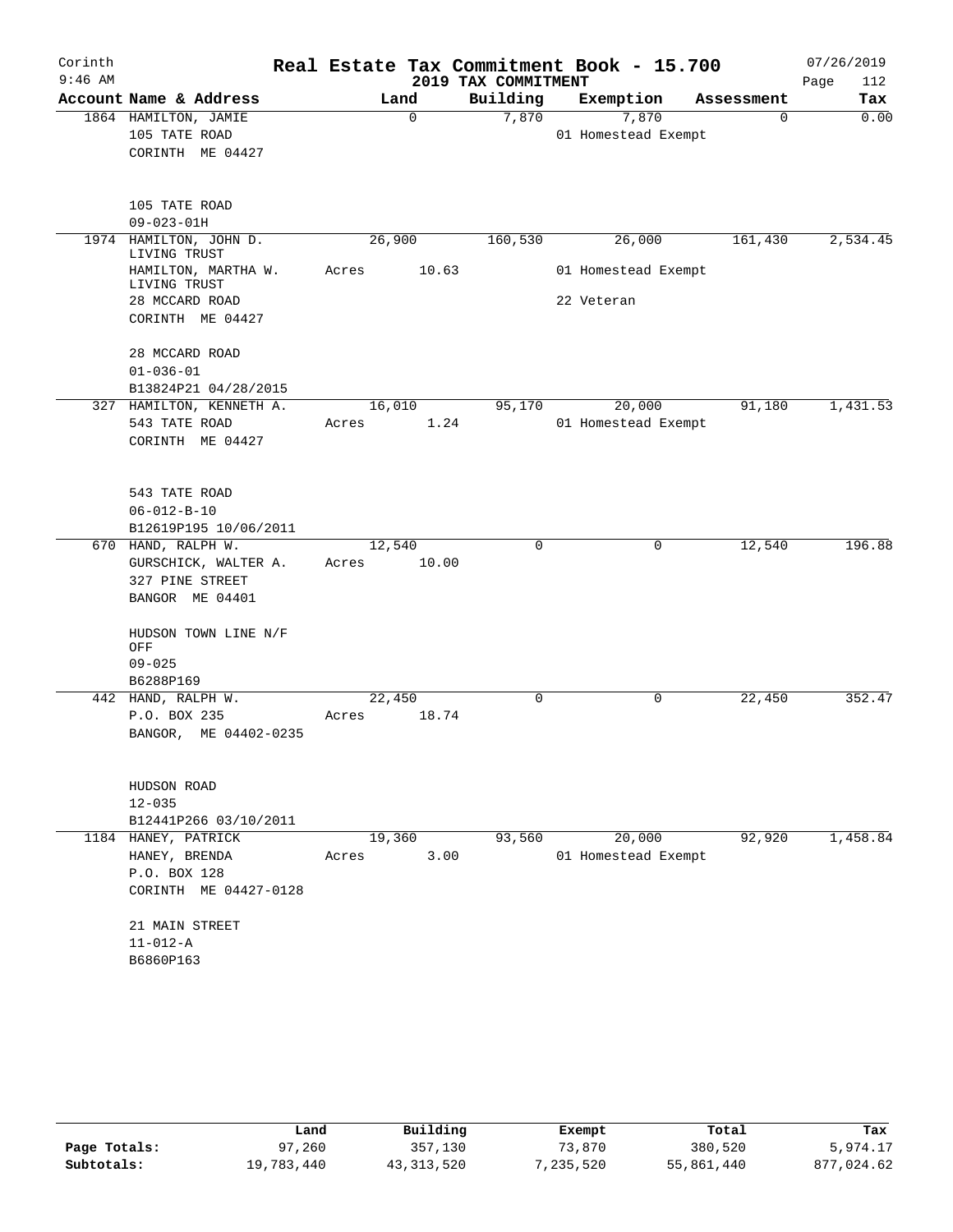| Corinth      |                                             |       |            |                                 | Real Estate Tax Commitment Book - 15.700 |              | 07/26/2019         |
|--------------|---------------------------------------------|-------|------------|---------------------------------|------------------------------------------|--------------|--------------------|
| $9:46$ AM    | Account Name & Address                      |       | Land       | 2019 TAX COMMITMENT<br>Building | Exemption                                | Assessment   | Page<br>113<br>Tax |
|              | 673 HANEY, WILLIAM T.                       |       | 28,690     | 145,430                         | 20,000                                   | 154,120      | 2,419.68           |
|              | HANEY, TAMATHA T.                           | Acres | 19.00      |                                 | 01 Homestead Exempt                      |              |                    |
|              | P.O. BOX 453                                |       |            |                                 |                                          |              |                    |
|              | CORINTH ME 04427                            |       |            |                                 |                                          |              |                    |
|              |                                             |       |            |                                 |                                          |              |                    |
|              | 120 WHITE SCHOOLHOUSE                       |       |            |                                 |                                          |              |                    |
|              | <b>ROAD</b>                                 |       |            |                                 |                                          |              |                    |
|              | $08 - 027$                                  |       |            |                                 |                                          |              |                    |
|              | B4263P237                                   |       |            |                                 |                                          |              |                    |
|              | 675 HANSEN, JOHN DAVID                      |       | 33,760     | 36,340                          | 0                                        | 70,100       | 1,100.57           |
|              | 4205 SHADOW WOOD DR.                        | Acres | 5.02       |                                 |                                          |              |                    |
|              | WINTER HAVEN FL 33880                       |       |            |                                 |                                          |              |                    |
|              |                                             |       |            |                                 |                                          |              |                    |
|              | 492 TATE ROAD                               |       |            |                                 |                                          |              |                    |
|              | $06 - 023 - B$<br>B14900P342 07/09/2018     |       |            |                                 |                                          |              |                    |
|              | 676 HANSEN, SUSAN V.                        |       | 26,260     | 23,530                          | 20,000                                   | 29,790       | 467.70             |
|              | 632 LEDGE HILL ROAD                         | Acres | 10.08      |                                 | 01 Homestead Exempt                      |              |                    |
|              | CORINTH ME 04427                            |       |            |                                 |                                          |              |                    |
|              |                                             |       |            |                                 |                                          |              |                    |
|              | 632 LEDGE HILL ROAD                         |       |            |                                 |                                          |              |                    |
|              | $02 - 017 - C$                              |       |            |                                 |                                          |              |                    |
|              | B7556P239                                   |       |            |                                 |                                          |              |                    |
|              | 680 HARDING, ERVIN                          |       | 11,330     | $\Omega$                        | 0                                        | 11,330       | 177.88             |
|              | HARDING, ROBERTA                            | Acres | 15.00      |                                 |                                          |              |                    |
|              | CO-TRUSTEES                                 |       |            |                                 |                                          |              |                    |
|              | 10544 GLENVIEW WAY                          |       |            |                                 |                                          |              |                    |
|              | RANCHO CORDOVA CA                           |       |            |                                 |                                          |              |                    |
|              | 95670                                       |       |            |                                 |                                          |              |                    |
|              | RABBIT PATH N/F OFF                         |       |            |                                 |                                          |              |                    |
|              | $06 - 034$                                  |       |            |                                 |                                          |              |                    |
|              | B3522P324                                   |       |            |                                 |                                          |              |                    |
|              | 310 HARLOW, DEAN F.                         |       | 26,530     | 72,830                          | 26,000                                   | 73,360       | 1,151.75           |
|              | 923 LEDGE HILL ROAD                         | Acres | 16.00      |                                 | 01 Homestead Exempt                      |              |                    |
|              | CORINTH ME 04427                            |       |            |                                 | 22 Veteran                               |              |                    |
|              | 923 LEDGE HILL ROAD                         |       |            |                                 |                                          |              |                    |
|              | $02 - 006$                                  |       |            |                                 |                                          |              |                    |
|              | B6882P11                                    |       |            |                                 |                                          |              |                    |
|              | 2082 HARMON, STEVEN                         |       | 0          | 13,370                          | 0                                        | 13,370       | 209.91             |
|              | PO BOX 115                                  |       |            |                                 |                                          |              |                    |
|              | CORINTH ME 04427                            |       |            |                                 |                                          |              |                    |
|              |                                             |       |            |                                 |                                          |              |                    |
|              |                                             |       |            |                                 |                                          |              |                    |
|              | 485 MCCARD ROAD<br>$01 - 004 - 02 - E - 1H$ |       |            |                                 |                                          |              |                    |
|              | 528 HARRISON, GAIL R.                       |       | 16,890     | 140,650                         | 20,000                                   | 137,540      | 2,159.38           |
|              | 752 AVENUE ROAD                             | Acres | 2.00       |                                 | 01 Homestead Exempt                      |              |                    |
|              | CORINTH ME 04427                            |       |            |                                 |                                          |              |                    |
|              |                                             |       |            |                                 |                                          |              |                    |
|              | 752 AVENUE RD                               |       |            |                                 |                                          |              |                    |
|              | $01 - 001$                                  |       |            |                                 |                                          |              |                    |
|              | B12633P337 10/21/2011                       |       |            |                                 |                                          |              |                    |
|              |                                             |       |            |                                 |                                          |              |                    |
|              | Land                                        |       | Building   |                                 | Exempt                                   | Total        | Tax                |
| Page Totals: | 143,460                                     |       | 432,150    |                                 | 86,000                                   | 489,610      | 7,686.87           |
| Subtotals:   | 19,926,900                                  |       | 43,745,670 |                                 | 7,321,520                                | 56, 351, 050 | 884,711.49         |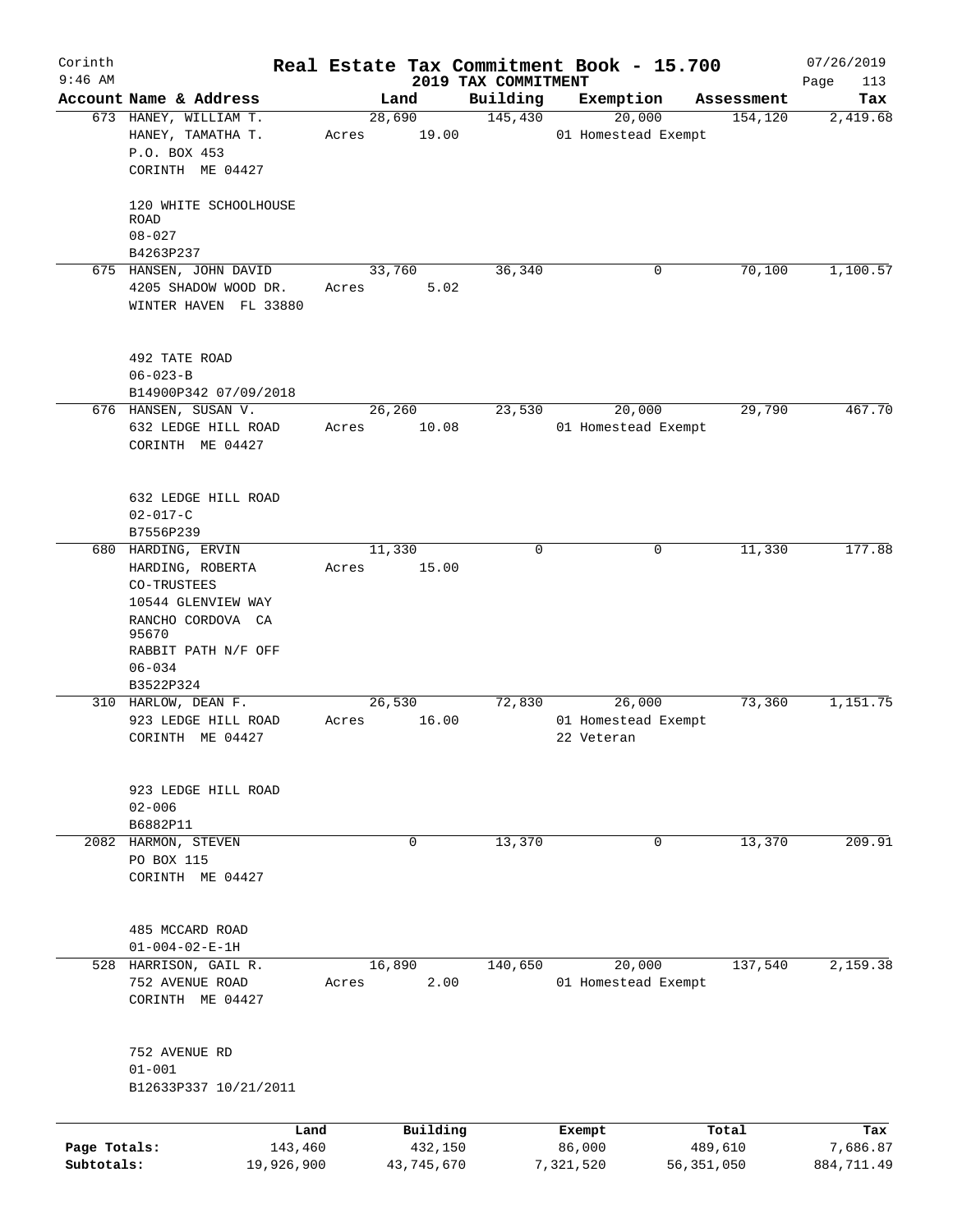| Corinth   |                                      |        |       |      |                     | Real Estate Tax Commitment Book - 15.700 |            | 07/26/2019  |
|-----------|--------------------------------------|--------|-------|------|---------------------|------------------------------------------|------------|-------------|
| $9:46$ AM |                                      |        |       |      | 2019 TAX COMMITMENT |                                          |            | Page<br>114 |
|           | Account Name & Address               |        | Land  |      | Building            | Exemption                                | Assessment | Tax         |
|           | 1484 HARROD, BRUCE                   | 14,620 |       |      | $\mathbf 0$         | $\Omega$                                 | 14,620     | 229.53      |
|           | GAITINGS, SUE ANN                    | Acres  | 8.00  |      |                     |                                          |            |             |
|           | PO BOX 366                           |        |       |      |                     |                                          |            |             |
|           | CORINTH ME 04427                     |        |       |      |                     |                                          |            |             |
|           | BLACK RD                             |        |       |      |                     |                                          |            |             |
|           | $05 - 007$                           |        |       |      |                     |                                          |            |             |
|           | B14593P13 08/14/2017                 |        |       |      |                     |                                          |            |             |
|           | 683 HARROD, BRUCE J.                 | 12,390 |       |      | 53,240              | 20,000                                   | 45,630     | 716.39      |
|           | GAITINGS, SUE ANN                    | Acres  |       | 1.00 |                     | 01 Homestead Exempt                      |            |             |
|           | P.O. BOX 366                         |        |       |      |                     |                                          |            |             |
|           | CORINTH ME 04427                     |        |       |      |                     |                                          |            |             |
|           | 88 BLACK RD                          |        |       |      |                     |                                          |            |             |
|           | $05 - 008$                           |        |       |      |                     |                                          |            |             |
|           | B8462P134                            |        |       |      |                     |                                          |            |             |
|           | 1497 HARTSTEIN, MICHAEL PAUL         | 17,040 |       |      | 198,030             | 20,000                                   | 195,070    | 3,062.60    |
|           | HARTSTEIN, DEBORAH JEAN Acres        |        | 1.08  |      |                     | 01 Homestead Exempt                      |            |             |
|           | 23 VILLAGE DRIVE                     |        |       |      |                     |                                          |            |             |
|           | CORINTH ME 04427                     |        |       |      |                     |                                          |            |             |
|           | 23 VILLAGE DRIVE                     |        |       |      |                     |                                          |            |             |
|           | $11 - 002 - 11$                      |        |       |      |                     |                                          |            |             |
|           | B14475P347 05/05/2017                |        |       |      |                     |                                          |            |             |
|           | 1212 HARTT, JEREMY R.                | 17,360 |       |      | 128,500             | 20,000                                   | 125,860    | 1,976.00    |
|           | HARTT, PRITI N.                      | Acres  |       | 1.35 |                     | 01 Homestead Exempt                      |            |             |
|           | 87 EXETER ROAD                       |        |       |      |                     |                                          |            |             |
|           | CORINTH ME 04427                     |        |       |      |                     |                                          |            |             |
|           | 87 EXETER ROAD                       |        |       |      |                     |                                          |            |             |
|           | $14 - 017$                           |        |       |      |                     |                                          |            |             |
|           | B14684P205 11/29/2017                |        |       |      |                     |                                          |            |             |
| 689       | HARVEY, ALVIN C. LIVING<br>TRUST     | 20,960 |       |      | 0                   | 0                                        | 20,960     | 329.07      |
|           | HARVEY, THELMA M.<br>LIVING TRUST    | Acres  | 28.50 |      |                     |                                          |            |             |
|           | 891 MAIN STREET                      |        |       |      |                     |                                          |            |             |
|           | CORINTH ME 04427                     |        |       |      |                     |                                          |            |             |
|           | BEECH GROVE RD                       |        |       |      |                     |                                          |            |             |
|           | $05 - 054 - C$                       |        |       |      |                     |                                          |            |             |
|           | B12057P291 12/20/2012                |        |       |      |                     |                                          |            |             |
|           | 685 HARVEY, ALVIN C. LIVING<br>TRUST | 17,850 |       |      | 106,170             | 26,000                                   | 98,020     | 1,538.91    |
|           | HARVEY, THELMA M.<br>LIVING TRUST    | Acres  |       | 1.75 |                     | 22 Veteran                               |            |             |
|           | 891 MAIN STREET                      |        |       |      |                     | 01 Homestead Exempt                      |            |             |
|           | CORINTH ME 04427                     |        |       |      |                     |                                          |            |             |
|           | 891 MAIN STREET                      |        |       |      |                     |                                          |            |             |
|           | $05 - 046$                           |        |       |      |                     |                                          |            |             |
|           | B13057P291 12/20/2012                |        |       |      |                     |                                          |            |             |

|              | Land       | Building   | Exempt   | Total      | Tax        |
|--------------|------------|------------|----------|------------|------------|
| Page Totals: | 100,220    | 485,940    | 86,000   | 500,160    | 7,852.50   |
| Subtotals:   | 20,027,120 | 44,231,610 | ,407,520 | 56,851,210 | 892,563.99 |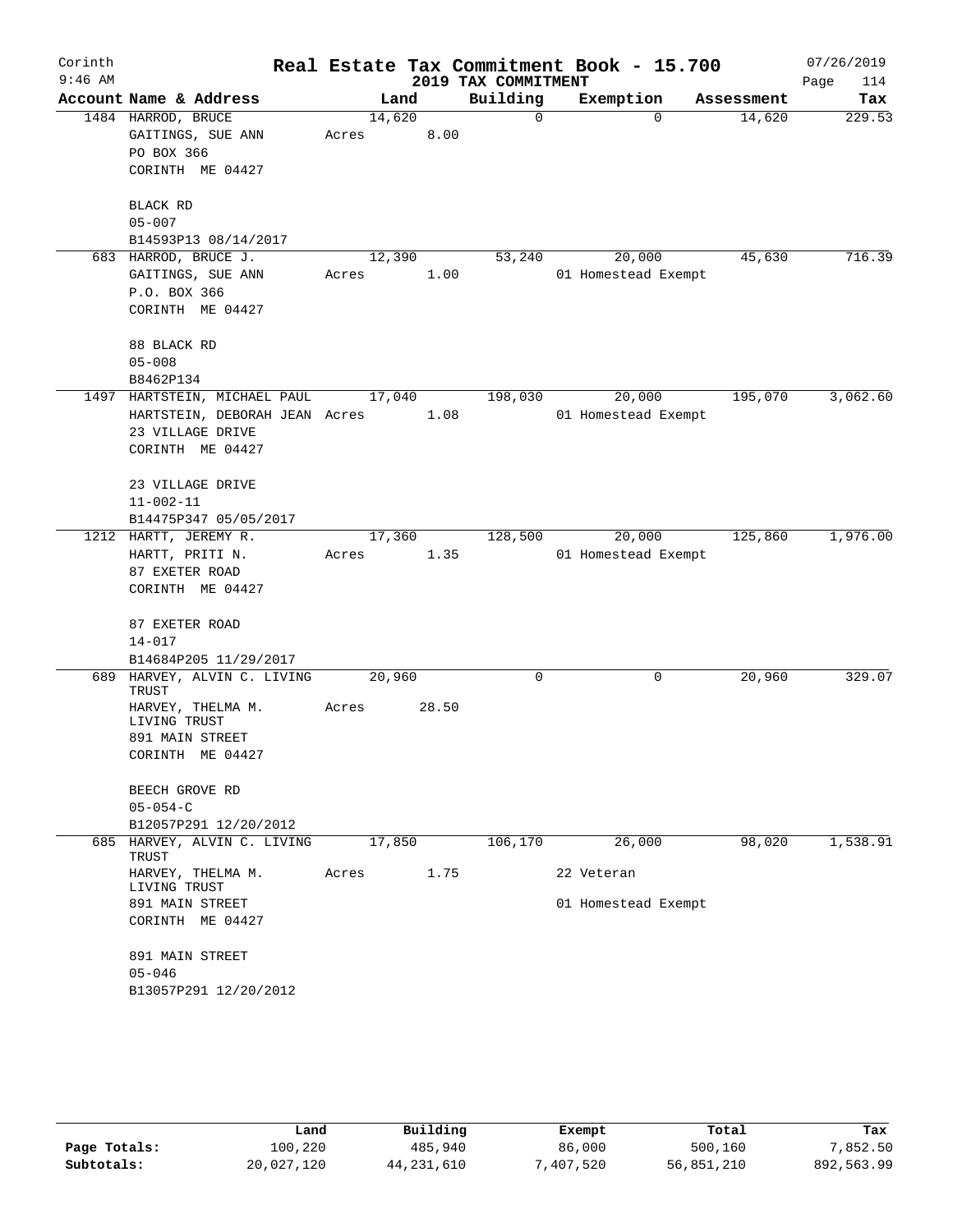| Corinth<br>$9:46$ AM |                                                      |         |       | 2019 TAX COMMITMENT | Real Estate Tax Commitment Book - 15.700 |            | 07/26/2019<br>115 |
|----------------------|------------------------------------------------------|---------|-------|---------------------|------------------------------------------|------------|-------------------|
|                      | Account Name & Address                               |         | Land  | Building            | Exemption                                | Assessment | Page<br>Tax       |
|                      | 691 HARVEY, ALVIN C. LIVING                          | 26, 290 |       | 0                   | $\Omega$                                 | 26, 290    | 412.75            |
|                      | TRUST<br>HARVEY, THELMA M.<br>LIVING TRUST           | Acres   | 21.00 |                     |                                          |            |                   |
|                      | 891 MAIN STREET                                      |         |       |                     |                                          |            |                   |
|                      | CORINTH ME 04427                                     |         |       |                     |                                          |            |                   |
|                      |                                                      |         |       |                     |                                          |            |                   |
|                      | <b>MAIN STREET</b>                                   |         |       |                     |                                          |            |                   |
|                      | $11 - 021 - A$                                       |         |       |                     |                                          |            |                   |
|                      | B13057P291 12/20/2012<br>686 HARVEY, ALVIN C. LIVING | 21,960  |       | 95,370              | $\mathbf 0$                              | 117,330    | 1,842.08          |
|                      | TRUST                                                |         |       |                     |                                          |            |                   |
|                      | HARVEY, THELMA M.<br>LIVING TRUST                    | Acres   | 26.16 |                     |                                          |            |                   |
|                      | 891 MAIN STREET                                      |         |       |                     |                                          |            |                   |
|                      | CORINTH ME 04427                                     |         |       |                     |                                          |            |                   |
|                      |                                                      |         |       |                     |                                          |            |                   |
|                      | HARVEY HIGHLANDS<br>$11 - 020$                       |         |       |                     |                                          |            |                   |
|                      | B13057P291 12/20/2012                                |         |       |                     |                                          |            |                   |
|                      | 692 HARVEY, DAVID A.                                 | 18,160  |       | 120,120             | 20,000                                   | 118,280    | 1,857.00          |
|                      | HARVEY, LINDA A.                                     | Acres   | 2.01  |                     | 01 Homestead Exempt                      |            |                   |
|                      | 19 HARVEY HIGHLANDS                                  |         |       |                     |                                          |            |                   |
|                      | CORINTH ME 04427                                     |         |       |                     |                                          |            |                   |
|                      | 19 HARVEY HIGHLANDS                                  |         |       |                     |                                          |            |                   |
|                      | $11 - 020 - 02$                                      |         |       |                     |                                          |            |                   |
|                      | B6514P33                                             |         |       |                     |                                          |            |                   |
|                      | 841 HARVEY, DONNA                                    | 17,820  |       | 102,300             | 20,000                                   | 100,120    | 1,571.88          |
|                      | 684 MAIN STREET                                      | Acres   | 1.73  |                     | 01 Homestead Exempt                      |            |                   |
|                      | CORINTH ME 04427                                     |         |       |                     |                                          |            |                   |
|                      | 684 MAIN STREET                                      |         |       |                     |                                          |            |                   |
|                      | $05 - 034 - A$                                       |         |       |                     |                                          |            |                   |
|                      | B14189P1 06/22/2016                                  |         |       |                     |                                          |            |                   |
|                      | 38 HARVEY, KEITH A.                                  | 22,100  |       | 182,580             | 20,000                                   | 184,680    | 2,899.48          |
|                      | HARVEY, RENEE L.                                     | Acres   | 12.49 |                     | 01 Homestead Exempt                      |            |                   |
|                      | 697 GRANT ROAD                                       |         |       |                     |                                          |            |                   |
|                      | CORINTH ME 04427                                     |         |       |                     |                                          |            |                   |
|                      | 697 GRANT ROAD                                       |         |       |                     |                                          |            |                   |
|                      | $02 - 044 - 01$                                      |         |       |                     |                                          |            |                   |
|                      | B7818P220 08/08/2001                                 |         |       |                     |                                          |            |                   |
|                      | 1603 HARVEY, TERESA                                  | 19,940  |       | 215,680             | 20,000                                   | 215,620    | 3,385.23          |
|                      | 545 MUDGETT ROAD                                     | Acres   | 4.63  |                     | 01 Homestead Exempt                      |            |                   |
|                      | CORINTH ME 04427                                     |         |       |                     |                                          |            |                   |
|                      |                                                      |         |       |                     |                                          |            |                   |
|                      | 545 MUDGETT ROAD                                     |         |       |                     |                                          |            |                   |
|                      | $02 - 036 - C - 01$                                  |         |       |                     |                                          |            |                   |
|                      | B12923P205 08/27/2012                                |         |       |                     |                                          |            |                   |
|                      |                                                      |         |       |                     |                                          |            |                   |
|                      |                                                      |         |       |                     |                                          |            |                   |
|                      |                                                      |         |       |                     |                                          |            |                   |

|              | Land       | Building   | Exempt   | Total      | Tax        |
|--------------|------------|------------|----------|------------|------------|
| Page Totals: | 126,270    | 716,050    | 80,000   | 762,320    | 11,968.42  |
| Subtotals:   | 20,153,390 | 44,947,660 | 487,520" | 57,613,530 | 904,532.41 |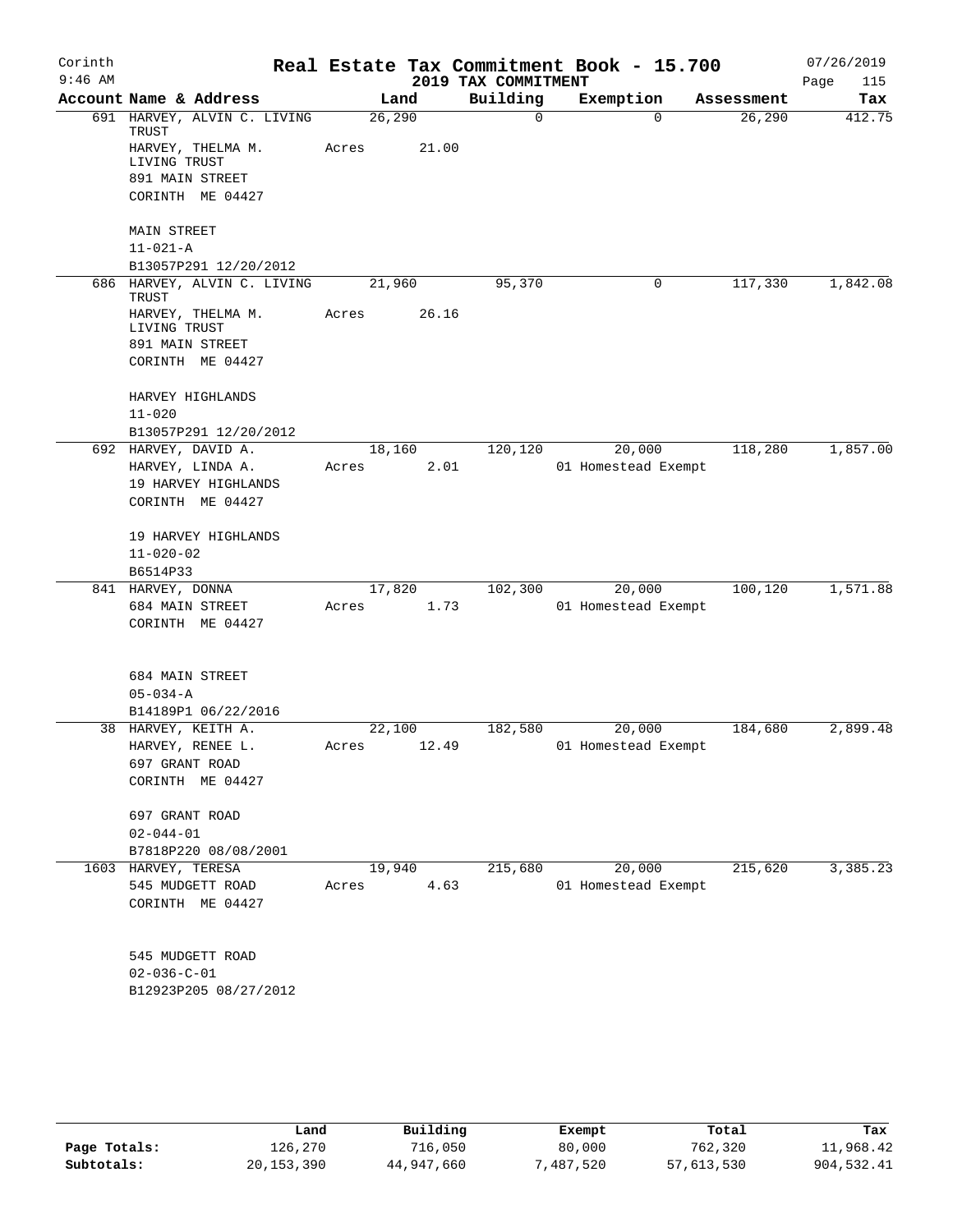| Corinth      |                                                 |       |            |                                 | Real Estate Tax Commitment Book - 15.700 |                      | 07/26/2019      |
|--------------|-------------------------------------------------|-------|------------|---------------------------------|------------------------------------------|----------------------|-----------------|
| $9:46$ AM    | Account Name & Address                          |       | Land       | 2019 TAX COMMITMENT<br>Building |                                          |                      | Page<br>116     |
|              | 671 HARVEY, WENDELL L.                          |       | 17,910     | 62,470                          | Exemption<br>$\Omega$                    | Assessment<br>80,380 | Tax<br>1,261.97 |
|              | HARVEY, KIMBERLY A.<br>PO BOX 105               | Acres | 1.80       |                                 |                                          |                      |                 |
|              | CORINTH ME 04427                                |       |            |                                 |                                          |                      |                 |
|              | 112 EXETER ROAD                                 |       |            |                                 |                                          |                      |                 |
|              | $14 - 014$<br>B10290P102 01/27/2006             |       |            |                                 |                                          |                      |                 |
|              | 1400 HARVEY, WENDELL L.                         |       | 11,370     | 20,450                          | 0                                        | 31,820               | 499.57          |
|              | PO BOX 105                                      | Acres | 0.32       |                                 |                                          |                      |                 |
|              | CORINTH ME 04427                                |       |            |                                 |                                          |                      |                 |
|              | 57 EXETER ROAD                                  |       |            |                                 |                                          |                      |                 |
|              | $14 - 023$                                      |       |            |                                 |                                          |                      |                 |
|              | B13318P288 08/30/2013                           |       |            |                                 |                                          |                      |                 |
|              | 695 HARVEY, WENDELL L.                          |       | 38,340     | 223,070                         | 20,000                                   | 241,410              | 3,790.14        |
|              | HARVEY, KIMBERLY A.                             | Acres | 4.65       |                                 | 01 Homestead Exempt                      |                      |                 |
|              | PO BOX 105                                      |       |            |                                 |                                          |                      |                 |
|              | CORINTH ME 04427                                |       |            |                                 |                                          |                      |                 |
|              | 281 MAIN STREET                                 |       |            |                                 |                                          |                      |                 |
|              | $08 - 001$                                      |       |            |                                 |                                          |                      |                 |
|              | B2318P324                                       |       |            |                                 |                                          |                      |                 |
|              | 1037 HASEY, MICHELLE L.                         |       | 35,200     | 85,930                          | 20,000                                   | 101,130              | 1,587.74        |
|              | 257 WHITE SCHOOLHOUSE                           | Acres | 60.00      |                                 | 01 Homestead Exempt                      |                      |                 |
|              | ROAD<br>CORINTH ME 04427                        |       |            |                                 |                                          |                      |                 |
|              |                                                 |       |            |                                 |                                          |                      |                 |
|              |                                                 |       |            |                                 |                                          |                      |                 |
|              | 257 WHITE SCHOOLHOUSE<br>ROAD                   |       |            |                                 |                                          |                      |                 |
|              | $05 - 043 - A$                                  |       |            |                                 |                                          |                      |                 |
|              | B14626P293 09/06/2017                           |       |            |                                 |                                          |                      |                 |
|              | 57 HASKELL, CHRISTOPHER M                       |       | 21,050     | 0                               | 0                                        | 21,050               | 330.48          |
|              | PARADY, DESIREE B.<br>98 MAIN STREET            | Acres | 10.80      |                                 |                                          |                      |                 |
|              | EDDINGTON ME 04428                              |       |            |                                 |                                          |                      |                 |
|              |                                                 |       |            |                                 |                                          |                      |                 |
|              | BEECH GROVE RD                                  |       |            |                                 |                                          |                      |                 |
|              | $02 - 055 - 01$                                 |       |            |                                 |                                          |                      |                 |
|              | B14714P339 01/05/2018<br>12 HASKELL, DARRELL D. |       | 25,420     | 22,000                          | 20,000                                   | 27,420               | 430.49          |
|              | 517 WEST CORINTH ROAD                           | Acres | 3.57       |                                 | 01 Homestead Exempt                      |                      |                 |
|              | CORINTH ME 04427                                |       |            |                                 |                                          |                      |                 |
|              |                                                 |       |            |                                 |                                          |                      |                 |
|              |                                                 |       |            |                                 |                                          |                      |                 |
|              | 517 WEST CORINTH ROAD<br>$01 - 041 - D$         |       |            |                                 |                                          |                      |                 |
|              | B14602P141 09/08/2017                           |       |            |                                 |                                          |                      |                 |
|              | 194 HASKINS, BRYANT                             |       | 17,410     | 19,030                          | 20,000                                   | 16,440               | 258.11          |
|              | HASKINS, ROBIN C.                               | Acres | 2.45       |                                 | 01 Homestead Exempt                      |                      |                 |
|              | 104 TATE ROAD                                   |       |            |                                 |                                          |                      |                 |
|              | CORINTH ME 04427                                |       |            |                                 |                                          |                      |                 |
|              | 104 TATE ROAD                                   |       |            |                                 |                                          |                      |                 |
|              | $09 - 024 - A$                                  |       |            |                                 |                                          |                      |                 |
|              | B11616P326 12/19/2008                           |       |            |                                 |                                          |                      |                 |
|              | Land                                            |       | Building   |                                 | Exempt                                   | Total                | Tax             |
| Page Totals: | 166,700                                         |       | 432,950    |                                 | 80,000                                   | 519,650              | 8,158.50        |
| Subtotals:   | 20,320,090                                      |       | 45,380,610 |                                 | 7,567,520                                | 58, 133, 180         | 912,690.91      |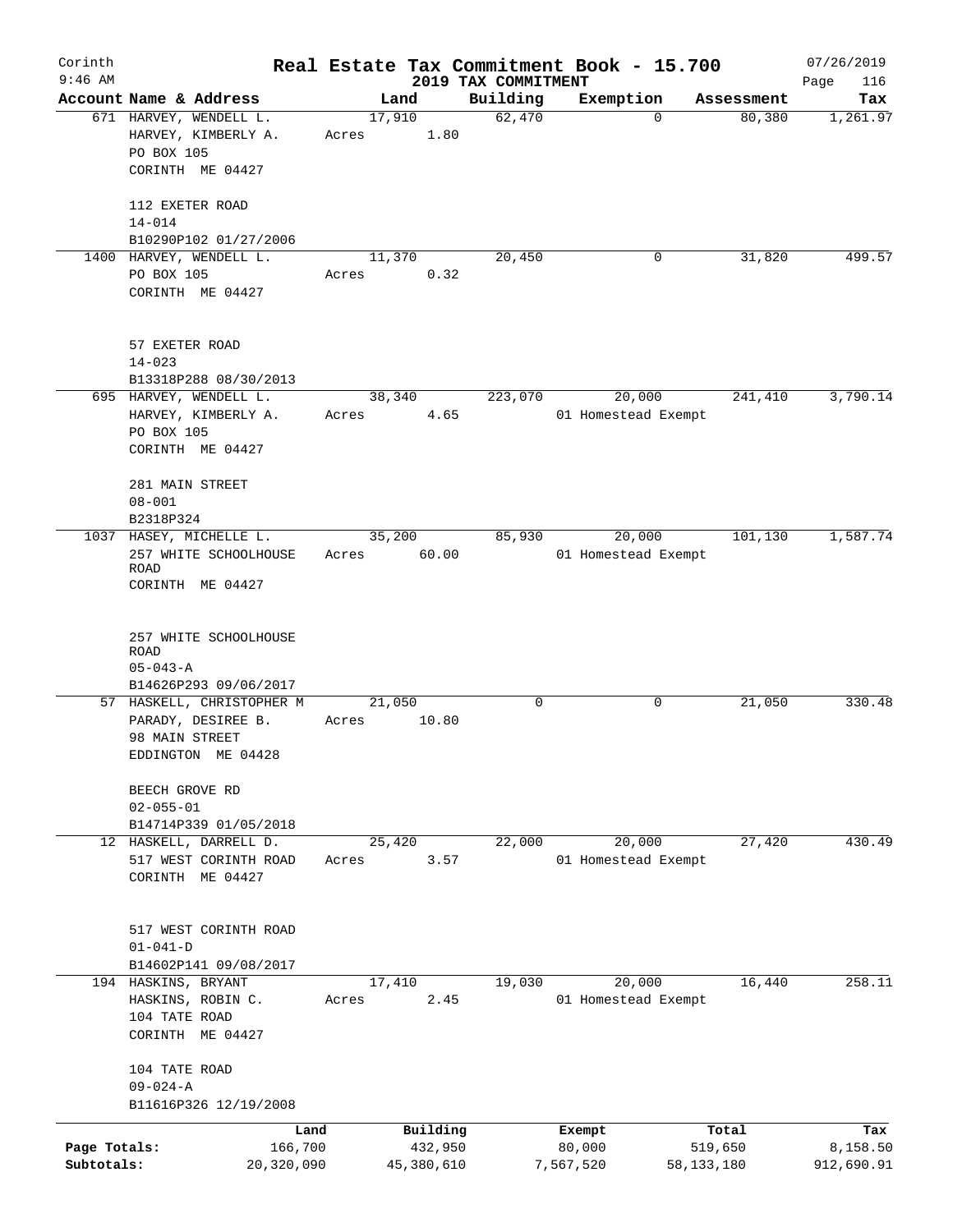| Corinth<br>$9:46$ AM |                                                                                   |                 |             | 2019 TAX COMMITMENT | Real Estate Tax Commitment Book - 15.700 |            | 07/26/2019<br>Page<br>117 |
|----------------------|-----------------------------------------------------------------------------------|-----------------|-------------|---------------------|------------------------------------------|------------|---------------------------|
|                      | Account Name & Address                                                            | Land            |             | Building            | Exemption                                | Assessment | Tax                       |
|                      | 1106 HATCH, ALAN<br>344 MAIN ST LOT 18<br>CORINTH ME 04427                        |                 | $\mathbf 0$ | 14,420              | 14,420<br>01 Homestead Exempt            | 0          | 0.00                      |
|                      | 344 MAIN STREET LOT 18<br>$08 - 003 - 18H$                                        |                 |             |                     |                                          |            |                           |
|                      | 704 HATCH, SCOTT A.<br>HATCH, ANDREA L.<br>71 WEST CORINTH RD<br>CORINTH ME 04427 | 19,320<br>Acres | 2.97        | 144,030             | 20,000<br>01 Homestead Exempt            | 143,350    | 2,250.59                  |
|                      | 71 WEST CORINTH ROAD<br>$05 - 024 - 15$                                           |                 |             |                     |                                          |            |                           |
|                      | B14148P118 05/13/2016                                                             |                 |             |                     |                                          |            | 34.70                     |
|                      | 1846 HATCH, SCOTT A.<br>HATCH, ANDREA L.<br>13 NOTCH ROAD<br>CORINTH ME 04427     | 2,210<br>Acres  | 1.83        | $\mathbf 0$         | 0                                        | 2,210      |                           |
|                      | WEST CORINTH ROAD<br>$05 - 024 - 14 - A$<br>B14148P118 05/13/2016                 |                 |             |                     |                                          |            |                           |
| 1429                 | HAWES, MARK<br>3621 UNION STREET<br>LEVANT ME 04456                               | 26,250<br>Acres | 87.00       | 7,940               | 0                                        | 34,190     | 536.78                    |
|                      | 161 RABBIT PATH<br>$06 - 040$<br>B14638P51 10/06/2017 B14638P48 10/06/2017        |                 |             |                     |                                          |            |                           |
|                      | 99 HAYDEN, ALLEN R.<br>HAYDEN, ANNETTE M.<br>87 BIRCH STREET<br>BANGOR ME 04401   | 18,160<br>Acres | 12.78       | 18,190              | 0                                        | 36,350     | 570.69                    |
|                      | 90 GLENWOOD DRIVE<br>$07 - 001 - 07$<br>B12740P126 02/24/2012                     |                 |             |                     |                                          |            |                           |
|                      | 1822 HEAL, HERBERT JR.                                                            |                 | 0           | 19,130              | 19,130                                   | 0          | 0.00                      |
|                      | 87 GRANT ROAD<br>CORINTH ME 04427                                                 |                 |             |                     | 01 Homestead Exempt                      |            |                           |
|                      | 87 GRANT ROAD<br>$05 - 020 - 05H$                                                 |                 |             |                     |                                          |            |                           |
| 939                  | HEATH, JOHN S.<br>HEATH, SYBIL<br>55 PUDDLEDOCK ROAD<br>CORINTH ME 04427          | 19,230<br>Acres | 4.02        | 116,960             | 20,000<br>01 Homestead Exempt            | 116,190    | 1,824.18                  |
|                      | 55 PUDDLEDOCK ROAD<br>$12 - 028 - A$<br>B11599P120 11/20/2008                     |                 |             |                     |                                          |            |                           |
|                      |                                                                                   |                 |             |                     |                                          |            |                           |

|              | Land       | Building   | Exempt    | Total      | Tax        |
|--------------|------------|------------|-----------|------------|------------|
| Page Totals: | 85,170     | 320,670    | 73,550    | 332,290    | 5,216.94   |
| Subtotals:   | 20,405,260 | 45,701,280 | 7,641,070 | 58,465,470 | 917,907.85 |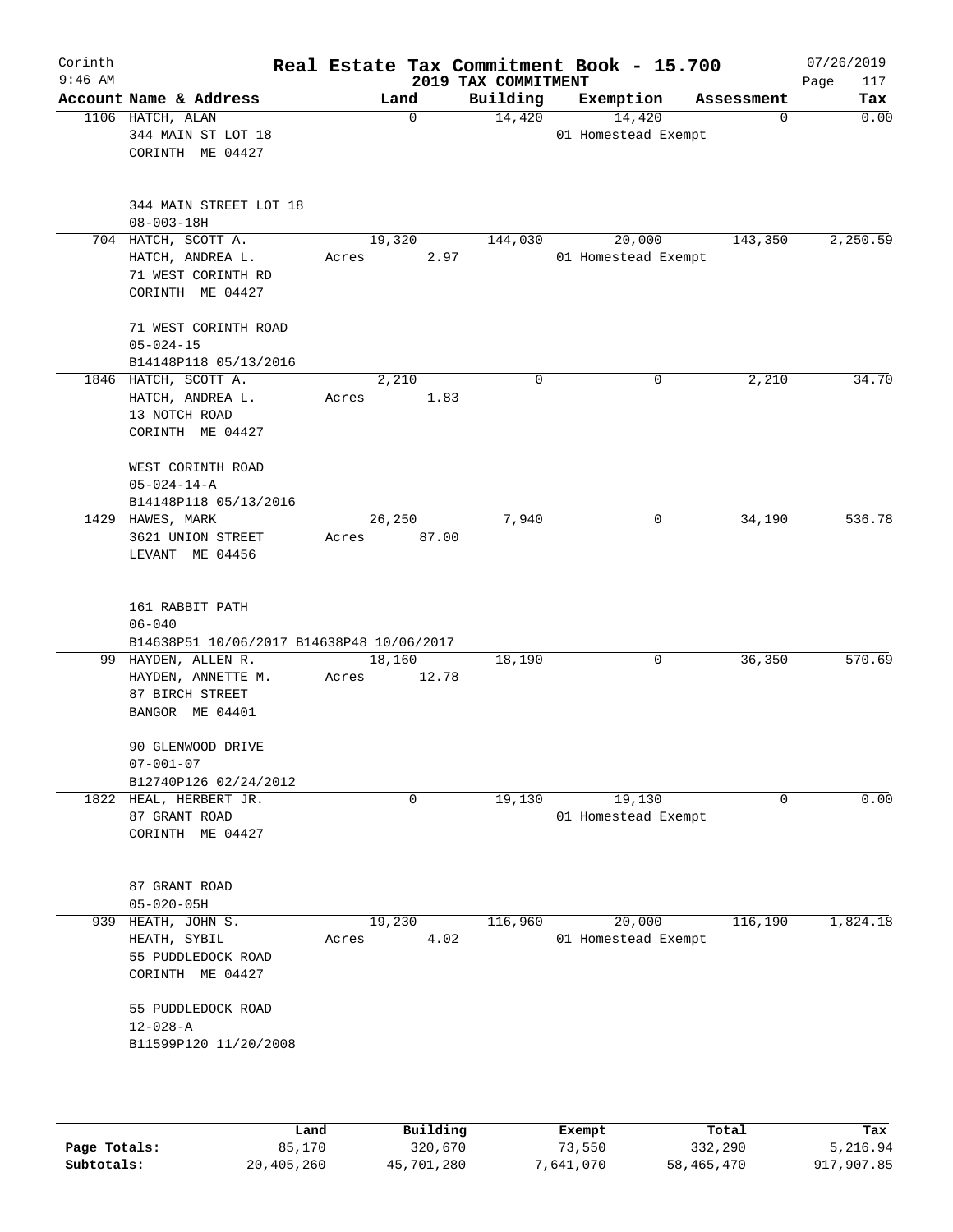| Corinth                    |                                                                                      |                         |                                 | Real Estate Tax Commitment Book - 15.700 |                       | 07/26/2019             |
|----------------------------|--------------------------------------------------------------------------------------|-------------------------|---------------------------------|------------------------------------------|-----------------------|------------------------|
| $9:46$ AM                  | Account Name & Address                                                               | Land                    | 2019 TAX COMMITMENT<br>Building | Exemption                                | Assessment            | Page<br>118<br>Tax     |
|                            | 711 HEATH, JOHN S.<br>HEATH, SYBIL<br>55 PUDDLEDOCK ROAD<br>CORINTH ME 04427         | 0                       | 22,080                          | $\Omega$                                 | 22,080                | 346.66                 |
|                            | 524 MCCARD ROAD<br>$01 - 008 - 04H$                                                  |                         |                                 |                                          |                       |                        |
| 1467                       | HENDERSON, DAKODA L.                                                                 | 16,890                  | 124,530                         | 20,000                                   | 121,420               | 1,906.29               |
|                            | HENDERSON, EMILY R.<br>40 BEECH GROVE RD<br>CORINTH ME 04427                         | 2.00<br>Acres           |                                 | 01 Homestead Exempt                      |                       |                        |
|                            | 40 BEECH GROVE RD<br>$06 - 001 - C$                                                  |                         |                                 |                                          |                       |                        |
|                            | B14384P296 01/06/2017<br>307 HENRIKSEN, MARIANNE C.                                  | 14,160                  | 38,130                          | 20,000                                   | 32,290                | 506.95                 |
|                            | 694 GRANT ROAD<br>CORINTH ME 04427                                                   | Acres<br>0.93           |                                 | 01 Homestead Exempt                      |                       |                        |
|                            | 694 GRANT ROAD<br>$02 - 045$<br>B6141P168                                            |                         |                                 |                                          |                       |                        |
| 1121                       | HERRING, STEPHEN C.                                                                  | 16,020                  | 60,580                          | 20,000                                   | 56,600                | 888.62                 |
|                            | PO BOX 161<br>CORINTH ME 04427                                                       | 1.25<br>Acres           |                                 | 01 Homestead Exempt                      |                       |                        |
|                            | 338 BEANS MILL RD<br>$04 - 019 - 04A$<br>B10576P187 08/08/2006                       |                         |                                 |                                          |                       |                        |
|                            | 715 HERSHEY, KEITH<br>HERSHEY, ELIZABETH<br>142 WITMER ROAD<br>CONESTOGA PA 17516    | 12,820<br>7.75<br>Acres | 0                               | 0                                        | 12,820                | 201.27                 |
|                            | HUDSON ROAD N/F OFF<br>$12 - 013$<br>B14626P284 09/11/2017                           |                         |                                 |                                          |                       |                        |
|                            | 1543 HERSHEY, KEITH A.                                                               | 35,010                  | $\mathbf 0$                     | 0                                        | 35,010                | 549.66                 |
|                            | HERSHEY, ELIZABETH M.<br>142 WITMER RD<br>CONESTOGA PA 17516                         | 77.75<br>Acres          |                                 |                                          |                       |                        |
|                            | PUDDLEDOCK ROAD<br>$12 - 015$<br>B14087P166 02/20/2016                               |                         |                                 |                                          |                       |                        |
|                            | 674 HERSHEY, KEITH A.<br>HERSHEY, ELIZABETH<br>142 WITMER ROAD<br>CONESTOGA PA 17516 | 12,530<br>7.50<br>Acres | 0                               | 0                                        | 12,530                | 196.72                 |
|                            | HUDSON ROAD N/F OFF<br>$12 - 013 - A$<br>B15080P300 02/06/2019                       |                         |                                 |                                          |                       |                        |
|                            | Land                                                                                 | Building                |                                 | Exempt                                   | Total                 | Tax                    |
| Page Totals:<br>Subtotals: | 107,430<br>20,512,690                                                                | 245,320<br>45,946,600   |                                 | 60,000<br>7,701,070                      | 292,750<br>58,758,220 | 4,596.17<br>922,504.02 |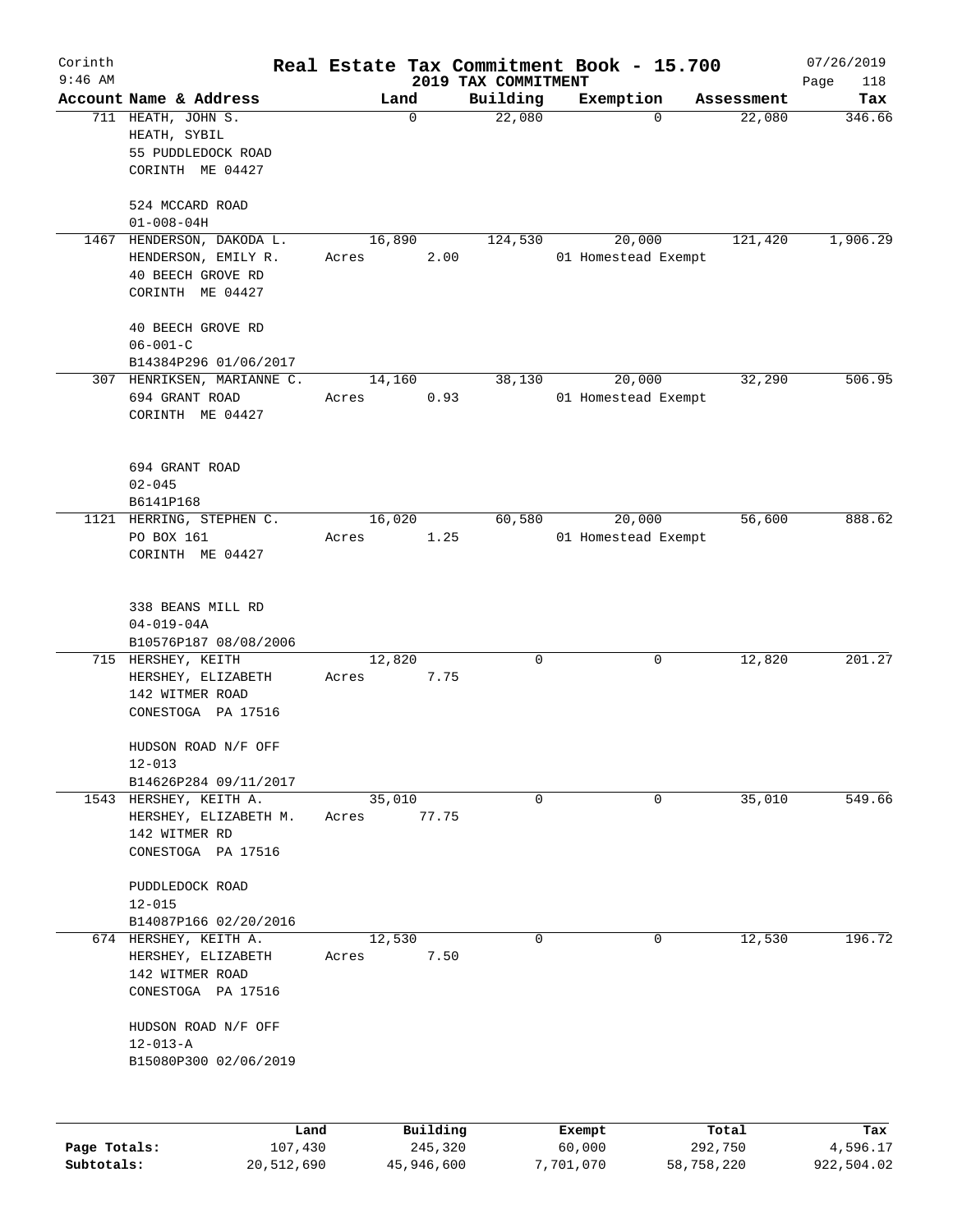| Corinth      |                                                                                         |                 |                     |                                 | Real Estate Tax Commitment Book - 15.700 |                  | 07/26/2019         |
|--------------|-----------------------------------------------------------------------------------------|-----------------|---------------------|---------------------------------|------------------------------------------|------------------|--------------------|
| $9:46$ AM    | Account Name & Address                                                                  |                 | Land                | 2019 TAX COMMITMENT<br>Building | Exemption                                | Assessment       | Page<br>119<br>Tax |
|              | 874 HERSHEY, KEITH A.<br>HERSHEY, ELIZABETH M.<br>142 WITMER ROAD<br>CONESTOGA PA 17516 | 10,720<br>Acres | 7.50                | $\mathbf 0$                     | $\Omega$                                 | 10,720           | 168.30             |
|              | HUDSON ROAD N/F OFF<br>$12 - 013 - B$<br>B14379P89 12/05/2016                           |                 |                     |                                 |                                          |                  |                    |
|              | 1564 HEWITT, MICHELE L.                                                                 | 16,010          |                     | 37,210                          | 20,000                                   | 33,220           | 521.55             |
|              | HEWITT, DENNIS K. &<br>DORITY, PATRICIA<br>712 TATE ROAD                                | Acres           | 1.24                |                                 | 01 Homestead Exempt                      |                  |                    |
|              | CORINTH ME 04427                                                                        |                 |                     |                                 |                                          |                  |                    |
|              | 712 TATE ROAD                                                                           |                 |                     |                                 |                                          |                  |                    |
|              | $06 - 002 - 07$                                                                         |                 |                     |                                 |                                          |                  |                    |
|              | B13665P113 10/03/2014                                                                   |                 |                     |                                 |                                          |                  |                    |
|              | 718 HIATT, HUBERT RONALD                                                                | 17,030          |                     | 109,940                         | 20,000                                   | 106,970          | 1,679.43           |
|              | HIATT, MARCELLE RIVARD<br>38 HARVEY HIGHLANDS                                           | Acres           | 1.07                |                                 | 01 Homestead Exempt                      |                  |                    |
|              | CORINTH ME 04427                                                                        |                 |                     |                                 |                                          |                  |                    |
|              | 38 HARVEY HIGHLANDS                                                                     |                 |                     |                                 |                                          |                  |                    |
|              | $11 - 020 - 07$                                                                         |                 |                     |                                 |                                          |                  |                    |
|              | B5163P221                                                                               |                 |                     |                                 |                                          | $\Omega$         | 0.00               |
|              | 1818 HICHBORN, ZACKERY<br>30 EXETER ROAD LOT 19                                         |                 | 0                   | 12,190                          | 12,190<br>01 Homestead Exempt            |                  |                    |
|              | CORINTH ME 04427                                                                        |                 |                     |                                 |                                          |                  |                    |
|              | 30 EXETER ROAD LOT 19<br>15-012-19H                                                     |                 |                     |                                 |                                          |                  |                    |
|              | 719 HICKS JR, GEORGE E.                                                                 | 23,850          |                     | 94,730                          | 20,000                                   | 98,580           | 1,547.71           |
|              | HICKS, CYNTHIA A.<br>203 BEANS MILL ROAD<br>CORINTH ME 04427                            | Acres           | 8.00                |                                 | 01 Homestead Exempt                      |                  |                    |
|              |                                                                                         |                 |                     |                                 |                                          |                  |                    |
|              | 203 BEANS MILL RD<br>$04 - 017 - A$                                                     |                 |                     |                                 |                                          |                  |                    |
|              | B5102P246                                                                               |                 |                     |                                 |                                          |                  |                    |
|              | 720 HICKS, PAMELA J.                                                                    | 16,440          |                     | 111,880                         | 20,000                                   | 108,320          | 1,700.62           |
|              | HICKS, SARAH J.                                                                         | Acres           | 1.61                |                                 | 01 Homestead Exempt                      |                  |                    |
|              | 113 BEANS MILL ROAD                                                                     |                 |                     |                                 |                                          |                  |                    |
|              | CORINTH ME 04427                                                                        |                 |                     |                                 |                                          |                  |                    |
|              | 113 BEANS MILL RD<br>$07 - 020 - A$                                                     |                 |                     |                                 |                                          |                  |                    |
|              | B12590P336 09/12/2011 B7292P333                                                         |                 |                     |                                 |                                          |                  |                    |
|              | 941 HICKS, TERRY                                                                        | 15,730          |                     | 10,850                          | 0                                        | 26,580           | 417.31             |
|              | HICKS, JULIE                                                                            | Acres           | 1.00                |                                 |                                          |                  |                    |
|              | 121 BEANS MILL ROAD                                                                     |                 |                     |                                 |                                          |                  |                    |
|              | CORINTH ME 04427                                                                        |                 |                     |                                 |                                          |                  |                    |
|              | 83 BEANS MILL RD<br>$07 - 020 - B$                                                      |                 |                     |                                 |                                          |                  |                    |
|              | B13570P7 06/25/2014                                                                     |                 |                     |                                 |                                          |                  |                    |
|              |                                                                                         |                 |                     |                                 |                                          |                  |                    |
| Page Totals: | Land<br>99,780                                                                          |                 | Building<br>376,800 |                                 | Exempt<br>92,190                         | Total<br>384,390 | Tax<br>6,034.92    |
| Subtotals:   | 20,612,470                                                                              |                 | 46, 323, 400        |                                 | 7,793,260                                | 59,142,610       | 928,538.94         |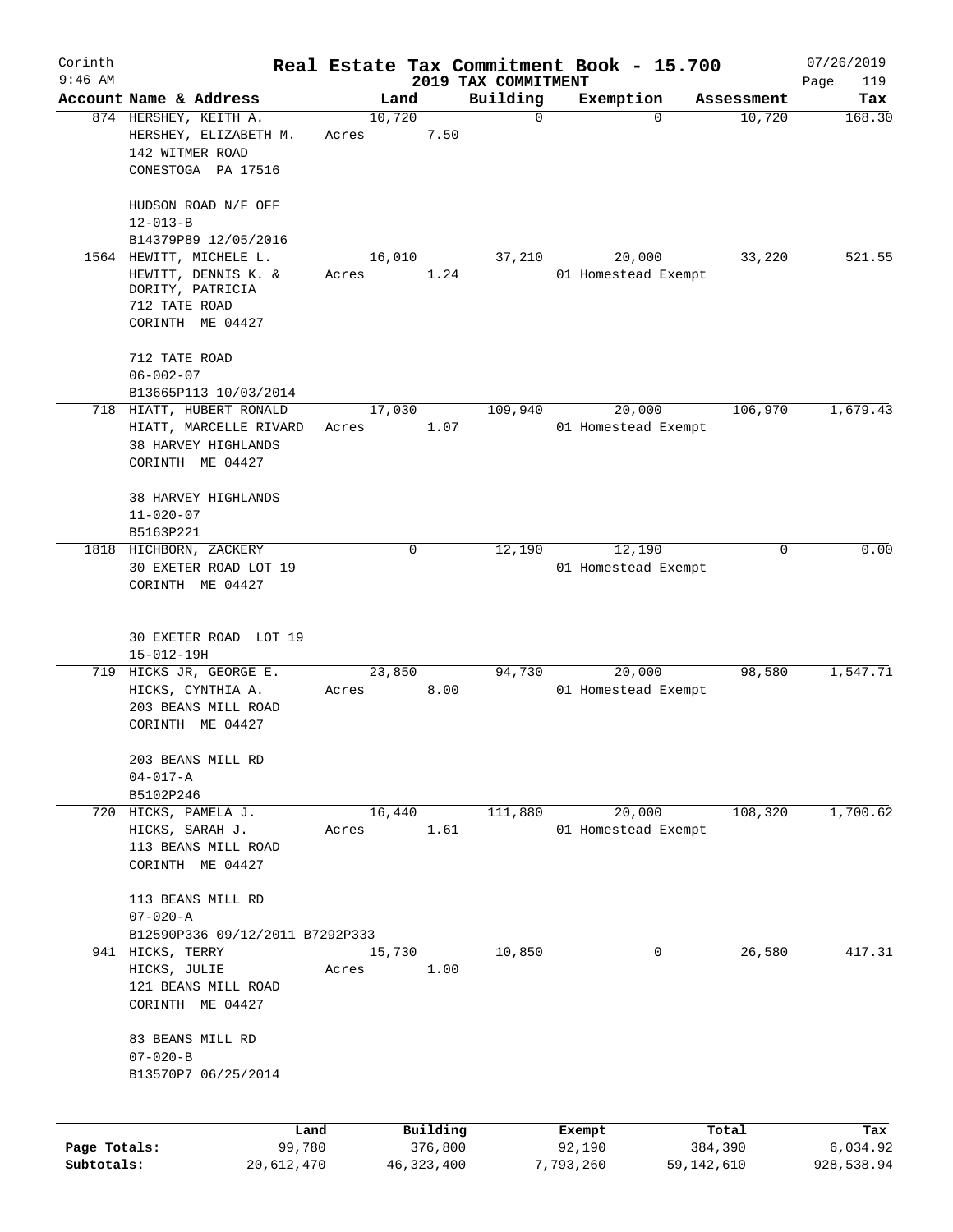| Corinth                    |                                                                |       |                       |                     | Real Estate Tax Commitment Book - 15.700 |                       | 07/26/2019             |
|----------------------------|----------------------------------------------------------------|-------|-----------------------|---------------------|------------------------------------------|-----------------------|------------------------|
| $9:46$ AM                  |                                                                |       |                       | 2019 TAX COMMITMENT |                                          |                       | 120<br>Page            |
|                            | Account Name & Address                                         |       | Land                  | Building            | Exemption                                | Assessment            | Tax                    |
|                            | 723 HICKS, TERRY D.<br>121 BEANS MILL ROAD<br>CORINTH ME 04427 | Acres | 33,740<br>54.00       | 134,640             | $\Omega$                                 | 168,380               | 2,643.57               |
|                            | 116 BEANS MILL RD<br>$07 - 023$<br>B3928P148                   |       |                       |                     |                                          |                       |                        |
|                            | 722 HICKS, TERRY D.                                            |       | 22,030                | 0                   | 0                                        | 22,030                | 345.87                 |
|                            | 121 BEANS MILL ROAD<br>CORINTH ME 04427                        | Acres | 40.94                 |                     |                                          |                       |                        |
|                            | EXETER ROAD<br>$07 - 008$                                      |       |                       |                     |                                          |                       |                        |
|                            | B3928P148                                                      |       |                       |                     |                                          |                       |                        |
|                            | 724 HICKS, TERRY D.<br>121 BEANS MILL ROAD<br>CORINTH ME 04427 | Acres | 65,420<br>156.46      | 74,820              | 20,000<br>01 Homestead Exempt            | 120,240               | 1,887.77               |
|                            | 121 BEANS MILL RD<br>$07 - 024$<br>B3928P148                   |       |                       |                     |                                          |                       |                        |
|                            | 255 HICKS, TERRY D.<br>121 BEANS MILL ROAD<br>CORINTH ME 04427 |       | 0                     | 10,820              | 0                                        | 10,820                | 169.87                 |
|                            | 529 LEDGE HILL ROAD<br>$01 - 040 - 04H$                        |       |                       |                     |                                          |                       |                        |
|                            | 721 HICKS, TERRY D.<br>121 BEANS MILL ROAD<br>CORINTH ME 04427 | Acres | 13,610<br>11.50       | 0                   | 0                                        | 13,610                | 213.68                 |
|                            | BEANS MILL RD N/F OFF<br>$07 - 022$<br>B3181P263               |       |                       |                     |                                          |                       |                        |
|                            | 725 HIGGINS, BETTY                                             |       | 18,590                | 13,440              | 20,000                                   | 12,030                | 188.87                 |
|                            | 45 HAYMAN DR<br>CORINTH ME 04427                               | Acres | 2.36                  |                     | 01 Homestead Exempt                      |                       |                        |
|                            | 45 HAYMAN DRIVE<br>$05 - 042 - 12$<br>B4754P304                |       |                       |                     |                                          |                       |                        |
|                            | 688 HIGGINS, NICOLA                                            |       | 10,940                | 0                   | $\mathbf 0$                              | 10,940                | 171.76                 |
|                            | 71 CHARLESTON ROAD<br>CHARLESTON ME 04422                      | Acres | 1.04                  |                     |                                          |                       |                        |
|                            | HARVEY HIGHLANDS<br>$11 - 020 - 08$<br>B14930P27 08/31/2018    |       |                       |                     |                                          |                       |                        |
|                            | Land                                                           |       | Building              |                     | Exempt                                   | Total                 | Tax                    |
| Page Totals:<br>Subtotals: | 164,330<br>20,776,800                                          |       | 233,720<br>46,557,120 |                     | 40,000<br>7,833,260                      | 358,050<br>59,500,660 | 5,621.39<br>934,160.33 |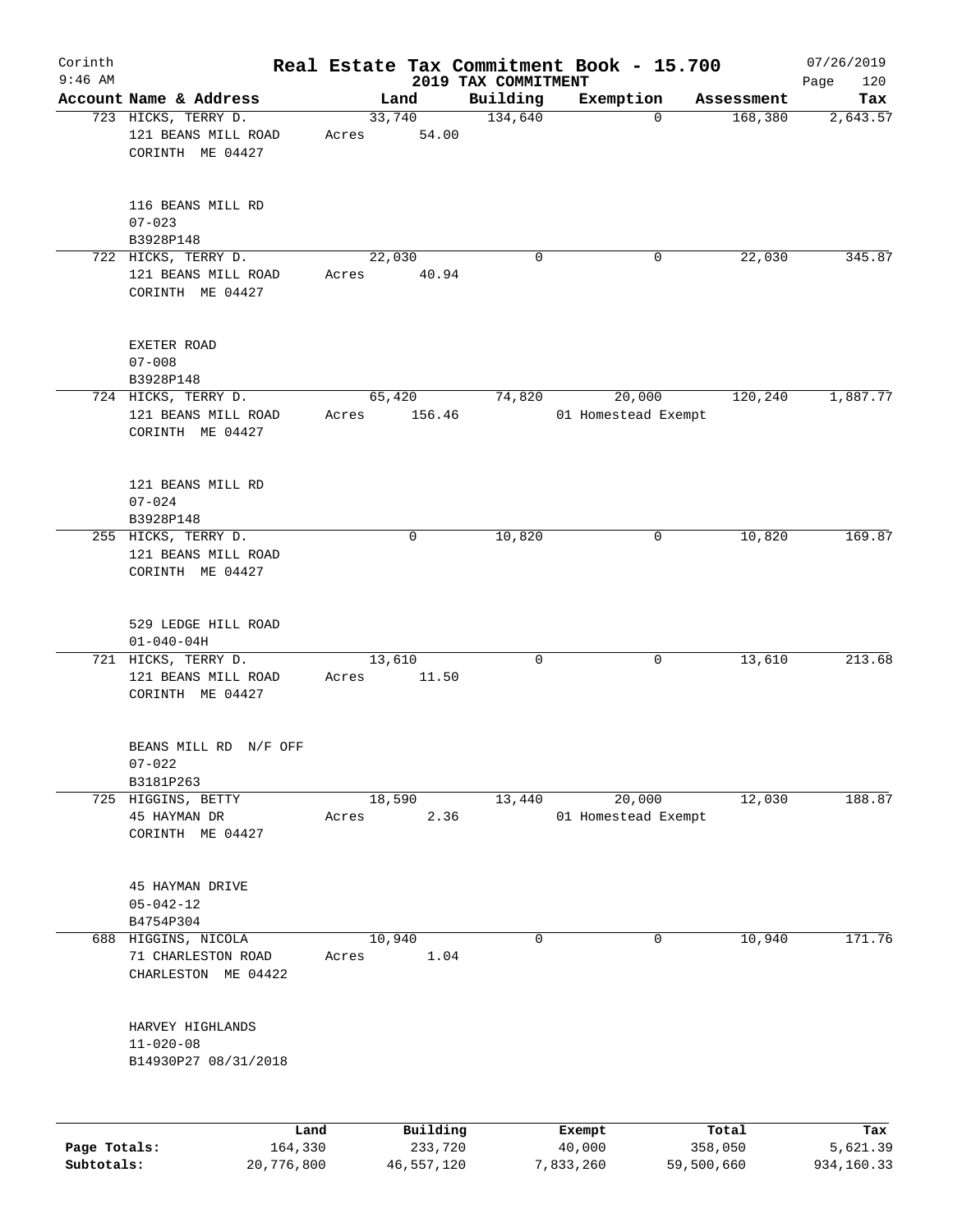| Corinth<br>$9:46$ AM |                                      |        |        | 2019 TAX COMMITMENT | Real Estate Tax Commitment Book - 15.700 |            | 07/26/2019<br>Page<br>121 |
|----------------------|--------------------------------------|--------|--------|---------------------|------------------------------------------|------------|---------------------------|
|                      | Account Name & Address               |        | Land   | Building            | Exemption                                | Assessment | Tax                       |
|                      | 729 HIGGINS, STELLA M.<br>(HEIRS OF) | 40,910 |        | 0                   | $\Omega$                                 | 40,910     | 642.29                    |
|                      | C/O CHERYL A BOONE                   | Acres  | 106.64 |                     |                                          |            |                           |
|                      | P.O. BOX 273                         |        |        |                     |                                          |            |                           |
|                      | BANGOR, ME 04402-0273                |        |        |                     |                                          |            |                           |
|                      | RIDGE ROAD                           |        |        |                     |                                          |            |                           |
|                      | $12 - 006$                           |        |        |                     |                                          |            |                           |
|                      | B2579P192                            |        |        |                     |                                          |            |                           |
|                      | 755 HILL, ALLISON L.                 | 15,960 |        | 83,620              | 20,000                                   | 79,580     | 1,249.41                  |
|                      | CHAPMAN, HEATH M.                    | Acres  | 1.20   |                     | 01 Homestead Exempt                      |            |                           |
|                      | 475 WEST CORINTH ROAD                |        |        |                     |                                          |            |                           |
|                      | CORINTH ME 04427                     |        |        |                     |                                          |            |                           |
|                      | 475 WEST CORINTH ROAD                |        |        |                     |                                          |            |                           |
|                      | $01 - 041 - A$                       |        |        |                     |                                          |            |                           |
|                      | B11211P221 11/13/2007                |        |        |                     |                                          |            |                           |
|                      | 1894 HILL, COLLIN J.                 | 16,980 |        | 109,550             | 0                                        | 126,530    | 1,986.52                  |
|                      | HILL, JESSICA E.                     | Acres  | 2.08   |                     |                                          |            |                           |
|                      | 22 MAIN ROAD                         |        |        |                     |                                          |            |                           |
|                      | CHARLESTON ME 04422                  |        |        |                     |                                          |            |                           |
|                      | 1144 HUDSON HILL ROAD                |        |        |                     |                                          |            |                           |
|                      | $03 - 051 - 02$                      |        |        |                     |                                          |            |                           |
|                      | B14651P287 10/27/2017                |        |        |                     |                                          |            |                           |
|                      | 731 HILL, NATHAN O.A.                | 14,080 |        | $\Omega$            | 0                                        | 14,080     | 221.06                    |
|                      | HILL, LUCILVA B.,                    | Acres  | 20.00  |                     |                                          |            |                           |
|                      | LIVING TRUST                         |        |        |                     |                                          |            |                           |
|                      | 22 MARSH ROAD<br>CORINTH ME 04427    |        |        |                     |                                          |            |                           |
|                      |                                      |        |        |                     |                                          |            |                           |
|                      | WHITE SCHOOLHOUSE ROAD<br>NF         |        |        |                     |                                          |            |                           |
|                      | $08 - 034$                           |        |        |                     |                                          |            |                           |
|                      | B2516P222                            |        |        |                     |                                          |            |                           |
|                      | 732 HILL, NATHAN O.A.                | 9,870  |        | 0                   | $\mathbf 0$                              | 9,870      | 154.96                    |
|                      | HILL, LUCILVA B.,<br>LIVING TRUST    | Acres  | 10.00  |                     |                                          |            |                           |
|                      | 22 MARSH ROAD                        |        |        |                     |                                          |            |                           |
|                      | CORINTH ME 04427                     |        |        |                     |                                          |            |                           |
|                      | MARSH ROAD N/F OFF                   |        |        |                     |                                          |            |                           |
|                      | $09 - 008$                           |        |        |                     |                                          |            |                           |
|                      | B2516P222                            |        |        |                     |                                          |            |                           |
|                      | 733 HILL, NATHAN O.A.                | 73,830 |        | 167,890             | 26,000                                   | 215,720    | 3,386.80                  |
|                      | HILL, LUCILVA B.,<br>LIVING TRUST    | Acres  | 95.64  |                     | 22 Veteran                               |            |                           |
|                      | 22 MARSH ROAD                        |        |        |                     | 01 Homestead Exempt                      |            |                           |
|                      | CORINTH ME 04427                     |        |        |                     |                                          |            |                           |
|                      | 22 MARSH ROAD                        |        |        |                     |                                          |            |                           |
|                      | $09 - 003$                           |        |        |                     |                                          |            |                           |
|                      | B2516P222                            |        |        |                     |                                          |            |                           |
|                      |                                      |        |        |                     |                                          |            |                           |

|              | Land       | Building   | Exempt    | Total      | Tax        |
|--------------|------------|------------|-----------|------------|------------|
| Page Totals: | 171,630    | 361,060    | 46,000    | 486,690    | 7,641.04   |
| Subtotals:   | 20,948,430 | 46,918,180 | 7,879,260 | 59,987,350 | 941,801.37 |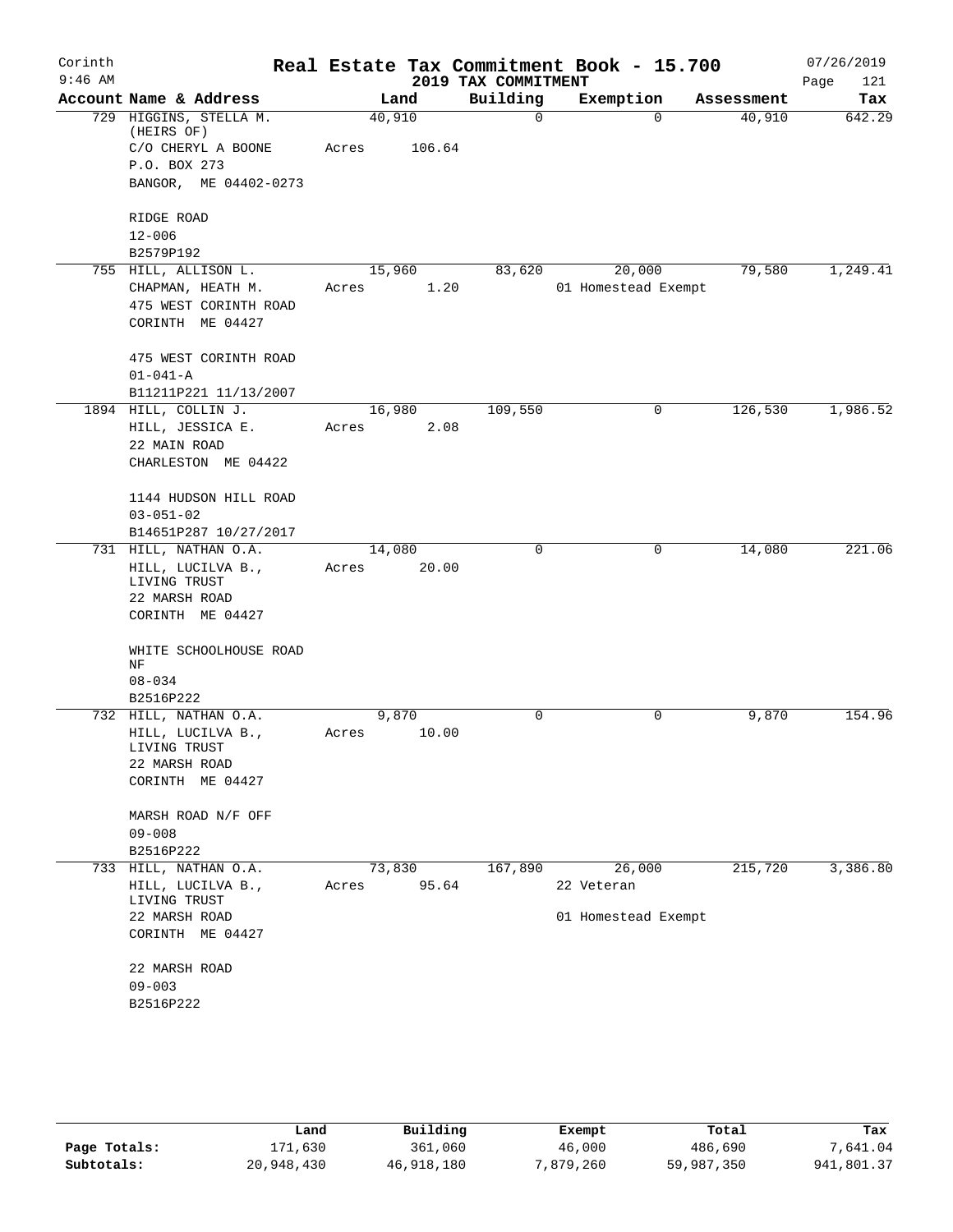| Corinth      |                                        |        |            |                                 | Real Estate Tax Commitment Book - 15.700 |                    | 07/26/2019         |
|--------------|----------------------------------------|--------|------------|---------------------------------|------------------------------------------|--------------------|--------------------|
| $9:46$ AM    | Account Name & Address                 |        | Land       | 2019 TAX COMMITMENT<br>Building | Exemption                                | Assessment         | Page<br>122<br>Tax |
|              | 1447 HILL, NATHAN O.A.                 | 17,160 |            | $\mathbf 0$                     |                                          | 17,160<br>$\Omega$ | 269.41             |
|              | HILL, LUCILVA B., LIVING Acres         |        | 42.00      |                                 |                                          |                    |                    |
|              | TRUST                                  |        |            |                                 |                                          |                    |                    |
|              | 22 MARSH ROAD                          |        |            |                                 |                                          |                    |                    |
|              | CORINTH ME 04427                       |        |            |                                 |                                          |                    |                    |
|              | MARSH ROAD                             |        |            |                                 |                                          |                    |                    |
|              | $09 - 009$                             |        |            |                                 |                                          |                    |                    |
|              | B8364P226                              |        |            |                                 |                                          |                    |                    |
|              | 969 HOBBS, TIMOTHY                     |        | 34,430     | 3,570                           | 20,000                                   | 18,000             | 282.60             |
|              | 192 WHITE SCHOOLHOUSE                  | Acres  | 76.00      |                                 | 01 Homestead Exempt                      |                    |                    |
|              | RD                                     |        |            |                                 |                                          |                    |                    |
|              | CORINTH ME 04427                       |        |            |                                 |                                          |                    |                    |
|              | 192 WHITE SCHOOLHOUSE                  |        |            |                                 |                                          |                    |                    |
|              | <b>ROAD</b>                            |        |            |                                 |                                          |                    |                    |
|              | $08 - 028$                             |        |            |                                 |                                          |                    |                    |
|              | B11446P249 06/26/2008                  |        |            |                                 |                                          |                    |                    |
|              | 1640 HODGDON, DAVID                    | 11,300 |            | $\mathbf 0$                     |                                          | 11,300<br>0        | 177.41             |
|              | HODGDON, BETH L.<br>72 PUDDLEDOCK ROAD | Acres  | 8.75       |                                 |                                          |                    |                    |
|              | CORINTH ME 04427                       |        |            |                                 |                                          |                    |                    |
|              |                                        |        |            |                                 |                                          |                    |                    |
|              | PUDDLEDOCK ROAD                        |        |            |                                 |                                          |                    |                    |
|              | $12 - 015 - A$                         |        |            |                                 |                                          |                    |                    |
|              | B13131P285 03/18/2013                  |        |            |                                 |                                          |                    |                    |
| 1980         | HODGDON, DAVID W.                      | 15,480 |            | $\mathbf 0$                     |                                          | 15,480<br>0        | 243.04             |
|              | HODGDON, BETH L.                       | Acres  | 6.00       |                                 |                                          |                    |                    |
|              | 72 PUDDLEDOCK RD                       |        |            |                                 |                                          |                    |                    |
|              | CORINTH ME 04427                       |        |            |                                 |                                          |                    |                    |
|              | PUDDLEDOCK ROAD                        |        |            |                                 |                                          |                    |                    |
|              | $12 - 016 - A$                         |        |            |                                 |                                          |                    |                    |
|              | B10661P120 09/06/2006                  |        |            |                                 |                                          |                    |                    |
|              | 181 HODGDON, DAVID W.                  | 21,530 |            | 108,660                         | 20,000                                   | 110,190            | 1,729.98           |
|              | HODGDON, BETH L.                       | Acres  | 6.00       |                                 | 01 Homestead Exempt                      |                    |                    |
|              | 72 PUDDLEDOCK RD                       |        |            |                                 |                                          |                    |                    |
|              | CORINTH ME 04427                       |        |            |                                 |                                          |                    |                    |
|              |                                        |        |            |                                 |                                          |                    |                    |
|              | 72 PUDDLEDOCK ROAD<br>$12 - 016$       |        |            |                                 |                                          |                    |                    |
|              | B10661P122 09/06/2006                  |        |            |                                 |                                          |                    |                    |
|              | 1512 HOFFMAN, SARAH                    |        | 0          | 19,680                          |                                          | 0<br>19,680        | 308.98             |
|              | 434 TATE ROAD LOT 8                    |        |            |                                 |                                          |                    |                    |
|              | CORINTH ME 04427                       |        |            |                                 |                                          |                    |                    |
|              |                                        |        |            |                                 |                                          |                    |                    |
|              | 434 TATE ROAD LOT 08                   |        |            |                                 |                                          |                    |                    |
|              | $06 - 019 - 08H$                       |        |            |                                 |                                          |                    |                    |
|              | 744 HOLLAND, LLOYD T.                  |        | 35,410     | 39,310                          | 26,000                                   | 48,720             | 764.90             |
|              | 247 NOTCH ROAD<br>CORINTH ME 04427     | Acres  | 60.62      |                                 | 01 Homestead Exempt<br>22 Veteran        |                    |                    |
|              |                                        |        |            |                                 |                                          |                    |                    |
|              | 247 NOTCH ROAD                         |        |            |                                 |                                          |                    |                    |
|              | $04 - 044 - 01$                        |        |            |                                 |                                          |                    |                    |
|              | B11700P64 03/23/2009 B4531P136         |        |            |                                 |                                          |                    |                    |
|              | Land                                   |        | Building   |                                 | Exempt                                   | Total              | Tax                |
| Page Totals: | 135,310                                |        | 171,220    |                                 | 66,000                                   | 240,530            | 3,776.32           |
| Subtotals:   | 21,083,740                             |        | 47,089,400 |                                 | 7,945,260                                | 60, 227, 880       | 945, 577.69        |
|              |                                        |        |            |                                 |                                          |                    |                    |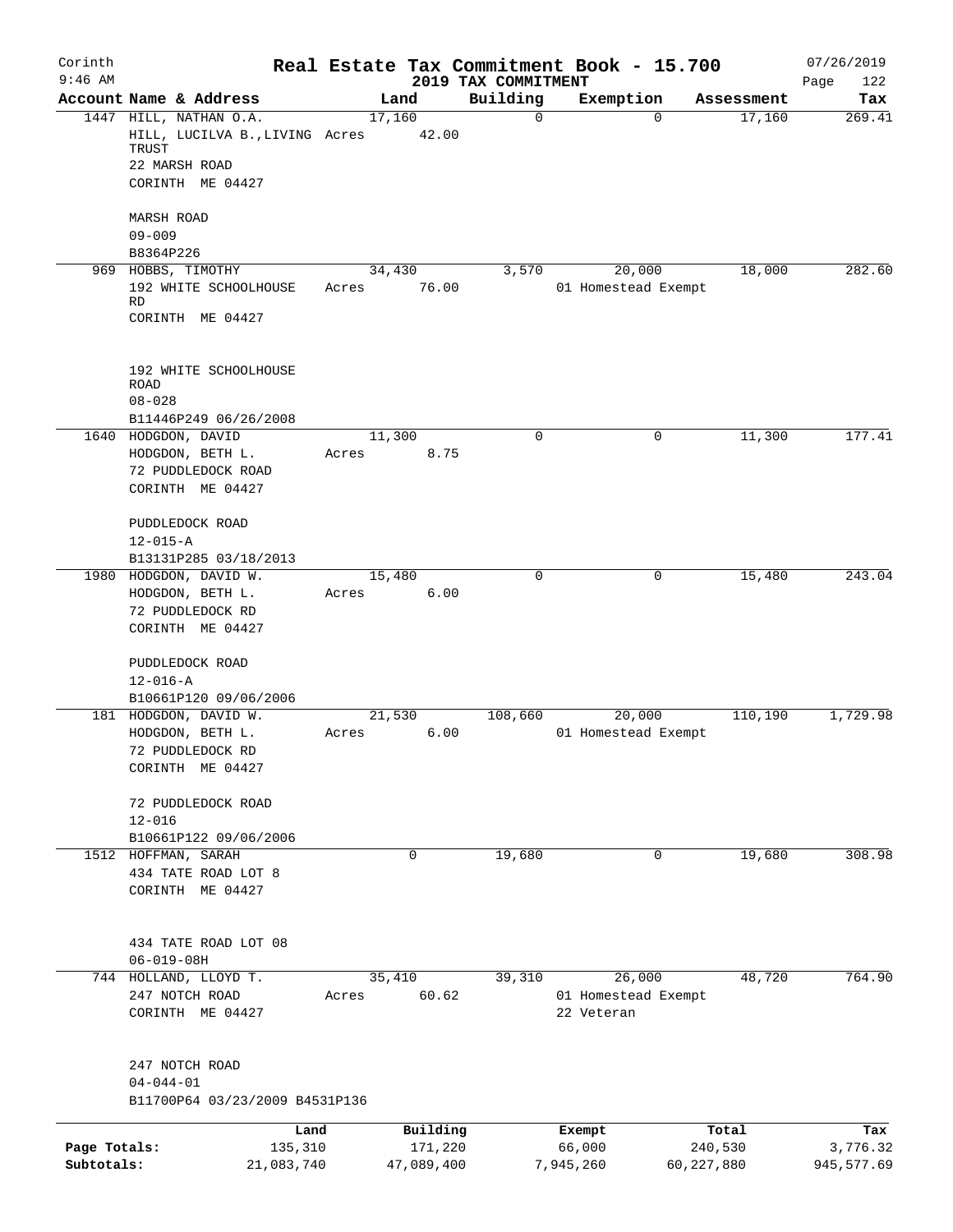| Corinth<br>$9:46$ AM |                                                                                                    |       |             | 2019 TAX COMMITMENT | Real Estate Tax Commitment Book - 15.700 |             | 07/26/2019<br>Page<br>123 |
|----------------------|----------------------------------------------------------------------------------------------------|-------|-------------|---------------------|------------------------------------------|-------------|---------------------------|
|                      | Account Name & Address                                                                             |       | Land        | Building            | Exemption                                | Assessment  | Tax                       |
|                      | 759 HOLMES, JERAMIE T.<br>HOLMES, KRISTEN S.<br>&<br>MANN, ISAAC<br>PO BOX 654<br>CORINTH ME 04427 | Acres | 15,730      | 12,750<br>1.00      | 20,000<br>01 Homestead Exempt            | 8,480       | 133.14                    |
|                      | 298 BEANS MILL RD<br>$04 - 019 - 10$                                                               |       |             |                     |                                          |             |                           |
|                      | B13474P287 03/04/2014                                                                              |       |             |                     |                                          |             |                           |
|                      | 278 HOLST, BRIDGET<br>968 MAIN STREET LOT 14<br>CORINTH ME 04427                                   |       | $\mathbf 0$ | 12,400              | 12,400<br>01 Homestead Exempt            | $\mathbf 0$ | 0.00                      |
|                      | 968 MAIN STREET LOT 14<br>$06 - 012 - D - 14H$                                                     |       |             |                     |                                          |             |                           |
|                      | 106 HOLT, ROGER<br>534 MCCARD ROAD<br>CORINTH ME 04427                                             |       | 0           | 21,240              | 20,000<br>01 Homestead Exempt            | 1,240       | 19.47                     |
|                      | 534 MCCARD ROAD<br>$01 - 008 - 05H$<br>B12901P131 08/06/2012                                       |       |             |                     |                                          |             |                           |
|                      | 1816 HOOVER, SYDNEY<br>655 BLACK ROAD<br>CORINTH ME 04427                                          |       | $\mathbf 0$ | 14,960              | 14,960<br>01 Homestead Exempt            | 0           | 0.00                      |
|                      | 655 BLACK RD<br>$02 - 037 - 02H$                                                                   |       |             |                     |                                          |             |                           |
|                      | 1735 HOPPLE, SHELLY JO<br>C/O TOWN OF CORINTH<br>PO BOX 309<br>CORINTH ME 04427                    | Acres | 16,170      | 13,320<br>1.38      | 0                                        | 29,490      | 462.99                    |
|                      | 162 BEECH GROVE RD<br>$02 - 055 - 03 - A$<br>B14126P35 04/19/2016 B6252P238                        |       |             |                     |                                          |             |                           |
|                      | 1778 HORSESHOE MILL TRUST<br>PATRICIA AKINS, TR.<br>PO BOX 969<br>MATTAPOISETT MA 02739            | Acres | 10,970      | $\mathbf 0$<br>2.11 | 0                                        | 10,970      | 172.23                    |
|                      | TATE ROAD<br>$06 - 024 - 07$<br>B9671P37                                                           |       |             |                     |                                          |             |                           |
|                      | 1775 HORSESHOE MILL TRUST<br>PATRICIA AKINS, TR.<br>PO BOX 969<br>MATTAPOISETT MA 02739            | Acres | 10,270      | $\Omega$<br>1.51    | $\mathbf 0$                              | 10,270      | 161.24                    |
|                      | TATE ROAD<br>$06 - 024 - 04$<br>B9671P37                                                           |       |             |                     |                                          |             |                           |
|                      |                                                                                                    | Land  | Building    |                     | Exempt                                   | Total       | Tax                       |

|              | .          | <u>DULLULUM</u> | <b>BACINDO</b> | ----       | $-0.0$     |
|--------------|------------|-----------------|----------------|------------|------------|
| Page Totals: | 53,140     | 74,670          | 67,360         | 60,450     | 949.07     |
| Subtotals:   | 21,136,880 | 47,164,070      | 8,012,620      | 60,288,330 | 946,526.76 |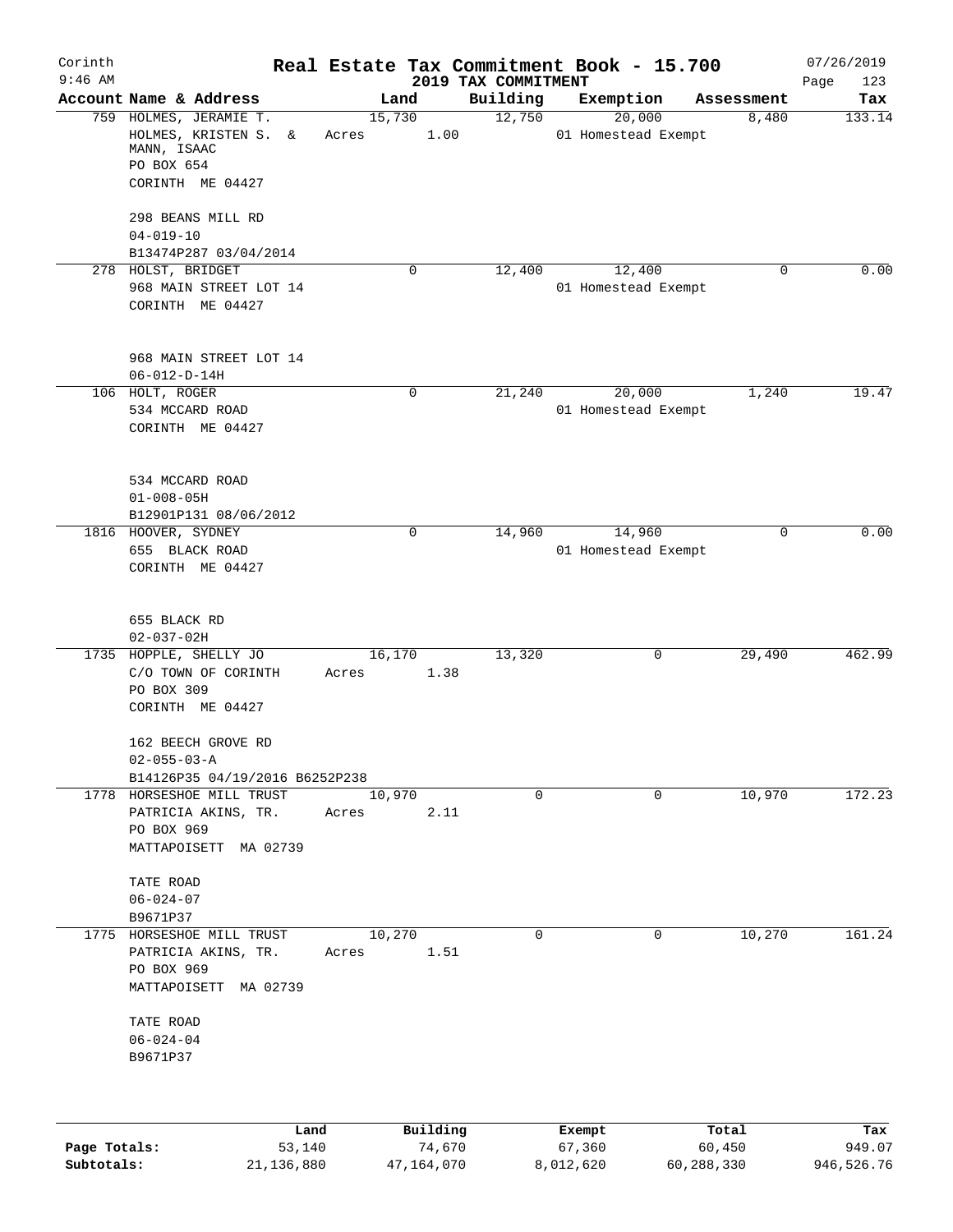| Corinth<br>$9:46$ AM       |                                              |       |         |                         | 2019 TAX COMMITMENT | Real Estate Tax Commitment Book - 15.700 |                      | 07/26/2019<br>Page<br>124 |
|----------------------------|----------------------------------------------|-------|---------|-------------------------|---------------------|------------------------------------------|----------------------|---------------------------|
|                            | Account Name & Address                       |       | Land    |                         | Building            | Exemption                                | Assessment           | Tax                       |
|                            | 1781 HORSESHOE MILL TRUST                    |       | 10,310  |                         | $\mathbf 0$         | 0                                        | 10,310               | 161.87                    |
|                            | PATRICIA AKINS, TR.<br>PO BOX 969            | Acres |         | 1.54                    |                     |                                          |                      |                           |
|                            | MATTAPOISETT MA 02739                        |       |         |                         |                     |                                          |                      |                           |
|                            | TATE ROAD                                    |       |         |                         |                     |                                          |                      |                           |
|                            | $06 - 024 - 10$<br>B9671P17                  |       |         |                         |                     |                                          |                      |                           |
|                            | 1773 HORSESHOE MILL TRUST                    |       | 10, 270 |                         | 0                   | 0                                        | 10,270               | 161.24                    |
|                            | PATRICIA AKINS, TR.<br>PO BOX 969            | Acres |         | 1.51                    |                     |                                          |                      |                           |
|                            | MATTAPOISETT MA 02739                        |       |         |                         |                     |                                          |                      |                           |
|                            | TATE ROAD                                    |       |         |                         |                     |                                          |                      |                           |
|                            | $06 - 024 - 02$<br>B9671P37                  |       |         |                         |                     |                                          |                      |                           |
|                            | 1774 HORSESHOE MILL TRUST                    |       | 10,270  |                         | 0                   | 0                                        | 10,270               | 161.24                    |
|                            | PATRICIA AKINS, TR.<br>PO BOX 969            | Acres |         | 1.51                    |                     |                                          |                      |                           |
|                            | MATTAPOISETT MA 02739                        |       |         |                         |                     |                                          |                      |                           |
|                            | TATE ROAD                                    |       |         |                         |                     |                                          |                      |                           |
|                            | $06 - 024 - 03$                              |       |         |                         |                     |                                          |                      |                           |
|                            | B9671P37                                     |       |         |                         |                     |                                          |                      |                           |
|                            | 1936 HORTON, DELBERT<br>567 HAMMOND ST APT 6 |       | 0       |                         | 18,160              | 0                                        | 18,160               | 285.11                    |
|                            | BANGOR ME 04401                              |       |         |                         |                     |                                          |                      |                           |
|                            |                                              |       |         |                         |                     |                                          |                      |                           |
|                            | 344 MAIN STREET LOT 30                       |       |         |                         |                     |                                          |                      |                           |
|                            | $08 - 003 - 30H$                             |       |         |                         |                     |                                          |                      |                           |
|                            | B12025P102 12/17/2009                        |       |         |                         |                     |                                          |                      |                           |
|                            | 1938 HORTON, DELBERT                         |       | 0       |                         | 17,040              | 0                                        | 17,040               | 267.53                    |
|                            | 567 HAMMOND ST APT 6                         |       |         |                         |                     |                                          |                      |                           |
|                            | BANGOR ME 04401                              |       |         |                         |                     |                                          |                      |                           |
|                            | 344 MAIN STREET LOT 37                       |       |         |                         |                     |                                          |                      |                           |
|                            | $08 - 003 - 37H$                             |       |         |                         |                     |                                          |                      |                           |
| 708                        | HOSPITAL ADMINISTRATIVE<br>DISTRICT NO 4     |       | 20,320  |                         | 277,380             | 297,700                                  | 0                    | 0.00                      |
|                            | 897 WEST MAIN STREET                         | Acres |         | 1.43                    |                     | 47 Benevolent                            |                      |                           |
|                            | DOVER-FOXCROFT ME<br>04426                   |       |         |                         |                     |                                          |                      |                           |
|                            |                                              |       |         |                         |                     |                                          |                      |                           |
|                            | 492 MAIN STREET                              |       |         |                         |                     |                                          |                      |                           |
|                            | $08 - 012 - 03$<br>B13112P146 03/07/2013     |       |         |                         |                     |                                          |                      |                           |
|                            | 753 HUBER, HORST JR.                         |       | 7,720   |                         | 0                   | 0                                        | 7,720                | 121.20                    |
|                            | C/O GERALD NESSMANN                          | Acres |         | 13.00                   |                     |                                          |                      |                           |
|                            | 1186 MILO ROAD                               |       |         |                         |                     |                                          |                      |                           |
|                            | SEBEC ME 04481                               |       |         |                         |                     |                                          |                      |                           |
|                            | MAIN STREET N/F OFF                          |       |         |                         |                     |                                          |                      |                           |
|                            | $10 - 021$<br>B6321P253                      |       |         |                         |                     |                                          |                      |                           |
|                            |                                              |       |         |                         |                     |                                          |                      |                           |
|                            | Land                                         |       |         | Building                |                     | Exempt                                   | Total                | Tax                       |
| Page Totals:<br>Subtotals: | 58,890<br>21, 195, 770                       |       |         | 312,580<br>47, 476, 650 |                     | 297,700<br>8,310,320                     | 73,770<br>60,362,100 | 1,158.19<br>947,684.95    |
|                            |                                              |       |         |                         |                     |                                          |                      |                           |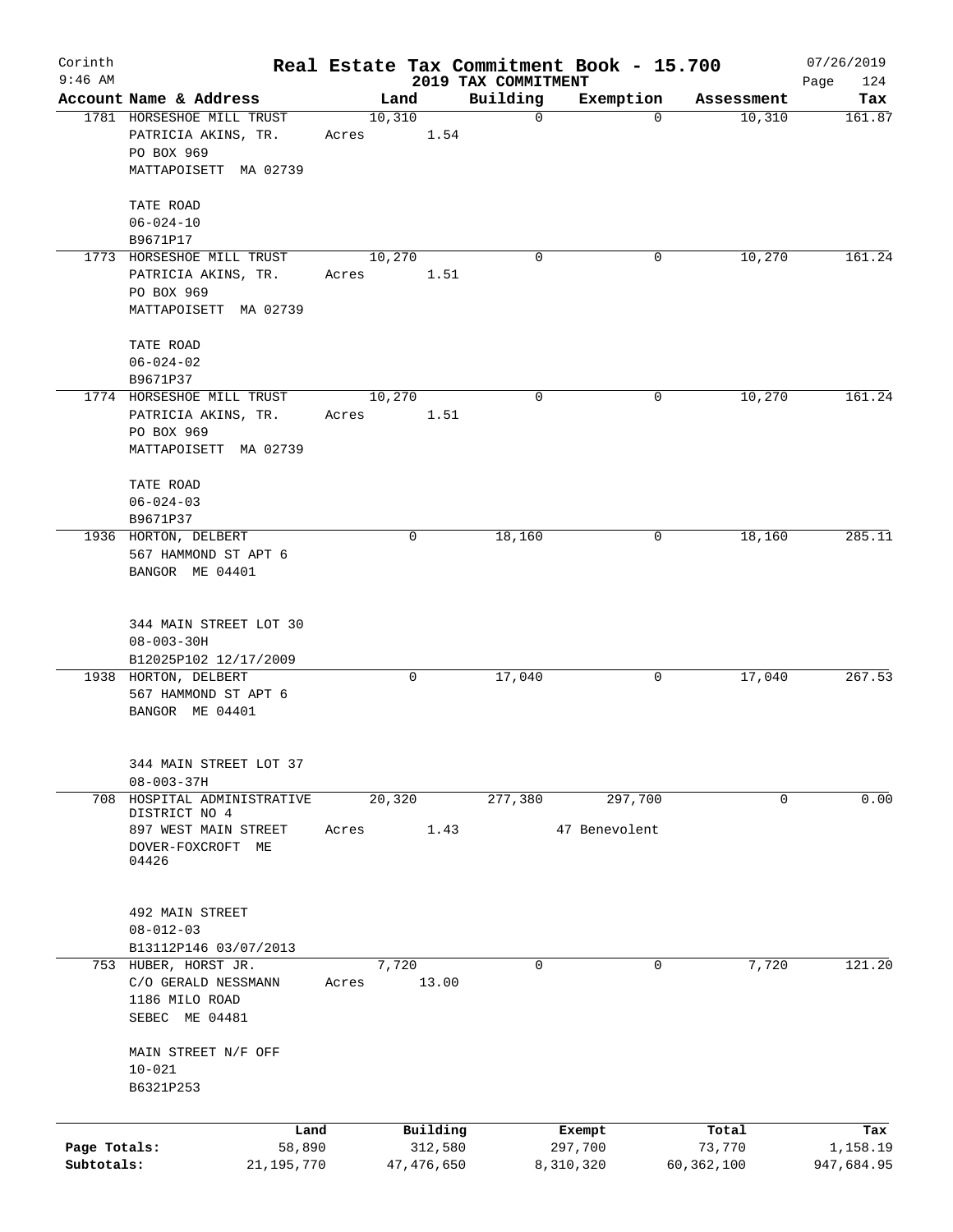| Corinth   |                                                  |        |                 |                     | Real Estate Tax Commitment Book - 15.700 |            | 07/26/2019  |
|-----------|--------------------------------------------------|--------|-----------------|---------------------|------------------------------------------|------------|-------------|
| $9:46$ AM |                                                  |        |                 | 2019 TAX COMMITMENT |                                          |            | Page<br>125 |
|           | Account Name & Address                           |        | Land            | Building            | Exemption                                | Assessment | Tax         |
|           | 559 HUFSTADER, MICHAEL E.<br>HUFSTADER, SUSAN R. | Acres  | 30,340<br>66.50 | 20,210              | $\Omega$                                 | 50, 550    | 793.63      |
|           | 83 FIDDLERS REACH ROAD                           |        |                 |                     |                                          |            |             |
|           | PHIPPSBURG ME 04562                              |        |                 |                     |                                          |            |             |
|           | 162 FOREST ROAD                                  |        |                 |                     |                                          |            |             |
|           | $01 - 026$                                       |        |                 |                     |                                          |            |             |
|           | B14728P341 01/17/2018                            |        |                 |                     |                                          |            |             |
|           | 54 HUGHES, ELNORA M.                             | 38,580 |                 | 27,390              | 20,000                                   | 45,970     | 721.73      |
|           | HUGHES, PATRICK<br>P.O. BOX 414                  | Acres  | 4.88            |                     | 01 Homestead Exempt                      |            |             |
|           | CORINTH ME 04427                                 |        |                 |                     |                                          |            |             |
|           | 746 MAIN STREET                                  |        |                 |                     |                                          |            |             |
|           | $05 - 038$                                       |        |                 |                     |                                          |            |             |
|           | B7189P296                                        |        |                 |                     |                                          |            |             |
|           | 169 HUGHES, RICHARD J.                           | 16,290 |                 | 72,130              | 20,000                                   | 68,420     | 1,074.19    |
|           | 599 TATE ROAD                                    | Acres  | 1.48            |                     | 01 Homestead Exempt                      |            |             |
|           | CORINTH ME 04427                                 |        |                 |                     |                                          |            |             |
|           | 599 TATE ROAD                                    |        |                 |                     |                                          |            |             |
|           | $06 - 012 - B - 03$                              |        |                 |                     |                                          |            |             |
|           | B14956P111 10/01/2018                            |        |                 |                     |                                          |            |             |
|           | 1859 HUNTLEY, KENNETH                            | 16,090 |                 | 10,200              | 0                                        | 26,290     | 412.75      |
|           | 56 NOTCH ROAD                                    | Acres  | 1.31            |                     |                                          |            |             |
|           | CORINTH ME 04427                                 |        |                 |                     |                                          |            |             |
|           | 56 NOTCH ROAD                                    |        |                 |                     |                                          |            |             |
|           | $07 - 041 - C - H$                               |        |                 |                     |                                          |            |             |
|           | B11754P316 05/08/2009                            |        |                 |                     |                                          |            |             |
| 757       | HURD, STEPHEN H. &<br>SANDRA L TRUSTEE           | 17,850 |                 | 108,600             | 20,000                                   | 106,450    | 1,671.27    |
|           | STEPHEN & SANDRA HURD<br>LIVING TRUST            | Acres  | 1.75            |                     | 01 Homestead Exempt                      |            |             |
|           | PO BOX 81                                        |        |                 |                     |                                          |            |             |
|           | CORINTH ME 04427                                 |        |                 |                     |                                          |            |             |
|           | 29 HUDSON ROAD                                   |        |                 |                     |                                          |            |             |
|           | $15 - 034$                                       |        |                 |                     |                                          |            |             |
|           | B2757P306                                        |        |                 |                     |                                          |            |             |
|           | 485 HURST, QUINTON R.                            |        | 27,840          | 17,070              | 0                                        | 44,910     | 705.09      |
|           | HURST, LAURA R.                                  | Acres  | 45.00           |                     |                                          |            |             |
|           | 228 HAY ROAD                                     |        |                 |                     |                                          |            |             |
|           | HUDSON ME 04449                                  |        |                 |                     |                                          |            |             |
|           | 74 RIDGE ROAD                                    |        |                 |                     |                                          |            |             |
|           | $11 - 033 - A$<br>B2664P324 07/09/1976           |        |                 |                     |                                          |            |             |
|           |                                                  |        |                 |                     |                                          |            |             |

|              | Land         | Building   | Exempt    | Total      | Tax        |
|--------------|--------------|------------|-----------|------------|------------|
| Page Totals: | 146.990      | 255,600    | 60,000    | 342,590    | 5,378.66   |
| Subtotals:   | 21, 342, 760 | 47,732,250 | 8,370,320 | 60,704,690 | 953,063.61 |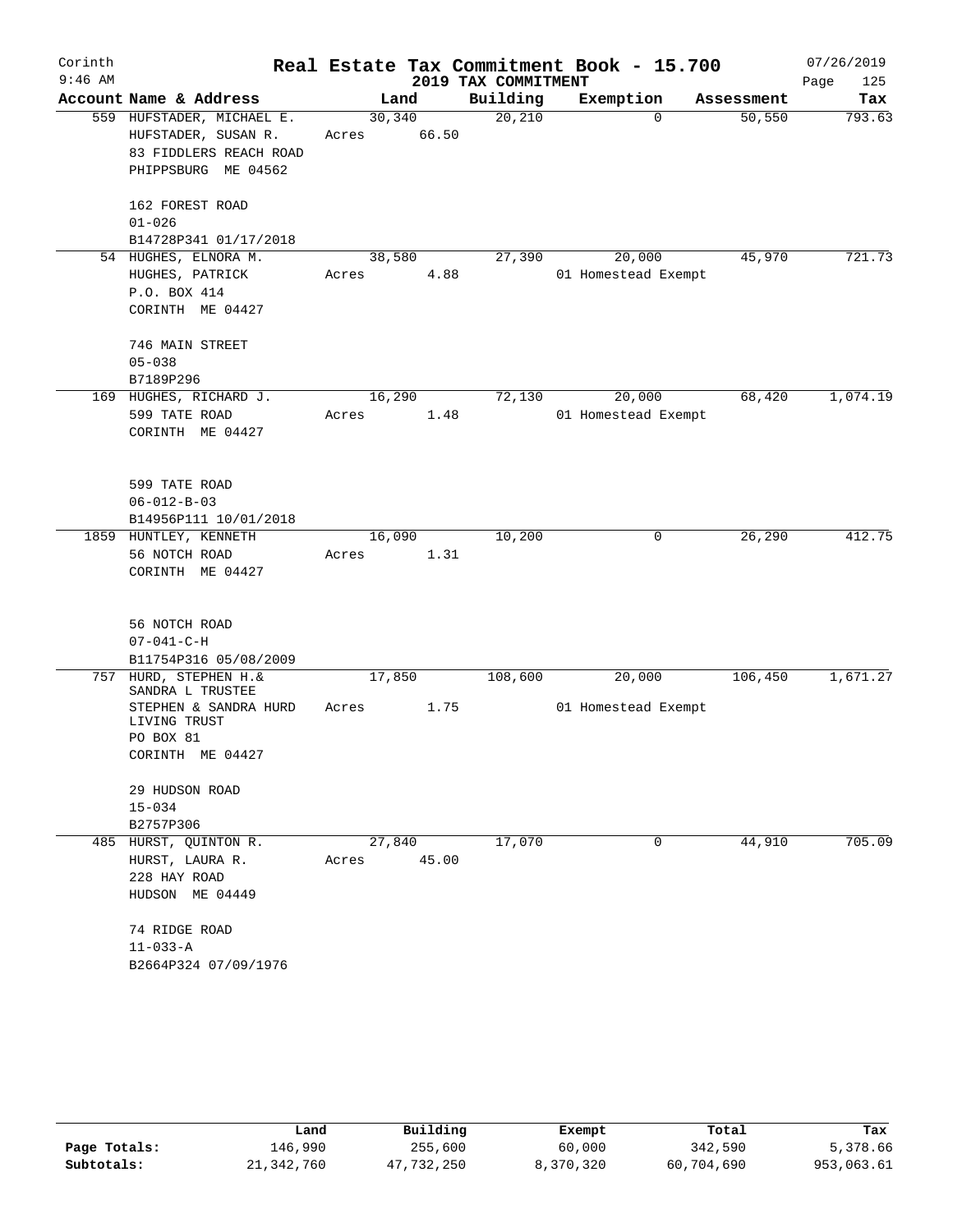| Corinth                    |                                                                                    | Real Estate Tax Commitment Book - 15.700 |                                 |                               |                         | 07/26/2019             |
|----------------------------|------------------------------------------------------------------------------------|------------------------------------------|---------------------------------|-------------------------------|-------------------------|------------------------|
| $9:46$ AM                  | Account Name & Address                                                             | Land                                     | 2019 TAX COMMITMENT<br>Building | Exemption                     | Assessment              | Page<br>126<br>Tax     |
|                            | 1772 III GENERATION<br>CARPENTRY, INC.<br>148 HAY ROAD<br>HUDSON ME 04449          | 16,760<br>1.79<br>Acres                  | $\mathbf 0$                     | $\Omega$                      | 16,760                  | 263.13                 |
|                            | TATE ROAD<br>$06 - 024 - 01$<br>B9411P275                                          |                                          |                                 |                               |                         |                        |
|                            | 763 IRELAND, RONALD L.<br>IRELAND, JOAN M.<br>475 MCCARD ROAD<br>CORINTH ME 04427  | 30,340<br>36.63<br>Acres                 | 108,630                         | 20,000<br>01 Homestead Exempt | 118,970                 | 1,867.83               |
|                            | 475 MCCARD ROAD<br>$01 - 004 - 01$<br>B6274P2                                      |                                          |                                 |                               |                         |                        |
|                            | 1802 IVEY, JOSH<br>IVEY, ELISSA<br>644 LEDGE HILL RD<br>CORINTH ME 04427           | 15,870<br>1.12<br>Acres                  | 67,870                          | 20,000<br>01 Homestead Exempt | 63,740                  | 1,000.72               |
|                            | 644 LEDGE HILL ROAD<br>$02 - 017 - D$<br>B14399P137 01/25/2017                     |                                          |                                 |                               |                         |                        |
|                            | 126 JACKSON, JIMMY R.<br>JACKSON, KRISTY L.<br>507 MCCARD ROAD<br>CORINTH ME 04427 | 19,160<br>3.96<br>Acres                  | 109,930                         | 20,000<br>01 Homestead Exempt | 109,090                 | 1,712.71               |
|                            | 507 MCCARD ROAD<br>$01 - 004 - 02 - C$<br>B14022P80 11/27/2015                     |                                          |                                 |                               |                         |                        |
|                            | 1502 JANNELLI, GILBERT G.<br>909 S. FT. HARRISON<br>CLEARWATER FL 34616            | 24,710<br>42.20<br>Acres                 | 0                               | 0                             | 24,710                  | 387.95                 |
|                            | MAIN STREET<br>$03 - 032$<br>B12294P350 10/25/2010                                 |                                          |                                 |                               |                         |                        |
| 1503                       | JANNELLI, GILBERT G.<br>909 S. FT. HARRISON<br>CLEARWATER FL 34616                 | 22,170<br>18.35<br>Acres                 | $\mathbf 0$                     | 0                             | 22,170                  | 348.07                 |
|                            | MAIN STREET<br>$03 - 020 - A$<br>B12294P348 10/25/2010                             |                                          |                                 |                               |                         |                        |
|                            | 1181 JARZABEK, KURT<br>84 COVERED BRIDGE ROAD<br>CORINTH ME 04427                  | 19,040<br>5.30<br>Acres                  | 64,680                          | 20,000<br>01 Homestead Exempt | 63,720                  | 1,000.40               |
|                            | 84 COVERED BRIDGE RD<br>$03 - 010 - A$<br>B11157P125 10/05/2007                    |                                          |                                 |                               |                         |                        |
|                            | Land                                                                               | Building                                 |                                 | Exempt                        | Total                   | Tax                    |
| Page Totals:<br>Subtotals: | 148,050<br>21,490,810                                                              | 351,110<br>48,083,360                    |                                 | 80,000<br>8,450,320           | 419,160<br>61, 123, 850 | 6,580.81<br>959,644.42 |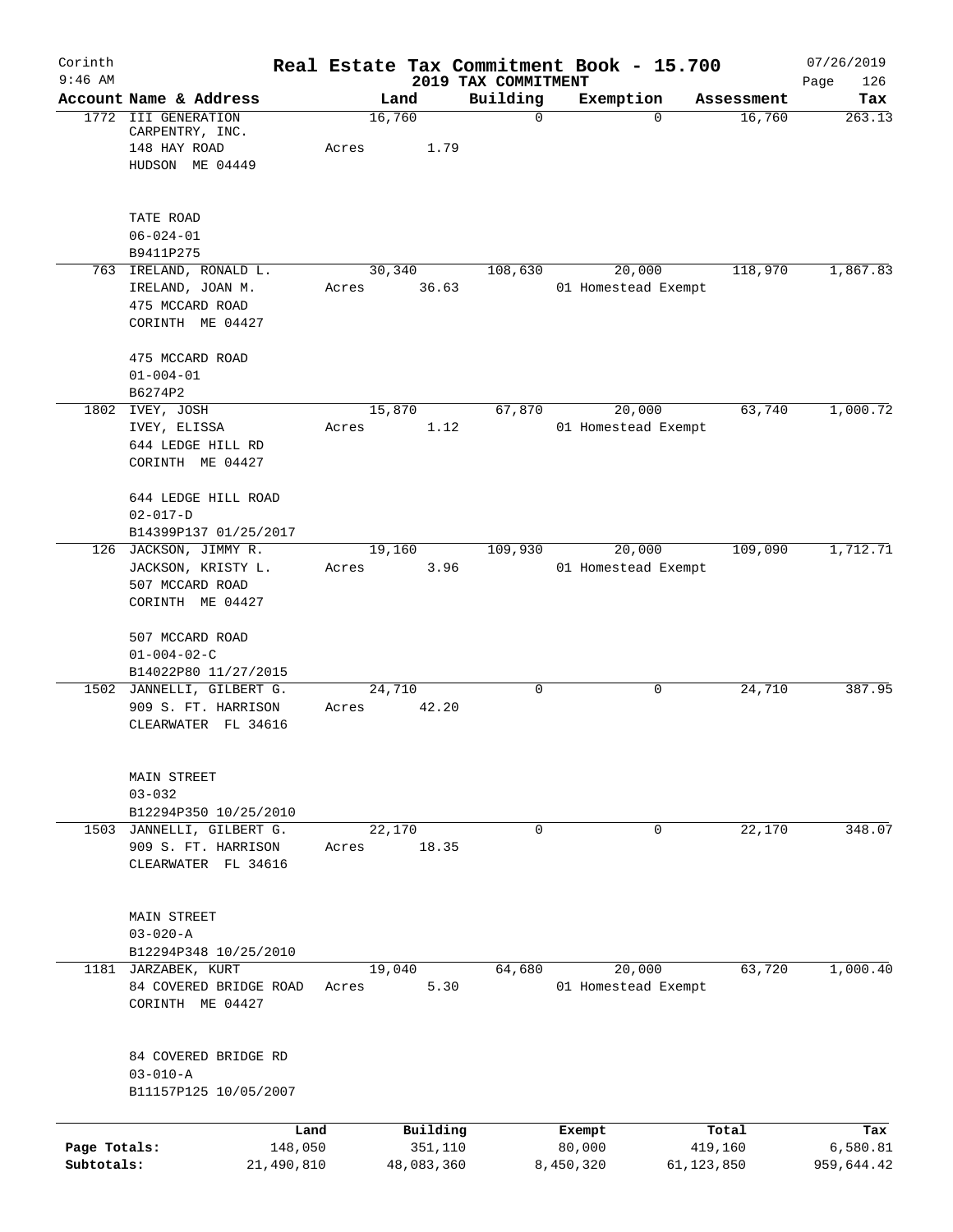| Corinth      |                                              |            |       |                 |                                 | Real Estate Tax Commitment Book - 15.700 |             |            | 07/26/2019         |
|--------------|----------------------------------------------|------------|-------|-----------------|---------------------------------|------------------------------------------|-------------|------------|--------------------|
| $9:46$ AM    | Account Name & Address                       |            |       | Land            | 2019 TAX COMMITMENT<br>Building | Exemption                                |             | Assessment | Page<br>127<br>Tax |
|              | 730 JAY, THOMAS                              |            |       | $\mathbf 0$     | 23,660                          | 20,000                                   |             | 3,660      | 57.46              |
|              | JAY, TINA                                    |            |       |                 |                                 | 01 Homestead Exempt                      |             |            |                    |
|              | 31 MCCARD ROAD                               |            |       |                 |                                 |                                          |             |            |                    |
|              | CORINTH ME 04427                             |            |       |                 |                                 |                                          |             |            |                    |
|              |                                              |            |       |                 |                                 |                                          |             |            |                    |
|              | 31 MCCARD ROAD                               |            |       |                 |                                 |                                          |             |            |                    |
|              | $01 - 040 - 10H$                             |            |       |                 |                                 |                                          |             |            |                    |
|              | B12833P111 05/31/2012                        |            |       |                 |                                 |                                          |             |            |                    |
|              | 1370 JCB HORSE SALES, LLC<br>438 MAIN STREET |            |       | 27,910          | 0                               |                                          | 0           | 27,910     | 438.19             |
|              | CORINTH ME 04427                             |            | Acres | 50.00           |                                 |                                          |             |            |                    |
|              |                                              |            |       |                 |                                 |                                          |             |            |                    |
|              |                                              |            |       |                 |                                 |                                          |             |            |                    |
|              | PUDDLEDOCK ROAD                              |            |       |                 |                                 |                                          |             |            |                    |
|              | $12 - 025$                                   |            |       |                 |                                 |                                          |             |            |                    |
|              | B13599P40 07/28/2014                         |            |       |                 |                                 |                                          |             |            |                    |
|              | 1369 JCB HORSE SALES, LLC                    |            |       | 15,770          | 0                               |                                          | 0           | 15,770     | 247.59             |
|              | 438 MAIN STREET                              |            | Acres | 14.50           |                                 |                                          |             |            |                    |
|              | CORINTH ME 04427                             |            |       |                 |                                 |                                          |             |            |                    |
|              |                                              |            |       |                 |                                 |                                          |             |            |                    |
|              | CHARLESTON TOWN LINE                         |            |       |                 |                                 |                                          |             |            |                    |
|              | N/F                                          |            |       |                 |                                 |                                          |             |            |                    |
|              | $12 - 024$                                   |            |       |                 |                                 |                                          |             |            |                    |
|              | B13599P40 07/28/2014                         |            |       |                 |                                 |                                          |             |            |                    |
|              | 1368 JCB HORSE SALES, LLC<br>438 MAIN STREET |            |       | 49,060<br>35.00 | 271,080                         |                                          | $\mathbf 0$ | 320,140    | 5,026.20           |
|              | CORINTH ME 04427                             |            | Acres |                 |                                 |                                          |             |            |                    |
|              |                                              |            |       |                 |                                 |                                          |             |            |                    |
|              |                                              |            |       |                 |                                 |                                          |             |            |                    |
|              | 176 PUDDLEDOCK ROAD                          |            |       |                 |                                 |                                          |             |            |                    |
|              | $12 - 019$                                   |            |       |                 |                                 |                                          |             |            |                    |
|              | B13599P40 07/28/2014                         |            |       |                 |                                 |                                          |             |            |                    |
|              | 1821 JENKINS, ASHLEY                         |            |       | 0               | 15,560                          | 15,560                                   |             | 0          | 0.00               |
|              | 117 TATE ROAD                                |            |       |                 |                                 | 01 Homestead Exempt                      |             |            |                    |
|              | CORINTH ME 04427                             |            |       |                 |                                 |                                          |             |            |                    |
|              |                                              |            |       |                 |                                 |                                          |             |            |                    |
|              | 117 TATE ROAD                                |            |       |                 |                                 |                                          |             |            |                    |
|              | $09 - 023 - B - 02H$                         |            |       |                 |                                 |                                          |             |            |                    |
|              | 769 JENKINS, DAVID                           |            |       | 0               | 50,550                          | 26,000                                   |             | 24,550     | 385.43             |
|              | 412 WEST CORINTH ROAD                        |            |       |                 |                                 | 01 Homestead Exempt                      |             |            |                    |
|              | CORINTH ME 04427                             |            |       |                 |                                 | 22 Veteran                               |             |            |                    |
|              |                                              |            |       |                 |                                 |                                          |             |            |                    |
|              | 412 WEST CORINTH ROAD                        |            |       |                 |                                 |                                          |             |            |                    |
|              | $05 - 002 - A1H$                             |            |       |                 |                                 |                                          |             |            |                    |
|              | B5198P51                                     |            |       |                 |                                 |                                          |             |            |                    |
|              | 910 JENKINS, DAVID L.                        |            |       | 20, 370         | $\Omega$                        |                                          | 0           | 20,370     | 319.81             |
|              | JENKINS, SERENA M. J                         |            | Acres | 5.00            |                                 |                                          |             |            |                    |
|              | 412 WEST CORINTH ROAD                        |            |       |                 |                                 |                                          |             |            |                    |
|              | CORINTH ME 04427                             |            |       |                 |                                 |                                          |             |            |                    |
|              | 424 WEST CORINTH ROAD                        |            |       |                 |                                 |                                          |             |            |                    |
|              | $05 - 001 - C$                               |            |       |                 |                                 |                                          |             |            |                    |
|              | B13590P279 07/17/2014                        |            |       |                 |                                 |                                          |             |            |                    |
|              |                                              |            |       |                 |                                 |                                          |             |            |                    |
|              |                                              | Land       |       | Building        |                                 | Exempt                                   |             | Total      | Tax                |
| Page Totals: |                                              | 113,110    |       | 360,850         |                                 | 61,560                                   |             | 412,400    | 6,474.68           |
| Subtotals:   |                                              | 21,603,920 |       | 48, 444, 210    |                                 | 8,511,880                                | 61,536,250  |            | 966,119.10         |
|              |                                              |            |       |                 |                                 |                                          |             |            |                    |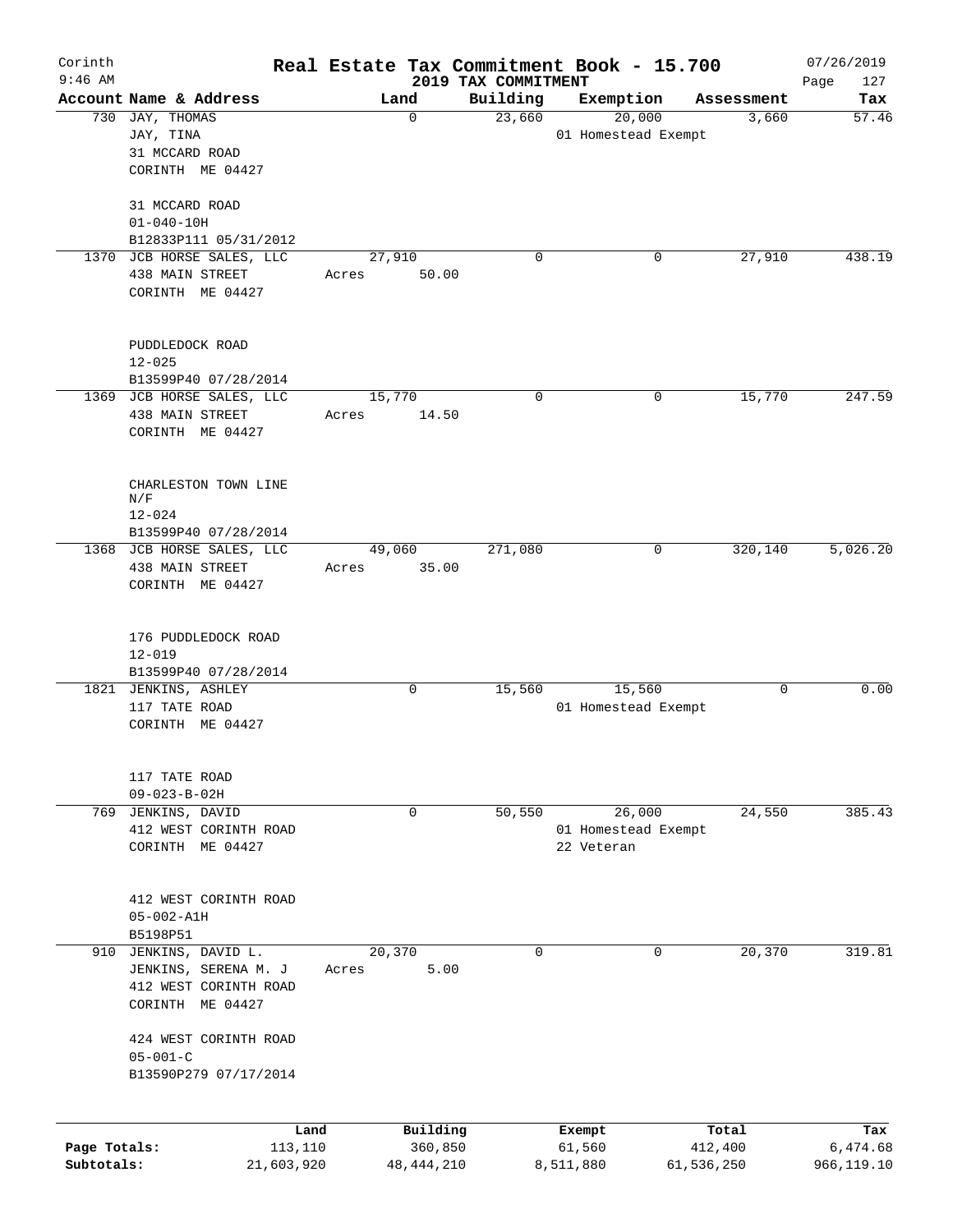| Corinth      |                                                                            |                 |             |                     | Real Estate Tax Commitment Book - 15.700 |                      | 07/26/2019    |
|--------------|----------------------------------------------------------------------------|-----------------|-------------|---------------------|------------------------------------------|----------------------|---------------|
| $9:46$ AM    |                                                                            |                 |             | 2019 TAX COMMITMENT |                                          |                      | Page<br>128   |
|              | Account Name & Address                                                     | 23,650          | Land        | Building<br>21,170  | Exemption<br>$\mathbf 0$                 | Assessment<br>44,820 | Tax<br>703.67 |
|              | 770 JENKINS, SERENA M.<br>412 WEST CORINTH ROAD<br>CORINTH ME 04427        | Acres           | 12.00       |                     |                                          |                      |               |
|              | 412 WEST CORINTH ROAD<br>$05 - 002 - A$<br>B3562P53                        |                 |             |                     |                                          |                      |               |
| 1597         | JENSEN, ROBERT                                                             | 41,760          |             | 20,680              | 26,000                                   | 36,440               | 572.11        |
|              | 395 TATE ROAD<br>CORINTH ME 04427                                          | Acres           | 9.88        |                     | 22 Veteran<br>01 Homestead Exempt        |                      |               |
|              | 395 TATE ROAD<br>$06 - 018$<br>B6798P150                                   |                 |             |                     |                                          |                      |               |
|              | 1758 JEROME, JASON                                                         | 16,530          |             | 36,800              | 20,000                                   | 33,330               | 523.28        |
|              | 161 CUSHMAN ROAD<br>CORINTH ME 04427                                       | Acres           | 2.91        |                     | 01 Homestead Exempt                      |                      |               |
|              | 161 CUSHMAN RD<br>$03 - 016 - B$<br>B8628P332                              |                 |             |                     |                                          |                      |               |
|              | 773 JEROME, PAMELA J.<br>30 EXETER ROAD LOT 18<br>CORINTH ME 04427         |                 | $\mathbf 0$ | 19,550              | 19,550<br>01 Homestead Exempt            | 0                    | 0.00          |
|              | 30 EXETER ROAD LOT 18<br>$15 - 012 - 18H$                                  |                 |             |                     |                                          |                      |               |
| 775          | JOHNDRO, DAVID C.<br>JOHNDRO, LILLIAN A.<br>PO BOX 3591<br>BREWER ME 04412 | 35,660<br>Acres | 53.00       | 68,450              | 20,000<br>01 Homestead Exempt            | 84,110               | 1,320.53      |
|              | 5 MAIN STREET<br>$11 - 012$                                                |                 |             |                     |                                          |                      |               |
| 1112         | B3461P131<br>JOHNSON, BRAD S.                                              |                 | 26,680      | 14,190              | 0                                        | 40,870               | 641.66        |
|              | JOHNSON, JUNE L.<br>60 EXETER ROAD<br>CORINTH ME 04427                     | Acres           | 14.50       |                     |                                          |                      |               |
|              | 50 RABBIT PATH<br>$06 - 025$                                               |                 |             |                     |                                          |                      |               |
| 1171         | B8467P235 11/26/2002                                                       | 14,930          |             |                     | 0                                        | 141,040              |               |
|              | JOHNSON, BRAD S.<br>60 EXETER RD<br>CORINTH ME 04427                       | Acres           | 2.84        | 126,110             |                                          |                      | 2, 214.33     |
|              | 60 EXETER ROAD<br>$14 - 003$<br>B14720P174 01/12/2018                      |                 |             |                     |                                          |                      |               |
|              | Land                                                                       |                 | Building    |                     | Exempt                                   | Total                | Tax           |
| Page Totals: | 159,210                                                                    |                 | 306,950     |                     | 85,550                                   | 380,610              | 5,975.58      |

**Subtotals:** 21,763,130 48,751,160 8,597,430 61,916,860 972,094.68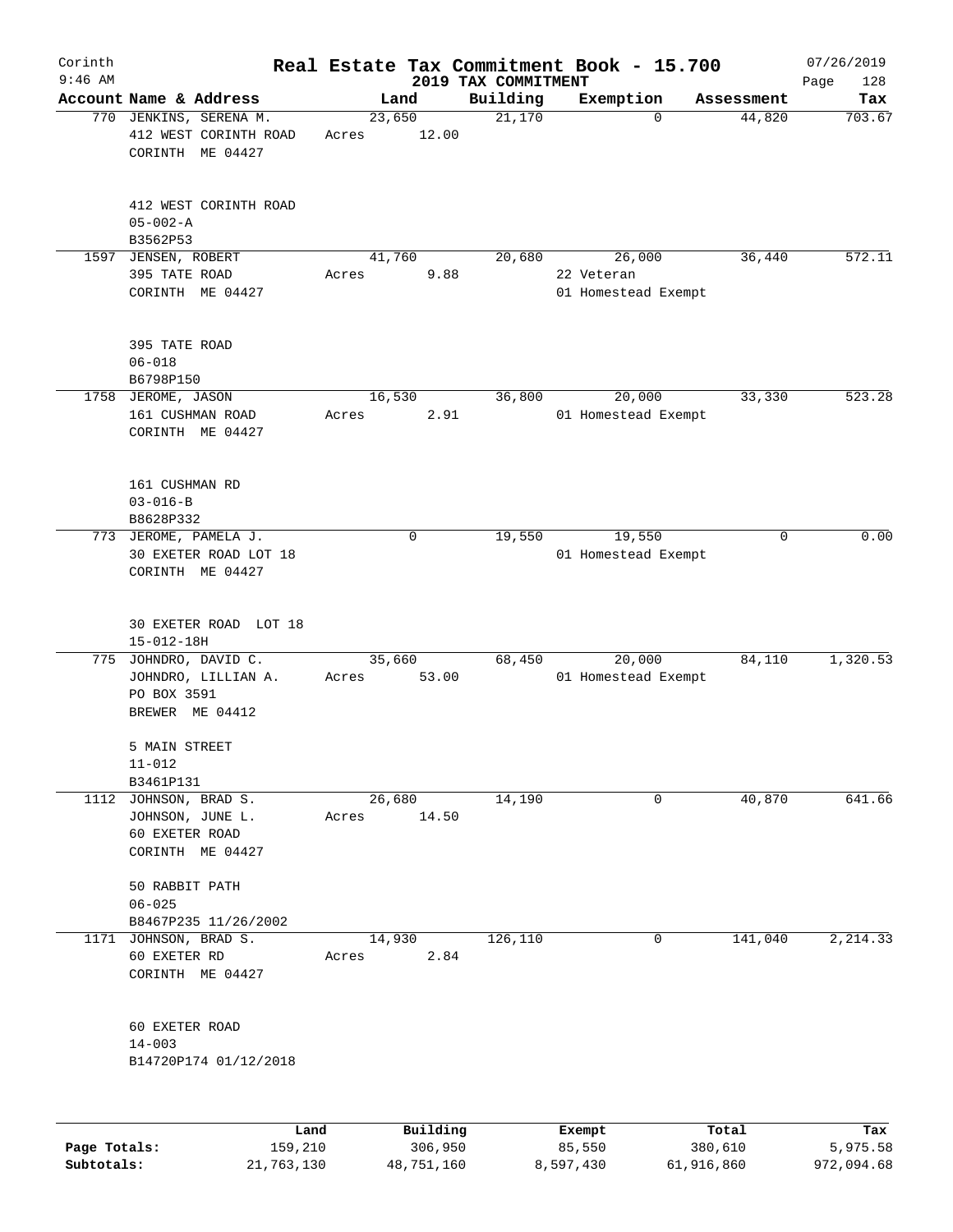| Corinth<br>$9:46$ AM |                                                                              |                 |             | 2019 TAX COMMITMENT | Real Estate Tax Commitment Book - 15.700 |             | 07/26/2019<br>129<br>Page |
|----------------------|------------------------------------------------------------------------------|-----------------|-------------|---------------------|------------------------------------------|-------------|---------------------------|
|                      | Account Name & Address                                                       |                 | Land        | Building            | Exemption                                | Assessment  | Tax                       |
|                      | 1174 JOHNSON, BRAD S.<br>60 EXETER ROAD<br>CORINTH ME 04427                  | 11,120<br>Acres | 0.30        | 39,840              | $\Omega$                                 | 50,960      | 800.07                    |
|                      | 304 MAIN STREET<br>$15 - 039$<br>B14607P213 08/31/2017                       |                 |             |                     |                                          |             |                           |
|                      | 1873 JOHNSON, JUNE<br>434 TATE ROAD LOT 1<br>CORINTH ME 04427                |                 | $\mathbf 0$ | 12,370              | 12,370<br>01 Homestead Exempt            | $\mathbf 0$ | 0.00                      |
|                      | 434 TATE ROAD LOT 01<br>$06 - 019 - 01H$                                     |                 |             |                     |                                          |             |                           |
|                      | 780 JOINER, MARK<br>JOINER, SARAH<br>8 VICTORIA CIRCLE<br>ROCHESTER NH 03867 | 16,270<br>Acres | 10.10       | $\mathbf 0$         | 0                                        | 16,270      | 255.44                    |
|                      | MEADOW ROAD<br>$09 - 019 - 01$<br>B14661P96 11/06/2017                       |                 |             |                     |                                          |             |                           |
|                      | 917 JONES, ADAM P.<br>JONES, ROBYN L.<br>580 MAIN STREET<br>CORINTH ME 04427 | 20,570<br>Acres | 4.00        | 118,410             | 20,000<br>01 Homestead Exempt            | 118,980     | 1,867.99                  |
|                      | 580 MAIN STREET<br>$08 - 022$<br>B11459P349 07/10/2008                       |                 |             |                     |                                          |             |                           |
|                      | 1753 JONES, AMY<br>344 MAIN STREET LOT 41<br>CORINTH ME 04427                |                 | $\mathbf 0$ | 10,790              | 10,790<br>01 Homestead Exempt            | $\Omega$    | 0.00                      |
|                      | 344 MAIN STREET LOT 41<br>$08 - 003 - 41H$                                   |                 |             |                     |                                          |             |                           |
|                      | 778 JONES, BARRY C.<br>JONES, NADINE M.<br>617 TATE ROAD<br>CORINTH ME 04427 | 22,270<br>Acres | 6.64        | 93,940              | 20,000<br>01 Homestead Exempt            | 96,210      | 1,510.50                  |
|                      | 617 TATE ROAD<br>$06 - 012 - B - 01$<br>B2804P178                            |                 |             |                     |                                          |             |                           |
|                      | 1572 JONES, FRED<br>JONES, MELISSA B.<br>P.O. BOX 215<br>CORINTH ME 04427    | 16,890<br>Acres | 2.00        | 110,880             | 20,000<br>01 Homestead Exempt            | 107,770     | 1,691.99                  |
|                      | 153 TATE ROAD<br>$09 - 022 - D$<br>B7302P183                                 |                 |             |                     |                                          |             |                           |
|                      | Land                                                                         |                 | Building    |                     | Exempt                                   | Total       | Tax                       |

|              | Land       | Building   | Exempt    | Total      | Tax        |
|--------------|------------|------------|-----------|------------|------------|
| Page Totals: | 87,120     | 386,230    | 83,160    | 390,190    | 6,125.99   |
| Subtotals:   | 21,850,250 | 49,137,390 | 8,680,590 | 62,307,050 | 978,220.67 |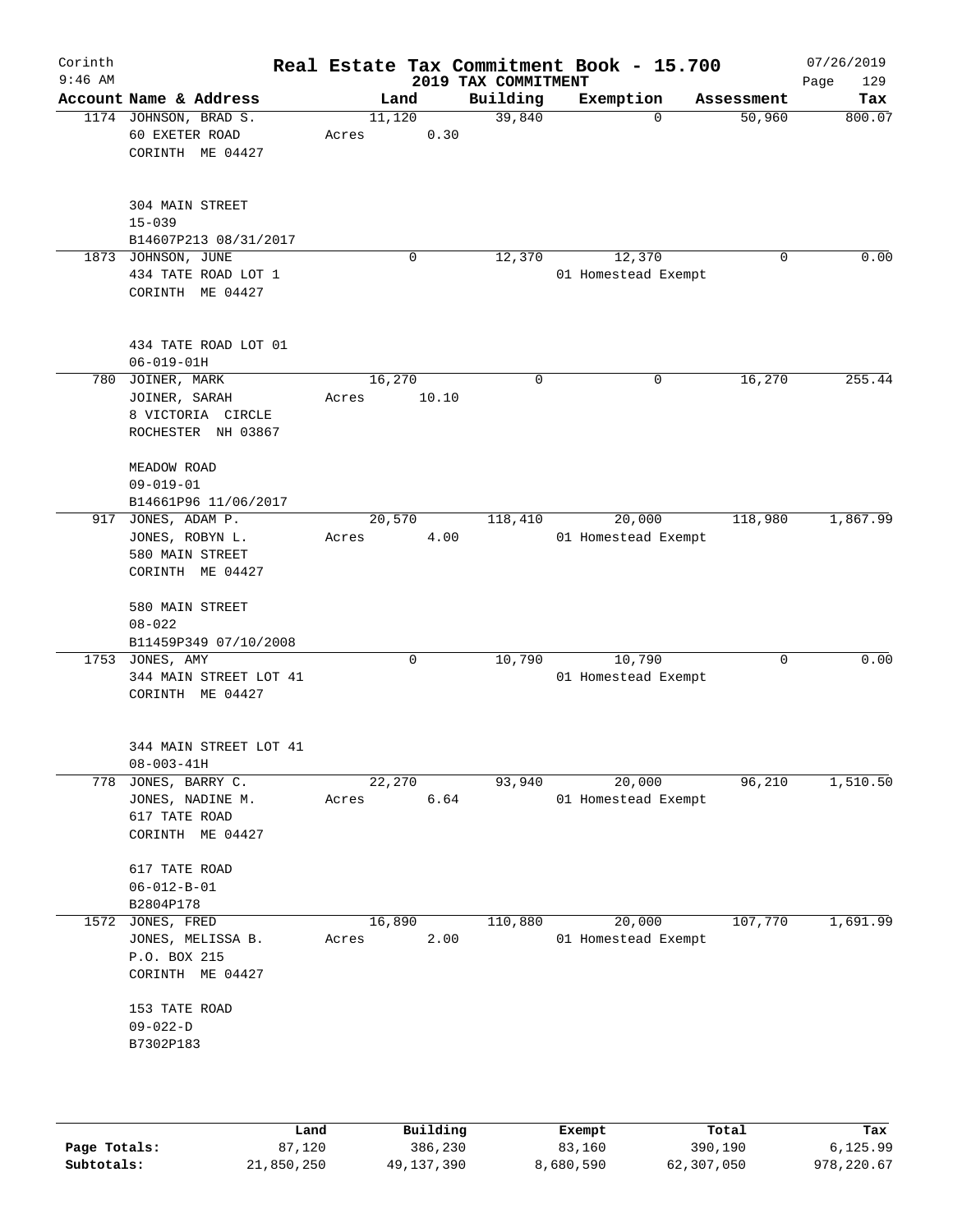| Corinth      |                                     |       |              |                                 | Real Estate Tax Commitment Book - 15.700 |            |            | 07/26/2019         |
|--------------|-------------------------------------|-------|--------------|---------------------------------|------------------------------------------|------------|------------|--------------------|
| $9:46$ AM    | Account Name & Address              |       | Land         | 2019 TAX COMMITMENT<br>Building | Exemption                                |            | Assessment | Page<br>130<br>Tax |
|              | 1856 JONES, JUDITH E.               |       | $\mathbf 0$  | 26,370                          | 26,000                                   |            | 370        | 5.81               |
|              | 670 HUDSON ROAD                     |       |              |                                 | 31 Vetrans Widow                         |            |            |                    |
|              | CORINTH ME 04427                    |       |              |                                 | 01 Homestead Exempt                      |            |            |                    |
|              |                                     |       |              |                                 |                                          |            |            |                    |
|              | 670 HUDSON ROAD<br>$12 - 029 - 01H$ |       |              |                                 |                                          |            |            |                    |
| 337          | JONES, WESLEY C.                    |       | 18,980       | 76,420                          |                                          | 0          | 95,400     | 1,497.78           |
|              | IRELAND, RACHEL L.                  | Acres | 3.80         |                                 |                                          |            |            |                    |
|              | 417 JONES ROAD                      |       |              |                                 |                                          |            |            |                    |
|              | GARLAND ME 04939                    |       |              |                                 |                                          |            |            |                    |
|              |                                     |       |              |                                 |                                          |            |            |                    |
|              | 495 LEDGE HILL ROAD<br>$04 - 031$   |       |              |                                 |                                          |            |            |                    |
|              | B14959P34 09/28/2018                |       |              |                                 |                                          |            |            |                    |
|              | 783 JOY, HARRY S.                   |       | 9,570        |                                 | $\mathbf 0$                              | 0          | 9,570      | 150.25             |
|              | BAILLARGEON, TODD C                 | Acres | 5.50         |                                 |                                          |            |            |                    |
|              | 563 TATE ROAD                       |       |              |                                 |                                          |            |            |                    |
|              | CORINTH ME 04427                    |       |              |                                 |                                          |            |            |                    |
|              | RABBIT PATH @ HUDS N/F              |       |              |                                 |                                          |            |            |                    |
|              | OFF                                 |       |              |                                 |                                          |            |            |                    |
|              | $06 - 031$                          |       |              |                                 |                                          |            |            |                    |
|              | B8727P263                           |       |              |                                 |                                          |            |            |                    |
|              | 781 JOY, HARRY S.                   |       | 16,090       | 55,060                          | 20,000                                   |            | 51,150     | 803.06             |
|              | JOY, BECKY S.                       | Acres |              | 1.31                            | 01 Homestead Exempt                      |            |            |                    |
|              | 563 TATE ROAD                       |       |              |                                 |                                          |            |            |                    |
|              | CORINTH ME 04427                    |       |              |                                 |                                          |            |            |                    |
|              | 563 TATE ROAD                       |       |              |                                 |                                          |            |            |                    |
|              | $06 - 012 - B - 08$                 |       |              |                                 |                                          |            |            |                    |
|              | B4771P479                           |       |              |                                 |                                          |            |            |                    |
|              | 2092 JOY, HARRY S.                  |       | 290          |                                 | $\mathbf 0$                              | 0          | 290        | 4.55               |
|              | JOY, BECKY S.                       | Acres | 0.25         |                                 |                                          |            |            |                    |
|              | 563 TATE ROAD                       |       |              |                                 |                                          |            |            |                    |
|              | CORINTH ME 04427                    |       |              |                                 |                                          |            |            |                    |
|              | TATE ROAD                           |       |              |                                 |                                          |            |            |                    |
|              | $06 - 012 - B - 09 - B$             |       |              |                                 |                                          |            |            |                    |
|              | B12550P327 08/01/2011               |       |              |                                 |                                          |            |            |                    |
|              | 2080 JOY, HARRY S.                  |       | 5,290        |                                 | $\mathbf 0$                              | 0          | 5,290      | 83.05              |
|              | JOY, BECKY S.                       | Acres | 2.68         |                                 |                                          |            |            |                    |
|              | 563 TATE ROAD                       |       |              |                                 |                                          |            |            |                    |
|              | CORINTH ME 04427                    |       |              |                                 |                                          |            |            |                    |
|              | TATE ROAD                           |       |              |                                 |                                          |            |            |                    |
|              | $06 - 012 - B - 13$                 |       |              |                                 |                                          |            |            |                    |
|              | B12550P327 07/29/2011               |       |              |                                 |                                          |            |            |                    |
|              | 782 JULE, CHARLES A.                |       | 18,050       | 83,280                          | 20,000                                   |            | 81,330     | 1,276.88           |
|              | JULE, ESTHER G.                     | Acres | 3.00         |                                 | 01 Homestead Exempt                      |            |            |                    |
|              | 670 AVENUE ROAD                     |       |              |                                 |                                          |            |            |                    |
|              | CORINTH ME 04427                    |       |              |                                 |                                          |            |            |                    |
|              | 670 AVENUE RD                       |       |              |                                 |                                          |            |            |                    |
|              | $01 - 005$                          |       |              |                                 |                                          |            |            |                    |
|              | B4144P244                           |       |              |                                 |                                          |            |            |                    |
|              |                                     |       |              |                                 |                                          |            |            |                    |
|              | Land                                |       | Building     |                                 | Exempt                                   |            | Total      | Tax                |
| Page Totals: | 68,270                              |       | 241,130      |                                 | 66,000                                   |            | 243,400    | 3,821.38           |
| Subtotals:   | 21,918,520                          |       | 49, 378, 520 |                                 | 8,746,590                                | 62,550,450 |            | 982,042.05         |
|              |                                     |       |              |                                 |                                          |            |            |                    |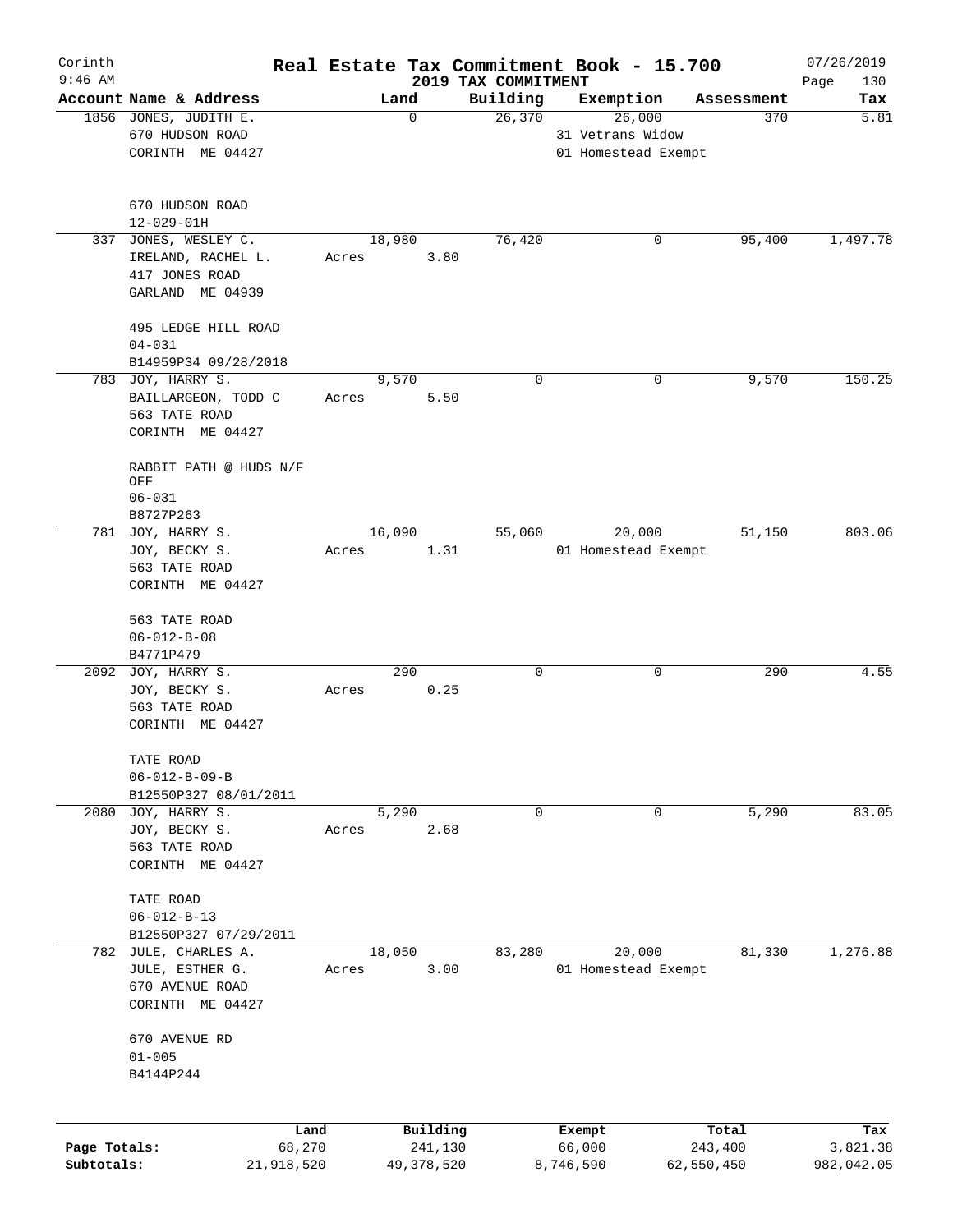| Corinth                    |                                                                                                    |                 |                       |                                 | Real Estate Tax Commitment Book - 15.700    |                       | 07/26/2019             |
|----------------------------|----------------------------------------------------------------------------------------------------|-----------------|-----------------------|---------------------------------|---------------------------------------------|-----------------------|------------------------|
| $9:46$ AM                  | Account Name & Address                                                                             | Land            |                       | 2019 TAX COMMITMENT<br>Building | Exemption                                   | Assessment            | Page<br>131<br>Tax     |
|                            | 444 K & T HOUSING LLC<br>6 BRASELY AVENUE<br>GLENBURN ME 04401                                     | 10,340<br>Acres | 1.57                  | $\mathbf 0$                     | $\Omega$                                    | 10,340                | 162.34                 |
|                            | TATE ROAD<br>$06 - 023 - 04$<br>B8638P79                                                           |                 |                       |                                 |                                             |                       |                        |
|                            | 1058 KANE, BETTY J.<br>C/O BURGIO, RUSSEL R. & Acres<br>LOIS A.<br>1585 ALNA ROAD<br>ALNA ME 04535 | 19,870          | 20.19                 | 0                               | 0                                           | 19,870                | 311.96                 |
|                            | TATE ROAD N/F OFF<br>$06 - 013 - 02$<br>B14829P340 06/05/2018                                      |                 |                       |                                 |                                             |                       |                        |
|                            | 806 KANE, BETTY J.<br>1586 ALNA ROAD<br>ALNA ME 04535                                              | 18,350<br>Acres | 15.56                 | 19,120                          | 0                                           | 37,470                | 588.28                 |
|                            | 135 ANDREWS RD<br>$06 - 013 - 03$<br>B14217P98 07/07/2016                                          |                 |                       |                                 |                                             |                       |                        |
|                            | 754 KASELIS, MICHAEL R.<br>224 BEANS MILL ROAD<br>CORINTH ME 04427                                 | 15,730<br>Acres | 1.00                  | 73,760                          | 0                                           | 89,490                | 1,404.99               |
|                            | 224 BEANS MILL RD<br>$04 - 019 - 17$<br>B14893P40 07/31/2018                                       |                 |                       |                                 |                                             |                       |                        |
|                            | 785 KEALIHER, JEFFREY M.<br>KEALIHER, JEANNE M.<br>P.O. BOX 394<br>CORINTH ME 04427                | 17,300<br>Acres | 1.30                  | 75,420                          | 20,000<br>01 Homestead Exempt               | 72,720                | 1,141.70               |
|                            | 30 MORISON AVENUE<br>$16 - 017$<br>B5648P264                                                       |                 |                       |                                 |                                             |                       |                        |
|                            | 189 KEEZER, MELISSA A.<br>816 MAIN STREET<br>CORINTH ME 04427                                      | 16,940<br>Acres | 1.00                  | 64,670                          | 20,000<br>01 Homestead Exempt               | 61,610                | 967.28                 |
|                            | 816 MAIN STREET<br>$05 - 041 - B$<br>B13197P75 05/30/2013                                          |                 |                       |                                 |                                             |                       |                        |
|                            | 407 KEEZER, ROLAND A.<br>478 EXETER ROAD<br>CORINTH ME 04427                                       | 15,900<br>Acres | 1.15                  | 69,150                          | 26,000<br>01 Homestead Exempt<br>22 Veteran | 59,050                | 927.08                 |
|                            | 478 EXETER ROAD<br>$07 - 008 - B$<br>B8314P311                                                     |                 |                       |                                 |                                             |                       |                        |
|                            | Land                                                                                               |                 | Building              |                                 | Exempt                                      | Total                 | Tax                    |
| Page Totals:<br>Subtotals: | 114,430<br>22,032,950                                                                              |                 | 302,120<br>49,680,640 |                                 | 66,000<br>8,812,590                         | 350,550<br>62,901,000 | 5,503.63<br>987,545.68 |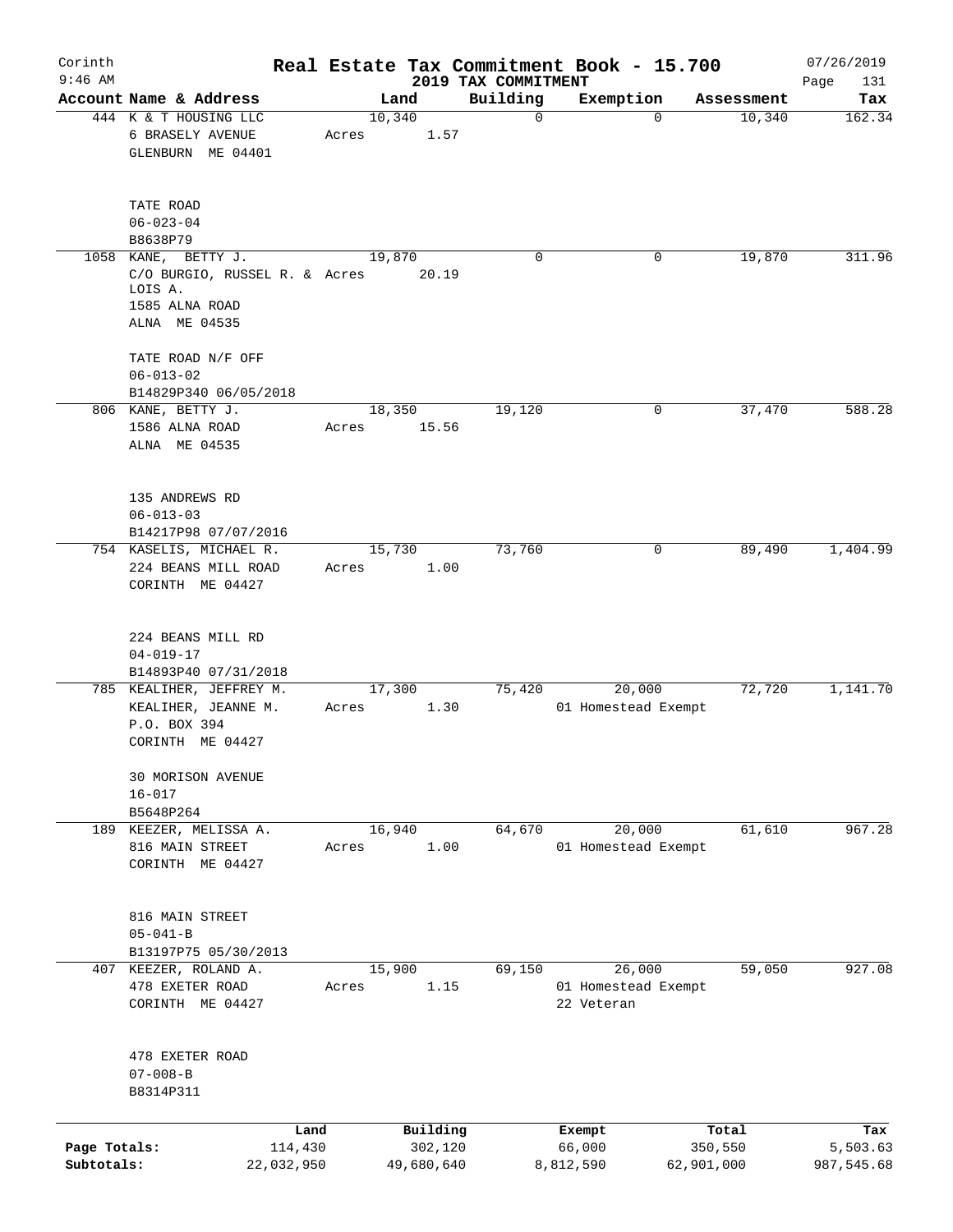| Corinth<br>$9:46$ AM |                                                                                        |                          | 2019 TAX COMMITMENT | Real Estate Tax Commitment Book - 15.700          |            | 07/26/2019<br>Page<br>132 |
|----------------------|----------------------------------------------------------------------------------------|--------------------------|---------------------|---------------------------------------------------|------------|---------------------------|
|                      | Account Name & Address                                                                 | Land                     | Building            | Exemption                                         | Assessment | Tax                       |
|                      | 787 KEITH, DAVID A.<br>17 MCCARD ROAD<br>CORINTH ME 04427                              | $\mathbf 0$              | 20,640              | 20,000<br>01 Homestead Exempt                     | 640        | 10.05                     |
|                      | 17 MCCARD ROAD<br>$01 - 040 - 08H$                                                     |                          |                     |                                                   |            |                           |
|                      | 1170 KELLEHER, JOSEPH<br>KELLEHER, LAURA<br>236 EXETER ROAD<br>CORINTH ME 04427        | 22,850<br>14.55<br>Acres | 25,850              | 0                                                 | 48,700     | 764.59                    |
|                      | 236 EXETER ROAD<br>$07 - 048$<br>B14958P131 10/02/2018                                 |                          |                     |                                                   |            |                           |
|                      | 678 KELLEY, DANIEL A.<br>KELLEY, VALERIE F.<br>308 BEANS MILL ROAD<br>CORINTH ME 04427 | 16,590<br>1.74<br>Acres  | 178,240             | 20,000<br>01 Homestead Exempt                     | 174,830    | 2,744.83                  |
|                      | 308 BEANS MILL RD<br>$04 - 019 - 09$<br>B14230P237 08/01/2016                          |                          |                     |                                                   |            |                           |
|                      | 788 KELLEY, DANIEL B.<br>KELLEY, SUSAN<br>PO BOX 107<br>CORINTH ME 04427               | 15,730<br>1.00<br>Acres  | 87,050              | 20,000<br>01 Homestead Exempt                     | 82,780     | 1,299.65                  |
|                      | 813 LEDGE HILL ROAD<br>$02 - 002 - B$<br>B12798P242 04/19/2012                         |                          |                     |                                                   |            |                           |
|                      | 1556 KELLEY, KEVIN W.<br>SHEA, WENDY A.<br>69 RIDGE ROAD<br>CORINTH, ME 04427          | 24,620<br>13.34<br>Acres | 69,790              | 26,000<br>01 Homestead Exempt<br>31 Vetrans Widow | 68,410     | 1,074.04                  |
|                      | 69 RIDGE ROAD<br>$12 - 006 - B$<br>B12058P144 02/22/2010 B11362P188 03/24/2008         |                          |                     |                                                   |            |                           |
|                      | 570 KELLEY, PATRICK<br>2834 BROADWAY<br>GLENBURN ME 04401                              | 12,630<br>2.44<br>Acres  | $\mathbf 0$         | 0                                                 | 12,630     | 198.29                    |
|                      | HUDSON ROAD<br>$08 - 002 - 11$<br>B9575P221                                            |                          |                     |                                                   |            |                           |
|                      | 14 KELLEY, RONALD S.<br>KELLEY KARLA<br>20 BRADBURY DRIVE<br>CORINTH ME 04427          | 17,460<br>1.43<br>Acres  | 110, 170            | 20,000<br>01 Homestead Exempt                     | 107,630    | 1,689.79                  |
|                      | 20 BRADBURY DR<br>$08 - 012 - 04$<br>B12365P122 12/30/2010                             |                          |                     |                                                   |            |                           |
|                      | Land                                                                                   | Building                 |                     | Exempt                                            | Total      | Tax                       |
| Page Totals:         | 109,880                                                                                | 491,740                  |                     | 106,000                                           | 495,620    | 7,781.24                  |

**Subtotals:** 22,142,830 50,172,380 8,918,590 63,396,620 995,326.92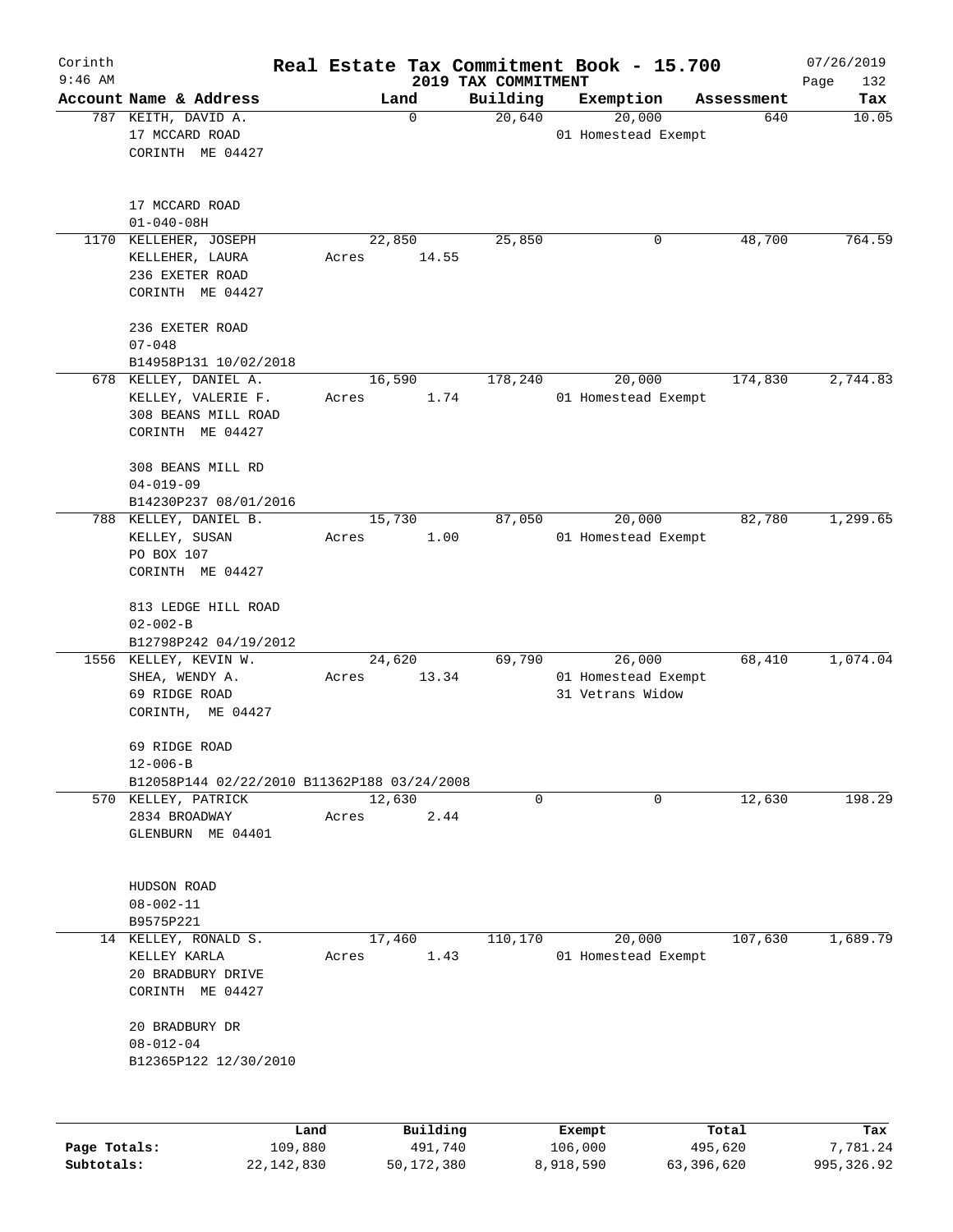| Corinth<br>$9:46$ AM |                                                                                            |                  |                     |                                 | Real Estate Tax Commitment Book - 15.700 |                  | 07/26/2019         |
|----------------------|--------------------------------------------------------------------------------------------|------------------|---------------------|---------------------------------|------------------------------------------|------------------|--------------------|
|                      | Account Name & Address                                                                     | Land             |                     | 2019 TAX COMMITMENT<br>Building | Exemption                                | Assessment       | Page<br>133<br>Tax |
|                      | 1812 KELLEY, TAYLOR<br>434 TATE ROAD LOT 5<br>CORINTH ME 04427                             |                  | 0                   | 10,450                          | 0                                        | 10,450           | 164.07             |
|                      | 434 TATE ROAD LOT 05<br>$06 - 019 - 05H$<br>B12127P59 05/12/2010                           |                  |                     |                                 |                                          |                  |                    |
|                      | 790 KELLIHER, ROBERT G.<br>KELLIHER, RUTH A.<br>85 COVERED BRIDGE ROAD<br>CORINTH ME 04427 | 25,070<br>Acres  | 21.00               | 20,790                          | 20,000<br>01 Homestead Exempt            | 25,860           | 406.00             |
|                      | 85 COVERED BRIDGE RD<br>$02 - 041$<br>B7229P56                                             |                  |                     |                                 |                                          |                  |                    |
|                      | 1914 KEMPERS, DAVID<br>968 MAIN ST LOT 16<br>CORINTH ME 04427                              |                  | 0                   | 15,880                          | 15,880<br>01 Homestead Exempt            | 0                | 0.00               |
|                      | 968 MAIN STREET LOT 16<br>$06 - 012 - D - 16H$                                             |                  |                     |                                 |                                          |                  |                    |
| 867                  | KENERSON, STEPHEN R.<br>KENERSON, ANGELA R.<br>465 GRANT ROAD<br>CORINTH ME 04427          | 18,030<br>Acres  | 4.34                | 139,390                         | 20,000<br>01 Homestead Exempt            | 137,420          | 2,157.49           |
|                      | 465 GRANT ROAD<br>$02 - 052 - 03$<br>B14302P175 10/04/2016                                 |                  |                     |                                 |                                          |                  |                    |
|                      | 1664 KENNEDY, TIMOTHY<br>KENNEDY, TRACI<br>29 WEST CORINTH RD<br>CORINTH ME 04427          | 17, 350<br>Acres | 1.34                | 104,400                         | 20,000<br>01 Homestead Exempt            | 101,750          | 1,597.48           |
|                      | 29 WEST CORINTH ROAD<br>$05 - 024 - 02 - A$                                                |                  |                     |                                 |                                          |                  |                    |
|                      | B14772P80 03/29/2018 B12979P340 10/17/2012<br>1832 KENNESON, JAMES F.                      | 17,450           |                     | 149,370                         | 20,000                                   | 146,820          | 2,305.07           |
|                      | 62 BRADBURY DRIVE<br>CORINTH ME 04427                                                      | Acres            | 1.42                |                                 | 01 Homestead Exempt                      |                  |                    |
|                      | 62 BRADBURY DR<br>$08 - 012 - 07 - D$<br>B14902P112 08/10/2018                             |                  |                     |                                 |                                          |                  |                    |
|                      | 658 KEPPLE JR, DONALD E.<br>KEPPLE, BARBARA D.<br>PO BOX 194<br>CORINTH ME 04427           | 38,300<br>Acres  | 5.65                | 40,970                          | 20,000<br>01 Homestead Exempt            | 59,270           | 930.54             |
|                      | 942 MAIN STREET<br>$06 - 005$<br>B9154P274                                                 |                  |                     |                                 |                                          |                  |                    |
|                      |                                                                                            |                  |                     |                                 |                                          |                  |                    |
| Page Totals:         | Land<br>116,200                                                                            |                  | Building<br>481,250 |                                 | Exempt<br>115,880                        | Total<br>481,570 | Tax<br>7,560.65    |

**Subtotals:** 22,259,030 50,653,630 9,034,470 63,878,190 1,002,887.57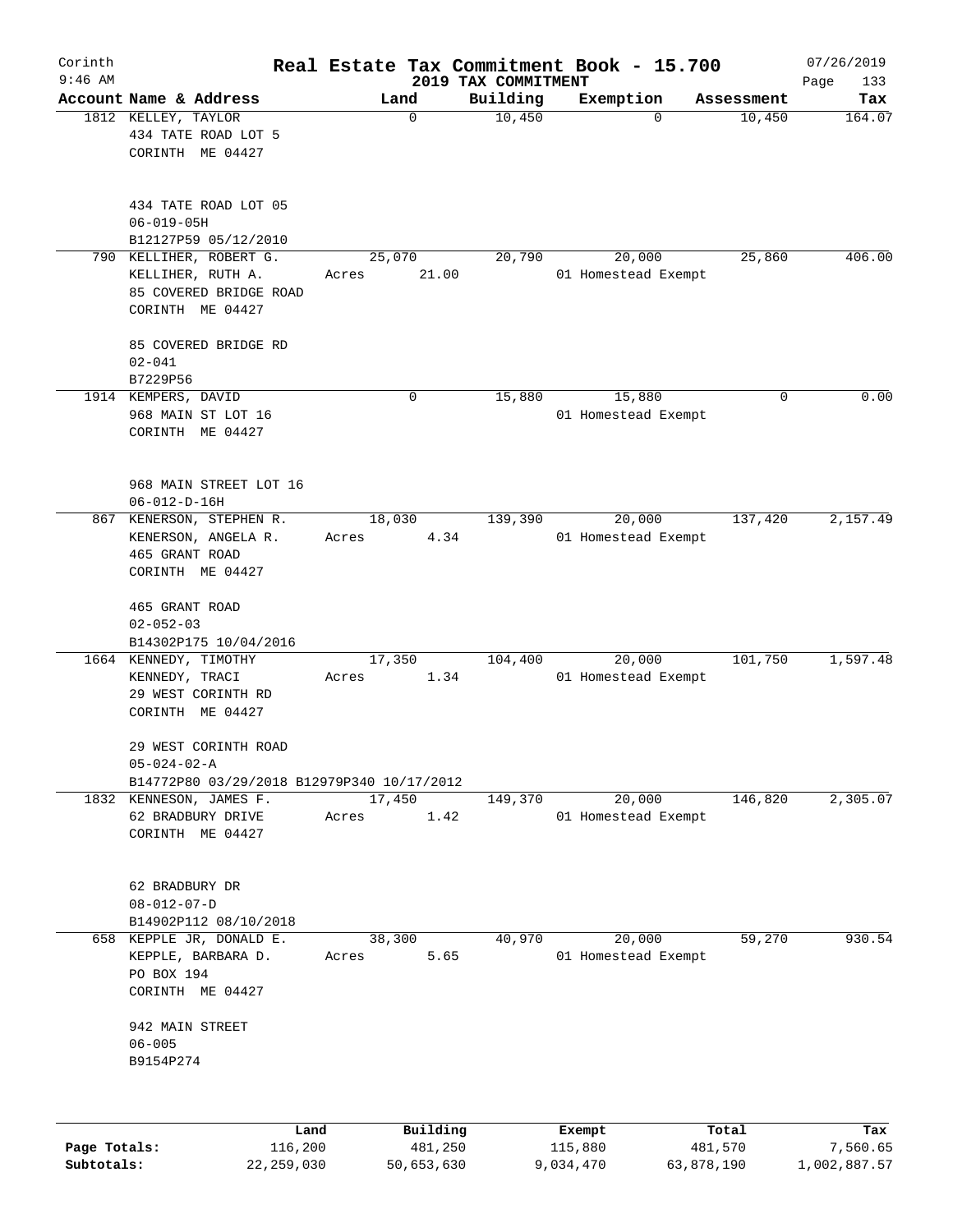| Corinth                    |                                                                                             |                 |                         |                                 | Real Estate Tax Commitment Book - 15.700 |                         | 07/26/2019               |
|----------------------------|---------------------------------------------------------------------------------------------|-----------------|-------------------------|---------------------------------|------------------------------------------|-------------------------|--------------------------|
| $9:46$ AM                  | Account Name & Address                                                                      |                 | Land                    | 2019 TAX COMMITMENT<br>Building |                                          | Assessment              | Page<br>134              |
|                            | 981 KEPPLE, ERIC S.                                                                         | 18,320          |                         | 89,750                          | Exemption<br>20,000                      | 88,070                  | Tax<br>1,382.70          |
|                            | KEPPLE, STEFANIE E<br>73 HUDSON ROAD<br>CORINTH ME 04427                                    | Acres           | 2.14                    |                                 | 01 Homestead Exempt                      |                         |                          |
|                            | 73 HUDSON ROAD<br>$08 - 002 - 03$                                                           |                 |                         |                                 |                                          |                         |                          |
|                            | B11401P345 05/22/2008<br>16 KIMBALL, ADAM LEE                                               | 18,110          |                         | 115,260                         | 0                                        | 133,370                 | 2,093.91                 |
|                            | NEAL, SHELBY LIN<br>PO BOX 215<br>CORINTH ME 04427                                          | Acres           | 3.05                    |                                 |                                          |                         |                          |
|                            | 411 MCCARD ROAD<br>$01 - 011 - B - 2$                                                       |                 |                         |                                 |                                          |                         |                          |
|                            | B14895P192 08/03/2018<br>1310 KIMBALL, KYRA T.                                              |                 |                         |                                 |                                          |                         | 1,041.85                 |
|                            | 81 BEECH GROVE ROAD<br>CORINTH ME 04427                                                     | 16,390<br>Acres | 1.57                    | 69,970                          | 20,000<br>01 Homestead Exempt            | 66,360                  |                          |
|                            | 81 BEECH GROVE RD<br>$06 - 003 - 09$<br>B14204P77 07/07/2016                                |                 |                         |                                 |                                          |                         |                          |
|                            | 1548 KING SR, WAYNE A LIFE                                                                  | 30,630          |                         | 45,290                          | 20,000                                   | 55,920                  | 877.94                   |
|                            | <b>ESTATE</b><br>KING, KATHERINE, KING<br>WAYNE A. JR.<br>PO BOX 458<br>KENDUSKEAG ME 04450 | Acres           | 54.70                   |                                 | 01 Homestead Exempt                      |                         |                          |
|                            | 97 CUSHMAN RD<br>$03 - 006 - D$                                                             |                 |                         |                                 |                                          |                         |                          |
|                            | B13129P75 03/25/2013                                                                        |                 |                         |                                 |                                          |                         |                          |
|                            | 1123 KING, CARIN M.<br>115 EXETER RD<br>CORINTH ME 04427                                    | 20,290<br>Acres | 3.77                    | 109,830                         | 20,000<br>01 Homestead Exempt            | 110,120                 | 1,728.88                 |
|                            | 115 EXETER ROAD<br>$14 - 027 - 03$<br>B13235P157 06/26/2013                                 |                 |                         |                                 |                                          |                         |                          |
|                            | 317 KING, GREG                                                                              | 17,920          |                         | 24,300                          | 20,000                                   | 22,220                  | 348.85                   |
|                            | 455 WEST CORINTH ROAD<br>CORINTH ME 04427                                                   | Acres           | 2.89                    |                                 | 01 Homestead Exempt                      |                         |                          |
|                            | 455 WEST CORINTH ROAD<br>$04 - 034 - C$<br>B12907P69 08/06/2012                             |                 |                         |                                 |                                          |                         |                          |
|                            | 567 KING, SONDRA J.                                                                         | 17,220          |                         | 86,890                          | 26,000                                   | 78,110                  | 1,226.33                 |
|                            | 103 HUDSON RD<br>CORINTH ME 04427                                                           | Acres           | 1.23                    |                                 | 01 Homestead Exempt<br>22 Veteran        |                         |                          |
|                            | 103 HUDSON ROAD<br>$08 - 002 - 06$<br>B14563P332 07/31/2017                                 |                 |                         |                                 |                                          |                         |                          |
|                            | Land                                                                                        |                 | Building                |                                 | Exempt                                   | Total                   | Tax                      |
| Page Totals:<br>Subtotals: | 138,880<br>22,397,910                                                                       |                 | 541,290<br>51, 194, 920 |                                 | 126,000<br>9,160,470                     | 554,170<br>64, 432, 360 | 8,700.46<br>1,011,588.03 |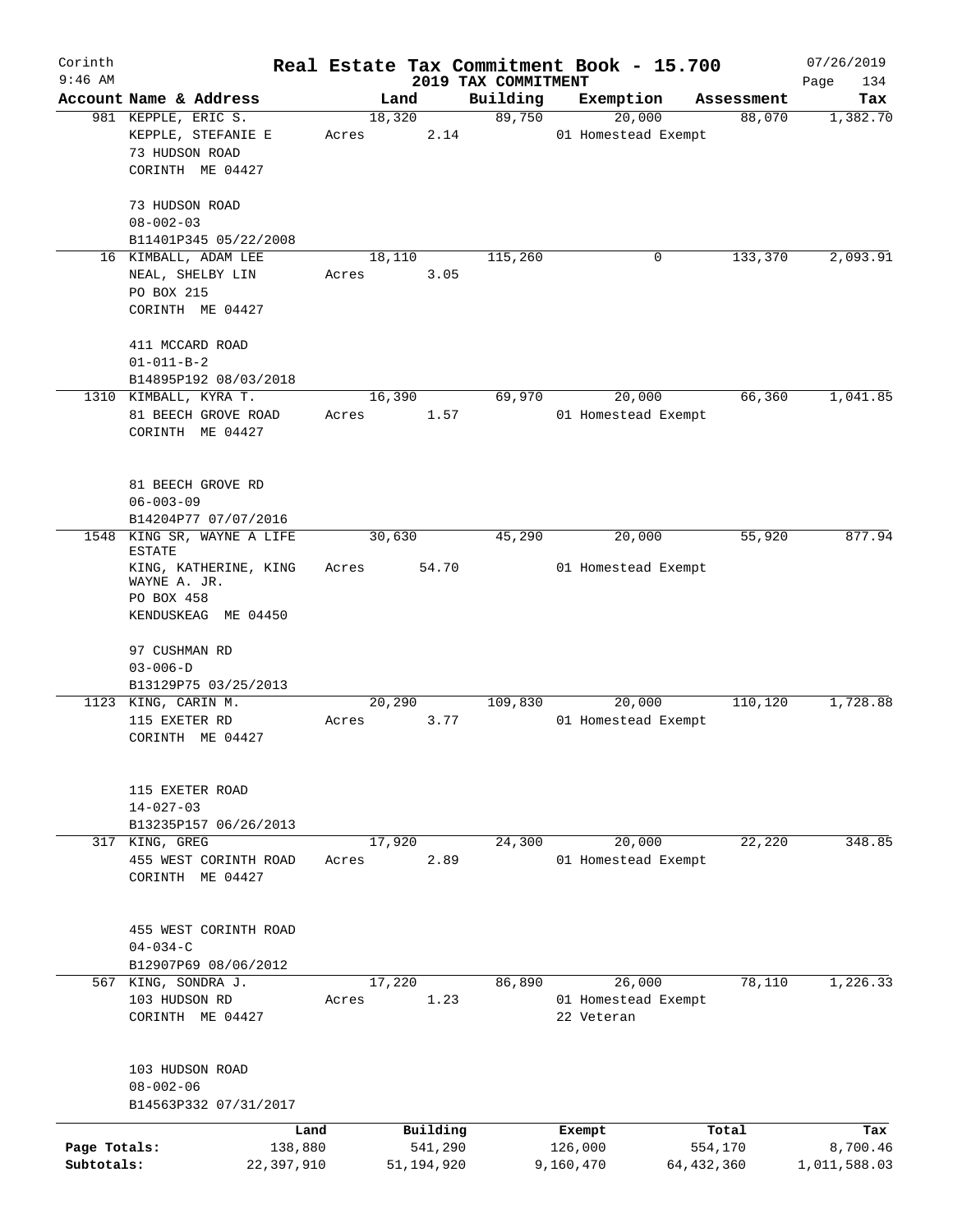| Corinth      |                                                  |                 |       |                     |      | Real Estate Tax Commitment Book - 15.700 |                  |                     |                       | 07/26/2019         |
|--------------|--------------------------------------------------|-----------------|-------|---------------------|------|------------------------------------------|------------------|---------------------|-----------------------|--------------------|
| $9:46$ AM    | Account Name & Address                           |                 |       | Land                |      | 2019 TAX COMMITMENT<br>Building          | Exemption        |                     |                       | Page<br>135<br>Tax |
|              | 1388 KING, STEPHEN G.                            |                 |       | 26, 230             |      | 128,020                                  |                  | 20,000              | Assessment<br>134,250 | 2,107.73           |
|              | KING, LAURIE                                     |                 | Acres | 10.05               |      |                                          |                  | 01 Homestead Exempt |                       |                    |
|              | 132 TATE ROAD<br>CORINTH ME 04427                |                 |       |                     |      |                                          |                  |                     |                       |                    |
|              |                                                  |                 |       |                     |      |                                          |                  |                     |                       |                    |
|              | 132 TATE ROAD<br>$09 - 024 - C$                  |                 |       |                     |      |                                          |                  |                     |                       |                    |
|              | B14158P320 05/20/2015                            |                 |       |                     |      |                                          |                  |                     |                       |                    |
|              | 1142 KING, SUSAN A.                              |                 |       | 15,730              |      | 15,670                                   |                  | 20,000              | 11,400                | 178.98             |
|              | P.O. BOX 273                                     |                 | Acres |                     | 1.00 |                                          |                  | 01 Homestead Exempt |                       |                    |
|              | CORINTH ME 04427                                 |                 |       |                     |      |                                          |                  |                     |                       |                    |
|              | 36 BEANS MILL RD                                 |                 |       |                     |      |                                          |                  |                     |                       |                    |
|              | $07 - 018 - A$                                   |                 |       |                     |      |                                          |                  |                     |                       |                    |
|              | B6808P96                                         |                 |       |                     |      |                                          |                  |                     |                       |                    |
|              | 798 KINGSBURY, JOHN R.                           |                 |       | 18,270              |      | 130,830                                  |                  | 20,000              | 129,100               | 2,026.87           |
|              | 841 MAIN STREET                                  |                 | Acres |                     | 2.10 |                                          |                  | 01 Homestead Exempt |                       |                    |
|              | CORINTH ME 04427                                 |                 |       |                     |      |                                          |                  |                     |                       |                    |
|              |                                                  |                 |       |                     |      |                                          |                  |                     |                       |                    |
|              | 841 MAIN STREET                                  |                 |       |                     |      |                                          |                  |                     |                       |                    |
|              | $05 - 042 - 01$                                  |                 |       |                     |      |                                          |                  |                     |                       |                    |
|              | B14084P296 02/24/2016<br>1005 KINNAMON, JAMES E. |                 |       |                     |      | 39,610                                   |                  |                     | 36,850                | 578.54             |
|              |                                                  |                 |       | 17,240              |      |                                          |                  | 20,000              |                       |                    |
|              | KINNAMON, MARY B.                                |                 | Acres |                     | 0.47 |                                          |                  | 01 Homestead Exempt |                       |                    |
|              | 298 EXETER ROAD<br>CORINTH ME 04427              |                 |       |                     |      |                                          |                  |                     |                       |                    |
|              |                                                  |                 |       |                     |      |                                          |                  |                     |                       |                    |
|              | 298 EXETER ROAD<br>$07 - 040$                    |                 |       |                     |      |                                          |                  |                     |                       |                    |
|              |                                                  |                 |       |                     |      |                                          |                  |                     |                       |                    |
|              | B13357P52 08/16/2013<br>1336 KINNEY, KEITH R.    |                 |       | 4,580               |      | 0                                        |                  | 0                   | 4,580                 | 71.91              |
|              | KINNEY, KAREN J.                                 |                 | Acres | 29.30               |      |                                          |                  |                     |                       |                    |
|              | 470 HUDSON HILL ROAD                             |                 |       |                     |      |                                          |                  |                     |                       |                    |
|              | HUDSON ME 04449                                  |                 |       |                     |      |                                          |                  |                     |                       |                    |
|              | MARSH ROAD N/F OFF                               |                 |       |                     |      |                                          |                  |                     |                       |                    |
|              | $08 - 036$                                       |                 |       |                     |      |                                          |                  |                     |                       |                    |
|              | B12512P179 06/21/2011                            |                 |       |                     |      |                                          |                  |                     |                       |                    |
|              | 799 KINNEY, KEITH RALPH                          |                 |       | 10,810              |      | 7,330                                    |                  | 0                   | 18,140                | 284.80             |
|              | 470 HUDSON HILL ROAD                             |                 | Acres | 26.00               |      |                                          |                  |                     |                       |                    |
|              | HUDSON ME 04449                                  |                 |       |                     |      |                                          |                  |                     |                       |                    |
|              |                                                  |                 |       |                     |      |                                          |                  |                     |                       |                    |
|              | MARSH ROAD N/F OFF                               |                 |       |                     |      |                                          |                  |                     |                       |                    |
|              | $08 - 035$                                       |                 |       |                     |      |                                          |                  |                     |                       |                    |
|              | B7759P181                                        |                 |       |                     |      |                                          |                  |                     |                       |                    |
| 190          | KMP REALTY LLC                                   |                 |       | 20,280              |      | 45,270                                   |                  | 0                   | 65,550                | 1,029.14           |
|              | PO BOX 377                                       |                 | Acres |                     | 1.40 |                                          |                  |                     |                       |                    |
|              | CORINTH ME 04427                                 |                 |       |                     |      |                                          |                  |                     |                       |                    |
|              | 461 MAIN STREET                                  |                 |       |                     |      |                                          |                  |                     |                       |                    |
|              | $08 - 013 - B$                                   |                 |       |                     |      |                                          |                  |                     |                       |                    |
|              | B15107P146 03/28/2019                            |                 |       |                     |      |                                          |                  |                     |                       |                    |
|              |                                                  |                 |       |                     |      |                                          |                  |                     |                       |                    |
| Page Totals: |                                                  | Land<br>113,140 |       | Building<br>366,730 |      |                                          | Exempt<br>80,000 |                     | Total<br>399,870      | Tax<br>6,277.97    |
| Subtotals:   |                                                  | 22,511,050      |       | 51,561,650          |      |                                          | 9,240,470        |                     | 64,832,230            | 1,017,866.00       |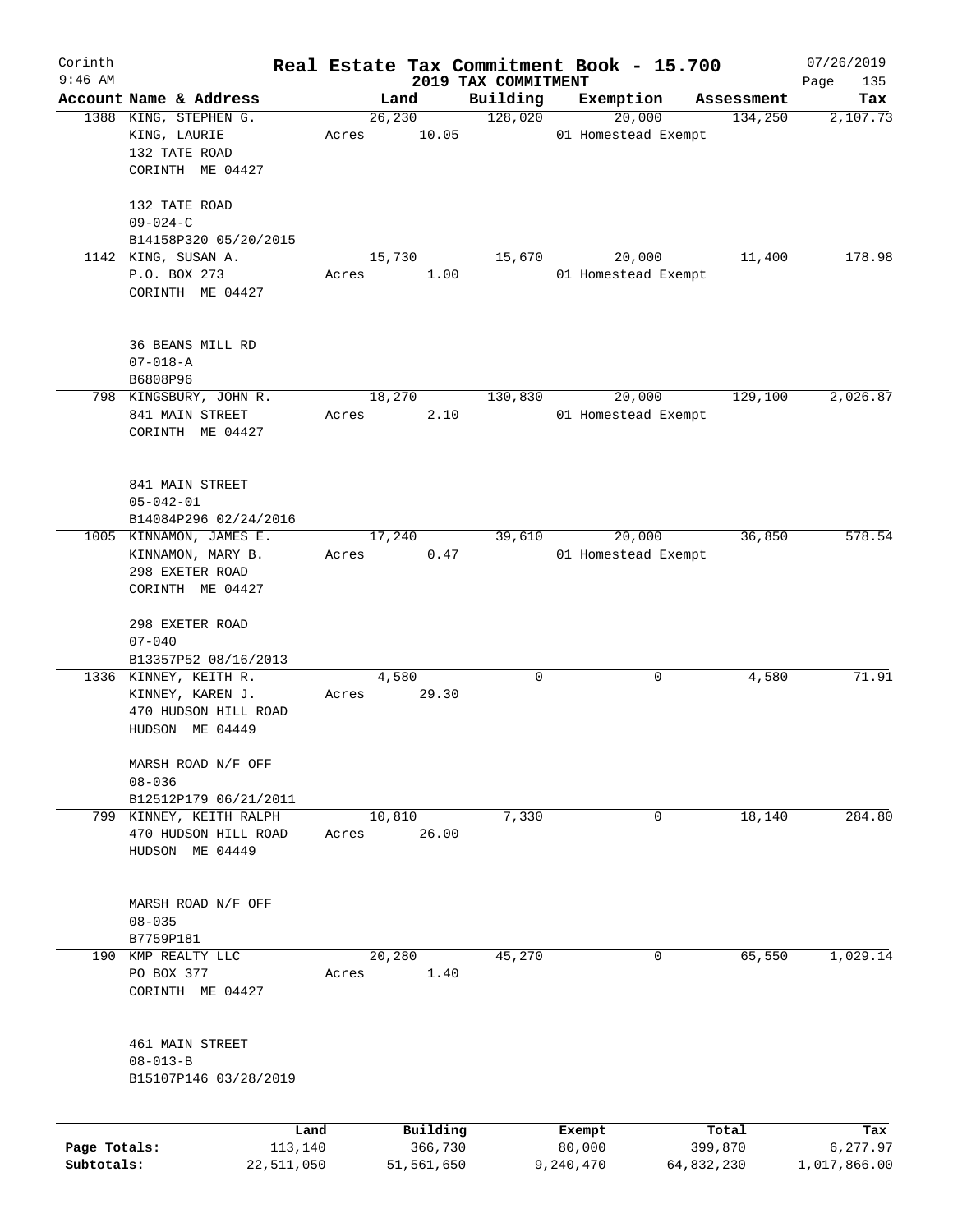| Corinth                    |                                                                                    |       |                       |                                 | Real Estate Tax Commitment Book - 15.700 |                         | 07/26/2019               |
|----------------------------|------------------------------------------------------------------------------------|-------|-----------------------|---------------------------------|------------------------------------------|-------------------------|--------------------------|
| $9:46$ AM                  | Account Name & Address                                                             |       | Land                  | 2019 TAX COMMITMENT<br>Building | Exemption                                | Assessment              | Page<br>136<br>Tax       |
|                            | 801 KNAPP, SHEILA E.<br>KNAPP, JAMES C.<br>44 THIRD STREET<br>BANGOR ME 04401-6105 | Acres | 9,940<br>1.22         | 0                               | $\Omega$                                 | 9,940                   | 156.06                   |
|                            | TATE ROAD<br>$06 - 012 - B - 05$<br>B5082P153                                      |       |                       |                                 |                                          |                         |                          |
|                            | 804 KOUSKY, DAVID G.<br>KOUSKY, MILDRED<br>880 LEDGE HILL ROAD<br>CORINTH ME 04427 | Acres | 31,720<br>40.00       | 131,910                         | 20,000<br>01 Homestead Exempt            | 143,630                 | 2,254.99                 |
|                            | 880 LEDGE HILL ROAD<br>$02 - 009 - A$<br>B3231P323 09/30/1981                      |       |                       |                                 |                                          |                         |                          |
|                            | 1835 KRAWCZYK, MELISSA J.<br>PO BOX 163<br>CORINTH ME 04427                        | Acres | 17,180<br>1.20        | 104,010                         | $\mathbf 0$                              | 121,190                 | 1,902.68                 |
|                            | 72 BRADBURY DR<br>$08 - 012 - 13$<br>B14923P56 08/27/2018                          |       |                       |                                 |                                          |                         |                          |
|                            | 572 KROEMER, JENNIFER L.<br>KROEMER, LYNETTE<br>240 TATE ROAD<br>CORINTH ME 04427  | Acres | 31,460<br>2.00        | 53,480                          | 20,000<br>01 Homestead Exempt            | 64,940                  | 1,019.56                 |
|                            | 240 TATE ROAD<br>$09 - 015$<br>B7380P303                                           |       |                       |                                 |                                          |                         |                          |
|                            | 2030 KROEMER, LYNETTE<br>240 TATE RD<br>CORINTH ME 04427-3259                      |       | 0                     | 23,220                          | 20,000<br>01 Homestead Exempt            | 3,220                   | 50.55                    |
|                            | 15 MEADOW ROAD<br>$09 - 015 - 01H$                                                 |       |                       |                                 |                                          |                         |                          |
|                            | 1193 KYC, LLC<br>86 MAIN STREET<br>CORINTH ME 04427                                | Acres | 19,800<br>1.00        | 93,620                          | 0                                        | 113,420                 | 1,780.69                 |
|                            | 86 MAIN STREET<br>$11 - 017 - A$<br>B14133P148 04/27/2016                          |       |                       |                                 |                                          |                         |                          |
| 128                        | KYLE, JOSEPH L.<br>KYLE, RENEE E.<br>647 LEDGE HILL ROAD<br>CORINTH ME 04427       | Acres | 27,320<br>10.99       | 55,630                          | 20,000<br>01 Homestead Exempt            | 62,950                  | 988.32                   |
|                            | 647 LEDGE HILL ROAD<br>$01 - 042$<br>B14356P293 12/08/2016                         |       |                       |                                 |                                          |                         |                          |
|                            |                                                                                    | Land  | Building              |                                 | Exempt                                   | Total                   | Tax                      |
| Page Totals:<br>Subtotals: | 137,420<br>22,648,470                                                              |       | 461,870<br>52,023,520 |                                 | 80,000<br>9,320,470                      | 519,290<br>65, 351, 520 | 8,152.85<br>1,026,018.85 |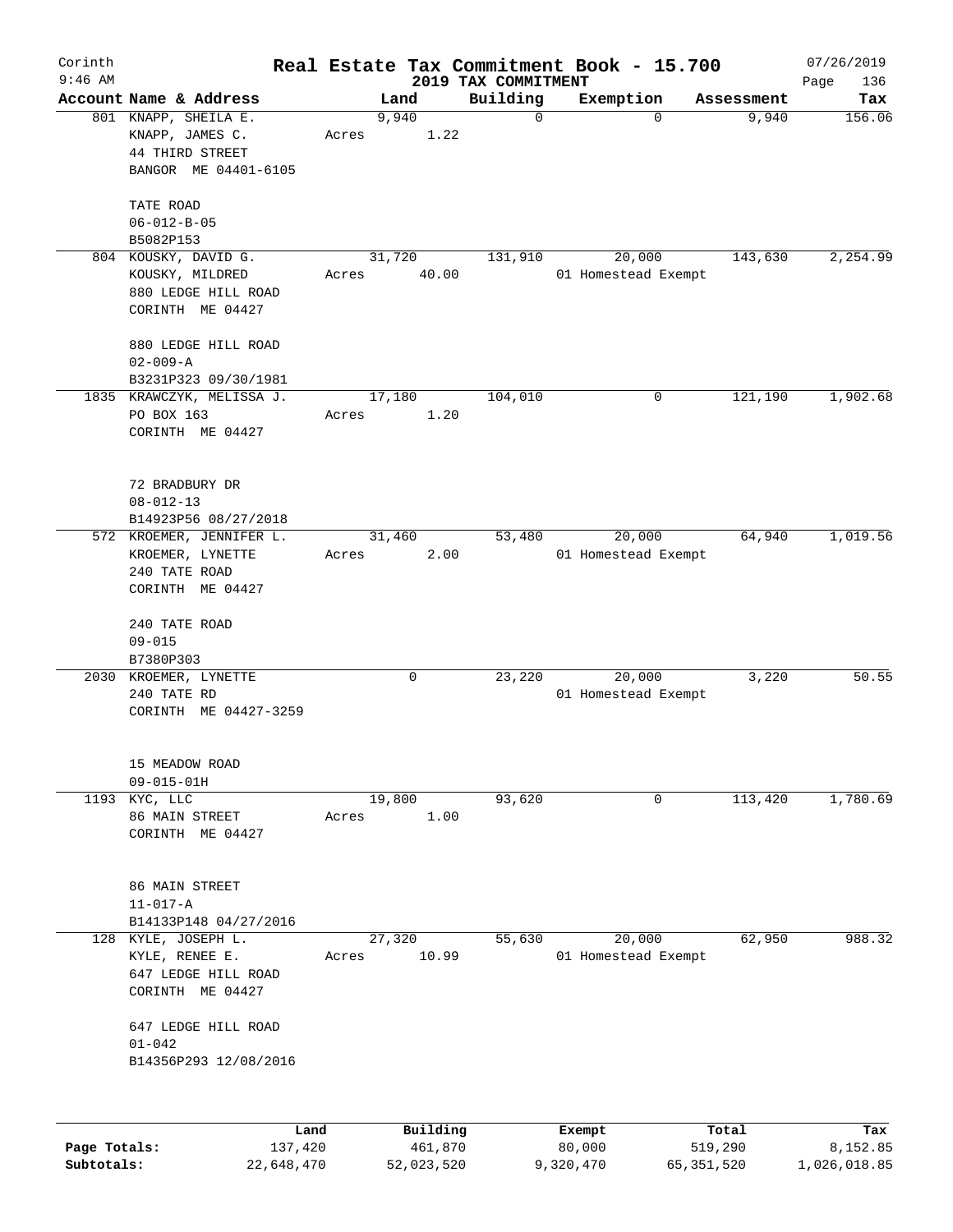| Corinth      |                                 |       |                |                     | Real Estate Tax Commitment Book - 15.700 |                      | 07/26/2019    |
|--------------|---------------------------------|-------|----------------|---------------------|------------------------------------------|----------------------|---------------|
| $9:46$ AM    | Account Name & Address          |       |                | 2019 TAX COMMITMENT |                                          |                      | Page<br>137   |
|              | 802 LABBE, ANGELA M.            |       | Land<br>19,160 | Building<br>28,230  | Exemption<br>0                           | Assessment<br>47,390 | Tax<br>744.02 |
|              | PO BOX 842                      | Acres | 3.96           |                     |                                          |                      |               |
|              | GUILFORD ME 04443               |       |                |                     |                                          |                      |               |
|              |                                 |       |                |                     |                                          |                      |               |
|              |                                 |       |                |                     |                                          |                      |               |
|              | 501 MCCARD ROAD                 |       |                |                     |                                          |                      |               |
|              | $01 - 004 - 02 - D$             |       |                |                     |                                          |                      |               |
|              | B11500P266 07/15/2008           |       |                |                     |                                          |                      |               |
|              | 369 LABELLE, JAMES R.           |       | 18,320         | 74,980              | 20,000                                   | 73,300               | 1,150.81      |
|              | LABELLE, AMANDA L.              | Acres | 2.79           |                     | 01 Homestead Exempt                      |                      |               |
|              | 146 HUDSON ROAD                 |       |                |                     |                                          |                      |               |
|              | CORINTH ME 04427                |       |                |                     |                                          |                      |               |
|              |                                 |       |                |                     |                                          |                      |               |
|              | 146 HUDSON ROAD                 |       |                |                     |                                          |                      |               |
|              | $11 - 025$                      |       |                |                     |                                          |                      |               |
|              | B11173P11 10/17/2007            |       |                |                     |                                          |                      |               |
|              | 1057 LADD, GERALD A.            |       | 16,330         | 108,400             | 20,000                                   | 104,730              | 1,644.26      |
|              | LADD, KARRY L.                  | Acres | 1.16           |                     | 01 Homestead Exempt                      |                      |               |
|              | 103 LEDGE HILL RD               |       |                |                     |                                          |                      |               |
|              | CORINTH ME 04427-3125           |       |                |                     |                                          |                      |               |
|              | 103 LEDGE HILL ROAD             |       |                |                     |                                          |                      |               |
|              | $04 - 010$                      |       |                |                     |                                          |                      |               |
|              | B13214P203 06/11/2013           |       |                |                     |                                          |                      |               |
|              | 1002 LADD, JEFFREY D.           |       | 16,620         | 109,060             | 20,000                                   | 105,680              | 1,659.18      |
|              | LADD, ELICIA                    | Acres | 1.77           |                     | 01 Homestead Exempt                      |                      |               |
|              | 367 EXETER ROAD                 |       |                |                     |                                          |                      |               |
|              | CORINTH ME 04427                |       |                |                     |                                          |                      |               |
|              |                                 |       |                |                     |                                          |                      |               |
|              | 367 EXETER ROAD                 |       |                |                     |                                          |                      |               |
|              | $07 - 009 - B$                  |       |                |                     |                                          |                      |               |
|              | B14296P54 10/03/2016            |       |                |                     |                                          |                      |               |
|              | 807 LAFLAMME, RONALD G.         |       | 16,890         | 107,520             | 20,000                                   | 104,410              | 1,639.24      |
|              | LAFLAMME, DAWN M.               | Acres | 2.00           |                     | 01 Homestead Exempt                      |                      |               |
|              | 5 RIDGE ROAD                    |       |                |                     |                                          |                      |               |
|              | CORINTH ME 04427                |       |                |                     |                                          |                      |               |
|              |                                 |       |                |                     |                                          |                      |               |
|              | 5 RIDGE ROAD<br>$12 - 009 - A$  |       |                |                     |                                          |                      |               |
|              | B4333P284                       |       |                |                     |                                          |                      |               |
|              | 808 LAFORGE, ELIZABETH R.       |       | 18,340         | 79,810              | 20,000                                   | 78,150               | 1,226.96      |
|              | P.O. BOX 525                    | Acres | 3.25           |                     | 01 Homestead Exempt                      |                      |               |
|              | CORINTH ME 04427                |       |                |                     |                                          |                      |               |
|              |                                 |       |                |                     |                                          |                      |               |
|              |                                 |       |                |                     |                                          |                      |               |
|              | 421 MAIN STREET                 |       |                |                     |                                          |                      |               |
|              | $13 - 001 - A$                  |       |                |                     |                                          |                      |               |
|              | B6506P263                       |       |                |                     |                                          |                      |               |
| 1549         | LAGASSE MERRITT,                |       | 15,820         | 0                   | 0                                        | 15,820               | 248.37        |
|              | <b>DEBORAH</b>                  |       |                |                     |                                          |                      |               |
|              | <b>40 EVERETT STREET</b>        | Acres | 8.00           |                     |                                          |                      |               |
|              | BANGOR ME 04401                 |       |                |                     |                                          |                      |               |
|              |                                 |       |                |                     |                                          |                      |               |
|              | CUSHMAN RD                      |       |                |                     |                                          |                      |               |
|              | $03 - 006 - E$                  |       |                |                     |                                          |                      |               |
|              | B11883P285 08/20/2009 B7043P282 |       |                |                     |                                          |                      |               |
|              |                                 |       |                |                     |                                          |                      |               |
|              | Land                            |       | Building       |                     | Exempt                                   | Total                | Tax           |
| Page Totals: | 121,480                         |       | 508,000        |                     | 100,000                                  | 529,480              | 8,312.84      |
| Subtotals:   | 22,769,950                      |       | 52,531,520     |                     | 9,420,470                                | 65,881,000           | 1,034,331.69  |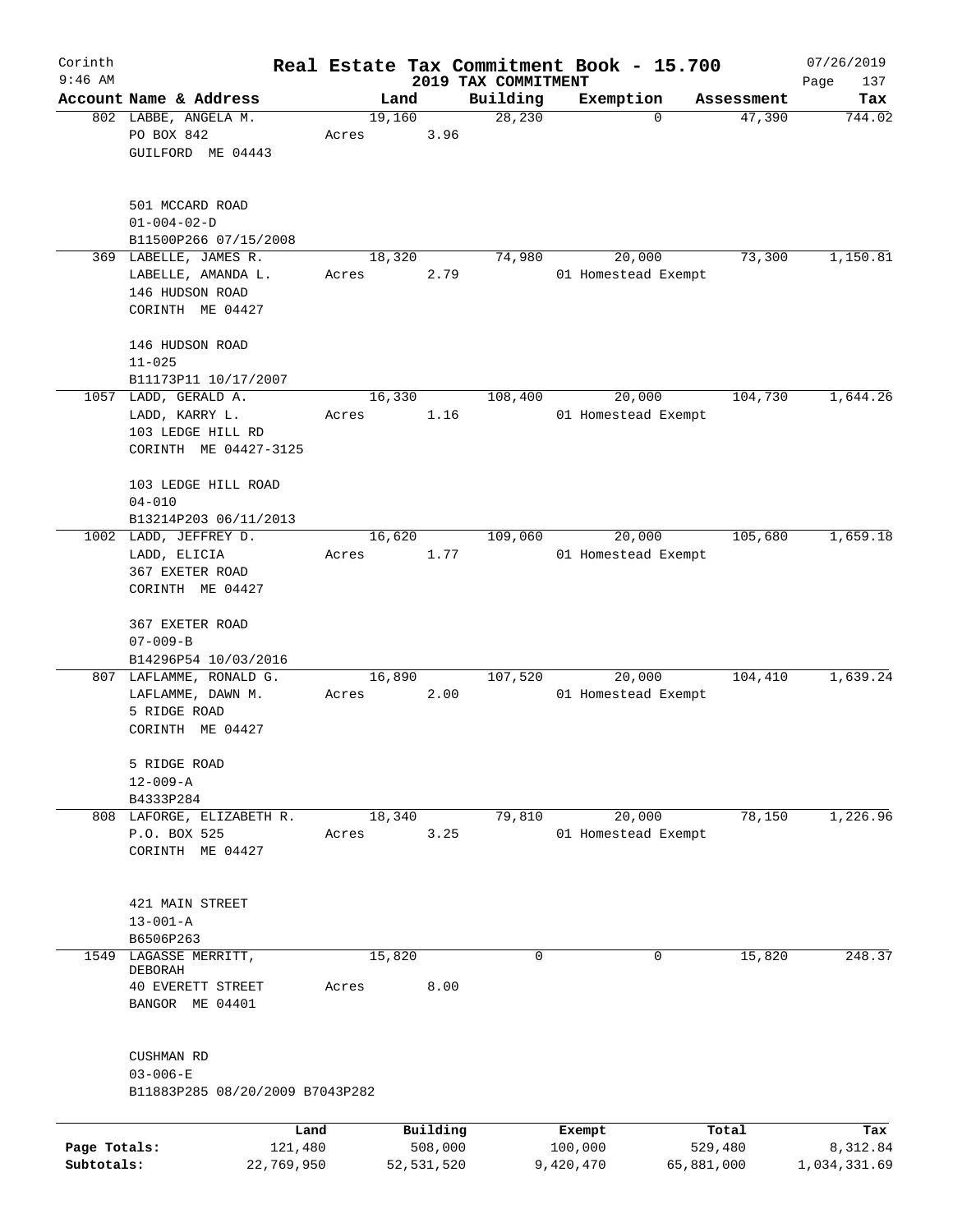| Corinth<br>$9:46$ AM       |                                                                                                        |                 |                       | 2019 TAX COMMITMENT | Real Estate Tax Commitment Book - 15.700    |                       | 07/26/2019<br>138        |
|----------------------------|--------------------------------------------------------------------------------------------------------|-----------------|-----------------------|---------------------|---------------------------------------------|-----------------------|--------------------------|
|                            | Account Name & Address                                                                                 |                 | Land                  | Building            | Exemption                                   | Assessment            | Page<br>Tax              |
|                            | 279 LAGASSE, DANIEL J.<br>LAGASSE, HEIDI<br>PO BOX 1183<br>ROY WA 98580                                | 16,290<br>Acres | 44.30                 | 0                   | $\Omega$                                    | 16,290                | 255.75                   |
|                            | RABBIT PATH<br>$06 - 043$<br>B14300P118 09/30/2016                                                     |                 |                       |                     |                                             |                       |                          |
|                            | 208 LALIBERTE, RICHARD<br>LALIBERTE, LINDA<br>93 COVERED BRIDGE ROAD<br>CORINTH ME 04427               | 23,100<br>Acres | 14.00                 | 63,790              | 20,000<br>01 Homestead Exempt               | 66,890                | 1,050.17                 |
|                            | 93 COVERED BRIDGE RD<br>$02 - 040$<br>B12518P194 02/25/2011                                            |                 |                       |                     |                                             |                       |                          |
|                            | 1682 LALLY, LYNNE<br>211 COVERED BRIDGE RD<br>CORINTH ME 04427                                         |                 | 0                     | 14,590              | 14,590<br>01 Homestead Exempt               | 0                     | 0.00                     |
|                            | 211 COVERED BRIDGE RD<br>$02 - 038 - 07H$                                                              |                 |                       |                     |                                             |                       |                          |
|                            | 1952 LAMARCHE, RONALD A.<br>LAMARCHE, YVETTE D.<br>PO BOX 249<br>CORINTH ME 04427                      | 34,150<br>Acres | 26.58                 | 196,370             | 20,000<br>01 Homestead Exempt               | 210,520               | 3,305.16                 |
|                            | 234 WHITE SCHOOLHOUSE<br><b>ROAD</b><br>$08 - 029 - B$<br>B9758P121 02/23/2005                         |                 |                       |                     |                                             |                       |                          |
|                            | 2069 LAMBERT FAMILY TRUST<br>WILLIAM D. LAMBERT<br>TRUSTEE<br>116 BEECH GROVE ROAD<br>CORINTH ME 04427 | 16,890<br>Acres | 2.00                  | 117,570             | 20,000<br>01 Homestead Exempt               | 114,460               | 1,797.02                 |
|                            | 116 BEECH GROVE RD<br>$02 - 056 - C$<br>B12254P73 09/14/2010                                           |                 |                       |                     |                                             |                       |                          |
|                            | 810 LAMBERT, FRANK L.<br>114 BEECH GROVE ROAD<br>CORINTH ME 04427                                      | Acres           | 42,940<br>28.00       | 131,940             | 26,000<br>01 Homestead Exempt<br>22 Veteran | 148,880               | 2,337.42                 |
|                            | 114 BEECH GROVE RD<br>$02 - 056$<br>B8414P48 10/23/2002                                                |                 |                       |                     |                                             |                       |                          |
|                            | 811 LAMBERT, WILLIAM D.<br>LAMBERT, VICTORIA A. M. Acres<br>116 BEECH GROVE ROAD<br>CORINTH ME 04427   | 27,620          | 30.00                 | 4,500               | 0                                           | 32,120                | 504.28                   |
|                            | 104 BEECH GROVE RD<br>$02 - 056 - B$<br>B14185P41 06/20/2016                                           |                 |                       |                     |                                             |                       |                          |
|                            | Land                                                                                                   |                 | Building              |                     | Exempt                                      | Total                 | Tax                      |
| Page Totals:<br>Subtotals: | 160,990<br>22,930,940                                                                                  |                 | 528,760<br>53,060,280 |                     | 100,590<br>9,521,060                        | 589,160<br>66,470,160 | 9,249.80<br>1,043,581.49 |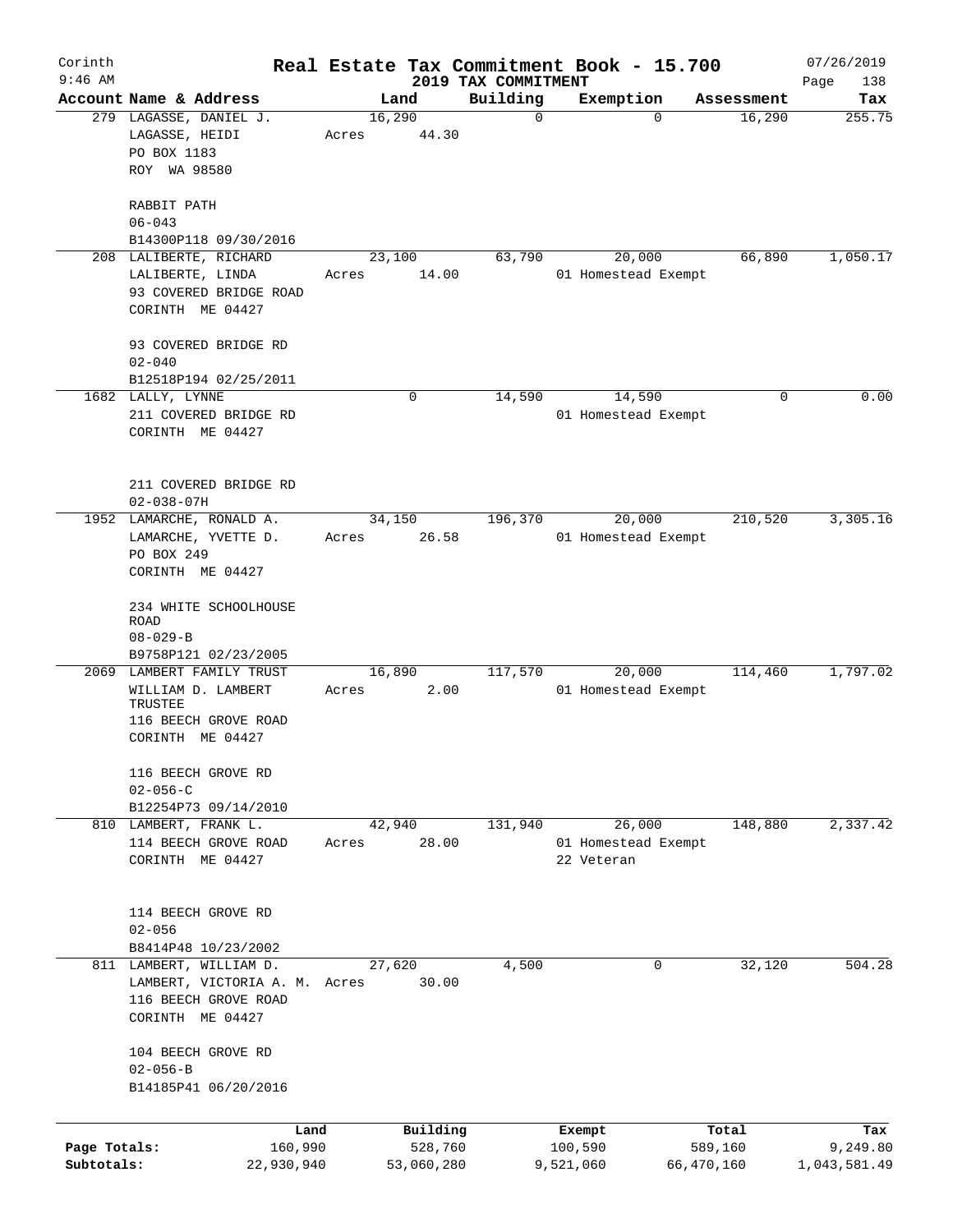| Corinth      |                                                                                                                       |                 |                     |                                 | Real Estate Tax Commitment Book - 15.700    |                  | 07/26/2019         |
|--------------|-----------------------------------------------------------------------------------------------------------------------|-----------------|---------------------|---------------------------------|---------------------------------------------|------------------|--------------------|
| $9:46$ AM    | Account Name & Address                                                                                                | Land            |                     | 2019 TAX COMMITMENT<br>Building | Exemption                                   | Assessment       | Page<br>139<br>Tax |
|              | 813 LANCASTER, JEFFREY M.                                                                                             | 11,120          |                     | 78,590                          | 20,000                                      | 69,710           | 1,094.45           |
|              | 513 MAIN STREET<br>CORINTH ME 04427                                                                                   | Acres           | 0.30                |                                 | 01 Homestead Exempt                         |                  |                    |
|              | 513 MAIN STREET<br>$08 - 016$                                                                                         |                 |                     |                                 |                                             |                  |                    |
|              | B1672P37                                                                                                              |                 |                     |                                 |                                             |                  |                    |
|              | 814 LANCASTER, MARCIA<br>LANCASTER, SHANE, SHAWNA, Acres<br><b>SHANNON</b><br>254 BEANS MILL ROAD<br>CORINTH ME 04427 | 9,400           | 0.92                | 0                               | 0                                           | 9,400            | 147.58             |
|              | BEANS MILL RD<br>$04 - 019 - 13$<br>B3403P257                                                                         |                 |                     |                                 |                                             |                  |                    |
|              | 815 LANCASTER, MICHAEL K.<br>LANCASTER, MARCIA L.<br>254 BEANS MILL ROAD<br>CORINTH ME 04427                          | 16,700<br>Acres | 1.84                | 71,320                          | 26,000<br>01 Homestead Exempt<br>22 Veteran | 62,020           | 973.71             |
|              | 254 BEANS MILL RD<br>$04 - 019 - 14$<br>B2889P205                                                                     |                 |                     |                                 |                                             |                  |                    |
|              | 1764 LANDRY, SAMANTHA<br>177 BEECH GROVE ROAD<br>CORINTH ME 04427                                                     |                 | 0                   | 20,540                          | 0                                           | 20,540           | 322.48             |
|              | 177 BEECH GROVE RD<br>$05 - 056 - C - 1H$                                                                             |                 |                     |                                 |                                             |                  |                    |
|              | 1060 LANE, ALAN P.<br>LANE, GLORIA J.<br>18 LAKE ROAD<br>LEVANT ME 04456                                              | 15,730<br>Acres | 1.00                | 81,820                          | 0                                           | 97,550           | 1,531.54           |
|              | 538 LEDGE HILL ROAD<br>$02 - 023$<br>B14958P155 10/02/2018                                                            |                 |                     |                                 |                                             |                  |                    |
|              | 1911 LANE, MICHAEL P.<br>LANE, AMANDA L.<br>9 BRUCE ROAD<br>CORINTH ME 04427                                          | 17,060<br>Acres | 1.10                | 138,610                         | 20,000<br>01 Homestead Exempt               | 135,670          | 2,130.02           |
|              | 9 BRUCE RD<br>$08 - 012 - 25$<br>B14181P20 06/15/2016                                                                 |                 |                     |                                 |                                             |                  |                    |
|              | 817 LANE, PAUL C.<br>1906 KILLARNEY DR<br>WESTMINSTER MD 21157                                                        | 33,390<br>Acres | 63.50               | $\mathbf 0$                     | 0                                           | 33,390           | 524.22             |
|              | MAIN STREET<br>$05 - 043$<br>B9237P304                                                                                |                 |                     |                                 |                                             |                  |                    |
| Page Totals: | Land<br>103,400                                                                                                       |                 | Building<br>390,880 |                                 | Exempt<br>66,000                            | Total<br>428,280 | Tax<br>6,724.00    |
| Subtotals:   | 23,034,340                                                                                                            |                 | 53, 451, 160        |                                 | 9,587,060                                   | 66,898,440       | 1,050,305.49       |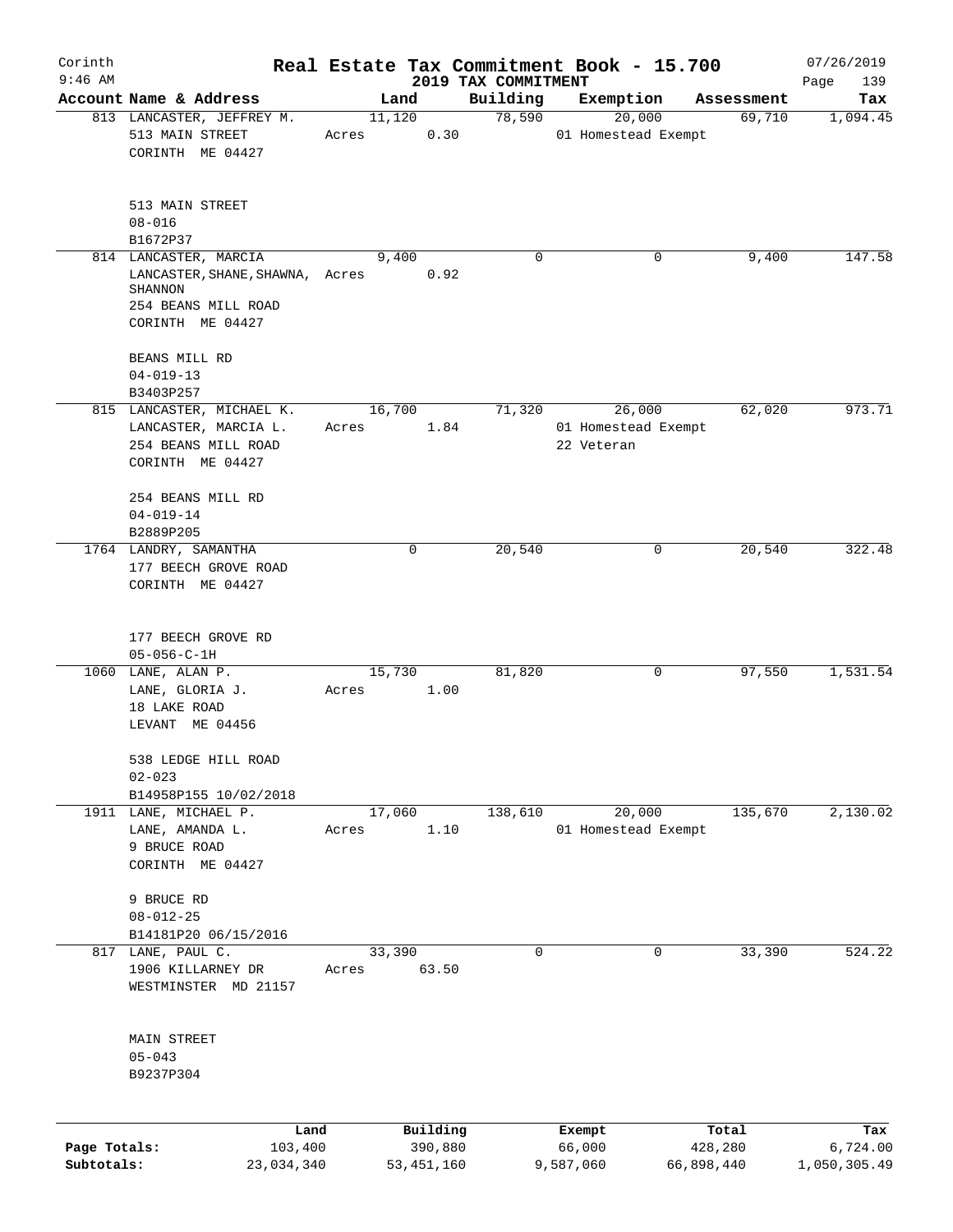| Corinth      |                                                               |                 |          |                                 | Real Estate Tax Commitment Book - 15.700 |            | 07/26/2019         |
|--------------|---------------------------------------------------------------|-----------------|----------|---------------------------------|------------------------------------------|------------|--------------------|
| $9:46$ AM    | Account Name & Address                                        |                 | Land     | 2019 TAX COMMITMENT<br>Building | Exemption                                | Assessment | Page<br>140<br>Tax |
|              | 819 LANE, RICHARD<br>194 MAYO ROAD<br>HAMPDEN ME 04444        | 11,020<br>Acres | 70.00    | 0                               | $\Omega$                                 | 11,020     | 173.01             |
|              | HUDSON ROAD N/F OFF<br>$09 - 031$<br>B2219P81                 |                 |          |                                 |                                          |            |                    |
|              | 948 LANGLAIS, AMANDA M.                                       | 16,020          |          | 98,930                          | 20,000                                   | 94,950     | 1,490.72           |
|              | 370 McCard Rd<br>Corinth ME 04427                             | Acres           | 1.25     |                                 | 01 Homestead Exempt                      |            |                    |
|              | 370 MCCARD ROAD<br>$01 - 017$<br>B12840P130 06/07/2012        |                 |          |                                 |                                          |            |                    |
|              | 1405 LAPAN, JOHN M.                                           | 19,160          |          | 77,590                          | 20,000                                   | 76,750     | 1,204.97           |
|              | 374 WEST CORINTH ROAD<br>CORINTH ME 04427                     | Acres           | 3.96     |                                 | 01 Homestead Exempt                      |            |                    |
|              | 374 WEST CORINTH ROAD<br>$05 - 002 - 01$<br>B8350P342         |                 |          |                                 |                                          |            |                    |
|              | 252 LAPREE, STACI                                             | 17,910          |          | 209,060                         | 0                                        | 226,970    | 3,563.43           |
|              | 10 MARSH ROAD<br>CORINTH ME 04427                             | Acres           | 2.88     |                                 |                                          |            |                    |
|              | 10 MARSH ROAD<br>$09 - 002$<br>B13828P214 04/30/2015          |                 |          |                                 |                                          |            |                    |
|              | 601 LARCOMBE, JEREMY J.<br>42 RABBIT PATH<br>CORINTH ME 04427 | 15,520<br>Acres | 1.95     | 60,560                          | 20,000<br>01 Homestead Exempt            | 56,080     | 880.46             |
|              | 42 RABBIT PATH<br>$06 - 024 - 12$<br>B13855P1 06/03/2015      |                 |          |                                 |                                          |            |                    |
|              | 419 LARCOMBE, JEREMY J.                                       | 9,100           |          | 0                               | 0                                        | 9,100      | 142.87             |
|              | 42 RABBIT PATH<br>CORINTH ME 04427                            | Acres           | 6.52     |                                 |                                          |            |                    |
|              | RABBIT PATH N/F OFF<br>$06 - 026$                             |                 |          |                                 |                                          |            |                    |
|              | B14094P221 03/04/2016                                         |                 |          |                                 |                                          |            |                    |
|              | 62 LARSON, AARON L<br>374 EXETER ROAD<br>CORINTH ME 04427     | 13,810<br>Acres | 0.69     | 95,500                          | 20,000<br>01 Homestead Exempt            | 89,310     | 1,402.17           |
|              | 374 EXETER ROAD<br>$07 - 010 - A$                             |                 |          |                                 |                                          |            |                    |
|              | B14923P33 08/24/2018 B14846P194 06/21/2018                    |                 |          |                                 |                                          |            |                    |
|              |                                                               |                 |          |                                 |                                          |            |                    |
|              | Land                                                          |                 | Building |                                 | Exempt                                   | Total      | Tax                |
| Page Totals: | 102,540                                                       |                 | 541,640  |                                 | 80,000                                   | 564,180    | 8,857.63           |

**Subtotals:** 23,136,880 53,992,800 9,667,060 67,462,620 1,059,163.12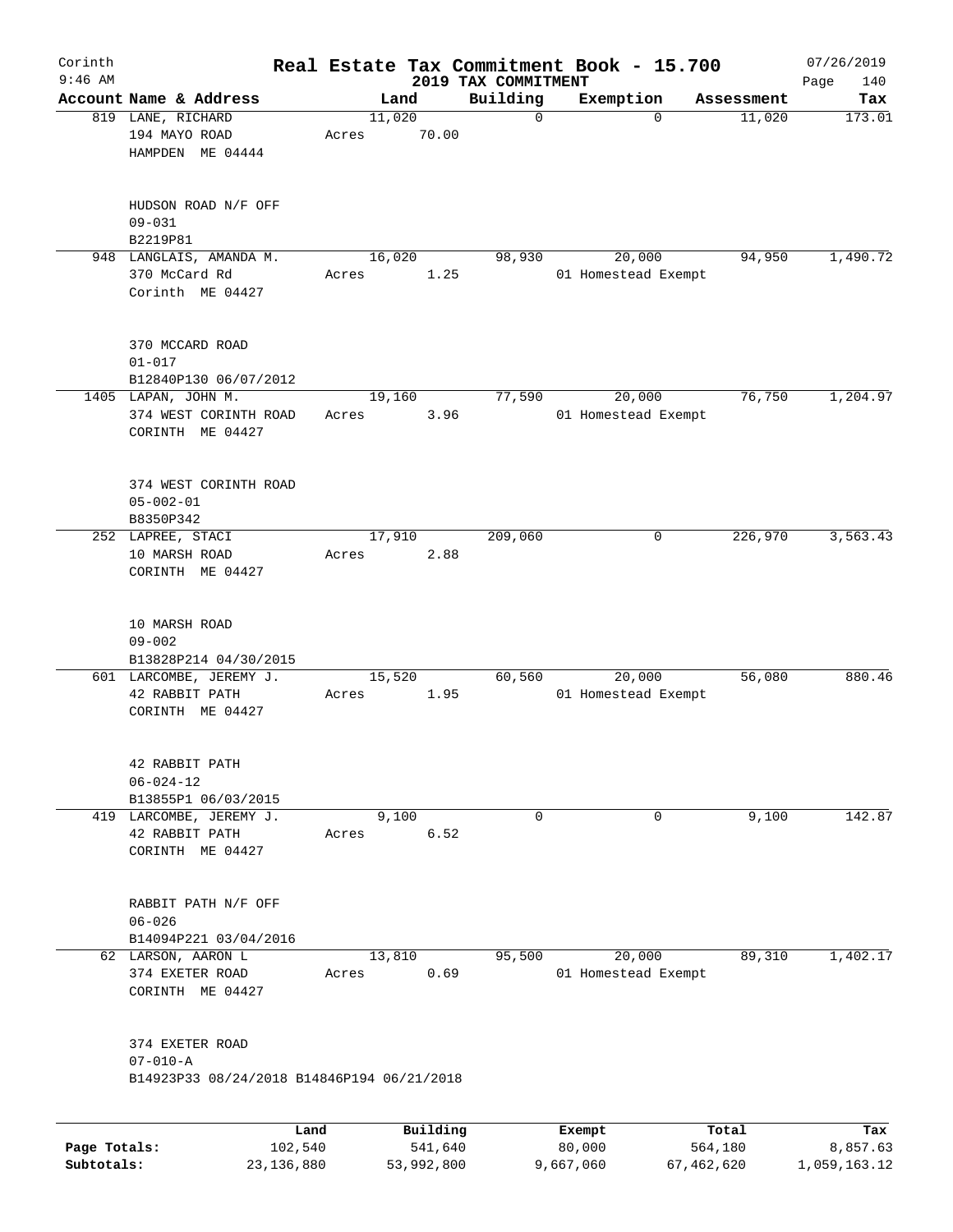| Corinth      |                                         |       |              |                                 | Real Estate Tax Commitment Book - 15.700 |            | 07/26/2019    |
|--------------|-----------------------------------------|-------|--------------|---------------------------------|------------------------------------------|------------|---------------|
| $9:46$ AM    | Account Name & Address                  |       | Land         | 2019 TAX COMMITMENT<br>Building |                                          | Assessment | Page<br>141   |
|              | 1147 LASSELL, DAVID E.                  |       | 16,310       | 23,790                          | Exemption<br>20,000                      | 20,100     | Tax<br>315.57 |
|              | LASSELL, ADA E.                         | Acres | 1.50         |                                 | 01 Homestead Exempt                      |            |               |
|              | 16 TATE ROAD                            |       |              |                                 |                                          |            |               |
|              | CORINTH, ME 04427                       |       |              |                                 |                                          |            |               |
|              |                                         |       |              |                                 |                                          |            |               |
|              | 16 TATE ROAD                            |       |              |                                 |                                          |            |               |
|              | $09 - 028 - C$                          |       |              |                                 |                                          |            |               |
|              | B6844P197                               |       |              |                                 |                                          |            |               |
|              | 820 LASSELL, DAVID E.                   |       | 4,810        | 24,620                          | 0                                        | 29,430     | 462.05        |
|              | LASSELL, ADA E.                         | Acres | 0.04         |                                 |                                          |            |               |
|              | 16 TATE ROAD                            |       |              |                                 |                                          |            |               |
|              | CORINTH ME 04427                        |       |              |                                 |                                          |            |               |
|              | 305 MAIN STREET                         |       |              |                                 |                                          |            |               |
|              | $15 - 025$                              |       |              |                                 |                                          |            |               |
|              | B2779P8                                 |       |              |                                 |                                          |            |               |
|              | 204 LASSELL, MATTHEW D.                 |       | 12,710       | 100,200                         | 20,000                                   | 92,910     | 1,458.69      |
|              | LASSELL, JODI L.                        | Acres | 0.44         |                                 | 01 Homestead Exempt                      |            |               |
|              | PO BOX 442                              |       |              |                                 |                                          |            |               |
|              | CORINTH ME 04427                        |       |              |                                 |                                          |            |               |
|              |                                         |       |              |                                 |                                          |            |               |
|              | 347 MAIN STREET                         |       |              |                                 |                                          |            |               |
|              | $15 - 002$                              |       |              |                                 |                                          |            |               |
|              | B12264P142 09/24/2010                   |       |              |                                 |                                          |            |               |
|              | 1101 LASSELLE, JACOB                    |       | 16,310       | 117,510                         | 0                                        | 133,820    | 2,100.97      |
|              | 345 EXETER ROAD<br>CORINTH ME 04427     | Acres | 1.50         |                                 |                                          |            |               |
|              |                                         |       |              |                                 |                                          |            |               |
|              |                                         |       |              |                                 |                                          |            |               |
|              | 345 EXETER ROAD                         |       |              |                                 |                                          |            |               |
|              | $07 - 012 - A$                          |       |              |                                 |                                          |            |               |
|              | B14984P170 10/22/2018                   |       |              |                                 |                                          |            |               |
|              | 822 LATOURETTE JR, RONALD               |       | $\mathbf 0$  | 34,600                          | 20,000                                   | 14,600     | 229.22        |
|              | Ε.<br>614 LEDGE HILL ROAD               |       |              |                                 | 01 Homestead Exempt                      |            |               |
|              | CORINTH ME 04427                        |       |              |                                 |                                          |            |               |
|              |                                         |       |              |                                 |                                          |            |               |
|              |                                         |       |              |                                 |                                          |            |               |
|              | 614 LEDGE HILL ROAD                     |       |              |                                 |                                          |            |               |
|              | $02 - 018 - 01H$                        |       |              |                                 |                                          |            |               |
|              | 821 LATOURETTE, RONALD E.               |       | 52,580       | 68,870                          | 20,000                                   | 101,450    | 1,592.77      |
|              | LATOURETTE, RUTH ANN                    | Acres | 66.00        |                                 | 01 Homestead Exempt                      |            |               |
|              | 586 LEDGE HILL ROAD<br>CORINTH ME 04427 |       |              |                                 |                                          |            |               |
|              |                                         |       |              |                                 |                                          |            |               |
|              | 586 LEDGE HILL ROAD                     |       |              |                                 |                                          |            |               |
|              | $02 - 018$                              |       |              |                                 |                                          |            |               |
|              | B2113P222                               |       |              |                                 |                                          |            |               |
|              | 823 LAVIN, CHRISTOPHER M.               |       | 36,130       | 96,030                          | 0                                        | 132,160    | 2,074.91      |
|              | MAGILL, SANDRA J.                       | Acres | 62.82        |                                 |                                          |            |               |
|              | 2102 SCARLET OAK DRIVE                  |       |              |                                 |                                          |            |               |
|              | RICHARDSON TX 75081                     |       |              |                                 |                                          |            |               |
|              | 431 BLACK RD                            |       |              |                                 |                                          |            |               |
|              | $02 - 032$                              |       |              |                                 |                                          |            |               |
|              | B4408P365                               |       |              |                                 |                                          |            |               |
|              |                                         |       |              |                                 |                                          |            |               |
|              |                                         |       |              |                                 |                                          |            |               |
|              |                                         | Land  | Building     |                                 | Exempt                                   | Total      | Tax           |
| Page Totals: | 138,850                                 |       | 465,620      |                                 | 80,000                                   | 524,470    | 8,234.18      |
| Subtotals:   | 23, 275, 730                            |       | 54, 458, 420 |                                 | 9,747,060                                | 67,987,090 | 1,067,397.30  |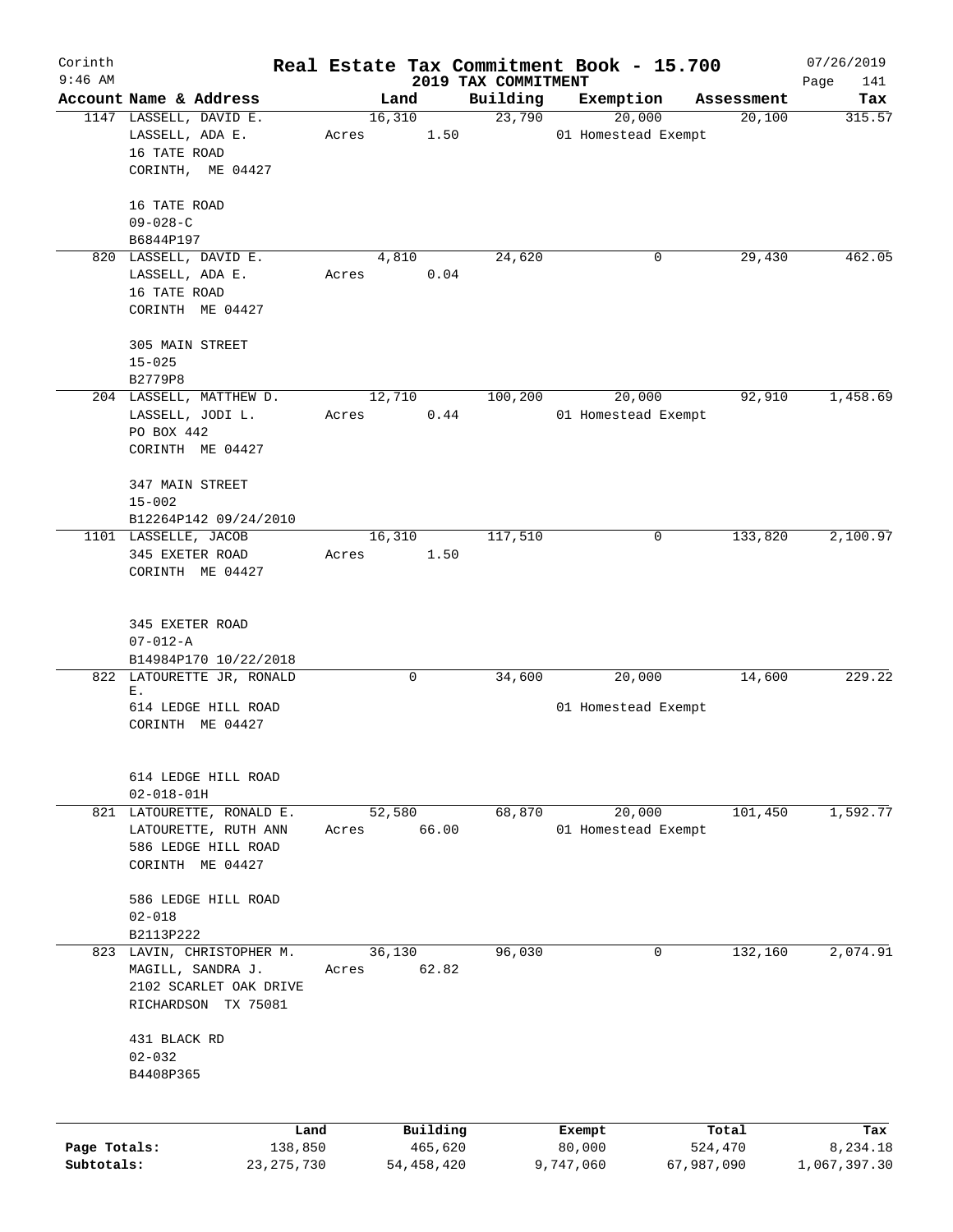| Corinth<br>$9:46$ AM |                                                                   |                 |          | 2019 TAX COMMITMENT | Real Estate Tax Commitment Book - 15.700    |             | 07/26/2019<br>Page<br>142 |
|----------------------|-------------------------------------------------------------------|-----------------|----------|---------------------|---------------------------------------------|-------------|---------------------------|
|                      | Account Name & Address                                            |                 | Land     | Building            | Exemption                                   | Assessment  | Tax                       |
|                      | 1732 LAWRENCE, MARVIN (HEIRS<br>OF)<br>344 MAIN STREET, LOT 23    |                 | 0        | 27,190              | 20,000<br>01 Homestead Exempt               | 7,190       | 112.88                    |
|                      | CORINTH ME 04427                                                  |                 |          |                     |                                             |             |                           |
|                      | 344 MAIN STREET LOT 23<br>$08 - 003 - 23H$                        |                 |          |                     |                                             |             |                           |
|                      | 825 LAWRENCE, WAYNE L.<br>418 BLACK ROAD<br>CORINTH ME 04427      | 24,870<br>Acres | 8.88     | 152,540             | 20,000<br>01 Homestead Exempt               | 157,410     | 2,471.34                  |
|                      | 418 BLACK RD<br>$02 - 031 - A$<br>B5669P346 07/11/1994            |                 |          |                     |                                             |             |                           |
|                      | 298 LAWRENCE, WAYNE L.<br>418 BLACK ROAD<br>CORINTH ME 04427      | 15,730<br>Acres | 1.00     | 51,070              | 0                                           | 66,800      | 1,048.76                  |
|                      | 408 BLACK RD<br>$02 - 029 - D$<br>B10167P295 11/01/2005           |                 |          |                     |                                             |             |                           |
|                      | 831 LEAVITT, DEEDRA J.<br>791 LEDGE HILL ROAD<br>CORINTH ME 04427 | 16,890<br>Acres | 2.00     | 136,240             | 20,000<br>01 Homestead Exempt               | 133,130     | 2,090.14                  |
|                      | 791 LEDGE HILL ROAD<br>$02 - 002 - C$<br>B12822P349 05/15/2012    |                 |          |                     |                                             |             |                           |
|                      | 1110 LEAVITT, SHEILA<br>22 OUTBACK LN<br>CARMEL ME 04419          |                 | 0        | 18,890              | 0                                           | 18,890      | 296.57                    |
|                      | 968 MAIN STREET LOT 15<br>$06 - 012 - D - 15H$                    |                 |          |                     |                                             |             |                           |
|                      | 1592 LEBLANC, WILLIAM<br>434 TATE ROAD LOT 28<br>CORINTH ME 04427 |                 | 0        | 22,950              | 22,950<br>01 Homestead Exempt<br>22 Veteran | $\mathbf 0$ | 0.00                      |
|                      | 434 TATE ROAD LOT 28<br>$06 - 019 - 28H$                          |                 |          |                     |                                             |             |                           |
|                      | 1844 LEHR, DAVID<br>7 CYNTHIA CIRCLE<br>BANGOR ME 04401           | 17,180<br>Acres | 1.20     | 60,930              | 0                                           | 78,110      | 1,226.33                  |
|                      | 926 MAIN STREET<br>$06 - 004 - D$<br>B14985P212 10/26/2018        |                 |          |                     |                                             |             |                           |
|                      | Land                                                              |                 | Building |                     | Exempt                                      | Total       | Tax                       |

|              | .          | <u>DULLULUM</u> | <b>BY CITING</b> | ----       | $-0.0$       |
|--------------|------------|-----------------|------------------|------------|--------------|
| Page Totals: | 74.670     | 469,810         | 82,950           | 461,530    | 7,246.02     |
| Subtotals:   | 23,350,400 | 54,928,230      | 9,830,010        | 68,448,620 | 1,074,643.32 |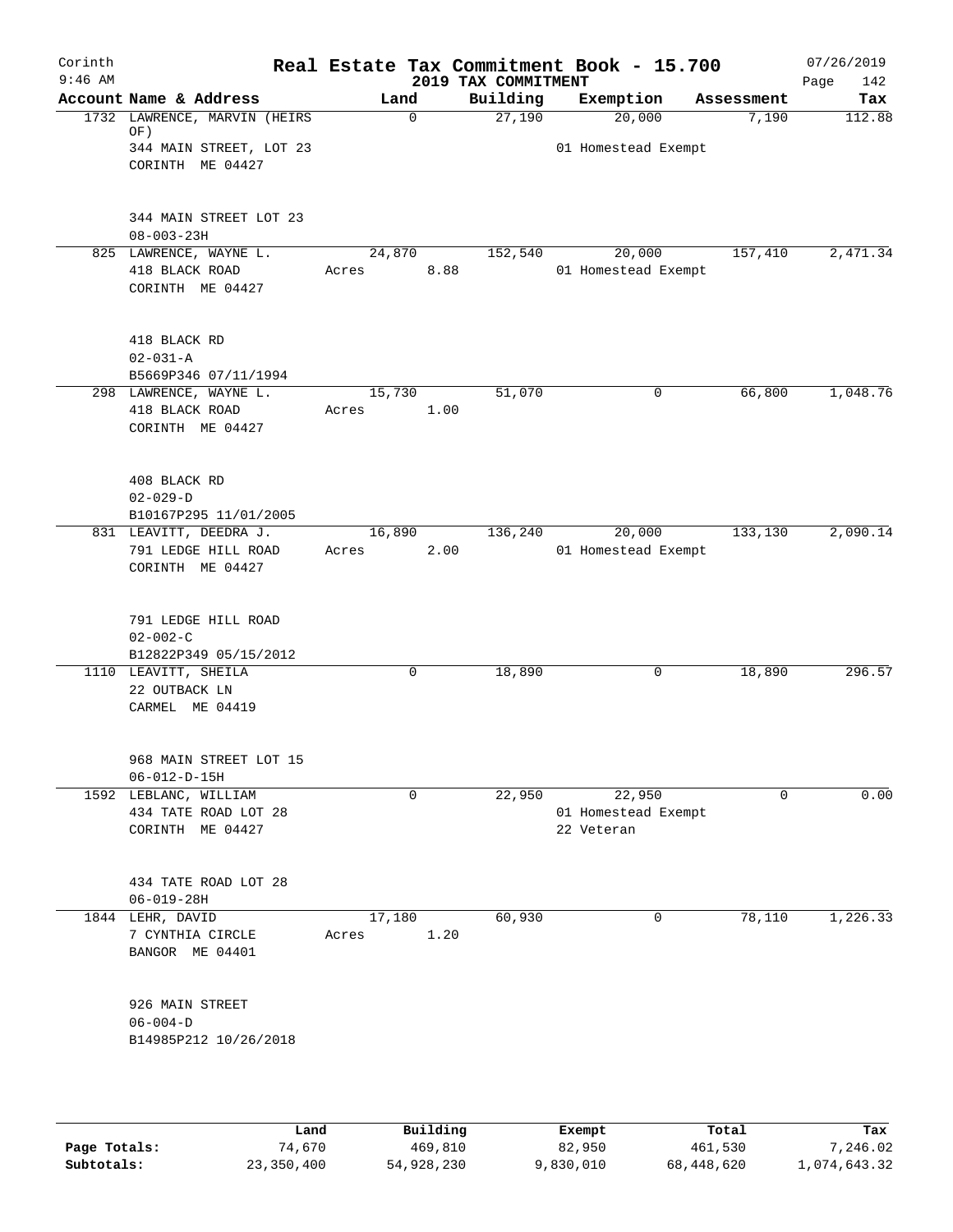| Corinth      |                                                                                             |                 |                     |                                 | Real Estate Tax Commitment Book - 15.700 |                      | 07/26/2019       |
|--------------|---------------------------------------------------------------------------------------------|-----------------|---------------------|---------------------------------|------------------------------------------|----------------------|------------------|
| $9:46$ AM    | Account Name & Address                                                                      |                 | Land                | 2019 TAX COMMITMENT<br>Building |                                          |                      | Page<br>143      |
|              | 1845 LEHR, DAVID J.<br>7 CYNTHIA CIR<br>BANGOR ME 04402-3259                                | 17,180<br>Acres | 1.20                | 61,890                          | Exemption<br>$\mathbf 0$                 | Assessment<br>79,070 | Tax<br>1,241.40  |
|              | 930 MAIN STREET<br>$06 - 004 - E$<br>B14945P101 09/19/2018                                  |                 |                     |                                 |                                          |                      |                  |
|              | 1765 LEIGHTON, COREY<br>LEIGHTON, BETHANY<br>344 MAIN STREET LOT 33<br>CORINTH ME 04427     |                 | 0                   | 23,010                          | 20,000<br>01 Homestead Exempt            | 3,010                | 47.26            |
|              | 344 MAIN STREET LOT 33<br>$08 - 003 - 33H$                                                  |                 |                     |                                 |                                          |                      |                  |
|              | 1848 LENNON, GRANT O.<br>LENNON, NANCY E.<br>870 LEDGE HILL ROAD<br>CORINTH ME 04427        | 17,760<br>Acres | 2.75                | 38,150                          | 0                                        | 55,910               | 877.79           |
|              | 870 LEDGE HILL ROAD<br>$02 - 009 - C$<br>B12291P339 10/15/2010                              |                 |                     |                                 |                                          |                      |                  |
|              | 168 LESKEY, EDWARD M.<br>LESKEY, AMY J.<br>900 MAIN STREET<br>CORINTH ME 04427              | 17,910<br>Acres | 1.80                | 106,120                         | 20,000<br>01 Homestead Exempt            | 104,030              | 1,633.27         |
|              | 900 MAIN STREET<br>$06 - 004 - A$<br>B13066P294 01/11/2013                                  |                 |                     |                                 |                                          |                      |                  |
|              | 1981 LEUTERIO, TIMOTHY M.<br>BOYLE, KRISTI L.<br>65 PUDDLEDOCK ROAD<br>CORINTH ME 04427     | 16,890<br>Acres | 2.00                | 124,270                         | 0                                        | 141,160              | 2,216.21         |
|              | 65 PUDDLEDOCK ROAD<br>$12 - 028 - D$                                                        |                 |                     |                                 |                                          |                      |                  |
|              | B13345P320 09/25/2013<br>1623 LEWIS, DAVID<br>LEWIS, LAURA<br>PO BOX 46<br>CORINTH ME 04427 | 31,950<br>Acres | 40.57               | 292,910                         | 20,000<br>01 Homestead Exempt            | 304,860              | 4,786.30         |
|              | 641 HUDSON ROAD<br>$12 - 037$                                                               |                 |                     |                                 |                                          |                      |                  |
| 1906         | B7172P305<br>LEWIS, JOHN<br>LEWIS, HEIDI<br>30 BRUCE ROAD<br>CORINTH ME 04427               | 17,160<br>Acres | 1.18                | 99,700                          | 20,000<br>01 Homestead Exempt            | 96,860               | 1,520.70         |
|              | 30 BRUCE RD<br>$08 - 012 - 28$<br>B12628P297 10/04/2011                                     |                 |                     |                                 |                                          |                      |                  |
|              |                                                                                             |                 |                     |                                 |                                          |                      |                  |
| Page Totals: | Land<br>118,850                                                                             |                 | Building<br>746,050 |                                 | Exempt<br>80,000                         | Total<br>784,900     | Tax<br>12,322.93 |

**Subtotals:** 23,469,250 55,674,280 9,910,010 69,233,520 1,086,966.25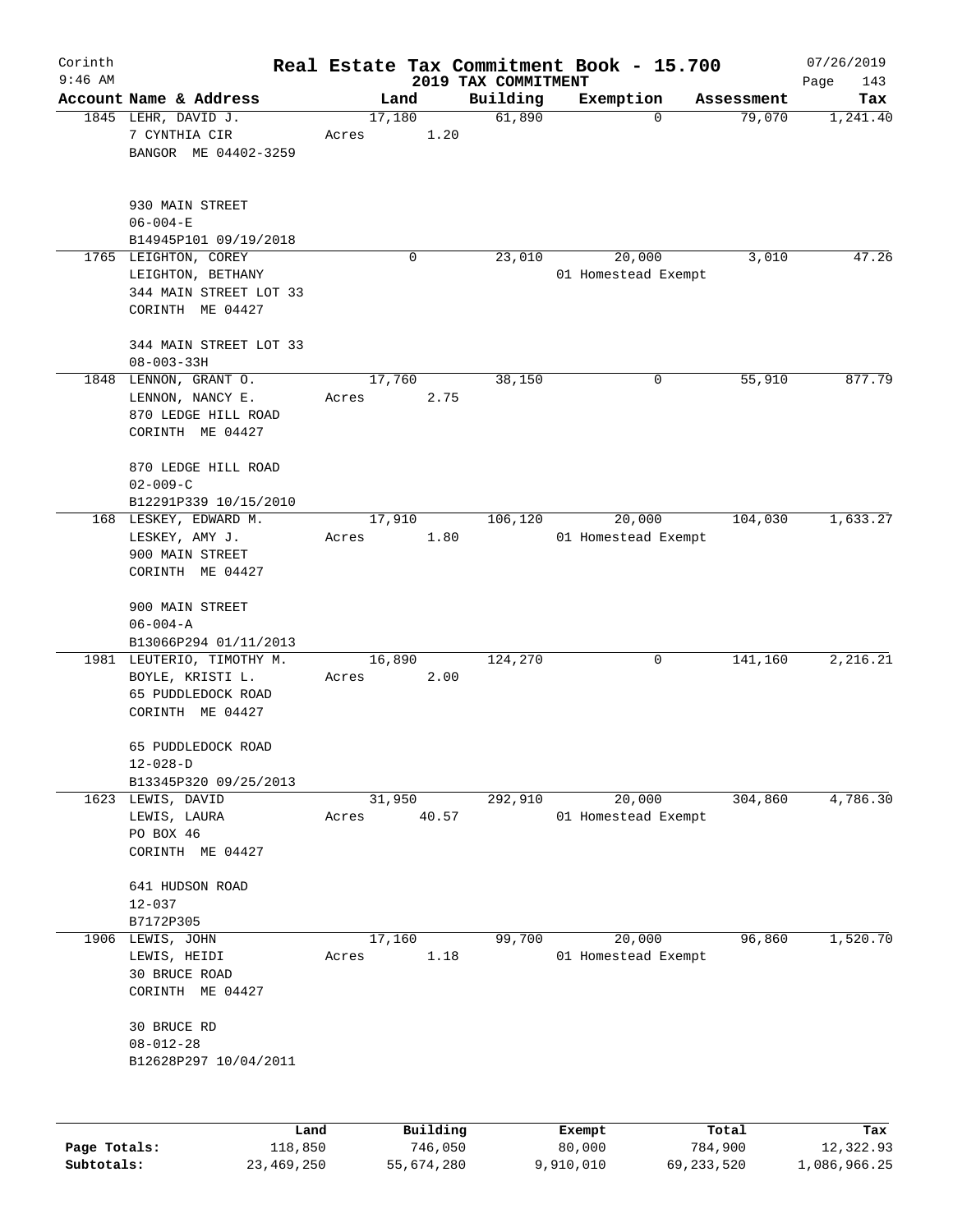| Corinth<br>$9:46$ AM |                                                                                |       |        |          | 2019 TAX COMMITMENT | Real Estate Tax Commitment Book - 15.700 |             | 07/26/2019<br>Page<br>144 |
|----------------------|--------------------------------------------------------------------------------|-------|--------|----------|---------------------|------------------------------------------|-------------|---------------------------|
|                      | Account Name & Address                                                         |       | Land   |          | Building            | Exemption                                | Assessment  | Tax                       |
|                      | 1905 LEWIS, JOHN<br>LEWIS, HEIDI<br><b>30 BRUCE ROAD</b><br>CORINTH ME 04427   | Acres | 10,960 | 1.06     | $\mathbf 0$         | $\Omega$                                 | 10,960      | 172.07                    |
|                      | 24 BRUCE RD<br>$08 - 012 - 26$<br>B13154P79 04/19/2013                         |       |        |          |                     |                                          |             |                           |
|                      | 1133 LIBBY, AARON<br>103 WEST CORINTH RD<br>CORINTH ME 04427                   | Acres | 18,080 | 1.94     | 101,220             | 20,000<br>01 Homestead Exempt            | 99,300      | 1,559.01                  |
|                      | 103 WEST CORINTH ROAD<br>$05 - 024 - 11$<br>B14764P220 03/19/2018              |       |        |          |                     |                                          |             |                           |
|                      | 739 LIBBY, AARON M.<br>38 COUNTY ROAD<br>CORINTH ME 04427                      | Acres | 15,520 | 3.23     | 0                   | 0                                        | 15,520      | 243.66                    |
|                      | 11 FITZ LN<br>$03 - 011$<br>B14904P348 08/13/2018                              |       |        |          |                     |                                          |             |                           |
|                      | 1939 LIBBY, ANGELA D.<br>344 MAIN STREET LOT 42<br>CORINTH ME 04427            |       | 0      |          | 13,920              | 13,920<br>01 Homestead Exempt            | $\mathbf 0$ | 0.00                      |
|                      | 344 MAIN STREET LOT 42<br>$08 - 003 - 42H$                                     |       |        |          |                     |                                          |             |                           |
|                      | 1516 LIBBY, BRAD<br>LIBBY, BRITTANY<br>434 TATE ROAD LOT 4<br>CORINTH ME 04427 |       | 0      |          | 19,870              | 0                                        | 19,870      | 311.96                    |
|                      | 434 TATE ROAD LOT 04<br>$06 - 019 - 04H$                                       |       |        |          |                     |                                          |             |                           |
|                      | 541 LIBBY, JANET<br>447 MAIN STREET<br>CORINTH ME 04427                        | Acres | 16,990 | 1.04     | 83,670              | $\mathbf 0$                              | 100,660     | 1,580.36                  |
|                      | 434 MAIN STREET<br>$08 - 010$<br>B13888P6 06/30/2015                           |       |        |          |                     |                                          |             |                           |
|                      | 69 LIBBY, JANET O.<br>447 MAIN STREET<br>CORINTH ME 04427                      | Acres | 13,400 | 3.07     | $\mathbf 0$         | 0                                        | 13,400      | 210.38                    |
|                      | MAIN STREET<br>$08 - 012 - A - 02$<br>B13754P31 01/30/2015                     |       |        |          |                     |                                          |             |                           |
|                      |                                                                                | Land  |        | Building |                     | Exempt                                   | Total       | Tax                       |

**Page Totals:** 74,950 218,680 33,920 259,710 4,077.44 **Subtotals:** 23,544,200 55,892,960 9,943,930 69,493,230 1,091,043.69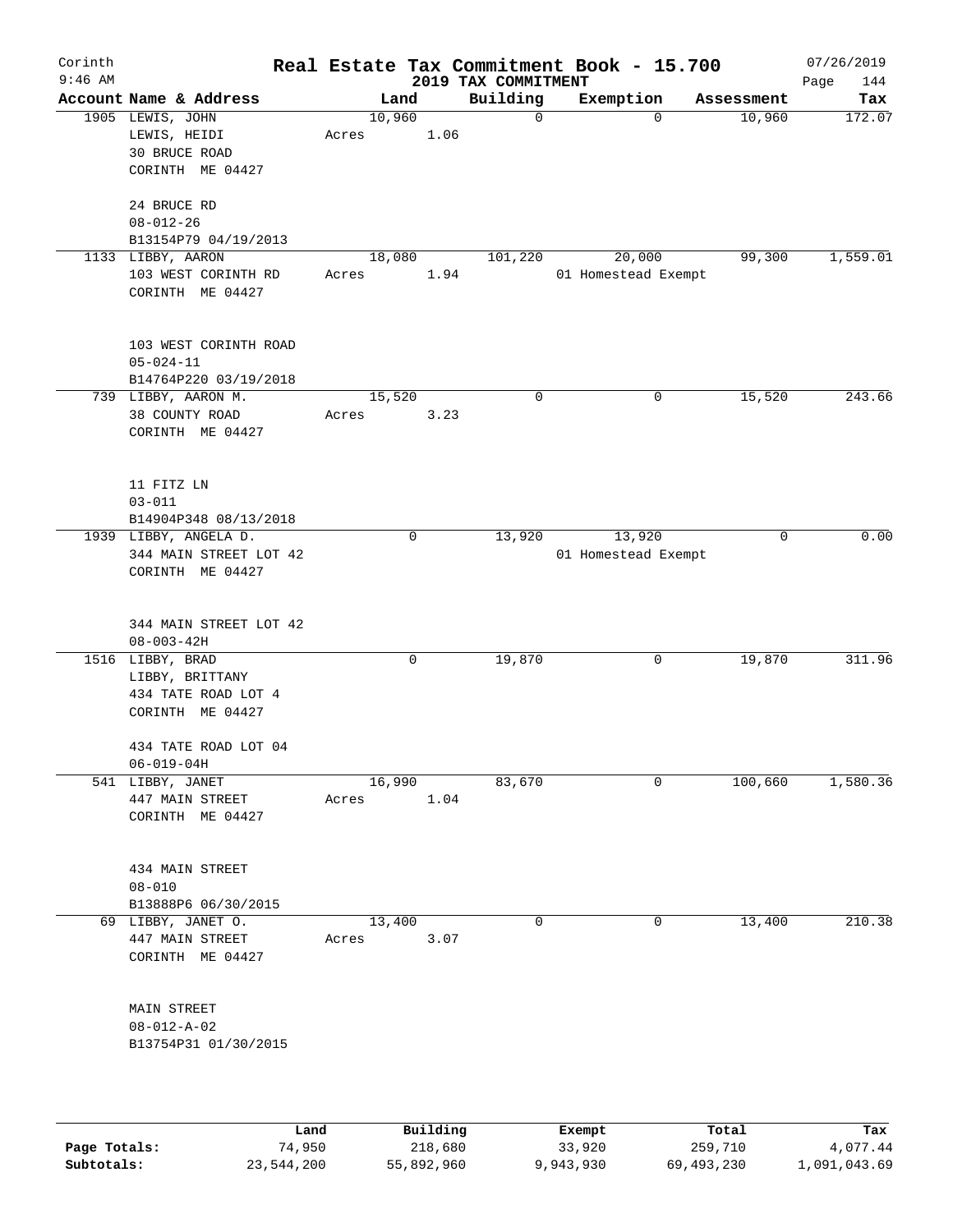| Corinth                    |                                                                                    |                 |                       |                                 | Real Estate Tax Commitment Book - 15.700 |                       | 07/26/2019                |
|----------------------------|------------------------------------------------------------------------------------|-----------------|-----------------------|---------------------------------|------------------------------------------|-----------------------|---------------------------|
| $9:46$ AM                  | Account Name & Address                                                             |                 | Land                  | 2019 TAX COMMITMENT<br>Building |                                          | Assessment            | Page<br>145               |
|                            | 842 LIBBY, JUDITH B.                                                               |                 | 18,990                | 212,300                         | Exemption<br>26,000                      | 205,290               | Tax<br>3,223.05           |
|                            | P.O. BOX 248                                                                       | Acres           | 2.69                  |                                 | 01 Homestead Exempt                      |                       |                           |
|                            | CORINTH ME 04427                                                                   |                 |                       |                                 | 31 Vetrans Widow                         |                       |                           |
|                            | 1016 MAIN STREET                                                                   |                 |                       |                                 |                                          |                       |                           |
|                            | $06 - 010 - A$                                                                     |                 |                       |                                 |                                          |                       |                           |
|                            | B6511P157 10/09/1997                                                               |                 |                       |                                 |                                          |                       |                           |
|                            | 1569 LIBBY, JUSTIN A.                                                              |                 | 24,280                | 0                               | 0                                        | 24,280                | 381.20                    |
|                            | LIBBY, ELIZABETH J.<br>438 MAIN STREET<br>CORINTH ME 04427                         | Acres           | 39.68                 |                                 |                                          |                       |                           |
|                            | MAIN STREET N/F OFF<br>$08 - 010 - C$                                              |                 |                       |                                 |                                          |                       |                           |
|                            | B13754P1 01/30/2015                                                                |                 |                       |                                 |                                          |                       |                           |
|                            | 838 LIBBY, JUSTIN A.                                                               |                 | 54,780                | 187,460                         | 0                                        | 242,240               | 3,803.17                  |
|                            | LIBBY, ELIZABETH J.<br>438 MAIN STREET<br>CORINTH ME 04427                         | Acres           | 109.00                |                                 |                                          |                       |                           |
|                            | 447 MAIN STREET<br>$08 - 011$                                                      |                 |                       |                                 |                                          |                       |                           |
|                            | B13754P1 01/30/2015                                                                |                 |                       |                                 |                                          |                       |                           |
|                            | 839 LIBBY, JUSTIN A.                                                               |                 | 27,060                | 0                               | 0                                        | 27,060                | 424.84                    |
|                            | LIBBY, ELIZABETH J.<br>438 MAIN STREET                                             | Acres           | 22.00                 |                                 |                                          |                       |                           |
|                            | CORINTH ME 04427                                                                   |                 |                       |                                 |                                          |                       |                           |
|                            | MAIN STREET<br>$08 - 010 - B$<br>B13754P1 01/30/2015                               |                 |                       |                                 |                                          |                       |                           |
|                            | 1915 LIBBY, JUSTIN A.                                                              |                 | 21,140                | 129,870                         | 20,000                                   | 131,010               | 2,056.86                  |
|                            | LIBBY, ELIZABETH J.<br>438 MAIN ST<br>CORINTH ME 04427                             | Acres           | 4.47                  |                                 | 01 Homestead Exempt                      |                       |                           |
|                            | 438 MAIN STREET                                                                    |                 |                       |                                 |                                          |                       |                           |
|                            | $08 - 012 - A - 01$                                                                |                 |                       |                                 |                                          |                       |                           |
|                            | B10296P241 01/31/2006                                                              |                 |                       |                                 |                                          |                       |                           |
|                            | 542 LIBBY, JUSTIN A.<br>LIBBY, ELIZABETH J.<br>438 MAIN STREET<br>CORINTH ME 04427 | 16,490<br>Acres | 10.00                 | 0                               | 0                                        | 16,490                | 258.89                    |
|                            | MAIN STREET N/F OFF<br>$03 - 038$                                                  |                 |                       |                                 |                                          |                       |                           |
|                            | B13754P1 01/30/2015                                                                |                 |                       |                                 |                                          |                       |                           |
|                            | 840 LIBBY, JUSTIN A.                                                               |                 | 27,600                | 0                               | 0                                        | 27,600                | 433.32                    |
|                            | LIBBY, ELIZABETH J.                                                                | Acres           | 38.97                 |                                 |                                          |                       |                           |
|                            | 438 MAIN STREET<br>CORINTH ME 04427                                                |                 |                       |                                 |                                          |                       |                           |
|                            | MAIN STREET<br>$08 - 012 - A$                                                      |                 |                       |                                 |                                          |                       |                           |
|                            | B13754P1 01/30/2015                                                                |                 |                       |                                 |                                          |                       |                           |
|                            | Land                                                                               |                 | Building              |                                 | Exempt                                   | Total                 | Tax                       |
| Page Totals:<br>Subtotals: | 190,340<br>23,734,540                                                              |                 | 529,630<br>56,422,590 |                                 | 46,000<br>9,989,930                      | 673,970<br>70,167,200 | 10,581.33<br>1,101,625.02 |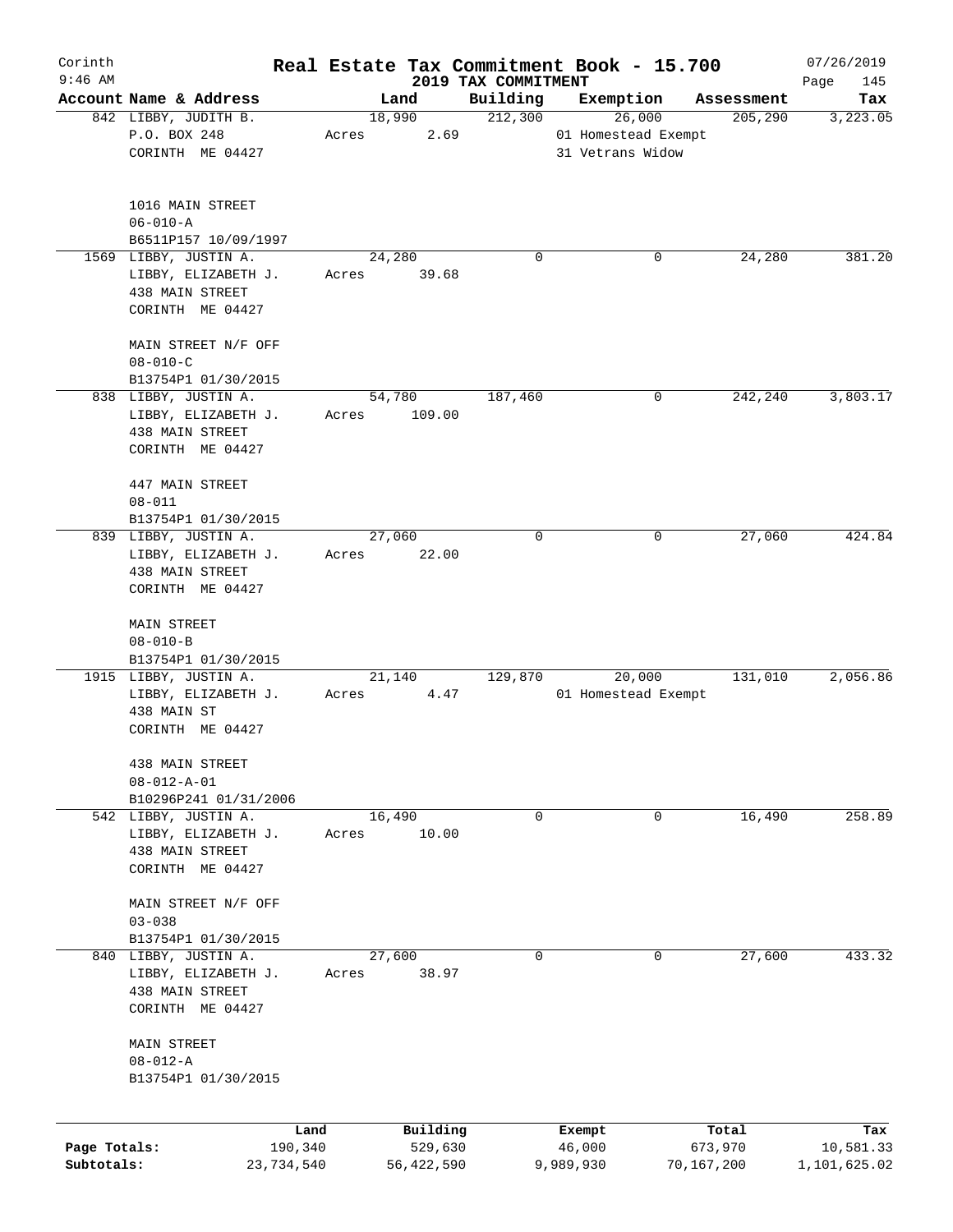| Corinth<br>$9:46$ AM |                                                                                 |       |             |      | 2019 TAX COMMITMENT | Real Estate Tax Commitment Book - 15.700 |            | 07/26/2019<br>Page<br>146 |
|----------------------|---------------------------------------------------------------------------------|-------|-------------|------|---------------------|------------------------------------------|------------|---------------------------|
|                      | Account Name & Address                                                          |       | Land        |      | Building            | Exemption                                | Assessment | Tax                       |
|                      | 1888 LIBBY, MICHAEL E.<br>LIBBY, CAROLYN A.<br>1024 MAIN ST<br>CORINTH ME 04427 | Acres | 18,590      | 2.36 | 147,270             | 20,000<br>01 Homestead Exempt            | 145,860    | 2,290.00                  |
|                      | 1024 MAIN STREET<br>$06 - 010 - E$<br>B9885P336                                 |       |             |      |                     |                                          |            |                           |
|                      | 1453 LILLEY, JONATHAN<br>LILLEY, MOLLY<br>488 EXETER ROAD<br>CORINTH ME 04427   | Acres | 16,670      | 2.30 | 106,950             | 20,000<br>01 Homestead Exempt            | 103,620    | 1,626.83                  |
|                      | 488 EXETER ROAD<br>$07 - 008 - A$<br>B14785P7 04/17/2018                        |       |             |      |                     |                                          |            |                           |
|                      | 906 LORD, DAWN<br>30 EXETER ROAD LOT 29<br>CORINTH ME 04427                     |       | 0           |      | 6,830               | 6,830<br>01 Homestead Exempt             | 0          | 0.00                      |
|                      | 30 EXETER ROAD LOT 29<br>15-012-29H                                             |       |             |      |                     |                                          |            |                           |
|                      | 816 LORD, JEREMY<br>655 LEDGE HILL ROAD<br>CORINTH ME 04427                     | Acres | 15,730      | 1.00 | 24,230              | 20,000<br>01 Homestead Exempt            | 19,960     | 313.37                    |
|                      | 655 LEDGE HILL ROAD<br>$01 - 042 - A$<br>B13374P83 10/24/2013                   |       |             |      |                     |                                          |            |                           |
|                      | 1883 LORD, SYDNEY<br>30 EXETER ROAD LOT 21<br>CORINTH ME 04427                  |       | $\mathbf 0$ |      | 13,060              | 13,060<br>01 Homestead Exempt            | 0          | 0.00                      |
|                      | 30 EXETER ROAD LOT 21<br>$15 - 012 - 21H$                                       |       |             |      |                     |                                          |            |                           |
|                      | 1840 LORING, CHARLES A.<br>3240 BROADWAY<br>GLENBURN ME 04427                   | Acres | 17,240      | 1.25 | 102,500             | $\mathbf 0$                              | 119,740    | 1,879.92                  |
|                      | 7 BRUCE RD<br>$08 - 012 - 17$<br>B15079P187 02/28/2019                          |       |             |      |                     |                                          |            |                           |
|                      | 824 LOROM, CHRISTY<br>344 MAIN STREET LOT 21<br>CORINTH ME 04427                |       | 0           |      | 11,290              | 11,290<br>01 Homestead Exempt            | 0          | 0.00                      |
|                      | 344 MAIN STREET LOT 21<br>$08 - 003 - 21H$                                      |       |             |      |                     |                                          |            |                           |
|                      |                                                                                 |       |             |      |                     |                                          |            |                           |

|              | Land       | Building   | Exempt     | Total      | Tax          |
|--------------|------------|------------|------------|------------|--------------|
| Page Totals: | 68,230     | 412,130    | 91,180     | 389,180    | 6,110.12     |
| Subtotals:   | 23,802,770 | 56,834,720 | 10,081,110 | 70,556,380 | 1,107,735.14 |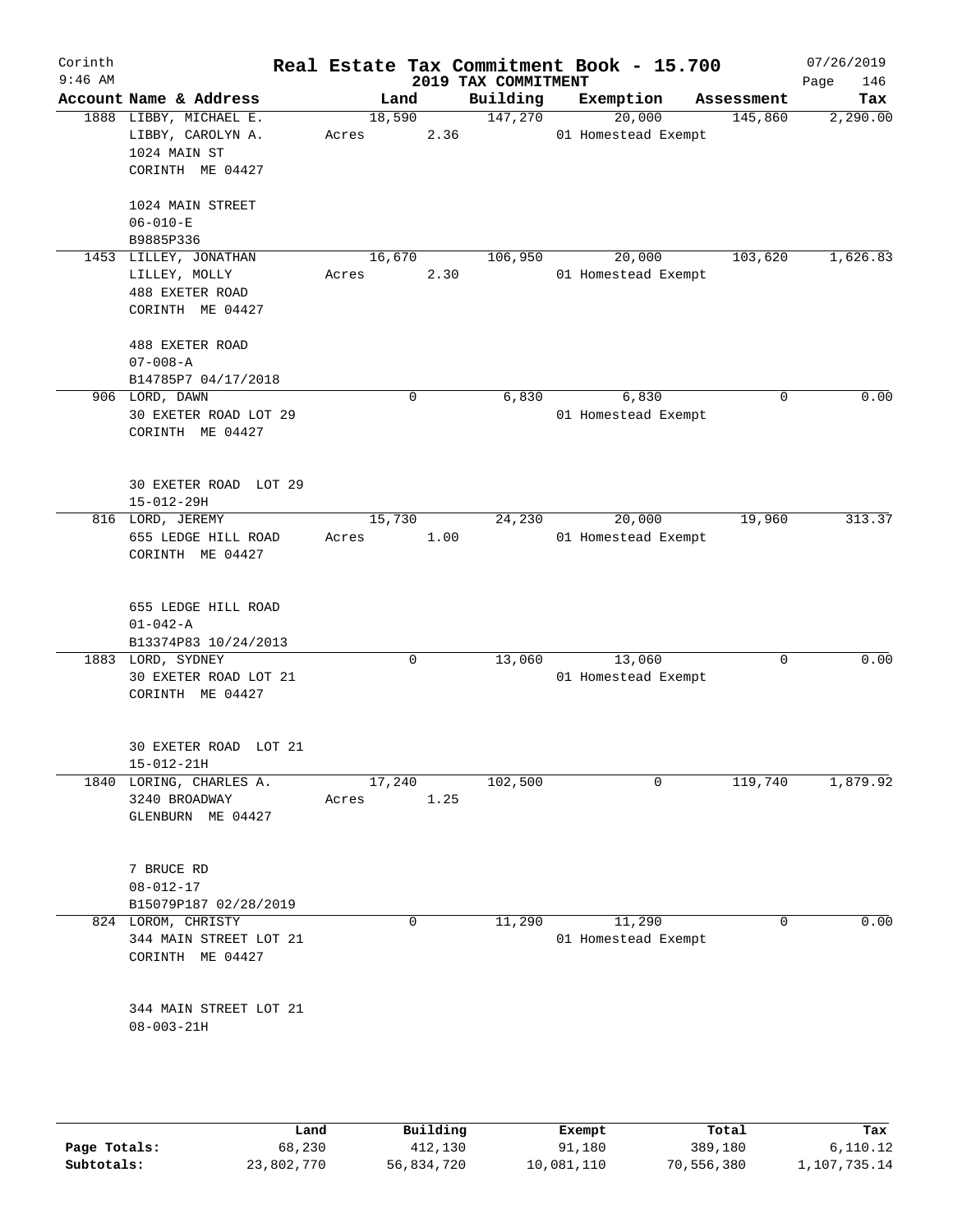| Corinth<br>$9:46$ AM |                                            |        |             | 2019 TAX COMMITMENT | Real Estate Tax Commitment Book - 15.700 |            | 07/26/2019         |
|----------------------|--------------------------------------------|--------|-------------|---------------------|------------------------------------------|------------|--------------------|
|                      | Account Name & Address                     | Land   |             | Building            | Exemption                                | Assessment | Page<br>147<br>Tax |
|                      | 1378 LOUGEE, THEORA                        |        | $\mathbf 0$ | 21,850              | 21,850                                   | 0          | 0.00               |
|                      | P.O. BOX 32<br>CORINTH ME 04427            |        |             |                     | 31 Vetrans Widow<br>01 Homestead Exempt  |            |                    |
|                      |                                            |        |             |                     |                                          |            |                    |
|                      | 47 EXETER ROAD                             |        |             |                     |                                          |            |                    |
|                      | $14 - 025 - 01H$                           |        |             |                     |                                          |            |                    |
| 1065                 | LOUISA F. WADLEIGH<br>LIVING TRUST         | 10,850 |             | 37,360              | 0                                        | 48,210     | 756.90             |
|                      | WADLEIGH, LOUISA F. &<br>ROBERT E. TRUSTEE | Acres  | 0.28        |                     |                                          |            |                    |
|                      | c/o BOB POMEROY                            |        |             |                     |                                          |            |                    |
|                      | PO BOX 201                                 |        |             |                     |                                          |            |                    |
|                      | BEDFORD MA 01730                           |        |             |                     |                                          |            |                    |
|                      | 28 MORISON AVENUE                          |        |             |                     |                                          |            |                    |
|                      | $16 - 019$                                 |        |             |                     |                                          |            |                    |
|                      | B11101P257 08/25/2007                      |        |             |                     |                                          |            |                    |
|                      | 349 LOVELL, SHARON D.                      | 16,250 |             | 21,510              | 0                                        | 37,760     | 592.83             |
|                      | 120 MAIN ST APT 21                         | Acres  | 1.45        |                     |                                          |            |                    |
|                      | OLD TOWN ME 04468                          |        |             |                     |                                          |            |                    |
|                      | 12 BROOKSIDE LN                            |        |             |                     |                                          |            |                    |
|                      | $04 - 036 - F$                             |        |             |                     |                                          |            |                    |
|                      | B14760P28 03/12/2018                       |        |             |                     |                                          |            |                    |
|                      | 1219 LOWDEN, BRUCE A.                      | 16,530 |             | 39,240              | 20,000                                   | 35,770     | 561.59             |
|                      | LOWDEN, JOLAYNE M.                         | Acres  | 1.69        |                     | 01 Homestead Exempt                      |            |                    |
|                      | 525 HUDSON ROAD                            |        |             |                     |                                          |            |                    |
|                      | CORINTH ME 04427                           |        |             |                     |                                          |            |                    |
|                      | 525 HUDSON ROAD                            |        |             |                     |                                          |            |                    |
|                      | $09 - 029 - C$                             |        |             |                     |                                          |            |                    |
|                      | B9949P39 06/28/2005                        |        |             |                     |                                          |            |                    |
|                      | 1780 LOWE, KEVIN E.                        | 16,370 |             | 98,740              | 20,000                                   | 95,110     | 1,493.23           |
|                      | LOWE, LUCINDA A.                           | Acres  | 1.55        |                     | 01 Homestead Exempt                      |            |                    |
|                      | 574 TATE ROAD                              |        |             |                     |                                          |            |                    |
|                      | CORINTH ME 04427                           |        |             |                     |                                          |            |                    |
|                      | 574 TATE ROAD                              |        |             |                     |                                          |            |                    |
|                      | $06 - 024 - 09$                            |        |             |                     |                                          |            |                    |
|                      | B10156P41 10/21/2005                       |        |             |                     |                                          |            |                    |
|                      | 1410 LOY, JOSHUA A.                        | 16,130 |             | 53,190              | 20,000                                   | 49,320     | 774.32             |
|                      | LOY, LAUREL                                | Acres  | 0.87        |                     | 01 Homestead Exempt                      |            |                    |
|                      | 180 MAIN STREET                            |        |             |                     |                                          |            |                    |
|                      | CORINTH ME 04427                           |        |             |                     |                                          |            |                    |
|                      |                                            |        |             |                     |                                          |            |                    |
|                      | 180 MAIN STREET                            |        |             |                     |                                          |            |                    |
|                      | $17 - 007$                                 |        |             |                     |                                          |            |                    |
|                      | B11951P120 10/20/2009                      |        |             |                     |                                          |            |                    |
|                      | 1451 LUCAS, ANDREW J.                      | 17,470 |             | 100,540             | 20,000                                   | 98,010     | 1,538.76           |
|                      | LUCAS, ROBIN R.                            | Acres  | 2.50        |                     | 01 Homestead Exempt                      |            |                    |
|                      | 67 GARLAND RD                              |        |             |                     |                                          |            |                    |
|                      | CORINTH ME 04427                           |        |             |                     |                                          |            |                    |
|                      | 67 GARLAND ROAD                            |        |             |                     |                                          |            |                    |
|                      | $07 - 015$<br>B13735P144 12/30/2014        |        |             |                     |                                          |            |                    |
|                      |                                            |        |             |                     |                                          |            |                    |
|                      | Land                                       |        | Building    |                     | Exempt                                   | Total      | Tax                |
| Page Totals:         | 93,600                                     |        | 372,430     |                     | 101,850                                  | 364,180    | 5,717.63           |
| Subtotals:           | 23,896,370                                 |        | 57,207,150  |                     | 10,182,960                               | 70,920,560 | 1,113,452.77       |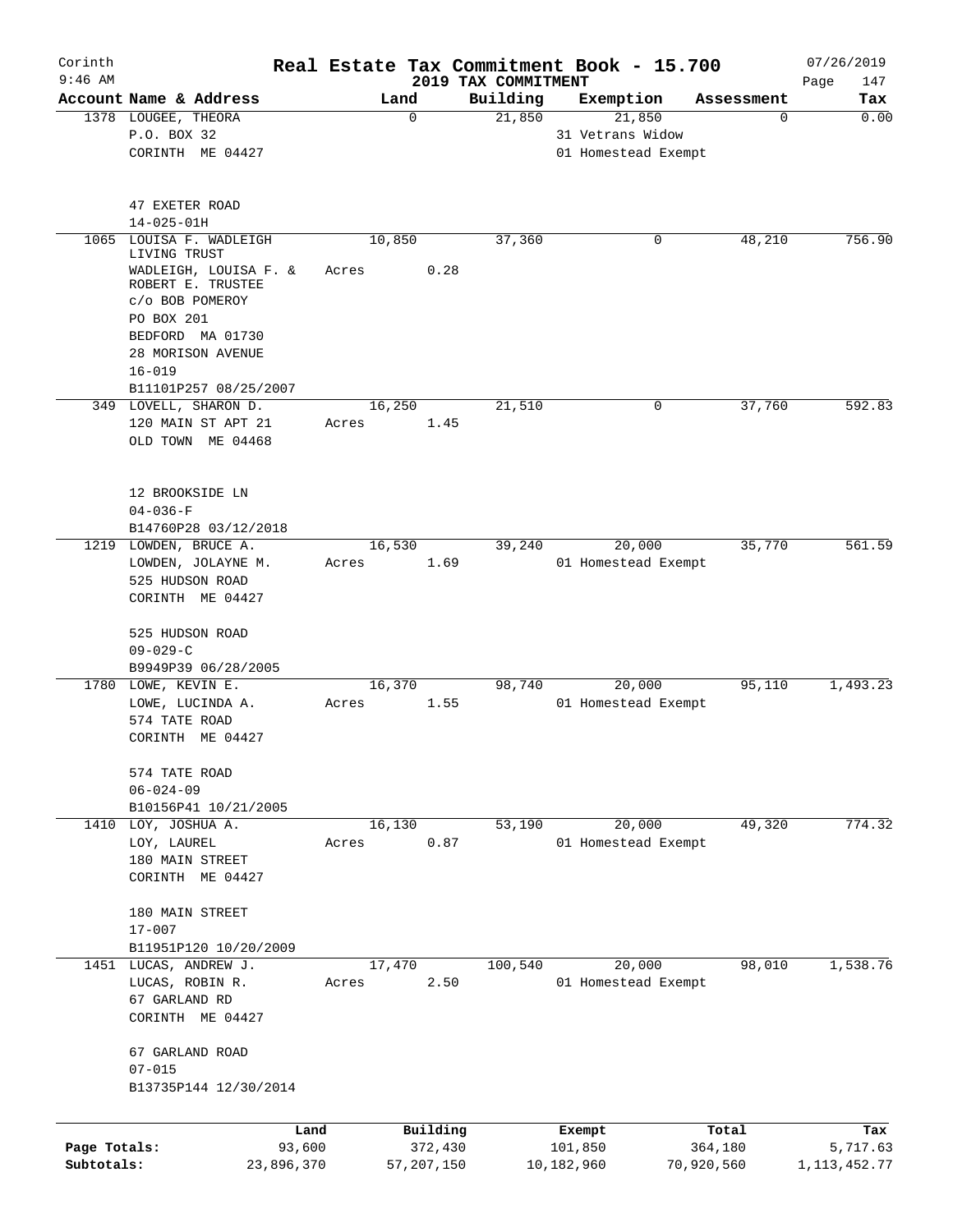| Corinth<br>$9:46$ AM |                        |       |            |          |                                 | Real Estate Tax Commitment Book - 15.700 |            | 07/26/2019         |
|----------------------|------------------------|-------|------------|----------|---------------------------------|------------------------------------------|------------|--------------------|
|                      | Account Name & Address |       | Land       |          | 2019 TAX COMMITMENT<br>Building | Exemption                                | Assessment | Page<br>148<br>Tax |
|                      | 1501 LUCAS, ANTONE JR. |       | 20,580     |          | 2,500                           | $\mathbf 0$                              | 23,080     | 362.36             |
|                      | LUCAS, LINDA J.        | Acres |            | 5.18     |                                 |                                          |            |                    |
|                      | 52 VINE STREET         |       |            |          |                                 |                                          |            |                    |
|                      | NEW BEDFORD MA 02740   |       |            |          |                                 |                                          |            |                    |
|                      |                        |       |            |          |                                 |                                          |            |                    |
|                      | 1305 MAIN STREET       |       |            |          |                                 |                                          |            |                    |
|                      | $03 - 020$             |       |            |          |                                 |                                          |            |                    |
|                      | B12843P308 05/30/2012  |       |            |          |                                 |                                          |            |                    |
|                      |                        |       |            |          |                                 | 0                                        | 36,620     | 574.93             |
|                      | 1658 LUCAS, JON A.     |       | 12,110     |          | 24,510                          |                                          |            |                    |
|                      | 41 PERKINS STREET      | Acres |            | 3.30     |                                 |                                          |            |                    |
|                      | WINTHROP ME 02152      |       |            |          |                                 |                                          |            |                    |
|                      |                        |       |            |          |                                 |                                          |            |                    |
|                      | 197 MCCARD ROAD        |       |            |          |                                 |                                          |            |                    |
|                      | $01 - 023 - K$         |       |            |          |                                 |                                          |            |                    |
|                      | B7574P150              |       |            |          |                                 |                                          |            |                    |
|                      | 1262 LUGDON, ERNEST    |       | 16,840     |          | 70,750                          | 26,000                                   | 61,590     | 966.96             |
|                      | LUGDON, LINDA          |       |            |          |                                 |                                          |            |                    |
|                      |                        | Acres |            | 1.96     |                                 | 01 Homestead Exempt                      |            |                    |
|                      | 68 BEECH GROVE RD      |       |            |          |                                 | 22 Veteran                               |            |                    |
|                      | CORINTH ME 04427       |       |            |          |                                 |                                          |            |                    |
|                      |                        |       |            |          |                                 |                                          |            |                    |
|                      | 68 BEECH GROVE RD      |       |            |          |                                 |                                          |            |                    |
|                      | $02 - 056 - A$         |       |            |          |                                 |                                          |            |                    |
|                      | B14677P214 11/20/2017  |       |            |          |                                 |                                          |            |                    |
|                      | 42 LUGDON, JESSICA L.  |       | 19,440     |          | 77,970                          | 20,000                                   | 77,410     | 1,215.34           |
|                      | 344 BLACK ROAD         | Acres |            | 4.20     |                                 | 01 Homestead Exempt                      |            |                    |
|                      | CORINTH, ME 04427      |       |            |          |                                 |                                          |            |                    |
|                      |                        |       |            |          |                                 |                                          |            |                    |
|                      | 344 BLACK RD           |       |            |          |                                 |                                          |            |                    |
|                      | $02 - 029$             |       |            |          |                                 |                                          |            |                    |
|                      | B8130P97               |       |            |          |                                 |                                          |            |                    |
|                      | 1525 LUMBRA, REUBEN T. |       | 17,570     |          | 76,220                          | 20,000                                   | 73,790     | 1,158.50           |
|                      | LUMBRA, LINDA W.       | Acres |            | 1.52     |                                 |                                          |            |                    |
|                      | PO BOX 230             |       |            |          |                                 | 01 Homestead Exempt                      |            |                    |
|                      | CORINTH ME 04427       |       |            |          |                                 |                                          |            |                    |
|                      |                        |       |            |          |                                 |                                          |            |                    |
|                      | 253 MAIN STREET        |       |            |          |                                 |                                          |            |                    |
|                      | $16 - 005$             |       |            |          |                                 |                                          |            |                    |
|                      | B14962P79 10/03/2018   |       |            |          |                                 |                                          |            |                    |
|                      | 1074 LUND, DEVON       |       | 0          |          | 7,610                           | 7,610                                    | 0          | 0.00               |
|                      | 30 EXETER ROAD LT 30   |       |            |          |                                 | 01 Homestead Exempt                      |            |                    |
|                      | CORINTH ME 04427       |       |            |          |                                 |                                          |            |                    |
|                      |                        |       |            |          |                                 |                                          |            |                    |
|                      |                        |       |            |          |                                 |                                          |            |                    |
|                      | 30 EXETER ROAD LOT 30  |       |            |          |                                 |                                          |            |                    |
|                      | $15 - 012 - 30H$       |       |            |          |                                 |                                          |            |                    |
|                      | B8869P241              |       |            |          |                                 |                                          |            |                    |
| 1620                 | LUNT, ERIC L.          |       | 18,030     |          | 78,890                          | 20,000                                   | 76,920     | 1,207.64           |
|                      | LUNT, BOBBI A.         | Acres |            | 2.98     |                                 | 01 Homestead Exempt                      |            |                    |
|                      | P.O. BOX 676           |       |            |          |                                 |                                          |            |                    |
|                      | CORINTH ME 04427       |       |            |          |                                 |                                          |            |                    |
|                      |                        |       |            |          |                                 |                                          |            |                    |
|                      | 110 GARLAND ROAD       |       |            |          |                                 |                                          |            |                    |
|                      | $07 - 013 - D$         |       |            |          |                                 |                                          |            |                    |
|                      | B11510P90 08/18/2008   |       |            |          |                                 |                                          |            |                    |
|                      |                        |       |            |          |                                 |                                          |            |                    |
|                      |                        |       |            |          |                                 |                                          |            |                    |
|                      |                        | Land  |            | Building |                                 | Exempt                                   | Total      | Tax                |
| Page Totals:         | 104,570                |       |            | 338,450  |                                 | 93,610                                   | 349,410    | 5,485.73           |
| Subtotals:           | 24,000,940             |       | 57,545,600 |          |                                 | 10,276,570                               | 71,269,970 | 1,118,938.50       |
|                      |                        |       |            |          |                                 |                                          |            |                    |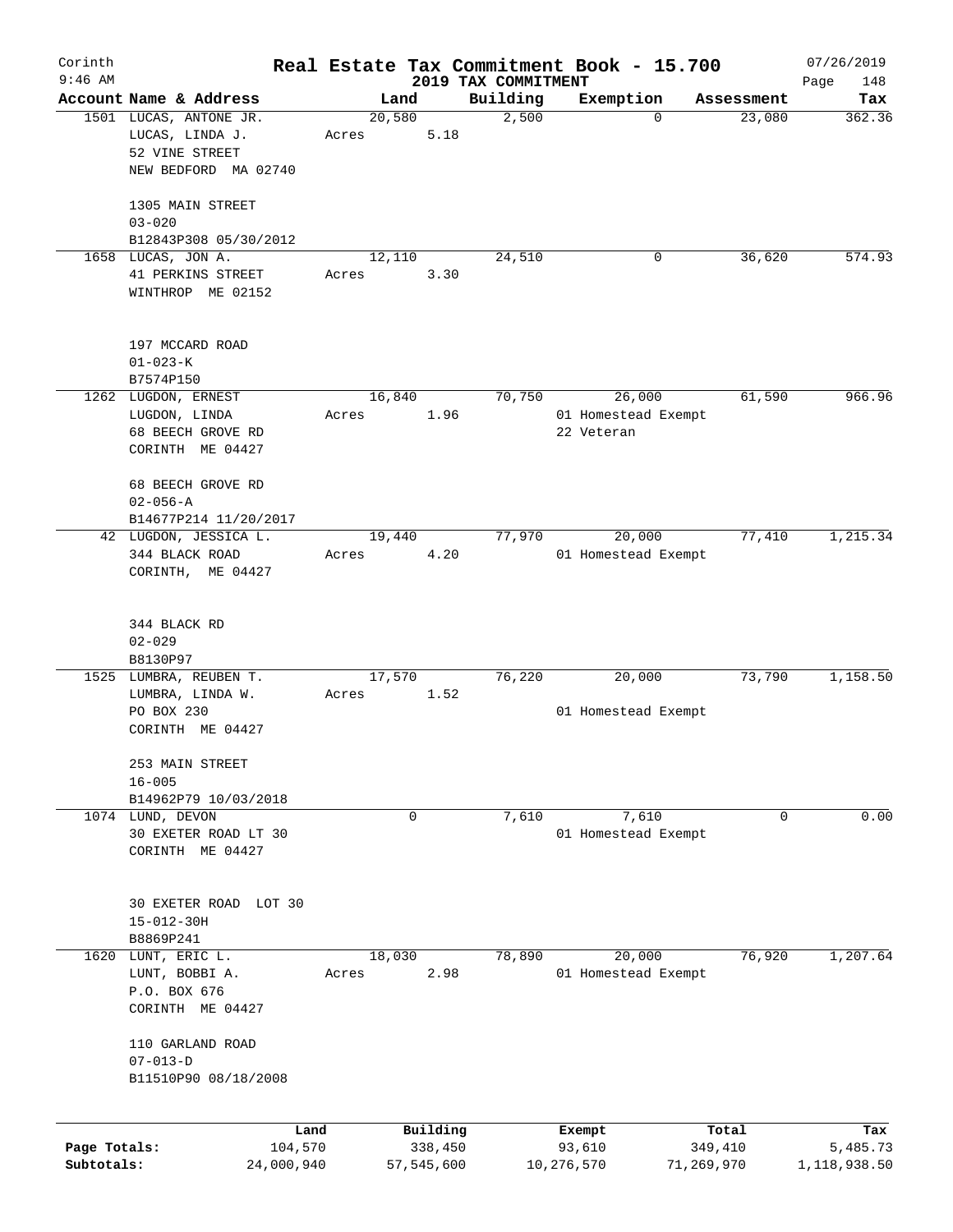| Corinth<br>$9:46$ AM |                                                                                               |                 |             | 2019 TAX COMMITMENT | Real Estate Tax Commitment Book - 15.700    |            | 07/26/2019<br>Page<br>149 |
|----------------------|-----------------------------------------------------------------------------------------------|-----------------|-------------|---------------------|---------------------------------------------|------------|---------------------------|
|                      | Account Name & Address                                                                        | Land            |             | Building            | Exemption                                   | Assessment | Tax                       |
|                      | 854 LUNT, LEROY I.<br>LUNT, SANDRA J.<br>P.O. BOX 516<br>CORINTH ME 04427<br>114 GARLAND ROAD | 16,220<br>Acres | 1.42        | 29,820              | 26,000<br>22 Veteran<br>01 Homestead Exempt | 20,040     | 314.63                    |
|                      | $07 - 013 - B$<br>B4522P171                                                                   |                 |             |                     |                                             |            |                           |
|                      | 1527 LYMAN, JAMES T.<br>574 BLACK ROAD<br>CORINTH ME 04427                                    | 15,730<br>Acres | 1.00        | 91,280              | 20,000<br>01 Homestead Exempt               | 87,010     | 1,366.06                  |
|                      | 574 BLACK RD<br>$02 - 035 - 04$<br>B15013P176 11/30/2018                                      |                 |             |                     |                                             |            |                           |
|                      | 1814 MACARTHUR, DOUGLAS<br>(Heirs of)<br>30 EXETER ROAD LOT 20<br>CORINTH ME 04427            |                 | $\mathbf 0$ | 21,810              | 20,000<br>01 Homestead Exempt               | 1,810      | 28.42                     |
|                      | 30 EXETER ROAD LOT 20<br>$15 - 012 - 20H$                                                     |                 |             |                     |                                             |            |                           |
|                      | 894 MACAULEY, JEFFREY S.<br>HENDRICKSON, LAURIE A.<br>87 TABER LANE<br>CORINTH ME 04427       | 17,190<br>Acres | 9.30        | 8,600               | 20,000<br>01 Homestead Exempt               | 5,790      | 90.90                     |
|                      | 87 TABER LANE<br>$07 - 006$                                                                   |                 |             |                     |                                             |            |                           |
|                      | 1180 MACDONALD, RALPH<br>MACDONALD, MARY<br>968 MAIN ROAD LOT 19<br>CORINTH ME 04427          |                 | 0           | 16,140              | 16,140<br>01 Homestead Exempt               | 0          | 0.00                      |
|                      | 968 MAIN STREET LOT 19<br>$06 - 012 - D - 19H$                                                |                 |             |                     |                                             |            |                           |
|                      | 406 MACHIAS SAVINGS BANK<br>PO BOX 318<br>MACHIAS ME 04654-0318                               | 22,820<br>Acres | 10.71       | 224,440             | 0                                           | 247,260    | 3,881.98                  |
|                      | 744 GRANT ROAD<br>$03 - 008$<br>B15024P290 12/13/2018                                         |                 |             |                     |                                             |            |                           |
|                      | 864 MAGUIRE II, JAMES J.<br>224 WHITE SCHOOLHOUSE<br>ROAD<br>CORINTH ME 04427                 | 17,860<br>Acres | 2.84        | 61,270              | 20,000<br>01 Homestead Exempt               | 59,130     | 928.34                    |
|                      | 224 WHITE SCHOOLHOUSE<br><b>ROAD</b><br>$08 - 029 - A$<br>B4784P201                           |                 |             |                     |                                             |            |                           |
|                      |                                                                                               |                 |             |                     |                                             |            |                           |

|              | Land       | Building   | Exempt     | Total      | Tax          |
|--------------|------------|------------|------------|------------|--------------|
| Page Totals: | 89,820     | 453,360    | 122,140    | 421,040    | 6,610.33     |
| Subtotals:   | 24,090,760 | 57,998,960 | 10,398,710 | 71,691,010 | 1,125,548.83 |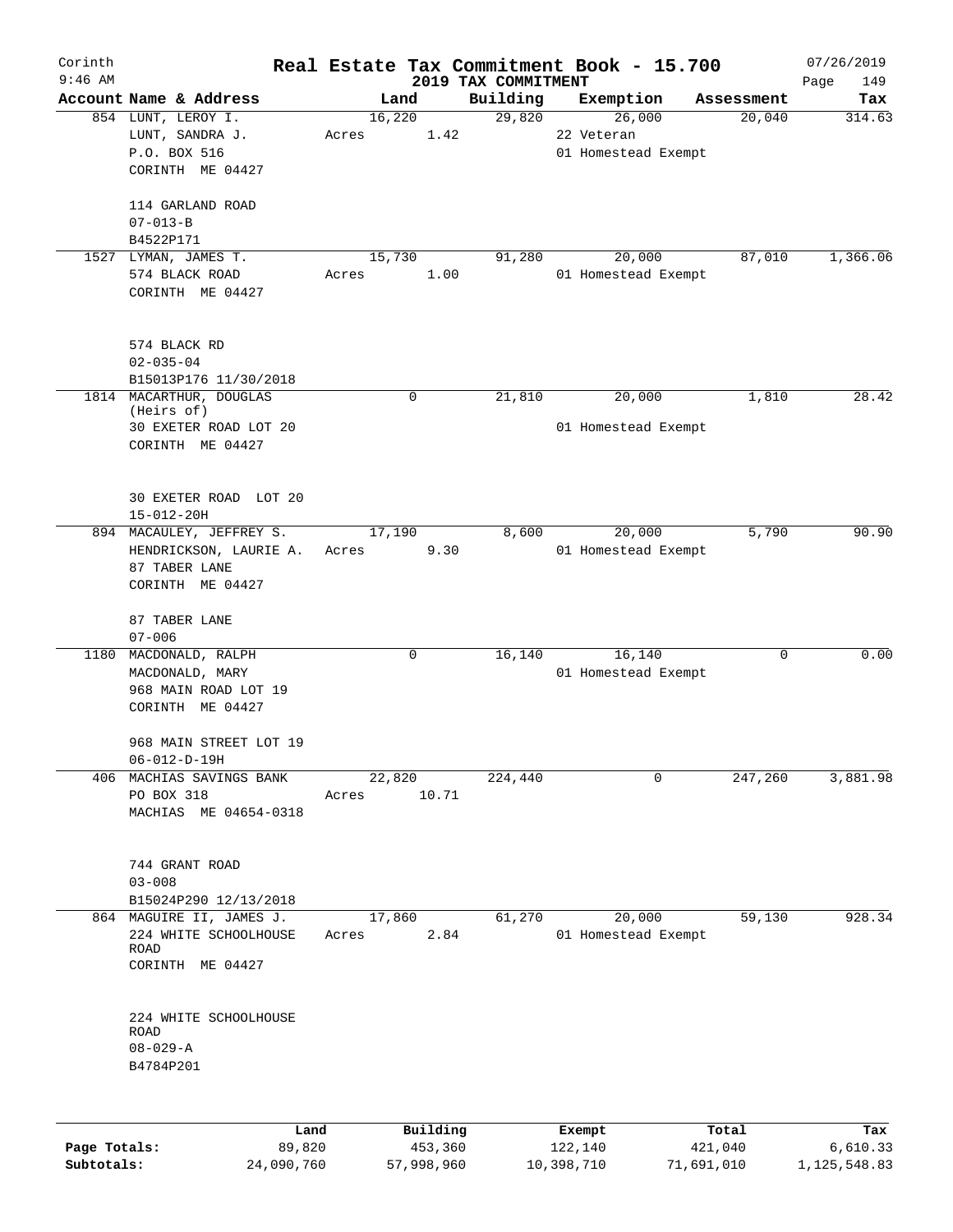| Corinth<br>$9:46$ AM |                                                   |        |        | 2019 TAX COMMITMENT | Real Estate Tax Commitment Book - 15.700 |            | 07/26/2019<br>150<br>Page |
|----------------------|---------------------------------------------------|--------|--------|---------------------|------------------------------------------|------------|---------------------------|
|                      | Account Name & Address                            |        | Land   | Building            | Exemption                                | Assessment | Tax                       |
|                      | 1099 MAGUIRE, JAMES & BONNIE<br>IRREVOCABLE TRUST | 17,940 |        | 53,220              | $\Omega$                                 | 71,160     | 1,117.21                  |
|                      | MAGUIRE, JAMES J. II                              | Acres  | 2.30   |                     |                                          |            |                           |
|                      | 224 WHITE SCHOOLHOUSE<br>ROAD                     |        |        |                     |                                          |            |                           |
|                      | CORINTH ME 04427                                  |        |        |                     |                                          |            |                           |
|                      | 805 MAIN STREET                                   |        |        |                     |                                          |            |                           |
|                      | $05 - 040 - A$                                    |        |        |                     |                                          |            |                           |
|                      | B14674P86 11/09/2017                              |        |        |                     |                                          |            |                           |
|                      | 863 MAGUIRE, JAMES J. &<br>BONNIE C.              | 10,350 |        | $\mathbf 0$         | $\mathbf 0$                              | 10,350     | 162.49                    |
|                      | IRREVOCABLE TRUST,                                | Acres  | 1.58   |                     |                                          |            |                           |
|                      | JAMES & BONNIE TRUSTEES                           |        |        |                     |                                          |            |                           |
|                      | 799 MAIN STREET                                   |        |        |                     |                                          |            |                           |
|                      | CORINTH ME 04427                                  |        |        |                     |                                          |            |                           |
|                      | WHITE SCHOOLHOUSE ROAD                            |        |        |                     |                                          |            |                           |
|                      | $08 - 029$                                        |        |        |                     |                                          |            |                           |
|                      | B13921P90 08/06/2015                              |        |        |                     |                                          |            |                           |
|                      | 862 MAGUIRE, JAMES J. &                           | 27,000 |        | 117,430             | 26,000                                   | 118,430    | 1,859.35                  |
|                      | BONNIE C.                                         |        |        |                     |                                          |            |                           |
|                      | IRREVOCABLE TRUST,<br>JAMES & BONNIE TRUSTEES     | Acres  | 64.44  |                     | 22 Veteran                               |            |                           |
|                      | 799 MAIN STREET                                   |        |        |                     | 01 Homestead Exempt                      |            |                           |
|                      | CORINTH ME 04427                                  |        |        |                     |                                          |            |                           |
|                      |                                                   |        |        |                     |                                          |            |                           |
|                      | 799 MAIN STREET                                   |        |        |                     |                                          |            |                           |
|                      | $05 - 040$                                        |        |        |                     |                                          |            |                           |
|                      | B13921P90 08/06/2015<br>1651 MAGUIRE, JEFFREY S.  |        | 18,510 | 29,280              | 20,000                                   | 27,790     | 436.30                    |
|                      | P. O. BOX 505                                     | Acres  | 2.30   |                     | 01 Homestead Exempt                      |            |                           |
|                      | CORINTH ME 04427                                  |        |        |                     |                                          |            |                           |
|                      |                                                   |        |        |                     |                                          |            |                           |
|                      | 680 MAIN STREET                                   |        |        |                     |                                          |            |                           |
|                      | $05 - 032 - A$                                    |        |        |                     |                                          |            |                           |
|                      | B5831P356                                         |        |        |                     |                                          |            |                           |
|                      | 1899 MAGUIRE, JEFFREY S.                          | 14,520 |        |                     |                                          | 14,520     | 227.96                    |
|                      | PO BOX 505                                        | Acres  | 4.00   |                     |                                          |            |                           |
|                      | CORINTH ME 04930                                  |        |        |                     |                                          |            |                           |
|                      |                                                   |        |        |                     |                                          |            |                           |
|                      | <b>MAIN STREET</b>                                |        |        |                     |                                          |            |                           |
|                      | $05 - 032 - B$                                    |        |        |                     |                                          |            |                           |
|                      | B14521P166 06/22/2017                             |        |        |                     |                                          |            |                           |
|                      | 1456 MAHAR, MARILYN M.                            | 18,620 |        | 80,900              | 20,000                                   | 79,520     | 1,248.46                  |
|                      | LIVING TRUST<br>517 GRANT ROAD                    | Acres  | 4.90   |                     | 01 Homestead Exempt                      |            |                           |
|                      | CORINTH ME 04427                                  |        |        |                     |                                          |            |                           |
|                      |                                                   |        |        |                     |                                          |            |                           |
|                      | 517 GRANT ROAD                                    |        |        |                     |                                          |            |                           |
|                      | $02 - 052 - 02$                                   |        |        |                     |                                          |            |                           |
|                      | B9885P307                                         |        |        |                     |                                          |            |                           |
|                      |                                                   |        |        |                     |                                          |            |                           |
|                      |                                                   |        |        |                     |                                          |            |                           |

|              | Land       | Building   | Exempt     | Total      | Tax          |
|--------------|------------|------------|------------|------------|--------------|
| Page Totals: | 106,940    | 280,830    | 66,000     | 321,770    | 5,051.77     |
| Subtotals:   | 24,197,700 | 58,279,790 | 10,464,710 | 72,012,780 | 1,130,600.60 |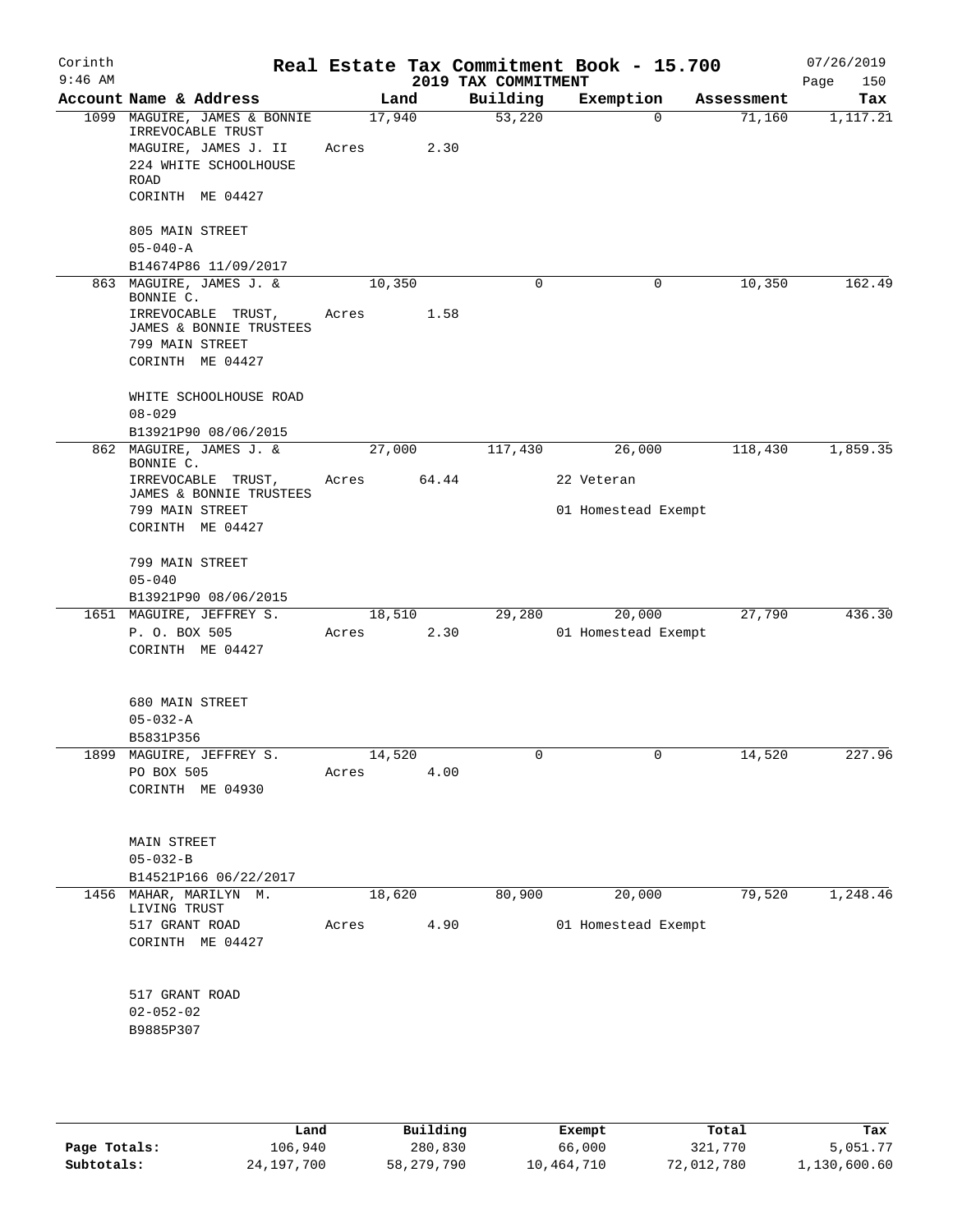| Corinth<br>$9:46$ AM       |                                                                                       |                 |                                   | 2019 TAX COMMITMENT | Real Estate Tax Commitment Book - 15.700 |                                | 07/26/2019<br>151               |
|----------------------------|---------------------------------------------------------------------------------------|-----------------|-----------------------------------|---------------------|------------------------------------------|--------------------------------|---------------------------------|
|                            | Account Name & Address                                                                |                 | Land                              | Building            | Exemption                                | Assessment                     | Page<br>Tax                     |
|                            | 866 MAHAR, MARILYN M.<br>517 GRANT ROAD<br>CORINTH ME 04427                           | 24,850<br>Acres | 10.84                             | $\mathbf 0$         |                                          | 24,850<br>$\Omega$             | 390.15                          |
|                            | 496 GRANT ROAD<br>$02 - 055 - 08$<br>B6206P5                                          |                 |                                   |                     |                                          |                                |                                 |
|                            | 1661 MAHAR, MARILYN M.<br>LIVING TRUST<br>517 GRANT ROAD<br>CORINTH ME 04427          | 15,980<br>Acres | 8.15                              | $\mathbf 0$         |                                          | 15,980<br>0                    | 250.89                          |
|                            | GRANT ROAD<br>$02 - 055 - 06$<br>B14503P307 05/22/2017                                |                 |                                   |                     |                                          |                                |                                 |
|                            | 869 MAILMAN, DURAND L.<br>MAILMAN, BRENDA L.<br>24 FOX FARM DRIVE<br>CORINTH ME 04427 | Acres           | 16,020<br>1.25                    | 117,150             | 20,000<br>01 Homestead Exempt            | 113,170                        | 1,776.77                        |
|                            | 24 FOX FARM DRIVE<br>$05 - 050 - A$<br>B3981P41                                       |                 |                                   |                     |                                          |                                |                                 |
|                            | 1677 MAILMAN, JOYCE<br>19 FOX FARM DRIVE<br>CORINTH ME 04427                          |                 | 0                                 | 20,640              | 20,000<br>01 Homestead Exempt            | 640                            | 10.05                           |
|                            | 19 FOX FARM DRIVE<br>$05 - 050 - 02H$                                                 |                 |                                   |                     |                                          |                                |                                 |
|                            | 63 MAINE SAVINGS FCU<br>P.O. BOX 347<br>HAMPDEN ME 04444                              | 11,400<br>Acres | 1.42                              | $\mathbf 0$         |                                          | 0<br>11,400                    | 178.98                          |
|                            | MAIN STREET<br>$08 - 012 - 09$<br>B4471P909                                           |                 |                                   |                     |                                          |                                |                                 |
|                            | 64 MAINE SAVINGS FCU<br>P.O. BOX 347<br>HAMPDEN ME 04444                              | 20,130<br>Acres | 1.27                              | 131,400             |                                          | 151,530<br>0                   | 2,379.02                        |
|                            | 500 MAIN STREET<br>$08 - 012 - 08$<br>B4471P909                                       |                 |                                   |                     |                                          |                                |                                 |
| 1010                       | MAINE STATE HOUSING<br>AUTHORITY<br>802 MAIN STREET<br>CORINTH ME 04427               | 18,150<br>Acres | 2.00                              | 77,840              |                                          | 95,990<br>0                    | 1,507.04                        |
|                            | 802 MAIN STREET<br>$05 - 041 - A$<br>B14976P289 10/19/2018                            |                 |                                   |                     |                                          |                                |                                 |
| Page Totals:<br>Subtotals: | Land<br>106,530<br>24, 304, 230                                                       |                 | Building<br>347,030<br>58,626,820 |                     | Exempt<br>40,000<br>10,504,710           | Total<br>413,560<br>72,426,340 | Tax<br>6,492.90<br>1,137,093.50 |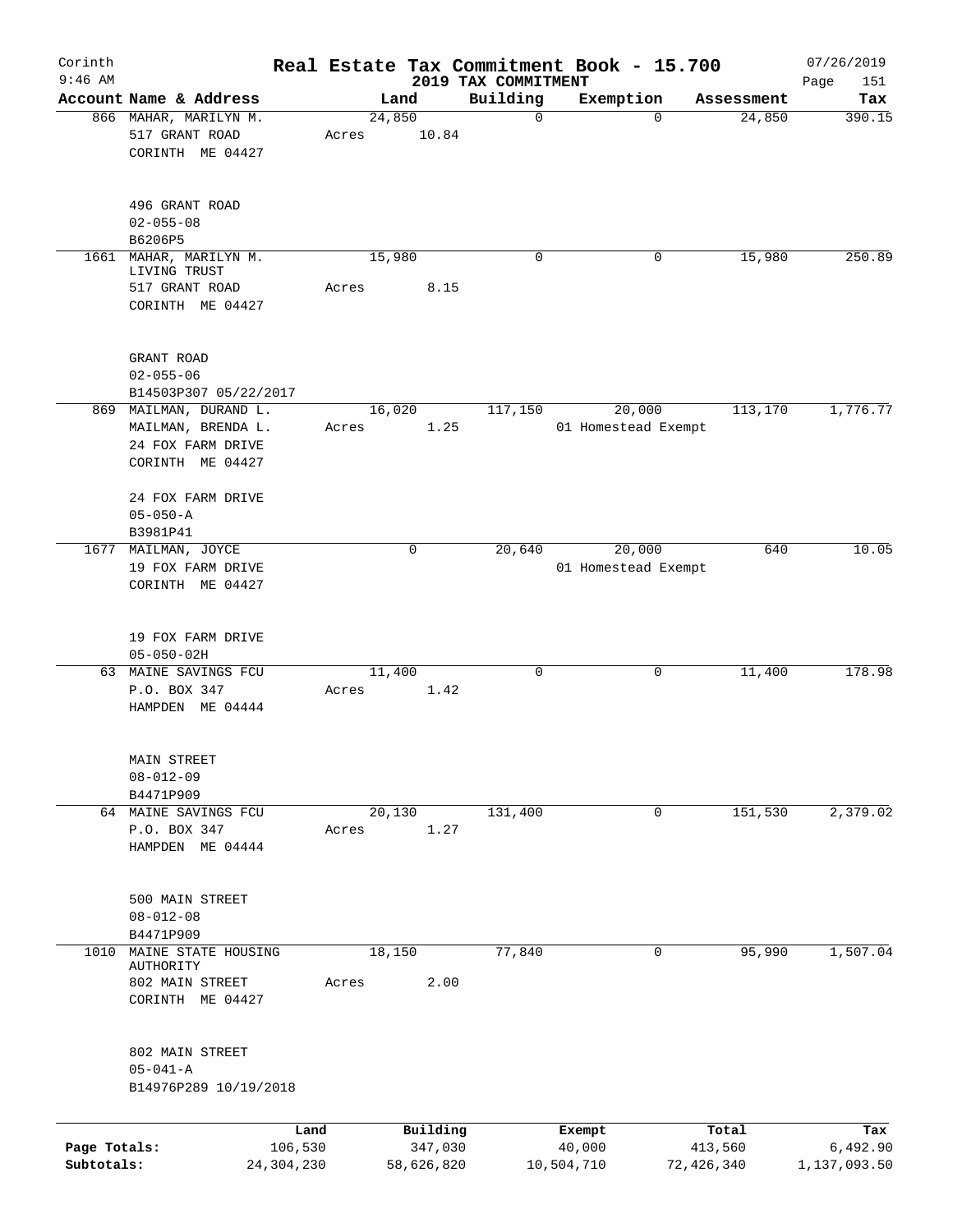| Corinth<br>$9:46$ AM       |                                                                                               |                  |                         |                                 | Real Estate Tax Commitment Book - 15.700 |                       | 07/26/2019               |
|----------------------------|-----------------------------------------------------------------------------------------------|------------------|-------------------------|---------------------------------|------------------------------------------|-----------------------|--------------------------|
|                            | Account Name & Address                                                                        |                  | Land                    | 2019 TAX COMMITMENT<br>Building | Exemption                                | Assessment            | Page<br>152<br>Tax       |
|                            | 971 MAINE STATE HOUSING<br>AUTHORITY<br>67 EXETER ROAD<br>CORINTH ME 04427                    | 13,830<br>Acres  | 0.56                    | 63,890                          |                                          | 77,720<br>$\mathbf 0$ | 1,220.20                 |
|                            | 67 EXETER ROAD<br>$14 - 020$<br>B14976P180 10/19/2018                                         |                  |                         |                                 |                                          |                       |                          |
|                            | 871 MALLOY, JOHN H.<br>643 MAIN STREET<br>CORINTH ME 04427                                    | Acres            | 6,900<br>7.00           | $\Omega$                        |                                          | 6,900<br>0            | 108.33                   |
|                            | BLACK RD<br>$N/F$ OFF<br>$05 - 019 - A$<br>B3080P60                                           |                  |                         |                                 |                                          |                       |                          |
|                            | 870 MALLOY, JOHN H.<br>643 MAIN STREET<br>CORINTH ME 04427                                    | 32, 340<br>Acres | 3.70                    | 69,350                          | 20,000<br>01 Homestead Exempt            | 81,690                | 1,282.53                 |
|                            | 643 MAIN STREET<br>$05 - 029$<br>B3080P60                                                     |                  |                         |                                 |                                          |                       |                          |
|                            | 224 MANN, ISAAC D.<br>MANN, ANGELA M.<br>50 BEANS MILL ROAD<br>CORINTH ME 04427               | 20,630<br>Acres  | 1.79                    | 117,760                         | 20,000<br>01 Homestead Exempt            | 118,390               | 1,858.72                 |
|                            | 50 BEANS MILL RD<br>$07 - 018 - C$<br>B6981P150                                               |                  |                         |                                 |                                          |                       |                          |
|                            | 2050 MARCONI, DAVID W.<br>MARCONI, LINDA E.<br>9311 TOWNSENDVILLE ROAD<br>INTERLAKEN NY 14847 | 15,730<br>Acres  | 1.00                    | 85,270                          |                                          | 101,000<br>0          | 1,585.70                 |
|                            | 756 AVENUE RD<br>$01 - 001 - A$<br>B12149P58 04/08/2010                                       |                  |                         |                                 |                                          |                       |                          |
|                            | 1475 MARIN, KEVIN S.<br>236 BEANS MILL RD<br>CORINTH ME 04427                                 | 15,730<br>Acres  | 1.00                    | 79,980                          | 20,000<br>01 Homestead Exempt            | 75,710                | 1,188.65                 |
|                            | 236 BEANS MILL RD<br>$04 - 019 - 16$<br>B14230P319 08/01/2016                                 |                  |                         |                                 |                                          |                       |                          |
|                            | 409 MARQUIS, ADAM E.<br>MARQUIS, CARRIE L.<br>448 MCCARD ROAD<br>CORINTH ME 04427             | 26,520<br>Acres  | 10.30                   | 102,660                         | 20,000<br>01 Homestead Exempt            | 109,180               | 1,714.13                 |
|                            | 448 MCCARD ROAD<br>$01 - 010 - 03$<br>B11091P23 08/17/2007                                    |                  |                         |                                 |                                          |                       |                          |
|                            |                                                                                               | Land             | Building                |                                 | Exempt                                   | Total                 | Tax                      |
| Page Totals:<br>Subtotals: | 131,680<br>24,435,910                                                                         |                  | 518,910<br>59, 145, 730 |                                 | 80,000<br>10,584,710                     | 570,590<br>72,996,930 | 8,958.26<br>1,146,051.76 |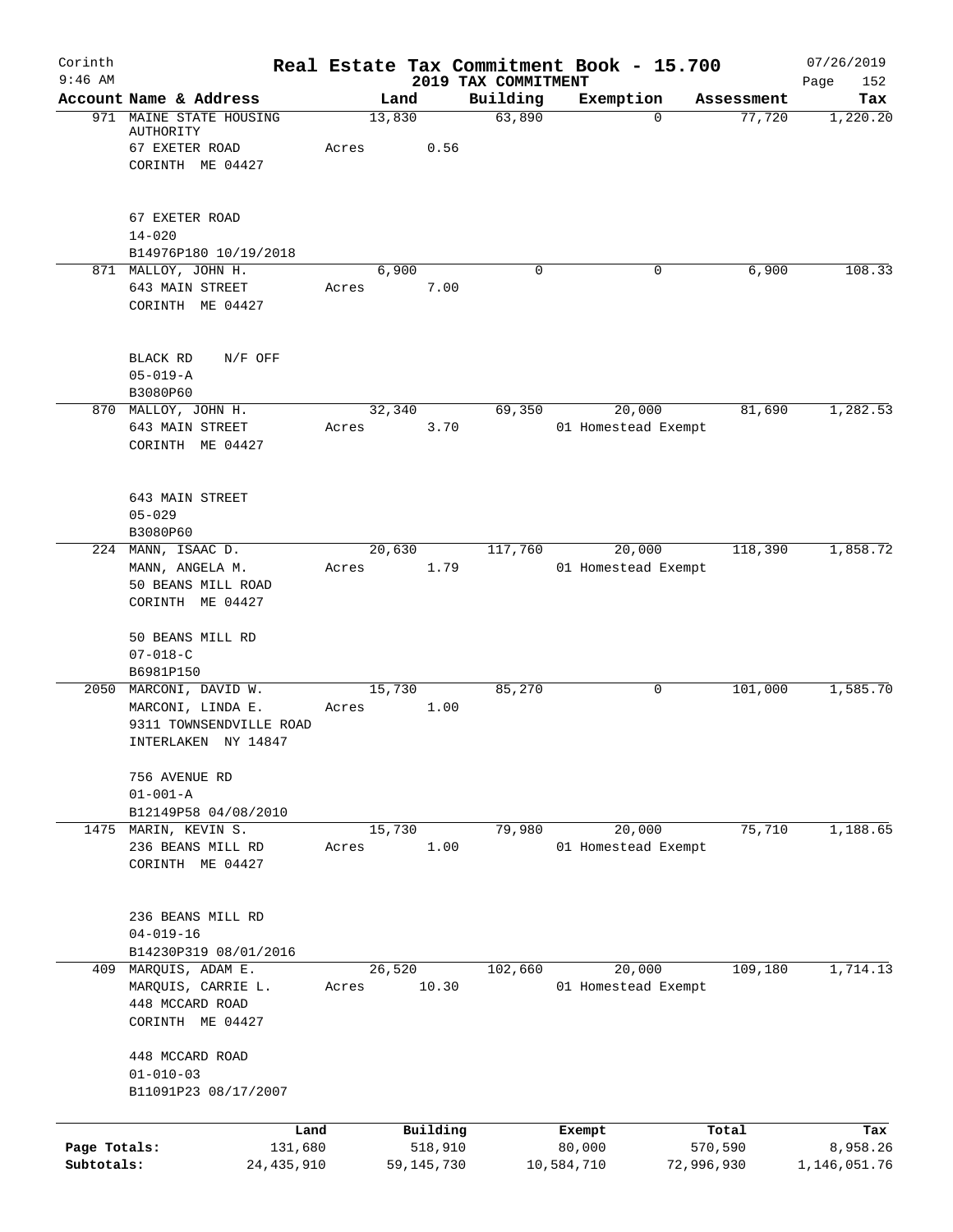| Corinth      |                                      |                 |       |        |                     |                                 |          | Real Estate Tax Commitment Book - 15.700 |            |                  | 07/26/2019         |
|--------------|--------------------------------------|-----------------|-------|--------|---------------------|---------------------------------|----------|------------------------------------------|------------|------------------|--------------------|
| $9:46$ AM    | Account Name & Address               |                 |       | Land   |                     | 2019 TAX COMMITMENT<br>Building |          | Exemption                                |            | Assessment       | Page<br>153<br>Tax |
|              | 44 MARQUIS, ALAN E.                  |                 |       | 16,480 |                     | 128,950                         |          | 20,000                                   |            | 125,430          | 1,969.25           |
|              | MARQUIS, PATSY L.                    |                 | Acres |        | 1.65                |                                 |          | 01 Homestead Exempt                      |            |                  |                    |
|              | 6 PINEWOOD DRIVE<br>CORINTH ME 04427 |                 |       |        |                     |                                 |          |                                          |            |                  |                    |
|              | 6 PINEWOOD DRIVE                     |                 |       |        |                     |                                 |          |                                          |            |                  |                    |
|              | $06 - 023 - 06$                      |                 |       |        |                     |                                 |          |                                          |            |                  |                    |
|              | B13751P6 01/26/2015                  |                 |       |        |                     |                                 |          |                                          |            |                  |                    |
|              | 878 MARSH, ELMER GERRY               |                 |       | 3,790  |                     |                                 | $\Omega$ | 0                                        |            | 3,790            | 59.50              |
|              | MARSH, EDYTHE                        |                 | Acres |        | 30.00               |                                 |          |                                          |            |                  |                    |
|              | 27 MARSH ROAD                        |                 |       |        |                     |                                 |          |                                          |            |                  |                    |
|              | CORINTH ME 04427                     |                 |       |        |                     |                                 |          |                                          |            |                  |                    |
|              | MARSH ROAD N/F OFF                   |                 |       |        |                     |                                 |          |                                          |            |                  |                    |
|              | $09 - 007$                           |                 |       |        |                     |                                 |          |                                          |            |                  |                    |
|              | B5715P83                             |                 |       |        |                     |                                 |          |                                          |            |                  |                    |
|              | 882 MARSH, ELMER GERRY               |                 |       | 36,650 |                     |                                 | 0        | 0                                        |            | 36,650           | 575.41             |
|              | 27 MARSH ROAD<br>CORINTH ME 04427    |                 | Acres |        | 190.00              |                                 |          |                                          |            |                  |                    |
|              |                                      |                 |       |        |                     |                                 |          |                                          |            |                  |                    |
|              | MARSH ROAD                           |                 |       |        |                     |                                 |          |                                          |            |                  |                    |
|              | $09 - 010$                           |                 |       |        |                     |                                 |          |                                          |            |                  |                    |
|              | B7155P3072                           |                 |       |        |                     |                                 |          |                                          |            |                  |                    |
|              | 1803 MARSH, ELMER GERRY              |                 |       | 38,740 |                     |                                 | 0        | 0                                        |            | 38,740           | 608.22             |
|              | 27 MARSH ROAD                        |                 | Acres |        | 105.00              |                                 |          |                                          |            |                  |                    |
|              | CORINTH ME 04427                     |                 |       |        |                     |                                 |          |                                          |            |                  |                    |
|              | MARSH ROAD                           |                 |       |        |                     |                                 |          |                                          |            |                  |                    |
|              | $08 - 033$                           |                 |       |        |                     |                                 |          |                                          |            |                  |                    |
|              | B7155P307                            |                 |       |        |                     |                                 |          |                                          |            |                  |                    |
|              | 1621 MARSH, ELMER GERRY              |                 |       | 33,660 |                     | 152,670                         |          | 0                                        |            | 186,330          | 2,925.38           |
|              | 27 MARSH ROAD                        |                 | Acres |        | 19.00               |                                 |          |                                          |            |                  |                    |
|              | CORINTH ME 04427                     |                 |       |        |                     |                                 |          |                                          |            |                  |                    |
|              | 161 HUDSON ROAD                      |                 |       |        |                     |                                 |          |                                          |            |                  |                    |
|              | $08 - 043$                           |                 |       |        |                     |                                 |          |                                          |            |                  |                    |
|              | B7162P175                            |                 |       |        |                     |                                 |          |                                          |            |                  |                    |
|              | 877 MARSH, ELMER GERRY               |                 |       | 16,980 |                     | 21,730                          |          | 0                                        |            | 38,710           | 607.75             |
|              | 161 HUDSON RD APT 1                  |                 | Acres |        | 1.03                |                                 |          |                                          |            |                  |                    |
|              | CORINTH ME 04427                     |                 |       |        |                     |                                 |          |                                          |            |                  |                    |
|              | 223 HUDSON ROAD                      |                 |       |        |                     |                                 |          |                                          |            |                  |                    |
|              | $08 - 042$                           |                 |       |        |                     |                                 |          |                                          |            |                  |                    |
|              | B4491P159                            |                 |       |        |                     |                                 |          |                                          |            |                  |                    |
| 1827         | MARSH, GINNA M.                      |                 |       | 14,600 |                     | 60,440                          |          | 20,000                                   |            | 55,040           | 864.13             |
|              | 110 O'ROAK ROAD                      |                 | Acres |        | 2.30                |                                 |          | 01 Homestead Exempt                      |            |                  |                    |
|              | CORINTH ME 04427                     |                 |       |        |                     |                                 |          |                                          |            |                  |                    |
|              | 110 O'ROAK ROAD                      |                 |       |        |                     |                                 |          |                                          |            |                  |                    |
|              | $10 - 002 - H$                       |                 |       |        |                     |                                 |          |                                          |            |                  |                    |
|              | B13611P220 08/11/2014                |                 |       |        |                     |                                 |          |                                          |            |                  |                    |
|              |                                      |                 |       |        |                     |                                 |          |                                          |            |                  |                    |
| Page Totals: |                                      | Land<br>160,900 |       |        | Building<br>363,790 |                                 |          | Exempt<br>40,000                         |            | Total<br>484,690 | Tax<br>7,609.64    |
| Subtotals:   |                                      | 24,596,810      |       |        | 59,509,520          |                                 |          | 10,624,710                               | 73,481,620 |                  | 1, 153, 661.40     |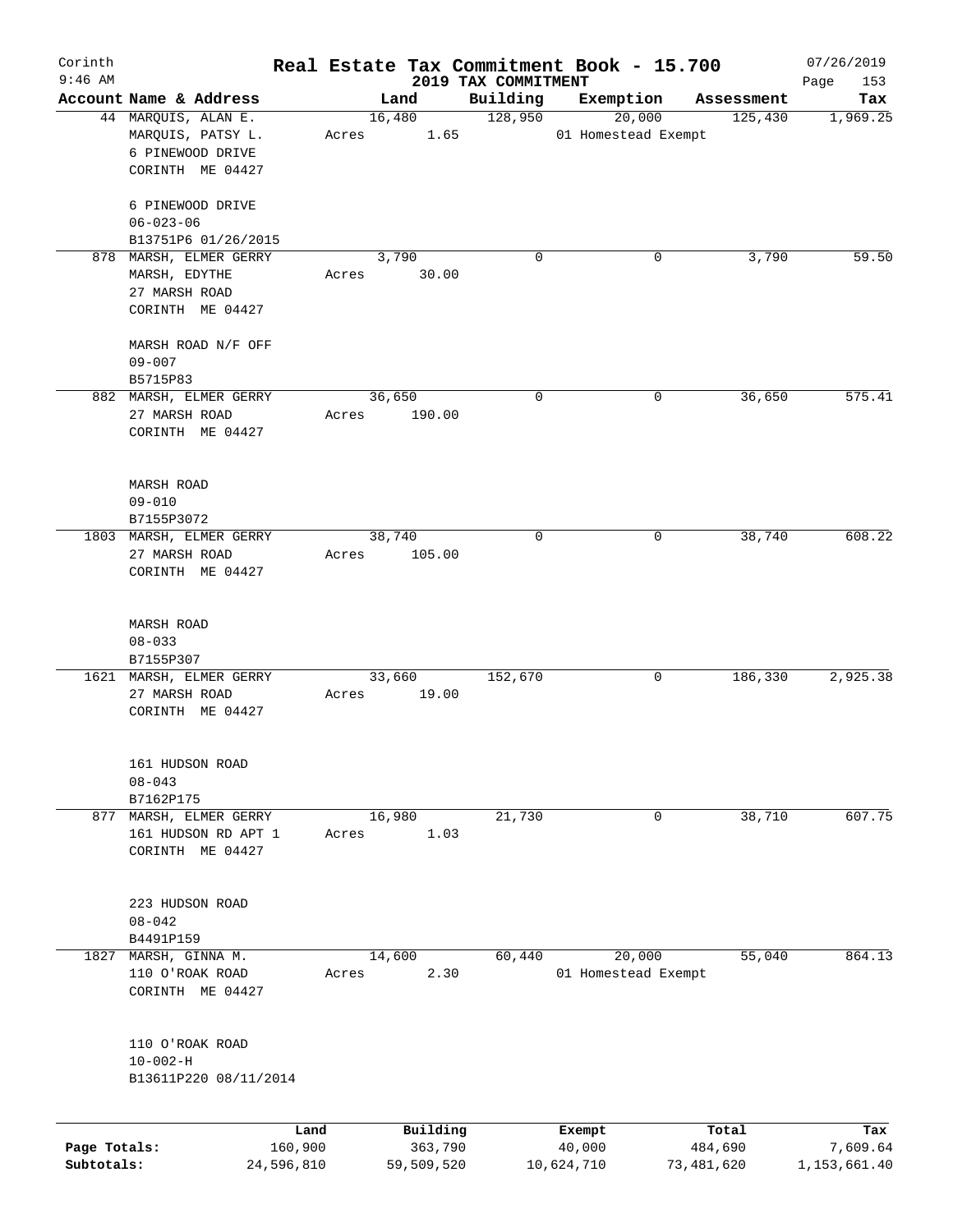| Corinth<br>$9:46$ AM       |                                                                         |                 |                                   | 2019 TAX COMMITMENT | Real Estate Tax Commitment Book - 15.700 |                                | 07/26/2019<br>154               |
|----------------------------|-------------------------------------------------------------------------|-----------------|-----------------------------------|---------------------|------------------------------------------|--------------------------------|---------------------------------|
|                            | Account Name & Address                                                  |                 | Land                              | Building            | Exemption                                | Assessment                     | Page<br>Tax                     |
|                            | 1971 MARSH, GINNA M.<br>110 O'ROAK ROAD<br>CORINTH ME 04427             | Acres           | 6,630<br>1.50                     | $\mathbf 0$         | $\mathbf 0$                              | 6,630                          | 104.09                          |
|                            | O'ROAK ROAD<br>$10 - 002 - F$<br>B10605P26 06/29/2006                   |                 |                                   |                     |                                          |                                |                                 |
|                            | 883 MARSHALL, LOIS<br>968 MAIN STREET LOT 22<br>CORINTH ME 04427        |                 | 0                                 | 19,630              | 19,630<br>01 Homestead Exempt            | 0                              | 0.00                            |
|                            | 968 MAIN STREET LOT 22<br>$06 - 012 - D - 22H$                          |                 |                                   |                     |                                          |                                |                                 |
|                            | 885 MARSHALL, MARGARET B.<br>P.O. BOX 7<br>ORLAND ME 04472              | 17,820<br>Acres | 12.30                             | 0                   | 0                                        | 17,820                         | 279.77                          |
|                            | TATE ROAD<br>$09 - 014 - 01$<br>B2817P157 12/02/1977                    |                 |                                   |                     |                                          |                                |                                 |
|                            | 1546 MARTIN JR, SCOTT W.<br>118 O'ROAK RD<br>CORINTH ME 04427           | Acres           | 21,870<br>8.00                    | 112,500             | 20,000<br>01 Homestead Exempt            | 114,370                        | 1,795.61                        |
|                            | 118 O'ROAK ROAD<br>$10 - 002 - B$<br>B12701P213 01/06/2012              |                 |                                   |                     |                                          |                                |                                 |
|                            | 888 MARTIN, ANNE M.<br>P.O. BOX 204<br>CORINTH ME 04427-0204            | Acres           | 23,650<br>12.00                   | 25,510              | 20,000<br>01 Homestead Exempt            | 29,160                         | 457.81                          |
|                            | 148 WHITE SCHOOLHOUSE<br>ROAD<br>$08 - 028 - A$<br>B3217P199            |                 |                                   |                     |                                          |                                |                                 |
|                            | 794 MARTIN, BENJAMIN M.<br>110 MEDOW ROAD<br>CORINTH ME 04427           | Acres           | 23,110<br>10.90                   | 79,800              | 20,000<br>01 Homestead Exempt            | 82,910                         | 1,301.69                        |
|                            | 110 MEADOW ROAD<br>$09 - 019 - 03$<br>B13630P274 08/28/2014             |                 |                                   |                     |                                          |                                |                                 |
|                            | 889 MARTIN, DIANNE<br>153 COVERED BRIDGE ROAD Acres<br>CORINTH ME 04427 |                 | 29,250<br>10.00                   | 80,630              | 20,000<br>01 Homestead Exempt            | 89,880                         | 1,411.12                        |
|                            | 153 COVERED BRIDGE RD<br>$02 - 039 - A$<br>B4122P357                    |                 |                                   |                     |                                          |                                |                                 |
| Page Totals:<br>Subtotals: | Land<br>122,330<br>24,719,140                                           |                 | Building<br>318,070<br>59,827,590 |                     | Exempt<br>99,630<br>10,724,340           | Total<br>340,770<br>73,822,390 | Tax<br>5,350.09<br>1,159,011.49 |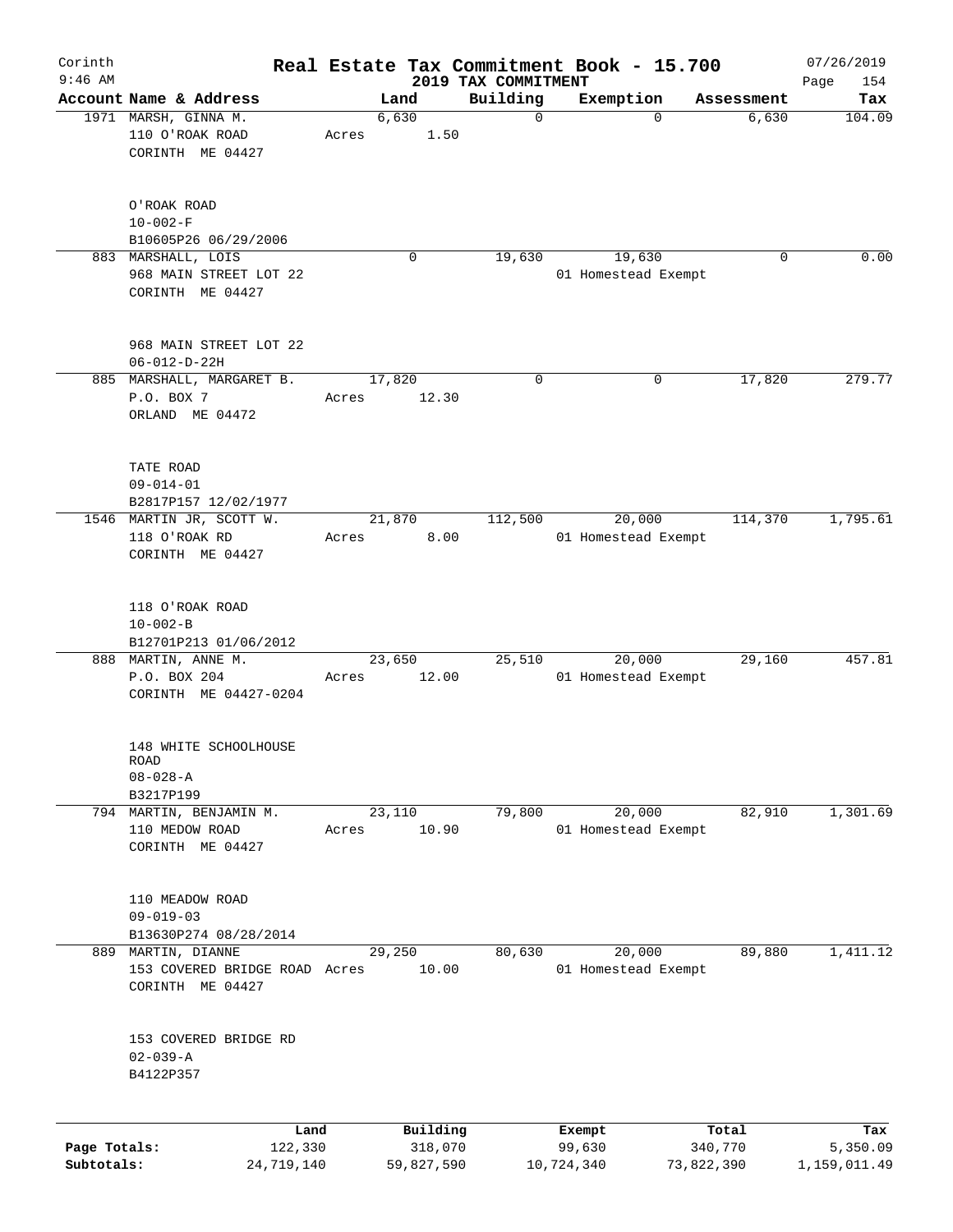| Corinth                    |                                                                                             |                 |                       |                                 | Real Estate Tax Commitment Book - 15.700    |                       | 07/26/2019               |
|----------------------------|---------------------------------------------------------------------------------------------|-----------------|-----------------------|---------------------------------|---------------------------------------------|-----------------------|--------------------------|
| $9:46$ AM                  | Account Name & Address                                                                      |                 | Land                  | 2019 TAX COMMITMENT<br>Building | Exemption                                   |                       | Page<br>155<br>Tax       |
|                            | 859 MARTIN, KEVIN                                                                           | 25,730          |                       | 21,560                          | 20,000                                      | Assessment<br>27,290  | 428.45                   |
|                            | 792 MAIN STREET<br>CORINTH ME 04427                                                         | Acres           | 12.41                 |                                 | 01 Homestead Exempt                         |                       |                          |
|                            | 792 MAIN STREET<br>$05 - 039 - A$                                                           |                 |                       |                                 |                                             |                       |                          |
|                            | B14022P208 11/30/2015                                                                       |                 |                       |                                 |                                             |                       |                          |
|                            | 890 MARTIN, RUSSELL A.<br>MARTIN, ROBERTA P.<br>796 LEDGE HILL ROAD<br>CORINTH ME 04427     | 16,890<br>Acres | 2.00                  | 88,850                          | 26,000<br>01 Homestead Exempt<br>22 Veteran | 79,740                | 1,251.92                 |
|                            | 796 LEDGE HILL ROAD                                                                         |                 |                       |                                 |                                             |                       |                          |
|                            | $02 - 012 - B$                                                                              |                 |                       |                                 |                                             |                       |                          |
|                            | B2612P93                                                                                    |                 |                       |                                 |                                             |                       |                          |
|                            | 891 MARTIN, SCOTT W.<br>MARTIN, KATIE GREATOREX Acres<br>535 BLACK ROAD<br>CORINTH ME 04427 | 43,750          | 104.25                | 0                               | 0                                           | 43,750                | 686.87                   |
|                            |                                                                                             |                 |                       |                                 |                                             |                       |                          |
|                            | BLACK RD<br>$02 - 033$                                                                      |                 |                       |                                 |                                             |                       |                          |
|                            | B4715P271                                                                                   |                 |                       |                                 |                                             |                       |                          |
|                            | 892 MARTIN, SCOTT WILLIAM                                                                   | 41,800          |                       | 183,280                         | 20,000                                      | 205,080               | 3,219.76                 |
|                            | MARTIN, KATIE GREATOREX Acres 80.00<br>535 BLACK ROAD                                       |                 |                       |                                 | 01 Homestead Exempt                         |                       |                          |
|                            | CORINTH ME 04427                                                                            |                 |                       |                                 |                                             |                       |                          |
|                            | 535 BLACK RD<br>$02 - 034$                                                                  |                 |                       |                                 |                                             |                       |                          |
|                            | B4715P269<br>1561 MASON, RONDA L.                                                           | 16,210          |                       | 69,690                          | 20,000                                      | 65,900                | 1,034.63                 |
|                            | PO BOX 51<br>CORINTH ME 04427                                                               | Acres           | 1.41                  |                                 | 01 Homestead Exempt                         |                       |                          |
|                            | 696 TATE ROAD<br>$06 - 002 - 04$<br>B13341P335 09/20/2013                                   |                 |                       |                                 |                                             |                       |                          |
|                            | 217 MATARAZZO, JAMES W.                                                                     | 16,480          |                       | 120,440                         | 26,000                                      | 110,920               | 1,741.44                 |
|                            | MATARAZZO, JENNIFER J.<br>471 BLACK ROAD<br>CORINTH ME 04427                                | Acres           | 2.56                  |                                 | 01 Homestead Exempt<br>22 Veteran           |                       |                          |
|                            | 471 BLACK RD<br>$02 - 032 - A$                                                              |                 |                       |                                 |                                             |                       |                          |
|                            | B9282P138                                                                                   |                 |                       |                                 |                                             |                       |                          |
| 205                        | MAXIM, JOSHUA<br>SEARCY, ALLAN R.                                                           | 18,780<br>Acres | 5.00                  | 34,590                          | 20,000<br>01 Homestead Exempt               | 33,370                | 523.91                   |
|                            | 99 NOTCH ROAD<br>CORINTH ME 04427                                                           |                 |                       |                                 |                                             |                       |                          |
|                            | 99 NOTCH ROAD<br>$07 - 032$                                                                 |                 |                       |                                 |                                             |                       |                          |
|                            | B14102P283 03/21/2016                                                                       |                 |                       |                                 |                                             |                       |                          |
|                            | Land                                                                                        |                 | Building              |                                 | Exempt                                      | Total                 | Tax                      |
| Page Totals:<br>Subtotals: | 179,640<br>24,898,780                                                                       |                 | 518,410<br>60,346,000 |                                 | 132,000<br>10,856,340                       | 566,050<br>74,388,440 | 8,886.98<br>1,167,898.47 |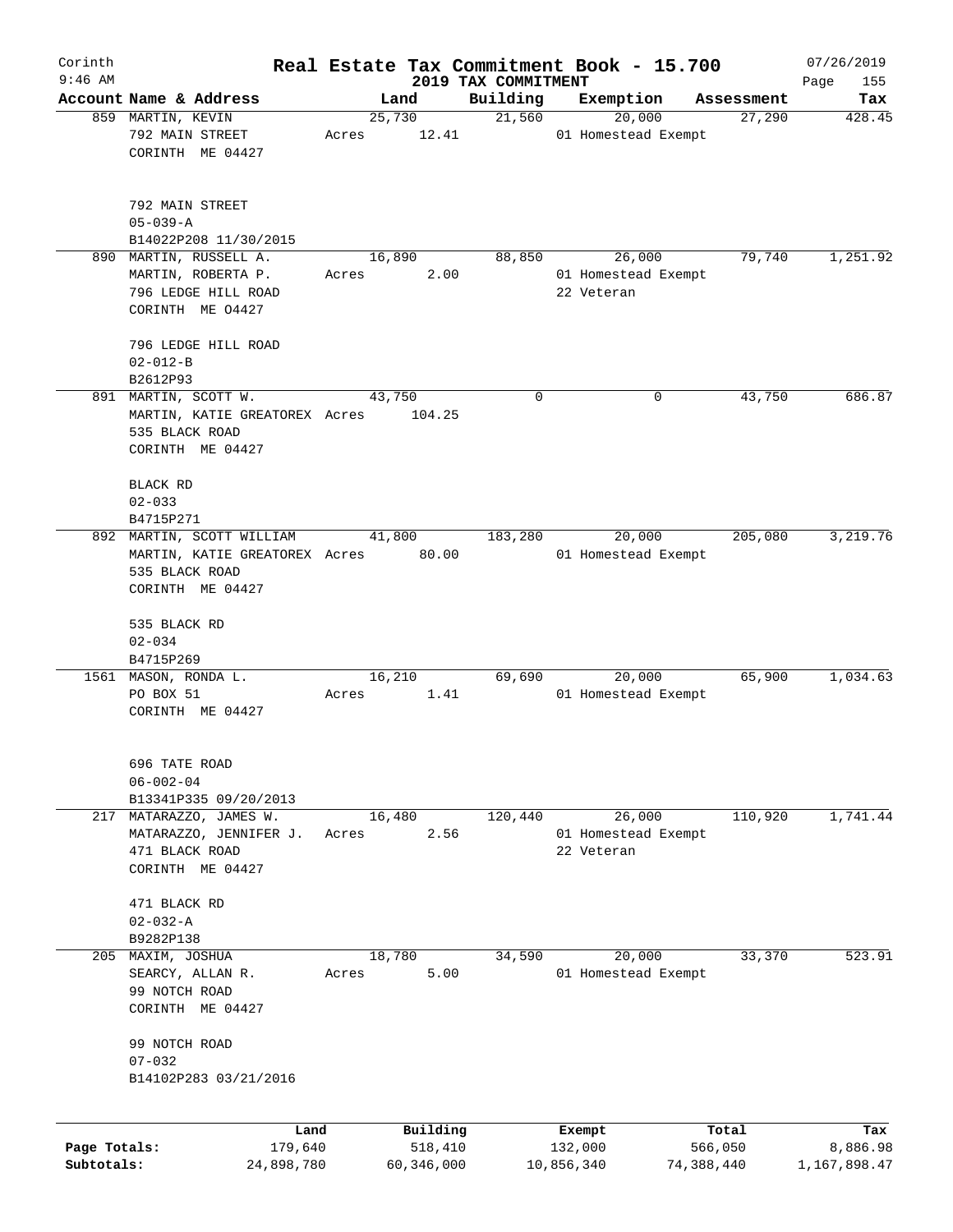| Corinth<br>$9:46$ AM |                                                                                              |                 |                     | 2019 TAX COMMITMENT | Real Estate Tax Commitment Book - 15.700 |                  | 07/26/2019<br>156<br>Page |
|----------------------|----------------------------------------------------------------------------------------------|-----------------|---------------------|---------------------|------------------------------------------|------------------|---------------------------|
|                      | Account Name & Address                                                                       | Land            |                     | Building            | Exemption                                | Assessment       | Tax                       |
|                      | 651 MAY, KENNETH<br>BOULIER, TAMMY<br>79 GRANT ROAD<br>CORINTH ME 04427                      |                 | $\mathbf 0$         | 28,790              | 20,000<br>01 Homestead Exempt            | 8,790            | 138.00                    |
|                      | 79 GRANT ROAD<br>$05 - 020 - 04H$<br>B6173P190                                               |                 |                     |                     |                                          |                  |                           |
| 1401                 | MCARTHUR, KEITH<br>30 EXETER ROAD LOT 27<br>CORINTH ME 04927                                 |                 | 0                   | 12,210              | 12,210<br>01 Homestead Exempt            | $\mathbf 0$      | 0.00                      |
|                      | 30 EXETER ROAD LOT 27<br>$15 - 012 - 27H$                                                    |                 |                     |                     |                                          |                  |                           |
|                      | 402 MCCAFFREY, LONNIE<br>75 JOHNSON STREET<br>MANCHESTER NH 03103                            | 36,200<br>Acres | 6.09                | 145,010             |                                          | 181,210<br>0     | 2,845.00                  |
|                      | 950 LEDGE HILL ROAD<br>$02 - 005$<br>B14813P270 05/15/2018                                   |                 |                     |                     |                                          |                  |                           |
|                      | 1545 MCCANNELL, KEVIN B.<br>PO BOX 588<br>HOWLAND ME 04448                                   | 3,190<br>Acres  | 22.00               | 0                   |                                          | 3,190<br>0       | 50.08                     |
|                      | HUDSON HILL ROAD<br>$03 - 041$<br>B9861P198 05/05/2005                                       |                 |                     |                     |                                          |                  |                           |
|                      | 895 MCCORRISON, MARIE E.<br>392 WEST CORINTH ROAD<br>CORINTH ME 04427                        | 21,530<br>Acres | 6.00                | 66,710              | 20,000<br>01 Homestead Exempt            | 68,240           | 1,071.37                  |
|                      | 392 WEST CORINTH ROAD<br>$05 - 002 - B$<br>B5104P178                                         |                 |                     |                     |                                          |                  |                           |
|                      | 896 MCCORRISON, VAL F.<br>MCCORRISON, CHRISTINE<br>М.<br>419 HUDSON ROAD<br>CORINTH ME 04427 | 15,730<br>Acres | 1.00                | 67,840              | 20,000<br>01 Homestead Exempt            | 63,570           | 998.05                    |
|                      | 419 HUDSON ROAD<br>$09 - 035$<br>B2483P200                                                   |                 |                     |                     |                                          |                  |                           |
|                      | 1798 MCCULLAGH, MICHAEL J.<br>9 MAIN ST<br>CORINTH ME 04427-0                                | 24,640<br>Acres | 5.00                | 125,030             | 20,000<br>01 Homestead Exempt            | 129,670          | 2,035.82                  |
|                      | 9 MAIN STREET<br>$11 - 012 - B$<br>B10300P174 01/25/2006                                     |                 |                     |                     |                                          |                  |                           |
|                      |                                                                                              |                 |                     |                     |                                          |                  |                           |
| Page Totals:         | Land<br>101,290                                                                              |                 | Building<br>445,590 |                     | Exempt<br>92,210                         | Total<br>454,670 | Tax<br>7,138.32           |

**Subtotals:** 25,000,070 60,791,590 10,948,550 74,843,110 1,175,036.79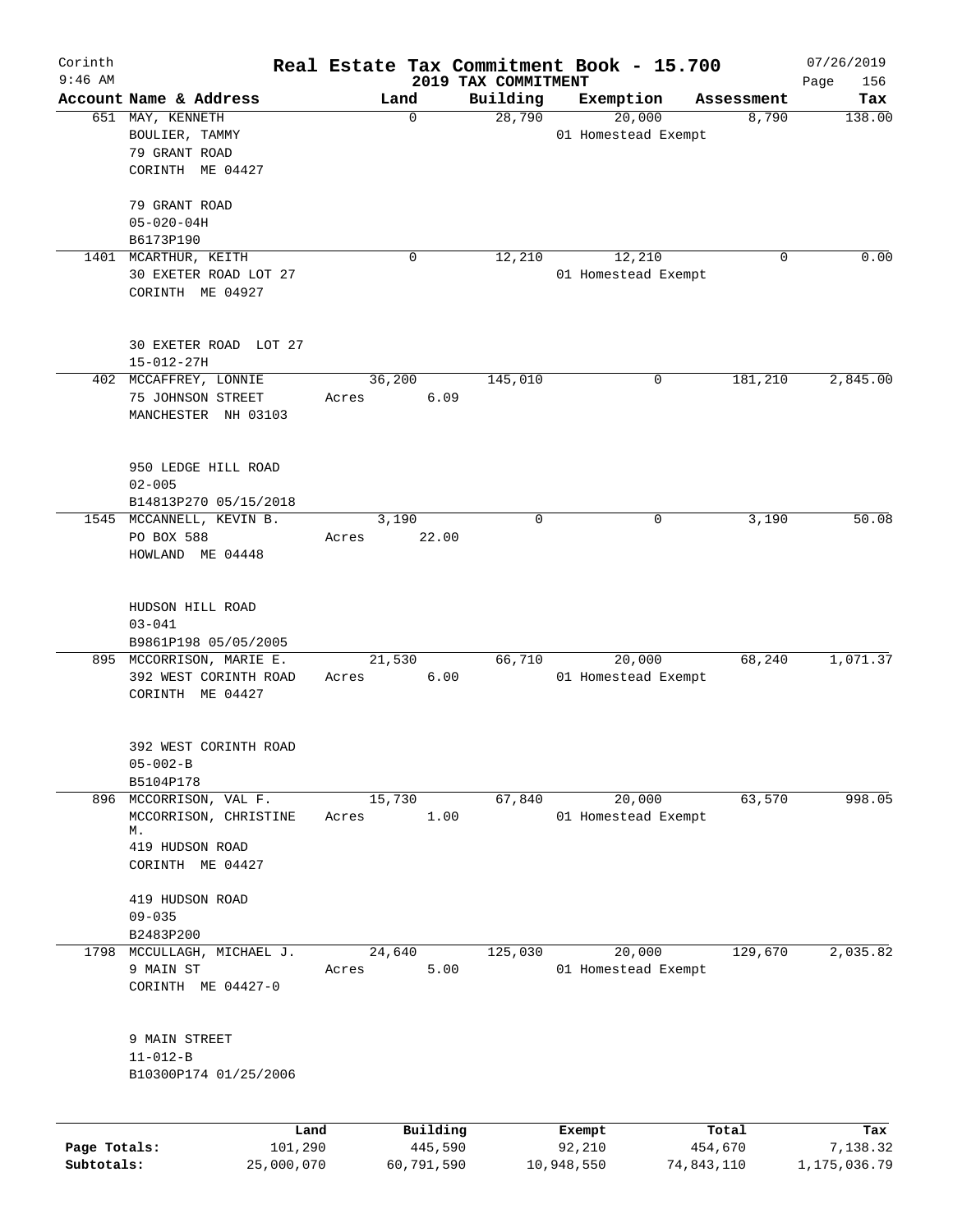| Corinth                    |                                                                            |                          |                                 | Real Estate Tax Commitment Book - 15.700 |                       | 07/26/2019               |
|----------------------------|----------------------------------------------------------------------------|--------------------------|---------------------------------|------------------------------------------|-----------------------|--------------------------|
| $9:46$ AM                  | Account Name & Address                                                     | Land                     | 2019 TAX COMMITMENT<br>Building | Exemption                                | Assessment            | Page<br>157<br>Tax       |
|                            | 1624 MCCULLOUGH, CLARENCE<br>80 CLARK RD<br>KENDUSKEAG ME 04450            | 9,540<br>2.02<br>Acres   | $\mathbf 0$                     | $\Omega$                                 | 9,540                 | 149.78                   |
|                            | MUDGETT ROAD<br>$02 - 003$<br>B7225P198                                    |                          |                                 |                                          |                       |                          |
| 897                        | MCCULLOUGH, ESTHER C.<br>TRUSTEE<br>OF THE HOMESTEAD TRUST                 | 24,420<br>16.00<br>Acres | 41,090                          | 0                                        | 65,510                | 1,028.51                 |
|                            | 856 GRANT ROAD<br>CORINTH ME 04427                                         |                          |                                 |                                          |                       |                          |
|                            | 856 GRANT ROAD<br>$03 - 004$<br>B6752P62                                   |                          |                                 |                                          |                       |                          |
|                            | 361 MCCULLOUGH, PATRICIA A.<br>WATERS, ROBERT &<br>MICHELLE                | 27,220<br>16.96<br>Acres | 72,730                          | 26,000<br>31 Vetrans Widow               | 73,950                | 1,161.01                 |
|                            | 419 MCCARD ROAD<br>CORINTH ME 04427                                        |                          |                                 | 01 Homestead Exempt                      |                       |                          |
|                            | 419 MCCARD ROAD<br>$01 - 011 - B$                                          |                          |                                 |                                          |                       |                          |
|                            | B14708P34 12/29/2017                                                       |                          |                                 |                                          |                       |                          |
|                            | 1872 MCDANIEL, SEAN                                                        | 15,730                   | 31,040                          | 26,000                                   | 20,770                | 326.09                   |
|                            | PO BOX 661<br>CORINTH ME 04427                                             | Acres<br>1.00            |                                 | 22 Veteran<br>01 Homestead Exempt        |                       |                          |
|                            | 97 BEECH GROVE RD<br>$06 - 003 - 10 - 01$<br>B14245P335 08/12/2016         |                          |                                 |                                          |                       |                          |
|                            | 899 MCDOUGALL, STEPHEN                                                     | 15,950                   | 85,600                          | 26,000                                   | 75,550                | 1,186.14                 |
|                            | MCDOUGALL, TINA<br>32 TATE ROAD<br>CORINTH ME 04427                        | Acres<br>1.19            |                                 | 01 Homestead Exempt<br>22 Veteran        |                       |                          |
|                            | 32 TATE ROAD<br>$09 - 028 - E$                                             |                          |                                 |                                          |                       |                          |
|                            | 377 MCGURN, STANLEY<br>9 ALTON TANNERY ROAD<br>HUDSON ME 04449             | 14,080<br>20.00<br>Acres | $\Omega$                        | 0                                        | 14,080                | 221.06                   |
|                            | RABBIT PATH @ HUDS TL<br>N/F<br>$06 - 032$                                 |                          |                                 |                                          |                       |                          |
|                            | B13801P261 04/02/2015                                                      |                          |                                 |                                          |                       |                          |
|                            | 1925 MCHUGH, MICHAEL G.<br>MCHUGH, PAULA C.<br>356 WHITE SCHOOLHOUSE<br>RD | 11,190<br>2.30<br>Acres  | $\mathbf 0$                     | 0                                        | 11,190                | 175.68                   |
|                            | CORINTH ME 04427                                                           |                          |                                 |                                          |                       |                          |
|                            | TATE ROAD<br>$09 - 012 - 07$                                               |                          |                                 |                                          |                       |                          |
|                            | Land                                                                       | Building                 |                                 | Exempt                                   | Total                 | Tax                      |
| Page Totals:<br>Subtotals: | 118,130<br>25,118,200                                                      | 230,460<br>61,022,050    |                                 | 78,000<br>11,026,550                     | 270,590<br>75,113,700 | 4,248.27<br>1,179,285.06 |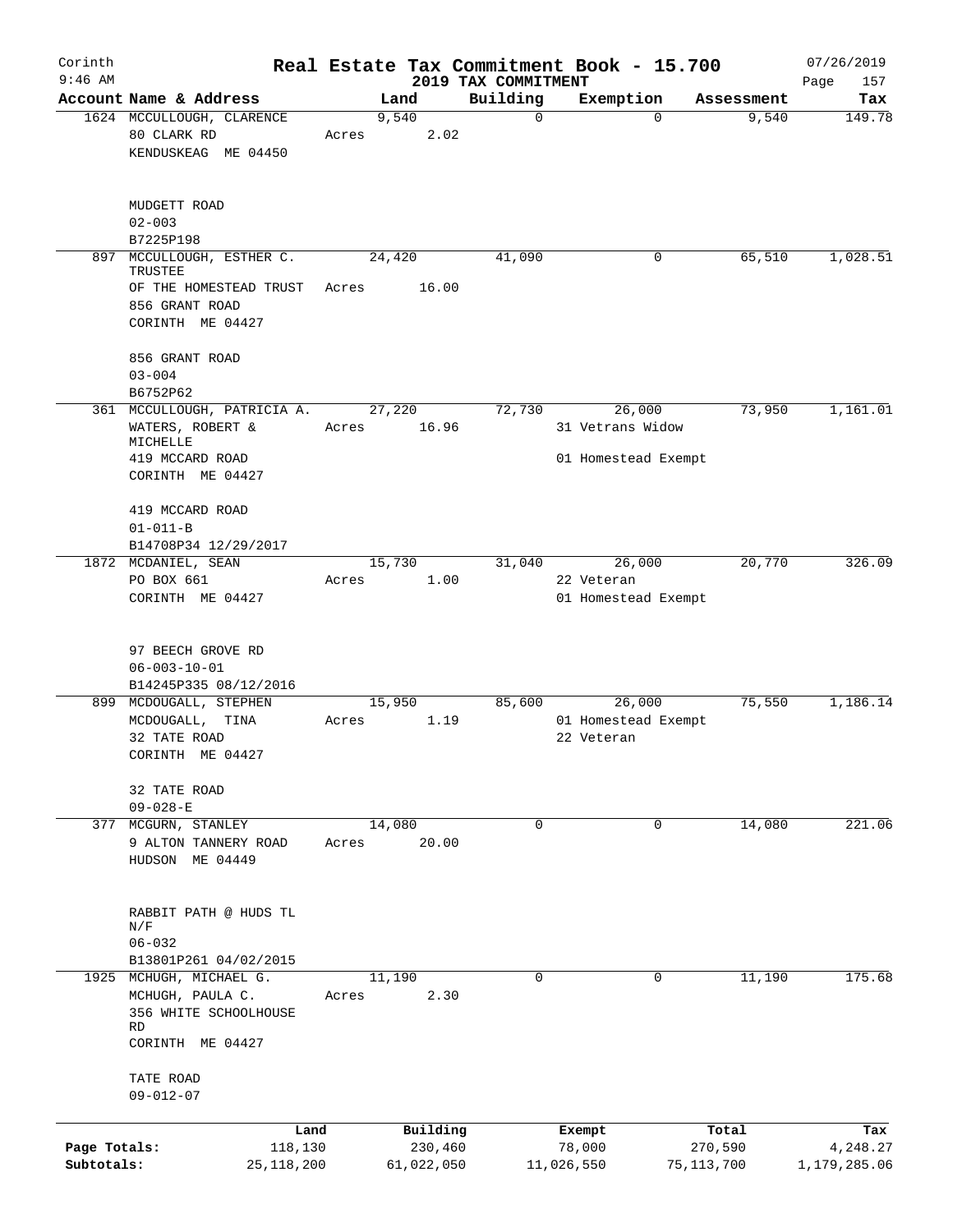| Corinth                    |                                                                                                  |                 |                         |                                 | Real Estate Tax Commitment Book - 15.700 |                       | 07/26/2019               |
|----------------------------|--------------------------------------------------------------------------------------------------|-----------------|-------------------------|---------------------------------|------------------------------------------|-----------------------|--------------------------|
| $9:46$ AM                  | Account Name & Address                                                                           |                 | Land                    | 2019 TAX COMMITMENT<br>Building | Exemption                                |                       | Page<br>158<br>Tax       |
|                            | 936 MCHUGH, MICHAEL G.                                                                           |                 | 53,610                  | 307,280                         | 20,000                                   | Assessment<br>340,890 | 5,351.97                 |
|                            | MCHUGH, PAULA C.<br>356 WHITE SCHOOLHOUSE<br>ROAD<br>CORINTH ME 04427                            | Acres           | 115.80                  |                                 | 01 Homestead Exempt                      |                       |                          |
|                            | 356 WHITE SCHOOLHOUSE<br><b>ROAD</b><br>$09 - 012 - 01$                                          |                 |                         |                                 |                                          |                       |                          |
|                            | B9908P35 06/07/2005<br>1924 MCHUGH, MICHAEL G.                                                   | 10,120          |                         | 0                               | 0                                        | 10,120                | 158.88                   |
|                            | MCHUGH, PAULA C.<br>356 WHITE SCHOOLHOUSE<br>RD<br>CORINTH ME 04427                              | Acres           | 1.38                    |                                 |                                          |                       |                          |
|                            | TATE ROAD<br>$09 - 012 - 06$                                                                     |                 |                         |                                 |                                          |                       |                          |
|                            | 1923 MCHUGH, MICHAEL G.                                                                          | 10,120          |                         | $\mathbf 0$                     | 0                                        | 10,120                | 158.88                   |
|                            | MCHUGH, PAULA C.<br>356 WHITE SCHOOLHOUSE<br>RD<br>CORINTH ME 04427                              | Acres           | 1.38                    |                                 |                                          |                       |                          |
|                            | TATE ROAD<br>$09 - 012 - 05$                                                                     |                 |                         |                                 |                                          |                       |                          |
|                            | 1922 MCHUGH, MICHAEL G.<br>MCHUGH, PAULA C.<br>356 WHITE SCHOOLHOUSE<br>ROAD<br>CORINTH ME 04427 | 10,650<br>Acres | 1.84                    | 0                               | 0                                        | 10,650                | 167.21                   |
|                            | TATE ROAD<br>$09 - 012 - 04$<br>B13788P67 03/13/2015                                             |                 |                         |                                 |                                          |                       |                          |
|                            | 1921 MCHUGH, MICHAEL G.                                                                          | 12,210          |                         | $\mathbf 0$                     | 0                                        | 12,210                | 191.70                   |
|                            | MCHUGH, PAULA C.<br>356 WHITE SCHOOLHOUSE<br>RD<br>CORINTH ME 04427                              | Acres           | 3.18                    |                                 |                                          |                       |                          |
|                            | WHITE SCHOOLHOUSE &<br>TATE<br>$09 - 012 - 03$                                                   |                 |                         |                                 |                                          |                       |                          |
|                            | 774 MCKAGUE, KAREN<br>PO BOX 57<br>KENDUSKEAG ME 04450                                           |                 | $\mathbf 0$             | 25,490                          | 20,000<br>01 Homestead Exempt            | 5,490                 | 86.19                    |
|                            | 344 MAIN STREET LOT 28<br>$08 - 003 - 28H$                                                       |                 |                         |                                 |                                          |                       |                          |
| 903                        | MCKAY, PETER J.<br>375 BLACK RD<br>CORINTH ME 04427                                              | 25,360<br>Acres | 9.30                    | 67,020                          | 20,000<br>01 Homestead Exempt            | 72,380                | 1,136.37                 |
|                            | 375 BLACK RD<br>$02 - 030 - 03$<br>B11156P197 09/28/2007                                         |                 |                         |                                 |                                          |                       |                          |
|                            | Land                                                                                             |                 | Building                |                                 | Exempt                                   | Total                 | Tax                      |
| Page Totals:<br>Subtotals: | 122,070<br>25, 240, 270                                                                          |                 | 399,790<br>61, 421, 840 |                                 | 60,000<br>11,086,550                     | 461,860<br>75,575,560 | 7,251.20<br>1,186,536.26 |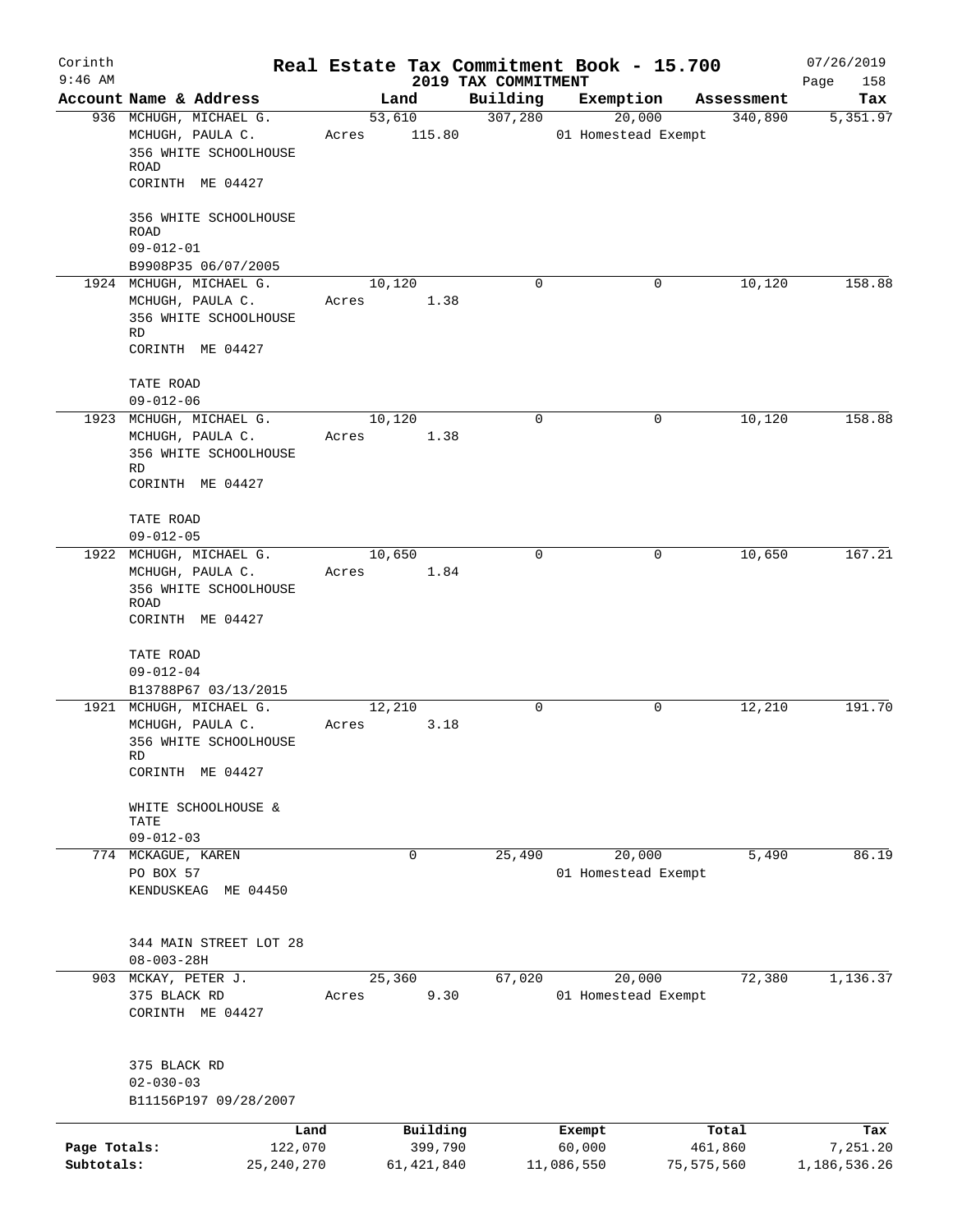| Corinth      |                                                  |                 |       |        |                     |                                 | Real Estate Tax Commitment Book - 15.700 |                       | 07/26/2019               |
|--------------|--------------------------------------------------|-----------------|-------|--------|---------------------|---------------------------------|------------------------------------------|-----------------------|--------------------------|
| $9:46$ AM    | Account Name & Address                           |                 |       | Land   |                     | 2019 TAX COMMITMENT<br>Building | Exemption                                | Assessment            | 159<br>Page<br>Tax       |
|              | 687 MCKAY, PHYLLIS                               |                 |       | 10,910 |                     | $\mathbf 0$                     | $\mathbf 0$                              | 10,910                | 171.29                   |
|              | 217 HUDSON ROAD                                  |                 | Acres |        | 1.02                |                                 |                                          |                       |                          |
|              | HUDSON ME 04449                                  |                 |       |        |                     |                                 |                                          |                       |                          |
|              |                                                  |                 |       |        |                     |                                 |                                          |                       |                          |
|              | HARVEY HIGHLANDS                                 |                 |       |        |                     |                                 |                                          |                       |                          |
|              | $11 - 020 - 06$                                  |                 |       |        |                     |                                 |                                          |                       |                          |
|              | B14909P220 08/16/2018<br>1715 MCKAY, TIMOTHY L.  |                 |       |        |                     |                                 |                                          | 89,510                | 1,405.31                 |
|              | MCKAY, MONICA R.L.                               |                 | Acres | 19,690 | 6.50                | 89,820                          | 20,000<br>01 Homestead Exempt            |                       |                          |
|              | 389 EXETER ROAD                                  |                 |       |        |                     |                                 |                                          |                       |                          |
|              | CORINTH ME 04427                                 |                 |       |        |                     |                                 |                                          |                       |                          |
|              | 389 EXETER ROAD                                  |                 |       |        |                     |                                 |                                          |                       |                          |
|              | $07 - 009 - F$                                   |                 |       |        |                     |                                 |                                          |                       |                          |
|              | B8985P253                                        |                 |       |        |                     |                                 |                                          |                       |                          |
|              | 907 MCKENZIE, JAMES                              |                 |       | 19,630 |                     | 4,250                           | 0                                        | 23,880                | 374.92                   |
|              | 378 FOREST AVENUE                                |                 | Acres |        | 30.00               |                                 |                                          |                       |                          |
|              | BANGOR ME 04401                                  |                 |       |        |                     |                                 |                                          |                       |                          |
|              |                                                  |                 |       |        |                     |                                 |                                          |                       |                          |
|              | 161 FOREST ROAD                                  |                 |       |        |                     |                                 |                                          |                       |                          |
|              | $01 - 027$                                       |                 |       |        |                     |                                 |                                          |                       |                          |
|              | B2103P110<br>909 MCLAUGHLIN, CAROL A.            |                 |       | 25,010 |                     | 81,330                          | 20,000                                   | 86,340                | 1,355.54                 |
|              | 423 WEST CORINTH ROAD                            |                 | Acres |        | 9.00                |                                 | 01 Homestead Exempt                      |                       |                          |
|              | CORINTH ME 04427                                 |                 |       |        |                     |                                 |                                          |                       |                          |
|              |                                                  |                 |       |        |                     |                                 |                                          |                       |                          |
|              | 423 WEST CORINTH ROAD                            |                 |       |        |                     |                                 |                                          |                       |                          |
|              | $04 - 034 - A$                                   |                 |       |        |                     |                                 |                                          |                       |                          |
|              | B2221P728<br>911 MCLAUGHLIN, ELEANOR J.          |                 |       | 12,510 |                     | 71,370                          | 26,000                                   | 57,880                | 908.72                   |
|              | 215 WEST CORINTH ROAD                            |                 | Acres |        | 0.52                |                                 | 31 Vetrans Widow                         |                       |                          |
|              | CORINTH ME 04427                                 |                 |       |        |                     |                                 | 01 Homestead Exempt                      |                       |                          |
|              |                                                  |                 |       |        |                     |                                 |                                          |                       |                          |
|              | 215 WEST CORINTH ROAD                            |                 |       |        |                     |                                 |                                          |                       |                          |
|              | $04 - 037$                                       |                 |       |        |                     |                                 |                                          |                       |                          |
|              | B9870P318 02/23/2005                             |                 |       |        |                     |                                 |                                          |                       |                          |
|              | 913 MCLAUGHLIN, GARY A.                          |                 |       | 30,850 |                     | 114,100                         | 20,000                                   | 124,950               | 1,961.72                 |
|              | MCLAUGHLIN, ANGELA                               |                 | Acres |        | 22.00               |                                 | 01 Homestead Exempt                      |                       |                          |
|              | 440 WEST CORINTH ROAD                            |                 |       |        |                     |                                 |                                          |                       |                          |
|              | CORINTH ME 04427                                 |                 |       |        |                     |                                 |                                          |                       |                          |
|              | 440 WEST CORINTH ROAD                            |                 |       |        |                     |                                 |                                          |                       |                          |
|              | $05 - 001 - B$                                   |                 |       |        |                     |                                 |                                          |                       |                          |
|              | B11233P8 12/13/2007 B11233P5 12/13/2007 B7196P21 |                 |       |        |                     |                                 |                                          |                       |                          |
| 2000         | MCLAUGHLIN, GARY A.                              |                 |       | 21,200 |                     | 0                               | 0                                        | 21,200                | 332.84                   |
|              | MCLAUGHLIN, ANGELA                               |                 | Acres |        | 17.00               |                                 |                                          |                       |                          |
|              | 440 WEST CORINTH ROAD                            |                 |       |        |                     |                                 |                                          |                       |                          |
|              | CORINTH ME 04427                                 |                 |       |        |                     |                                 |                                          |                       |                          |
|              | WEST CORINTH ROAD                                |                 |       |        |                     |                                 |                                          |                       |                          |
|              | $05 - 001 - C - 1$                               |                 |       |        |                     |                                 |                                          |                       |                          |
|              | B11233P5 12/13/2007                              |                 |       |        |                     |                                 |                                          |                       |                          |
|              |                                                  |                 |       |        |                     |                                 |                                          |                       |                          |
| Page Totals: |                                                  | Land<br>139,800 |       |        | Building<br>360,870 |                                 | Exempt<br>86,000                         | Total                 | Tax                      |
| Subtotals:   |                                                  | 25,380,070      |       |        | 61,782,710          |                                 | 11,172,550                               | 414,670<br>75,990,230 | 6,510.34<br>1,193,046.60 |
|              |                                                  |                 |       |        |                     |                                 |                                          |                       |                          |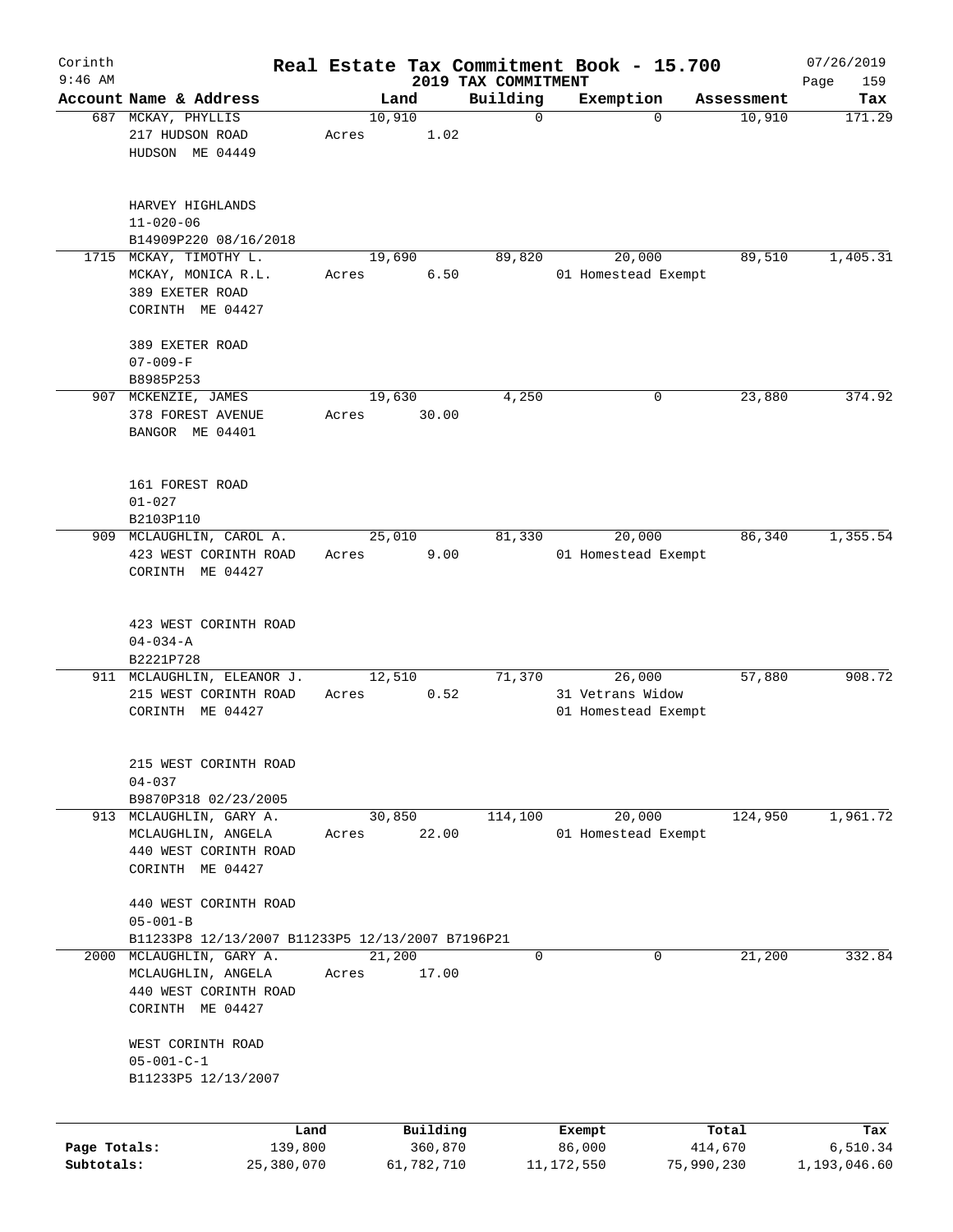| Corinth                    |                                                                 |       |                       |                     | Real Estate Tax Commitment Book - 15.700 |                         | 07/26/2019               |
|----------------------------|-----------------------------------------------------------------|-------|-----------------------|---------------------|------------------------------------------|-------------------------|--------------------------|
| $9:46$ AM                  | Account Name & Address                                          |       |                       | 2019 TAX COMMITMENT |                                          |                         | 160<br>Page              |
|                            | 914 MCLAUGHLIN, JEFFREY D.                                      |       | Land<br>15,960        | Building<br>32,690  | Exemption<br>20,000                      | Assessment<br>28,650    | Tax<br>449.80            |
|                            | 408 LEDGE HILL ROAD<br>CORINTH ME 04427                         | Acres | 1.20                  |                     | 01 Homestead Exempt                      |                         |                          |
|                            | 408 LEDGE HILL ROAD<br>$04 - 027 - A$<br>B5382P111              |       |                       |                     |                                          |                         |                          |
|                            | 915 MCLAUGHLIN, JOEL W.                                         |       | 34,500                | 57,130              | 26,000                                   | 65,630                  | 1,030.39                 |
|                            | 550 LEDGE HILL ROAD<br>CORINTH ME 04427                         | Acres | 33.96                 |                     | 22 Veteran<br>01 Homestead Exempt        |                         |                          |
|                            | 550 LEDGE HILL ROAD<br>$02 - 022$<br>B2234P337                  |       |                       |                     |                                          |                         |                          |
|                            | 916 MCLAUGHLIN, JOEL W.                                         |       | 26,670                | 0                   | 0                                        | 26,670                  | 418.72                   |
|                            | 550 LEDGE HILL ROAD<br>CORINTH ME 04427                         | Acres | 52.48                 |                     |                                          |                         |                          |
|                            | WEST CORINTH ROAD<br>$05 - 001$                                 |       |                       |                     |                                          |                         |                          |
|                            | B2145P291 11/08/1968                                            |       | 18,150                | 62,870              | 20,000                                   | 61,020                  | 958.01                   |
|                            | 556 MCLAUGHLIN, PATRICIA<br>39 HUDSON ROAD<br>CORINTH ME 04427  | Acres | 2.00                  |                     | 01 Homestead Exempt                      |                         |                          |
|                            | 39 HUDSON ROAD<br>$15 - 032$                                    |       |                       |                     |                                          |                         |                          |
|                            | B14175P194 06/10/2016                                           |       |                       |                     |                                          |                         |                          |
|                            | 918 MCLAUGHLIN, STEPHEN J.<br>6 TATE ROAD<br>CORINTH ME 04427   | Acres | 17,300<br>2.35        | 13,400              | 20,000<br>01 Homestead Exempt            | 10,700                  | 167.99                   |
|                            | 6 TATE ROAD<br>$09 - 028 - B$<br>B5395P138                      |       |                       |                     |                                          |                         |                          |
|                            | 1071 MEDEIROS, MARIA<br>30 EXETER RD LOT 11<br>CORINTH ME 04427 |       | 0                     | 11,310              | 0                                        | 11,310                  | 177.57                   |
|                            | 30 EXETER ROAD LOT 11<br>$15 - 012 - 11H$                       |       |                       |                     |                                          |                         |                          |
| 1850                       | MEGGISON, CHARLOTTE M.                                          |       | 25,370                | 149,820             | 20,000                                   | 155,190                 | 2,436.48                 |
|                            | LIVING TRUST<br>158 O'ROAK RD<br>CORINTH ME 04427               | Acres | 17.44                 |                     | 01 Homestead Exempt                      |                         |                          |
|                            | 158 O'ROAK ROAD<br>$10 - 002 - D$<br>B12469P227 04/27/2011      |       |                       |                     |                                          |                         |                          |
|                            | Land                                                            |       | Building              |                     | Exempt                                   | Total                   | Tax                      |
| Page Totals:<br>Subtotals: | 137,950<br>25,518,020                                           |       | 327,220<br>62,109,930 |                     | 106,000<br>11,278,550                    | 359,170<br>76, 349, 400 | 5,638.96<br>1,198,685.56 |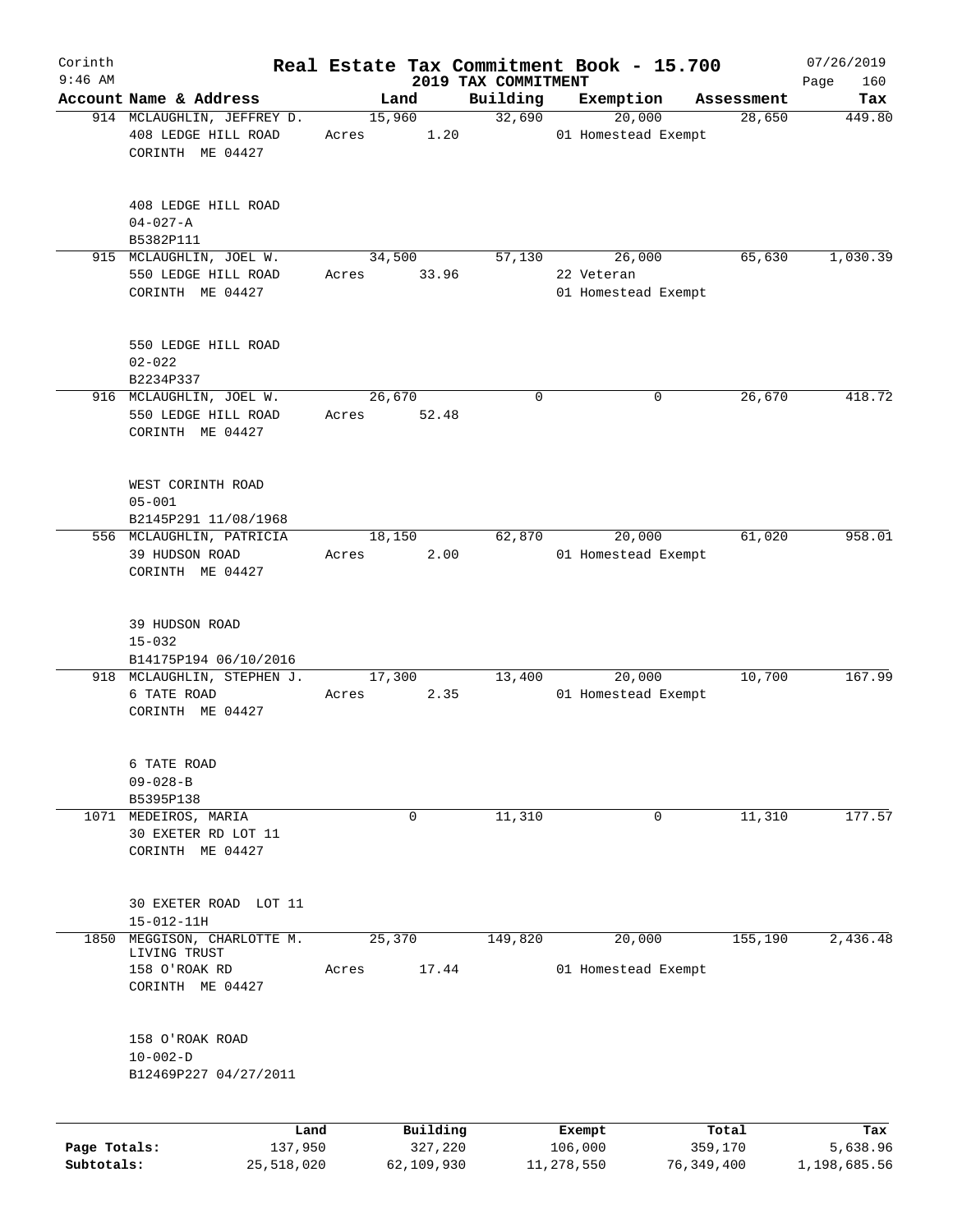| Corinth<br>$9:46$ AM       |                                                                                     | Real Estate Tax Commitment Book - 15.700 |                                 |                               |                       | 07/26/2019               |
|----------------------------|-------------------------------------------------------------------------------------|------------------------------------------|---------------------------------|-------------------------------|-----------------------|--------------------------|
|                            | Account Name & Address                                                              | Land                                     | 2019 TAX COMMITMENT<br>Building | Exemption                     | Assessment            | Page<br>161<br>Tax       |
|                            | 924 MEGQUIER, SHERWOOD L.<br>LIVING TRUST                                           | 26,750                                   | 103, 140                        | 20,000                        | 109,890               | 1,725.27                 |
|                            | 401 HUDSON ROAD<br>CORINTH ME 04427                                                 | 10.50<br>Acres                           |                                 | 01 Homestead Exempt           |                       |                          |
|                            | 401 HUDSON ROAD<br>$09 - 036$<br>B14634P3 08/31/2017                                |                                          |                                 |                               |                       |                          |
|                            | 1908 MEISNER, JOSHUA<br>MEISNER, SHERRY L.<br>35 BRUCE ROAD<br>CORINTH ME 04427     | 17,010<br>1.06<br>Acres                  | 107,320                         | 20,000<br>01 Homestead Exempt | 104,330               | 1,637.98                 |
|                            | 35 BRUCE RD<br>$08 - 012 - 31$<br>B13491P243 03/21/2014                             |                                          |                                 |                               |                       |                          |
|                            | 928 MERCHANT, DAVID<br>MERCHANT, CONSTANCE<br>799 GRANT ROAD<br>CORINTH ME 04427    | 18,200<br>4.50<br>Acres                  | 10,650                          | 20,000<br>01 Homestead Exempt | 8,850                 | 138.95                   |
|                            | 799 GRANT ROAD<br>$03 - 007 - B$<br>B4530P189                                       |                                          |                                 |                               |                       |                          |
|                            | 829 MERCHANT, ROBERT A.<br>706 BLACK ROAD<br>KENDUSKEAG ME 04450                    | 13,460<br>7.00<br>Acres                  | $\Omega$                        | 0                             | 13,460                | 211.32                   |
|                            | BEECH GROVE RD<br>$02 - 054$<br>B12142P122 05/25/2010                               |                                          |                                 |                               |                       |                          |
|                            | 1423 MERCHANT, ROBERT A.<br>MERCHANT, SHARON L.<br>PO BOX 37<br>KENDUSKEAG ME 04450 | 24,940<br>10.92<br>Acres                 | 2,400                           | 0                             | 27,340                | 429.24                   |
|                            | 101 COVERED BRIDGE RD<br>$02 - 039$<br>B12311P310 11/05/2010                        |                                          |                                 |                               |                       |                          |
|                            | 2023 MERCHANT, SAMUEL A.<br>PO BOX 112<br>CORINTH ME 04427                          | 14,860<br>1.32<br>Acres                  | 19,900                          | 0                             | 34,760                | 545.73                   |
|                            | 338 GRANT ROAD<br>$05 - 013 - C$<br>B11636P227 10/13/2008                           |                                          |                                 |                               |                       |                          |
|                            | 929 MERCHANT, SAMUEL A.<br>PO BOX 112<br>CORINTH ME 04427                           | 12,670<br>5.00<br>Acres                  | $\mathbf 0$                     | $\mathbf 0$                   | 12,670                | 198.92                   |
|                            | GRANT ROAD<br>$05 - 013 - A$<br>B4845P203                                           |                                          |                                 |                               |                       |                          |
|                            | Land                                                                                | Building                                 |                                 | Exempt                        | Total                 | Tax                      |
| Page Totals:<br>Subtotals: | 127,890<br>25,645,910                                                               | 243,410<br>62, 353, 340                  |                                 | 60,000<br>11,338,550          | 311,300<br>76,660,700 | 4,887.41<br>1,203,572.97 |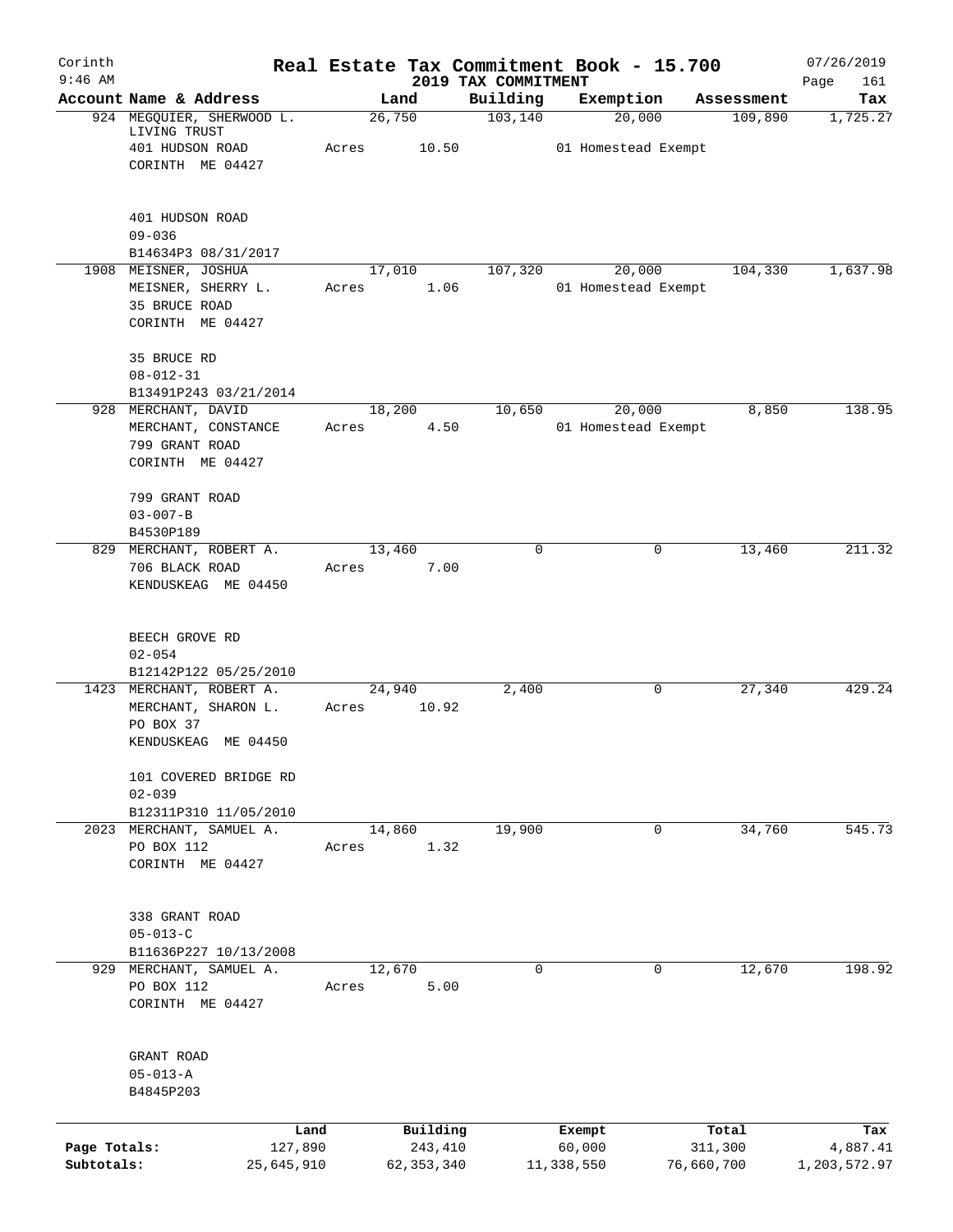| Corinth                    |                                                                     |       |                       |                                 | Real Estate Tax Commitment Book - 15.700 |                       | 07/26/2019                  |
|----------------------------|---------------------------------------------------------------------|-------|-----------------------|---------------------------------|------------------------------------------|-----------------------|-----------------------------|
| $9:46$ AM                  | Account Name & Address                                              |       | Land                  | 2019 TAX COMMITMENT<br>Building | Exemption                                | Assessment            | 162<br>Page<br>Tax          |
|                            | 931 MERRILL, ELAINE H.<br>452 WEST CORINTH ROAD<br>CORINTH ME 04427 | Acres | 18,050<br>3.00        | 67,330                          | 20,000<br>01 Homestead Exempt            | 65,380                | 1,026.47                    |
|                            | 452 WEST CORINTH ROAD<br>$05 - 001 - A$<br>B13507P139 04/17/2014    |       |                       |                                 |                                          |                       |                             |
|                            | 1724 MERRILL, KEVIN                                                 |       | 18,720                | 134,630                         | 20,000                                   | 133,350               | 2,093.59                    |
|                            | MERRILL, TRACI<br>727 MUDGETT ROAD<br>CORINTH ME 04427              | Acres | 5.00                  |                                 | 01 Homestead Exempt                      |                       |                             |
|                            | 727 MUDGETT ROAD<br>$02 - 003 - A$                                  |       |                       |                                 |                                          |                       |                             |
|                            | B8045P261<br>172 MERRILL, KEVIN                                     |       | 38,210                | 32,970                          | 0                                        | 71,180                | 1,117.53                    |
|                            | 727 MUDGETT ROAD<br>CORINTH ME 04427                                | Acres | 79.98                 |                                 |                                          |                       |                             |
|                            | 833 LEDGE HILL ROAD<br>$02 - 002$<br>B7225P200                      |       |                       |                                 |                                          |                       |                             |
|                            | 934 METHODIST CHURCH,                                               |       | 16,940                | 102,090                         | 20,000                                   | 99,030                | 1,554.77                    |
|                            | UNITED<br>P.O. BOX 17<br>CORINTH ME 04427                           | Acres | 1.00                  |                                 | 30 Parsonage                             |                       |                             |
|                            | 271 MAIN STREET<br>$11 - 001$<br>B4357P158                          |       |                       |                                 |                                          |                       |                             |
| 2009                       | METHODIST CHURCH,                                                   |       | 31,830                | 175,000                         | 206,830                                  | 0                     | 0.00                        |
|                            | UNITED<br>PO BOX 17<br>CORINTH ME 04427                             | Acres | 28.34                 |                                 | 51 Churches                              |                       |                             |
|                            | 275 MAIN STREET<br>$16 - 003$                                       |       |                       |                                 |                                          |                       |                             |
| 1747                       | MEYER, SUSAN<br>PO BOX 134<br>HARRISON ME 04040                     | Acres | 25,410<br>23.00       | 0                               | 0                                        | 25,410                | 398.94                      |
|                            | 159 MEADOW ROAD<br>$09 - 014 - A$<br>B14639P141 09/22/2017          |       |                       |                                 |                                          |                       |                             |
|                            | 608 MEYERS, WILLIAM T.<br>MEYERS, LIBBY A.                          | Acres | 15,390<br>1.83        | 113,270                         | 20,000<br>01 Homestead Exempt            | 108,660               | 1,705.96                    |
|                            | 46 PINEWOOD DRIVE<br>CORINTH ME 04427                               |       |                       |                                 |                                          |                       |                             |
|                            | 46 PINEWOOD DRIVE<br>$06 - 023 - 10$<br>B9575P197                   |       |                       |                                 |                                          |                       |                             |
|                            | Land                                                                |       | Building              |                                 | Exempt                                   | Total                 | Tax                         |
| Page Totals:<br>Subtotals: | 164,550<br>25,810,460                                               |       | 625,290<br>62,978,630 |                                 | 286,830<br>11,625,380                    | 503,010<br>77,163,710 | 7,897.26<br>1, 211, 470. 23 |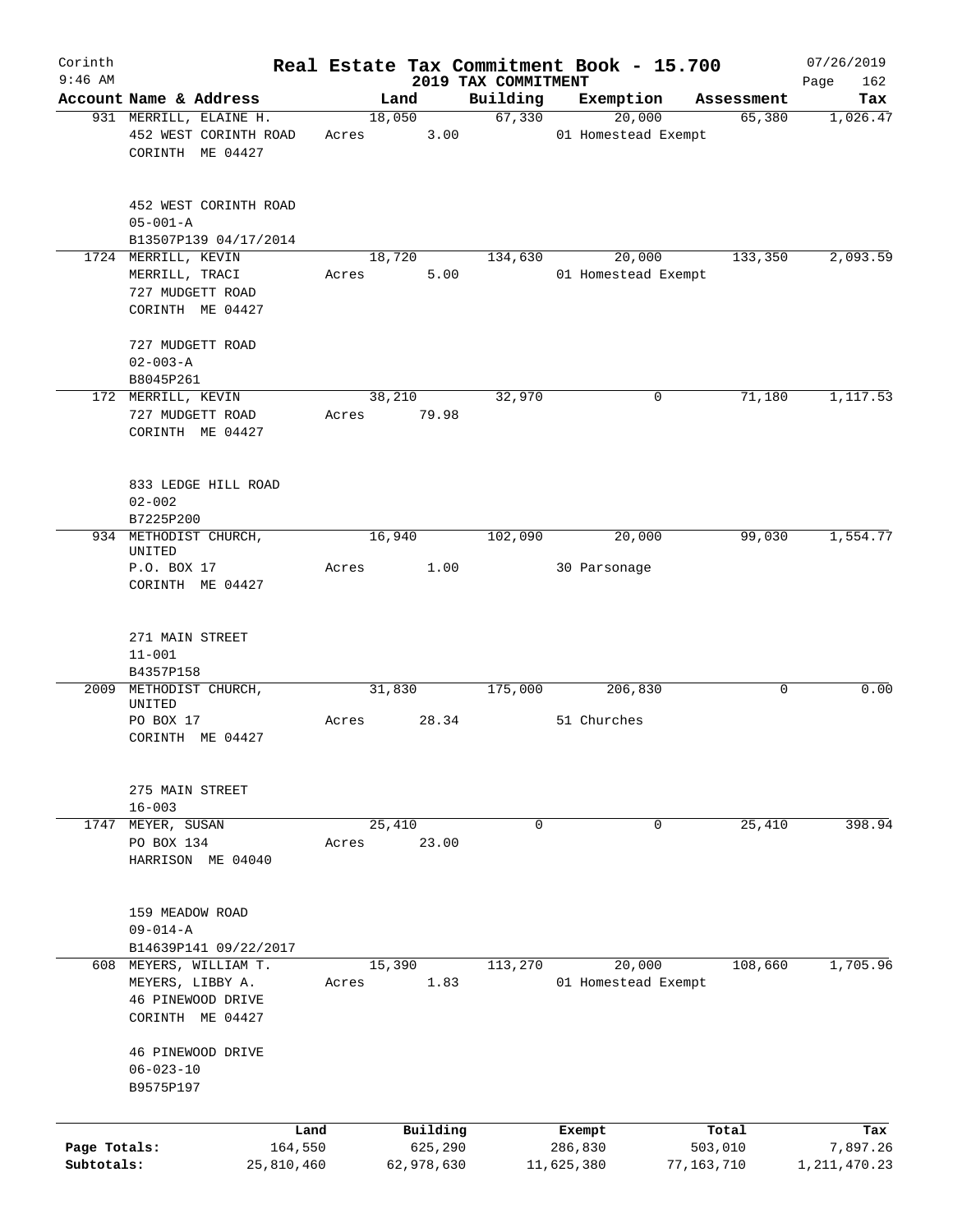| Corinth<br>$9:46$ AM |                                          |       |             | 2019 TAX COMMITMENT | Real Estate Tax Commitment Book - 15.700 |            | 07/26/2019<br>Page<br>163 |
|----------------------|------------------------------------------|-------|-------------|---------------------|------------------------------------------|------------|---------------------------|
|                      | Account Name & Address                   |       | Land        | Building            | Exemption                                | Assessment | Tax                       |
|                      | 1851 MICHAELS JR, DAVID A.               |       | 17,690      | 99,090              | 20,000                                   | 96,780     | 1,519.45                  |
|                      | MICHAELS, TAMMY L.                       | Acres | 1.62        |                     | 01 Homestead Exempt                      |            |                           |
|                      | PO BOX 97                                |       |             |                     |                                          |            |                           |
|                      | 697 MAIN STREET                          |       |             |                     |                                          |            |                           |
|                      | CORINTH ME 04427                         |       |             |                     |                                          |            |                           |
|                      | 697 MAIN STREET                          |       |             |                     |                                          |            |                           |
|                      | $05 - 033 - B$                           |       |             |                     |                                          |            |                           |
|                      | B9523P228                                |       |             |                     |                                          |            |                           |
|                      | 1616 MICHAUD, DENNIS J.                  |       | 15,740      | 97,800              | 20,000                                   | 93,540     | 1,468.58                  |
|                      | MICHAUD, CYNTHIA A.                      | Acres | 1.01        |                     | 01 Homestead Exempt                      |            |                           |
|                      | 328 MCCARD ROAD                          |       |             |                     |                                          |            |                           |
|                      | CORINTH ME 04427                         |       |             |                     |                                          |            |                           |
|                      |                                          |       |             |                     |                                          |            |                           |
|                      | 328 MCCARD ROAD                          |       |             |                     |                                          |            |                           |
|                      | $01 - 017 - E$                           |       |             |                     |                                          |            |                           |
|                      | B13535P277 05/16/2014                    |       |             |                     |                                          |            |                           |
|                      | 942 MILLER, MARTIN C                     |       | 16,660      | 33,860              | 20,000                                   | 30,520     | 479.16                    |
|                      | MILLER, LAURIE                           |       | 1.80        |                     | 01 Homestead Exempt                      |            |                           |
|                      | 871 LEDGE HILL ROAD                      | Acres |             |                     |                                          |            |                           |
|                      |                                          |       |             |                     |                                          |            |                           |
|                      | CORINTH ME 04427                         |       |             |                     |                                          |            |                           |
|                      | 871 LEDGE HILL ROAD                      |       |             |                     |                                          |            |                           |
|                      | $02 - 008 - C$                           |       |             |                     |                                          |            |                           |
|                      |                                          |       |             |                     |                                          |            |                           |
|                      | B13389P127 08/24/2013                    |       |             |                     |                                          |            |                           |
|                      | 952 MITCHELL II, KENNETH C.              |       | 25,610      | 83,200              | 20,000                                   | 88,810     | 1,394.32                  |
|                      | MITCHELL, AMBER L.                       |       | Acres 10.00 |                     | 01 Homestead Exempt                      |            |                           |
|                      | 877 MAIN STREET                          |       |             |                     |                                          |            |                           |
|                      | CORINTH ME 04427                         |       |             |                     |                                          |            |                           |
|                      |                                          |       |             |                     |                                          |            |                           |
|                      | 877 MAIN STREET                          |       |             |                     |                                          |            |                           |
|                      | $05 - 044$                               |       |             |                     |                                          |            |                           |
|                      | B7097P233<br>1710 MITCHELL, CASSANDRA L. |       | 21,940      | 114,320             | 20,000                                   | 116,260    | 1,825.28                  |
|                      | 748 LEDGE HILL ROAD                      | Acres | 15.54       |                     | 01 Homestead Exempt                      |            |                           |
|                      | CORINTH ME 04427                         |       |             |                     |                                          |            |                           |
|                      |                                          |       |             |                     |                                          |            |                           |
|                      |                                          |       |             |                     |                                          |            |                           |
|                      | 748 LEDGE HILL ROAD                      |       |             |                     |                                          |            |                           |
|                      | $02 - 012 - C$                           |       |             |                     |                                          |            |                           |
|                      | B12695P287 12/17/2011                    |       |             |                     |                                          |            |                           |
|                      | 1847 MITCHELL, GAVIN DEAN                |       | 17,490      | 77,770              | 20,000                                   | 75,260     | 1,181.58                  |
|                      | MITCHELL, JENNIFER LYNN Acres            |       | 1.45        |                     | 01 Homestead Exempt                      |            |                           |
|                      | 38 COUNTY ROAD                           |       |             |                     |                                          |            |                           |
|                      | CORINTH ME 04427                         |       |             |                     |                                          |            |                           |
|                      |                                          |       |             |                     |                                          |            |                           |
|                      | 38 COUNTY RD                             |       |             |                     |                                          |            |                           |
|                      | $08 - 014 - D$                           |       |             |                     |                                          |            |                           |
|                      | B14404P292 02/06/2017                    |       |             |                     |                                          |            |                           |
|                      | 1953 MITCHELL, KENNETH C,                |       | 19,510      | 111,070             | 26,000                                   | 104,580    | 1,641.91                  |
|                      | MITCHELL, JUDITH                         | Acres | 3.12        |                     | 01 Homestead Exempt                      |            |                           |
|                      | 15 WEST CORINTH RD.                      |       |             |                     | 22 Veteran                               |            |                           |
|                      | CORINTH ME 04427                         |       |             |                     |                                          |            |                           |
|                      |                                          |       |             |                     |                                          |            |                           |
|                      | 15 WEST CORINTH ROAD                     |       |             |                     |                                          |            |                           |
|                      | $05 - 024 - 02 - B$                      |       |             |                     |                                          |            |                           |
|                      | B14772P78 03/29/2018                     |       |             |                     |                                          |            |                           |
|                      |                                          |       |             |                     |                                          |            |                           |
|                      |                                          |       |             |                     |                                          |            |                           |
|                      | Land                                     |       | Building    |                     | Exempt                                   | Total      | Tax                       |
| Page Totals:         | 134,640                                  |       | 617,110     |                     | 146,000                                  | 605,750    | 9,510.28                  |
| Subtotals:           | 25,945,100                               |       | 63,595,740  |                     | 11,771,380                               | 77,769,460 | 1,220,980.51              |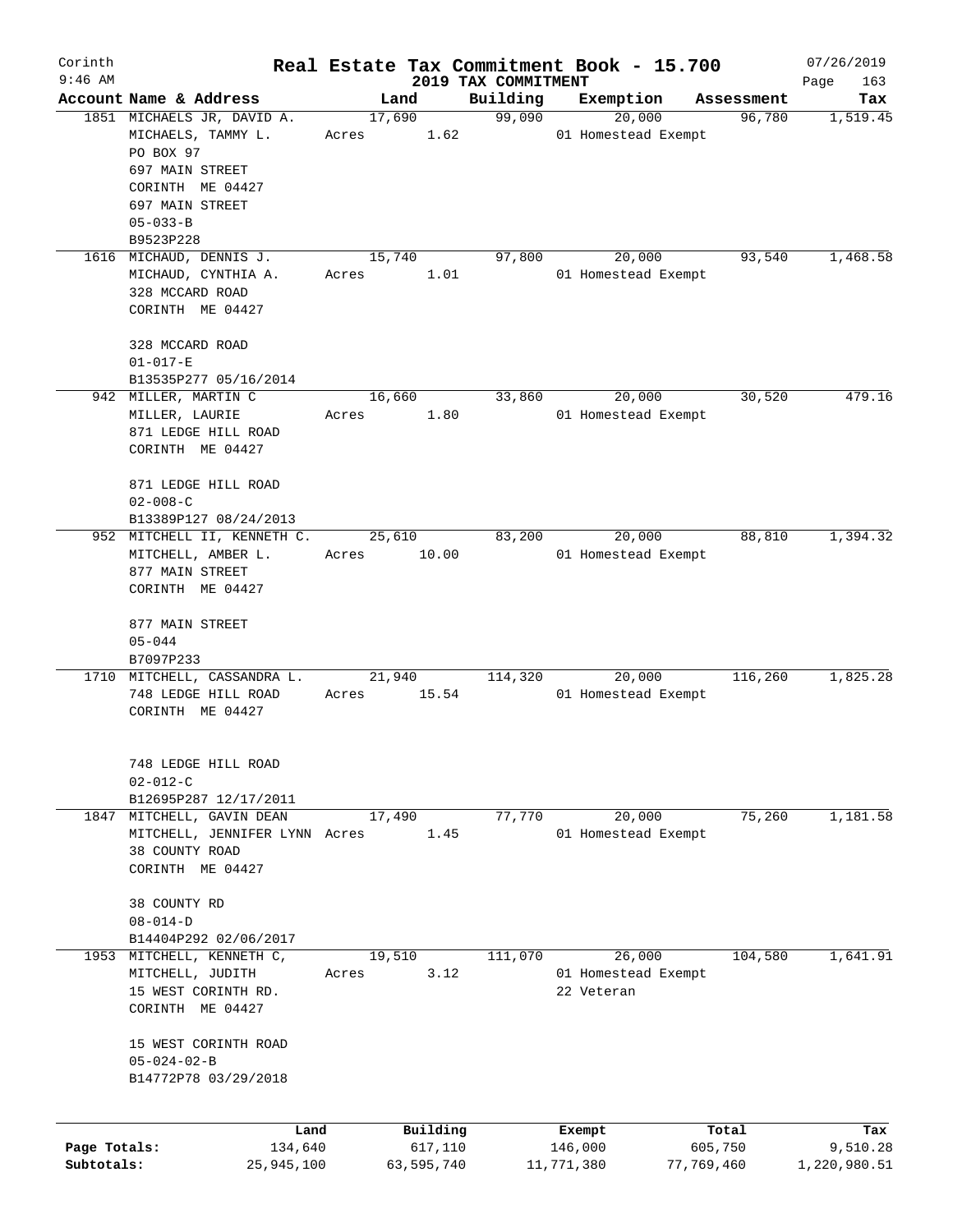| Corinth<br>$9:46$ AM       |                                                                                              |                 |                       |                                 | Real Estate Tax Commitment Book - 15.700          |                       |            | 07/26/2019               |
|----------------------------|----------------------------------------------------------------------------------------------|-----------------|-----------------------|---------------------------------|---------------------------------------------------|-----------------------|------------|--------------------------|
|                            | Account Name & Address                                                                       | Land            |                       | 2019 TAX COMMITMENT<br>Building | Exemption                                         |                       | Assessment | Page<br>164<br>Tax       |
|                            | 1807 MITCHELL, NICHOLAS R.<br>S.<br>638 TATE ROAD<br>CORINTH ME 04427                        | 16,740<br>Acres | 1.87                  | 32,780                          |                                                   | $\mathbf 0$           | 49,520     | 777.46                   |
|                            | 638 TATE ROAD<br>$06 - 002 - D$<br>B13074P15 01/23/2013                                      |                 |                       |                                 |                                                   |                       |            |                          |
|                            | 532 MITCHELL, TYLER G.<br>447 WEST CORINTH ROAD<br>CORINTH ME 04427                          | 17,330<br>Acres | 2.38                  | 135,070                         |                                                   | 0                     | 152,400    | 2,392.68                 |
|                            | 447 WEST CORINTH ROAD<br>$04 - 034 - B$<br>B14090P119 02/29/2016<br>1954 MKH & COMPANY, LLC. | 10,260          |                       | $\mathbf 0$                     |                                                   | 0                     | 10,260     | 161.08                   |
|                            | PO BOX 8393<br>BANGOR ME 04402-8393                                                          | Acres           | 1.50                  |                                 |                                                   |                       |            |                          |
|                            | <b>MAIN STREET</b><br>$03 - 032 - C$<br>B10450P289 05/25/2006                                |                 |                       |                                 |                                                   |                       |            |                          |
|                            | 956 MOLLOY, WILLIAM P.<br>MOLLOY, LINDA J.<br>149 MCCARD ROAD<br>CORINTH ME 04427            | 16,890<br>Acres | 2.00                  | 44,820                          | 20,000<br>01 Homestead Exempt                     |                       | 41,710     | 654.85                   |
|                            | 149 MCCARD ROAD<br>$01 - 023 - B - 1$<br>B4100P171                                           |                 |                       |                                 |                                                   |                       |            |                          |
|                            | 2026 MONDELLO, MARY J.<br>733 AVENUE ROAD<br>CORINTH ME 04427                                | 10,060<br>Acres | 1.33                  | 0                               |                                                   | 0                     | 10,060     | 157.94                   |
|                            | AVENUE RD<br>$01 - 004 - 04 - A$<br>B14368P212 12/21/2016                                    |                 |                       |                                 |                                                   |                       |            |                          |
| 2019                       | MONDELLO, MARY J.<br>733 AVENUE ROAD<br>CORINTH ME 04427                                     | 19,960<br>Acres | 4.65                  | 75,690                          |                                                   | 0                     | 95,650     | 1,501.71                 |
|                            | 749 AVENUE RD<br>$01 - 004 - 04 - B$<br>B14368P211 12/21/2016                                |                 |                       |                                 |                                                   |                       |            |                          |
|                            | 957 MONDELLO, MARY J.<br>733 AVENUE ROAD<br>CORINTH ME 04427                                 | 27,430<br>Acres | 17.25                 | 72,500                          | 26,000<br>01 Homestead Exempt<br>31 Vetrans Widow |                       | 73,930     | 1,160.70                 |
|                            | 733 AVENUE RD<br>$01 - 004 - 04$<br>B14368P212 12/21/2016                                    |                 |                       |                                 |                                                   |                       |            |                          |
|                            | Land                                                                                         |                 | Building              |                                 | Exempt                                            | Total                 |            | Tax                      |
| Page Totals:<br>Subtotals: | 118,670<br>26,063,770                                                                        |                 | 360,860<br>63,956,600 |                                 | 46,000<br>11,817,380                              | 433,530<br>78,202,990 |            | 6,806.42<br>1,227,786.93 |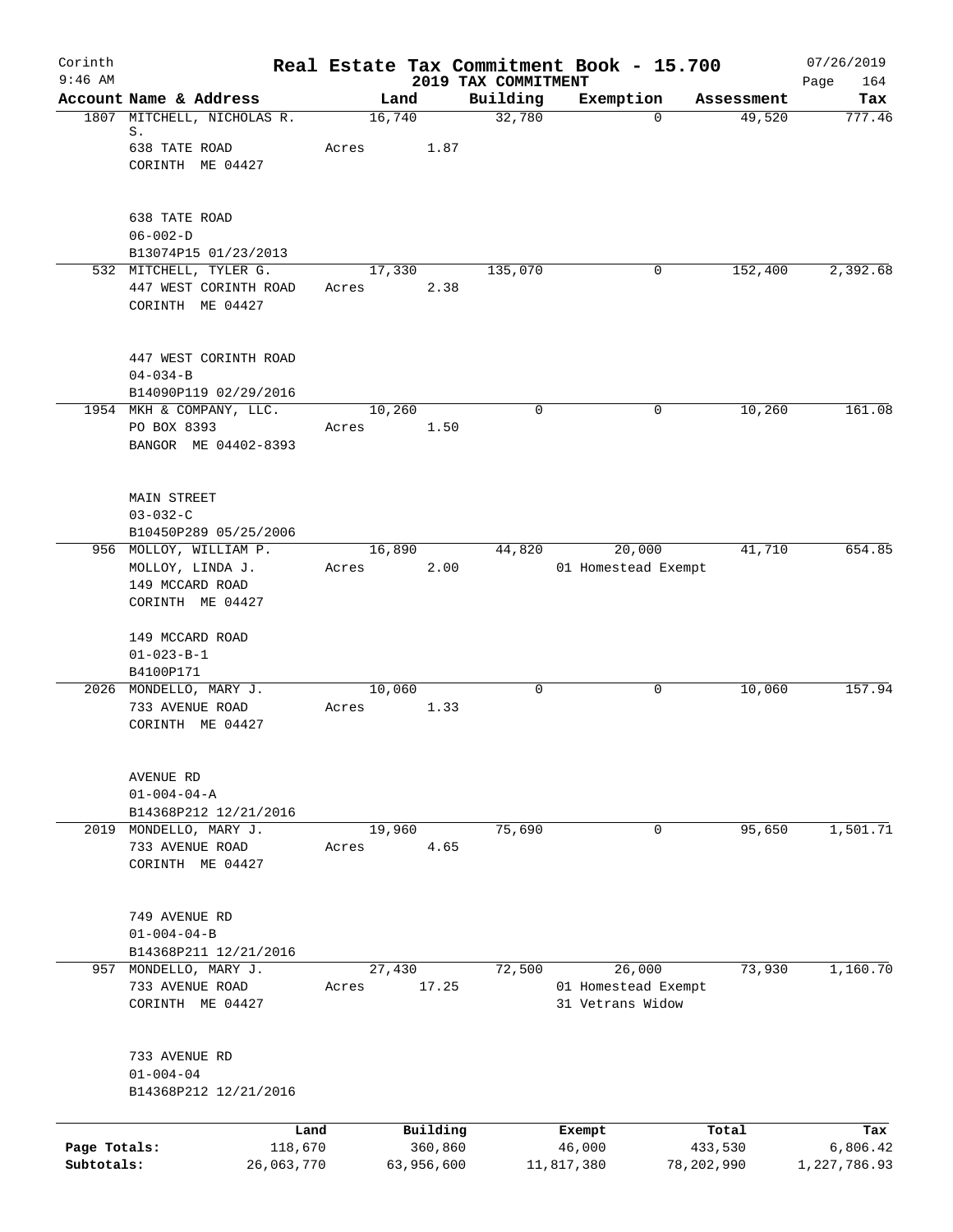| Corinth      |                                        |       |                |                     | Real Estate Tax Commitment Book - 15.700 |                       | 07/26/2019      |
|--------------|----------------------------------------|-------|----------------|---------------------|------------------------------------------|-----------------------|-----------------|
| $9:46$ AM    | Account Name & Address                 |       |                | 2019 TAX COMMITMENT |                                          |                       | Page<br>165     |
|              | 958 MOODY, DANA S.                     |       | Land<br>26,190 | Building<br>178,040 | Exemption<br>0                           | Assessment<br>204,230 | Tax<br>3,206.41 |
|              | MOODY, VICTORIA W.<br>589 MUDGETT ROAD | Acres | 10.02          |                     |                                          |                       |                 |
|              | CORINTH ME 04427                       |       |                |                     |                                          |                       |                 |
|              | 573 MUDGETT ROAD                       |       |                |                     |                                          |                       |                 |
|              | $02 - 036 - B$<br>B3846P97             |       |                |                     |                                          |                       |                 |
| 1903         | MOODY, DANA S.                         |       | 22,880         | 210,320             | 20,000                                   | 213,200               | 3,347.24        |
|              | MOODY, VICTORIA W.                     | Acres | 7.16           |                     | 01 Homestead Exempt                      |                       |                 |
|              | 585 MUDGETT RD.                        |       |                |                     |                                          |                       |                 |
|              | CORINTH ME 04427                       |       |                |                     |                                          |                       |                 |
|              | 585 MUDGETT ROAD                       |       |                |                     |                                          |                       |                 |
|              | $02 - 004 - 01$                        |       |                |                     |                                          |                       |                 |
|              | B10536P293 07/17/2006                  |       |                |                     |                                          |                       |                 |
| 959          | MOODY, JOHN                            |       | 30,820         | 107,440             | 20,000                                   | 118,260               | 1,856.68        |
|              | GILLETTE, DONNA L.                     | Acres | 37.80          |                     | 01 Homestead Exempt                      |                       |                 |
|              | 402 MCCARD ROAD                        |       |                |                     |                                          |                       |                 |
|              | CORINTH ME 04427                       |       |                |                     |                                          |                       |                 |
|              | 402 MCCARD ROAD                        |       |                |                     |                                          |                       |                 |
|              | $01 - 010 - 06807$                     |       |                |                     |                                          |                       |                 |
|              | B2491P160                              |       |                |                     |                                          |                       |                 |
| 1195         | MOODY, JOHN                            |       | 12,580         | 0                   | 0                                        | 12,580                | 197.51          |
|              | GILLETTE, DONNA L.                     | Acres | 3.50           |                     |                                          |                       |                 |
|              | 402 MCCARD ROAD                        |       |                |                     |                                          |                       |                 |
|              | CORINTH ME 04427                       |       |                |                     |                                          |                       |                 |
|              | MCCARD ROAD                            |       |                |                     |                                          |                       |                 |
|              | $01 - 011 - A$                         |       |                |                     |                                          |                       |                 |
|              | B10859P20 03/01/2007                   |       |                |                     |                                          |                       | 192.64          |
|              | 498 MOODY, JOHN                        |       | 12,270         | 0                   | 0                                        | 12,270                |                 |
|              | GILLETTE, DONNA                        | Acres | 16.70          |                     |                                          |                       |                 |
|              | 402 MCCARD ROAD<br>CORINTH ME 04427    |       |                |                     |                                          |                       |                 |
|              |                                        |       |                |                     |                                          |                       |                 |
|              | MCCARD ROAD N/F OFF<br>$01 - 010 - 08$ |       |                |                     |                                          |                       |                 |
|              | B10171P115 10/18/2005                  |       |                |                     |                                          |                       |                 |
| 1068         | MOODY, JOHN                            |       | 17,600         | 0                   | 0                                        | 17,600                | 276.32          |
|              | GILLETTE, DONNA L.                     | Acres | 12.00          |                     |                                          |                       |                 |
|              | 402 MCCARD ROAD                        |       |                |                     |                                          |                       |                 |
|              | CORINTH ME 04427                       |       |                |                     |                                          |                       |                 |
|              | MCCARD ROAD                            |       |                |                     |                                          |                       |                 |
|              | $01 - 011$                             |       |                |                     |                                          |                       |                 |
|              | B10859P20 03/01/2007                   |       |                |                     |                                          |                       |                 |
| 215          | MOODY, MATHEW D.                       |       | 17,380         | 247,550             | 20,000                                   | 244,930               | 3,845.40        |
|              | MOODY, MELISSA M.                      | Acres | 2.42           |                     | 01 Homestead Exempt                      |                       |                 |
|              | 589 MUDGETT RD.                        |       |                |                     |                                          |                       |                 |
|              | CORINTH ME 04427                       |       |                |                     |                                          |                       |                 |
|              |                                        |       |                |                     |                                          |                       |                 |
|              | 589 MUDGETT ROAD                       |       |                |                     |                                          |                       |                 |
|              | $02 - 004 - 01 - A$                    |       |                |                     |                                          |                       |                 |
|              | B14105P270 03/22/2016                  |       |                |                     |                                          |                       |                 |
|              |                                        | Land  | Building       |                     | Exempt                                   | Total                 | Tax             |
| Page Totals: | 139,720                                |       | 743,350        |                     | 60,000                                   | 823,070               | 12,922.20       |
| Subtotals:   | 26, 203, 490                           |       | 64,699,950     |                     | 11,877,380                               | 79,026,060            | 1,240,709.13    |
|              |                                        |       |                |                     |                                          |                       |                 |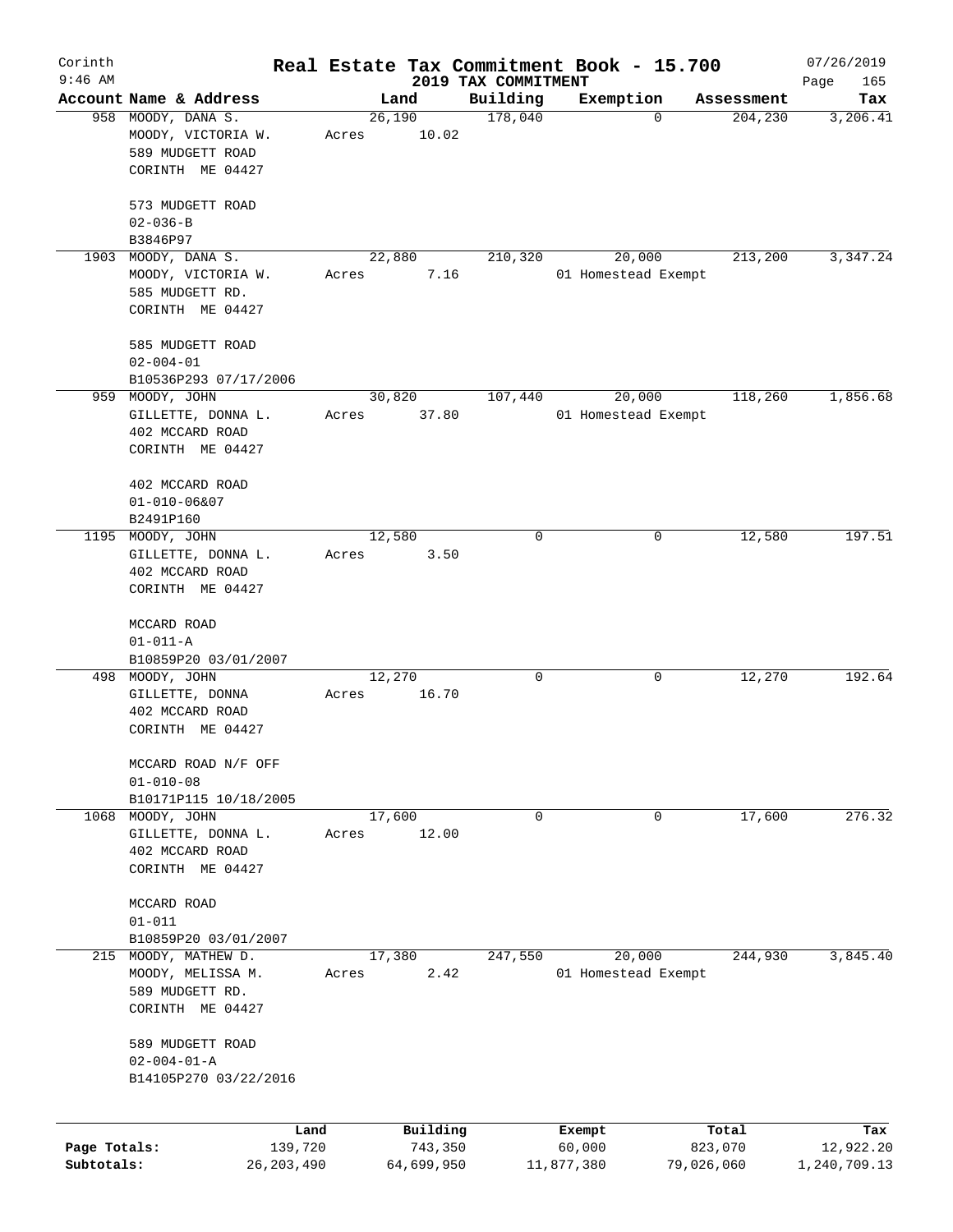| Corinth      |                                                                                       |              |                 |            |                                 | Real Estate Tax Commitment Book - 15.700 |            | 07/26/2019         |
|--------------|---------------------------------------------------------------------------------------|--------------|-----------------|------------|---------------------------------|------------------------------------------|------------|--------------------|
| $9:46$ AM    | Account Name & Address                                                                |              |                 | Land       | 2019 TAX COMMITMENT<br>Building | Exemption                                | Assessment | 166<br>Page<br>Tax |
|              | 1450 MOODY, SUSAN M.                                                                  |              | 24,490          |            | 54,920                          | 20,000                                   | 59,410     | 932.74             |
|              | 812 GRANT ROAD<br>CORINTH ME 04427                                                    |              | Acres           | 16.10      |                                 | 01 Homestead Exempt                      |            |                    |
|              | 812 GRANT ROAD<br>$03 - 006$<br>B13998P249 10/30/2015                                 |              |                 |            |                                 |                                          |            |                    |
| 962          | MOORS, DANIEL E.                                                                      |              | 19,800          |            | 104,800                         | 20,000                                   | 104,600    | 1,642.22           |
|              | MOORS, DARLENE P.<br>1396 MAIN STREET<br>CORINTH ME 04427                             |              | Acres           | 1.00       |                                 | 01 Homestead Exempt                      |            |                    |
|              | 1396 MAIN STREET<br>$03 - 035$                                                        |              |                 |            |                                 |                                          |            |                    |
|              | B5630P18                                                                              |              |                 |            |                                 |                                          |            |                    |
|              | 964 MORANG, DANIEL J. JR<br>(Heirs of)<br>1331 MAIN STREET                            |              | 32,200<br>Acres | 23.88      | 54,120                          | 20,000<br>01 Homestead Exempt            | 66,320     | 1,041.22           |
|              | CORINTH ME 04427<br>1331 MAIN STREET                                                  |              |                 |            |                                 |                                          |            |                    |
|              | $03 - 019$<br>B1203P481                                                               |              |                 |            |                                 |                                          |            |                    |
|              | 220 MOREL, MICHAEL M.<br>MOREL, MICHELE M.<br>4946 BENNOCH ROAD<br>LAGRANGE ME 04453  |              | 13,290<br>Acres | 6.85       | $\Omega$                        | 0                                        | 13,290     | 208.65             |
|              | 28 BEANS MILL RD<br>$07 - 018$<br>B13470P158 02/27/2014                               |              |                 |            |                                 |                                          |            |                    |
|              | 221 MOREL, MICHAEL M.<br>MOREL, MICHELE M.<br>4946 BENNOCH ROAD<br>LAGRANGE ME 04453  |              | 13,050<br>Acres | 1.40       | 51,250                          | 0                                        | 64,300     | 1,009.51           |
|              | 47 BEANS MILL RD<br>$07 - 020$<br>B13470P158 02/27/2014                               |              |                 |            |                                 |                                          |            |                    |
|              | 2071 MOREL, MICHAEL M.<br>MOREL, MICHELE M.<br>4946 BENNOCH ROAD<br>LAGRANGE ME 04453 |              | 16,190<br>Acres | 1.40       | 0                               | $\mathbf 0$                              | 16,190     | 254.18             |
|              | 57 BEANS MILL RD<br>$07 - 020 - 02$<br>B13470P158 02/27/2014                          |              |                 |            |                                 |                                          |            |                    |
|              | 2072 MOREL, MICHAEL M.<br>MOREL, MICHELE M.<br>4946 BENNOCH ROAD<br>LAGRANGE ME 04453 |              | 15,870<br>Acres | 1.12       | $\mathbf 0$                     | $\Omega$                                 | 15,870     | 249.16             |
|              | 103 BEANS MILL RD<br>$07 - 020 - 03$<br>B13470P158 02/27/2014                         |              |                 |            |                                 |                                          |            |                    |
|              |                                                                                       | Land         |                 | Building   |                                 | Exempt                                   | Total      | Tax                |
| Page Totals: |                                                                                       | 134,890      |                 | 265,090    |                                 | 60,000                                   | 339,980    | 5,337.68           |
| Subtotals:   |                                                                                       | 26, 338, 380 |                 | 64,965,040 |                                 | 11,937,380                               | 79,366,040 | 1,246,046.81       |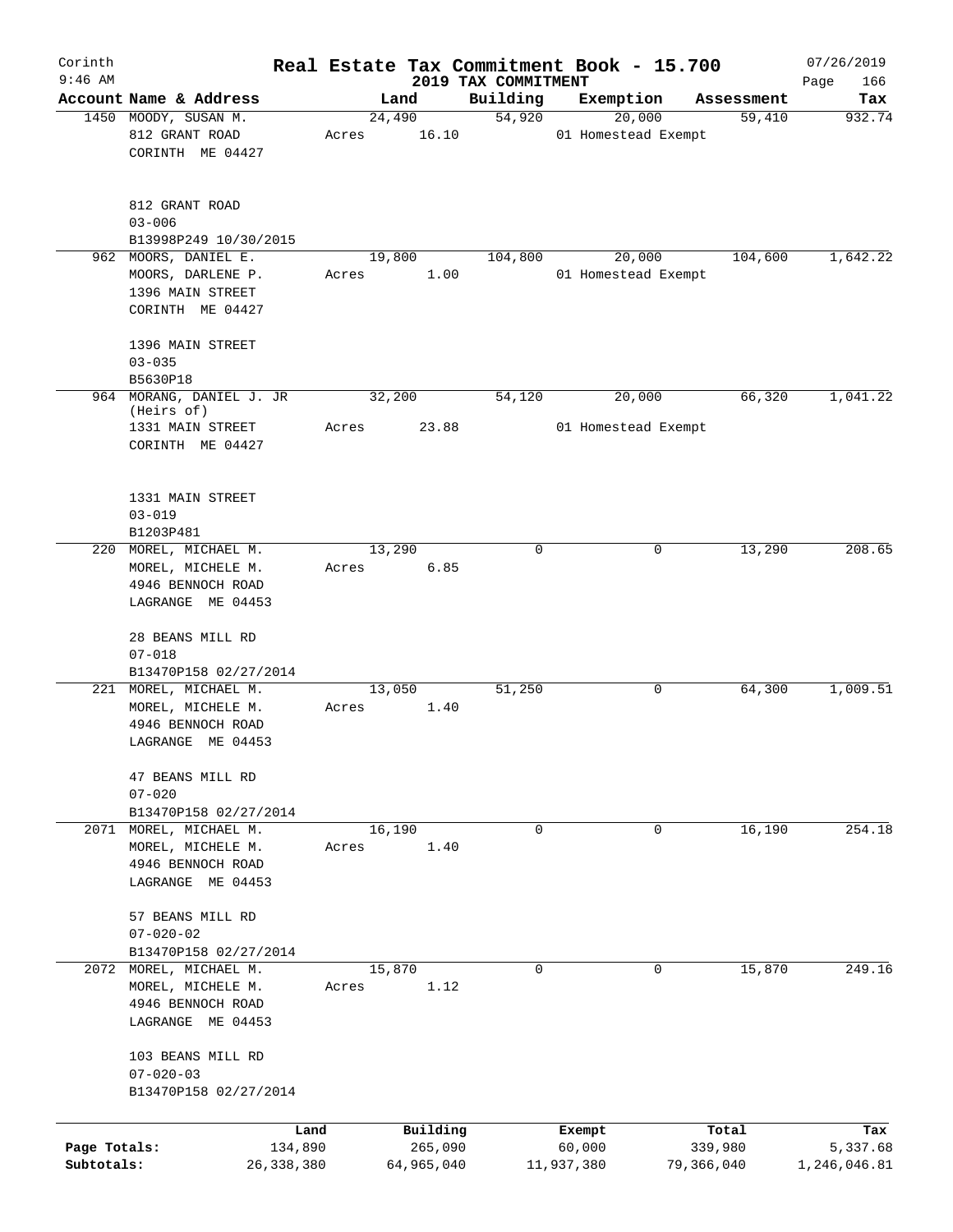| Corinth<br>$9:46$ AM       |                                                                                                                                          |                          | 2019 TAX COMMITMENT | Real Estate Tax Commitment Book - 15.700 |                       | 07/26/2019<br>Page<br>167 |
|----------------------------|------------------------------------------------------------------------------------------------------------------------------------------|--------------------------|---------------------|------------------------------------------|-----------------------|---------------------------|
|                            | Account Name & Address                                                                                                                   | Land                     | Building            | Exemption                                | Assessment            | Tax                       |
|                            | 967 MORGAN, DON B. JR. &<br>VALORA E. LIVING TRUST<br>MORGAN, DON B JR. &<br>VALORA E. TRUSTEES<br>208 BACON ROAD<br>CHARLESTON ME 04422 | 23,330<br>Acres<br>25.00 | $\mathbf 0$         | $\Omega$                                 | 23,330                | 366.28                    |
|                            | CHARLESTON TOWN LINE<br>N/F<br>$10 - 025$                                                                                                |                          |                     |                                          |                       |                           |
|                            | B14475P103 05/04/2017                                                                                                                    |                          |                     |                                          |                       |                           |
|                            | 1961 MORRIS, JERRY E.<br>SMITH-MORRIS, ALICE L.<br>239 MAIN STREET<br>CORINTH ME 04427                                                   | 16,950<br>Acres          | 94,560<br>1.01      | 20,000<br>01 Homestead Exempt            | 91,510                | 1,436.71                  |
|                            | 239 MAIN STREET<br>$11 - 003 - 01$                                                                                                       |                          |                     |                                          |                       |                           |
|                            | B15082P155 03/05/2019<br>34 MORRIS, KYLE<br>30 EXETER ROAD LOT 13<br>CORINTH ME 04427                                                    | $\mathbf 0$              | 17,290              | 0                                        | 17,290                | 271.45                    |
|                            | 30 EXETER ROAD LOT 13<br>$15 - 012 - 13H$                                                                                                |                          |                     |                                          |                       |                           |
| 1998                       | MORTON, MICHAEL A.<br>MORTON, LISA M.<br>1748 EXETER ROAD<br>EXETER ME 04435                                                             | 18,420<br>Acres          | 151,470<br>3.32     | 0                                        | 169,890               | 2,667.27                  |
|                            | 23 ANDERSON FARM RD<br>$12 - 012 - 06$                                                                                                   |                          |                     |                                          |                       |                           |
|                            | B14418P73 02/21/2017<br>800 MOSSLER, WILLIAM A.                                                                                          | 19,460                   | 224,700             | 20,000                                   | 224,160               | 3,519.31                  |
|                            | MOSSLER, KIMBERLY ANNE<br>PO BOX 365<br>CORINTH ME 04427                                                                                 | Acres                    | 4.27                | 01 Homestead Exempt                      |                       |                           |
|                            | 701 MAIN STREET<br>$05 - 033$                                                                                                            |                          |                     |                                          |                       |                           |
|                            | B12825P322 05/23/2012                                                                                                                    |                          |                     |                                          |                       |                           |
|                            | 972 MOTT, RICHARD<br>607 AVENUE ROAD<br>CORINTH ME 04427                                                                                 | $\mathbf 0$              | 21,370              | 20,000<br>01 Homestead Exempt            | 1,370                 | $\overline{21.51}$        |
|                            | 607 AVENUE RD<br>$01 - 008 - 09H$                                                                                                        |                          |                     |                                          |                       |                           |
| 1150                       | MOWREY, THOMAS J.<br>MOWREY, ROSARIO A.<br>PO BOX 52<br>CORINTH ME 04427                                                                 | 20,500<br>Acres          | 121,890<br>7.63     | 20,000<br>01 Homestead Exempt            | 122,390               | 1,921.52                  |
|                            | 330 HUDSON ROAD<br>$12 - 010$<br>B12875P87 07/06/2012                                                                                    |                          |                     |                                          |                       |                           |
|                            | Land                                                                                                                                     | Building                 |                     | Exempt                                   | Total                 | Tax                       |
| Page Totals:<br>Subtotals: | 98,660<br>26, 437, 040                                                                                                                   | 631,280<br>65,596,320    |                     | 80,000<br>12,017,380                     | 649,940<br>80,015,980 | 10,204.05<br>1,256,250.86 |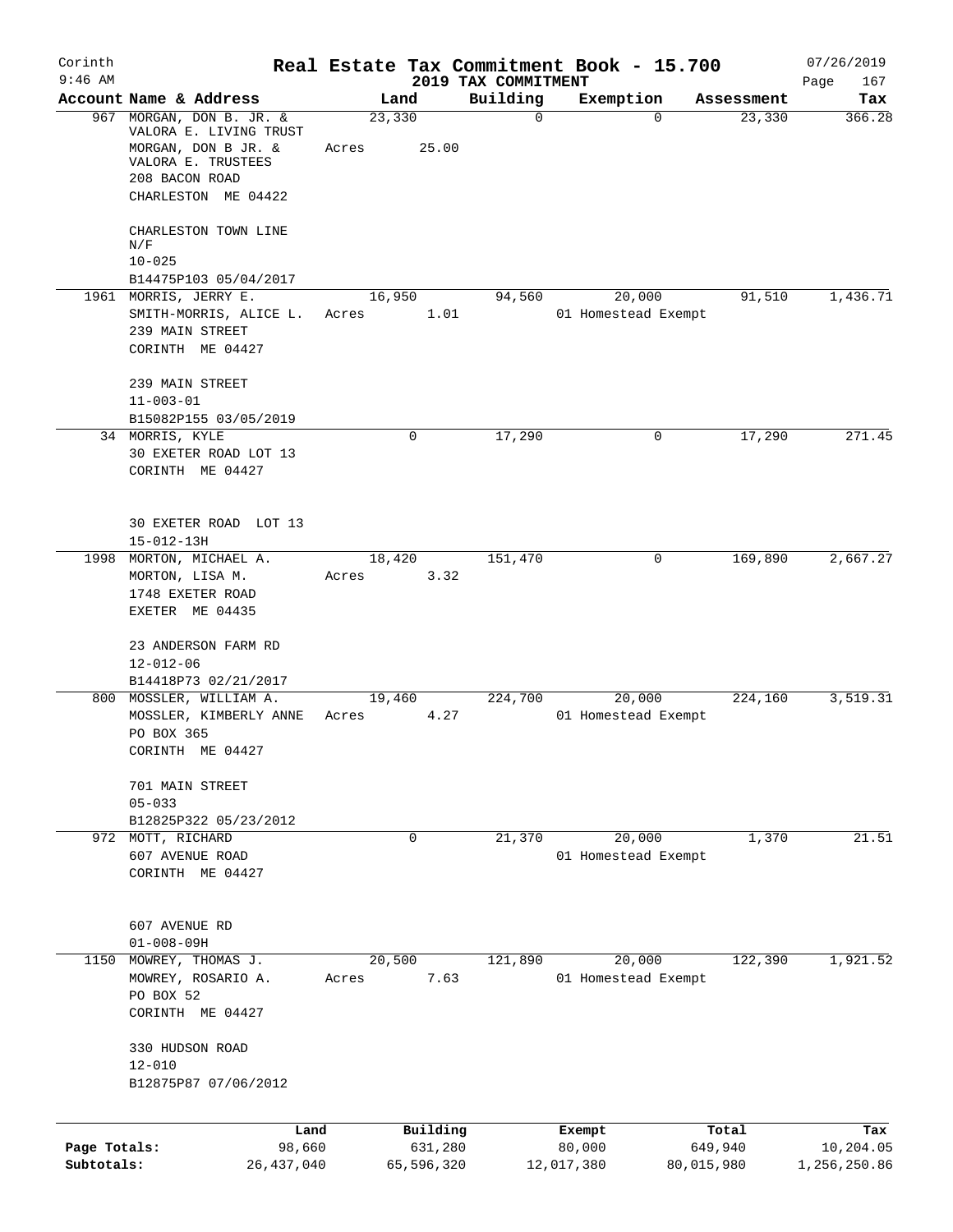| Corinth<br>$9:46$ AM |                                                                               |       |        |             |      | Real Estate Tax Commitment Book - 15.700<br>2019 TAX COMMITMENT |                               |             | 07/26/2019<br>168<br>Page |
|----------------------|-------------------------------------------------------------------------------|-------|--------|-------------|------|-----------------------------------------------------------------|-------------------------------|-------------|---------------------------|
|                      | Account Name & Address                                                        |       | Land   |             |      | Building                                                        | Exemption                     | Assessment  | Tax                       |
|                      | 2006 MOWREY, THOMAS J.<br>MOWREY, ROSARIO A.<br>PO BOX 52<br>CORINTH ME 04427 | Acres | 19,370 | 8.01        |      | $\mathbf 0$                                                     | $\Omega$                      | 19,370      | 304.11                    |
|                      | HUDSON ROAD<br>$12 - 010 - B$<br>B12875P92 07/06/2012                         |       |        |             |      |                                                                 |                               |             |                           |
|                      | 1676 MULLDUNE, MARISSA<br>63 GRANT ROAD<br>CORINTH ME 04427                   |       |        | $\mathbf 0$ |      | 14,770                                                          | 14,770<br>01 Homestead Exempt | $\mathbf 0$ | 0.00                      |
|                      | 63 GRANT ROAD<br>$05 - 020 - 02H$                                             |       |        |             |      |                                                                 |                               |             |                           |
|                      | 977 MUNSON, NANCY S.<br>929 MAIN STREET<br>CORINTH ME 04427                   | Acres | 20,890 | 1.90        |      | 29,600                                                          | 20,000<br>01 Homestead Exempt | 30,490      | 478.69                    |
|                      | 929 MAIN STREET<br>$05 - 052 - A$<br>B5782P248                                |       |        |             |      |                                                                 |                               |             |                           |
| 980                  | MURCH, FREDERICK A.<br>MURCH, SANDRA A.<br>109 BLACK ROAD<br>CORINTH ME 04427 | Acres | 16,960 | 2.06        |      | 68,720                                                          | 20,000<br>01 Homestead Exempt | 65,680      | 1,031.18                  |
|                      | 109 BLACK RD<br>$05 - 009$<br>B6225P95                                        |       |        |             |      |                                                                 |                               |             |                           |
|                      | 1901 MURRAY, MATTHEW<br>434 TATE ROAD LOT 31<br>CORINTH ME 04427              |       |        | $\mathbf 0$ |      | 17,030                                                          | 17,030<br>01 Homestead Exempt | $\mathbf 0$ | 0.00                      |
|                      | 434 TATE ROAD LOT 31<br>$06 - 019 - 31H$                                      |       |        |             |      |                                                                 |                               |             |                           |
|                      | 982 MUTH, WILLIAM J.<br>224 TATE ROAD<br>CORINTH ME 04427                     | Acres | 19,940 |             | 5.54 | 88,190                                                          | 20,000<br>01 Homestead Exempt | 88,130      | 1,383.64                  |
|                      | 224 TATE ROAD<br>$09 - 020$<br>B5070P299                                      |       |        |             |      |                                                                 |                               |             |                           |
|                      | 2017 NEAL, JESSE L.<br>429 MCCARD ROAD<br>CORINTH ME 04427                    | Acres | 16,810 | 1.93        |      | 117,430                                                         | 20,000<br>01 Homestead Exempt | 114,240     | 1,793.57                  |
|                      | 429 MCCARD ROAD<br>$01 - 011 - B - 01$<br>B11476P205 07/22/2008               |       |        |             |      |                                                                 |                               |             |                           |
|                      |                                                                               |       |        |             |      |                                                                 |                               |             |                           |

|              | Land       | Building   | Exempt     | Total        | Tax          |
|--------------|------------|------------|------------|--------------|--------------|
| Page Totals: | 93,970     | 335,740    | 111,800    | 317,910      | 4,991.19     |
| Subtotals:   | 26,531,010 | 65,932,060 | 12,129,180 | 80, 333, 890 | 1,261,242.05 |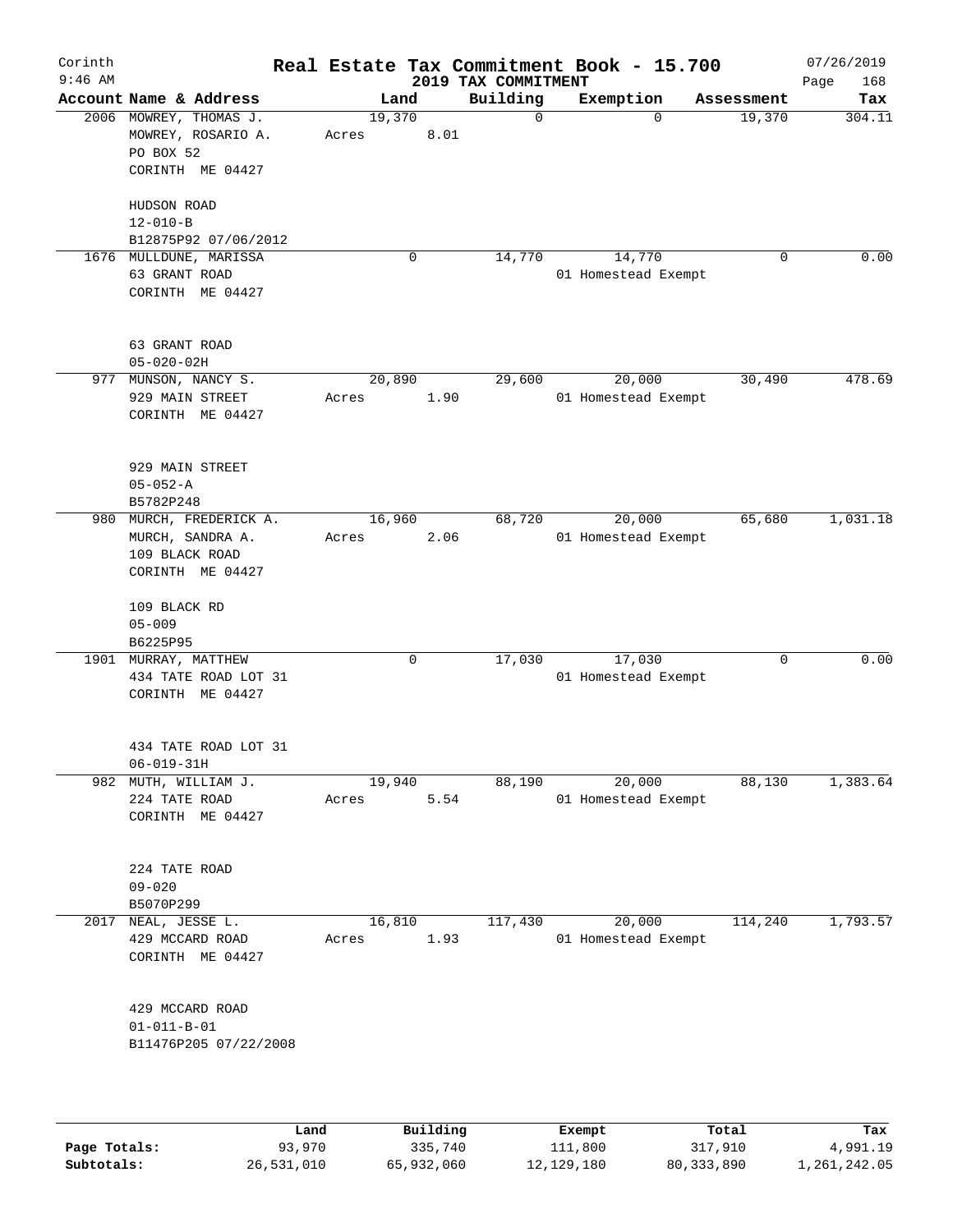| Corinth      |                                                                 |            |       |        |            |                                 | Real Estate Tax Commitment Book - 15.700 |                      | 07/26/2019         |
|--------------|-----------------------------------------------------------------|------------|-------|--------|------------|---------------------------------|------------------------------------------|----------------------|--------------------|
| $9:46$ AM    | Account Name & Address                                          |            |       | Land   |            | 2019 TAX COMMITMENT<br>Building | Exemption                                |                      | 169<br>Page<br>Tax |
|              | 1144 NEAL, ROBERT                                               |            |       | 18,420 |            | 94,530                          | 20,000                                   | Assessment<br>92,950 | 1,459.31           |
|              | NEAL, LEE ANN<br>42 TATE ROAD<br>CORINTH ME 04427               |            | Acres |        | 3.32       |                                 | 01 Homestead Exempt                      |                      |                    |
|              | 42 TATE ROAD<br>$09 - 028 - D$                                  |            |       |        |            |                                 |                                          |                      |                    |
|              | B8307P294                                                       |            |       |        |            |                                 |                                          |                      |                    |
|              | 450 NELSON, JOHN W.<br>68 CENTER POND DRIVE<br>LINCOLN ME 04457 |            | Acres | 6,410  | 0.70       | $\Omega$                        | 0                                        | 6,410                | 100.64             |
|              | EXETER ROAD<br>$07 - 043 - 08$<br>B13766P207 02/23/2015         |            |       |        |            |                                 |                                          |                      |                    |
|              | 451 NELSON, JOHN W.                                             |            |       | 6,410  |            | 0                               | 0                                        | 6,410                | 100.64             |
|              | 68 CENTER POND DRIVE<br>LINCOLN ME 04457                        |            | Acres |        | 0.70       |                                 |                                          |                      |                    |
|              | EXETER ROAD<br>$07 - 043 - 10$                                  |            |       |        |            |                                 |                                          |                      |                    |
|              | B13766P207 02/23/2015<br>474 NELSON, JOHN W.                    |            |       | 6,410  |            | 0                               | 0                                        | 6,410                | 100.64             |
|              | 68 CENTER POND DRIVE<br>LINCOLN ME 04457                        |            | Acres |        | 0.70       |                                 |                                          |                      |                    |
|              | EXETER ROAD<br>$07 - 043 - 09$                                  |            |       |        |            |                                 |                                          |                      |                    |
|              | B13766P207 02/23/2015<br>1783 NELSON, JOHN W.                   |            |       | 1,310  |            | 0                               | 0                                        | 1,310                | 20.57              |
|              | 68 CENTER POND DRIVE<br>LINCOLN ME 04457                        |            | Acres |        | 1.08       |                                 |                                          |                      |                    |
|              | EXETER ROAD<br>$07 - 043 - 01A$                                 |            |       |        |            |                                 |                                          |                      |                    |
|              | B13766P207 02/23/2015                                           |            |       | 9,750  |            |                                 |                                          | 9,750                | 153.07             |
|              | 445 NELSON, JOHN W.<br>68 CENTER POND DRIVE<br>LINCOLN ME 04457 |            | Acres |        | 0.73       | 0                               | 0                                        |                      |                    |
|              | EXETER ROAD<br>$07 - 043 - 02$                                  |            |       |        |            |                                 |                                          |                      |                    |
|              | B13766P207 02/23/2015<br>448 NELSON, JOHN W.                    |            |       | 6,410  |            | 0                               | 0                                        | 6,410                | 100.64             |
|              | 68 CENTER POND DRIVE<br>LINCOLN ME 04457                        |            | Acres |        | 0.70       |                                 |                                          |                      |                    |
|              | EXETER ROAD<br>$07 - 043 - 06$<br>B13766P207 02/23/2015         |            |       |        |            |                                 |                                          |                      |                    |
|              |                                                                 | Land       |       |        | Building   |                                 | Exempt                                   | Total                | Tax                |
| Page Totals: |                                                                 | 55,120     |       |        | 94,530     |                                 | 20,000                                   | 129,650              | 2,035.51           |
| Subtotals:   |                                                                 | 26,586,130 |       |        | 66,026,590 |                                 | 12, 149, 180                             | 80, 463, 540         | 1, 263, 277.56     |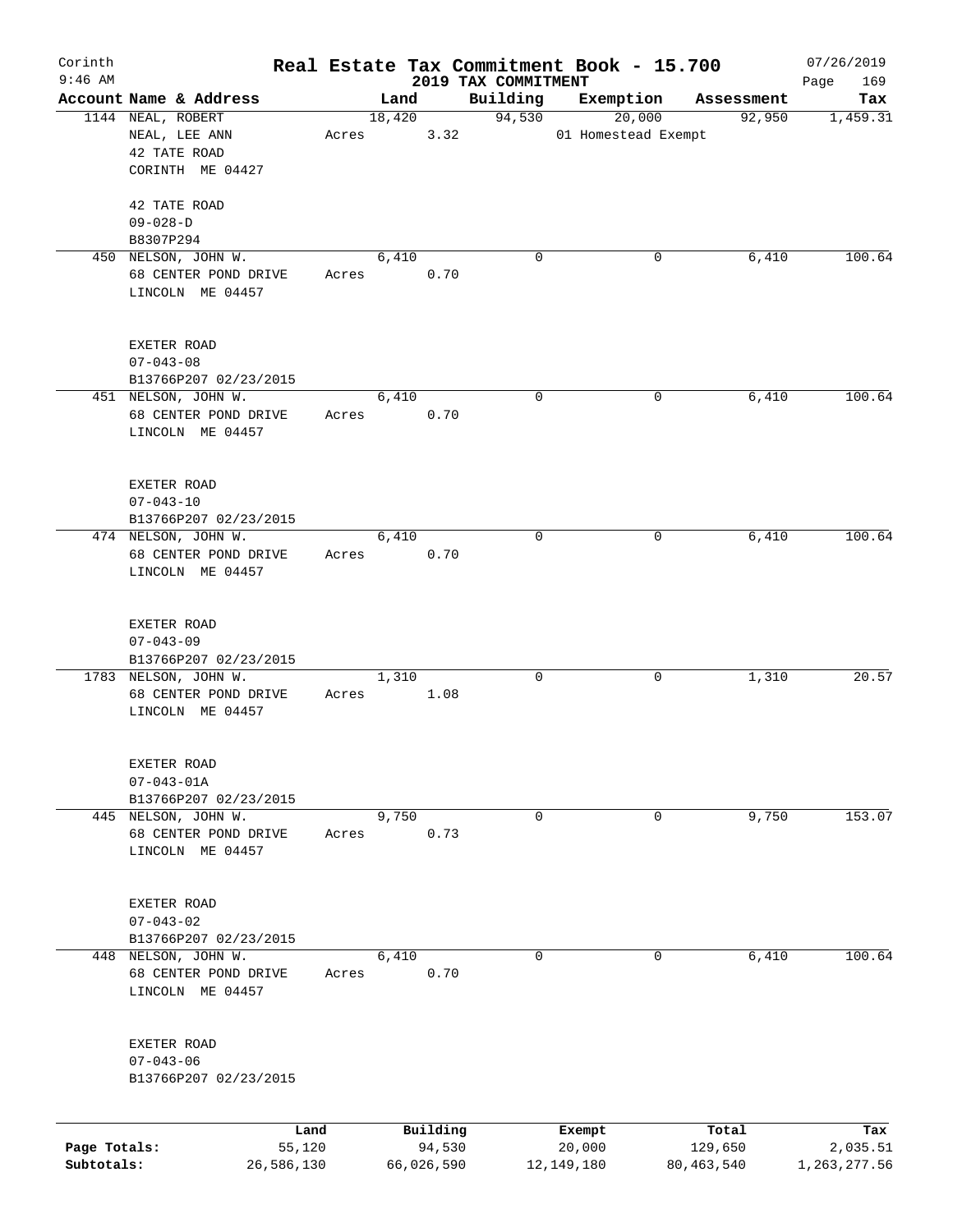| Corinth<br>$9:46$ AM       |                                                                   |                      |        |                      | 2019 TAX COMMITMENT | Real Estate Tax Commitment Book - 15.700 |                      | 07/26/2019<br>170<br>Page |
|----------------------------|-------------------------------------------------------------------|----------------------|--------|----------------------|---------------------|------------------------------------------|----------------------|---------------------------|
|                            | Account Name & Address                                            |                      | Land   |                      | Building            | Exemption                                | Assessment           | Tax                       |
|                            | 447 NELSON, JOHN W.<br>68 CENTER POND DRIVE<br>LINCOLN ME 04457   | Acres                | 6,410  | 0.70                 | 0                   | 0                                        | 6,410                | 100.64                    |
|                            | EXETER ROAD<br>$07 - 043 - 05$<br>B13766P207 02/23/2015           |                      |        |                      |                     |                                          |                      |                           |
|                            | 446 NELSON, JOHN W.<br>68 CENTER POND DRIVE<br>LINCOLN ME 04457   | Acres                | 6,410  | 0.70                 | 0                   | 0                                        | 6,410                | 100.64                    |
|                            | EXETER ROAD<br>$07 - 043 - 04$<br>B13766P207 02/23/2015           |                      |        |                      |                     |                                          |                      |                           |
|                            | 449 NELSON, JOHN W.<br>68 CENTER POND DRIVE<br>LINCOLN ME 04457   | Acres                | 6,410  | 0.70                 | 0                   | 0                                        | 6,410                | 100.64                    |
|                            | EXETER ROAD<br>$07 - 043 - 07$<br>B13766P207 02/23/2015           |                      |        |                      |                     |                                          |                      |                           |
|                            | 452 NELSON, JOHN W.<br>68 CENTER POND DRIVE<br>LINCOLN ME 04457   | Acres                | 6,470  | 0.72                 | $\mathbf 0$         | 0                                        | 6,470                | 101.58                    |
|                            | EXETER ROAD<br>$07 - 043 - 11$<br>B13766P207 02/23/2015           |                      |        |                      |                     |                                          |                      |                           |
|                            | 1692 NELSON, MARK C.<br>PO BOX 2658<br>BANGOR ME 04402            | Acres                | 15,180 | 9.00                 | 0                   | 0                                        | 15,180               | 238.33                    |
|                            | RABBIT PATH<br>$06 - 027 - 01$<br>B5667P60                        |                      |        |                      |                     |                                          |                      |                           |
| 987                        | NELSON, MARK C.<br>PO BOX 2658<br>BANGOR ME 04402                 | Acres                | 8,580  | 6.00                 | 0                   | 0                                        | 8,580                | 134.71                    |
|                            | RABBIT PATH<br>$06 - 027$<br>B14159P92 05/25/2016                 |                      |        |                      |                     |                                          |                      |                           |
|                            | 988 NESBIT, JAYNE<br>434 TATE ROAD LOT 12<br>CORINTH ME 04427     |                      |        | 0                    | 14,560              | 14,560<br>01 Homestead Exempt            | 0                    | 0.00                      |
|                            | 434 TATE ROAD LOT 12<br>$06 - 019 - 12H$<br>B14085P302 02/25/2016 |                      |        |                      |                     |                                          |                      |                           |
|                            |                                                                   | Land                 |        | Building             |                     | Exempt                                   | Total                | Tax                       |
| Page Totals:<br>Subtotals: |                                                                   | 49,460<br>26,635,590 |        | 14,560<br>66,041,150 |                     | 14,560<br>12, 163, 740                   | 49,460<br>80,513,000 | 776.54<br>1,264,054.10    |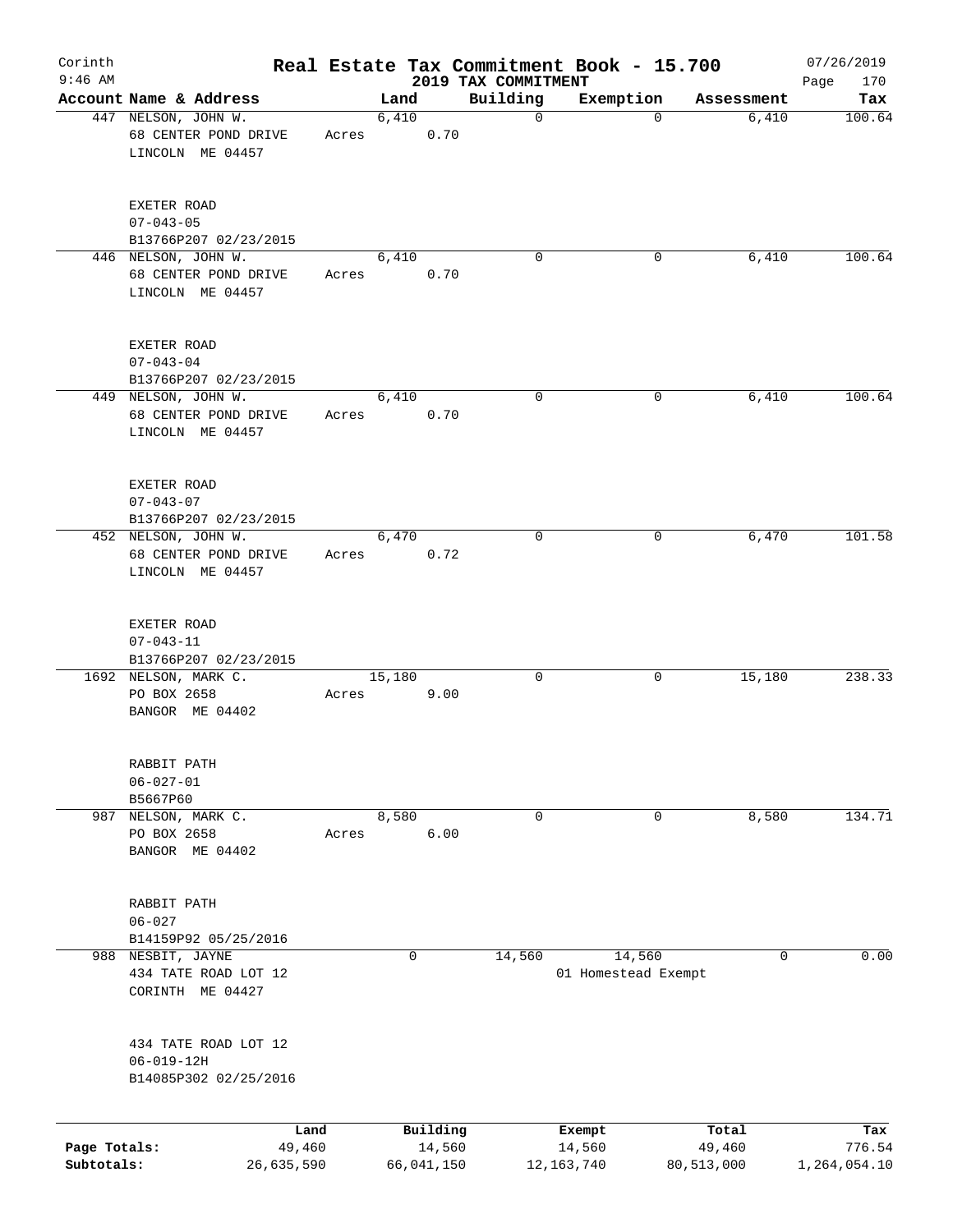| Corinth      |                                                  |       |                |                     |                     | Real Estate Tax Commitment Book - 15.700 |                       | 07/26/2019       |
|--------------|--------------------------------------------------|-------|----------------|---------------------|---------------------|------------------------------------------|-----------------------|------------------|
| $9:46$ AM    |                                                  |       |                |                     | 2019 TAX COMMITMENT |                                          |                       | Page<br>171      |
|              | Account Name & Address<br>2048 NEWCOMB, KEVEN L. |       | Land<br>16,980 |                     | Building<br>132,610 | Exemption<br>26,000                      | Assessment<br>123,590 | Tax<br>1,940.36  |
|              | NEWCOMB, CYNTHIA M.                              | Acres |                | 1.03                |                     | 01 Homestead Exempt                      |                       |                  |
|              | 46 VILLAGE DRIVE                                 |       |                |                     |                     | 22 Veteran                               |                       |                  |
|              | CORINTH ME 04427                                 |       |                |                     |                     |                                          |                       |                  |
|              |                                                  |       |                |                     |                     |                                          |                       |                  |
|              | 46 VILLAGE DRIVE                                 |       |                |                     |                     |                                          |                       |                  |
|              | $11 - 002 - 08$                                  |       |                |                     |                     |                                          |                       |                  |
|              | B12219P249 07/29/2010                            |       |                |                     |                     |                                          |                       |                  |
|              | 549 NEWKIRK, MARILYN                             |       | 22,440         |                     | 179,120             | 0                                        | 201,560               | 3,164.49         |
|              | 60 LEAVITT LANE                                  | Acres |                | 6.78                |                     |                                          |                       |                  |
|              | GLENBURN ME 04401                                |       |                |                     |                     |                                          |                       |                  |
|              |                                                  |       |                |                     |                     |                                          |                       |                  |
|              |                                                  |       |                |                     |                     |                                          |                       |                  |
|              | 116 MCCARD ROAD                                  |       |                |                     |                     |                                          |                       |                  |
|              | $01 - 034$                                       |       |                |                     |                     |                                          |                       |                  |
|              | B14614P231 09/19/2017                            |       |                |                     |                     |                                          |                       |                  |
|              | 1701 NICHOLS, CHRISTOPHER J.                     |       | 14,300         |                     | 138,530             | 20,000                                   | 132,830               | 2,085.43         |
|              | PO BOX 304                                       | Acres |                | 2.00                |                     | 01 Homestead Exempt                      |                       |                  |
|              | CORINTH ME 04427                                 |       |                |                     |                     |                                          |                       |                  |
|              |                                                  |       |                |                     |                     |                                          |                       |                  |
|              | 53 TABER LANE                                    |       |                |                     |                     |                                          |                       |                  |
|              | $07 - 009 - D - 1$                               |       |                |                     |                     |                                          |                       |                  |
|              | B12935P20 08/29/2012                             |       |                |                     |                     |                                          |                       |                  |
|              | 291 NICHOLS, GREGORY J.                          |       | 24,260         |                     | 113,610             | 20,000                                   | 117,870               | 1,850.56         |
|              | NICHOLS, MELANIE                                 | Acres |                | 25.00               |                     | 01 Homestead Exempt                      |                       |                  |
|              | PO BOX 441                                       |       |                |                     |                     |                                          |                       |                  |
|              | CORINTH ME 04427                                 |       |                |                     |                     |                                          |                       |                  |
|              |                                                  |       |                |                     |                     |                                          |                       |                  |
|              | 55 TABER LANE                                    |       |                |                     |                     |                                          |                       |                  |
|              | $07 - 009 - D$                                   |       |                |                     |                     |                                          |                       |                  |
|              | B9568P86                                         |       |                |                     |                     |                                          |                       |                  |
|              | 565 NICKERSON, KEVIN G.                          |       | 22,280         |                     | 36,300              | 20,000                                   | 38,580                | 605.71           |
|              | PO BOX 668                                       | Acres |                | 10.06               |                     | 01 Homestead Exempt                      |                       |                  |
|              | CORINTH ME 04427                                 |       |                |                     |                     |                                          |                       |                  |
|              |                                                  |       |                |                     |                     |                                          |                       |                  |
|              | 51 PRESCOTT ROAD                                 |       |                |                     |                     |                                          |                       |                  |
|              | $04 - 011 - 05$                                  |       |                |                     |                     |                                          |                       |                  |
|              | B6941P301                                        |       |                |                     |                     |                                          |                       |                  |
|              | 762 NICKERSON, LEVI C.                           |       | 22,560         |                     | 125,940             | 20,000                                   | 128,500               | 2,017.45         |
|              | NICKERSON, BROOKE                                | Acres |                | 6.89                |                     | 01 Homestead Exempt                      |                       |                  |
|              | 445 MCCARD RD                                    |       |                |                     |                     |                                          |                       |                  |
|              | CORINTH ME 04427                                 |       |                |                     |                     |                                          |                       |                  |
|              |                                                  |       |                |                     |                     |                                          |                       |                  |
|              | 445 MCCARD ROAD                                  |       |                |                     |                     |                                          |                       |                  |
|              | $01 - 011 - C$                                   |       |                |                     |                     |                                          |                       |                  |
|              | B12617P293 09/29/2011                            |       |                |                     |                     |                                          |                       |                  |
| 993          | NICKERSON, LLOYD A.                              |       | 30,370         |                     | 77,210              | 20,000                                   | 87,580                | 1,375.01         |
|              | NICKERSON, MICHELE R.                            | Acres |                | 36.70               |                     | 01 Homestead Exempt                      |                       |                  |
|              | 64 BEECH GROVE ROAD                              |       |                |                     |                     |                                          |                       |                  |
|              | CORINTH ME 04427                                 |       |                |                     |                     |                                          |                       |                  |
|              | 64 BEECH GROVE RD                                |       |                |                     |                     |                                          |                       |                  |
|              | $02 - 057$                                       |       |                |                     |                     |                                          |                       |                  |
|              | B6516P12                                         |       |                |                     |                     |                                          |                       |                  |
|              |                                                  |       |                |                     |                     |                                          |                       |                  |
|              |                                                  |       |                |                     |                     |                                          |                       |                  |
| Page Totals: | Land<br>153,190                                  |       |                | Building<br>803,320 |                     | Exempt<br>126,000                        | Total<br>830,510      | Tax<br>13,039.01 |
| Subtotals:   | 26,788,780                                       |       | 66,844,470     |                     |                     | 12,289,740                               | 81, 343, 510          | 1,277,093.11     |
|              |                                                  |       |                |                     |                     |                                          |                       |                  |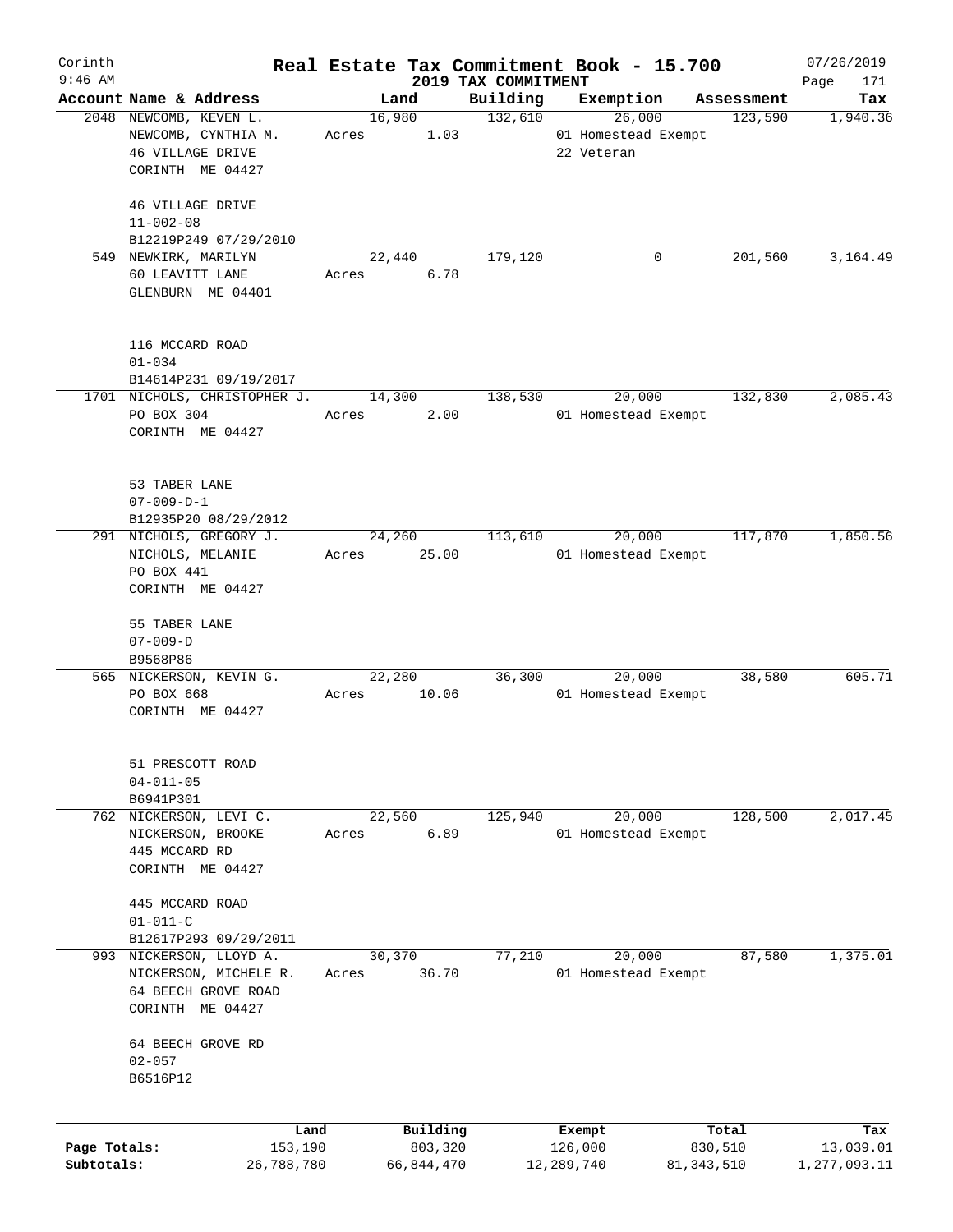| Corinth                    |                                                                                                   |       |                         |                                 | Real Estate Tax Commitment Book - 15.700 |                       | 07/26/2019               |
|----------------------------|---------------------------------------------------------------------------------------------------|-------|-------------------------|---------------------------------|------------------------------------------|-----------------------|--------------------------|
| $9:46$ AM                  | Account Name & Address                                                                            |       | Land                    | 2019 TAX COMMITMENT<br>Building | Exemption                                | Assessment            | Page<br>172<br>Tax       |
|                            | 714 NICKLOW, ROSEMARY FREDA<br>CHANDLER, FRANK CHARLES Acres<br>26 MILL STREET<br>DEXTER ME 04930 |       | 13,710<br>0.35          | 38,280                          |                                          | 51,990<br>0           | 816.24                   |
|                            | 14 HUDSON ROAD<br>$16 - 031$<br>B15107P328 03/28/2019                                             |       |                         |                                 |                                          |                       |                          |
| 1177                       | NIGHTINGALE, ROGER P.                                                                             |       | 22,420                  | 0                               |                                          | 22,420<br>0           | 351.99                   |
|                            | PR. NIGHTINGALE,<br>KATHLEEN A.<br>PO BOX 25812<br>WASHINGTON DC 20027                            | Acres | 10.20                   |                                 |                                          |                       |                          |
|                            | 84 MEADOW ROAD<br>$09 - 019 - 02$<br>B13058P197 01/04/2013                                        |       |                         |                                 |                                          |                       |                          |
|                            | 185 NILES, DERRICK D.<br>NILES, REGINA A.<br>53 MAIN ST<br>CORINTH ME 04427                       | Acres | 17,960<br>1.84          | 152,080                         | 20,000<br>01 Homestead Exempt            | 150,040               | 2, 355.63                |
|                            | 53 MAIN STREET<br>$11 - 008 - B$<br>B9851P63 04/22/2005                                           |       |                         |                                 |                                          |                       |                          |
|                            | 3 NILES, MARILYN                                                                                  |       | 13,290                  | 21,260                          | 20,000                                   | 14,550                | 228.43                   |
|                            | 121 MAIN STREET<br>CORINTH ME 04427                                                               | Acres | 0.50                    |                                 | 01 Homestead Exempt                      |                       |                          |
|                            | 121 MAIN STREET<br>$11 - 007$<br>B7641P226                                                        |       |                         |                                 |                                          |                       |                          |
|                            | 93 NILES, MICHAEL J.<br>NILES, HEIDI L.<br>273 MAIN ROAD<br>CHARLESTION ME 04422                  | Acres | 16,330<br>0.90          | 34,890                          |                                          | 0<br>51,220           | 804.15                   |
|                            | 505 EXETER ROAD<br>$07 - 005 - A$<br>B14496P40 05/25/2017                                         |       |                         |                                 |                                          |                       |                          |
| 1185                       | NILSEN, ANDREW C.<br>NILSEN, LAURA J.<br>765 AVENUE ROAD<br>CORINTH ME 04427                      | Acres | 38,500<br>70.00         | 134,650                         | 20,000<br>01 Homestead Exempt            | 153, 150              | 2,404.46                 |
|                            | 765 AVENUE RD<br>$01 - 002$<br>B8964P136                                                          |       |                         |                                 |                                          |                       |                          |
| 1907                       | NILSSON, RICHARD P.<br>NILSSON, PATTI-KATE<br>83 SNOWDEN STREET<br>PT CHARLOTTE FL<br>33954-3232  | Acres | 17,110<br>1.14          | 130,470                         |                                          | 147,580<br>0          | 2,317.01                 |
|                            | 36 BRUCE RD<br>$08 - 012 - 30$<br>B10773P310 12/20/2006 B9568P159                                 |       |                         |                                 |                                          |                       |                          |
|                            |                                                                                                   | Land  | Building                |                                 | Exempt                                   | Total                 | Tax                      |
| Page Totals:<br>Subtotals: | 139,320<br>26,928,100                                                                             |       | 511,630<br>67, 356, 100 |                                 | 60,000<br>12,349,740                     | 590,950<br>81,934,460 | 9,277.91<br>1,286,371.02 |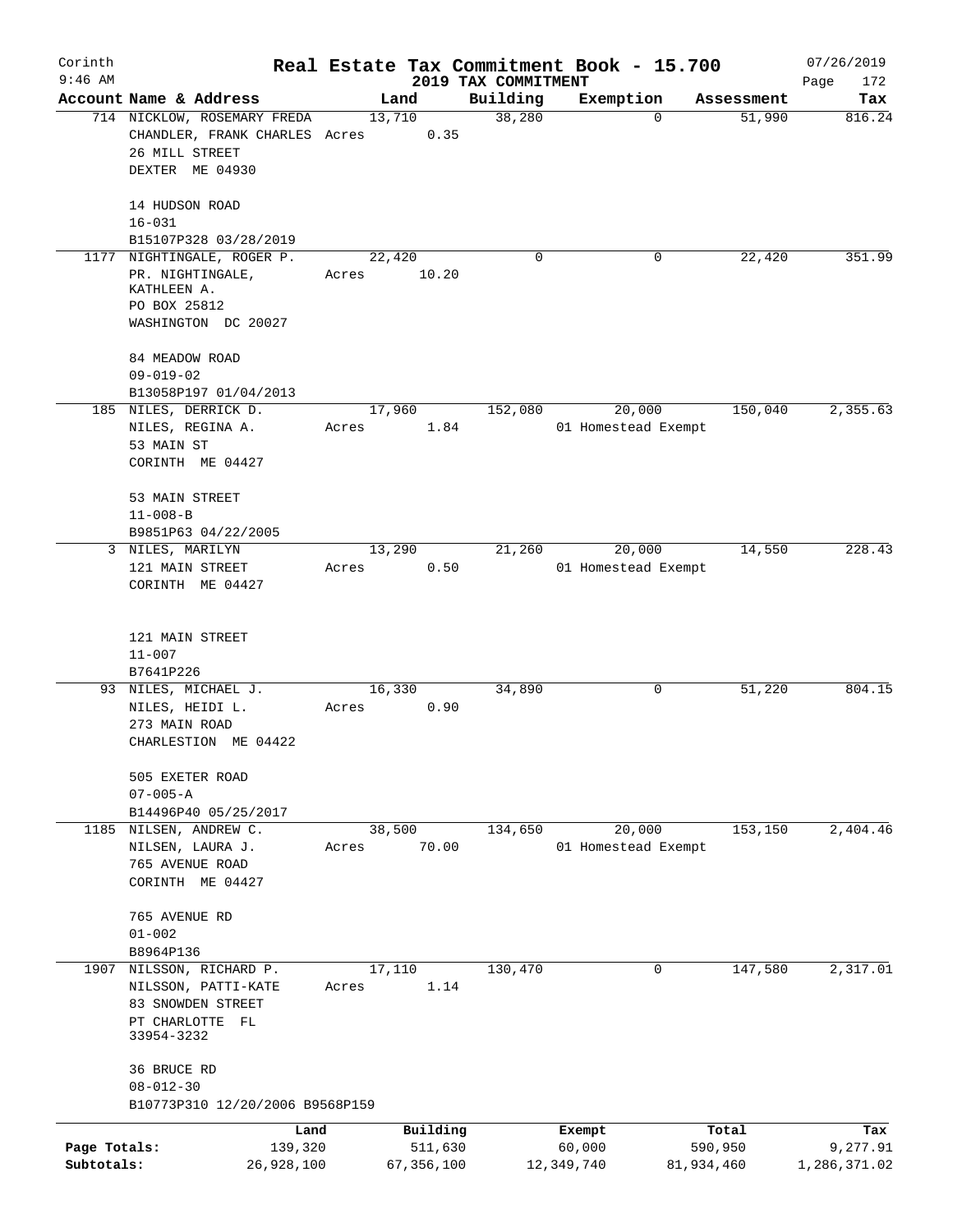| Corinth<br>$9:46$ AM       |                                                                               |                 |                         | 2019 TAX COMMITMENT | Real Estate Tax Commitment Book - 15.700 |   |                         | 07/26/2019<br>Page<br>173 |
|----------------------------|-------------------------------------------------------------------------------|-----------------|-------------------------|---------------------|------------------------------------------|---|-------------------------|---------------------------|
|                            | Account Name & Address                                                        | Land            |                         | Building            | Exemption                                |   | Assessment              | Tax                       |
| 989                        | NORTHERN NEW ENGLAND<br>TELEPHONE<br>C/O TAX DEPARTMENT<br>770 ELM STREET     |                 | 0                       | 23,200              |                                          | 0 | 23,200                  | 364.24                    |
|                            | MANCHESTER NH 03101<br>36 WHITE SCHOOLHOUSE                                   |                 |                         |                     |                                          |   |                         |                           |
|                            | <b>ROAD</b><br>$08 - 023 - 01H$                                               |                 |                         |                     |                                          |   |                         |                           |
| 990                        | NORTHERN NEW ENGLAND<br>TELEPHONE                                             |                 | 0                       | 2,300               |                                          | 0 | 2,300                   | 36.11                     |
|                            | C/O TAX DEPARTMENT<br>770 ELM STREET<br>MANCHESTER NH 03101                   |                 |                         |                     |                                          |   |                         |                           |
|                            | WEST CORINTH ROAD<br>$01 - 041 - D - 1H$                                      |                 |                         |                     |                                          |   |                         |                           |
| 999                        | NORTHERN NEW ENGLAND<br>TELEPHONE<br>C/O TAX DEPARTMENT<br>770 ELM STREET 2nd | 12,840<br>Acres | 0.29                    | 109,850             |                                          | 0 | 122,690                 | 1,926.23                  |
|                            | FLOOR<br>MANCHESTER NH 03101                                                  |                 |                         |                     |                                          |   |                         |                           |
|                            | 343 MAIN STREET<br>$15 - 003$                                                 |                 |                         |                     |                                          |   |                         |                           |
|                            | B11358P276 03/31/2008                                                         |                 |                         |                     |                                          |   |                         |                           |
|                            | 1877 NORTHRUP, DEREK                                                          |                 | $\mathbf 0$             | 37,590              | 20,000                                   |   | 17,590                  | 276.16                    |
|                            | NORTHRUP, SHELLI                                                              |                 |                         |                     | 01 Homestead Exempt                      |   |                         |                           |
|                            | 15 O'ROAK ROAD<br>CORINTH ME 04427                                            |                 |                         |                     |                                          |   |                         |                           |
|                            | 15 O'ROAK ROAD<br>$10 - 011 - 01H$                                            |                 |                         |                     |                                          |   |                         |                           |
|                            | 492 NUTTER, MICHAEL T.                                                        | 18,540          |                         | 145,600             | 20,000                                   |   | 144,140                 | 2,263.00                  |
|                            | NUTTER, MELISSA S.                                                            | Acres           | 3.42                    |                     | 01 Homestead Exempt                      |   |                         |                           |
|                            | 93 GARLAND ROAD<br>CORINTH ME 04427                                           |                 |                         |                     |                                          |   |                         |                           |
|                            | 93 GARLAND ROAD<br>$07 - 014 - C$                                             |                 |                         |                     |                                          |   |                         |                           |
|                            | B12894P343 07/23/2012                                                         |                 |                         |                     |                                          |   |                         |                           |
|                            | 902 NYE, DAVID W.<br>107 CHEROKEE COURT<br>BAREFOOT BAY FL 32976              | 23,270<br>Acres | 41.00                   | 27,680              |                                          | 0 | 50,950                  | 799.92                    |
|                            | 121 DIAMOND LN<br>$06 - 039$                                                  |                 |                         |                     |                                          |   |                         |                           |
|                            | B14744P107 02/16/2018                                                         |                 |                         |                     |                                          |   |                         |                           |
|                            | 1001 O'BAR, CARLSON C.                                                        | 12,810          |                         | 73,000              |                                          | 0 | 85,810                  | 1,347.22                  |
|                            | O'BAR, ELAINE A.<br>351 EXETER ROAD<br>CORINTH ME 04427                       | Acres           | 0.45                    |                     |                                          |   |                         |                           |
|                            | 11 EXETER ROAD<br>$15 - 018$<br>B5820P335                                     |                 |                         |                     |                                          |   |                         |                           |
|                            |                                                                               |                 |                         |                     |                                          |   |                         |                           |
|                            | Land                                                                          |                 | Building                |                     | Exempt                                   |   | Total                   | Tax                       |
| Page Totals:<br>Subtotals: | 67,460<br>26,995,560                                                          |                 | 419,220<br>67, 775, 320 |                     | 40,000<br>12,389,740                     |   | 446,680<br>82, 381, 140 | 7,012.88<br>1,293,383.90  |
|                            |                                                                               |                 |                         |                     |                                          |   |                         |                           |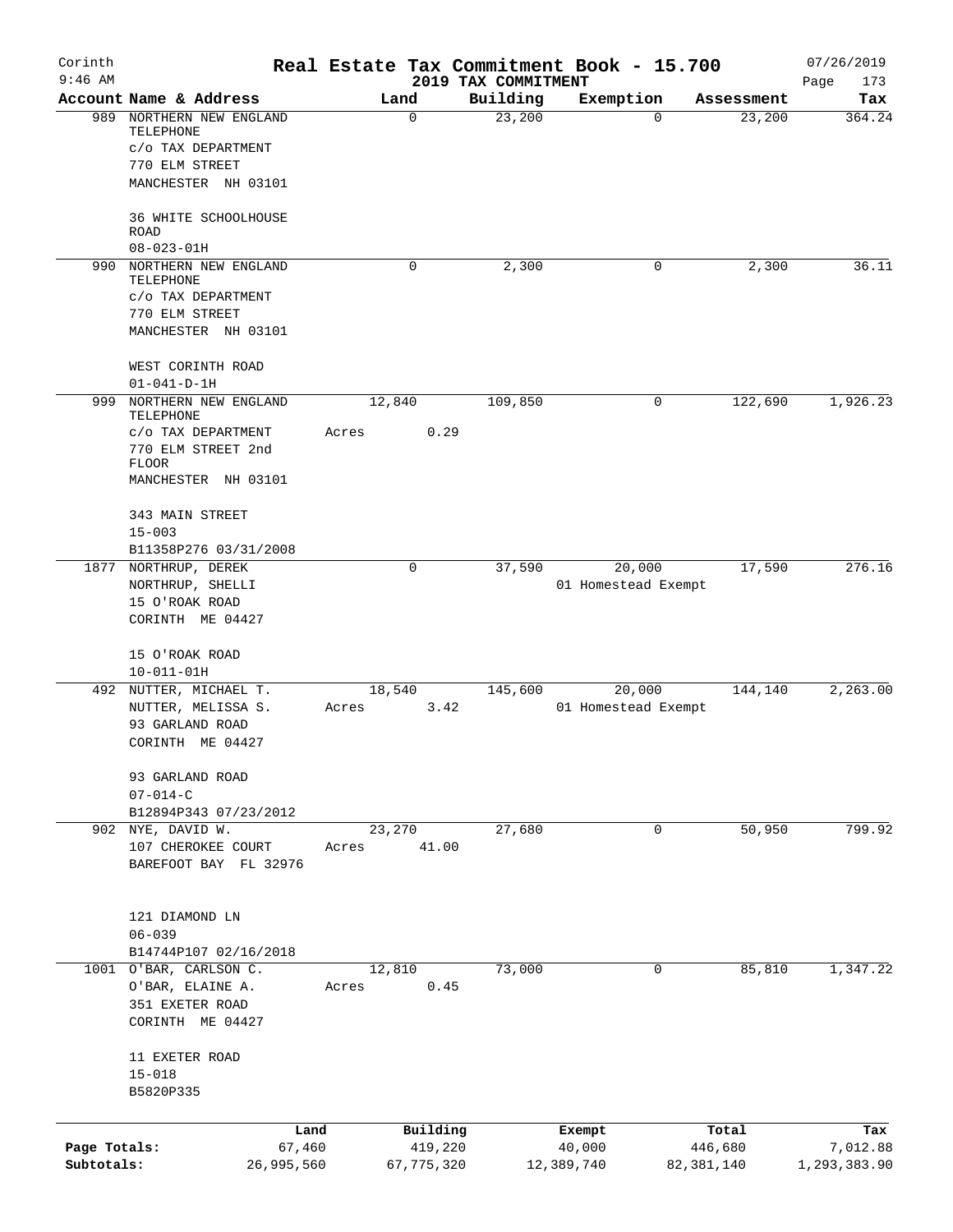| Corinth      |                                            |         |       |                |              | Real Estate Tax Commitment Book - 15.700 |                     |                     |                       | 07/26/2019      |
|--------------|--------------------------------------------|---------|-------|----------------|--------------|------------------------------------------|---------------------|---------------------|-----------------------|-----------------|
| $9:46$ AM    | Account Name & Address                     |         |       |                |              | 2019 TAX COMMITMENT                      |                     |                     |                       | 174<br>Page     |
|              | 1004 O'BAR, CARLSON C.                     |         |       | Land<br>16,070 |              | Building<br>111,400                      | Exemption           | 20,000              | Assessment<br>107,470 | Tax<br>1,687.28 |
|              | O'BAR, ELAINE A.                           |         | Acres |                | 1.29         |                                          |                     | 01 Homestead Exempt |                       |                 |
|              | 351 EXETER ROAD                            |         |       |                |              |                                          |                     |                     |                       |                 |
|              | CORINTH ME 04427                           |         |       |                |              |                                          |                     |                     |                       |                 |
|              | 351 EXETER ROAD                            |         |       |                |              |                                          |                     |                     |                       |                 |
|              | $07 - 012 - B$                             |         |       |                |              |                                          |                     |                     |                       |                 |
|              | B3226P239                                  |         |       |                |              |                                          |                     |                     |                       |                 |
|              | 176 O'BAR, DENNIS L.                       |         |       | 22,690         |              | 84,630                                   |                     | 20,000              | 87,320                | 1,370.92        |
|              | O'BAR, SANDRA P.                           |         | Acres |                | 7.00         |                                          |                     | 01 Homestead Exempt |                       |                 |
|              | 358 EXETER ROAD                            |         |       |                |              |                                          |                     |                     |                       |                 |
|              | CORINTH ME 04427                           |         |       |                |              |                                          |                     |                     |                       |                 |
|              | 358 EXETER ROAD                            |         |       |                |              |                                          |                     |                     |                       |                 |
|              | $07 - 010 - B$                             |         |       |                |              |                                          |                     |                     |                       |                 |
|              | B8885P259                                  |         |       |                |              |                                          |                     |                     |                       |                 |
|              | 809 O'CLAIRE, ROLANDE                      |         |       | 95,440         |              | 108,290                                  |                     | 20,000              | 183,730               | 2,884.56        |
|              | HARVEY, JOSHUA                             |         | Acres |                | 90.22        |                                          |                     | 01 Homestead Exempt |                       |                 |
|              | 485 HUDSON ROAD                            |         |       |                |              |                                          |                     |                     |                       |                 |
|              | CORINTH ME 04427                           |         |       |                |              |                                          |                     |                     |                       |                 |
|              | 485 HUDSON ROAD                            |         |       |                |              |                                          |                     |                     |                       |                 |
|              | $09 - 032$                                 |         |       |                |              |                                          |                     |                     |                       |                 |
|              | B14296P298 09/22/2016                      |         |       |                |              |                                          |                     |                     |                       |                 |
|              | 555 OGILVIE III, WILLIAM W.                |         |       | 19,610         |              | 66,640                                   |                     | 20,000              | 66,250                | 1,040.13        |
|              | OGILVIE, NATALIE J.                        |         | Acres |                | 8.00         |                                          |                     | 01 Homestead Exempt |                       |                 |
|              | 67 TATE ROAD                               |         |       |                |              |                                          |                     |                     |                       |                 |
|              | CORINTH ME 04427                           |         |       |                |              |                                          |                     |                     |                       |                 |
|              | 67 TATE ROAD                               |         |       |                |              |                                          |                     |                     |                       |                 |
|              | $09 - 027$                                 |         |       |                |              |                                          |                     |                     |                       |                 |
|              | B8485P161                                  |         |       |                |              |                                          |                     |                     |                       |                 |
|              | 950 OKO, ADAM                              |         |       | 18,300         |              | 82,820                                   |                     | 20,000              | 81,120                | 1,273.58        |
|              | 23 WEST CORINTH RD                         |         | Acres |                | 2.12         |                                          |                     | 01 Homestead Exempt |                       |                 |
|              | CORINTH ME 04427                           |         |       |                |              |                                          |                     |                     |                       |                 |
|              |                                            |         |       |                |              |                                          |                     |                     |                       |                 |
|              | 23 WEST CORINTH ROAD                       |         |       |                |              |                                          |                     |                     |                       |                 |
|              | $05 - 024 - 02$                            |         |       |                |              |                                          |                     |                     |                       |                 |
|              | B14772P82 03/26/2018                       |         |       |                |              |                                          |                     |                     |                       |                 |
|              | 1900 OLDERSHAW, ANGELA                     |         |       | 11,370         |              | 82,330                                   |                     | 0                   | 93,700                | 1,471.09        |
|              | PO BOX 237                                 |         | Acres |                | 0.32         |                                          |                     |                     |                       |                 |
|              | CORINTH ME 04427                           |         |       |                |              |                                          |                     |                     |                       |                 |
|              |                                            |         |       |                |              |                                          |                     |                     |                       |                 |
|              | 22 MORISON AVENUE                          |         |       |                |              |                                          |                     |                     |                       |                 |
|              | $11 - 022 - 02$                            |         |       |                |              |                                          |                     |                     |                       |                 |
| 712          | B14637P279 10/16/2017<br>OLIVER, NORMAN H. |         |       | 16,550         |              | 109,660                                  |                     | 20,000              | 106,210               | 1,667.50        |
|              | OLIVER, LISETTE B.                         |         | Acres |                | 1.71         |                                          | 01 Homestead Exempt |                     |                       |                 |
|              | 1437 MAIN STREET                           |         |       |                |              |                                          |                     |                     |                       |                 |
|              | CORINTH ME 04427                           |         |       |                |              |                                          |                     |                     |                       |                 |
|              | 1437 MAIN STREET                           |         |       |                |              |                                          |                     |                     |                       |                 |
|              | $03 - 045$                                 |         |       |                |              |                                          |                     |                     |                       |                 |
|              | B13720P128 12/10/2014                      |         |       |                |              |                                          |                     |                     |                       |                 |
|              |                                            |         |       |                |              |                                          |                     |                     |                       |                 |
|              |                                            | Land    |       |                | Building     |                                          | Exempt              |                     | Total                 | Tax             |
| Page Totals: |                                            | 200,030 |       |                | 645,770      |                                          | 120,000             |                     | 725,800               | 11,395.06       |
| Subtotals:   | 27, 195, 590                               |         |       |                | 68, 421, 090 |                                          | 12,509,740          | 83,106,940          |                       | 1,304,778.96    |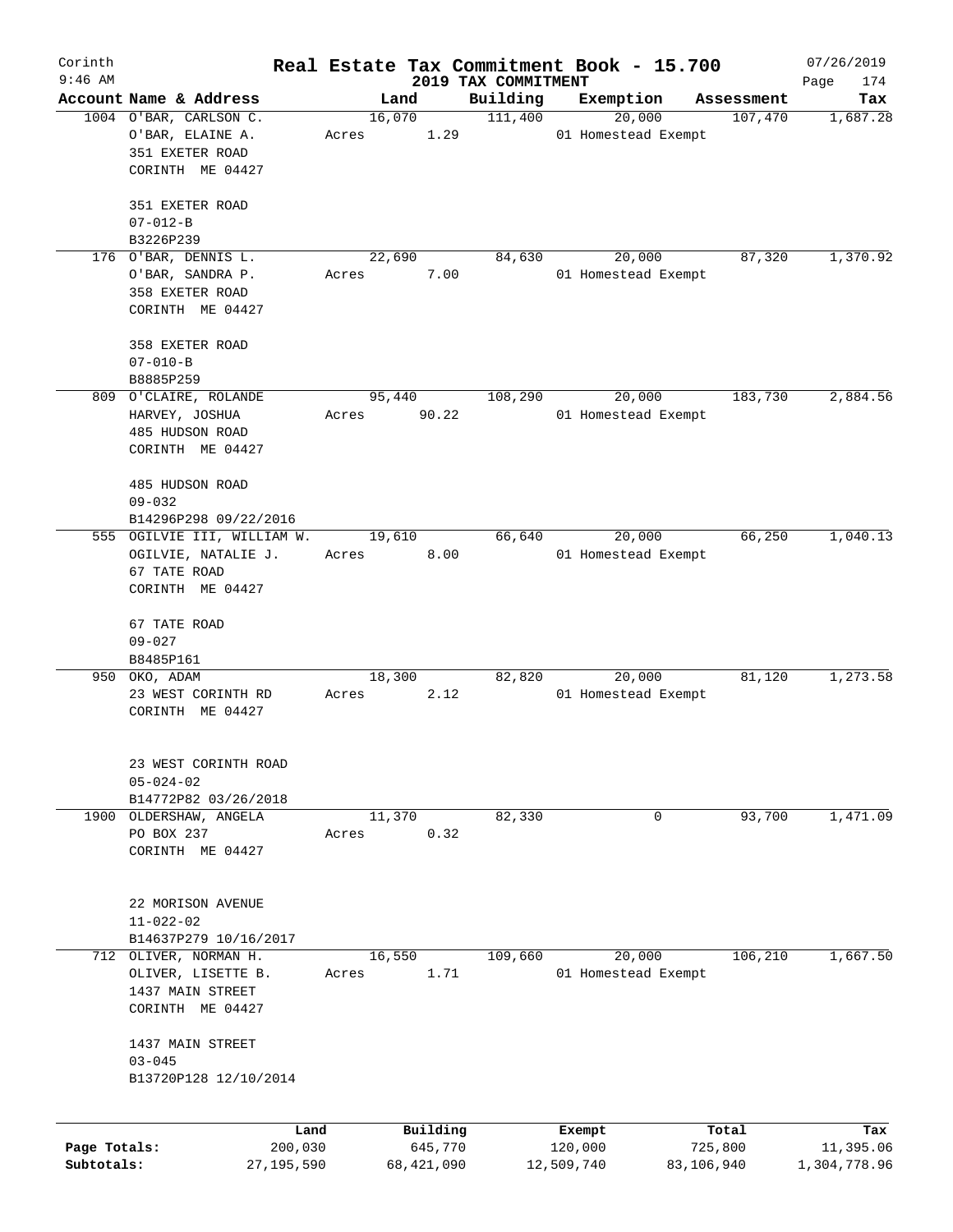| $9:46$ AM    |                                                                                        |                 |                     | 2019 TAX COMMITMENT | Real Estate Tax Commitment Book - 15.700 |                  | 07/26/2019<br>Page<br>175 |
|--------------|----------------------------------------------------------------------------------------|-----------------|---------------------|---------------------|------------------------------------------|------------------|---------------------------|
|              | Account Name & Address                                                                 | Land            |                     | Building            | Exemption                                | Assessment       | Tax                       |
|              | 1373 OLSEN, KYLE R.<br>410 CASTINE ROAD<br>ORLAND ME 04472                             | 8,030<br>Acres  | 2.00                | $\mathbf 0$         | $\Omega$                                 | 8,030            | 126.07                    |
|              | EXETER ROAD N/F OFF<br>$14 - 021$<br>B14911P338 08/16/2018                             |                 |                     |                     |                                          |                  |                           |
|              | 1372 OLSEN, KYLE R.<br>410 CASTINE ROAD<br>ORLAND ME 04472                             | 41,890<br>Acres | 90.00               | 0                   | 0                                        | 41,890           | 657.67                    |
|              | EXETER ROAD<br>$07 - 056$                                                              |                 |                     |                     |                                          |                  |                           |
|              | 789 OLSSON, MARK<br>OLSSON, ANGELA<br>85 RIDGE RD<br>CORINTH ME 04427                  | 17,600<br>Acres | 2.61                | 97,000              | 20,000<br>01 Homestead Exempt            | 94,600           | 1,485.22                  |
|              | 85 RIDGE ROAD<br>$12 - 005 - A$<br>B12335P230 11/26/2010                               |                 |                     |                     |                                          |                  |                           |
|              | 1011 OVERLOCK, EDDIE E.<br>OVERLOCK, LISA A.<br>31 BENJAMIN DRIVE<br>OLD TOWN ME 04468 | 24,410<br>Acres | 36.93               | 0                   | 0                                        | 24,410           | 383.24                    |
|              | BLACK RD<br>$05 - 009 - B$<br>B4072P281                                                |                 |                     |                     |                                          |                  |                           |
|              | 1891 OVERLOCK, LEWIS E.<br>3 SANDY'S WAY<br>HERMON ME 04401                            | 16,890<br>Acres | 2.00                | 2,000               | 0                                        | 18,890           | 296.57                    |
|              | 99 BLACK RD<br>$05 - 009 - C$<br>B12699P224 01/06/2012                                 |                 |                     |                     |                                          |                  |                           |
|              | 1012 OYSTER, LOWELL R.<br>OYSTER, KATHLEEN M.<br>543 GRANT ROAD<br>CORINTH ME 04427    | 22,300<br>Acres | 13.30               | 18,390              |                                          | 40,690<br>0      | 638.83                    |
|              | 604 GRANT ROAD<br>$02 - 051 - A$<br>B3314P172                                          |                 |                     |                     |                                          |                  |                           |
| 1013         | OYSTER, LOWELL R.<br>OYSTER, KATHLEEN M.<br>543 GRANT ROAD<br>CORINTH ME 04427         | 18,620<br>Acres | 4.90                | 55,690              | 20,000<br>01 Homestead Exempt            | 54,310           | 852.67                    |
|              | 543 GRANT ROAD<br>$02 - 044 - 19 - A$<br>B3314P172                                     |                 |                     |                     |                                          |                  |                           |
| Page Totals: | 149,740                                                                                | Land            | Building<br>173,080 |                     | Exempt<br>40,000                         | Total<br>282,820 | Tax<br>4,440.27           |

**Subtotals:** 27,345,330 68,594,170 12,549,740 83,389,760 1,309,219.23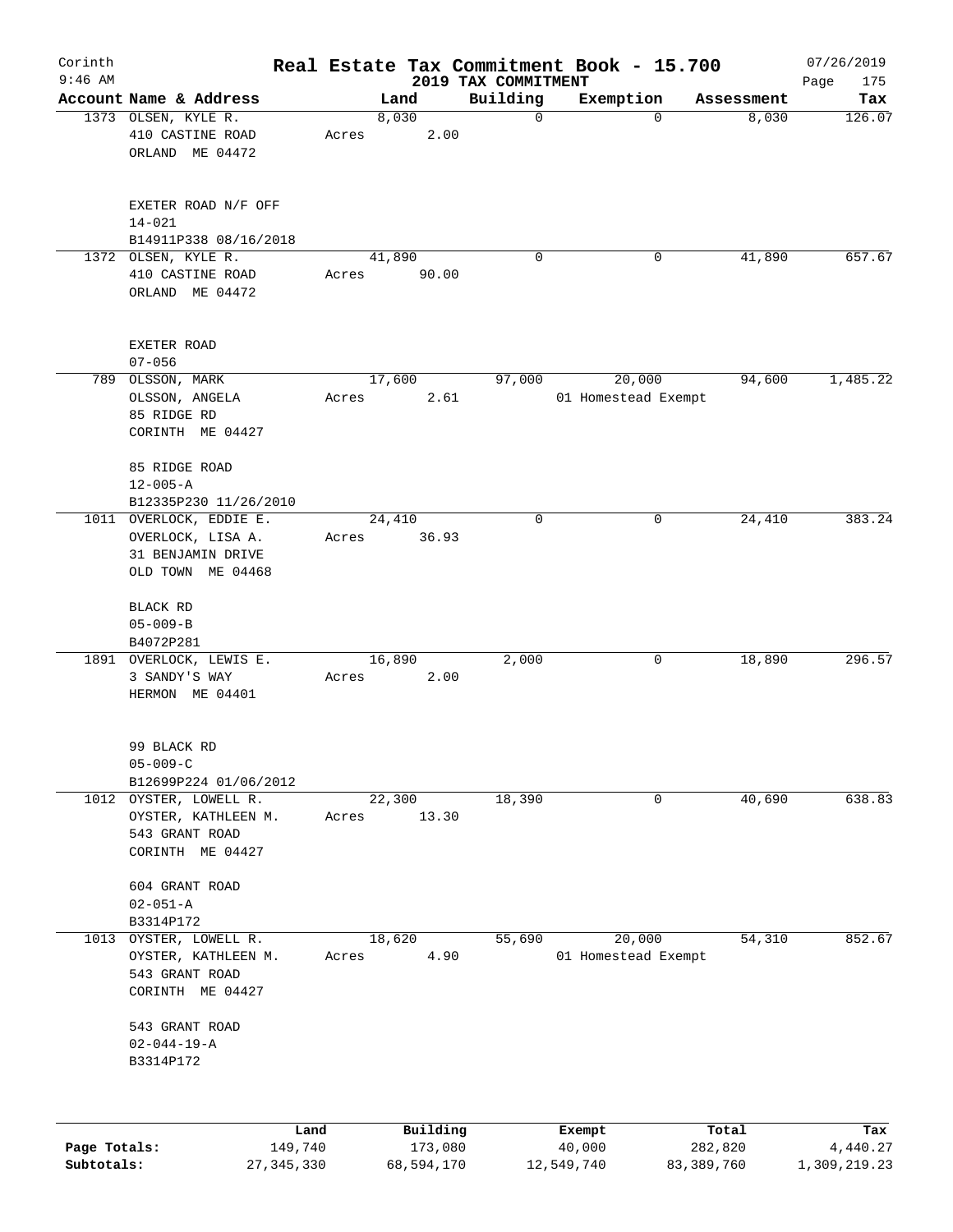| Corinth                    |                                                                 |       |                       |                                 | Real Estate Tax Commitment Book - 15.700 |                     |                       | 07/26/2019                 |
|----------------------------|-----------------------------------------------------------------|-------|-----------------------|---------------------------------|------------------------------------------|---------------------|-----------------------|----------------------------|
| $9:46$ AM                  | Account Name & Address                                          |       | Land                  | 2019 TAX COMMITMENT<br>Building |                                          |                     |                       | Page<br>176<br>Tax         |
|                            | 1712 OYSTER, LOWELL R.<br>OYSTER, KATHLEEN M.<br>543 GRANT ROAD | Acres | 10,760<br>3.18        |                                 | Exemption<br>$\mathbf 0$                 | $\Omega$            | Assessment<br>10,760  | 168.93                     |
|                            | CORINTH ME 04427                                                |       |                       |                                 |                                          |                     |                       |                            |
|                            | GRANT ROAD<br>$02 - 052 - 01$                                   |       |                       |                                 |                                          |                     |                       |                            |
|                            | B7851P137                                                       |       |                       |                                 | $\Omega$                                 | 0                   | 1,500                 | 23.55                      |
|                            | 2035 OYSTER, LOWELL R.<br>543 GRANT ROAD<br>CORINTH ME 04427    | Acres | 1,500<br>1.34         |                                 |                                          |                     |                       |                            |
|                            | GRANT ROAD<br>$02 - 050$                                        |       |                       |                                 |                                          |                     |                       |                            |
|                            | 1015 PAGE SR, DONALD                                            |       | 15,730                | 100,530                         |                                          | 20,000              | 96,260                | 1,511.28                   |
|                            | PAGE, HARRIET E. (Heirs Acres<br>of)                            |       | 1.00                  |                                 |                                          | 01 Homestead Exempt |                       |                            |
|                            | 441 WEST CORINTH ROAD<br>CORINTH ME 04427                       |       |                       |                                 |                                          |                     |                       |                            |
|                            | 441 WEST CORINTH ROAD<br>$04 - 033$                             |       |                       |                                 |                                          |                     |                       |                            |
|                            | B11116P217 09/06/2007 B1353P450 03/22/1952                      |       |                       |                                 |                                          |                     |                       |                            |
|                            | 1014 PAGE, BRUCE E.                                             |       | 19,420                | 91,520                          |                                          | 20,000              | 90,940                | 1,427.76                   |
|                            | PAGE, PAULA D.<br>1199 HUDSON HILL ROAD                         | Acres |                       | 4.18                            |                                          | 01 Homestead Exempt |                       |                            |
|                            | CORINTH ME 04427                                                |       |                       |                                 |                                          |                     |                       |                            |
|                            | 1199 HUDSON HILL ROAD<br>$03 - 049 - A$                         |       |                       |                                 |                                          |                     |                       |                            |
|                            | B5009P43<br>592 PAGE, COREY                                     |       | 16,570                | 106,940                         |                                          | 20,000              | 103,510               | 1,625.11                   |
|                            | PAGE, KARA<br>1489 MAIN STREET<br>CORINTH ME 04427              | Acres |                       | 2.25                            |                                          | 01 Homestead Exempt |                       |                            |
|                            | 1489 MAIN STREET                                                |       |                       |                                 |                                          |                     |                       |                            |
|                            | $03 - 048 - A$<br>B14154P137 05/19/2016                         |       |                       |                                 |                                          |                     |                       |                            |
|                            | 1017 PAGE, JAMES L.                                             |       | 24,600                | 50,280                          |                                          | 20,000              | 54,880                | 861.62                     |
|                            | 643 GRANT ROAD<br>CORINTH ME 04427                              | Acres | 10.60                 |                                 |                                          | 01 Homestead Exempt |                       |                            |
|                            | 643 GRANT ROAD<br>$02 - 044 - 13 - A$                           |       |                       |                                 |                                          |                     |                       |                            |
|                            | B13816P80 04/27/2015                                            |       |                       |                                 |                                          |                     |                       |                            |
|                            | 760 PAGE, KENNETH                                               |       | 17,230                | 52,540                          |                                          | 20,000              | 49,770                | 781.39                     |
|                            | PAGE, ALICE<br>P.O. BOX 55                                      | Acres | 2.29                  |                                 |                                          | 01 Homestead Exempt |                       |                            |
|                            | KENDUSKEAG ME 04450                                             |       |                       |                                 |                                          |                     |                       |                            |
|                            | 15 BEANS MILL RD<br>$07 - 010 - C$                              |       |                       |                                 |                                          |                     |                       |                            |
|                            | B7355P301                                                       |       |                       |                                 |                                          |                     |                       |                            |
|                            |                                                                 | Land  | Building              |                                 | Exempt                                   |                     | Total                 | Tax                        |
| Page Totals:<br>Subtotals: | 105,810<br>27, 451, 140                                         |       | 401,810<br>68,995,980 |                                 | 100,000<br>12,649,740                    |                     | 407,620<br>83,797,380 | 6,399.64<br>1, 315, 618.87 |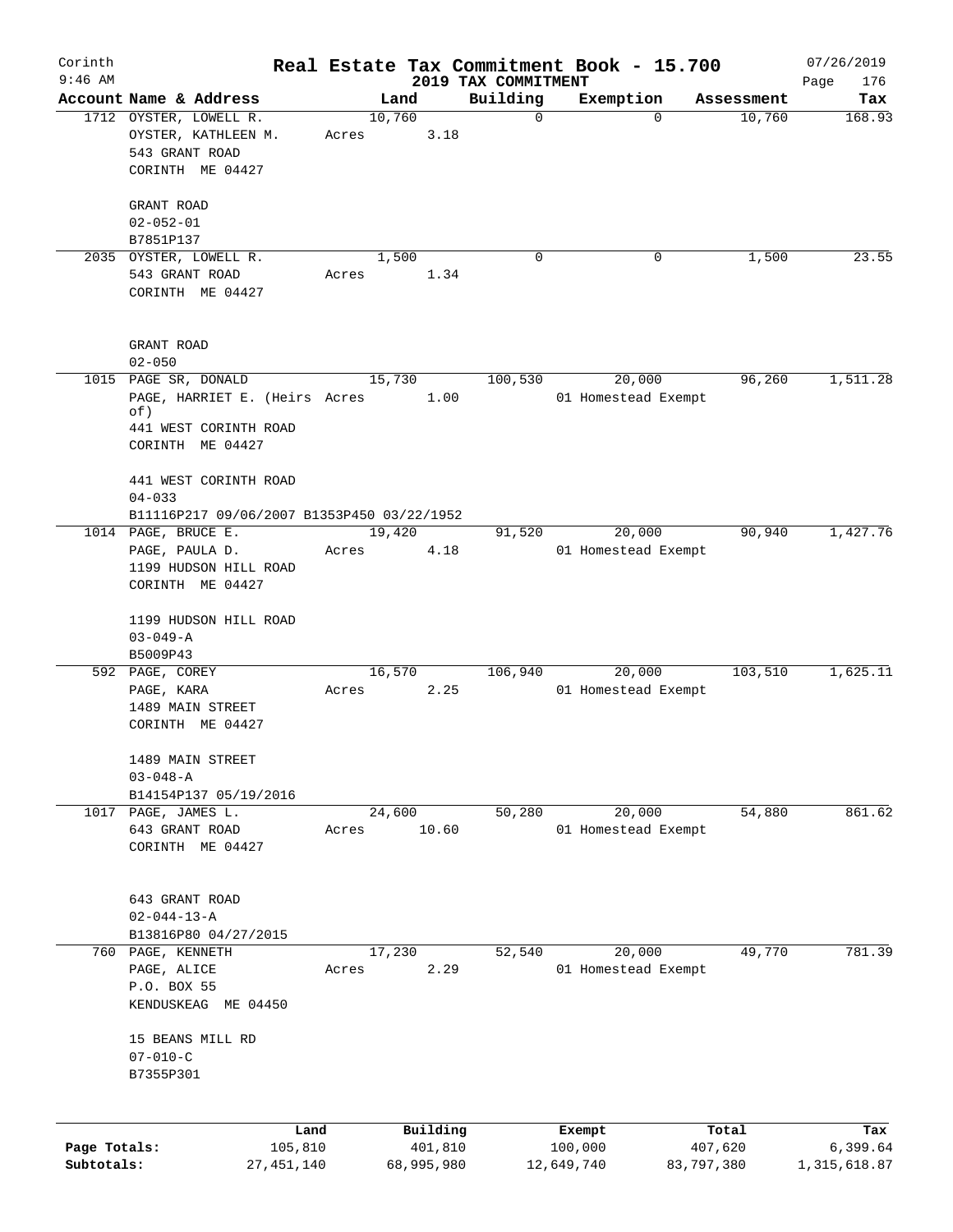| Corinth<br>$9:46$ AM |                                                                                |                 |             | 2019 TAX COMMITMENT | Real Estate Tax Commitment Book - 15.700    |             | 07/26/2019<br>177<br>Page |
|----------------------|--------------------------------------------------------------------------------|-----------------|-------------|---------------------|---------------------------------------------|-------------|---------------------------|
|                      | Account Name & Address                                                         | Land            |             | Building            | Exemption                                   | Assessment  | Tax                       |
|                      | 738 PAGE, SHERRI A.<br>680 BLACK ROAD<br>CORINTH ME 04427                      | 15,730<br>Acres | 1.00        | 79,760              | 20,000<br>01 Homestead Exempt               | 75,490      | 1,185.19                  |
|                      | 680 BLACK RD<br>$02 - 038 - A$<br>B7553P1                                      |                 |             |                     |                                             |             |                           |
|                      | 1853 PAGE, TERESA L.<br>343 WEST CORINTH RD<br>CORINTH ME 04427                | 25,940<br>Acres | 9.80        | 116,520             | 20,000<br>01 Homestead Exempt               | 122,460     | 1,922.62                  |
|                      | 343 WEST CORINTH ROAD<br>$04 - 036 - G$<br>B11866P261 07/31/2009               |                 |             |                     |                                             |             |                           |
|                      | 1019 PAIGE, MICHELLE M.<br>87 GARLAND ROAD<br>CORINTH ME 04427                 | 18,490<br>Acres | 3.38        | 91,510              | 20,000<br>01 Homestead Exempt               | 90,000      | 1,413.00                  |
|                      | 87 GARLAND ROAD<br>$07 - 014 - D$<br>B12669P248 12/02/2011                     |                 |             |                     |                                             |             |                           |
|                      | 1733 PALMER, JOHN C.<br>P.O. BOX 601<br>CORINTH ME 04427                       |                 | $\mathbf 0$ | 23,410              | 23,410<br>01 Homestead Exempt<br>22 Veteran | $\mathbf 0$ | 0.00                      |
|                      | 103 BEANS MILL RD<br>$07 - 020 - 03H$                                          |                 |             |                     |                                             |             |                           |
|                      | 904 PALMER, ROSS<br>601 AVENUE ROAD<br>CORINTH ME 04427                        |                 | $\mathbf 0$ | 71,320              | 20,000<br>01 Homestead Exempt               | 51,320      | 805.72                    |
|                      | 601 AVENUE RD<br>$01 - 008 - 10H$                                              |                 |             |                     |                                             |             |                           |
|                      | 182 PAQUIN, WILLIAM H.<br>PAQUIN, TERRI A.<br>PO BOX 446<br>CARLSBORG WA 98324 | 13,620<br>Acres | 4.40        | $\Omega$            | $\Omega$                                    | 13,620      | 213.83                    |
|                      | ANDERSON FARM RD<br>$12 - 012 - 08$<br>B9641P57 11/10/2004                     |                 |             |                     |                                             |             |                           |
|                      | 856 PAQUIN, WILLIAM H.<br>PAQUIN, TERRI A.<br>PO BOX 446<br>CARLSBORG WA 98324 | 11,520<br>Acres | 2.59        | $\mathbf 0$         | 0                                           | 11,520      | 180.86                    |
|                      | ANDERSON FARM RD<br>$12 - 012 - 07$<br>B9641P57 11/10/2004                     |                 |             |                     |                                             |             |                           |
|                      |                                                                                |                 |             |                     |                                             |             |                           |

|              | Land       | Building   | Exempt     | Total      | Tax          |
|--------------|------------|------------|------------|------------|--------------|
| Page Totals: | 85,300     | 382,520    | 103,410    | 364,410    | 5,721.22     |
| Subtotals:   | 27,536,440 | 69,378,500 | 12,753,150 | 84,161,790 | 1,321,340.09 |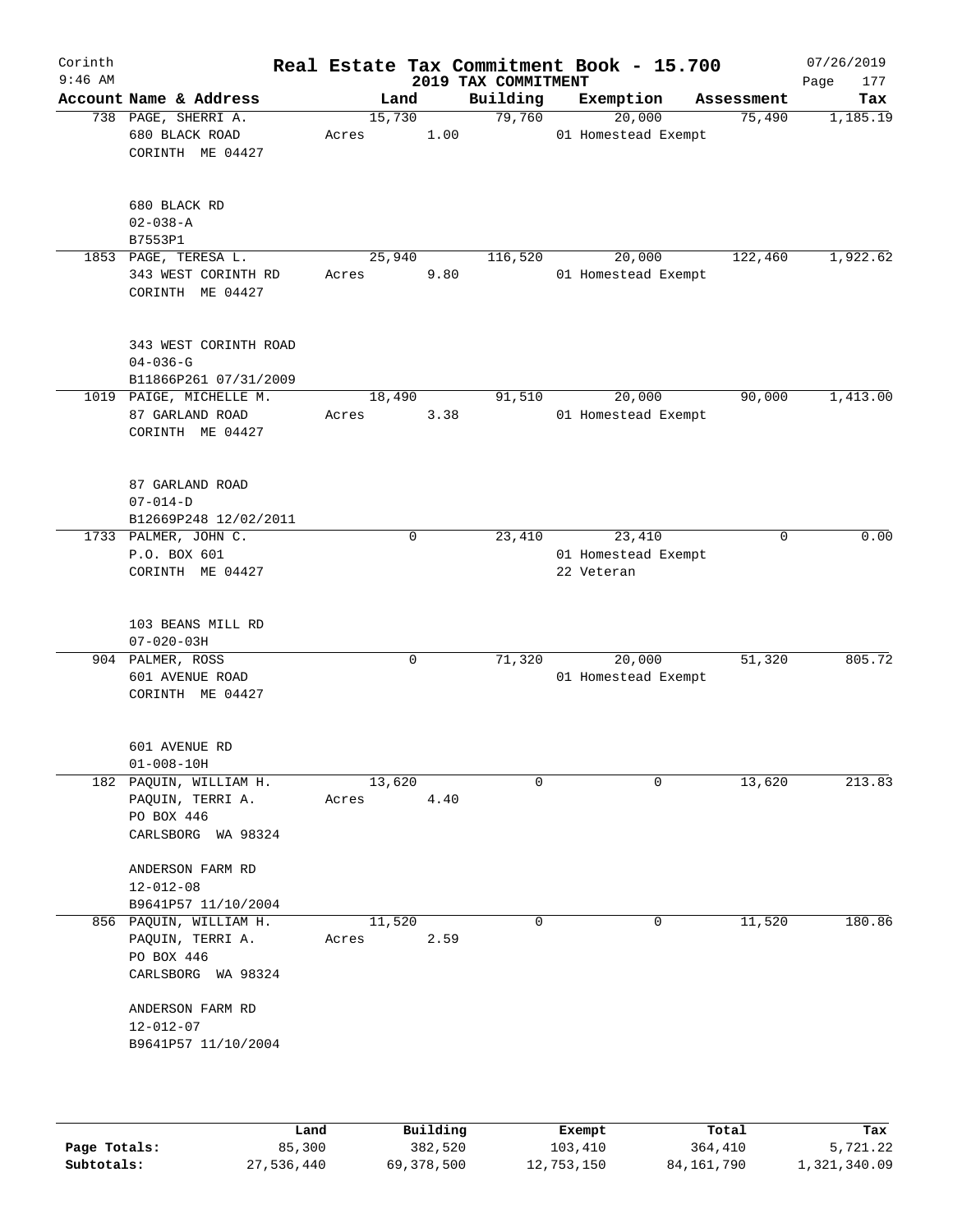| Corinth<br>$9:46$ AM       |                                                                                       |                 |                       |                                 | Real Estate Tax Commitment Book - 15.700 |                       | 07/26/2019               |
|----------------------------|---------------------------------------------------------------------------------------|-----------------|-----------------------|---------------------------------|------------------------------------------|-----------------------|--------------------------|
|                            | Account Name & Address                                                                | Land            |                       | 2019 TAX COMMITMENT<br>Building | Exemption                                | Assessment            | Page<br>178<br>Tax       |
|                            | 1694 PAQUIN, WILLIAM H.<br>PAQUIN, TERRI A.<br>PO BOX 446<br>CARLSBORG WA 98324       | 12,360<br>Acres | 3.31                  | $\mathbf 0$                     | $\Omega$                                 | 12,360                | 194.05                   |
|                            | ANDERSON FARM RD<br>$12 - 012 - 10$<br>B9641P57 11/10/2004                            |                 |                       |                                 |                                          |                       |                          |
|                            | 1804 PAQUIN, WILLIAM H.                                                               | 22,620          |                       | $\mathbf 0$                     | 0                                        | 22,620                | 355.13                   |
|                            | PAQUIN, TERRI A.<br>PO BOX 446<br>CARLSBORG WA 98324                                  | Acres           | 10.69                 |                                 |                                          |                       |                          |
|                            | HUDSON ROAD<br>$12 - 012 - F$                                                         |                 |                       |                                 |                                          |                       |                          |
|                            | B9641P57 11/10/2004                                                                   |                 |                       |                                 |                                          |                       |                          |
|                            | 1594 PAQUIN, WILLIAM H.<br>PAQUIN, TERRI A.<br>PO BOX 446<br>CARLSBORG WA 98324       | 12,240<br>Acres | 3.21                  | $\mathbf 0$                     | 0                                        | 12,240                | 192.17                   |
|                            | ANDERSON FARM RD<br>$12 - 012 - 12$                                                   |                 |                       |                                 |                                          |                       |                          |
|                            | B9641P57 11/10/2004                                                                   |                 |                       |                                 |                                          |                       |                          |
|                            | 1996 PAQUIN, WILLIAM H.,<br>PAQUIN, TERRI A.<br>PO BOX 446<br>CARLSBORG WA 98324      | 11,520<br>Acres | 2.59                  | $\mathbf 0$                     | 0                                        | 11,520                | 180.86                   |
|                            | ANDERSON FARM RD<br>$12 - 012 - 05$<br>B9641P57                                       |                 |                       |                                 |                                          |                       |                          |
|                            | 1021 PARENT, GREGORY B.<br>PARENT, LINDA J.<br>P.O. BOX 102<br>CORINTH ME 04427       | 14,170<br>Acres | 0.60                  | 123,690                         | 20,000<br>01 Homestead Exempt            | 117,860               | 1,850.40                 |
|                            | 98 EXETER ROAD<br>$14 - 011$<br>B2849P339                                             |                 |                       |                                 |                                          |                       |                          |
|                            | 996 PARKHURST, JAMY<br>691 GRANT ROAD<br>CORINTH ME 04427                             | 20,090<br>Acres | 6.30                  | 103,490                         | 20,000<br>01 Homestead Exempt            | 103,580               | 1,626.21                 |
|                            | 691 GRANT ROAD<br>$02 - 044 - 02$<br>B13899P47 07/16/2015                             |                 |                       |                                 |                                          |                       |                          |
|                            | 1839 PARKS, DANIEL J.<br>PARKS, RAELENE F.D.<br>86 BRADBURY DRIVE<br>CORINTH ME 04427 | 18,270<br>Acres | 2.10                  | 124,960                         | 20,000<br>01 Homestead Exempt            | 123,230               | 1,934.71                 |
|                            | 86 BRADBURY DR<br>$08 - 012 - 16$<br>B10184P76 11/09/2005                             |                 |                       |                                 |                                          |                       |                          |
|                            | Land                                                                                  |                 | Building              |                                 | Exempt                                   | Total                 | Tax                      |
| Page Totals:<br>Subtotals: | 111,270<br>27,647,710                                                                 |                 | 352,140<br>69,730,640 |                                 | 60,000<br>12,813,150                     | 403,410<br>84,565,200 | 6,333.53<br>1,327,673.62 |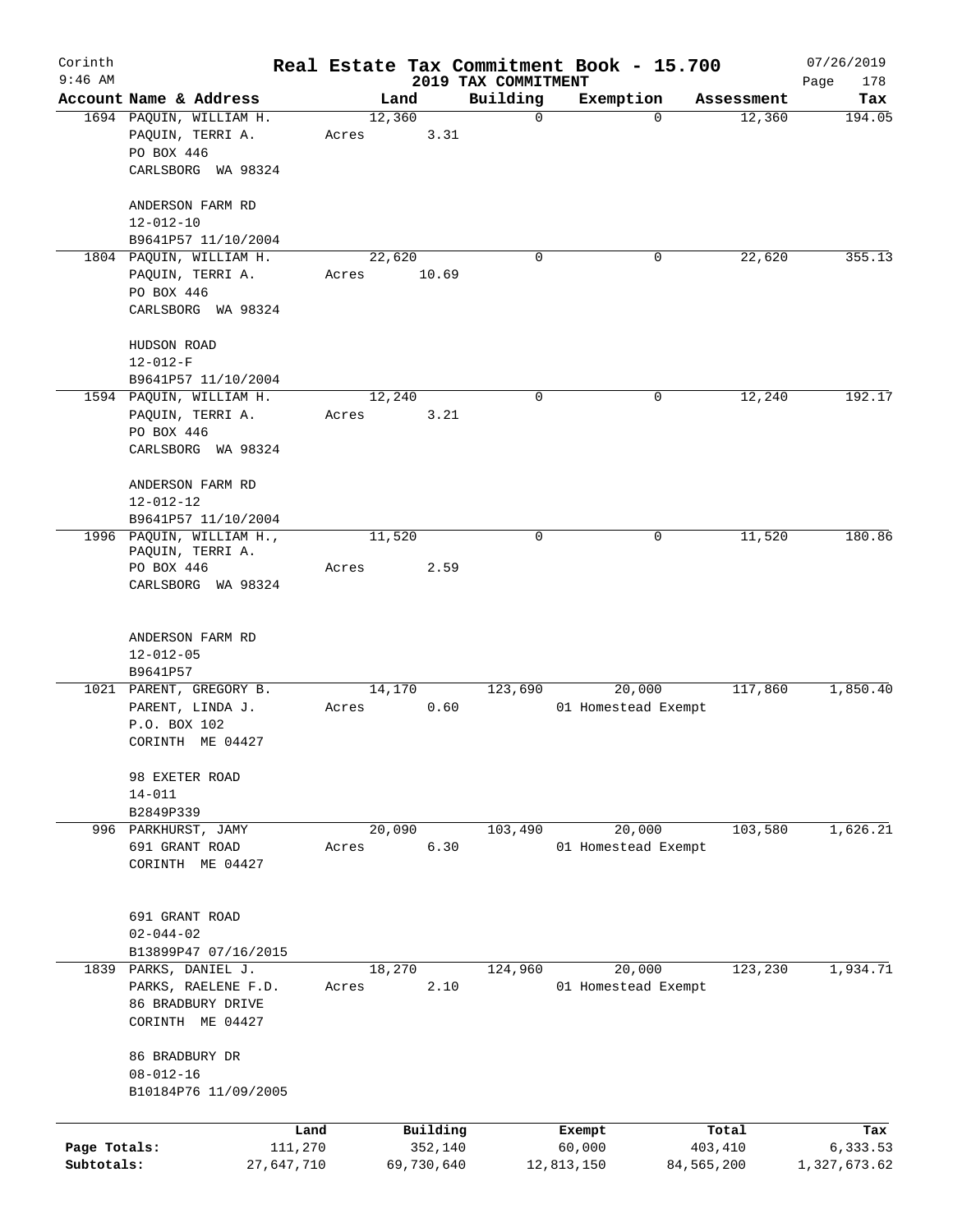| Corinth      |                                                                                      |       |                |                     | Real Estate Tax Commitment Book - 15.700    |                      | 07/26/2019    |
|--------------|--------------------------------------------------------------------------------------|-------|----------------|---------------------|---------------------------------------------|----------------------|---------------|
| $9:46$ AM    |                                                                                      |       |                | 2019 TAX COMMITMENT |                                             |                      | Page<br>179   |
|              | Account Name & Address<br>553 PARTRIDGE, CATHERINE M.                                |       | Land<br>16,240 | Building<br>11,500  | Exemption<br>$\mathbf 0$                    | Assessment<br>27,740 | Tax<br>435.52 |
|              | 175 MURRAY ROAD<br>CARMEL ME 04419                                                   | Acres | 2.64           |                     |                                             |                      |               |
|              | 639 GRANT ROAD<br>$02 - 044 - 14 - A$                                                |       |                |                     |                                             |                      |               |
|              | B13321P68 09/06/2013                                                                 |       |                |                     |                                             |                      |               |
|              | 348 PARTRIDGE, JOHN C.<br>PARTRIDGE, KAREN<br>574 MAIN ST<br>CORINTH ME 04427        | Acres | 17,320<br>1.31 | 90,270              | 20,000<br>01 Homestead Exempt               | 87,590               | 1,375.16      |
|              | 574 MAIN STREET<br>$08 - 021$                                                        |       |                |                     |                                             |                      |               |
|              | B12373P301 12/31/2010                                                                |       |                |                     |                                             |                      | 3,863.93      |
|              | 1449 PASCHAL, KEITH<br>PASCHAL, CYNTHIA L.<br>815 GRANT RD<br>CORINTH ME 04427       | Acres | 16,920<br>6.00 | 249,190             | 20,000<br>01 Homestead Exempt               | 246,110              |               |
|              | 815 GRANT ROAD<br>$03 - 005$                                                         |       |                |                     |                                             |                      |               |
|              | B9457P55<br>408 PATTERSON, EDWARD H.                                                 |       | 12,270         | 14,300              | 0                                           | 26,570               | 417.15        |
|              | PATTERSON, SHARON W.<br>9 SUMMER WAY                                                 | Acres | 11.20          |                     |                                             |                      |               |
|              | CUMBERLAND CENTER ME<br>04021-3253                                                   |       |                |                     |                                             |                      |               |
|              | MEADOW ROAD N/F OFF<br>$09 - 019 - 06$                                               |       |                |                     |                                             |                      |               |
|              | B9663P145                                                                            |       |                |                     |                                             |                      |               |
|              | 984 PATTERSON, NORMAN E.<br>HODGKINS, DIANNE R.<br>95 RIDGE ROAD<br>CORINTH ME 04427 | Acres | 17,930<br>2.90 | 119,970             | 26,000<br>01 Homestead Exempt<br>22 Veteran | 111,900              | 1,756.83      |
|              | 95 RIDGE ROAD<br>$12 - 005$<br>B12389P13 01/27/2011                                  |       |                |                     |                                             |                      |               |
|              | 1983 PAVLIK, JESSE N.<br>115 MEADOW ROAD<br>PO BOX 488<br>CORINTH ME 04427           | Acres | 17,270<br>5.00 | 26,830              | 20,000<br>01 Homestead Exempt               | 24,100               | 378.37        |
|              | 115 MEADOW ROAD<br>$09 - 014 - 09 - A$<br>B13479P5 02/09/2014                        |       |                |                     |                                             |                      |               |
|              | 384 PEARSON, STEVEN<br>PEARSON, DELORES<br>24 DAVENTRY STREET<br>CHEPACHET RI 02814  | Acres | 18,050<br>3.00 | 64,300              | 0                                           | 82,350               | 1,292.90      |
|              | 686 AVENUE RD<br>$01 - 003 - 03$<br>B12037P4 01/22/2010                              |       |                |                     |                                             |                      |               |
|              | Land                                                                                 |       | Building       |                     | Exempt                                      | Total                | Tax           |
| Page Totals: | 116,000                                                                              |       | 576,360        |                     | 86,000                                      | 606,360              | 9,519.86      |
| Subtotals:   | 27,763,710                                                                           |       | 70,307,000     |                     | 12,899,150                                  | 85,171,560           | 1,337,193.48  |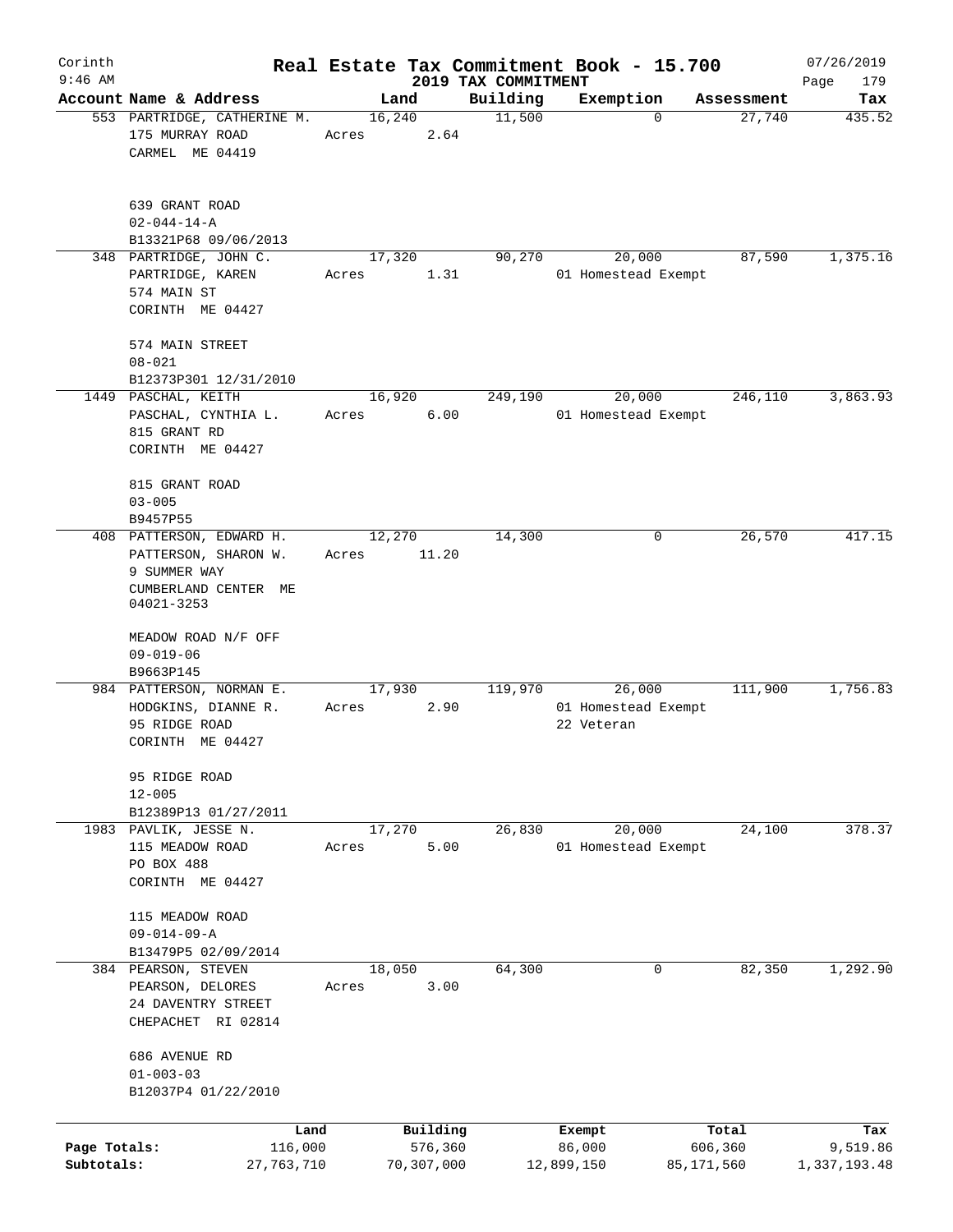| Corinth                    |                                                                                    |       |                       |                                 | Real Estate Tax Commitment Book - 15.700 |                       | 07/26/2019               |
|----------------------------|------------------------------------------------------------------------------------|-------|-----------------------|---------------------------------|------------------------------------------|-----------------------|--------------------------|
| $9:46$ AM                  | Account Name & Address                                                             |       | Land                  | 2019 TAX COMMITMENT<br>Building | Exemption                                |                       | Page<br>180<br>Tax       |
|                            | 949 PEARY JR, DARRYL A.<br>PEARY, LAURA L.                                         | Acres | 15,730<br>1.00        | 93,980                          | 20,000<br>01 Homestead Exempt            | Assessment<br>89,710  | 1,408.45                 |
|                            | 568 BLACK ROAD<br>CORINTH ME 04427                                                 |       |                       |                                 |                                          |                       |                          |
|                            | 568 BLACK RD<br>$02 - 035 - 03$                                                    |       |                       |                                 |                                          |                       |                          |
|                            | B8527P52                                                                           |       |                       |                                 |                                          |                       |                          |
|                            | 1025 PEDERSEN, DANA<br>PEDERSEN, SHERRIE<br>527 DEERFIELD DRIVE<br>HERMON ME 04401 | Acres | 29,510<br>34.60       | 20,530                          | 0                                        | 50,040                | 785.63                   |
|                            | BLACK RD<br>$02 - 030 - 06$                                                        |       |                       |                                 |                                          |                       |                          |
|                            | B4756P322                                                                          |       |                       |                                 |                                          |                       |                          |
|                            | 1026 PEDERSEN, GEORGE M.<br>419 BLACK ROAD<br>CORINTH ME 04427                     | Acres | 25,830<br>6.20        | 106,340                         | 20,000<br>01 Homestead Exempt            | 112,170               | 1,761.07                 |
|                            | 419 BLACK RD<br>$02 - 030 - 07$                                                    |       |                       |                                 |                                          |                       |                          |
|                            | B4639P306 01/19/1990                                                               |       |                       |                                 |                                          |                       |                          |
|                            | 1027 PEDERSEN, GEORGE M.<br>419 BLACK ROAD<br>CORINTH ME 04427                     | Acres | 37,990<br>86.80       | 0                               | 0                                        | 37,990                | 596.44                   |
|                            | BLACK RD<br>$02 - 030 - 08$                                                        |       |                       |                                 |                                          |                       |                          |
|                            | B4756P326                                                                          |       |                       |                                 |                                          |                       |                          |
|                            | 1028 PEDERSEN, ROBERT T.<br>PEDERSEN, LISA<br>345 BLACK ROAD<br>CORINTH ME 04427   | Acres | 20,830<br>5.40        | 155,990                         | 20,000<br>01 Homestead Exempt            | 156,820               | 2,462.07                 |
|                            | 345 BLACK RD<br>$02 - 030 - 01$                                                    |       |                       |                                 |                                          |                       |                          |
|                            | B12487P336 05/13/2011                                                              |       |                       |                                 |                                          |                       |                          |
|                            | 1029 PEDERSEN, ROBERT T.<br>345 BLACK ROAD<br>CORINTH ME 04427                     | Acres | 14,520<br>12.77       | 0                               | 0                                        | 14,520                | 227.96                   |
|                            | BLACK RD<br>$02 - 030 - 05$                                                        |       |                       |                                 |                                          |                       |                          |
|                            | B4756P320                                                                          |       |                       |                                 |                                          |                       |                          |
| 1030                       | PEDERSEN, ROBERT T.<br>345 BLACK ROAD<br>CORINTH ME 04427                          | Acres | 20,820<br>10.60       | 0                               | 0                                        | 20,820                | 326.87                   |
|                            | BLACK RD<br>$02 - 030 - 02$<br>B4756P320                                           |       |                       |                                 |                                          |                       |                          |
|                            |                                                                                    | Land  | Building              |                                 | Exempt                                   | Total                 | Tax                      |
| Page Totals:<br>Subtotals: | 165,230<br>27,928,940                                                              |       | 376,840<br>70,683,840 |                                 | 60,000<br>12,959,150                     | 482,070<br>85,653,630 | 7,568.49<br>1,344,761.97 |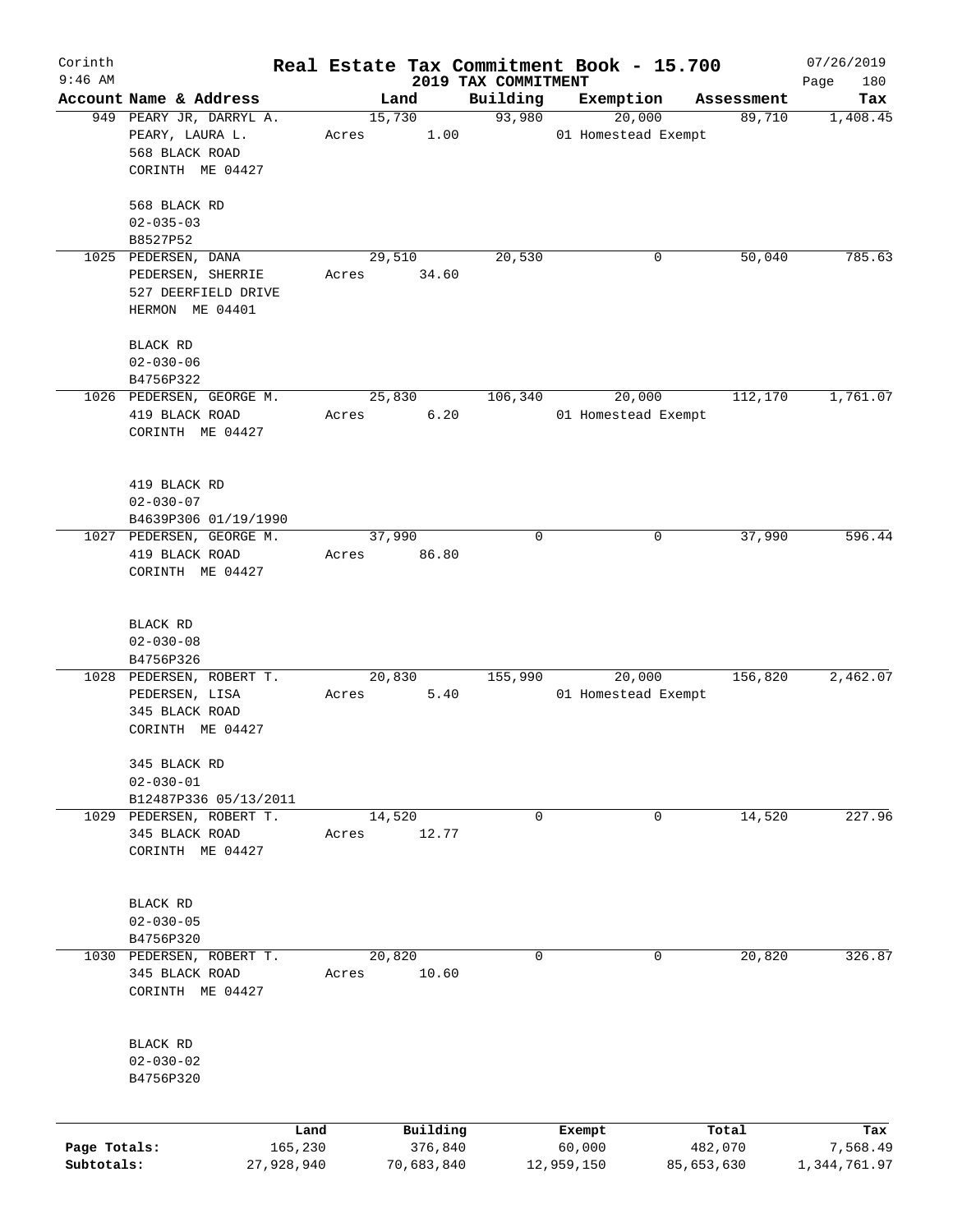| Corinth<br>$9:46$ AM |                           |       |        |            | 2019 TAX COMMITMENT | Real Estate Tax Commitment Book - 15.700 |            | 07/26/2019<br>Page<br>181 |
|----------------------|---------------------------|-------|--------|------------|---------------------|------------------------------------------|------------|---------------------------|
|                      | Account Name & Address    |       | Land   |            | Building            | Exemption                                | Assessment | Tax                       |
|                      | 165 PELKEY, ANGELA        |       | 23,880 |            | 76,530              | 20,000                                   | 80,410     | 1,262.44                  |
|                      | PO BOX 567                | Acres |        | 4.37       |                     | 01 Homestead Exempt                      |            |                           |
|                      |                           |       |        |            |                     |                                          |            |                           |
|                      | CORINTH ME 04427          |       |        |            |                     |                                          |            |                           |
|                      |                           |       |        |            |                     |                                          |            |                           |
|                      |                           |       |        |            |                     |                                          |            |                           |
|                      | 470 MAIN STREET           |       |        |            |                     |                                          |            |                           |
|                      | $08 - 012 - 01$           |       |        |            |                     |                                          |            |                           |
|                      | B12668P145 11/29/2011     |       |        |            |                     |                                          |            |                           |
|                      | 2070 PENNINGTON, STACY M. |       | 15,950 |            | 35,220              | 20,000                                   | 31,170     | 489.37                    |
|                      | 87 BEANS MILL ROAD        | Acres |        | 1.19       |                     | 01 Homestead Exempt                      |            |                           |
|                      |                           |       |        |            |                     |                                          |            |                           |
|                      | CORINTH ME 04427          |       |        |            |                     |                                          |            |                           |
|                      |                           |       |        |            |                     |                                          |            |                           |
|                      |                           |       |        |            |                     |                                          |            |                           |
|                      | 87 BEANS MILL RD          |       |        |            |                     |                                          |            |                           |
|                      | $07 - 020 - 01$           |       |        |            |                     |                                          |            |                           |
|                      | B13550P257 06/05/2014     |       |        |            |                     |                                          |            |                           |
|                      | 290 PENQUIS MENTAL HEALTH |       | 36,840 |            | 160,850             | 197,690                                  | 0          | 0.00                      |
|                      | ASSOCIATION               |       |        |            |                     |                                          |            |                           |
|                      | 572 BANGOR ROAD           | Acres |        | 3.13       |                     | 47 Benevolent                            |            |                           |
|                      | DOVER-FOXCROFT ME         |       |        |            |                     |                                          |            |                           |
|                      | 04426                     |       |        |            |                     |                                          |            |                           |
|                      |                           |       |        |            |                     |                                          |            |                           |
|                      |                           |       |        |            |                     |                                          |            |                           |
|                      |                           |       |        |            |                     |                                          |            |                           |
|                      | 69 MARSH ROAD             |       |        |            |                     |                                          |            |                           |
|                      | $08 - 039 - B$            |       |        |            |                     |                                          |            |                           |
|                      | B13296P54 08/16/2013      |       |        |            |                     |                                          |            |                           |
|                      | 1034 PERKINS, DONALD A.   |       | 22,460 |            | 119,850             | 26,000                                   | 116,310    | 1,826.07                  |
|                      | PERKINS, JILL E.          | Acres |        | 5.56       |                     | 22 Veteran                               |            |                           |
|                      | 85 WEST CORINTH ROAD      |       |        |            |                     | 01 Homestead Exempt                      |            |                           |
|                      | CORINTH ME 04427          |       |        |            |                     |                                          |            |                           |
|                      |                           |       |        |            |                     |                                          |            |                           |
|                      |                           |       |        |            |                     |                                          |            |                           |
|                      | 85 WEST CORINTH ROAD      |       |        |            |                     |                                          |            |                           |
|                      | $05 - 024 - 13$           |       |        |            |                     |                                          |            |                           |
|                      | B6191P43                  |       |        |            |                     |                                          |            |                           |
|                      | 703 PERKINS, DONALD A.    |       | 2,200  |            | 0                   | 0                                        | 2,200      | 34.54                     |
|                      | PERKINS, JILL E.          | Acres |        | 1.82       |                     |                                          |            |                           |
|                      | 85 WEST CORINTH RD        |       |        |            |                     |                                          |            |                           |
|                      | CORINTH ME 04427          |       |        |            |                     |                                          |            |                           |
|                      |                           |       |        |            |                     |                                          |            |                           |
|                      |                           |       |        |            |                     |                                          |            |                           |
|                      | WEST CORINTH ROAD         |       |        |            |                     |                                          |            |                           |
|                      | $05 - 024 - 14$           |       |        |            |                     |                                          |            |                           |
|                      | B9530P73                  |       |        |            |                     |                                          |            |                           |
|                      | 1036 PERKINS, TERRENCE R. |       | 17,710 |            | 54,470              | 20,000                                   | 52,180     | 819.23                    |
|                      | PERKINS, KATHLEEN M.      | Acres |        | 1.64       |                     | 01 Homestead Exempt                      |            |                           |
|                      | 1058 MAIN STREET          |       |        |            |                     |                                          |            |                           |
|                      | CORINTH ME 04427          |       |        |            |                     |                                          |            |                           |
|                      |                           |       |        |            |                     |                                          |            |                           |
|                      |                           |       |        |            |                     |                                          |            |                           |
|                      | 1058 MAIN STREET          |       |        |            |                     |                                          |            |                           |
|                      | $06 - 002 - A$            |       |        |            |                     |                                          |            |                           |
|                      | B5815P233                 |       |        |            |                     |                                          |            |                           |
|                      | 1675 PERRY, ARNOLD        |       | 0      |            | 28,980              | 26,000                                   | 2,980      | 46.79                     |
|                      | PERRY, KATHLEEN           |       |        |            |                     | 01 Homestead Exempt                      |            |                           |
|                      | 3 MCCARD ROAD             |       |        |            |                     | 22 Veteran                               |            |                           |
|                      | CORINTH ME 04427          |       |        |            |                     |                                          |            |                           |
|                      |                           |       |        |            |                     |                                          |            |                           |
|                      |                           |       |        |            |                     |                                          |            |                           |
|                      | 3 MCCARD ROAD             |       |        |            |                     |                                          |            |                           |
|                      | $01 - 040 - 07H$          |       |        |            |                     |                                          |            |                           |
|                      |                           |       |        |            |                     |                                          |            |                           |
|                      | Land                      |       |        | Building   |                     | Exempt                                   | Total      | Tax                       |
| Page Totals:         | 119,040                   |       |        | 475,900    |                     | 309,690                                  | 285,250    | 4,478.44                  |
|                      |                           |       |        |            |                     | 13, 268, 840                             |            |                           |
| Subtotals:           | 28,047,980                |       |        | 71,159,740 |                     |                                          | 85,938,880 | 1,349,240.41              |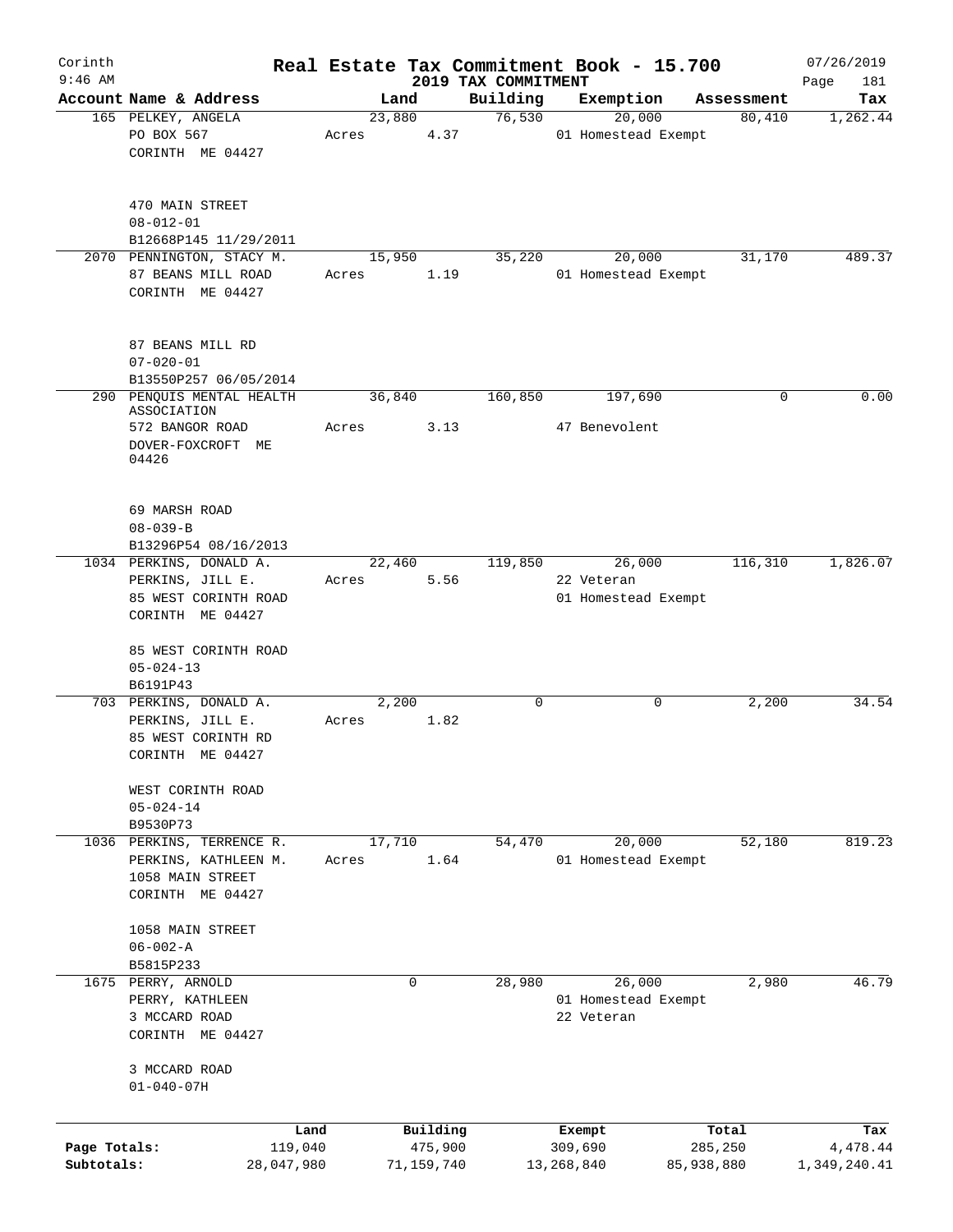| Corinth      |                                                               |       |            |                                 | Real Estate Tax Commitment Book - 15.700 |            | 07/26/2019         |
|--------------|---------------------------------------------------------------|-------|------------|---------------------------------|------------------------------------------|------------|--------------------|
| $9:46$ AM    | Account Name & Address                                        |       | Land       | 2019 TAX COMMITMENT<br>Building | Exemption                                | Assessment | Page<br>182<br>Tax |
|              | 480 PETROS, FREDERICK R.                                      |       | 16,640     | 30,120                          | 26,000                                   | 20,760     | 325.93             |
|              | PETROS, JUDY T.                                               | Acres | 3.02       |                                 | 22 Veteran                               |            |                    |
|              | PO BOX 225                                                    |       |            |                                 | 01 Homestead Exempt                      |            |                    |
|              | CORINTH ME 04427                                              |       |            |                                 |                                          |            |                    |
|              |                                                               |       |            |                                 |                                          |            |                    |
|              | 769 GRANT ROAD                                                |       |            |                                 |                                          |            |                    |
|              | $03 - 007 - D$                                                |       |            |                                 |                                          |            |                    |
|              | B12468P105 05/05/2011<br>1979 PETTEGROW, DARREN J.            |       | 17,180     | 102,780                         | 20,000                                   | 99,960     | 1,569.37           |
|              | 317 WHITE SCHOOLHOUSE                                         | Acres | 2.25       |                                 | 01 Homestead Exempt                      |            |                    |
|              | <b>RD</b>                                                     |       |            |                                 |                                          |            |                    |
|              | CORINTH ME 04427                                              |       |            |                                 |                                          |            |                    |
|              | 317 WHITE SCHOOLHOUSE<br><b>ROAD</b><br>$06 - 014 - C$        |       |            |                                 |                                          |            |                    |
|              | B10660P71 09/29/2006                                          |       |            |                                 |                                          |            |                    |
|              | 314 PHELPS, JASON T.                                          |       | 20,600     | 64,250                          | 0                                        | 84,850     | 1,332.15           |
|              | GOLBA, DOLORES A.                                             | Acres | 8.36       |                                 |                                          |            |                    |
|              | 19 PEMBROKE STREET                                            |       |            |                                 |                                          |            |                    |
|              | SPRINGFIELD ME 01104                                          |       |            |                                 |                                          |            |                    |
|              |                                                               |       |            |                                 |                                          |            |                    |
|              | 93 MEADOW ROAD                                                |       |            |                                 |                                          |            |                    |
|              | $09 - 014 - 11$                                               |       |            |                                 |                                          |            |                    |
|              | B12452P51 04/18/2011                                          |       |            |                                 |                                          |            |                    |
|              | 1886 PHILBRICK, JAY H.                                        |       | 16,910     | 196,280                         | 20,000                                   | 193,190    | 3,033.08           |
|              | PHILBRICK, TARA E.                                            | Acres | 2.02       |                                 | 01 Homestead Exempt                      |            |                    |
|              | PO BOX 311<br>CORINTH ME 04427                                |       |            |                                 |                                          |            |                    |
|              |                                                               |       |            |                                 |                                          |            |                    |
|              | 474 HUDSON ROAD                                               |       |            |                                 |                                          |            |                    |
|              | $12 - 012 - B$                                                |       |            |                                 |                                          |            |                    |
|              | B14262P116 09/01/2016                                         |       |            |                                 |                                          |            |                    |
|              | 1997 PHILBRICK, JAY H.                                        |       | 13,790     | 0                               | 0                                        | 13,790     | 216.50             |
|              | PHILBRICK, TARA E.                                            | Acres | 4.54       |                                 |                                          |            |                    |
|              | PO BOX 311                                                    |       |            |                                 |                                          |            |                    |
|              | CORINTH ME 04427                                              |       |            |                                 |                                          |            |                    |
|              |                                                               |       |            |                                 |                                          |            |                    |
|              | HUDSON ROAD                                                   |       |            |                                 |                                          |            |                    |
|              | $12 - 012 - 01$                                               |       |            |                                 |                                          |            |                    |
|              | B11195P53 11/06/2007 B9641P57<br>1044 PHILBRICK, MONA JEAN E. |       | 9,560      | $\Omega$                        | 0                                        | 9,560      | 150.09             |
|              | 289 EXETER ROAD                                               | Acres | 0.69       |                                 |                                          |            |                    |
|              | CORINTH ME 04427                                              |       |            |                                 |                                          |            |                    |
|              |                                                               |       |            |                                 |                                          |            |                    |
|              |                                                               |       |            |                                 |                                          |            |                    |
|              | EXETER ROAD                                                   |       |            |                                 |                                          |            |                    |
|              | $07 - 044 - 07$                                               |       |            |                                 |                                          |            |                    |
|              | B3520P161 05/15/1984                                          |       |            |                                 |                                          |            |                    |
|              | 1043 PHILBRICK, MONA JEAN E.                                  |       | 14,880     | 209,110                         | 20,000                                   | 203,990    | 3,202.64           |
|              | 289 EXETER ROAD                                               | Acres | 0.69       |                                 | 01 Homestead Exempt                      |            |                    |
|              | CORINTH ME 04427                                              |       |            |                                 |                                          |            |                    |
|              |                                                               |       |            |                                 |                                          |            |                    |
|              | 289 EXETER ROAD                                               |       |            |                                 |                                          |            |                    |
|              | $07 - 044 - 05$<br>B3280P347 05/18/1982                       |       |            |                                 |                                          |            |                    |
|              |                                                               |       |            |                                 |                                          |            |                    |
|              |                                                               | Land  | Building   |                                 | Exempt                                   | Total      | Tax                |
| Page Totals: | 109,560                                                       |       | 602,540    |                                 | 86,000                                   | 626,100    | 9,829.76           |
| Subtotals:   | 28,157,540                                                    |       | 71,762,280 |                                 | 13, 354, 840                             | 86,564,980 | 1,359,070.17       |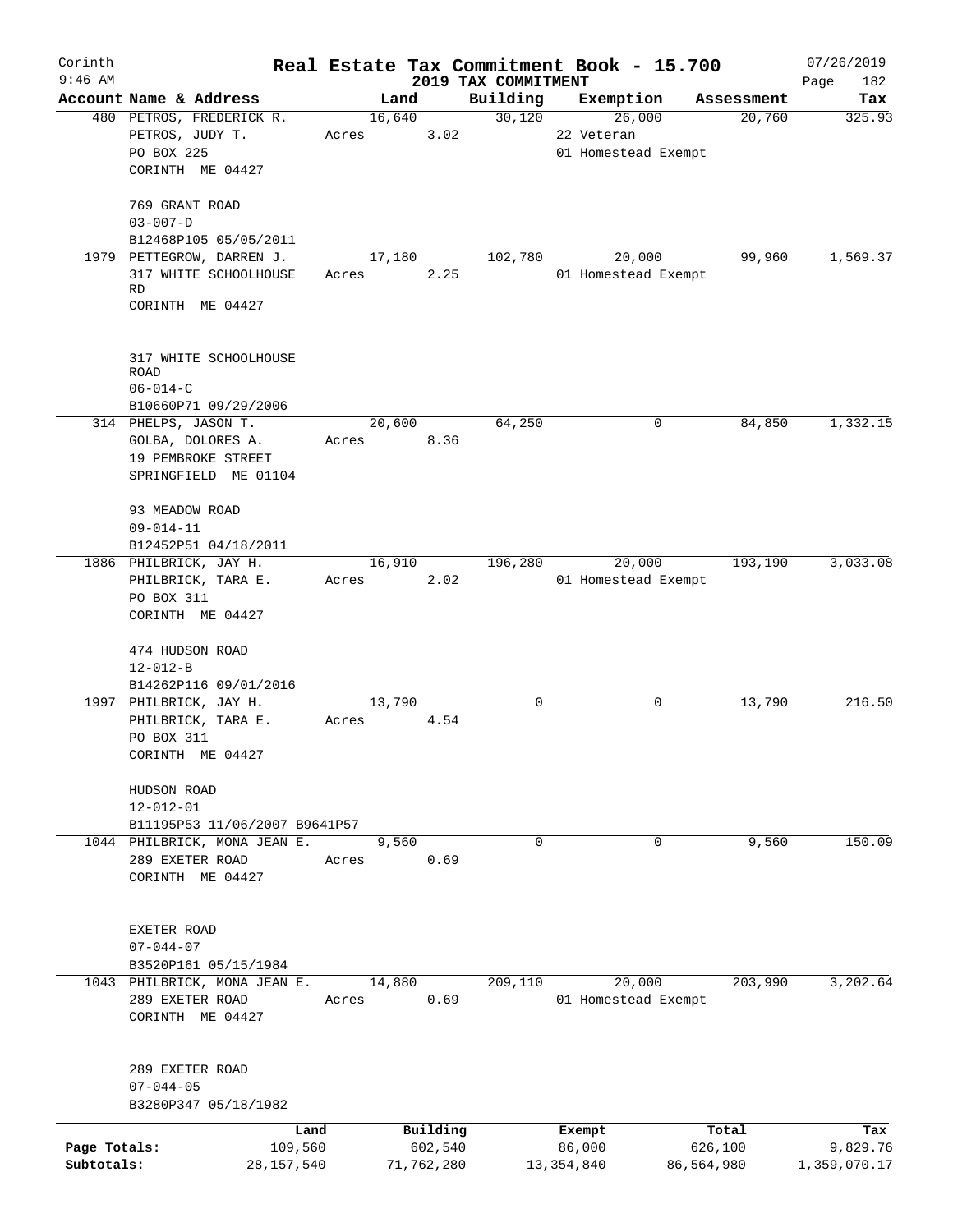| Corinth   |                                      |        |        |                     | Real Estate Tax Commitment Book - 15.700 |            | 07/26/2019  |
|-----------|--------------------------------------|--------|--------|---------------------|------------------------------------------|------------|-------------|
| $9:46$ AM |                                      |        |        | 2019 TAX COMMITMENT |                                          |            | Page<br>183 |
|           | Account Name & Address               |        | Land   | Building            | Exemption                                | Assessment | Tax         |
|           | 1649 PHILBRICK, VIRGINIA G.          |        | 0      | 31,740              | 20,000                                   | 11,740     | 184.32      |
|           | PHILBRICK, TIMOTHY<br>(Heirs of)     |        |        |                     | 01 Homestead Exempt                      |            |             |
|           | 5 DARLING COURT                      |        |        |                     |                                          |            |             |
|           | CORINTH ME 04427                     |        |        |                     |                                          |            |             |
|           | 5 DARLING CT                         |        |        |                     |                                          |            |             |
|           | $03 - 022 - 02H$                     |        |        |                     |                                          |            |             |
|           | 1046 PHILBRICK-COOPER,<br>RAYMOND J. | 27,170 |        | 76,860              | 20,000                                   | 84,030     | 1,319.27    |
|           | PHILBRICK-COOPER,<br>ANDREA M.       | Acres  | 43.00  |                     | 01 Homestead Exempt                      |            |             |
|           | 64 DIAMOND LANE                      |        |        |                     |                                          |            |             |
|           | CORINTH ME 04427                     |        |        |                     |                                          |            |             |
|           | 64 DIAMOND LN                        |        |        |                     |                                          |            |             |
|           | $06 - 042$                           |        |        |                     |                                          |            |             |
|           | B5802P305                            |        |        |                     |                                          |            |             |
|           | 1047 PHILPOT, GEORGEINE A.           |        | 12,910 | 66,630              | 20,000                                   | 59,540     | 934.78      |
|           | 127 MAIN STREET                      | Acres  | 0.46   |                     | 01 Homestead Exempt                      |            |             |
|           | CORINTH ME 04427                     |        |        |                     |                                          |            |             |
|           | 127 MAIN STREET                      |        |        |                     |                                          |            |             |
|           | $11 - 008 - A$                       |        |        |                     |                                          |            |             |
|           | B3689P177                            |        |        |                     |                                          |            |             |
|           | 2079 PHIPPEN, CHARLES A.             |        | 6,600  | 0                   | 0                                        | 6,600      | 103.62      |
|           | PHIPPEN, MARCY M.                    | Acres  | 4.00   |                     |                                          |            |             |
|           | 394 WATER STREET                     |        |        |                     |                                          |            |             |
|           | ELLSWORTH ME                         |        |        |                     |                                          |            |             |
|           | 04605-2108                           |        |        |                     |                                          |            |             |
|           | FOREST ROAD                          |        |        |                     |                                          |            |             |
|           | $01 - 028 - A$                       |        |        |                     |                                          |            |             |
|           | B12518P295 06/28/2011                |        |        |                     |                                          |            |             |
|           | 479 PHIPPEN, CHARLES A.              | 12,540 |        | 0                   | 0                                        | 12,540     | 196.88      |
|           | PHIPPEN, MARCY M.                    | Acres  | 10.00  |                     |                                          |            |             |
|           | 394 WATER ST.<br>ELLSWORTH ME 04605  |        |        |                     |                                          |            |             |
|           |                                      |        |        |                     |                                          |            |             |
|           | MUDGETT ROAD N/F OFF                 |        |        |                     |                                          |            |             |
|           | $01 - 029 - A$                       |        |        |                     |                                          |            |             |
|           | B10392P91 04/19/2006                 |        |        |                     |                                          |            |             |
|           | 1792 PIMENTEL, NATANAEL J.           | 20,490 |        | 133,900             | 20,000                                   | 134,390    | 2,109.92    |
|           | PIMENTEL, MARY ANN                   | Acres  | 3.93   |                     | 01 Homestead Exempt                      |            |             |
|           | PO BOX 513                           |        |        |                     |                                          |            |             |
|           | CORINTH ME 04427                     |        |        |                     |                                          |            |             |
|           | 1020 MAIN STREET                     |        |        |                     |                                          |            |             |
|           | $06 - 010 - D$                       |        |        |                     |                                          |            |             |
|           | B14750P332 02/27/2018                |        |        |                     |                                          |            |             |
|           |                                      |        |        |                     |                                          |            |             |

|              | Land         | Building   | Exempt     | Total      | Tax          |
|--------------|--------------|------------|------------|------------|--------------|
| Page Totals: | 79,710       | 309,130    | 80,000     | 308,840    | 4,848.79     |
| Subtotals:   | 28, 237, 250 | 72,071,410 | 13,434,840 | 86,873,820 | 1,363,918.96 |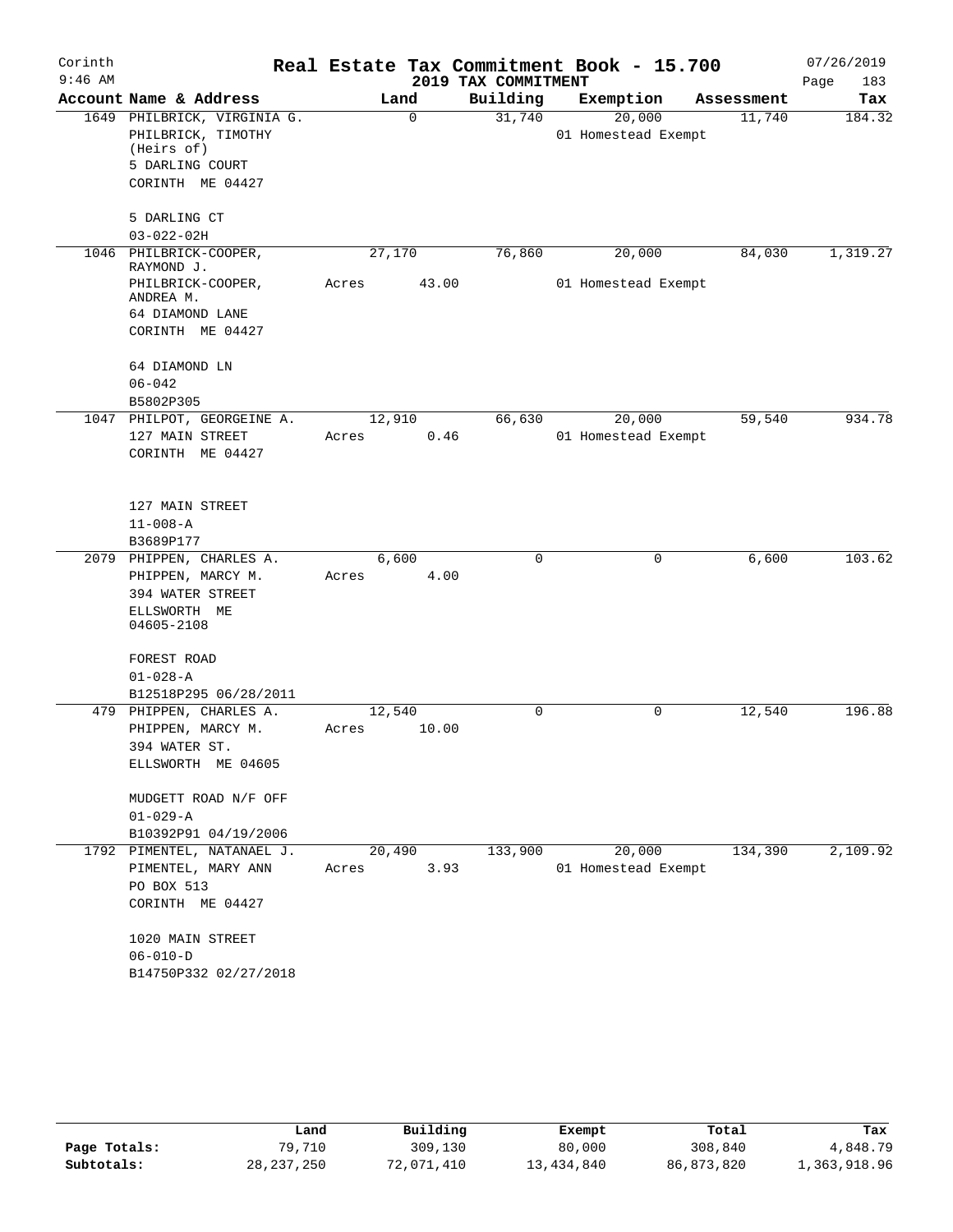| Corinth      |                         |            |       |        |            |                                 | Real Estate Tax Commitment Book - 15.700 |            | 07/26/2019         |
|--------------|-------------------------|------------|-------|--------|------------|---------------------------------|------------------------------------------|------------|--------------------|
| $9:46$ AM    | Account Name & Address  |            |       | Land   |            | 2019 TAX COMMITMENT<br>Building | Exemption                                | Assessment | Page<br>184<br>Tax |
|              | 1053 PINEO, KAREN D.    |            |       | 9,710  |            | $\mathbf 0$                     | $\mathbf 0$                              | 9,710      | 152.45             |
|              | 74 EXETER ROAD          |            | Acres |        | 0.72       |                                 |                                          |            |                    |
|              | CORINTH ME 04427        |            |       |        |            |                                 |                                          |            |                    |
|              |                         |            |       |        |            |                                 |                                          |            |                    |
|              | EXETER ROAD             |            |       |        |            |                                 |                                          |            |                    |
|              | $14 - 019$              |            |       |        |            |                                 |                                          |            |                    |
|              | B2443P282               |            |       |        |            |                                 |                                          |            |                    |
|              | 1052 PINEO, KAREN D.    |            |       | 13,290 |            | 89,040                          | 20,000                                   | 82,330     | 1,292.58           |
|              | 74 EXETER ROAD          |            | Acres |        | 0.50       |                                 | 01 Homestead Exempt                      |            |                    |
|              | CORINTH ME 04427        |            |       |        |            |                                 |                                          |            |                    |
|              |                         |            |       |        |            |                                 |                                          |            |                    |
|              | 74 EXETER ROAD          |            |       |        |            |                                 |                                          |            |                    |
|              | $14 - 006$              |            |       |        |            |                                 |                                          |            |                    |
|              | B2085P396               |            |       |        |            |                                 |                                          |            |                    |
|              | 1054 PINEO, TROY L.     |            |       | 17,870 |            | 147,100                         | 20,000                                   | 144,970    | 2, 276.03          |
|              | PINEO, BARBARA R.       |            | Acres |        | 1.77       |                                 | 01 Homestead Exempt                      |            |                    |
|              | 19 BRADBURY DRIVE       |            |       |        |            |                                 |                                          |            |                    |
|              | CORINTH ME 04427        |            |       |        |            |                                 |                                          |            |                    |
|              | 19 BRADBURY DR          |            |       |        |            |                                 |                                          |            |                    |
|              | $08 - 012 - 10$         |            |       |        |            |                                 |                                          |            |                    |
|              | B5758P182               |            |       |        |            |                                 |                                          |            |                    |
|              | 422 PINGREE, BRADLEY D. |            |       | 16,000 |            | 26,130                          | 20,000                                   | 22,130     | 347.44             |
|              | PINGREE, ILEIA          |            | Acres |        | 0.85       |                                 | 01 Homestead Exempt                      |            |                    |
|              | 523 MAIN STREET         |            |       |        |            |                                 |                                          |            |                    |
|              | CORINTH ME 04427        |            |       |        |            |                                 |                                          |            |                    |
|              | 523 MAIN STREET         |            |       |        |            |                                 |                                          |            |                    |
|              | $05 - 024 - 01 - B$     |            |       |        |            |                                 |                                          |            |                    |
|              |                         |            |       |        |            |                                 |                                          |            |                    |
|              | B10171P41 10/28/2005    |            |       |        |            |                                 |                                          |            |                    |
|              | 1234 PINKHAM, LINDA M.  |            |       | 15,730 |            | 86,500                          | 20,000                                   | 82,230     | 1,291.01           |
|              | 23 BEECH GROVE ROAD     |            | Acres |        | 1.00       |                                 | 01 Homestead Exempt                      |            |                    |
|              | CORINTH ME 04427        |            |       |        |            |                                 |                                          |            |                    |
|              |                         |            |       |        |            |                                 |                                          |            |                    |
|              | 23 BEECH GROVE RD       |            |       |        |            |                                 |                                          |            |                    |
|              | $06 - 003 - 02$         |            |       |        |            |                                 |                                          |            |                    |
|              | B8528P206               |            |       |        |            |                                 |                                          |            |                    |
| 1075         | PLANTE JR, ARTHUR J.    |            |       | 11,490 |            | 124,460                         | 20,000                                   | 115,950    | 1,820.41           |
|              | RANDALL, JESSICA L.     |            | Acres |        | 0.33       |                                 | 01 Homestead Exempt                      |            |                    |
|              | 19 EXETER ROAD          |            |       |        |            |                                 |                                          |            |                    |
|              | CORINTH ME 04427        |            |       |        |            |                                 |                                          |            |                    |
|              | 19 EXETER ROAD          |            |       |        |            |                                 |                                          |            |                    |
|              | $15 - 016$              |            |       |        |            |                                 |                                          |            |                    |
|              | B14286P124 09/16/2016   |            |       |        |            |                                 |                                          |            |                    |
|              | 484 PLOURDE, NATALIE E. |            |       | 17,760 |            | 73,120                          | 20,000                                   | 70,880     | 1,112.82           |
|              | 678 HUDSON ROAD         |            | Acres |        | 2.75       |                                 | 01 Homestead Exempt                      |            |                    |
|              | CORINTH ME 04427        |            |       |        |            |                                 |                                          |            |                    |
|              |                         |            |       |        |            |                                 |                                          |            |                    |
|              | 678 HUDSON ROAD         |            |       |        |            |                                 |                                          |            |                    |
|              | $12 - 028 - B$          |            |       |        |            |                                 |                                          |            |                    |
|              | B6176P348               |            |       |        |            |                                 |                                          |            |                    |
|              |                         |            |       |        |            |                                 |                                          |            |                    |
|              |                         | Land       |       |        | Building   |                                 | Exempt                                   | Total      | Tax                |
| Page Totals: |                         | 101,850    |       |        | 546,350    |                                 | 120,000                                  | 528,200    | 8,292.74           |
| Subtotals:   |                         | 28,339,100 |       |        | 72,617,760 |                                 | 13,554,840                               | 87,402,020 | 1,372,211.70       |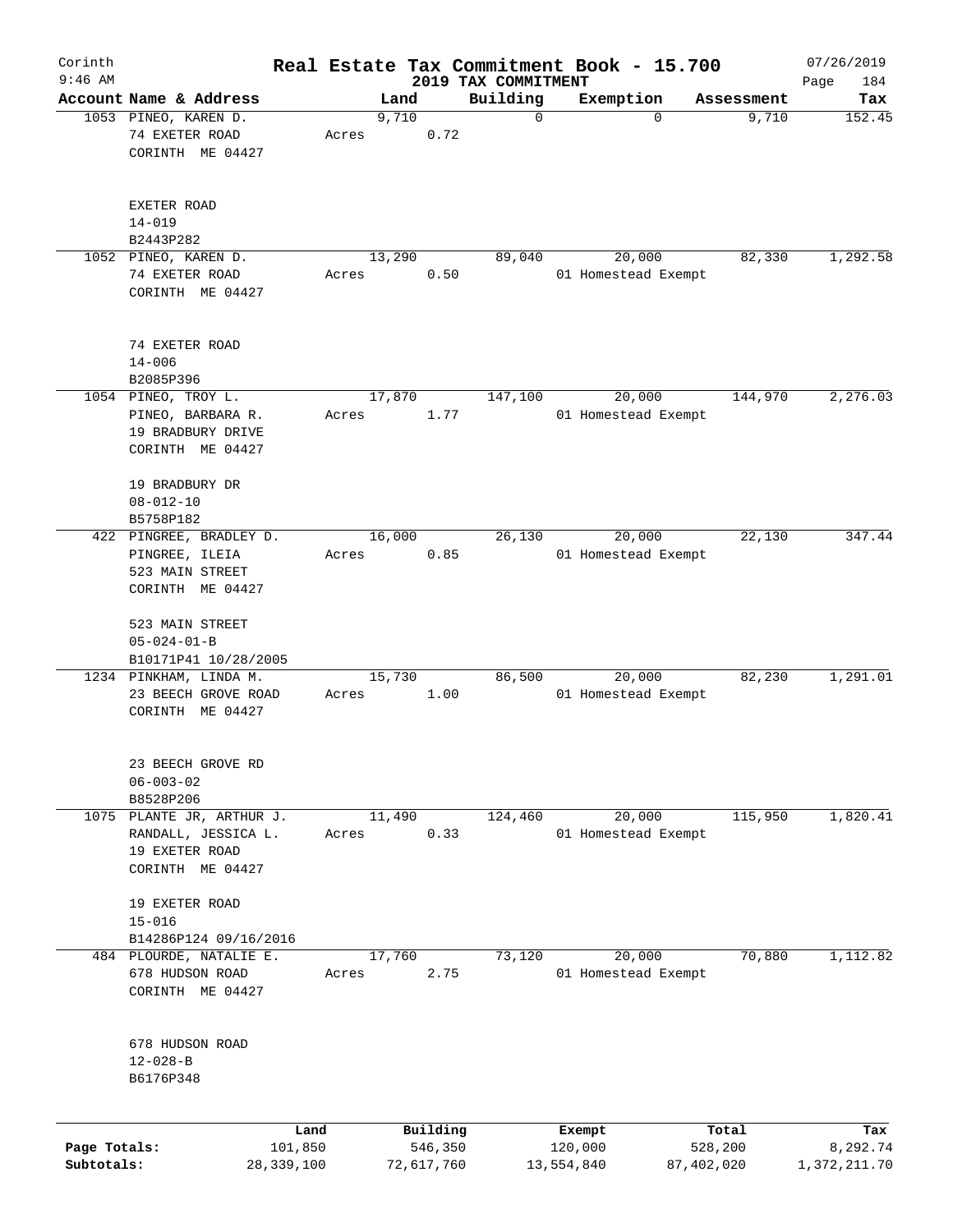| Corinth<br>$9:46$ AM |                            |       |             |                                 | Real Estate Tax Commitment Book - 15.700 |            | 07/26/2019         |
|----------------------|----------------------------|-------|-------------|---------------------------------|------------------------------------------|------------|--------------------|
|                      | Account Name & Address     |       | Land        | 2019 TAX COMMITMENT<br>Building | Exemption                                | Assessment | Page<br>185<br>Tax |
|                      | 1059 PLUMMER, PHILIP D.    |       | 31,720      | 143,740                         | 20,000                                   | 155,460    | 2,440.72           |
|                      | PLUMMER, CAROL W.          |       | Acres 40.00 |                                 | 01 Homestead Exempt                      |            |                    |
|                      | 480 WEST CORINTH ROAD      |       |             |                                 |                                          |            |                    |
|                      | CORINTH ME 04427           |       |             |                                 |                                          |            |                    |
|                      |                            |       |             |                                 |                                          |            |                    |
|                      | 480 WEST CORINTH ROAD      |       |             |                                 |                                          |            |                    |
|                      | $02 - 024$                 |       |             |                                 |                                          |            |                    |
|                      | B3433P241                  |       |             |                                 |                                          |            |                    |
|                      | 150 POLLARD SR., JOSEPH W. |       | 15,270      | 0                               | 0                                        | 15,270     | 239.74             |
|                      | POLLARD, KATHY F.          | Acres | 5.82        |                                 |                                          |            |                    |
|                      | 2913 WATERSIDE DRIVE       |       |             |                                 |                                          |            |                    |
|                      | PLANO TX 75093             |       |             |                                 |                                          |            |                    |
|                      |                            |       |             |                                 |                                          |            |                    |
|                      | RIDGE ROAD                 |       |             |                                 |                                          |            |                    |
|                      | $12 - 007$                 |       |             |                                 |                                          |            |                    |
|                      | B6875P173                  |       |             |                                 |                                          |            |                    |
|                      | 727 POLLOCK, ADAM J.       |       | 17,400      | 150,040                         | 20,000                                   | 147,440    | 2,314.81           |
|                      | POLLOCK, COURTNEY M.       | Acres | 1.38        |                                 | 01 Homestead Exempt                      |            |                    |
|                      | 275 EXETER ROAD            |       |             |                                 |                                          |            |                    |
|                      | CORINTH ME 04427           |       |             |                                 |                                          |            |                    |
|                      |                            |       |             |                                 |                                          |            |                    |
|                      | 275 EXETER ROAD            |       |             |                                 |                                          |            |                    |
|                      | $07 - 044 - 09$            |       |             |                                 |                                          |            |                    |
|                      | B13710P75 11/26/2014       |       |             |                                 |                                          |            |                    |
|                      | 1403 POLYOT, MICHAEL E.    |       | 17,530      | $\mathbf 0$                     | 0                                        | 17,530     | 275.22             |
|                      | POLYOT, SHARON             | Acres | 2.55        |                                 |                                          |            |                    |
|                      | PO BOX 5                   |       |             |                                 |                                          |            |                    |
|                      | CORINTH ME 04427           |       |             |                                 |                                          |            |                    |
|                      |                            |       |             |                                 |                                          |            |                    |
|                      | 301 WHITE SCHOOLHOUSE      |       |             |                                 |                                          |            |                    |
|                      | <b>ROAD</b>                |       |             |                                 |                                          |            |                    |
|                      | $06 - 015 - A$             |       |             |                                 |                                          |            |                    |
|                      | B11928P226 09/30/2009      |       |             |                                 |                                          |            |                    |
|                      | 2029 POLYOT, MICHAEL E.    |       | 17,660      | $\mathbf 0$                     | 0                                        | 17,660     | 277.26             |
|                      | PO BOX 5                   | Acres | 2.66        |                                 |                                          |            |                    |
|                      | CORINTH ME 04427           |       |             |                                 |                                          |            |                    |
|                      |                            |       |             |                                 |                                          |            |                    |
|                      | 613 HUDSON ROAD            |       |             |                                 |                                          |            |                    |
|                      | $12 - 039 - A$             |       |             |                                 |                                          |            |                    |
|                      | B11691P331 03/10/2009      |       |             |                                 |                                          |            |                    |
|                      | 341 POLYOT, MICHAEL E.     |       | 31,990      | $\mathbf 0$                     | 0                                        | 31,990     | 502.24             |
|                      | POLYOT, SHARON R.          | Acres | 2.46        |                                 |                                          |            |                    |
|                      | PO BOX 5                   |       |             |                                 |                                          |            |                    |
|                      | CORINTH ME 04427           |       |             |                                 |                                          |            |                    |
|                      |                            |       |             |                                 |                                          |            |                    |
|                      | 483 MCCARD ROAD            |       |             |                                 |                                          |            |                    |
|                      | $01 - 004 - 02 - E$        |       |             |                                 |                                          |            |                    |
|                      | B13325P206 09/10/2013      |       |             |                                 |                                          |            |                    |
|                      | 1738 POLYOT, SHARON R.     |       | 17,280      | $\mathbf 0$                     | 0                                        | 17,280     | 271.30             |
|                      | PO BOX 5                   | Acres | 2.34        |                                 |                                          |            |                    |
|                      | CORINTH ME 04427           |       |             |                                 |                                          |            |                    |
|                      |                            |       |             |                                 |                                          |            |                    |
|                      |                            |       |             |                                 |                                          |            |                    |
|                      | 619 HUDSON ROAD            |       |             |                                 |                                          |            |                    |
|                      | $12 - 039$                 |       |             |                                 |                                          |            |                    |
|                      | B11691P331 03/10/2009      |       |             |                                 |                                          |            |                    |
|                      |                            |       |             |                                 |                                          |            |                    |
|                      | Land                       |       | Building    |                                 | Exempt                                   | Total      | Tax                |
| Page Totals:         | 148,850                    |       | 293,780     |                                 | 40,000                                   | 402,630    | 6,321.29           |
| Subtotals:           | 28,487,950                 |       | 72,911,540  |                                 | 13,594,840                               | 87,804,650 | 1,378,532.99       |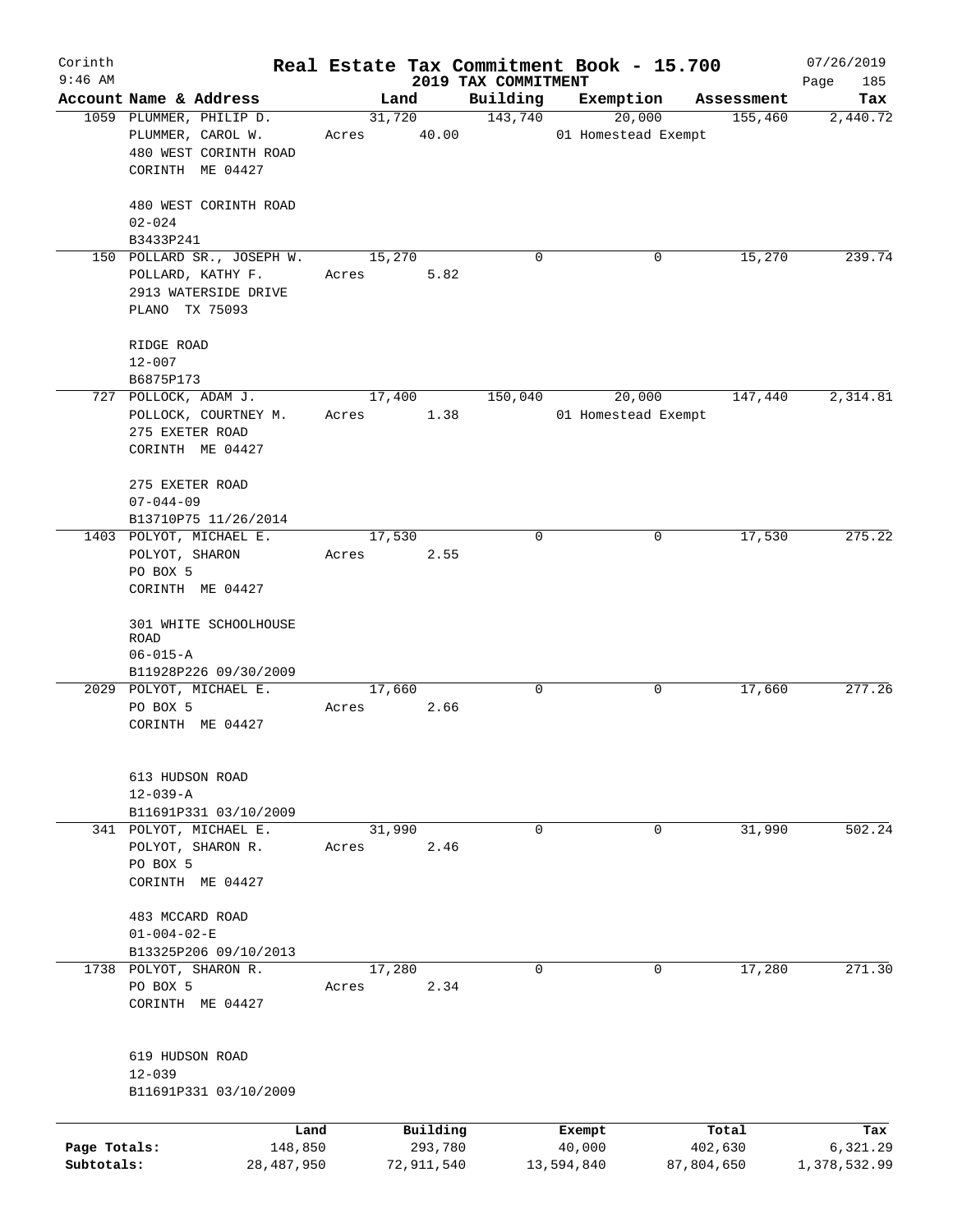| Corinth   |                                   |       |        |                     | Real Estate Tax Commitment Book - 15.700 |            | 07/26/2019            |
|-----------|-----------------------------------|-------|--------|---------------------|------------------------------------------|------------|-----------------------|
| $9:46$ AM |                                   |       |        | 2019 TAX COMMITMENT |                                          |            | Page<br>186           |
|           | Account Name & Address            |       | Land   | Building            | Exemption                                | Assessment | Tax                   |
|           | 1070 POMEROY, JOHN E.             |       | 7,600  | 0                   | 0                                        | 7,600      | 119.32                |
|           | 283 MCCARD ROAD                   | Acres | 0.50   |                     |                                          |            |                       |
|           | CORINTH ME 04427                  |       |        |                     |                                          |            |                       |
|           | MCCARD ROAD                       |       |        |                     |                                          |            |                       |
|           | $01 - 019$                        |       |        |                     |                                          |            |                       |
|           | B13937P49 08/12/2015              |       |        |                     |                                          |            |                       |
|           | 1069 POMEROY, JOHN E.             |       | 56,400 | 125,190             | 0                                        | 181,590    | 2,850.96              |
|           | 283 MCCARD ROAD                   | Acres | 65.25  |                     |                                          |            |                       |
|           | CORINTH ME 04427                  |       |        |                     |                                          |            |                       |
|           | 303 MCCARD ROAD                   |       |        |                     |                                          |            |                       |
|           | $01 - 018$                        |       |        |                     |                                          |            |                       |
|           | B13937P49 08/12/2015              |       |        |                     |                                          |            |                       |
|           | 1064 POMEROY, JOHN E.             |       | 30,400 | 185,350             | 20,000                                   | 195,750    | 3,073.27              |
|           | KENNEY, SHARON E.                 | Acres | 21.38  |                     | 01 Homestead Exempt                      |            |                       |
|           | 283 MCCARD ROAD                   |       |        |                     |                                          |            |                       |
|           | CORINTH ME 04427                  |       |        |                     |                                          |            |                       |
|           | 283 MCCARD ROAD<br>$01 - 018 - A$ |       |        |                     |                                          |            |                       |
|           | B13137P40 03/28/2013              |       |        |                     |                                          |            |                       |
|           | 1096 PORTER, BARRY H.             |       | 43,780 | 2,210               | 0                                        | 45,990     | 722.04                |
|           | PORTER, DIANA C.                  | Acres | 86.00  |                     |                                          |            |                       |
|           | 114 FOUNTAIN STREET               |       |        |                     |                                          |            |                       |
|           | BANGOR ME 04401                   |       |        |                     |                                          |            |                       |
|           | 321 MCCARD ROAD                   |       |        |                     |                                          |            |                       |
|           | $01 - 014$                        |       |        |                     |                                          |            |                       |
|           | B13747P136 01/20/2015             |       |        |                     |                                          |            |                       |
|           | 434 PORTMANN, DAVID H.            |       | 18,620 | 102,920             | 20,000                                   | 101,540    | 1,594.18              |
|           | PORTMANN, MARY ANN                | Acres | 2.39   |                     | 01 Homestead Exempt                      |            |                       |
|           | <b>46 EXETER ROAD</b>             |       |        |                     |                                          |            |                       |
|           | CORINTH ME 04427                  |       |        |                     |                                          |            |                       |
|           | <b>46 EXETER ROAD</b>             |       |        |                     |                                          |            |                       |
|           | $14 - 002$                        |       |        |                     |                                          |            |                       |
|           | B7454P77                          |       |        |                     |                                          |            |                       |
| 417       | PORTOFINO ASSOCIATES,             |       | 14,370 | 145,830             | 0                                        | 160,200    | $\overline{2,515.14}$ |
|           | INC.                              |       |        |                     |                                          |            |                       |
|           | 1186 MILO ROAD                    | Acres | 0.40   |                     |                                          |            |                       |
|           | SEBEC ME 04481                    |       |        |                     |                                          |            |                       |
|           | 290 MAIN STREET                   |       |        |                     |                                          |            |                       |
|           | $16 - 029$                        |       |        |                     |                                          |            |                       |
|           | B10110P73 09/22/2005              |       |        |                     |                                          |            |                       |

|              | Land       | Building   | Exempt     | Total        | Tax          |
|--------------|------------|------------|------------|--------------|--------------|
| Page Totals: | 171.170    | 561,500    | 40,000     | 692,670      | 10,874.91    |
| Subtotals:   | 28,659,120 | 73,473,040 | 13,634,840 | 88, 497, 320 | 1,389,407.90 |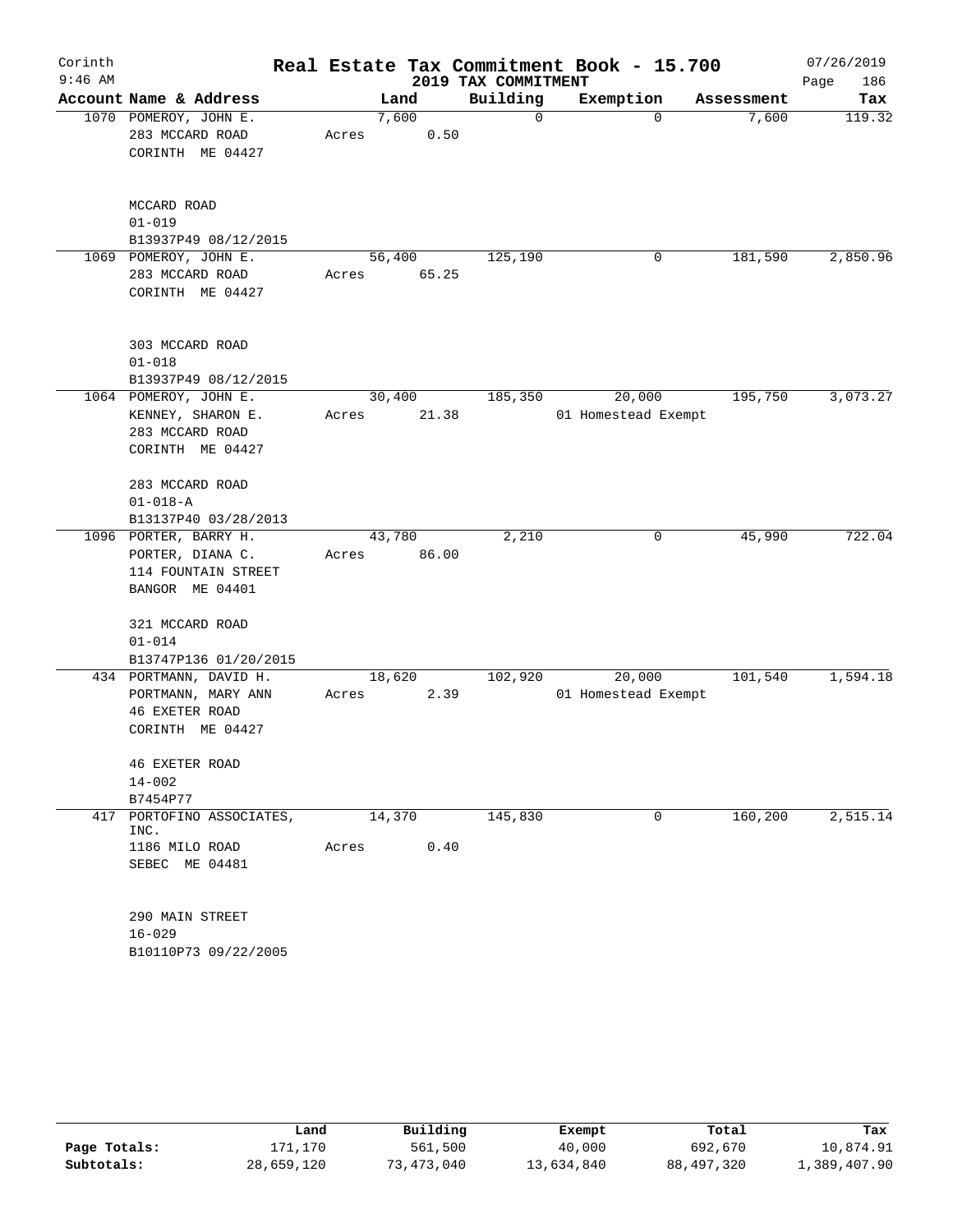| Corinth   |                                                                              |                 |       |                     | Real Estate Tax Commitment Book - 15.700 |            | 07/26/2019  |
|-----------|------------------------------------------------------------------------------|-----------------|-------|---------------------|------------------------------------------|------------|-------------|
| $9:46$ AM |                                                                              |                 |       | 2019 TAX COMMITMENT |                                          |            | Page<br>187 |
|           | Account Name & Address                                                       |                 | Land  | Building            | Exemption                                | Assessment | Tax         |
|           | 617 POTVIN, JENNIFER L.<br>245 WHITE SCHOOLHOUSE<br>ROAD<br>CORINTH ME 04427 | 29,190<br>Acres | 24.00 | 125,030             | 20,000<br>01 Homestead Exempt            | 134,220    | 2,107.25    |
|           | 245 WHITE SCHOOLHOUSE<br><b>ROAD</b><br>$06 - 016$<br>B14647P305 10/06/2017  |                 |       |                     |                                          |            |             |
|           | 1790 POULIN, GABRIEL                                                         | 23,430          |       | 184,830             | 20,000                                   | 188,260    | 2,955.68    |
|           | POULIN, WANDA<br>110 WEST CORINTH RD<br>CORINTH ME 04427                     | Acres           | 4.00  |                     | 01 Homestead Exempt                      |            |             |
|           | 110 WEST CORINTH ROAD<br>$05 - 025 - A$<br>B8674P286                         |                 |       |                     |                                          |            |             |
|           | 1641 POUND, THOMAS E. (HEIRS                                                 | 23,600          |       | 0                   | 0                                        | 23,600     | 370.52      |
|           | OF)<br>C/O KRISTEN POUND<br>316 COLDBROOK ROAD<br>HAMPDEN ME 04444           | Acres           | 11.50 |                     |                                          |            |             |
|           | MAIN STREET<br>$05 - 054 - B$<br>B3049P001 12/21/1979                        |                 |       |                     |                                          |            |             |
|           | 322 PRATT, MICHELLE                                                          | 23,860          |       | 0                   | 0                                        | 23,860     | 374.60      |
|           | 531 TATE ROAD<br>CORINTH ME 04427                                            | Acres           | 78.82 |                     |                                          |            |             |
|           | TATE ROAD N/F OFF<br>$06 - 012 - B$<br>B10191P316 10/19/2005                 |                 |       |                     |                                          |            |             |
|           | 329 PRATT, MICHELLE                                                          | 16,160          |       | 130,620             | 20,000                                   | 126,780    | 1,990.45    |
|           | 531 TATE ROAD<br>CORINTH ME 04427                                            | Acres           | 1.37  |                     | 01 Homestead Exempt                      |            |             |
|           | 531 TATE ROAD<br>$06 - 012 - B - 12$<br>B10191P316 10/19/2005                |                 |       |                     |                                          |            |             |
|           | 328 PRATT, MICHELLE                                                          | 10,030          |       | $\Omega$            | $\mathbf 0$                              | 10,030     | 157.47      |
|           | 531 TATE ROAD<br>CORINTH ME 04427                                            | Acres           | 1.30  |                     |                                          |            |             |
|           | TATE ROAD<br>$06 - 012 - B - 11$<br>B10191P316 10/19/2005                    |                 |       |                     |                                          |            |             |

|              | Land       | Building   | Exempt     | Total      | Tax          |
|--------------|------------|------------|------------|------------|--------------|
| Page Totals: | 126,270    | 440,480    | 60,000     | 506,750    | 7,955.97     |
| Subtotals:   | 28,785,390 | 73,913,520 | 13,694,840 | 89,004,070 | 1,397,363.87 |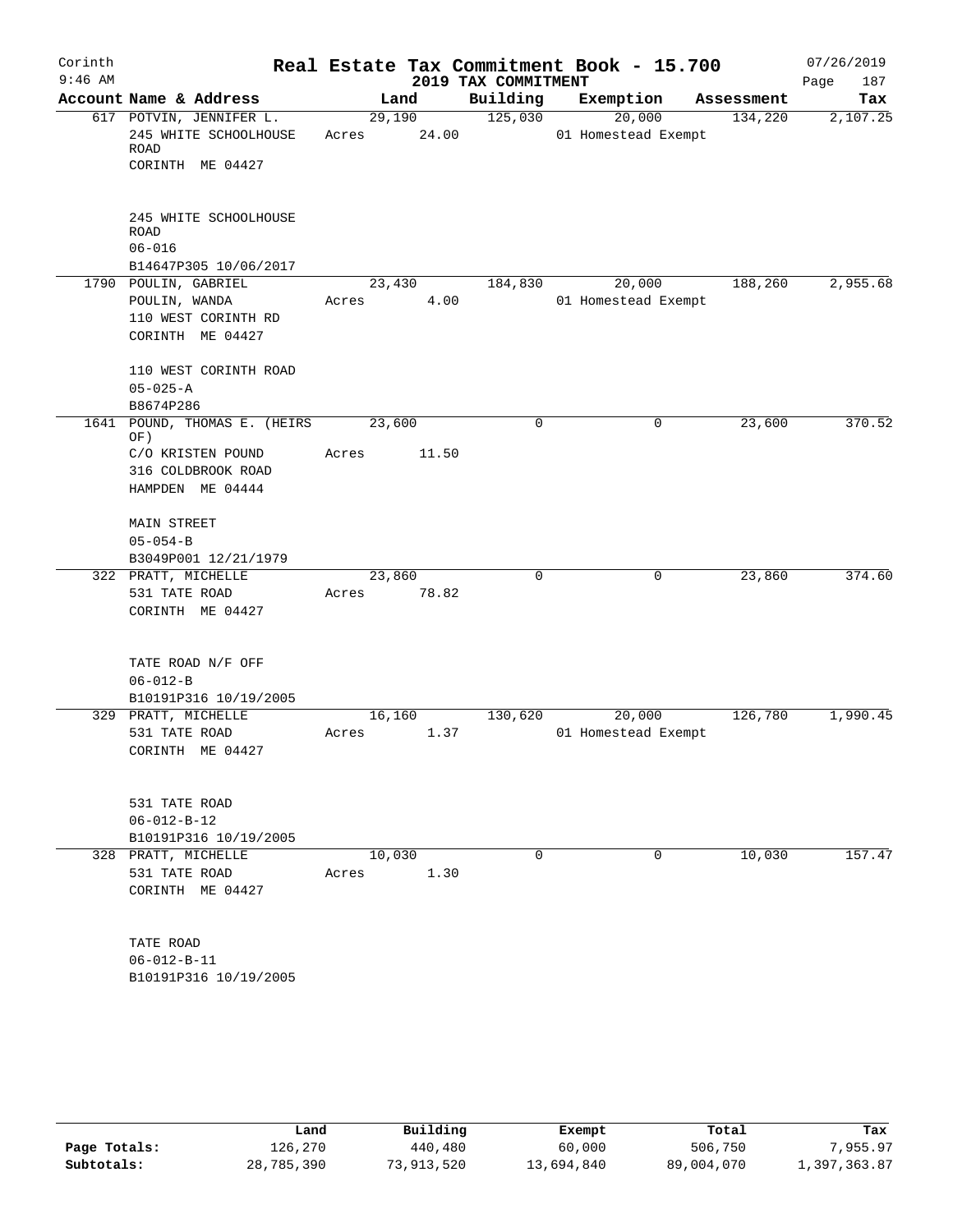| Corinth      |                                                                          |                 |          |                                 | Real Estate Tax Commitment Book - 15.700 |            | 07/26/2019         |
|--------------|--------------------------------------------------------------------------|-----------------|----------|---------------------------------|------------------------------------------|------------|--------------------|
| $9:46$ AM    | Account Name & Address                                                   | Land            |          | 2019 TAX COMMITMENT<br>Building | Exemption                                | Assessment | Page<br>188<br>Tax |
|              | 326 PRATT, MICHELLE<br>531 TATE ROAD                                     | 9,850<br>Acres  | 1.15     | $\mathbf 0$                     | 0                                        | 9,850      | 154.64             |
|              | CORINTH ME 04427                                                         |                 |          |                                 |                                          |            |                    |
|              | TATE ROAD<br>$06 - 012 - B - 09 - A$                                     |                 |          |                                 |                                          |            |                    |
|              | B10191P316 10/19/2005                                                    |                 |          |                                 |                                          |            |                    |
|              | 1836 PRAY, ADRIAN<br>PRAY, VALERIE<br>265 MAIN ROAD<br>BRADFORD ME 04410 | 11,140<br>Acres | 1.21     | 0                               | 0                                        | 11,140     | 174.90             |
|              | 70 BRADBURY DR<br>$08 - 012 - 12$                                        |                 |          |                                 |                                          |            |                    |
|              | B13067P333 10/28/2011                                                    |                 |          |                                 |                                          |            |                    |
|              | 1102 PREBLE, BRADLEY W.<br>PREBLE, AMY D.                                | 18,860<br>Acres | 2.59     | 78,530                          | 20,000<br>01 Homestead Exempt            | 77,390     | 1,215.02           |
|              | 47 WEST CORINTH ROAD<br>CORINTH ME 04427                                 |                 |          |                                 |                                          |            |                    |
|              | 47 WEST CORINTH ROAD<br>$05 - 024 - 04$<br>B5983P4                       |                 |          |                                 |                                          |            |                    |
|              | 1103 PREBLE, BRENDA J.<br>373 WEST CORINTH ROAD<br>CORINTH ME 04427      | 33,430<br>Acres | 3.70     | 30,940                          | 20,000<br>01 Homestead Exempt            | 44,370     | 696.61             |
|              | 373 WEST CORINTH ROAD<br>$04 - 036 - B$<br>B14593P231 08/31/2017         |                 |          |                                 |                                          |            |                    |
|              | 1672 PREBLE, DAVID<br>PREBLE, REBECCA<br>464 MAIN ROAD                   | 19,250<br>Acres | 4.03     | 28,750                          | 0                                        | 48,000     | 753.60             |
|              | CHARLESTON ME 04422<br>499 HUDSON ROAD                                   |                 |          |                                 |                                          |            |                    |
|              | $09 - 032 - A$                                                           |                 |          |                                 |                                          |            |                    |
|              | B13678P114 10/16/2014                                                    |                 |          |                                 |                                          |            |                    |
|              | 1253 PREBLE, JOHANNAH<br>2475 MULLINS ROAD<br>TN 37860<br>RUSSELLVILLE   | 16,440<br>Acres | 1.61     | 96,200                          | 0                                        | 112,640    | 1,768.45           |
|              | 58 O'ROAK ROAD<br>$10 - 010 - A$                                         |                 |          |                                 |                                          |            |                    |
| 1860         | B2465P282<br>PREBLE, LYNETTE                                             |                 | 0        | 69,310                          | 20,000                                   | 49,310     | 774.17             |
|              | 375 WEST CORINTH ROAD<br>CORINTH ME 04427                                |                 |          |                                 | 01 Homestead Exempt                      |            |                    |
|              | 375 WEST CORINTH ROAD<br>$04 - 036 - B - 01H$                            |                 |          |                                 |                                          |            |                    |
|              | Land                                                                     |                 | Building |                                 | Exempt                                   | Total      | Tax                |
| Page Totals: | 108,970                                                                  |                 | 303,730  |                                 | 60,000                                   | 352,700    | 5,537.39           |

**Subtotals:** 28,894,360 74,217,250 13,754,840 89,356,770 1,402,901.26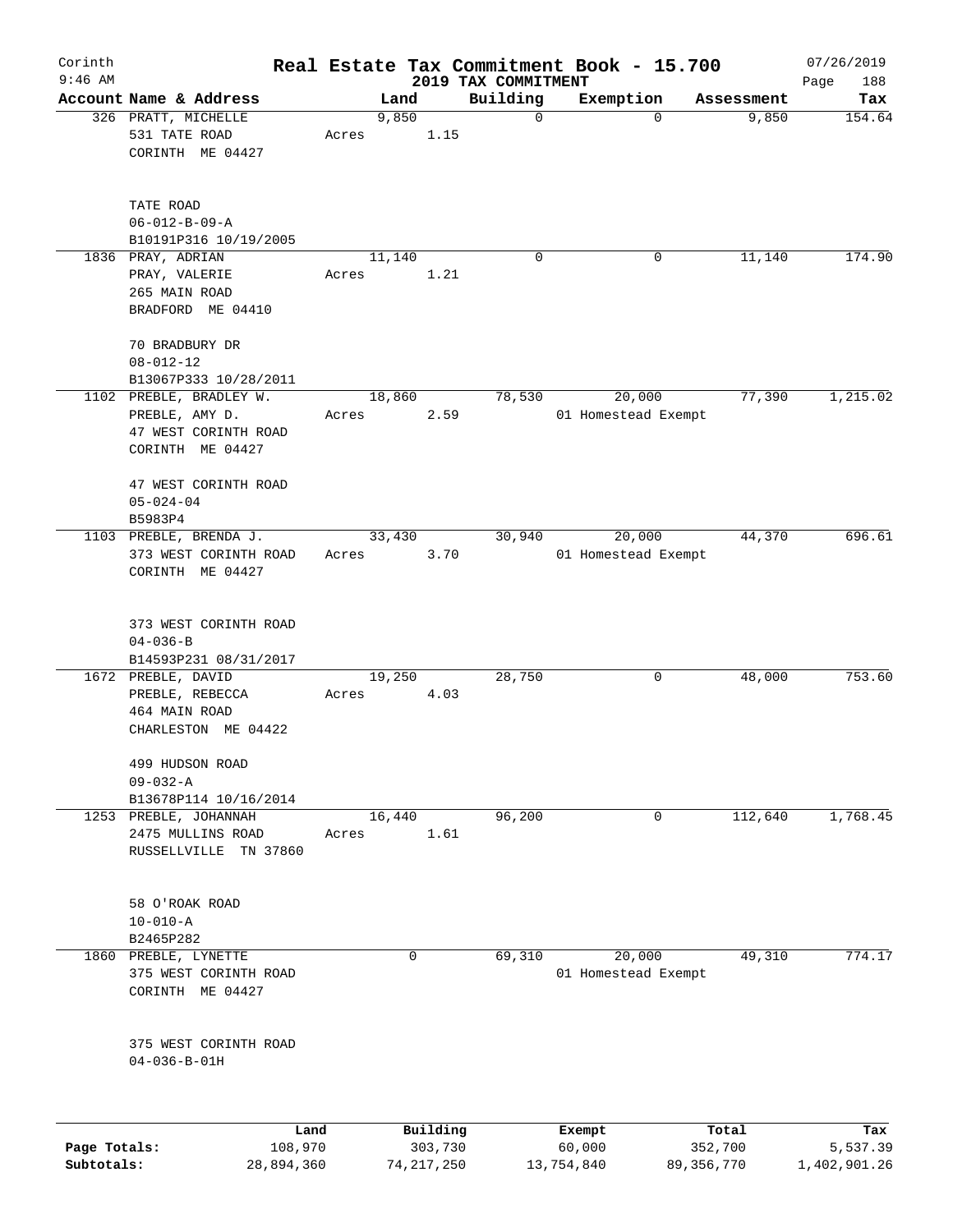| Corinth   |                                          |        |        |                     | Real Estate Tax Commitment Book - 15.700 |            | 07/26/2019  |
|-----------|------------------------------------------|--------|--------|---------------------|------------------------------------------|------------|-------------|
| $9:46$ AM |                                          |        |        | 2019 TAX COMMITMENT |                                          |            | 189<br>Page |
|           | Account Name & Address                   |        | Land   | Building            | Exemption                                | Assessment | Tax         |
|           | 1104 PREBLE, VALERIE A.<br>(Heirs of)    | 18,860 |        | 94,400              | $\Omega$                                 | 113,260    | 1,778.18    |
|           | C/O BRYAN PREBLE                         | Acres  | 3.70   |                     |                                          |            |             |
|           | 381 WEST CORINTH RD                      |        |        |                     |                                          |            |             |
|           | CORINTH ME 04427                         |        |        |                     |                                          |            |             |
|           | 381 WEST CORINTH ROAD                    |        |        |                     |                                          |            |             |
|           | $04 - 036 - A$                           |        |        |                     |                                          |            |             |
|           | B14730P47 01/30/2018                     |        |        |                     |                                          |            |             |
|           | 1105 PRESCOTT, MARK E.                   |        | 54,130 | 73,110              | 0                                        | 127,240    | 1,997.67    |
|           | 50 HOLTS MILLS ROAD                      | Acres  | 158.00 |                     |                                          |            |             |
|           | CORINTH ME 04939                         |        |        |                     |                                          |            |             |
|           | 106 PRESCOTT ROAD                        |        |        |                     |                                          |            |             |
|           | $04 - 001$                               |        |        |                     |                                          |            |             |
|           | B14976P282 10/19/2018                    |        |        |                     |                                          |            |             |
|           | 1868 PRISCILLA A. ELLIS<br>LIVING TRUST  | 81,590 |        | 0                   | 0                                        | 81,590     | 1,280.96    |
|           | ROSANNE S. YOUNG<br>TRUSTEE              | Acres  | 423.52 |                     |                                          |            |             |
|           | 84 MCCARD ROAD                           |        |        |                     |                                          |            |             |
|           | CORINTH ME 04427                         |        |        |                     |                                          |            |             |
|           | 399 MCCARD ROAD                          |        |        |                     |                                          |            |             |
|           | $01 - 034 - E$                           |        |        |                     |                                          |            |             |
|           | B7256P103 12/20/1999                     |        |        |                     |                                          |            |             |
|           | 1607 PRYGROCKI, PETER                    | 26,730 |        | 127,520             | 20,000                                   | 134,250    | 2,107.73    |
|           | PRYGROCKI, TRACY                         | Acres  | 11.40  |                     | 01 Homestead Exempt                      |            |             |
|           | 149 TATE ROAD                            |        |        |                     |                                          |            |             |
|           | CORINTH ME 04427                         |        |        |                     |                                          |            |             |
|           | 149 TATE ROAD                            |        |        |                     |                                          |            |             |
|           | $09 - 023 - A$                           |        |        |                     |                                          |            |             |
|           | B9582P350<br>946 PSALM 1 PROPERTIES, LLC |        | 6,410  | 0                   | $\mathbf 0$                              | 6,410      | 100.64      |
|           | 15 AMBROSE LANE                          | Acres  | 0.70   |                     |                                          |            |             |
|           | GLENBURN ME 04401                        |        |        |                     |                                          |            |             |
|           |                                          |        |        |                     |                                          |            |             |
|           | EXETER ROAD                              |        |        |                     |                                          |            |             |
|           | $07 - 043 - 03$                          |        |        |                     |                                          |            |             |
|           | B14480P107 05/10/2017                    |        |        |                     |                                          |            |             |
|           | 945 PSALM 1 PROPERTIES, LLC              | 16,070 |        | 192,370             | $\mathbf 0$                              | 208,440    | 3,272.51    |
|           | 15 AMBROSE LANE                          | Acres  | 0.86   |                     |                                          |            |             |
|           | GLENBURN ME 04401                        |        |        |                     |                                          |            |             |
|           | 284 EXETER ROAD                          |        |        |                     |                                          |            |             |
|           | $07 - 043 - 01$                          |        |        |                     |                                          |            |             |
|           | B14480P107 04/27/2017                    |        |        |                     |                                          |            |             |
|           |                                          |        |        |                     |                                          |            |             |

|              | Land       | Building   | Exempt     | Total      | Tax          |
|--------------|------------|------------|------------|------------|--------------|
| Page Totals: | 203,790    | 487,400    | 20,000     | 671,190    | 10,537.69    |
| Subtotals:   | 29,098,150 | 74,704,650 | 13,774,840 | 90,027,960 | 1,413,438.95 |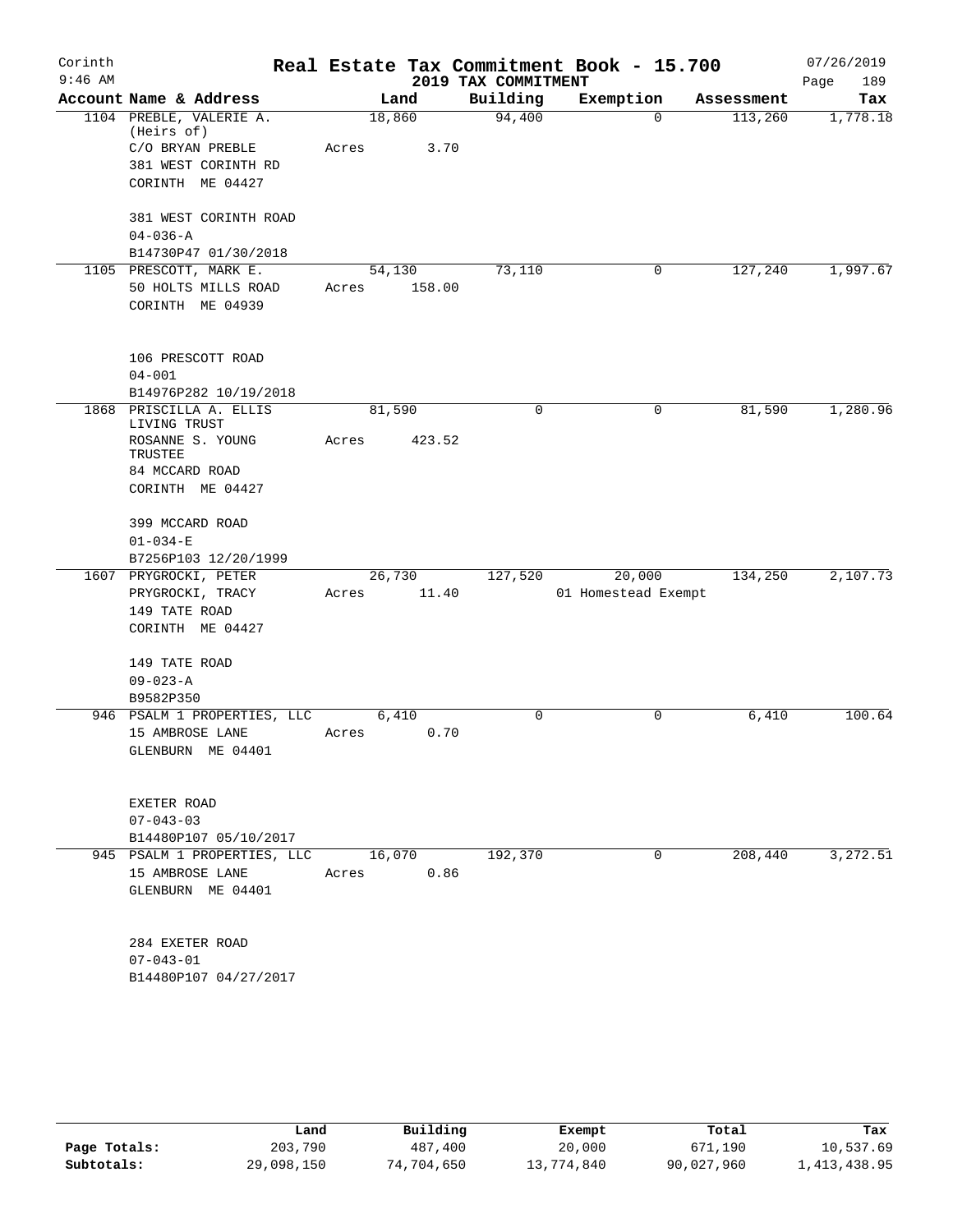| Corinth<br>$9:46$ AM |                                                                       |       |        |       | 2019 TAX COMMITMENT | Real Estate Tax Commitment Book - 15.700 |            | 07/26/2019<br>190<br>Page |
|----------------------|-----------------------------------------------------------------------|-------|--------|-------|---------------------|------------------------------------------|------------|---------------------------|
|                      | Account Name & Address                                                |       | Land   |       | Building            | Exemption                                | Assessment | Tax                       |
|                      | 287 PUDDLEDOCK GATHERING<br>POST LLC<br>356 WHITE SCHOOLHOUSE<br>ROAD | Acres | 25,120 | 40.17 | $\mathbf 0$         | 0                                        | 25,120     | 394.38                    |
|                      | CORINTH ME 04427                                                      |       |        |       |                     |                                          |            |                           |
|                      | HUDSON ROAD<br>$12 - 027 - A$                                         |       |        |       |                     |                                          |            |                           |
|                      | B14978P318 10/19/2018                                                 |       |        |       |                     |                                          |            |                           |
|                      | 285 PUDDLEDOCK GATHERING<br>POST LLC                                  |       | 21,860 |       | 0                   | 0                                        | 21,860     | 343.20                    |
|                      | 356 WHITE SCHOOLHOUSE<br><b>ROAD</b><br>CORINTH ME 04427              | Acres |        | 11.50 |                     |                                          |            |                           |
|                      | PUDDLEDOCK ROAD<br>$12 - 027$                                         |       |        |       |                     |                                          |            |                           |
|                      | B14978P318 10/19/2018                                                 |       |        |       |                     |                                          |            |                           |
|                      | 286 PUDDLEDOCK GATHERING<br>POST LLC                                  |       | 28,020 |       | 137,660             | 0                                        | 165,680    | 2,601.18                  |
|                      | 356 WHITE SCHOOLHOUSE<br><b>ROAD</b><br>CORINTH ME 04427              | Acres |        | 38.50 |                     |                                          |            |                           |
|                      | 92 PUDDLEDOCK ROAD<br>$12 - 017$                                      |       |        |       |                     |                                          |            |                           |
|                      | B14978P318 10/19/2018<br>537 PUDDLEDOCK PROPERTIES                    |       | 20,500 |       | 137,750             | 0                                        | 158,250    | 2,484.52                  |
|                      | <b>LLC</b>                                                            |       |        |       |                     |                                          |            |                           |
|                      | 375 PUDDLECOCK ROAD<br>CHARLESTON ME 04422                            | Acres |        | 1.58  |                     |                                          |            |                           |
|                      | 512 MAIN STREET<br>$08 - 018$                                         |       |        |       |                     |                                          |            |                           |
|                      | B14832P324 06/07/2018<br>1128 PUDDLEDOCK PROPERTIES                   |       | 15,750 |       | 95,290              | 0                                        | 111,040    | 1,743.33                  |
|                      | LLC                                                                   |       |        |       |                     |                                          |            |                           |
|                      | 375 PUDDLEDOCK ROAD<br>CHARLESTON ME 04422                            | Acres |        | 0.52  |                     |                                          |            |                           |
|                      | 336 MAIN STREET<br>$15 - 048$                                         |       |        |       |                     |                                          |            |                           |
|                      | B14832P324 06/07/2018                                                 |       |        |       |                     |                                          |            |                           |
|                      | 1879 PUDDLEDOCK PROPERTIES<br><b>LLC</b><br>375 PUDDLEDOCK ROAD       | Acres | 16,750 | 0.62  | 76,620              | 0                                        | 93,370     | 1,465.91                  |
|                      | CHARLESTON ME 04422                                                   |       |        |       |                     |                                          |            |                           |
|                      | 348 MAIN STREET<br>$08 - 003 - A$                                     |       |        |       |                     |                                          |            |                           |
|                      | B14832P324 06/07/2018                                                 |       |        |       |                     |                                          |            |                           |
|                      |                                                                       |       |        |       |                     |                                          |            |                           |
|                      |                                                                       |       |        |       |                     |                                          |            |                           |

|              | Land         | Building   | Exempt     | Total      | Tax          |
|--------------|--------------|------------|------------|------------|--------------|
| Page Totals: | 128,000      | 447,320    |            | 575,320    | 9,032.52     |
| Subtotals:   | 29, 226, 150 | 75,151,970 | 13,774,840 | 90,603,280 | 1,422,471.47 |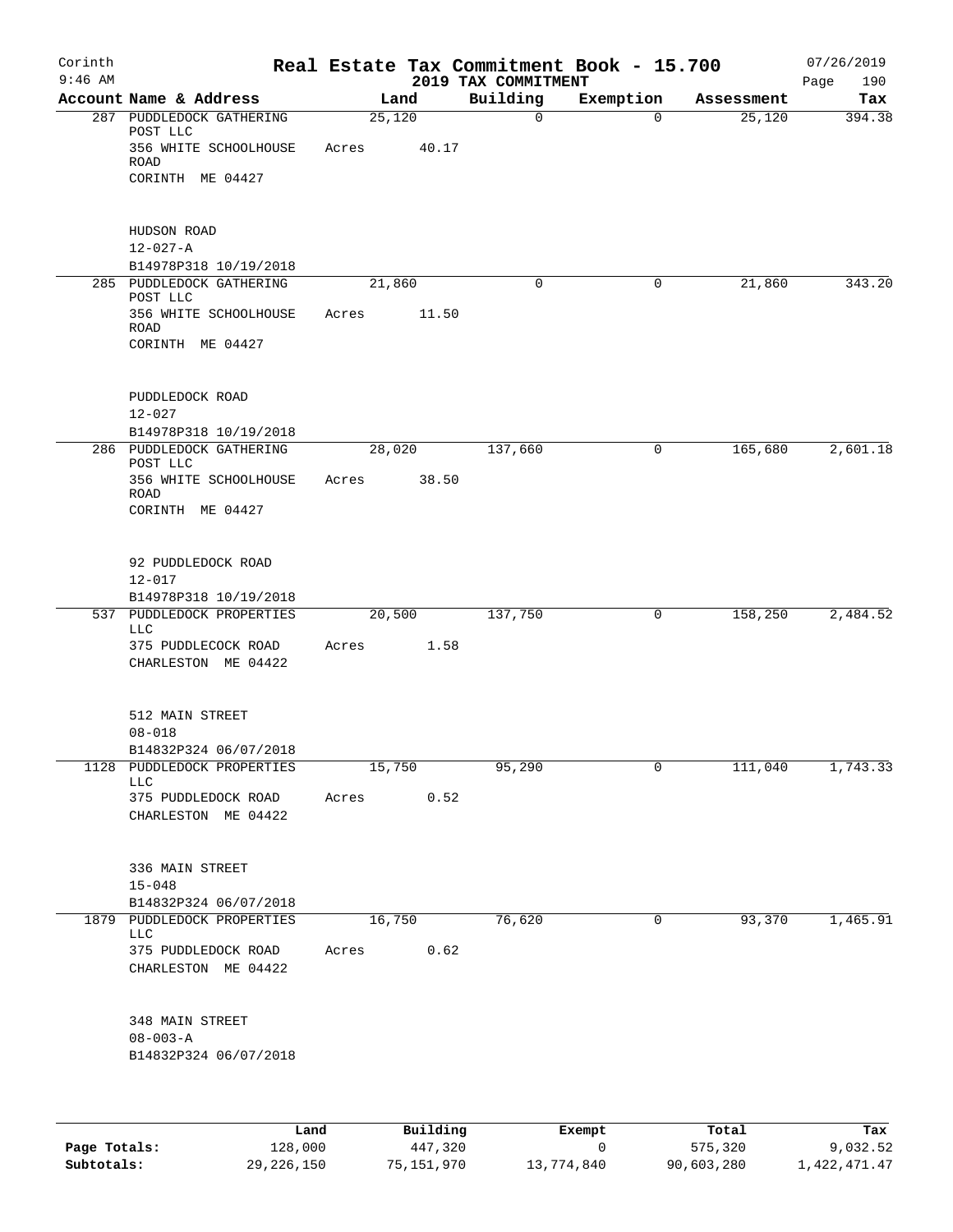| Account Name & Address                                            |                                                                                                                                                                                  |   | 2019 TAX COMMITMENT        |                               |            | Page<br>191                                                                                                                            |
|-------------------------------------------------------------------|----------------------------------------------------------------------------------------------------------------------------------------------------------------------------------|---|----------------------------|-------------------------------|------------|----------------------------------------------------------------------------------------------------------------------------------------|
|                                                                   | Land                                                                                                                                                                             |   | Building                   | Exemption                     | Assessment | Tax                                                                                                                                    |
| 1107 PULLEN, CHRISTOPHER W.<br>654 GRANT ROAD<br>CORINTH ME 04427 | 19,350<br>Acres                                                                                                                                                                  |   | 53,650                     | 20,000                        | 53,000     | 832.10                                                                                                                                 |
| 654 GRANT ROAD<br>$02 - 046 - A$<br>B10135P210 10/07/2005         |                                                                                                                                                                                  |   |                            |                               |            |                                                                                                                                        |
| PULLEN, ZELINDA C.<br>1143 MAIN STREET<br>CORINTH ME 04427        | Acres                                                                                                                                                                            |   | 66,480                     | 20,000                        | 62,210     | 976.70                                                                                                                                 |
| 1143 MAIN STREET<br>$03 - 024$                                    |                                                                                                                                                                                  |   |                            |                               |            |                                                                                                                                        |
|                                                                   |                                                                                                                                                                                  | 0 | 9,960                      | 9,960                         | 0          | 0.00                                                                                                                                   |
| 968 MAIN STREET LOT 1<br>CORINTH ME 04427                         |                                                                                                                                                                                  |   |                            |                               |            |                                                                                                                                        |
| 968 MAIN STREET LOT 01<br>$06 - 012 - D - 01H$                    |                                                                                                                                                                                  |   |                            |                               |            |                                                                                                                                        |
| QUALEY, CAROL M.<br>PO BOX 155<br>CORINTH ME 04427                | Acres                                                                                                                                                                            |   | 146,450                    | 20,000                        | 143,920    | 2,259.54                                                                                                                               |
| 20 VILLAGE DRIVE<br>$11 - 002 - 04$<br>B10560P175 07/28/2006      |                                                                                                                                                                                  |   |                            |                               |            |                                                                                                                                        |
| PO BOX 621<br>BANGOR ME 04402                                     |                                                                                                                                                                                  | 0 | 14,210                     | 0                             | 14,210     | 223.10                                                                                                                                 |
| 30 EXETER ROAD LOT 09<br>$15 - 012 - 09H$                         |                                                                                                                                                                                  |   |                            |                               |            |                                                                                                                                        |
| PO BOX 203<br>CORINTH ME 04427                                    | Acres                                                                                                                                                                            |   | 105,560                    | 20,000                        | 111,070    | 1,743.80                                                                                                                               |
| 415 LEDGE HILL ROAD<br>$04 - 030$                                 |                                                                                                                                                                                  |   |                            |                               |            |                                                                                                                                        |
| 301 WHITE SCHOOLHOUSE<br>ROAD<br>CORINTH ME 04427                 |                                                                                                                                                                                  | 0 | 8,280                      | 8,280                         | 0          | 0.00                                                                                                                                   |
| 301 WHITE SCHOOLHOUSE<br>ROAD<br>$06 - 015 - A - 1H$              |                                                                                                                                                                                  |   |                            |                               |            |                                                                                                                                        |
| 2063                                                              | 1109 PULLEN, KEVIN S.<br>B2959P349<br>1111 QUALEY, ELOISE<br>QUALEY, WALTER<br>1163 RA MANAGEMENT COMPANY<br>1311 RACKLEY, CHARLES A.<br>B10490P33 06/13/2006<br>RAMSEY, RAELYNN |   | 15,730<br>17,470<br>25,510 | 5.60<br>1.00<br>1.44<br>14.00 |            | 01 Homestead Exempt<br>01 Homestead Exempt<br>01 Homestead Exempt<br>01 Homestead Exempt<br>01 Homestead Exempt<br>01 Homestead Exempt |

|              | Land       | Building   | Exempt     | Total      | Tax          |
|--------------|------------|------------|------------|------------|--------------|
| Page Totals: | 78,060     | 404,590    | 98,240     | 384,410    | 6,035.24     |
| Subtotals:   | 29,304,210 | 75,556,560 | 13,873,080 | 90,987,690 | 1,428,506.71 |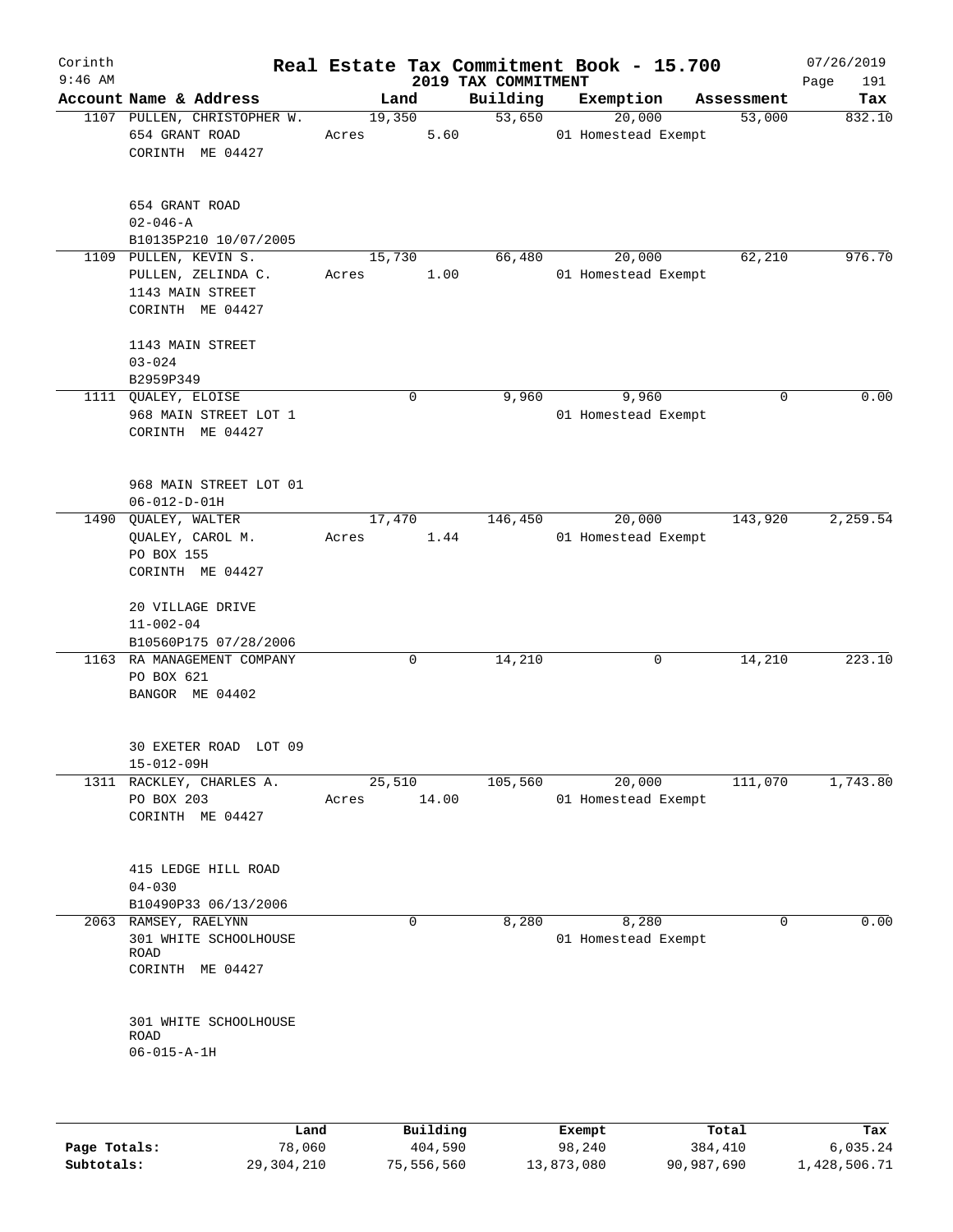| Corinth      |                                                                                                      |                 |          |                                 | Real Estate Tax Commitment Book - 15.700 |             | 07/26/2019         |
|--------------|------------------------------------------------------------------------------------------------------|-----------------|----------|---------------------------------|------------------------------------------|-------------|--------------------|
| $9:46$ AM    | Account Name & Address                                                                               |                 | Land     | 2019 TAX COMMITMENT<br>Building | Exemption                                | Assessment  | Page<br>192<br>Tax |
|              | 1849 RANKIN, JEFFERSON A.<br>71 PUDDLEDOCK ROAD<br>CORINTH ME 04427                                  | 21,840<br>Acres | 6.27     | 125,800                         | 20,000<br>01 Homestead Exempt            | 127,640     | 2,003.95           |
|              | 71 PUDDLEDOCK ROAD<br>$12 - 028 - C$<br>B14033P120 12/09/2015                                        |                 |          |                                 |                                          |             |                    |
|              | 1050 RANKIN, TRAVIS<br>RANKIN, MICHELLE<br>647 BLACK ROAD<br>CORINTH ME 04427                        |                 | 0        | 28,450                          | 20,000<br>01 Homestead Exempt            | 8,450       | 132.67             |
|              | 647 BLACK RD<br>$02 - 037 - 01H$                                                                     |                 |          |                                 |                                          |             |                    |
|              | 920 REECE, RAYMOND D.<br>REECE, JEANNINE M.<br>57 GARLAND ROAD<br>CORINTH ME 04427                   | 16,890<br>Acres | 2.00     | 89,600                          | 20,000<br>01 Homestead Exempt            | 86,490      | 1,357.89           |
|              | 57 GARLAND ROAD<br>$07 - 016 - A$<br>B14274P144 09/07/2016                                           |                 |          |                                 |                                          |             |                    |
|              | 1606 REED, ROBERT W.<br>REED, SHARON<br>PO BOX 101<br>CORINTH ME 04427                               | 16,940<br>Acres | 1.00     | 180,520                         | 20,000<br>01 Homestead Exempt            | 177,460     | 2,786.12           |
|              | 39 COUNTY RD<br>$08 - 013 - F$<br>B8264P192                                                          |                 |          |                                 |                                          |             |                    |
|              | 1126 REYNOLDS III, PHILIP M.<br>REYNOLDS, ARLOA L.<br>5515 NORTH 73RD LANE<br>GLENDALE AZ 85303-5229 | 38,390<br>Acres | 99.00    | 0                               |                                          | 0<br>38,390 | 602.72             |
|              | MUDGETT ROAD<br>$01 - 028$<br>B2946P271                                                              |                 |          |                                 |                                          |             |                    |
|              | 1120 REYNOLDS, JANICE M.<br>135 MAIN STREET<br>CORINTH ME 04427                                      | 14,330<br>Acres | 0.62     | 34,340                          | 20,000<br>01 Homestead Exempt            | 28,670      | 450.12             |
|              | 135 MAIN STREET<br>$17 - 004$<br>B13985P262 10/15/2015 B4291P62                                      |                 |          |                                 |                                          |             |                    |
|              | 1151 RICE, ROBERT P<br>RICE, CHRISTINE M.<br>555 MUDGETT ROAD<br>CORINTH ME 04427                    | 15,730<br>Acres | 1.00     | 86,880                          | 20,000<br>01 Homestead Exempt            | 82,610      | 1,296.98           |
|              | 555 MUDGETT ROAD<br>$02 - 036 - A$<br>B10688P226 10/20/2006                                          |                 |          |                                 |                                          |             |                    |
|              | Land                                                                                                 |                 | Building |                                 | Exempt                                   | Total       | Tax                |
| Page Totals: | 124,120                                                                                              |                 | 545,590  |                                 | 120,000                                  | 549,710     | 8,630.45           |

**Subtotals:** 29,428,330 76,102,150 13,993,080 91,537,400 1,437,137.16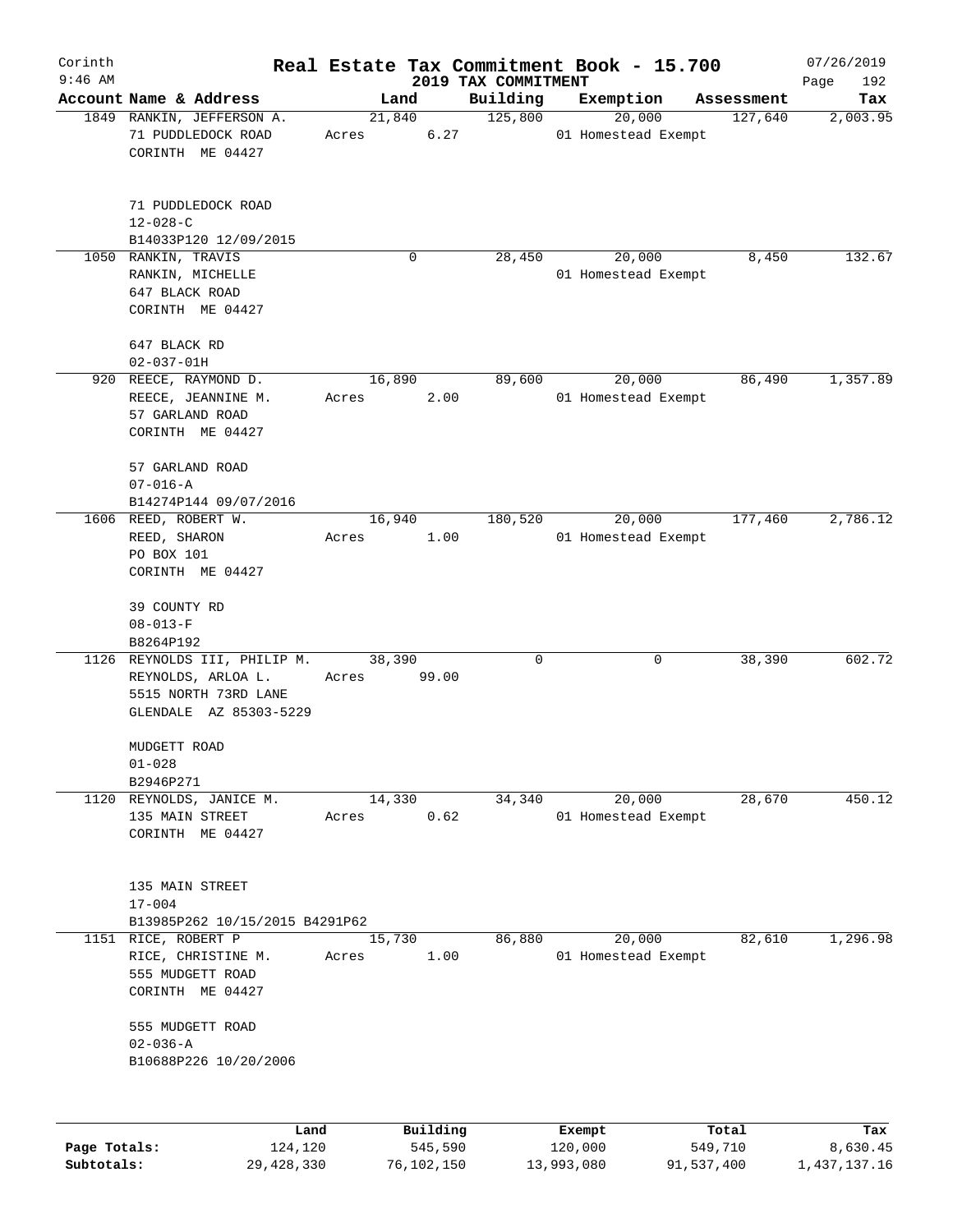| Corinth      |                                                                                    |       |                |            |                      | Real Estate Tax Commitment Book - 15.700 |              |                       | 07/26/2019      |
|--------------|------------------------------------------------------------------------------------|-------|----------------|------------|----------------------|------------------------------------------|--------------|-----------------------|-----------------|
| $9:46$ AM    |                                                                                    |       |                |            | 2019 TAX COMMITMENT  |                                          |              |                       | 193<br>Page     |
|              | Account Name & Address<br>1533 RICHARDS JR, CLYDE E.                               |       | Land<br>48,890 |            | Building<br>109, 130 | Exemption<br>20,000                      |              | Assessment<br>138,020 | Tax<br>2,166.91 |
|              | 1487 MAIN STREET<br>CORINTH ME 04427                                               | Acres |                | 26.21      |                      | 01 Homestead Exempt                      |              |                       |                 |
|              | 1485 MAIN STREET<br>$03 - 048$                                                     |       |                |            |                      |                                          |              |                       |                 |
|              | B10105P314 09/21/2005                                                              |       |                |            |                      |                                          |              |                       |                 |
|              | 1136 RICHARDS, JOAN A.<br>RICHARDS, WILLIAM A.<br>P.O. BOX 142<br>CORINTH ME 04427 | Acres | 16,910         | 2.02       | 70,830               | 20,000<br>01 Homestead Exempt            |              | 67,740                | 1,063.52        |
|              | 532 TATE ROAD<br>$06 - 023 - 01$<br>B8879P204                                      |       |                |            |                      |                                          |              |                       |                 |
|              | 1039 RIGGI, CHARLES M.                                                             |       | 17,390         |            | 91,000               | 20,000                                   |              | 88,390                | 1,387.72        |
|              | 191 HUDSON ROAD<br>CORINTH ME 04427                                                | Acres |                | 1.37       |                      | 01 Homestead Exempt                      |              |                       |                 |
|              | 191 HUDSON ROAD<br>$08 - 041$<br>B10962P93 05/18/2007 B8198P40                     |       |                |            |                      |                                          |              |                       |                 |
|              | 276 RILEY, RONALD J.                                                               |       | 20,410         |            | 58,160               | 20,000                                   |              | 58,570                | 919.55          |
|              | 28 BROOKSIDE LANE<br>CORINTH ME 04427                                              | Acres |                | 5.03       |                      | 01 Homestead Exempt                      |              |                       |                 |
|              | 28 BROOKSIDE LN<br>$04 - 036 - D$<br>B8145P304                                     |       |                |            |                      |                                          |              |                       |                 |
|              | 1787 RINGO, LLC<br>689 MAIN STREET<br>CORINTH ME 04427                             | Acres | 23,470         | 4.03       | 1,421,330            |                                          | 0            | 1,444,800             | 22,683.36       |
|              | 689 MAIN STREET<br>$05 - 033 - A$<br>B13737P41 12/30/2014                          |       |                |            |                      |                                          |              |                       |                 |
| 1387         | RINKS, ADAM M.                                                                     |       | 21,870         |            | 45,840               | 20,000                                   |              | 47,710                | 749.05          |
|              | PO BOX 134<br>CORINTH ME 04427                                                     | Acres |                | 6.29       |                      | 01 Homestead Exempt                      |              |                       |                 |
|              | 160 TATE ROAD<br>$09 - 024$<br>B13021P171 10/26/2012                               |       |                |            |                      |                                          |              |                       |                 |
| 1157         | ROBERT, VEST E.                                                                    |       | 8,510          |            | 50,930               |                                          | 0            | 59,440                | 933.21          |
|              | 106 ASHLEY AVE<br>BANGOR ME 04401                                                  | Acres |                | 0.14       |                      |                                          |              |                       |                 |
|              | 195 HUDSON ROAD<br>$08 - 040$<br>B14986P303 10/26/2018                             |       |                |            |                      |                                          |              |                       |                 |
|              |                                                                                    | Land  |                | Building   |                      | Exempt                                   |              | Total                 | Tax             |
| Page Totals: | 157,450                                                                            |       |                | 1,847,220  |                      | 100,000                                  | 1,904,670    |                       | 29,903.32       |
| Subtotals:   | 29,585,780                                                                         |       |                | 77,949,370 |                      | 14,093,080                               | 93, 442, 070 |                       | 1,467,040.48    |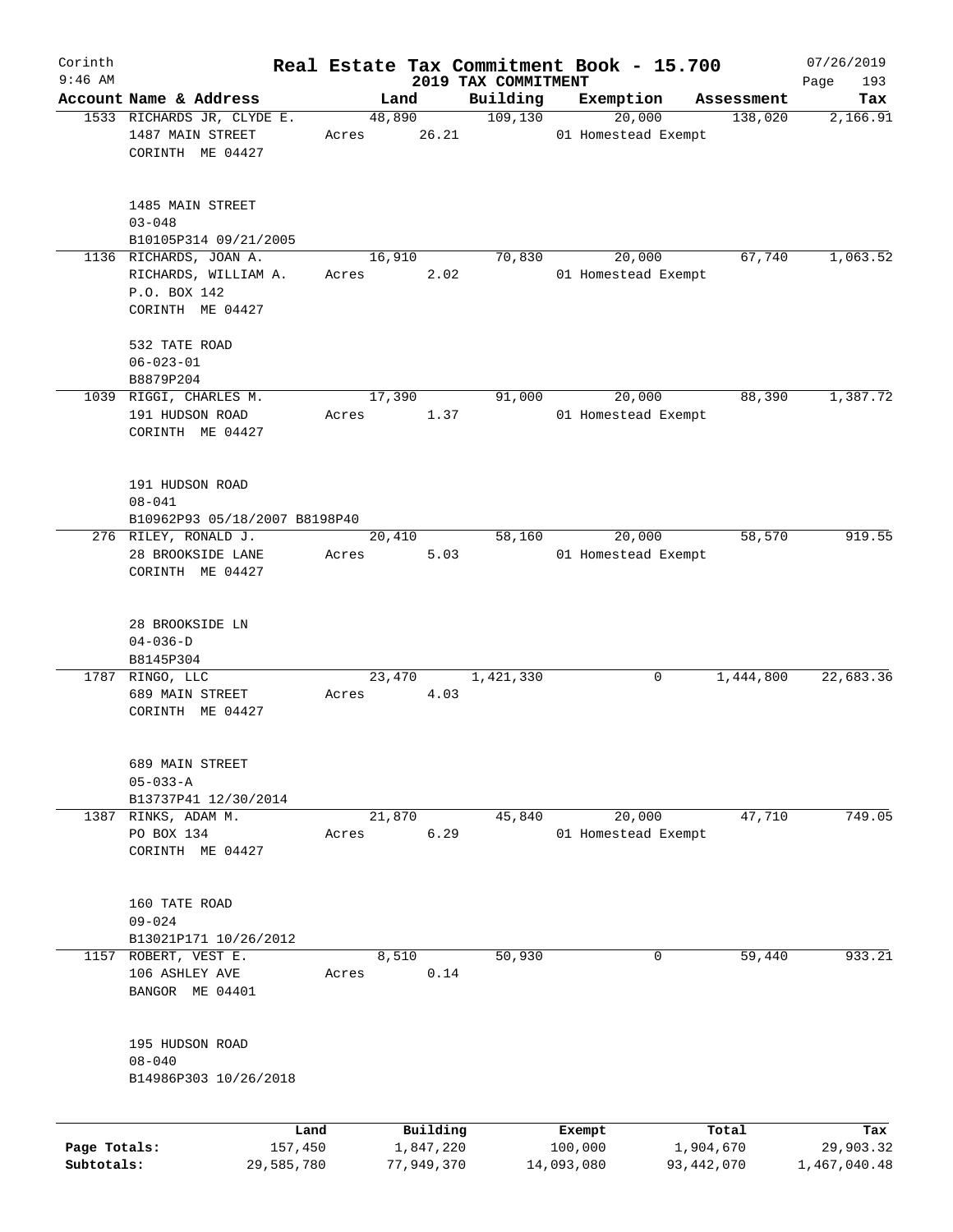| Corinth<br>$9:46$ AM |                                                                                                                                                      |                          | 2019 TAX COMMITMENT | Real Estate Tax Commitment Book - 15.700 |            | 07/26/2019<br>Page<br>194 |
|----------------------|------------------------------------------------------------------------------------------------------------------------------------------------------|--------------------------|---------------------|------------------------------------------|------------|---------------------------|
|                      | Account Name & Address                                                                                                                               | Land                     | Building            | Exemption                                | Assessment | Tax                       |
|                      | 1763 ROBERTS II, WILLIAM E.<br>624 GRANT ROAD<br>CORINTH ME 04427                                                                                    | 21,870<br>8.00<br>Acres  | 75,230              | 0                                        | 97,100     | 1,524.47                  |
|                      | 624 GRANT ROAD<br>$02 - 047 - B$<br>B13056P171 12/28/2012                                                                                            |                          |                     |                                          |            |                           |
|                      | 1132 ROBERTS JR, FRED S.<br>C/O HEATHER ROBERTS<br>847 LEBANON RD<br>WINTERPORT ME<br>04496-4204                                                     | 32,620<br>76.78<br>Acres | 0                   | 0                                        | 32,620     | 512.13                    |
|                      | HUDSON ROAD<br>$12 - 032$<br>B6915P10 12/21/1998                                                                                                     |                          |                     |                                          |            |                           |
|                      | 1131 ROBERTS JR, FRED S.<br>KING, BARBARA A.<br>C/O HEATHER ROBERTS<br>847 LEBANON RD<br>WINTEPORT ME<br>04496-4204<br>788 HUDSON ROAD<br>$12 - 031$ | 19,480<br>4.23<br>Acres  | 0                   | 0                                        | 19,480     | 305.84                    |
|                      | B10638P26 08/22/2006<br>414 ROBERTS JR., FRED S.<br>C/O HEATHER ROBERTS<br>847 LEBANON RD<br>WINTERPORT ME                                           | 35,380<br>Acres<br>83.77 | 24,810              | 0                                        | 60,190     | 944.98                    |
|                      | 04496-4204<br>HUDSON ROAD<br>$12 - 031 - A$<br>B6915P10 12/21/1998<br>383 ROBERTS, SARAH                                                             | 0                        | 25,280              | 20,000                                   | 5,280      | 82.90                     |
|                      | 344 MAIN STREET LOT 35<br>CORINTH ME 04427<br>344 MAIN STREET LOT 35<br>$08 - 003 - 35H$                                                             |                          |                     | 01 Homestead Exempt                      |            |                           |
| 786                  | ROBERTSON (YOUNT),<br>HEATHER L.<br>14 RIDGE ROAD<br>CORINTH ME 04427<br>14 RIDGE ROAD<br>$11 - 031$<br>B12130P36 05/11/2010                         | 19,910<br>4.60<br>Acres  | 83,090              | $\Omega$                                 | 103,000    | 1,617.10                  |

|              | Land       | Building   | Exempt       | Total      | Tax          |
|--------------|------------|------------|--------------|------------|--------------|
| Page Totals: | 129,260    | 208,410    | 20,000       | 317,670    | 4,987.42     |
| Subtotals:   | 29,715,040 | 78,157,780 | 14, 113, 080 | 93,759,740 | 1,472,027.90 |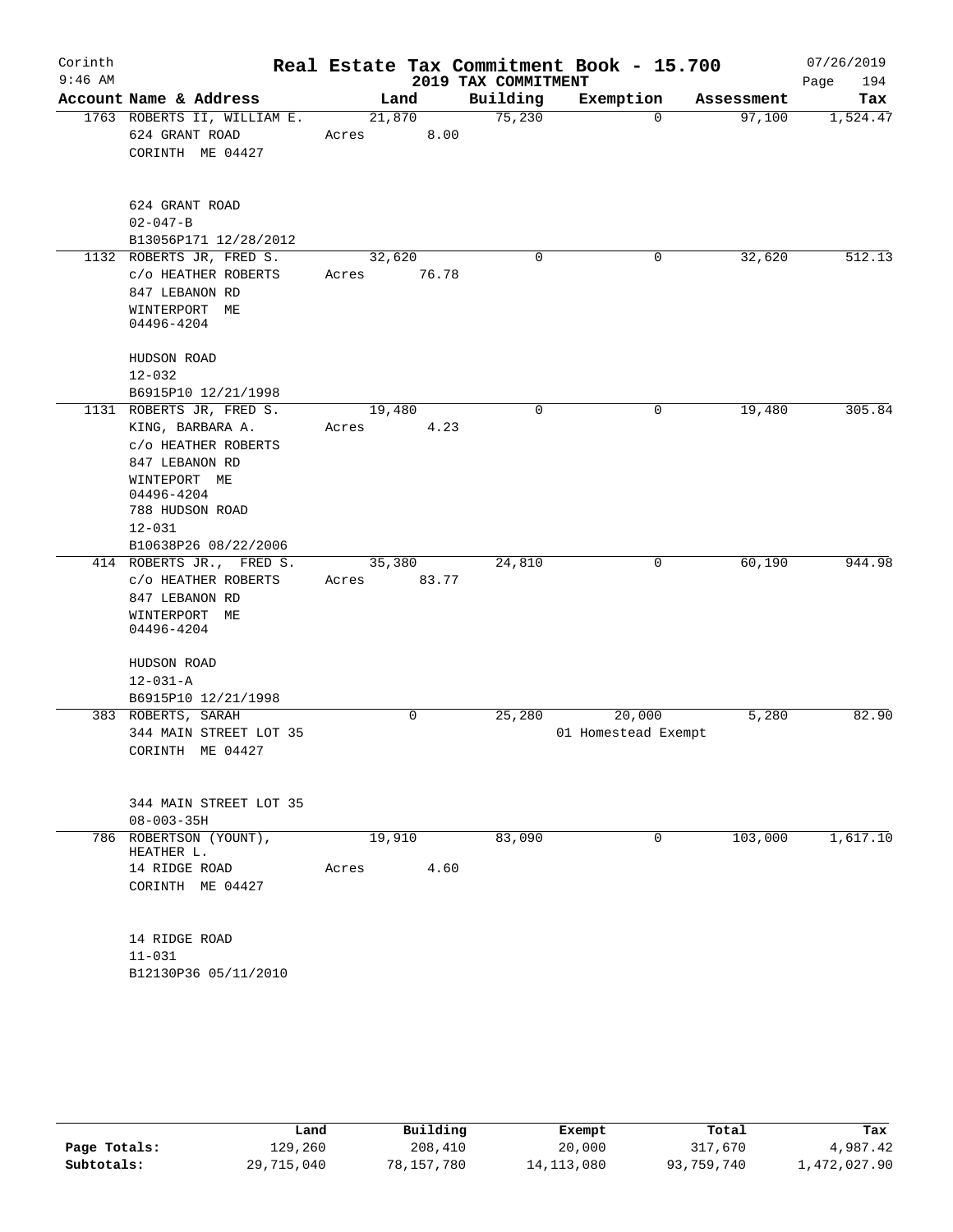| Corinth      |                                 |            |        |            |                                 | Real Estate Tax Commitment Book - 15.700 |             |                       | 07/26/2019      |
|--------------|---------------------------------|------------|--------|------------|---------------------------------|------------------------------------------|-------------|-----------------------|-----------------|
| $9:46$ AM    | Account Name & Address          |            | Land   |            | 2019 TAX COMMITMENT<br>Building | Exemption                                |             |                       | Page<br>195     |
|              | 1494 ROBICHAUD, JONATHAN        |            | 19,460 |            | 235,360                         |                                          | 0           | Assessment<br>254,820 | Tax<br>4,000.67 |
|              | ROBICHAUD, JESSICA              |            | Acres  | 3.08       |                                 |                                          |             |                       |                 |
|              | 3 VILLAGE DRIVE                 |            |        |            |                                 |                                          |             |                       |                 |
|              | CORINTH ME 04427                |            |        |            |                                 |                                          |             |                       |                 |
|              |                                 |            |        |            |                                 |                                          |             |                       |                 |
|              | 3 VILLAGE DRIVE                 |            |        |            |                                 |                                          |             |                       |                 |
|              | $11 - 002 - 09$                 |            |        |            |                                 |                                          |             |                       |                 |
|              | B14828P230 06/04/2018           |            |        |            |                                 |                                          |             |                       |                 |
|              | 2089 ROBINSON, BROCKE           |            |        | 0          | 16,620                          | 16,620                                   |             | 0                     | 0.00            |
|              | 619 HUDSON ROAD                 |            |        |            |                                 | 01 Homestead Exempt                      |             |                       |                 |
|              | CORINTH ME 04427                |            |        |            |                                 |                                          |             |                       |                 |
|              |                                 |            |        |            |                                 |                                          |             |                       |                 |
|              |                                 |            |        |            |                                 |                                          |             |                       |                 |
|              | 619 HUDSON ROAD                 |            |        |            |                                 |                                          |             |                       |                 |
|              | $12 - 039 - H$                  |            |        |            |                                 |                                          |             |                       |                 |
|              | 965 ROBINSON, CLARENCE          |            | 29,020 |            | 0                               |                                          | $\mathbf 0$ | 29,020                | 455.61          |
|              | ROBINSON, SUSAN                 |            | Acres  | 55.73      |                                 |                                          |             |                       |                 |
|              | 16 PHEASANT WAY                 |            |        |            |                                 |                                          |             |                       |                 |
|              | HERMON ME 04401                 |            |        |            |                                 |                                          |             |                       |                 |
|              |                                 |            |        |            |                                 |                                          |             |                       |                 |
|              | <b>MAIN STREET</b>              |            |        |            |                                 |                                          |             |                       |                 |
|              | $03 - 034$                      |            |        |            |                                 |                                          |             |                       |                 |
|              | B11868P193 07/31/2009           |            |        |            |                                 |                                          |             |                       |                 |
|              | 1662 ROBINSON, RALPH F.         |            | 16,900 |            | 79,760                          | 20,000                                   |             | 76,660                | 1,203.56        |
|              | ROBINSON, EDITH M.              |            | Acres  | 2.01       |                                 | 01 Homestead Exempt                      |             |                       |                 |
|              | 261 WHITE SCHOOLHOUSE           |            |        |            |                                 |                                          |             |                       |                 |
|              | ROAD                            |            |        |            |                                 |                                          |             |                       |                 |
|              | CORINTH ME 04427                |            |        |            |                                 |                                          |             |                       |                 |
|              |                                 |            |        |            |                                 |                                          |             |                       |                 |
|              | 261 WHITE SCHOOLHOUSE<br>ROAD   |            |        |            |                                 |                                          |             |                       |                 |
|              | $06 - 015 - B$                  |            |        |            |                                 |                                          |             |                       |                 |
|              | B11167P123 10/15/2007 B7424P271 |            |        |            |                                 |                                          |             |                       |                 |
|              | 1324 ROCKWELL, BERT             |            | 12,560 |            | $\Omega$                        |                                          | $\mathbf 0$ | 12,560                | 197.19          |
|              | 41 FRANCIS ST                   |            | Acres  | 4.89       |                                 |                                          |             |                       |                 |
|              | LEVANT ME 04456                 |            |        |            |                                 |                                          |             |                       |                 |
|              |                                 |            |        |            |                                 |                                          |             |                       |                 |
|              |                                 |            |        |            |                                 |                                          |             |                       |                 |
|              | GRANT ROAD                      |            |        |            |                                 |                                          |             |                       |                 |
|              | $02 - 052 - 04$                 |            |        |            |                                 |                                          |             |                       |                 |
|              | B15073P185 02/21/2019           |            |        |            |                                 |                                          |             |                       |                 |
| 1140         | ROCKWELL, FLOYD                 |            | 12,100 |            | 9,870                           |                                          | 0           | 21,970                | 344.93          |
|              | ROCKWELL, VIOLETTE B.           |            | Acres  | 1.18       |                                 |                                          |             |                       |                 |
|              | P. O. BOX 33                    |            |        |            |                                 |                                          |             |                       |                 |
|              | CORINTH ME 04427                |            |        |            |                                 |                                          |             |                       |                 |
|              |                                 |            |        |            |                                 |                                          |             |                       |                 |
|              | <b>MAIN STREET</b>              |            |        |            |                                 |                                          |             |                       |                 |
|              | $17 - 010 - A$                  |            |        |            |                                 |                                          |             |                       |                 |
|              | B3113P62                        |            |        |            |                                 |                                          |             |                       |                 |
| 1141         | ROCKWELL, FLOYD                 |            | 6,650  |            | 2,500                           |                                          | 0           | 9,150                 | 143.66          |
|              | PO BOX 33                       |            | Acres  | 0.50       |                                 |                                          |             |                       |                 |
|              | CORINTH ME 04427                |            |        |            |                                 |                                          |             |                       |                 |
|              |                                 |            |        |            |                                 |                                          |             |                       |                 |
|              | 191 MAIN STREET                 |            |        |            |                                 |                                          |             |                       |                 |
|              | $17 - 001$                      |            |        |            |                                 |                                          |             |                       |                 |
|              | B14128P159 03/25/2016           |            |        |            |                                 |                                          |             |                       |                 |
|              |                                 |            |        |            |                                 |                                          |             |                       |                 |
|              |                                 | Land       |        | Building   |                                 | Exempt                                   |             | Total                 | Tax             |
| Page Totals: |                                 | 96,690     |        | 344,110    |                                 | 36,620                                   |             | 404,180               | 6,345.62        |
| Subtotals:   |                                 | 29,811,730 |        | 78,501,890 |                                 | 14, 149, 700                             | 94,163,920  |                       | 1,478,373.52    |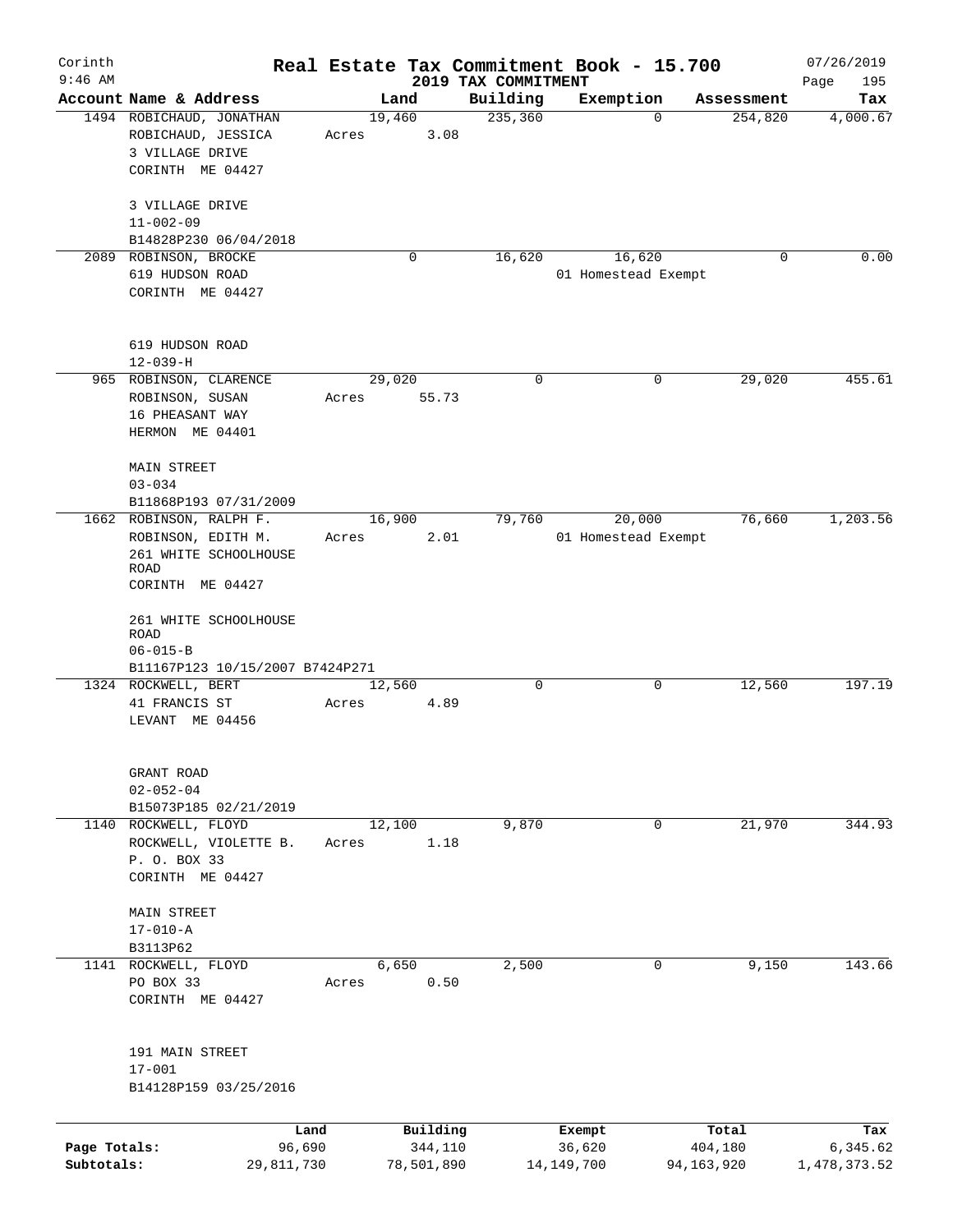| Corinth<br>$9:46$ AM |                                                     |                 |        | 2019 TAX COMMITMENT | Real Estate Tax Commitment Book - 15.700 |            | 07/26/2019<br>196<br>Page |
|----------------------|-----------------------------------------------------|-----------------|--------|---------------------|------------------------------------------|------------|---------------------------|
|                      | Account Name & Address                              |                 | Land   | Building            | Exemption                                | Assessment | Tax                       |
|                      | 1139 ROCKWELL, FLOYD                                |                 | 16,520 | 17,160              | 20,000                                   | 13,680     | 214.78                    |
|                      | P.O. BOX 33                                         | Acres           | 0.93   |                     | 01 Homestead Exempt                      |            |                           |
|                      | CORINTH ME 04427                                    |                 |        |                     |                                          |            |                           |
|                      | 195 MAIN STREET                                     |                 |        |                     |                                          |            |                           |
|                      | $17 - 001 - 01$                                     |                 |        |                     |                                          |            |                           |
|                      | B10358P111 03/24/2006                               |                 |        |                     |                                          |            |                           |
|                      | 1338 ROCKWELL, FLOYD LESLIE                         | 16,170          |        | 22,960              | 0                                        | 39,130     | 614.34                    |
|                      | PO BOX 33<br>CORINTH ME 04427                       | Acres           | 39.00  |                     |                                          |            |                           |
|                      | MARSH ROAD N/F OFF                                  |                 |        |                     |                                          |            |                           |
|                      | $09 - 011$                                          |                 |        |                     |                                          |            |                           |
|                      | B13420P63 12/12/2013                                |                 |        |                     |                                          |            |                           |
|                      | 938 ROCKWELL, NORMAN E. &<br>GLENDA J. LIVING TRUST | 16,020          |        | 43,720              | 0                                        | 59,740     | 937.92                    |
|                      | 18 MARSH ROAD                                       | Acres           | 1.25   |                     |                                          |            |                           |
|                      | CORINTH ME 04427                                    |                 |        |                     |                                          |            |                           |
|                      | 18 MARSH ROAD                                       |                 |        |                     |                                          |            |                           |
|                      | $09 - 002 - B$                                      |                 |        |                     |                                          |            |                           |
|                      | B12745P343 02/13/2012                               |                 |        |                     |                                          |            |                           |
|                      | 1146 ROGERS, D. LYNN                                | 11,420          |        | $\Omega$            | 0                                        | 11,420     | 179.29                    |
|                      | 842 MUDGETT RD                                      | Acres           | 2.50   |                     |                                          |            |                           |
|                      | LEVANT ME 04456                                     |                 |        |                     |                                          |            |                           |
|                      | MUDGETT ROAD                                        |                 |        |                     |                                          |            |                           |
|                      | $01 - 044 - B$                                      |                 |        |                     |                                          |            |                           |
|                      | B8211P303                                           |                 |        |                     |                                          |            |                           |
|                      | 1148 ROLLAND, JOSHUA S.                             | 16,640          |        | 34,720              | 20,000                                   | 31,360     | 492.35                    |
|                      | 1127 MAIN STREET<br>CORINTH ME 04427                | Acres           | 1.78   |                     | 01 Homestead Exempt                      |            |                           |
|                      | 1127 MAIN STREET                                    |                 |        |                     |                                          |            |                           |
|                      | $03 - 023 - A$                                      |                 |        |                     |                                          |            |                           |
|                      | B11790P117 05/29/2009<br>1149 ROLLINS, MICHAEL G.   |                 |        |                     |                                          | 148,290    | 2,328.15                  |
|                      | ROLLINS, DIANE T.                                   | 27,330<br>Acres | 11.00  | 140,960             | 20,000<br>01 Homestead Exempt            |            |                           |
|                      | 296 WHITE SCHOOLHOUSE<br>ROAD                       |                 |        |                     |                                          |            |                           |
|                      | CORINTH ME 04427                                    |                 |        |                     |                                          |            |                           |
|                      | 296 WHITE SCHOOLHOUSE<br>ROAD                       |                 |        |                     |                                          |            |                           |
|                      | $08 - 032$                                          |                 |        |                     |                                          |            |                           |
|                      | B3861P19                                            |                 |        |                     |                                          |            |                           |

|              | Land       | Building   | Exempt     | Total      | Tax          |
|--------------|------------|------------|------------|------------|--------------|
| Page Totals: | 104,100    | 259,520    | 60,000     | 303,620    | 4,766.83     |
| Subtotals:   | 29,915,830 | 78,761,410 | 14,209,700 | 94,467,540 | 1,483,140.35 |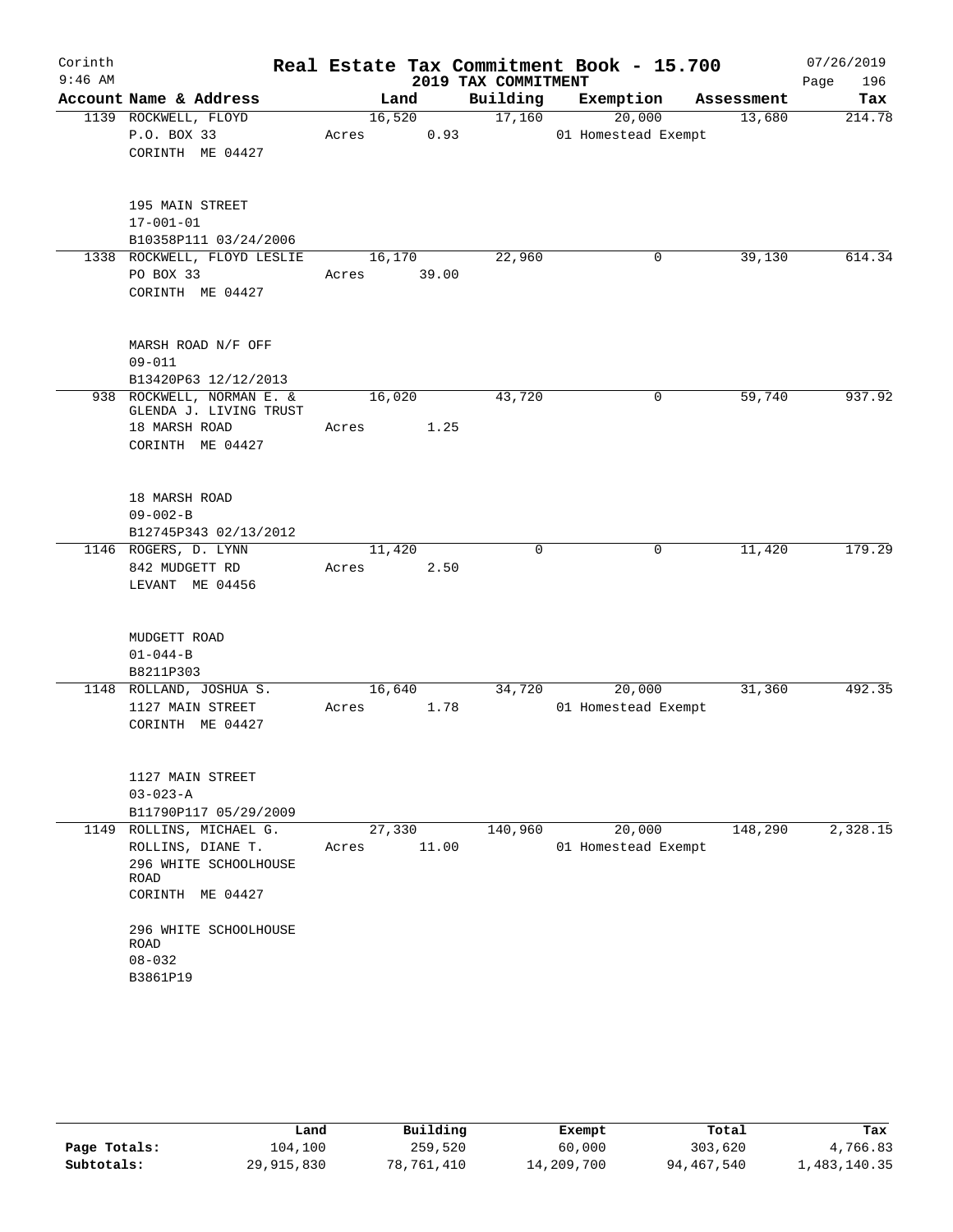| Corinth<br>$9:46$ AM |                                      |                 |             |                     |                                 | Real Estate Tax Commitment Book - 15.700 |                  | 07/26/2019         |
|----------------------|--------------------------------------|-----------------|-------------|---------------------|---------------------------------|------------------------------------------|------------------|--------------------|
|                      | Account Name & Address               |                 | Land        |                     | 2019 TAX COMMITMENT<br>Building | Exemption                                | Assessment       | 197<br>Page<br>Tax |
|                      | 694 ROWE JR, MONCENA R.              |                 | 17,070      |                     | 168,860                         | 20,000                                   | 165,930          | 2,605.10           |
|                      | ROWE, ESTELLE M.                     | Acres           |             | 1.11                |                                 | 01 Homestead Exempt                      |                  |                    |
|                      | 44 HARVEY HIGHLANDS                  |                 |             |                     |                                 |                                          |                  |                    |
|                      | CORINTH ME 04427                     |                 |             |                     |                                 |                                          |                  |                    |
|                      |                                      |                 |             |                     |                                 |                                          |                  |                    |
|                      | 44 HARVEY HIGHLANDS                  |                 |             |                     |                                 |                                          |                  |                    |
|                      | $11 - 020 - 09$                      |                 |             |                     |                                 |                                          |                  |                    |
|                      | B11609P136 12/11/2008                |                 |             |                     |                                 |                                          |                  |                    |
|                      | 1156 ROWE JR, MONCENA R.             |                 | 24,640      |                     | 194,200                         | 0                                        | 218,840          | 3,435.79           |
|                      | 44 HARVEY HIGHLANDS                  | Acres           |             | 5.00                |                                 |                                          |                  |                    |
|                      | CORINTH ME 04427                     |                 |             |                     |                                 |                                          |                  |                    |
|                      |                                      |                 |             |                     |                                 |                                          |                  |                    |
|                      | 774 MAIN STREET                      |                 |             |                     |                                 |                                          |                  |                    |
|                      | $05 - 039 - B$                       |                 |             |                     |                                 |                                          |                  |                    |
|                      | B5903P18                             |                 |             |                     |                                 |                                          |                  |                    |
|                      | 1155 ROWE JR, MONCENA R.             |                 | 16,940      |                     | 97,490                          | 0                                        | 114,430          | 1,796.55           |
|                      | ROWE, ESTELLE M.                     | Acres           |             | 1.00                |                                 |                                          |                  |                    |
|                      | 44 HARVEY HIGHLANDS                  |                 |             |                     |                                 |                                          |                  |                    |
|                      | CORINTH ME 04427                     |                 |             |                     |                                 |                                          |                  |                    |
|                      |                                      |                 |             |                     |                                 |                                          |                  |                    |
|                      | 35 HUDSON ROAD                       |                 |             |                     |                                 |                                          |                  |                    |
|                      | $15 - 033$                           |                 |             |                     |                                 |                                          |                  |                    |
|                      | B2030P385                            |                 |             |                     |                                 |                                          |                  |                    |
|                      | 735 ROY, JORDYN                      |                 | $\mathbf 0$ |                     | 14,200                          | 14,200                                   | 0                | 0.00               |
|                      | 361 HUDSON ROAD                      |                 |             |                     |                                 | 01 Homestead Exempt                      |                  |                    |
|                      | CORINTH ME 04427                     |                 |             |                     |                                 |                                          |                  |                    |
|                      |                                      |                 |             |                     |                                 |                                          |                  |                    |
|                      | 361 HUDSON ROAD                      |                 |             |                     |                                 |                                          |                  |                    |
|                      | $09 - 002 - A - 1H$                  |                 |             |                     |                                 |                                          |                  |                    |
| 1158                 | ROY, MARK L.                         |                 | 16,890      |                     | 70,580                          | 20,000                                   | 67,470           | 1,059.28           |
|                      | 21 TATE ROAD                         | Acres           |             | 2.00                |                                 | 01 Homestead Exempt                      |                  |                    |
|                      | CORINTH ME 04427                     |                 |             |                     |                                 |                                          |                  |                    |
|                      |                                      |                 |             |                     |                                 |                                          |                  |                    |
|                      | 21 TATE ROAD                         |                 |             |                     |                                 |                                          |                  |                    |
|                      | $12 - 036$                           |                 |             |                     |                                 |                                          |                  |                    |
|                      | B3902P325                            |                 |             |                     |                                 |                                          |                  |                    |
|                      | 478 ROYAL RIVER, LLC                 |                 | 17,060      |                     | 49,630                          | 0                                        | 66,690           | 1,047.03           |
|                      | 170 US ROUTE ONE                     | Acres           |             | 1.10                |                                 |                                          |                  |                    |
|                      | STE 195                              |                 |             |                     |                                 |                                          |                  |                    |
|                      | FALMOUTH ME 04105                    |                 |             |                     |                                 |                                          |                  |                    |
|                      | 391 MAIN STREET                      |                 |             |                     |                                 |                                          |                  |                    |
|                      | $13 - 003$                           |                 |             |                     |                                 |                                          |                  |                    |
|                      | B14475P269 05/04/2017                |                 |             |                     |                                 |                                          |                  |                    |
|                      | 24 RTA2, LLC                         |                 | 15,730      |                     | 20,330                          | 0                                        | 36,060           | 566.14             |
|                      | 72 EXETER ROAD                       | Acres           |             | 1.00                |                                 |                                          |                  |                    |
|                      | CORINTH ME 04427                     |                 |             |                     |                                 |                                          |                  |                    |
|                      |                                      |                 |             |                     |                                 |                                          |                  |                    |
|                      |                                      |                 |             |                     |                                 |                                          |                  |                    |
|                      | 254 WHITE SCHOOLHOUSE<br><b>ROAD</b> |                 |             |                     |                                 |                                          |                  |                    |
|                      | $08 - 030 - B$                       |                 |             |                     |                                 |                                          |                  |                    |
|                      | B13862P299 06/02/2015                |                 |             |                     |                                 |                                          |                  |                    |
|                      |                                      |                 |             |                     |                                 |                                          |                  |                    |
|                      |                                      |                 |             |                     |                                 |                                          |                  |                    |
| Page Totals:         |                                      | Land<br>108,330 |             | Building<br>615,290 |                                 | Exempt<br>54,200                         | Total<br>669,420 | Tax<br>10,509.89   |
| Subtotals:           | 30,024,160                           |                 |             | 79, 376, 700        |                                 | 14,263,900                               | 95,136,960       | 1,493,650.24       |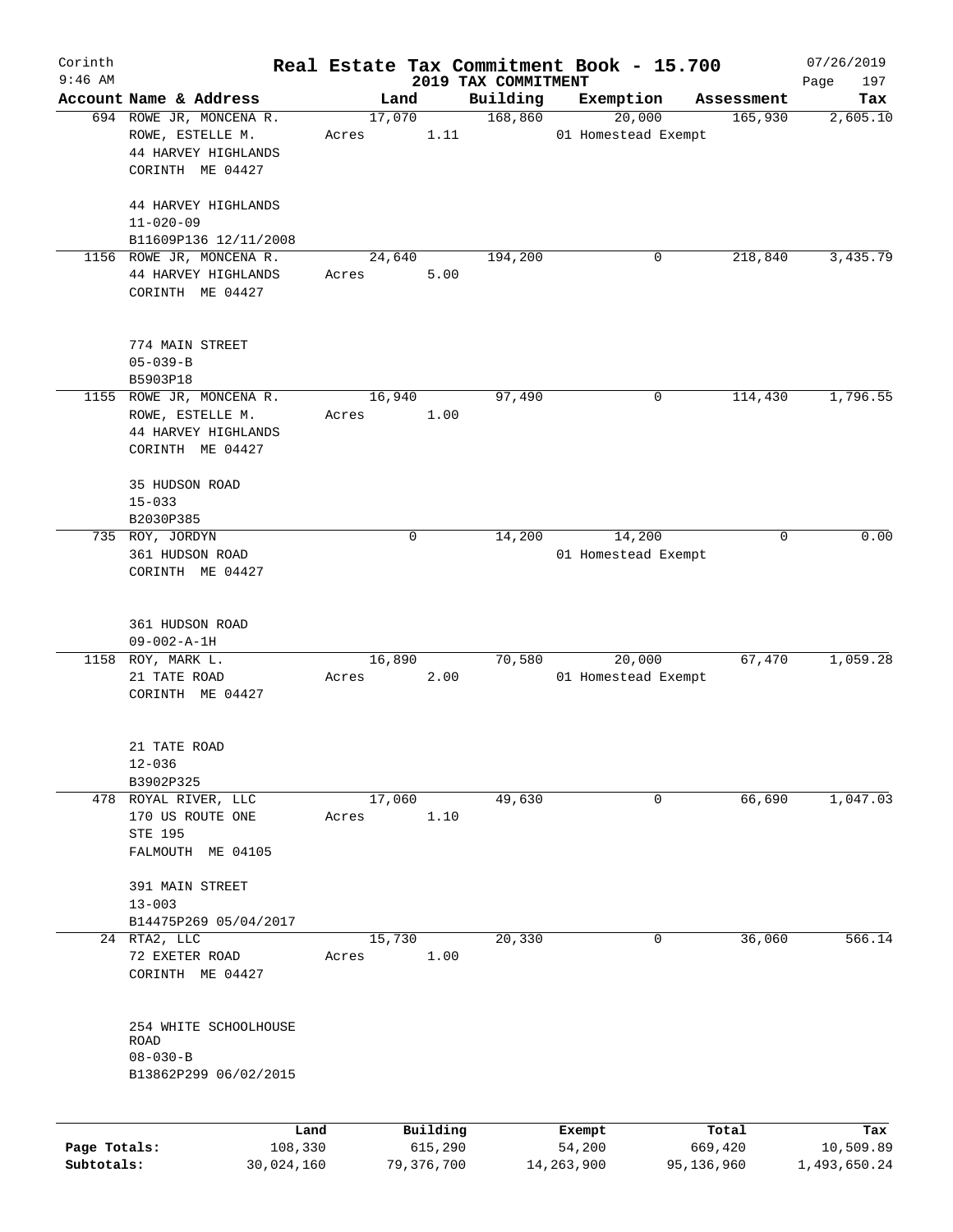| Corinth      |                                 |              |        |            |                                 | Real Estate Tax Commitment Book - 15.700 |                    | 07/26/2019         |
|--------------|---------------------------------|--------------|--------|------------|---------------------------------|------------------------------------------|--------------------|--------------------|
| $9:46$ AM    | Account Name & Address          |              |        | Land       | 2019 TAX COMMITMENT<br>Building | Exemption                                | Assessment         | 198<br>Page<br>Tax |
|              | 1160 RUDZINSKI, ANDREW F.       |              | 18,450 |            | $\mathbf 0$                     |                                          | 18,450<br>$\Omega$ | 289.66             |
|              | RUDZINSKI, SANDRA L.            |              | Acres  | 10.50      |                                 |                                          |                    |                    |
|              | 556 GRANT ROAD                  |              |        |            |                                 |                                          |                    |                    |
|              | CORINTH ME 04427                |              |        |            |                                 |                                          |                    |                    |
|              |                                 |              |        |            |                                 |                                          |                    |                    |
|              | GRANT ROAD                      |              |        |            |                                 |                                          |                    |                    |
|              | $02 - 044 - 18 - A$             |              |        |            |                                 |                                          |                    |                    |
|              | B3227P286                       |              |        |            |                                 |                                          |                    |                    |
|              | 1162 RUDZINSKI, ANDREW F.       |              |        | 29,880     | 67,500                          | 20,000                                   | 77,380             | 1,214.87           |
|              | 556 GRANT ROAD                  |              | Acres  | 42.50      |                                 | 01 Homestead Exempt                      |                    |                    |
|              | CORINTH ME 04427                |              |        |            |                                 |                                          |                    |                    |
|              |                                 |              |        |            |                                 |                                          |                    |                    |
|              | 556 GRANT ROAD                  |              |        |            |                                 |                                          |                    |                    |
|              | $02 - 051$                      |              |        |            |                                 |                                          |                    |                    |
|              | B3564P333 08/13/1984            |              |        |            |                                 |                                          |                    |                    |
|              | 1161 RUDZINSKI, ANDREW F.       |              | 15,070 |            | $\mathbf 0$                     |                                          | 15,070<br>0        | 236.60             |
|              | RUDZINSKI, SANDRA L.            |              | Acres  | 10.00      |                                 |                                          |                    |                    |
|              | 556 GRANT ROAD                  |              |        |            |                                 |                                          |                    |                    |
|              | CORINTH ME 04427                |              |        |            |                                 |                                          |                    |                    |
|              |                                 |              |        |            |                                 |                                          |                    |                    |
|              | GRANT ROAD                      |              |        |            |                                 |                                          |                    |                    |
|              | $02 - 044$                      |              |        |            |                                 |                                          |                    |                    |
|              | B3462P312                       |              |        |            |                                 |                                          |                    |                    |
|              | 554 RUDZINSKI, ANDREW R.        |              |        | 18,300     | 55,580                          |                                          | 73,880<br>0        | 1,159.92           |
|              | 70 SEWELL STREET                |              | Acres  | 4.60       |                                 |                                          |                    |                    |
|              | SHREWSBURY MA 01545             |              |        |            |                                 |                                          |                    |                    |
|              |                                 |              |        |            |                                 |                                          |                    |                    |
|              |                                 |              |        |            |                                 |                                          |                    |                    |
|              | 605 GRANT ROAD                  |              |        |            |                                 |                                          |                    |                    |
|              | $02 - 049$                      |              |        |            |                                 |                                          |                    |                    |
|              | B14479P102 05/09/2017 B14468P40 |              |        |            |                                 |                                          |                    |                    |
|              | 1520 RUMNEY, JOYCE              |              |        | 18,400     | 32,490                          |                                          | 0<br>50,890        | 798.97             |
|              | 482 LEDGE HILL RD               |              | Acres  | 3.30       |                                 |                                          |                    |                    |
|              | CORINTH ME 04427                |              |        |            |                                 |                                          |                    |                    |
|              |                                 |              |        |            |                                 |                                          |                    |                    |
|              | 482 LEDGE HILL ROAD             |              |        |            |                                 |                                          |                    |                    |
|              | $04 - 032 - A$                  |              |        |            |                                 |                                          |                    |                    |
|              | B10176P122 04/28/2004           |              |        |            |                                 |                                          |                    |                    |
| 39           | RUSHLOW, COREY S.               |              |        | 15,730     | 119,010                         | 20,000                                   | 114,740            | 1,801.42           |
|              | RUSHLOW, JESSICA L.             |              | Acres  | 1.00       |                                 | 01 Homestead Exempt                      |                    |                    |
|              | 780 MUDGETT RD.                 |              |        |            |                                 |                                          |                    |                    |
|              | CORINTH ME 04427                |              |        |            |                                 |                                          |                    |                    |
|              |                                 |              |        |            |                                 |                                          |                    |                    |
|              | 789 MUDGETT ROAD                |              |        |            |                                 |                                          |                    |                    |
|              | $02 - 002 - D$                  |              |        |            |                                 |                                          |                    |                    |
|              | B9643P196 11/22/2004            |              |        |            |                                 |                                          |                    |                    |
| 1507         | RYAN, DEBORAH L.                |              |        | 18,310     | 89,120                          | 26,000                                   | 81,430             | 1,278.45           |
|              | 230 MCCARD ROAD                 |              | Acres  | 3.22       |                                 | 01 Homestead Exempt                      |                    |                    |
|              | CORINTH ME 04427                |              |        |            |                                 | 22 Veteran                               |                    |                    |
|              |                                 |              |        |            |                                 |                                          |                    |                    |
|              | 230 MCCARD ROAD                 |              |        |            |                                 |                                          |                    |                    |
|              | $01 - 024$                      |              |        |            |                                 |                                          |                    |                    |
|              | B13316P345 08/30/2013           |              |        |            |                                 |                                          |                    |                    |
|              |                                 |              |        |            |                                 |                                          |                    |                    |
|              |                                 | Land         |        | Building   |                                 | Exempt                                   | Total              | Tax                |
| Page Totals: |                                 | 134,140      |        | 363,700    |                                 | 66,000                                   | 431,840            | 6,779.89           |
| Subtotals:   |                                 | 30, 158, 300 |        | 79,740,400 |                                 | 14,329,900                               | 95,568,800         | 1,500,430.13       |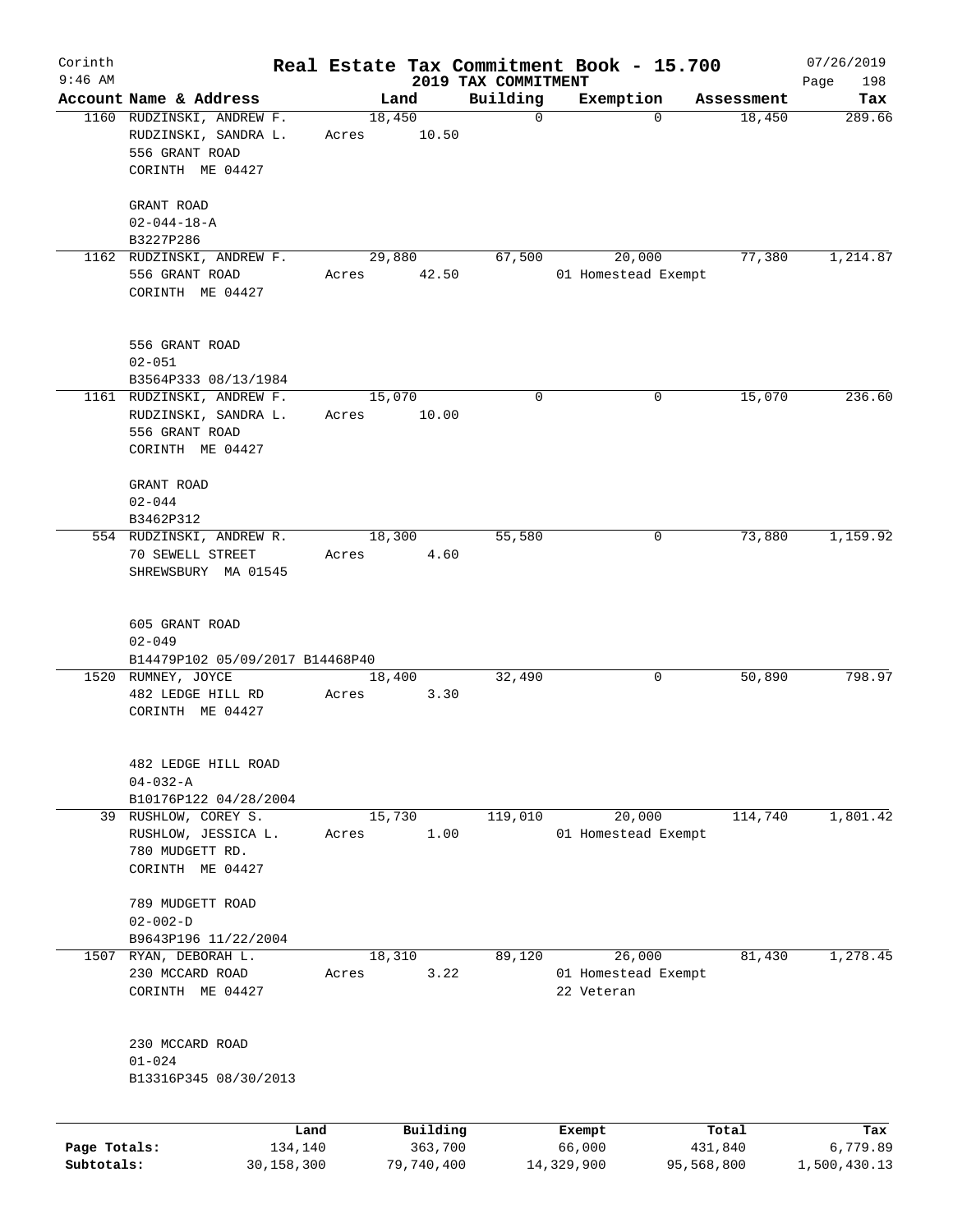| Corinth<br>$9:46$ AM |                                                                                         |                           | 2019 TAX COMMITMENT | Real Estate Tax Commitment Book - 15.700 |             | 07/26/2019<br>Page<br>199 |
|----------------------|-----------------------------------------------------------------------------------------|---------------------------|---------------------|------------------------------------------|-------------|---------------------------|
|                      | Account Name & Address                                                                  | Land                      | Building            | Exemption                                | Assessment  | Tax                       |
|                      | 1926 RYDER JR, DENNIS C.<br>RYDER, TERESA M.<br>220 NOTCH ROAD<br>CORINTH ME 04427      | 10,840<br>2.00<br>Acres   | $\Omega$            | 10,840<br>60 Tax Acquired                | 0           | 0.00                      |
|                      | NOTCH ROAD<br>$04 - 041 - B - 01$<br>B13058P140 12/26/2013                              |                           |                     |                                          |             |                           |
|                      | 944 RYDER JR, DENNIS C.<br>RYDER, TERESA M.<br>220 NOTCH ROAD<br>CORINTH ME 04427       | 16,890<br>2.00<br>Acres   | 18,370              | 20,000<br>01 Homestead Exempt            | 15,260      | 239.58                    |
|                      | 220 NOTCH ROAD<br>$04 - 041 - B$<br>B13058P140 12/26/2013                               |                           |                     |                                          |             |                           |
|                      | 2033 S.A.D. #64<br>PO BOX 19<br>CORINTH ME 04427                                        | 36,610<br>16.70<br>Acres  | 3,014,180           | 3,050,790<br>43 Municipal                | 0           | 0.00                      |
|                      | 416 MAIN STREET<br>$08 - 010 - A$                                                       |                           |                     |                                          |             |                           |
|                      | 2036 S.A.D. #64<br>CORINTH ME 04427                                                     | 7,470<br>0.34<br>Acres    | $\mathbf{0}$        | 7,470<br>43 Municipal                    | 0           | 0.00                      |
|                      | <b>MAIN STREET</b><br>$13 - 012 - A$<br>27 S.A.D. #64<br>PO BOX 279<br>CORINTH ME 04427 | 100,000<br>14.00<br>Acres | 1,223,040           | 1,323,040<br>43 Municipal                | $\mathbf 0$ | 0.00                      |
|                      | 402 MAIN STREET<br>$13 - 009$                                                           |                           |                     |                                          |             |                           |
|                      | 1182 S.A.D. #64<br>PO BOX 279<br>CORINTH ME 04427                                       | 11,850<br>0.36<br>Acres   | $\overline{0}$      | 11,850<br>43 Municipal                   | $\mathbf 0$ | 0.00                      |
|                      | 410 MAIN STREET<br>$13 - 010$<br>B4180P281                                              |                           |                     |                                          |             |                           |
|                      | $1183$ S.A.D. #64<br>PO BOX 279<br>CORINTH ME 04427                                     | 46,800<br>76.00<br>Acres  |                     | 27,511,200 27,558,000<br>43 Municipal    | 0           | 0.00                      |
|                      | 118 MAIN STREET<br>$11 - 019 - B$<br>B4382P297                                          |                           |                     |                                          |             |                           |
|                      |                                                                                         |                           |                     |                                          |             |                           |

|              | Land       | Building    | Exempt     | Total      | Tax          |
|--------------|------------|-------------|------------|------------|--------------|
| Page Totals: | 230,460    | 31,766,790  | 31,981,990 | 15,260     | 239.58       |
| Subtotals:   | 30,388,760 | 111,507,190 | 46,311,890 | 95,584,060 | 1,500,669.71 |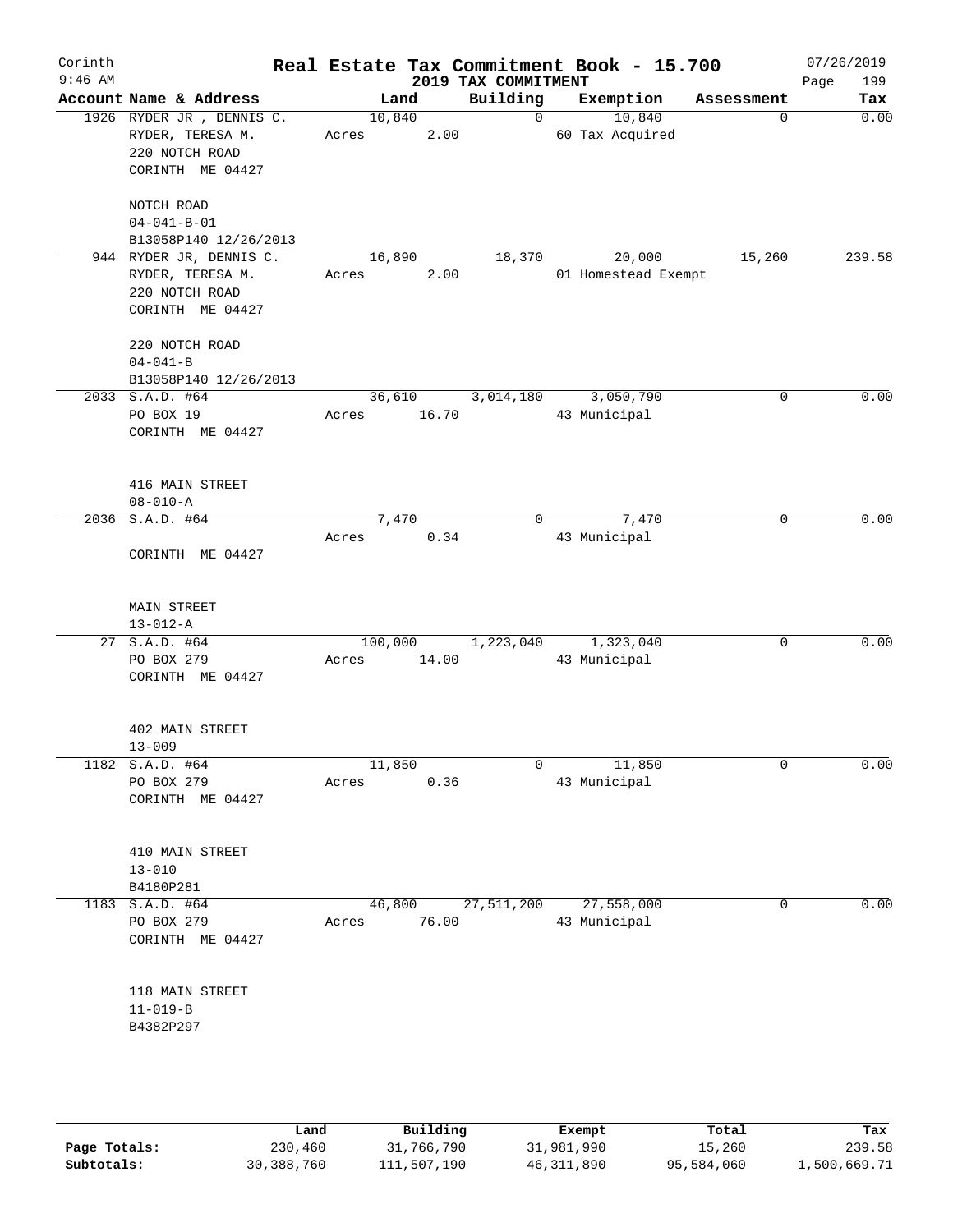| Corinth      |                                                                               |                 |                     |                                 | Real Estate Tax Commitment Book - 15.700 |                  | 07/26/2019         |
|--------------|-------------------------------------------------------------------------------|-----------------|---------------------|---------------------------------|------------------------------------------|------------------|--------------------|
| $9:46$ AM    | Account Name & Address                                                        | Land            |                     | 2019 TAX COMMITMENT<br>Building | Exemption                                | Assessment       | 200<br>Page<br>Tax |
|              | 1660 SANDERS, DOYLE JR.<br>342 HUDSON ROAD                                    | 15,740<br>Acres | 1.01                | 65,460                          | 20,000<br>01 Homestead Exempt            | 61,200           | 960.84             |
|              | CORINTH ME 04427                                                              |                 |                     |                                 |                                          |                  |                    |
|              | 342 HUDSON ROAD<br>$12 - 010 - A$                                             |                 |                     |                                 |                                          |                  |                    |
|              | B13017P77 11/20/2012                                                          |                 |                     |                                 |                                          |                  |                    |
| 1483         | SANDOVAL, JAIME JR.<br>SANDOVAL, AMANDA<br>63 EXETER ROAD<br>CORINTH ME 04427 | 20,870<br>Acres | 4.25                | 78,370                          | 20,000<br>01 Homestead Exempt            | 79,240           | 1,244.07           |
|              | 63 EXETER ROAD<br>$14 - 022$                                                  |                 |                     |                                 |                                          |                  |                    |
|              | B14183P4 06/17/2016                                                           |                 |                     |                                 |                                          |                  |                    |
|              | 1312 SANTERRE, SCOTT D.                                                       | 25,010          |                     | 93,730                          | 20,000                                   | 98,740           | 1,550.22           |
|              | 87 MARSH ROAD<br>CORINTH ME 04427                                             | Acres           | 9.00                |                                 | 01 Homestead Exempt                      |                  |                    |
|              | 87 MARSH ROAD<br>$08 - 039 - A$                                               |                 |                     |                                 |                                          |                  |                    |
|              | B13453P6 01/09/2014                                                           |                 |                     |                                 |                                          |                  |                    |
| 1167         | SARGENT, BEVERLY<br>521 MUDGETT ROAD<br>CORINTH ME 04427                      | 27,570<br>Acres | 36.23               | 75,630                          | 20,000<br>01 Homestead Exempt            | 83,200           | 1,306.24           |
|              | 521 MUDGETT ROAD<br>$02 - 036$                                                |                 |                     |                                 |                                          |                  |                    |
| 1498         | B6264P275<br>SARGENT, GEORGE C.                                               | 16,950          |                     | 193,930                         | 6,000                                    | 204,880          | 3,216.62           |
|              | SARGENT, MARY ELLEN<br>27 VILLAGE DRIVE<br>CORINTH ME 04427                   | Acres           | 1.01                |                                 | 22 Veteran                               |                  |                    |
|              | 27 VILLAGE DRIVE<br>$11 - 002 - 12$                                           |                 |                     |                                 |                                          |                  |                    |
|              | B14976P27 10/15/2018 B13008P200 11/13/2012                                    |                 |                     |                                 |                                          |                  |                    |
|              | 1179 SATHER, RICHARD M.<br>SATHER, BEULAH A.<br>PO BOX 333                    | 17,270<br>Acres | 5.00                | 21,500                          | 0                                        | 38,770           | 608.69             |
|              | CORINTH ME 04427                                                              |                 |                     |                                 |                                          |                  |                    |
|              | 121 MEADOW ROAD<br>$09 - 014 - 09$                                            |                 |                     |                                 |                                          |                  |                    |
|              | B12783P348 03/28/2012 B6326P87                                                |                 |                     |                                 |                                          |                  | 1,250.03           |
| 2076         | SAUNDERS, DEVIN S.<br>179 BEECH GROVE RD<br>CORINTH ME 04427                  | 16,260<br>Acres | 1.46                | 83,360                          | 20,000<br>01 Homestead Exempt            | 79,620           |                    |
|              | 179 BEECH GROVE RD<br>$05 - 056 - A$                                          |                 |                     |                                 |                                          |                  |                    |
|              | B14468P228 04/28/2017                                                         |                 |                     |                                 |                                          |                  |                    |
|              |                                                                               |                 |                     |                                 |                                          |                  |                    |
| Page Totals: | Land                                                                          |                 | Building<br>611,980 |                                 | Exempt<br>106,000                        | Total<br>645,650 | Tax<br>10,136.71   |
|              | 139,670                                                                       |                 |                     |                                 |                                          |                  |                    |

**Subtotals:** 30,528,430 112,119,170 46,417,890 96,229,710 1,510,806.42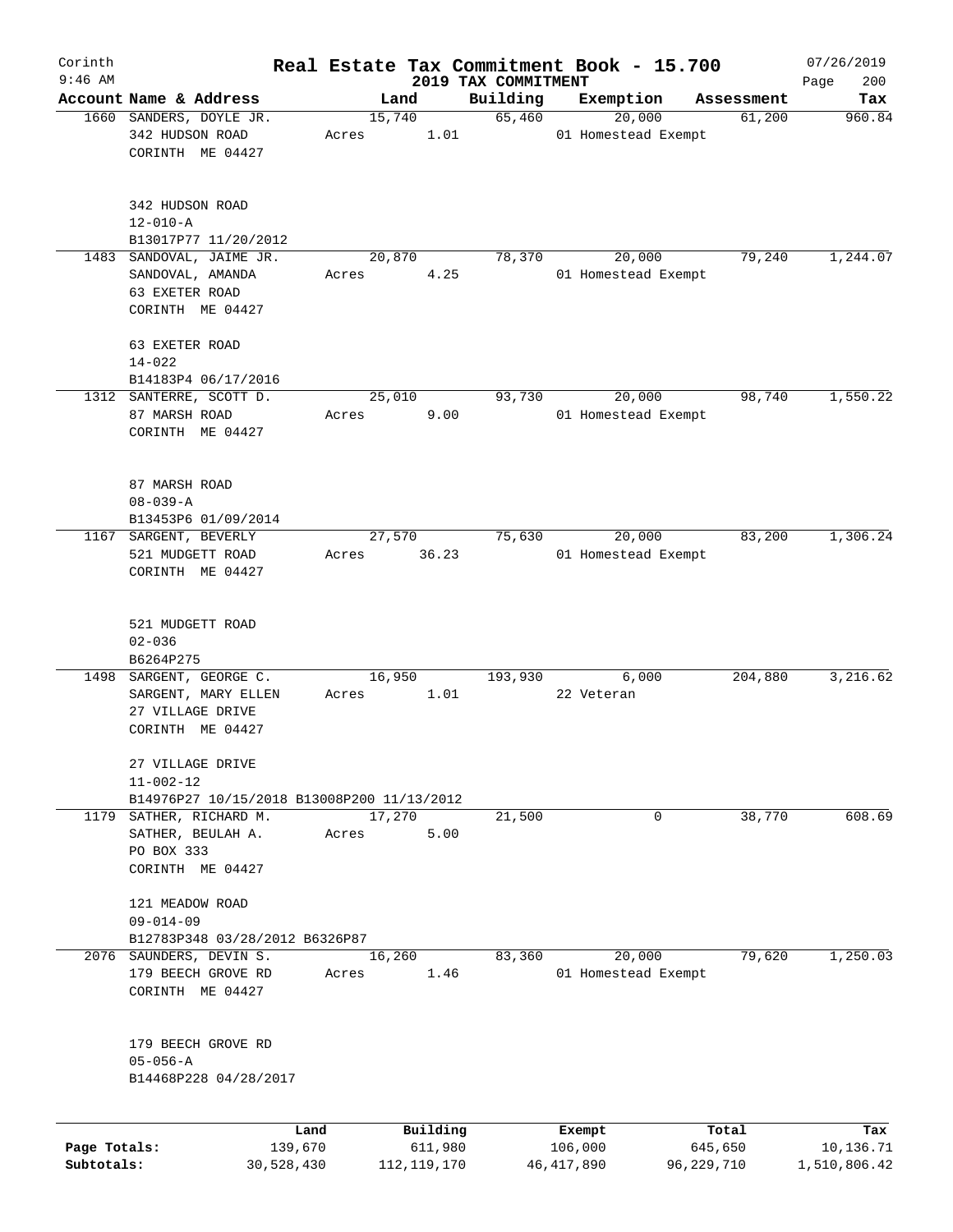| Corinth<br>$9:46$ AM |                                                                                          |                       |       | 2019 TAX COMMITMENT | Real Estate Tax Commitment Book - 15.700 |            | 07/26/2019<br>201<br>Page |
|----------------------|------------------------------------------------------------------------------------------|-----------------------|-------|---------------------|------------------------------------------|------------|---------------------------|
|                      | Account Name & Address                                                                   |                       | Land  | Building            | Exemption                                | Assessment | Tax                       |
|                      | 2078 SAUNDERS, J. SCOTT<br>193 BEECH GROVE ROAD<br>CORINTH ME 04427                      | 10,280<br>Acres       | 1.52  | $\mathsf{O}$        | $\Omega$                                 | 10,280     | 161.40                    |
|                      | BEECH GROVE RD<br>$05 - 056 - B$                                                         |                       |       |                     |                                          |            |                           |
|                      | 830 SAUNDERS, J. SCOTT<br>SAUNDERS, LISA M.<br>193 BEECH GROVE ROAD<br>CORINTH ME 04427  | 24,240<br>Acres       | 50.11 | 0                   | 0                                        | 24,240     | 380.57                    |
|                      | BEECH GROVE RD<br>$05 - 056$<br>B10628P325 10/19/2004                                    |                       |       |                     |                                          |            |                           |
|                      | 1168 SAUNDERS, J. SCOTT<br>SAUNDERS, LISA M.<br>193 BEECH GROVE ROAD<br>CORINTH ME 04427 | 15,730<br>Acres       | 1.00  | 108,650             | 20,000<br>01 Homestead Exempt            | 104,380    | 1,638.77                  |
|                      | 193 BEECH GROVE RD<br>$05 - 058$<br>B5248P161                                            |                       |       |                     |                                          |            |                           |
|                      | 1081 SAUNDERS, SCOTT<br>193 BEECH GROVE ROAD<br>CORINTH ME 04427                         | 16,320<br>Acres       | 1.51  | $\mathbf 0$         | 0                                        | 16,320     | 256.22                    |
|                      | 177 BEECH GROVE RD<br>$05 - 056 - C$                                                     |                       |       |                     |                                          |            |                           |
|                      | 1393 SAWYER, ANGEL T.<br>237 EXETER ROAD<br>CORINTH ME 04427                             | 29,250<br>Acres 38.50 |       | 71,040              | 0                                        | 100,290    | 1,574.55                  |
|                      | 504 EXETER ROAD<br>$07 - 003$<br>B4868P134                                               |                       |       |                     |                                          |            |                           |
|                      | 1173 SAWYER, THOMAS L.<br>SAWYER, ANGEL T.<br>237 EXETER ROAD<br>CORINTH ME 04427        | 15,730<br>Acres       | 5.00  | $\Omega$            | 0                                        | 15,730     | 246.96                    |
|                      | EXETER ROAD<br>$07 - 051$<br>B11713P47 03/25/2009 B4933P113                              |                       |       |                     |                                          |            |                           |
|                      | 1371 SAWYER, THOMAS L.<br>SAWYER, ANGEL T.<br>237 EXETER ROAD<br>CORINTH ME 04427        | 19,560<br>Acres       | 4.08  | 16,680              | 0                                        | 36,240     | 568.97                    |
|                      | 153 EXETER ROAD<br>$07 - 054$                                                            |                       |       |                     |                                          |            |                           |
|                      |                                                                                          |                       |       |                     |                                          |            |                           |

|              | Land       | Building    | Exempt     | Total      | Tax          |
|--------------|------------|-------------|------------|------------|--------------|
| Page Totals: | 131,110    | 196,370     | 20,000     | 307,480    | 4,827.44     |
| Subtotals:   | 30,659,540 | 112,315,540 | 46,437,890 | 96,537,190 | 1,515,633.86 |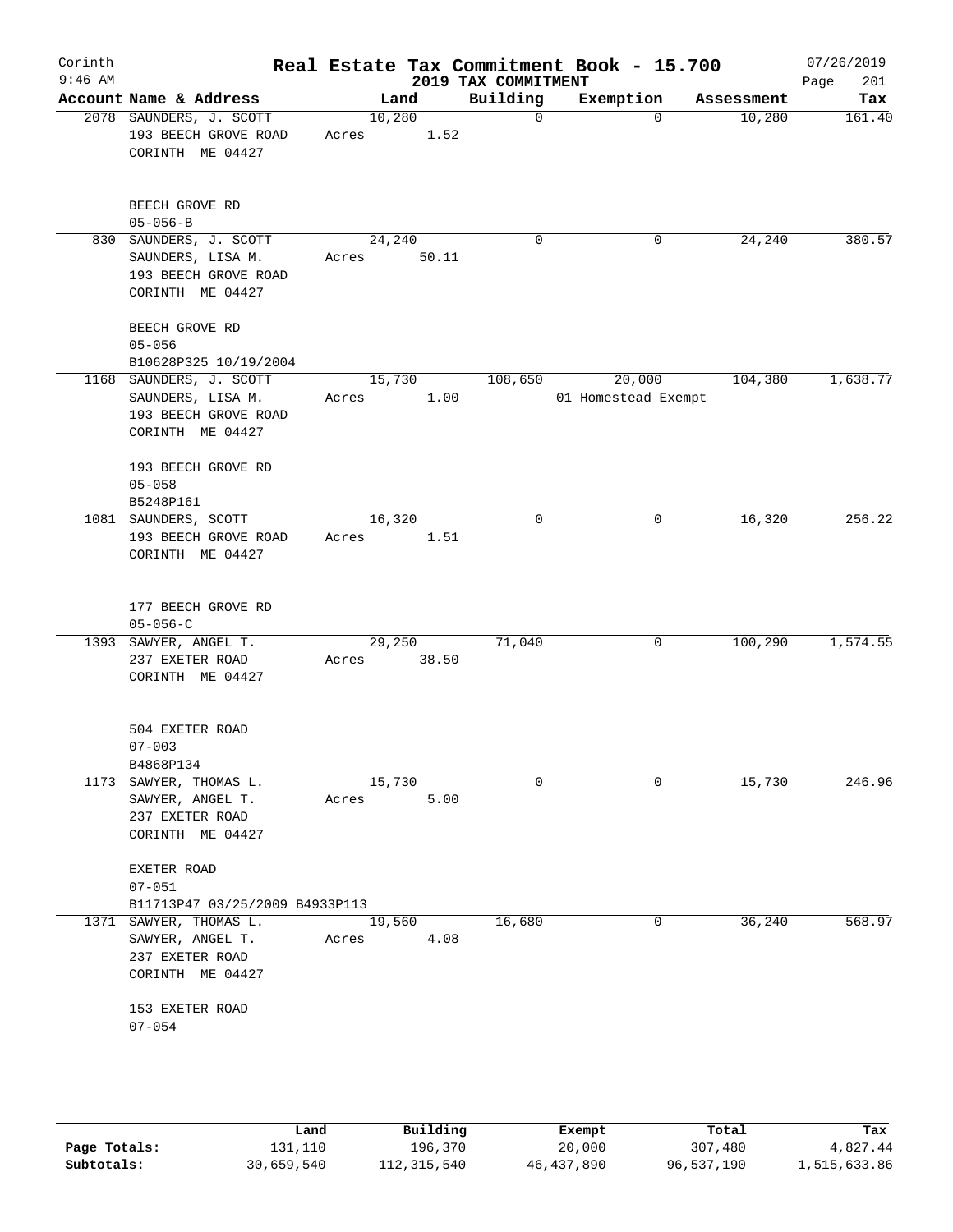| Corinth<br>$9:46$ AM |                                     |       |                     |                                 | Real Estate Tax Commitment Book - 15.700 |                  | 07/26/2019         |
|----------------------|-------------------------------------|-------|---------------------|---------------------------------|------------------------------------------|------------------|--------------------|
|                      | Account Name & Address              |       | Land                | 2019 TAX COMMITMENT<br>Building | Exemption                                | Assessment       | 202<br>Page<br>Tax |
|                      | 1172 SAWYER, THOMAS L.              |       | 38,000              | 106,340                         | 20,000                                   | 124,340          | 1,952.14           |
|                      | SAWYER, ANGEL T.<br>237 EXETER ROAD |       | Acres 87.60         |                                 | 01 Homestead Exempt                      |                  |                    |
|                      | CORINTH ME 04427                    |       |                     |                                 |                                          |                  |                    |
|                      | 237 EXETER ROAD<br>$07 - 047$       |       |                     |                                 |                                          |                  |                    |
|                      | B11713P47 03/25/2009 B4933P113      |       |                     |                                 |                                          |                  |                    |
|                      | 1175 SCHALLER, JEFFREY R.           |       | 14,950              | 71,920                          | 20,000                                   | 66,870           | 1,049.86           |
|                      | SCHALLER, DAWN MARIE                |       | 0.70<br>Acres       |                                 | 01 Homestead Exempt                      |                  |                    |
|                      | P. O. BOX 393<br>CORINTH ME 04427   |       |                     |                                 |                                          |                  |                    |
|                      | 283 MAIN STREET                     |       |                     |                                 |                                          |                  |                    |
|                      | $16 - 002$                          |       |                     |                                 |                                          |                  |                    |
|                      | B4427P160                           |       |                     |                                 |                                          |                  |                    |
|                      | 705 SCHLIPSTEIN, HEATHER L.         |       | 1,010               | 0                               | 0                                        | 1,010            | 15.86              |
|                      | 937 MAIN STREET                     |       | 1.02<br>Acres       |                                 |                                          |                  |                    |
|                      | CORINTH ME 04427                    |       |                     |                                 |                                          |                  |                    |
|                      |                                     |       |                     |                                 |                                          |                  |                    |
|                      | MAIN STREET N/F OFF                 |       |                     |                                 |                                          |                  |                    |
|                      | $05 - 052 - E$                      |       |                     |                                 |                                          |                  |                    |
|                      | B15063P92 01/31/2019                |       |                     |                                 |                                          |                  |                    |
|                      | 706 SCHLIPSTEIN, HEATHER L.         |       | 16,950              | 111,270                         | 20,000                                   | 108,220          | 1,699.05           |
|                      | 937 MAIN STREET                     |       | 1.01<br>Acres       |                                 | 01 Homestead Exempt                      |                  |                    |
|                      | CORITH ME 04427                     |       |                     |                                 |                                          |                  |                    |
|                      | 937 MAIN STREET                     |       |                     |                                 |                                          |                  |                    |
|                      | $05 - 052 - D$                      |       |                     |                                 |                                          |                  |                    |
|                      | B14206P253 07/08/2016               |       |                     |                                 |                                          |                  |                    |
|                      | 589 SCHLIPSTEIN, JASON KIRK         |       | 16,940              | 41,040                          | 0                                        | 57,980           | 910.29             |
|                      | SCHLIPSTEIN, HEATHER<br>LEIGH       |       | 1.00<br>Acres       |                                 |                                          |                  |                    |
|                      | 23 HAYMAN DRIVE                     |       |                     |                                 |                                          |                  |                    |
|                      | CORINTH ME 04427                    |       |                     |                                 |                                          |                  |                    |
|                      | 23 HAYMAN DRIVE<br>$05 - 042 - 06$  |       |                     |                                 |                                          |                  |                    |
|                      | B14321P30 10/27/2016                |       |                     |                                 |                                          |                  |                    |
|                      | 1754 SCHNEIDER, FREDERICK           |       | $\mathbf 0$         | 18,370                          | $\mathbf 0$                              | 18,370           | 288.41             |
|                      | SCHNEIDER, DENISE                   |       |                     |                                 |                                          |                  |                    |
|                      | PO BOX 715<br>BRISTOL NH 03222      |       |                     |                                 |                                          |                  |                    |
|                      | 344 MAIN STREET LOT 11              |       |                     |                                 |                                          |                  |                    |
|                      | $08 - 003 - 11H$                    |       |                     |                                 |                                          |                  |                    |
|                      | 1119 SCHNEIDER, FREDERICK           |       | 562,130             | $\Omega$                        | 0                                        | 562,130          | 8,825.44           |
|                      | SCHNEIDER, DENISE<br>PO BOX 715     | Acres | 40.38               |                                 |                                          |                  |                    |
|                      | BRISTAL NH 03222                    |       |                     |                                 |                                          |                  |                    |
|                      | 344 MAIN STREET<br>$08 - 003$       |       |                     |                                 |                                          |                  |                    |
|                      | B15080P311 03/01/2019               |       |                     |                                 |                                          |                  |                    |
|                      |                                     |       |                     |                                 |                                          |                  |                    |
| Page Totals:         | 649,980                             | Land  | Building<br>348,940 |                                 | Exempt<br>60,000                         | Total<br>938,920 | Tax<br>14,741.05   |
| Subtotals:           | 31,309,520                          |       | 112,664,480         |                                 | 46,497,890                               | 97,476,110       | 1,530,374.91       |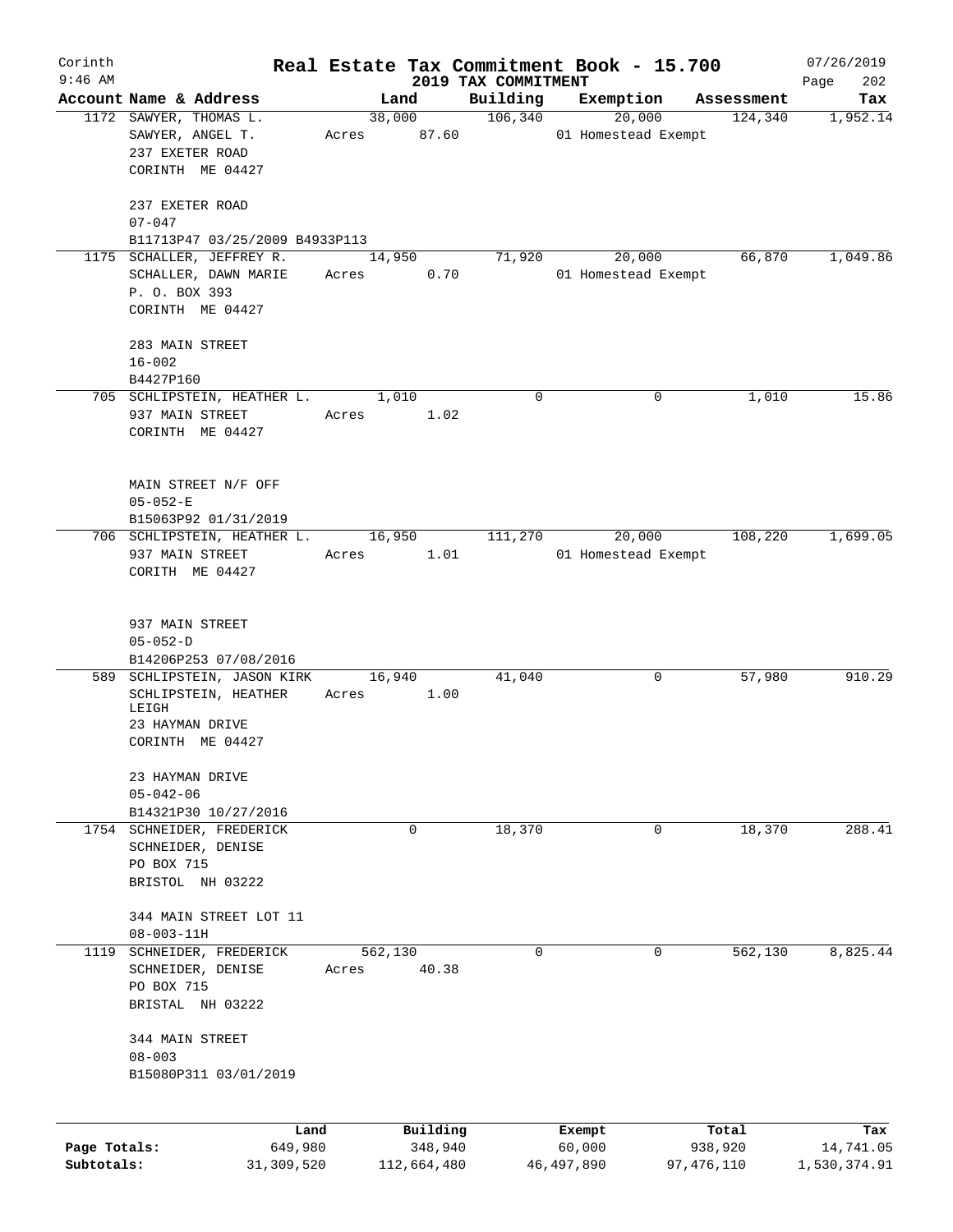| Corinth      |                                                                                            |                 |                     |                     | Real Estate Tax Commitment Book - 15.700 |                      | 07/26/2019      |
|--------------|--------------------------------------------------------------------------------------------|-----------------|---------------------|---------------------|------------------------------------------|----------------------|-----------------|
| $9:46$ AM    | Account Name & Address                                                                     |                 |                     | 2019 TAX COMMITMENT |                                          |                      | 203<br>Page     |
|              | 226 SCHOPPEE, CHRISTOPHER                                                                  | 16,890          | Land                | Building<br>65,810  | Exemption<br>20,000                      | Assessment<br>62,700 | Tax<br>984.39   |
|              | 229 BEECH GROVE RD<br>CORINTH ME 04427                                                     | Acres           | 2.00                |                     | 01 Homestead Exempt                      |                      |                 |
|              | 229 BEECH GROVE RD<br>$05 - 059$                                                           |                 |                     |                     |                                          |                      |                 |
|              | B12964P212 09/28/2012                                                                      |                 |                     |                     |                                          |                      |                 |
|              | 213 SCHWARZE, DIANNA N.<br>7 ASPEN WAY<br>BREWER ME 04412                                  | 17,410<br>Acres | 2.45                | 170,580             | 20,000<br>01 Homestead Exempt            | 167,990              | 2,637.44        |
|              | 129 LEDGE HILL ROAD<br>$04 - 012 - A$<br>B14564P89 08/01/2017                              |                 |                     |                     |                                          |                      |                 |
|              | 1464 SCHWARZE, JOHN D.<br>SCHWARZE, SALLY A.<br>479 HUDSON HILL ROAD<br>HUDSON ME 04449    | 16,580<br>Acres | 45.00               | 0                   | 0                                        | 16,580               | 260.31          |
|              | RABBIT PATH @ HUDS N/F<br>OFF<br>$06 - 036$<br>B7278P271                                   |                 |                     |                     |                                          |                      |                 |
|              | 1673 SCOTT, EUGENE C.<br>SCOTT, HELEN M.<br>545 LEDGE HILL ROAD<br>CORINTH ME 04427        |                 | $\mathbf 0$         | 30,740              | 20,000<br>01 Homestead Exempt            | 10,740               | 168.62          |
|              | 545 LEDGE HILL ROAD<br>$01 - 040 - 06H$                                                    |                 |                     |                     |                                          |                      |                 |
| 750          | SCOTT, TROY W.<br>SCOTT, CARMEN M<br>29 BEECH GROVE ROAD<br>CORINTH ME 04427               | 15,730<br>Acres | 1.00                | 63,030              | 20,000<br>01 Homestead Exempt            | 58,760               | 922.53          |
|              | 29 BEECH GROVE RD<br>$06 - 003 - 03$<br>B9756P10 02/22/2005                                |                 |                     |                     |                                          |                      |                 |
|              | 1580 SCRIBNER, CORY<br>PO BOX 143<br>BANGOR ME 04402                                       |                 | 0                   | 14,650              | 14,650<br>01 Homestead Exempt            | 0                    | 0.00            |
|              | 434 TATE ROAD LOT 09<br>$06 - 019 - 09H$                                                   |                 |                     |                     |                                          |                      |                 |
|              | 1216 SCRIPTURE, LANCE R.<br>SCRIPTURE, JENNIFER L.<br>667 MUDGETT ROAD<br>CORINTH ME 04427 | 14,520<br>Acres | 1.00                | 63,320              | 20,000<br>01 Homestead Exempt            | 57,840               | 908.09          |
|              | 667 MUDGETT ROAD<br>$02 - 008 - A$<br>B8446P345                                            |                 |                     |                     |                                          |                      |                 |
|              |                                                                                            |                 |                     |                     |                                          |                      |                 |
| Page Totals: | Land<br>81,130                                                                             |                 | Building<br>408,130 |                     | Exempt<br>114,650                        | Total<br>374,610     | Tax<br>5,881.38 |

**Subtotals:** 31,390,650 113,072,610 46,612,540 97,850,720 1,536,256.29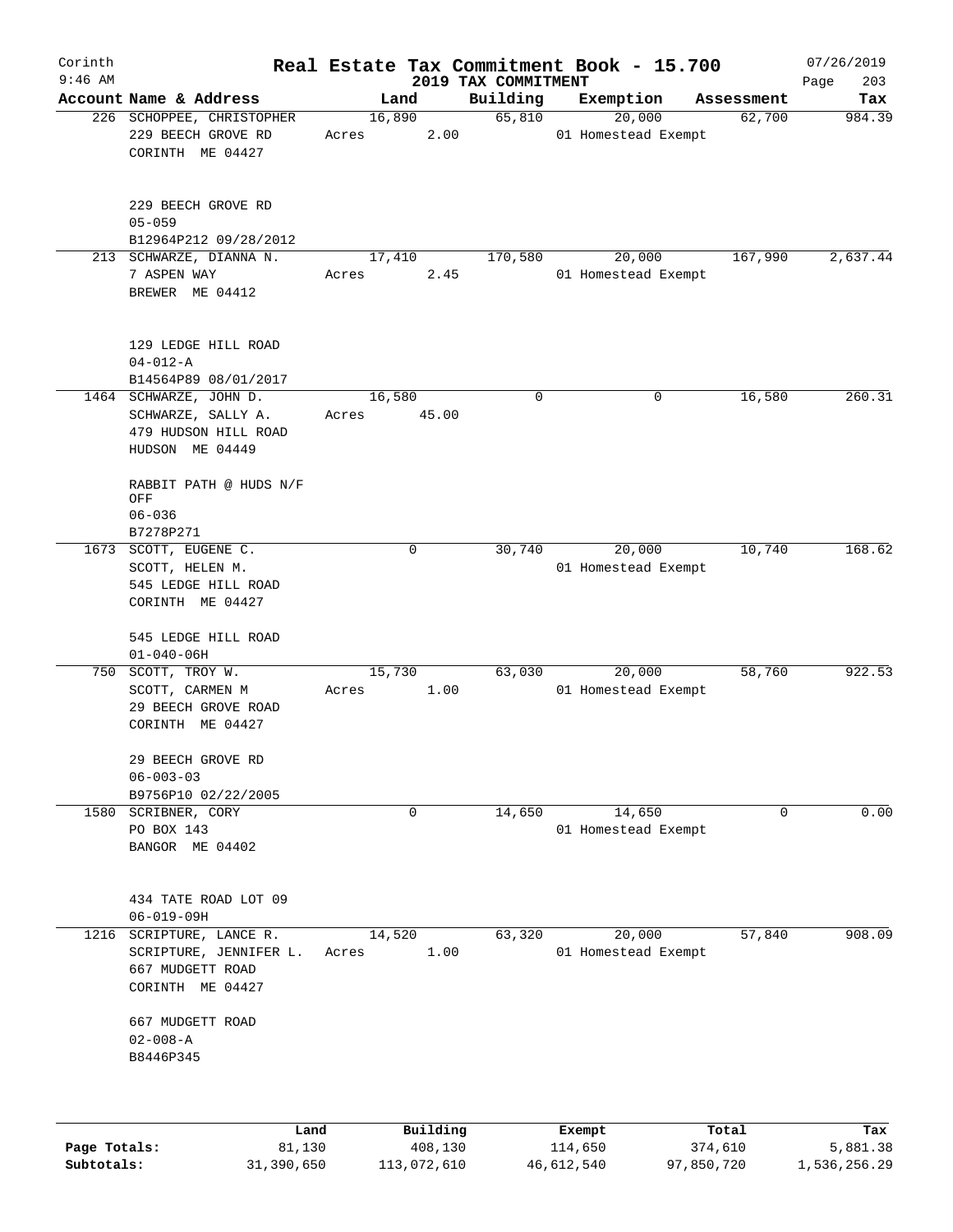| Corinth<br>$9:46$ AM       |                                                |       |                          | Real Estate Tax Commitment Book - 15.700<br>2019 TAX COMMITMENT |                            |                       | 07/26/2019<br>204<br>Page |
|----------------------------|------------------------------------------------|-------|--------------------------|-----------------------------------------------------------------|----------------------------|-----------------------|---------------------------|
|                            | Account Name & Address                         |       | Land                     | Building                                                        | Exemption                  | Assessment            | Tax                       |
|                            | 1760 SCROGGINS, DON                            |       | $\mathbf 0$              | 9,530                                                           | $\Omega$                   | 9,530                 | 149.62                    |
|                            | 16 OUTBACK LANE                                |       |                          |                                                                 |                            |                       |                           |
|                            | CARMEL ME 04419                                |       |                          |                                                                 |                            |                       |                           |
|                            | 968 MAIN STREET LOT 18                         |       |                          |                                                                 |                            |                       |                           |
|                            | $06 - 012 - D - 18H$                           |       |                          |                                                                 |                            |                       |                           |
|                            | 1643 SCROGGINS, DON                            |       | 0                        | 18,180                                                          | 0                          | 18,180                | 285.43                    |
|                            | 16 OUTBACK LANE                                |       |                          |                                                                 |                            |                       |                           |
|                            | CARMEL ME 04419                                |       |                          |                                                                 |                            |                       |                           |
|                            | 968 MAIN STREET LOT 06<br>$06 - 012 - D - 06H$ |       |                          |                                                                 |                            |                       |                           |
|                            | 935 SCROGGINS, DON                             |       | 0                        | 9,080                                                           | 0                          | 9,080                 | 142.56                    |
|                            | SCROGGINS, JESSICA                             |       |                          |                                                                 |                            |                       |                           |
|                            | 16 OUTBACK LANE                                |       |                          |                                                                 |                            |                       |                           |
|                            | CARMEL ME 04419                                |       |                          |                                                                 |                            |                       |                           |
|                            | 968 MAIN STREET LOT 24                         |       |                          |                                                                 |                            |                       |                           |
|                            | $06 - 012 - D - 24H$                           |       |                          |                                                                 |                            |                       |                           |
|                            | 1801 SCROGGINS, DON                            |       | 0                        | 14,190                                                          | 0                          | 14,190                | 222.78                    |
|                            | 16 OUTBACK LANE<br>CARMEL ME 04419             |       |                          |                                                                 |                            |                       |                           |
|                            |                                                |       |                          |                                                                 |                            |                       |                           |
|                            | 968 MAIN STREET LOT 20                         |       |                          |                                                                 |                            |                       |                           |
|                            | $06 - 012 - D - 20H$                           |       |                          |                                                                 |                            |                       |                           |
|                            | 1811 SCROGGINS, DON                            |       | 0                        | 19,070                                                          | 0                          | 19,070                | 299.40                    |
|                            | SCROGGINS, JESSICA<br>16 OUTBACK LANE          |       |                          |                                                                 |                            |                       |                           |
|                            | CARMEL ME 04419                                |       |                          |                                                                 |                            |                       |                           |
|                            | 968 MAIN STREET LOT 13                         |       |                          |                                                                 |                            |                       |                           |
|                            | $06 - 012 - D - 13H$                           |       |                          |                                                                 |                            |                       |                           |
|                            | 1442 SCROGGINS, DON                            |       | 0                        | 3,500                                                           | 0                          | 3,500                 | 54.95                     |
|                            | SCROGGINS, JESSICA                             |       |                          |                                                                 |                            |                       |                           |
|                            | 16 OUTBACK LANE                                |       |                          |                                                                 |                            |                       |                           |
|                            | CARMEL ME 04419                                |       |                          |                                                                 |                            |                       |                           |
|                            | 968 MAIN STREET LOT 07<br>$06 - 012 - D - 07H$ |       |                          |                                                                 |                            |                       |                           |
|                            | 1795 SCROGGINS, DON                            |       | 0                        | 17,650                                                          | 0                          | 17,650                | 277.10                    |
|                            | SCROGGINS, JESSICA                             |       |                          |                                                                 |                            |                       |                           |
|                            | 16 OUTBACK LANE                                |       |                          |                                                                 |                            |                       |                           |
|                            | CARMEL ME 04419                                |       |                          |                                                                 |                            |                       |                           |
|                            | 968 MAIN STREET LOT 17                         |       |                          |                                                                 |                            |                       |                           |
|                            | $06 - 012 - D - 17H$                           |       |                          |                                                                 |                            |                       |                           |
|                            | 681 SCROGGINS, DON P.                          |       | 27,970                   | 24,200                                                          | 0                          | 52,170                | 819.07                    |
|                            | SCROGGINS, JESSICA R                           | Acres | 18.00                    |                                                                 |                            |                       |                           |
|                            | 16 OUTBACK LANE<br>CARMEL ME 04419             |       |                          |                                                                 |                            |                       |                           |
|                            | 221 TATE ROAD                                  |       |                          |                                                                 |                            |                       |                           |
|                            | $09 - 021$                                     |       |                          |                                                                 |                            |                       |                           |
|                            | B14683P335 12/01/2017                          |       |                          |                                                                 |                            |                       |                           |
|                            |                                                | Land  | Building                 |                                                                 | Exempt                     | Total                 | Tax                       |
| Page Totals:<br>Subtotals: | 27,970<br>31, 418, 620                         |       | 115,400<br>113, 188, 010 |                                                                 | $\mathsf{O}$<br>46,612,540 | 143,370<br>97,994,090 | 2,250.91<br>1,538,507.20  |
|                            |                                                |       |                          |                                                                 |                            |                       |                           |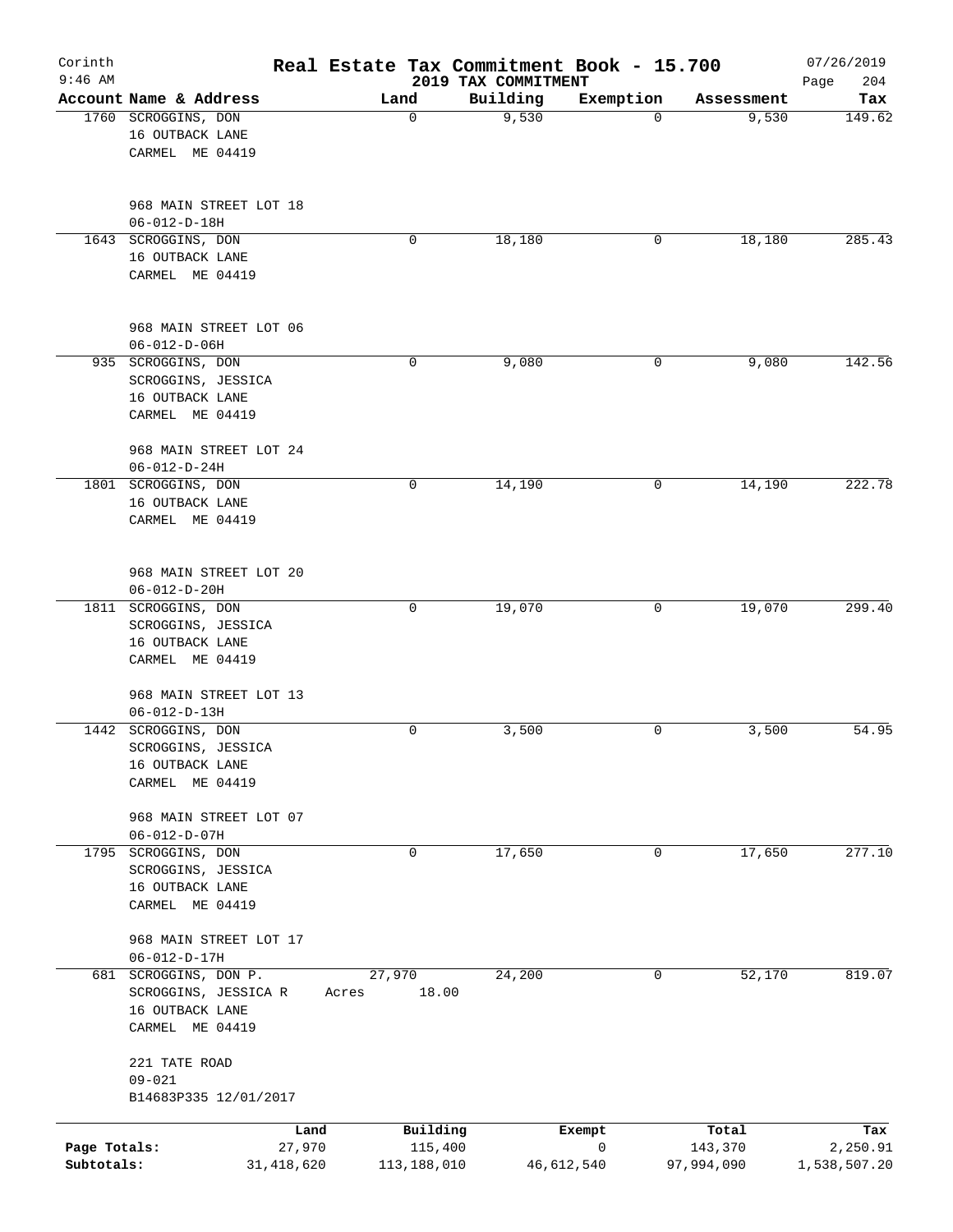| Corinth      |                                                        |          |             |                                 | Real Estate Tax Commitment Book - 15.700 |            | 07/26/2019         |
|--------------|--------------------------------------------------------|----------|-------------|---------------------------------|------------------------------------------|------------|--------------------|
| $9:46$ AM    | Account Name & Address                                 | Land     |             | 2019 TAX COMMITMENT<br>Building | Exemption                                | Assessment | 205<br>Page<br>Tax |
|              | 1443 SCROGGINS, DON P.                                 | 318,900  |             | 1,000                           | $\Omega$                                 | 319,900    | 5,022.43           |
|              | SCROGGINS, JESSICA R.                                  | Acres    | 21.70       |                                 |                                          |            |                    |
|              | 16 OUTBACK LANE                                        |          |             |                                 |                                          |            |                    |
|              | CARMEL ME 04419                                        |          |             |                                 |                                          |            |                    |
|              | 968 MAIN STREET POLYOT<br>MHP                          |          |             |                                 |                                          |            |                    |
|              | $06 - 012 - D$                                         |          |             |                                 |                                          |            |                    |
|              | B13738P253 01/01/2015                                  |          |             |                                 |                                          |            |                    |
|              | 20 SCROGGINS, DON PAUL                                 |          | $\Omega$    | 23,550                          | 0                                        | 23,550     | 369.73             |
|              | SCROGGINS, JESSICA                                     |          |             |                                 |                                          |            |                    |
|              | 16 OUTBACK LANE                                        |          |             |                                 |                                          |            |                    |
|              | CARMEL ME 04419                                        |          |             |                                 |                                          |            |                    |
|              | 968 MAIN STREET LOT 08<br>$06 - 012 - D - 08H$         |          |             |                                 |                                          |            |                    |
|              | 1958 SEARCY, ALLAN R.                                  | 18,780   |             | 14,570                          | 20,000                                   | 13,350     | 209.59             |
|              | MAXIM, JOSHUA ROSS                                     | Acres    | 5.00        |                                 | 01 Homestead Exempt                      |            |                    |
|              | 89 NOTCH RD                                            |          |             |                                 |                                          |            |                    |
|              | CORINTH ME 04427                                       |          |             |                                 |                                          |            |                    |
|              | 89 NOTCH ROAD                                          |          |             |                                 |                                          |            |                    |
|              | $07 - 032 - 01$                                        |          |             |                                 |                                          |            |                    |
|              | B14102P283 03/21/2016                                  |          |             |                                 |                                          |            |                    |
|              | 661 SEIFERT, JEFFREY M.                                | 15,290   |             | 86,560                          | 20,000                                   | 81,850     | 1,285.04           |
|              | 311 WHITE SCHOOLHOUSE                                  | Acres    | 3.33        |                                 | 01 Homestead Exempt                      |            |                    |
|              | <b>RD</b>                                              |          |             |                                 |                                          |            |                    |
|              | CORINTH ME 04427                                       |          |             |                                 |                                          |            |                    |
|              | 311 WHITE SCHOOLHOUSE<br><b>ROAD</b><br>$06 - 014 - B$ |          |             |                                 |                                          |            |                    |
|              | B14053P128 01/11/2016 B11504P4 08/19/2008              |          |             |                                 |                                          |            |                    |
|              | 1815 SEVERANCE, WOODROW                                |          | 0           | 18,340                          | 18,340                                   | 0          | 0.00               |
|              | 344 MAIN STREET LOT # 8                                |          |             |                                 | 01 Homestead Exempt                      |            |                    |
|              | CORINTH ME 04427                                       |          |             |                                 |                                          |            |                    |
|              | 344 MAIN STREET LOT 8                                  |          |             |                                 |                                          |            |                    |
|              | $08 - 003 - 08H$                                       |          |             |                                 |                                          |            |                    |
|              | 844 SHAFFER, GARY D.                                   | 16,940   |             | 98,640                          | 20,000                                   | 95,580     | 1,500.61           |
|              | SHAFFER, JANE A.                                       | Acres    | 1.00        |                                 | 01 Homestead Exempt                      |            |                    |
|              | 30 HARVEY HIGHLANDS<br>CORINTH ME 04427                |          |             |                                 |                                          |            |                    |
|              |                                                        |          |             |                                 |                                          |            |                    |
|              | <b>30 HARVEY HIGHLANDS</b>                             |          |             |                                 |                                          |            |                    |
|              | $11 - 020 - 05$                                        |          |             |                                 |                                          |            |                    |
|              | B8562P150                                              |          |             |                                 |                                          |            |                    |
|              | 313 SHALIGRAM, ABHIJIT<br>S.                           | 15,730   |             | 132,720                         | 20,000                                   | 128,450    | 2,016.66           |
|              | KULKARNI, PALLAVI<br>288 BEANS MILL RD                 | U. Acres | 1.00        |                                 | 01 Homestead Exempt                      |            |                    |
|              |                                                        |          |             |                                 |                                          |            |                    |
|              | CORINTH ME 04427                                       |          |             |                                 |                                          |            |                    |
|              | 288 BEANS MILL RD                                      |          |             |                                 |                                          |            |                    |
|              | $04 - 019 - 11$                                        |          |             |                                 |                                          |            |                    |
|              | B13323P332 09/05/2013 B9757P341                        |          |             |                                 |                                          |            |                    |
|              | Land                                                   |          | Building    |                                 | Exempt                                   | Total      | Tax                |
| Page Totals: | 385,640                                                |          | 375,380     |                                 | 98,340                                   | 662,680    | 10,404.06          |
| Subtotals:   | 31,804,260                                             |          | 113,563,390 |                                 | 46,710,880                               | 98,656,770 | 1,548,911.26       |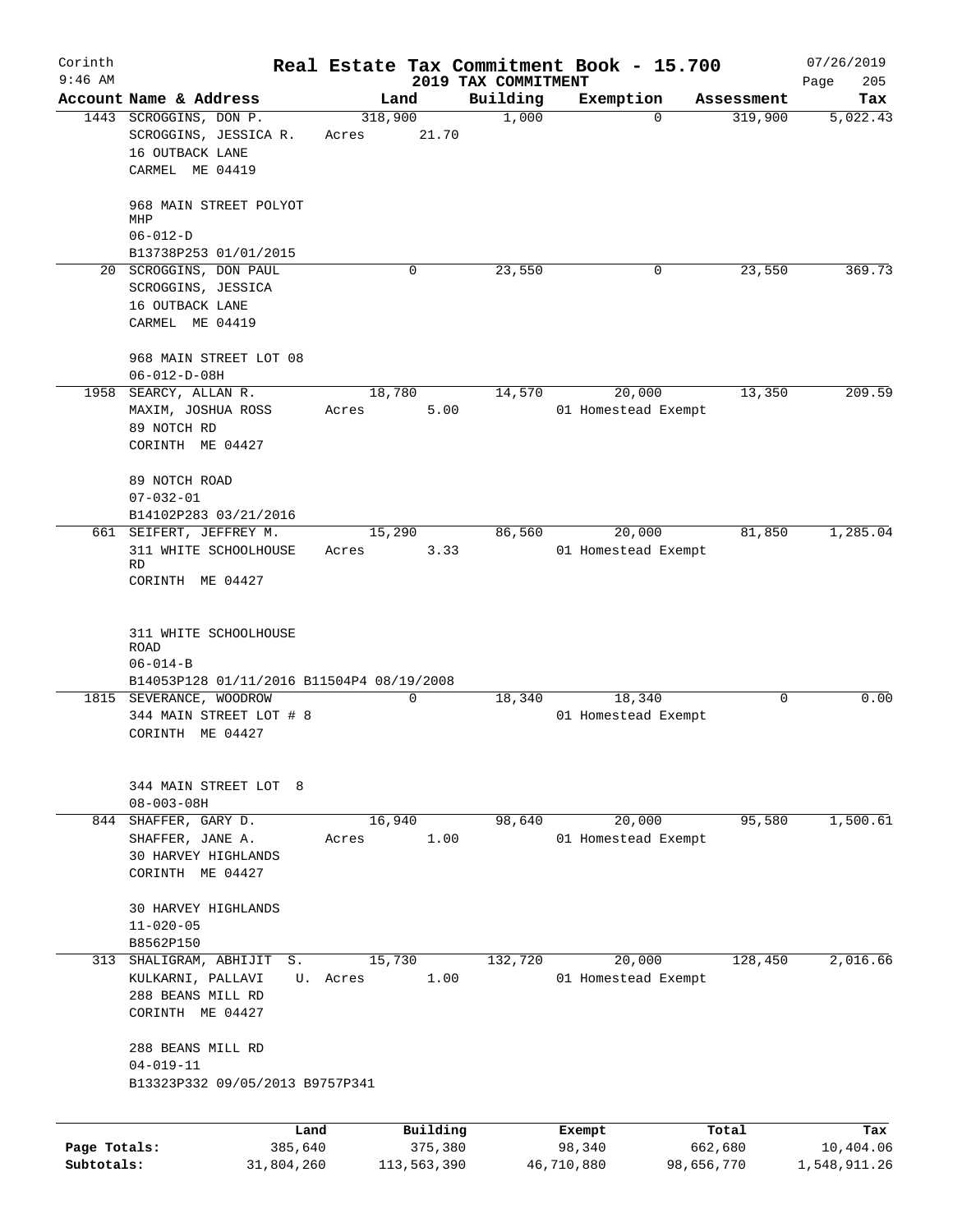| Corinth      |                                              |       |                |                     | Real Estate Tax Commitment Book - 15.700 |                      | 07/26/2019   |
|--------------|----------------------------------------------|-------|----------------|---------------------|------------------------------------------|----------------------|--------------|
| $9:46$ AM    |                                              |       |                | 2019 TAX COMMITMENT |                                          |                      | 206<br>Page  |
|              | Account Name & Address<br>784 SHANK, TRISTAN |       | Land<br>19,370 | Building<br>92,730  | Exemption<br>20,000                      | Assessment<br>92,100 | Tax          |
|              | SHANK, HEATHER                               | Acres | 3.01           |                     | 01 Homestead Exempt                      |                      | 1,445.97     |
|              | 109 EXETER RD                                |       |                |                     |                                          |                      |              |
|              | CORINTH ME 04427-3034                        |       |                |                     |                                          |                      |              |
|              |                                              |       |                |                     |                                          |                      |              |
|              | 109 EXETER ROAD                              |       |                |                     |                                          |                      |              |
|              | $14 - 027 - 04$                              |       |                |                     |                                          |                      |              |
|              | B12148P87 05/28/2010                         |       |                |                     |                                          |                      |              |
|              | 1189 SHANNON Jr, WILLIAM J.                  |       | 19,060         | $\Omega$            | 0                                        | 19,060               | 299.24       |
|              | 49 SHANNON WAY                               | Acres | 14.03          |                     |                                          |                      |              |
|              | EXETER ME 04435                              |       |                |                     |                                          |                      |              |
|              |                                              |       |                |                     |                                          |                      |              |
|              |                                              |       |                |                     |                                          |                      |              |
|              | MCCARD ROAD/AVENUE ROAD                      |       |                |                     |                                          |                      |              |
|              | $01 - 004 - 03$                              |       |                |                     |                                          |                      |              |
|              | B5963P334                                    |       |                |                     |                                          |                      |              |
|              | 2045 SHAW, KATRINA L.                        |       | 15,880         | 99,920              | 0                                        | 115,800              | 1,818.06     |
|              | 48 NOTCH RD                                  | Acres | 1.13           |                     |                                          |                      |              |
|              | CORINTH ME 04427                             |       |                |                     |                                          |                      |              |
|              |                                              |       |                |                     |                                          |                      |              |
|              |                                              |       |                |                     |                                          |                      |              |
|              | 46 NOTCH ROAD                                |       |                |                     |                                          |                      |              |
|              | $07 - 041 - A$                               |       |                |                     |                                          |                      |              |
|              | B11754P320 05/08/2009                        |       |                |                     |                                          |                      |              |
|              | 684 SHAW, MARK W.                            |       | 16,940         | 138,880             | 20,000                                   | 135,820              | 2,132.37     |
|              | SHAW, STACEY, L.<br>20 HARVEY HIGHLANDS      | Acres | 1.00           |                     | 01 Homestead Exempt                      |                      |              |
|              | CORINTH ME 04427                             |       |                |                     |                                          |                      |              |
|              |                                              |       |                |                     |                                          |                      |              |
|              | 20 HARVEY HIGHLANDS                          |       |                |                     |                                          |                      |              |
|              | $11 - 020 - 01$                              |       |                |                     |                                          |                      |              |
|              | B10681P196 09/28/2006                        |       |                |                     |                                          |                      |              |
|              | 747 SHAW, PAUL D.                            |       | 16,390         | 81,440              | 20,000                                   | 77,830               | 1,221.93     |
|              | SHAW, TAMMY L.                               | Acres | 1.57           |                     | 01 Homestead Exempt                      |                      |              |
|              | 382 EXETER ROAD                              |       |                |                     |                                          |                      |              |
|              | CORINTH ME 04427                             |       |                |                     |                                          |                      |              |
|              |                                              |       |                |                     |                                          |                      |              |
|              | 382 EXETER ROAD                              |       |                |                     |                                          |                      |              |
|              | $07 - 010 - D$                               |       |                |                     |                                          |                      |              |
|              | B14739P220 02/12/2018 B11165P203 09/18/2007  |       |                |                     |                                          |                      |              |
| 1192         | SHEA, EVELYN E.                              |       | 51,600         | 0                   | 0                                        | 51,600               | 810.12       |
|              | 79 CRYSTAL SPRING WAY                        | Acres | 147.40         |                     |                                          |                      |              |
|              | SOMERSWORTH NH 03878                         |       |                |                     |                                          |                      |              |
|              |                                              |       |                |                     |                                          |                      |              |
|              | 186 PUDDLEDOCK ROAD                          |       |                |                     |                                          |                      |              |
|              | $12 - 021$                                   |       |                |                     |                                          |                      |              |
|              | B3955P98                                     |       |                |                     |                                          |                      |              |
| 324          | SHELDON, TIMOTHY G                           |       | 15,870         | 107,310             | 20,000                                   | 103,180              | 1,619.93     |
|              | SHELDON, LORI                                | Acres | 1.12           |                     | 01 Homestead Exempt                      |                      |              |
|              | 571 TATE ROAD                                |       |                |                     |                                          |                      |              |
|              | CORINTH ME 04427                             |       |                |                     |                                          |                      |              |
|              |                                              |       |                |                     |                                          |                      |              |
|              | 571 TATE ROAD                                |       |                |                     |                                          |                      |              |
|              | $06 - 012 - B - 06$                          |       |                |                     |                                          |                      |              |
|              | B11490P171 08/04/2008                        |       |                |                     |                                          |                      |              |
|              |                                              |       |                |                     |                                          |                      |              |
|              |                                              | Land  | Building       |                     | Exempt                                   | Total                | Tax          |
| Page Totals: | 155,110                                      |       | 520,280        |                     | 80,000                                   | 595,390              | 9,347.62     |
| Subtotals:   | 31,959,370                                   |       | 114,083,670    |                     | 46,790,880                               | 99,252,160           | 1,558,258.88 |
|              |                                              |       |                |                     |                                          |                      |              |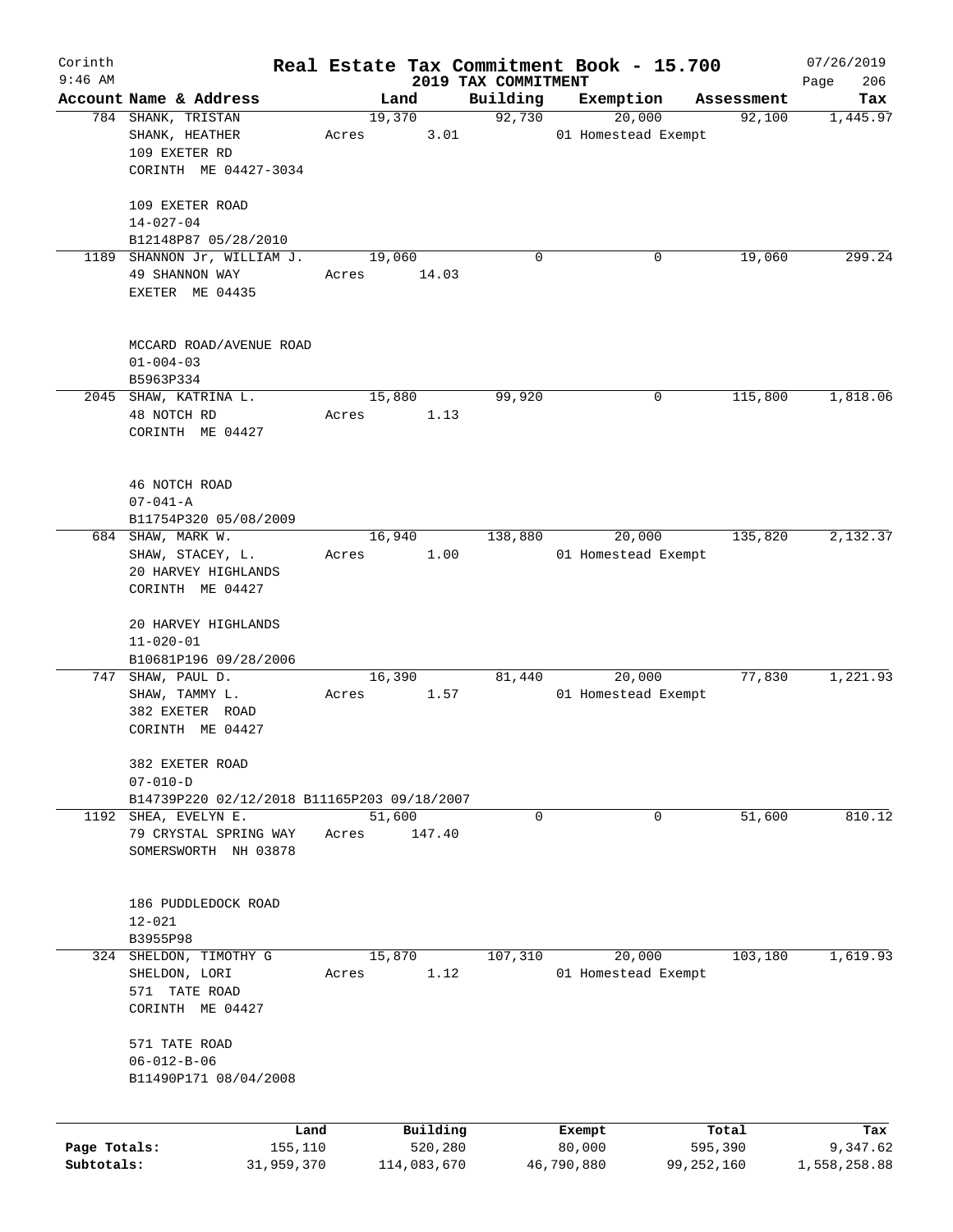| Corinth<br>$9:46$ AM       |                                                                                                      |       |                        |                                 | Real Estate Tax Commitment Book - 15.700    |                       | 07/26/2019               |
|----------------------------|------------------------------------------------------------------------------------------------------|-------|------------------------|---------------------------------|---------------------------------------------|-----------------------|--------------------------|
|                            | Account Name & Address                                                                               |       | Land                   | 2019 TAX COMMITMENT<br>Building | Exemption                                   | Assessment            | 207<br>Page<br>Tax       |
|                            | 325 SHELDON, TIMOTHY G.<br>SHELDON, LORI<br>571 TATE ROAD<br>CORINTH ME 04427                        | Acres | 9,880<br>1.17          | $\mathbf 0$                     | $\Omega$                                    | 9,880                 | 155.12                   |
|                            | TATE ROAD<br>$06 - 012 - B - 07$<br>B13378P84 10/23/2013                                             |       |                        |                                 |                                             |                       |                          |
|                            | 87 SHOREY, JESSICA S.<br>131 EXETER ROAD<br>CORINTH ME 04427                                         | Acres | 17,650<br>1.59         | 124,900                         | 20,000<br>01 Homestead Exempt               | 122,550               | 1,924.04                 |
|                            | 131 EXETER ROAD<br>$07 - 055$<br>B13314P31 09/30/2013                                                |       |                        |                                 |                                             |                       |                          |
|                            | 1194 SHOREY, TIMOTHY W.<br>SHOREY, CYNTHIA A.<br>20 MAIN STREET<br>CORINTH ME 04427                  | Acres | 20,480<br>1.56         | 105,420                         | 20,000<br>01 Homestead Exempt               | 105,900               | 1,662.63                 |
|                            | 20 MAIN STREET<br>$11 - 013 - A$<br>B5541P67                                                         |       |                        |                                 |                                             |                       |                          |
|                            | 992 SIMON, STANLEY J.<br>SIMON, KIMBERLEE A.<br>306 WEST CORINTH ROAD<br>CORINTH ME 04427            | Acres | 21,530<br>6.00         | 100,000                         | 26,000<br>01 Homestead Exempt<br>22 Veteran | 95,530                | 1,499.82                 |
|                            | 306 WEST CORINTH ROAD<br>$05 - 003 - B$<br>B14698P343 12/15/2015                                     |       |                        |                                 |                                             |                       |                          |
|                            | 174 SIMPSON, JOHN C.<br>SIMPSON, DOREEN L.<br>644 BROWN RD<br>EXETER ME 04435                        | Acres | 15,730<br>1.00         | 42,920                          | 0                                           | 58,650                | 920.81                   |
|                            | 76 GARLAND ROAD<br>$07 - 013 - C$                                                                    |       |                        |                                 |                                             |                       |                          |
| 1928                       | B9058P195<br>SINCLAIR, CHRIS<br>344 MAIN ST. LOT 13<br>CORINTH ME 04427                              |       | 0                      | 11,000                          | 0                                           | 11,000                | 172.70                   |
|                            | 344 MAIN STREET LOT 13<br>$08 - 003 - 13H$                                                           |       |                        |                                 |                                             |                       |                          |
| 1566                       | SINCYR, JOHN L.,<br>SINCYR, JOANNE L.<br>35 FOXCROFT CENTER ROAD Acres<br>DOVER FOXCROFT ME<br>04426 |       | 19,980<br>8.51         | 0                               | 0                                           | 19,980                | 313.69                   |
|                            | MAIN STREET<br>$11 - 006 - A$<br>B7105P30                                                            |       |                        |                                 |                                             |                       |                          |
|                            | Land                                                                                                 |       | Building               |                                 | Exempt                                      | Total                 | Tax                      |
| Page Totals:<br>Subtotals: | 105,250<br>32,064,620                                                                                |       | 384,240<br>114,467,910 |                                 | 66,000<br>46,856,880                        | 423,490<br>99,675,650 | 6,648.81<br>1,564,907.69 |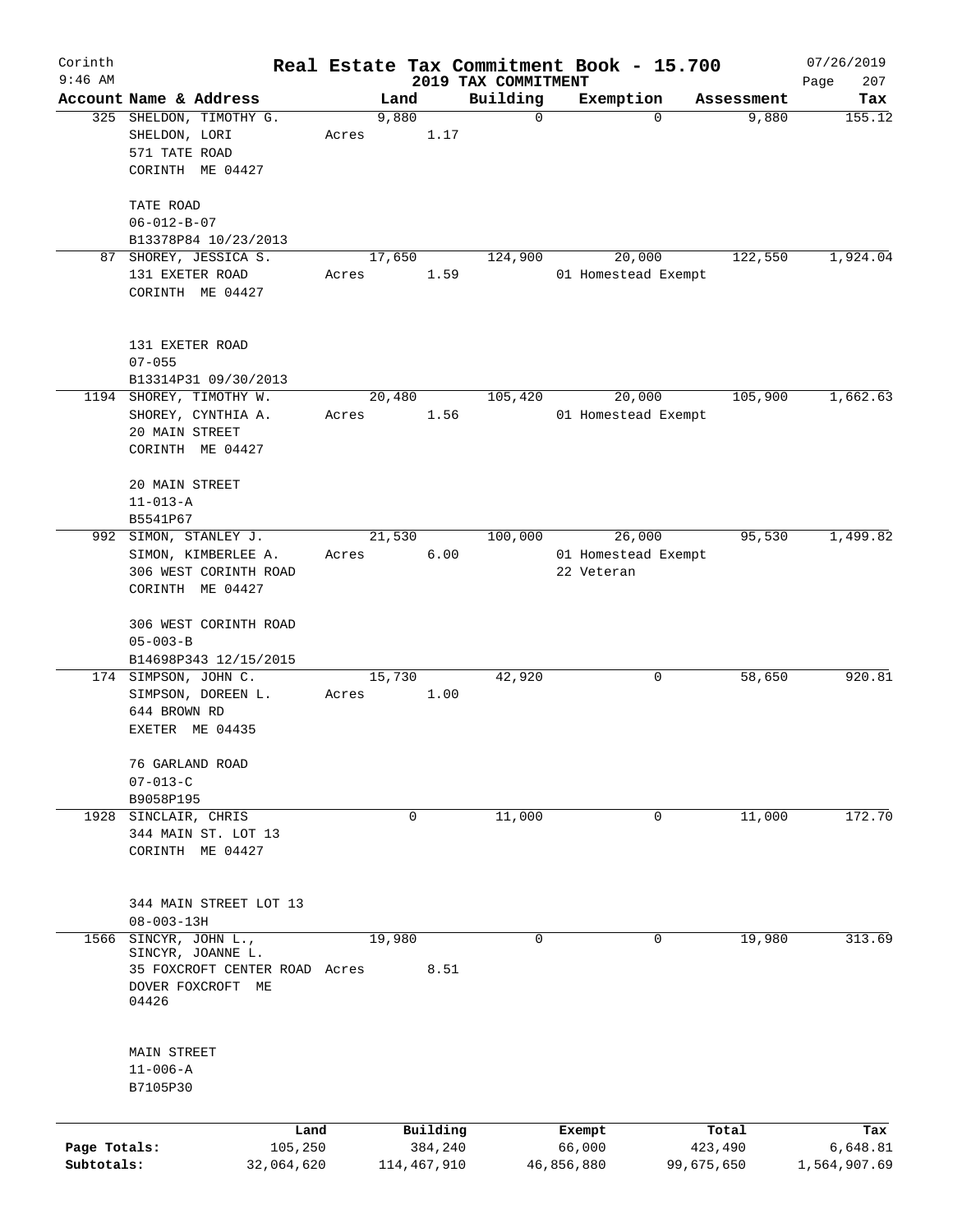| Corinth<br>$9:46$ AM |                                                                                                                      |                 |       | 2019 TAX COMMITMENT | Real Estate Tax Commitment Book - 15.700          |            | 07/26/2019<br>208<br>Page |
|----------------------|----------------------------------------------------------------------------------------------------------------------|-----------------|-------|---------------------|---------------------------------------------------|------------|---------------------------|
|                      | Account Name & Address                                                                                               | Land            |       | Building            | Exemption                                         | Assessment | Tax                       |
|                      | 970 SINES, CATHERINE<br>PO BOX 182<br>CORINTH ME 04427                                                               | 16,940<br>Acres | 1.00  | 69,830              | 20,000<br>01 Homestead Exempt                     | 66,770     | 1,048.29                  |
|                      | 324 MAIN STREET<br>$15 - 045$<br>B10666P21 10/03/2006                                                                |                 |       |                     |                                                   |            |                           |
|                      | 1896 SIROIS, KENNETH A.<br>SIROIS, JOY D.<br>1128 HUDSON HILL ROAD<br>CORINTH ME 04427                               | 20,230<br>Acres | 4.88  | 148,620             | 20,000<br>01 Homestead Exempt                     | 148,850    | 2,336.94                  |
|                      | 1128 HUDSON HILL ROAD<br>$03 - 051 - 04$<br>B12067P303 03/01/2010                                                    |                 |       |                     |                                                   |            |                           |
|                      | 1204 SKIDGELL, JOHN<br>P.O. BOX 574<br>BREWER ME 04412                                                               | 20,900<br>Acres | 41.00 | 0                   | 0                                                 | 20,900     | 328.13                    |
|                      | MAIN STREET N/F OFF<br>$03 - 033 - A$<br>B3081P297                                                                   |                 |       |                     |                                                   |            |                           |
| 1209                 | SKOLFIELD, BRENT B.<br>(HEIRS OF)<br>SKOLFIELD, KELLEY A.<br>C/O BENJAMIN A.<br>SKOLFIELD<br>104 MEADOW RIDGE DR APT | 21,320<br>Acres | 5.82  | 0                   | 0                                                 | 21,320     | 334.72                    |
|                      | 2<br>HERMON ME 04401-1168<br>105 TATE ROAD<br>$09 - 023$<br>B13169P12 05/03/2013                                     |                 |       |                     |                                                   |            |                           |
| 1210                 | SLASOR, JEANNE L.<br>P.O. BOX 352<br>CORINTH, ME 04427                                                               | 49,990<br>Acres | 58.16 | 83,110              | 26,000<br>31 Vetrans Widow<br>01 Homestead Exempt | 107,100    | 1,681.47                  |
|                      | 87 SOULE ROAD<br>$09 - 026$<br>B9507P231                                                                             |                 |       |                     |                                                   |            |                           |
|                      | 1211 SLATE, SUE I.<br>MITTON, SALLY I.<br>976 GREENBUSH ROAD<br>EXETER ME 04435                                      | 14,230<br>Acres | 15.23 | 0                   | $\mathbf 0$                                       | 14,230     | 223.41                    |
|                      | RABBIT PATH @ HUDS N/F<br>OFF<br>$06 - 030$<br>B14013P302 11/19/2015                                                 |                 |       |                     |                                                   |            |                           |
|                      |                                                                                                                      |                 |       |                     |                                                   |            |                           |

|              | Land       | Building    | Exempt     | Total       | Tax          |
|--------------|------------|-------------|------------|-------------|--------------|
| Page Totals: | 143,610    | 301,560     | 66,000     | 379,170     | 5,952.96     |
| Subtotals:   | 32,208,230 | 114,769,470 | 46,922,880 | 100,054,820 | 1,570,860.65 |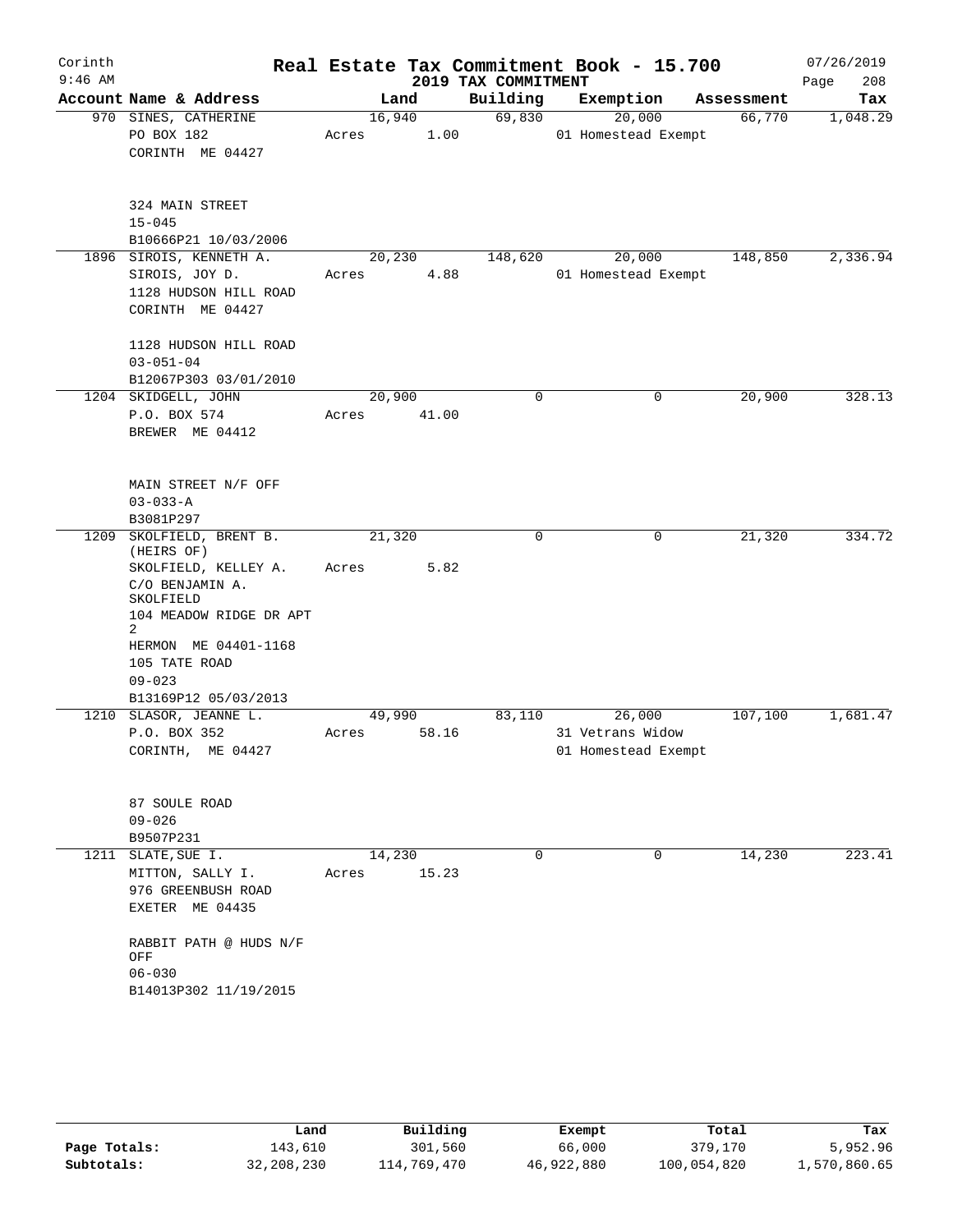| Corinth<br>$9:46$ AM |                                                                                                                                                              | Real Estate Tax Commitment Book - 15.700 |          | 2019 TAX COMMITMENT |                  |                               |            | 07/26/2019<br>209<br>Page |
|----------------------|--------------------------------------------------------------------------------------------------------------------------------------------------------------|------------------------------------------|----------|---------------------|------------------|-------------------------------|------------|---------------------------|
|                      | Account Name & Address                                                                                                                                       |                                          | Land     | Building            | Exemption        |                               | Assessment | Tax                       |
|                      | 717 SLATER, SHAWN<br>515 LEDGE HILL ROAD<br>CORINTH ME 04427                                                                                                 |                                          | 0        | 20,060              |                  | 20,000<br>01 Homestead Exempt | 60         | 0.94                      |
|                      | 515 LEDGE HILL ROAD<br>$01 - 040 - 02H$                                                                                                                      |                                          |          |                     |                  |                               |            |                           |
|                      | 1213 SMALL, JAMES M.<br>P.O. BOX 338<br>CORINTH ME 04427                                                                                                     |                                          | 0        | 29,110              | 22 Veteran       | 26,000<br>01 Homestead Exempt | 3,110      | 48.83                     |
|                      | 141 WEST CORINTH ROAD<br>$05 - 024 - A - 01H$                                                                                                                |                                          |          |                     |                  |                               |            |                           |
|                      | 1215 SMART, EDNA C.                                                                                                                                          | 19,560                                   |          | 109,780             |                  | 26,000                        | 103,340    | 1,622.44                  |
|                      | 366 BLACK ROAD<br>CORINTH ME 04427                                                                                                                           | Acres                                    | 4.30     |                     | 31 Vetrans Widow | 01 Homestead Exempt           |            |                           |
|                      | 366 BLACK RD<br>$02 - 029 - C$<br>B4682P213                                                                                                                  |                                          |          |                     |                  |                               |            |                           |
|                      | 127 SMEN, ANTHONY D.<br>923 MAIN STREET<br>CORINTH ME 04427                                                                                                  | 18,240<br>Acres                          | 2.07     | 27,370              |                  | 20,000<br>01 Homestead Exempt | 25,610     | 402.08                    |
|                      | 923 MAIN STREET<br>$05 - 052$<br>B8367P21                                                                                                                    |                                          |          |                     |                  |                               |            |                           |
|                      | 1327 SMITH SR, MICHAEL D.<br>20 OSCAR DRIVE<br>CORINTH ME 04427                                                                                              | 16,940<br>Acres                          | 1.00     | 68,100              |                  | 20,000<br>01 Homestead Exempt | 65,040     | 1,021.13                  |
|                      | 20 OSCAR DRIVE<br>$05 - 017 - 04$<br>B14924P6 08/31/2018                                                                                                     |                                          |          |                     |                  |                               |            |                           |
|                      | 1731 SMITH, ADAM<br>SMITH, ANNALEE<br>PO BOX 42<br>408 TATE ROAD<br>CORINTH ME 04427<br>408 TATE ROAD<br>$06 - 019 - 34H$                                    |                                          | 0        | 16,620              |                  | 16,620<br>01 Homestead Exempt | $\Omega$   | 0.00                      |
|                      | B14126P34 04/19/2016 B13095P165 02/19/2013                                                                                                                   |                                          |          |                     |                  |                               |            |                           |
|                      | 1082 SMITH, CAMERON<br>SMITH, BOBBI JO<br>655 BLACK ROAD<br>CORINTH ME 04427<br>111 WHITE SCHOOLHOUSE<br>ROAD<br>$05 - 032 - B - 1$<br>B14235P175 08/14/2016 | 20,120<br>Acres                          | 10.00    | 21,660              |                  | 20,000<br>01 Homestead Exempt | 21,780     | 341.95                    |
|                      |                                                                                                                                                              | Land                                     | Building |                     | <b>Exempt</b>    |                               | Total      | Tax                       |

|              | Land       | Building    | Exempt     | Total       | Tax          |
|--------------|------------|-------------|------------|-------------|--------------|
| Page Totals: | 74,860     | 292,700     | 148,620    | 218,940     | 3,437.37     |
| Subtotals:   | 32,283,090 | 115,062,170 | 47,071,500 | 100,273,760 | 1,574,298.02 |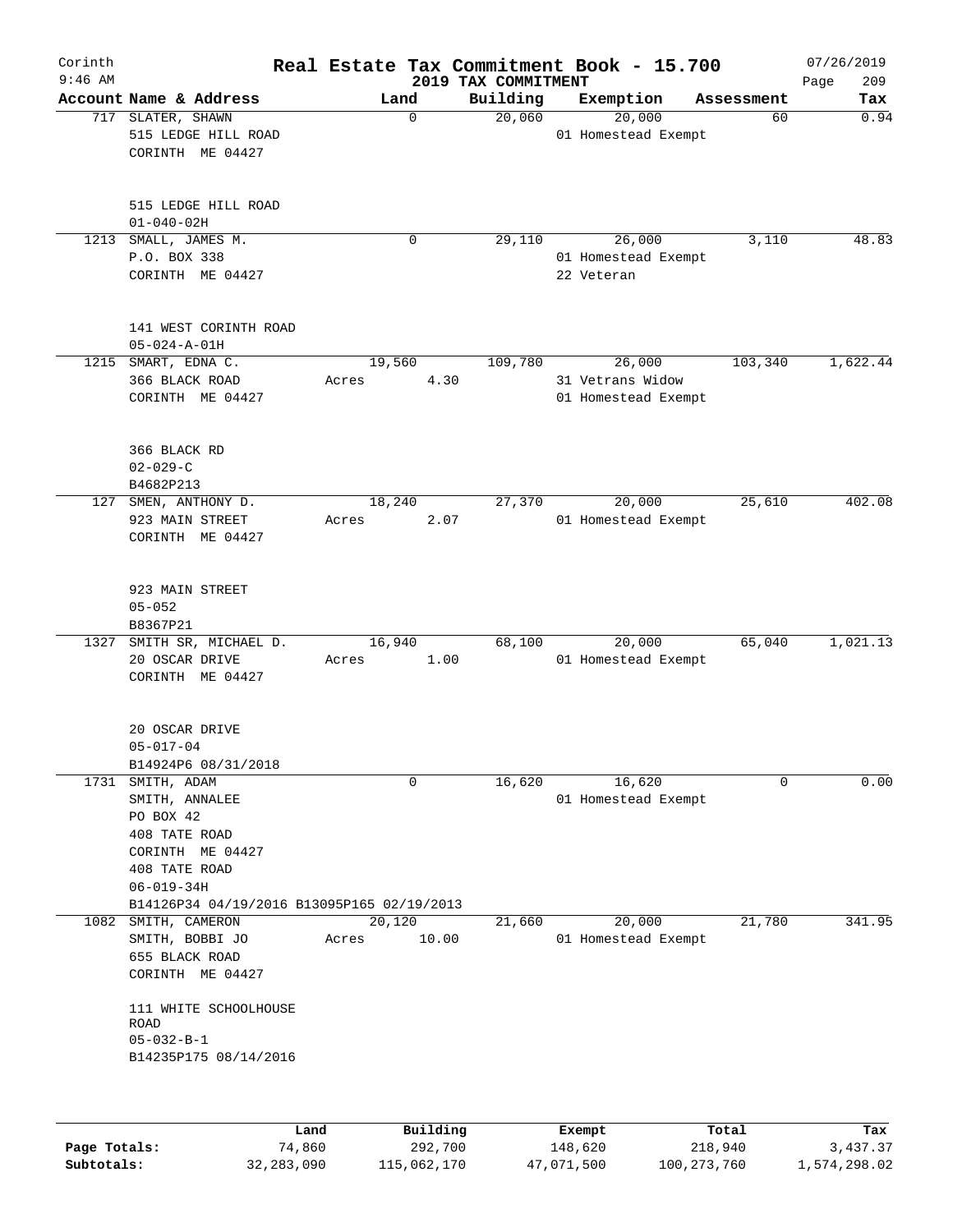| Corinth<br>$9:46$ AM |                                                                           |      |                 |             | 2019 TAX COMMITMENT | Real Estate Tax Commitment Book - 15.700 |        |            | 07/26/2019<br>210<br>Page |
|----------------------|---------------------------------------------------------------------------|------|-----------------|-------------|---------------------|------------------------------------------|--------|------------|---------------------------|
|                      | Account Name & Address                                                    |      |                 | Land        | Building            | Exemption                                |        | Assessment | Tax                       |
|                      | 2090 SMITH, DAVID K.<br>101 COVERED BRIGE<br>CORINTH ME 04427             |      |                 | $\mathbf 0$ | 11,080              | 11,080<br>01 Homestead Exempt            |        | 0          | 0.00                      |
|                      | 101 COVERED BRIDGE RD<br>$02 - 039 - 1H$                                  |      |                 |             |                     |                                          |        |            |                           |
| 1227                 | SMITH, DORIS L.<br>245 MAIN STREET<br>CORINTH ME 04427                    |      | 24,920<br>Acres | 11.36       | 63,350              | 01 Homestead Exempt                      | 20,000 | 68,270     | 1,071.84                  |
|                      | 245 MAIN STREET<br>$11 - 003$<br>B4122P289                                |      |                 |             |                     |                                          |        |            |                           |
|                      | 1218 SMITH, DOROTHY<br>203 MAIN STREET<br>CORINTH ME 04427                |      | 18,610<br>Acres | 2.38        | 61,830              | 01 Homestead Exempt                      | 20,000 | 60,440     | 948.91                    |
|                      | 203 MAIN STREET<br>$17 - 011$<br>B2199P513                                |      |                 |             |                     |                                          |        |            |                           |
|                      | 1751 SMITH, DOUGLAS<br>SMITH, PRISCILLA<br>PO BOX 305<br>CORINTH ME 04427 |      | 20,970<br>Acres | 4.33        | 231,210             | 01 Homestead Exempt                      | 20,000 | 232,180    | 3,645.23                  |
|                      | 717 TATE ROAD<br>$06 - 010 - C$<br>B8383P257                              |      |                 |             |                     |                                          |        |            |                           |
| 1225                 | SMITH, JOAN M.<br>480 TATE ROAD<br>CORINTH ME 04427                       |      | 26,170<br>Acres | 10.00       | 61,340              | 20,000<br>01 Homestead Exempt            |        | 67,510     | 1,059.91                  |
|                      | 480 TATE ROAD<br>$06 - 023 - A$<br>B3225P323                              |      |                 |             |                     |                                          |        |            |                           |
|                      | 1222 SMITH, KENNETH<br>17 O'ROAK ROAD<br>CORINTH ME 04427                 |      |                 | $\mathbf 0$ | 19,080              | 19,080<br>01 Homestead Exempt            |        | 0          | 0.00                      |
| 1609                 | 17 O'ROAK ROAD<br>$10 - 011 - 02H$<br>SMITH, ROBIN                        |      | 21,600          |             | 106,940             | 20,000                                   |        | 108,540    | 1,704.08                  |
|                      | 771 MAIN STREET<br>CORINTH ME 04427                                       |      | Acres           | 4.85        |                     | 01 Homestead Exempt                      |        |            |                           |
|                      | 771 MAIN STREET<br>$05 - 040 - B$<br>B7032P211                            |      |                 |             |                     |                                          |        |            |                           |
|                      |                                                                           | Land |                 | Building    |                     | Exempt                                   |        | Total      | Tax                       |

**Page Totals:** 112,270 554,830 130,160 536,940 8,429.97 **Subtotals:** 32,395,360 115,617,000 47,201,660 100,810,700 1,582,727.99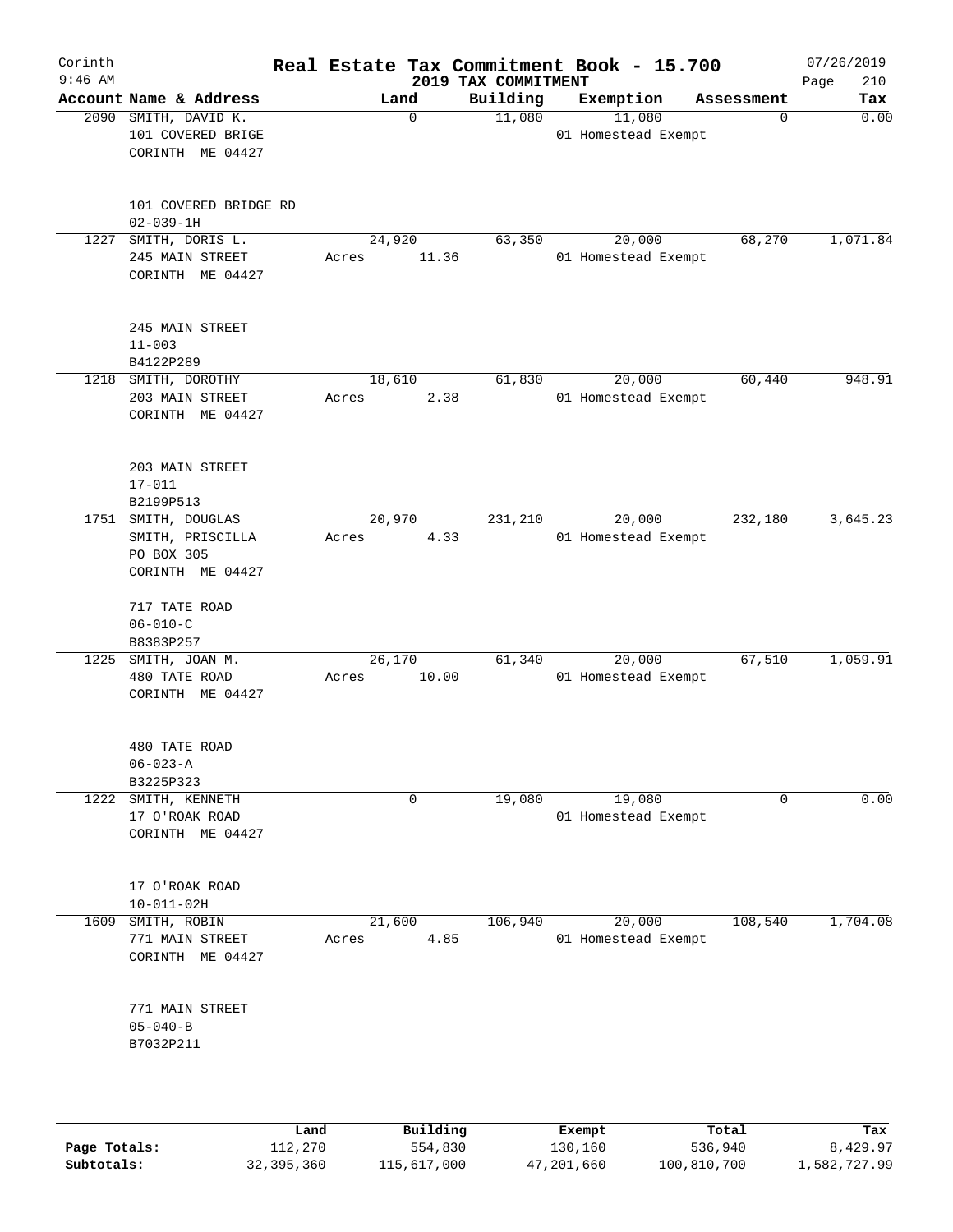| Corinth                    |                                                                                |       |                        |                                 | Real Estate Tax Commitment Book - 15.700    |                        | 07/26/2019               |
|----------------------------|--------------------------------------------------------------------------------|-------|------------------------|---------------------------------|---------------------------------------------|------------------------|--------------------------|
| $9:46$ AM                  | Account Name & Address                                                         |       | Land                   | 2019 TAX COMMITMENT<br>Building | Exemption                                   | Assessment             | Page<br>211<br>Tax       |
|                            | 1224 SMITH, ROGER C.<br>SMITH, HELEN T.<br>193 EXETER ROAD<br>CORINTH ME 04427 | Acres | 16,940<br>1.00         | 58,510                          | 20,000<br>01 Homestead Exempt               | 55,450                 | 870.57                   |
|                            | 193 EXETER ROAD<br>$07 - 049$                                                  |       |                        |                                 |                                             |                        |                          |
|                            | B2687P104<br>1433 SMITH, ROGER L.                                              |       |                        |                                 |                                             | 82,640                 |                          |
|                            | SMITH, PATRICIA M.<br>PO BOX 255<br>CORINTH ME 04427                           | Acres | 18,510<br>2.30         | 90,130                          | 26,000<br>22 Veteran<br>01 Homestead Exempt |                        | 1,297.45                 |
|                            | 692 MAIN STREET<br>$05 - 034 - D$<br>B8270P130                                 |       |                        |                                 |                                             |                        |                          |
|                            | 1226 SMITH, SCOTT A.                                                           |       | 18,130                 | 64,050                          | 20,000                                      | 62,180                 | 976.23                   |
|                            | SMITH, CYNTHIA L.<br>30 RIDGE ROAD<br>CORINTH ME 04427                         | Acres | 3.07                   |                                 | 01 Homestead Exempt                         |                        |                          |
|                            | <b>30 RIDGE ROAD</b><br>$11 - 032$                                             |       |                        |                                 |                                             |                        |                          |
|                            | B3212P290                                                                      |       |                        |                                 |                                             |                        |                          |
|                            | 152 SNOW, JAKE<br>1221 EAST PITTSTON ROAD Acres<br>PITTSTON ME 04345           |       | 12,640<br>10.10        | 0                               | 0                                           | 12,640                 | 198.45                   |
|                            | MEADOW ROAD N/F OFF<br>$09 - 019 - 08$                                         |       |                        |                                 |                                             |                        |                          |
| 477                        | B14944P20 09/18/2018<br>SNYDER-JENKINS,                                        |       | 17,670                 | 60,330                          | 0                                           | 78,000                 | 1,224.60                 |
|                            | CASSANDRA E.<br>944 MAIN STREET<br>CORINTH ME 04427                            | Acres | 1.60                   |                                 |                                             |                        |                          |
|                            | 944 MAIN STREET<br>$06 - 006$<br>B14557P192 07/21/2017                         |       |                        |                                 |                                             |                        |                          |
|                            | 1852 SODERMARK, PAULINE M.<br>449 TATE RD.<br>CORINTH ME 04427                 | Acres | 25,520<br>23.00        | $\mathbf 0$                     | 0                                           | 25,520                 | 400.66                   |
|                            | ANDREWS RD<br>$06 - 020 - A$<br>B9857P76 05/06/2005                            |       |                        |                                 |                                             |                        |                          |
|                            | 1230 SODERMARK, PAULINE M.<br>449 TATE ROAD<br>CORINTH ME 04427                | Acres | 16,310<br>1.50         | 33,220                          | $\mathbf{0}$                                | 49,530                 | 777.62                   |
|                            | 450 TATE ROAD<br>$06 - 021 - A$<br>B4543P20                                    |       |                        |                                 |                                             |                        |                          |
|                            |                                                                                | Land  | Building               |                                 | Exempt                                      | Total                  | Tax                      |
| Page Totals:<br>Subtotals: | 125,720<br>32,521,080                                                          |       | 306,240<br>115,923,240 |                                 | 66,000<br>47,267,660                        | 365,960<br>101,176,660 | 5,745.58<br>1,588,473.57 |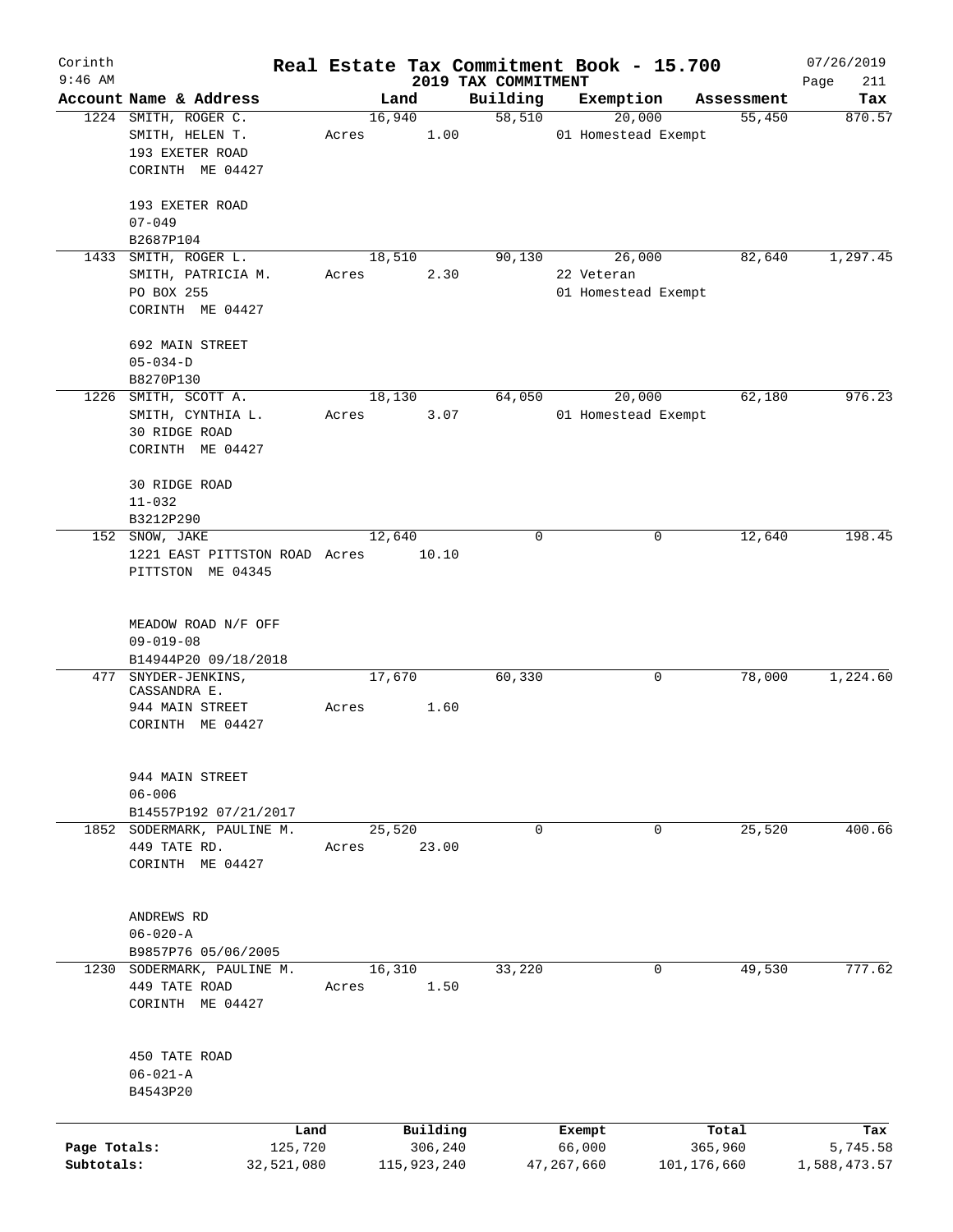| Corinth      |                                                               |                 |          |                                 | Real Estate Tax Commitment Book - 15.700 |            | 07/26/2019         |
|--------------|---------------------------------------------------------------|-----------------|----------|---------------------------------|------------------------------------------|------------|--------------------|
| $9:46$ AM    | Account Name & Address                                        | Land            |          | 2019 TAX COMMITMENT<br>Building | Exemption                                | Assessment | Page<br>212<br>Tax |
|              | 1228 SODERMARK, PAULINE M.                                    |                 | 23,650   | 53,990                          | 20,000                                   | 57,640     | 904.95             |
|              | 449 TATE ROAD<br>CORINTH ME 04427                             | Acres           | 12.00    |                                 | 01 Homestead Exempt                      |            |                    |
|              | 449 TATE ROAD<br>$06 - 020$                                   |                 |          |                                 |                                          |            |                    |
|              | B9715P268<br>1680 SOUDERS, BENJAMIN                           |                 | 0        | 10,640                          | 0                                        | 10,640     | 167.05             |
|              | PO BOX 72<br>SURRY ME 04684                                   |                 |          |                                 |                                          |            |                    |
|              | 344 MAIN STREET LOT 29<br>$08 - 003 - 29H$                    |                 |          |                                 |                                          |            |                    |
|              | 1962 SOUL'S HARBOR, INC.                                      | 22,490          |          | 224,850                         | 247,340                                  | 0          | 0.00               |
|              | PO BOX 275<br>CORINTH ME 04427                                | Acres           | 3.22     |                                 | 47 Benevolent                            |            |                    |
|              | 251 EXETER ROAD<br>$07 - 044 - 12$                            |                 |          |                                 |                                          |            |                    |
|              | B10582P77 08/14/2006<br>1722 SOUTHER JR, RICHARD S.           | 17,050          |          | 39,480                          | 20,000                                   | 36,530     | 573.52             |
|              | SOUTHER, GALINA G.<br>36 COUNTY ROAD<br>CORINTH ME 04427-3265 | Acres           | 1.09     |                                 | 01 Homestead Exempt                      |            |                    |
|              | 36 COUNTY RD<br>$08 - 014 - C$                                |                 |          |                                 |                                          |            |                    |
|              | B10377P272 04/06/2006                                         |                 |          | 10,740                          |                                          |            | 365.18             |
|              | 1723 SOUVE, DEREK C.<br>SOUVE, FAYE L.<br>PO BOX 95           | 12,520<br>Acres | 41.00    |                                 | 0                                        | 23,260     |                    |
|              | HANOVER ME 04237                                              |                 |          |                                 |                                          |            |                    |
|              | DIAMOND LN<br>$06 - 037$                                      |                 |          |                                 |                                          |            |                    |
|              | B11901P82 09/02/2009<br>1428 SOUVE, DEREK C.                  | 15,450          |          | 0                               | 0                                        | 15,450     | 242.56             |
|              | SOUVE, FAYE L.<br>PO BOX 95                                   | Acres           | 41.00    |                                 |                                          |            |                    |
|              | HANOVER ME 04237<br>MAIN STREET N/F OFF                       |                 |          |                                 |                                          |            |                    |
|              | $06 - 033$<br>B11901P82 09/02/2009                            |                 |          |                                 |                                          |            |                    |
| 620          | SPACK, DARIN W.                                               | 18,850          |          | 92,410                          | 20,000                                   | 91,260     | 1,432.78           |
|              | SPACK, BRITTANY E.<br>556 MAIN STREET<br>CORINTH ME 04427     | Acres           | 2.58     |                                 | 01 Homestead Exempt                      |            |                    |
|              | 556 MAIN STREET<br>$08 - 020 - A$                             |                 |          |                                 |                                          |            |                    |
|              | B12537P194 07/15/2011                                         |                 |          |                                 |                                          |            |                    |
|              |                                                               |                 |          |                                 |                                          |            |                    |
|              | Land                                                          |                 | Building |                                 | Exempt                                   | Total      | Tax                |
| Page Totals: | 110,010                                                       |                 | 432,110  |                                 | 307,340                                  | 234,780    | 3,686.04           |

**Subtotals:** 32,631,090 116,355,350 47,575,000 101,411,440 1,592,159.61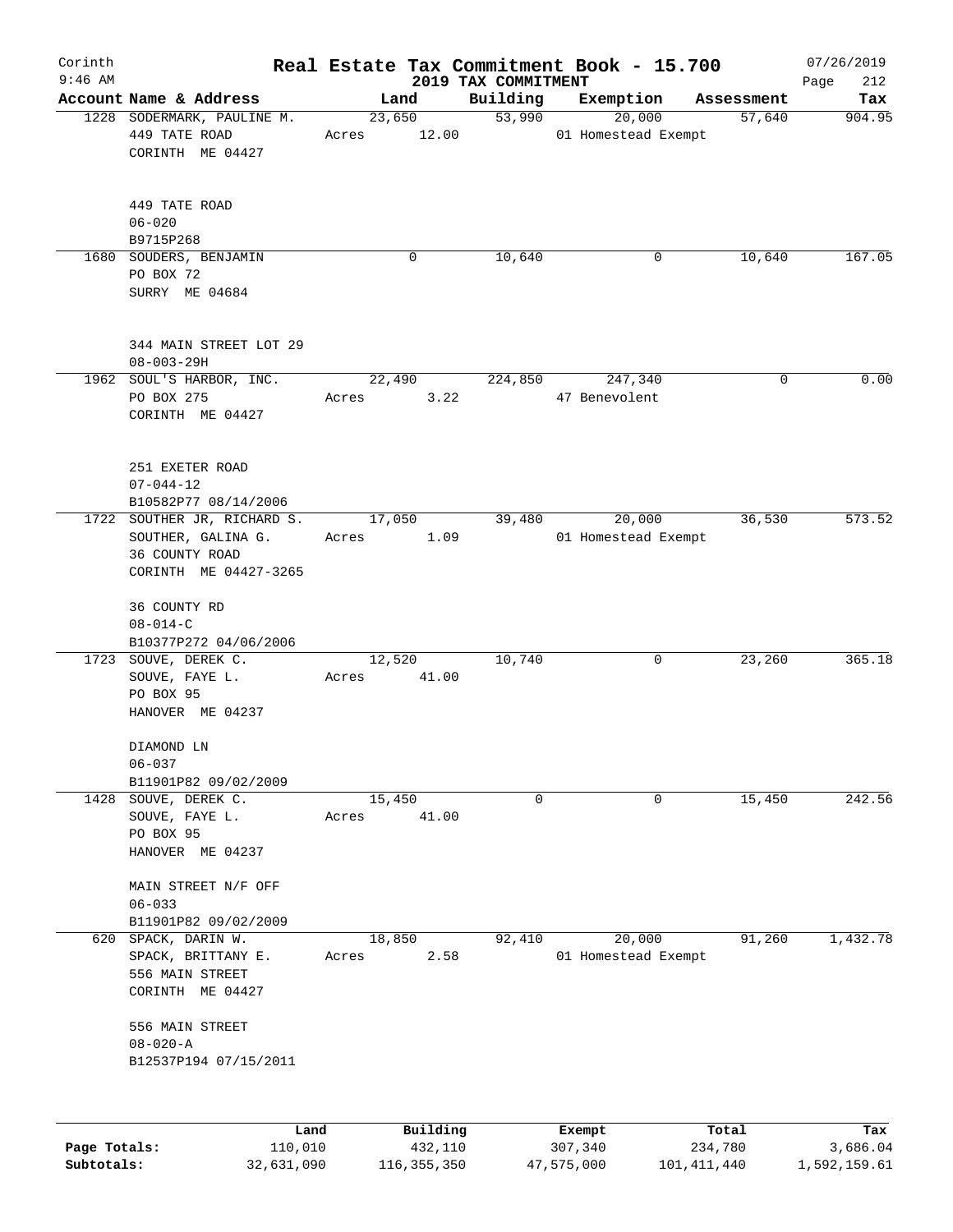| Corinth<br>$9:46$ AM |                                                                                 |                 |       |        |                     |                                 | Real Estate Tax Commitment Book - 15.700 |                  | 07/26/2019         |
|----------------------|---------------------------------------------------------------------------------|-----------------|-------|--------|---------------------|---------------------------------|------------------------------------------|------------------|--------------------|
|                      | Account Name & Address                                                          |                 |       | Land   |                     | 2019 TAX COMMITMENT<br>Building | Exemption                                | Assessment       | 213<br>Page<br>Tax |
|                      | 1619 SPEED, BETTY J.                                                            |                 |       | 15,770 |                     | 79,940                          | 20,000                                   | 75,710           | 1,188.65           |
|                      | 440 GARLAND ROAD<br>CORINTH ME 04427                                            |                 | Acres |        | 1.03                |                                 | 01 Homestead Exempt                      |                  |                    |
|                      | 440 GARLAND ROAD<br>$10 - 001 - C$<br>B7192P112                                 |                 |       |        |                     |                                 |                                          |                  |                    |
|                      | 1618 SPEED, KEITH A. W.<br>636 OLD TOWN ROAD<br>HUDSON ME 04449                 |                 | Acres | 9,720  | 1.03                | $\Omega$                        |                                          | 9,720<br>0       | 152.60             |
|                      | GARLAND ROAD<br>$10 - 001 - B$<br>B7192P108                                     |                 |       |        |                     |                                 |                                          |                  |                    |
|                      | 1617 SPEED, KEITH A. W.<br>636 OLD TOWN ROAD<br>HUDSON ME 04449                 |                 | Acres | 9,940  | 1.22                | 0                               |                                          | 9,940<br>0       | 156.06             |
|                      | GARLAND ROAD<br>$10 - 001 - A$<br>B7192P108                                     |                 |       |        |                     |                                 |                                          |                  |                    |
|                      | 1235 SPEED, KENNETH E.<br>SPEED, KELLY S.<br>7 FERNALD ROAD<br>GARLAND ME 04939 |                 | Acres | 21,670 | 27.13               | 0                               |                                          | 21,670<br>0      | 340.22             |
|                      | GARLAND ROAD<br>$10 - 001$<br>B14281P146 09/20/2016                             |                 |       |        |                     |                                 |                                          |                  |                    |
|                      | 1247 SPEED, PAUL A.<br>22 GARLAND ROAD<br>CORINTH ME 04427                      |                 | Acres | 15,210 | 8.05                | 0                               |                                          | 15,210<br>0      | 238.80             |
|                      | EXETER ROAD<br>$07 - 012$<br>B14607P119 09/13/2017                              |                 |       |        |                     |                                 |                                          |                  |                    |
| 1244                 | SPEED, PAUL A.<br>SPEED, ERIN E.<br>22 GARLAND ROAD<br>CORINTH ME 04427         |                 | Acres | 15,900 | 1.15                | 134,870                         | 20,000<br>01 Homestead Exempt            | 130,770          | 2,053.09           |
|                      | 22 GARLAND ROAD<br>$07 - 012 - C$<br>B6305P181                                  |                 |       |        |                     |                                 |                                          |                  |                    |
| 1248                 | SPEED, PAULA E.<br>309 EXETER ROAD<br>CORINTH ME 04427                          |                 | Acres | 25,800 | 14.25               | 94,120                          | 20,000<br>01 Homestead Exempt            | 99,920           | 1,568.74           |
|                      | 309 EXETER ROAD<br>$07 - 017$<br>B14280P147 09/19/2016                          |                 |       |        |                     |                                 |                                          |                  |                    |
|                      |                                                                                 |                 |       |        |                     |                                 |                                          |                  |                    |
| Page Totals:         |                                                                                 | Land<br>114,010 |       |        | Building<br>308,930 |                                 | Exempt<br>60,000                         | Total<br>362,940 | Tax<br>5,698.16    |

**Subtotals:** 32,745,100 116,664,280 47,635,000 101,774,380 1,597,857.77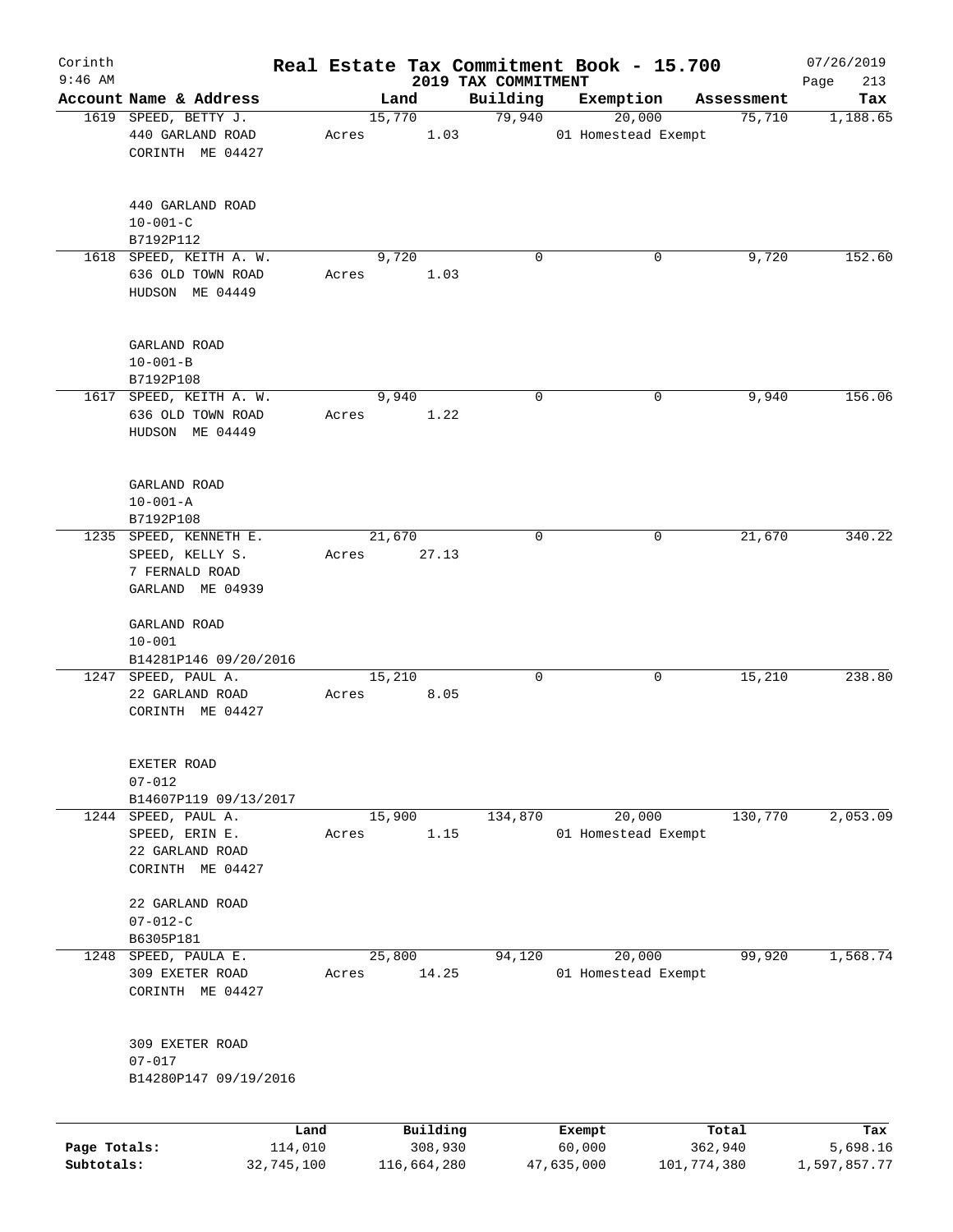| Corinth   |                                           |       |        |        |                     | Real Estate Tax Commitment Book - 15.700 |            | 07/26/2019  |
|-----------|-------------------------------------------|-------|--------|--------|---------------------|------------------------------------------|------------|-------------|
| $9:46$ AM |                                           |       |        |        | 2019 TAX COMMITMENT |                                          |            | Page<br>214 |
|           | Account Name & Address                    |       | Land   |        | Building            | Exemption                                | Assessment | Tax         |
|           | 1245 SPEED, RICHARD                       |       | 22,970 |        | 0                   | $\Omega$                                 | 22,970     | 360.63      |
|           | 235 GARLAND ROAD                          | Acres |        | 35.30  |                     |                                          |            |             |
|           | CORINTH ME 04427                          |       |        |        |                     |                                          |            |             |
|           | GARLAND ROAD                              |       |        |        |                     |                                          |            |             |
|           | $07 - 013 - A$                            |       |        |        |                     |                                          |            |             |
|           | B3746P328                                 |       |        |        |                     |                                          |            |             |
| 1246      | SPEED, RICHARD                            |       | 16,070 |        | 131,800             | 20,000                                   | 127,870    | 2,007.56    |
|           | SPEED, STEPHANIE R.                       | Acres |        | 1.29   |                     | 01 Homestead Exempt                      |            |             |
|           | 235 GARLAND ROAD                          |       |        |        |                     |                                          |            |             |
|           | CORINTH ME 04427                          |       |        |        |                     |                                          |            |             |
|           | 235 GARLAND ROAD                          |       |        |        |                     |                                          |            |             |
|           | $10 - 010 - C$                            |       |        |        |                     |                                          |            |             |
|           | B5295P148                                 |       |        |        |                     |                                          |            |             |
| 1197      | SPEED, SCOTT A.                           |       | 16,010 |        | 83,100              | 20,000                                   | 79,110     | 1,242.03    |
|           | SPEED, LISA K.                            | Acres |        | 1.24   |                     | 01 Homestead Exempt                      |            |             |
|           | 59 O'ROAK ROAD                            |       |        |        |                     |                                          |            |             |
|           | CORINTH ME 04427                          |       |        |        |                     |                                          |            |             |
|           | 59 O'ROAK ROAD                            |       |        |        |                     |                                          |            |             |
|           | $10 - 009$                                |       |        |        |                     |                                          |            |             |
|           | B9057P219                                 |       |        |        |                     |                                          |            |             |
| 2077      | SPEED, TYLER                              |       |        | 0      | 29,150              | 0                                        | 29,150     | 457.66      |
|           | 218 PARTRIDGE LANE<br>HERMON ME 04401     |       |        |        |                     |                                          |            |             |
|           |                                           |       |        |        |                     |                                          |            |             |
|           | 178 NOTCH ROAD                            |       |        |        |                     |                                          |            |             |
|           | $07 - 029 - A$                            |       |        |        |                     |                                          |            |             |
| 1975      | SPEED, VAUGHN E                           |       | 9,680  |        | 0                   | 0                                        | 9,680      | 151.98      |
|           | SPEED, CHRISTINE M<br>TRUST               | Acres |        | 1.00   |                     |                                          |            |             |
|           | 440 GARLAND ROAD                          |       |        |        |                     |                                          |            |             |
|           | CORINTH ME 04427                          |       |        |        |                     |                                          |            |             |
|           | GARLAND ROAD                              |       |        |        |                     |                                          |            |             |
|           | $10 - 001 - F$                            |       |        |        |                     |                                          |            |             |
|           | B14281P146 09/20/2016                     |       |        |        |                     |                                          |            |             |
|           | 1236 SPEED, VAUGHN E &<br>CHRISTINE TRUST |       | 46,030 |        | 0                   | 0                                        | 46,030     | 722.67      |
|           | & SPEED, KEITH A.W.                       | Acres |        | 128.58 |                     |                                          |            |             |
|           | 440 GARLAND ROAD                          |       |        |        |                     |                                          |            |             |
|           | CORINTH ME 04427                          |       |        |        |                     |                                          |            |             |
|           | GARLAND ROAD                              |       |        |        |                     |                                          |            |             |
|           | $10 - 006$                                |       |        |        |                     |                                          |            |             |
|           | B10631P90 09/11/2006                      |       |        |        |                     |                                          |            |             |

|              | Land       | Building    | Exempt     | Total       | Tax          |
|--------------|------------|-------------|------------|-------------|--------------|
| Page Totals: | 110,760    | 244,050     | 40,000     | 314,810     | 4,942.53     |
| Subtotals:   | 32,855,860 | 116,908,330 | 47,675,000 | 102,089,190 | 1,602,800.30 |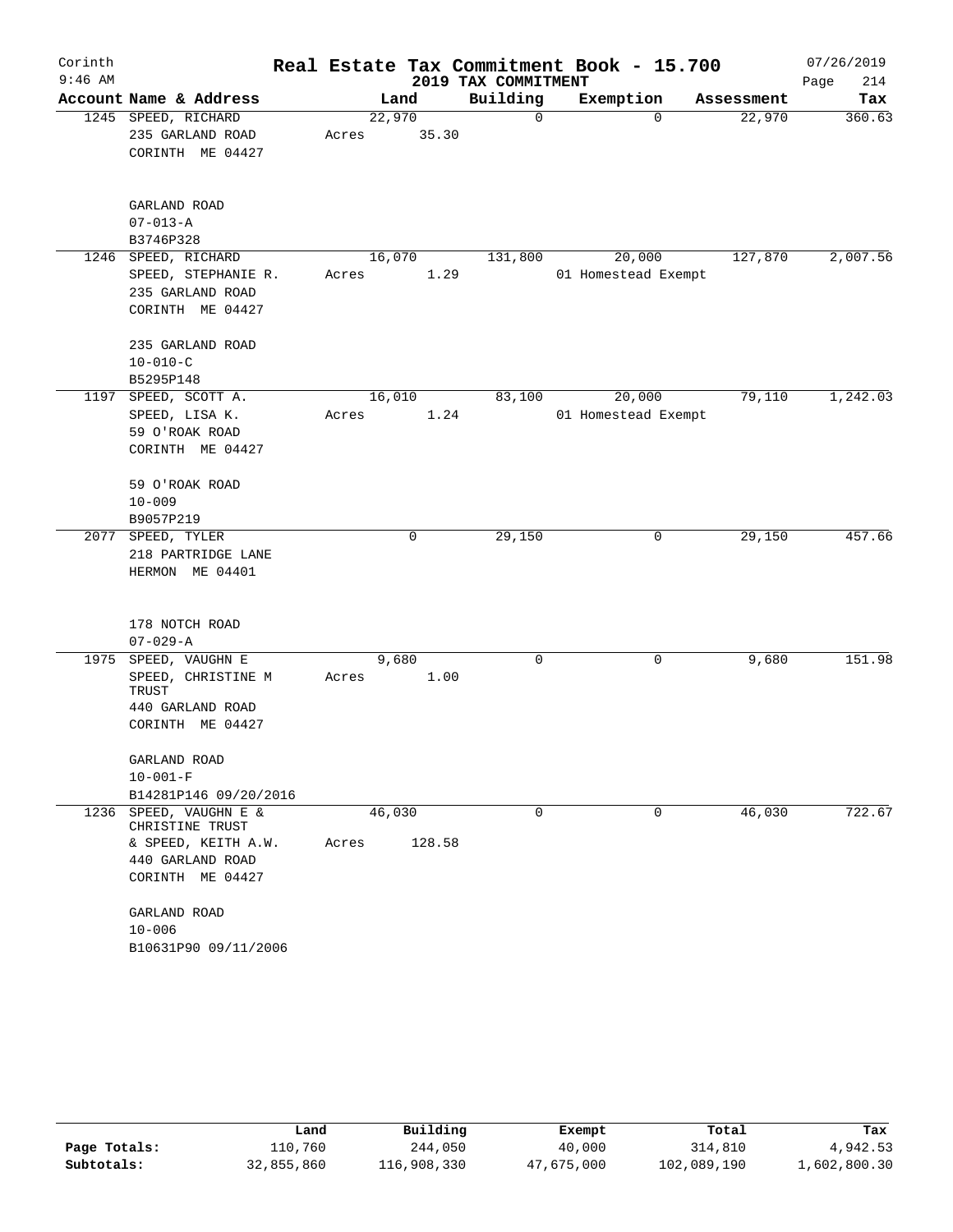| Corinth                    |                                                                 |       |                        |                                 | Real Estate Tax Commitment Book - 15.700 |                        | 07/26/2019               |
|----------------------------|-----------------------------------------------------------------|-------|------------------------|---------------------------------|------------------------------------------|------------------------|--------------------------|
| $9:46$ AM                  | Account Name & Address                                          |       | Land                   | 2019 TAX COMMITMENT<br>Building | Exemption                                | Assessment             | Page<br>215<br>Tax       |
|                            | 1976 SPEED, VAUGHN E &<br>CHRISTINE TRUST<br>VAUGHN & CHRISTINE | Acres | 10,240<br>1.48         | $\mathbf 0$                     | 0                                        | 10,240                 | 160.77                   |
|                            | TRUSTEES<br>440 GARLAND ROAD<br>CORINTH ME 04427                |       |                        |                                 |                                          |                        |                          |
|                            | GARLAND ROAD<br>$10 - 001 - E$<br>B14281P84 09/20/2016          |       |                        |                                 |                                          |                        |                          |
|                            | 1251 SPEED, VAUGHN E.                                           |       | 11,130                 | 0                               | 0                                        | 11,130                 | 174.74                   |
|                            | SPEED, CHRISTINE M.<br>TRUST                                    | Acres | 2.25                   |                                 |                                          |                        |                          |
|                            | 440 GARLAND ROAD<br>CORINTH ME 04427                            |       |                        |                                 |                                          |                        |                          |
|                            | GARLAND ROAD<br>$07 - 016$                                      |       |                        |                                 |                                          |                        |                          |
|                            | B10631P88 09/11/2006                                            |       |                        |                                 |                                          |                        |                          |
|                            | 792 SPEED, VERNON G.<br>SPEED, LUANNE D.<br>10 O'ROAK ROAD      |       | 0                      | 13,600                          | 0                                        | 13,600                 | 213.52                   |
|                            | CORINTH ME 04427                                                |       |                        |                                 |                                          |                        |                          |
|                            | 19 O'ROAK ROAD<br>$10 - 011 - 03H$                              |       |                        |                                 |                                          |                        |                          |
|                            | 1252 SPEED, VERNON G.                                           |       | 17,060                 | 169,150                         | 20,000                                   | 166, 210               | 2,609.50                 |
|                            | SPEED, LUANNE D.<br>10 O'ROAK ROAD<br>CORINTH ME 04427          | Acres | 2.15                   |                                 | 01 Homestead Exempt                      |                        |                          |
|                            | 10 O'ROAK ROAD                                                  |       |                        |                                 |                                          |                        |                          |
|                            | $10 - 010 - B$<br>B4831P24                                      |       |                        |                                 |                                          |                        |                          |
| 1239                       | SPEED, VERNON G.                                                |       | 122,660                | 122,640                         | 0                                        | 245,300                | 3,851.21                 |
|                            | SPEED, RICHARD L.<br>10 O'ROAK ROAD<br>CORINTH ME 04427         | Acres | 192.00                 |                                 |                                          |                        |                          |
|                            | 173 GARLAND ROAD                                                |       |                        |                                 |                                          |                        |                          |
|                            | $10 - 011$                                                      |       |                        |                                 |                                          |                        |                          |
|                            | B14942P141 09/18/2018<br>1242 SPEED, VERNON G.                  |       | 14,030                 | $\mathbf 0$                     | 0                                        | 14,030                 | 220.27                   |
|                            | SPEED, RICHARD L.                                               | Acres | 4.75                   |                                 |                                          |                        |                          |
|                            | 10 O'ROAK ROAD<br>CORINTH ME 04427                              |       |                        |                                 |                                          |                        |                          |
|                            | GARLAND ROAD<br>$10 - 010$                                      |       |                        |                                 |                                          |                        |                          |
|                            | B14942P141 09/18/2018                                           |       |                        |                                 |                                          |                        |                          |
| 1430                       | SPEED, VERNON G.                                                |       | 16,320                 | 50,800                          | 0                                        | 67,120                 | 1,053.78                 |
|                            | SPEED, LUANNE D.<br>10 O'ROAK ROAD<br>CORINTH ME 04427          | Acres | 1.51                   |                                 |                                          |                        |                          |
|                            | 35 O'ROAK ROAD                                                  |       |                        |                                 |                                          |                        |                          |
|                            | $10 - 009 - A$<br>B13062P159 01/09/2013                         |       |                        |                                 |                                          |                        |                          |
|                            |                                                                 | Land  | Building               |                                 | Exempt                                   | Total                  | Tax                      |
| Page Totals:<br>Subtotals: | 191,440<br>33,047,300                                           |       | 356,190<br>117,264,520 |                                 | 20,000<br>47,695,000                     | 527,630<br>102,616,820 | 8,283.79<br>1,611,084.09 |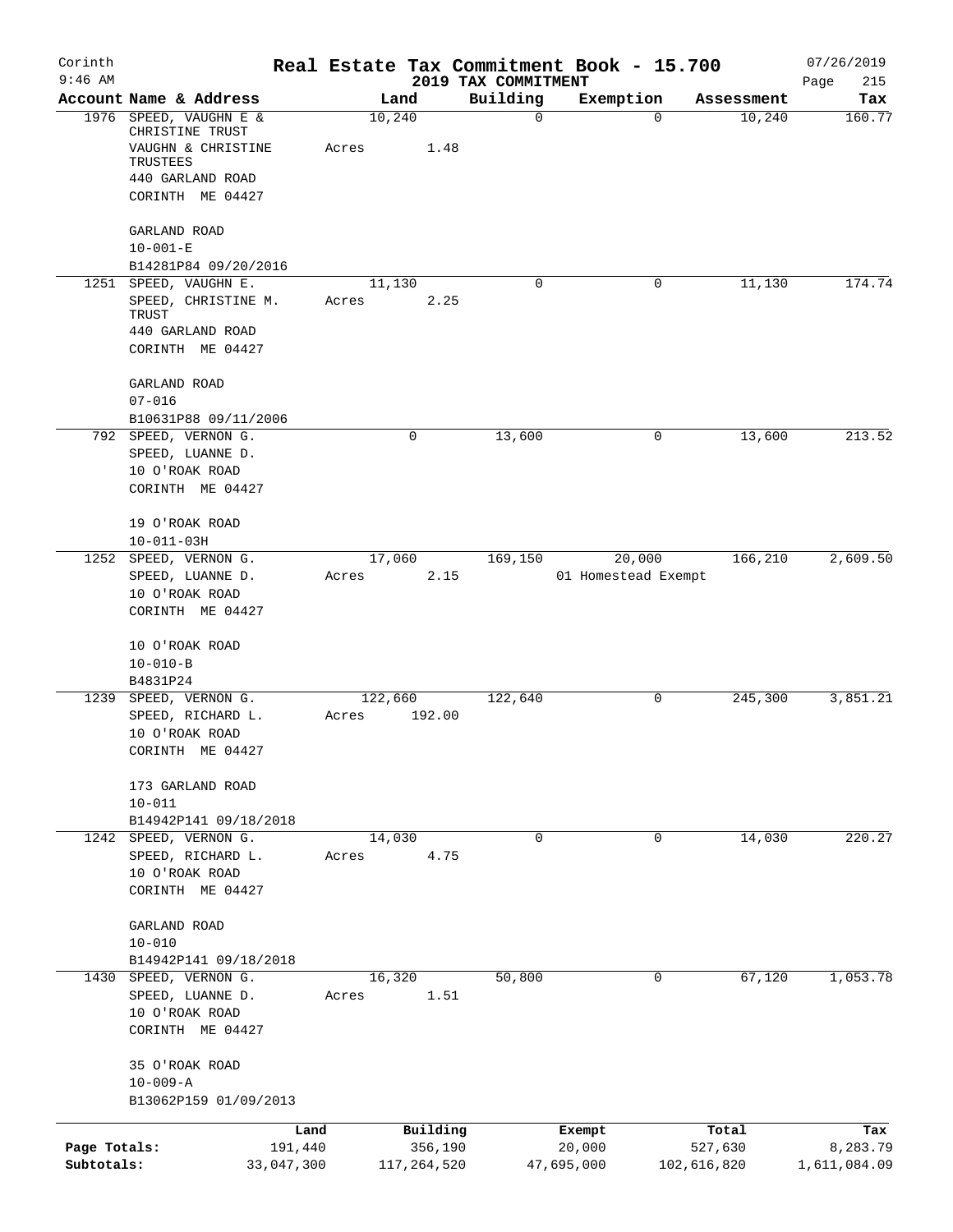| Corinth   |                                     | Real Estate Tax Commitment Book - 15.700 | 07/26/2019  |          |           |            |          |
|-----------|-------------------------------------|------------------------------------------|-------------|----------|-----------|------------|----------|
| $9:46$ AM |                                     |                                          | Page<br>216 |          |           |            |          |
|           | Account Name & Address              |                                          | Land        | Building | Exemption | Assessment | Tax      |
|           | 1238 SPEED, VERNON G.               |                                          | 150         | 0        | $\Omega$  | 150        | 2.36     |
|           | SPEED, RICHARD L. &                 | Acres                                    | 0.13        |          |           |            |          |
|           | PAUL A.                             |                                          |             |          |           |            |          |
|           | 10 O'ROAK ROAD                      |                                          |             |          |           |            |          |
|           | CORINTH ME 04427                    |                                          |             |          |           |            |          |
|           | EXETER ROAD NOTCH ROAD              |                                          |             |          |           |            |          |
|           | $07 - 037$                          |                                          |             |          |           |            |          |
|           | B14607P125 09/01/2017               |                                          |             |          |           |            |          |
|           | 37 SPEED, VERNON G.                 |                                          | 17,210      | 59,680   | 0         | 76,890     | 1,207.17 |
|           | SPEED, LUANNE                       | Acres                                    | 3.19        |          |           |            |          |
|           | 10 O'ROAK ROAD                      |                                          |             |          |           |            |          |
|           | CORINTH ME 04427                    |                                          |             |          |           |            |          |
|           |                                     |                                          |             |          |           |            |          |
|           | 7 NOTCH ROAD                        |                                          |             |          |           |            |          |
|           | $07 - 035$                          |                                          |             |          |           |            |          |
|           | B11033P82 07/06/2007                |                                          |             |          |           |            |          |
|           | 1237 SPEED, VERNON G.               | 14,520                                   |             | 0        | 0         | 14,520     | 227.96   |
|           | SPEED, RICHARD L. &                 | Acres                                    | 4.00        |          |           |            |          |
|           | PAUL A.                             |                                          |             |          |           |            |          |
|           | 10 O'ROAK ROAD<br>CORINTH ME 04427  |                                          |             |          |           |            |          |
|           |                                     |                                          |             |          |           |            |          |
|           | EXETER ROAD                         |                                          |             |          |           |            |          |
|           | $07 - 039$                          |                                          |             |          |           |            |          |
|           | B14607P125 09/01/2017               |                                          |             |          |           |            |          |
|           | 1243 SPEED, VERNON G.               |                                          | 29,800      | 0        | 0         | 29,800     | 467.86   |
|           | SPEED, RICHARD L.                   | Acres                                    | 66.14       |          |           |            |          |
|           | 10 O'ROAK ROAD                      |                                          |             |          |           |            |          |
|           | CORINTH ME 04427                    |                                          |             |          |           |            |          |
|           |                                     |                                          |             |          |           |            |          |
|           | GARLAND ROAD                        |                                          |             |          |           |            |          |
|           | $10 - 012$                          |                                          |             |          |           |            |          |
|           | B14942P141 09/18/2018               |                                          |             |          |           |            |          |
| 1249      | 1241 SPEED, VERNON G.               |                                          | 33,660      | 0        | 0         | 33,660     | 528.46   |
|           | SPEED, RICHARD L.                   | Acres                                    | 47.00       |          |           |            |          |
|           | 10 O'ROAK ROAD                      |                                          |             |          |           |            |          |
|           | CORINTH ME 04427                    |                                          |             |          |           |            |          |
|           |                                     |                                          |             |          |           |            |          |
|           | NOTCH ROAD                          |                                          |             |          |           |            |          |
|           | $07 - 029$<br>B14942P141 09/18/2018 |                                          |             |          |           |            |          |
|           | SPEED, VERNON G.                    |                                          | 27,060      | $\Omega$ | 0         | 27,060     | 424.84   |
|           | SPEED, RICHARD L. &                 | Acres                                    | 22.00       |          |           |            |          |
|           | PAUL A.                             |                                          |             |          |           |            |          |
|           | 10 O'ROAK ROAD                      |                                          |             |          |           |            |          |
|           | CORINTH ME 04427                    |                                          |             |          |           |            |          |
|           |                                     |                                          |             |          |           |            |          |
|           | GARLAND ROAD                        |                                          |             |          |           |            |          |
|           | $07 - 017 - A$                      |                                          |             |          |           |            |          |
|           | B14607P125 09/01/2017               |                                          |             |          |           |            |          |

|              | Land       | Building    | Exempt     | Total       | Tax          |
|--------------|------------|-------------|------------|-------------|--------------|
| Page Totals: | 122,400    | 59,680      |            | 182,080     | 2,858.65     |
| Subtotals:   | 33,169,700 | 117,324,200 | 47,695,000 | 102,798,900 | 1,613,942.74 |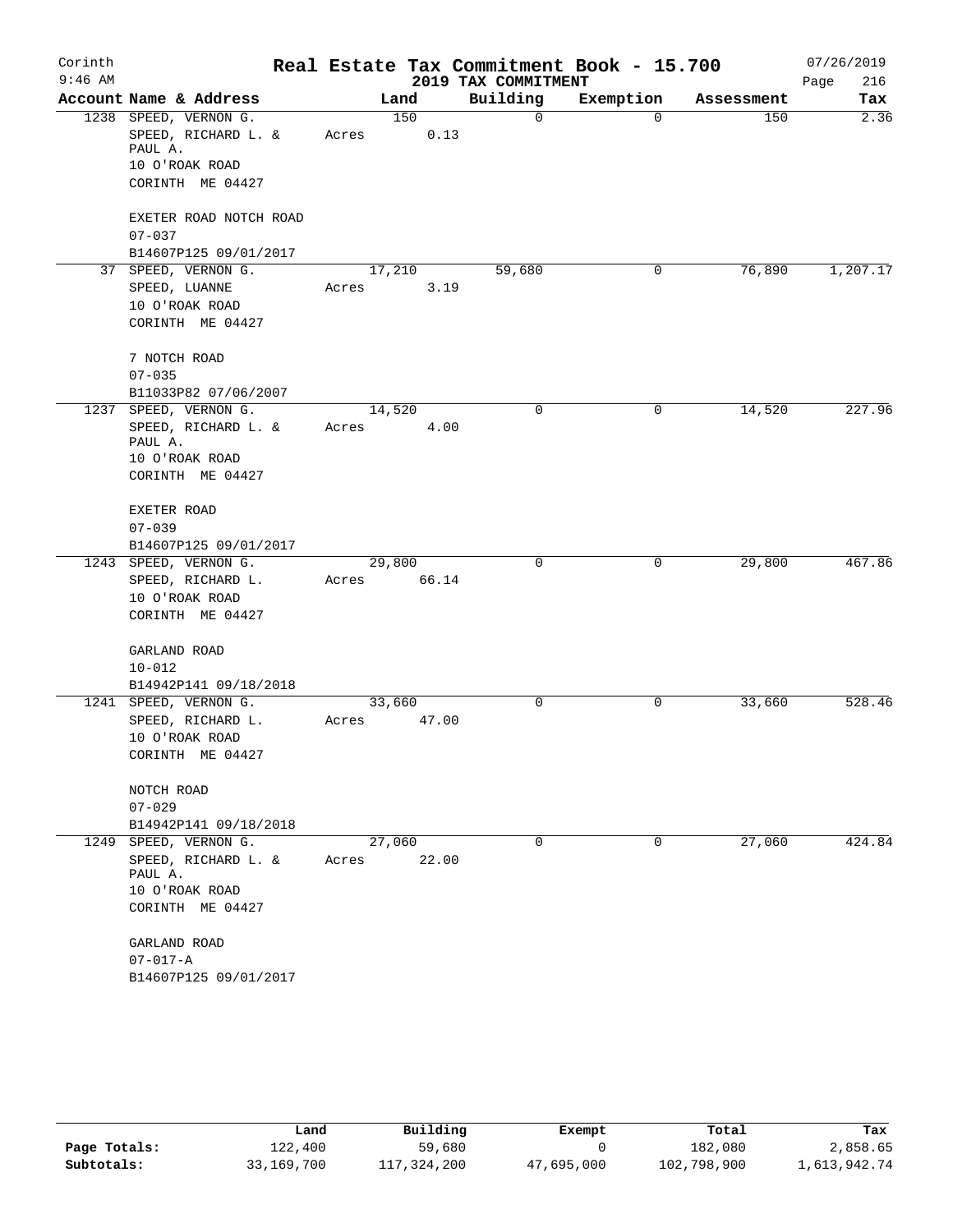| Corinth<br>$9:46$ AM |                                                                                                 |                 |             | 2019 TAX COMMITMENT | Real Estate Tax Commitment Book - 15.700 |             | 07/26/2019<br>217<br>Page |
|----------------------|-------------------------------------------------------------------------------------------------|-----------------|-------------|---------------------|------------------------------------------|-------------|---------------------------|
|                      | Account Name & Address                                                                          | Land            |             | Building            | Exemption                                | Assessment  | Tax                       |
|                      | 1240 SPEED, VERNON G.<br>SPEED, RICHARD L.<br>10 O'ROAK ROAD<br>CORINTH ME 04427<br>EXETER ROAD | 24,350<br>Acres | 23.96       | $\mathbf 0$         | 0                                        | 24,350      | 382.29                    |
|                      | $07 - 007$                                                                                      |                 |             |                     |                                          |             |                           |
| 1727                 | B14942P141 09/18/2018<br>SPENCER JR, RICHARD                                                    |                 | 0           | 24,770              | 20,000                                   | 4,770       | 74.89                     |
|                      | 30 EXETER ROAD LOT 6<br>CORINTH ME 04427                                                        |                 |             |                     | 01 Homestead Exempt                      |             |                           |
|                      | 30 EXETER ROAD LOT 06<br>$15 - 012 - 06H$                                                       |                 |             |                     |                                          |             |                           |
|                      | 1944 SPENCER, GRAYDON                                                                           |                 | $\mathbf 0$ | 16,630              | 16,630                                   | $\mathbf 0$ | 0.00                      |
|                      | 344 MAIN ST LOT # 38<br>CORINTH ME 04427                                                        |                 |             |                     | 01 Homestead Exempt                      |             |                           |
|                      | 344 MAIN STREET LOT 38<br>$08 - 003 - 38H$                                                      |                 |             |                     |                                          |             |                           |
|                      | 1412 SPENCER, KIMBERLY                                                                          | 15,040          |             | 56,900              | 0                                        | 71,940      | 1,129.46                  |
|                      | 350 EXETER ROAD<br>CORINTH ME 04427                                                             | Acres           | 0.88        |                     |                                          |             |                           |
|                      | 350 EXETER ROAD<br>$07 - 010 - C - 01$<br>B14454P284 04/06/2017                                 |                 |             |                     |                                          |             |                           |
|                      | 1481 SPENCER, SARAH C.<br>PO BOX 734<br>ANCHOR POINT AK 99556                                   | 14,300<br>Acres | 2.00        | 40,560              | 0                                        | 54,860      | 861.30                    |
|                      | 154 MEADOW ROAD<br>$09 - 019 - A$<br>B8804P311                                                  |                 |             |                     |                                          |             |                           |
|                      | 1513 SPINNEY JR., WESLEY E.<br>76 BEECH GROVE ROAD<br>CORINTH ME 04427                          | 16,900<br>Acres | 2.01        | 29,560              | 20,000<br>01 Homestead Exempt            | 26,460      | 415.42                    |
|                      | 76 BEECH GROVE RD<br>$02 - 056 - A - 2$                                                         |                 |             |                     |                                          |             |                           |
|                      | B13871P8 06/22/2015<br>1256 SPINNEY, ERNEST H.                                                  | 16,170          |             | 80,830              | 20,000                                   | 77,000      | 1,208.90                  |
|                      | SPINNEY, ELIZABETH A.<br>1063 MAIN STREET<br>CORINTH ME 04427                                   | Acres           | 1.38        |                     | 01 Homestead Exempt                      |             |                           |
|                      | 1063 MAIN STREET<br>$06 - 001 - A$<br>B5022P240                                                 |                 |             |                     |                                          |             |                           |
|                      | Land                                                                                            |                 | Building    |                     | Exempt                                   | Total       | Tax                       |

|              | Land         | Building    | Exempt     | Total       | Tax          |
|--------------|--------------|-------------|------------|-------------|--------------|
| Page Totals: | 86,760       | 249,250     | 76,630     | 259,380     | 4,072.26     |
| Subtotals:   | 33, 256, 460 | 117,573,450 | 47,771,630 | 103,058,280 | 1,618,015.00 |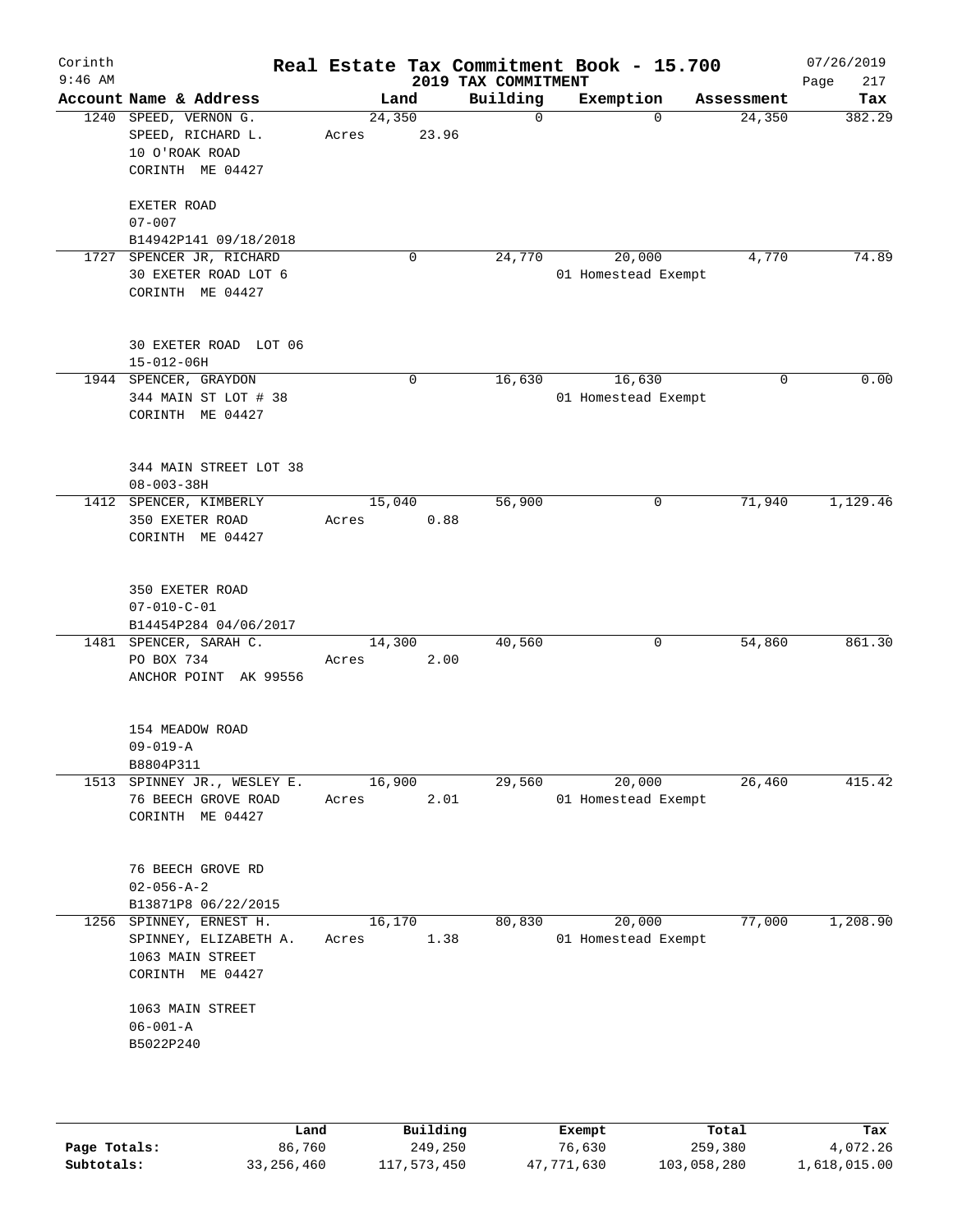| Corinth                    |                                                                                                                               |                 |                        |                     | Real Estate Tax Commitment Book - 15.700 |                        | 07/26/2019               |
|----------------------------|-------------------------------------------------------------------------------------------------------------------------------|-----------------|------------------------|---------------------|------------------------------------------|------------------------|--------------------------|
| $9:46$ AM                  | Account Name & Address                                                                                                        |                 |                        | 2019 TAX COMMITMENT |                                          |                        | Page<br>218              |
|                            | 297 SPINNEY, JACOB P.                                                                                                         | 33,330          | Land                   | Building<br>47,520  | Exemption<br>20,000                      | Assessment<br>60,850   | Tax<br>955.34            |
|                            | 7 HIGGINSVILLE ROAD<br>CORINTH ME 04427                                                                                       | Acres           | 61.30                  |                     | 01 Homestead Exempt                      |                        |                          |
|                            | 7 HIGGINSVILLE ROAD<br>$03 - 049$                                                                                             |                 |                        |                     |                                          |                        |                          |
|                            | B13258P294 07/12/2013                                                                                                         |                 |                        |                     |                                          |                        |                          |
|                            | 1258 SPINNEY, JEFFREY P.<br>SPINNEY, PAULA J.<br>1077 MAIN STREET<br>CORINTH ME 04427<br>1077 MAIN STREET<br>$06 - 001 - B$   | 17,920<br>Acres | 2.89                   | 147,470             | 20,000<br>01 Homestead Exempt            | 145,390                | 2,282.62                 |
|                            | B5022P242                                                                                                                     |                 |                        |                     |                                          |                        |                          |
|                            | 1257 SPINNEY, JEFFREY P.<br>SPINNEY, PAULA J.<br>1077 MAIN STREET<br>CORINTH ME 04427<br>MAIN STREET BEECH GROVE<br><b>RD</b> | 58,430<br>Acres | 148.73                 | $\mathbf 0$         | 0                                        | 58,430                 | 917.35                   |
|                            | $06 - 001$                                                                                                                    |                 |                        |                     |                                          |                        |                          |
|                            | B7979P87<br>1259 SPINNEY, JULIA<br>103 BEECH GROVE ROAD<br>CORINTH ME 04427                                                   | Acres           | 24,030<br>12.53        | 123,690             | 20,000<br>01 Homestead Exempt            | 127,720                | 2,005.20                 |
|                            | 103 BEECH GROVE RD<br>$06 - 003 - 11$<br>B4507P159                                                                            |                 |                        |                     |                                          |                        |                          |
|                            | 1260 SPINNEY, KIMOTHY L.<br>SPINNEY, MARLENE<br>453 BEANS MILL ROAD<br>CORINTH ME 04427                                       | 14,220<br>Acres | 0.75                   | 25,390              | 20,000<br>01 Homestead Exempt            | 19,610                 | 307.88                   |
|                            | 453 BEANS MILL RD<br>$04 - 015$<br>B12127P60 05/12/2010 B4613P183                                                             |                 |                        |                     |                                          |                        |                          |
|                            | 1551 SPINNEY, MARLENE<br>P.O. BOX 471<br>CORINTH ME 04427                                                                     | 18,820<br>Acres | 2.55                   | 23,640              | 0                                        | 42,460                 | 666.62                   |
|                            | 945 MAIN STREET<br>$05 - 053 - A$<br>B6817P142                                                                                |                 |                        |                     |                                          |                        |                          |
|                            | 1265 SPRAGUE, SHARON<br>877 MUDGETT ROAD<br>CORINTH ME 04427                                                                  | 22,440<br>Acres | 13.00                  | 135,400             | 20,000<br>01 Homestead Exempt            | 137,840                | 2,164.09                 |
|                            | 877 MUDGETT ROAD<br>$01 - 030$<br>B4656P191                                                                                   |                 |                        |                     |                                          |                        |                          |
|                            |                                                                                                                               | Land            | Building               |                     | Exempt                                   | Total                  | Tax                      |
| Page Totals:<br>Subtotals: | 189,190<br>33, 445, 650                                                                                                       |                 | 503,110<br>118,076,560 |                     | 100,000<br>47,871,630                    | 592,300<br>103,650,580 | 9,299.10<br>1,627,314.10 |
|                            |                                                                                                                               |                 |                        |                     |                                          |                        |                          |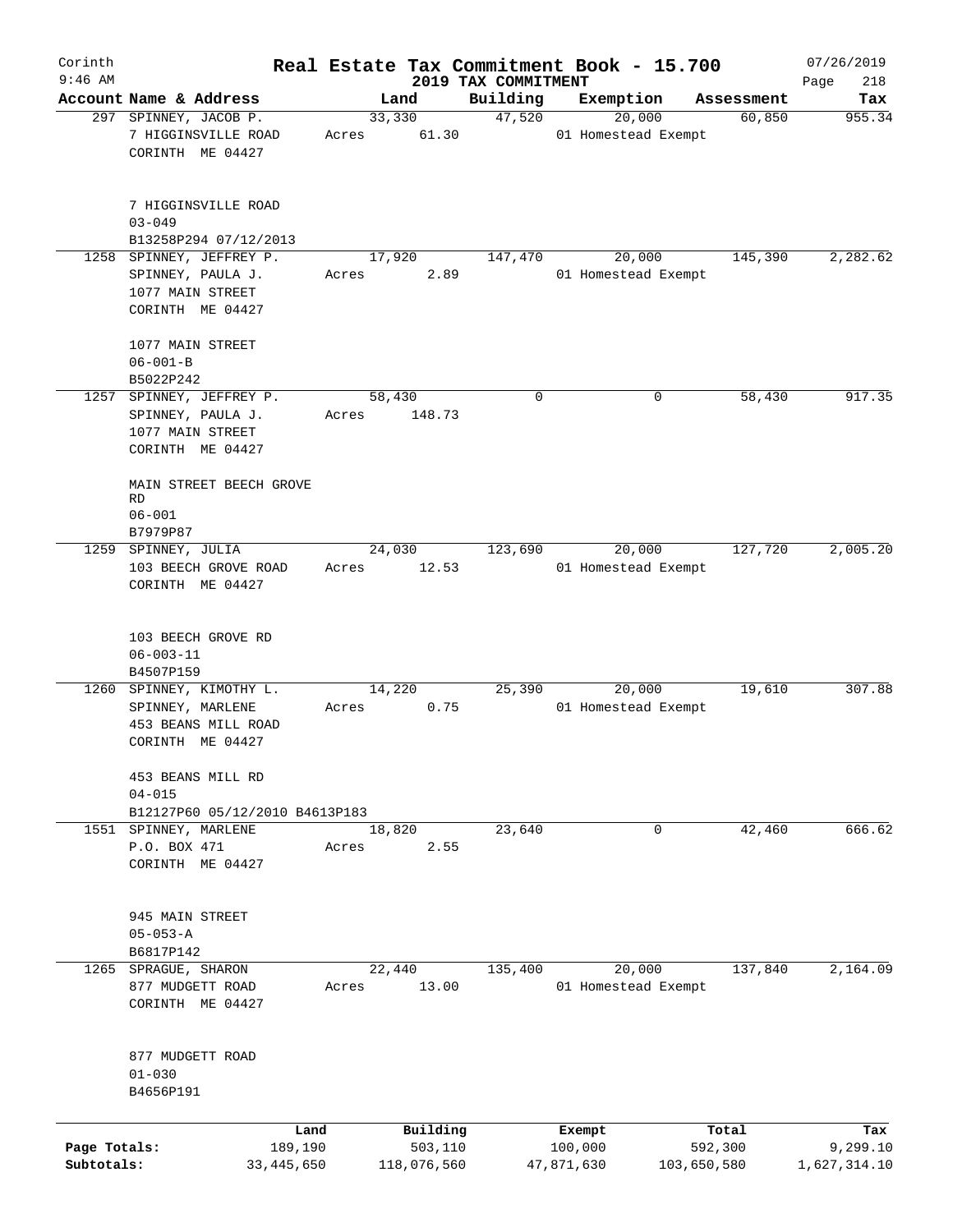| Corinth      |                                     |       |          |                                 | Real Estate Tax Commitment Book - 15.700 |            | 07/26/2019         |
|--------------|-------------------------------------|-------|----------|---------------------------------|------------------------------------------|------------|--------------------|
| $9:46$ AM    | Account Name & Address              |       | Land     | 2019 TAX COMMITMENT<br>Building | Exemption                                | Assessment | 219<br>Page<br>Tax |
| 1267         | SPROUL, CALVERT B.                  |       | 36,390   | 176,660                         | 20,000                                   | 193,050    | 3,030.89           |
|              | SPROUL, CHARLENE A.                 | Acres | 8.00     |                                 | 01 Homestead Exempt                      |            |                    |
|              | 70 C CUSHMAN ROAD                   |       |          |                                 |                                          |            |                    |
|              | CORINTH ME 04427                    |       |          |                                 |                                          |            |                    |
|              | 70 CUSHMAN RD                       |       |          |                                 |                                          |            |                    |
|              | $03 - 014 - 09$                     |       |          |                                 |                                          |            |                    |
|              | B2891P166                           |       |          |                                 |                                          |            |                    |
| 1355         | SQUIRES, ANDREW                     |       | 0        | 17,270                          | 17,270                                   | 0          | 0.00               |
|              | SQUIRES, BRENDA                     |       |          |                                 | 01 Homestead Exempt                      |            |                    |
|              | 1144 MAIN STREET                    |       |          |                                 |                                          |            |                    |
|              | CORINTH ME 04427                    |       |          |                                 |                                          |            |                    |
|              | 1144 MAIN STREET                    |       |          |                                 |                                          |            |                    |
|              | $03 - 026 - 1H$                     |       |          |                                 |                                          |            |                    |
|              | 884 SQUIRES, BRIDGET                |       | 20,120   | $\mathbf 0$                     | 0                                        | 20,120     | 315.88             |
|              | 278 TATE ROAD                       | Acres | 10.00    |                                 |                                          |            |                    |
|              | CORINTH ME 04427                    |       |          |                                 |                                          |            |                    |
|              |                                     |       |          |                                 |                                          |            |                    |
|              | TATE ROAD                           |       |          |                                 |                                          |            |                    |
|              | $09 - 014 - 03$                     |       |          |                                 |                                          |            |                    |
|              | B14764P180 03/19/2018               |       |          |                                 |                                          |            |                    |
|              | 1269 ST ANDRE, RAYMOND              |       | 15,890   | $\mathbf 0$                     | 0                                        | 15,890     | 249.47             |
|              | 7 JACQUELINE COURT                  | Acres | 38.14    |                                 |                                          |            |                    |
|              | CRANSTON RI 02921                   |       |          |                                 |                                          |            |                    |
|              |                                     |       |          |                                 |                                          |            |                    |
|              | MEADOW ROAD N/F OFF                 |       |          |                                 |                                          |            |                    |
|              | $09 - 014 - 07$                     |       |          |                                 |                                          |            |                    |
|              | B2742P251                           |       |          |                                 |                                          |            |                    |
|              | 1268 ST ANDRE, RAYMOND              |       | 12,540   | $\mathbf 0$                     | 0                                        | 12,540     | 196.88             |
|              | 7 JACQUELINE COURT                  | Acres | 10.00    |                                 |                                          |            |                    |
|              | CRANSTON RI 02921                   |       |          |                                 |                                          |            |                    |
|              |                                     |       |          |                                 |                                          |            |                    |
|              | MEADOW ROAD                         |       |          |                                 |                                          |            |                    |
|              | $09 - 014 - 06$<br>B4642P166        |       |          |                                 |                                          |            |                    |
|              | 1271 ST PETER, GARY J.              |       | 17,460   | 87,600                          | 20,000                                   | 85,060     | 1,335.44           |
|              | ST PETER, WANDA M.                  |       |          |                                 | 01 Homestead Exempt                      |            |                    |
|              |                                     | Acres | 1.43     |                                 |                                          |            |                    |
|              | 113 HUDSON ROAD<br>CORINTH ME 04427 |       |          |                                 |                                          |            |                    |
|              | 113 HUDSON ROAD                     |       |          |                                 |                                          |            |                    |
|              | $08 - 002 - 08$                     |       |          |                                 |                                          |            |                    |
|              | B6203P160                           |       |          |                                 |                                          |            |                    |
| 1282         | ST. LAWRENCE PAUL C.                |       | 17,440   | 47,250                          | 0                                        | 64,690     | 1,015.63           |
|              | ST. LAWRENCE JENESSA L. Acres       |       |          |                                 |                                          |            |                    |
|              |                                     |       | 2.47     |                                 |                                          |            |                    |
|              | 33 SECOND STREET                    |       |          |                                 |                                          |            |                    |
|              | KENDUSKEAG ME 04450                 |       |          |                                 |                                          |            |                    |
|              | 534 LEDGE HILL ROAD                 |       |          |                                 |                                          |            |                    |
|              | $01 - 041$                          |       |          |                                 |                                          |            |                    |
|              | B15025P205 12/14/2018               |       |          |                                 |                                          |            |                    |
|              |                                     |       |          |                                 |                                          |            |                    |
|              | Land                                |       | Building |                                 | Exempt                                   | Total      | Tax                |
| Page Totals: | 119,840                             |       | 328,780  |                                 | 57,270                                   | 391,350    | 6,144.19           |

**Subtotals:** 33,565,490 118,405,340 47,928,900 104,041,930 1,633,458.29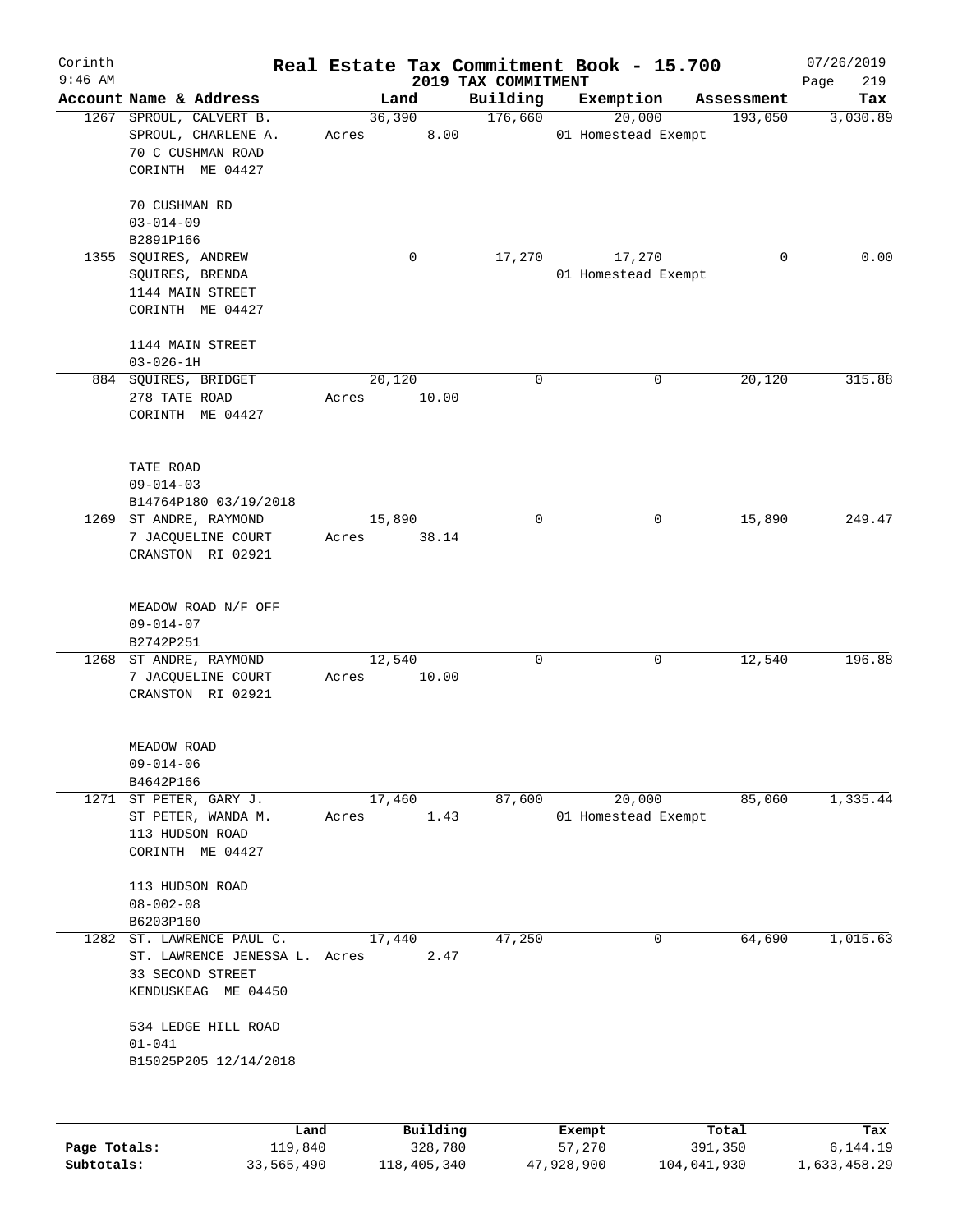| Corinth      |                                                                                        |                 |          |                                 | Real Estate Tax Commitment Book - 15.700 |            | 07/26/2019         |
|--------------|----------------------------------------------------------------------------------------|-----------------|----------|---------------------------------|------------------------------------------|------------|--------------------|
| $9:46$ AM    | Account Name & Address                                                                 | Land            |          | 2019 TAX COMMITMENT<br>Building | Exemption                                | Assessment | Page<br>220<br>Tax |
|              | 430 ST. LOUIS, DALE T.<br>ST. LOUIS, THERESA L.<br>41 SWAN ROAD<br>HERMON ME 04401     | 19,110<br>Acres | 2.79     | 19,570                          | 0                                        | 38,680     | 607.28             |
|              | 61 WEST CORINTH ROAD<br>$05 - 024 - 06$<br>B14700P210 12/18/2017                       |                 |          |                                 |                                          |            |                    |
|              | 1582 ST. PIERRE, ASHLEY<br>434 TATE ROAD LOT #27<br>CORINTH ME 04427                   |                 | 0        | 11,500                          | 11,500<br>01 Homestead Exempt            | 0          | 0.00               |
|              | 434 TATE ROAD LOT 30<br>$06 - 019 - 30H$                                               |                 |          |                                 |                                          |            |                    |
|              | 1272 STANHOPE, WILLIAM M.<br>265 EXETER ROAD<br>CORINTH ME 04427                       | 17,240<br>Acres | 1.25     | 51,260                          | 20,000<br>01 Homestead Exempt            | 48,500     | 761.45             |
|              | 265 EXETER ROAD<br>$07 - 042$<br>B2131P143                                             |                 |          |                                 |                                          |            |                    |
|              | 1460 STANLEY, JARED P.<br>48 ANDERSON FARM ROAD<br>CORINTH ME 04427                    | 10,860<br>Acres | 2.02     | 0                               | 0                                        | 10,860     | 170.50             |
|              | ANDERSON FARM RD<br>$12 - 012 - 09$<br>B14463P163 04/20/2017                           |                 |          |                                 |                                          |            |                    |
|              | 1583 STANLEY, JARED P.<br>STANLEY, APRYL B.<br>48 ANDERSON FARM RD<br>CORINTH ME 04427 | 14,320<br>Acres | 2.02     | 142,690                         | 20,000<br>01 Homestead Exempt            | 137,010    | 2,151.06           |
|              | 48 ANDERSON FARM RD<br>$12 - 012 - 11$<br>B13551P302 06/06/2014                        |                 |          |                                 |                                          |            |                    |
|              | 1273 STAPLES, MICHAEL E.<br>740 GRANT ROAD<br>CORINTH ME 04427                         | 16,050<br>Acres | 2.46     | 78,940                          | 20,000<br>01 Homestead Exempt            | 74,990     | 1,177.34           |
|              | 740 GRANT ROAD<br>$03 - 008 - E$<br>B6313P85                                           |                 |          |                                 |                                          |            |                    |
| 1020         | STARBIRD SR., RICKEY A.<br>STARBIRD, MARY T.<br>573 EXETER ROAD<br>CORINTH ME 04427    | 23,530<br>Acres | 11.83    | 138,510                         | 20,000<br>01 Homestead Exempt            | 142,040    | 2,230.03           |
|              | 573 EXETER ROAD<br>$07 - 001 - 04$<br>B13957P309 09/10/2015                            |                 |          |                                 |                                          |            |                    |
|              | Land                                                                                   |                 | Building |                                 | Exempt                                   | Total      | Tax                |
| Page Totals: | 101,110                                                                                |                 | 442,470  |                                 | 91,500                                   | 452,080    | 7,097.66           |

**Subtotals:** 33,666,600 118,847,810 48,020,400 104,494,010 1,640,555.95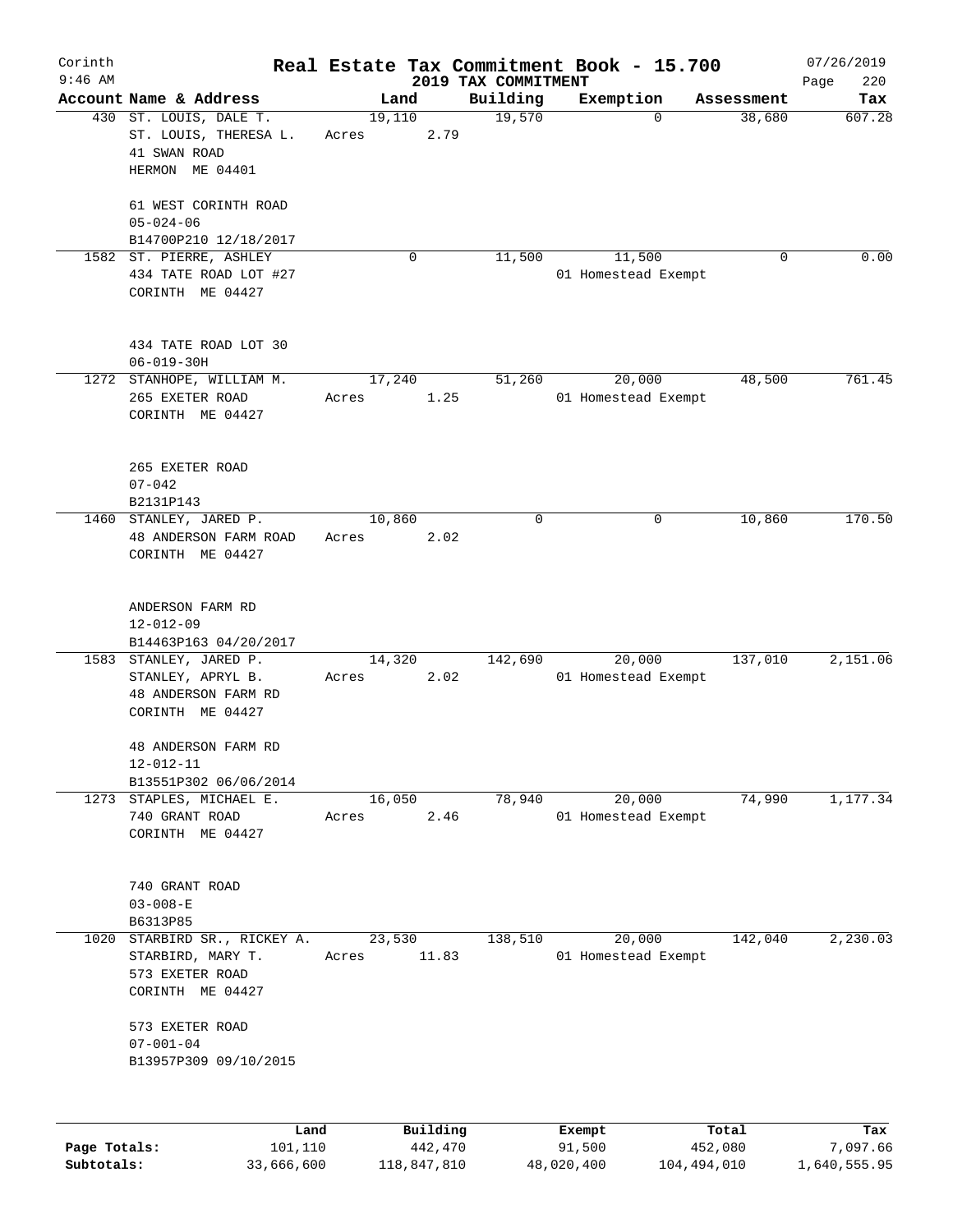| Corinth                    |                                                                                                  |                 |                        |                                 | Real Estate Tax Commitment Book - 15.700 |                        |            | 07/26/2019               |
|----------------------------|--------------------------------------------------------------------------------------------------|-----------------|------------------------|---------------------------------|------------------------------------------|------------------------|------------|--------------------------|
| $9:46$ AM                  | Account Name & Address                                                                           | Land            |                        | 2019 TAX COMMITMENT<br>Building | Exemption                                |                        | Assessment | 221<br>Page<br>Tax       |
|                            | 1590 STEAMER, GARY R.                                                                            |                 | 0                      | 9,310                           | 9,310                                    |                        | 0          | 0.00                     |
|                            | 968 MAIN STREET LOT 25<br>CORINTH ME 04427                                                       |                 |                        |                                 | 01 Homestead Exempt                      |                        |            |                          |
|                            | 968 MAIN STREET LOT 25<br>$06 - 012 - D - 25H$                                                   |                 |                        |                                 |                                          |                        |            |                          |
|                            | B13172P231 04/01/2013                                                                            |                 |                        |                                 |                                          |                        |            |                          |
|                            | 701 STEARNS, KAREN SUE,<br>TRUSTEE<br>PHILIP B. HATCH TRUST<br>18 TEA LANE<br>NORTHPORT ME 04849 | 15,860<br>Acres | 0.53                   | 170,110                         |                                          | 0                      | 185,970    | 2,919.73                 |
|                            | 274 MAIN STREET<br>$16 - 014 - A$<br>B9201P152 12/19/2003                                        |                 |                        |                                 |                                          |                        |            |                          |
|                            | 1274 STEFANIK JR, JOSEPH E.<br>783 GRANT ROAD<br>CORINTH ME 04427                                | 15,120<br>Acres | 6.09                   | 24,430                          | 20,000<br>01 Homestead Exempt            |                        | 19,550     | 306.94                   |
|                            | 783 GRANT ROAD<br>$03 - 007$<br>B5840P124                                                        |                 |                        |                                 |                                          |                        |            |                          |
|                            | 1208 STEFANIK, RENEE D,<br>101 EXETER ROAD<br>CORINTH ME 04427                                   | 19,590<br>Acres | 3.19                   | 22,970                          |                                          | 0                      | 42,560     | 668.19                   |
|                            | 103 EXETER ROAD<br>$14 - 027 - 01$<br>B12352P324 12/09/2010                                      |                 |                        |                                 |                                          |                        |            |                          |
|                            | 2097 STEFANIK, RENEE D.<br>101 EXETER ROAD<br>CORINTH ME 04427                                   | 12,270<br>Acres | 2.14                   | $\mathbf 0$                     |                                          | 0                      | 12,270     | 192.64                   |
|                            | TATE ROAD<br>$09 - 023 - 03$<br>B14058P25 01/15/2016                                             |                 |                        |                                 |                                          |                        |            |                          |
|                            | 1207 STEFANIK, RENEE D.<br>101 EXETER ROAD<br>CORINTH ME 04427                                   | 16,950<br>Acres | 1.01                   | 95,230                          | 20,000<br>01 Homestead Exempt            |                        | 92,180     | 1,447.23                 |
|                            | 101 EXETER ROAD<br>$14 - 027 - 06$<br>B8713P140                                                  |                 |                        |                                 |                                          |                        |            |                          |
|                            | 2096 STEFANIK, TY J.<br>OKO, EMILY R.<br>101 EXETER ROAD<br>CORINTH ME 04427                     | 16,950<br>Acres | 2.05                   | 94,100                          |                                          | 0                      | 111,050    | 1,743.49                 |
|                            | 111 TATE ROAD<br>$09 - 023 - 02$<br>B14772P104 03/29/2018                                        |                 |                        |                                 |                                          |                        |            |                          |
|                            | Land                                                                                             |                 | Building               |                                 | Exempt                                   | Total                  |            | Tax                      |
| Page Totals:<br>Subtotals: | 96,740<br>33,763,340                                                                             |                 | 416,150<br>119,263,960 |                                 | 49,310<br>48,069,710                     | 463,580<br>104,957,590 |            | 7,278.22<br>1,647,834.17 |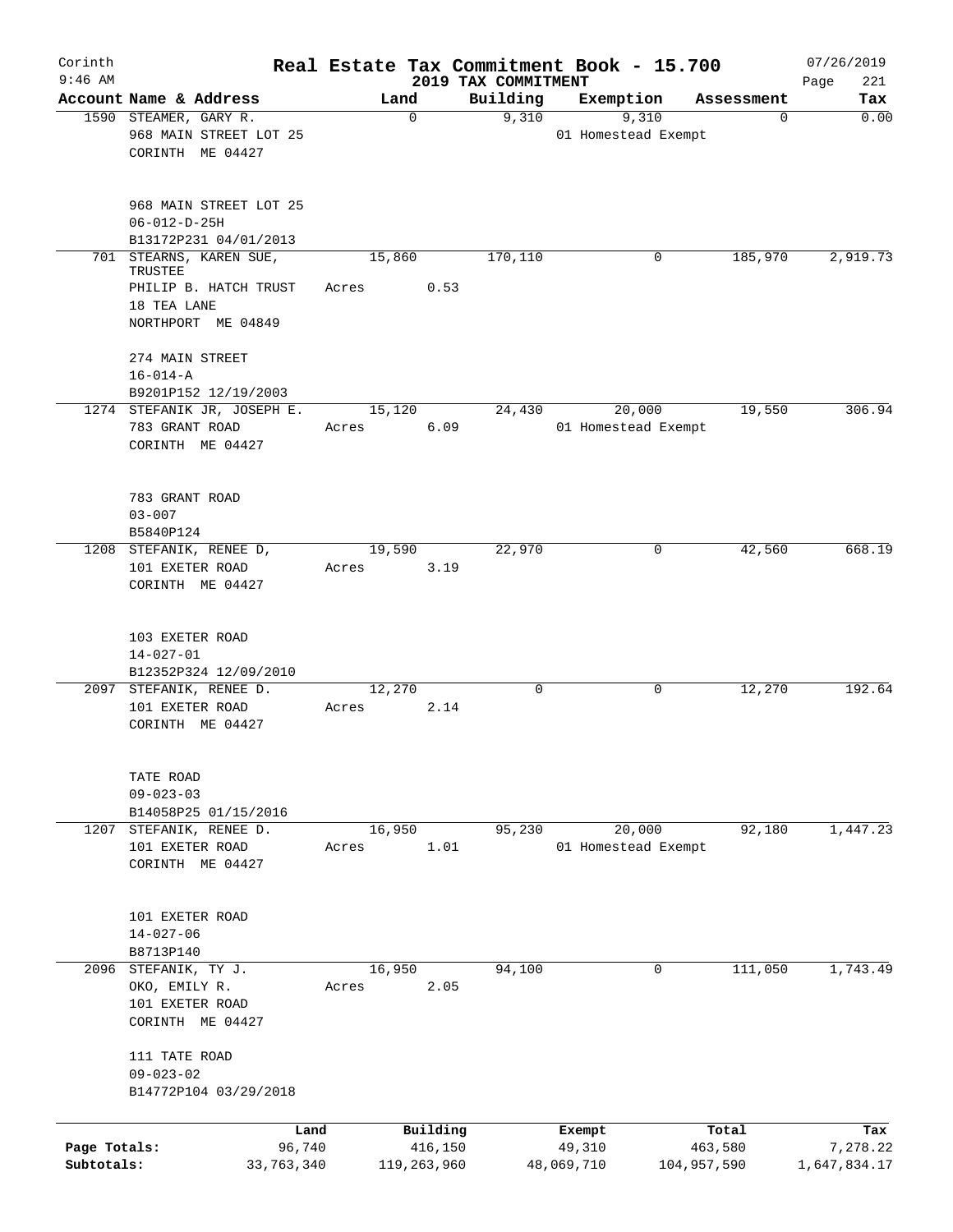| Corinth      |                                         |       |             |                                 | Real Estate Tax Commitment Book - 15.700 |                      | 07/26/2019    |
|--------------|-----------------------------------------|-------|-------------|---------------------------------|------------------------------------------|----------------------|---------------|
| $9:46$ AM    | Account Name & Address                  |       | Land        | 2019 TAX COMMITMENT<br>Building |                                          |                      | Page<br>222   |
|              | 1659 STEHLE, ALLEN T.                   |       | 15,570      | 35,310                          | Exemption<br>$\Omega$                    | Assessment<br>50,880 | Tax<br>798.82 |
|              | WILLETT, DIANE L.<br>PO BOX 159         | Acres | 2.00        |                                 |                                          |                      |               |
|              | CORINTH ME 04427                        |       |             |                                 |                                          |                      |               |
|              | 33 HI VIEW LANE<br>$04 - 019 - 20$      |       |             |                                 |                                          |                      |               |
|              | B14272P12 07/09/2016                    |       |             |                                 |                                          |                      |               |
|              | 1277 STEVENS, GARY L.                   |       | 0           | 15,510                          | 15,510                                   | $\Omega$             | 0.00          |
|              | STEVENS, TRACY L.                       |       |             |                                 | 01 Homestead Exempt                      |                      |               |
|              | 30 EXETER ROAD LOT 12                   |       |             |                                 |                                          |                      |               |
|              | CORINTH ME 04427                        |       |             |                                 |                                          |                      |               |
|              | 30 EXETER ROAD LOT 12                   |       |             |                                 |                                          |                      |               |
|              | 15-012-12H                              |       |             |                                 |                                          |                      |               |
| 158          | STEVENS, JOYCE (HEIRS<br>OF)            |       | 15,610      | 27,570                          | 20,000                                   | 23,180               | 363.93        |
|              | PR. DUMONT, RENE T.                     | Acres | 2.04        |                                 | 01 Homestead Exempt                      |                      |               |
|              | 762 GRANT RD                            |       |             |                                 |                                          |                      |               |
|              | CORINTH ME 04427-3541                   |       |             |                                 |                                          |                      |               |
|              | 748 GRANT ROAD                          |       |             |                                 |                                          |                      |               |
|              | $03 - 008 - B$                          |       |             |                                 |                                          |                      |               |
|              | B13131P227 03/27/2013                   |       |             |                                 |                                          |                      |               |
|              | 351 STEVENS, JUSTIN R.                  |       | 15,730      | 73,560                          | 20,000                                   | 69,290               | 1,087.85      |
|              | MADORE, MELISSA M.                      | Acres | 1.00        |                                 | 01 Homestead Exempt                      |                      |               |
|              | 37 BEECH GROVE ROAD<br>CORINTH ME 04427 |       |             |                                 |                                          |                      |               |
|              |                                         |       |             |                                 |                                          |                      |               |
|              | 37 BEECH GROVE RD                       |       |             |                                 |                                          |                      |               |
|              | $06 - 003 - 04$                         |       |             |                                 |                                          |                      |               |
|              | B9383P237                               |       |             |                                 |                                          |                      |               |
|              | 581 STEVENS, KEVIN                      |       | 15,620      | 42,760                          | 20,000                                   | 38,380               | 602.57        |
|              | STEVENS, ANGELA                         | Acres | 0.98        |                                 | 01 Homestead Exempt                      |                      |               |
|              | 100 NOTCH RD                            |       |             |                                 |                                          |                      |               |
|              | CORINTH ME 04427                        |       |             |                                 |                                          |                      |               |
|              | 100 NOTCH ROAD                          |       |             |                                 |                                          |                      |               |
|              | $07 - 033$                              |       |             |                                 |                                          |                      |               |
|              | B14146P113 05/09/2016                   |       |             |                                 |                                          |                      |               |
|              | 1841 STEVENS, MICHELE D.                |       | 17,100      | 106,740                         | 20,000                                   | 103,840              | 1,630.29      |
|              | STEVENS, JAMIE B.                       | Acres | 1.13        |                                 | 01 Homestead Exempt                      |                      |               |
|              | 85 BRADBURY DRIVE<br>CORINTH ME 04427   |       |             |                                 |                                          |                      |               |
|              |                                         |       |             |                                 |                                          |                      |               |
|              | 85 BRADBURY DR                          |       |             |                                 |                                          |                      |               |
|              | $08 - 012 - 21$                         |       |             |                                 |                                          |                      |               |
|              | B10246P327 12/21/2005                   |       |             |                                 |                                          |                      |               |
|              | 552 STEVENS, SUSAN                      |       | 17,690      | 70,430                          | 0                                        | 88,120               | 1,383.48      |
|              | 15 JEFFERSON ST.                        | Acres | 4.06        |                                 |                                          |                      |               |
|              | OLD TOWN ME 04468                       |       |             |                                 |                                          |                      |               |
|              | 74 TATE ROAD                            |       |             |                                 |                                          |                      |               |
|              | $09 - 026 - B - 02$                     |       |             |                                 |                                          |                      |               |
|              | B14942P261 09/14/2018                   |       |             |                                 |                                          |                      |               |
|              |                                         |       |             |                                 |                                          |                      |               |
|              | Land                                    |       | Building    |                                 | Exempt                                   | Total                | Tax           |
| Page Totals: | 97,320                                  |       | 371,880     |                                 | 95,510                                   | 373,690              | 5,866.94      |
| Subtotals:   | 33,860,660                              |       | 119,635,840 |                                 | 48, 165, 220                             | 105, 331, 280        | 1,653,701.11  |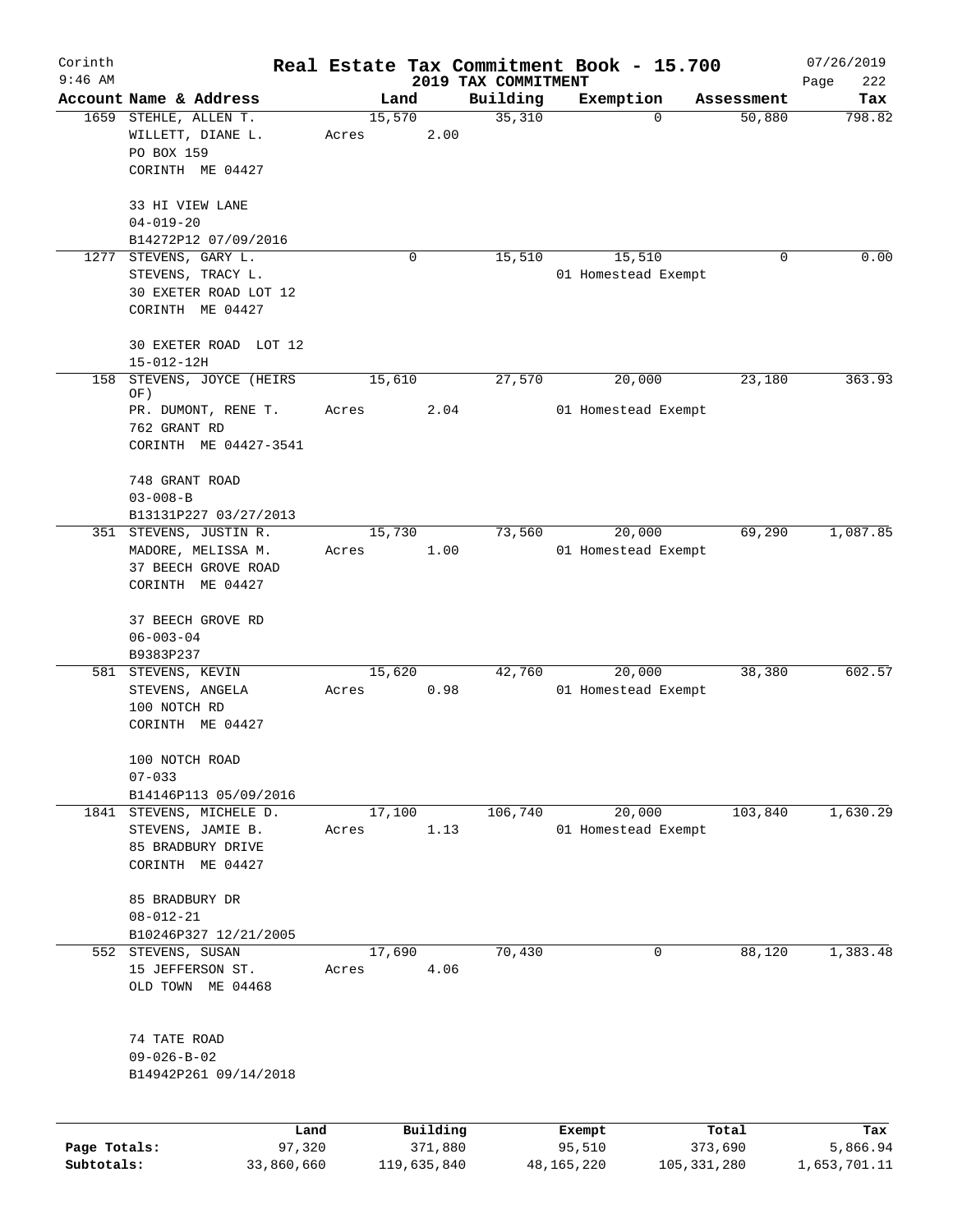| Corinth      |                                                  |                 |       |             |                     | Real Estate Tax Commitment Book - 15.700 |                     |        |                  | 07/26/2019         |
|--------------|--------------------------------------------------|-----------------|-------|-------------|---------------------|------------------------------------------|---------------------|--------|------------------|--------------------|
| $9:46$ AM    | Account Name & Address                           |                 |       | Land        |                     | 2019 TAX COMMITMENT<br>Building          | Exemption           |        | Assessment       | Page<br>223<br>Tax |
|              | 237 STEVENSON, CHRISTINA D.                      |                 |       | 16,940      |                     | 100,770                                  |                     | 20,000 | 97,710           | 1,534.05           |
|              | 859 MAIN STREET                                  |                 | Acres |             | 1.00                |                                          | 01 Homestead Exempt |        |                  |                    |
|              | CORINTH ME 04427                                 |                 |       |             |                     |                                          |                     |        |                  |                    |
|              |                                                  |                 |       |             |                     |                                          |                     |        |                  |                    |
|              | 859 MAIN STREET                                  |                 |       |             |                     |                                          |                     |        |                  |                    |
|              | $05 - 042 - A$<br>B11340P294 03/28/2008 B6432P69 |                 |       |             |                     |                                          |                     |        |                  |                    |
|              | 1280 STEWART, RAYMOND                            |                 |       | $\mathbf 0$ |                     | 41,350                                   |                     | 26,000 | 15,350           | 240.99             |
|              | STEWART, BETTY L                                 |                 |       |             |                     |                                          | 01 Homestead Exempt |        |                  |                    |
|              | PO BOX 337                                       |                 |       |             |                     |                                          | 22 Veteran          |        |                  |                    |
|              | CORINTH ME 04427                                 |                 |       |             |                     |                                          |                     |        |                  |                    |
|              | 455 EXETER ROAD                                  |                 |       |             |                     |                                          |                     |        |                  |                    |
|              | $07 - 009 - A - 01H$                             |                 |       |             |                     |                                          |                     |        |                  |                    |
|              | 777 STINSON, SKYLAND A.                          |                 |       | 20,930      |                     | 112,580                                  |                     | 20,000 | 113,510          | 1,782.11           |
|              | STINSON, EDITH C.                                |                 | Acres |             | 4.30                |                                          | 01 Homestead Exempt |        |                  |                    |
|              | 32 HUDSON ROAD                                   |                 |       |             |                     |                                          |                     |        |                  |                    |
|              | CORINTH ME 04427                                 |                 |       |             |                     |                                          |                     |        |                  |                    |
|              | 32 HUDSON ROAD                                   |                 |       |             |                     |                                          |                     |        |                  |                    |
|              | $11 - 023$                                       |                 |       |             |                     |                                          |                     |        |                  |                    |
|              | B7253P115                                        |                 |       |             |                     |                                          |                     |        |                  |                    |
|              | 1281 STITHAM, JUDSON H.                          |                 |       | 16,060      |                     | 77,490                                   |                     | 0      | 93,550           | 1,468.74           |
|              | 5 CHICK HILL RD                                  |                 | Acres |             | 0.55                |                                          |                     |        |                  |                    |
|              | CLIFTON ME 04428                                 |                 |       |             |                     |                                          |                     |        |                  |                    |
|              | 272 MAIN STREET                                  |                 |       |             |                     |                                          |                     |        |                  |                    |
|              | $16 - 014$                                       |                 |       |             |                     |                                          |                     |        |                  |                    |
|              | B10541P333 07/17/2006                            |                 |       |             |                     |                                          |                     |        |                  |                    |
|              | 1283 STONYVALE, INC                              |                 |       | 17,520      |                     | $\mathbf 0$                              |                     | 0      | 17,520           | 275.06             |
|              | 226 FOGLER ROAD                                  |                 | Acres |             | 27.00               |                                          |                     |        |                  |                    |
|              | EXETER ME 04435-3410                             |                 |       |             |                     |                                          |                     |        |                  |                    |
|              | EXETER TOWN LINE N/F                             |                 |       |             |                     |                                          |                     |        |                  |                    |
|              | ${\sf OFF}$                                      |                 |       |             |                     |                                          |                     |        |                  |                    |
|              | $10 - 004$                                       |                 |       |             |                     |                                          |                     |        |                  |                    |
|              | B2066P100                                        |                 |       |             |                     |                                          |                     |        |                  |                    |
| 1499         | STRAUB, STEVEN                                   |                 |       | 16,960      |                     | 108,200                                  |                     | 20,000 | 105,160          | 1,651.01           |
|              | STRAUB, MICHELE                                  |                 | Acres |             | 1.02                |                                          | 01 Homestead Exempt |        |                  |                    |
|              | 31 Village Dr                                    |                 |       |             |                     |                                          |                     |        |                  |                    |
|              | Corinth ME 04427                                 |                 |       |             |                     |                                          |                     |        |                  |                    |
|              | 31 VILLAGE DRIVE                                 |                 |       |             |                     |                                          |                     |        |                  |                    |
|              | $11 - 002 - 13$                                  |                 |       |             |                     |                                          |                     |        |                  |                    |
|              | B12826P20 05/24/2012                             |                 |       |             |                     |                                          |                     |        |                  |                    |
|              | 1293 STRECK, ALAN R.                             |                 |       | 33,250      |                     | 18,540                                   |                     | 0      | 51,790           | 813.10             |
|              | DOMIT JR, EDWARD J.                              |                 | Acres |             | 39.30               |                                          |                     |        |                  |                    |
|              | 26 PLEASANT ST                                   |                 |       |             |                     |                                          |                     |        |                  |                    |
|              | MIDDLETON MA 01949                               |                 |       |             |                     |                                          |                     |        |                  |                    |
|              | TABOR LANE                                       |                 |       |             |                     |                                          |                     |        |                  |                    |
|              | $07 - 001$                                       |                 |       |             |                     |                                          |                     |        |                  |                    |
|              | B4377P318                                        |                 |       |             |                     |                                          |                     |        |                  |                    |
|              |                                                  |                 |       |             |                     |                                          |                     |        |                  |                    |
| Page Totals: |                                                  | Land<br>121,660 |       |             | Building<br>458,930 |                                          | Exempt<br>86,000    |        | Total<br>494,590 | Tax<br>7,765.06    |
| Subtotals:   |                                                  |                 |       | 120,094,770 |                     |                                          |                     |        |                  | 1,661,466.17       |
|              |                                                  | 33,982,320      |       |             |                     |                                          | 48,251,220          |        | 105,825,870      |                    |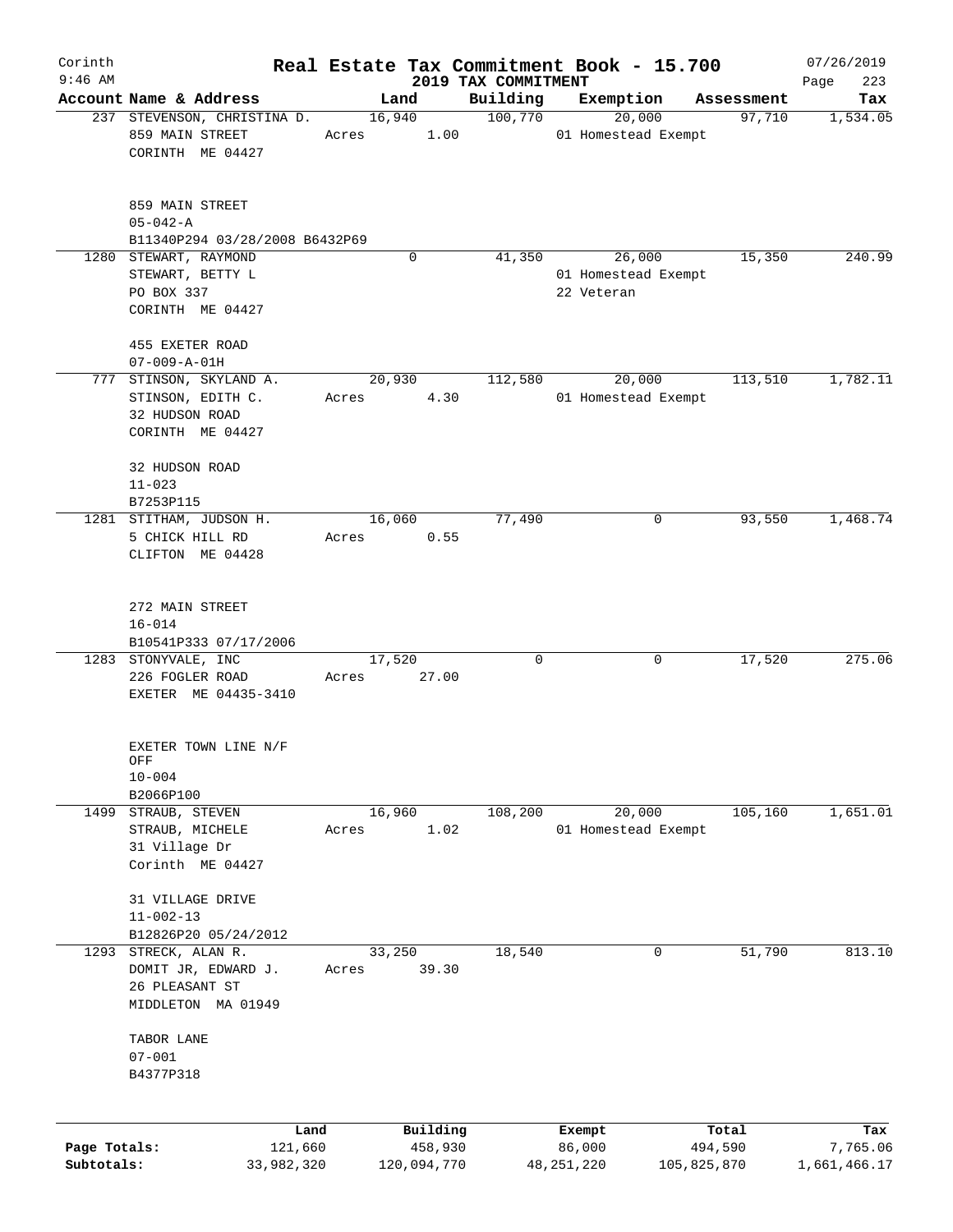| Corinth      |                               |       |             |                                 | Real Estate Tax Commitment Book - 15.700 |                       | 07/26/2019      |
|--------------|-------------------------------|-------|-------------|---------------------------------|------------------------------------------|-----------------------|-----------------|
| $9:46$ AM    | Account Name & Address        |       | Land        | 2019 TAX COMMITMENT<br>Building |                                          |                       | 224<br>Page     |
|              | 1296 STROUT JR, DONALD A.     |       | 22,630      | 146,120                         | Exemption<br>20,000                      | Assessment<br>148,750 | Tax<br>2,335.38 |
|              | STROUT, CHRISTY S.            | Acres | 12.12       |                                 | 01 Homestead Exempt                      |                       |                 |
|              | P.O. BOX 406                  |       |             |                                 |                                          |                       |                 |
|              | CORINTH ME 04427              |       |             |                                 |                                          |                       |                 |
|              |                               |       |             |                                 |                                          |                       |                 |
|              | 111 WEST CORINTH ROAD         |       |             |                                 |                                          |                       |                 |
|              | $05 - 024 - 10$               |       |             |                                 |                                          |                       |                 |
|              | B5318P141                     |       |             |                                 |                                          |                       |                 |
|              | 1294 STROUT, BARBARA T.       |       | 11,730      | 72,550                          | 26,000                                   | 58,280                | 915.00          |
|              | P.O. BOX 425                  | Acres | 0.35        |                                 | 31 Vetrans Widow                         |                       |                 |
|              | CORINTH ME 04427              |       |             |                                 | 01 Homestead Exempt                      |                       |                 |
|              |                               |       |             |                                 |                                          |                       |                 |
|              |                               |       |             |                                 |                                          |                       |                 |
|              | 170 MAIN STREET               |       |             |                                 |                                          |                       |                 |
|              | $17 - 005$                    |       |             |                                 |                                          |                       |                 |
|              | B1840P43                      |       |             |                                 |                                          |                       |                 |
|              | 1302 STROUT, JOSEPH K.        |       | 28,930      | $\mathbf 0$                     | 0                                        | 28,930                | 454.20          |
|              | 416 BEANS MILL ROAD           | Acres | 140.00      |                                 |                                          |                       |                 |
|              | CORINTH ME 04427              |       |             |                                 |                                          |                       |                 |
|              |                               |       |             |                                 |                                          |                       |                 |
|              |                               |       |             |                                 |                                          |                       |                 |
|              | LEDGE HILL ROAD               |       |             |                                 |                                          |                       |                 |
|              | $04 - 024$                    |       |             |                                 |                                          |                       |                 |
|              | B3288P76                      |       |             |                                 |                                          |                       |                 |
|              | 1300 STROUT, JOSEPH K.        |       | 48,400      | 51,150                          | 20,000                                   | 79,550                | 1,248.94        |
|              | 416 BEANS MILL ROAD           | Acres | 100.00      |                                 | 01 Homestead Exempt                      |                       |                 |
|              | CORINTH ME 04427              |       |             |                                 |                                          |                       |                 |
|              |                               |       |             |                                 |                                          |                       |                 |
|              | 416 BEANS MILL RD             |       |             |                                 |                                          |                       |                 |
|              | $04 - 022$                    |       |             |                                 |                                          |                       |                 |
|              | B3288P76                      |       |             |                                 |                                          |                       |                 |
|              | 1301 STROUT, JOSEPH K.        |       | 10,840      | $\mathbf 0$                     | 0                                        | 10,840                | 170.19          |
|              | 416 BEANS MILL ROAD           | Acres | 2.00        |                                 |                                          |                       |                 |
|              | CORINTH ME 04427              |       |             |                                 |                                          |                       |                 |
|              |                               |       |             |                                 |                                          |                       |                 |
|              |                               |       |             |                                 |                                          |                       |                 |
|              | BEANS MILL RD LEDGE           |       |             |                                 |                                          |                       |                 |
|              | HILL R                        |       |             |                                 |                                          |                       |                 |
|              | $04 - 023$                    |       |             |                                 |                                          |                       |                 |
|              | B3192P278                     |       |             |                                 |                                          |                       |                 |
| 1299         | STROUT, JOSEPH K.             |       | 26,540      | 51,430                          | 0                                        | 77,970                | 1,224.13        |
|              | 416 BEANS MILL ROAD           | Acres | 6.81        |                                 |                                          |                       |                 |
|              | CORINTH ME 04427              |       |             |                                 |                                          |                       |                 |
|              |                               |       |             |                                 |                                          |                       |                 |
|              |                               |       |             |                                 |                                          |                       |                 |
|              | BEANS MILL RD LEDGE<br>HILL R |       |             |                                 |                                          |                       |                 |
|              | $04 - 016$                    |       |             |                                 |                                          |                       |                 |
|              | B3288P76                      |       |             |                                 |                                          |                       |                 |
|              | 403 STROUT, LAYLA J.          |       | 27,250      | 101,170                         | 20,000                                   | 108,420               | 1,702.19        |
|              | 353 TATE ROAD                 | Acres | 17.00       |                                 | 01 Homestead Exempt                      |                       |                 |
|              | CORINTH ME 04427              |       |             |                                 |                                          |                       |                 |
|              |                               |       |             |                                 |                                          |                       |                 |
|              |                               |       |             |                                 |                                          |                       |                 |
|              | 353 TATE ROAD                 |       |             |                                 |                                          |                       |                 |
|              | $06 - 017$                    |       |             |                                 |                                          |                       |                 |
|              | B14378P169 12/30/2016         |       |             |                                 |                                          |                       |                 |
|              | Land                          |       | Building    |                                 | Exempt                                   | Total                 | Tax             |
| Page Totals: | 176,320                       |       | 422,420     |                                 | 86,000                                   | 512,740               | 8,050.03        |
| Subtotals:   | 34,158,640                    |       | 120,517,190 |                                 | 48,337,220                               | 106, 338, 610         | 1,669,516.20    |
|              |                               |       |             |                                 |                                          |                       |                 |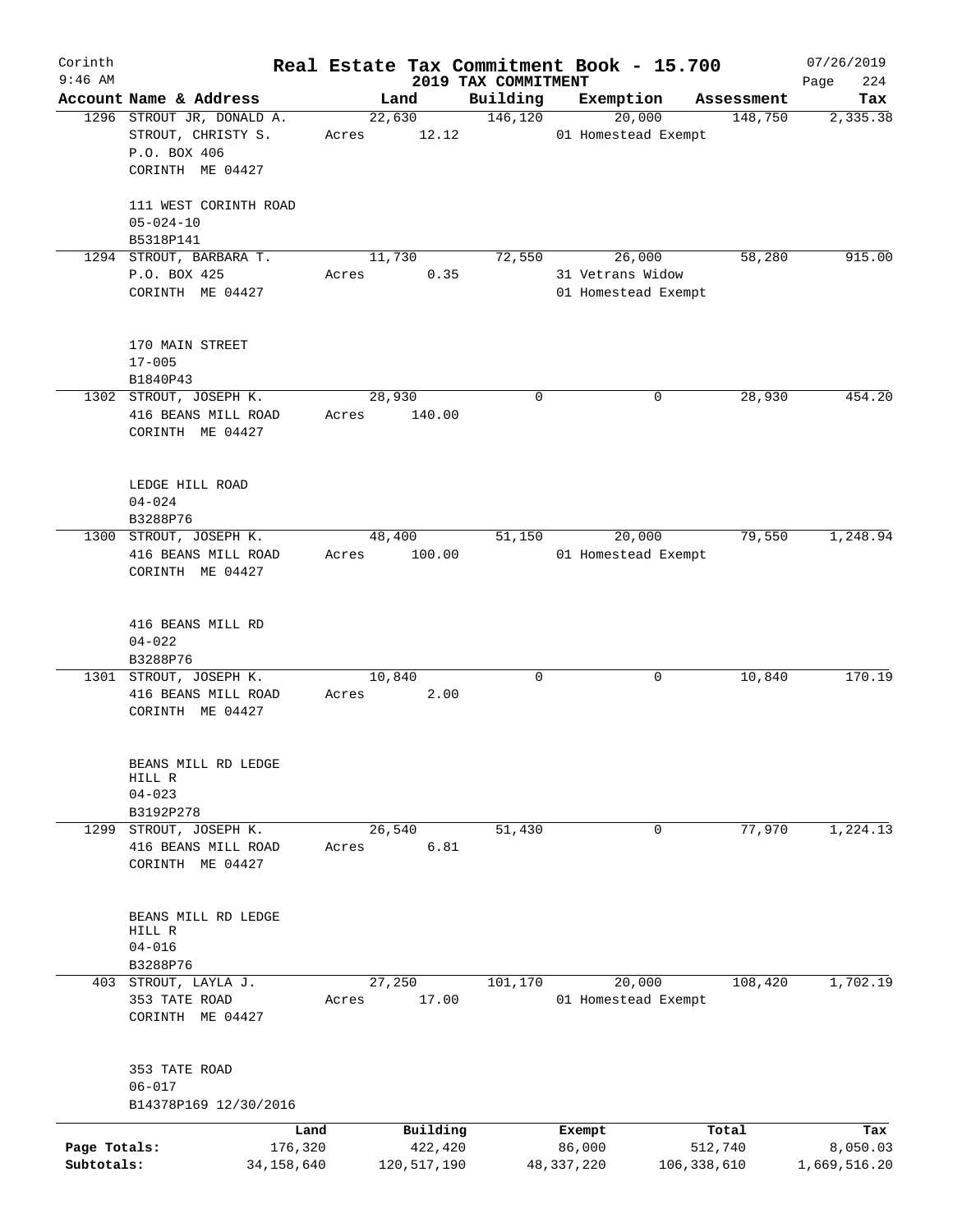| Corinth                    |                                                                                                                   |                 |                                      |                     | Real Estate Tax Commitment Book - 15.700 |             |                      | 07/26/2019                       |
|----------------------------|-------------------------------------------------------------------------------------------------------------------|-----------------|--------------------------------------|---------------------|------------------------------------------|-------------|----------------------|----------------------------------|
| $9:46$ AM                  |                                                                                                                   |                 |                                      | 2019 TAX COMMITMENT |                                          |             |                      | Page<br>225                      |
|                            | Account Name & Address<br>1295 STROUT, LORAYNE B.                                                                 | Land<br>13,380  |                                      | Building<br>89,630  | Exemption<br>20,000                      |             | Assessment<br>83,010 | Tax<br>1,303.26                  |
|                            | P.O. BOX 167<br>CORINTH ME 04427                                                                                  | Acres           | 0.51                                 |                     | 01 Homestead Exempt                      |             |                      |                                  |
|                            | 374 MAIN STREET<br>$13 - 006$<br>B2187P195                                                                        |                 |                                      |                     |                                          |             |                      |                                  |
|                            | 1041 STROUT, MICHAEL A. II                                                                                        | 25,060          |                                      | 108,950             | 20,000                                   |             | 114,010              | 1,789.96                         |
|                            | 585 EXETER ROAD<br>CORINTH ME 04427                                                                               | Acres           | 11.54                                |                     | 01 Homestead Exempt                      |             |                      |                                  |
|                            | 585 EXETER ROAD<br>$07 - 001 - 03$<br>B14236P208 08/05/2016                                                       |                 |                                      |                     |                                          |             |                      |                                  |
|                            | 1967 STUART, RICHARD J.                                                                                           | 24,880          |                                      | 256,480             | 20,000                                   |             | 261,360              | 4,103.35                         |
|                            | STUART, MARGUERITE<br>86 COVERED BRIDGE RD<br>CORINTH ME 04427                                                    | Acres           | 16.70                                |                     | 01 Homestead Exempt                      |             |                      |                                  |
|                            | 86 COVERED BRIDGE RD<br>$03 - 010 - A - 01$<br>B13456P306 02/07/2014                                              |                 |                                      |                     |                                          |             |                      |                                  |
| 1304                       | STUBBS, JAMES MICHAEL &<br>EILEEN D. J/T<br>STUBBS, THOMAS ALAN T/C Acres<br>254 PARKWAY SOUTH<br>BREWER ME 04412 | 34,360          | 57.46                                | 31,670              |                                          | 0           | 66,030               | 1,036.67                         |
|                            | 650 AVENUE RD<br>$01 - 006$<br>B14208P212 07/11/2016                                                              |                 |                                      |                     |                                          |             |                      |                                  |
|                            | 1305 STUBBS, THOMAS A.<br>STUBBS, AUDREY R.<br>606 AVENUE ROAD<br>CORINTH ME 04427                                | 22,960<br>Acres | 11.04                                | 89,450              | 20,000<br>01 Homestead Exempt            |             | 92,410               | 1,450.84                         |
|                            | 606 AVENUE RD<br>$01 - 007$<br>B12570P46 08/19/2011 B4722P248                                                     |                 |                                      |                     |                                          |             |                      |                                  |
| 1517                       | STYMIEST, CAROLYN L.<br>LIFE EST. TO WILSON,<br>NORMA<br>695 TATE ROAD<br>CORINTH ME 04427                        | 23,600<br>Acres | 1.50                                 | 10,690              | 20,000<br>01 Homestead Exempt            |             | 14,290               | 224.35                           |
|                            | 695 TATE ROAD<br>$06 - 012$                                                                                       |                 |                                      |                     |                                          |             |                      |                                  |
|                            | B3994P161 03/30/1987                                                                                              |                 |                                      |                     |                                          |             |                      |                                  |
|                            | 173 STYMIEST, RICKY L.<br>CAULKINS, MELINDA I.<br>281 NORTH ROAD<br>NEWBURGH ME 04444                             | 10,250<br>Acres | 15.63                                | 0                   |                                          | 0           | 10,250               | 160.92                           |
|                            | MUDGETT ROAD<br>$02 - 002 - A$                                                                                    |                 |                                      |                     |                                          |             |                      |                                  |
|                            | B10614P169 08/28/2006                                                                                             |                 |                                      |                     |                                          |             |                      |                                  |
| Page Totals:<br>Subtotals: | Land<br>154,490<br>34, 313, 130                                                                                   |                 | Building<br>586,870<br>121, 104, 060 |                     | Exempt<br>100,000<br>48, 437, 220        | 106,979,970 | Total<br>641,360     | Tax<br>10,069.35<br>1,679,585.55 |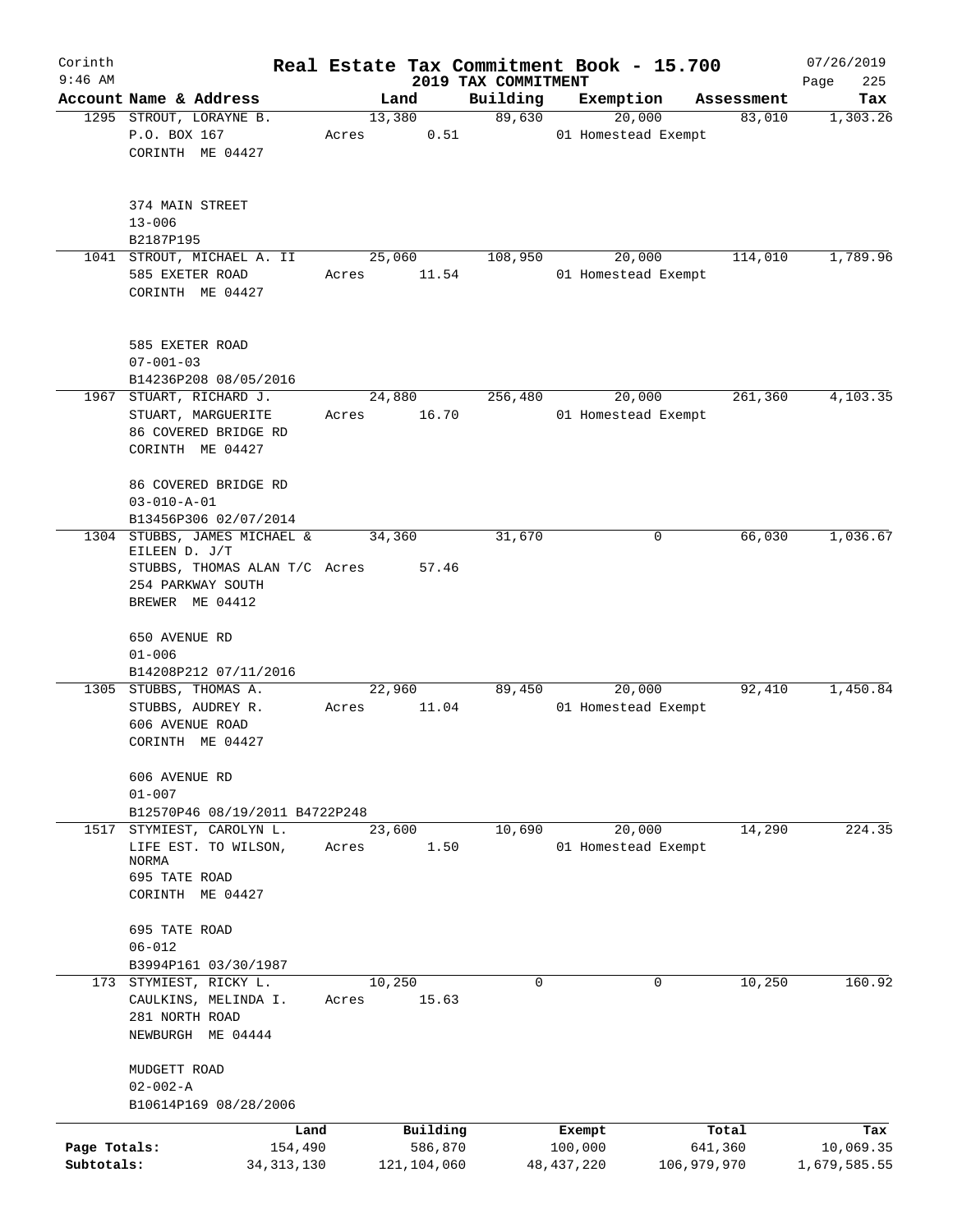| Corinth      |                                                                | Real Estate Tax Commitment Book - 15.700 |                     |                               |                      | 07/26/2019    |
|--------------|----------------------------------------------------------------|------------------------------------------|---------------------|-------------------------------|----------------------|---------------|
| $9:46$ AM    |                                                                |                                          | 2019 TAX COMMITMENT |                               |                      | 226<br>Page   |
|              | Account Name & Address<br>1308 STYMIEST, ROBERT                | Land<br>18,200                           | Building<br>29,470  | Exemption<br>20,000           | Assessment<br>27,670 | Tax<br>434.42 |
|              | 825 MUDGETT ROAD<br>CORINTH ME 04427                           | 4.50<br>Acres                            |                     | 01 Homestead Exempt           |                      |               |
|              | 825 MUDGETT ROAD<br>$01 - 046$                                 |                                          |                     |                               |                      |               |
|              | B14061P235 01/21/2016 B11423P262 06/05/2008                    |                                          |                     |                               |                      |               |
|              | 1307 STYMIEST, ROBERT<br>825 MUDGETT ROAD<br>CORINTH ME 04427  | 14,040<br>7.85<br>Acres                  | $\Omega$            | 0                             | 14,040               | 220.43        |
|              | MUDGETT ROAD<br>$01 - 045$<br>B11423P262 06/05/2008 B3147P33   |                                          |                     |                               |                      |               |
|              | 1254 STYMIEST, TRAVIS T.                                       | 31,720                                   | 23,350              | 0                             | 55,070               | 864.60        |
|              | WALKER, TANYA<br>39 PECAL LANE<br>LEVANT ME 04456              | Acres<br>40.00                           |                     |                               |                      |               |
|              | 691 LEDGE HILL ROAD<br>$01 - 043 - A$<br>B13075P40 01/23/2013  |                                          |                     |                               |                      |               |
|              | 930 SUDSBURY, JULIE E.<br>97 HUDSON ROAD<br>CORINTH ME 04427   | 17,170<br>1.19<br>Acres                  | 75,870              | 20,000<br>01 Homestead Exempt | 73,040               | 1,146.73      |
|              | 97 HUDSON ROAD<br>$08 - 002 - 05$<br>B6113P259                 |                                          |                     |                               |                      |               |
|              | 654 SULLIVAN, LOUINE A.<br>51 EXETER RD<br>CORINTH ME 04427    | 32,330<br>0.76<br>Acres                  | 81,610              | 0                             | 113,940              | 1,788.86      |
|              | 51 EXETER ROAD<br>$14 - 025$<br>B11271P137 01/11/2008          |                                          |                     |                               |                      |               |
|              | 1042 SWAN, JOHN J.                                             | 0                                        | 16,190              | 0                             | 16,190               | 254.18        |
|              | 4 MILLS ROAD # 87<br>NEWCASTLE ME 04553                        |                                          |                     |                               |                      |               |
|              | 344 MAIN STREET LOT 36<br>$08 - 003 - 36H$                     |                                          |                     |                               |                      |               |
| 1066         | SWEET WATER RIDGE, INC.<br>585 MAIN STREET<br>CORINTH ME 04427 | 55,720<br>66.80<br>Acres                 | 160,570             | 0                             | 216,290              | 3,395.75      |
|              | 585 MAIN STREET<br>$05 - 027$<br>B14122P267 04/13/2016         |                                          |                     |                               |                      |               |
|              | Land                                                           | Building                                 |                     | Exempt                        | Total                | Tax           |
| Page Totals: | 169,180                                                        | 387,060                                  |                     | 40,000                        | 516,240              | 8,104.97      |

**Subtotals:** 34,482,310 121,491,120 48,477,220 107,496,210 1,687,690.52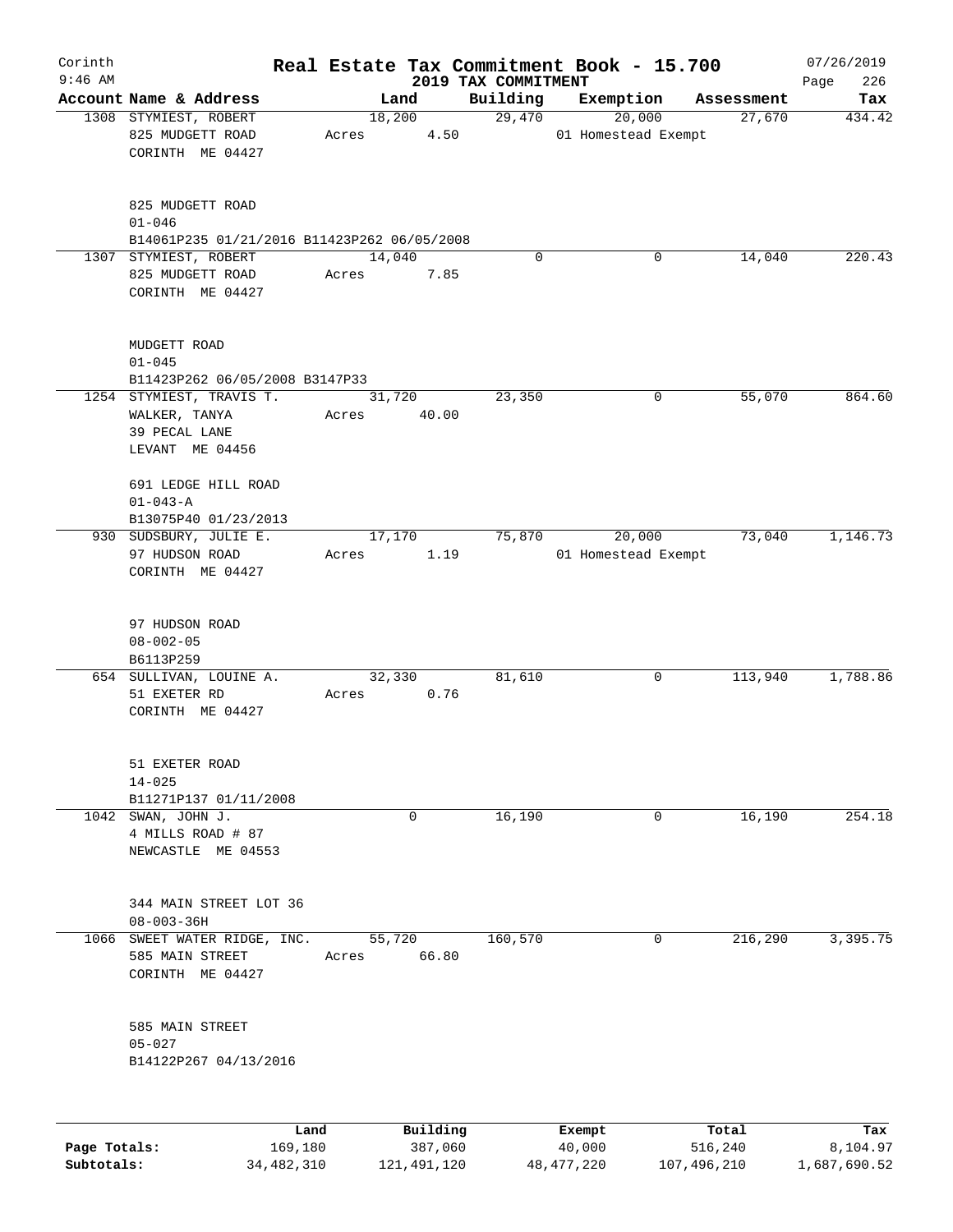| Corinth                    |                                                                                                   |                 |                                    |                                 | Real Estate Tax Commitment Book - 15.700 |                                 | 07/26/2019                       |
|----------------------------|---------------------------------------------------------------------------------------------------|-----------------|------------------------------------|---------------------------------|------------------------------------------|---------------------------------|----------------------------------|
| $9:46$ AM                  | Account Name & Address                                                                            | Land            |                                    | 2019 TAX COMMITMENT<br>Building | Exemption                                |                                 | 227<br>Page                      |
|                            | 1266 SWETT, LISA D.                                                                               | 19,990          |                                    | 124,590                         | 20,000                                   | Assessment<br>124,580           | Tax<br>1,955.91                  |
|                            | 36 BRADBURY DRIVE<br>CORINTH ME 04427                                                             | Acres           | 3.52                               |                                 | 01 Homestead Exempt                      |                                 |                                  |
|                            | 36 BRADBURY DR<br>$08 - 012 - 06$<br>B13356P63 10/02/2013                                         |                 |                                    |                                 |                                          |                                 |                                  |
|                            | 1711 T & M ENTERPRISES, LLC<br>360 MAIN ROAD<br>CHARLESTON ME 04422                               | 26,460<br>Acres | 4.41                               | 103,260                         | 0                                        | 129,720                         | 2,036.60                         |
|                            | 781 MAIN STREET<br>$05 - 040 - C$<br>B14233P3 07/28/2016                                          |                 |                                    |                                 |                                          |                                 |                                  |
|                            | 700 T AND P LUMBER, INC.<br>CRESCENT LUMBER COMPANY Acres<br>60 FOWLER ROAD<br>ORRINGTON ME 04474 | 35,040          | 11.50                              | 451,950                         | 0                                        | 486,990                         | 7,645.74                         |
|                            | 534 MAIN STREET<br>$08 - 019$<br>B11946P119 10/16/2009                                            |                 |                                    |                                 |                                          |                                 |                                  |
|                            | 737 TAGGART, RONALD<br>319 HUDSON ROAD<br>CORINTH ME 04427                                        | 16,060<br>Acres | 1.28                               | 84,420                          | 20,000<br>01 Homestead Exempt            | 80,480                          | 1,263.54                         |
|                            | 319 HUDSON ROAD<br>$09 - 002 - E$<br>B9999P327 07/26/2005                                         |                 |                                    |                                 |                                          |                                 |                                  |
|                            | 2088 TAPLEY, HEATHER<br>613 HUDSON ROAD<br>CORINTH ME 04427                                       |                 | 0                                  | 24,970                          | 20,000<br>01 Homestead Exempt            | 4,970                           | 78.03                            |
|                            | 613 HUDSON ROAD<br>$12 - 039 - A - H$<br>TAPLEY, RYAN W.                                          | 15,670          |                                    | 83,160                          | 20,000                                   | 78,830                          | 1,237.63                         |
| 138                        | 92 EXETER RD<br>CORINTH ME 04427                                                                  | Acres           | 0.80                               |                                 | 01 Homestead Exempt                      |                                 |                                  |
|                            | 92 EXETER ROAD<br>$14 - 010$<br>B12121P56 04/30/2010                                              |                 |                                    |                                 |                                          |                                 |                                  |
| 1482                       | TATE JR, OSCAR G.<br>(Heirs of)<br>PR. TATE, BERNADINE<br>1004 MAIN STREET<br>CORINTH ME 04427    | 15,680<br>Acres | 2.10                               | 11,490                          | 0                                        | 27,170                          | 426.57                           |
|                            | 441 GRANT ROAD<br>$02 - 053 - C$<br>B12954P187 09/24/2012                                         |                 |                                    |                                 |                                          |                                 |                                  |
| Page Totals:<br>Subtotals: | Land<br>128,900<br>34,611,210                                                                     |                 | Building<br>883,840<br>122,374,960 |                                 | Exempt<br>80,000<br>48,557,220           | Total<br>932,740<br>108,428,950 | Tax<br>14,644.02<br>1,702,334.54 |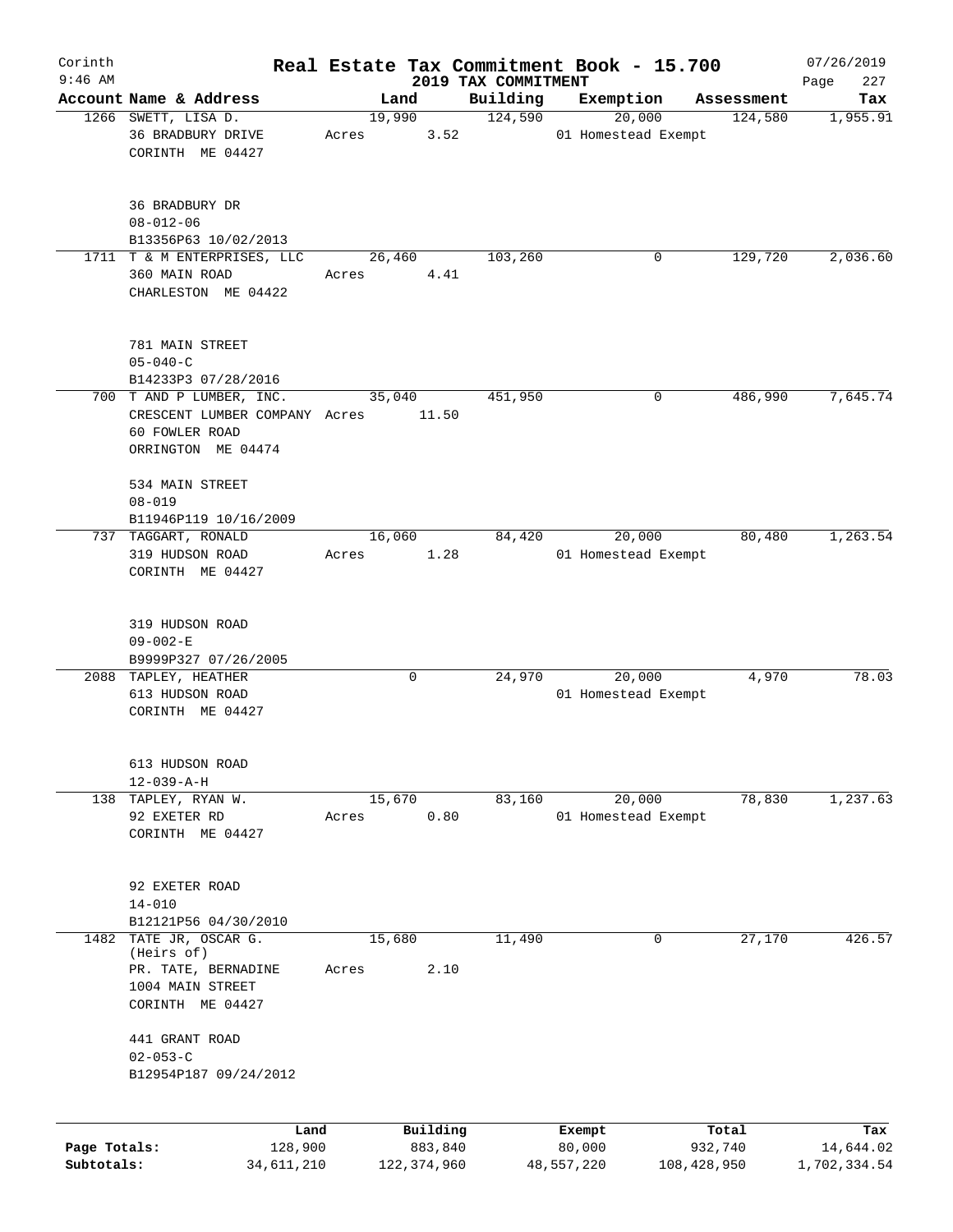| Corinth   |                                      |        |       |                     | Real Estate Tax Commitment Book - 15.700 |            | 07/26/2019  |
|-----------|--------------------------------------|--------|-------|---------------------|------------------------------------------|------------|-------------|
| $9:46$ AM |                                      |        |       | 2019 TAX COMMITMENT |                                          |            | 228<br>Page |
|           | Account Name & Address               |        | Land  | Building            | Exemption                                | Assessment | Tax         |
|           | 180 TATE JR, OSCAR G.<br>(Heirs of)  | 23,260 |       | 0                   | $\Omega$                                 | 23,260     | 365.18      |
|           | PR. TATE, BERNADINE                  | Acres  | 23.41 |                     |                                          |            |             |
|           | 1004 MAIN STREET                     |        |       |                     |                                          |            |             |
|           | CORINTH ME 04427                     |        |       |                     |                                          |            |             |
|           | GRANT ROAD                           |        |       |                     |                                          |            |             |
|           | $05 - 019$                           |        |       |                     |                                          |            |             |
|           | B11517P310 09/02/2008                |        |       |                     |                                          |            |             |
|           | 1337 TATE JR, OSCAR G.<br>(Heirs of) | 20,450 |       | 0                   | 0                                        | 20,450     | 321.07      |
|           | PR. TATE, BERNADINE                  | Acres  | 21.00 |                     |                                          |            |             |
|           | 1004 MAIN STREET                     |        |       |                     |                                          |            |             |
|           | CORINTH ME 04427                     |        |       |                     |                                          |            |             |
|           | <b>MARSH ROAD</b>                    |        |       |                     |                                          |            |             |
|           | $08 - 038$                           |        |       |                     |                                          |            |             |
|           | B12954P187 09/24/2012                |        |       |                     |                                          |            |             |
|           | 1335 TATE JR, OSCAR G.               | 15,480 |       | 0                   | 0                                        | 15,480     | 243.04      |
|           | (Heirs of)                           |        | 6.00  |                     |                                          |            |             |
|           | PR. TATE, BERNADINE                  | Acres  |       |                     |                                          |            |             |
|           | 1004 MAIN STREET<br>CORINTH ME 04427 |        |       |                     |                                          |            |             |
|           |                                      |        |       |                     |                                          |            |             |
|           | RABBIT PATH                          |        |       |                     |                                          |            |             |
|           | $06 - 033 - A$                       |        |       |                     |                                          |            |             |
|           | B12954P187 09/24/2012                |        |       |                     |                                          |            |             |
|           | 1333 TATE JR, OSCAR G.<br>(Heirs of) | 17,120 |       | 82,490              | 20,000                                   | 79,610     | 1,249.88    |
|           | PR. TATE, BERNADINE                  | Acres  | 1.15  |                     | 01 Homestead Exempt                      |            |             |
|           | 1004 MAIN STREET                     |        |       |                     |                                          |            |             |
|           | CORINTH ME 04427                     |        |       |                     |                                          |            |             |
|           | 1004 MAIN STREET                     |        |       |                     |                                          |            |             |
|           | $06 - 009$                           |        |       |                     |                                          |            |             |
|           | B12954P187 09/24/2012                |        |       |                     |                                          |            |             |
|           | 1332 TATE JR, OSCAR G.<br>(Heirs of) | 14,170 |       | 38,640              | 0                                        | 52,810     | 829.12      |
|           | PR TATE, BERNADINE                   | Acres  | 3.71  |                     |                                          |            |             |
|           | 1004 MAIN STREET                     |        |       |                     |                                          |            |             |
|           | CORINTH ME 04427                     |        |       |                     |                                          |            |             |
|           | 1000 MAIN STREET                     |        |       |                     |                                          |            |             |
|           | $06 - 008$                           |        |       |                     |                                          |            |             |
|           | B12954P187 09/24/2012                |        |       |                     |                                          |            |             |
|           | 1330 TATE JR, OSCAR G.               | 14,920 |       | 0                   | 0                                        | 14,920     | 234.24      |
|           | (Heirs of)                           |        |       |                     |                                          |            |             |
|           | PR. TATE, BERNADINE                  | Acres  | 9.86  |                     |                                          |            |             |
|           | 1004 MAIN STREET                     |        |       |                     |                                          |            |             |
|           | CORINTH ME 04427                     |        |       |                     |                                          |            |             |
|           | 289 GRANT ROAD                       |        |       |                     |                                          |            |             |
|           | $05 - 016$                           |        |       |                     |                                          |            |             |
|           | B12954P187 09/24/2012                |        |       |                     |                                          |            |             |
|           |                                      |        |       |                     |                                          |            |             |
|           |                                      |        |       |                     |                                          |            |             |

|              | Land       | Building    | Exempt     | Total       | Tax          |
|--------------|------------|-------------|------------|-------------|--------------|
| Page Totals: | 105,400    | 121,130     | 20,000     | 206,530     | 3,242.53     |
| Subtotals:   | 34,716,610 | 122,496,090 | 48,577,220 | 108,635,480 | 1,705,577.07 |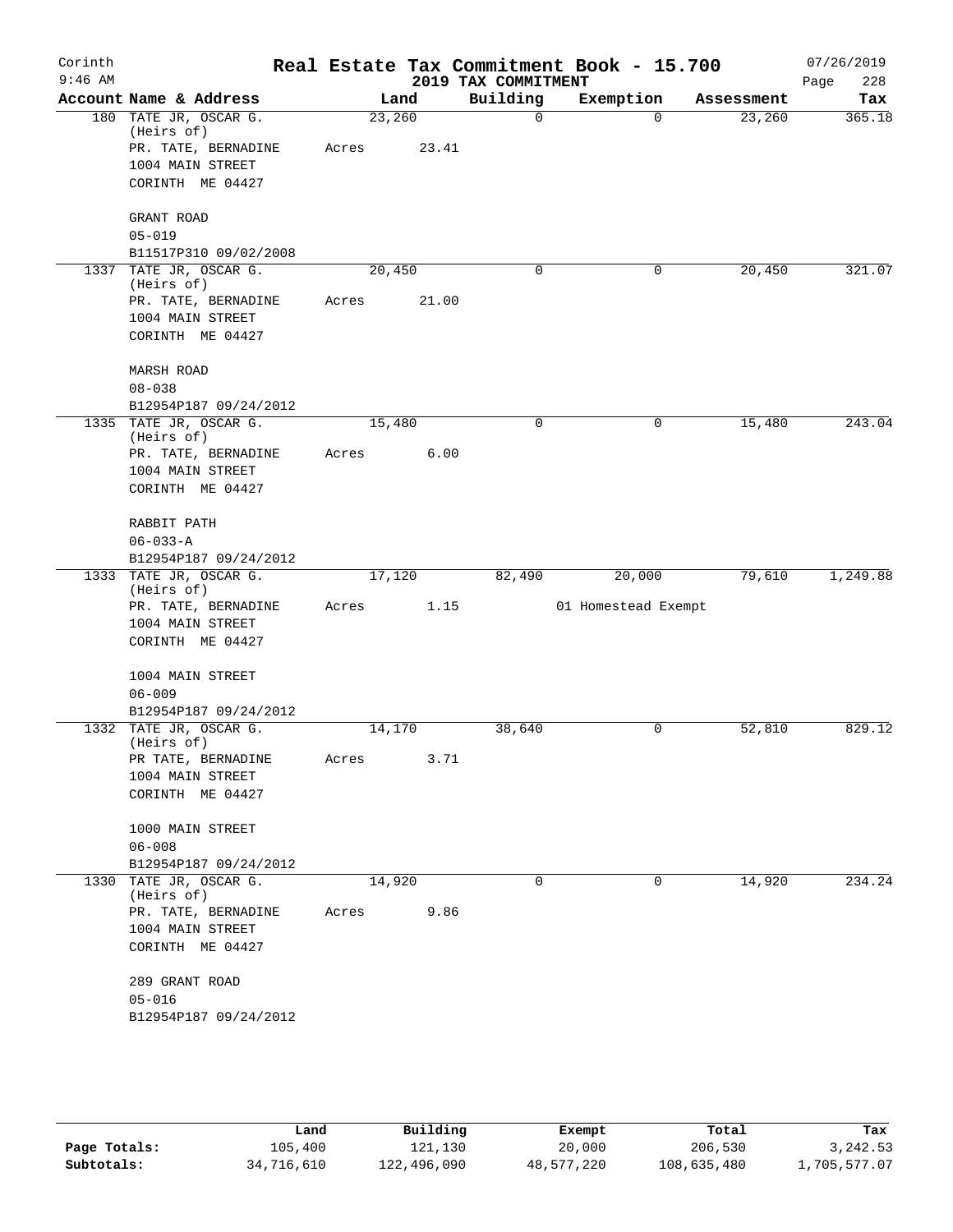| Corinth<br>$9:46$ AM |                                        |        |       | 2019 TAX COMMITMENT | Real Estate Tax Commitment Book - 15.700 |            | 07/26/2019<br>229<br>Page |
|----------------------|----------------------------------------|--------|-------|---------------------|------------------------------------------|------------|---------------------------|
|                      | Account Name & Address                 |        | Land  | Building            | Exemption                                | Assessment | Tax                       |
|                      | 1329 TATE JR, OSCAR G.<br>(Heirs of)   | 56,790 |       | 1,600               | $\Omega$                                 | 58,390     | 916.72                    |
|                      | PR. TATE, BERNADINE                    | Acres  | 76.91 |                     |                                          |            |                           |
|                      | 1004 MAIN STREET                       |        |       |                     |                                          |            |                           |
|                      | CORINTH ME 04427                       |        |       |                     |                                          |            |                           |
|                      | GRANT ROAD                             |        |       |                     |                                          |            |                           |
|                      | $02 - 053$                             |        |       |                     |                                          |            |                           |
|                      | B12954P187 09/24/2012                  |        |       |                     |                                          |            |                           |
|                      | 1328 TATE JR, OSCAR G.<br>(Heirs of)   | 12,540 |       | $\Omega$            | $\mathbf 0$                              | 12,540     | 196.88                    |
|                      | PR. TATE, BERNADINE                    | Acres  | 28.00 |                     |                                          |            |                           |
|                      | 1004 MAIN STREET<br>CORINTH ME 04427   |        |       |                     |                                          |            |                           |
|                      | MCCARD ROAD N/F OFF                    |        |       |                     |                                          |            |                           |
|                      | $01 - 009$                             |        |       |                     |                                          |            |                           |
|                      | B12954P187 09/24/2012                  |        |       |                     |                                          |            |                           |
|                      | 1326 TATE JR, OSCAR G.<br>(Heirs of)   | 16,940 |       | $\mathbf 0$         | 0                                        | 16,940     | 265.96                    |
|                      | PR. TATE, BERNADINE                    | Acres  | 1.00  |                     |                                          |            |                           |
|                      | 1004 MAIN STREET                       |        |       |                     |                                          |            |                           |
|                      | CORINTH ME 04427                       |        |       |                     |                                          |            |                           |
|                      | 14 OSCAR DRIVE                         |        |       |                     |                                          |            |                           |
|                      | $05 - 017 - 03$                        |        |       |                     |                                          |            |                           |
|                      | B12954P187 09/24/2012                  |        |       |                     |                                          |            |                           |
|                      | 1325 TATE JR, OSCAR G.<br>(Heirs of)   | 16,980 |       | 8,500               | 0                                        | 25,480     | 400.04                    |
|                      | PR. TATE, BERNADINE                    | Acres  | 1.03  |                     |                                          |            |                           |
|                      | 1004 MAIN STREET                       |        |       |                     |                                          |            |                           |
|                      | CORINTH ME 04427                       |        |       |                     |                                          |            |                           |
|                      | 5 OSCAR DRIVE                          |        |       |                     |                                          |            |                           |
|                      | $05 - 017 - 01$                        |        |       |                     |                                          |            |                           |
|                      | B12954P187 09/24/2012                  |        |       |                     |                                          |            |                           |
|                      | 1323 TATE JR, OSCAR G.<br>(Heirs of)   | 16,950 |       | 0                   | 0                                        | 16,950     | 266.11                    |
|                      | PR. TATE, BERNADINE                    | Acres  | 1.01  |                     |                                          |            |                           |
|                      | 1004 MAIN STREET                       |        |       |                     |                                          |            |                           |
|                      | CORINTH ME 04427                       |        |       |                     |                                          |            |                           |
|                      | 6 OSCAR DRIVE                          |        |       |                     |                                          |            |                           |
|                      | $05 - 017 - 02$                        |        |       |                     |                                          |            |                           |
|                      | B12954P187 09/24/2012                  |        |       |                     | 0                                        |            | 351.99                    |
|                      | 1322 TATE JR, OSCAR G.<br>(Heirs of)   | 21,420 |       | 1,000               |                                          | 22,420     |                           |
|                      | PR TATE, BERNADINE<br>1004 MAIN STREET | Acres  | 7.45  |                     |                                          |            |                           |
|                      | CORINTH ME 04427                       |        |       |                     |                                          |            |                           |
|                      | 953 MAIN STREET                        |        |       |                     |                                          |            |                           |
|                      | $05 - 053$                             |        |       |                     |                                          |            |                           |
|                      | B12954P187 09/24/2012                  |        |       |                     |                                          |            |                           |
|                      |                                        |        |       |                     |                                          |            |                           |

|              | Land       | Building    | Exempt     | Total       | Tax          |
|--------------|------------|-------------|------------|-------------|--------------|
| Page Totals: | 141,620    | 11,100      |            | 152,720     | 2,397.70     |
| Subtotals:   | 34,858,230 | 122,507,190 | 48,577,220 | 108,788,200 | 1,707,974.77 |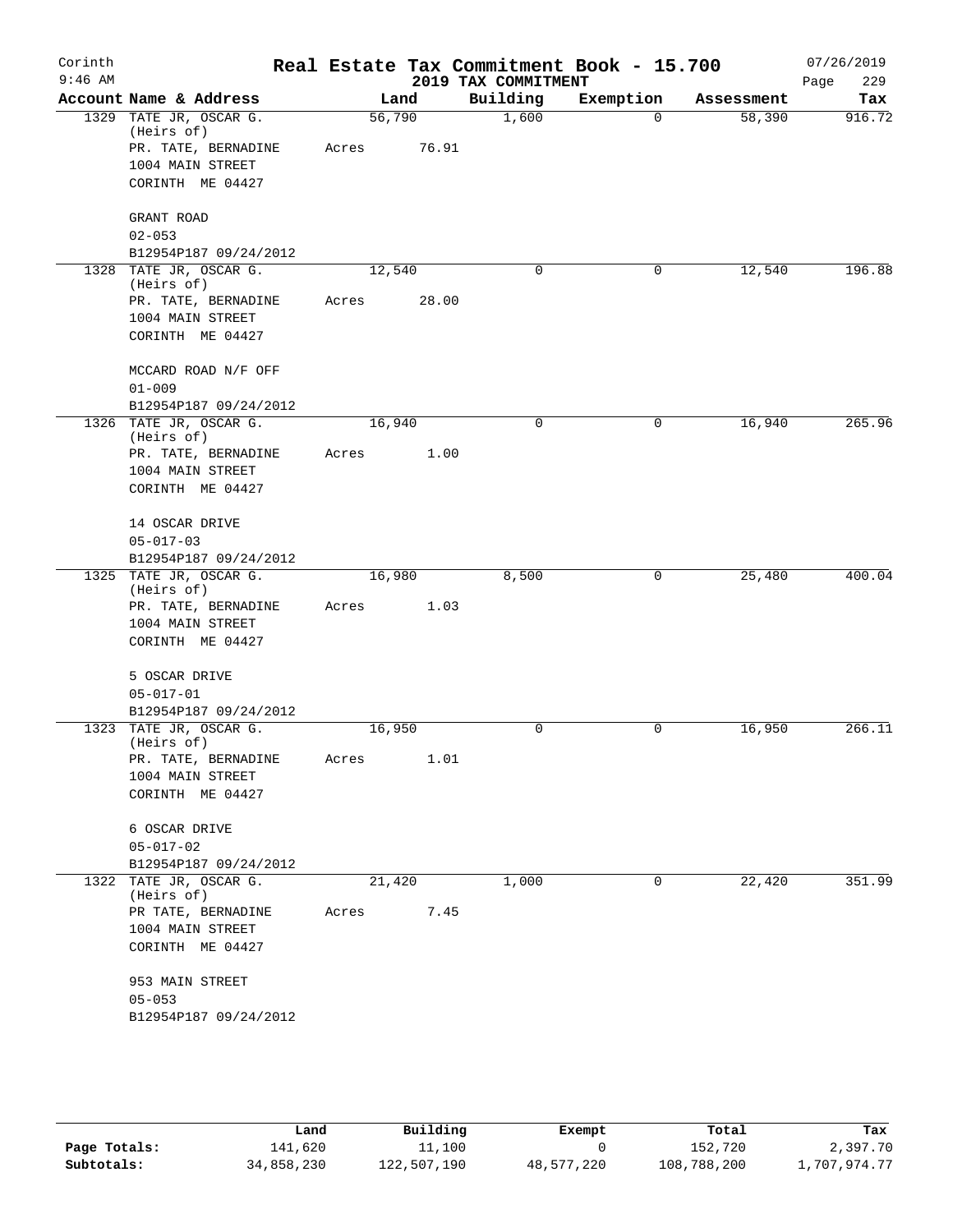| Corinth<br>$9:46$ AM |                                                                 |         |                 | 2019 TAX COMMITMENT | Real Estate Tax Commitment Book - 15.700 |            | 07/26/2019<br>Page<br>230 |
|----------------------|-----------------------------------------------------------------|---------|-----------------|---------------------|------------------------------------------|------------|---------------------------|
|                      | Account Name & Address                                          |         | Land            | Building            | Exemption                                | Assessment | Tax                       |
|                      | 1321 TATE JR, OSCAR G.<br>(Heirs of)                            | 48,580  |                 | $\mathbf 0$         | $\Omega$                                 | 48,580     | 762.71                    |
|                      | PR. TATE, BERNADINE<br>1004 MAIN STREET                         | Acres   | 105.68          |                     |                                          |            |                           |
|                      | CORINTH ME 04427                                                |         |                 |                     |                                          |            |                           |
|                      | <b>MAIN STREET</b><br>$06 - 004$                                |         |                 |                     |                                          |            |                           |
|                      | B12954P187 09/24/2012                                           |         |                 |                     |                                          |            |                           |
|                      | 1331 TATE JR, OSCAR G.<br>(Heirs of)                            | 25,530  |                 | $\Omega$            | 0                                        | 25,530     | 400.82                    |
|                      | PR. TATE, BERNADINE<br>1004 MAIN STREET<br>CORINTH ME 04427     | Acres   | 57.88           |                     |                                          |            |                           |
|                      | GRANT ROAD<br>$05 - 017$                                        |         |                 |                     |                                          |            |                           |
|                      | B12954P187 09/24/2012                                           |         |                 |                     |                                          |            |                           |
|                      | 1340 TATE JR, OSCAR G. (Heirs<br>of)                            | 38,240  |                 | 55,100              | 0                                        | 93,340     | 1,465.44                  |
|                      | PR. TATE, BERNADINE                                             | Acres   | 49.41           |                     |                                          |            |                           |
|                      | 1004 MAIN STREET<br>CORINTH ME 04427                            |         |                 |                     |                                          |            |                           |
|                      | 911 MAIN STREET                                                 |         |                 |                     |                                          |            |                           |
|                      | $05 - 051$                                                      |         |                 |                     |                                          |            |                           |
|                      | B12954P187 09/24/2012<br>1729 TATE ROAD LLC                     |         | $\mathbf 0$     | 1,020               | 0                                        | 1,020      | 16.01                     |
|                      | MANUEL, DONALD &<br><b>BEATRICE</b>                             |         |                 |                     |                                          |            |                           |
|                      | 70 MOUSE ROAD                                                   |         |                 |                     |                                          |            |                           |
|                      | ALFRED ME 04002                                                 |         |                 |                     |                                          |            |                           |
|                      | 434 TATE ROAD LOT 03<br>$06 - 019 - 03H$                        |         |                 |                     |                                          |            |                           |
|                      | 1270 TATE ROAD, LLC.                                            | 263,230 |                 | 0                   | 0                                        | 263,230    | 4,132.71                  |
|                      | 70 MOUSE LANE<br>ALFRED ME 04002                                | Acres   | 39.00           |                     |                                          |            |                           |
|                      | 434 TATE ROAD                                                   |         |                 |                     |                                          |            |                           |
|                      | $06 - 019$                                                      |         |                 |                     |                                          |            |                           |
|                      | B14808P43 05/14/2018                                            |         |                 |                     |                                          |            |                           |
|                      | 1319 TATE, ALBERT W.<br>136 PUDDLEDOCK ROAD<br>CORINTH ME 04427 | Acres   | 35,540<br>42.42 | 42,490              | 0                                        | 78,030     | 1,225.07                  |
|                      | 129 PUDDLEDOCK ROAD                                             |         |                 |                     |                                          |            |                           |
|                      | $12 - 026$                                                      |         |                 |                     |                                          |            |                           |
|                      | B14837P281 06/13/2018                                           |         |                 |                     |                                          |            |                           |

|              | Land         | Building    | Exempt     | Total       | Tax          |
|--------------|--------------|-------------|------------|-------------|--------------|
| Page Totals: | 411,120      | 98,610      |            | 509,730     | 8,002.76     |
| Subtotals:   | 35, 269, 350 | 122,605,800 | 48,577,220 | 109,297,930 | 1,715,977.53 |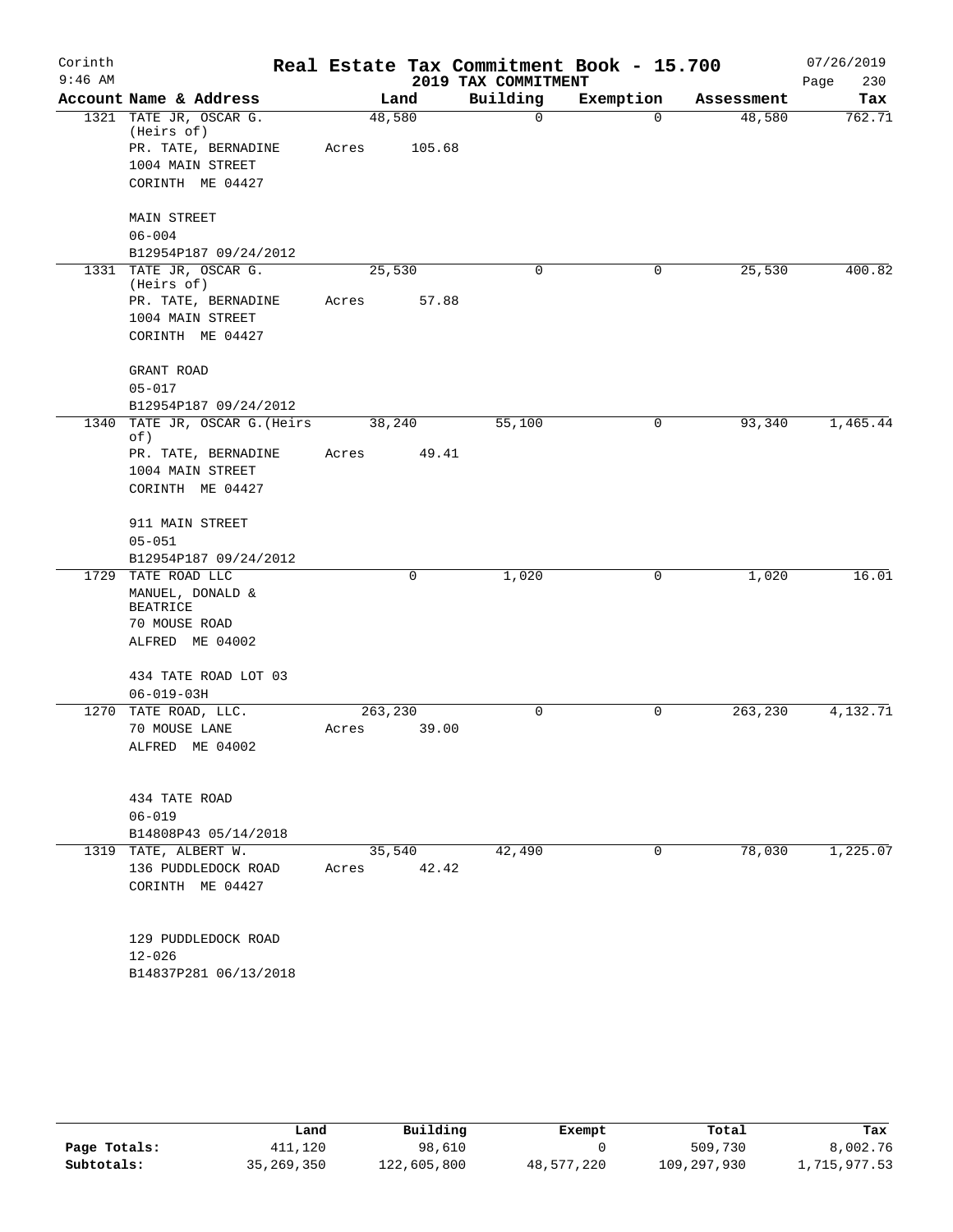| Corinth                    |                                                                                                           |                 |                        |                                 | Real Estate Tax Commitment Book - 15.700 |             |            | 07/26/2019               |
|----------------------------|-----------------------------------------------------------------------------------------------------------|-----------------|------------------------|---------------------------------|------------------------------------------|-------------|------------|--------------------------|
| $9:46$ AM                  | Account Name & Address                                                                                    | Land            |                        | 2019 TAX COMMITMENT<br>Building | Exemption                                |             | Assessment | Page<br>231<br>Tax       |
|                            | 1316 TATE, ALBERT W.<br>136 PUDDLEDOCK ROAD<br>CORINTH ME 04427                                           | 22,610<br>Acres | 74.00                  | 3,000                           |                                          | 0           | 25,610     | 402.08                   |
|                            | TATE ROAD N/F OFF<br>$09 - 013$<br>B14837P281 06/13/2018                                                  |                 |                        |                                 |                                          |             |            |                          |
|                            | 1318 TATE, ALBERT W.<br>136 PUDDLEDOCK ROAD<br>CORINTH ME 04427                                           | 42,840<br>Acres | 75.00                  | 106,700                         | 20,000<br>01 Homestead Exempt            |             | 129,540    | 2,033.78                 |
|                            | 136 PUDDLEDOCK ROAD<br>$12 - 018$<br>B14918P210 08/27/2018 B14918P208 08/27/2018<br>B14837P281 06/13/2018 |                 |                        |                                 |                                          |             |            |                          |
|                            | 1956 TATE, BERNARDINE J.<br>1004 MAIN ST<br>CORINTH ME 04427                                              | 10,900<br>Acres | 1.01                   | 0                               |                                          | 0           | 10,900     | 171.13                   |
|                            | TATE ROAD<br>$06 - 010 - B - 01$<br>B10403P328 04/27/2006<br>1317 TATE, KENNETH A.                        | 19,870          |                        | $\Omega$                        |                                          | 0           | 19,870     | 311.96                   |
|                            | TATE, BEVERLY A.<br>400 HUDSON ROAD<br>CORINTH ME 04427                                                   | Acres           | 15.15                  |                                 |                                          |             |            |                          |
|                            | HUDSON ROAD<br>$12 - 011$<br>B13085P305 02/05/2013                                                        |                 |                        |                                 |                                          |             |            |                          |
|                            | 1699 TATE, KENNETH A.<br>TATE, BEVERLY A.<br>400 HUDSON ROAD<br>CORINTH ME 04427                          | 11,590<br>Acres | 2.65                   | 0                               |                                          | 0           | 11,590     | 181.96                   |
|                            | HUDSON ROAD<br>$12 - 011 - D$<br>B14666P331 11/02/2017                                                    |                 |                        |                                 |                                          |             |            |                          |
|                            | 1698 TATE, KENNETH A.<br>TATE, BEVERLY A.<br>400 HUDSON ROAD<br>CORINTH ME 04427                          | 21,180<br>Acres | 5.70                   | 101,240                         | 20,000<br>01 Homestead Exempt            |             | 102,420    | 1,607.99                 |
|                            | 400 HUDSON ROAD<br>$12 - 011 - E$<br>B7619P317                                                            |                 |                        |                                 |                                          |             |            |                          |
|                            | 875 TATE, TRACY A.<br>WEBB JR, JAMES A.<br>1004 MAIN STREET<br>CORINTH ME 04427                           | 18,030<br>Acres | 34.00                  | 0                               |                                          | $\mathbf 0$ | 18,030     | 283.07                   |
|                            | MAIN STREET N/F OFF<br>$05 - 052 - F$<br>B10691P246 10/21/2006                                            |                 |                        |                                 |                                          |             |            |                          |
|                            | Land                                                                                                      |                 | Building               |                                 | Exempt                                   |             | Total      | Tax                      |
| Page Totals:<br>Subtotals: | 147,020<br>35, 416, 370                                                                                   |                 | 210,940<br>122,816,740 |                                 | 40,000<br>48,617,220                     | 109,615,890 | 317,960    | 4,991.97<br>1,720,969.50 |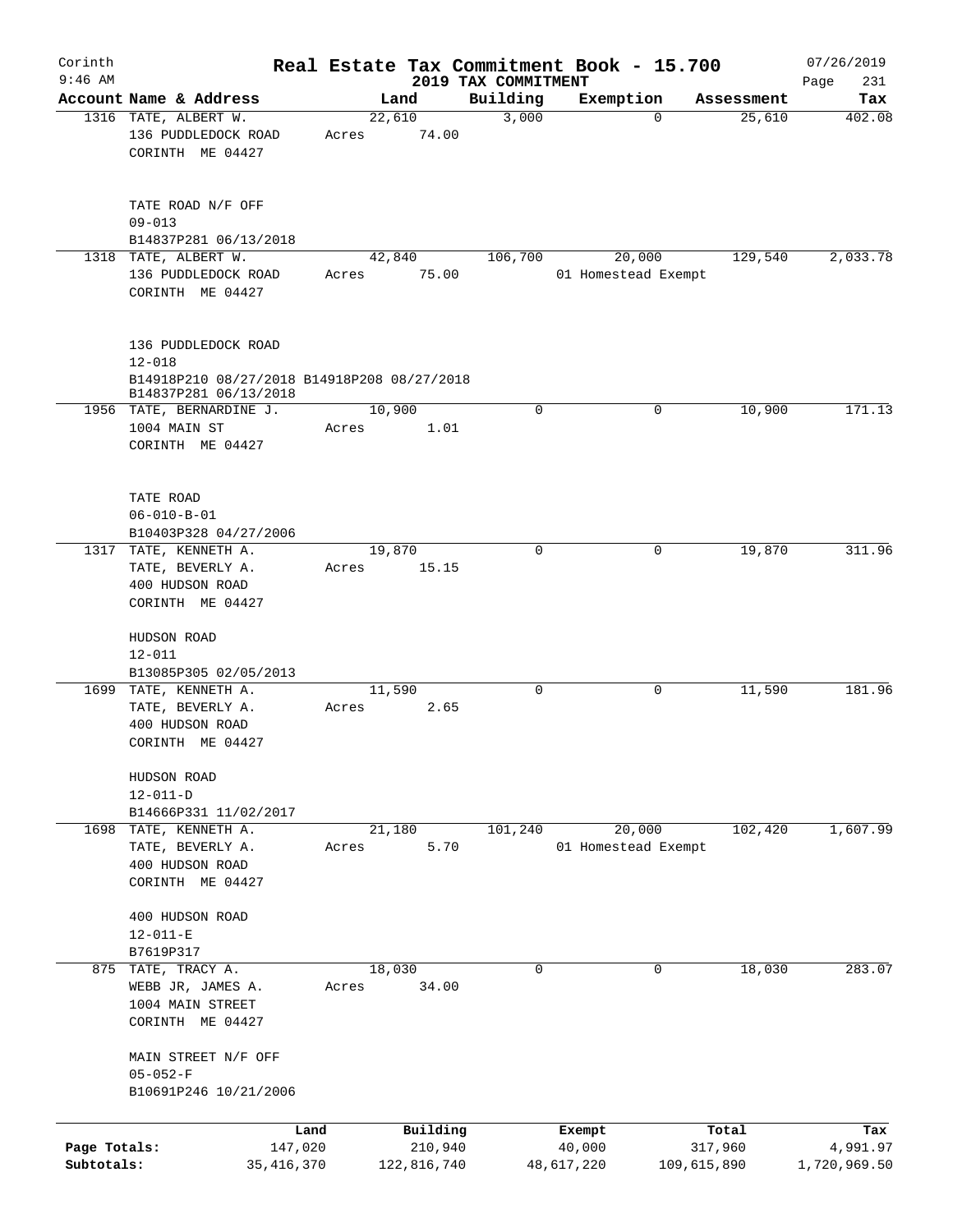| Corinth      |                                                                                                                                                                                                      |                 |                     |                     | Real Estate Tax Commitment Book - 15.700 |                      | 07/26/2019    |
|--------------|------------------------------------------------------------------------------------------------------------------------------------------------------------------------------------------------------|-----------------|---------------------|---------------------|------------------------------------------|----------------------|---------------|
| $9:46$ AM    | Account Name & Address                                                                                                                                                                               |                 |                     | 2019 TAX COMMITMENT |                                          |                      | 232<br>Page   |
|              | 154 TAYLOR, GEORGE S. SR.<br>287 TOWNHOUSE ROAD<br>KENDUSKEAG ME 04450                                                                                                                               |                 | Land<br>$\mathbf 0$ | Building<br>12,450  | Exemption<br>$\Omega$                    | Assessment<br>12,450 | Tax<br>195.46 |
|              | 968 MAIN STREET LOT 05<br>$06 - 012 - D - 05H$                                                                                                                                                       |                 |                     |                     |                                          |                      |               |
| 1341         | TEEL, BRAD<br>P.O. BOX 3006<br>BREWER ME 04412                                                                                                                                                       | 13,300<br>Acres | 5.60                | $\mathbf 0$         | 0                                        | 13,300               | 208.81        |
|              | GRANT ROAD<br>$02 - 046$<br>B4557P101                                                                                                                                                                |                 |                     |                     |                                          |                      |               |
| 1448         | THIBODEAU, CATHERINE<br>111 RIDGE ROAD<br>CORINTH ME 04427                                                                                                                                           | 42,430<br>Acres | 84.00               | 63,750              | 20,000<br>01 Homestead Exempt            | 86,180               | 1,353.03      |
|              | 111 RIDGE ROAD<br>$12 - 004$<br>B12322P272 11/19/2010                                                                                                                                                |                 |                     |                     |                                          |                      |               |
|              | 1746 THIBODEAU, NIKKI J.<br>686 LEDGE HILL ROAD<br>CORINTH ME 04427                                                                                                                                  | 17,820<br>Acres | 2.80                | 78,780              | 20,000<br>01 Homestead Exempt            | 76,600               | 1,202.62      |
|              | 686 LEDGE HILL ROAD<br>$02 - 014 - A$<br>B8438P168                                                                                                                                                   |                 |                     |                     |                                          |                      |               |
|              | 893 THIBODEAU, NIKKI J.<br>686 LEDGE HILL ROAD<br>CORINTH ME 04427                                                                                                                                   | 18,330<br>Acres | 11.20               | 0                   | 0                                        | 18,330               | 287.78        |
|              | LEDGE HILL ROAD<br>$02 - 014$<br>B8438P192                                                                                                                                                           |                 |                     |                     |                                          |                      |               |
| 1342         | THOMAS, ALAN N.<br>868 GRANT ROAD<br>CORINTH ME 04427                                                                                                                                                | 24,720<br>Acres | 19.00               | 59,460              | 20,000<br>01 Homestead Exempt            | 64,180               | 1,007.63      |
|              | 868 GRANT ROAD<br>$03 - 002$<br>B8216P347                                                                                                                                                            |                 |                     |                     |                                          |                      |               |
| 1345         | THOMAS, ARTHUR C<br>(Heirs of)<br>THOMAS, DOROTHY F<br>(Heirs of)<br>C/O IRENE THOMAS<br>P/R<br>256 REST A BIT RD.<br>TARBORO NC 27886<br>842 MAIN STREET<br>$05 - 043 - C$<br>B12337P122 12/03/2010 | 18,920<br>Acres | 2.64                | 9,500               | 0                                        | 28,420               | 446.19        |
|              | Land                                                                                                                                                                                                 |                 | Building            |                     | Exempt                                   | Total                | Tax           |
| Page Totals: | 135,520                                                                                                                                                                                              |                 | 223,940             |                     | 60,000                                   | 299,460              | 4,701.52      |
| Subtotals:   | 35,551,890                                                                                                                                                                                           |                 | 123,040,680         |                     | 48,677,220                               | 109,915,350          | 1,725,671.02  |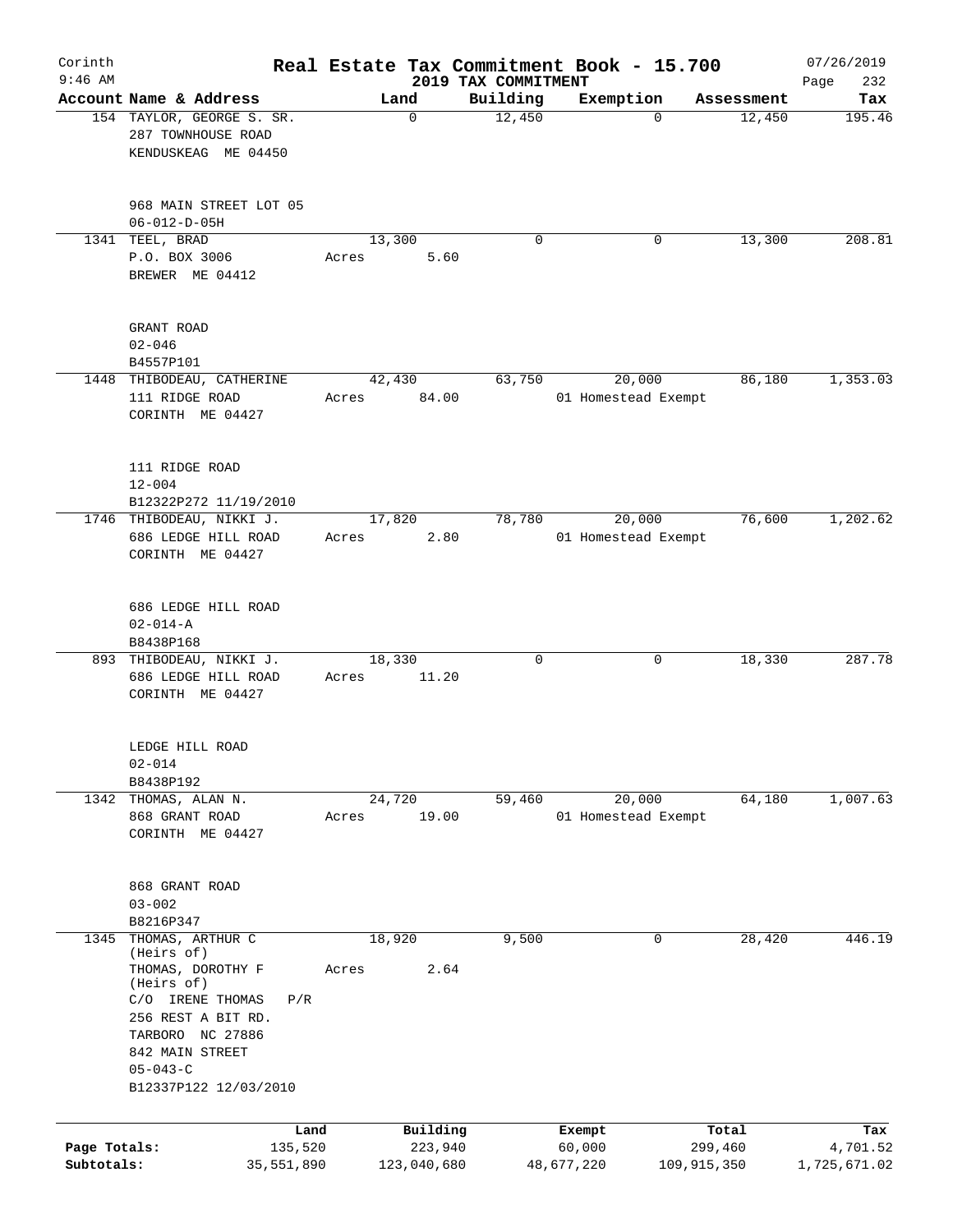| Corinth      |                                           |        |               |                                 | Real Estate Tax Commitment Book - 15.700 |              | 07/26/2019         |
|--------------|-------------------------------------------|--------|---------------|---------------------------------|------------------------------------------|--------------|--------------------|
| $9:46$ AM    | Account Name & Address                    |        | Land          | 2019 TAX COMMITMENT<br>Building | Exemption                                | Assessment   | Page<br>233<br>Tax |
|              | 1472 THOMAS, BODRAI                       |        | 0             | 13,250                          | 13,250                                   |              | 0.00<br>0          |
|              | THOMAS, TERESA                            |        |               |                                 | 01 Homestead Exempt                      |              |                    |
|              | 613 EXETER ROAD                           |        |               |                                 |                                          |              |                    |
|              | CORINTH ME 04427                          |        |               |                                 |                                          |              |                    |
|              |                                           |        |               |                                 |                                          |              |                    |
|              | 30 EXETER ROAD LOT 04<br>$15 - 012 - 04H$ |        |               |                                 |                                          |              |                    |
| 1346         | THOMAS, CAROL JEAN                        | 17,670 |               | 57,100                          | 20,000                                   | 54,770       | 859.89             |
|              | BOUCHARD, SHAWN A.                        | Acres  | 4.00          |                                 | 01 Homestead Exempt                      |              |                    |
|              | 781 MUDGETT ROAD                          |        |               |                                 |                                          |              |                    |
|              | CORINTH ME 04427                          |        |               |                                 |                                          |              |                    |
|              | 781 MUDGETT ROAD                          |        |               |                                 |                                          |              |                    |
|              | $02 - 002 - E$                            |        |               |                                 |                                          |              |                    |
|              | B8709P269                                 |        |               |                                 |                                          |              |                    |
|              | 1351 THOMAS, FRANK P.                     | 16,900 |               | 138,310                         | 20,000                                   | 135,210      | 2,122.80           |
|              | THOMAS, ANITA B.                          | Acres  | 2.01          |                                 | 01 Homestead Exempt                      |              |                    |
|              | 364 GARLAND ROAD                          |        |               |                                 |                                          |              |                    |
|              | CORINTH ME 04427                          |        |               |                                 |                                          |              |                    |
|              |                                           |        |               |                                 |                                          |              |                    |
|              | 364 GARLAND ROAD<br>$10 - 003$            |        |               |                                 |                                          |              |                    |
|              | B12562P303 08/11/2011                     |        |               |                                 |                                          |              |                    |
| 1350         | THOMAS, FRANK P.                          | 54,230 |               | $\mathbf 0$                     |                                          | 54,230<br>0  | 851.41             |
|              | TRUSTEE                                   |        |               |                                 |                                          |              |                    |
|              | 364 GARLAND ROAD                          | Acres  | 13.70         |                                 |                                          |              |                    |
|              | CORINTH ME 04427                          |        |               |                                 |                                          |              |                    |
|              | 360 GARLAND ROAD                          |        |               |                                 |                                          |              |                    |
|              | $10 - 002$                                |        |               |                                 |                                          |              |                    |
|              | B4931P92                                  |        |               |                                 |                                          |              |                    |
|              | 2068 THOMAS, FRANK P.                     | 21,930 |               | 0                               |                                          | 0<br>21,930  | 344.30             |
|              | TRUSTEE                                   |        |               |                                 |                                          |              |                    |
|              | 364 GARLAND RD                            | Acres  | 37.00         |                                 |                                          |              |                    |
|              | CORINTH ME 04427                          |        |               |                                 |                                          |              |                    |
|              | GARLAND ROAD                              |        |               |                                 |                                          |              |                    |
|              | $10 - 002 - G$                            |        |               |                                 |                                          |              |                    |
|              | B12181P184 07/01/2010 B4931P92 10/24/1991 |        |               |                                 |                                          |              |                    |
| 246          | THOMAS, FRANKLIN C.                       | 16,940 |               | 86,600                          | 20,000                                   | 83,540       | 1,311.58           |
|              | THOMAS, SHEILA J.                         | Acres  | 1.00          |                                 | 01 Homestead Exempt                      |              |                    |
|              | 413 MAIN STREET                           |        |               |                                 |                                          |              |                    |
|              | CORINTH ME 04427                          |        |               |                                 |                                          |              |                    |
|              | 413 MAIN STREET                           |        |               |                                 |                                          |              |                    |
|              | $13 - 002$                                |        |               |                                 |                                          |              |                    |
|              | B13652P253 09/19/2014                     |        |               |                                 |                                          |              |                    |
|              | 40 THOMAS, GEORGE A.                      | 18,880 |               | 97,280                          |                                          | 0<br>116,160 | 1,823.71           |
|              | 31 MOUNTAIN VIEW DRIVE                    | Acres  | 2.60          |                                 |                                          |              |                    |
|              | HAMPDEN ME 04444                          |        |               |                                 |                                          |              |                    |
|              |                                           |        |               |                                 |                                          |              |                    |
|              | 366 MAIN STREET                           |        |               |                                 |                                          |              |                    |
|              | $15 - 051$<br>B8377P47                    |        |               |                                 |                                          |              |                    |
|              |                                           |        |               |                                 |                                          |              |                    |
|              |                                           | Land   | Building      |                                 | Exempt                                   | Total        | Tax                |
| Page Totals: | 146,550                                   |        | 392,540       |                                 | 73,250                                   | 465,840      | 7,313.69           |
| Subtotals:   | 35,698,440                                |        | 123, 433, 220 |                                 | 48,750,470                               | 110,381,190  | 1,732,984.71       |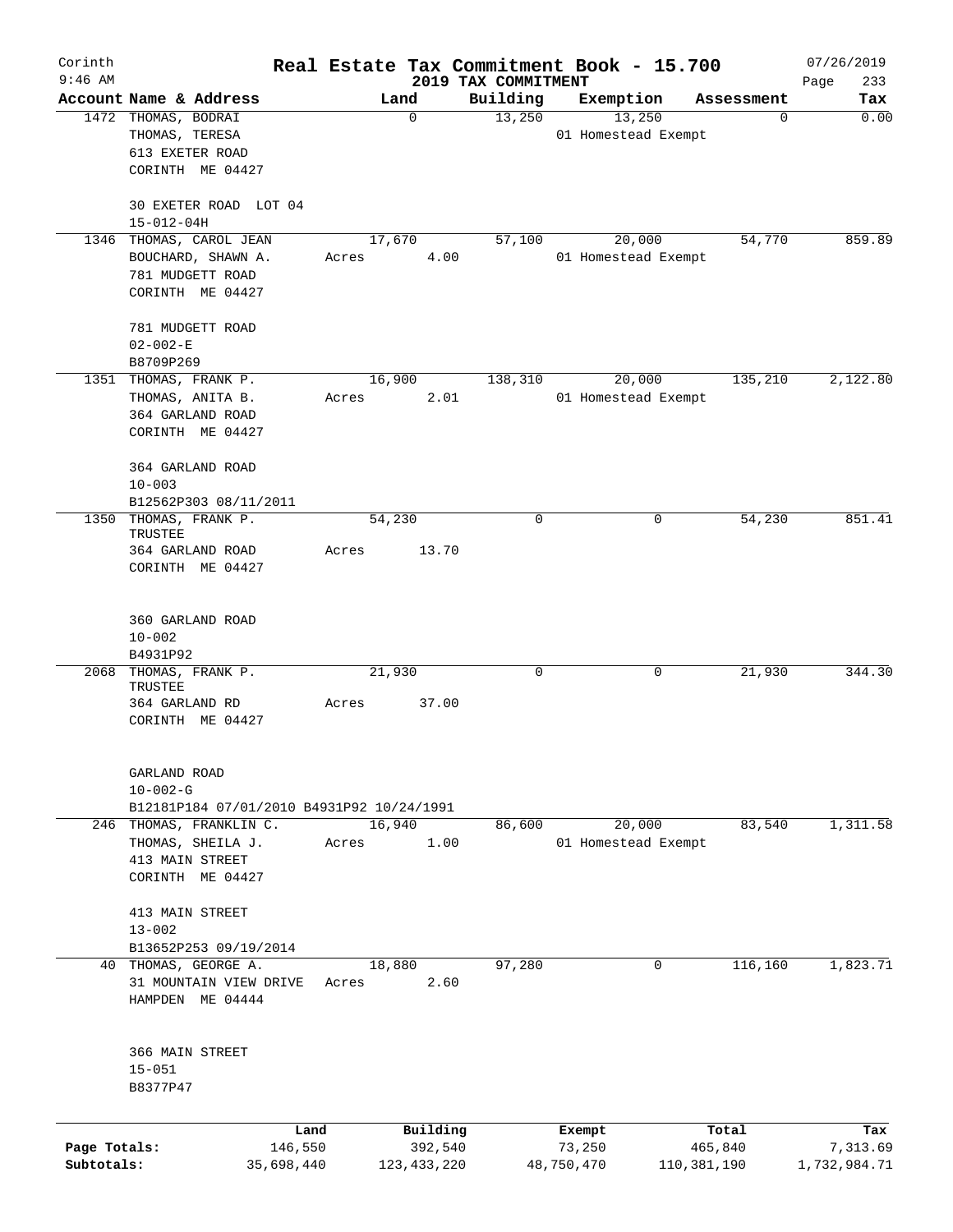| Corinth      |                                     |       |                |                                 | Real Estate Tax Commitment Book - 15.700 |                      | 07/26/2019    |
|--------------|-------------------------------------|-------|----------------|---------------------------------|------------------------------------------|----------------------|---------------|
| $9:46$ AM    | Account Name & Address              |       |                | 2019 TAX COMMITMENT<br>Building |                                          |                      | 234<br>Page   |
|              | 1969 THOMAS, PAUL W.                |       | Land<br>34,810 | $\mathbf 0$                     | Exemption<br>$\mathbf 0$                 | Assessment<br>34,810 | Tax<br>546.52 |
|              | THOMAS, JENNIFER L.                 | Acres | 101.50         |                                 |                                          |                      |               |
|              | 410 GARLAND RD                      |       |                |                                 |                                          |                      |               |
|              | CORINTH ME 04427                    |       |                |                                 |                                          |                      |               |
|              |                                     |       |                |                                 |                                          |                      |               |
|              | GARLAND ROAD                        |       |                |                                 |                                          |                      |               |
|              | $10 - 002 - E$                      |       |                |                                 |                                          |                      |               |
|              | B12181P184 07/01/2010               |       |                |                                 |                                          |                      |               |
|              | 2083 THOMAS, PAUL W.                |       | 75,460         | 114,130                         | 0                                        | 189,590              | 2,976.56      |
|              | THOMAS, JENNIFER L.                 | Acres | 233.69         |                                 |                                          |                      |               |
|              | 410 GARLAND ROAD                    |       |                |                                 |                                          |                      |               |
|              | CORINTH ME 04427                    |       |                |                                 |                                          |                      |               |
|              |                                     |       |                |                                 |                                          |                      |               |
|              | 364 GARLAND ROAD                    |       |                |                                 |                                          |                      |               |
|              | $10 - 003 - C$                      |       |                |                                 |                                          |                      |               |
|              | B12181P184 07/01/2010               |       |                |                                 |                                          |                      |               |
|              | 1970 THOMAS, PAUL W.                |       | 24,430         | 184,080                         | 20,000                                   | 188,510              | 2,959.61      |
|              | THOMAS, JENNIFER L.                 | Acres | 8.50           |                                 | 01 Homestead Exempt                      |                      |               |
|              | 410 GARLAND ROAD                    |       |                |                                 |                                          |                      |               |
|              | CORINTH ME 04427                    |       |                |                                 |                                          |                      |               |
|              | 410 GARLAND ROAD                    |       |                |                                 |                                          |                      |               |
|              | $10 - 003 - B$                      |       |                |                                 |                                          |                      |               |
|              | B12181P184 07/01/2010               |       |                |                                 |                                          |                      |               |
|              | 1932 THOMAS, TRISTAN                |       | 0              | 15,750                          | 0                                        | 15,750               | 247.27        |
|              | PO BOX 2613                         |       |                |                                 |                                          |                      |               |
|              | BANGOR ME 04402                     |       |                |                                 |                                          |                      |               |
|              |                                     |       |                |                                 |                                          |                      |               |
|              |                                     |       |                |                                 |                                          |                      |               |
|              | 344 MAIN STREET LOT 7               |       |                |                                 |                                          |                      |               |
|              | $08 - 003 - 07H$                    |       |                |                                 |                                          |                      |               |
| 1585         | THOMPSON, DAVID III                 |       | 15,730         | 88,470                          | 20,000                                   | 84,200               | 1,321.94      |
|              | 318 MCCARD ROAD<br>CORINTH ME 04427 | Acres | 1.00           |                                 | 01 Homestead Exempt                      |                      |               |
|              |                                     |       |                |                                 |                                          |                      |               |
|              |                                     |       |                |                                 |                                          |                      |               |
|              | 318 MCCARD ROAD                     |       |                |                                 |                                          |                      |               |
|              | $01 - 017 - D - 2$                  |       |                |                                 |                                          |                      |               |
|              | B13634P263 08/20/2014               |       |                |                                 |                                          |                      |               |
|              | 927 THOMPSON, ELAINE                |       | 18,270         | $\mathbf 0$                     | 0                                        | 18,270               | 286.84        |
|              | PO BOX 112                          | Acres | 13.05          |                                 |                                          |                      |               |
|              | CORINTH ME 04427                    |       |                |                                 |                                          |                      |               |
|              |                                     |       |                |                                 |                                          |                      |               |
|              | GRANT ROAD                          |       |                |                                 |                                          |                      |               |
|              | $05 - 012$                          |       |                |                                 |                                          |                      |               |
|              | B11636P229 10/13/2008               |       |                |                                 |                                          |                      |               |
|              | 926 THOMPSON, ELAINE                |       | 25,110         | 0                               | 0                                        | 25,110               | 394.23        |
|              | PO BOX 112                          | Acres | 17.04          |                                 |                                          |                      |               |
|              | CORINTH ME 04427                    |       |                |                                 |                                          |                      |               |
|              |                                     |       |                |                                 |                                          |                      |               |
|              | GRANT ROAD                          |       |                |                                 |                                          |                      |               |
|              | $05 - 013$                          |       |                |                                 |                                          |                      |               |
|              | B11636P229 10/13/2008               |       |                |                                 |                                          |                      |               |
|              |                                     |       |                |                                 |                                          |                      |               |
|              |                                     |       |                |                                 |                                          |                      |               |
|              | Land                                |       | Building       |                                 | Exempt                                   | Total                | Tax           |
| Page Totals: | 193,810                             |       | 402,430        |                                 | 40,000                                   | 556,240              | 8,732.97      |

**Subtotals:** 35,892,250 123,835,650 48,790,470 110,937,430 1,741,717.68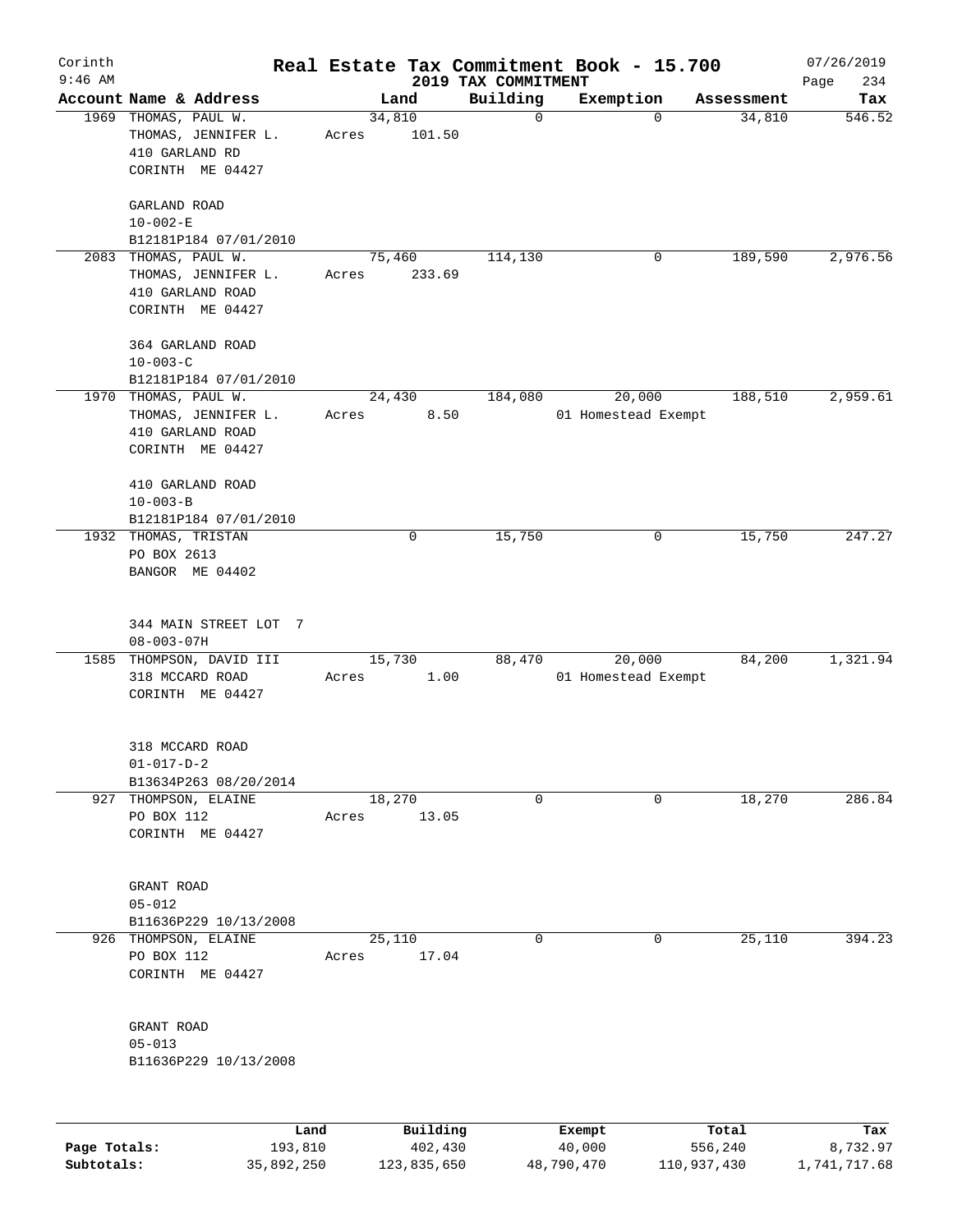| Corinth<br>$9:46$ AM |                                                    |                 |       | 2019 TAX COMMITMENT | Real Estate Tax Commitment Book - 15.700 |            | 07/26/2019<br>235<br>Page |
|----------------------|----------------------------------------------------|-----------------|-------|---------------------|------------------------------------------|------------|---------------------------|
|                      | Account Name & Address                             | Land            |       | Building            | Exemption                                | Assessment | Tax                       |
|                      | 1354 THOMPSON, ELAINE L. M.<br>P.O. BOX 112        | 15,440<br>Acres | 4.64  | 10,000              | $\mathbf 0$                              | 25,440     | 399.41                    |
|                      | CORINTH ME 04427                                   |                 |       |                     |                                          |            |                           |
|                      |                                                    |                 |       |                     |                                          |            |                           |
|                      | 336 GRANT ROAD                                     |                 |       |                     |                                          |            |                           |
|                      | $05 - 013 - B$                                     |                 |       |                     |                                          |            |                           |
|                      | B6113P329                                          |                 |       |                     |                                          |            |                           |
| 1356                 | THOMPSON, EUNICE LOVING<br>TRUST                   | 4,770           |       | 0                   | 0                                        | 4,770      | 74.89                     |
|                      | E. THOMPSON & W.                                   | Acres           | 30.00 |                     |                                          |            |                           |
|                      | DARLING TRUSTEES                                   |                 |       |                     |                                          |            |                           |
|                      | 1201 MAIN STREET                                   |                 |       |                     |                                          |            |                           |
|                      | CORINTH ME 04427                                   |                 |       |                     |                                          |            |                           |
|                      | MAIN STREET                                        |                 |       |                     |                                          |            |                           |
|                      | $03 - 028$                                         |                 |       |                     |                                          |            |                           |
|                      | B5640P274                                          |                 |       |                     |                                          |            |                           |
|                      | 1352 THOMPSON, JEAN M.                             | 18,870          |       | 104,550             | 26,000                                   | 97,420     | 1,529.49                  |
|                      | 306 MCCARD ROAD<br>CORINTH ME 04427                | Acres           | 3.71  |                     | 01 Homestead Exempt<br>31 Vetrans Widow  |            |                           |
|                      |                                                    |                 |       |                     |                                          |            |                           |
|                      | 306 MCCARD ROAD                                    |                 |       |                     |                                          |            |                           |
|                      | $01 - 017 - D$                                     |                 |       |                     |                                          |            |                           |
|                      | 2095 THOMPSON, JEAN M.                             | 15,730          |       | 0                   | 0                                        | 15,730     | 246.96                    |
|                      | 306 MCCARD ROAD                                    | Acres           | 1.00  |                     |                                          |            |                           |
|                      | CORINTH ME 04427                                   |                 |       |                     |                                          |            |                           |
|                      | 302 McCARD ROAD                                    |                 |       |                     |                                          |            |                           |
|                      | $01 - 017 - D - 1$                                 |                 |       |                     |                                          |            |                           |
|                      | B14142P38 05/06/2016                               |                 |       |                     |                                          |            |                           |
|                      | 1359 THOMPSON, JESSICA LYNN                        | 17,280          |       | 24,610              | 0                                        | 41,890     | 657.67                    |
|                      | 604 CHAMBERLAIN MEETING Acres                      |                 | 2.34  |                     |                                          |            |                           |
|                      | HOUSE RD                                           |                 |       |                     |                                          |            |                           |
|                      | EXETER ME 04435                                    |                 |       |                     |                                          |            |                           |
|                      | 291 WHITE SCHOOLHOUSE                              |                 |       |                     |                                          |            |                           |
|                      | <b>ROAD</b>                                        |                 |       |                     |                                          |            |                           |
|                      | $06 - 015$                                         |                 |       |                     |                                          |            |                           |
|                      | B10549P339 07/24/2006<br>1205 THOMPSON, RAYMOND E. | 14,490          |       | 113,910             | 0                                        | 128,400    | 2,015.88                  |
|                      | 17 HUDSON ROAD                                     | Acres           | 0.41  |                     |                                          |            |                           |
|                      | CORINTH ME 04427                                   |                 |       |                     |                                          |            |                           |
|                      |                                                    |                 |       |                     |                                          |            |                           |
|                      | 296 MAIN STREET                                    |                 |       |                     |                                          |            |                           |
|                      | $15 - 037$                                         |                 |       |                     |                                          |            |                           |
|                      | B9042P52                                           |                 |       |                     |                                          |            |                           |
|                      |                                                    |                 |       |                     |                                          |            |                           |

|              | Land       | Building    | Exempt     | Total       | Tax          |
|--------------|------------|-------------|------------|-------------|--------------|
| Page Totals: | 86,580     | 253,070     | 26,000     | 313,650     | 4,924.30     |
| Subtotals:   | 35,978,830 | 124,088,720 | 48,816,470 | 111,251,080 | 1,746,641.98 |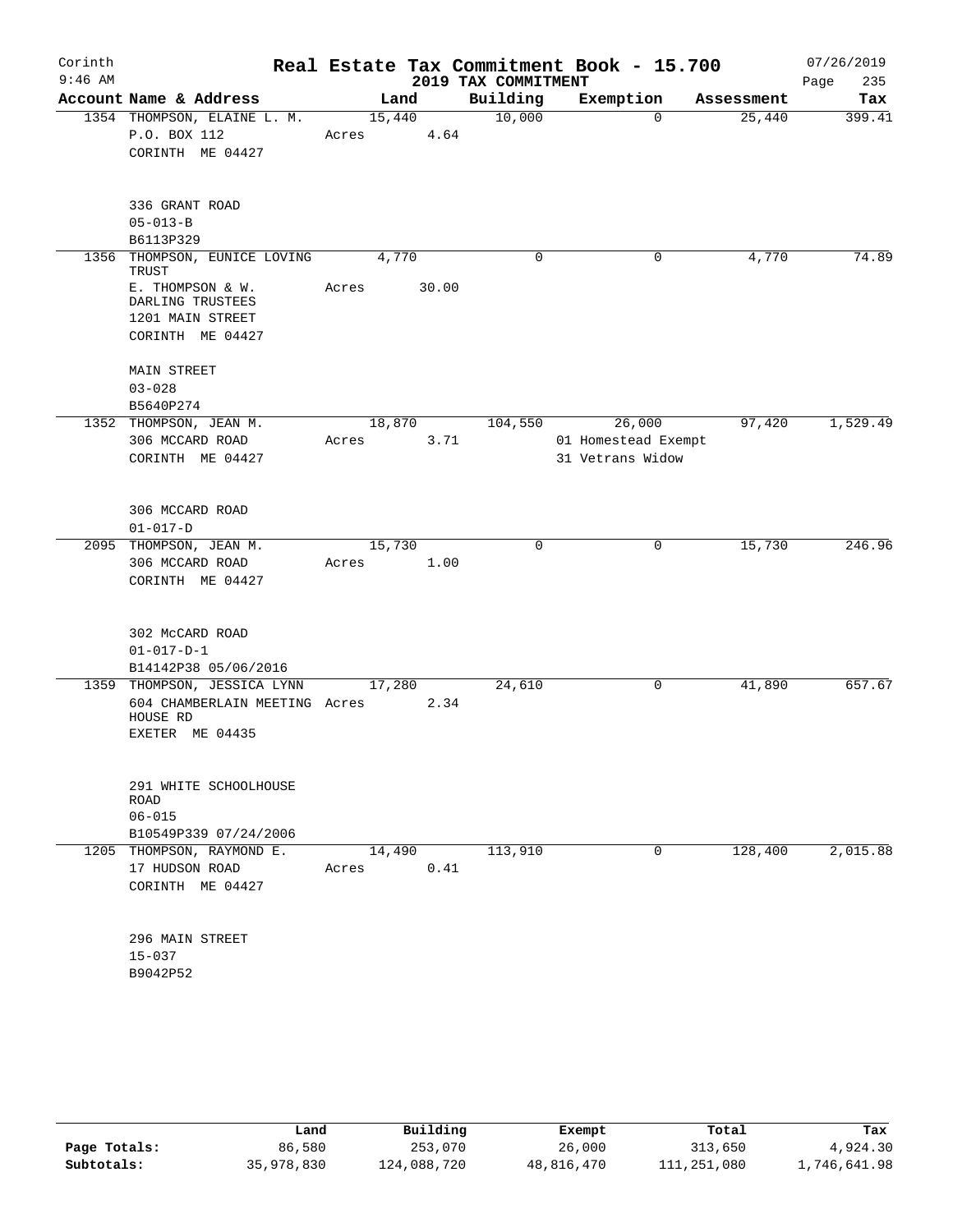| Corinth                    |                                                                                   |                         |       |        |                        |                     | Real Estate Tax Commitment Book - 15.700 |             |            | 07/26/2019                |
|----------------------------|-----------------------------------------------------------------------------------|-------------------------|-------|--------|------------------------|---------------------|------------------------------------------|-------------|------------|---------------------------|
| $9:46$ AM                  |                                                                                   |                         |       |        |                        | 2019 TAX COMMITMENT |                                          |             |            | 236<br>Page               |
|                            | Account Name & Address                                                            |                         |       | Land   |                        | Building            | Exemption                                |             | Assessment | Tax                       |
|                            | 280 THOMPSON, RAYMOND E.<br>THOMPSON, PAULA<br>17 HUDSON ROAD<br>CORINTH ME 04427 |                         | Acres | 16,650 | 0.61                   | 120,570             |                                          | $\mathbf 0$ | 137,220    | 2,154.35                  |
|                            | 298 MAIN STREET<br>$15 - 038$                                                     |                         |       |        |                        |                     |                                          |             |            |                           |
|                            | B10999P39 06/14/2007 B9162P66                                                     |                         |       |        |                        |                     |                                          |             |            |                           |
|                            | 1364 THOMPSON, RAYMOND E.<br>17 HUDSON ROAD<br>CORINTH ME 04427                   |                         | Acres | 26,180 | 44.00                  | $\Omega$            |                                          | 0           | 26,180     | 411.03                    |
|                            | MAIN STREET N/F OFF<br>$15 - 049$<br>B3387P321                                    |                         |       |        |                        |                     |                                          |             |            |                           |
|                            | 1363 THOMPSON, RAYMOND E.                                                         |                         |       | 6,210  |                        | 0                   |                                          | 0           | 6,210      | 97.50                     |
|                            | THOMPSON, PAULA W.<br>17 HUDSON ROAD<br>CORINTH ME 04427                          |                         | Acres |        | 0.64                   |                     |                                          |             |            |                           |
|                            | HUDSON ROAD N/F OFF<br>$15 - 041$<br>B3201P3                                      |                         |       |        |                        |                     |                                          |             |            |                           |
|                            | 1362 THOMPSON, RAYMOND E.                                                         |                         |       | 20,040 |                        | 79,880              |                                          | 0           | 99,920     | 1,568.74                  |
|                            | THOMPSON, PAULA                                                                   |                         | Acres |        | 1.20                   |                     |                                          |             |            |                           |
|                            | 17 HUDSON ROAD                                                                    |                         |       |        |                        |                     |                                          |             |            |                           |
|                            | CORINTH ME 04427                                                                  |                         |       |        |                        |                     |                                          |             |            |                           |
|                            |                                                                                   |                         |       |        |                        |                     |                                          |             |            |                           |
|                            | 11 HUDSON ROAD                                                                    |                         |       |        |                        |                     |                                          |             |            |                           |
|                            | $15 - 036$<br>B10966P112 05/24/2007                                               |                         |       |        |                        |                     |                                          |             |            |                           |
|                            | 1360 THOMPSON, RAYMOND E.                                                         |                         |       | 20,430 |                        | 185,090             | 20,000                                   |             | 185,520    | 2,912.66                  |
|                            | THOMPSON, PAULA W.<br>17 HUDSON ROAD<br>CORINTH ME 04427                          |                         | Acres |        | 1.52                   |                     | 01 Homestead Exempt                      |             |            |                           |
|                            |                                                                                   |                         |       |        |                        |                     |                                          |             |            |                           |
|                            | 17 HUDSON ROAD                                                                    |                         |       |        |                        |                     |                                          |             |            |                           |
|                            | $15 - 035$<br>B2038P38                                                            |                         |       |        |                        |                     |                                          |             |            |                           |
| 1361                       | THOMPSON, RAYMOND E.                                                              |                         |       | 22,980 |                        | 159,230             |                                          | 0           | 182,210    | 2,860.70                  |
|                            | THOMPSON, PAULA<br>17 HUDSON ROAD<br>CORINTH ME 04427                             |                         | Acres |        | 1.24                   |                     |                                          |             |            |                           |
|                            | 356 MAIN STREET<br>$15 - 049 - B$                                                 |                         |       |        |                        |                     |                                          |             |            |                           |
|                            | B13703P338 11/14/2014                                                             |                         |       |        |                        |                     |                                          |             |            |                           |
| 1365                       | THOMPSON, ROBERT R.                                                               |                         |       | 20,230 |                        | 26,570              | 20,000                                   |             | 26,800     | 420.76                    |
|                            | THOMPSON, WENDY M.<br>123 EXETER ROAD<br>CORINTH ME 04427                         |                         | Acres |        | 3.72                   |                     | 01 Homestead Exempt                      |             |            |                           |
|                            | 123 EXETER ROAD                                                                   |                         |       |        |                        |                     |                                          |             |            |                           |
|                            | $14 - 027 - 02$<br>B5702P179                                                      |                         |       |        |                        |                     |                                          |             |            |                           |
|                            |                                                                                   |                         |       |        |                        |                     |                                          |             |            |                           |
|                            |                                                                                   | Land                    |       |        | Building               |                     | Exempt                                   |             | Total      | Tax                       |
| Page Totals:<br>Subtotals: |                                                                                   | 132,720<br>36, 111, 550 |       |        | 571,340<br>124,660,060 |                     | 40,000<br>48,856,470                     | 111,915,140 | 664,060    | 10,425.74<br>1,757,067.72 |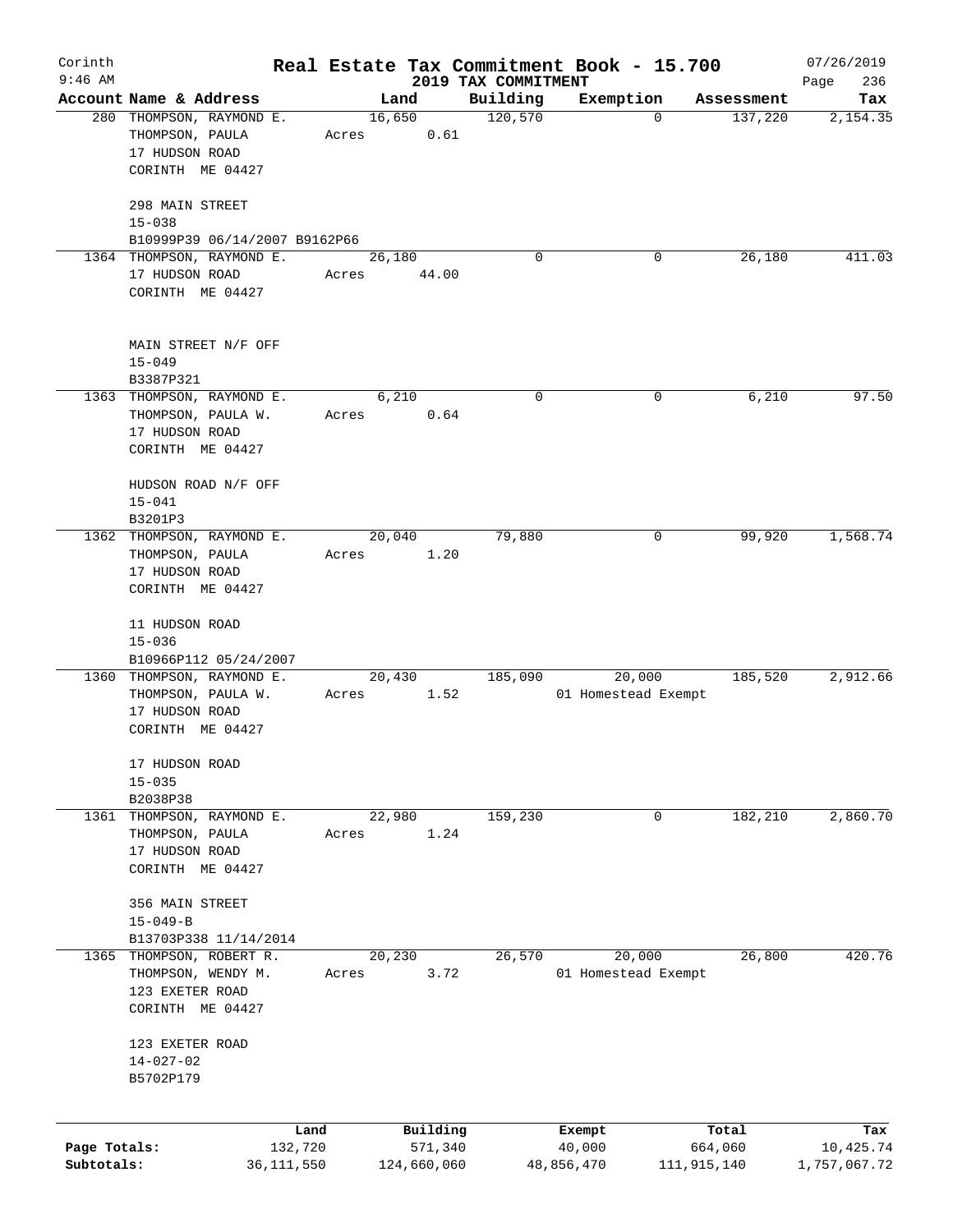| Corinth   |                                                              |        |          |                                 | Real Estate Tax Commitment Book - 15.700 |                       | 07/26/2019         |
|-----------|--------------------------------------------------------------|--------|----------|---------------------------------|------------------------------------------|-----------------------|--------------------|
| $9:46$ AM | Account Name & Address                                       | Land   |          | 2019 TAX COMMITMENT<br>Building | Exemption                                |                       | 237<br>Page<br>Tax |
|           | 1834 THORNTON, SHANE L.                                      | 16,000 |          | 128,560                         | 26,000                                   | Assessment<br>118,560 | 1,861.39           |
|           | 360 MCCARD RD<br>CORINTH ME 04427-3430                       | Acres  | 1.23     |                                 | 01 Homestead Exempt<br>22 Veteran        |                       |                    |
|           | 360 MCCARD ROAD                                              |        |          |                                 |                                          |                       |                    |
|           | $01 - 017 - H$<br>B13195P80 05/24/2013                       |        |          |                                 |                                          |                       |                    |
|           | 415 THUL, CHRISTOPHER M.                                     | 15,930 |          | 60,880                          | 20,000                                   | 56,810                | 891.92             |
|           | THUL, SHERRY A.<br>57 BEECH GROVE ROAD<br>CORINTH ME 04427   | Acres  | 1.17     |                                 | 01 Homestead Exempt                      |                       |                    |
|           | 57 BEECH GROVE RD<br>$06 - 003 - 07$<br>B8259P142            |        |          |                                 |                                          |                       |                    |
|           | 1366 THUL, MICHAEL R.                                        | 21,070 |          | 53,040                          | 26,000                                   | 48,110                | 755.33             |
|           | THUL, PATRICIA J.<br>901 LEDGE HILL ROAD<br>CORINTH ME 04427 | Acres  | 5.60     |                                 | 01 Homestead Exempt<br>22 Veteran        |                       |                    |
|           | 901 LEDGE HILL ROAD<br>$02 - 008 - B$<br>B3603P236           |        |          |                                 |                                          |                       |                    |
|           | 1693 TIBBETTS, RONALD K.                                     | 21,700 |          | 130,480                         | 20,000                                   | 132,180               | 2,075.23           |
|           | PO BOX 312<br>CORINTH ME 04427-0312                          | Acres  | 6.15     |                                 | 01 Homestead Exempt                      |                       |                    |
|           | 194 BEECH GROVE RD<br>$02 - 054 - A$                         |        |          |                                 |                                          |                       |                    |
|           | B14731P140 01/31/2018<br>1367 TIDWELL, BILLY T.              |        |          |                                 |                                          |                       | 172.23             |
|           | c/o JOHN MALLOY<br>643 MAIN STREET                           |        | 0        | 10,970                          | 0                                        | 10,970                |                    |
|           | CORINTH ME 04427                                             |        |          |                                 |                                          |                       |                    |
|           | 651 MAIN STREET<br>$05 - 029 - 01H$                          |        |          |                                 |                                          |                       |                    |
|           | 566 TILTON, G. BRUCE                                         | 11,130 |          | $\mathbf 0$                     | 0                                        | 11,130                | 174.74             |
|           | TILTON, BONNIE L.<br>P.O. BOX 37                             | Acres  | 1.20     |                                 |                                          |                       |                    |
|           | CORINTH ME 04427                                             |        |          |                                 |                                          |                       |                    |
|           | HUDSON ROAD                                                  |        |          |                                 |                                          |                       |                    |
|           | $08 - 002 - 01$                                              |        |          |                                 |                                          |                       |                    |
|           | B7630P83<br>1374 TILTON, G. BRUCE                            | 17,400 |          | 84,180                          | 20,000                                   | 81,580                | 1,280.81           |
|           | TILTON, BONNIE L.                                            | Acres  | 1.38     |                                 | 01 Homestead Exempt                      |                       |                    |
|           | P.O. BOX 37<br>CORINTH ME 04427                              |        |          |                                 |                                          |                       |                    |
|           | 57 HUDSON ROAD                                               |        |          |                                 |                                          |                       |                    |
|           | $15 - 029$<br>B12520P35 06/01/2011 B2205P460                 |        |          |                                 |                                          |                       |                    |
|           |                                                              |        |          |                                 |                                          |                       |                    |
|           | Land                                                         |        | Building |                                 | Exempt                                   | Total                 | Tax                |

**Page Totals:** 103,230 468,110 112,000 459,340 7,211.65 **Subtotals:** 36,214,780 125,128,170 48,968,470 112,374,480 1,764,279.37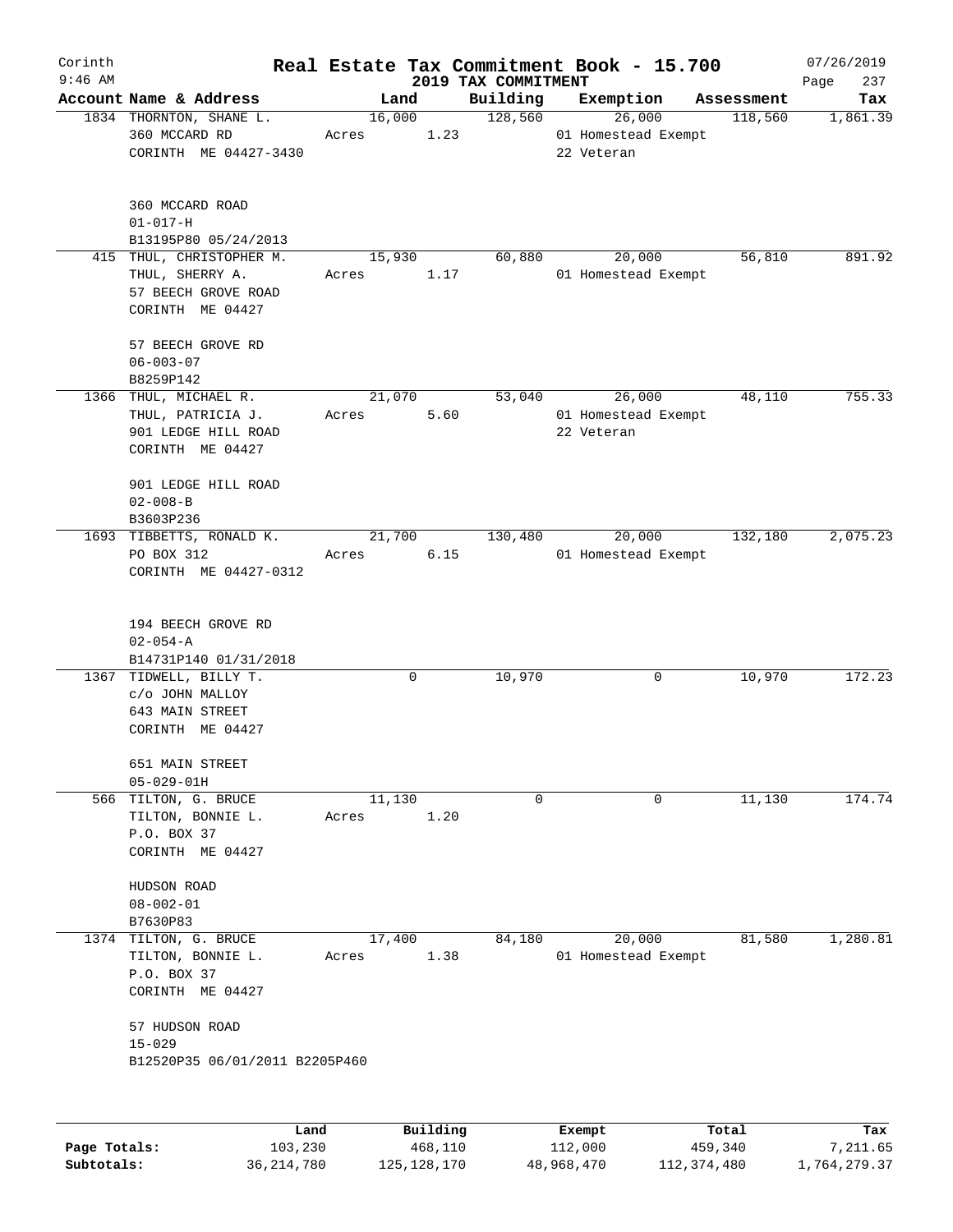| Corinth                    |                                                                                 |                               |                                    |                         | Real Estate Tax Commitment Book - 15.700    |                                 | 07/26/2019                      |
|----------------------------|---------------------------------------------------------------------------------|-------------------------------|------------------------------------|-------------------------|---------------------------------------------|---------------------------------|---------------------------------|
| $9:46$ AM                  | Account Name & Address                                                          |                               |                                    | 2019 TAX COMMITMENT     |                                             |                                 | 238<br>Page                     |
|                            | 58 TILTON, JEFFREY T.                                                           |                               | Land<br>22,250                     | Building<br>$\mathbf 0$ | Exemption<br>$\Omega$                       | Assessment<br>22,250            | Tax<br>349.33                   |
|                            | 29 PUDDLEDOCK ROAD<br>CORINTH ME 04427                                          | Acres                         | 6.62                               |                         |                                             |                                 |                                 |
|                            | 670 HUDSON ROAD<br>$12 - 029$                                                   |                               |                                    |                         |                                             |                                 |                                 |
|                            | B11115P300 09/06/2007 B9013P154                                                 |                               |                                    |                         |                                             |                                 |                                 |
|                            | 350 TILTON, JEFFREY T.<br>29 PUDDLEDOCK ROAD<br>CORINTH ME 04427                | Acres                         | 31,600<br>1.00                     | 170,670                 | 20,000<br>01 Homestead Exempt               | 182,270                         | 2,861.64                        |
|                            | 29 PUDDLEDOCK ROAD<br>$12 - 030$<br>B11115P300 09/06/2007                       |                               |                                    |                         |                                             |                                 |                                 |
|                            | 148 TILTON, JEFFREY T.                                                          |                               | 16,170                             | 14,650                  | 0                                           | 30,820                          | 483.87                          |
|                            | 29 PUDDLEDOCK ROAD<br>CORINTH ME 04427                                          | Acres                         | 1.38                               |                         |                                             |                                 |                                 |
|                            | 626 HUDSON ROAD<br>$12 - 029 - A$<br>B13369P233 10/19/2013                      |                               |                                    |                         |                                             |                                 |                                 |
|                            | 1794 TILTON, TAMMIE                                                             |                               | 26,220                             | 24,590                  | 20,000                                      | 30,810                          | 483.72                          |
|                            | 39 MCCARD RD.<br>CORINTH ME 04427                                               | Acres                         | 15.57                              |                         | 01 Homestead Exempt                         |                                 |                                 |
|                            | 39 MCCARD ROAD<br>$01 - 040 - A$                                                |                               |                                    |                         |                                             |                                 |                                 |
|                            | B9062P1                                                                         |                               |                                    |                         |                                             |                                 |                                 |
| 1380                       | TOMASIK, RANDOLPH R.<br>TOMASIK, JUDITH H.<br>37 RIDGE ROAD<br>CORINTH ME 04427 | Acres                         | 25,010<br>9.00                     | 60,740                  | 26,000<br>01 Homestead Exempt<br>22 Veteran | 59,750                          | 938.08                          |
|                            | 37 RIDGE ROAD<br>$12 - 008$<br>B5329P257 05/21/1993 B4705P126                   |                               |                                    |                         |                                             |                                 |                                 |
|                            | 1382 TOMPKINS, ALLISON C.                                                       |                               | 16,460                             | 76,620                  | 20,000                                      | 73,080                          | 1,147.36                        |
|                            | 795 GRANT ROAD<br>CORINTH ME 04427                                              | Acres                         | 2.85                               |                         | 01 Homestead Exempt                         |                                 |                                 |
|                            | 795 GRANT ROAD<br>$03 - 007 - E$<br>B4979P60                                    |                               |                                    |                         |                                             |                                 |                                 |
| 1383                       | TOMPKINS, ALLISON C.<br>TOMPKINS, TRACY<br>795 GRANT ROAD<br>CORINTH ME 04427   | Acres                         | 15,940<br>2.35                     | 38,060                  | 0                                           | 54,000                          | 847.80                          |
|                            | 797 GRANT ROAD<br>$03 - 007 - C$<br>B7362P29                                    |                               |                                    |                         |                                             |                                 |                                 |
|                            |                                                                                 |                               |                                    |                         |                                             |                                 |                                 |
| Page Totals:<br>Subtotals: |                                                                                 | Land<br>153,650<br>36,368,430 | Building<br>385,330<br>125,513,500 |                         | Exempt<br>86,000<br>49,054,470              | Total<br>452,980<br>112,827,460 | Tax<br>7,111.80<br>1,771,391.17 |
|                            |                                                                                 |                               |                                    |                         |                                             |                                 |                                 |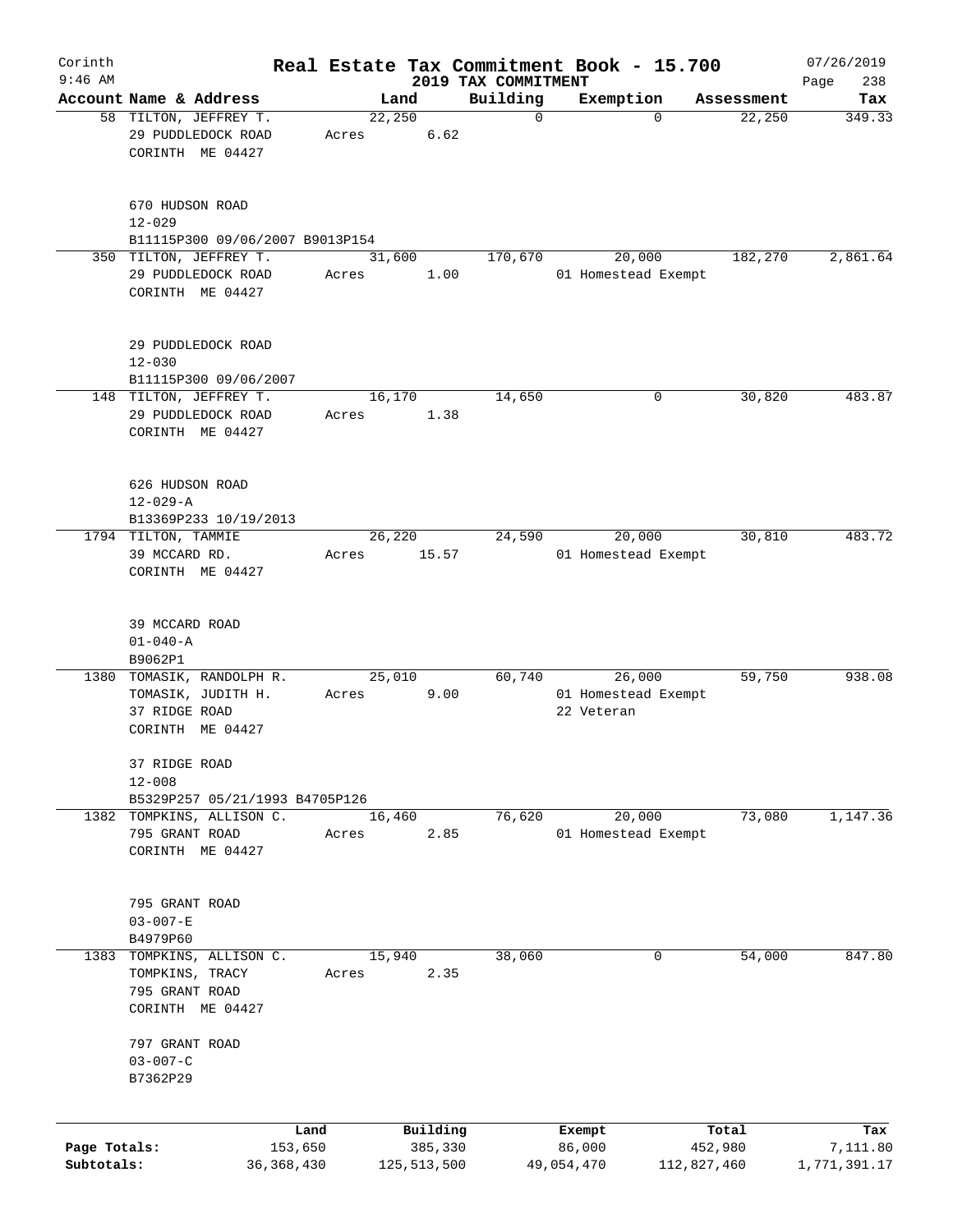| Corinth   |                                                         |                         |             |                                 | Real Estate Tax Commitment Book - 15.700 |                                  | 07/26/2019    |
|-----------|---------------------------------------------------------|-------------------------|-------------|---------------------------------|------------------------------------------|----------------------------------|---------------|
| $9:46$ AM | Account Name & Address                                  |                         |             | 2019 TAX COMMITMENT<br>Building | Exemption                                |                                  | 239<br>Page   |
|           | 1386 TOMPKINS, LARRY ARTHUR<br>TOMPKINS, TERRI LYNN     | Land<br>12,580<br>Acres | 3.50        | $\Omega$                        |                                          | Assessment<br>$\Omega$<br>12,580 | Tax<br>197.51 |
|           | 307 PIEDMONT PK AVE<br>DAVENPORT FL 33897               |                         |             |                                 |                                          |                                  |               |
|           | TATE ROAD<br>$06 - 012 - H$                             |                         |             |                                 |                                          |                                  |               |
|           | B4427P22                                                |                         |             |                                 |                                          |                                  |               |
|           | 2032 TOWN OF CORINTH                                    |                         | $\mathbf 0$ | $\Omega$                        |                                          | $\Omega$<br>0                    | 0.00          |
|           | PO BOX 309<br>CORINTH ME 04427                          |                         |             |                                 | 43 Municipal                             |                                  |               |
|           | EXETER ROAD<br>$07 - 031 - B$                           |                         |             |                                 |                                          |                                  |               |
|           | 2031 TOWN OF CORINTH                                    |                         | $\mathbf 0$ | $\Omega$                        |                                          | $\Omega$<br>$\Omega$             | 0.00          |
|           | PO BOX 309<br>CORINTH ME 04427                          |                         |             |                                 | 43 Municipal                             |                                  |               |
|           | EXETER ROAD N/F<br>$07 - 031 - A$                       |                         |             |                                 |                                          |                                  |               |
|           | 2052 TOWN OF CORINTH                                    |                         | $\mathbf 0$ | $\mathbf 0$                     |                                          | $\Omega$<br>0                    | 0.00          |
|           | PO BOX 309                                              |                         |             |                                 | 43 Municipal                             |                                  |               |
|           | CORINTH ME 04427                                        |                         |             |                                 |                                          |                                  |               |
|           | LEDGE HILL ROAD<br>$04 - 029 - A$                       |                         |             |                                 |                                          |                                  |               |
|           | 2020 TOWN OF CORINTH                                    | 7,150                   |             | $\Omega$                        | 7,150                                    | $\mathbf 0$                      | 0.00          |
|           | PO BOX 309<br>CORINTH ME 04427                          | Acres                   | 0.30        |                                 | 43 Municipal                             |                                  |               |
|           | EXETER ROAD                                             |                         |             |                                 |                                          |                                  |               |
|           | $15 - 011$                                              |                         |             |                                 |                                          |                                  |               |
|           | B11587P344 10/13/2008<br>2038 TOWN OF CORINTH           | 9,700                   |             | 82,400                          | 92,100                                   | $\mathbf 0$                      | 0.00          |
|           | PO BOX 309                                              | Acres                   | 0.13        |                                 | 43 Municipal                             |                                  |               |
|           | CORINTH ME 04427                                        |                         |             |                                 |                                          |                                  |               |
|           | 328 MAIN STREET<br>$15 - 046$                           |                         |             |                                 |                                          |                                  |               |
| 2039      | TOWN OF CORINTH                                         | 18,930                  |             | 354,230                         | 373,160                                  | 0                                | 0.00          |
|           | PO BOX 309<br>CORINTH ME 04427                          | Acres                   | 0.88        |                                 | 43 Municipal                             |                                  |               |
|           | 314 MAIN STREET                                         |                         |             |                                 |                                          |                                  |               |
|           | $15 - 044$<br>B14824P65 05/30/2018 B13352P22 09/12/2013 |                         |             |                                 |                                          |                                  |               |
|           |                                                         |                         |             |                                 |                                          |                                  |               |
|           |                                                         |                         |             |                                 |                                          |                                  |               |
|           |                                                         |                         |             |                                 |                                          |                                  |               |

|              | Land         | Building    | Exempt     | Total       | Tax          |
|--------------|--------------|-------------|------------|-------------|--------------|
| Page Totals: | 48,360       | 436,630     | 472,410    | 12,580      | 197.51       |
| Subtotals:   | 36, 416, 790 | 125,950,130 | 49,526,880 | 112,840,040 | 1,771,588.68 |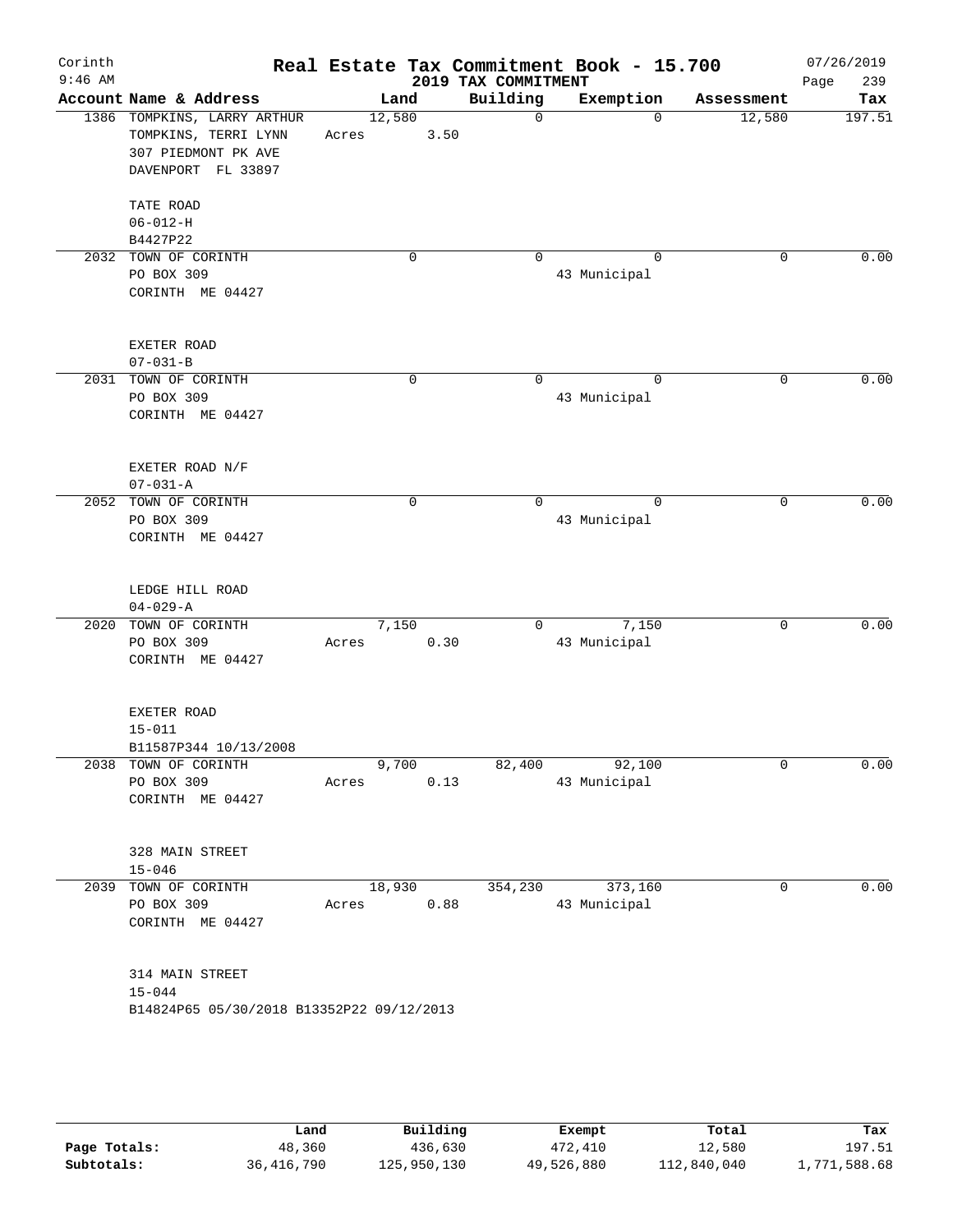| Corinth   |                                    |                 |             |                     | Real Estate Tax Commitment Book - 15.700 |             | 07/26/2019  |
|-----------|------------------------------------|-----------------|-------------|---------------------|------------------------------------------|-------------|-------------|
| $9:46$ AM |                                    |                 |             | 2019 TAX COMMITMENT |                                          |             | Page<br>240 |
|           | Account Name & Address             |                 | Land        | Building            | Exemption                                | Assessment  | Tax         |
| 2040      | TOWN OF CORINTH                    |                 | $\mathbf 0$ | $\mathsf{O}$        | $\Omega$                                 | $\mathbf 0$ | 0.00        |
|           | PO BOX 309                         |                 |             |                     | 43 Municipal                             |             |             |
|           | CORINTH ME 04427                   |                 |             |                     |                                          |             |             |
|           | EXETER ROAD                        |                 |             |                     |                                          |             |             |
|           | $15 - 010$                         |                 |             |                     |                                          |             |             |
|           | 2013 TOWN OF CORINTH               |                 | 0           | 105,000             | 105,000                                  | $\mathbf 0$ | 0.00        |
|           | PO BOX 309<br>CORINTH ME 04427     |                 |             |                     | 43 Municipal                             |             |             |
|           | 31 EXETER ROAD                     |                 |             |                     |                                          |             |             |
|           | $15 - 013$                         |                 |             |                     |                                          |             |             |
|           | 1990 TOWN OF CORINTH<br>PO BOX 309 | 17,800<br>Acres | 8.00        | $\Omega$            | 17,800<br>43 Municipal                   | $\mathbf 0$ | 0.00        |
|           | CORINTH ME 04427                   |                 |             |                     |                                          |             |             |
|           | GRANT ROAD                         |                 |             |                     |                                          |             |             |
|           | $05 - 018$<br>1989 TOWN OF CORINTH |                 |             |                     | 261,190                                  | 0           | 0.00        |
|           | PO BOX 309                         | 11,190<br>Acres | 1.25        | 250,000             | 43 Municipal                             |             |             |
|           | CORINTH ME 04427                   |                 |             |                     |                                          |             |             |
|           | 40 GRANT ROAD<br>$05 - 022 - C$    |                 |             |                     |                                          |             |             |
|           | 2034 TOWN OF CORINTH               |                 | 0           | $\Omega$            | $\Omega$                                 | $\mathbf 0$ | 0.00        |
|           | PO BOX 309                         |                 |             |                     | 43 Municipal                             |             |             |
|           | CORINTH ME 04427                   |                 |             |                     |                                          |             |             |
|           | MARSH ROAD<br>$09 - 004$           |                 |             |                     |                                          |             |             |
| 2053      | TOWN OF CORINTH                    | 12,990          |             | 42,560              | 55,550                                   | 0           | 0.00        |
|           | PO BOX 309                         | Acres           | 0.30        |                     | 43 Municipal                             |             |             |
|           | CORINTH ME 04427                   |                 |             |                     |                                          |             |             |
|           | 306 MAIN STREET                    |                 |             |                     |                                          |             |             |
|           | $15 - 040$                         |                 |             |                     |                                          |             |             |
|           | B2448P283 05/31/1972               |                 |             |                     |                                          |             |             |
|           | 2051 TOWN OF CORINTH               |                 | 0           | 0                   | $\Omega$                                 | 0           | 0.00        |
|           | PO BOX 309                         |                 |             |                     | 43 Municipal                             |             |             |
|           | CORINTH ME 04427                   |                 |             |                     |                                          |             |             |
|           | <b>MAIN STREET</b>                 |                 |             |                     |                                          |             |             |
|           | $03 - 028 - A$                     |                 |             |                     |                                          |             |             |

|              | Land         | Building    | Exempt     | Total       | Tax          |
|--------------|--------------|-------------|------------|-------------|--------------|
| Page Totals: | 41,980       | 397,560     | 439,540    |             | 0.00         |
| Subtotals:   | 36, 458, 770 | 126,347,690 | 49,966,420 | 112,840,040 | 1,771,588.68 |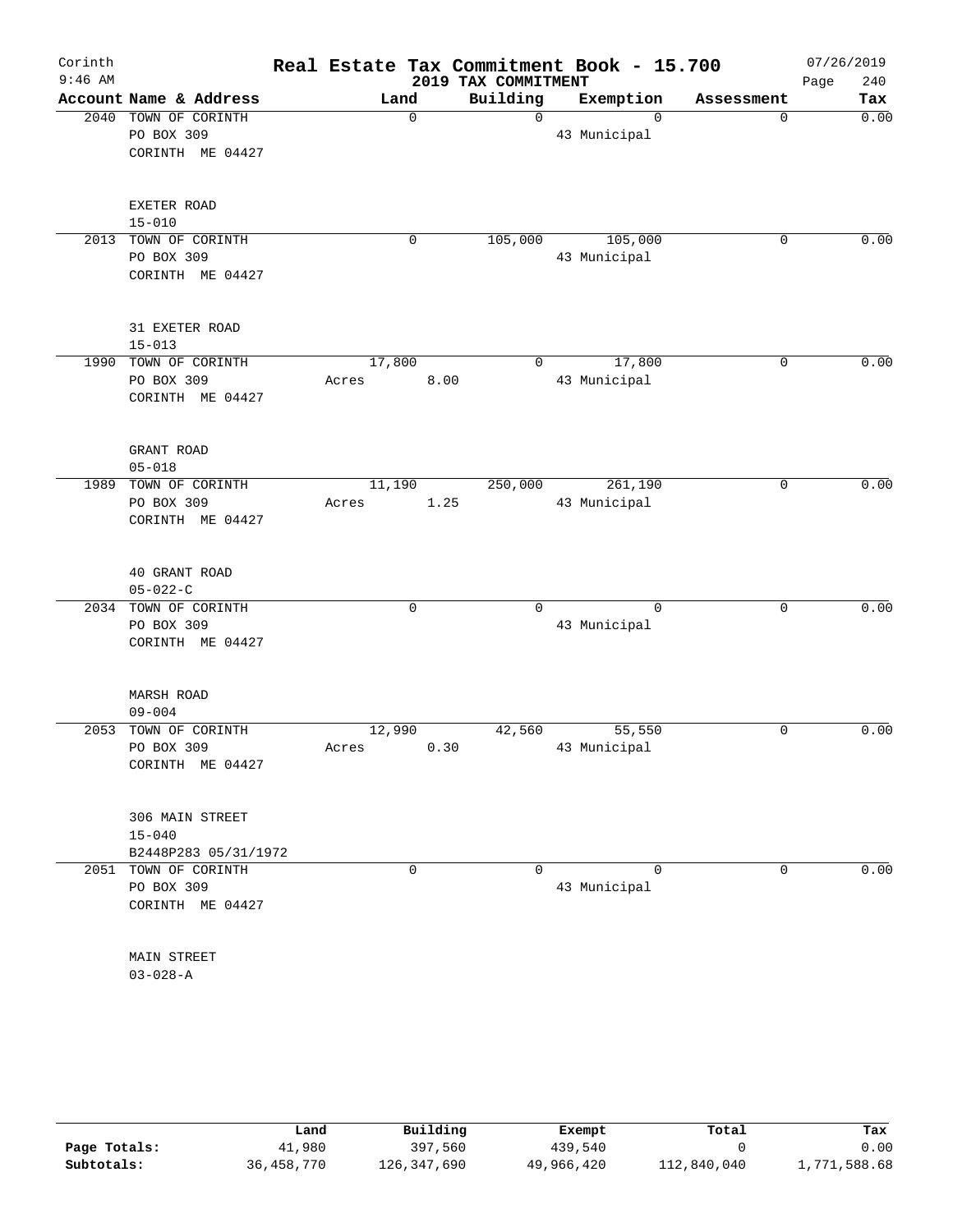| Corinth      |                                     |            |       |             |                                 | Real Estate Tax Commitment Book - 15.700 |                                     | 07/26/2019         |
|--------------|-------------------------------------|------------|-------|-------------|---------------------------------|------------------------------------------|-------------------------------------|--------------------|
| $9:46$ AM    | Account Name & Address              |            |       | Land        | 2019 TAX COMMITMENT<br>Building | Exemption                                |                                     | 241<br>Page<br>Tax |
|              | 919 TOWNSEND SR, GILBERT G.         |            |       | 20,740      | 43,790                          |                                          | Assessment<br>64,530<br>$\mathbf 0$ | 1,013.12           |
|              | TOWNSEND, LORI ANN                  |            | Acres | 5.32        |                                 |                                          |                                     |                    |
|              | 326 TATE ROAD                       |            |       |             |                                 |                                          |                                     |                    |
|              | CORINTH ME 04427                    |            |       |             |                                 |                                          |                                     |                    |
|              |                                     |            |       |             |                                 |                                          |                                     |                    |
|              | 314 TATE ROAD                       |            |       |             |                                 |                                          |                                     |                    |
|              | $09 - 014 - 04$                     |            |       |             |                                 |                                          |                                     |                    |
|              | B9937P333                           |            |       |             |                                 |                                          |                                     |                    |
|              | 1391 TOWNSEND SR, GILBERT G.        |            |       | 12,100      | $\Omega$                        |                                          | 12,100<br>0                         | 189.97             |
|              | TOWNSEND, LORI A.                   |            | Acres | 12.00       |                                 |                                          |                                     |                    |
|              | 326 TATE ROAD                       |            |       |             |                                 |                                          |                                     |                    |
|              | CORINTH ME 04427                    |            |       |             |                                 |                                          |                                     |                    |
|              |                                     |            |       |             |                                 |                                          |                                     |                    |
|              | TATE ROAD N/F OFF                   |            |       |             |                                 |                                          |                                     |                    |
|              | $09 - 013 - C$                      |            |       |             |                                 |                                          |                                     |                    |
|              | B4250P347                           |            |       |             |                                 |                                          |                                     |                    |
|              | 1392 TOWNSEND SR, GILBERT G. 18,890 |            |       |             | 115,950                         | 20,000                                   | 114,840                             | 1,802.99           |
|              | TOWNSEND, LORI A.                   |            | Acres | 5.39        |                                 | 01 Homestead Exempt                      |                                     |                    |
|              | 326 TATE ROAD                       |            |       |             |                                 |                                          |                                     |                    |
|              | CORINTH ME 04427                    |            |       |             |                                 |                                          |                                     |                    |
|              | 326 TATE ROAD                       |            |       |             |                                 |                                          |                                     |                    |
|              | $09 - 013 - D$                      |            |       |             |                                 |                                          |                                     |                    |
|              | B3746P123                           |            |       |             |                                 |                                          |                                     |                    |
|              | 1390 TOWNSEND, BRUCE H.             |            |       | 32,650      | 155,050                         | 20,000                                   | 167,700                             | 2,632.89           |
|              | TOWNSEND, DIANNE E.                 |            | Acres | 24.50       |                                 | 01 Homestead Exempt                      |                                     |                    |
|              | 207 TATE ROAD                       |            |       |             |                                 |                                          |                                     |                    |
|              | CORINTH ME 04427                    |            |       |             |                                 |                                          |                                     |                    |
|              |                                     |            |       |             |                                 |                                          |                                     |                    |
|              | 207 TATE ROAD                       |            |       |             |                                 |                                          |                                     |                    |
|              | $09 - 022$                          |            |       |             |                                 |                                          |                                     |                    |
|              | B3112P64                            |            |       |             |                                 |                                          |                                     |                    |
|              | 107 TOWNSEND, NICHOLAS W.           |            |       | 19,010      | 0                               |                                          | 19,010<br>0                         | 298.46             |
|              | 16 HAY ROAD                         |            | Acres | 47.60       |                                 |                                          |                                     |                    |
|              | HUDSON ME 04449                     |            |       |             |                                 |                                          |                                     |                    |
|              |                                     |            |       |             |                                 |                                          |                                     |                    |
|              |                                     |            |       |             |                                 |                                          |                                     |                    |
|              | MEADOW ROAD                         |            |       |             |                                 |                                          |                                     |                    |
|              | $09 - 014 - 08$                     |            |       |             |                                 |                                          |                                     |                    |
|              | B12526P31 06/30/2011                |            |       |             |                                 |                                          |                                     |                    |
|              | 1892 TOWNSEND, SHAUN T.             |            |       | 20,000      | 24,670                          | 20,000                                   | 24,670                              | 387.32             |
|              | 308 TATE ROAD                       |            | Acres | 4.68        |                                 | 01 Homestead Exempt                      |                                     |                    |
|              | CORINTH ME 04427                    |            |       |             |                                 |                                          |                                     |                    |
|              |                                     |            |       |             |                                 |                                          |                                     |                    |
|              | 308 TATE ROAD                       |            |       |             |                                 |                                          |                                     |                    |
|              | $09 - 014 - 04 - 01$                |            |       |             |                                 |                                          |                                     |                    |
|              | B10149P113 10/18/2005               |            |       |             |                                 |                                          |                                     |                    |
| 1742         | TOZIER, DAVID I.                    |            |       | 9,010       | 0                               |                                          | 0<br>9,010                          | 141.46             |
|              | PO BOX 1401                         |            | Acres | 2.77        |                                 |                                          |                                     |                    |
|              | GREENVILLE ME 04441                 |            |       |             |                                 |                                          |                                     |                    |
|              |                                     |            |       |             |                                 |                                          |                                     |                    |
|              |                                     |            |       |             |                                 |                                          |                                     |                    |
|              | COVERED BRIDGE RD                   |            |       |             |                                 |                                          |                                     |                    |
|              | $03 - 009$                          |            |       |             |                                 |                                          |                                     |                    |
|              | B10995P199 06/08/2007               |            |       |             |                                 |                                          |                                     |                    |
|              |                                     |            |       |             |                                 |                                          |                                     |                    |
|              |                                     | Land       |       | Building    |                                 | Exempt                                   | Total                               | Tax                |
| Page Totals: |                                     | 132,400    |       | 339,460     |                                 | 60,000                                   | 411,860                             | 6,466.21           |
| Subtotals:   |                                     | 36,591,170 |       | 126,687,150 |                                 | 50,026,420                               | 113, 251, 900                       | 1,778,054.89       |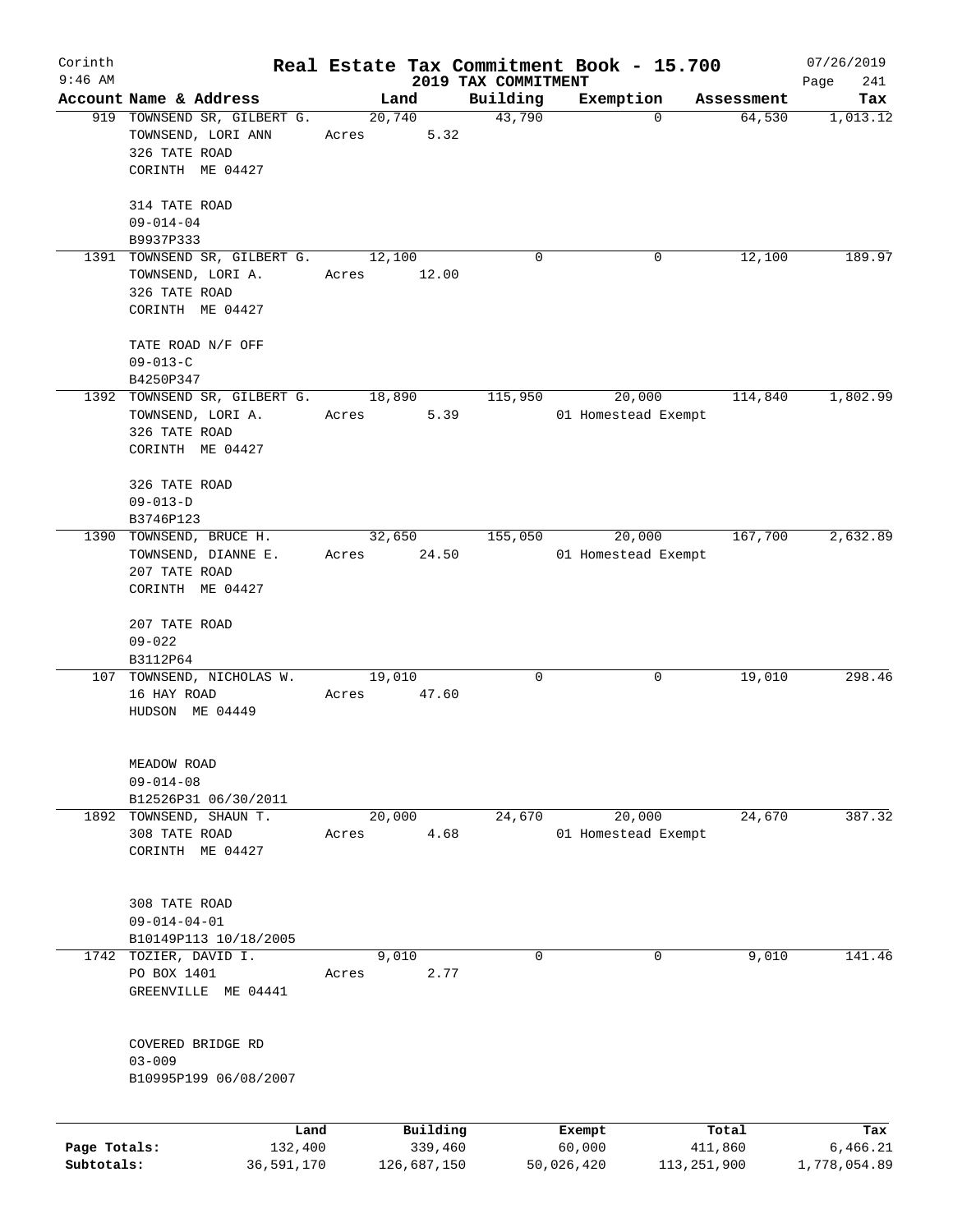| Corinth   |                                            |        |       |                     | Real Estate Tax Commitment Book - 15.700 |                    | 07/26/2019  |
|-----------|--------------------------------------------|--------|-------|---------------------|------------------------------------------|--------------------|-------------|
| $9:46$ AM |                                            |        |       | 2019 TAX COMMITMENT |                                          |                    | Page<br>242 |
|           | Account Name & Address                     |        | Land  | Building            | Exemption                                | Assessment         | Tax         |
|           | 1394 TOZIER, SHELDON                       | 23,210 |       | 0                   |                                          | 23,210<br>$\Omega$ | 364.40      |
|           | 1583 BROADWAY                              | Acres  | 34.00 |                     |                                          |                    |             |
|           | BANGOR ME 04401                            |        |       |                     |                                          |                    |             |
|           | LEDGE HILL ROAD                            |        |       |                     |                                          |                    |             |
|           | $04 - 032 - B$                             |        |       |                     |                                          |                    |             |
|           | B4444P198                                  |        |       |                     |                                          |                    |             |
|           | 1395 TRACY, LINDA A.                       | 15,490 |       | 50,600              | 20,000                                   | 46,090             | 723.61      |
|           | 426 MCCARD ROAD                            | Acres  | 1.92  |                     | 01 Homestead Exempt                      |                    |             |
|           | CORINTH ME 04427                           |        |       |                     |                                          |                    |             |
|           | 426 MCCARD ROAD                            |        |       |                     |                                          |                    |             |
|           | $01 - 010 - 05$                            |        |       |                     |                                          |                    |             |
|           | B6316P349                                  |        |       |                     |                                          |                    |             |
|           | 1398 TRAFTON, MICHAEL H.                   | 20,450 |       | 103,500             | 20,000                                   | 103,950            | 1,632.02    |
|           | TRAFTON, DENISE B.                         | Acres  | 3.90  |                     | 01 Homestead Exempt                      |                    |             |
|           | <b>485 MAIN STREET</b><br>CORINTH ME 04427 |        |       |                     |                                          |                    |             |
|           | 485 MAIN STREET                            |        |       |                     |                                          |                    |             |
|           | $08 - 014 - B$                             |        |       |                     |                                          |                    |             |
|           | B5422P294                                  |        |       |                     |                                          |                    |             |
| 1397      | TRAFTON, NATHALIE S.                       | 40,150 |       | 72,520              | 20,000                                   | 92,670             | 1,454.92    |
|           | (LIFE ESTATE)                              |        |       |                     |                                          |                    |             |
|           | TRAFTON, MICHAEL H. &<br>DUTHIE, SHARON J. | Acres  | 65.46 |                     | 01 Homestead Exempt                      |                    |             |
|           | 26 COUNTY ROAD                             |        |       |                     |                                          |                    |             |
|           | CORINTH ME 04427                           |        |       |                     |                                          |                    |             |
|           | 26 COUNTY RD                               |        |       |                     |                                          |                    |             |
|           | $08 - 014$                                 |        |       |                     |                                          |                    |             |
|           | B12578P310 08/24/2011                      |        |       |                     |                                          |                    |             |
| 247       | TRAFTON, TODD                              | 40,740 |       | 36,360              | 0                                        | 77,100             | 1,210.47    |
|           | TRAFTON, TAMARA                            | Acres  | 10.00 |                     |                                          |                    |             |
|           | 240 RIDGE ROAD                             |        |       |                     |                                          |                    |             |
|           | CORINTH ME 04427                           |        |       |                     |                                          |                    |             |
|           | 130 BEECH GROVE RD                         |        |       |                     |                                          |                    |             |
|           | $02 - 055 - 05$                            |        |       |                     |                                          |                    |             |
|           | B13542P164 05/27/2014 B5042P236            |        |       |                     |                                          |                    |             |
|           | 1339 TRAFTON, TODD J.                      |        | 2,500 | $\Omega$            | $\Omega$                                 | 2,500              | 39.25       |
|           | TRAFTON, TAMARA                            | Acres  | 25.00 |                     |                                          |                    |             |
|           | 240 RIDGE ROAD<br>CORINTH ME 04427         |        |       |                     |                                          |                    |             |
|           |                                            |        |       |                     |                                          |                    |             |
|           | CHARLESTON TOWN LINE                       |        |       |                     |                                          |                    |             |
|           | N/F                                        |        |       |                     |                                          |                    |             |
|           | $11 - 038$<br>B11967P178 11/03/2009        |        |       |                     |                                          |                    |             |
|           |                                            |        |       |                     |                                          |                    |             |

|              | Land       | Building    | Exempt     | Total       | Tax          |
|--------------|------------|-------------|------------|-------------|--------------|
| Page Totals: | 142,540    | 262,980     | 60,000     | 345,520     | 5,424.67     |
| Subtotals:   | 36,733,710 | 126,950,130 | 50,086,420 | 113,597,420 | 1,783,479.56 |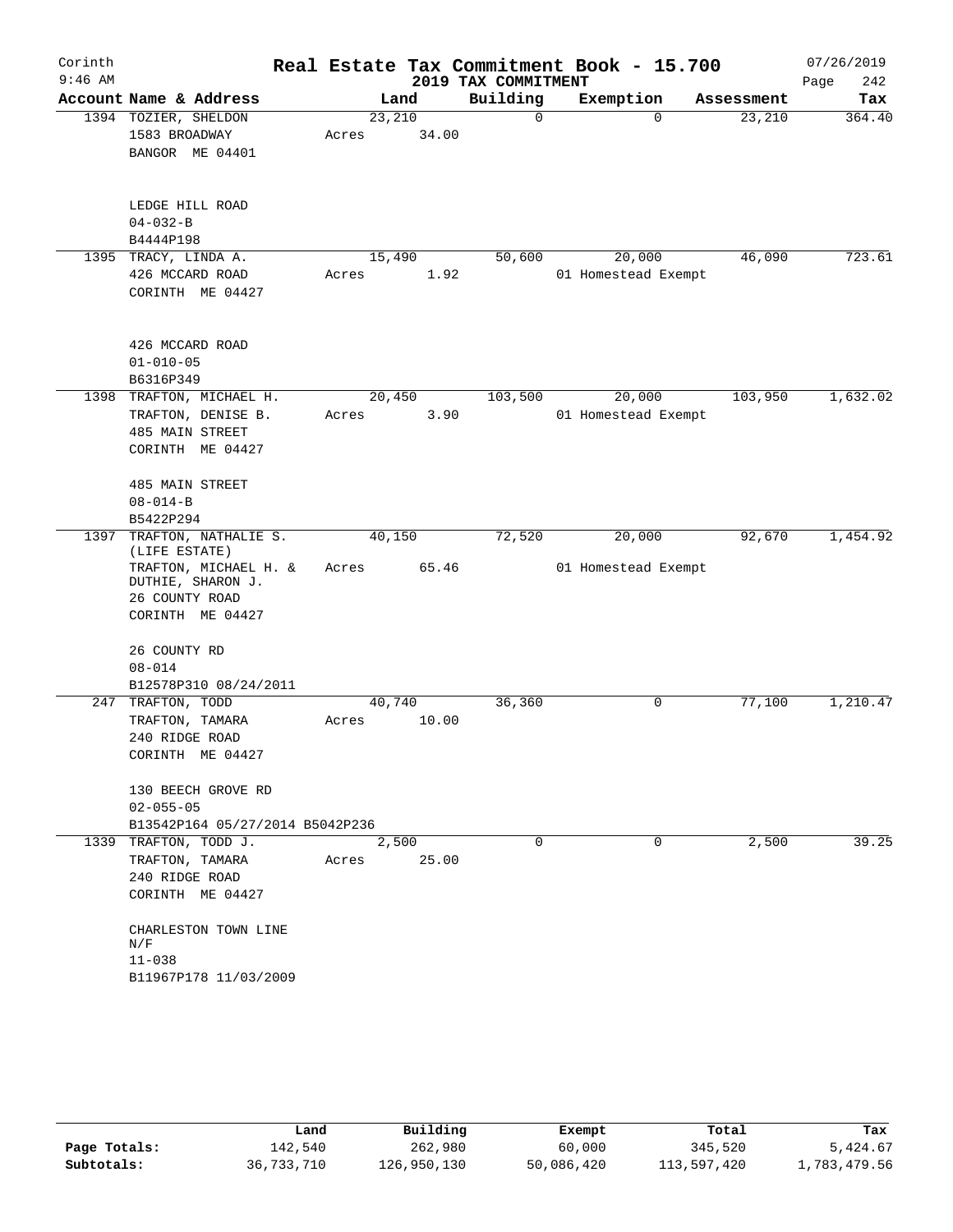| Corinth<br>$9:46$ AM |                                            |       |               |      |                                 | Real Estate Tax Commitment Book - 15.700 |             | 07/26/2019         |
|----------------------|--------------------------------------------|-------|---------------|------|---------------------------------|------------------------------------------|-------------|--------------------|
|                      | Account Name & Address                     |       | Land          |      | 2019 TAX COMMITMENT<br>Building | Exemption                                | Assessment  | 243<br>Page<br>Tax |
|                      | 1718 TRAFTON, TODD J.                      |       | 16,970        |      | 114,910                         | 20,000                                   | 111,880     | 1,756.52           |
|                      | TRAFTON, TAMARA D.                         | Acres |               | 2.07 |                                 | 01 Homestead Exempt                      |             |                    |
|                      | 240 RIDGE ROAD                             |       |               |      |                                 |                                          |             |                    |
|                      | CORINTH ME 04427                           |       |               |      |                                 |                                          |             |                    |
|                      | 240 RIDGE ROAD                             |       |               |      |                                 |                                          |             |                    |
|                      | $11 - 040$                                 |       |               |      |                                 |                                          |             |                    |
|                      | B7921P278                                  |       |               |      |                                 |                                          |             |                    |
|                      | 1479 TRAFTON, TODD J.                      |       | 24,850        |      | 0                               | 0                                        | 24,850      | 390.15             |
|                      | TRAFTON, TAMARA D.                         | Acres | 22.93         |      |                                 |                                          |             |                    |
|                      | 240 RIDGE ROAD                             |       |               |      |                                 |                                          |             |                    |
|                      | CORINTH, ME 04427                          |       |               |      |                                 |                                          |             |                    |
|                      | RIDGE ROAD                                 |       |               |      |                                 |                                          |             |                    |
|                      | $11 - 039$                                 |       |               |      |                                 |                                          |             |                    |
|                      | B11919P101 09/23/2009                      |       |               |      |                                 |                                          |             |                    |
|                      | 1799 TRAFTON, TODD J.                      |       | 7,370         |      | 0                               | 0                                        | 7,370       | 115.71             |
|                      | TRAFTON, TAMARA D.                         | Acres | 25.00         |      |                                 |                                          |             |                    |
|                      | 240 RIDGE ROAD                             |       |               |      |                                 |                                          |             |                    |
|                      | CORINTH ME 04427                           |       |               |      |                                 |                                          |             |                    |
|                      | RIDGE ROAD N/F OFF                         |       |               |      |                                 |                                          |             |                    |
|                      | $11 - 038 - A$                             |       |               |      |                                 |                                          |             |                    |
|                      | B11540P59 09/24/2008                       |       |               |      |                                 |                                          |             |                    |
|                      | 23 TRASK, DAVID A.                         |       | 12,500        |      | 66,570                          | 0                                        | 79,070      | 1,241.40           |
|                      | TRASK, LISA M.                             | Acres |               | 0.42 |                                 |                                          |             |                    |
|                      | 2368 HUDSON ROAD                           |       |               |      |                                 |                                          |             |                    |
|                      | HUDSON ME 04449                            |       |               |      |                                 |                                          |             |                    |
|                      |                                            |       |               |      |                                 |                                          |             |                    |
|                      | 18 HUDSON ROAD                             |       |               |      |                                 |                                          |             |                    |
|                      | $16 - 032$                                 |       |               |      |                                 |                                          |             |                    |
|                      | B12921P164 08/23/2012                      |       |               |      |                                 |                                          |             |                    |
|                      | 1404 TRASK, DAVID A.                       |       | 9,560         |      | 0                               | 0                                        | 9,560       | 150.09             |
|                      | TRASK, RUTH M.                             | Acres |               | 0.69 |                                 |                                          |             |                    |
|                      | 2368 HUDSON ROAD<br>HUDSON ME 04449        |       |               |      |                                 |                                          |             |                    |
|                      |                                            |       |               |      |                                 |                                          |             |                    |
|                      | EXETER ROAD                                |       |               |      |                                 |                                          |             |                    |
|                      | $07 - 044 - 03$                            |       |               |      |                                 |                                          |             |                    |
|                      | B13055P162 12/31/2012                      |       |               |      |                                 |                                          |             |                    |
| 1414                 | TRASK, DONNA B. (Heirs<br>of)              |       | 19,800        |      | 92,720                          | 0                                        | 112,520     | 1,766.56           |
|                      | PR. TRAFTON, TAMARA                        | Acres |               | 1.00 |                                 |                                          |             |                    |
|                      | 240 RIDGE ROAD                             |       |               |      |                                 |                                          |             |                    |
|                      | CORINTH ME 04427                           |       |               |      |                                 |                                          |             |                    |
|                      |                                            |       |               |      |                                 |                                          |             |                    |
|                      | 732 MAIN STREET                            |       |               |      |                                 |                                          |             |                    |
|                      | $05 - 034 - B$                             |       |               |      |                                 |                                          |             |                    |
|                      | B14504P141 06/05/2017<br>558 TRASK, GEORGE |       | 17,570        |      | 62,380                          | 0                                        | 79,950      | 1,255.21           |
|                      | TRASK, BRENDA                              | Acres |               | 1.52 |                                 |                                          |             |                    |
|                      | 56 MAIN STREET                             |       |               |      |                                 |                                          |             |                    |
|                      | CORINTH ME 04427                           |       |               |      |                                 |                                          |             |                    |
|                      |                                            |       |               |      |                                 |                                          |             |                    |
|                      | 43 MAIN STREET                             |       |               |      |                                 |                                          |             |                    |
|                      | $11 - 009$<br>B15008P116 11/23/2018        |       |               |      |                                 |                                          |             |                    |
|                      |                                            |       |               |      |                                 |                                          |             |                    |
|                      | Land                                       |       | Building      |      |                                 | Exempt                                   | Total       | Tax                |
| Page Totals:         | 108,620                                    |       | 336,580       |      |                                 | 20,000                                   | 425,200     | 6,675.64           |
| Subtotals:           | 36,842,330                                 |       | 127, 286, 710 |      |                                 | 50,106,420                               | 114,022,620 | 1,790,155.20       |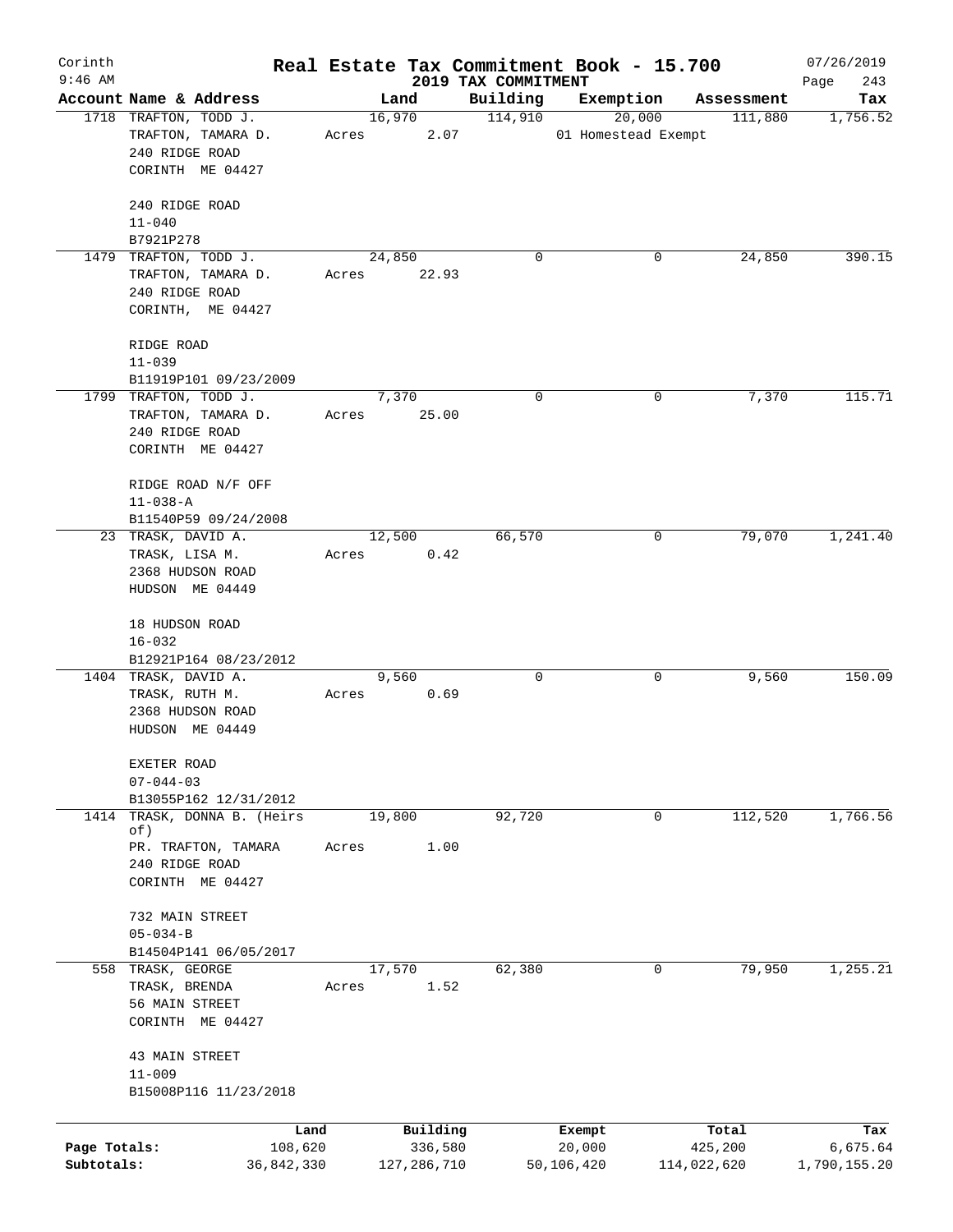| Corinth                    |                                                                                      |                 |                        |                                 | Real Estate Tax Commitment Book - 15.700 |                        | 07/26/2019               |
|----------------------------|--------------------------------------------------------------------------------------|-----------------|------------------------|---------------------------------|------------------------------------------|------------------------|--------------------------|
| $9:46$ AM                  | Account Name & Address                                                               |                 | Land                   | 2019 TAX COMMITMENT<br>Building | Exemption                                | Assessment             | 244<br>Page<br>Tax       |
|                            | 955 TRASK, GEORGE<br>TRASK, BRENDA<br>56 MAIN STREET<br>CORINTH ME 04427             | 17,590<br>Acres | 2.60                   | 4,750                           |                                          | 22,340<br>$\mathbf 0$  | 350.74                   |
|                            | 1144 MAIN STREET<br>$03 - 026$<br>B13307P26 07/14/2013                               |                 |                        |                                 |                                          |                        |                          |
|                            | 1411 TRASK, GEORGE C.<br>TRASK, BRENDA J.<br>56 MAIN STREET<br>CORINTH ME 04427      | Acres           | 28,490<br>16.00        | 166,860                         | 20,000<br>01 Homestead Exempt            | 175,350                | 2,753.00                 |
|                            | 56 MAIN STREET<br>$11 - 015$<br>B4323P151                                            |                 |                        |                                 |                                          |                        |                          |
|                            | 1201 TRASK, GEORGE C.<br>TRASK, BRENDA<br>J.<br>56 MAIN STREET<br>CORINTH ME 04427   | 16,700<br>Acres | 114.00                 | 0                               |                                          | 16,700<br>0            | 262.19                   |
|                            | CHARLESTON TOWN LINE<br>N/F<br>$11 - 014$<br>B12940P55 09/06/2012                    |                 |                        |                                 |                                          |                        |                          |
|                            | 2066 TRASK, JOEL<br>TRASK, AMY<br>1159 HUDSON HILL ROAD<br>CORINTH ME 04427          | 19,400<br>Acres | 4.16                   | 40,500                          | 20,000<br>01 Homestead Exempt            | 39,900                 | 626.43                   |
|                            | 1159 HUDSON HILL ROAD<br>$03 - 052 - B$<br>B12130P309 05/06/2010                     |                 |                        |                                 |                                          |                        |                          |
|                            | 1639 TRASK, JOEL L.<br>TRASK, GEORGE C.<br>1159 HUDSON HIIL ROAD<br>CORINTH ME 04427 | 22,540<br>Acres | 49.00                  | 0                               |                                          | 22,540<br>0            | 353.88                   |
|                            | HUDSON HILL ROAD<br>$03 - 055$<br>B13557P106 06/12/2014                              |                 |                        |                                 |                                          |                        |                          |
|                            | 573 TRASK, SUSAN D.<br>393 BLACK ROAD<br>CORINTH ME 04427                            | 26,400<br>Acres | 10.20                  | 57,160                          | 20,000<br>01 Homestead Exempt            | 63,560                 | 997.89                   |
|                            | 393 BLACK RD<br>$02 - 030 - 04$<br>B4756P328                                         |                 |                        |                                 |                                          |                        |                          |
|                            | 1420 TRUE FARMS, INC.<br>112 FRANKLIN STREET<br>UNIT D-7<br>BANGOR ME 04401          | 24,440<br>Acres | 32.57                  | $\mathbf 0$                     |                                          | 24,440<br>$\Omega$     | 383.71                   |
|                            | WHITE SCHOOLHOUSE ROAD<br>$05 - 030$<br>B4373P158                                    |                 |                        |                                 |                                          |                        |                          |
|                            | Land                                                                                 |                 | Building               |                                 | Exempt                                   | Total                  | Tax                      |
| Page Totals:<br>Subtotals: | 155,560<br>36,997,890                                                                |                 | 269,270<br>127,555,980 |                                 | 60,000<br>50,166,420                     | 364,830<br>114,387,450 | 5,727.84<br>1,795,883.04 |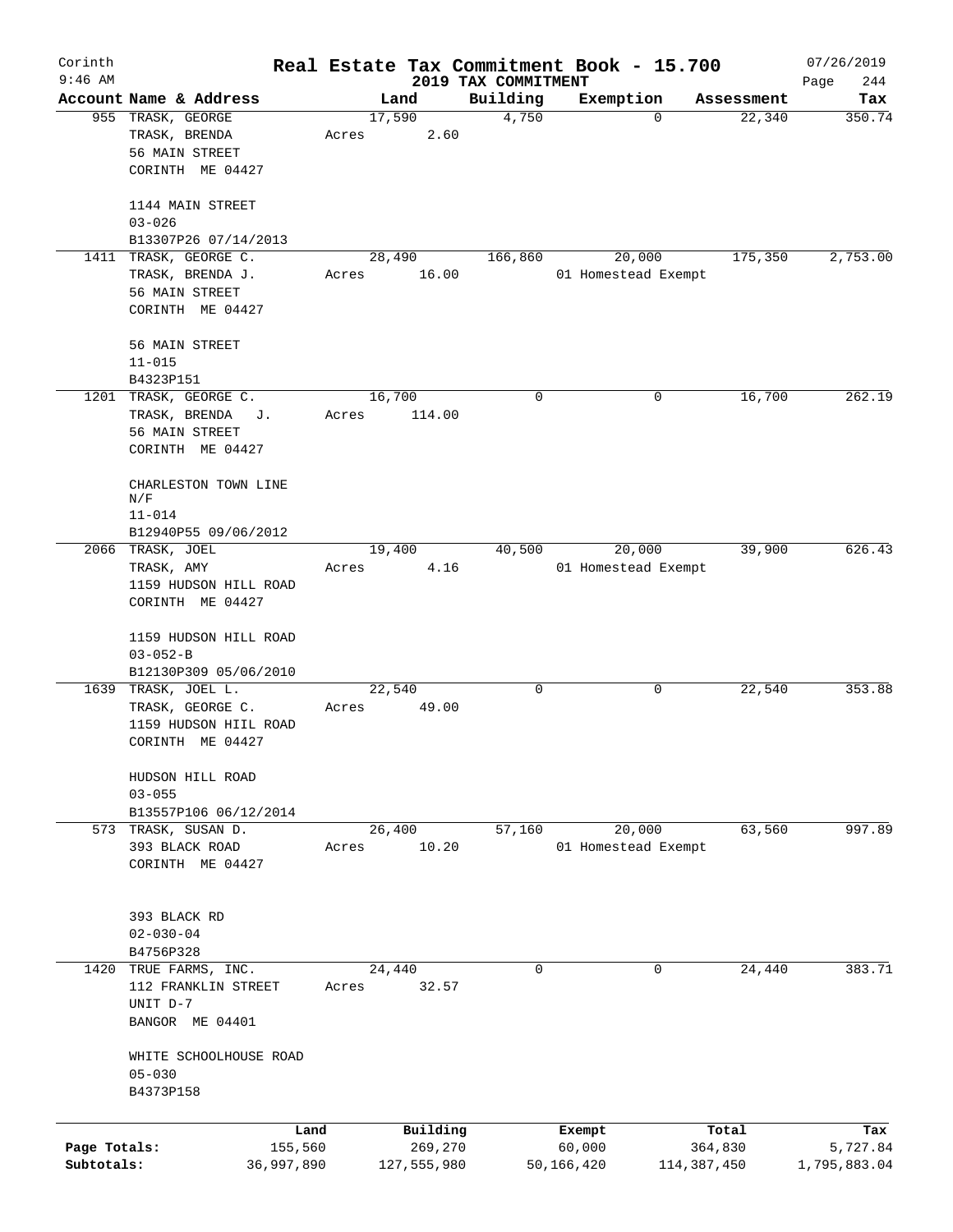| Corinth                    |                                                                             |                 |                        |                     | Real Estate Tax Commitment Book - 15.700 |                          | 07/26/2019                |
|----------------------------|-----------------------------------------------------------------------------|-----------------|------------------------|---------------------|------------------------------------------|--------------------------|---------------------------|
| $9:46$ AM                  |                                                                             |                 |                        | 2019 TAX COMMITMENT |                                          |                          | 245<br>Page               |
|                            | Account Name & Address                                                      |                 | Land                   | Building<br>800     | Exemption<br>$\mathbf 0$                 | Assessment               | Tax                       |
|                            | 1421 TRUE FARMS, INC.<br>112 FRANKLIN STREET<br>UNIT D-7<br>BANGOR ME 04401 | 32,660<br>Acres | 78.00                  |                     |                                          | 33,460                   | 525.32                    |
|                            |                                                                             |                 |                        |                     |                                          |                          |                           |
|                            | 193 RIDGE ROAD                                                              |                 |                        |                     |                                          |                          |                           |
|                            | $12 - 001$<br>B3923P46                                                      |                 |                        |                     |                                          |                          |                           |
|                            | 30 TUCKER, RYAN R.                                                          |                 | 21,140                 | $\Omega$            | 0                                        | 21,140                   | 331.90                    |
|                            | CARON, KRISTEN L.<br>13 SAWMILL ROAD                                        | Acres           | 16.92                  |                     |                                          |                          |                           |
|                            | BRADFORD ME 04410                                                           |                 |                        |                     |                                          |                          |                           |
|                            | 60 ANDERSON FARM RD<br>$12 - 012$                                           |                 |                        |                     |                                          |                          |                           |
|                            | B14515P114 05/31/2017                                                       |                 |                        |                     |                                          |                          |                           |
|                            | 216 TULLER, JEDEDIAH JACK                                                   |                 | 19,150                 | 43,530              | 0                                        | 62,680                   | 984.08                    |
|                            | PO BOX 638<br>CORINTH ME 04427                                              | Acres           | 3.95                   |                     |                                          |                          |                           |
|                            |                                                                             |                 |                        |                     |                                          |                          |                           |
|                            | 804 LEDGE HILL ROAD                                                         |                 |                        |                     |                                          |                          |                           |
|                            | $02 - 012$<br>B13050P254 12/26/2012                                         |                 |                        |                     |                                          |                          |                           |
|                            | 1425 TUNKS, KAREN L.                                                        |                 | 16,250                 | 64,600              | 20,000                                   | 60,850                   | 955.34                    |
|                            | 492 MCCARD ROAD                                                             | Acres           | 1.45                   |                     | 01 Homestead Exempt                      |                          |                           |
|                            | CORINTH ME 04427                                                            |                 |                        |                     |                                          |                          |                           |
|                            | 492 MCCARD ROAD<br>$01 - 008 - 01$                                          |                 |                        |                     |                                          |                          |                           |
|                            | B10681P303 10/17/2006 B4442P142                                             |                 |                        |                     |                                          |                          |                           |
|                            | 1426 TURBIN, DAVID                                                          | 26,090          |                        | 149,130             | 20,000                                   | 155,220                  | 2,436.95                  |
|                            | PO BOX 373<br>CORINTH ME 04427                                              | Acres           | 1.00                   |                     | 01 Homestead Exempt                      |                          |                           |
|                            | 301 MAIN STREET                                                             |                 |                        |                     |                                          |                          |                           |
|                            | $15 - 026$                                                                  |                 |                        |                     |                                          |                          |                           |
|                            | B3753P252                                                                   |                 |                        |                     |                                          |                          |                           |
| 1470                       | TWENTY-NINE OHIO STREET<br>REALTY TRUST                                     | 396,960         |                        | 620                 | 0                                        | 397,580                  | 6,242.01                  |
|                            | RICHARD B. BRONSON JR.<br>TRUSTEE                                           | Acres           | 6.92                   |                     |                                          |                          |                           |
|                            | 37 OHIO STREET<br>BANGOR ME 04401                                           |                 |                        |                     |                                          |                          |                           |
|                            |                                                                             |                 |                        |                     |                                          |                          |                           |
|                            | 30 EXETER ROAD<br>$15 - 012$                                                |                 |                        |                     |                                          |                          |                           |
|                            | B10787P163 12/20/2006                                                       |                 |                        |                     |                                          |                          |                           |
|                            | 779 UNDERHILL, BRAD A.                                                      | 19,210          |                        | 32,820              | 20,000                                   | 32,030                   | 502.87                    |
|                            | UNDERHILL, REBECCA A.<br>488 EXETER ROAD                                    | Acres           | 4.00                   |                     | 01 Homestead Exempt                      |                          |                           |
|                            | CORINTH ME 04427                                                            |                 |                        |                     |                                          |                          |                           |
|                            | 428 EXETER ROAD                                                             |                 |                        |                     |                                          |                          |                           |
|                            | $07 - 008 - D$                                                              |                 |                        |                     |                                          |                          |                           |
|                            | B14583P165 07/31/2017                                                       |                 |                        |                     |                                          |                          |                           |
|                            | Land                                                                        |                 | Building               |                     | Exempt                                   | Total                    | Tax                       |
| Page Totals:<br>Subtotals: | 531,460<br>37,529,350                                                       |                 | 291,500<br>127,847,480 |                     | 60,000<br>50, 226, 420                   | 762,960<br>115, 150, 410 | 11,978.47<br>1,807,861.51 |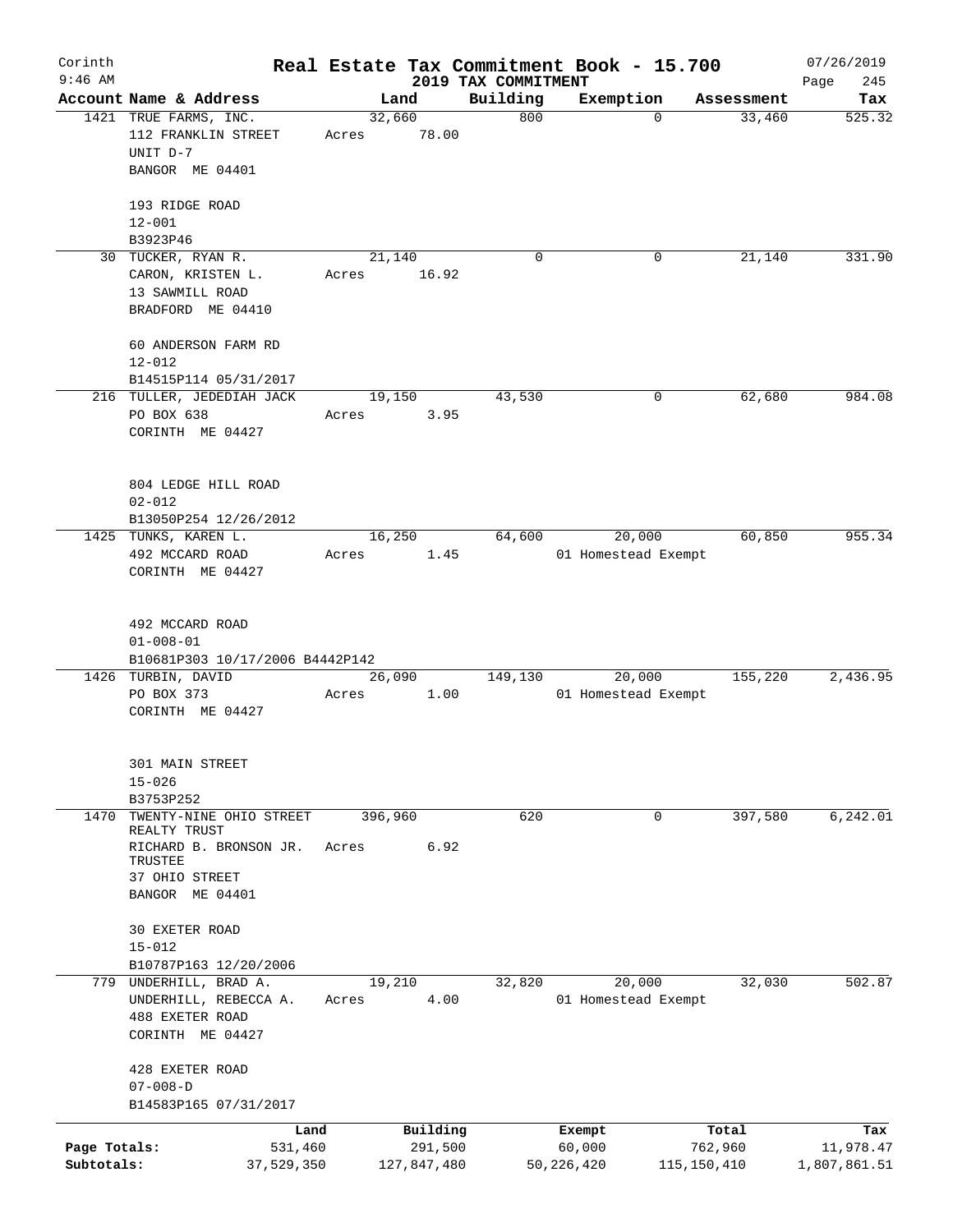| Corinth      |                                                  |       |                 |                                 | Real Estate Tax Commitment Book - 15.700 |                       | 07/26/2019         |
|--------------|--------------------------------------------------|-------|-----------------|---------------------------------|------------------------------------------|-----------------------|--------------------|
| $9:46$ AM    | Account Name & Address                           |       | Land            | 2019 TAX COMMITMENT<br>Building | Exemption                                | Assessment            | 246<br>Page<br>Tax |
|              | 857 US BANK NATIONAL ASSOC.                      |       | 16,940          | 40,770                          |                                          | 57,710<br>$\Omega$    | 906.05             |
|              | C/O JOHN E BALDACCI JR. Acres<br>ESQ.            |       | 1.00            |                                 |                                          |                       |                    |
|              | <b>30 DANFORTH STREET</b><br>SUITE 104           |       |                 |                                 |                                          |                       |                    |
|              | PORTLAND ME 04101                                |       |                 |                                 |                                          |                       |                    |
|              | 213 MAIN STREET                                  |       |                 |                                 |                                          |                       |                    |
|              | $16 - 008$                                       |       |                 |                                 |                                          |                       |                    |
|              | B14832P55 06/06/2018<br>1726 VAFIADES, STEVEN V. |       |                 |                                 | 20,000                                   |                       |                    |
|              | VAFIADES, KIMBERLY A.                            | Acres | 20,360<br>4.99  | 98,560                          | 01 Homestead Exempt                      | 98,920                | 1,553.04           |
|              | 395 WEST CORINTH ROAD                            |       |                 |                                 |                                          |                       |                    |
|              | CORINTH ME 04427                                 |       |                 |                                 |                                          |                       |                    |
|              | 395 WEST CORINTH ROAD<br>$04 - 035 - A$          |       |                 |                                 |                                          |                       |                    |
|              | B8444P241                                        |       |                 |                                 |                                          |                       |                    |
|              | 378 VALLEY, ANTHONY F.                           |       | 13,420          | 0                               |                                          | 13,420<br>0           | 210.69             |
|              | 46 PINE VALLY WAY<br>BREWER ME 04412             | Acres | 14.00           |                                 |                                          |                       |                    |
|              |                                                  |       |                 |                                 |                                          |                       |                    |
|              | O'ROAK ROAD N/F OFF                              |       |                 |                                 |                                          |                       |                    |
|              | $10 - 019$                                       |       |                 |                                 |                                          |                       |                    |
|              | B13168P12 05/03/2013                             |       |                 |                                 |                                          |                       |                    |
|              | 923 VALLEY, ANTHONY F.                           |       | 41,110          | 72,490                          |                                          | 113,600<br>0          | 1,783.52           |
|              | 46 PINE VALLEY WAY<br>BREWER ME 04412            | Acres | 94.30           |                                 |                                          |                       |                    |
|              | MAIN STREET N/F OFF                              |       |                 |                                 |                                          |                       |                    |
|              | $10 - 016$                                       |       |                 |                                 |                                          |                       |                    |
|              | B12831P344 05/30/2012<br>1495 VALLEY, ANTHONY F. |       | 22,400          | 0                               |                                          | 0<br>22,400           | 351.68             |
|              | 46 PINE VALLEY WAY                               | Acres | 18.66           |                                 |                                          |                       |                    |
|              | BREWER ME 04412                                  |       |                 |                                 |                                          |                       |                    |
|              | VILLAGE DRIVE                                    |       |                 |                                 |                                          |                       |                    |
|              | $11 - 002$                                       |       |                 |                                 |                                          |                       |                    |
|              | B13947P61 09/02/2015                             |       |                 |                                 |                                          |                       |                    |
|              | 693 VALLEY, JEANNIE M<br>46 PINE VALLEY WAY      | Acres | 15,580<br>22.72 | $\mathbf 0$                     |                                          | $\mathbf 0$<br>15,580 | 244.61             |
|              | BREWER ME 04412                                  |       |                 |                                 |                                          |                       |                    |
|              |                                                  |       |                 |                                 |                                          |                       |                    |
|              | MAIN STREET                                      |       |                 |                                 |                                          |                       |                    |
|              | $11 - 006 - A - 1$                               |       |                 |                                 |                                          |                       |                    |
|              | B15014P261 12/03/2018                            |       |                 | 0                               |                                          | 0                     | 193.11             |
|              | 1203 VALLEY, JEANNIE M.<br>46 VALLEY WAY         | Acres | 12,300<br>14.00 |                                 |                                          | 12,300                |                    |
|              | BREWER ME 04412                                  |       |                 |                                 |                                          |                       |                    |
|              | O'ROAK ROAD N/F OFF                              |       |                 |                                 |                                          |                       |                    |
|              | $10 - 020$                                       |       |                 |                                 |                                          |                       |                    |
|              | B12862P323 06/27/2012                            |       |                 |                                 |                                          |                       |                    |
|              | Land                                             |       | Building        |                                 | Exempt                                   | Total                 | Tax                |
| Page Totals: | 142,110                                          |       | 211,820         |                                 | 20,000                                   | 333,930               | 5,242.70           |
| Subtotals:   | 37,671,460                                       |       | 128,059,300     |                                 | 50, 246, 420                             | 115, 484, 340         | 1,813,104.21       |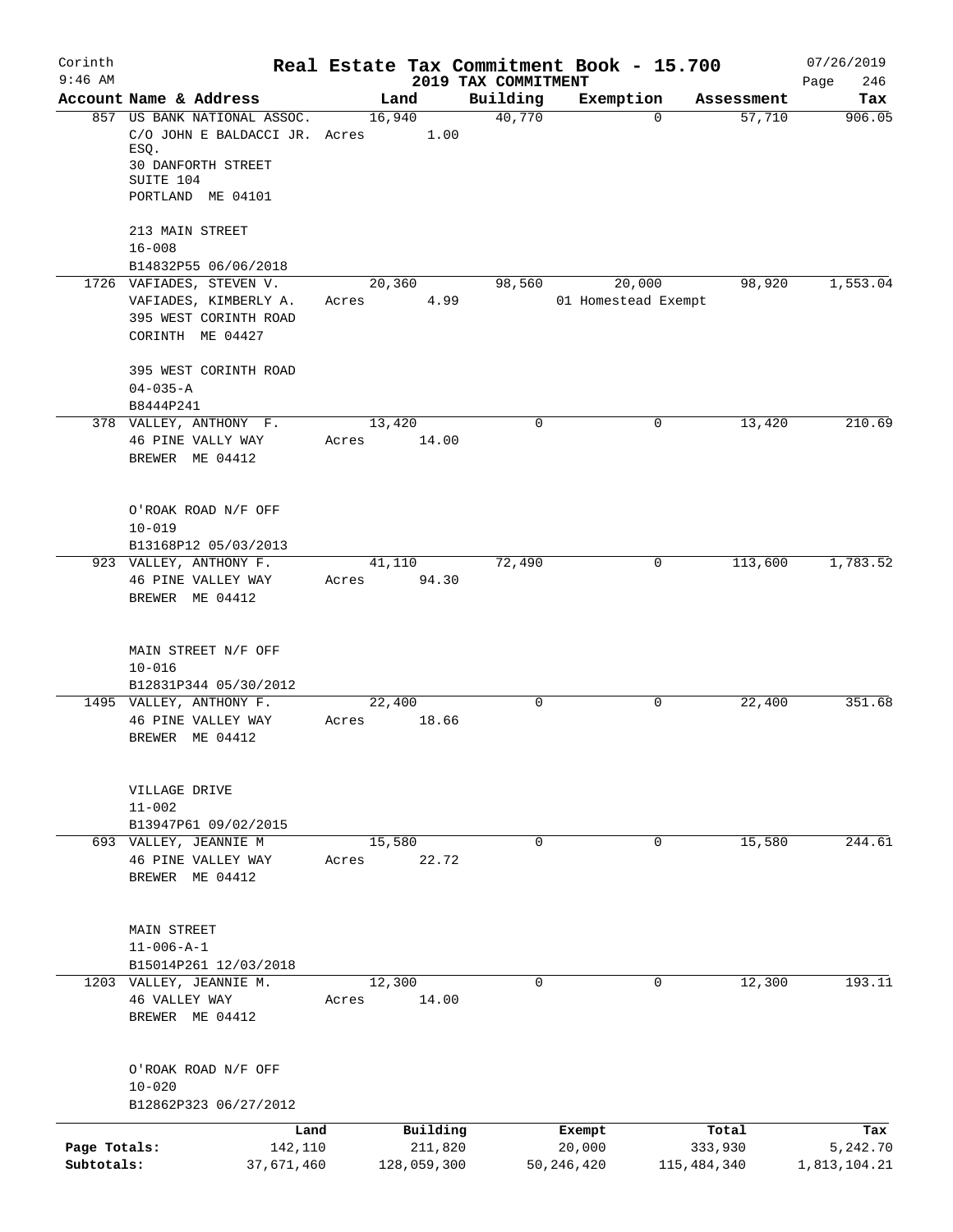| Corinth<br>$9:46$ AM       |                                                                                  |                 |                          | 2019 TAX COMMITMENT | Real Estate Tax Commitment Book - 15.700 |                        | 07/26/2019               |
|----------------------------|----------------------------------------------------------------------------------|-----------------|--------------------------|---------------------|------------------------------------------|------------------------|--------------------------|
|                            | Account Name & Address                                                           |                 | Land                     | Building            | Exemption                                | Assessment             | 247<br>Page<br>Tax       |
|                            | 1202 VALLEY, JEANNIE M.<br>46 PINE VALLY WAY<br>BREWER ME 04412                  | 18,700<br>Acres | 22.00                    | $\mathbf 0$         | $\mathbf 0$                              | 18,700                 | 293.59                   |
|                            | O'ROAK ROAD N/F OFF                                                              |                 |                          |                     |                                          |                        |                          |
|                            | $10 - 018$<br>B12862P323 06/27/2012                                              |                 |                          |                     |                                          |                        |                          |
|                            | 1122 VALLEY, JEANNIE M.                                                          | 15,340          |                          | $\Omega$            | 0                                        | 15,340                 | 240.84                   |
|                            | 46 PINE VALLEY WAY<br>BREWER ME 04412                                            | Acres           | 22.00                    |                     |                                          |                        |                          |
|                            | O'ROAK ROAD N/F OFF<br>$10 - 016 - A$<br>B12862P325 06/27/2012                   |                 |                          |                     |                                          |                        |                          |
|                            | 72 VALLEY, JEANNIE M.                                                            | 26,790          |                          | 0                   | 0                                        | 26,790                 | 420.60                   |
|                            | 46 PINE VALLEY WAY<br>BREWER ME 04412                                            | Acres           | 24.77                    |                     |                                          |                        |                          |
|                            | <b>MAIN STREET</b><br>$11 - 006 - E$<br>B12862P325 06/27/2012                    |                 |                          |                     |                                          |                        |                          |
|                            | 269 VAN ALSTYNE, JOHN                                                            | 12,890          |                          | 0                   | 0                                        | 12,890                 | 202.37                   |
|                            | VAN ALSTYNE, REBECCA<br>252 MCCARD ROAD                                          | Acres           | 4.68                     |                     |                                          |                        |                          |
|                            | CORINTH ME 04427<br>MCCARD ROAD                                                  |                 |                          |                     |                                          |                        |                          |
|                            | $01 - 024 - B$                                                                   |                 |                          |                     |                                          |                        |                          |
|                            | B14693P293 12/11/2017<br>265 VAN ALSTYNE, JOHN                                   | 18,260          |                          | 103,730             | 20,000                                   | 101,990                | 1,601.24                 |
|                            | VAN ALSTYNE, REBECCA<br>252 MCCARD ROAD<br>CORINTH ME 04427                      | Acres           | 3.18                     |                     | 01 Homestead Exempt                      |                        |                          |
|                            |                                                                                  |                 |                          |                     |                                          |                        |                          |
|                            | 252 MCCARD ROAD<br>$01 - 024 - A$                                                |                 |                          |                     |                                          |                        |                          |
|                            | B14693P293 12/11/2017                                                            |                 |                          |                     |                                          |                        |                          |
|                            | 1434 VAN BRUNT, ROBERT W.<br>VAN BRUNT, JEAN T.<br>135 ALNA ROAD<br>WISCASSET ME | 10,070<br>Acres | 7.50                     | 3,600               | 0                                        | 13,670                 | 214.62                   |
|                            | 04578-4082<br>949 MUDGETT ROAD                                                   |                 |                          |                     |                                          |                        |                          |
|                            | $01 - 029$                                                                       |                 |                          |                     |                                          |                        |                          |
|                            | B4271P215<br>VASILE, JEAN                                                        | 33,590          |                          | 76,700              | 20,000                                   | 90,290                 | 1,417.55                 |
| 347                        | SMART, LESLIE<br>329 WEST CORINTH ROAD                                           | Acres           | 25.80                    |                     | 01 Homestead Exempt                      |                        |                          |
|                            | CORINTH ME 04427                                                                 |                 |                          |                     |                                          |                        |                          |
|                            | 329 WEST CORINTH ROAD<br>$04 - 036$<br>B14937P225 09/10/2018                     |                 |                          |                     |                                          |                        |                          |
|                            |                                                                                  |                 |                          |                     |                                          |                        |                          |
|                            | Land                                                                             |                 | Building                 |                     | Exempt                                   | Total                  | Tax                      |
| Page Totals:<br>Subtotals: | 135,640<br>37,807,100                                                            |                 | 184,030<br>128, 243, 330 |                     | 40,000<br>50,286,420                     | 279,670<br>115,764,010 | 4,390.81<br>1,817,495.02 |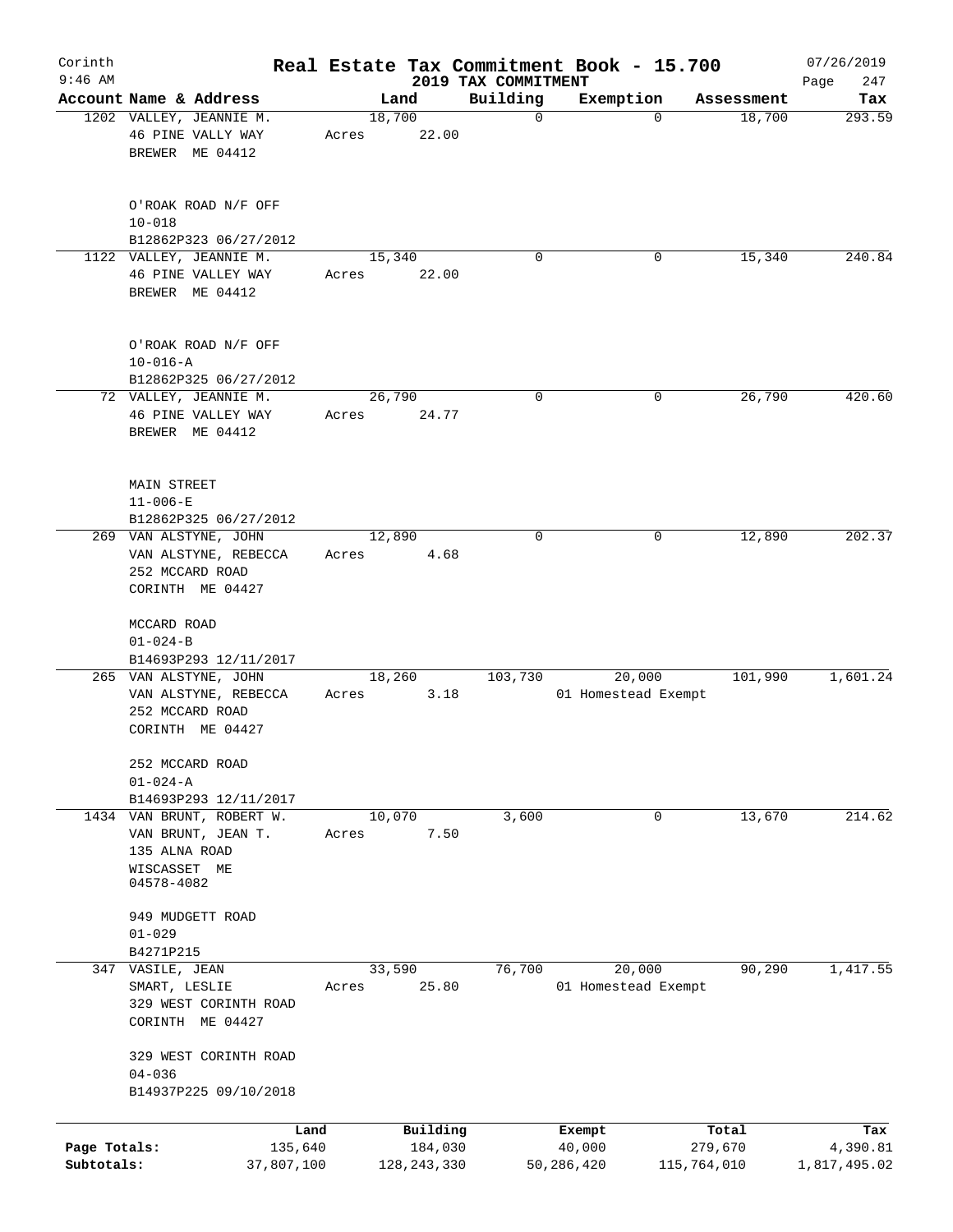| Corinth      |                                                 |       |                 |                     | Real Estate Tax Commitment Book - 15.700 |                    | 07/26/2019    |
|--------------|-------------------------------------------------|-------|-----------------|---------------------|------------------------------------------|--------------------|---------------|
| $9:46$ AM    | Account Name & Address                          |       |                 | 2019 TAX COMMITMENT | Exemption                                | Assessment         | Page<br>248   |
|              | 2091 VIGUE, MARK &<br>LANCASTER, MARCIA         |       | Land<br>26, 210 | Building<br>8,250   |                                          | 34,460<br>$\Omega$ | Tax<br>541.02 |
|              | TRUSTEE                                         |       |                 |                     |                                          |                    |               |
|              | H. ELIZABETH VIGUE<br>IRREVOCABLE TRUST         | Acres | 51.10           |                     |                                          |                    |               |
|              | 69 NOTCH ROAD<br>CORINTH ME 04427               |       |                 |                     |                                          |                    |               |
|              | GARLAND ROAD                                    |       |                 |                     |                                          |                    |               |
|              | $10 - 014$                                      |       |                 |                     |                                          |                    |               |
|              | B7965P107 11/02/2001                            |       |                 |                     |                                          |                    |               |
|              | 1438 VIGUE, MARK L.<br>CAISSE, LAUREN           | Acres | 39,020<br>14.00 | 39,520              | 20,000<br>01 Homestead Exempt            | 58,540             | 919.08        |
|              | 69 NOTCH ROAD                                   |       |                 |                     |                                          |                    |               |
|              | CORINTH ME 04427                                |       |                 |                     |                                          |                    |               |
|              | 69 NOTCH ROAD                                   |       |                 |                     |                                          |                    |               |
|              | $07 - 034$                                      |       |                 |                     |                                          |                    |               |
|              | B14230P268 08/01/2016<br>1439 VOISINE, ROSEANNE |       | 0               | 1,500               |                                          | 1,500<br>0         | 23.55         |
|              | 57 OTTER CREEK DRIVE                            |       |                 |                     |                                          |                    |               |
|              | OTTER CREEK ME 04660                            |       |                 |                     |                                          |                    |               |
|              | 339 GRANT ROAD                                  |       |                 |                     |                                          |                    |               |
|              | $05 - 012 - 01H$                                |       |                 |                     |                                          |                    |               |
|              | 2022 VOISINE, ROSEANNE                          |       | 8,940           | $\mathbf 0$         |                                          | 0<br>8,940         | 140.36        |
|              | 57 OTTER CREEK DRIVE<br>MT. DESERT ME 04660     | Acres | 1.45            |                     |                                          |                    |               |
|              |                                                 |       |                 |                     |                                          |                    |               |
|              | GRANT ROAD                                      |       |                 |                     |                                          |                    |               |
|              | $05 - 012 - A$                                  |       |                 |                     |                                          |                    |               |
|              | B11636P225 10/13/2008                           |       |                 |                     |                                          |                    |               |
|              | 858 VOISINE, THERESA L.<br>LIVING TRUST         |       | 16,890          | 97,050              | 20,000                                   | 93,940             | 1,474.86      |
|              | THERESA VOISINE TRUSTEE Acres                   |       | 2.00            |                     | 01 Homestead Exempt                      |                    |               |
|              | 282 BEANS MILL ROAD                             |       |                 |                     |                                          |                    |               |
|              | CORINTH ME 04427                                |       |                 |                     |                                          |                    |               |
|              | 282 BEANS MILL RD                               |       |                 |                     |                                          |                    |               |
|              | $04 - 019 - 12$                                 |       |                 |                     |                                          |                    |               |
| 1629         | B12111P165 04/22/2010<br>VOISINE, THERESA L.    |       | 10,200          | 0                   |                                          | 10,200<br>0        | 160.14        |
|              | TRUST                                           |       |                 |                     |                                          |                    |               |
|              | THERESA VOISINE TRUSTEE Acres                   |       | 1.45            |                     |                                          |                    |               |
|              | 282 BEANS MILL ROAD                             |       |                 |                     |                                          |                    |               |
|              | CORINTH ME 04427                                |       |                 |                     |                                          |                    |               |
|              | BEANS MILL RD                                   |       |                 |                     |                                          |                    |               |
|              | $04 - 019 - 12 - A$                             |       |                 |                     |                                          |                    |               |
|              | B12111P165 04/26/2010                           |       |                 |                     |                                          |                    |               |
|              | 1647 VOJKUFKA, FRANK                            |       | $\mathbf 0$     | 13,960              | 13,960                                   | 0                  | 0.00          |
|              | 344 MAIN STREET LOT 16                          |       |                 |                     | 01 Homestead Exempt                      |                    |               |
|              | CORINTH ME 04427                                |       |                 |                     |                                          |                    |               |
|              | 344 MAIN STREET LOT 16                          |       |                 |                     |                                          |                    |               |
|              | $08 - 003 - 16H$                                |       |                 |                     |                                          |                    |               |
|              | Land                                            |       | Building        |                     | Exempt                                   | Total              | Tax           |
| Page Totals: | 101,260                                         |       | 160,280         |                     | 53,960                                   | 207,580            | 3,259.01      |
| Subtotals:   | 37,908,360                                      |       | 128,403,610     |                     | 50, 340, 380                             | 115,971,590        | 1,820,754.03  |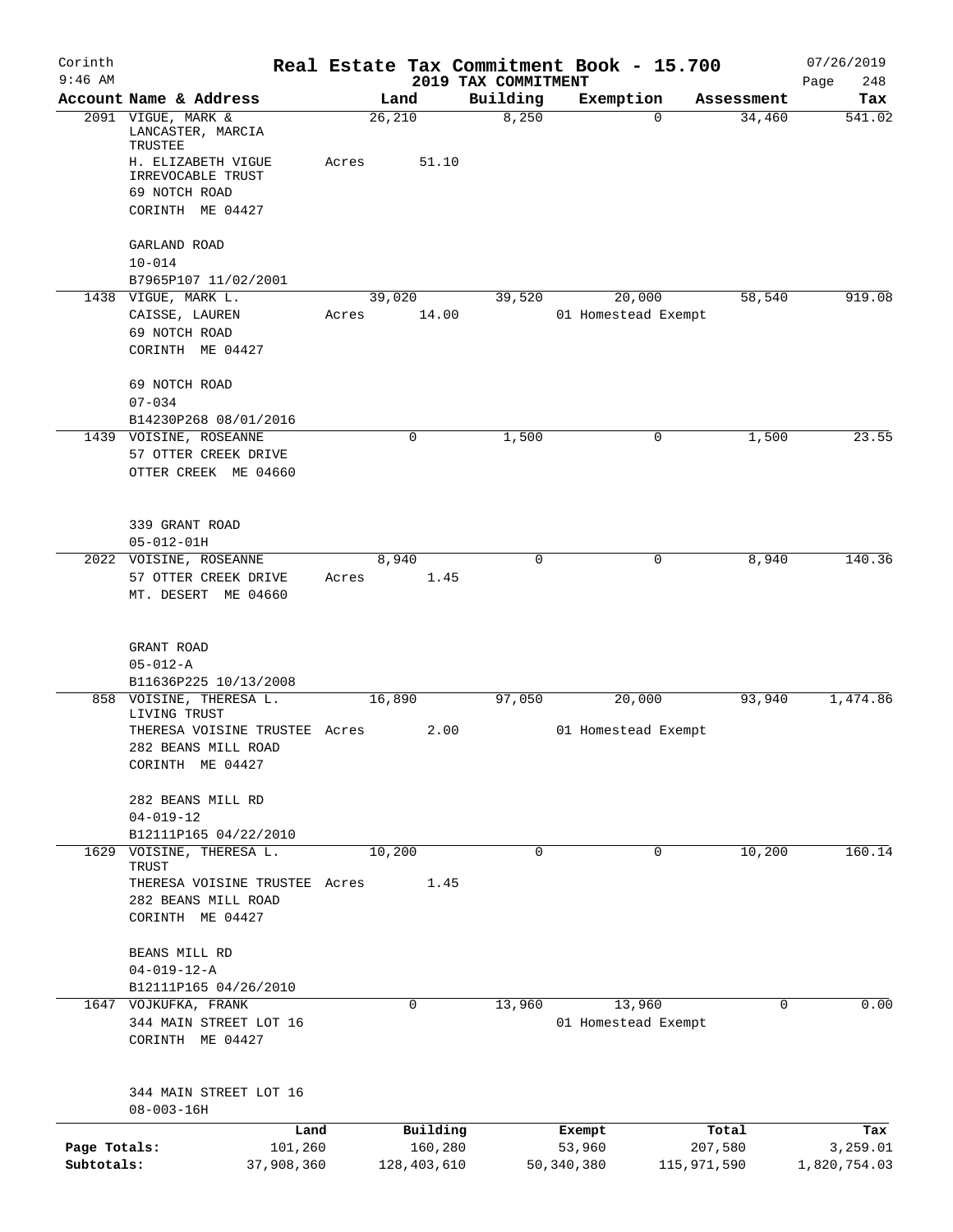| Corinth<br>$9:46$ AM |                                                                                 |                 |       | 2019 TAX COMMITMENT | Real Estate Tax Commitment Book - 15.700 |            | 07/26/2019<br>249<br>Page |
|----------------------|---------------------------------------------------------------------------------|-----------------|-------|---------------------|------------------------------------------|------------|---------------------------|
|                      | Account Name & Address                                                          | Land            |       | Building            | Exemption                                | Assessment | Tax                       |
|                      | 1542 WAIN, FRED L<br>PO BOX 281<br>CORINTH ME 04427                             | $\mathbf 0$     |       | 19,610              | 19,610<br>01 Homestead Exempt            | 0          | 0.00                      |
|                      | 968 MAIN STREET LOT 21<br>$06 - 012 - D21H$                                     |                 |       |                     |                                          |            |                           |
|                      | 1063 WAIN, RAYMOND<br>WAIN, DIANA<br>968 MAIN STREET LOT 10<br>CORINTH ME 04427 | 0               |       | 15,770              | 15,770<br>01 Homestead Exempt            | $\Omega$   | 0.00                      |
|                      | 968 MAIN STREET LOT 10<br>$06 - 012 - D - 10H$                                  |                 |       |                     |                                          |            |                           |
|                      | 1445 WAITE, AARON<br>WAITE, JANELLE<br>26 BRADBURY DRIVE<br>CORINTH ME 04427    | 17,270<br>Acres | 1.27  | 124,340             | 20,000<br>01 Homestead Exempt            | 121,610    | 1,909.28                  |
|                      | 26 BRADBURY DR<br>$08 - 012 - 05$<br>B14262P118 08/31/2016                      |                 |       |                     |                                          |            |                           |
|                      | 1444 WAITE, AMANDA M.<br>1204 HUDSON HILL ROAD<br>CORINTH ME 04427              | 16,600<br>Acres | 1.75  | 33,230              | 0                                        | 49,830     | 782.33                    |
|                      | 1204 HUDSON HILL ROAD<br>$03 - 050$<br>B13993P338 10/23/2015                    |                 |       |                     |                                          |            |                           |
|                      | 1547 WAKEFIELD, PHYLLIS A.<br>802 GRANT ROAD<br>CORINTH ME 04427                | 16,620<br>Acres | 3.00  | 26,960              | 20,000<br>01 Homestead Exempt            | 23,580     | 370.21                    |
|                      | 802 GRANT ROAD<br>$03 - 006 - C$<br>B10657P300 08/14/2006                       |                 |       |                     |                                          |            |                           |
|                      | 153 WAKEFIELD, PHYLLIS A.<br>802 GRANT ROAD<br>CORINTH ME 04427                 | 21,600<br>Acres | 11.73 | 8,460               | 0                                        | 30,060     | 471.94                    |
|                      | 776 GRANT ROAD<br>$03 - 008 - C$<br>B11950P292 10/19/2009 B11900P260 08/27/2009 |                 |       |                     |                                          |            |                           |
|                      | 1452 WALLACE, BARBARA J.<br>455 GARLAND ROAD<br>CORINTH ME 04427                | 24,860<br>Acres | 8.87  | 79,210              | 20,000<br>01 Homestead Exempt            | 84,070     | 1,319.90                  |
|                      | 455 GARLAND ROAD<br>$10 - 002 - A$<br>B2849P294                                 |                 |       |                     |                                          |            |                           |
|                      |                                                                                 |                 |       |                     |                                          |            |                           |

|              | Land       | Building    | Exempt     | Total       | Tax          |
|--------------|------------|-------------|------------|-------------|--------------|
| Page Totals: | 96,950     | 307,580     | 95,380     | 309,150     | 4,853.66     |
| Subtotals:   | 38,005,310 | 128,711,190 | 50,435,760 | 116,280,740 | 1,825,607.69 |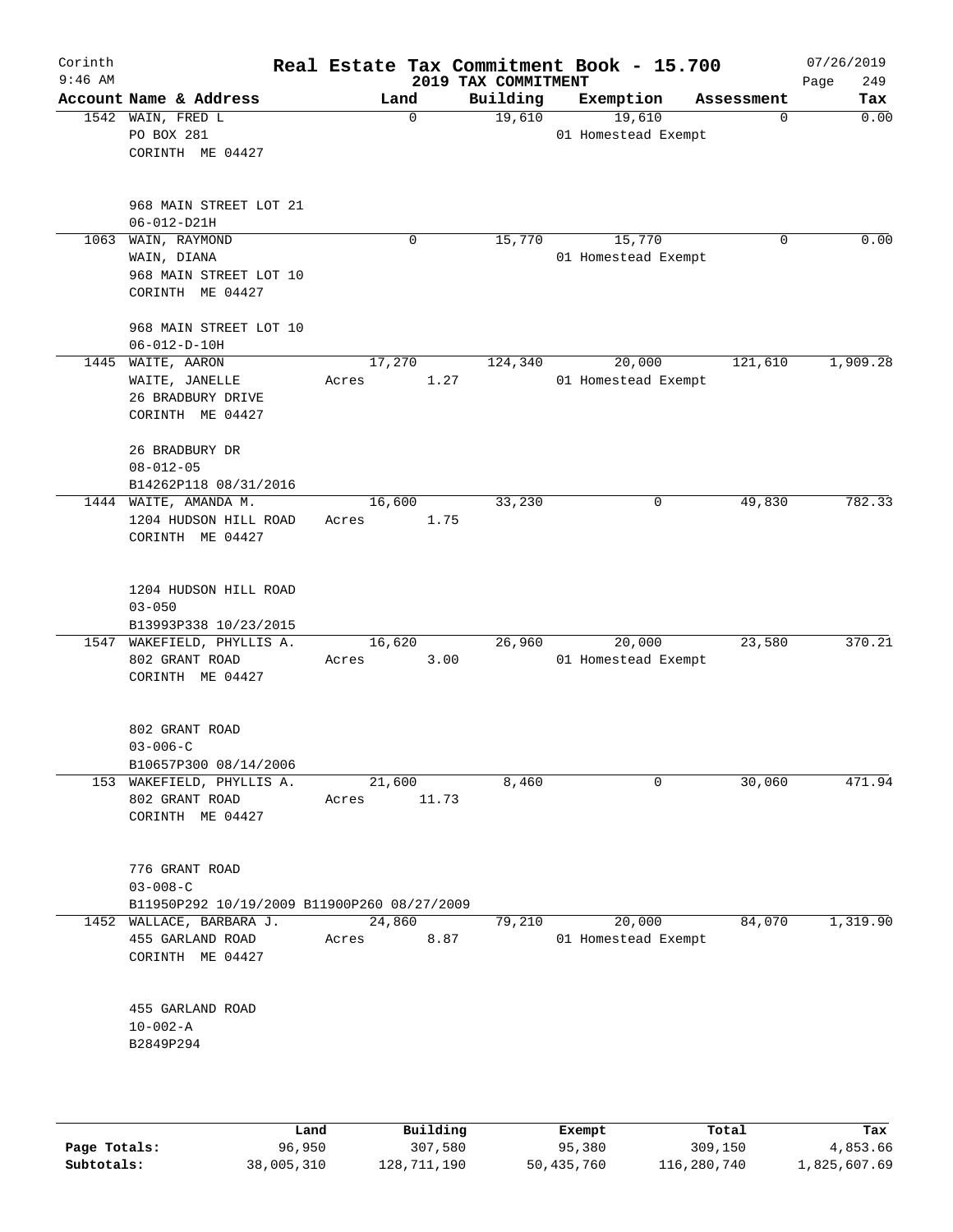| Corinth                    |                                                                                                                                                             |        |                          |                     | Real Estate Tax Commitment Book - 15.700 |                        | 07/26/2019               |
|----------------------------|-------------------------------------------------------------------------------------------------------------------------------------------------------------|--------|--------------------------|---------------------|------------------------------------------|------------------------|--------------------------|
| $9:46$ AM                  |                                                                                                                                                             |        |                          | 2019 TAX COMMITMENT |                                          |                        | Page<br>250              |
|                            | Account Name & Address                                                                                                                                      |        | Land<br>15,870           | Building<br>39,220  | Exemption<br>$\Omega$                    | Assessment<br>55,090   | Tax                      |
|                            | 749 WALLACE, CHARLES W.<br>158 CORNER ROAD<br>HODGDON ME 04730                                                                                              | Acres  | 1.12                     |                     |                                          |                        | 864.91                   |
|                            | 417 TATE ROAD<br>$06 - 018 - B$                                                                                                                             |        |                          |                     |                                          |                        |                          |
|                            | B14090P26 03/02/2016                                                                                                                                        |        |                          | $\Omega$            | 0                                        | 10,840                 | 170.19                   |
| 1454                       | WALSH, EDWARD W. (Heirs<br>of)<br>WALSH, LORETTA M.<br>(Heirs of)<br>C/O ANGELA WALSH<br>6 OBERLIN ROAD<br>DANVERS MA 01923<br>NOTCH ROAD<br>$04 - 041 - C$ | Acres  | 10,840<br>2.00           |                     |                                          |                        |                          |
|                            | B2334P1                                                                                                                                                     |        |                          |                     |                                          |                        |                          |
|                            | 767 WALTZ, DAVID C.<br>34 GRIFFIN ROAD<br>LEVANT ME 04456-4506                                                                                              | Acres  | 20,150<br>4.81           | 39,240              | 0                                        | 59,390                 | 932.42                   |
|                            | 521 HUDSON ROAD<br>$09 - 030$                                                                                                                               |        |                          |                     |                                          |                        |                          |
|                            | B13265P173 07/08/2013<br>395 WARD, ARDENE G.                                                                                                                |        | 16,940                   | 145,200             | 20,000                                   | 142,140                | 2,231.60                 |
|                            | WARD, KAREN L.<br>33 County Rd<br>CORINTH ME 04427<br>33 COUNTY RD                                                                                          | Acres  | 1.00                     |                     | 01 Homestead Exempt                      |                        |                          |
|                            | $08 - 013 - C$                                                                                                                                              |        |                          |                     |                                          |                        |                          |
|                            | B9784P223<br>1999 WARD, MATTHEW M.                                                                                                                          |        | 14,670                   | 176,800             | 20,000                                   | 171,470                | 2,692.08                 |
|                            | WARD, DARCY L.<br>14 HI VIEW LANE<br>CORINTH ME 04422                                                                                                       | Acres  | 1.14                     |                     | 01 Homestead Exempt                      |                        |                          |
|                            | 14 HI VIEW LANE<br>$04 - 019 - 07 - A$<br>B11162P243 10/11/2007                                                                                             |        |                          |                     |                                          |                        |                          |
|                            | 1588 WARD, SARAH L.<br>C/O TERRI JANE CASAVANT<br>PO BOX 74<br>CORINTH ME 04427                                                                             |        | 0                        | 29,980              | $\mathbf{0}$                             | 29,980                 | 470.69                   |
|                            | 120 WEST CORINTH ROAD<br>$05 - 025 - 01H$                                                                                                                   |        |                          |                     |                                          |                        |                          |
|                            | 1134 WARD, SONIA LEE<br>520 GRANT ROAD<br>CORINTH ME 04427                                                                                                  | Acres  | 15,570<br>2.00           | 0                   | 0                                        | 15,570                 | 244.45                   |
|                            | 478 GRANT ROAD<br>$02 - 055 - 06 - A$<br>B14901P323 07/30/2018                                                                                              |        |                          |                     |                                          |                        |                          |
|                            |                                                                                                                                                             | Land   | Building                 |                     | Exempt                                   | Total                  | Tax                      |
| Page Totals:<br>Subtotals: | 38,099,350                                                                                                                                                  | 94,040 | 430,440<br>129, 141, 630 |                     | 40,000<br>50, 475, 760                   | 484,480<br>116,765,220 | 7,606.34<br>1,833,214.03 |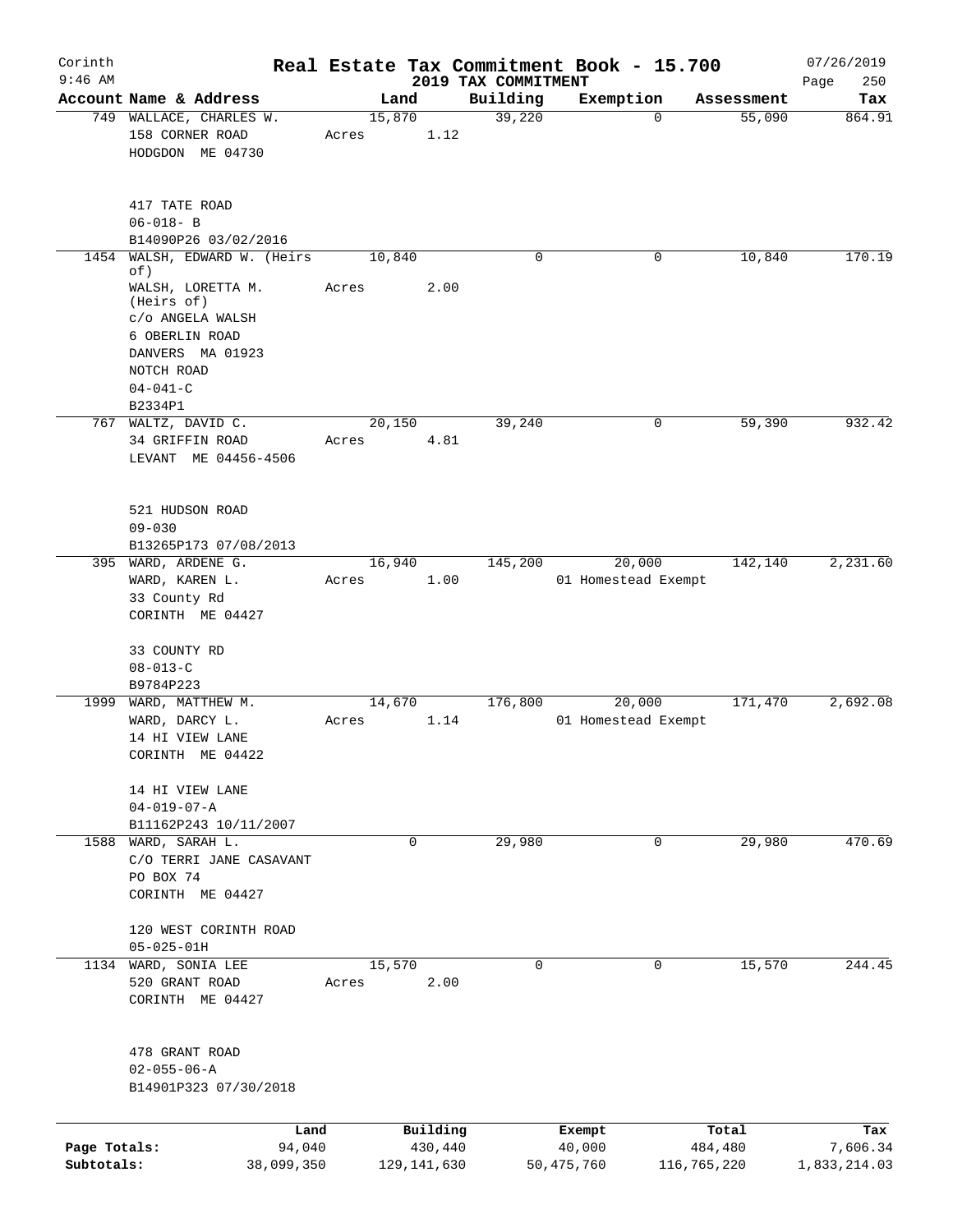| Corinth<br>$9:46$ AM |                                                                                                 |                          | 2019 TAX COMMITMENT | Real Estate Tax Commitment Book - 15.700 |            | 07/26/2019<br>251<br>Page |
|----------------------|-------------------------------------------------------------------------------------------------|--------------------------|---------------------|------------------------------------------|------------|---------------------------|
|                      | Account Name & Address                                                                          | Land                     | Building            | Exemption                                | Assessment | Tax                       |
|                      | 397 WARD, TYFFANY<br>478 GRANT ROAD<br>CORINTH ME 04427                                         | $\Omega$                 | 1,500               | 1,500<br>01 Homestead Exempt             | 0          | 0.00                      |
|                      | 478 GRANT ROAD<br>$02 - 055 - 06 - A - 1$                                                       |                          |                     |                                          |            |                           |
|                      | 1810 WARD, WENDY LEE<br>968 MAIN STREET LOT 4<br>CORINTH ME 04427                               | $\mathbf 0$              | 11,350              | 11,350<br>01 Homestead Exempt            | 0          | 0.00                      |
|                      | 968 MAIN STREET LOT 04<br>$06 - 012 - D - 04H$                                                  |                          |                     |                                          |            |                           |
|                      | 1458 WASHBURN, MARK<br>WASHBURN, DURICE<br>94 CUSHMAN ROAD<br>CORINTH ME 04427<br>94 CUSHMAN RD | 31,020<br>56.00<br>Acres | 70,390              | 20,000<br>01 Homestead Exempt            | 81,410     | 1,278.14                  |
|                      | $03 - 015$<br>B4291P366                                                                         |                          |                     |                                          |            |                           |
|                      | 1459 WASKEWICZ, CATHERINE M.<br>3 DEER ISLE ROAD<br>BANGOR ME 04401                             | 30,250<br>31.24<br>Acres | 3,000               | 0                                        | 33,250     | 522.03                    |
|                      | 1017 MAIN STREET<br>$05 - 054$<br>B3639P87                                                      |                          |                     |                                          |            |                           |
|                      | 1491 WASSON, HEATHER<br>24 VILLAGE DRIVE<br>CORINTH ME 04427                                    | 17,920<br>1.81<br>Acres  | 165,780             | 0                                        | 183,700    | 2,884.09                  |
|                      | 24 VILLAGE DRIVE<br>$11 - 002 - 05$<br>B14791P19 04/23/2018                                     |                          |                     |                                          |            |                           |
|                      | 898 WATERS, BRITTNIE<br>181 COVERED BRIDGE RD.<br>CORINTH ME 04427                              | $\mathbf 0$              | 16,020              | 16,020<br>01 Homestead Exempt            | $\Omega$   | 0.00                      |
|                      | 181 COVERED BRIDGE RD<br>$02 - 038 - 05H$                                                       |                          |                     |                                          |            |                           |
| 1627                 | WATERS, ROBERT F.<br>183 COVERED BRIDGE ROAD<br>CORINTH ME 04427                                | 0                        | 24,260              | 20,000<br>01 Homestead Exempt            | 4,260      | 66.88                     |
|                      | 183 COVERED BRIDGE RD<br>$02 - 038 - 06H$                                                       |                          |                     |                                          |            |                           |
|                      |                                                                                                 |                          |                     |                                          |            |                           |

|              | Land       | Building    | Exempt     | Total       | Tax          |
|--------------|------------|-------------|------------|-------------|--------------|
| Page Totals: | 79,190     | 292,300     | 68,870     | 302,620     | 4,751.14     |
| Subtotals:   | 38,178,540 | 129,433,930 | 50,544,630 | 117,067,840 | 1,837,965.17 |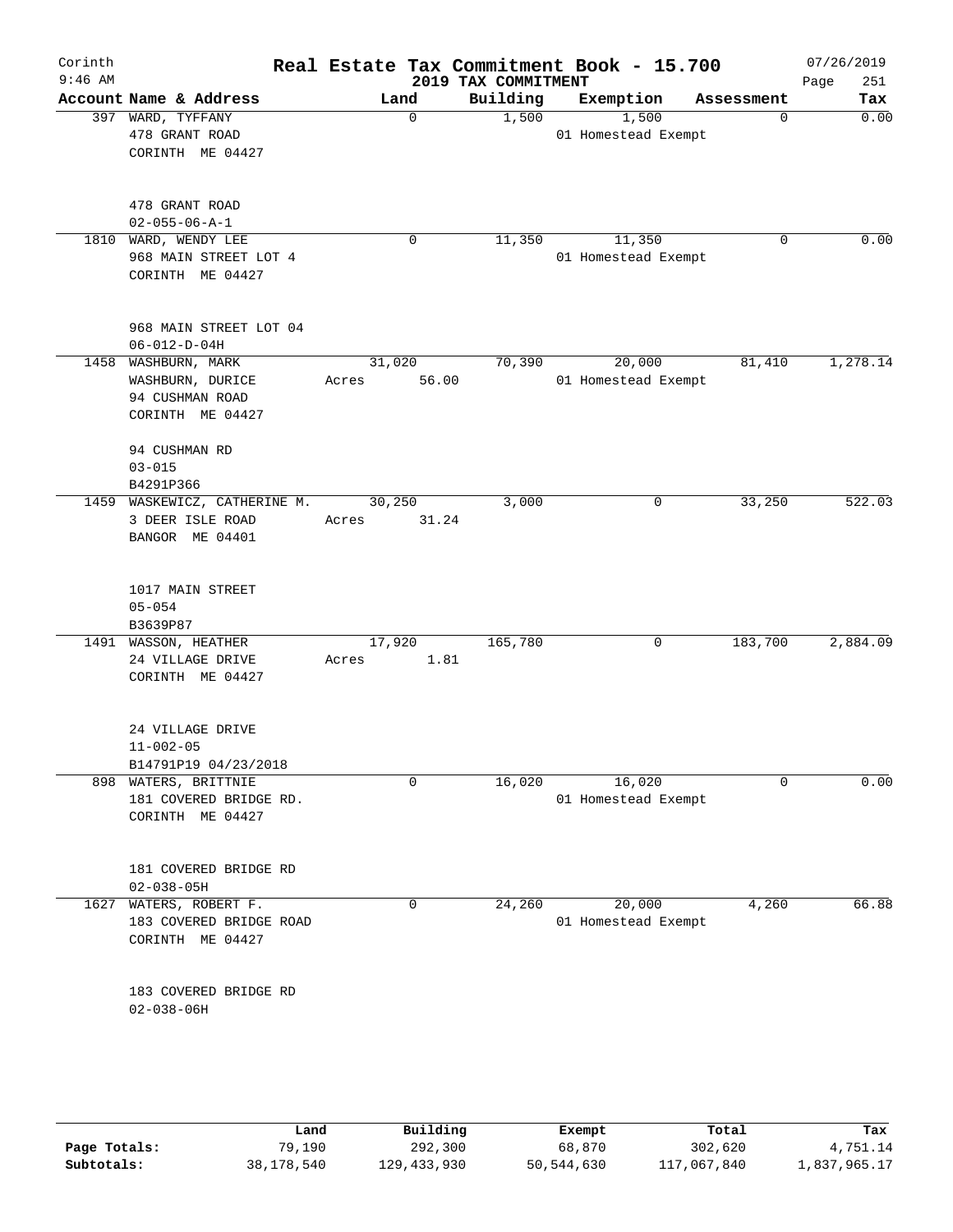| Corinth      |                                                 |             |                     |                                 | Real Estate Tax Commitment Book - 15.700 |                  | 07/26/2019         |
|--------------|-------------------------------------------------|-------------|---------------------|---------------------------------|------------------------------------------|------------------|--------------------|
| $9:46$ AM    | Account Name & Address                          |             | Land                | 2019 TAX COMMITMENT<br>Building | Exemption                                | Assessment       | 252<br>Page<br>Tax |
|              | 600 WATSON, ARTHUR G                            |             | 16,940              | 86,730                          | 26,000                                   | 77,670           | 1,219.42           |
|              | WATSON, PHYLLIS M                               | Acres       | 1.00                |                                 | 01 Homestead Exempt                      |                  |                    |
|              | PO BOX 53                                       |             |                     |                                 | 22 Veteran                               |                  |                    |
|              | CORINTH ME 04427                                |             |                     |                                 |                                          |                  |                    |
|              | 8 HAYMAN DRIVE<br>$05 - 042 - 03$               |             |                     |                                 |                                          |                  |                    |
|              | B14090P212 03/02/2016                           |             |                     |                                 |                                          |                  |                    |
|              | 1462 WEBBER ENERGY GASOLINE                     |             | 15,090              | 124,220                         | 0                                        | 139,310          | 2,187.17           |
|              | 700 MAIN STREET                                 | Acres       | 0.46                |                                 |                                          |                  |                    |
|              | PO BOX 929                                      |             |                     |                                 |                                          |                  |                    |
|              | BANGOR ME 04402-0929                            |             |                     |                                 |                                          |                  |                    |
|              | 332 MAIN STREET                                 |             |                     |                                 |                                          |                  |                    |
|              | $15 - 047$                                      |             |                     |                                 |                                          |                  |                    |
|              | 1347 WEEKS, CARLYLE R.                          |             | 15,050              | 48,330                          | 20,000                                   | 43,380           | 681.07             |
|              | WREN, CYNTHIA R.                                | Acres       | 1.50                |                                 | 01 Homestead Exempt                      |                  |                    |
|              | 644 GRANT ROAD                                  |             |                     |                                 |                                          |                  |                    |
|              | CORINTH ME 04427                                |             |                     |                                 |                                          |                  |                    |
|              | 644 GRANT ROAD                                  |             |                     |                                 |                                          |                  |                    |
|              | $02 - 047 - A$                                  |             |                     |                                 |                                          |                  |                    |
|              | B14062P164 01/20/2016                           |             |                     |                                 |                                          |                  |                    |
|              | 1465 WEISLEDER, DENIS K.                        |             | 41,940              | 49,750                          | 0                                        | 91,690           | 1,439.53           |
|              | WEISLEDER, ANN I.                               | Acres 86.00 |                     |                                 |                                          |                  |                    |
|              | 5 SYLVAN ROAD                                   |             |                     |                                 |                                          |                  |                    |
|              | ORONO ME 04473                                  |             |                     |                                 |                                          |                  |                    |
|              | 185 NOTCH ROAD                                  |             |                     |                                 |                                          |                  |                    |
|              | $07 - 028 - A$                                  |             |                     |                                 |                                          |                  |                    |
|              | B2290P289                                       |             |                     |                                 |                                          |                  |                    |
|              | 273 WEISS, ROBERTA                              |             | 27,290              | 0                               | 0                                        | 27,290           | 428.45             |
|              | 186 HORTON STREET                               | Acres       | 34.81               |                                 |                                          |                  |                    |
|              | CITY ISLAND NY 10464                            |             |                     |                                 |                                          |                  |                    |
|              |                                                 |             |                     |                                 |                                          |                  |                    |
|              | MCCARD ROAD N/F OFF                             |             |                     |                                 |                                          |                  |                    |
|              | $01 - 023 - F$                                  |             |                     |                                 |                                          |                  |                    |
|              | B10736P297 11/16/2006<br>1544 WEISS, ROBERTA L. |             | 18,290              | $\mathbf 0$                     | 0                                        | 18,290           | 287.15             |
|              | WEISS, STEVEN H.                                |             | 18.00               |                                 |                                          |                  |                    |
|              | 186 HORTON STREET                               | Acres       |                     |                                 |                                          |                  |                    |
|              | CITY ISLAND NY 10464                            |             |                     |                                 |                                          |                  |                    |
|              |                                                 |             |                     |                                 |                                          |                  |                    |
|              | MCCARD ROAD N/F OFF                             |             |                     |                                 |                                          |                  |                    |
|              | $01 - 021 - A$                                  |             |                     |                                 |                                          |                  |                    |
| 1466         | B7102P305<br>WEISS, ROBERTA L.                  |             | 32,070              | 67,050                          | 0                                        | 99,120           | 1,556.18           |
|              | 186 HORTON STREET                               | Acres       | 28.00               |                                 |                                          |                  |                    |
|              |                                                 |             |                     |                                 |                                          |                  |                    |
|              | CITY ISLAND NY 10464                            |             |                     |                                 |                                          |                  |                    |
|              | 261 MCCARD ROAD                                 |             |                     |                                 |                                          |                  |                    |
|              | $01 - 021$                                      |             |                     |                                 |                                          |                  |                    |
|              | B4724P362                                       |             |                     |                                 |                                          |                  |                    |
|              |                                                 |             |                     |                                 |                                          |                  |                    |
|              |                                                 |             |                     |                                 |                                          |                  |                    |
| Page Totals: | Land<br>166,670                                 |             | Building<br>376,080 |                                 | Exempt<br>46,000                         | Total<br>496,750 | Tax<br>7,798.97    |

**Subtotals:** 38,345,210 129,810,010 50,590,630 117,564,590 1,845,764.14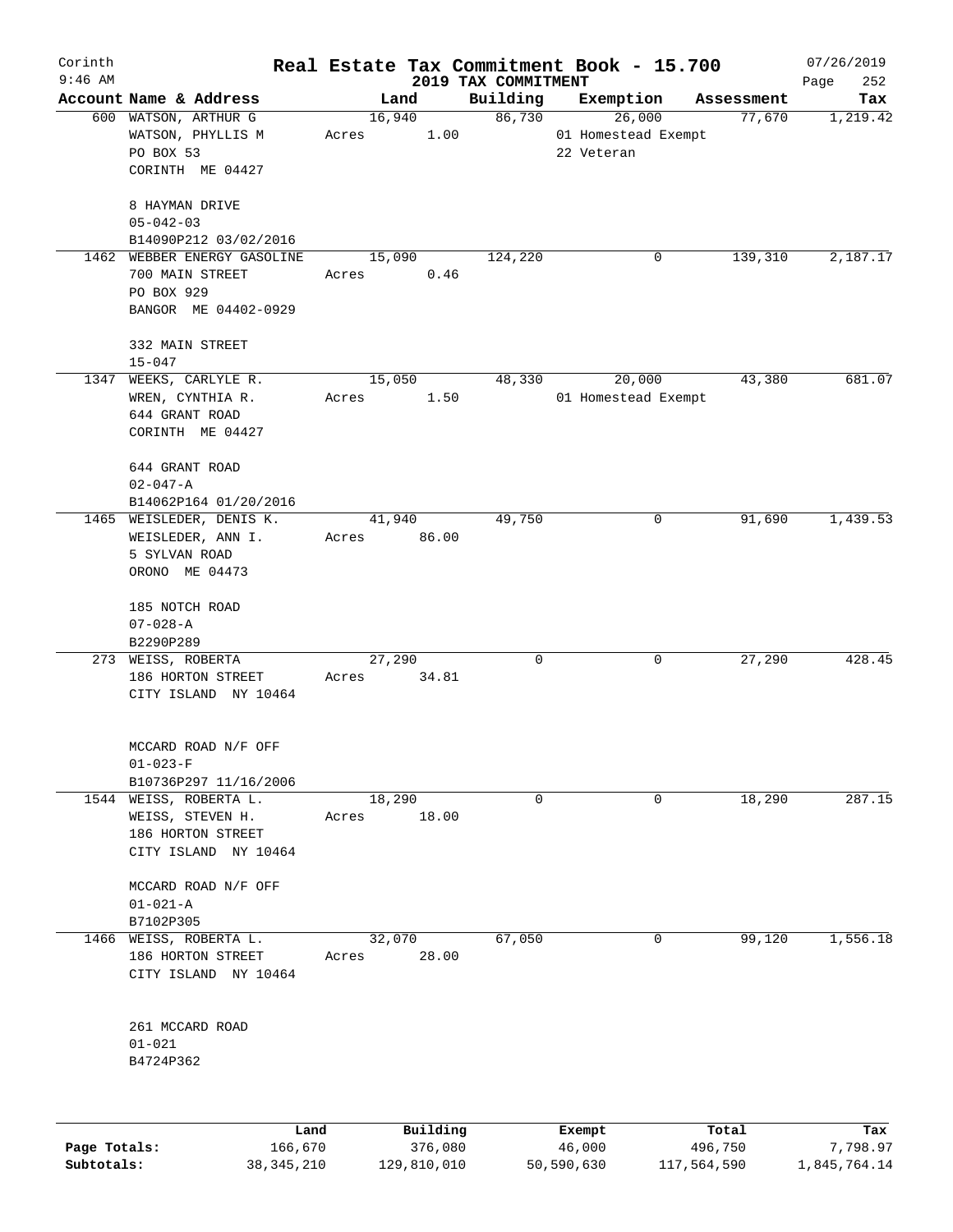| Corinth      |                                                                                       |       |             |         |                     | Real Estate Tax Commitment Book - 15.700 |             |            | 07/26/2019   |
|--------------|---------------------------------------------------------------------------------------|-------|-------------|---------|---------------------|------------------------------------------|-------------|------------|--------------|
| $9:46$ AM    |                                                                                       |       |             |         | 2019 TAX COMMITMENT |                                          |             |            | Page<br>253  |
|              | Account Name & Address                                                                |       | Land        |         | Building            | Exemption                                |             | Assessment | Tax          |
|              | 1508 WEISS, ROBERTA L.<br>186 HORTON STREET<br>CITY ISLAND NY 10464                   | Acres | 12,000      | 3.00    | $\mathbf 0$         |                                          | $\mathbf 0$ | 12,000     | 188.40       |
|              | MCCARD ROAD<br>$01 - 023 - J$<br>B8121P261                                            |       |             |         |                     |                                          |             |            |              |
|              | 268 WEISS, ROBERTA L.                                                                 |       | 13,120      |         | 0                   |                                          | 0           | 13,120     | 205.98       |
|              | 186 HORTON STREET<br>CITY ISLAND NY 10464                                             | Acres |             | 10.22   |                     |                                          |             |            |              |
|              | MCCARD ROAD N/F OFF<br>$01 - 023 - H$                                                 |       |             |         |                     |                                          |             |            |              |
|              | B8121P261                                                                             |       |             |         |                     |                                          |             |            |              |
|              | 1558 WELCH, KATHY A.<br>22 MIDDLE ST #3<br>PO BOX 35<br>ORONO ME 04473                | Acres | 10,130      | 1.39    | 0                   |                                          | 0           | 10,130     | 159.04       |
|              | TATE ROAD<br>$06 - 002 - 01$<br>B12878P76 07/11/2012                                  |       |             |         |                     |                                          |             |            |              |
|              | 1468 WELCH, MERRITT E.                                                                |       | 15,960      |         | 32,680              | 20,000                                   |             | 28,640     | 449.65       |
|              | WELCH, RAMONA A.                                                                      | Acres |             | 1.20    |                     | 01 Homestead Exempt                      |             |            |              |
|              | 664 TATE ROAD<br>CORINTH ME 04427                                                     |       |             |         |                     |                                          |             |            |              |
|              |                                                                                       |       |             |         |                     |                                          |             |            |              |
|              | 664 TATE ROAD<br>$06 - 002 - B$                                                       |       |             |         |                     |                                          |             |            |              |
|              | B12573P325 08/24/2011 B3190P326                                                       |       |             |         |                     |                                          |             |            |              |
|              | 363 WELLS FARGO BANK NA                                                               |       | 6,860       |         | 41,000              |                                          | 0           | 47,860     | 751.40       |
|              | C/O BENDETT & MCHUGH PC Acres<br>30 DANFORTH STREET<br>SUITE 104<br>PORTLAND ME 04101 |       |             | 0.11    |                     |                                          |             |            |              |
|              |                                                                                       |       |             |         |                     |                                          |             |            |              |
|              | 287 MAIN STREET                                                                       |       |             |         |                     |                                          |             |            |              |
|              | $16 - 001 - A$<br>B14419P176 03/01/2017                                               |       |             |         |                     |                                          |             |            |              |
|              | 362 WELLS FARGO BANK NA                                                               |       | 15,320      |         | 50, 570             |                                          | $\mathbf 0$ | 65,890     | 1,034.47     |
|              | C/O BENDETT & MCHUGH PC Acres                                                         |       |             | 0.75    |                     |                                          |             |            |              |
|              | <b>30 DANFORTH STREET</b>                                                             |       |             |         |                     |                                          |             |            |              |
|              | SUITE 104<br>PORTLAND ME 04101                                                        |       |             |         |                     |                                          |             |            |              |
|              |                                                                                       |       |             |         |                     |                                          |             |            |              |
|              | 289 MAIN STREET                                                                       |       |             |         |                     |                                          |             |            |              |
|              | $16 - 001$                                                                            |       |             |         |                     |                                          |             |            |              |
|              | B15085P170 03/07/2019<br>1474 WENTWORTH, GLORIA A.                                    |       | 15,730      |         | 104,970             | 20,000                                   |             | 100,700    | 1,580.99     |
|              | 364 BEANS MILL ROAD<br>CORINTH ME 04427                                               | Acres |             | 1.00    |                     | 01 Homestead Exempt                      |             |            |              |
|              | 364 BEANS MILL RD<br>$04 - 019 - 02$                                                  |       |             |         |                     |                                          |             |            |              |
|              | B3773P11                                                                              |       |             |         |                     |                                          |             |            |              |
|              | Land                                                                                  |       | Building    |         |                     | Exempt                                   |             | Total      | Tax          |
| Page Totals: | 89,120                                                                                |       |             | 229,220 |                     | 40,000                                   |             | 278,340    | 4,369.93     |
| Subtotals:   | 38, 434, 330                                                                          |       | 130,039,230 |         |                     | 50,630,630                               | 117,842,930 |            | 1,850,134.07 |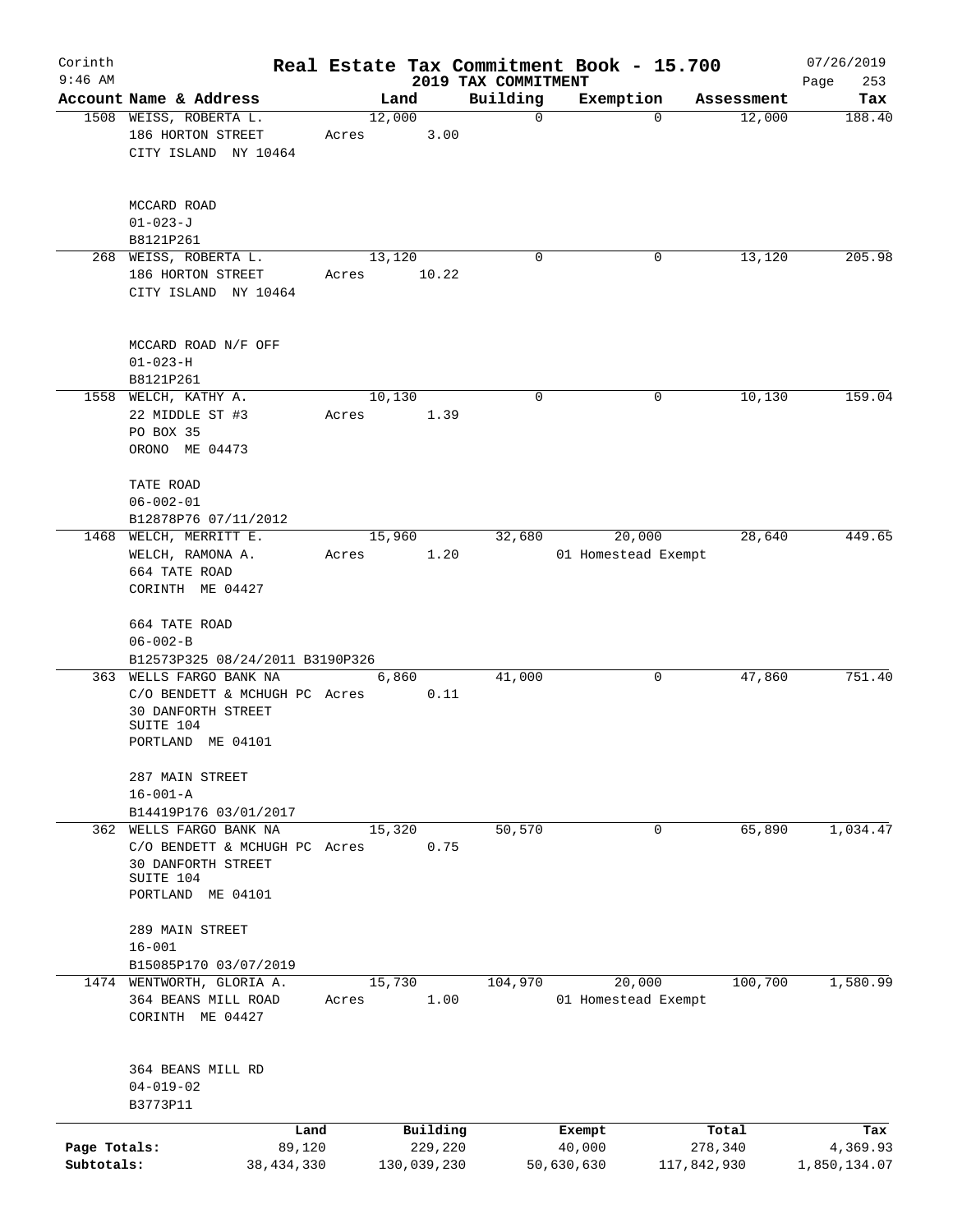| $9:46$ AM |                                                                                         |                 |      | 2019 TAX COMMITMENT | Real Estate Tax Commitment Book - 15.700    |            | 07/26/2019<br>254<br>Page |
|-----------|-----------------------------------------------------------------------------------------|-----------------|------|---------------------|---------------------------------------------|------------|---------------------------|
|           | Account Name & Address                                                                  |                 | Land | Building            | Exemption                                   | Assessment | Tax                       |
|           | 1115 WESTON, ANDREW T.<br>WESTON, KELLY L.<br>1160 HUDSON HILL ROAD<br>CORINTH ME 04427 | 17,980<br>Acres | 2.94 | 105,920             | 20,000<br>01 Homestead Exempt               | 103,900    | 1,631.23                  |
|           | 1160 HUDSON HILL ROAD<br>$03 - 053$<br>B11102P235 08/24/2007                            |                 |      |                     |                                             |            |                           |
| 597       | WHALEN, CHARLENE L.<br>1096 MAIN STREET<br>CORINTH ME 04427                             | 15,560<br>Acres | 0.97 | 70,040              | 20,000<br>01 Homestead Exempt               | 65,600     | 1,029.92                  |
|           | 1096 MAIN STREET<br>$06 - 002 - C$<br>B3218P168                                         |                 |      |                     |                                             |            |                           |
| 1477      | WHEELER, MARVIN<br>WHEELER, LEATHA<br>86 BEANS MILL ROAD<br>CORINTH ME 04427            | 11,990<br>Acres | 0.46 | 54,830              | 26,000<br>01 Homestead Exempt<br>22 Veteran | 40,820     | 640.87                    |
|           | 86 BEANS MILL RD<br>$07 - 021 - A$<br>B2230P726                                         |                 |      |                     |                                             |            |                           |
| 1478      | WHEELER, SELDEN G.<br>WHEELER, MARY LOU<br>P.O. BOX 35<br>CORINTH ME 04427              | 13,380<br>Acres | 0.51 | 62,470              | 26,000<br>01 Homestead Exempt<br>22 Veteran | 49,850     | 782.65                    |
|           | 9 MORISON AVENUE<br>$16 - 025$<br>B4472P299                                             |                 |      |                     |                                             |            |                           |
| 1645      | WHITE, CECIL<br>434 TATE ROAD LOT 10<br>CORINTH ME 04427                                |                 | 0    | 10,180              | 0                                           | 10,180     | 159.83                    |
|           | 434 TATE ROAD LOT 10<br>$06 - 019 - 10H$                                                |                 |      |                     |                                             |            |                           |
| 1704      | WHITE, DALE<br>414 TATE ROAD<br>CORINTH ME 04427                                        |                 | 0    | 19,520              | 0                                           | 19,520     | 306.46                    |
|           | 434 TATE ROAD LOT 27<br>$06 - 019 - 27H$                                                |                 |      |                     |                                             |            |                           |
| 1396      | WHITE, DALE A.<br>WHITE, TINA M.<br>414 TATE ROAD<br>CORINTH ME 04427                   | 33,780<br>Acres | 4.00 | 20,000              | 20,000<br>01 Homestead Exempt               | 33,780     | 530.35                    |
|           | 414 TATE ROAD<br>$06 - 019 - B$<br>B14985P337 10/24/2018                                |                 |      |                     |                                             |            |                           |

|              | Land       | Building    | Exempt     | Total       | Tax          |
|--------------|------------|-------------|------------|-------------|--------------|
| Page Totals: | 92,690     | 342,960     | 112,000    | 323,650     | 5,081.31     |
| Subtotals:   | 38,527,020 | 130,382,190 | 50,742,630 | 118,166,580 | 1,855,215.38 |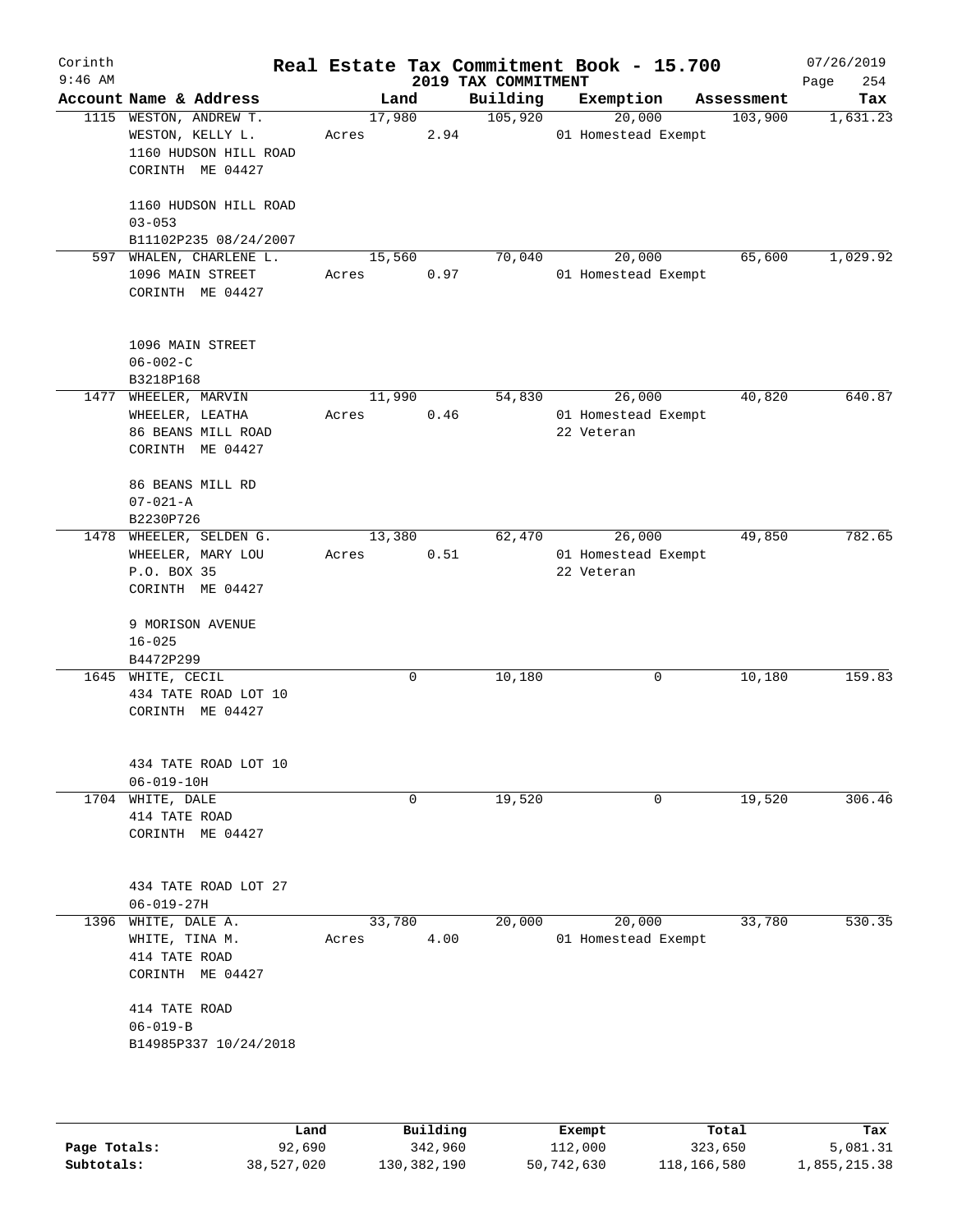| Corinth<br>$9:46$ AM       |                                                                                              |                           |                                 | Real Estate Tax Commitment Book - 15.700 |                        | 07/26/2019               |
|----------------------------|----------------------------------------------------------------------------------------------|---------------------------|---------------------------------|------------------------------------------|------------------------|--------------------------|
|                            | Account Name & Address                                                                       | Land                      | 2019 TAX COMMITMENT<br>Building | Exemption                                | Assessment             | 255<br>Page<br>Tax       |
|                            | 795 WHITE, DAVID L.<br>WHITE, MELISSA J.<br>49 BEECH GROVE RD<br>CORINTH ME 04427            | 16,770<br>1.90<br>Acres   | 66,660                          | 20,000<br>01 Homestead Exempt            | 63,430                 | 995.85                   |
|                            | 49 BEECH GROVE RD<br>$06 - 003 - 06$<br>B12742P233 02/22/2012                                |                           |                                 |                                          |                        |                          |
| 1963                       | WHITE, RANDEL MILES<br>(Heirs of)<br>WHITE, GINGER LEE<br>441 GRANT ROAD<br>CORINTH ME 04427 | $\mathbf 0$               | 22,420                          | 20,000<br>01 Homestead Exempt            | 2,420                  | 37.99                    |
|                            | 441 GRANT ROAD<br>$02 - 053 - C - H$<br>B10881P308 03/23/2007                                |                           |                                 |                                          |                        |                          |
|                            | 1539 WHITE, RUSSELL W.<br>WHITE, HOLLY<br>93 BEECH GROVE ROAD<br>CORINTH ME 04427            | 19,120<br>3.92<br>Acres   | 95,770                          | 20,000<br>01 Homestead Exempt            | 94,890                 | 1,489.77                 |
|                            | 93 BEECH GROVE RD<br>$06 - 003 - 10$<br>B14700P256 12/15/2017                                |                           |                                 |                                          |                        |                          |
|                            | 975 WHITELEY, GENEVA A.<br>50 ROCKY SHORE DRIVE<br>ORRINGTON ME 04474                        | 16,750<br>0.62<br>Acres   | 105,590                         | 0                                        | 122,340                | 1,920.74                 |
|                            | 18 MORISON AVENUE<br>$16 - 016$<br>B13664P84 10/02/2014                                      |                           |                                 |                                          |                        |                          |
|                            | 618 WHITNEY, BLAINE<br>WHITNEY, TAMARA<br>168 MCCARD ROAD<br>CORINTH ME 04427                | 29,810<br>62.00<br>Acres  | $\mathbf 0$                     | 0                                        | 29,810                 | 468.02                   |
|                            | MCCARD ROAD<br>$01 - 035 - A$<br>B14521P294 06/22/2017                                       |                           |                                 |                                          |                        |                          |
|                            | 391 WHITNEY, BLAINE<br>WHITNEY, TAMARA<br>168 MCCARD ROAD<br>CORINTH ME 04427                | 17,240<br>1.25<br>Acres   | 44,260                          | 0                                        | 61,500                 | 965.55                   |
|                            | 387 MAIN STREET<br>$13 - 004$<br>B15105P265 03/27/2019                                       |                           |                                 |                                          |                        |                          |
|                            | 1145 WHITNEY, BLAINE T.<br>WHITNEY, TAMARA<br>168 MCCARD ROAD<br>CORINTH ME 04427            | 61,310<br>124.24<br>Acres | 206,920                         | 20,000<br>01 Homestead Exempt            | 248,230                | 3,897.21                 |
|                            | 168 MCCARD ROAD<br>$01 - 025$<br>B10311P147 02/14/2006                                       |                           |                                 |                                          |                        |                          |
|                            | Land                                                                                         | Building                  |                                 | Exempt                                   | Total                  | Tax                      |
| Page Totals:<br>Subtotals: | 161,000<br>38,688,020                                                                        | 541,620<br>130,923,810    |                                 | 80,000<br>50,822,630                     | 622,620<br>118,789,200 | 9,775.13<br>1,864,990.51 |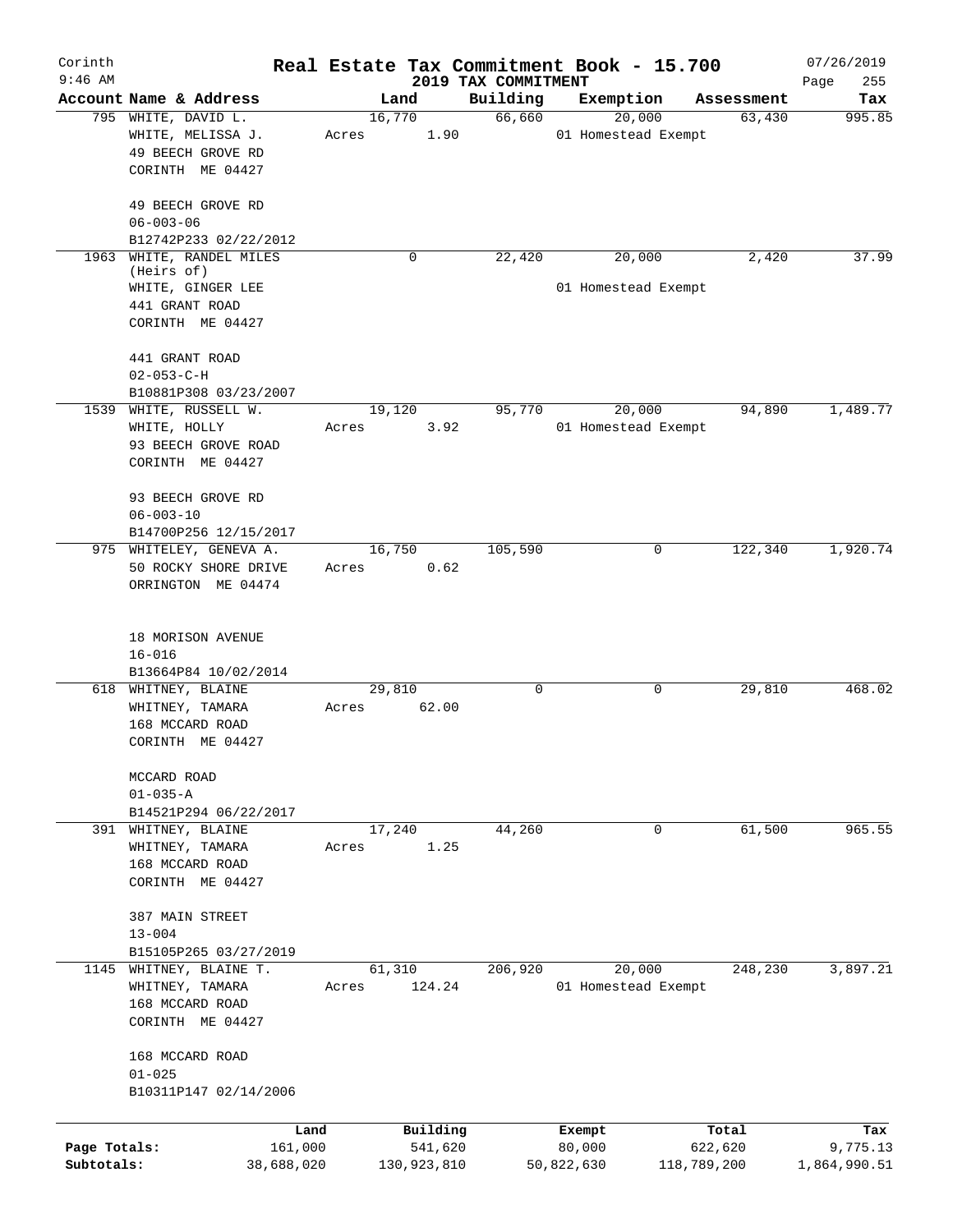| Corinth                    |                                                             |       |                        |                                 | Real Estate Tax Commitment Book - 15.700 |                        | 07/26/2019               |
|----------------------------|-------------------------------------------------------------|-------|------------------------|---------------------------------|------------------------------------------|------------------------|--------------------------|
| $9:46$ AM                  | Account Name & Address                                      |       | Land                   | 2019 TAX COMMITMENT<br>Building | Exemption                                |                        | 256<br>Page              |
|                            | 1485 WIGGIN, (KANE), ROBERTA<br>202 COUNTRYSIDE LANE        | Acres | 18,330<br>2.15         | 84,870                          | $\mathbf 0$                              | Assessment<br>103,200  | Tax<br>1,620.24          |
|                            | SIMPSONVILLE SC 29681                                       |       |                        |                                 |                                          |                        |                          |
|                            | 257 MAIN STREET<br>$16 - 004$                               |       |                        |                                 |                                          |                        |                          |
|                            | B11522P308 06/25/2008                                       |       |                        |                                 |                                          |                        |                          |
|                            | 1506 WILCOX, RONALD J.                                      |       | 700                    | $\Omega$                        | $\Omega$                                 | 700                    | 10.99                    |
|                            | WILCOX, LORRAINE E.<br>1304 MAIN STREET<br>CORINTH ME 04427 | Acres | 7.00                   |                                 |                                          |                        |                          |
|                            |                                                             |       |                        |                                 |                                          |                        |                          |
|                            | RABBIT PATH OFF                                             |       |                        |                                 |                                          |                        |                          |
|                            | $06 - 033 - B$                                              |       |                        |                                 |                                          |                        |                          |
|                            | B3750P143<br>1504 WILCOX, RONALD J.                         |       | 34,060                 | 99,420                          | 20,000                                   | 113,480                | 1,781.64                 |
|                            | WILCOX, LORRAINE E.                                         | Acres | 45.70                  |                                 | 01 Homestead Exempt                      |                        |                          |
|                            | 1304 MAIN STREET                                            |       |                        |                                 |                                          |                        |                          |
|                            | CORINTH ME 04427                                            |       |                        |                                 |                                          |                        |                          |
|                            | 1304 MAIN STREET                                            |       |                        |                                 |                                          |                        |                          |
|                            | $03 - 032 - A$                                              |       |                        |                                 |                                          |                        |                          |
|                            | B2406P215                                                   |       |                        |                                 |                                          |                        |                          |
|                            | 1505 WILCOX, RONALD J.                                      |       | 19,180                 | $\mathbf 0$                     | 0                                        | 19,180                 | 301.13                   |
|                            | WILCOX, LORRAINE E.                                         | Acres | 14.19                  |                                 |                                          |                        |                          |
|                            | 1304 MAIN STREET                                            |       |                        |                                 |                                          |                        |                          |
|                            | CORINTH ME 04427                                            |       |                        |                                 |                                          |                        |                          |
|                            | MAIN STREET                                                 |       |                        |                                 |                                          |                        |                          |
|                            | $03 - 020 - B$                                              |       |                        |                                 |                                          |                        |                          |
|                            | B3750P143                                                   |       |                        |                                 |                                          |                        |                          |
|                            | 1220 WILES, HOPE<br>190 CALL RD                             |       | 10,280<br>9.51         | $\mathbf 0$                     | 0                                        | 10,280                 | 161.40                   |
|                            | MILFORD ME 04461                                            | Acres |                        |                                 |                                          |                        |                          |
|                            |                                                             |       |                        |                                 |                                          |                        |                          |
|                            | HUDSON ROAD N/F OFF                                         |       |                        |                                 |                                          |                        |                          |
|                            | $09 - 029 - D$                                              |       |                        |                                 |                                          |                        |                          |
|                            | B6828P200                                                   |       |                        |                                 |                                          |                        |                          |
|                            | 390 WILKINS II, ROLAND T.                                   |       | 10,330                 | 0                               | 0                                        | 10,330                 | 162.18                   |
|                            | WILKINS, KIMBERLY C.                                        | Acres | 0.86                   |                                 |                                          |                        |                          |
|                            | 637 KIRKLAND ROAD                                           |       |                        |                                 |                                          |                        |                          |
|                            | OLD TOWN ME 04468                                           |       |                        |                                 |                                          |                        |                          |
|                            | MAIN STREET                                                 |       |                        |                                 |                                          |                        |                          |
|                            | $05 - 024 - 01 - A$                                         |       |                        |                                 |                                          |                        |                          |
|                            | B9095P316                                                   |       |                        |                                 |                                          |                        |                          |
| 389                        | WILKINS II, ROLAND T.                                       |       | 19,590                 | 131,040                         | 0                                        | 150,630                | 2,364.89                 |
|                            | WILKINS, KIMBERLY C.                                        | Acres | 0.97                   |                                 |                                          |                        |                          |
|                            | 637 KIRKLAND ROAD                                           |       |                        |                                 |                                          |                        |                          |
|                            | OLD TOWN ME 04468                                           |       |                        |                                 |                                          |                        |                          |
|                            | 535 MAIN STREET                                             |       |                        |                                 |                                          |                        |                          |
|                            | $05 - 024 - 01$                                             |       |                        |                                 |                                          |                        |                          |
|                            | B9095P316                                                   |       |                        |                                 |                                          |                        |                          |
|                            |                                                             |       |                        |                                 |                                          |                        |                          |
|                            | Land                                                        |       | Building               |                                 | Exempt                                   | Total                  | Tax                      |
| Page Totals:<br>Subtotals: | 112,470<br>38,800,490                                       |       | 315,330<br>131,239,140 |                                 | 20,000<br>50,842,630                     | 407,800<br>119,197,000 | 6,402.47<br>1,871,392.98 |
|                            |                                                             |       |                        |                                 |                                          |                        |                          |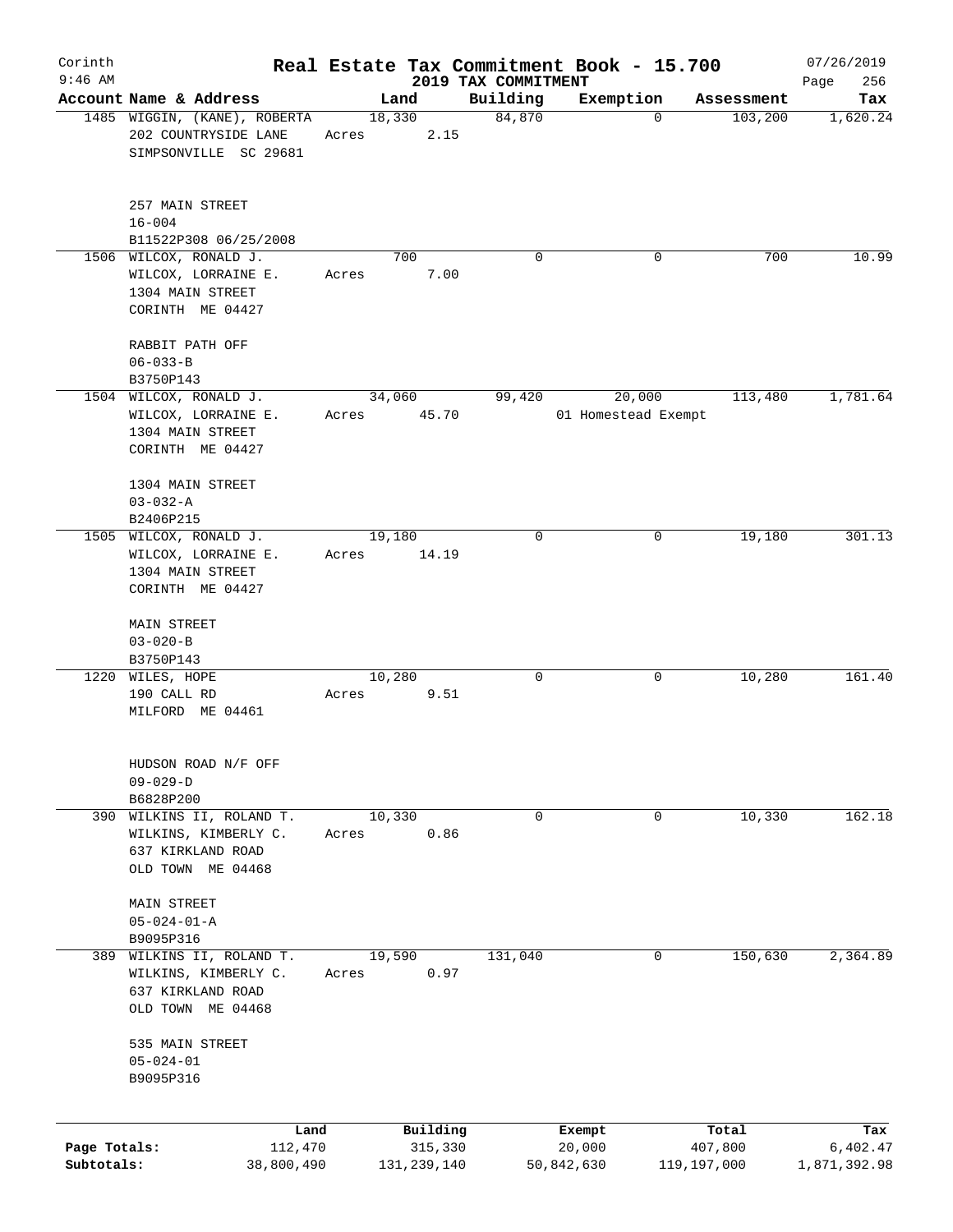| Corinth      |                                              |            |       |                |             |                     | Real Estate Tax Commitment Book - 15.700 |                      | 07/26/2019    |
|--------------|----------------------------------------------|------------|-------|----------------|-------------|---------------------|------------------------------------------|----------------------|---------------|
| $9:46$ AM    |                                              |            |       |                |             | 2019 TAX COMMITMENT |                                          |                      | 257<br>Page   |
|              | Account Name & Address                       |            |       | Land<br>16,540 |             | Building<br>30,060  | Exemption<br>20,000                      | Assessment<br>26,600 | Tax<br>417.62 |
|              | 1415 WILKINS, GERALD L.<br>REIS, JENNIFER L. |            | Acres |                | 1.70        |                     | 01 Homestead Exempt                      |                      |               |
|              | 633 HUDSON ROAD                              |            |       |                |             |                     |                                          |                      |               |
|              | CORINTH ME 04427                             |            |       |                |             |                     |                                          |                      |               |
|              |                                              |            |       |                |             |                     |                                          |                      |               |
|              | 633 HUDSON ROAD                              |            |       |                |             |                     |                                          |                      |               |
|              | $12 - 034$                                   |            |       |                |             |                     |                                          |                      |               |
|              | B8419P205                                    |            |       |                |             |                     |                                          |                      |               |
|              | 1287 WILKINSON, ANDREW                       |            |       | 6,410          |             | $\Omega$            |                                          | 6,410<br>0           | 100.64        |
|              | WILKINSON, BRENDA F.                         |            | Acres |                | 0.70        |                     |                                          |                      |               |
|              | 262 EXETER ROAD                              |            |       |                |             |                     |                                          |                      |               |
|              | CORINTH ME 04427                             |            |       |                |             |                     |                                          |                      |               |
|              | EXETER ROAD                                  |            |       |                |             |                     |                                          |                      |               |
|              |                                              |            |       |                |             |                     |                                          |                      |               |
|              | $07 - 043 - 17$<br>B8892P58                  |            |       |                |             |                     |                                          |                      |               |
|              | 1289 WILKINSON, ANDREW                       |            |       |                |             | 0                   |                                          | 0                    | 101.11        |
|              |                                              |            |       | 6,440          |             |                     |                                          | 6,440                |               |
|              | WILKINSON, BRENDA F.                         |            | Acres |                | 0.71        |                     |                                          |                      |               |
|              | 262 EXETER ROAD                              |            |       |                |             |                     |                                          |                      |               |
|              | CORINTH ME 04427                             |            |       |                |             |                     |                                          |                      |               |
|              | EXETER ROAD                                  |            |       |                |             |                     |                                          |                      |               |
|              | $07 - 043 - 19$                              |            |       |                |             |                     |                                          |                      |               |
|              | B8892P58                                     |            |       |                |             |                     |                                          |                      |               |
|              | 1290 WILKINSON, ANDREW                       |            |       | 6,740          |             | 0                   |                                          | 6,740<br>0           | 105.82        |
|              | WILKINSON, BRENDA F.                         |            | Acres |                | 0.81        |                     |                                          |                      |               |
|              | 262 EXETER ROAD                              |            |       |                |             |                     |                                          |                      |               |
|              | CORINTH ME 04427                             |            |       |                |             |                     |                                          |                      |               |
|              |                                              |            |       |                |             |                     |                                          |                      |               |
|              | EXETER ROAD                                  |            |       |                |             |                     |                                          |                      |               |
|              | $07 - 043 - 20$                              |            |       |                |             |                     |                                          |                      |               |
|              | B8892P58                                     |            |       |                |             |                     |                                          |                      |               |
|              | 1285 WILKINSON, ANDREW                       |            |       | 6,410          |             | 0                   |                                          | 6,410<br>0           | 100.64        |
|              | WILKINSON, BRENDA F                          |            | Acres |                | 0.70        |                     |                                          |                      |               |
|              | 262 EXETER ROAD                              |            |       |                |             |                     |                                          |                      |               |
|              | CORINTH ME 04427                             |            |       |                |             |                     |                                          |                      |               |
|              |                                              |            |       |                |             |                     |                                          |                      |               |
|              | EXETER ROAD                                  |            |       |                |             |                     |                                          |                      |               |
|              | $07 - 043 - 15$                              |            |       |                |             |                     |                                          |                      |               |
|              | B8892P58                                     |            |       |                |             |                     |                                          |                      |               |
|              | 345 WILKINSON, ANDREW                        |            |       | 33,120         |             | 182,600             |                                          | 215,720<br>0         | 3,386.80      |
|              | 262 EXETER ROAD                              |            | Acres |                | 1.84        |                     |                                          |                      |               |
|              | CORINTH ME 04427                             |            |       |                |             |                     |                                          |                      |               |
|              |                                              |            |       |                |             |                     |                                          |                      |               |
|              | 10 EXETER ROAD                               |            |       |                |             |                     |                                          |                      |               |
|              | $15 - 006$                                   |            |       |                |             |                     |                                          |                      |               |
|              | B14839P189 06/13/2018                        |            |       |                |             |                     |                                          |                      |               |
| 1292         | WILKINSON, ANDREW                            |            |       | 16,130         |             | 151,880             | 20,000                                   | 148,010              | 2,323.76      |
|              | WILKINSON, BRENDA F.                         |            | Acres |                | 0.87        |                     | 01 Homestead Exempt                      |                      |               |
|              | 262 EXETER ROAD                              |            |       |                |             |                     |                                          |                      |               |
|              | CORINTH ME 04427                             |            |       |                |             |                     |                                          |                      |               |
|              |                                              |            |       |                |             |                     |                                          |                      |               |
|              | 262 EXETER ROAD                              |            |       |                |             |                     |                                          |                      |               |
|              | $07 - 043 - 22$                              |            |       |                |             |                     |                                          |                      |               |
|              | B8892P58                                     |            |       |                |             |                     |                                          |                      |               |
|              |                                              |            |       |                |             |                     |                                          |                      |               |
|              |                                              | Land       |       |                | Building    |                     | Exempt                                   | Total                | Tax           |
| Page Totals: |                                              | 91,790     |       |                | 364,540     |                     | 40,000                                   | 416,330              | 6,536.39      |
| Subtotals:   |                                              | 38,892,280 |       |                | 131,603,680 |                     | 50,882,630                               | 119,613,330          | 1,877,929.37  |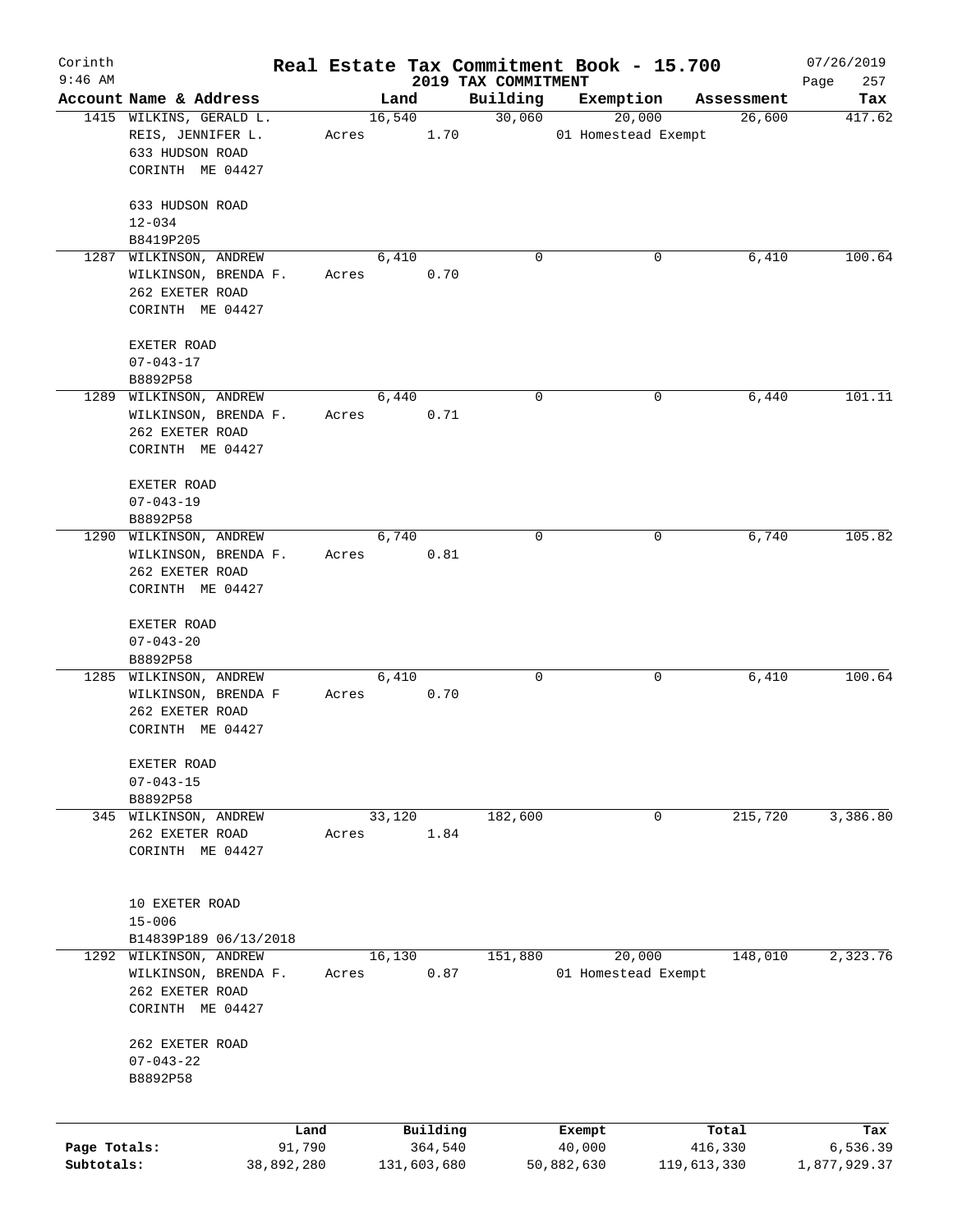| Corinth<br>$9:46$ AM |                                                |            |       |        |             | Real Estate Tax Commitment Book - 15.700 |            |                     |             | 07/26/2019         |
|----------------------|------------------------------------------------|------------|-------|--------|-------------|------------------------------------------|------------|---------------------|-------------|--------------------|
|                      | Account Name & Address                         |            |       | Land   |             | 2019 TAX COMMITMENT<br>Building          | Exemption  |                     | Assessment  | 258<br>Page<br>Tax |
|                      | 1291 WILKINSON, ANDREW                         |            |       | 6,380  |             | $\mathbf 0$                              |            | $\mathbf 0$         | 6,380       | 100.17             |
|                      | WILKINSON, BRENDA F.<br>262 EXETER ROAD        |            | Acres |        | 0.69        |                                          |            |                     |             |                    |
|                      | CORINTH ME 04427                               |            |       |        |             |                                          |            |                     |             |                    |
|                      | <b>EXETER ROAD</b>                             |            |       |        |             |                                          |            |                     |             |                    |
|                      | $07 - 043 - 21$<br>B8892P58                    |            |       |        |             |                                          |            |                     |             |                    |
|                      | 1286 WILKINSON, ANDREW                         |            |       | 6,630  |             | $\mathbf 0$                              |            | 0                   | 6,630       | 104.09             |
|                      | WILKINSON, BRENDA F.                           |            | Acres |        | 0.77        |                                          |            |                     |             |                    |
|                      | 262 EXETER ROAD                                |            |       |        |             |                                          |            |                     |             |                    |
|                      | CORINTH ME 04427                               |            |       |        |             |                                          |            |                     |             |                    |
|                      | EXETER ROAD                                    |            |       |        |             |                                          |            |                     |             |                    |
|                      | $07 - 043 - 16$                                |            |       |        |             |                                          |            |                     |             |                    |
|                      | B8892P58                                       |            |       |        |             | 0                                        |            | 0                   |             | 105.03             |
|                      | 1288 WILKINSON, ANDREW<br>WILKINSON, BRENDA F. |            | Acres | 6,690  | 0.79        |                                          |            |                     | 6,690       |                    |
|                      | 262 EXETER ROAD                                |            |       |        |             |                                          |            |                     |             |                    |
|                      | CORINTH ME 04427                               |            |       |        |             |                                          |            |                     |             |                    |
|                      | EXETER ROAD                                    |            |       |        |             |                                          |            |                     |             |                    |
|                      | $07 - 043 - 18$                                |            |       |        |             |                                          |            |                     |             |                    |
|                      | B8892P58                                       |            |       |        |             |                                          |            |                     |             |                    |
|                      | 1284 WILKINSON, ANDREW                         |            |       | 9,750  |             | $\mathbf 0$                              |            | 0                   | 9,750       | 153.07             |
|                      | WILKINSON, BRENDA F.                           |            | Acres |        | 0.73        |                                          |            |                     |             |                    |
|                      | 262 EXETER ROAD                                |            |       |        |             |                                          |            |                     |             |                    |
|                      | CORINTH ME 04427                               |            |       |        |             |                                          |            |                     |             |                    |
|                      | EXETER ROAD                                    |            |       |        |             |                                          |            |                     |             |                    |
|                      | $07 - 043 - 14$                                |            |       |        |             |                                          |            |                     |             |                    |
|                      | B8892P58<br>1113 WILLARD, KAREN H.             |            |       | 24,320 |             | 102,430                                  |            | 20,000              | 106,750     | 1,675.98           |
|                      | WILLARD, BENJAMIN F.                           |            | Acres |        | 4.90        |                                          |            | 01 Homestead Exempt |             |                    |
|                      | JR.                                            |            |       |        |             |                                          |            |                     |             |                    |
|                      | 1486 MAIN STREET                               |            |       |        |             |                                          |            |                     |             |                    |
|                      | CORINTH ME 04427                               |            |       |        |             |                                          |            |                     |             |                    |
|                      | 1486 MAIN STREET                               |            |       |        |             |                                          |            |                     |             |                    |
|                      | $03 - 047$                                     |            |       |        |             |                                          |            |                     |             |                    |
|                      | B8987P56<br>1511 WILLETT, DIANE L.             |            |       | 16,990 |             | 300                                      |            | $\mathbf 0$         | 17,290      | 271.45             |
|                      | STEHLE, ALLEN T.                               |            | Acres |        | 7.30        |                                          |            |                     |             |                    |
|                      | P.O. BOX 159                                   |            |       |        |             |                                          |            |                     |             |                    |
|                      | CORINTH ME 04427                               |            |       |        |             |                                          |            |                     |             |                    |
|                      | HI VIEW LANE                                   |            |       |        |             |                                          |            |                     |             |                    |
|                      | $04 - 019 - 06$                                |            |       |        |             |                                          |            |                     |             |                    |
|                      | B15098P96 03/20/2019                           |            |       |        |             |                                          |            |                     |             |                    |
|                      | 1510 WILLETT, DIANE L.                         |            |       | 34,190 |             | 297,030                                  |            | 20,000              | 311,220     | 4,886.15           |
|                      | STEHLE, ALLEN T.                               |            | Acres |        | 5.90        |                                          |            | 01 Homestead Exempt |             |                    |
|                      | P.O. BOX 159<br>CORINTH ME 04427               |            |       |        |             |                                          |            |                     |             |                    |
|                      |                                                |            |       |        |             |                                          |            |                     |             |                    |
|                      | 42 HI VIEW LANE                                |            |       |        |             |                                          |            |                     |             |                    |
|                      | $04 - 019 - 05$                                |            |       |        |             |                                          |            |                     |             |                    |
|                      | B15098P96 03/20/2019                           |            |       |        |             |                                          |            |                     |             |                    |
|                      |                                                | Land       |       |        | Building    |                                          | Exempt     |                     | Total       | Tax                |
| Page Totals:         |                                                | 104,950    |       |        | 399,760     |                                          | 40,000     |                     | 464,710     | 7,295.94           |
| Subtotals:           |                                                | 38,997,230 |       |        | 132,003,440 |                                          | 50,922,630 |                     | 120,078,040 | 1,885,225.31       |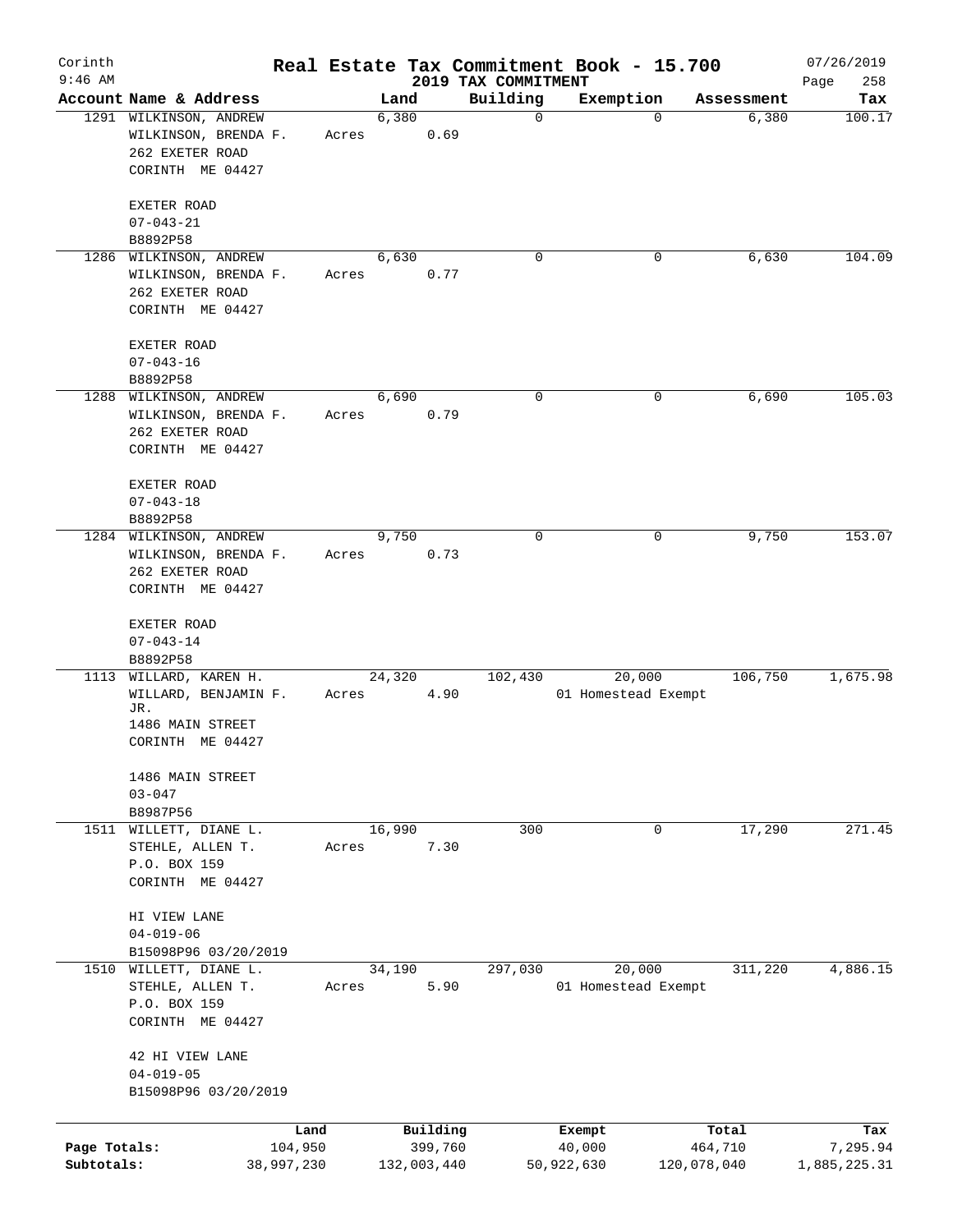|            |                                                                                                                                                                                                                                                                                                                                                                                                                                                                                                                                                                                                                                                                                                                                                                      |                        |               |                            |                                        |           |                                   | 07/26/2019<br>259<br>Page                                                                                                                                                                                   |
|------------|----------------------------------------------------------------------------------------------------------------------------------------------------------------------------------------------------------------------------------------------------------------------------------------------------------------------------------------------------------------------------------------------------------------------------------------------------------------------------------------------------------------------------------------------------------------------------------------------------------------------------------------------------------------------------------------------------------------------------------------------------------------------|------------------------|---------------|----------------------------|----------------------------------------|-----------|-----------------------------------|-------------------------------------------------------------------------------------------------------------------------------------------------------------------------------------------------------------|
|            |                                                                                                                                                                                                                                                                                                                                                                                                                                                                                                                                                                                                                                                                                                                                                                      |                        |               | Building                   |                                        | Exemption |                                   | Tax                                                                                                                                                                                                         |
|            | Acres                                                                                                                                                                                                                                                                                                                                                                                                                                                                                                                                                                                                                                                                                                                                                                |                        |               | 76,780                     |                                        | 20,000    | 73,720                            | 1,157.40                                                                                                                                                                                                    |
|            |                                                                                                                                                                                                                                                                                                                                                                                                                                                                                                                                                                                                                                                                                                                                                                      |                        |               |                            |                                        |           |                                   |                                                                                                                                                                                                             |
|            |                                                                                                                                                                                                                                                                                                                                                                                                                                                                                                                                                                                                                                                                                                                                                                      | 0                      |               | 16,310                     |                                        | 16,310    | $\mathbf 0$                       | 0.00                                                                                                                                                                                                        |
|            |                                                                                                                                                                                                                                                                                                                                                                                                                                                                                                                                                                                                                                                                                                                                                                      |                        |               |                            |                                        |           |                                   |                                                                                                                                                                                                             |
|            | Acres                                                                                                                                                                                                                                                                                                                                                                                                                                                                                                                                                                                                                                                                                                                                                                |                        |               | 88,510                     |                                        | 20,000    | 84,900                            | 1,332.93                                                                                                                                                                                                    |
| $15 - 042$ |                                                                                                                                                                                                                                                                                                                                                                                                                                                                                                                                                                                                                                                                                                                                                                      |                        |               |                            |                                        |           |                                   |                                                                                                                                                                                                             |
|            |                                                                                                                                                                                                                                                                                                                                                                                                                                                                                                                                                                                                                                                                                                                                                                      | 0                      |               | 15,400                     |                                        | 15,400    | $\mathbf 0$                       | 0.00                                                                                                                                                                                                        |
|            |                                                                                                                                                                                                                                                                                                                                                                                                                                                                                                                                                                                                                                                                                                                                                                      |                        |               |                            |                                        |           |                                   |                                                                                                                                                                                                             |
|            |                                                                                                                                                                                                                                                                                                                                                                                                                                                                                                                                                                                                                                                                                                                                                                      | $\Omega$               |               | 16,510                     |                                        | 16,510    | $\Omega$                          | 0.00                                                                                                                                                                                                        |
|            |                                                                                                                                                                                                                                                                                                                                                                                                                                                                                                                                                                                                                                                                                                                                                                      |                        |               |                            |                                        |           |                                   |                                                                                                                                                                                                             |
|            |                                                                                                                                                                                                                                                                                                                                                                                                                                                                                                                                                                                                                                                                                                                                                                      |                        |               | 136,360                    |                                        | 20,000    |                                   | 2,058.90                                                                                                                                                                                                    |
|            |                                                                                                                                                                                                                                                                                                                                                                                                                                                                                                                                                                                                                                                                                                                                                                      |                        |               |                            |                                        |           |                                   |                                                                                                                                                                                                             |
| 48 SHS     | Acres                                                                                                                                                                                                                                                                                                                                                                                                                                                                                                                                                                                                                                                                                                                                                                |                        |               | 0                          |                                        | 0         | 13,230                            | 207.71                                                                                                                                                                                                      |
| $12 - 033$ |                                                                                                                                                                                                                                                                                                                                                                                                                                                                                                                                                                                                                                                                                                                                                                      |                        |               |                            |                                        |           |                                   |                                                                                                                                                                                                             |
|            | Account Name & Address<br>1190 WILLEY, MATTHEW R.<br>5 HAYMAN DRIVE<br>CORINTH ME 04427<br>5 HAYMAN DRIVE<br>$05 - 042 - 02$<br>B13491P154 03/24/2014<br>1945 WILLIAMS, DIANE<br>344 MAIN ST LOT # 40<br>CORINTH ME 04427<br>344 MAIN STREET LOT 40<br>$08 - 003 - 40H$<br>412 WILLIAMS, TODD A.<br>310 MAIN ST<br>CORINTH ME 04427<br>310 MAIN STREET<br>B13615P88 08/13/2014<br>1819 WILLIAMS, TRACY<br>30 EXETER RD LOT 25<br>CORINTH ME 04427<br>30 EXETER ROAD LOT 25<br>$15 - 012 - 25H$<br>1937 WILSON, BILL<br>344 MAIN ST LOT 34<br>CORINTH ME 04427<br>$08 - 003 - 34H$<br>1097 WILSON, BRENDEN M.<br>PO BOX 455<br>CORINTH ME 04427<br>8 HI VIEW LANE<br>$04 - 019 - 04$<br>B12761P256 03/15/2012<br>734 WILSON, ERICA<br>AUGUSTA ME 04433<br>HUDSON ROAD | 344 MAIN STREET LOT 34 | Land<br>Acres | 16,940<br>16,390<br>13,230 | 1.00<br>0.91<br>14,780<br>1.25<br>4.06 |           | 2019 TAX COMMITMENT<br>22 Veteran | Real Estate Tax Commitment Book - 15.700<br>Assessment<br>01 Homestead Exempt<br>01 Homestead Exempt<br>01 Homestead Exempt<br>01 Homestead Exempt<br>01 Homestead Exempt<br>131,140<br>01 Homestead Exempt |

|              | Land       | Building    | Exempt     | Total       | Tax          |
|--------------|------------|-------------|------------|-------------|--------------|
| Page Totals: | 61,340     | 349,870     | 108,220    | 302,990     | 4,756.94     |
| Subtotals:   | 39,058,570 | 132,353,310 | 51,030,850 | 120,381,030 | 1,889,982.25 |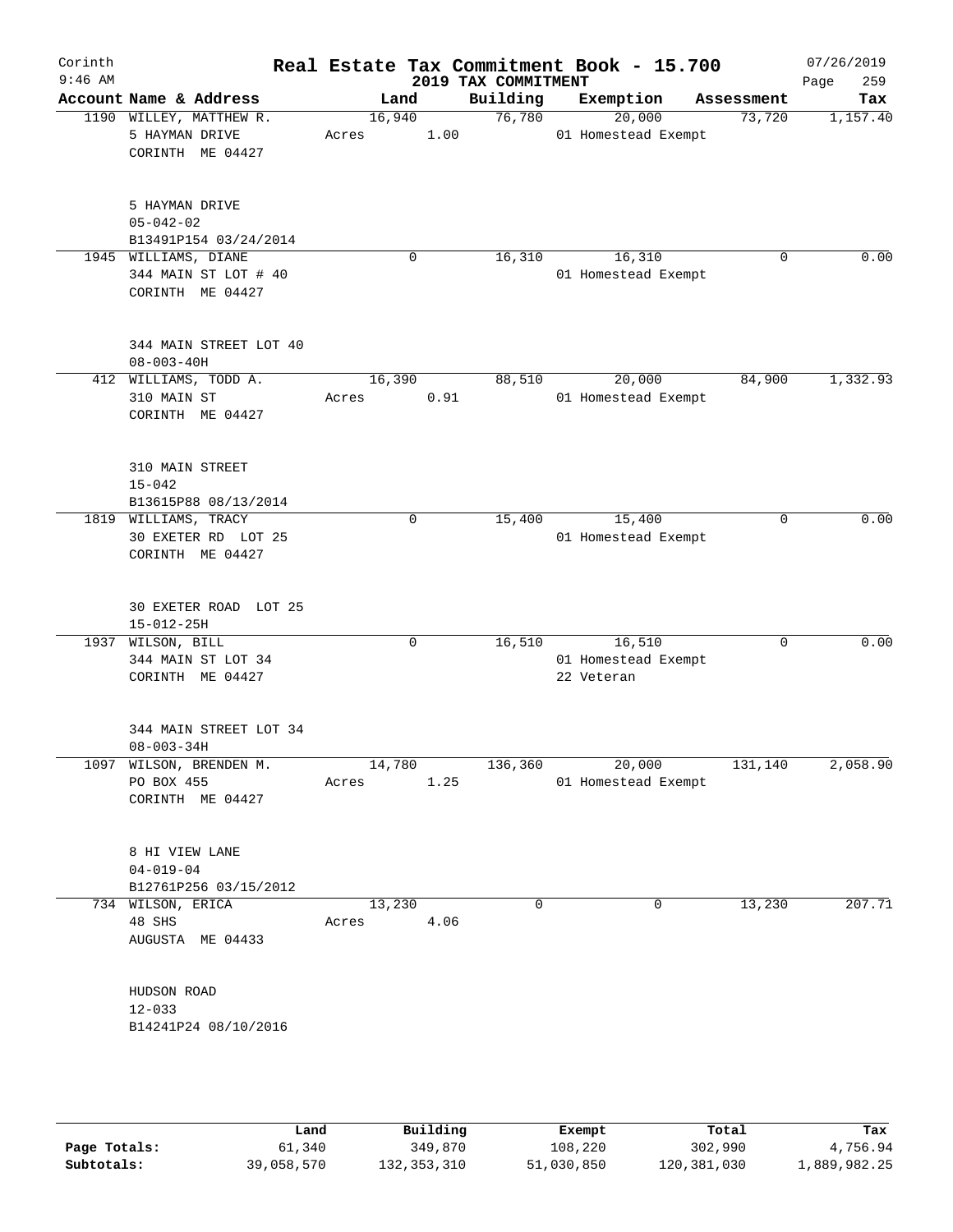| Corinth<br>$9:46$ AM |                                                                                      |       |                  | 2019 TAX COMMITMENT | Real Estate Tax Commitment Book - 15.700 |                | 07/26/2019<br>260<br>Page |
|----------------------|--------------------------------------------------------------------------------------|-------|------------------|---------------------|------------------------------------------|----------------|---------------------------|
|                      | Account Name & Address                                                               |       | Land             | Building            | Exemption                                | Assessment     | Tax                       |
|                      | 736 WILSON, ERICA<br>48 SHS<br>AUGUSTA ME 04433                                      | Acres | 15,730<br>1.00   | 102,820             | 20,000<br>01 Homestead Exempt            | 98,550         | 1,547.24                  |
|                      | 677 HUDSON ROAD<br>$12 - 033 - A$<br>B14241P7 08/10/2016                             |       |                  |                     |                                          |                |                           |
|                      | 1526 WILSON, GAIL F.<br>P.O. BOX 143<br>CORINTH ME 04427                             | Acres | 64,920<br>279.68 | $\mathbf 0$         | 0                                        | 64,920         | 1,019.24                  |
|                      | BEANS MILL RD<br>$04 - 017$<br>B1780P256                                             |       |                  |                     |                                          |                |                           |
|                      | 1524 WILSON, GAIL F.<br>P.O. BOX 143<br>CORINTH ME 04427                             | Acres | 10,380<br>1.60   | $\mathbf 0$         | 0                                        | 10,380         | 162.97                    |
|                      | BEANS MILL RD<br>$04 - 018$<br>B4289P749                                             |       |                  |                     |                                          |                |                           |
|                      | 1523 WILSON, GAIL F.<br>P.O. BOX 143<br>CORINTH ME 04427                             | Acres | 45,600<br>73.39  | 35,730              | 0                                        | 81,330         | 1,276.88                  |
|                      | 160 MAIN STREET<br>$11 - 019$<br>B3194P144 06/15/1981                                |       |                  |                     |                                          |                |                           |
|                      | 1870 WILSON, MICHAEL J.<br>2160 93RD WAY UNIT<br>1001<br>FORT LAUDERDALE FL<br>33324 | Acres | 10,850<br>2.01   | 0                   | 0                                        | 10,850         | 170.35                    |
|                      | LEDGE HILL ROAD<br>$04 - 017 - C$<br>B9356P232 05/27/2004                            |       |                  |                     |                                          |                |                           |
|                      | 1518 WILSON, NORMA<br>697 TATE ROAD<br>CORINTH ME 04427                              |       | $\mathbf 0$      | 7,000               | 7,000<br>01 Homestead Exempt             | $\overline{0}$ | 0.00                      |
|                      | 697 TATE ROAD<br>$06 - 012 - 01H$                                                    |       |                  |                     |                                          |                |                           |

|              | Land       | Building    | Exempt     | Total       | Tax          |
|--------------|------------|-------------|------------|-------------|--------------|
| Page Totals: | 147.480    | 145,550     | 27,000     | 266,030     | 4,176.68     |
| Subtotals:   | 39,206,050 | 132,498,860 | 51,057,850 | 120,647,060 | l,894,158.93 |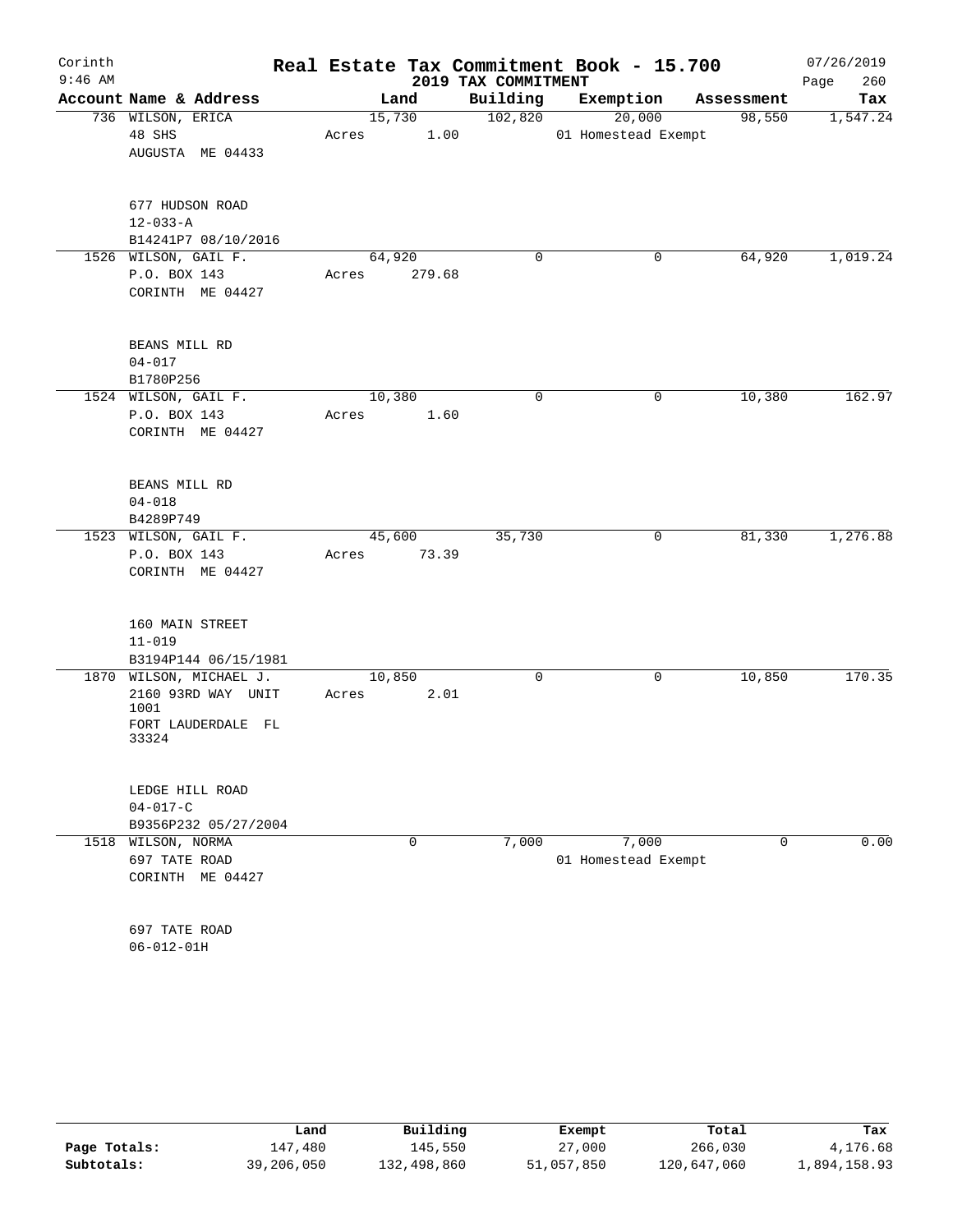| Corinth<br>$9:46$ AM       |                                                                            |        |                                    | 2019 TAX COMMITMENT | Real Estate Tax Commitment Book - 15.700 |                                   | 07/26/2019                      |
|----------------------------|----------------------------------------------------------------------------|--------|------------------------------------|---------------------|------------------------------------------|-----------------------------------|---------------------------------|
|                            | Account Name & Address                                                     |        | Land                               | Building            | Exemption                                | Assessment                        | Page<br>261<br>Tax              |
| 1519                       | WILSON, ROBERT R.                                                          |        | 48,510                             | 123,770             | 20,000                                   | 152,280                           | 2,390.80                        |
|                            | LIVING TRUST<br>WILSON, DIANNE S. LIFE<br><b>ESTATE</b><br>327 HUDSON ROAD | Acres  | 23.00                              |                     | 01 Homestead Exempt                      |                                   |                                 |
|                            | CORINTH ME 04427<br>327 HUDSON ROAD                                        |        |                                    |                     |                                          |                                   |                                 |
|                            | $09 - 002 - A$                                                             |        |                                    |                     |                                          |                                   |                                 |
|                            | B12953P64 09/21/2012 B12757P259 03/14/2012                                 |        |                                    |                     |                                          |                                   |                                 |
|                            | 1521 WILSON, RUSSEL A.                                                     |        | 25,310                             | 78,270              | 26,000                                   | 77,580                            | 1,218.01                        |
|                            | 231 WEST CORINTH ROAD<br>CORINTH ME 04427                                  | Acres  | 12.00                              |                     | 01 Homestead Exempt<br>22 Veteran        |                                   |                                 |
|                            | 231 WEST CORINTH ROAD<br>$04 - 038$                                        |        |                                    |                     |                                          |                                   |                                 |
|                            | B14098P219 03/14/2016                                                      |        |                                    |                     |                                          |                                   |                                 |
|                            | 1522 WILSON, SCOTT A.<br>WILSON, BONNIE S.                                 | Acres  | 18,050<br>3.00                     | 155,870             | 20,000<br>01 Homestead Exempt            | 153,920                           | 2,416.54                        |
|                            | P.O. BOX 455<br>CORINTH ME 04427                                           |        |                                    |                     |                                          |                                   |                                 |
|                            | 261 BEANS MILL RD<br>$04 - 017 - B$                                        |        |                                    |                     |                                          |                                   |                                 |
|                            | B4596P202                                                                  |        |                                    |                     |                                          |                                   |                                 |
|                            | 1022 WILSON, SCOTT D.                                                      | 11,120 |                                    | 49,220              | 20,000                                   | 40,340                            | 633.34                          |
|                            | WILSON, VICKI J.<br>519 MAIN STREET<br>CORINTH ME 04427                    | Acres  | 0.30                               |                     | 01 Homestead Exempt                      |                                   |                                 |
|                            | 519 MAIN STREET<br>$08 - 017$                                              |        |                                    |                     |                                          |                                   |                                 |
|                            | B9525P257                                                                  |        |                                    |                     |                                          |                                   |                                 |
|                            | 1950 WISEMAN, MARK                                                         |        | 16,390                             | 106,090             | 20,000                                   | 102,480                           | 1,608.94                        |
|                            | 759 LEDGE HILL ROAD<br>CORINTH ME 04427                                    | Acres  | 1.57                               |                     | 01 Homestead Exempt                      |                                   |                                 |
|                            | 759 LEDGE HILL ROAD<br>$02 - 011 - A$                                      |        |                                    |                     |                                          |                                   |                                 |
|                            | B10533P12 07/14/2006                                                       |        |                                    |                     |                                          |                                   |                                 |
|                            | 1528 WISEMAN, ROBERT E.                                                    |        | 14,820                             | $\mathbf 0$         | 0                                        | 14,820                            | 232.67                          |
|                            | 776 LEDGE HILL ROAD<br>CORINTH ME 04427                                    | Acres  | 5.43                               |                     |                                          |                                   |                                 |
|                            | LEDGE HILL ROAD<br>$02 - 011$                                              |        |                                    |                     |                                          |                                   |                                 |
|                            | B10533P9 06/22/2006                                                        |        |                                    |                     |                                          |                                   |                                 |
|                            | 1529 WISEMAN, ROBERT E.                                                    |        | 26,120                             | 77,290              | 20,000                                   | 83,410                            | 1,309.54                        |
|                            | 776 LEDGE HILL ROAD<br>CORINTH ME 04427                                    | Acres  | 9.96                               |                     | 01 Homestead Exempt                      |                                   |                                 |
|                            | 776 LEDGE HILL ROAD<br>$02 - 012 - A$                                      |        |                                    |                     |                                          |                                   |                                 |
|                            | B10533P9 06/22/2006                                                        |        |                                    |                     |                                          |                                   |                                 |
| Page Totals:<br>Subtotals: | Land<br>160,320<br>39, 366, 370                                            |        | Building<br>590,510<br>133,089,370 |                     | Exempt<br>126,000<br>51,183,850          | Total<br>624,830<br>121, 271, 890 | Tax<br>9,809.84<br>1,903,968.77 |
|                            |                                                                            |        |                                    |                     |                                          |                                   |                                 |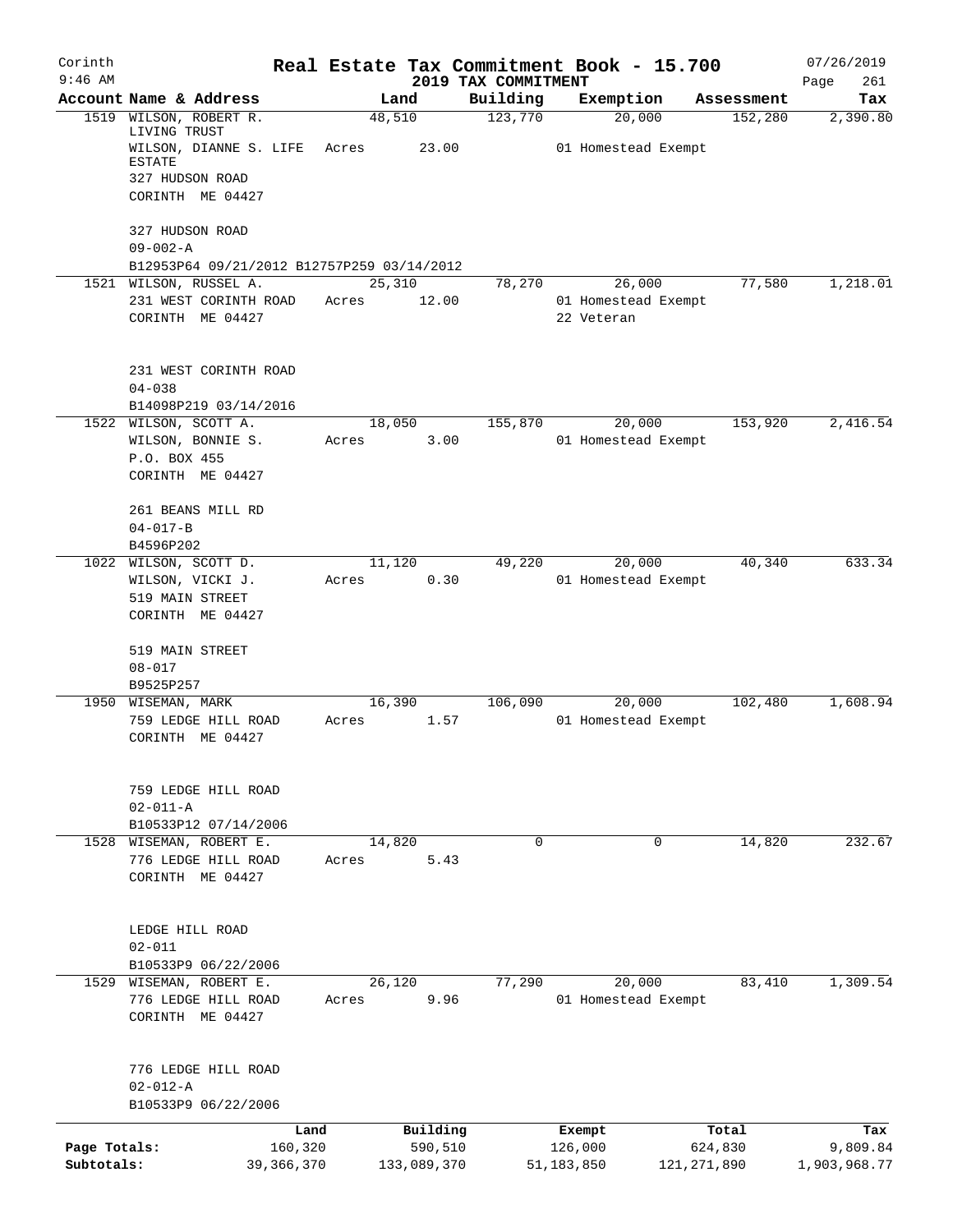| Corinth<br>$9:46$ AM       |                                                                                         |                       | Real Estate Tax Commitment Book - 15.700 |                                 |                               |                        | 07/26/2019               |
|----------------------------|-----------------------------------------------------------------------------------------|-----------------------|------------------------------------------|---------------------------------|-------------------------------|------------------------|--------------------------|
|                            | Account Name & Address                                                                  |                       | Land                                     | 2019 TAX COMMITMENT<br>Building | Exemption                     | Assessment             | 262<br>Page<br>Tax       |
|                            | 776 WRIGHT, JOHN<br>WRIGHT, JOE & WENDY<br>HAGER<br>176 MAIN STREET<br>CORINTH ME 04427 |                       | 13,650<br>0.54<br>Acres                  | 59,290                          | 20,000<br>01 Homestead Exempt | 52,940                 | 831.16                   |
|                            | 176 MAIN STREET<br>$17 - 006$<br>B13474P166 03/03/2014                                  |                       |                                          |                                 |                               |                        |                          |
|                            | 1534 WRIGHT, JOHN T.<br>19 DALE AVENUE<br>UNIT <sub>2</sub><br>GLOUCESTER MA 01930      |                       | 11,330<br>15.00<br>Acres                 | $\Omega$                        | 0                             | 11,330                 | 177.88                   |
|                            | MAIN STREET N/F OFF<br>$03 - 030$<br>B8468P147                                          |                       |                                          |                                 |                               |                        |                          |
|                            | 797 WRIGHT, JOHN W.<br>PO BOX 472<br>CORINTH ME 04427                                   |                       | 12,910<br>0.46<br>Acres                  | 78,810                          | 20,000<br>01 Homestead Exempt | 71,720                 | 1,126.00                 |
|                            | 77 EXETER ROAD<br>$14 - 018$<br>B11745P214 04/29/2009                                   |                       |                                          |                                 |                               |                        |                          |
|                            | 1535 WRIGHT, MARK A.<br>WRIGHT, PAMELA J.<br>349 MAIN STREET<br>CORINTH ME 04427        |                       | 27,900<br>10.06<br>Acres                 | 62,950                          | 20,000<br>01 Homestead Exempt | 70,850                 | 1,112.34                 |
|                            | 349 MAIN STREET<br>$15 - 001$<br>B13346P326 09/24/2013 B7544P199                        |                       |                                          |                                 |                               |                        |                          |
|                            | 1536 WRIGHT, RODNEY P.<br>WRIGHT, RUTH D.<br>459 HUDSON ROAD<br>CORINTH ME 04427        |                       | 17,670<br>2.67<br>Acres                  | 108,860                         | 20,000<br>01 Homestead Exempt | 106,530                | 1,672.52                 |
|                            | 459 HUDSON ROAD<br>$09 - 033$<br>B2161P780                                              |                       |                                          |                                 |                               |                        |                          |
|                            | 41 YORK, STAR<br>741 MAIN STREET<br>CORINTH ME 04427                                    |                       | 18,390<br>2.20<br>Acres                  | 127,870                         | 20,000<br>01 Homestead Exempt | 126,260                | 1,982.28                 |
|                            | 741 MAIN STREET<br>$05 - 036$<br>B8179P304                                              |                       |                                          |                                 |                               |                        |                          |
|                            | 1642 YORK, SUSAN<br>P.O. BOX 294<br>CORINTH ME 04427                                    |                       | $\mathbf 0$                              | 28,030                          | 20,000<br>01 Homestead Exempt | 8,030                  | 126.07                   |
|                            | 750 MAIN STREET<br>$05 - 038 - 01H$                                                     |                       |                                          |                                 |                               |                        |                          |
|                            |                                                                                         | Land                  | Building                                 |                                 | Exempt                        | Total                  | Tax                      |
| Page Totals:<br>Subtotals: |                                                                                         | 101,850<br>39,468,220 | 465,810<br>133, 555, 180                 |                                 | 120,000<br>51,303,850         | 447,660<br>121,719,550 | 7,028.25<br>1,910,997.02 |